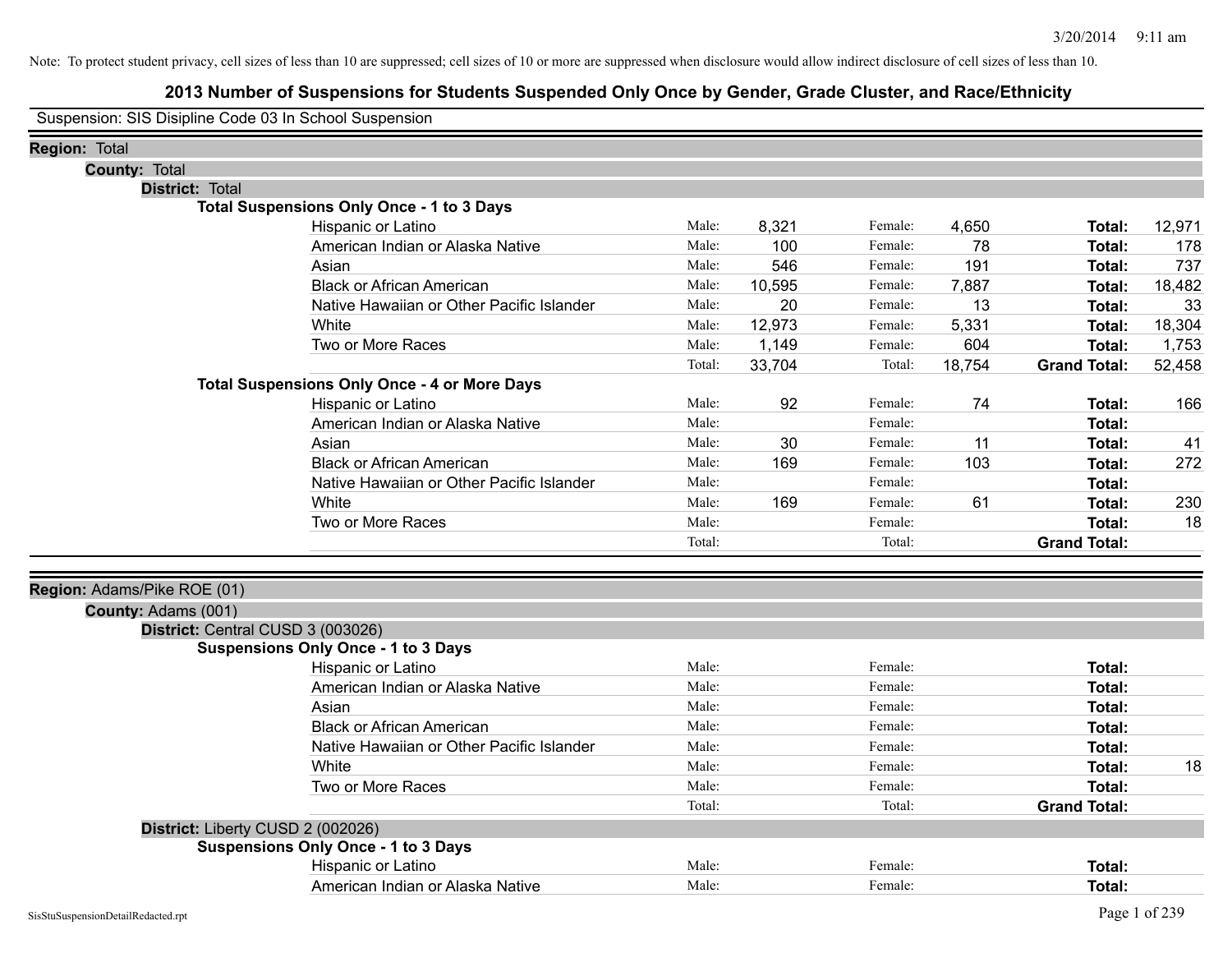| Suspension: SIS Disipline Code 03 In School Suspension |                                               |        |     |         |    |                     |     |
|--------------------------------------------------------|-----------------------------------------------|--------|-----|---------|----|---------------------|-----|
|                                                        | Asian                                         | Male:  |     | Female: |    | Total:              |     |
|                                                        | <b>Black or African American</b>              | Male:  |     | Female: |    | Total:              |     |
|                                                        | Native Hawaiian or Other Pacific Islander     | Male:  |     | Female: |    | Total:              |     |
|                                                        | White                                         | Male:  |     | Female: |    | Total:              | 22  |
|                                                        | Two or More Races                             | Male:  |     | Female: |    | Total:              |     |
|                                                        |                                               | Total: |     | Total:  |    | <b>Grand Total:</b> |     |
|                                                        | District: Non-Public School (1720)            |        |     |         |    |                     |     |
|                                                        | <b>Suspensions Only Once - 1 to 3 Days</b>    |        |     |         |    |                     |     |
|                                                        | Hispanic or Latino                            | Male:  |     | Female: |    | Total:              |     |
|                                                        | American Indian or Alaska Native              | Male:  |     | Female: |    | Total:              |     |
|                                                        | Asian                                         | Male:  |     | Female: |    | Total:              |     |
|                                                        | <b>Black or African American</b>              | Male:  |     | Female: |    | Total:              |     |
|                                                        | Native Hawaiian or Other Pacific Islander     | Male:  |     | Female: |    | Total:              |     |
|                                                        | White                                         | Male:  |     | Female: |    | Total:              |     |
|                                                        | Two or More Races                             | Male:  |     | Female: |    | Total:              |     |
|                                                        |                                               | Total: |     | Total:  |    | <b>Grand Total:</b> |     |
|                                                        | District: Payson CUSD 1 (001026)              |        |     |         |    |                     |     |
|                                                        | <b>Suspensions Only Once - 1 to 3 Days</b>    |        |     |         |    |                     |     |
|                                                        | Hispanic or Latino                            | Male:  |     | Female: |    | Total:              |     |
|                                                        | American Indian or Alaska Native              | Male:  |     | Female: |    | Total:              |     |
|                                                        | Asian                                         | Male:  |     | Female: |    | Total:              |     |
|                                                        | <b>Black or African American</b>              | Male:  |     | Female: |    | Total:              |     |
|                                                        | Native Hawaiian or Other Pacific Islander     | Male:  |     | Female: |    | Total:              |     |
|                                                        | White                                         | Male:  |     | Female: |    | Total:              | 16  |
|                                                        | Two or More Races                             | Male:  |     | Female: |    | Total:              |     |
|                                                        |                                               | Total: |     | Total:  |    | <b>Grand Total:</b> |     |
| <b>District: Quincy SD 172 (172022)</b>                |                                               |        |     |         |    |                     |     |
|                                                        | <b>Suspensions Only Once - 1 to 3 Days</b>    |        |     |         |    |                     |     |
|                                                        | Hispanic or Latino                            | Male:  |     | Female: |    | Total:              |     |
|                                                        | American Indian or Alaska Native              | Male:  |     | Female: |    | Total:              |     |
|                                                        | Asian                                         | Male:  |     | Female: |    | Total:              |     |
|                                                        | <b>Black or African American</b>              | Male:  | 16  | Female: | 12 | Total:              | 28  |
|                                                        | Native Hawaiian or Other Pacific Islander     | Male:  |     | Female: |    | Total:              |     |
|                                                        | White                                         | Male:  | 105 | Female: | 52 | Total:              | 157 |
|                                                        | Two or More Races                             | Male:  |     | Female: |    | Total:              | 12  |
|                                                        |                                               | Total: |     | Total:  |    | <b>Grand Total:</b> |     |
|                                                        | <b>Suspensions Only Once - 4 or More Days</b> |        |     |         |    |                     |     |
|                                                        | <b>Hispanic or Latino</b>                     | Male:  |     | Female: |    | Total:              |     |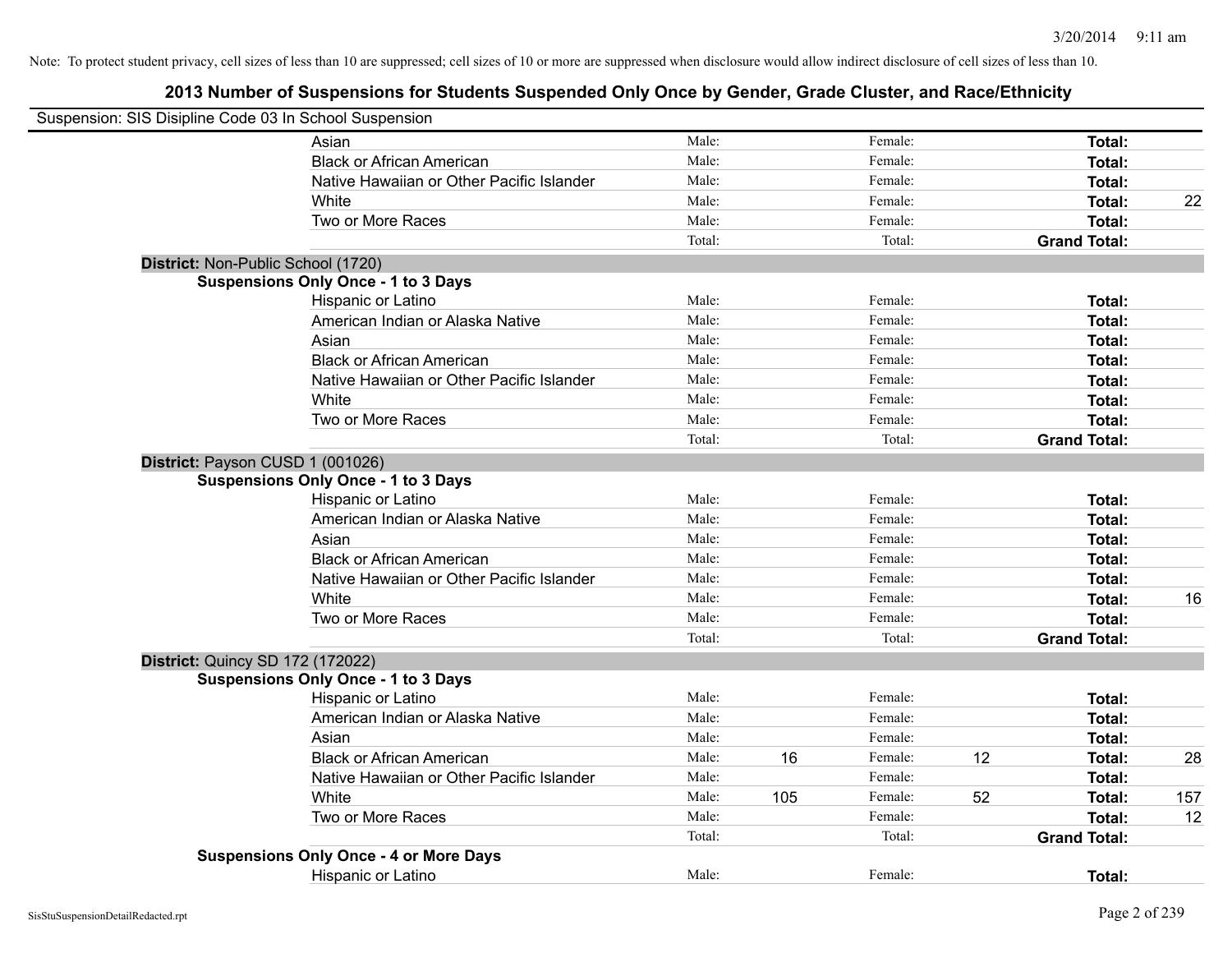| Suspension: SIS Disipline Code 03 In School Suspension |                                             |        |         |                     |
|--------------------------------------------------------|---------------------------------------------|--------|---------|---------------------|
|                                                        | American Indian or Alaska Native            | Male:  | Female: | Total:              |
|                                                        | Asian                                       | Male:  | Female: | Total:              |
|                                                        | <b>Black or African American</b>            | Male:  | Female: | Total:              |
|                                                        | Native Hawaiian or Other Pacific Islander   | Male:  | Female: | Total:              |
|                                                        | White                                       | Male:  | Female: | Total:              |
|                                                        | Two or More Races                           | Male:  | Female: | Total:              |
|                                                        |                                             | Total: | Total:  | <b>Grand Total:</b> |
| County: Non-Public School (000)                        |                                             |        |         |                     |
|                                                        | District: Adams/Pike ROE (000000)           |        |         |                     |
|                                                        | <b>Suspensions Only Once - 1 to 3 Days</b>  |        |         |                     |
|                                                        | Hispanic or Latino                          | Male:  | Female: | Total:              |
|                                                        | American Indian or Alaska Native            | Male:  | Female: | Total:              |
|                                                        | Asian                                       | Male:  | Female: | Total:              |
|                                                        | <b>Black or African American</b>            | Male:  | Female: | <b>Total:</b>       |
|                                                        | Native Hawaiian or Other Pacific Islander   | Male:  | Female: | Total:              |
|                                                        | White                                       | Male:  | Female: | Total:              |
|                                                        | Two or More Races                           | Male:  | Female: | Total:              |
|                                                        |                                             | Total: | Total:  | <b>Grand Total:</b> |
| County: Pike (075)                                     |                                             |        |         |                     |
|                                                        | District: Griggsville-Perry CUSD 4 (004026) |        |         |                     |
|                                                        | <b>Suspensions Only Once - 1 to 3 Days</b>  |        |         |                     |
|                                                        | Hispanic or Latino                          | Male:  | Female: | Total:              |
|                                                        | American Indian or Alaska Native            | Male:  | Female: | Total:              |
|                                                        | Asian                                       | Male:  | Female: | Total:              |
|                                                        | <b>Black or African American</b>            | Male:  | Female: | Total:              |
|                                                        | Native Hawaiian or Other Pacific Islander   | Male:  | Female: | Total:              |
|                                                        | White                                       | Male:  | Female: | Total:              |
|                                                        | Two or More Races                           | Male:  | Female: | Total:              |
|                                                        |                                             | Total: | Total:  | <b>Grand Total:</b> |
|                                                        | District: Pikeland CUSD 10 (010026)         |        |         |                     |
|                                                        | <b>Suspensions Only Once - 1 to 3 Days</b>  |        |         |                     |
|                                                        | Hispanic or Latino                          | Male:  | Female: | Total:              |
|                                                        | American Indian or Alaska Native            | Male:  | Female: | Total:              |
|                                                        | Asian                                       | Male:  | Female: | Total:              |
|                                                        | <b>Black or African American</b>            | Male:  | Female: | Total:              |
|                                                        | Native Hawaiian or Other Pacific Islander   | Male:  | Female: | Total:              |
|                                                        | White                                       | Male:  | Female: | <b>Total:</b>       |
|                                                        | Two or More Races                           | Male:  | Female: | Total:              |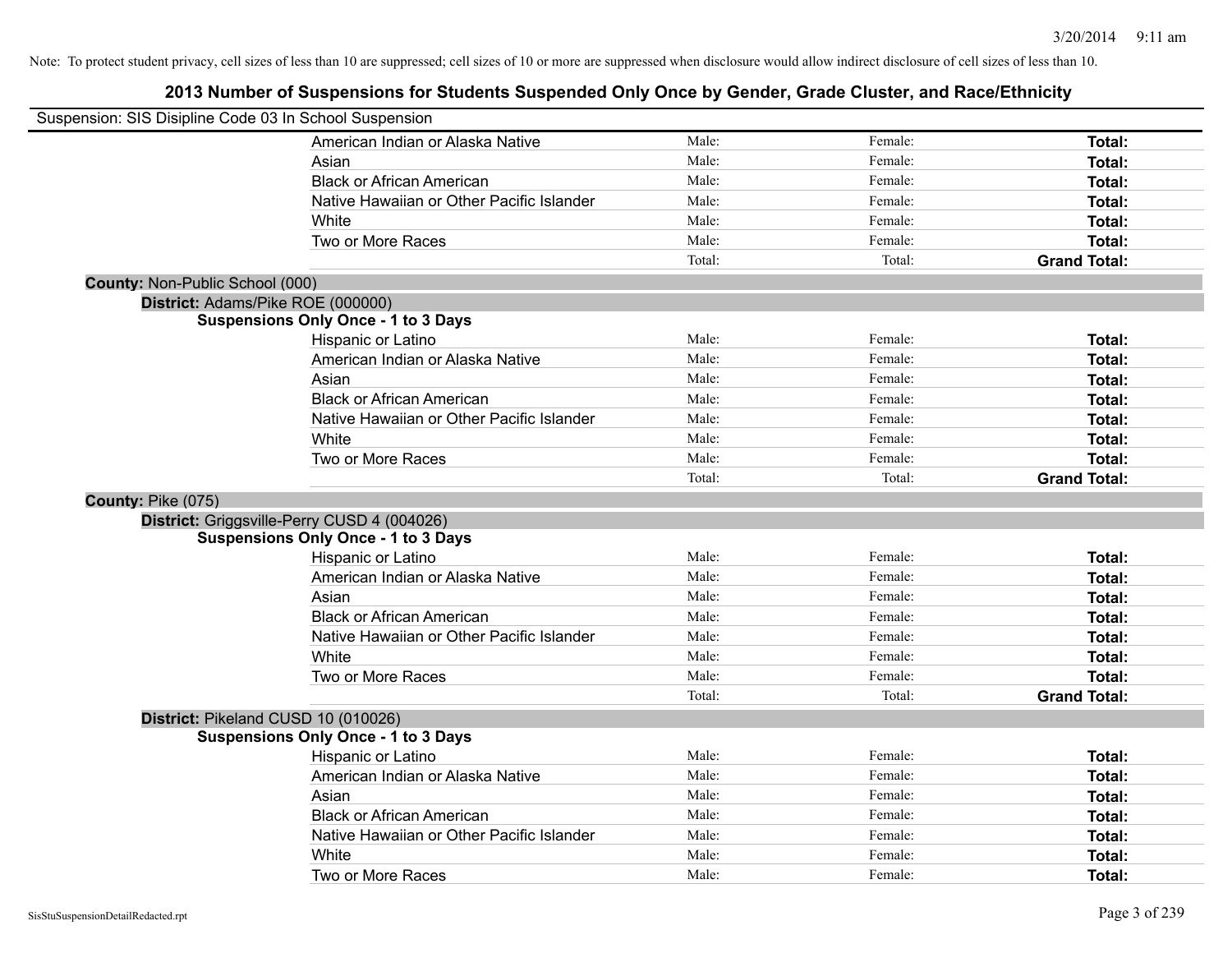| Suspension: SIS Disipline Code 03 In School Suspension |                                           |        |         |                     |    |
|--------------------------------------------------------|-------------------------------------------|--------|---------|---------------------|----|
|                                                        |                                           | Total: | Total:  | <b>Grand Total:</b> |    |
| District: Pleasant Hill CUSD 3 (003026)                |                                           |        |         |                     |    |
| <b>Suspensions Only Once - 1 to 3 Days</b>             |                                           |        |         |                     |    |
| Hispanic or Latino                                     |                                           | Male:  | Female: | Total:              |    |
|                                                        | American Indian or Alaska Native          | Male:  | Female: | Total:              |    |
| Asian                                                  |                                           | Male:  | Female: | Total:              |    |
|                                                        | <b>Black or African American</b>          | Male:  | Female: | Total:              |    |
|                                                        | Native Hawaiian or Other Pacific Islander | Male:  | Female: | Total:              |    |
| White                                                  |                                           | Male:  | Female: | Total:              | 14 |
| Two or More Races                                      |                                           | Male:  | Female: | Total:              |    |
|                                                        |                                           | Total: | Total:  | <b>Grand Total:</b> |    |
| <b>Suspensions Only Once - 4 or More Days</b>          |                                           |        |         |                     |    |
| Hispanic or Latino                                     |                                           | Male:  | Female: | Total:              |    |
|                                                        | American Indian or Alaska Native          | Male:  | Female: | Total:              |    |
| Asian                                                  |                                           | Male:  | Female: | Total:              |    |
|                                                        | <b>Black or African American</b>          | Male:  | Female: | Total:              |    |
|                                                        | Native Hawaiian or Other Pacific Islander | Male:  | Female: | Total:              |    |
| White                                                  |                                           | Male:  | Female: | Total:              |    |
| Two or More Races                                      |                                           | Male:  | Female: | Total:              |    |
|                                                        |                                           | Total: | Total:  | <b>Grand Total:</b> |    |
| District: Western CUSD 12 (012026)                     |                                           |        |         |                     |    |
| <b>Suspensions Only Once - 1 to 3 Days</b>             |                                           |        |         |                     |    |
| Hispanic or Latino                                     |                                           | Male:  | Female: | Total:              |    |
|                                                        | American Indian or Alaska Native          | Male:  | Female: | Total:              |    |
| Asian                                                  |                                           | Male:  | Female: | Total:              |    |
|                                                        | <b>Black or African American</b>          | Male:  | Female: | Total:              |    |
|                                                        | Native Hawaiian or Other Pacific Islander | Male:  | Female: | Total:              |    |
| White                                                  |                                           | Male:  | Female: | Total:              | 17 |
| Two or More Races                                      |                                           | Male:  | Female: | Total:              |    |
|                                                        |                                           | Total: | Total:  | <b>Grand Total:</b> |    |
| <b>Suspensions Only Once - 4 or More Days</b>          |                                           |        |         |                     |    |
| Hispanic or Latino                                     |                                           | Male:  | Female: | Total:              |    |
|                                                        | American Indian or Alaska Native          | Male:  | Female: | Total:              |    |
| Asian                                                  |                                           | Male:  | Female: | Total:              |    |
|                                                        | <b>Black or African American</b>          | Male:  | Female: | Total:              |    |
|                                                        | Native Hawaiian or Other Pacific Islander | Male:  | Female: | Total:              |    |
| White                                                  |                                           | Male:  | Female: | Total:              |    |
| Two or More Races                                      |                                           | Male:  | Female: | Total:              |    |
|                                                        |                                           | Total: | Total:  | <b>Grand Total:</b> |    |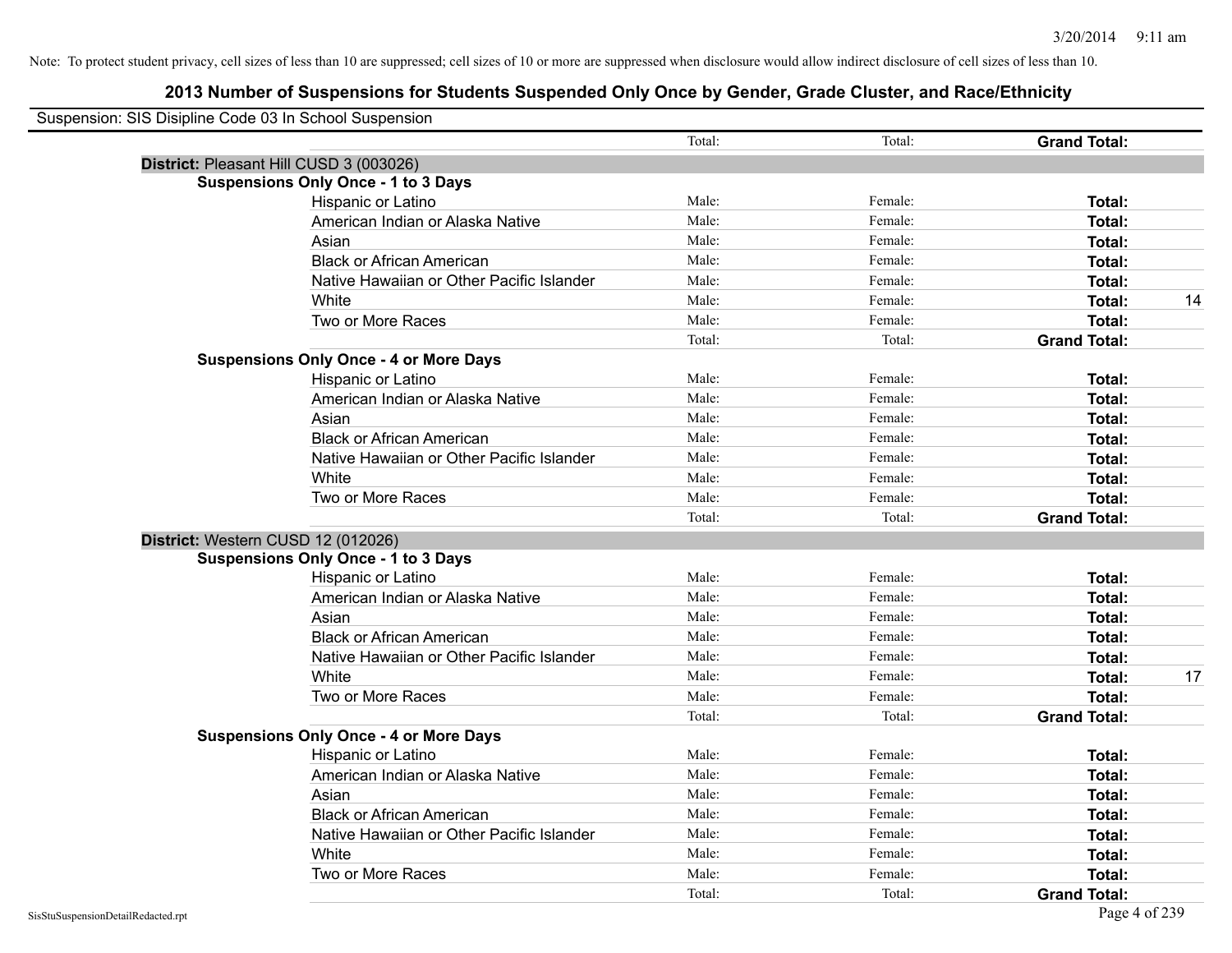# **2013 Number of Suspensions for Students Suspended Only Once by Gender, Grade Cluster, and Race/Ethnicity**

Suspension: SIS Disipline Code 03 In School Suspension

| Region: Alxndr/John/Masc/Pulski/Unon ROE (02) |                                               |        |         |                     |    |
|-----------------------------------------------|-----------------------------------------------|--------|---------|---------------------|----|
| County: Alexander (002)                       |                                               |        |         |                     |    |
|                                               | District: Egyptian CUSD 5 (005026)            |        |         |                     |    |
|                                               | <b>Suspensions Only Once - 1 to 3 Days</b>    |        |         |                     |    |
|                                               | Hispanic or Latino                            | Male:  | Female: | Total:              |    |
|                                               | American Indian or Alaska Native              | Male:  | Female: | Total:              |    |
|                                               | Asian                                         | Male:  | Female: | Total:              |    |
|                                               | <b>Black or African American</b>              | Male:  | Female: | Total:              | 10 |
|                                               | Native Hawaiian or Other Pacific Islander     | Male:  | Female: | Total:              |    |
|                                               | White                                         | Male:  | Female: | Total:              | 16 |
|                                               | Two or More Races                             | Male:  | Female: | <b>Total:</b>       |    |
|                                               |                                               | Total: | Total:  | <b>Grand Total:</b> |    |
|                                               | <b>Suspensions Only Once - 4 or More Days</b> |        |         |                     |    |
|                                               | Hispanic or Latino                            | Male:  | Female: | Total:              |    |
|                                               | American Indian or Alaska Native              | Male:  | Female: | Total:              |    |
|                                               | Asian                                         | Male:  | Female: | Total:              |    |
|                                               | <b>Black or African American</b>              | Male:  | Female: | Total:              |    |
|                                               | Native Hawaiian or Other Pacific Islander     | Male:  | Female: | Total:              |    |
|                                               | White                                         | Male:  | Female: | Total:              |    |
|                                               | Two or More Races                             | Male:  | Female: | Total:              |    |
|                                               |                                               | Total: | Total:  | <b>Grand Total:</b> |    |
|                                               | District: Non-Public School (7480)            |        |         |                     |    |
|                                               | <b>Suspensions Only Once - 1 to 3 Days</b>    |        |         |                     |    |
|                                               | Hispanic or Latino                            | Male:  | Female: | Total:              |    |
|                                               | American Indian or Alaska Native              | Male:  | Female: | Total:              |    |
|                                               | Asian                                         | Male:  | Female: | Total:              |    |
|                                               | <b>Black or African American</b>              | Male:  | Female: | Total:              |    |
|                                               | Native Hawaiian or Other Pacific Islander     | Male:  | Female: | Total:              |    |
|                                               | White                                         | Male:  | Female: | Total:              |    |
|                                               | Two or More Races                             | Male:  | Female: | Total:              |    |
|                                               |                                               | Total: | Total:  | <b>Grand Total:</b> |    |
| County: Johnson (044)                         |                                               |        |         |                     |    |
|                                               | District: New Simpson Hill SD 32 (032003)     |        |         |                     |    |
|                                               | <b>Suspensions Only Once - 1 to 3 Days</b>    |        |         |                     |    |
|                                               | Hispanic or Latino                            | Male:  | Female: | Total:              |    |
|                                               | American Indian or Alaska Native              | Male:  | Female: | Total:              |    |
|                                               | Asian                                         | Male:  | Female: | Total:              |    |
|                                               |                                               |        |         |                     |    |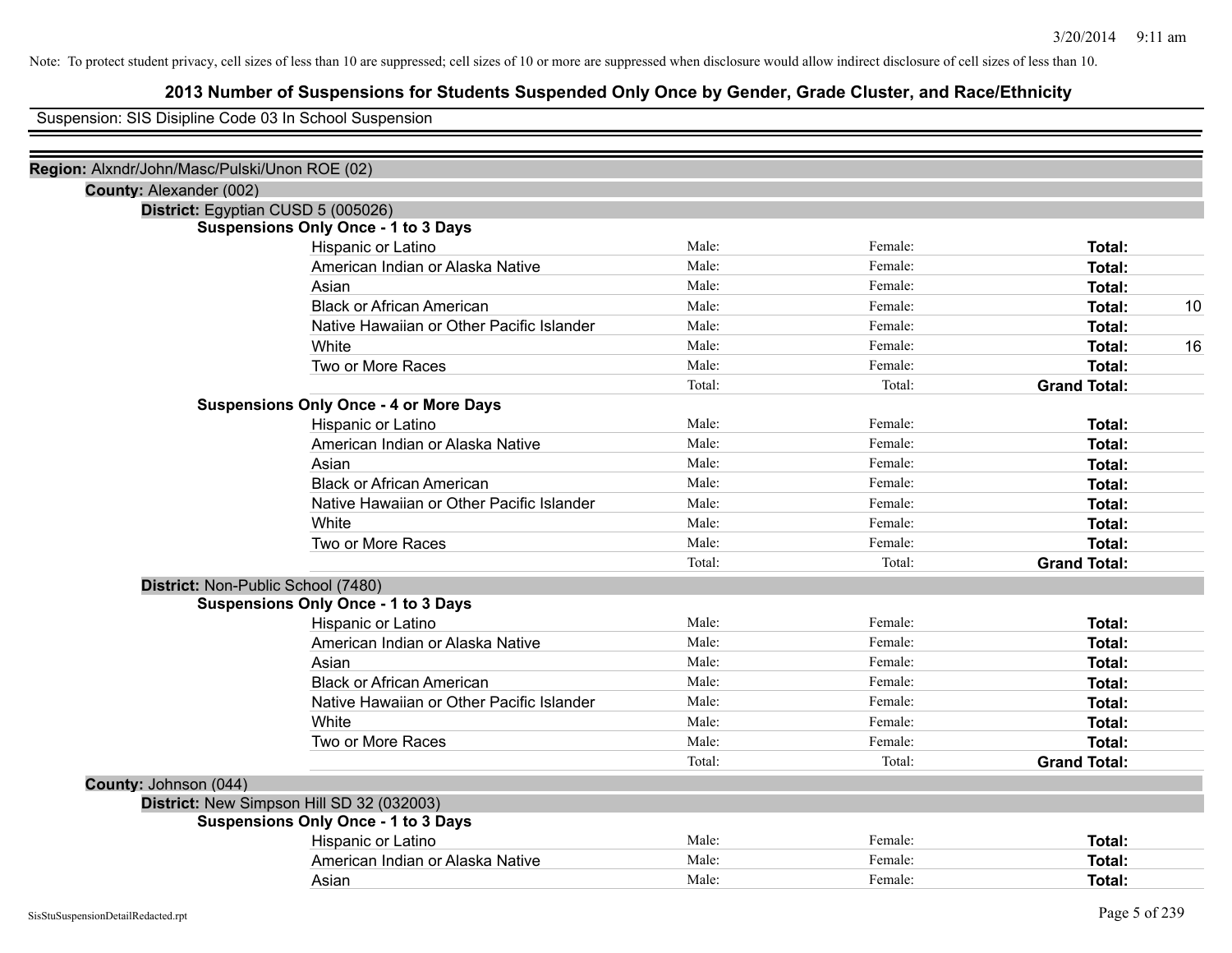# **2013 Number of Suspensions for Students Suspended Only Once by Gender, Grade Cluster, and Race/Ethnicity**

| Male:  | Female:                                            | Total:              |    |
|--------|----------------------------------------------------|---------------------|----|
|        |                                                    |                     |    |
|        |                                                    |                     |    |
| Male:  | Female:                                            | Total:              |    |
| Male:  | Female:                                            | Total:              |    |
| Male:  | Female:                                            | Total:              |    |
| Total: | Total:                                             | <b>Grand Total:</b> |    |
|        |                                                    |                     |    |
|        |                                                    |                     |    |
| Male:  | Female:                                            | Total:              |    |
| Male:  | Female:                                            | Total:              |    |
| Male:  | Female:                                            | Total:              |    |
| Male:  | Female:                                            | Total:              |    |
| Male:  | Female:                                            | Total:              |    |
| Male:  | Female:                                            | Total:              |    |
| Male:  | Female:                                            | Total:              |    |
| Total: | Total:                                             | <b>Grand Total:</b> |    |
|        |                                                    |                     |    |
|        |                                                    |                     |    |
| Male:  | Female:                                            | Total:              |    |
| Male:  | Female:                                            | Total:              |    |
| Male:  | Female:                                            | Total:              |    |
| Male:  | Female:                                            | Total:              |    |
| Male:  | Female:                                            | Total:              |    |
| Male:  | Female:                                            | Total:              |    |
| Male:  | Female:                                            | Total:              |    |
| Total: | Total:                                             | <b>Grand Total:</b> |    |
|        |                                                    |                     |    |
|        |                                                    |                     |    |
|        |                                                    |                     |    |
|        |                                                    | Total:              |    |
|        | Female:                                            | Total:              |    |
|        | Female:                                            | Total:              |    |
|        | Female:                                            | Total:              |    |
| Male:  | Female:                                            | Total:              |    |
|        |                                                    | Total:              | 10 |
|        | Female:                                            | <b>Total:</b>       |    |
| Total: | Total:                                             | <b>Grand Total:</b> |    |
|        | Male:<br>Male:<br>Male:<br>Male:<br>Male:<br>Male: | Female:<br>Female:  |    |

**Suspensions Only Once - 1 to 3 Days**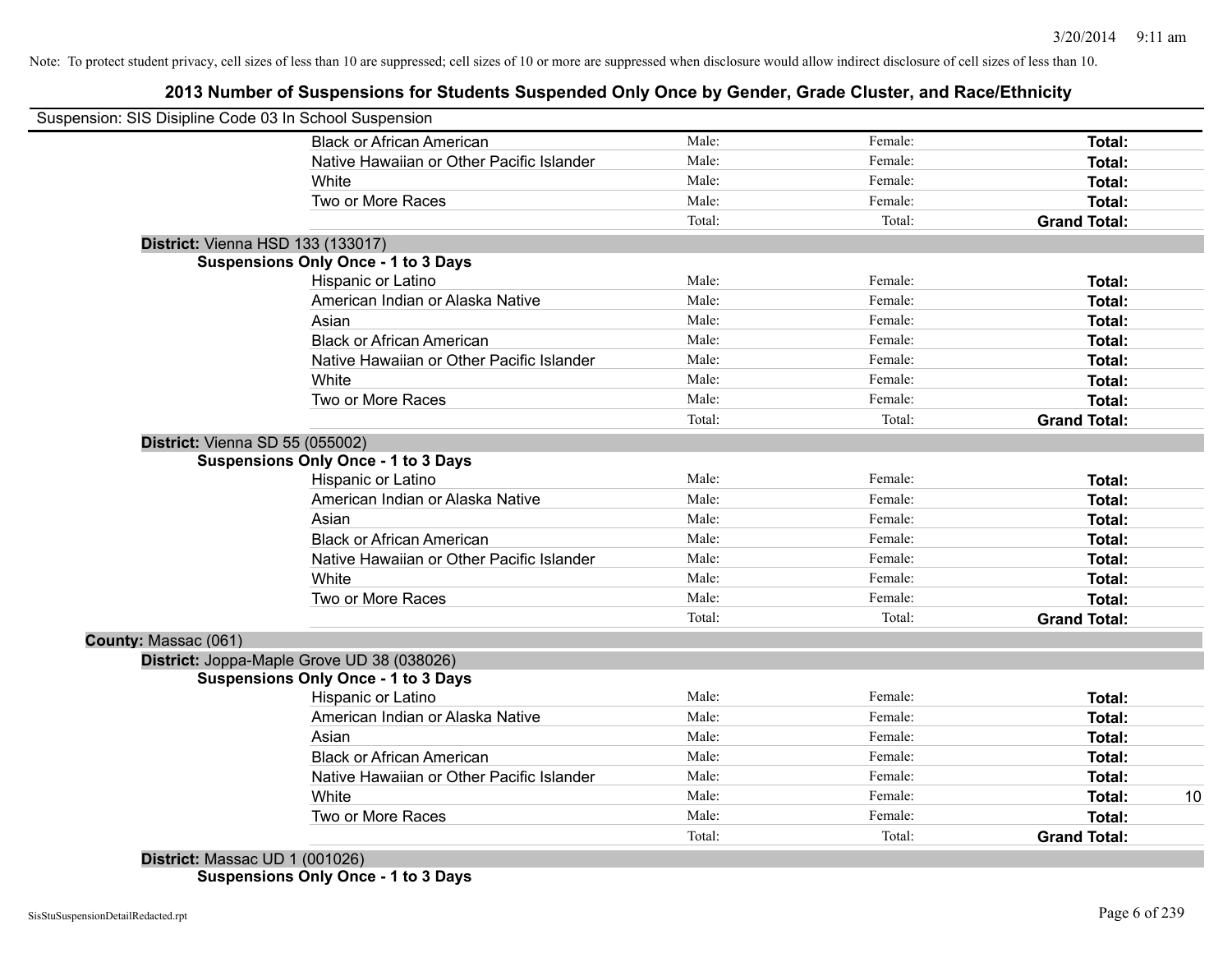| Suspension: SIS Disipline Code 03 In School Suspension |                                               |        |    |         |                     |    |
|--------------------------------------------------------|-----------------------------------------------|--------|----|---------|---------------------|----|
|                                                        | Hispanic or Latino                            | Male:  |    | Female: | Total:              |    |
|                                                        | American Indian or Alaska Native              | Male:  |    | Female: | Total:              |    |
|                                                        | Asian                                         | Male:  |    | Female: | Total:              |    |
|                                                        | <b>Black or African American</b>              | Male:  |    | Female: | Total:              | 12 |
|                                                        | Native Hawaiian or Other Pacific Islander     | Male:  |    | Female: | Total:              |    |
|                                                        | White                                         | Male:  | 58 | Female: | 24<br>Total:        | 82 |
|                                                        | Two or More Races                             | Male:  |    | Female: | Total:              |    |
|                                                        |                                               | Total: |    | Total:  | <b>Grand Total:</b> |    |
|                                                        | <b>Suspensions Only Once - 4 or More Days</b> |        |    |         |                     |    |
|                                                        | Hispanic or Latino                            | Male:  |    | Female: | Total:              |    |
|                                                        | American Indian or Alaska Native              | Male:  |    | Female: | Total:              |    |
|                                                        | Asian                                         | Male:  |    | Female: | Total:              |    |
|                                                        | <b>Black or African American</b>              | Male:  |    | Female: | Total:              |    |
|                                                        | Native Hawaiian or Other Pacific Islander     | Male:  |    | Female: | Total:              |    |
|                                                        | White                                         | Male:  |    | Female: | Total:              |    |
|                                                        | Two or More Races                             | Male:  |    | Female: | Total:              |    |
|                                                        |                                               | Total: |    | Total:  | <b>Grand Total:</b> |    |
| County: Pulaski (077)                                  |                                               |        |    |         |                     |    |
|                                                        | District: Century CUSD 100 (100026)           |        |    |         |                     |    |
|                                                        | <b>Suspensions Only Once - 1 to 3 Days</b>    |        |    |         |                     |    |
|                                                        | Hispanic or Latino                            | Male:  |    | Female: | Total:              |    |
|                                                        | American Indian or Alaska Native              | Male:  |    | Female: | Total:              |    |
|                                                        | Asian                                         | Male:  |    | Female: | Total:              |    |
|                                                        | <b>Black or African American</b>              | Male:  |    | Female: | Total:              |    |
|                                                        | Native Hawaiian or Other Pacific Islander     | Male:  |    | Female: | Total:              |    |
|                                                        | White                                         | Male:  |    | Female: | Total:              |    |
|                                                        | Two or More Races                             | Male:  |    | Female: | Total:              |    |
|                                                        |                                               | Total: |    | Total:  | <b>Grand Total:</b> | 11 |
|                                                        | District: Meridian CUSD 101 (101026)          |        |    |         |                     |    |
|                                                        | <b>Suspensions Only Once - 1 to 3 Days</b>    |        |    |         |                     |    |
|                                                        | Hispanic or Latino                            | Male:  |    | Female: | Total:              |    |
|                                                        | American Indian or Alaska Native              | Male:  |    | Female: | Total:              |    |
|                                                        | Asian                                         | Male:  |    | Female: | Total:              |    |
|                                                        | <b>Black or African American</b>              | Male:  |    | Female: | Total:              | 25 |
|                                                        | Native Hawaiian or Other Pacific Islander     | Male:  |    | Female: | Total:              |    |
|                                                        | White                                         | Male:  |    | Female: | Total:              | 12 |
|                                                        | Two or More Races                             | Male:  |    | Female: | Total:              |    |
|                                                        |                                               | Total: |    | Total:  | <b>Grand Total:</b> |    |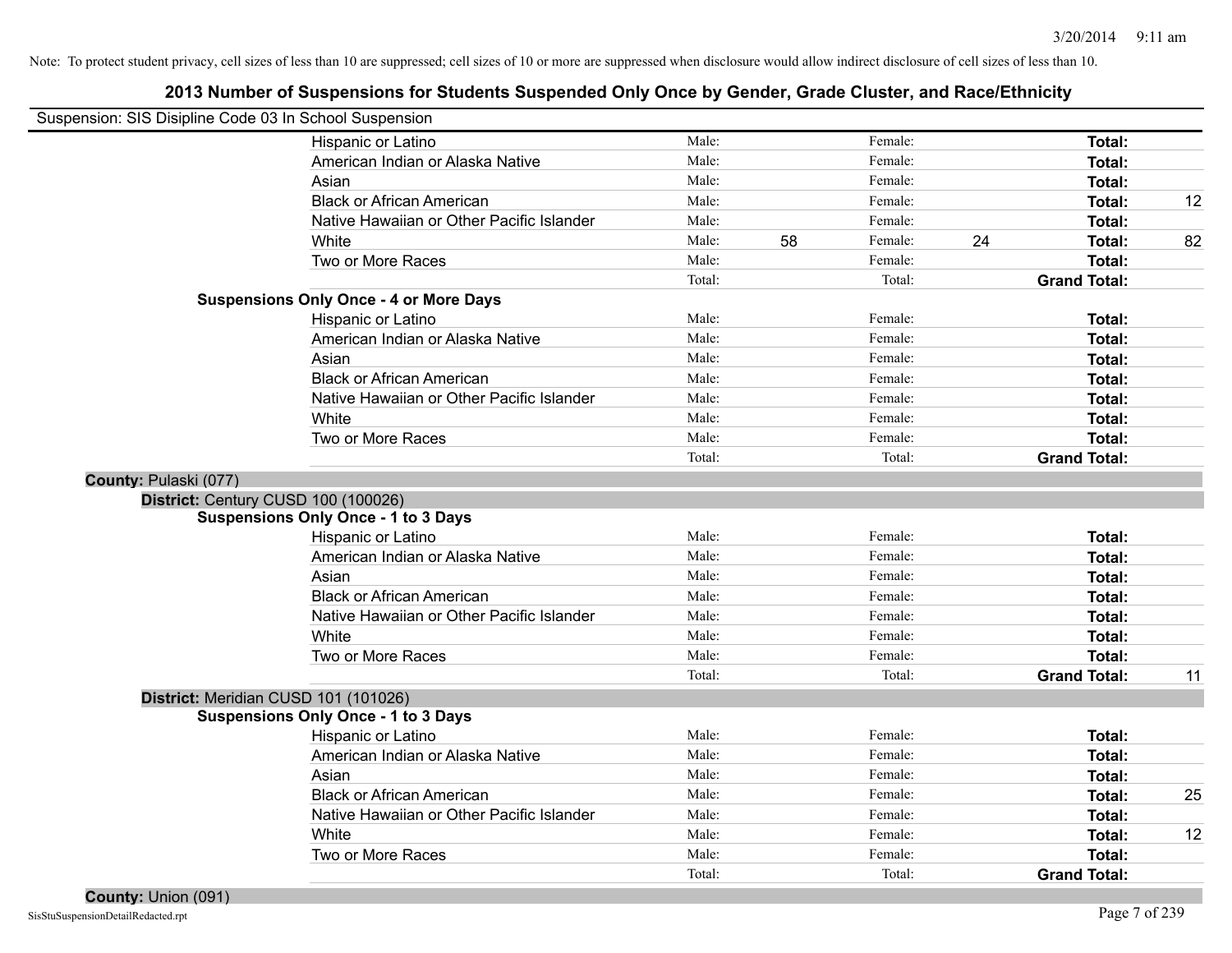| Suspension: SIS Disipline Code 03 In School Suspension |                                            |        |         |                     |    |
|--------------------------------------------------------|--------------------------------------------|--------|---------|---------------------|----|
|                                                        | District: Anna CCSD 37 (037004)            |        |         |                     |    |
|                                                        | <b>Suspensions Only Once - 1 to 3 Days</b> |        |         |                     |    |
|                                                        | Hispanic or Latino                         | Male:  | Female: | Total:              |    |
|                                                        | American Indian or Alaska Native           | Male:  | Female: | Total:              |    |
|                                                        | Asian                                      | Male:  | Female: | Total:              |    |
|                                                        | <b>Black or African American</b>           | Male:  | Female: | Total:              |    |
|                                                        | Native Hawaiian or Other Pacific Islander  | Male:  | Female: | Total:              |    |
|                                                        | White                                      | Male:  | Female: | Total:              | 16 |
|                                                        | Two or More Races                          | Male:  | Female: | Total:              |    |
|                                                        |                                            | Total: | Total:  | <b>Grand Total:</b> |    |
|                                                        | District: Cobden SUD 17 (017022)           |        |         |                     |    |
|                                                        | <b>Suspensions Only Once - 1 to 3 Days</b> |        |         |                     |    |
|                                                        | Hispanic or Latino                         | Male:  | Female: | Total:              |    |
|                                                        | American Indian or Alaska Native           | Male:  | Female: | Total:              |    |
|                                                        | Asian                                      | Male:  | Female: | Total:              |    |
|                                                        | <b>Black or African American</b>           | Male:  | Female: | <b>Total:</b>       |    |
|                                                        | Native Hawaiian or Other Pacific Islander  | Male:  | Female: | Total:              |    |
|                                                        | White                                      | Male:  | Female: | Total:              | 13 |
|                                                        | Two or More Races                          | Male:  | Female: | Total:              |    |
|                                                        |                                            | Total: | Total:  | <b>Grand Total:</b> |    |
|                                                        | District: Dongola USD 66 (066022)          |        |         |                     |    |
|                                                        | <b>Suspensions Only Once - 1 to 3 Days</b> |        |         |                     |    |
|                                                        | Hispanic or Latino                         | Male:  | Female: | Total:              |    |
|                                                        | American Indian or Alaska Native           | Male:  | Female: | Total:              |    |
|                                                        | Asian                                      | Male:  | Female: | Total:              |    |
|                                                        | <b>Black or African American</b>           | Male:  | Female: | <b>Total:</b>       |    |
|                                                        | Native Hawaiian or Other Pacific Islander  | Male:  | Female: | Total:              |    |
|                                                        | White                                      | Male:  | Female: | Total:              | 14 |
|                                                        | Two or More Races                          | Male:  | Female: | <b>Total:</b>       |    |
|                                                        |                                            | Total: | Total:  | <b>Grand Total:</b> |    |
|                                                        | District: Lick Creek CCSD 16 (016004)      |        |         |                     |    |
|                                                        | <b>Suspensions Only Once - 1 to 3 Days</b> |        |         |                     |    |
|                                                        | Hispanic or Latino                         | Male:  | Female: | Total:              |    |
|                                                        | American Indian or Alaska Native           | Male:  | Female: | Total:              |    |
|                                                        | Asian                                      | Male:  | Female: | Total:              |    |
|                                                        | <b>Black or African American</b>           | Male:  | Female: | <b>Total:</b>       |    |
|                                                        | Native Hawaiian or Other Pacific Islander  | Male:  | Female: | Total:              |    |
|                                                        | White                                      | Male:  | Female: | Total:              |    |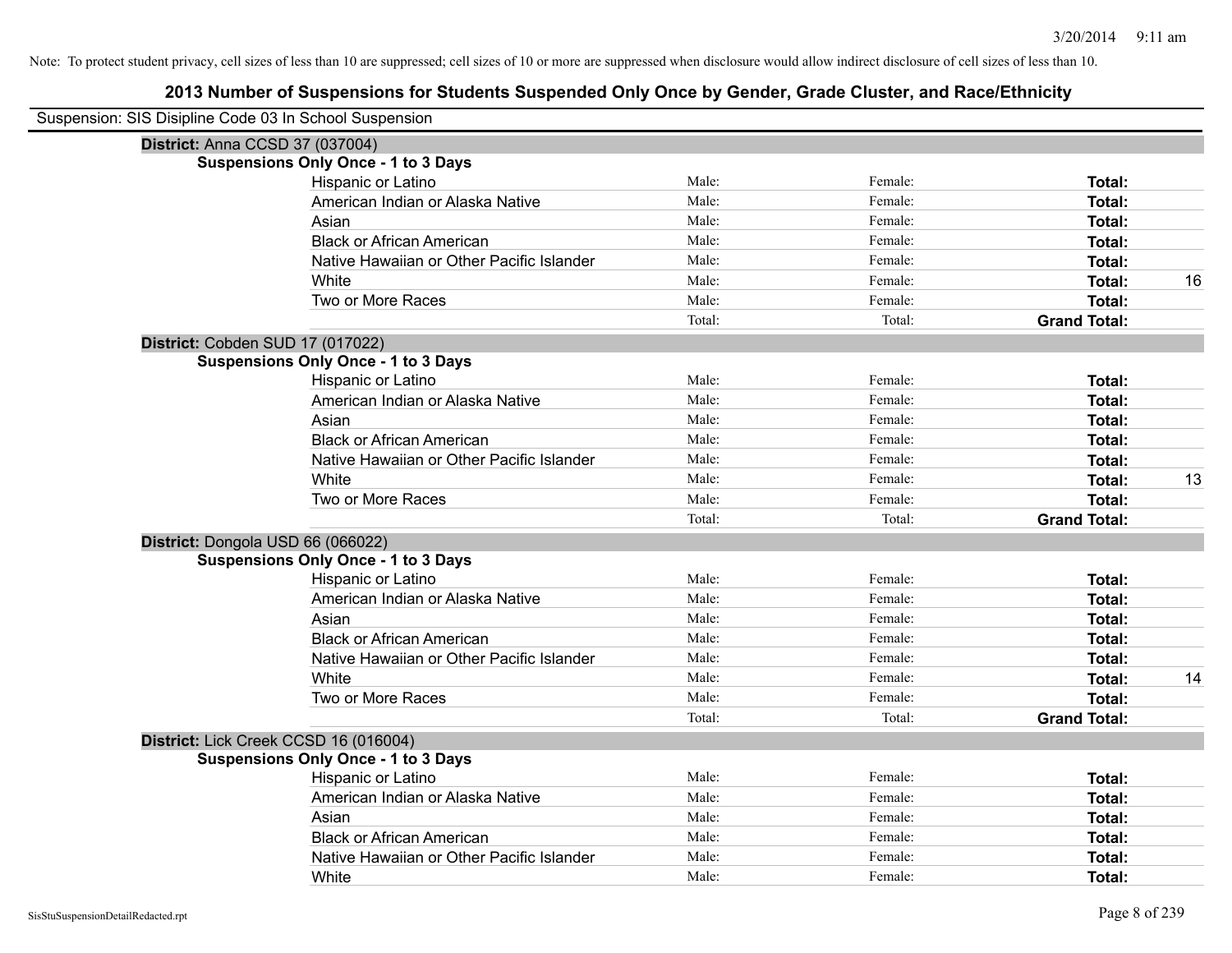| Suspension: SIS Disipline Code 03 In School Suspension |                                               |        |         |                     |    |
|--------------------------------------------------------|-----------------------------------------------|--------|---------|---------------------|----|
|                                                        | Two or More Races                             | Male:  | Female: | <b>Total:</b>       |    |
|                                                        |                                               | Total: | Total:  | <b>Grand Total:</b> |    |
| Region: Bond/Effingham/Fayette ROE (03)                |                                               |        |         |                     |    |
| County: Bond (003)                                     |                                               |        |         |                     |    |
|                                                        | District: Bond County CUSD 2 (002026)         |        |         |                     |    |
|                                                        | <b>Suspensions Only Once - 1 to 3 Days</b>    |        |         |                     |    |
|                                                        | Hispanic or Latino                            | Male:  | Female: | Total:              |    |
|                                                        | American Indian or Alaska Native              | Male:  | Female: | Total:              |    |
|                                                        | Asian                                         | Male:  | Female: | <b>Total:</b>       |    |
|                                                        | <b>Black or African American</b>              | Male:  | Female: | Total:              |    |
|                                                        | Native Hawaiian or Other Pacific Islander     | Male:  | Female: | Total:              |    |
|                                                        | White                                         | Male:  | Female: | Total:              | 43 |
|                                                        | Two or More Races                             | Male:  | Female: | Total:              |    |
|                                                        |                                               | Total: | Total:  | <b>Grand Total:</b> |    |
|                                                        | <b>Suspensions Only Once - 4 or More Days</b> |        |         |                     |    |
|                                                        | Hispanic or Latino                            | Male:  | Female: | Total:              |    |
|                                                        | American Indian or Alaska Native              | Male:  | Female: | Total:              |    |
|                                                        | Asian                                         | Male:  | Female: | Total:              |    |
|                                                        | <b>Black or African American</b>              | Male:  | Female: | <b>Total:</b>       |    |
|                                                        | Native Hawaiian or Other Pacific Islander     | Male:  | Female: | <b>Total:</b>       |    |
|                                                        | White                                         | Male:  | Female: | Total:              |    |
|                                                        | Two or More Races                             | Male:  | Female: | Total:              |    |
|                                                        |                                               | Total: | Total:  | <b>Grand Total:</b> |    |
|                                                        | District: Mulberry Grove CUSD 1 (001026)      |        |         |                     |    |
|                                                        | <b>Suspensions Only Once - 1 to 3 Days</b>    |        |         |                     |    |
|                                                        | Hispanic or Latino                            | Male:  | Female: | Total:              |    |
|                                                        | American Indian or Alaska Native              | Male:  | Female: | Total:              |    |
|                                                        | Asian                                         | Male:  | Female: | Total:              |    |
|                                                        | <b>Black or African American</b>              | Male:  | Female: | Total:              |    |
|                                                        | Native Hawaiian or Other Pacific Islander     | Male:  | Female: | Total:              |    |
|                                                        | White                                         | Male:  | Female: | <b>Total:</b>       |    |
|                                                        | Two or More Races                             | Male:  | Female: | Total:              |    |
|                                                        |                                               | Total: | Total:  | <b>Grand Total:</b> | 12 |
| County: Effingham (025)                                |                                               |        |         |                     |    |
|                                                        | District: Beecher City CUSD 20 (020026)       |        |         |                     |    |
|                                                        | <b>Suspensions Only Once - 1 to 3 Days</b>    |        |         |                     |    |
|                                                        | Hispanic or Latino                            | Male:  | Female: | Total:              |    |
| SisStuSuspensionDetailRedacted.rpt                     |                                               |        |         | Page 9 of 239       |    |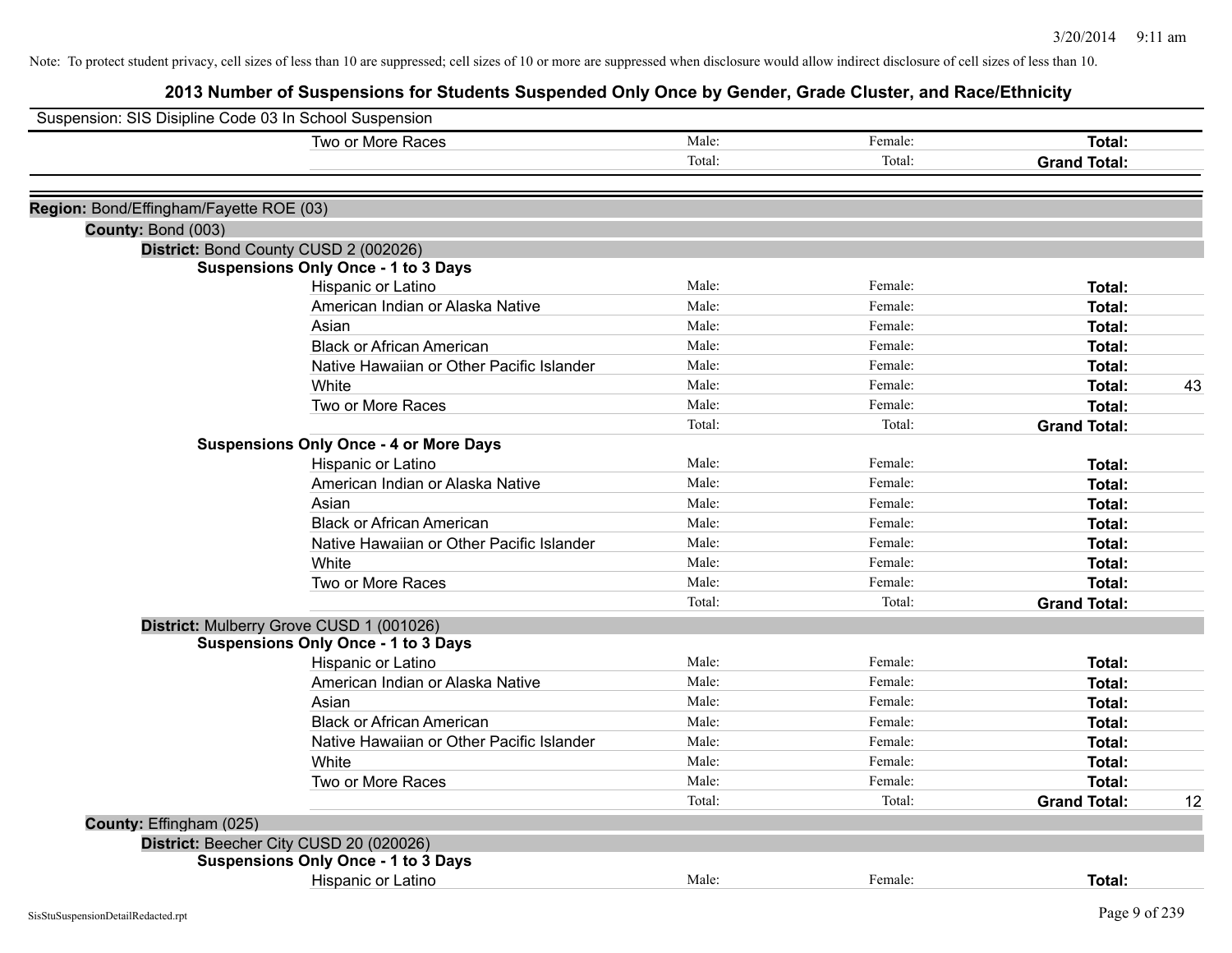# **2013 Number of Suspensions for Students Suspended Only Once by Gender, Grade Cluster, and Race/Ethnicity**

| Suspension: SIS Disipline Code 03 In School Suspension |        |         |                     |    |
|--------------------------------------------------------|--------|---------|---------------------|----|
| American Indian or Alaska Native                       | Male:  | Female: | <b>Total:</b>       |    |
| Asian                                                  | Male:  | Female: | Total:              |    |
| <b>Black or African American</b>                       | Male:  | Female: | Total:              |    |
| Native Hawaiian or Other Pacific Islander              | Male:  | Female: | Total:              |    |
| White                                                  | Male:  | Female: | Total:              |    |
| Two or More Races                                      | Male:  | Female: | Total:              |    |
|                                                        | Total: | Total:  | <b>Grand Total:</b> |    |
| District: Dieterich CUSD 30 (030026)                   |        |         |                     |    |
| <b>Suspensions Only Once - 1 to 3 Days</b>             |        |         |                     |    |
| Hispanic or Latino                                     | Male:  | Female: | Total:              |    |
| American Indian or Alaska Native                       | Male:  | Female: | Total:              |    |
| Asian                                                  | Male:  | Female: | Total:              |    |
| <b>Black or African American</b>                       | Male:  | Female: | Total:              |    |
| Native Hawaiian or Other Pacific Islander              | Male:  | Female: | Total:              |    |
| White                                                  | Male:  | Female: | Total:              |    |
| Two or More Races                                      | Male:  | Female: | Total:              |    |
|                                                        | Total: | Total:  | <b>Grand Total:</b> |    |
| District: Effingham CUSD 40 (040026)                   |        |         |                     |    |
| <b>Suspensions Only Once - 1 to 3 Days</b>             |        |         |                     |    |
| Hispanic or Latino                                     | Male:  | Female: | Total:              |    |
| American Indian or Alaska Native                       | Male:  | Female: | Total:              |    |
| Asian                                                  | Male:  | Female: | Total:              |    |
| <b>Black or African American</b>                       | Male:  | Female: | Total:              |    |
| Native Hawaiian or Other Pacific Islander              | Male:  | Female: | Total:              |    |
| White                                                  | Male:  | Female: | Total:              | 34 |
| Two or More Races                                      | Male:  | Female: | Total:              |    |
|                                                        | Total: | Total:  | <b>Grand Total:</b> |    |
| <b>Suspensions Only Once - 4 or More Days</b>          |        |         |                     |    |
| Hispanic or Latino                                     | Male:  | Female: | Total:              |    |
| American Indian or Alaska Native                       | Male:  | Female: | Total:              |    |
| Asian                                                  | Male:  | Female: | Total:              |    |
| <b>Black or African American</b>                       | Male:  | Female: | Total:              |    |
| Native Hawaiian or Other Pacific Islander              | Male:  | Female: | Total:              |    |
| White                                                  | Male:  | Female: | Total:              |    |
| Two or More Races                                      | Male:  | Female: | Total:              |    |
|                                                        | Total: | Total:  | <b>Grand Total:</b> |    |
| $D_{i}$                                                |        |         |                     |    |

**District:** leutopolis CUSD 50 (050026) **Suspensions Only Once - 1 to 3 Days**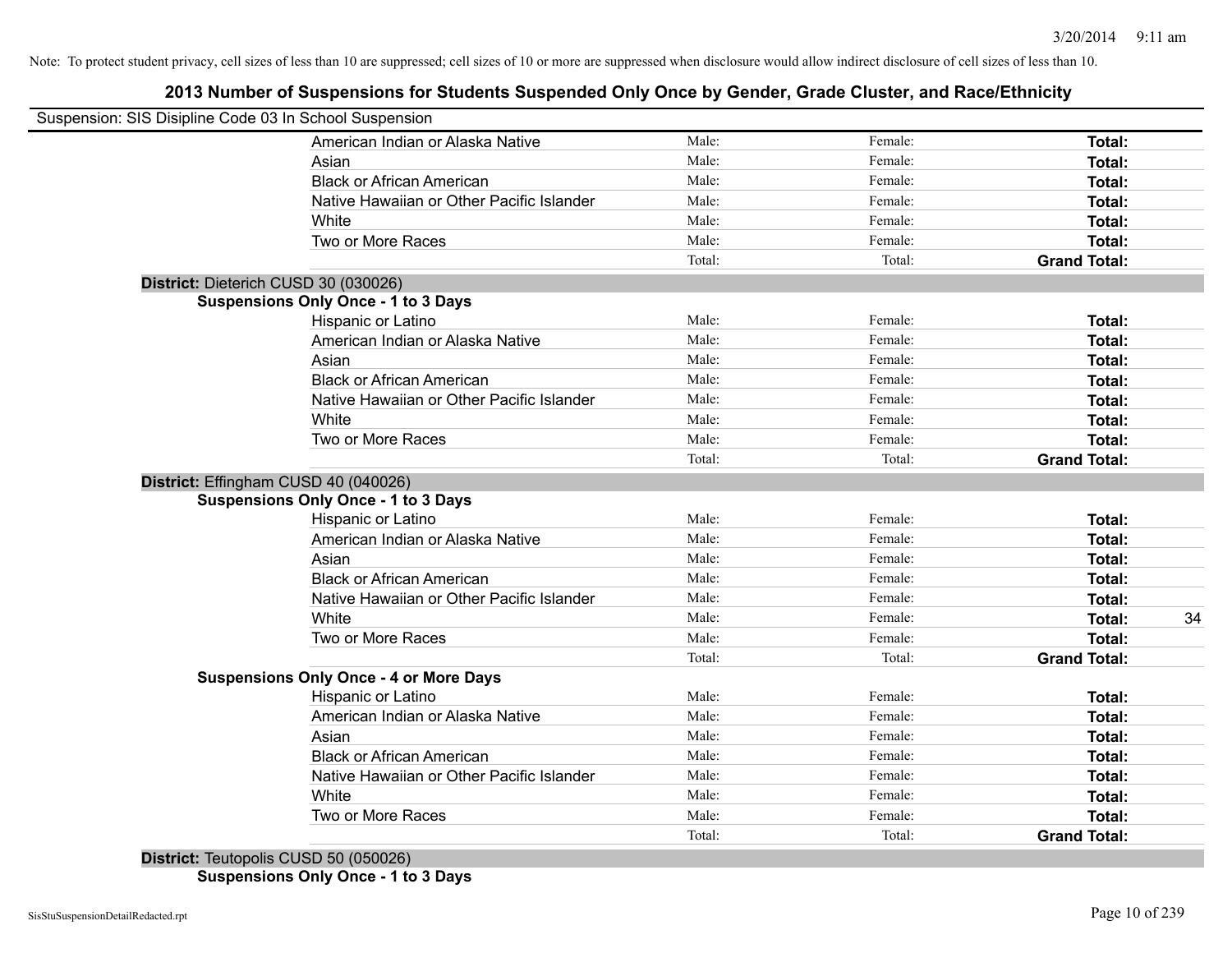| Suspension: SIS Disipline Code 03 In School Suspension |                                            |        |    |         |                     |    |
|--------------------------------------------------------|--------------------------------------------|--------|----|---------|---------------------|----|
|                                                        | Hispanic or Latino                         | Male:  |    | Female: | Total:              |    |
|                                                        | American Indian or Alaska Native           | Male:  |    | Female: | Total:              |    |
|                                                        | Asian                                      | Male:  |    | Female: | Total:              |    |
|                                                        | <b>Black or African American</b>           | Male:  |    | Female: | <b>Total:</b>       |    |
|                                                        | Native Hawaiian or Other Pacific Islander  | Male:  |    | Female: | Total:              |    |
|                                                        | White                                      | Male:  |    | Female: | Total:              | 11 |
|                                                        | Two or More Races                          | Male:  |    | Female: | <b>Total:</b>       |    |
|                                                        |                                            | Total: |    | Total:  | <b>Grand Total:</b> |    |
| County: Fayette (026)                                  |                                            |        |    |         |                     |    |
|                                                        | District: Brownstown CUSD 201 (201026)     |        |    |         |                     |    |
|                                                        | <b>Suspensions Only Once - 1 to 3 Days</b> |        |    |         |                     |    |
|                                                        | Hispanic or Latino                         | Male:  |    | Female: | Total:              |    |
|                                                        | American Indian or Alaska Native           | Male:  |    | Female: | Total:              |    |
|                                                        | Asian                                      | Male:  |    | Female: | Total:              |    |
|                                                        | <b>Black or African American</b>           | Male:  |    | Female: | Total:              |    |
|                                                        | Native Hawaiian or Other Pacific Islander  | Male:  |    | Female: | Total:              |    |
|                                                        | White                                      | Male:  |    | Female: | Total:              | 21 |
|                                                        | Two or More Races                          | Male:  |    | Female: | <b>Total:</b>       |    |
|                                                        |                                            | Total: |    | Total:  | <b>Grand Total:</b> |    |
|                                                        | District: Ramsey CUSD 204 (204026)         |        |    |         |                     |    |
|                                                        | <b>Suspensions Only Once - 1 to 3 Days</b> |        |    |         |                     |    |
|                                                        | Hispanic or Latino                         | Male:  |    | Female: | Total:              |    |
|                                                        | American Indian or Alaska Native           | Male:  |    | Female: | Total:              |    |
|                                                        | Asian                                      | Male:  |    | Female: | Total:              |    |
|                                                        | <b>Black or African American</b>           | Male:  |    | Female: | Total:              |    |
|                                                        | Native Hawaiian or Other Pacific Islander  | Male:  |    | Female: | Total:              |    |
|                                                        | White                                      | Male:  |    | Female: | Total:              |    |
|                                                        | Two or More Races                          | Male:  |    | Female: | Total:              |    |
|                                                        |                                            | Total: |    | Total:  | <b>Grand Total:</b> |    |
|                                                        | District: St Elmo CUSD 202 (202026)        |        |    |         |                     |    |
|                                                        | <b>Suspensions Only Once - 1 to 3 Days</b> |        |    |         |                     |    |
|                                                        | Hispanic or Latino                         | Male:  |    | Female: | Total:              |    |
|                                                        | American Indian or Alaska Native           | Male:  |    | Female: | Total:              |    |
|                                                        | Asian                                      | Male:  |    | Female: | Total:              |    |
|                                                        | <b>Black or African American</b>           | Male:  |    | Female: | Total:              |    |
|                                                        | Native Hawaiian or Other Pacific Islander  | Male:  |    | Female: | Total:              |    |
|                                                        | White                                      | Male:  | 18 | Female: | 14<br><b>Total:</b> | 32 |
|                                                        | Two or More Races                          | Male:  |    | Female: | Total:              |    |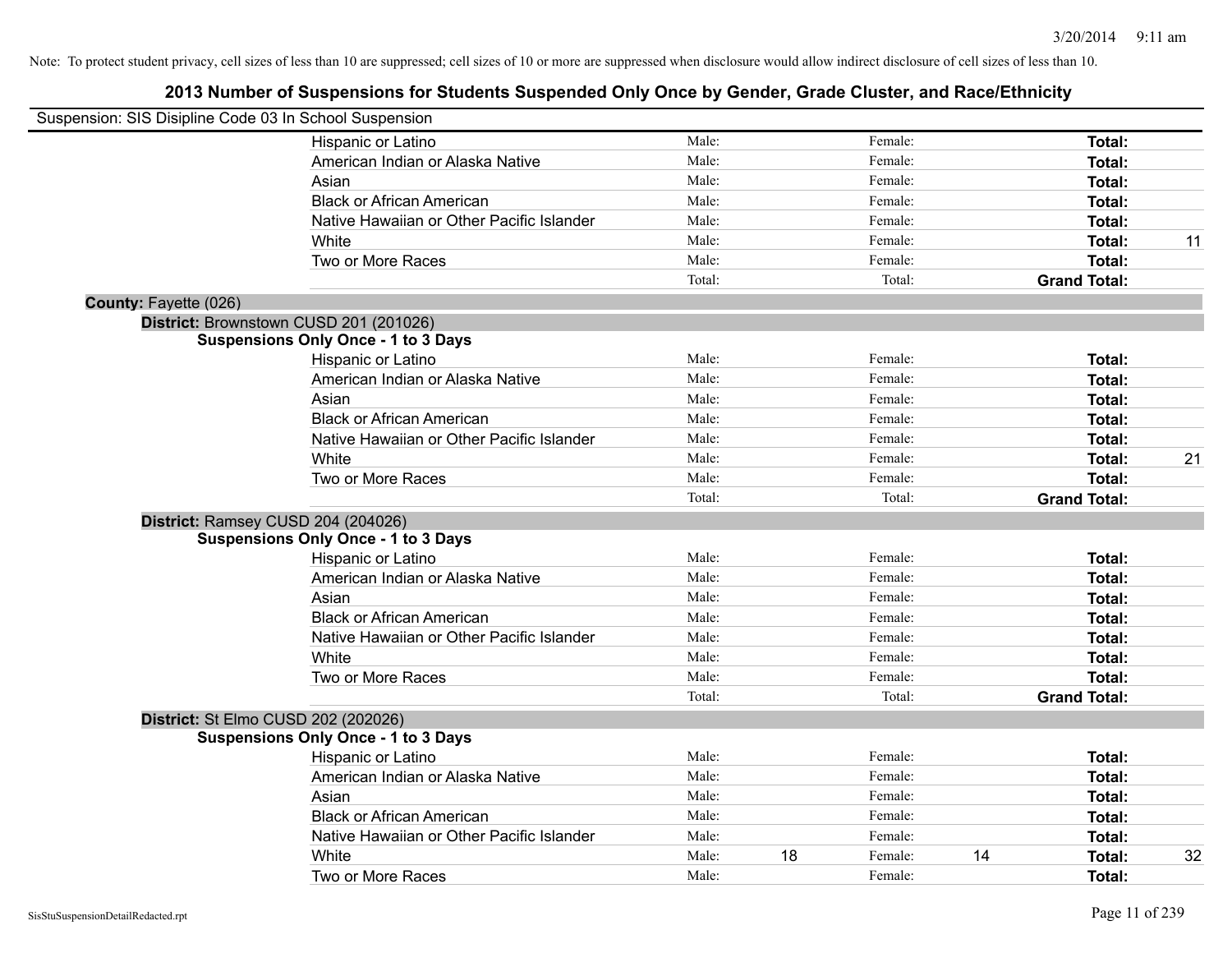| Suspension: SIS Disipline Code 03 In School Suspension |                                                                                     |        |     |         |    |                     |     |
|--------------------------------------------------------|-------------------------------------------------------------------------------------|--------|-----|---------|----|---------------------|-----|
|                                                        |                                                                                     | Total: |     | Total:  |    | <b>Grand Total:</b> |     |
|                                                        | District: Vandalia CUSD 203 (203026)                                                |        |     |         |    |                     |     |
|                                                        | <b>Suspensions Only Once - 1 to 3 Days</b>                                          |        |     |         |    |                     |     |
|                                                        | Hispanic or Latino                                                                  | Male:  |     | Female: |    | Total:              |     |
|                                                        | American Indian or Alaska Native                                                    | Male:  |     | Female: |    | Total:              |     |
|                                                        | Asian                                                                               | Male:  |     | Female: |    | Total:              |     |
|                                                        | <b>Black or African American</b>                                                    | Male:  |     | Female: |    | Total:              |     |
|                                                        | Native Hawaiian or Other Pacific Islander                                           | Male:  |     | Female: |    | Total:              |     |
|                                                        | White                                                                               | Male:  | 33  | Female: | 11 | Total:              | 44  |
|                                                        | Two or More Races                                                                   | Male:  |     | Female: |    | Total:              |     |
|                                                        |                                                                                     | Total: |     | Total:  |    | <b>Grand Total:</b> |     |
|                                                        |                                                                                     |        |     |         |    |                     |     |
| Region: Boone/Winnebago ROE (04)                       |                                                                                     |        |     |         |    |                     |     |
| County: Boone (004)                                    |                                                                                     |        |     |         |    |                     |     |
|                                                        | District: Belvidere CUSD 100 (100026)<br><b>Suspensions Only Once - 1 to 3 Days</b> |        |     |         |    |                     |     |
|                                                        | Hispanic or Latino                                                                  | Male:  | 99  | Female: | 33 | Total:              | 132 |
|                                                        | American Indian or Alaska Native                                                    | Male:  |     | Female: |    | Total:              |     |
|                                                        | Asian                                                                               | Male:  |     | Female: |    | Total:              |     |
|                                                        | <b>Black or African American</b>                                                    | Male:  |     | Female: |    | Total:              | 14  |
|                                                        | Native Hawaiian or Other Pacific Islander                                           | Male:  |     | Female: |    | Total:              |     |
|                                                        | White                                                                               | Male:  | 132 | Female: | 51 |                     |     |
|                                                        |                                                                                     | Male:  |     | Female: |    | Total:              | 183 |
|                                                        | Two or More Races                                                                   |        |     |         |    | Total:              | 13  |
|                                                        |                                                                                     | Total: |     | Total:  |    | <b>Grand Total:</b> |     |
|                                                        | <b>Suspensions Only Once - 4 or More Days</b>                                       | Male:  |     | Female: |    |                     |     |
|                                                        | Hispanic or Latino<br>American Indian or Alaska Native                              | Male:  |     | Female: |    | Total:              |     |
|                                                        |                                                                                     | Male:  |     | Female: |    | Total:              |     |
|                                                        | Asian                                                                               | Male:  |     |         |    | Total:              |     |
|                                                        | <b>Black or African American</b>                                                    |        |     | Female: |    | Total:              |     |
|                                                        | Native Hawaiian or Other Pacific Islander                                           | Male:  |     | Female: |    | Total:              |     |
|                                                        | White                                                                               | Male:  |     | Female: |    | Total:              |     |
|                                                        | Two or More Races                                                                   | Male:  |     | Female: |    | Total:              |     |
|                                                        |                                                                                     | Total: |     | Total:  |    | <b>Grand Total:</b> |     |
|                                                        | District: North Boone CUSD 200 (200026)                                             |        |     |         |    |                     |     |
|                                                        | <b>Suspensions Only Once - 1 to 3 Days</b>                                          |        |     |         |    |                     |     |
|                                                        | Hispanic or Latino                                                                  | Male:  |     | Female: |    | Total:              |     |
|                                                        | American Indian or Alaska Native                                                    | Male:  |     | Female: |    | Total:              |     |
|                                                        | Asian                                                                               | Male:  |     | Female: |    | Total:              |     |
| SisStuSuspensionDetailRedacted.rpt                     |                                                                                     |        |     |         |    | Page 12 of 239      |     |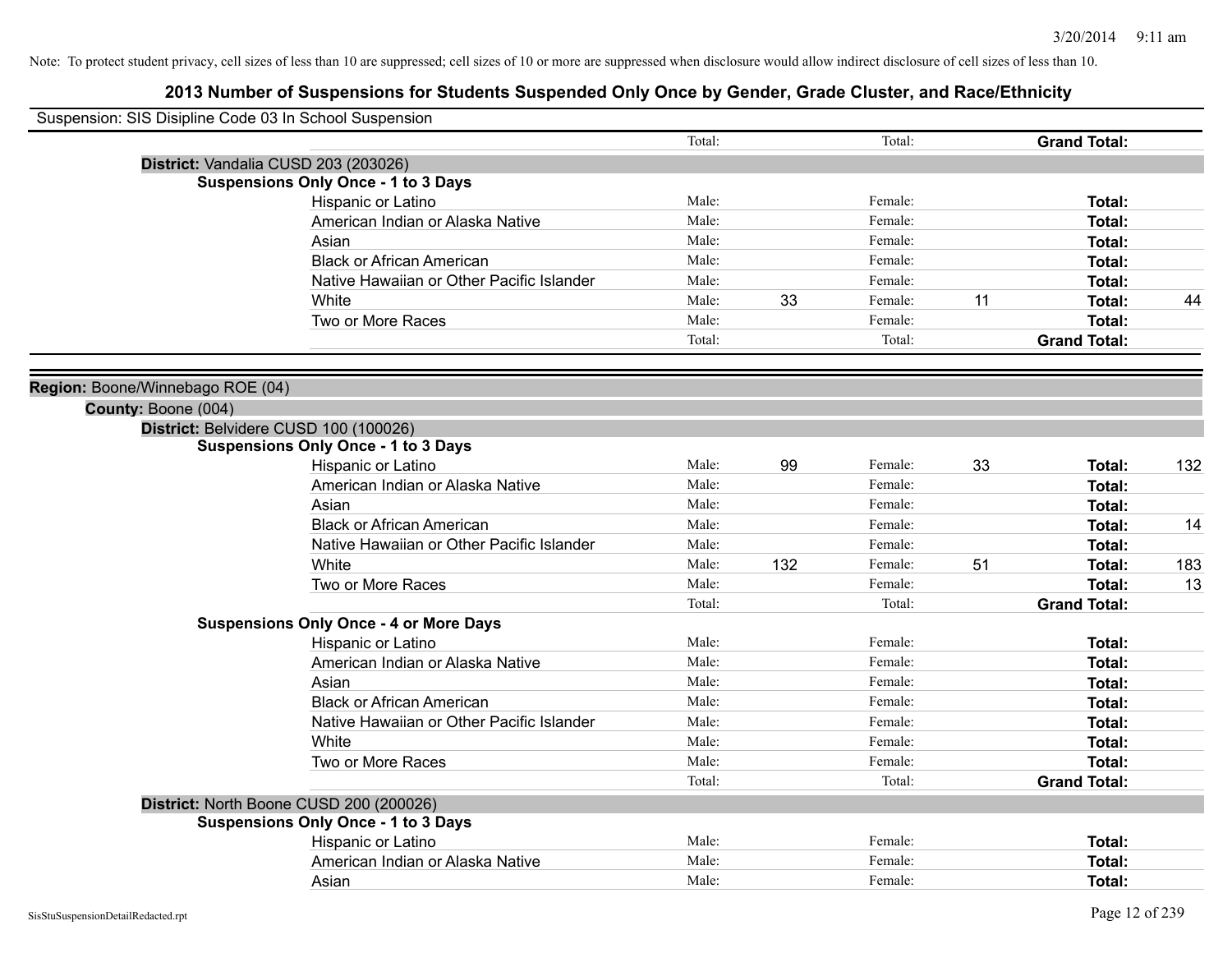**2013 Number of Suspensions for Students Suspended Only Once by Gender, Grade Cluster, and Race/Ethnicity**

|                                           | Total:                                                                                                                                                                                                                                                                                                                                                                                                                                                                                                                                                                                                                                                                                                |                                                                                                                                       | Total:  |                                                                                                           | <b>Grand Total:</b> |                                                                                                                                                                                               |
|-------------------------------------------|-------------------------------------------------------------------------------------------------------------------------------------------------------------------------------------------------------------------------------------------------------------------------------------------------------------------------------------------------------------------------------------------------------------------------------------------------------------------------------------------------------------------------------------------------------------------------------------------------------------------------------------------------------------------------------------------------------|---------------------------------------------------------------------------------------------------------------------------------------|---------|-----------------------------------------------------------------------------------------------------------|---------------------|-----------------------------------------------------------------------------------------------------------------------------------------------------------------------------------------------|
| Two or More Races                         | Male:                                                                                                                                                                                                                                                                                                                                                                                                                                                                                                                                                                                                                                                                                                 |                                                                                                                                       | Female: |                                                                                                           | Total:              |                                                                                                                                                                                               |
| White                                     | Male:                                                                                                                                                                                                                                                                                                                                                                                                                                                                                                                                                                                                                                                                                                 |                                                                                                                                       | Female: |                                                                                                           | Total:              | 25                                                                                                                                                                                            |
| Native Hawaiian or Other Pacific Islander | Male:                                                                                                                                                                                                                                                                                                                                                                                                                                                                                                                                                                                                                                                                                                 |                                                                                                                                       | Female: |                                                                                                           | Total:              |                                                                                                                                                                                               |
| <b>Black or African American</b>          | Male:                                                                                                                                                                                                                                                                                                                                                                                                                                                                                                                                                                                                                                                                                                 |                                                                                                                                       | Female: |                                                                                                           | Total:              |                                                                                                                                                                                               |
| Asian                                     | Male:                                                                                                                                                                                                                                                                                                                                                                                                                                                                                                                                                                                                                                                                                                 |                                                                                                                                       | Female: |                                                                                                           | Total:              |                                                                                                                                                                                               |
| American Indian or Alaska Native          | Male:                                                                                                                                                                                                                                                                                                                                                                                                                                                                                                                                                                                                                                                                                                 |                                                                                                                                       | Female: |                                                                                                           | Total:              |                                                                                                                                                                                               |
| Hispanic or Latino                        | Male:                                                                                                                                                                                                                                                                                                                                                                                                                                                                                                                                                                                                                                                                                                 |                                                                                                                                       | Female: |                                                                                                           | Total:              |                                                                                                                                                                                               |
|                                           |                                                                                                                                                                                                                                                                                                                                                                                                                                                                                                                                                                                                                                                                                                       |                                                                                                                                       |         |                                                                                                           |                     |                                                                                                                                                                                               |
|                                           |                                                                                                                                                                                                                                                                                                                                                                                                                                                                                                                                                                                                                                                                                                       |                                                                                                                                       |         |                                                                                                           |                     |                                                                                                                                                                                               |
|                                           | Total:                                                                                                                                                                                                                                                                                                                                                                                                                                                                                                                                                                                                                                                                                                | 17                                                                                                                                    | Total:  | 10                                                                                                        |                     | 27                                                                                                                                                                                            |
|                                           |                                                                                                                                                                                                                                                                                                                                                                                                                                                                                                                                                                                                                                                                                                       |                                                                                                                                       | Female: |                                                                                                           |                     |                                                                                                                                                                                               |
|                                           | Male:                                                                                                                                                                                                                                                                                                                                                                                                                                                                                                                                                                                                                                                                                                 |                                                                                                                                       | Female: |                                                                                                           |                     | 17                                                                                                                                                                                            |
|                                           |                                                                                                                                                                                                                                                                                                                                                                                                                                                                                                                                                                                                                                                                                                       |                                                                                                                                       | Female: |                                                                                                           |                     |                                                                                                                                                                                               |
|                                           |                                                                                                                                                                                                                                                                                                                                                                                                                                                                                                                                                                                                                                                                                                       |                                                                                                                                       | Female: |                                                                                                           |                     |                                                                                                                                                                                               |
|                                           |                                                                                                                                                                                                                                                                                                                                                                                                                                                                                                                                                                                                                                                                                                       |                                                                                                                                       | Female: |                                                                                                           |                     |                                                                                                                                                                                               |
|                                           |                                                                                                                                                                                                                                                                                                                                                                                                                                                                                                                                                                                                                                                                                                       |                                                                                                                                       |         |                                                                                                           |                     |                                                                                                                                                                                               |
|                                           |                                                                                                                                                                                                                                                                                                                                                                                                                                                                                                                                                                                                                                                                                                       |                                                                                                                                       |         |                                                                                                           |                     |                                                                                                                                                                                               |
|                                           |                                                                                                                                                                                                                                                                                                                                                                                                                                                                                                                                                                                                                                                                                                       |                                                                                                                                       |         |                                                                                                           |                     |                                                                                                                                                                                               |
|                                           |                                                                                                                                                                                                                                                                                                                                                                                                                                                                                                                                                                                                                                                                                                       |                                                                                                                                       |         |                                                                                                           |                     |                                                                                                                                                                                               |
|                                           |                                                                                                                                                                                                                                                                                                                                                                                                                                                                                                                                                                                                                                                                                                       |                                                                                                                                       |         |                                                                                                           |                     |                                                                                                                                                                                               |
|                                           |                                                                                                                                                                                                                                                                                                                                                                                                                                                                                                                                                                                                                                                                                                       |                                                                                                                                       |         |                                                                                                           |                     |                                                                                                                                                                                               |
|                                           |                                                                                                                                                                                                                                                                                                                                                                                                                                                                                                                                                                                                                                                                                                       |                                                                                                                                       |         |                                                                                                           |                     |                                                                                                                                                                                               |
|                                           |                                                                                                                                                                                                                                                                                                                                                                                                                                                                                                                                                                                                                                                                                                       |                                                                                                                                       |         |                                                                                                           |                     |                                                                                                                                                                                               |
|                                           |                                                                                                                                                                                                                                                                                                                                                                                                                                                                                                                                                                                                                                                                                                       |                                                                                                                                       |         |                                                                                                           |                     |                                                                                                                                                                                               |
|                                           |                                                                                                                                                                                                                                                                                                                                                                                                                                                                                                                                                                                                                                                                                                       |                                                                                                                                       |         |                                                                                                           |                     |                                                                                                                                                                                               |
|                                           |                                                                                                                                                                                                                                                                                                                                                                                                                                                                                                                                                                                                                                                                                                       |                                                                                                                                       |         |                                                                                                           |                     |                                                                                                                                                                                               |
|                                           |                                                                                                                                                                                                                                                                                                                                                                                                                                                                                                                                                                                                                                                                                                       |                                                                                                                                       |         |                                                                                                           |                     |                                                                                                                                                                                               |
|                                           |                                                                                                                                                                                                                                                                                                                                                                                                                                                                                                                                                                                                                                                                                                       |                                                                                                                                       |         |                                                                                                           |                     |                                                                                                                                                                                               |
|                                           |                                                                                                                                                                                                                                                                                                                                                                                                                                                                                                                                                                                                                                                                                                       |                                                                                                                                       |         |                                                                                                           |                     |                                                                                                                                                                                               |
|                                           |                                                                                                                                                                                                                                                                                                                                                                                                                                                                                                                                                                                                                                                                                                       |                                                                                                                                       |         |                                                                                                           |                     |                                                                                                                                                                                               |
|                                           |                                                                                                                                                                                                                                                                                                                                                                                                                                                                                                                                                                                                                                                                                                       |                                                                                                                                       | Total:  |                                                                                                           | <b>Grand Total:</b> |                                                                                                                                                                                               |
| Two or More Races                         | Male:                                                                                                                                                                                                                                                                                                                                                                                                                                                                                                                                                                                                                                                                                                 |                                                                                                                                       | Female: |                                                                                                           | Total:              |                                                                                                                                                                                               |
| White                                     | Male:                                                                                                                                                                                                                                                                                                                                                                                                                                                                                                                                                                                                                                                                                                 |                                                                                                                                       | Female: |                                                                                                           | Total:              |                                                                                                                                                                                               |
| Native Hawaiian or Other Pacific Islander | Male:                                                                                                                                                                                                                                                                                                                                                                                                                                                                                                                                                                                                                                                                                                 |                                                                                                                                       | Female: |                                                                                                           | Total:              |                                                                                                                                                                                               |
| <b>Black or African American</b>          | Male:                                                                                                                                                                                                                                                                                                                                                                                                                                                                                                                                                                                                                                                                                                 |                                                                                                                                       | Female: |                                                                                                           | <b>Total:</b>       |                                                                                                                                                                                               |
|                                           | County: Non-Public School (000)<br>District: Non-Public School (0000)<br><b>Suspensions Only Once - 1 to 3 Days</b><br>Hispanic or Latino<br>American Indian or Alaska Native<br>Asian<br><b>Black or African American</b><br>Native Hawaiian or Other Pacific Islander<br>White<br>Two or More Races<br>County: Winnebago (101)<br>District: County of Winnebago SD 320 (320026)<br><b>Suspensions Only Once - 1 to 3 Days</b><br>Hispanic or Latino<br>American Indian or Alaska Native<br>Asian<br><b>Black or African American</b><br>Native Hawaiian or Other Pacific Islander<br>White<br>Two or More Races<br>District: Durand CUSD 322 (322026)<br><b>Suspensions Only Once - 1 to 3 Days</b> | Total:<br>Male:<br>Male:<br>Male:<br>Male:<br>Male:<br>Male:<br>Male:<br>Total:<br>Male:<br>Male:<br>Male:<br>Male:<br>Male:<br>Male: |         | Female:<br>Female:<br>Female:<br>Female:<br>Female:<br>Female:<br>Female:<br>Total:<br>Female:<br>Female: |                     | Total:<br>Total:<br>Total:<br>Total:<br>Total:<br>Total:<br>Total:<br><b>Grand Total:</b><br>Total:<br>Total:<br>Total:<br>Total:<br>Total:<br>Total:<br><b>Total:</b><br><b>Grand Total:</b> |

**District:** Harlem UD 122 (122022)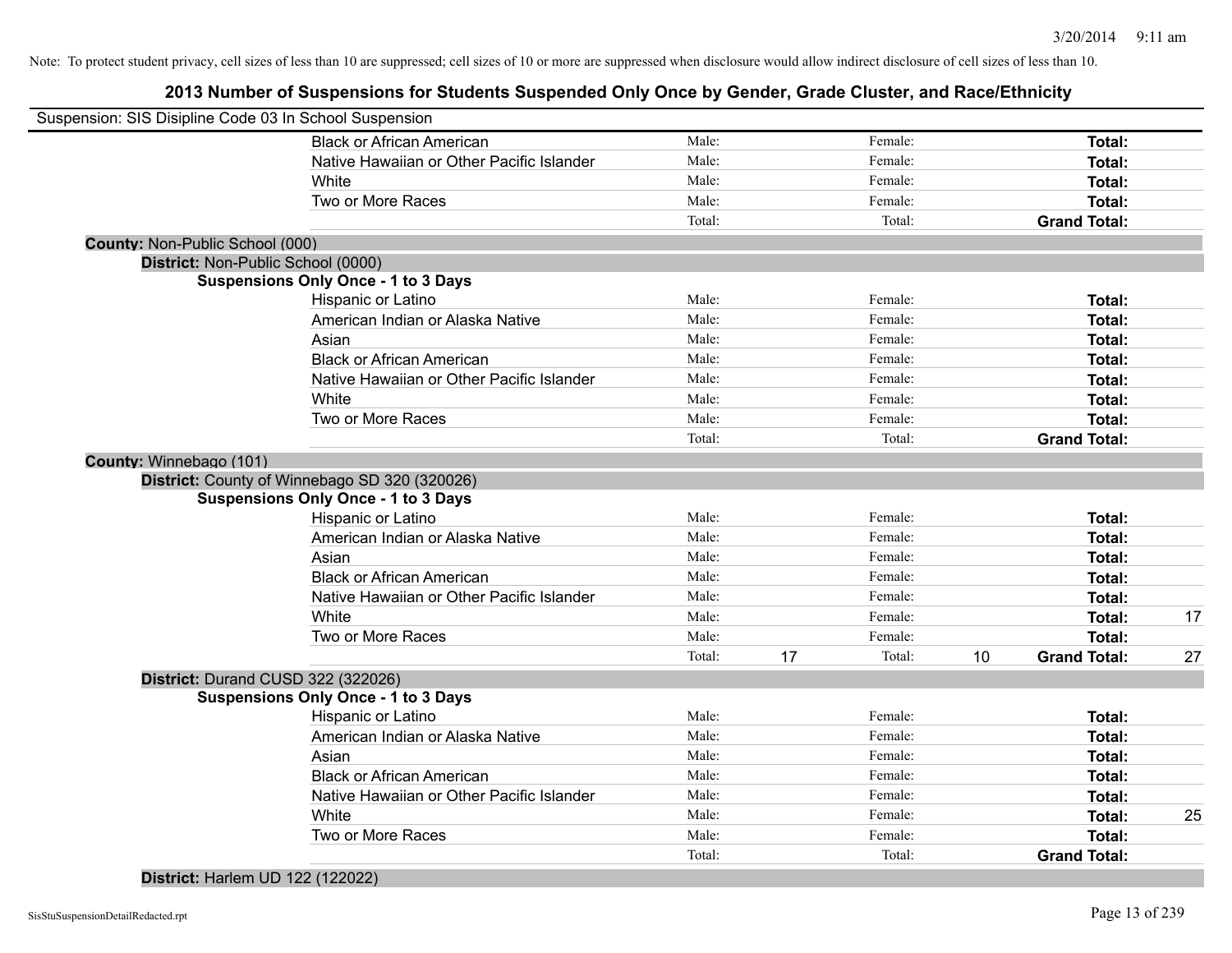| Suspension: SIS Disipline Code 03 In School Suspension |                                            |        |     |         |    |                     |     |
|--------------------------------------------------------|--------------------------------------------|--------|-----|---------|----|---------------------|-----|
|                                                        | <b>Suspensions Only Once - 1 to 3 Days</b> |        |     |         |    |                     |     |
|                                                        | Hispanic or Latino                         | Male:  | 22  | Female: | 15 | Total:              | 37  |
|                                                        | American Indian or Alaska Native           | Male:  |     | Female: |    | Total:              |     |
|                                                        | Asian                                      | Male:  |     | Female: |    | Total:              |     |
|                                                        | <b>Black or African American</b>           | Male:  | 12  | Female: | 14 | Total:              | 26  |
|                                                        | Native Hawaiian or Other Pacific Islander  | Male:  |     | Female: |    | Total:              |     |
|                                                        | White                                      | Male:  | 179 | Female: | 92 | Total:              | 271 |
|                                                        | Two or More Races                          | Male:  |     | Female: |    | Total:              | 23  |
|                                                        |                                            | Total: |     | Total:  |    | <b>Grand Total:</b> |     |
|                                                        | District: Hononegah CHD 207 (207016)       |        |     |         |    |                     |     |
|                                                        | <b>Suspensions Only Once - 1 to 3 Days</b> |        |     |         |    |                     |     |
|                                                        | Hispanic or Latino                         | Male:  |     | Female: |    | Total:              |     |
|                                                        | American Indian or Alaska Native           | Male:  |     | Female: |    | Total:              |     |
|                                                        | Asian                                      | Male:  |     | Female: |    | Total:              |     |
|                                                        | <b>Black or African American</b>           | Male:  |     | Female: |    | Total:              |     |
|                                                        | Native Hawaiian or Other Pacific Islander  | Male:  |     | Female: |    | Total:              |     |
|                                                        | White                                      | Male:  | 54  | Female: | 20 | Total:              | 74  |
|                                                        | Two or More Races                          | Male:  |     | Female: |    | Total:              |     |
|                                                        |                                            | Total: |     | Total:  |    | <b>Grand Total:</b> | 91  |
|                                                        | District: Kinnikinnick CCSD 131 (131004)   |        |     |         |    |                     |     |
|                                                        | <b>Suspensions Only Once - 1 to 3 Days</b> |        |     |         |    |                     |     |
|                                                        | Hispanic or Latino                         | Male:  |     | Female: |    | Total:              |     |
|                                                        | American Indian or Alaska Native           | Male:  |     | Female: |    | Total:              |     |
|                                                        | Asian                                      | Male:  |     | Female: |    | Total:              |     |
|                                                        | <b>Black or African American</b>           | Male:  |     | Female: |    | Total:              |     |
|                                                        | Native Hawaiian or Other Pacific Islander  | Male:  |     | Female: |    | Total:              |     |
|                                                        | White                                      | Male:  | 52  | Female: | 11 | Total:              | 63  |
|                                                        | Two or More Races                          | Male:  |     | Female: |    | Total:              |     |
|                                                        |                                            | Total: |     | Total:  |    | <b>Grand Total:</b> | 78  |
|                                                        | District: Pecatonica CUSD 321 (321026)     |        |     |         |    |                     |     |
|                                                        | <b>Suspensions Only Once - 1 to 3 Days</b> |        |     |         |    |                     |     |
|                                                        | Hispanic or Latino                         | Male:  |     | Female: |    | Total:              |     |
|                                                        | American Indian or Alaska Native           | Male:  |     | Female: |    | Total:              |     |
|                                                        | Asian                                      | Male:  |     | Female: |    | Total:              |     |
|                                                        | <b>Black or African American</b>           | Male:  |     | Female: |    | Total:              |     |
|                                                        | Native Hawaiian or Other Pacific Islander  | Male:  |     | Female: |    | Total:              |     |
|                                                        | White                                      | Male:  |     | Female: |    | Total:              |     |
|                                                        | Two or More Races                          | Male:  |     | Female: |    | Total:              |     |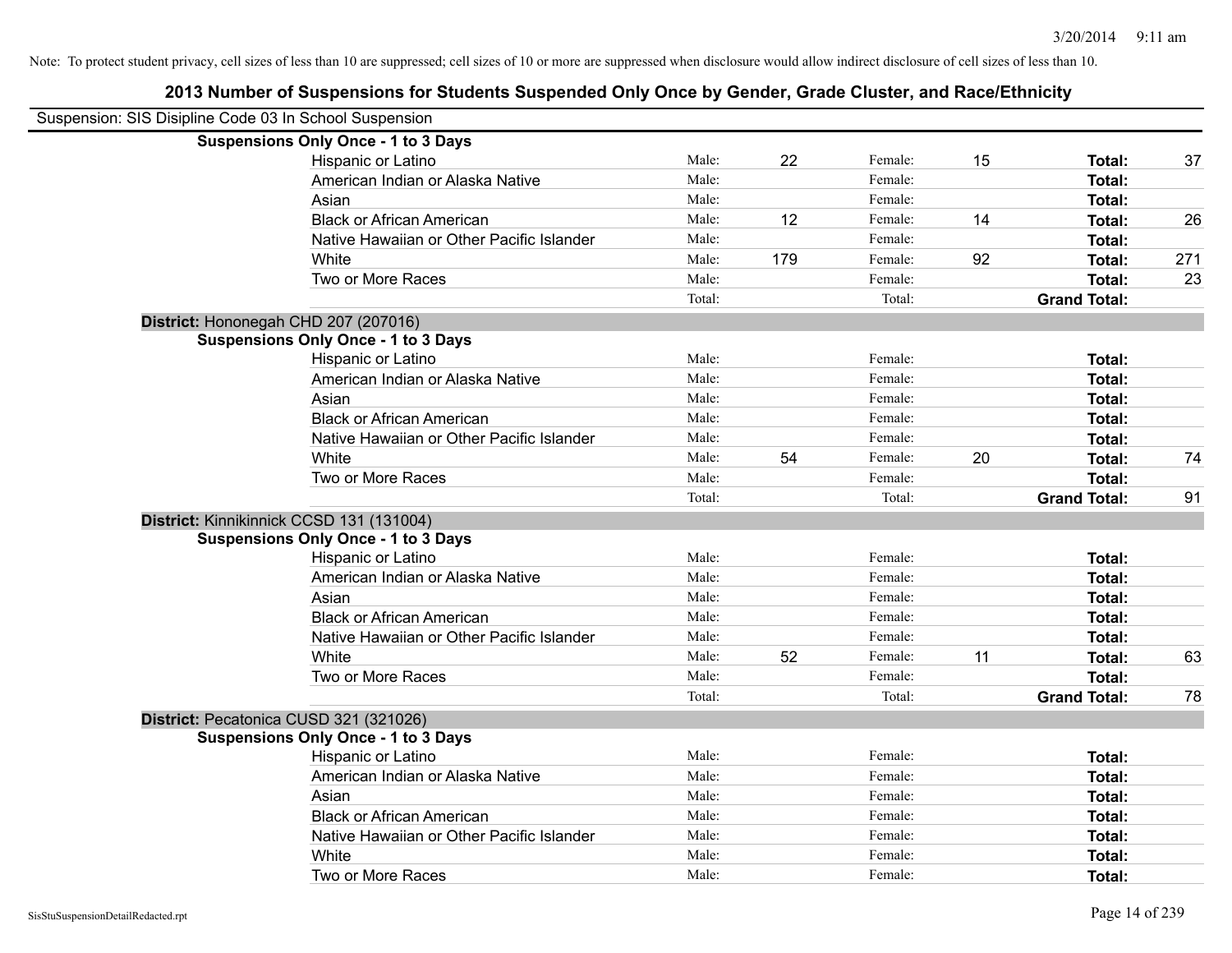| Suspension: SIS Disipline Code 03 In School Suspension |                                               |        |     |         |     |                     |     |
|--------------------------------------------------------|-----------------------------------------------|--------|-----|---------|-----|---------------------|-----|
|                                                        |                                               | Total: |     | Total:  |     | <b>Grand Total:</b> | 11  |
|                                                        | District: Prairie Hill CCSD 133 (133004)      |        |     |         |     |                     |     |
|                                                        | <b>Suspensions Only Once - 1 to 3 Days</b>    |        |     |         |     |                     |     |
|                                                        | Hispanic or Latino                            | Male:  |     | Female: |     | Total:              |     |
|                                                        | American Indian or Alaska Native              | Male:  |     | Female: |     | Total:              |     |
|                                                        | Asian                                         | Male:  |     | Female: |     | Total:              |     |
|                                                        | <b>Black or African American</b>              | Male:  |     | Female: |     | Total:              |     |
|                                                        | Native Hawaiian or Other Pacific Islander     | Male:  |     | Female: |     | Total:              |     |
|                                                        | White                                         | Male:  |     | Female: |     | Total:              |     |
|                                                        | Two or More Races                             | Male:  |     | Female: |     | Total:              |     |
|                                                        |                                               | Total: |     | Total:  |     | <b>Grand Total:</b> |     |
|                                                        | District: Rockford SD 205 (205025)            |        |     |         |     |                     |     |
|                                                        | <b>Suspensions Only Once - 1 to 3 Days</b>    |        |     |         |     |                     |     |
|                                                        | Hispanic or Latino                            | Male:  | 345 | Female: | 279 | Total:              | 624 |
|                                                        | American Indian or Alaska Native              | Male:  |     | Female: |     | Total:              |     |
|                                                        | Asian                                         | Male:  | 25  | Female: | 30  | Total:              | 55  |
|                                                        | <b>Black or African American</b>              | Male:  | 534 | Female: | 433 | Total:              | 967 |
|                                                        | Native Hawaiian or Other Pacific Islander     | Male:  |     | Female: |     | Total:              |     |
|                                                        | White                                         | Male:  | 380 | Female: | 237 | Total:              | 617 |
|                                                        | Two or More Races                             | Male:  | 68  | Female: | 57  | Total:              | 125 |
|                                                        |                                               | Total: |     | Total:  |     | <b>Grand Total:</b> |     |
|                                                        | <b>Suspensions Only Once - 4 or More Days</b> |        |     |         |     |                     |     |
|                                                        | Hispanic or Latino                            | Male:  |     | Female: |     | Total:              |     |
|                                                        | American Indian or Alaska Native              | Male:  |     | Female: |     | Total:              |     |
|                                                        | Asian                                         | Male:  |     | Female: |     | <b>Total:</b>       |     |
|                                                        | <b>Black or African American</b>              | Male:  |     | Female: |     | Total:              |     |
|                                                        | Native Hawaiian or Other Pacific Islander     | Male:  |     | Female: |     | Total:              |     |
|                                                        | White                                         | Male:  |     | Female: |     | Total:              |     |
|                                                        | Two or More Races                             | Male:  |     | Female: |     | Total:              |     |
|                                                        |                                               | Total: |     | Total:  |     | <b>Grand Total:</b> |     |
|                                                        | District: Rockton SD 140 (140004)             |        |     |         |     |                     |     |
|                                                        | <b>Suspensions Only Once - 1 to 3 Days</b>    |        |     |         |     |                     |     |
|                                                        | Hispanic or Latino                            | Male:  |     | Female: |     | Total:              |     |
|                                                        | American Indian or Alaska Native              | Male:  |     | Female: |     | Total:              |     |
|                                                        | Asian                                         | Male:  |     | Female: |     | Total:              |     |
|                                                        | <b>Black or African American</b>              | Male:  |     | Female: |     | Total:              |     |
|                                                        | Native Hawaiian or Other Pacific Islander     | Male:  |     | Female: |     | <b>Total:</b>       |     |
|                                                        | White                                         | Male:  |     | Female: |     | Total:              | 35  |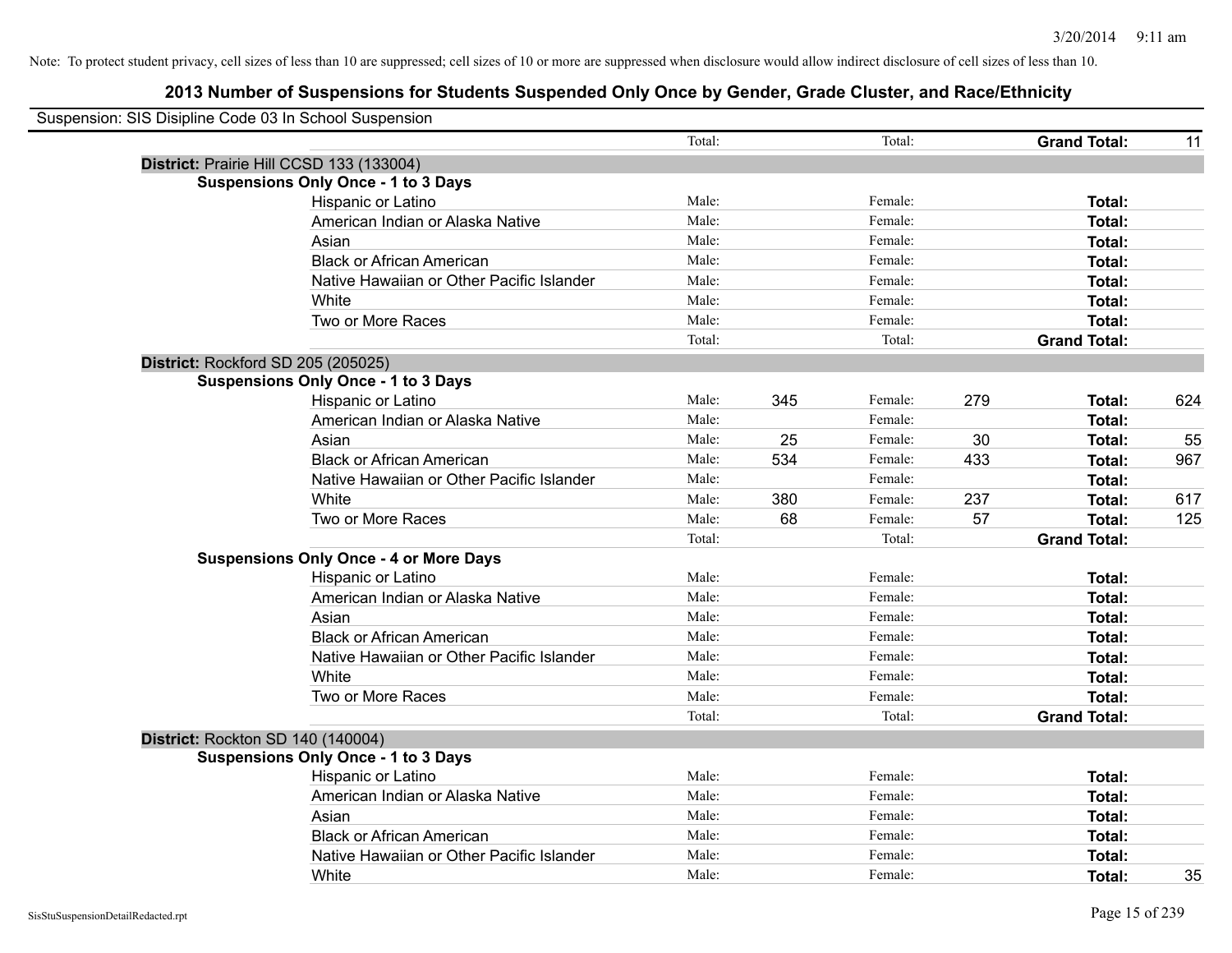|                                          | Two or More Races                             | Male:  | Female: | <b>Total:</b>       |
|------------------------------------------|-----------------------------------------------|--------|---------|---------------------|
|                                          |                                               | Total: | Total:  | <b>Grand Total:</b> |
|                                          | District: Shirland CCSD 134 (134004)          |        |         |                     |
|                                          | <b>Suspensions Only Once - 1 to 3 Days</b>    |        |         |                     |
|                                          | Hispanic or Latino                            | Male:  | Female: | Total:              |
|                                          | American Indian or Alaska Native              | Male:  | Female: | Total:              |
|                                          | Asian                                         | Male:  | Female: | Total:              |
|                                          | <b>Black or African American</b>              | Male:  | Female: | <b>Total:</b>       |
|                                          | Native Hawaiian or Other Pacific Islander     | Male:  | Female: | <b>Total:</b>       |
|                                          | White                                         | Male:  | Female: | Total:              |
|                                          | Two or More Races                             | Male:  | Female: | Total:              |
|                                          |                                               | Total: | Total:  | <b>Grand Total:</b> |
|                                          | <b>Suspensions Only Once - 4 or More Days</b> |        |         |                     |
|                                          | Hispanic or Latino                            | Male:  | Female: | Total:              |
|                                          | American Indian or Alaska Native              | Male:  | Female: | Total:              |
|                                          | Asian                                         | Male:  | Female: | <b>Total:</b>       |
|                                          | <b>Black or African American</b>              | Male:  | Female: | <b>Total:</b>       |
|                                          | Native Hawaiian or Other Pacific Islander     | Male:  | Female: | <b>Total:</b>       |
|                                          | White                                         | Male:  | Female: | <b>Total:</b>       |
|                                          | Two or More Races                             | Male:  | Female: | <b>Total:</b>       |
|                                          |                                               | Total: | Total:  | <b>Grand Total:</b> |
|                                          | District: Winnebago CUSD 323 (323026)         |        |         |                     |
|                                          | <b>Suspensions Only Once - 1 to 3 Days</b>    |        |         |                     |
|                                          | Hispanic or Latino                            | Male:  | Female: | <b>Total:</b>       |
|                                          | American Indian or Alaska Native              | Male:  | Female: | <b>Total:</b>       |
|                                          | Asian                                         | Male:  | Female: | <b>Total:</b>       |
|                                          | <b>Black or African American</b>              | Male:  | Female: | <b>Total:</b>       |
|                                          | Native Hawaiian or Other Pacific Islander     | Male:  | Female: | <b>Total:</b>       |
|                                          | White                                         | Male:  | Female: | Total:              |
|                                          | Two or More Races                             | Male:  | Female: | <b>Total:</b>       |
|                                          |                                               | Total: | Total:  | <b>Grand Total:</b> |
|                                          |                                               |        |         |                     |
| Region: Brown/Cass/Morgan/Scott ROE (46) |                                               |        |         |                     |
| County: Brown (005)                      |                                               |        |         |                     |
|                                          | District: Brown County CUSD 1 (001026)        |        |         |                     |
|                                          | <b>Suspensions Only Once - 1 to 3 Days</b>    |        |         |                     |
|                                          | Hispanic or Latino                            | Male:  | Female: | Total:              |
|                                          | American Indian or Alaska Native              | Male:  | Female: | <b>Total:</b>       |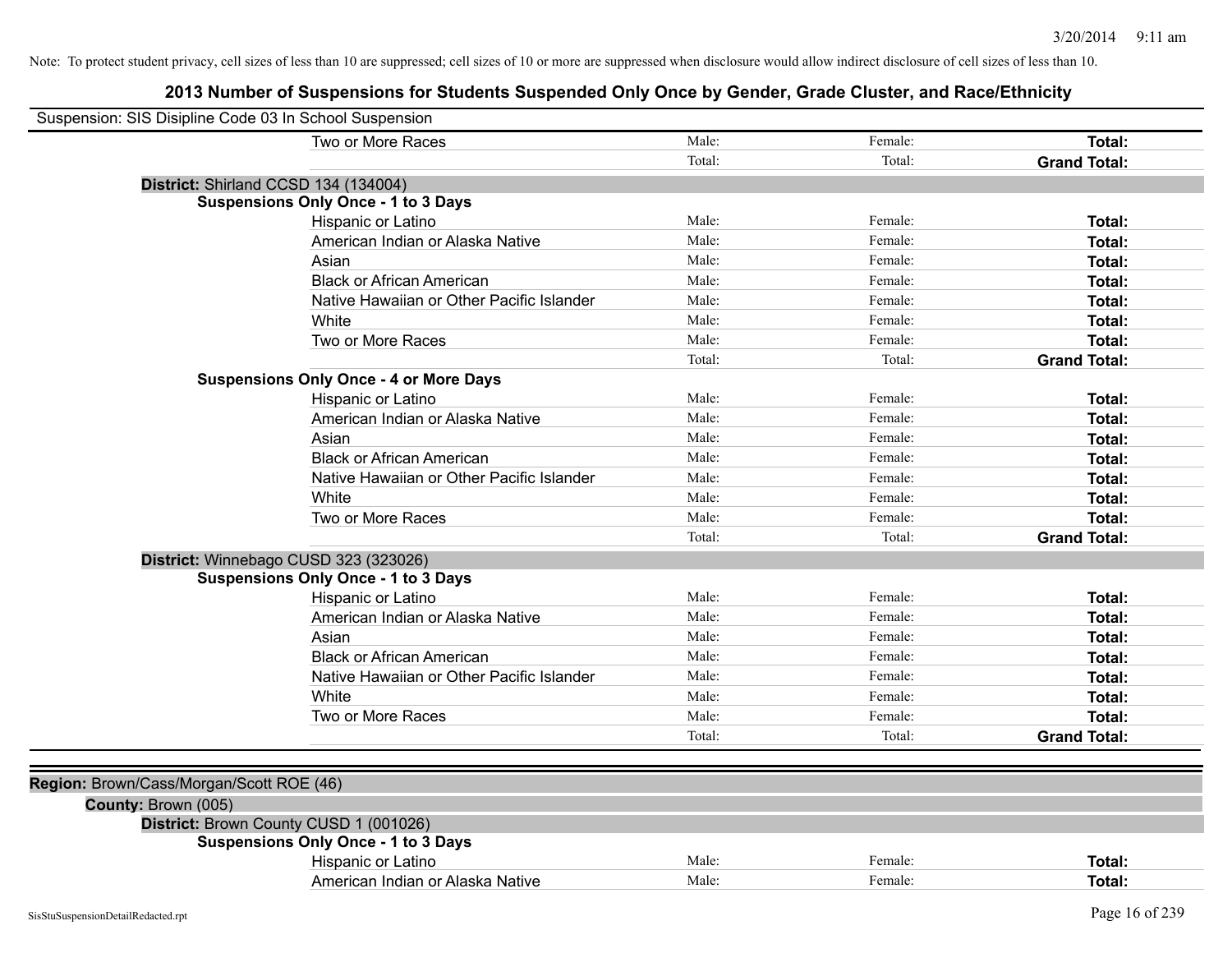# **2013 Number of Suspensions for Students Suspended Only Once by Gender, Grade Cluster, and Race/Ethnicity**

|                    | Suspension: SIS Disipline Code 03 In School Suspension |        |         |                     |    |
|--------------------|--------------------------------------------------------|--------|---------|---------------------|----|
|                    | Asian                                                  | Male:  | Female: | Total:              |    |
|                    | <b>Black or African American</b>                       | Male:  | Female: | Total:              |    |
|                    | Native Hawaiian or Other Pacific Islander              | Male:  | Female: | Total:              |    |
|                    | White                                                  | Male:  | Female: | <b>Total:</b>       |    |
|                    | Two or More Races                                      | Male:  | Female: | <b>Total:</b>       |    |
|                    |                                                        | Total: | Total:  | <b>Grand Total:</b> |    |
| County: Cass (009) |                                                        |        |         |                     |    |
|                    | District: A-C Central CUSD 262 (262026)                |        |         |                     |    |
|                    | <b>Suspensions Only Once - 1 to 3 Days</b>             |        |         |                     |    |
|                    | Hispanic or Latino                                     | Male:  | Female: | Total:              |    |
|                    | American Indian or Alaska Native                       | Male:  | Female: | <b>Total:</b>       |    |
|                    | Asian                                                  | Male:  | Female: | Total:              |    |
|                    | <b>Black or African American</b>                       | Male:  | Female: | Total:              |    |
|                    | Native Hawaiian or Other Pacific Islander              | Male:  | Female: | Total:              |    |
|                    | White                                                  | Male:  | Female: | <b>Total:</b>       |    |
|                    | Two or More Races                                      | Male:  | Female: | Total:              |    |
|                    |                                                        | Total: | Total:  | <b>Grand Total:</b> |    |
|                    | District: Beardstown CUSD 15 (015026)                  |        |         |                     |    |
|                    | <b>Suspensions Only Once - 1 to 3 Days</b>             |        |         |                     |    |
|                    | Hispanic or Latino                                     | Male:  | Female: | <b>Total:</b>       | 19 |
|                    | American Indian or Alaska Native                       | Male:  | Female: | <b>Total:</b>       |    |
|                    | Asian                                                  | Male:  | Female: | Total:              |    |
|                    | <b>Black or African American</b>                       | Male:  | Female: | Total:              |    |
|                    | Native Hawaiian or Other Pacific Islander              | Male:  | Female: | <b>Total:</b>       |    |
|                    | White                                                  | Male:  | Female: | <b>Total:</b>       | 20 |
|                    | Two or More Races                                      | Male:  | Female: | <b>Total:</b>       |    |
|                    |                                                        | Total: | Total:  | <b>Grand Total:</b> |    |
|                    | <b>Suspensions Only Once - 4 or More Days</b>          |        |         |                     |    |
|                    | Hispanic or Latino                                     | Male:  | Female: | <b>Total:</b>       |    |
|                    | American Indian or Alaska Native                       | Male:  | Female: | Total:              |    |
|                    | Asian                                                  | Male:  | Female: | Total:              |    |
|                    | <b>Black or African American</b>                       | Male:  | Female: | Total:              |    |
|                    | Native Hawaiian or Other Pacific Islander              | Male:  | Female: | Total:              |    |
|                    | White                                                  | Male:  | Female: | Total:              |    |
|                    | Two or More Races                                      | Male:  | Female: | Total:              |    |
|                    |                                                        | Total: | Total:  | <b>Grand Total:</b> |    |

**Suspensions Only Once - 1 to 3 Days**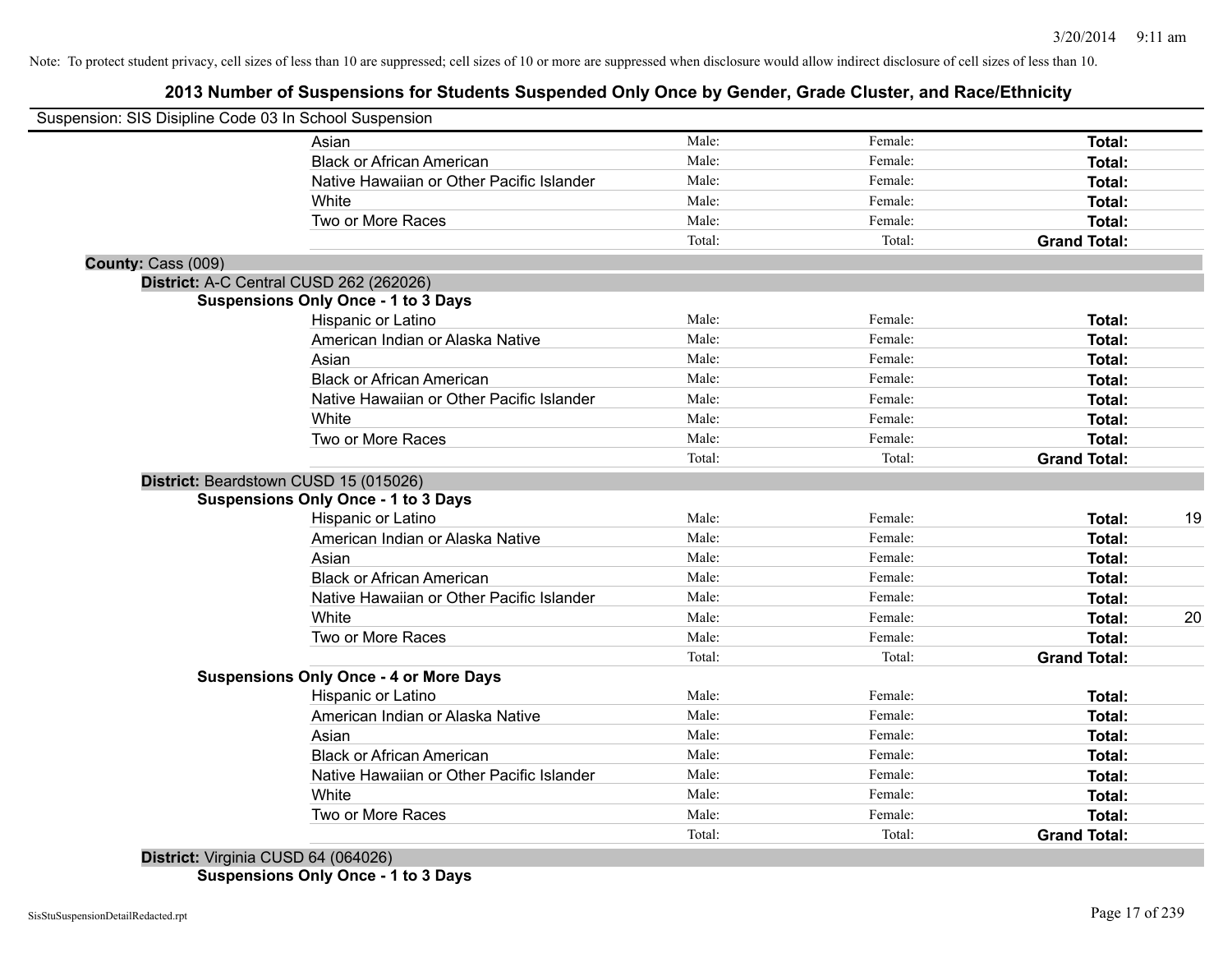# **2013 Number of Suspensions for Students Suspended Only Once by Gender, Grade Cluster, and Race/Ethnicity**

| Suspension: SIS Disipline Code 03 In School Suspension |                                               |        |         |                     |
|--------------------------------------------------------|-----------------------------------------------|--------|---------|---------------------|
|                                                        | Hispanic or Latino                            | Male:  | Female: | <b>Total:</b>       |
|                                                        | American Indian or Alaska Native              | Male:  | Female: | Total:              |
|                                                        | Asian                                         | Male:  | Female: | <b>Total:</b>       |
|                                                        | <b>Black or African American</b>              | Male:  | Female: | Total:              |
|                                                        | Native Hawaiian or Other Pacific Islander     | Male:  | Female: | Total:              |
|                                                        | White                                         | Male:  | Female: | Total:<br>10        |
|                                                        | Two or More Races                             | Male:  | Female: | Total:              |
|                                                        |                                               | Total: | Total:  | <b>Grand Total:</b> |
|                                                        | <b>Suspensions Only Once - 4 or More Days</b> |        |         |                     |
|                                                        | Hispanic or Latino                            | Male:  | Female: | <b>Total:</b>       |
|                                                        | American Indian or Alaska Native              | Male:  | Female: | <b>Total:</b>       |
|                                                        | Asian                                         | Male:  | Female: | <b>Total:</b>       |
|                                                        | <b>Black or African American</b>              | Male:  | Female: | <b>Total:</b>       |
|                                                        | Native Hawaiian or Other Pacific Islander     | Male:  | Female: | <b>Total:</b>       |
|                                                        | White                                         | Male:  | Female: | Total:              |
|                                                        | Two or More Races                             | Male:  | Female: | <b>Total:</b>       |
|                                                        |                                               | Total: | Total:  | <b>Grand Total:</b> |
| County: Morgan (069)                                   |                                               |        |         |                     |
| District: Franklin CUSD 1 (001026)                     |                                               |        |         |                     |
|                                                        | <b>Suspensions Only Once - 1 to 3 Days</b>    |        |         |                     |
|                                                        | Hispanic or Latino                            | Male:  | Female: | Total:              |
|                                                        | American Indian or Alaska Native              | Male:  | Female: | <b>Total:</b>       |
|                                                        | Asian                                         | Male:  | Female: | <b>Total:</b>       |
|                                                        | <b>Black or African American</b>              | Male:  | Female: | <b>Total:</b>       |
|                                                        | Native Hawaiian or Other Pacific Islander     | Male:  | Female: | <b>Total:</b>       |
|                                                        | White                                         | Male:  | Female: | <b>Total:</b>       |
|                                                        | Two or More Races                             | Male:  | Female: | <b>Total:</b>       |
|                                                        |                                               | Total: | Total:  | <b>Grand Total:</b> |
|                                                        | <b>Suspensions Only Once - 4 or More Days</b> |        |         |                     |
|                                                        | Hispanic or Latino                            | Male:  | Female: | Total:              |
|                                                        | American Indian or Alaska Native              | Male:  | Female: | Total:              |
|                                                        | Asian                                         | Male:  | Female: | <b>Total:</b>       |
|                                                        | <b>Black or African American</b>              | Male:  | Female: | Total:              |
|                                                        | Native Hawaiian or Other Pacific Islander     | Male:  | Female: | <b>Total:</b>       |
|                                                        | White                                         | Male:  | Female: | <b>Total:</b>       |
|                                                        | Two or More Races                             | Male:  | Female: | <b>Total:</b>       |
|                                                        |                                               | Total: | Total:  | <b>Grand Total:</b> |

**District:** Meredosia-Chambersburg CUSD 11 (011026)

**Suspensions Only Once - 1 to 3 Days**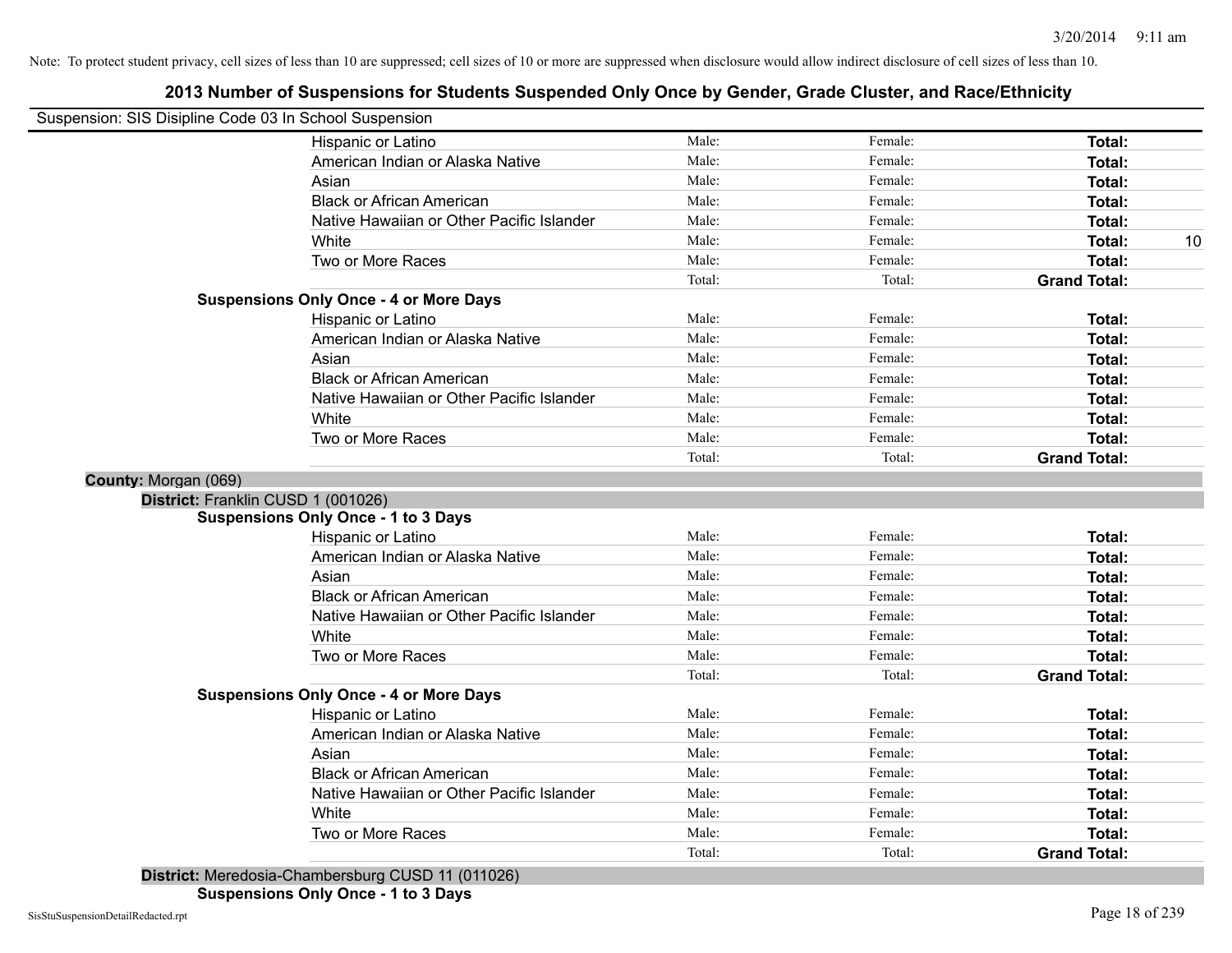| Suspension: SIS Disipline Code 03 In School Suspension |                                            |        |         |                     |
|--------------------------------------------------------|--------------------------------------------|--------|---------|---------------------|
|                                                        | Hispanic or Latino                         | Male:  | Female: | Total:              |
|                                                        | American Indian or Alaska Native           | Male:  | Female: | Total:              |
|                                                        | Asian                                      | Male:  | Female: | Total:              |
|                                                        | <b>Black or African American</b>           | Male:  | Female: | Total:              |
|                                                        | Native Hawaiian or Other Pacific Islander  | Male:  | Female: | Total:              |
|                                                        | White                                      | Male:  | Female: | Total:              |
|                                                        | Two or More Races                          | Male:  | Female: | Total:              |
|                                                        |                                            | Total: | Total:  | <b>Grand Total:</b> |
| District: Triopia CUSD 27 (027026)                     |                                            |        |         |                     |
|                                                        | <b>Suspensions Only Once - 1 to 3 Days</b> |        |         |                     |
|                                                        | Hispanic or Latino                         | Male:  | Female: | Total:              |
|                                                        | American Indian or Alaska Native           | Male:  | Female: | Total:              |
|                                                        | Asian                                      | Male:  | Female: | Total:              |
|                                                        | <b>Black or African American</b>           | Male:  | Female: | Total:              |
|                                                        | Native Hawaiian or Other Pacific Islander  | Male:  | Female: | Total:              |
|                                                        | White                                      | Male:  | Female: | Total:              |
|                                                        | Two or More Races                          | Male:  | Female: | Total:              |
|                                                        |                                            | Total: | Total:  | <b>Grand Total:</b> |
| District: Waverly CUSD 6 (006026)                      |                                            |        |         |                     |
|                                                        | <b>Suspensions Only Once - 1 to 3 Days</b> |        |         |                     |
|                                                        | Hispanic or Latino                         | Male:  | Female: | Total:              |
|                                                        | American Indian or Alaska Native           | Male:  | Female: | Total:              |
|                                                        | Asian                                      | Male:  | Female: | Total:              |
|                                                        | <b>Black or African American</b>           | Male:  | Female: | Total:              |
|                                                        | Native Hawaiian or Other Pacific Islander  | Male:  | Female: | Total:              |
|                                                        | White                                      | Male:  | Female: | Total:              |
|                                                        | Two or More Races                          | Male:  | Female: | Total:              |
|                                                        |                                            | Total: | Total:  | <b>Grand Total:</b> |
| County: Scott (086)                                    |                                            |        |         |                     |
|                                                        | District: Scott-Morgan CUSD 2 (002026)     |        |         |                     |
|                                                        | <b>Suspensions Only Once - 1 to 3 Days</b> |        |         |                     |
|                                                        | Hispanic or Latino                         | Male:  | Female: | Total:              |
|                                                        | American Indian or Alaska Native           | Male:  | Female: | Total:              |
|                                                        | Asian                                      | Male:  | Female: | Total:              |
|                                                        | <b>Black or African American</b>           | Male:  | Female: | Total:              |
|                                                        | Native Hawaiian or Other Pacific Islander  | Male:  | Female: | Total:              |
|                                                        | White                                      | Male:  | Female: | Total:              |
|                                                        | Two or More Races                          | Male:  | Female: | Total:              |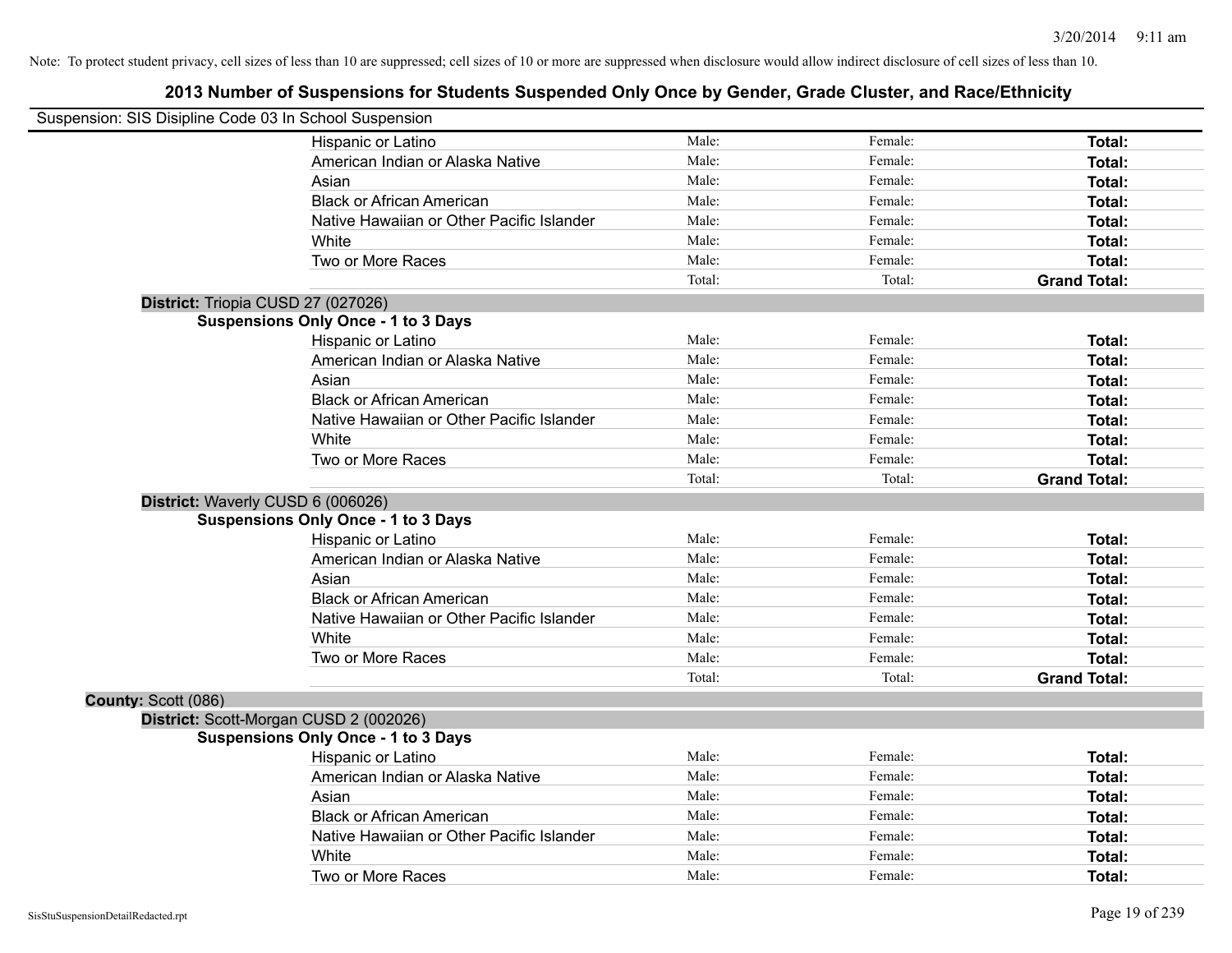| Suspension: SIS Disipline Code 03 In School Suspension |                                            |        |         |                     |    |
|--------------------------------------------------------|--------------------------------------------|--------|---------|---------------------|----|
|                                                        |                                            | Total: | Total:  | <b>Grand Total:</b> |    |
|                                                        | District: Winchester CUSD 1 (001026)       |        |         |                     |    |
|                                                        | <b>Suspensions Only Once - 1 to 3 Days</b> |        |         |                     |    |
|                                                        | Hispanic or Latino                         | Male:  | Female: | Total:              |    |
|                                                        | American Indian or Alaska Native           | Male:  | Female: | Total:              |    |
|                                                        | Asian                                      | Male:  | Female: | Total:              |    |
|                                                        | <b>Black or African American</b>           | Male:  | Female: | Total:              |    |
|                                                        | Native Hawaiian or Other Pacific Islander  | Male:  | Female: | <b>Total:</b>       |    |
|                                                        | White                                      | Male:  | Female: | Total:              | 20 |
|                                                        | Two or More Races                          | Male:  | Female: | <b>Total:</b>       |    |
|                                                        |                                            | Total: | Total:  | <b>Grand Total:</b> |    |
| Region: Bureau/Henry/Stark ROE (28)                    |                                            |        |         |                     |    |
| County: Bureau (006)                                   |                                            |        |         |                     |    |
|                                                        | District: Bureau Valley CUSD 340 (340026)  |        |         |                     |    |
|                                                        | <b>Suspensions Only Once - 1 to 3 Days</b> |        |         |                     |    |
|                                                        | Hispanic or Latino                         | Male:  | Female: | Total:              |    |
|                                                        | American Indian or Alaska Native           | Male:  | Female: | Total:              |    |
|                                                        | Asian                                      | Male:  | Female: | Total:              |    |
|                                                        | <b>Black or African American</b>           | Male:  | Female: | <b>Total:</b>       |    |
|                                                        | Native Hawaiian or Other Pacific Islander  | Male:  | Female: | Total:              |    |
|                                                        | White                                      | Male:  | Female: | Total:              | 13 |
|                                                        | Two or More Races                          | Male:  | Female: | Total:              |    |
|                                                        |                                            | Total: | Total:  | <b>Grand Total:</b> |    |
|                                                        | District: DePue USD 103 (103022)           |        |         |                     |    |
|                                                        | <b>Suspensions Only Once - 1 to 3 Days</b> |        |         |                     |    |
|                                                        | Hispanic or Latino                         | Male:  | Female: | Total:              | 19 |
|                                                        | American Indian or Alaska Native           | Male:  | Female: | <b>Total:</b>       |    |
|                                                        | Asian                                      | Male:  | Female: | Total:              |    |
|                                                        | <b>Black or African American</b>           | Male:  | Female: | <b>Total:</b>       |    |
|                                                        | Native Hawaiian or Other Pacific Islander  | Male:  | Female: | Total:              |    |
|                                                        | White                                      | Male:  | Female: | Total:              |    |
|                                                        | Two or More Races                          | Male:  | Female: | <b>Total:</b>       |    |
|                                                        |                                            | Total: | Total:  | <b>Grand Total:</b> |    |
| District: Hall HSD 502 (502017)                        |                                            |        |         |                     |    |
|                                                        | <b>Suspensions Only Once - 1 to 3 Days</b> |        |         |                     |    |
|                                                        | Hispanic or Latino                         | Male:  | Female: | <b>Total:</b>       |    |
|                                                        | American Indian or Alaska Native           | Male:  | Female: | Total:              |    |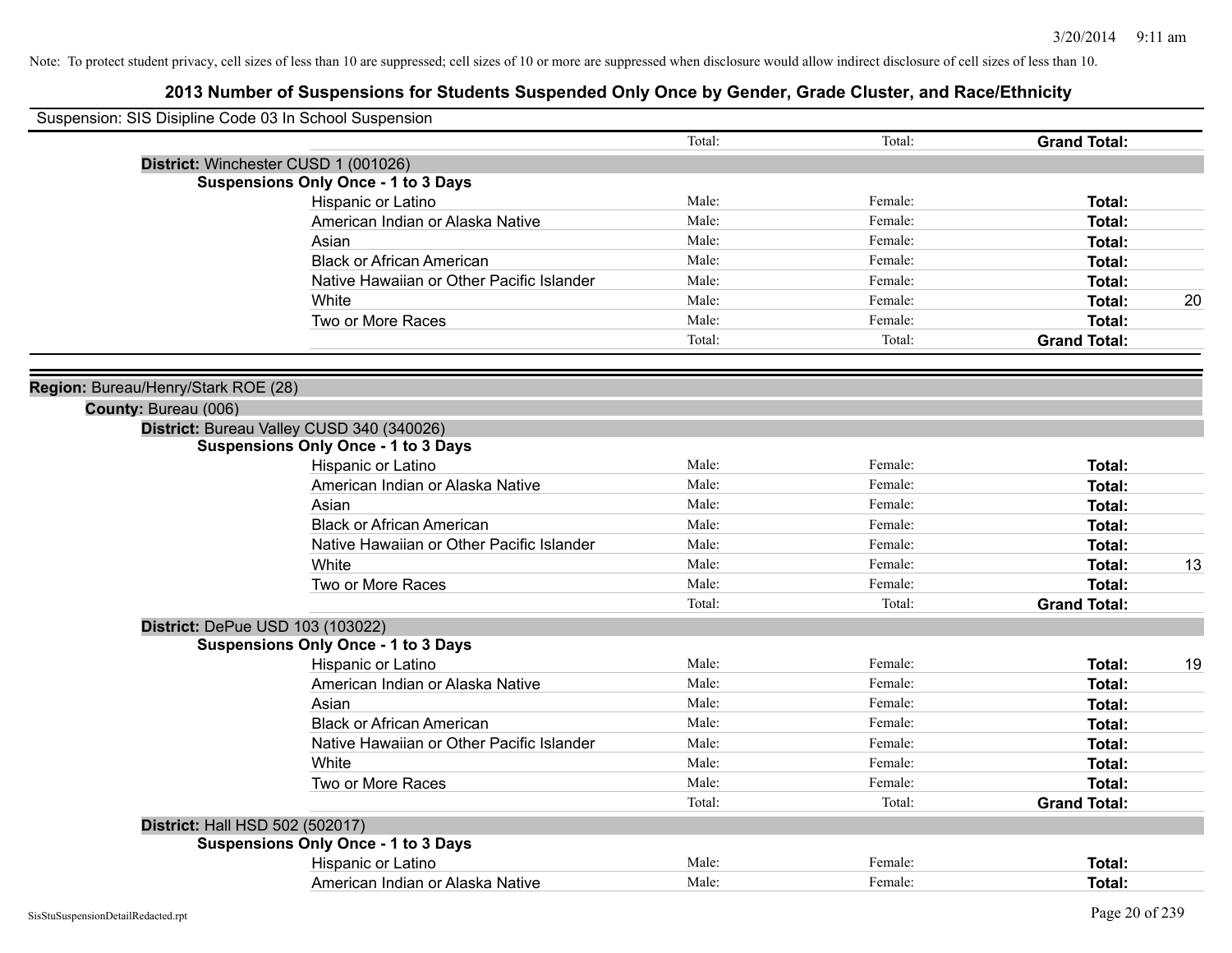| Suspension: SIS Disipline Code 03 In School Suspension |                                               |        |    |         |    |                     |    |
|--------------------------------------------------------|-----------------------------------------------|--------|----|---------|----|---------------------|----|
|                                                        | Asian                                         | Male:  |    | Female: |    | Total:              |    |
|                                                        | <b>Black or African American</b>              | Male:  |    | Female: |    | Total:              |    |
|                                                        | Native Hawaiian or Other Pacific Islander     | Male:  |    | Female: |    | Total:              |    |
|                                                        | White                                         | Male:  | 15 | Female: | 10 | Total:              | 25 |
|                                                        | Two or More Races                             | Male:  |    | Female: |    | Total:              |    |
|                                                        |                                               | Total: |    | Total:  |    | <b>Grand Total:</b> |    |
|                                                        | <b>Suspensions Only Once - 4 or More Days</b> |        |    |         |    |                     |    |
|                                                        | Hispanic or Latino                            | Male:  |    | Female: |    | Total:              |    |
|                                                        | American Indian or Alaska Native              | Male:  |    | Female: |    | Total:              |    |
|                                                        | Asian                                         | Male:  |    | Female: |    | Total:              |    |
|                                                        | <b>Black or African American</b>              | Male:  |    | Female: |    | Total:              |    |
|                                                        | Native Hawaiian or Other Pacific Islander     | Male:  |    | Female: |    | Total:              |    |
|                                                        | White                                         | Male:  |    | Female: |    | Total:              |    |
|                                                        | Two or More Races                             | Male:  |    | Female: |    | Total:              |    |
|                                                        |                                               | Total: |    | Total:  |    | <b>Grand Total:</b> |    |
|                                                        | District: La Moille CUSD 303 (303026)         |        |    |         |    |                     |    |
|                                                        | <b>Suspensions Only Once - 1 to 3 Days</b>    |        |    |         |    |                     |    |
|                                                        | Hispanic or Latino                            | Male:  |    | Female: |    | Total:              |    |
|                                                        | American Indian or Alaska Native              | Male:  |    | Female: |    | Total:              |    |
|                                                        | Asian                                         | Male:  |    | Female: |    | Total:              |    |
|                                                        | <b>Black or African American</b>              | Male:  |    | Female: |    | Total:              |    |
|                                                        | Native Hawaiian or Other Pacific Islander     | Male:  |    | Female: |    | Total:              |    |
|                                                        | White                                         | Male:  |    | Female: |    | Total:              |    |
|                                                        | Two or More Races                             | Male:  |    | Female: |    | Total:              |    |
|                                                        |                                               | Total: |    | Total:  |    | <b>Grand Total:</b> |    |
| <b>District: Ohio CCSD 17 (017004)</b>                 |                                               |        |    |         |    |                     |    |
|                                                        | <b>Suspensions Only Once - 1 to 3 Days</b>    |        |    |         |    |                     |    |
|                                                        | Hispanic or Latino                            | Male:  |    | Female: |    | Total:              |    |
|                                                        | American Indian or Alaska Native              | Male:  |    | Female: |    | Total:              |    |
|                                                        | Asian                                         | Male:  |    | Female: |    | Total:              |    |
|                                                        | <b>Black or African American</b>              | Male:  |    | Female: |    | Total:              |    |
|                                                        | Native Hawaiian or Other Pacific Islander     | Male:  |    | Female: |    | Total:              |    |
|                                                        | White                                         | Male:  |    | Female: |    | Total:              |    |
|                                                        | Two or More Races                             | Male:  |    | Female: |    | Total:              |    |
|                                                        |                                               | Total: |    | Total:  |    | <b>Grand Total:</b> |    |
| District: Ohio CHSD 505 (505016)                       |                                               |        |    |         |    |                     |    |
|                                                        | <b>Suspensions Only Once - 1 to 3 Days</b>    |        |    |         |    |                     |    |
|                                                        | Hispanic or Latino                            | Male:  |    | Female: |    | Total:              |    |
|                                                        |                                               |        |    |         |    |                     |    |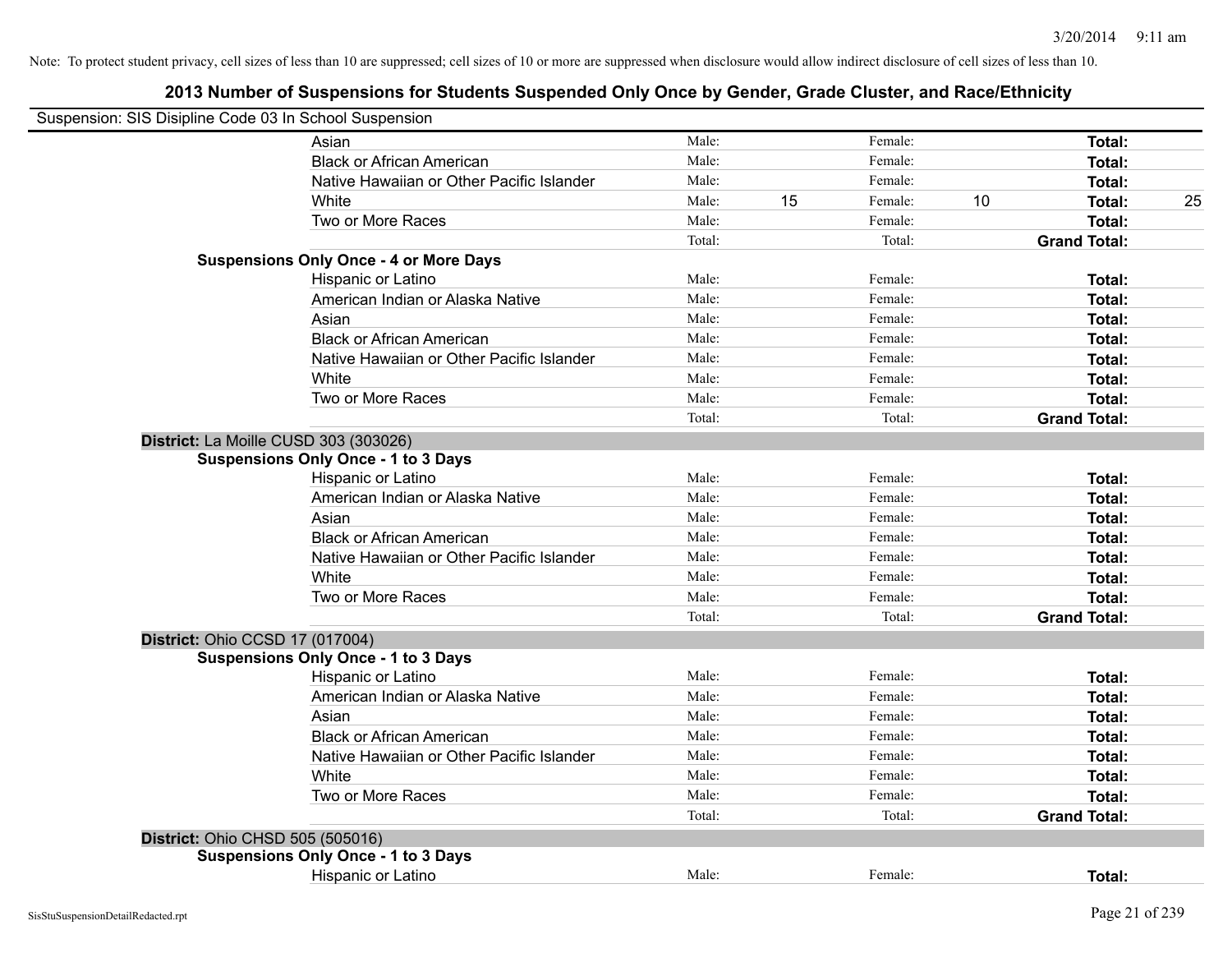# **2013 Number of Suspensions for Students Suspended Only Once by Gender, Grade Cluster, and Race/Ethnicity**

| Suspension: SIS Disipline Code 03 In School Suspension |                                               |        |         |                     |    |
|--------------------------------------------------------|-----------------------------------------------|--------|---------|---------------------|----|
|                                                        | American Indian or Alaska Native              | Male:  | Female: | Total:              |    |
|                                                        | Asian                                         | Male:  | Female: | Total:              |    |
|                                                        | <b>Black or African American</b>              | Male:  | Female: | Total:              |    |
|                                                        | Native Hawaiian or Other Pacific Islander     | Male:  | Female: | Total:              |    |
|                                                        | White                                         | Male:  | Female: | Total:              |    |
|                                                        | Two or More Races                             | Male:  | Female: | Total:              |    |
|                                                        |                                               | Total: | Total:  | <b>Grand Total:</b> |    |
|                                                        | <b>Suspensions Only Once - 4 or More Days</b> |        |         |                     |    |
|                                                        | Hispanic or Latino                            | Male:  | Female: | Total:              |    |
|                                                        | American Indian or Alaska Native              | Male:  | Female: | Total:              |    |
|                                                        | Asian                                         | Male:  | Female: | Total:              |    |
|                                                        | <b>Black or African American</b>              | Male:  | Female: | Total:              |    |
|                                                        | Native Hawaiian or Other Pacific Islander     | Male:  | Female: | Total:              |    |
|                                                        | White                                         | Male:  | Female: | Total:              |    |
|                                                        | Two or More Races                             | Male:  | Female: | Total:              |    |
|                                                        |                                               | Total: | Total:  | <b>Grand Total:</b> |    |
| District: Princeton ESD 115 (115002)                   |                                               |        |         |                     |    |
|                                                        | <b>Suspensions Only Once - 1 to 3 Days</b>    |        |         |                     |    |
|                                                        | Hispanic or Latino                            | Male:  | Female: | Total:              |    |
|                                                        | American Indian or Alaska Native              | Male:  | Female: | Total:              |    |
|                                                        | Asian                                         | Male:  | Female: | Total:              |    |
|                                                        | <b>Black or African American</b>              | Male:  | Female: | Total:              |    |
|                                                        | Native Hawaiian or Other Pacific Islander     | Male:  | Female: | Total:              |    |
|                                                        | White                                         | Male:  | Female: | Total:              | 15 |
|                                                        | Two or More Races                             | Male:  | Female: | <b>Total:</b>       |    |
|                                                        |                                               | Total: | Total:  | <b>Grand Total:</b> |    |
|                                                        | District: Spring Valley CCSD 99 (099004)      |        |         |                     |    |
|                                                        | <b>Suspensions Only Once - 1 to 3 Days</b>    |        |         |                     |    |
|                                                        | Hispanic or Latino                            | Male:  | Female: | Total:              |    |
|                                                        | American Indian or Alaska Native              | Male:  | Female: | Total:              |    |
|                                                        | Asian                                         | Male:  | Female: | Total:              |    |
|                                                        | <b>Black or African American</b>              | Male:  | Female: | Total:              |    |
|                                                        | Native Hawaiian or Other Pacific Islander     | Male:  | Female: | Total:              |    |
|                                                        | White                                         | Male:  | Female: | Total:              |    |
|                                                        | Two or More Races                             | Male:  | Female: | Total:              |    |
|                                                        |                                               | Total: | Total:  | <b>Grand Total:</b> | 12 |

**District:** AlWood CUSD 225 (225026)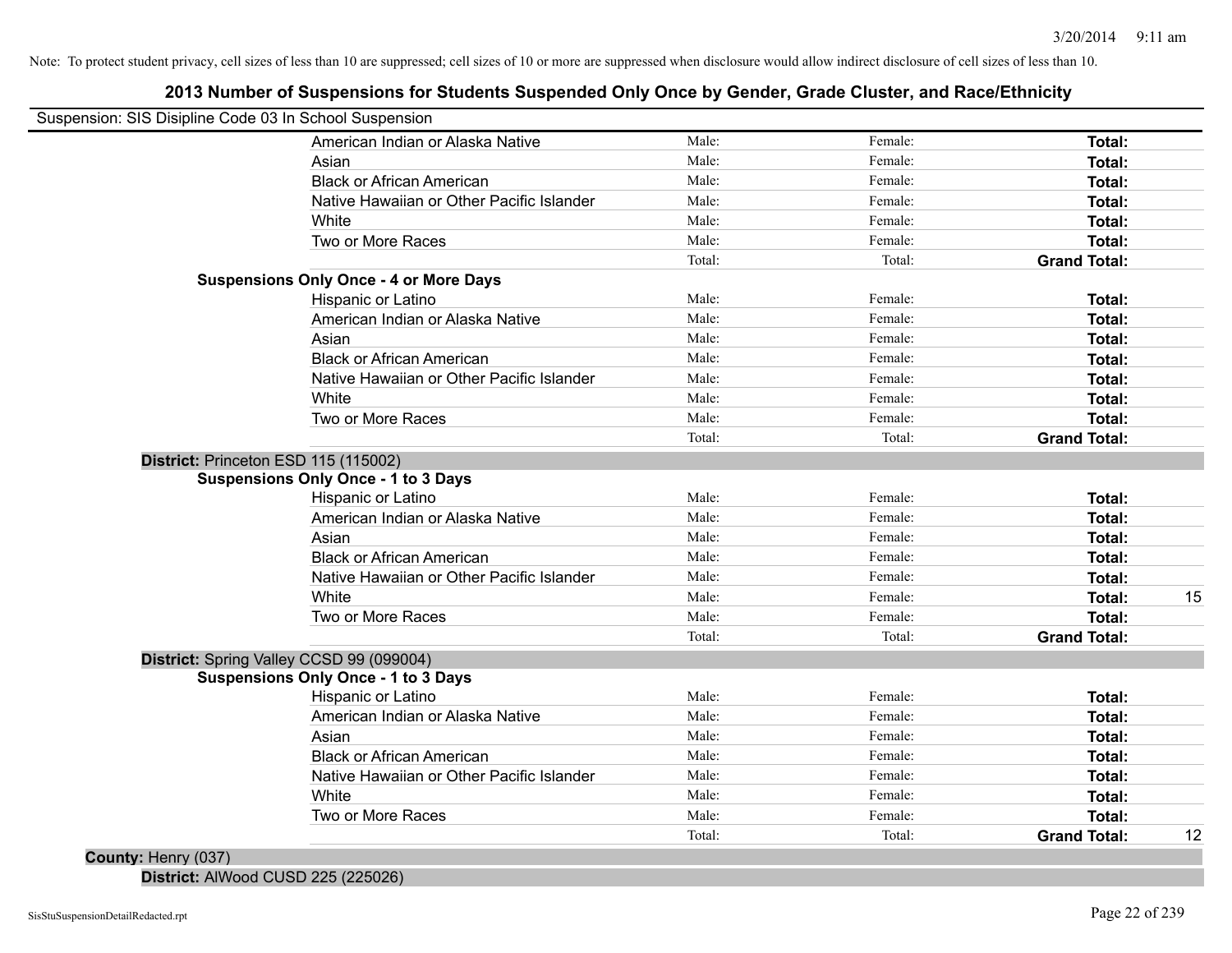| Suspension: SIS Disipline Code 03 In School Suspension |                                               |        |         |                     |    |
|--------------------------------------------------------|-----------------------------------------------|--------|---------|---------------------|----|
|                                                        | <b>Suspensions Only Once - 1 to 3 Days</b>    |        |         |                     |    |
|                                                        | Hispanic or Latino                            | Male:  | Female: | Total:              |    |
|                                                        | American Indian or Alaska Native              | Male:  | Female: | Total:              |    |
|                                                        | Asian                                         | Male:  | Female: | Total:              |    |
|                                                        | <b>Black or African American</b>              | Male:  | Female: | Total:              |    |
|                                                        | Native Hawaiian or Other Pacific Islander     | Male:  | Female: | Total:              |    |
|                                                        | White                                         | Male:  | Female: | Total:              | 11 |
|                                                        | Two or More Races                             | Male:  | Female: | Total:              |    |
|                                                        |                                               | Total: | Total:  | <b>Grand Total:</b> |    |
|                                                        | District: Annawan CUSD 226 (226026)           |        |         |                     |    |
|                                                        | <b>Suspensions Only Once - 1 to 3 Days</b>    |        |         |                     |    |
|                                                        | Hispanic or Latino                            | Male:  | Female: | Total:              |    |
|                                                        | American Indian or Alaska Native              | Male:  | Female: | Total:              |    |
|                                                        | Asian                                         | Male:  | Female: | Total:              |    |
|                                                        | <b>Black or African American</b>              | Male:  | Female: | Total:              |    |
|                                                        | Native Hawaiian or Other Pacific Islander     | Male:  | Female: | Total:              |    |
|                                                        | White                                         | Male:  | Female: | Total:              |    |
|                                                        | Two or More Races                             | Male:  | Female: | Total:              |    |
|                                                        |                                               | Total: | Total:  | <b>Grand Total:</b> |    |
|                                                        | District: Cambridge CUSD 227 (227026)         |        |         |                     |    |
|                                                        | <b>Suspensions Only Once - 1 to 3 Days</b>    |        |         |                     |    |
|                                                        | Hispanic or Latino                            | Male:  | Female: | <b>Total:</b>       |    |
|                                                        | American Indian or Alaska Native              | Male:  | Female: | Total:              |    |
|                                                        | Asian                                         | Male:  | Female: | Total:              |    |
|                                                        | <b>Black or African American</b>              | Male:  | Female: | Total:              |    |
|                                                        | Native Hawaiian or Other Pacific Islander     | Male:  | Female: | Total:              |    |
|                                                        | White                                         | Male:  | Female: | Total:              | 12 |
|                                                        | Two or More Races                             | Male:  | Female: | Total:              |    |
|                                                        |                                               | Total: | Total:  | <b>Grand Total:</b> |    |
|                                                        | <b>Suspensions Only Once - 4 or More Days</b> |        |         |                     |    |
|                                                        | Hispanic or Latino                            | Male:  | Female: | Total:              |    |
|                                                        | American Indian or Alaska Native              | Male:  | Female: | Total:              |    |
|                                                        | Asian                                         | Male:  | Female: | Total:              |    |
|                                                        | <b>Black or African American</b>              | Male:  | Female: | Total:              |    |
|                                                        | Native Hawaiian or Other Pacific Islander     | Male:  | Female: | Total:              |    |
|                                                        | White                                         | Male:  | Female: | Total:              |    |
|                                                        | Two or More Races                             | Male:  | Female: | Total:              |    |
|                                                        |                                               | Total: | Total:  | <b>Grand Total:</b> |    |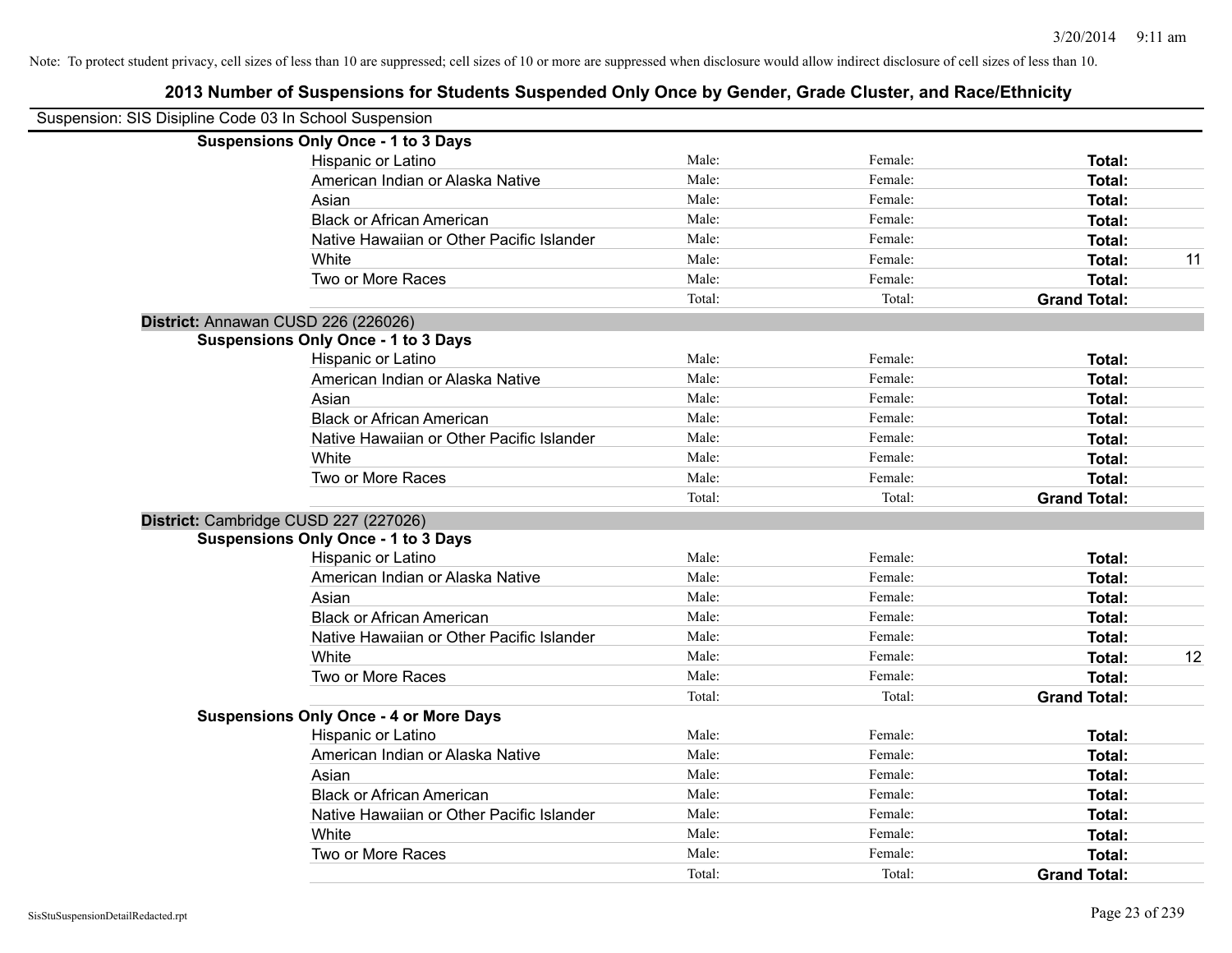| Suspension: SIS Disipline Code 03 In School Suspension |                                            |        |    |         |    |                     |    |
|--------------------------------------------------------|--------------------------------------------|--------|----|---------|----|---------------------|----|
| District: Colona SD 190 (190002)                       |                                            |        |    |         |    |                     |    |
|                                                        | <b>Suspensions Only Once - 1 to 3 Days</b> |        |    |         |    |                     |    |
|                                                        | Hispanic or Latino                         | Male:  |    | Female: |    | Total:              |    |
|                                                        | American Indian or Alaska Native           | Male:  |    | Female: |    | Total:              |    |
|                                                        | Asian                                      | Male:  |    | Female: |    | Total:              |    |
|                                                        | <b>Black or African American</b>           | Male:  |    | Female: |    | Total:              |    |
|                                                        | Native Hawaiian or Other Pacific Islander  | Male:  |    | Female: |    | Total:              |    |
|                                                        | White                                      | Male:  |    | Female: |    | Total:              |    |
|                                                        | Two or More Races                          | Male:  |    | Female: |    | Total:              |    |
|                                                        |                                            | Total: |    | Total:  |    | <b>Grand Total:</b> |    |
| District: Galva CUSD 224 (224026)                      |                                            |        |    |         |    |                     |    |
|                                                        | <b>Suspensions Only Once - 1 to 3 Days</b> |        |    |         |    |                     |    |
|                                                        | Hispanic or Latino                         | Male:  |    | Female: |    | Total:              |    |
|                                                        | American Indian or Alaska Native           | Male:  |    | Female: |    | Total:              |    |
|                                                        | Asian                                      | Male:  |    | Female: |    | Total:              |    |
|                                                        | <b>Black or African American</b>           | Male:  |    | Female: |    | Total:              |    |
|                                                        | Native Hawaiian or Other Pacific Islander  | Male:  |    | Female: |    | Total:              |    |
|                                                        | White                                      | Male:  |    | Female: |    | Total:              | 13 |
|                                                        | Two or More Races                          | Male:  |    | Female: |    | Total:              |    |
|                                                        |                                            | Total: |    | Total:  |    | <b>Grand Total:</b> |    |
|                                                        | District: Geneseo CUSD 228 (228026)        |        |    |         |    |                     |    |
|                                                        | <b>Suspensions Only Once - 1 to 3 Days</b> |        |    |         |    |                     |    |
|                                                        | Hispanic or Latino                         | Male:  |    | Female: |    | Total:              |    |
|                                                        | American Indian or Alaska Native           | Male:  |    | Female: |    | Total:              |    |
|                                                        | Asian                                      | Male:  |    | Female: |    | Total:              |    |
|                                                        | <b>Black or African American</b>           | Male:  |    | Female: |    | Total:              |    |
|                                                        | Native Hawaiian or Other Pacific Islander  | Male:  |    | Female: |    | Total:              |    |
|                                                        | White                                      | Male:  |    | Female: |    | Total:              | 31 |
|                                                        | Two or More Races                          | Male:  |    | Female: |    | Total:              |    |
|                                                        |                                            | Total: |    | Total:  |    | <b>Grand Total:</b> |    |
|                                                        | District: Kewanee CUSD 229 (229026)        |        |    |         |    |                     |    |
|                                                        | <b>Suspensions Only Once - 1 to 3 Days</b> |        |    |         |    |                     |    |
|                                                        | Hispanic or Latino                         | Male:  |    | Female: |    | Total:              | 18 |
|                                                        | American Indian or Alaska Native           | Male:  |    | Female: |    | Total:              |    |
|                                                        | Asian                                      | Male:  |    | Female: |    | Total:              |    |
|                                                        | <b>Black or African American</b>           | Male:  |    | Female: |    | Total:              | 20 |
|                                                        | Native Hawaiian or Other Pacific Islander  | Male:  |    | Female: |    | Total:              |    |
|                                                        | White                                      | Male:  | 50 | Female: | 33 | Total:              | 83 |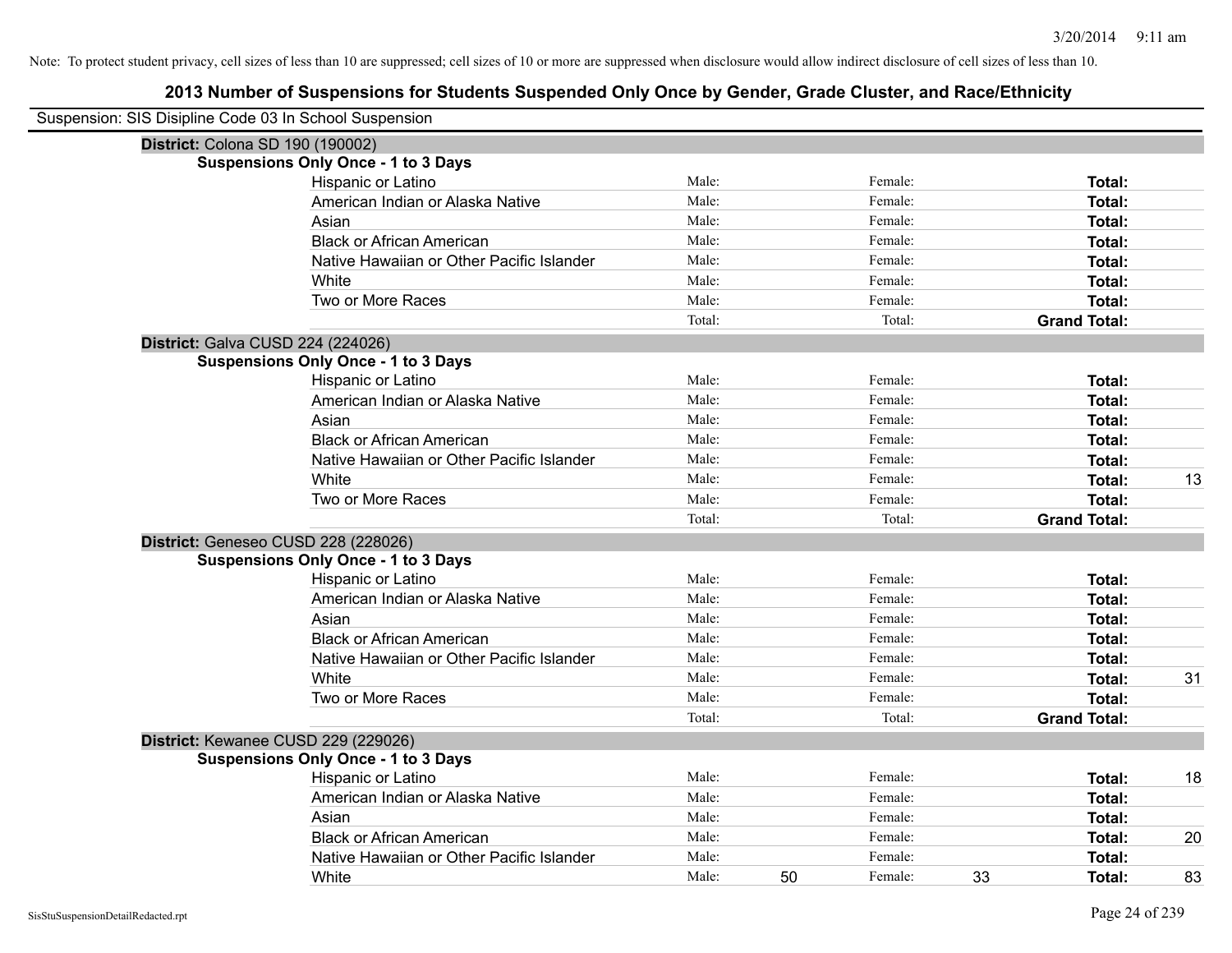|                                 | Suspension: SIS Disipline Code 03 In School Suspension |        |         |                     |    |
|---------------------------------|--------------------------------------------------------|--------|---------|---------------------|----|
|                                 | Two or More Races                                      | Male:  | Female: | Total:              |    |
|                                 |                                                        | Total: | Total:  | <b>Grand Total:</b> |    |
|                                 | <b>Suspensions Only Once - 4 or More Days</b>          |        |         |                     |    |
|                                 | Hispanic or Latino                                     | Male:  | Female: | Total:              |    |
|                                 | American Indian or Alaska Native                       | Male:  | Female: | Total:              |    |
|                                 | Asian                                                  | Male:  | Female: | Total:              |    |
|                                 | <b>Black or African American</b>                       | Male:  | Female: | Total:              |    |
|                                 | Native Hawaiian or Other Pacific Islander              | Male:  | Female: | Total:              |    |
|                                 | White                                                  | Male:  | Female: | Total:              |    |
|                                 | Two or More Races                                      | Male:  | Female: | Total:              |    |
|                                 |                                                        | Total: | Total:  | <b>Grand Total:</b> |    |
|                                 | District: Orion CUSD 223 (223026)                      |        |         |                     |    |
|                                 | <b>Suspensions Only Once - 1 to 3 Days</b>             |        |         |                     |    |
|                                 | Hispanic or Latino                                     | Male:  | Female: | Total:              |    |
|                                 | American Indian or Alaska Native                       | Male:  | Female: | Total:              |    |
|                                 | Asian                                                  | Male:  | Female: | Total:              |    |
|                                 | <b>Black or African American</b>                       | Male:  | Female: | Total:              |    |
|                                 | Native Hawaiian or Other Pacific Islander              | Male:  | Female: | Total:              |    |
|                                 | White                                                  | Male:  | Female: | Total:              | 19 |
|                                 | Two or More Races                                      | Male:  | Female: | Total:              |    |
|                                 |                                                        | Total: | Total:  | <b>Grand Total:</b> |    |
|                                 | District: Wethersfield CUSD 230 (230026)               |        |         |                     |    |
|                                 | <b>Suspensions Only Once - 1 to 3 Days</b>             |        |         |                     |    |
|                                 | Hispanic or Latino                                     | Male:  | Female: | Total:              |    |
|                                 | American Indian or Alaska Native                       | Male:  | Female: | Total:              |    |
|                                 | Asian                                                  | Male:  | Female: | Total:              |    |
|                                 | <b>Black or African American</b>                       | Male:  | Female: | Total:              |    |
|                                 | Native Hawaiian or Other Pacific Islander              | Male:  | Female: | Total:              |    |
|                                 | White                                                  | Male:  | Female: | Total:              | 12 |
|                                 | Two or More Races                                      | Male:  | Female: | Total:              |    |
|                                 |                                                        | Total: | Total:  | <b>Grand Total:</b> |    |
| County: Non-Public School (000) |                                                        |        |         |                     |    |
|                                 | District: Bureau/Henry/Stark ROE (000000)              |        |         |                     |    |
|                                 | <b>Suspensions Only Once - 1 to 3 Days</b>             |        |         |                     |    |
|                                 | Hispanic or Latino                                     | Male:  | Female: | Total:              |    |
|                                 | American Indian or Alaska Native                       | Male:  | Female: | Total:              |    |
|                                 | Asian                                                  | Male:  | Female: | Total:              |    |
|                                 | <b>Black or African American</b>                       | Male:  | Female: | Total:              |    |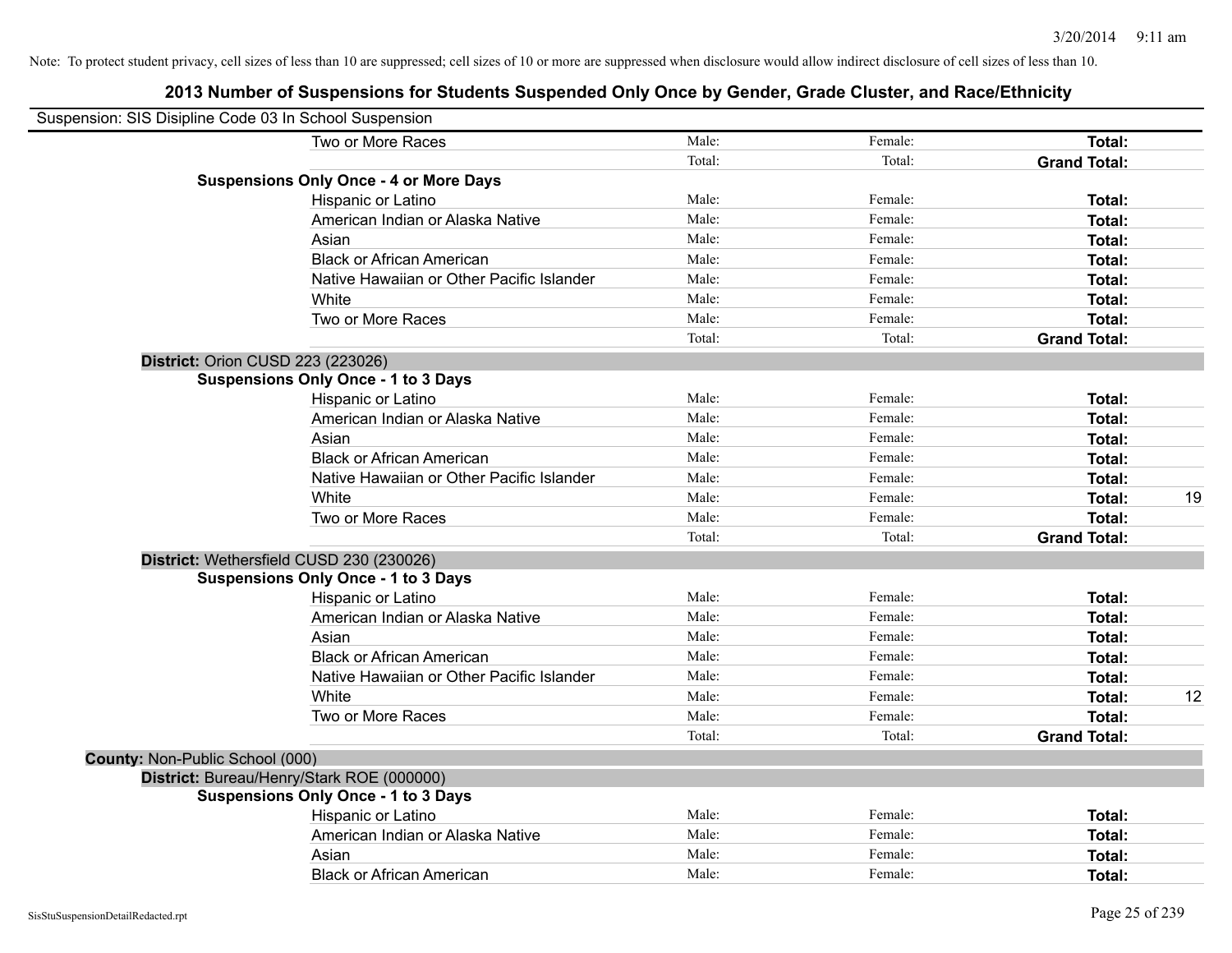| Suspension: SIS Disipline Code 03 In School Suspension |                                            |        |    |         |    |                     |    |
|--------------------------------------------------------|--------------------------------------------|--------|----|---------|----|---------------------|----|
|                                                        | Native Hawaiian or Other Pacific Islander  | Male:  |    | Female: |    | Total:              |    |
|                                                        | White                                      | Male:  |    | Female: |    | Total:              |    |
|                                                        | Two or More Races                          | Male:  |    | Female: |    | Total:              |    |
|                                                        |                                            | Total: |    | Total:  |    | <b>Grand Total:</b> |    |
| County: Stark (088)                                    |                                            |        |    |         |    |                     |    |
|                                                        | District: Bradford CUSD 1 (001026)         |        |    |         |    |                     |    |
|                                                        | <b>Suspensions Only Once - 1 to 3 Days</b> |        |    |         |    |                     |    |
|                                                        | Hispanic or Latino                         | Male:  |    | Female: |    | Total:              |    |
|                                                        | American Indian or Alaska Native           | Male:  |    | Female: |    | Total:              |    |
|                                                        | Asian                                      | Male:  |    | Female: |    | Total:              |    |
|                                                        | <b>Black or African American</b>           | Male:  |    | Female: |    | Total:              |    |
|                                                        | Native Hawaiian or Other Pacific Islander  | Male:  |    | Female: |    | Total:              |    |
|                                                        | White                                      | Male:  |    | Female: |    | Total:              |    |
|                                                        | Two or More Races                          | Male:  |    | Female: |    | Total:              |    |
|                                                        |                                            | Total: |    | Total:  |    | <b>Grand Total:</b> |    |
|                                                        | District: Stark County CUSD 100 (100026)   |        |    |         |    |                     |    |
|                                                        | <b>Suspensions Only Once - 1 to 3 Days</b> |        |    |         |    |                     |    |
|                                                        | Hispanic or Latino                         | Male:  |    | Female: |    | Total:              |    |
|                                                        | American Indian or Alaska Native           | Male:  |    | Female: |    | Total:              |    |
|                                                        | Asian                                      | Male:  |    | Female: |    | <b>Total:</b>       |    |
|                                                        | <b>Black or African American</b>           | Male:  |    | Female: |    | Total:              |    |
|                                                        | Native Hawaiian or Other Pacific Islander  | Male:  |    | Female: |    | Total:              |    |
|                                                        | White                                      | Male:  | 27 | Female: | 24 | Total:              | 51 |
|                                                        | Two or More Races                          | Male:  |    | Female: |    | Total:              |    |
|                                                        |                                            | Total: |    | Total:  |    | <b>Grand Total:</b> |    |
|                                                        |                                            |        |    |         |    |                     |    |
| Region: Calhoun/Greene/Jersy/Macoupin ROE (40)         |                                            |        |    |         |    |                     |    |
| County: Calhoun (007)                                  |                                            |        |    |         |    |                     |    |
|                                                        | District: Brussels CUSD 42 (042026)        |        |    |         |    |                     |    |
|                                                        | <b>Suspensions Only Once - 1 to 3 Days</b> |        |    |         |    |                     |    |
|                                                        | Hispanic or Latino                         | Male:  |    | Female: |    | Total:              |    |
|                                                        | American Indian or Alaska Native           | Male:  |    | Female: |    | Total:              |    |
|                                                        | Asian                                      | Male:  |    | Female: |    | Total:              |    |
|                                                        | <b>Black or African American</b>           | Male:  |    | Female: |    | Total:              |    |
|                                                        | Native Hawaiian or Other Pacific Islander  | Male:  |    | Female: |    | Total:              |    |
|                                                        | White                                      | Male:  |    | Female: |    | Total:              |    |
|                                                        | Two or More Races                          | Male:  |    | Female: |    | Total:              |    |
|                                                        |                                            | Total: |    | Total:  |    | <b>Grand Total:</b> |    |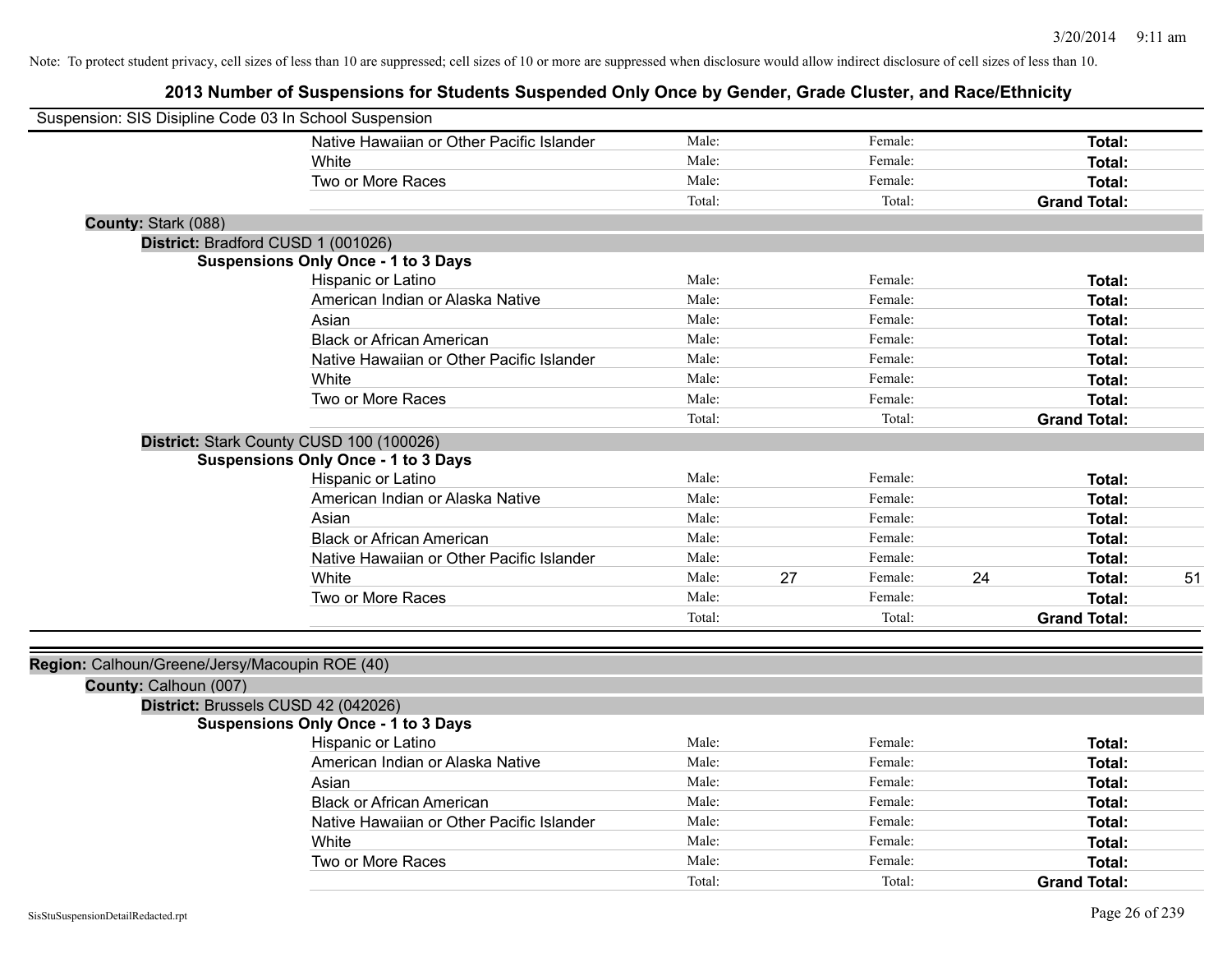| Suspension: SIS Disipline Code 03 In School Suspension |                                            |        |         |                     |    |
|--------------------------------------------------------|--------------------------------------------|--------|---------|---------------------|----|
|                                                        | District: Calhoun CUSD 40 (040026)         |        |         |                     |    |
|                                                        | <b>Suspensions Only Once - 1 to 3 Days</b> |        |         |                     |    |
|                                                        | Hispanic or Latino                         | Male:  | Female: | Total:              |    |
|                                                        | American Indian or Alaska Native           | Male:  | Female: | Total:              |    |
|                                                        | Asian                                      | Male:  | Female: | Total:              |    |
|                                                        | <b>Black or African American</b>           | Male:  | Female: | Total:              |    |
|                                                        | Native Hawaiian or Other Pacific Islander  | Male:  | Female: | Total:              |    |
|                                                        | White                                      | Male:  | Female: | Total:              |    |
|                                                        | Two or More Races                          | Male:  | Female: | Total:              |    |
|                                                        |                                            | Total: | Total:  | <b>Grand Total:</b> |    |
| County: Greene (031)                                   |                                            |        |         |                     |    |
|                                                        | District: Carrollton CUSD 1 (001026)       |        |         |                     |    |
|                                                        | <b>Suspensions Only Once - 1 to 3 Days</b> |        |         |                     |    |
|                                                        | Hispanic or Latino                         | Male:  | Female: | Total:              |    |
|                                                        | American Indian or Alaska Native           | Male:  | Female: | Total:              |    |
|                                                        | Asian                                      | Male:  | Female: | Total:              |    |
|                                                        | <b>Black or African American</b>           | Male:  | Female: | Total:              |    |
|                                                        | Native Hawaiian or Other Pacific Islander  | Male:  | Female: | Total:              |    |
|                                                        | White                                      | Male:  | Female: | Total:              | 13 |
|                                                        | Two or More Races                          | Male:  | Female: | Total:              |    |
|                                                        |                                            | Total: | Total:  | <b>Grand Total:</b> |    |
|                                                        | District: Greenfield CUSD 10 (010026)      |        |         |                     |    |
|                                                        | <b>Suspensions Only Once - 1 to 3 Days</b> |        |         |                     |    |
|                                                        | Hispanic or Latino                         | Male:  | Female: | Total:              |    |
|                                                        | American Indian or Alaska Native           | Male:  | Female: | Total:              |    |
|                                                        | Asian                                      | Male:  | Female: | Total:              |    |
|                                                        | <b>Black or African American</b>           | Male:  | Female: | Total:              |    |
|                                                        | Native Hawaiian or Other Pacific Islander  | Male:  | Female: | Total:              |    |
|                                                        | <b>White</b>                               | Male:  | Female: | Total:              | 14 |
|                                                        | Two or More Races                          | Male:  | Female: | Total:              |    |
|                                                        |                                            | Total: | Total:  | <b>Grand Total:</b> |    |
|                                                        | District: North Greene CUSD 3 (003026)     |        |         |                     |    |
|                                                        | <b>Suspensions Only Once - 1 to 3 Days</b> |        |         |                     |    |
|                                                        | Hispanic or Latino                         | Male:  | Female: | Total:              |    |
|                                                        | American Indian or Alaska Native           | Male:  | Female: | Total:              |    |
|                                                        | Asian                                      | Male:  | Female: | Total:              |    |
|                                                        | <b>Black or African American</b>           | Male:  | Female: | Total:              |    |
|                                                        | Native Hawaiian or Other Pacific Islander  | Male:  | Female: | Total:              |    |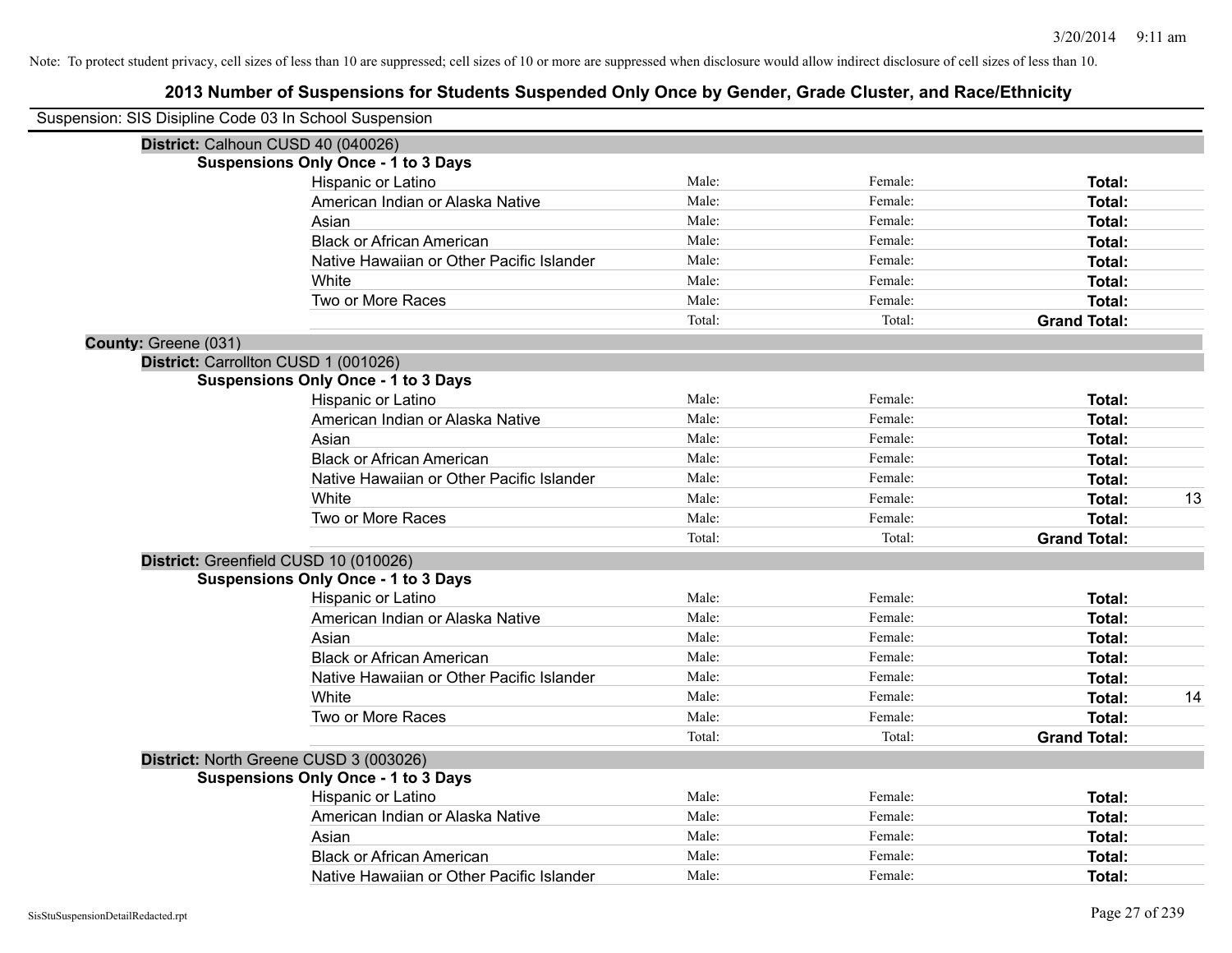| Suspension: SIS Disipline Code 03 In School Suspension |                                            |        |         |                     |    |
|--------------------------------------------------------|--------------------------------------------|--------|---------|---------------------|----|
|                                                        | White                                      | Male:  | Female: | Total:              | 25 |
|                                                        | Two or More Races                          | Male:  | Female: | <b>Total:</b>       |    |
|                                                        |                                            | Total: | Total:  | <b>Grand Total:</b> |    |
| County: Jersey (042)                                   |                                            |        |         |                     |    |
| District: Jersey CUSD 100 (100026)                     |                                            |        |         |                     |    |
|                                                        | <b>Suspensions Only Once - 1 to 3 Days</b> |        |         |                     |    |
|                                                        | Hispanic or Latino                         | Male:  | Female: | Total:              |    |
|                                                        | American Indian or Alaska Native           | Male:  | Female: | Total:              |    |
|                                                        | Asian                                      | Male:  | Female: | <b>Total:</b>       |    |
|                                                        | <b>Black or African American</b>           | Male:  | Female: | <b>Total:</b>       |    |
|                                                        | Native Hawaiian or Other Pacific Islander  | Male:  | Female: | <b>Total:</b>       |    |
|                                                        | White                                      | Male:  | Female: | <b>Total:</b>       |    |
|                                                        | Two or More Races                          | Male:  | Female: | <b>Total:</b>       |    |
|                                                        |                                            | Total: | Total:  | <b>Grand Total:</b> |    |
| County: Macoupin (056)                                 |                                            |        |         |                     |    |
| District: Bunker Hill CUSD 8 (008026)                  |                                            |        |         |                     |    |
|                                                        | <b>Suspensions Only Once - 1 to 3 Days</b> |        |         |                     |    |
|                                                        | Hispanic or Latino                         | Male:  | Female: | Total:              |    |
|                                                        | American Indian or Alaska Native           | Male:  | Female: | Total:              |    |
|                                                        | Asian                                      | Male:  | Female: | Total:              |    |
|                                                        | <b>Black or African American</b>           | Male:  | Female: | Total:              |    |
|                                                        | Native Hawaiian or Other Pacific Islander  | Male:  | Female: | <b>Total:</b>       |    |
|                                                        | White                                      | Male:  | Female: | <b>Total:</b>       | 27 |
|                                                        | Two or More Races                          | Male:  | Female: | <b>Total:</b>       |    |
|                                                        |                                            | Total: | Total:  | <b>Grand Total:</b> |    |
| District: Carlinville CUSD 1 (001026)                  |                                            |        |         |                     |    |
|                                                        | <b>Suspensions Only Once - 1 to 3 Days</b> |        |         |                     |    |
|                                                        | Hispanic or Latino                         | Male:  | Female: | Total:              |    |
|                                                        | American Indian or Alaska Native           | Male:  | Female: | Total:              |    |
|                                                        | Asian                                      | Male:  | Female: | Total:              |    |
|                                                        | <b>Black or African American</b>           | Male:  | Female: | <b>Total:</b>       |    |
|                                                        | Native Hawaiian or Other Pacific Islander  | Male:  | Female: | <b>Total:</b>       |    |
|                                                        | White                                      | Male:  | Female: | <b>Total:</b>       | 11 |
|                                                        | Two or More Races                          | Male:  | Female: | <b>Total:</b>       |    |
|                                                        |                                            | Total: | Total:  | <b>Grand Total:</b> |    |
| District: Gillespie CUSD 7 (007026)                    |                                            |        |         |                     |    |
|                                                        | <b>Suspensions Only Once - 1 to 3 Days</b> |        |         |                     |    |
|                                                        | Hispanic or Latino                         | Male:  | Female: | Total:              |    |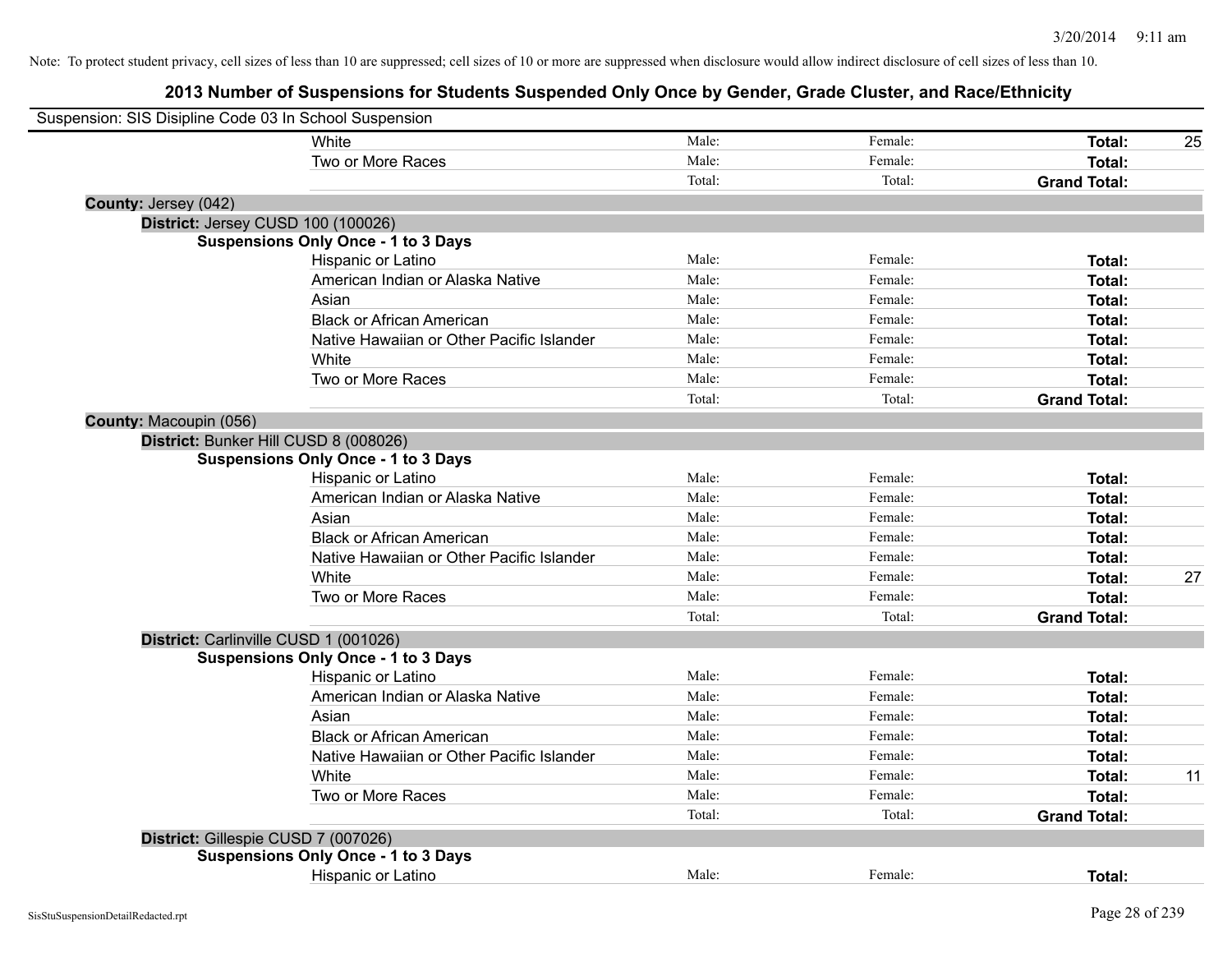# **2013 Number of Suspensions for Students Suspended Only Once by Gender, Grade Cluster, and Race/Ethnicity**

| Suspension: SIS Disipline Code 03 In School Suspension |                                            |        |         |                     |    |
|--------------------------------------------------------|--------------------------------------------|--------|---------|---------------------|----|
|                                                        | American Indian or Alaska Native           | Male:  | Female: | Total:              |    |
|                                                        | Asian                                      | Male:  | Female: | Total:              |    |
|                                                        | <b>Black or African American</b>           | Male:  | Female: | Total:              |    |
|                                                        | Native Hawaiian or Other Pacific Islander  | Male:  | Female: | Total:              |    |
|                                                        | White                                      | Male:  | Female: | Total:              |    |
|                                                        | Two or More Races                          | Male:  | Female: | Total:              |    |
|                                                        |                                            | Total: | Total:  | <b>Grand Total:</b> |    |
|                                                        | District: Mount Olive CUSD 5 (005026)      |        |         |                     |    |
|                                                        | <b>Suspensions Only Once - 1 to 3 Days</b> |        |         |                     |    |
|                                                        | Hispanic or Latino                         | Male:  | Female: | Total:              |    |
|                                                        | American Indian or Alaska Native           | Male:  | Female: | Total:              |    |
|                                                        | Asian                                      | Male:  | Female: | Total:              |    |
|                                                        | <b>Black or African American</b>           | Male:  | Female: | Total:              |    |
|                                                        | Native Hawaiian or Other Pacific Islander  | Male:  | Female: | Total:              |    |
|                                                        | White                                      | Male:  | Female: | Total:              |    |
|                                                        | Two or More Races                          | Male:  | Female: | Total:              |    |
|                                                        |                                            | Total: | Total:  | <b>Grand Total:</b> |    |
|                                                        | District: North Mac CUSD 34 (034026)       |        |         |                     |    |
|                                                        | <b>Suspensions Only Once - 1 to 3 Days</b> |        |         |                     |    |
|                                                        | Hispanic or Latino                         | Male:  | Female: | Total:              |    |
|                                                        | American Indian or Alaska Native           | Male:  | Female: | Total:              |    |
|                                                        | Asian                                      | Male:  | Female: | Total:              |    |
|                                                        | <b>Black or African American</b>           | Male:  | Female: | Total:              |    |
|                                                        | Native Hawaiian or Other Pacific Islander  | Male:  | Female: | Total:              |    |
|                                                        | White                                      | Male:  | Female: | Total:              |    |
|                                                        | Two or More Races                          | Male:  | Female: | Total:              |    |
|                                                        |                                            | Total: | Total:  | <b>Grand Total:</b> |    |
|                                                        | District: Northwestern CUSD 2 (002026)     |        |         |                     |    |
|                                                        | <b>Suspensions Only Once - 1 to 3 Days</b> |        |         |                     |    |
|                                                        | Hispanic or Latino                         | Male:  | Female: | Total:              |    |
|                                                        | American Indian or Alaska Native           | Male:  | Female: | Total:              |    |
|                                                        | Asian                                      | Male:  | Female: | Total:              |    |
|                                                        | <b>Black or African American</b>           | Male:  | Female: | Total:              |    |
|                                                        | Native Hawaiian or Other Pacific Islander  | Male:  | Female: | Total:              |    |
|                                                        | White                                      | Male:  | Female: | Total:              | 15 |
|                                                        | Two or More Races                          | Male:  | Female: | Total:              |    |
|                                                        |                                            | Total: | Total:  | <b>Grand Total:</b> |    |

**Suspensions Only Once - 4 or More Days**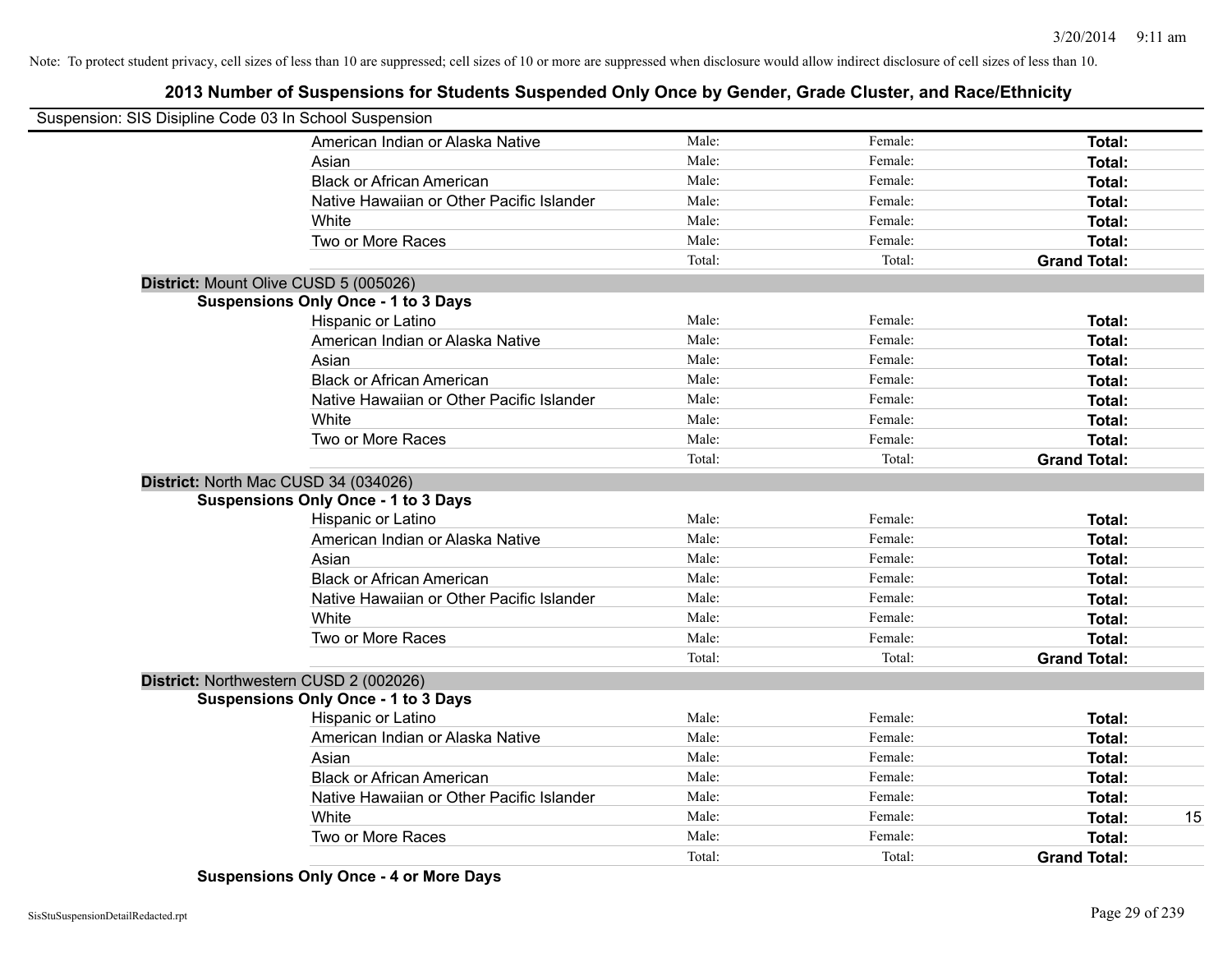| Suspension: SIS Disipline Code 03 In School Suspension |        |         |                     |
|--------------------------------------------------------|--------|---------|---------------------|
| Hispanic or Latino                                     | Male:  | Female: | Total:              |
| American Indian or Alaska Native                       | Male:  | Female: | <b>Total:</b>       |
| Asian                                                  | Male:  | Female: | <b>Total:</b>       |
| <b>Black or African American</b>                       | Male:  | Female: | Total:              |
| Native Hawaiian or Other Pacific Islander              | Male:  | Female: | <b>Total:</b>       |
| White                                                  | Male:  | Female: | <b>Total:</b>       |
| Two or More Races                                      | Male:  | Female: | <b>Total:</b>       |
|                                                        | Total: | Total:  | <b>Grand Total:</b> |
| District: Southwestern CUSD 9 (009026)                 |        |         |                     |
| <b>Suspensions Only Once - 1 to 3 Days</b>             |        |         |                     |
| Hispanic or Latino                                     | Male:  | Female: | Total:              |
| American Indian or Alaska Native                       | Male:  | Female: | <b>Total:</b>       |
| Asian                                                  | Male:  | Female: | <b>Total:</b>       |
| <b>Black or African American</b>                       | Male:  | Female: | <b>Total:</b>       |
| Native Hawaiian or Other Pacific Islander              | Male:  | Female: | Total:              |
| White                                                  | Male:  | Female: | 34<br><b>Total:</b> |
| Two or More Races                                      | Male:  | Female: | <b>Total:</b>       |
|                                                        | Total: | Total:  | <b>Grand Total:</b> |
| District: Staunton CUSD 6 (006026)                     |        |         |                     |
| <b>Suspensions Only Once - 1 to 3 Days</b>             |        |         |                     |
| Hispanic or Latino                                     | Male:  | Female: | Total:              |
| American Indian or Alaska Native                       | Male:  | Female: | Total:              |
| Asian                                                  | Male:  | Female: | <b>Total:</b>       |
| <b>Black or African American</b>                       | Male:  | Female: | Total:              |
| Native Hawaiian or Other Pacific Islander              | Male:  | Female: | Total:              |
| White                                                  | Male:  | Female: | <b>Total:</b>       |
| Two or More Races                                      | Male:  | Female: | Total:              |
|                                                        | Total: | Total:  | <b>Grand Total:</b> |
| <b>County: Non-Public School (000)</b>                 |        |         |                     |
| District: Calhoun/Greene/Jersy/Macoupin ROE (000000)   |        |         |                     |
| <b>Suspensions Only Once - 1 to 3 Days</b>             |        |         |                     |
| Hispanic or Latino                                     | Male:  | Female: | Total:              |
| American Indian or Alaska Native                       | Male:  | Female: | <b>Total:</b>       |
| Asian                                                  | Male:  | Female: | Total:              |
| <b>Black or African American</b>                       | Male:  | Female: | <b>Total:</b>       |
| Native Hawaiian or Other Pacific Islander              | Male:  | Female: | <b>Total:</b>       |
| White                                                  | Male:  | Female: | <b>Total:</b>       |
| Two or More Races                                      | Male:  | Female: | Total:              |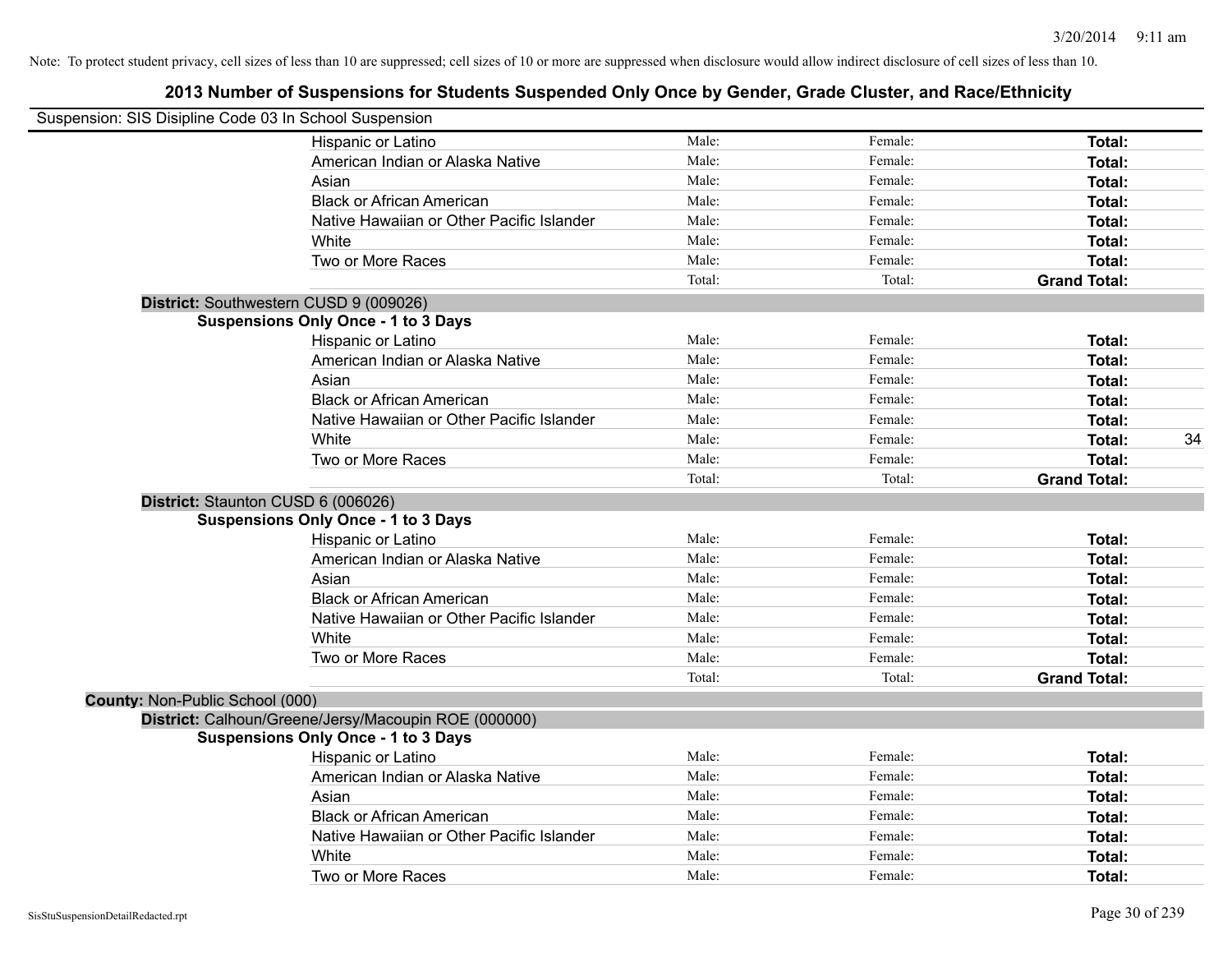| Suspension: SIS Disipline Code 03 In School Suspension |        |    |         |    |                     |    |
|--------------------------------------------------------|--------|----|---------|----|---------------------|----|
|                                                        | Total: |    | Total:  |    | <b>Grand Total:</b> |    |
|                                                        |        |    |         |    |                     |    |
| Region: Carroll/Jo Daviess/Stephenson ROE (08)         |        |    |         |    |                     |    |
| County: Carroll (008)                                  |        |    |         |    |                     |    |
| District: Chadwick-Milledgeville CUSD 399 (399026)     |        |    |         |    |                     |    |
| <b>Suspensions Only Once - 1 to 3 Days</b>             |        |    |         |    |                     |    |
| Hispanic or Latino                                     | Male:  |    | Female: |    | Total:              |    |
| American Indian or Alaska Native                       | Male:  |    | Female: |    | Total:              |    |
| Asian                                                  | Male:  |    | Female: |    | Total:              |    |
| <b>Black or African American</b>                       | Male:  |    | Female: |    | Total:              |    |
| Native Hawaiian or Other Pacific Islander              | Male:  |    | Female: |    | Total:              |    |
| White                                                  | Male:  |    | Female: |    | Total:              |    |
| Two or More Races                                      | Male:  |    | Female: |    | Total:              |    |
|                                                        | Total: |    | Total:  |    | <b>Grand Total:</b> |    |
| District: Eastland CUSD 308 (308026)                   |        |    |         |    |                     |    |
| <b>Suspensions Only Once - 1 to 3 Days</b>             |        |    |         |    |                     |    |
| Hispanic or Latino                                     | Male:  |    | Female: |    | Total:              |    |
| American Indian or Alaska Native                       | Male:  |    | Female: |    | Total:              |    |
| Asian                                                  | Male:  |    | Female: |    | Total:              |    |
| <b>Black or African American</b>                       | Male:  |    | Female: |    | Total:              |    |
| Native Hawaiian or Other Pacific Islander              | Male:  |    | Female: |    | Total:              |    |
| White                                                  | Male:  |    | Female: |    | Total:              | 12 |
| Two or More Races                                      | Male:  |    | Female: |    | Total:              |    |
|                                                        | Total: |    | Total:  |    | <b>Grand Total:</b> |    |
| District: West Carroll CUSD 314 (314026)               |        |    |         |    |                     |    |
| <b>Suspensions Only Once - 1 to 3 Days</b>             |        |    |         |    |                     |    |
| Hispanic or Latino                                     | Male:  |    | Female: |    | Total:              |    |
| American Indian or Alaska Native                       | Male:  |    | Female: |    | Total:              |    |
| Asian                                                  | Male:  |    | Female: |    | Total:              |    |
| <b>Black or African American</b>                       | Male:  |    | Female: |    | Total:              |    |
| Native Hawaiian or Other Pacific Islander              | Male:  |    | Female: |    | Total:              |    |
| White                                                  | Male:  | 22 | Female: | 13 | Total:              | 35 |
| Two or More Races                                      | Male:  |    | Female: |    | Total:              |    |
|                                                        | Total: |    | Total:  |    | <b>Grand Total:</b> |    |
| <b>County: Jodaviess (043)</b>                         |        |    |         |    |                     |    |
| District: East Dubuque USD 119 (119022)                |        |    |         |    |                     |    |
| <b>Suspensions Only Once - 1 to 3 Days</b>             |        |    |         |    |                     |    |
| Hispanic or Latino                                     | Male:  |    | Female: |    | Total:              |    |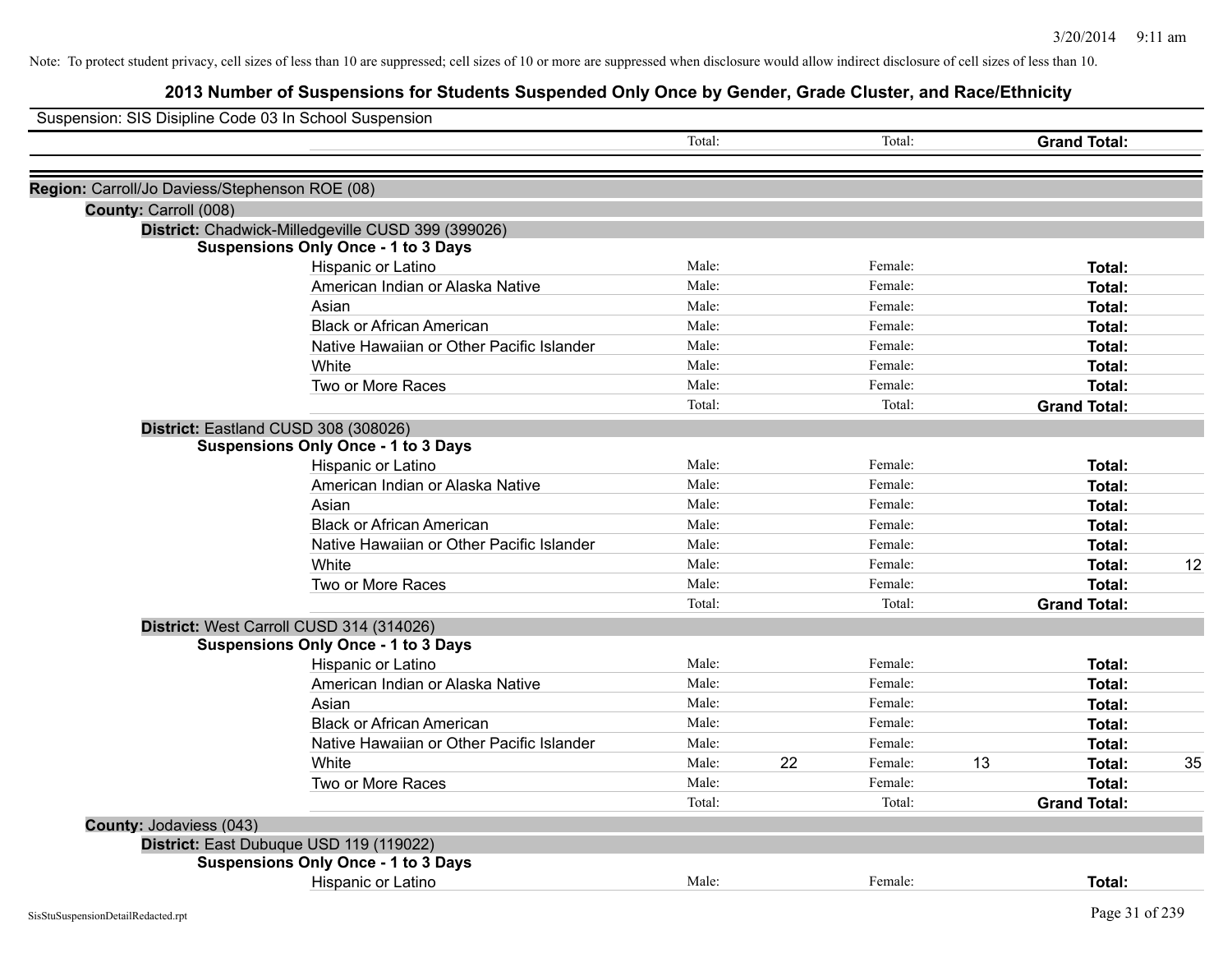# **2013 Number of Suspensions for Students Suspended Only Once by Gender, Grade Cluster, and Race/Ethnicity**

| Suspension: SIS Disipline Code 03 In School Suspension |        |         |                     |    |
|--------------------------------------------------------|--------|---------|---------------------|----|
| American Indian or Alaska Native                       | Male:  | Female: | Total:              |    |
| Asian                                                  | Male:  | Female: | Total:              |    |
| <b>Black or African American</b>                       | Male:  | Female: | Total:              |    |
| Native Hawaiian or Other Pacific Islander              | Male:  | Female: | Total:              |    |
| White                                                  | Male:  | Female: | Total:              |    |
| Two or More Races                                      | Male:  | Female: | Total:              |    |
|                                                        | Total: | Total:  | <b>Grand Total:</b> |    |
| District: River Ridge CUSD 210 (210026)                |        |         |                     |    |
| <b>Suspensions Only Once - 1 to 3 Days</b>             |        |         |                     |    |
| Hispanic or Latino                                     | Male:  | Female: | Total:              |    |
| American Indian or Alaska Native                       | Male:  | Female: | Total:              |    |
| Asian                                                  | Male:  | Female: | Total:              |    |
| <b>Black or African American</b>                       | Male:  | Female: | Total:              |    |
| Native Hawaiian or Other Pacific Islander              | Male:  | Female: | Total:              |    |
| White                                                  | Male:  | Female: | Total:              | 13 |
| Two or More Races                                      | Male:  | Female: | Total:              |    |
|                                                        | Total: | Total:  | <b>Grand Total:</b> |    |
| District: Scales Mound CUSD 211 (211026)               |        |         |                     |    |
| <b>Suspensions Only Once - 1 to 3 Days</b>             |        |         |                     |    |
| Hispanic or Latino                                     | Male:  | Female: | Total:              |    |
| American Indian or Alaska Native                       | Male:  | Female: | Total:              |    |
| Asian                                                  | Male:  | Female: | Total:              |    |
| <b>Black or African American</b>                       | Male:  | Female: | Total:              |    |
| Native Hawaiian or Other Pacific Islander              | Male:  | Female: | Total:              |    |
| White                                                  | Male:  | Female: | Total:              |    |
| Two or More Races                                      | Male:  | Female: | Total:              |    |
|                                                        | Total: | Total:  | <b>Grand Total:</b> |    |
| District: Stockton CUSD 206 (206026)                   |        |         |                     |    |
| <b>Suspensions Only Once - 1 to 3 Days</b>             |        |         |                     |    |
| Hispanic or Latino                                     | Male:  | Female: | Total:              |    |
| American Indian or Alaska Native                       | Male:  | Female: | Total:              |    |
| Asian                                                  | Male:  | Female: | Total:              |    |
| <b>Black or African American</b>                       | Male:  | Female: | Total:              |    |
| Native Hawaiian or Other Pacific Islander              | Male:  | Female: | Total:              |    |
| White                                                  | Male:  | Female: | Total:              |    |
| Two or More Races                                      | Male:  | Female: | Total:              |    |
|                                                        | Total: | Total:  | <b>Grand Total:</b> |    |
|                                                        |        |         |                     |    |

**District:** Warren CUSD 205 (205026)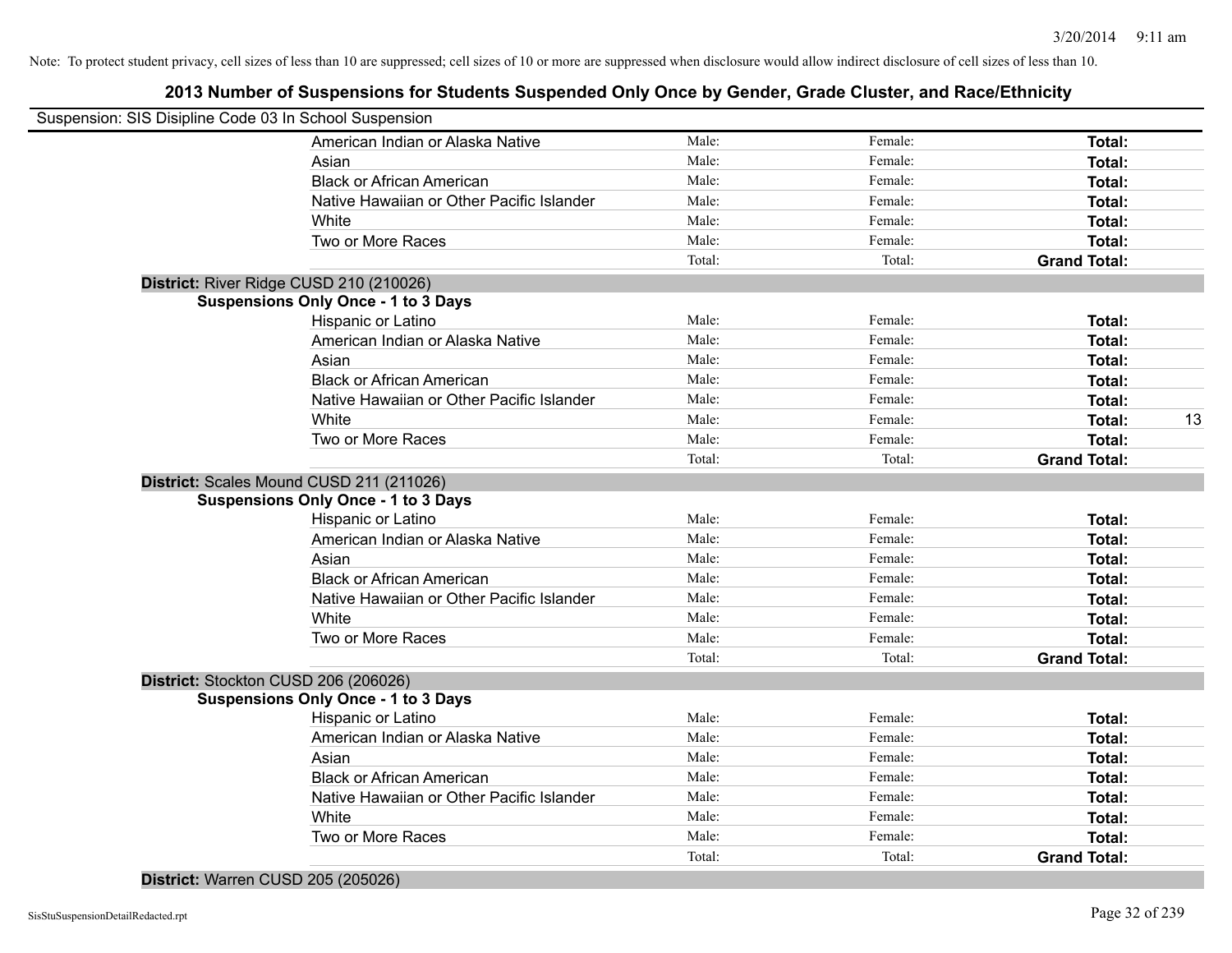|                                 | Suspension: SIS Disipline Code 03 In School Suspension |        |    |         |    |                     |     |
|---------------------------------|--------------------------------------------------------|--------|----|---------|----|---------------------|-----|
|                                 | <b>Suspensions Only Once - 1 to 3 Days</b>             |        |    |         |    |                     |     |
|                                 | Hispanic or Latino                                     | Male:  |    | Female: |    | Total:              |     |
|                                 | American Indian or Alaska Native                       | Male:  |    | Female: |    | Total:              |     |
|                                 | Asian                                                  | Male:  |    | Female: |    | Total:              |     |
|                                 | <b>Black or African American</b>                       | Male:  |    | Female: |    | Total:              |     |
|                                 | Native Hawaiian or Other Pacific Islander              | Male:  |    | Female: |    | Total:              |     |
|                                 | White                                                  | Male:  |    | Female: |    | <b>Total:</b>       | 11  |
|                                 | Two or More Races                                      | Male:  |    | Female: |    | Total:              |     |
|                                 |                                                        | Total: |    | Total:  |    | <b>Grand Total:</b> |     |
| <b>County: Stephenson (089)</b> |                                                        |        |    |         |    |                     |     |
|                                 | District: Dakota CUSD 201 (201026)                     |        |    |         |    |                     |     |
|                                 | <b>Suspensions Only Once - 1 to 3 Days</b>             |        |    |         |    |                     |     |
|                                 | Hispanic or Latino                                     | Male:  |    | Female: |    | Total:              |     |
|                                 | American Indian or Alaska Native                       | Male:  |    | Female: |    | Total:              |     |
|                                 | Asian                                                  | Male:  |    | Female: |    | Total:              |     |
|                                 | <b>Black or African American</b>                       | Male:  |    | Female: |    | Total:              |     |
|                                 | Native Hawaiian or Other Pacific Islander              | Male:  |    | Female: |    | Total:              |     |
|                                 | White                                                  | Male:  |    | Female: |    | Total:              | 33  |
|                                 | Two or More Races                                      | Male:  |    | Female: |    | Total:              |     |
|                                 |                                                        | Total: |    | Total:  |    | <b>Grand Total:</b> |     |
|                                 | District: Freeport SD 145 (145022)                     |        |    |         |    |                     |     |
|                                 | <b>Suspensions Only Once - 1 to 3 Days</b>             |        |    |         |    |                     |     |
|                                 | Hispanic or Latino                                     | Male:  |    | Female: |    | Total:              | 19  |
|                                 | American Indian or Alaska Native                       | Male:  |    | Female: |    | Total:              |     |
|                                 | Asian                                                  | Male:  |    | Female: |    | Total:              |     |
|                                 | <b>Black or African American</b>                       | Male:  | 43 | Female: | 46 | Total:              | 89  |
|                                 | Native Hawaiian or Other Pacific Islander              | Male:  |    | Female: |    | Total:              |     |
|                                 | White                                                  | Male:  | 73 | Female: | 47 | <b>Total:</b>       | 120 |
|                                 | Two or More Races                                      | Male:  | 12 | Female: | 19 | Total:              | 31  |
|                                 |                                                        | Total: |    | Total:  |    | <b>Grand Total:</b> |     |
|                                 | District: Lena Winslow CUSD 202 (202026)               |        |    |         |    |                     |     |
|                                 | <b>Suspensions Only Once - 1 to 3 Days</b>             |        |    |         |    |                     |     |
|                                 | Hispanic or Latino                                     | Male:  |    | Female: |    | Total:              |     |
|                                 | American Indian or Alaska Native                       | Male:  |    | Female: |    | Total:              |     |
|                                 | Asian                                                  | Male:  |    | Female: |    | Total:              |     |
|                                 | <b>Black or African American</b>                       | Male:  |    | Female: |    | Total:              |     |
|                                 | Native Hawaiian or Other Pacific Islander              | Male:  |    | Female: |    | <b>Total:</b>       |     |
|                                 | White                                                  | Male:  |    | Female: |    | Total:              | 21  |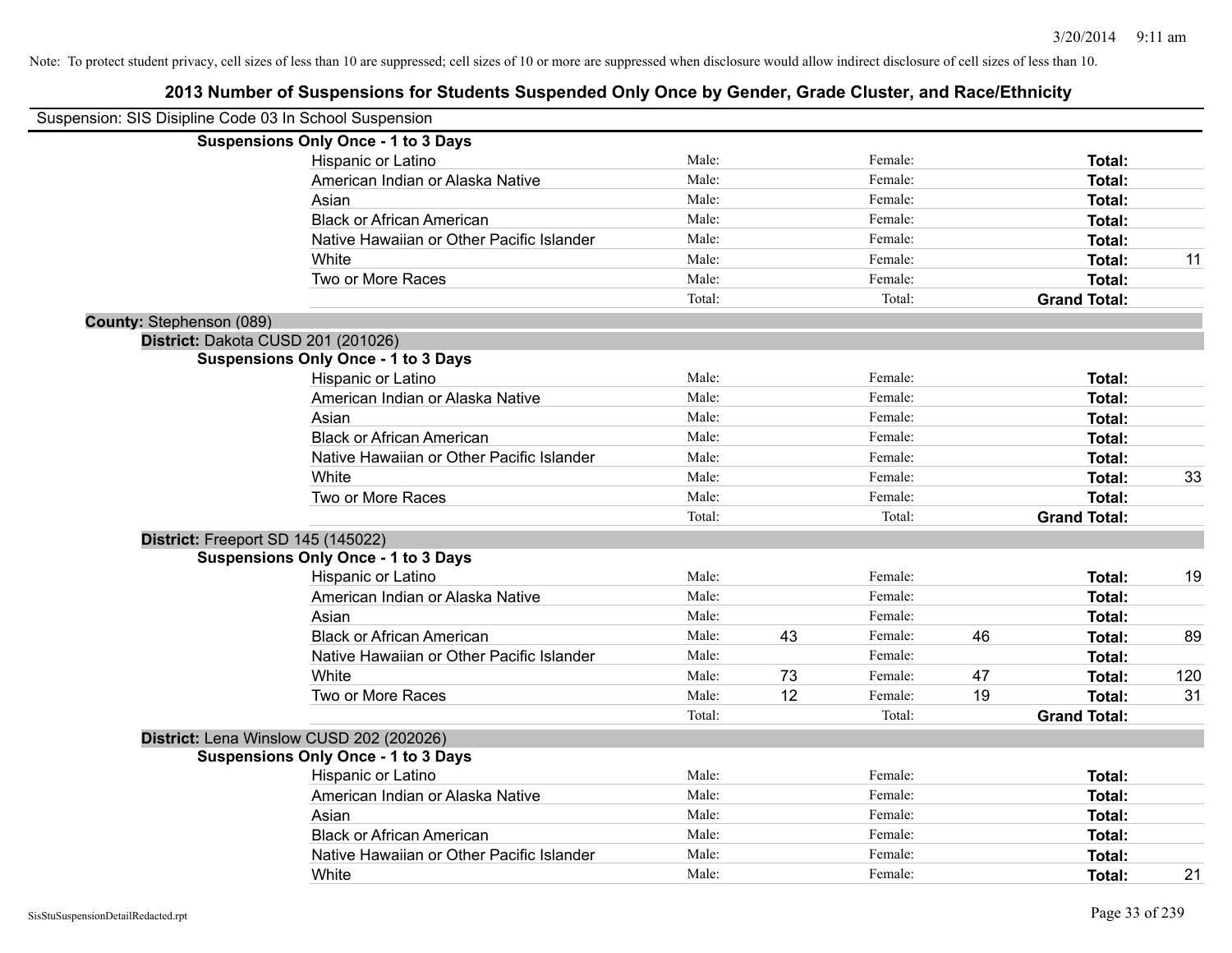| Suspension: SIS Disipline Code 03 In School Suspension                            |        |         |                     |    |
|-----------------------------------------------------------------------------------|--------|---------|---------------------|----|
| Two or More Races                                                                 | Male:  | Female: | Total:              |    |
|                                                                                   | Total: | Total:  | <b>Grand Total:</b> |    |
| District: Orangeville CUSD 203 (203026)                                           |        |         |                     |    |
| <b>Suspensions Only Once - 1 to 3 Days</b>                                        |        |         |                     |    |
| Hispanic or Latino                                                                | Male:  | Female: | Total:              |    |
| American Indian or Alaska Native                                                  | Male:  | Female: | Total:              |    |
| Asian                                                                             | Male:  | Female: | Total:              |    |
| <b>Black or African American</b>                                                  | Male:  | Female: | Total:              |    |
| Native Hawaiian or Other Pacific Islander                                         | Male:  | Female: | Total:              |    |
| White                                                                             | Male:  | Female: | Total:              | 10 |
| Two or More Races                                                                 | Male:  | Female: | <b>Total:</b>       |    |
|                                                                                   | Total: | Total:  | <b>Grand Total:</b> |    |
|                                                                                   |        |         |                     |    |
| Region: Champaign/Ford ROE (09)                                                   |        |         |                     |    |
| County: Champaign (010)                                                           |        |         |                     |    |
| District: Champaign CUSD 4 (004026)<br><b>Suspensions Only Once - 1 to 3 Days</b> |        |         |                     |    |
| Hispanic or Latino                                                                | Male:  | Female: | Total:              |    |
| American Indian or Alaska Native                                                  | Male:  | Female: | Total:              |    |
| Asian                                                                             | Male:  | Female: | Total:              |    |
| <b>Black or African American</b>                                                  | Male:  | Female: | Total:              | 23 |
| Native Hawaiian or Other Pacific Islander                                         | Male:  | Female: | Total:              |    |
| White                                                                             | Male:  | Female: | Total:              | 12 |
| Two or More Races                                                                 | Male:  | Female: | Total:              |    |
|                                                                                   | Total: | Total:  | <b>Grand Total:</b> |    |
| <b>Suspensions Only Once - 4 or More Days</b>                                     |        |         |                     |    |
| Hispanic or Latino                                                                | Male:  | Female: | Total:              |    |
| American Indian or Alaska Native                                                  | Male:  | Female: | Total:              |    |
| Asian                                                                             | Male:  | Female: | Total:              |    |
| <b>Black or African American</b>                                                  | Male:  | Female: | Total:              |    |
| Native Hawaiian or Other Pacific Islander                                         | Male:  | Female: | Total:              |    |
| White                                                                             | Male:  | Female: | Total:              |    |
| Two or More Races                                                                 | Male:  | Female: | Total:              |    |
|                                                                                   | Total: | Total:  | <b>Grand Total:</b> |    |
| District: Fisher CUSD 1 (001026)                                                  |        |         |                     |    |
| <b>Suspensions Only Once - 1 to 3 Days</b>                                        |        |         |                     |    |
| Hispanic or Latino                                                                | Male:  | Female: | Total:              |    |
| American Indian or Alaska Native                                                  | Male:  | Female: | Total:              |    |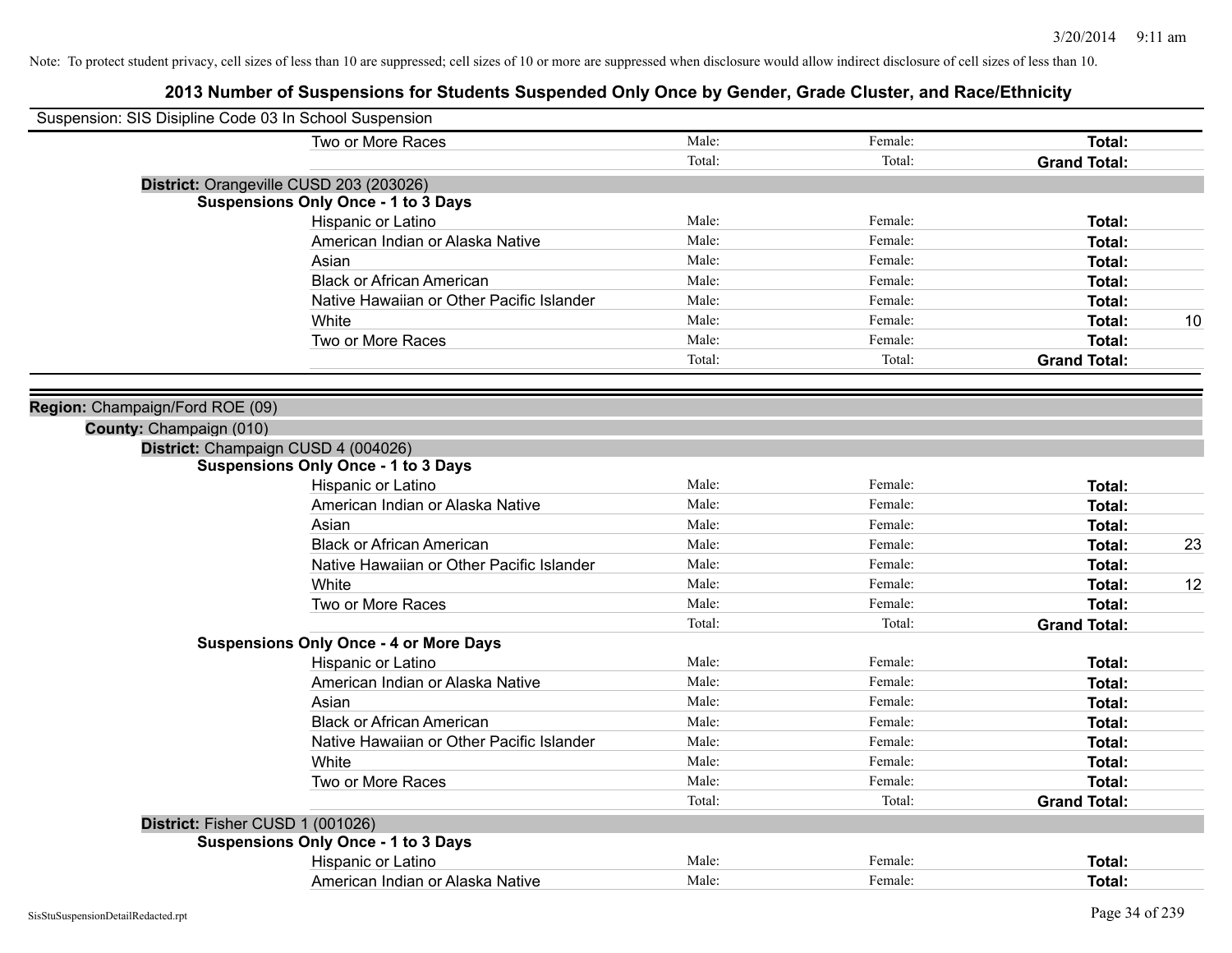# **2013 Number of Suspensions for Students Suspended Only Once by Gender, Grade Cluster, and Race/Ethnicity**

| Suspension: SIS Disipline Code 03 In School Suspension                                      |        |         |                     |
|---------------------------------------------------------------------------------------------|--------|---------|---------------------|
| Asian                                                                                       | Male:  | Female: | Total:              |
| <b>Black or African American</b>                                                            | Male:  | Female: | Total:              |
| Native Hawaiian or Other Pacific Islander                                                   | Male:  | Female: | Total:              |
| White                                                                                       | Male:  | Female: | Total:              |
| Two or More Races                                                                           | Male:  | Female: | Total:              |
|                                                                                             | Total: | Total:  | <b>Grand Total:</b> |
| District: Mahomet-Seymour CUSD 3 (003026)                                                   |        |         |                     |
| <b>Suspensions Only Once - 1 to 3 Days</b>                                                  |        |         |                     |
| Hispanic or Latino                                                                          | Male:  | Female: | Total:              |
| American Indian or Alaska Native                                                            | Male:  | Female: | <b>Total:</b>       |
| Asian                                                                                       | Male:  | Female: | Total:              |
| <b>Black or African American</b>                                                            | Male:  | Female: | Total:              |
| Native Hawaiian or Other Pacific Islander                                                   | Male:  | Female: | Total:              |
| White                                                                                       | Male:  | Female: | Total:              |
| Two or More Races                                                                           | Male:  | Female: | Total:              |
|                                                                                             | Total: | Total:  | <b>Grand Total:</b> |
| District: Prairieview-Ogden CCSD 197 (197004)<br><b>Suspensions Only Once - 1 to 3 Days</b> |        |         |                     |
| Hispanic or Latino                                                                          | Male:  | Female: | <b>Total:</b>       |
| American Indian or Alaska Native                                                            | Male:  | Female: | Total:              |
| Asian                                                                                       | Male:  | Female: | <b>Total:</b>       |
| <b>Black or African American</b>                                                            | Male:  | Female: | Total:              |
| Native Hawaiian or Other Pacific Islander                                                   | Male:  | Female: | <b>Total:</b>       |
| White                                                                                       | Male:  | Female: | <b>Total:</b>       |
| Two or More Races                                                                           | Male:  | Female: | Total:              |
|                                                                                             | Total: | Total:  | <b>Grand Total:</b> |
| District: Rantoul City SD 137 (137002)                                                      |        |         |                     |
| <b>Suspensions Only Once - 1 to 3 Days</b>                                                  |        |         |                     |
| Hispanic or Latino                                                                          | Male:  | Female: | Total:              |
| American Indian or Alaska Native                                                            | Male:  | Female: | Total:              |
| Asian                                                                                       | Male:  | Female: | <b>Total:</b>       |
| <b>Black or African American</b>                                                            | Male:  | Female: | <b>Total:</b>       |
| Native Hawaiian or Other Pacific Islander                                                   | Male:  | Female: | <b>Total:</b>       |
| White                                                                                       | Male:  | Female: | Total:              |
|                                                                                             | Male:  | Female: | Total:              |
| Two or More Races                                                                           | Total: | Total:  | <b>Grand Total:</b> |

**Suspensions Only Once - 1 to 3 Days**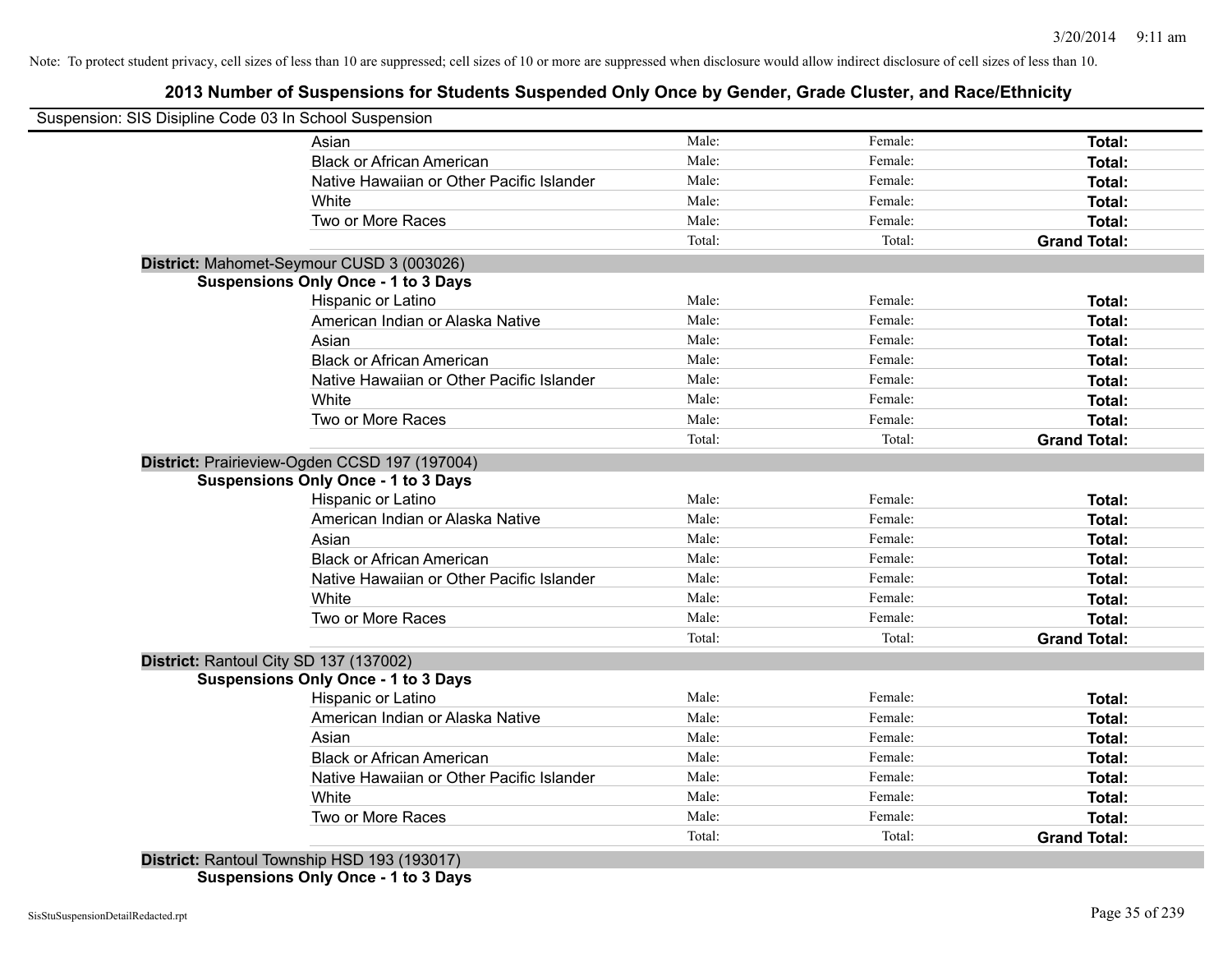# **2013 Number of Suspensions for Students Suspended Only Once by Gender, Grade Cluster, and Race/Ethnicity**

| Suspension: SIS Disipline Code 03 In School Suspension |        |    |         |    |                     |    |
|--------------------------------------------------------|--------|----|---------|----|---------------------|----|
| Hispanic or Latino                                     | Male:  |    | Female: |    | Total:              |    |
| American Indian or Alaska Native                       | Male:  |    | Female: |    | Total:              |    |
| Asian                                                  | Male:  |    | Female: |    | Total:              |    |
| <b>Black or African American</b>                       | Male:  | 15 | Female: | 14 | Total:              | 29 |
| Native Hawaiian or Other Pacific Islander              | Male:  |    | Female: |    | Total:              |    |
| White                                                  | Male:  |    | Female: |    | Total:              | 27 |
| Two or More Races                                      | Male:  |    | Female: |    | Total:              |    |
|                                                        | Total: | 42 | Total:  | 26 | <b>Grand Total:</b> | 68 |
| <b>Suspensions Only Once - 4 or More Days</b>          |        |    |         |    |                     |    |
| Hispanic or Latino                                     | Male:  |    | Female: |    | Total:              |    |
| American Indian or Alaska Native                       | Male:  |    | Female: |    | Total:              |    |
| Asian                                                  | Male:  |    | Female: |    | Total:              |    |
| <b>Black or African American</b>                       | Male:  |    | Female: |    | Total:              |    |
| Native Hawaiian or Other Pacific Islander              | Male:  |    | Female: |    | Total:              |    |
| White                                                  | Male:  |    | Female: |    | Total:              |    |
| Two or More Races                                      | Male:  |    | Female: |    | Total:              |    |
|                                                        | Total: |    | Total:  |    | <b>Grand Total:</b> |    |
| District: St Joseph CCSD 169 (169004)                  |        |    |         |    |                     |    |
| <b>Suspensions Only Once - 1 to 3 Days</b>             |        |    |         |    |                     |    |
| Hispanic or Latino                                     | Male:  |    | Female: |    | Total:              |    |
| American Indian or Alaska Native                       | Male:  |    | Female: |    | Total:              |    |
| Asian                                                  | Male:  |    | Female: |    | Total:              |    |
| <b>Black or African American</b>                       | Male:  |    | Female: |    | Total:              |    |
| Native Hawaiian or Other Pacific Islander              | Male:  |    | Female: |    | Total:              |    |
| White                                                  | Male:  |    | Female: |    | Total:              |    |
| Two or More Races                                      | Male:  |    | Female: |    | Total:              |    |
|                                                        | Total: |    | Total:  |    | <b>Grand Total:</b> |    |
| District: St Joseph Ogden CHSD 305 (305016)            |        |    |         |    |                     |    |
| <b>Suspensions Only Once - 1 to 3 Days</b>             |        |    |         |    |                     |    |
| Hispanic or Latino                                     | Male:  |    | Female: |    | Total:              |    |
| American Indian or Alaska Native                       | Male:  |    | Female: |    | Total:              |    |
| Asian                                                  | Male:  |    | Female: |    | Total:              |    |
| <b>Black or African American</b>                       | Male:  |    | Female: |    | Total:              |    |
| Native Hawaiian or Other Pacific Islander              | Male:  |    | Female: |    | Total:              |    |
| White                                                  | Male:  |    | Female: |    | Total:              |    |
| Two or More Races                                      | Male:  |    | Female: |    | Total:              |    |
|                                                        | Total: |    | Total:  |    | <b>Grand Total:</b> |    |
|                                                        |        |    |         |    |                     |    |

**District:** Thomasboro CCSD 130 (130004)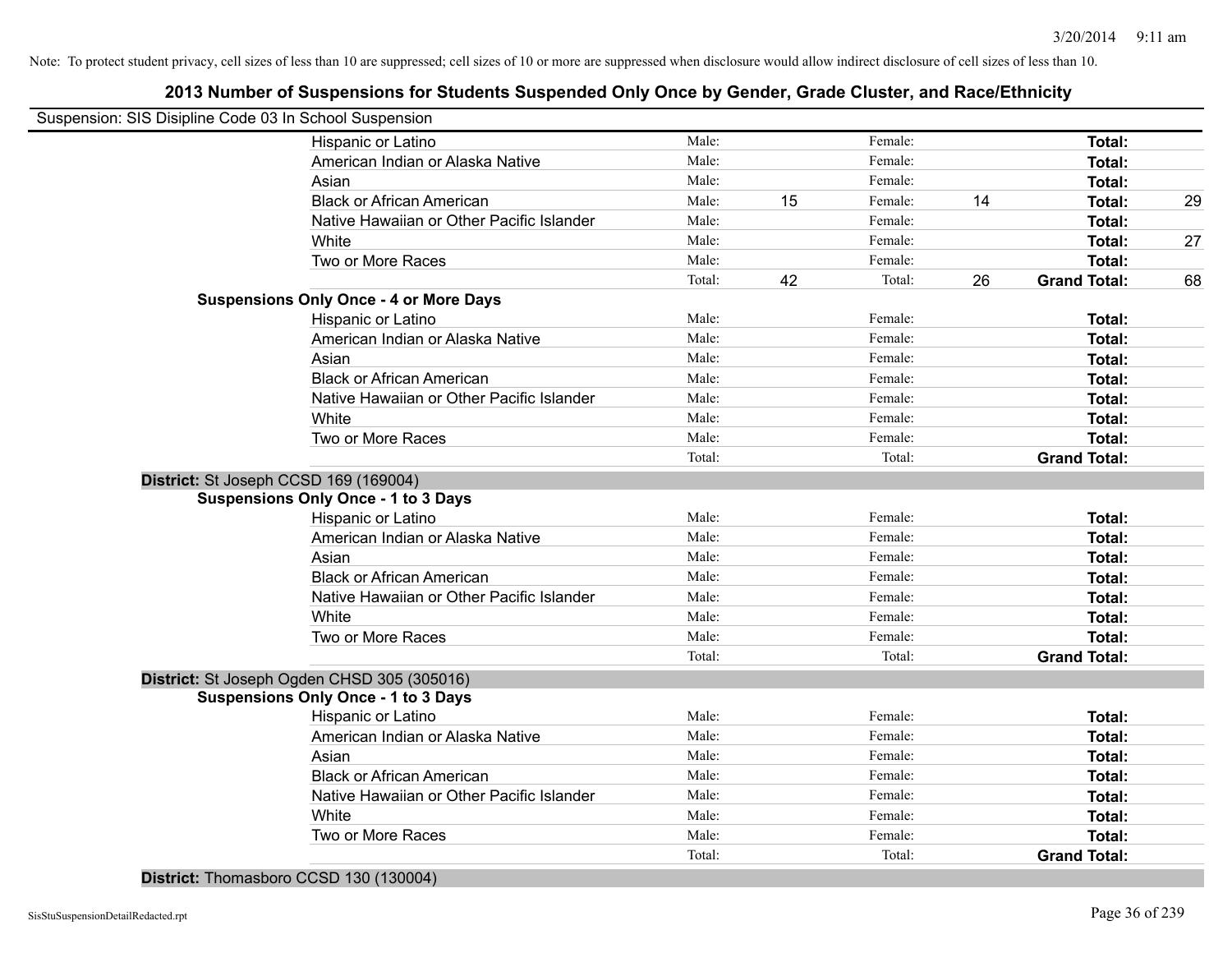| Suspension: SIS Disipline Code 03 In School Suspension |                                                     |        |    |         |    |                     |     |
|--------------------------------------------------------|-----------------------------------------------------|--------|----|---------|----|---------------------|-----|
|                                                        | <b>Suspensions Only Once - 1 to 3 Days</b>          |        |    |         |    |                     |     |
|                                                        | Hispanic or Latino                                  | Male:  |    | Female: |    | Total:              |     |
|                                                        | American Indian or Alaska Native                    | Male:  |    | Female: |    | Total:              |     |
|                                                        | Asian                                               | Male:  |    | Female: |    | Total:              |     |
|                                                        | <b>Black or African American</b>                    | Male:  |    | Female: |    | Total:              |     |
|                                                        | Native Hawaiian or Other Pacific Islander           | Male:  |    | Female: |    | Total:              |     |
|                                                        | White                                               | Male:  |    | Female: |    | Total:              | 11  |
|                                                        | Two or More Races                                   | Male:  |    | Female: |    | Total:              |     |
|                                                        |                                                     | Total: |    | Total:  |    | <b>Grand Total:</b> |     |
|                                                        | District: Tolono CUSD 7 (007026)                    |        |    |         |    |                     |     |
|                                                        | <b>Suspensions Only Once - 1 to 3 Days</b>          |        |    |         |    |                     |     |
|                                                        | Hispanic or Latino                                  | Male:  |    | Female: |    | Total:              |     |
|                                                        | American Indian or Alaska Native                    | Male:  |    | Female: |    | Total:              |     |
|                                                        | Asian                                               | Male:  |    | Female: |    | Total:              |     |
|                                                        | <b>Black or African American</b>                    | Male:  |    | Female: |    | Total:              |     |
|                                                        | Native Hawaiian or Other Pacific Islander           | Male:  |    | Female: |    | Total:              |     |
|                                                        | White                                               | Male:  |    | Female: |    | Total:              |     |
|                                                        | Two or More Races                                   | Male:  |    | Female: |    | Total:              |     |
|                                                        |                                                     | Total: |    | Total:  |    | <b>Grand Total:</b> |     |
|                                                        | District: Urbana SD 116 (116022)                    |        |    |         |    |                     |     |
|                                                        | <b>Suspensions Only Once - 1 to 3 Days</b>          |        |    |         |    |                     |     |
|                                                        | Hispanic or Latino                                  | Male:  |    | Female: |    | Total:              | 35  |
|                                                        | American Indian or Alaska Native                    | Male:  |    | Female: |    | Total:              |     |
|                                                        | Asian                                               | Male:  |    | Female: |    | Total:              |     |
|                                                        | <b>Black or African American</b>                    | Male:  | 66 | Female: | 59 | Total:              | 125 |
|                                                        | Native Hawaiian or Other Pacific Islander           | Male:  |    | Female: |    | Total:              |     |
|                                                        | White                                               | Male:  | 26 | Female: | 24 | Total:              | 50  |
|                                                        | Two or More Races                                   | Male:  |    | Female: |    | Total:              | 15  |
|                                                        |                                                     | Total: |    | Total:  |    | <b>Grand Total:</b> |     |
| County: Ford (027)                                     |                                                     |        |    |         |    |                     |     |
|                                                        | District: Gibson City-Melvin-Sibley CUSD 5 (005026) |        |    |         |    |                     |     |
|                                                        | <b>Suspensions Only Once - 1 to 3 Days</b>          |        |    |         |    |                     |     |
|                                                        | Hispanic or Latino                                  | Male:  |    | Female: |    | Total:              |     |
|                                                        | American Indian or Alaska Native                    | Male:  |    | Female: |    | Total:              |     |
|                                                        | Asian                                               | Male:  |    | Female: |    | Total:              |     |
|                                                        | <b>Black or African American</b>                    | Male:  |    | Female: |    | Total:              |     |
|                                                        | Native Hawaiian or Other Pacific Islander           | Male:  |    | Female: |    | Total:              |     |
|                                                        | White                                               | Male:  |    | Female: |    | Total:              |     |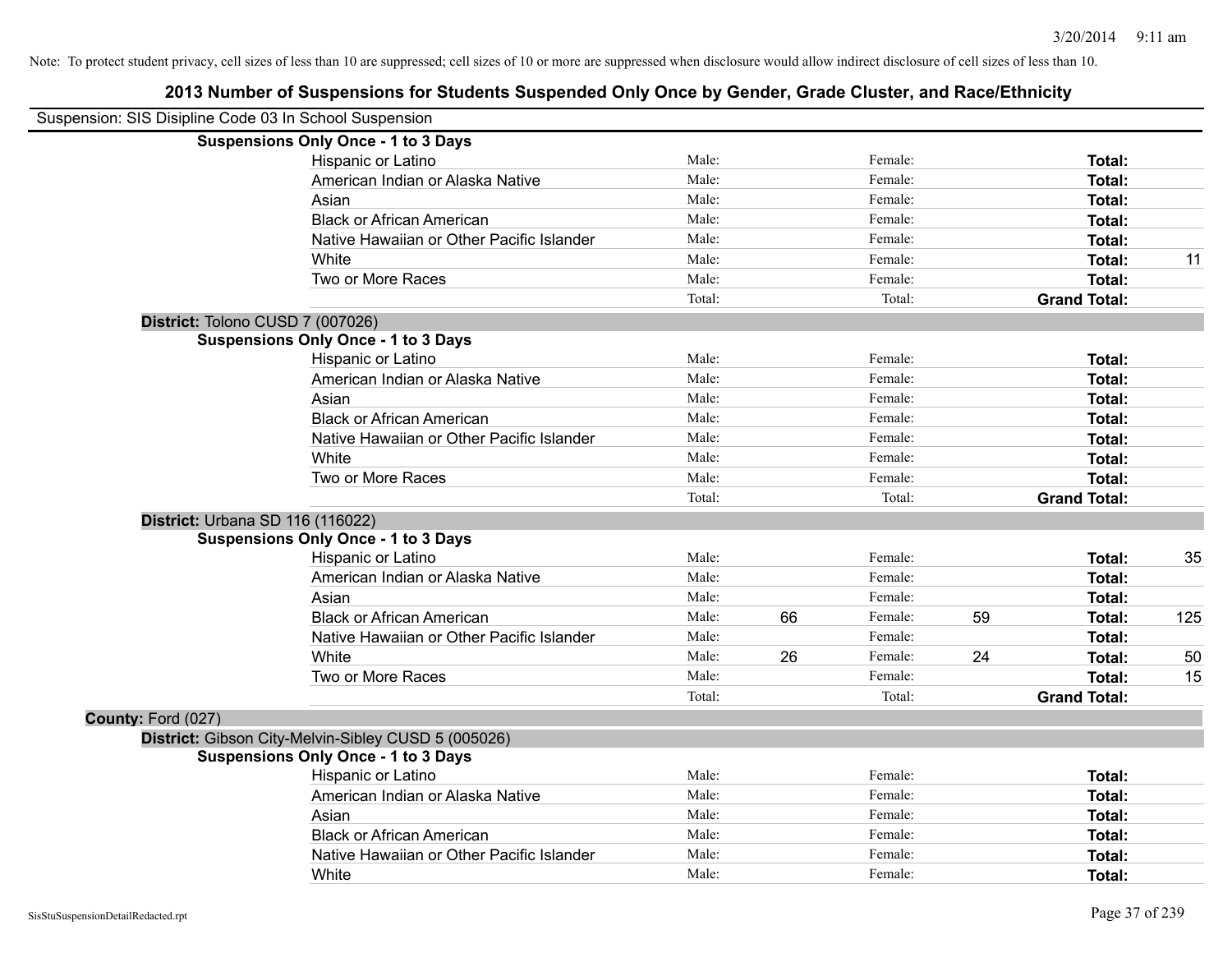| Suspension: SIS Disipline Code 03 In School Suspension |                                                                                  |        |    |         |    |                     |    |
|--------------------------------------------------------|----------------------------------------------------------------------------------|--------|----|---------|----|---------------------|----|
|                                                        | Two or More Races                                                                | Male:  |    | Female: |    | Total:              |    |
|                                                        |                                                                                  | Total: |    | Total:  |    | <b>Grand Total:</b> |    |
|                                                        |                                                                                  |        |    |         |    |                     |    |
| Region: Christian/Montgomery ROE (10)                  |                                                                                  |        |    |         |    |                     |    |
| County: Christian (011)                                |                                                                                  |        |    |         |    |                     |    |
|                                                        | District: Edinburg CUSD 4 (004026)<br><b>Suspensions Only Once - 1 to 3 Days</b> |        |    |         |    |                     |    |
|                                                        | Hispanic or Latino                                                               | Male:  |    | Female: |    | Total:              |    |
|                                                        | American Indian or Alaska Native                                                 | Male:  |    | Female: |    | Total:              |    |
|                                                        | Asian                                                                            | Male:  |    | Female: |    | Total:              |    |
|                                                        | <b>Black or African American</b>                                                 | Male:  |    | Female: |    | Total:              |    |
|                                                        | Native Hawaiian or Other Pacific Islander                                        | Male:  |    | Female: |    | Total:              |    |
|                                                        | White                                                                            | Male:  |    | Female: |    | Total:              |    |
|                                                        | Two or More Races                                                                | Male:  |    | Female: |    | Total:              |    |
|                                                        |                                                                                  | Total: |    | Total:  |    | <b>Grand Total:</b> |    |
|                                                        | District: Morrisonville CUSD 1 (001026)                                          |        |    |         |    |                     |    |
|                                                        | <b>Suspensions Only Once - 1 to 3 Days</b>                                       |        |    |         |    |                     |    |
|                                                        | Hispanic or Latino                                                               | Male:  |    | Female: |    | Total:              |    |
|                                                        | American Indian or Alaska Native                                                 | Male:  |    | Female: |    | Total:              |    |
|                                                        | Asian                                                                            | Male:  |    | Female: |    | Total:              |    |
|                                                        | <b>Black or African American</b>                                                 | Male:  |    | Female: |    | Total:              |    |
|                                                        | Native Hawaiian or Other Pacific Islander                                        | Male:  |    | Female: |    | Total:              |    |
|                                                        | White                                                                            | Male:  |    | Female: |    | Total:              | 11 |
|                                                        | Two or More Races                                                                | Male:  |    | Female: |    | Total:              |    |
|                                                        |                                                                                  | Total: |    | Total:  |    | <b>Grand Total:</b> |    |
|                                                        | District: Pana CUSD 8 (008026)                                                   |        |    |         |    |                     |    |
|                                                        | <b>Suspensions Only Once - 1 to 3 Days</b>                                       |        |    |         |    |                     |    |
|                                                        | Hispanic or Latino                                                               | Male:  |    | Female: |    | Total:              |    |
|                                                        | American Indian or Alaska Native                                                 | Male:  |    | Female: |    | Total:              |    |
|                                                        | Asian                                                                            | Male:  |    | Female: |    | Total:              |    |
|                                                        | <b>Black or African American</b>                                                 | Male:  |    | Female: |    | Total:              |    |
|                                                        | Native Hawaiian or Other Pacific Islander                                        | Male:  |    | Female: |    | Total:              |    |
|                                                        | White                                                                            | Male:  | 28 | Female: | 12 | Total:              | 40 |
|                                                        | Two or More Races                                                                | Male:  |    | Female: |    | Total:              |    |
|                                                        |                                                                                  | Total: |    | Total:  |    | <b>Grand Total:</b> |    |
|                                                        | <b>Suspensions Only Once - 4 or More Days</b>                                    |        |    |         |    |                     |    |
|                                                        | Hispanic or Latino                                                               | Male:  |    | Female: |    | Total:              |    |
|                                                        | American Indian or Alaska Native                                                 | Male:  |    | Female: |    | Total:              |    |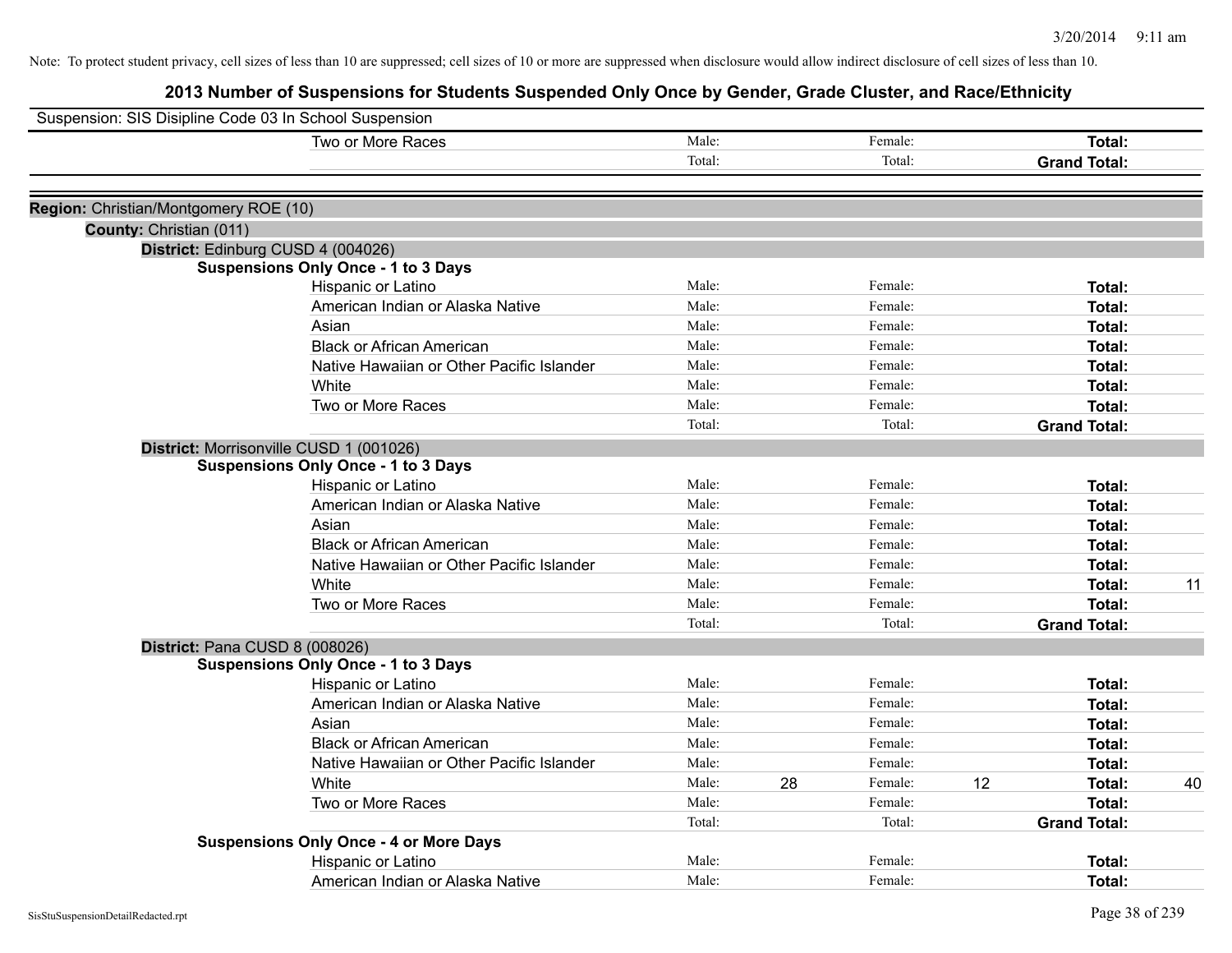# **2013 Number of Suspensions for Students Suspended Only Once by Gender, Grade Cluster, and Race/Ethnicity**

| Suspension: SIS Disipline Code 03 In School Suspension |                                            |        |    |         |    |                     |    |
|--------------------------------------------------------|--------------------------------------------|--------|----|---------|----|---------------------|----|
|                                                        | Asian                                      | Male:  |    | Female: |    | Total:              |    |
|                                                        | <b>Black or African American</b>           | Male:  |    | Female: |    | Total:              |    |
|                                                        | Native Hawaiian or Other Pacific Islander  | Male:  |    | Female: |    | Total:              |    |
|                                                        | White                                      | Male:  |    | Female: |    | Total:              |    |
|                                                        | Two or More Races                          | Male:  |    | Female: |    | Total:              |    |
|                                                        |                                            | Total: |    | Total:  |    | <b>Grand Total:</b> |    |
|                                                        | District: South Fork SD 14 (014024)        |        |    |         |    |                     |    |
|                                                        | <b>Suspensions Only Once - 1 to 3 Days</b> |        |    |         |    |                     |    |
|                                                        | <b>Hispanic or Latino</b>                  | Male:  |    | Female: |    | Total:              |    |
|                                                        | American Indian or Alaska Native           | Male:  |    | Female: |    | Total:              |    |
|                                                        | Asian                                      | Male:  |    | Female: |    | Total:              |    |
|                                                        | <b>Black or African American</b>           | Male:  |    | Female: |    | Total:              |    |
|                                                        | Native Hawaiian or Other Pacific Islander  | Male:  |    | Female: |    | Total:              |    |
|                                                        | White                                      | Male:  |    | Female: |    | Total:              | 14 |
|                                                        | Two or More Races                          | Male:  |    | Female: |    | Total:              |    |
|                                                        |                                            | Total: |    | Total:  |    | <b>Grand Total:</b> |    |
|                                                        | District: Taylorville CUSD 3 (003026)      |        |    |         |    |                     |    |
|                                                        | <b>Suspensions Only Once - 1 to 3 Days</b> |        |    |         |    |                     |    |
|                                                        | Hispanic or Latino                         | Male:  |    | Female: |    | Total:              |    |
|                                                        | American Indian or Alaska Native           | Male:  |    | Female: |    | Total:              |    |
|                                                        | Asian                                      | Male:  |    | Female: |    | Total:              |    |
|                                                        | <b>Black or African American</b>           | Male:  |    | Female: |    | Total:              |    |
|                                                        | Native Hawaiian or Other Pacific Islander  | Male:  |    | Female: |    | Total:              |    |
|                                                        | White                                      | Male:  | 34 | Female: | 10 | Total:              | 44 |
|                                                        | Two or More Races                          | Male:  |    | Female: |    | Total:              |    |
|                                                        |                                            | Total: |    | Total:  |    | <b>Grand Total:</b> |    |
| County: Montgomery (068)                               |                                            |        |    |         |    |                     |    |
|                                                        | District: Hillsboro CUSD 3 (003026)        |        |    |         |    |                     |    |
|                                                        | <b>Suspensions Only Once - 1 to 3 Days</b> |        |    |         |    |                     |    |
|                                                        | Hispanic or Latino                         | Male:  |    | Female: |    | Total:              |    |
|                                                        | American Indian or Alaska Native           | Male:  |    | Female: |    | Total:              |    |
|                                                        | Asian                                      | Male:  |    | Female: |    | Total:              |    |
|                                                        | <b>Black or African American</b>           | Male:  |    | Female: |    | Total:              |    |
|                                                        | Native Hawaiian or Other Pacific Islander  | Male:  |    | Female: |    | Total:              |    |
|                                                        | White                                      | Male:  | 52 | Female: | 25 | Total:              | 77 |
|                                                        | Two or More Races                          | Male:  |    | Female: |    | Total:              |    |
|                                                        |                                            | Total: |    | Total:  |    | <b>Grand Total:</b> |    |

**Suspensions Only Once - 4 or More Days**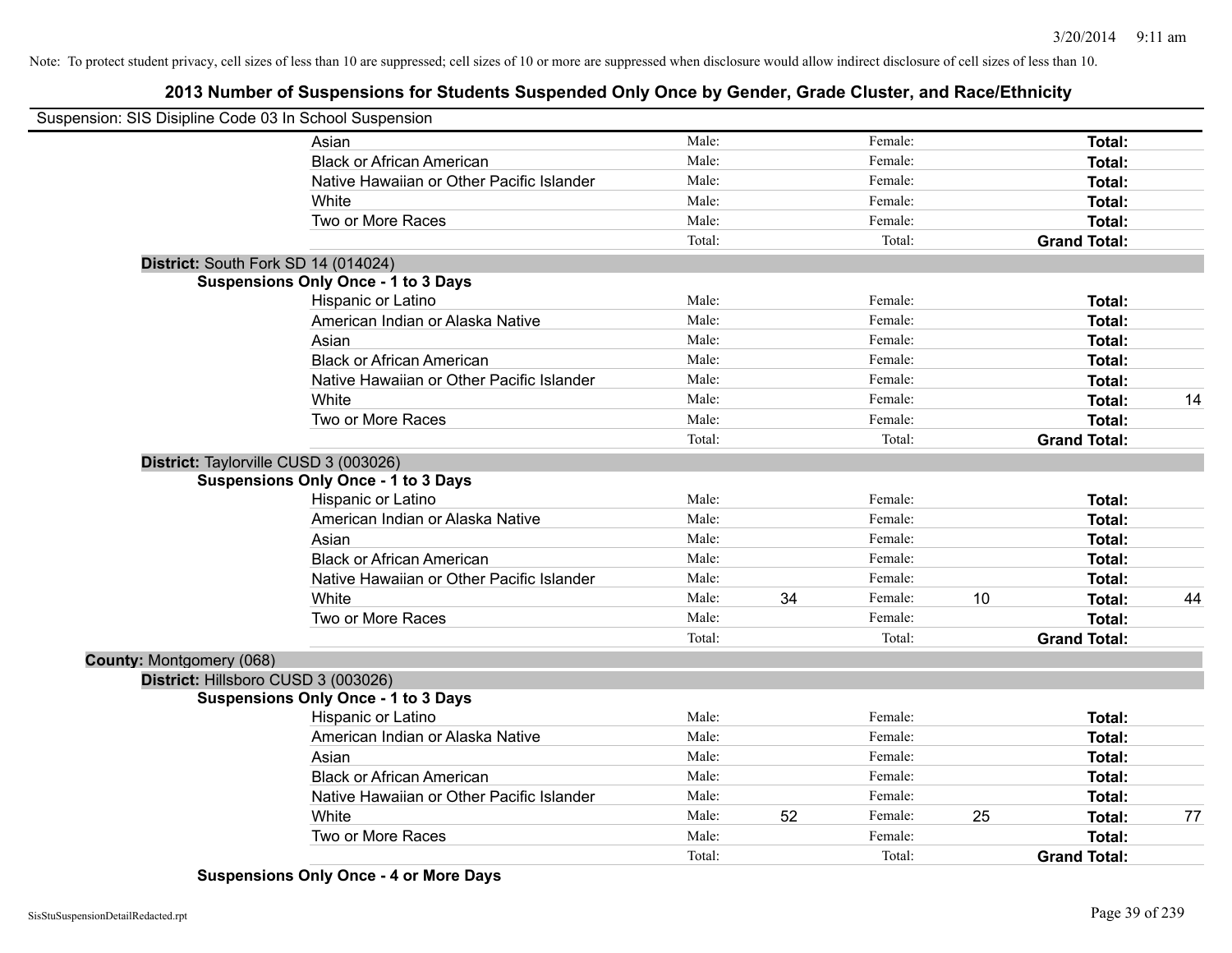| Suspension: SIS Disipline Code 03 In School Suspension |                                               |        |         |                     |
|--------------------------------------------------------|-----------------------------------------------|--------|---------|---------------------|
|                                                        | Hispanic or Latino                            | Male:  | Female: | Total:              |
|                                                        | American Indian or Alaska Native              | Male:  | Female: | Total:              |
|                                                        | Asian                                         | Male:  | Female: | Total:              |
|                                                        | <b>Black or African American</b>              | Male:  | Female: | Total:              |
|                                                        | Native Hawaiian or Other Pacific Islander     | Male:  | Female: | Total:              |
|                                                        | White                                         | Male:  | Female: | Total:              |
|                                                        | Two or More Races                             | Male:  | Female: | Total:              |
|                                                        |                                               | Total: | Total:  | <b>Grand Total:</b> |
|                                                        | District: Litchfield CUSD 12 (012026)         |        |         |                     |
|                                                        | <b>Suspensions Only Once - 1 to 3 Days</b>    |        |         |                     |
|                                                        | Hispanic or Latino                            | Male:  | Female: | Total:              |
|                                                        | American Indian or Alaska Native              | Male:  | Female: | Total:              |
|                                                        | Asian                                         | Male:  | Female: | Total:              |
|                                                        | <b>Black or African American</b>              | Male:  | Female: | Total:              |
|                                                        | Native Hawaiian or Other Pacific Islander     | Male:  | Female: | Total:              |
|                                                        | White                                         | Male:  | Female: | 39<br>Total:        |
|                                                        | Two or More Races                             | Male:  | Female: | Total:              |
|                                                        |                                               | Total: | Total:  | <b>Grand Total:</b> |
|                                                        | <b>Suspensions Only Once - 4 or More Days</b> |        |         |                     |
|                                                        | Hispanic or Latino                            | Male:  | Female: | Total:              |
|                                                        | American Indian or Alaska Native              | Male:  | Female: | Total:              |
|                                                        | Asian                                         | Male:  | Female: | Total:              |
|                                                        | <b>Black or African American</b>              | Male:  | Female: | Total:              |
|                                                        | Native Hawaiian or Other Pacific Islander     | Male:  | Female: | Total:              |
|                                                        | White                                         | Male:  | Female: | Total:              |
|                                                        | Two or More Races                             | Male:  | Female: | Total:              |
|                                                        |                                               | Total: | Total:  | <b>Grand Total:</b> |
|                                                        | District: Nokomis CUSD 22 (022026)            |        |         |                     |
|                                                        | <b>Suspensions Only Once - 1 to 3 Days</b>    |        |         |                     |
|                                                        | Hispanic or Latino                            | Male:  | Female: | <b>Total:</b>       |
|                                                        | American Indian or Alaska Native              | Male:  | Female: | Total:              |
|                                                        | Asian                                         | Male:  | Female: | Total:              |
|                                                        | <b>Black or African American</b>              | Male:  | Female: | Total:              |
|                                                        | Native Hawaiian or Other Pacific Islander     | Male:  | Female: | <b>Total:</b>       |
|                                                        | White                                         | Male:  | Female: | Total:<br>16        |
|                                                        | Two or More Races                             | Male:  | Female: | Total:              |
|                                                        |                                               | Total: | Total:  | <b>Grand Total:</b> |
|                                                        | <b>Suspensions Only Once - 4 or More Days</b> |        |         |                     |
|                                                        | Hispanic or Latino                            | Male:  | Female: | Total:              |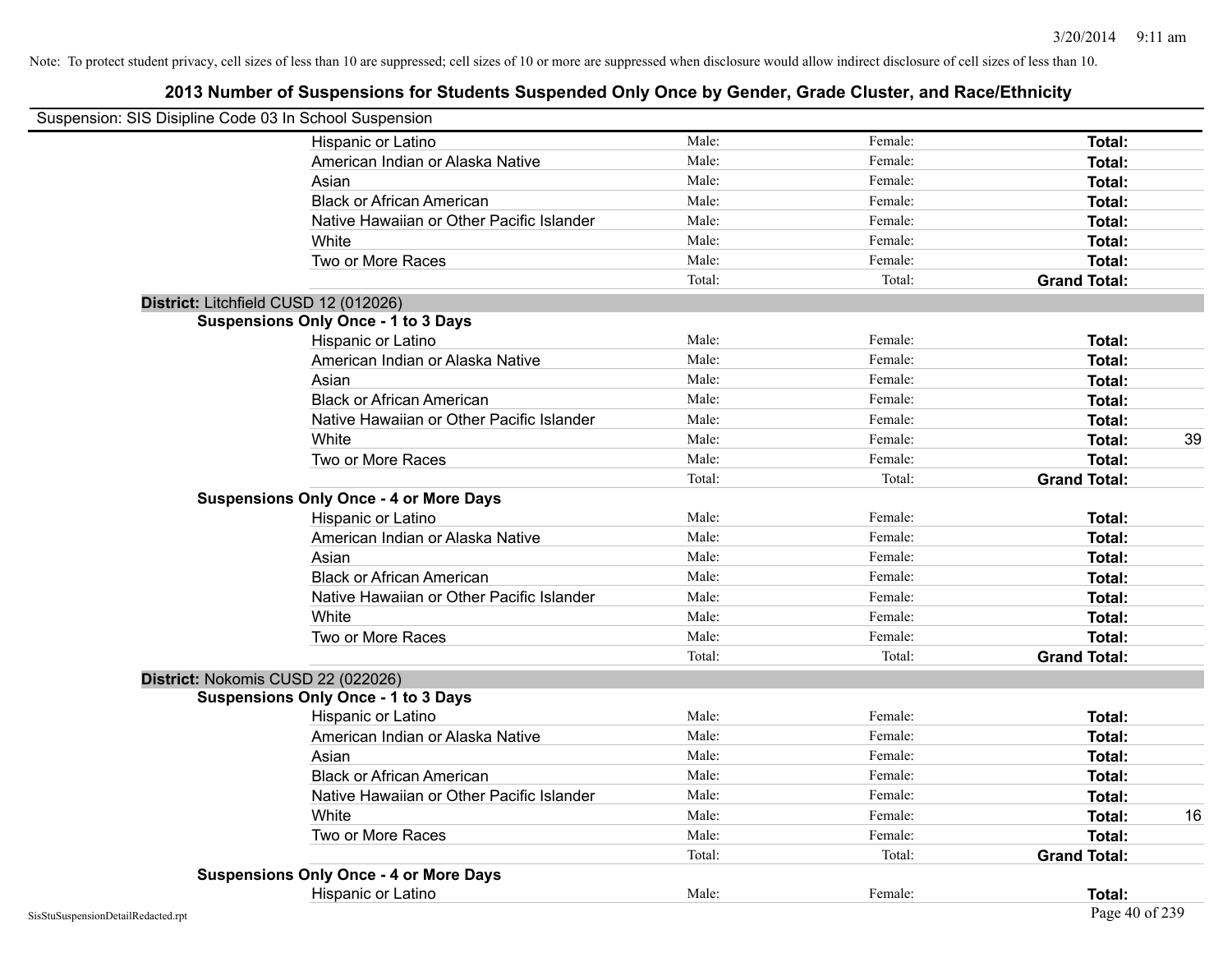| Suspension: SIS Disipline Code 03 In School Suspension |                                               |        |         |                     |
|--------------------------------------------------------|-----------------------------------------------|--------|---------|---------------------|
|                                                        | American Indian or Alaska Native              | Male:  | Female: | Total:              |
|                                                        | Asian                                         | Male:  | Female: | Total:              |
|                                                        | <b>Black or African American</b>              | Male:  | Female: | Total:              |
|                                                        | Native Hawaiian or Other Pacific Islander     | Male:  | Female: | Total:              |
|                                                        | White                                         | Male:  | Female: | Total:              |
|                                                        | Two or More Races                             | Male:  | Female: | Total:              |
|                                                        |                                               | Total: | Total:  | <b>Grand Total:</b> |
|                                                        | District: Panhandle CUSD 2 (002026)           |        |         |                     |
|                                                        | <b>Suspensions Only Once - 1 to 3 Days</b>    |        |         |                     |
|                                                        | Hispanic or Latino                            | Male:  | Female: | Total:              |
|                                                        | American Indian or Alaska Native              | Male:  | Female: | Total:              |
|                                                        | Asian                                         | Male:  | Female: | Total:              |
|                                                        | <b>Black or African American</b>              | Male:  | Female: | Total:              |
|                                                        | Native Hawaiian or Other Pacific Islander     | Male:  | Female: | Total:              |
|                                                        | White                                         | Male:  | Female: | Total:<br>28        |
|                                                        | Two or More Races                             | Male:  | Female: | Total:              |
|                                                        |                                               | Total: | Total:  | <b>Grand Total:</b> |
|                                                        |                                               |        |         |                     |
| Region: Clay/Cwford/Jsper/Lwrnce/Rhland (12)           |                                               |        |         |                     |
| County: Clay (013)                                     |                                               |        |         |                     |
|                                                        | District: Clay City CUSD 10 (010026)          |        |         |                     |
|                                                        | <b>Suspensions Only Once - 1 to 3 Days</b>    |        |         |                     |
|                                                        | Hispanic or Latino                            | Male:  | Female: | Total:              |
|                                                        | American Indian or Alaska Native              | Male:  | Female: | Total:              |
|                                                        | Asian                                         | Male:  | Female: | Total:              |
|                                                        | <b>Black or African American</b>              | Male:  | Female: | Total:              |
|                                                        | Native Hawaiian or Other Pacific Islander     | Male:  | Female: | Total:              |
|                                                        | White                                         | Male:  | Female: | Total:              |
|                                                        | Two or More Races                             | Male:  | Female: | Total:              |
|                                                        |                                               | Total: | Total:  | <b>Grand Total:</b> |
|                                                        | <b>Suspensions Only Once - 4 or More Days</b> |        |         |                     |
|                                                        | Hispanic or Latino                            | Male:  | Female: | Total:              |
|                                                        | American Indian or Alaska Native              | Male:  | Female: | Total:              |
|                                                        | Asian                                         | Male:  | Female: | Total:              |
|                                                        | <b>Black or African American</b>              | Male:  | Female: | Total:              |
|                                                        | Native Hawaiian or Other Pacific Islander     | Male:  | Female: | Total:              |
|                                                        |                                               |        |         |                     |
|                                                        | White                                         | Male:  | Female: | Total:              |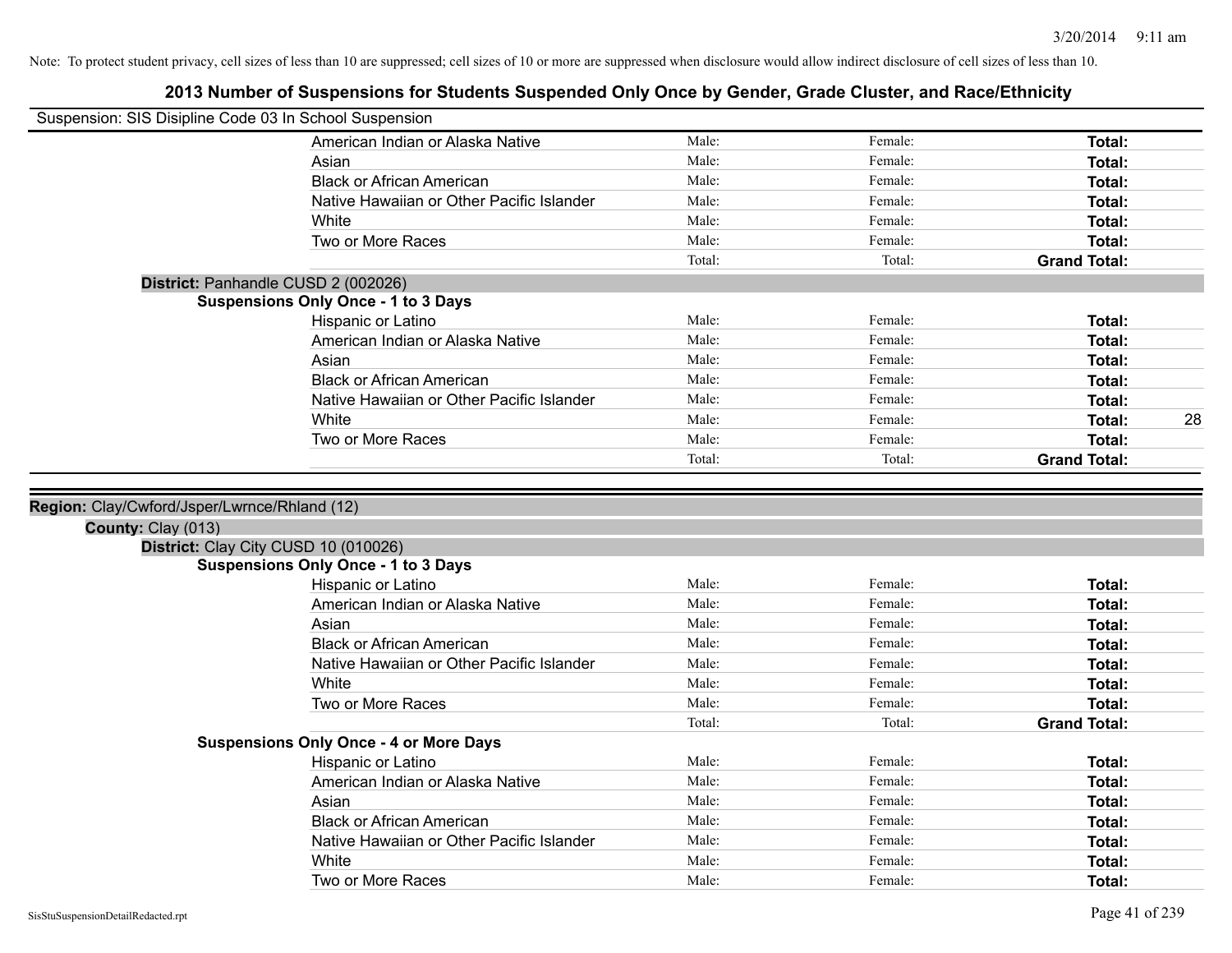| Suspension: SIS Disipline Code 03 In School Suspension |                                               |        |    |         |    |                     |    |
|--------------------------------------------------------|-----------------------------------------------|--------|----|---------|----|---------------------|----|
|                                                        |                                               | Total: |    | Total:  |    | <b>Grand Total:</b> |    |
| District: Flora CUSD 35 (035026)                       |                                               |        |    |         |    |                     |    |
|                                                        | <b>Suspensions Only Once - 1 to 3 Days</b>    |        |    |         |    |                     |    |
|                                                        | Hispanic or Latino                            | Male:  |    | Female: |    | Total:              |    |
|                                                        | American Indian or Alaska Native              | Male:  |    | Female: |    | Total:              |    |
|                                                        | Asian                                         | Male:  |    | Female: |    | Total:              |    |
|                                                        | <b>Black or African American</b>              | Male:  |    | Female: |    | Total:              |    |
|                                                        | Native Hawaiian or Other Pacific Islander     | Male:  |    | Female: |    | Total:              |    |
|                                                        | White                                         | Male:  | 28 | Female: | 10 | Total:              | 38 |
|                                                        | Two or More Races                             | Male:  |    | Female: |    | Total:              |    |
|                                                        |                                               | Total: |    | Total:  |    | <b>Grand Total:</b> |    |
| District: North Clay CUSD 25 (025026)                  |                                               |        |    |         |    |                     |    |
|                                                        | <b>Suspensions Only Once - 1 to 3 Days</b>    |        |    |         |    |                     |    |
|                                                        | Hispanic or Latino                            | Male:  |    | Female: |    | Total:              |    |
|                                                        | American Indian or Alaska Native              | Male:  |    | Female: |    | Total:              |    |
|                                                        | Asian                                         | Male:  |    | Female: |    | Total:              |    |
|                                                        | <b>Black or African American</b>              | Male:  |    | Female: |    | Total:              |    |
|                                                        | Native Hawaiian or Other Pacific Islander     | Male:  |    | Female: |    | Total:              |    |
|                                                        | White                                         | Male:  |    | Female: |    | Total:              | 16 |
|                                                        | Two or More Races                             | Male:  |    | Female: |    | Total:              |    |
|                                                        |                                               | Total: |    | Total:  |    | <b>Grand Total:</b> |    |
|                                                        | <b>Suspensions Only Once - 4 or More Days</b> |        |    |         |    |                     |    |
|                                                        | Hispanic or Latino                            | Male:  |    | Female: |    | Total:              |    |
|                                                        | American Indian or Alaska Native              | Male:  |    | Female: |    | Total:              |    |
|                                                        | Asian                                         | Male:  |    | Female: |    | Total:              |    |
|                                                        | <b>Black or African American</b>              | Male:  |    | Female: |    | Total:              |    |
|                                                        | Native Hawaiian or Other Pacific Islander     | Male:  |    | Female: |    | Total:              |    |
|                                                        | White                                         | Male:  |    | Female: |    | Total:              |    |
|                                                        | Two or More Races                             | Male:  |    | Female: |    | Total:              |    |
|                                                        |                                               | Total: |    | Total:  |    | <b>Grand Total:</b> |    |
| County: Crawford (017)                                 |                                               |        |    |         |    |                     |    |
| District: Hutsonville CUSD 1 (001026)                  |                                               |        |    |         |    |                     |    |
|                                                        | <b>Suspensions Only Once - 1 to 3 Days</b>    |        |    |         |    |                     |    |
|                                                        | Hispanic or Latino                            | Male:  |    | Female: |    | Total:              |    |
|                                                        | American Indian or Alaska Native              | Male:  |    | Female: |    | Total:              |    |
|                                                        | Asian                                         | Male:  |    | Female: |    | Total:              |    |
|                                                        | <b>Black or African American</b>              | Male:  |    | Female: |    | Total:              |    |
|                                                        | Native Hawaiian or Other Pacific Islander     | Male:  |    | Female: |    | Total:              |    |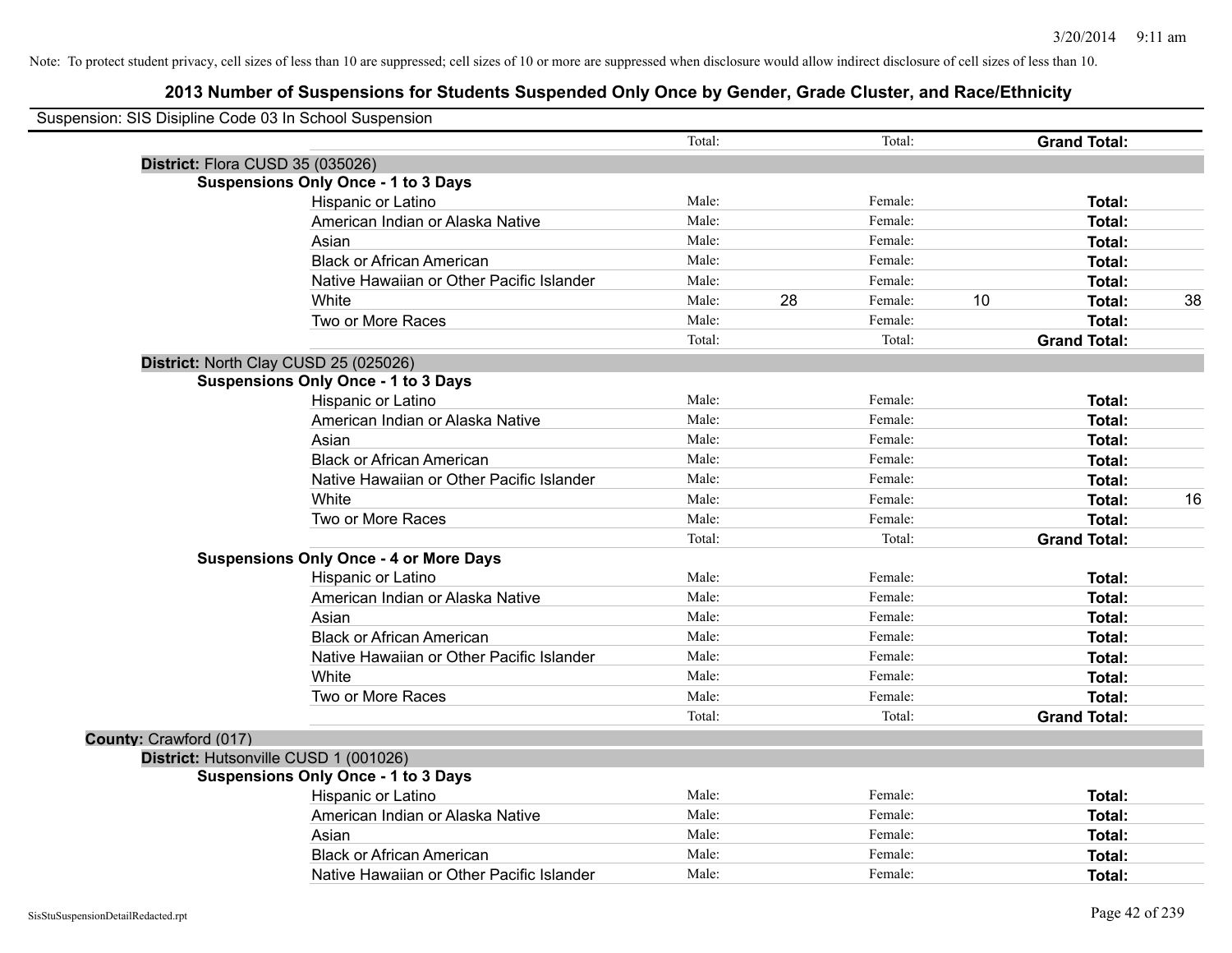| Suspension: SIS Disipline Code 03 In School Suspension |                                               |        |         |                     |    |
|--------------------------------------------------------|-----------------------------------------------|--------|---------|---------------------|----|
|                                                        | White                                         | Male:  | Female: | Total:              |    |
|                                                        | Two or More Races                             | Male:  | Female: | Total:              |    |
|                                                        |                                               | Total: | Total:  | <b>Grand Total:</b> |    |
| District: Oblong CUSD 4 (004026)                       |                                               |        |         |                     |    |
|                                                        | <b>Suspensions Only Once - 1 to 3 Days</b>    |        |         |                     |    |
|                                                        | Hispanic or Latino                            | Male:  | Female: | Total:              |    |
|                                                        | American Indian or Alaska Native              | Male:  | Female: | Total:              |    |
|                                                        | Asian                                         | Male:  | Female: | Total:              |    |
|                                                        | <b>Black or African American</b>              | Male:  | Female: | Total:              |    |
|                                                        | Native Hawaiian or Other Pacific Islander     | Male:  | Female: | <b>Total:</b>       |    |
|                                                        | White                                         | Male:  | Female: | Total:              | 14 |
|                                                        | Two or More Races                             | Male:  | Female: | <b>Total:</b>       |    |
|                                                        |                                               | Total: | Total:  | <b>Grand Total:</b> |    |
|                                                        | <b>Suspensions Only Once - 4 or More Days</b> |        |         |                     |    |
|                                                        | Hispanic or Latino                            | Male:  | Female: | Total:              |    |
|                                                        | American Indian or Alaska Native              | Male:  | Female: | Total:              |    |
|                                                        | Asian                                         | Male:  | Female: | Total:              |    |
|                                                        | <b>Black or African American</b>              | Male:  | Female: | Total:              |    |
|                                                        | Native Hawaiian or Other Pacific Islander     | Male:  | Female: | <b>Total:</b>       |    |
|                                                        | White                                         | Male:  | Female: | Total:              |    |
|                                                        | Two or More Races                             | Male:  | Female: | Total:              |    |
|                                                        |                                               | Total: | Total:  | <b>Grand Total:</b> |    |
| District: Robinson CUSD 2 (002026)                     |                                               |        |         |                     |    |
|                                                        | <b>Suspensions Only Once - 1 to 3 Days</b>    |        |         |                     |    |
|                                                        | Hispanic or Latino                            | Male:  | Female: | <b>Total:</b>       |    |
|                                                        | American Indian or Alaska Native              | Male:  | Female: | Total:              |    |
|                                                        | Asian                                         | Male:  | Female: | Total:              |    |
|                                                        | <b>Black or African American</b>              | Male:  | Female: | Total:              |    |
|                                                        | Native Hawaiian or Other Pacific Islander     | Male:  | Female: | Total:              |    |
|                                                        | White                                         | Male:  | Female: | Total:              | 34 |
|                                                        | Two or More Races                             | Male:  | Female: | Total:              |    |
|                                                        |                                               | Total: | Total:  | <b>Grand Total:</b> |    |
|                                                        | <b>Suspensions Only Once - 4 or More Days</b> |        |         |                     |    |
|                                                        | Hispanic or Latino                            | Male:  | Female: | Total:              |    |
|                                                        | American Indian or Alaska Native              | Male:  | Female: | Total:              |    |
|                                                        | Asian                                         | Male:  | Female: | Total:              |    |
|                                                        | <b>Black or African American</b>              | Male:  | Female: | Total:              |    |
|                                                        | Native Hawaiian or Other Pacific Islander     | Male:  | Female: | <b>Total:</b>       |    |
|                                                        | White                                         | Male:  | Female: | Total:              |    |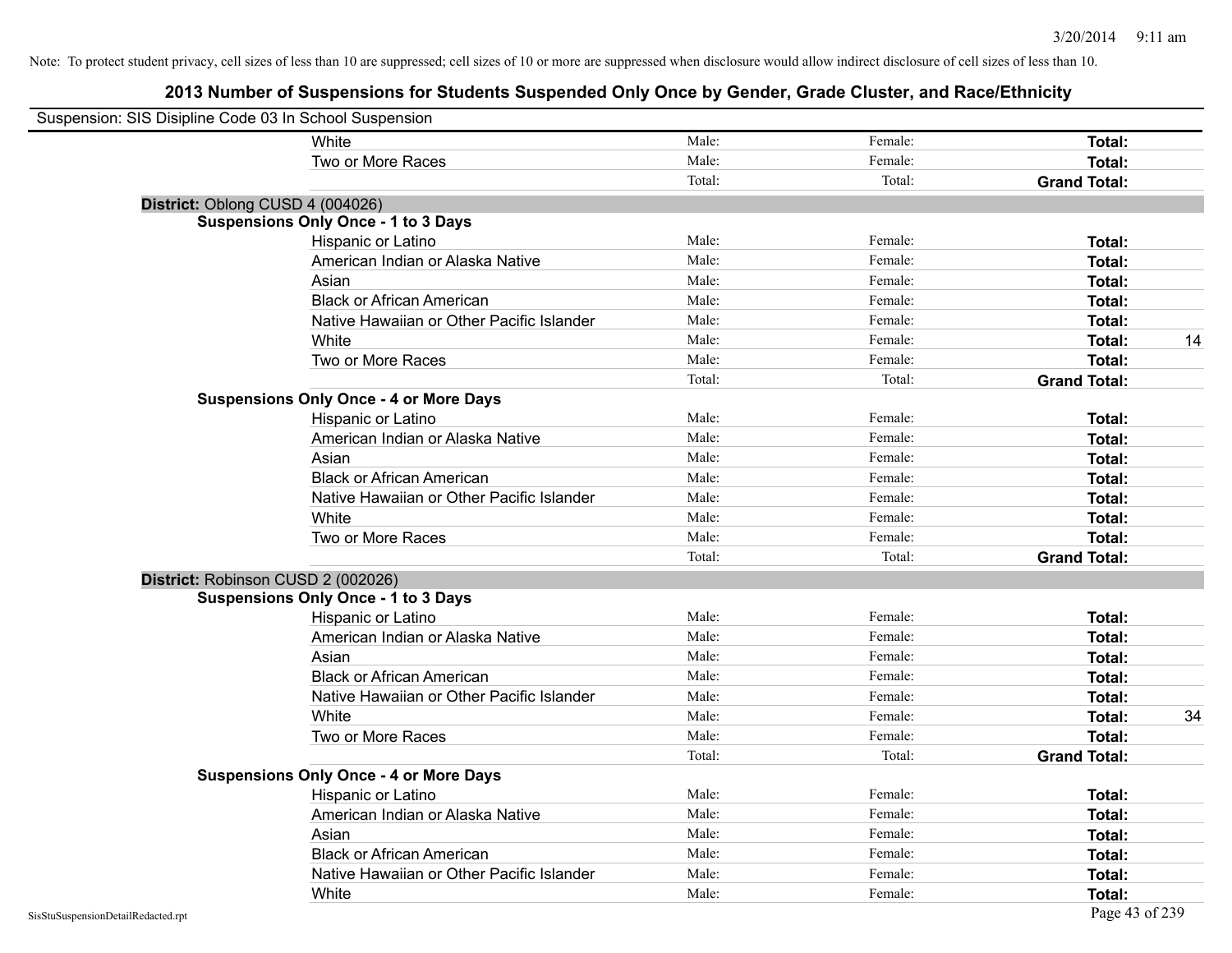| Suspension: SIS Disipline Code 03 In School Suspension |                                               |        |         |                     |    |
|--------------------------------------------------------|-----------------------------------------------|--------|---------|---------------------|----|
|                                                        | Two or More Races                             | Male:  | Female: | Total:              |    |
|                                                        |                                               | Total: | Total:  | <b>Grand Total:</b> |    |
| County: Jasper (040)                                   |                                               |        |         |                     |    |
|                                                        | District: Jasper County CUD 1 (001026)        |        |         |                     |    |
|                                                        | <b>Suspensions Only Once - 1 to 3 Days</b>    |        |         |                     |    |
|                                                        | Hispanic or Latino                            | Male:  | Female: | Total:              |    |
|                                                        | American Indian or Alaska Native              | Male:  | Female: | Total:              |    |
|                                                        | Asian                                         | Male:  | Female: | Total:              |    |
|                                                        | <b>Black or African American</b>              | Male:  | Female: | Total:              |    |
|                                                        | Native Hawaiian or Other Pacific Islander     | Male:  | Female: | Total:              |    |
|                                                        | White                                         | Male:  | Female: | Total:              | 20 |
|                                                        | Two or More Races                             | Male:  | Female: | Total:              |    |
|                                                        |                                               | Total: | Total:  | <b>Grand Total:</b> |    |
|                                                        | <b>Suspensions Only Once - 4 or More Days</b> |        |         |                     |    |
|                                                        | Hispanic or Latino                            | Male:  | Female: | Total:              |    |
|                                                        | American Indian or Alaska Native              | Male:  | Female: | Total:              |    |
|                                                        | Asian                                         | Male:  | Female: | Total:              |    |
|                                                        | <b>Black or African American</b>              | Male:  | Female: | Total:              |    |
|                                                        | Native Hawaiian or Other Pacific Islander     | Male:  | Female: | Total:              |    |
|                                                        | White                                         | Male:  | Female: | Total:              |    |
|                                                        | Two or More Races                             | Male:  | Female: | Total:              |    |
|                                                        |                                               | Total: | Total:  | <b>Grand Total:</b> |    |
| County: Lawrence (051)                                 |                                               |        |         |                     |    |
|                                                        | District: Lawrence County CUD 20 (020026)     |        |         |                     |    |
|                                                        | <b>Suspensions Only Once - 1 to 3 Days</b>    |        |         |                     |    |
|                                                        | Hispanic or Latino                            | Male:  | Female: | Total:              |    |
|                                                        | American Indian or Alaska Native              | Male:  | Female: | Total:              |    |
|                                                        | Asian                                         | Male:  | Female: | Total:              |    |
|                                                        | <b>Black or African American</b>              | Male:  | Female: | Total:              |    |
|                                                        | Native Hawaiian or Other Pacific Islander     | Male:  | Female: | Total:              |    |
|                                                        | White                                         | Male:  | Female: | Total:              | 25 |
|                                                        | Two or More Races                             | Male:  | Female: | Total:              |    |
|                                                        |                                               | Total: | Total:  | <b>Grand Total:</b> |    |
|                                                        | <b>Suspensions Only Once - 4 or More Days</b> |        |         |                     |    |
|                                                        | Hispanic or Latino                            | Male:  | Female: | Total:              |    |
|                                                        | American Indian or Alaska Native              | Male:  | Female: | Total:              |    |
|                                                        | Asian                                         | Male:  | Female: | Total:              |    |
|                                                        | <b>Black or African American</b>              | Male:  | Female: | Total:              |    |
|                                                        | Native Hawaiian or Other Pacific Islander     | Male:  | Female: | Total:              |    |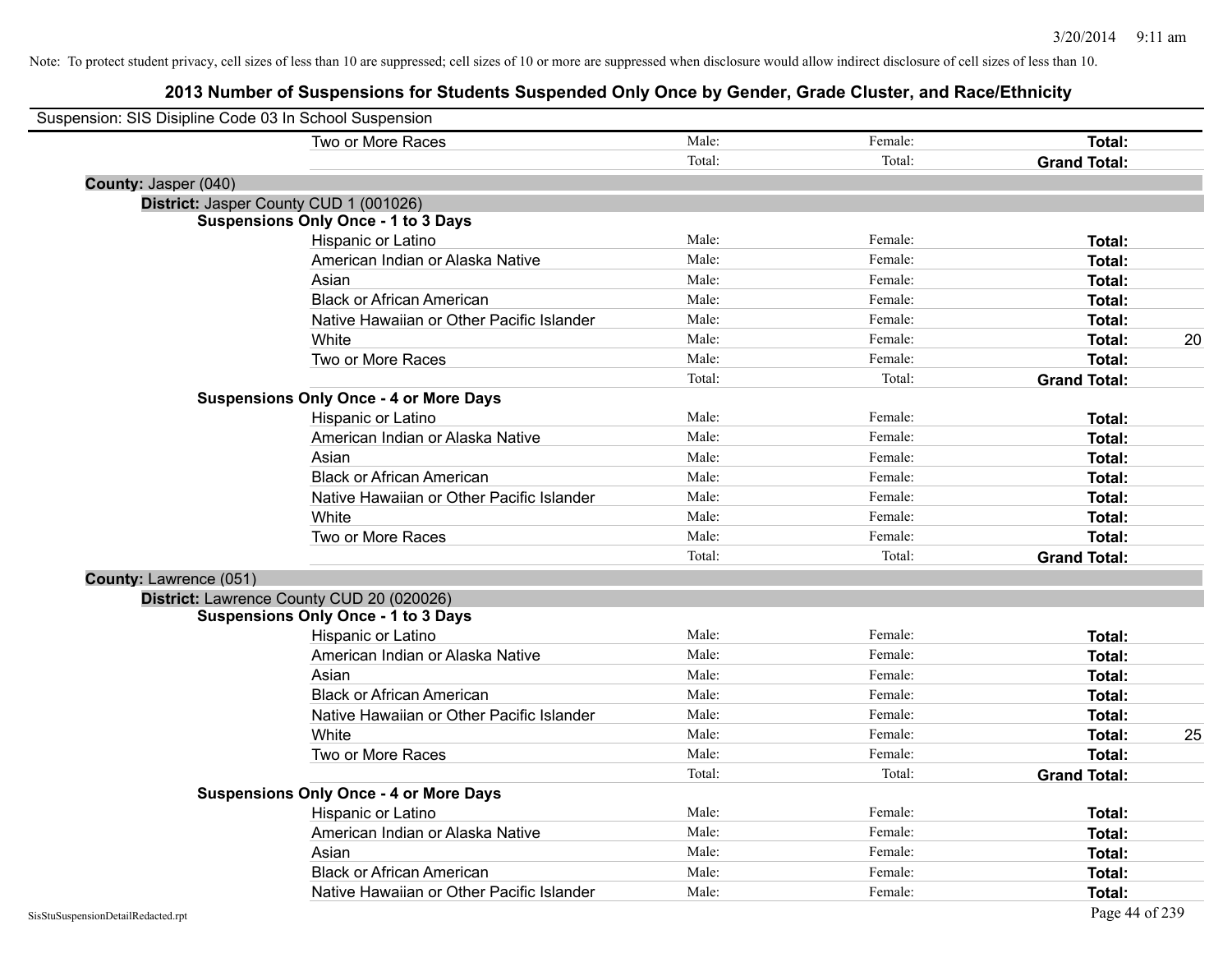# **2013 Number of Suspensions for Students Suspended Only Once by Gender, Grade Cluster, and Race/Ethnicity**

| Suspension: SIS Disipline Code 03 In School Suspension |                                            |        |    |         |    |                     |    |
|--------------------------------------------------------|--------------------------------------------|--------|----|---------|----|---------------------|----|
|                                                        | White                                      | Male:  |    | Female: |    | Total:              |    |
|                                                        | Two or More Races                          | Male:  |    | Female: |    | <b>Total:</b>       |    |
|                                                        |                                            | Total: |    | Total:  |    | <b>Grand Total:</b> |    |
| District: Red Hill CUSD 10 (010026)                    |                                            |        |    |         |    |                     |    |
|                                                        | <b>Suspensions Only Once - 1 to 3 Days</b> |        |    |         |    |                     |    |
|                                                        | Hispanic or Latino                         | Male:  |    | Female: |    | Total:              |    |
|                                                        | American Indian or Alaska Native           | Male:  |    | Female: |    | Total:              |    |
|                                                        | Asian                                      | Male:  |    | Female: |    | Total:              |    |
|                                                        | <b>Black or African American</b>           | Male:  |    | Female: |    | Total:              |    |
|                                                        | Native Hawaiian or Other Pacific Islander  | Male:  |    | Female: |    | Total:              |    |
|                                                        | White                                      | Male:  | 32 | Female: | 12 | Total:              | 44 |
|                                                        | Two or More Races                          | Male:  |    | Female: |    | Total:              |    |
|                                                        |                                            | Total: |    | Total:  |    | <b>Grand Total:</b> |    |
| County: Richland (080)                                 |                                            |        |    |         |    |                     |    |
| District: East Richland CUSD 1 (001026)                |                                            |        |    |         |    |                     |    |
|                                                        | <b>Suspensions Only Once - 1 to 3 Days</b> |        |    |         |    |                     |    |
|                                                        | Hispanic or Latino                         | Male:  |    | Female: |    | Total:              |    |
|                                                        | American Indian or Alaska Native           | Male:  |    | Female: |    | Total:              |    |
|                                                        | Asian                                      | Male:  |    | Female: |    | Total:              |    |
|                                                        | <b>Black or African American</b>           | Male:  |    | Female: |    | Total:              |    |
|                                                        | Native Hawaiian or Other Pacific Islander  | Male:  |    | Female: |    | Total:              |    |
|                                                        | White                                      | Male:  | 51 | Female: | 18 | Total:              | 69 |
|                                                        | Two or More Races                          | Male:  |    | Female: |    | Total:              |    |
|                                                        |                                            | Total: |    | Total:  |    | <b>Grand Total:</b> |    |
| District: West Richland CUSD 2 (002026)                |                                            |        |    |         |    |                     |    |
|                                                        | <b>Suspensions Only Once - 1 to 3 Days</b> |        |    |         |    |                     |    |
|                                                        | Hispanic or Latino                         | Male:  |    | Female: |    | Total:              |    |
|                                                        | American Indian or Alaska Native           | Male:  |    | Female: |    | Total:              |    |
|                                                        | Asian                                      | Male:  |    | Female: |    | Total:              |    |
|                                                        | <b>Black or African American</b>           | Male:  |    | Female: |    | Total:              |    |
|                                                        | Native Hawaiian or Other Pacific Islander  | Male:  |    | Female: |    | Total:              |    |
|                                                        | White                                      | Male:  |    | Female: |    | <b>Total:</b>       |    |
|                                                        | Two or More Races                          | Male:  |    | Female: |    | <b>Total:</b>       |    |
|                                                        |                                            | Total: |    | Total:  |    | <b>Grand Total:</b> |    |
|                                                        |                                            |        |    |         |    |                     |    |

**Region:** Clinton/Marion/Washington ROE (13)

**County:** Clinton (014)

**District:** Aviston SD 21 (021002)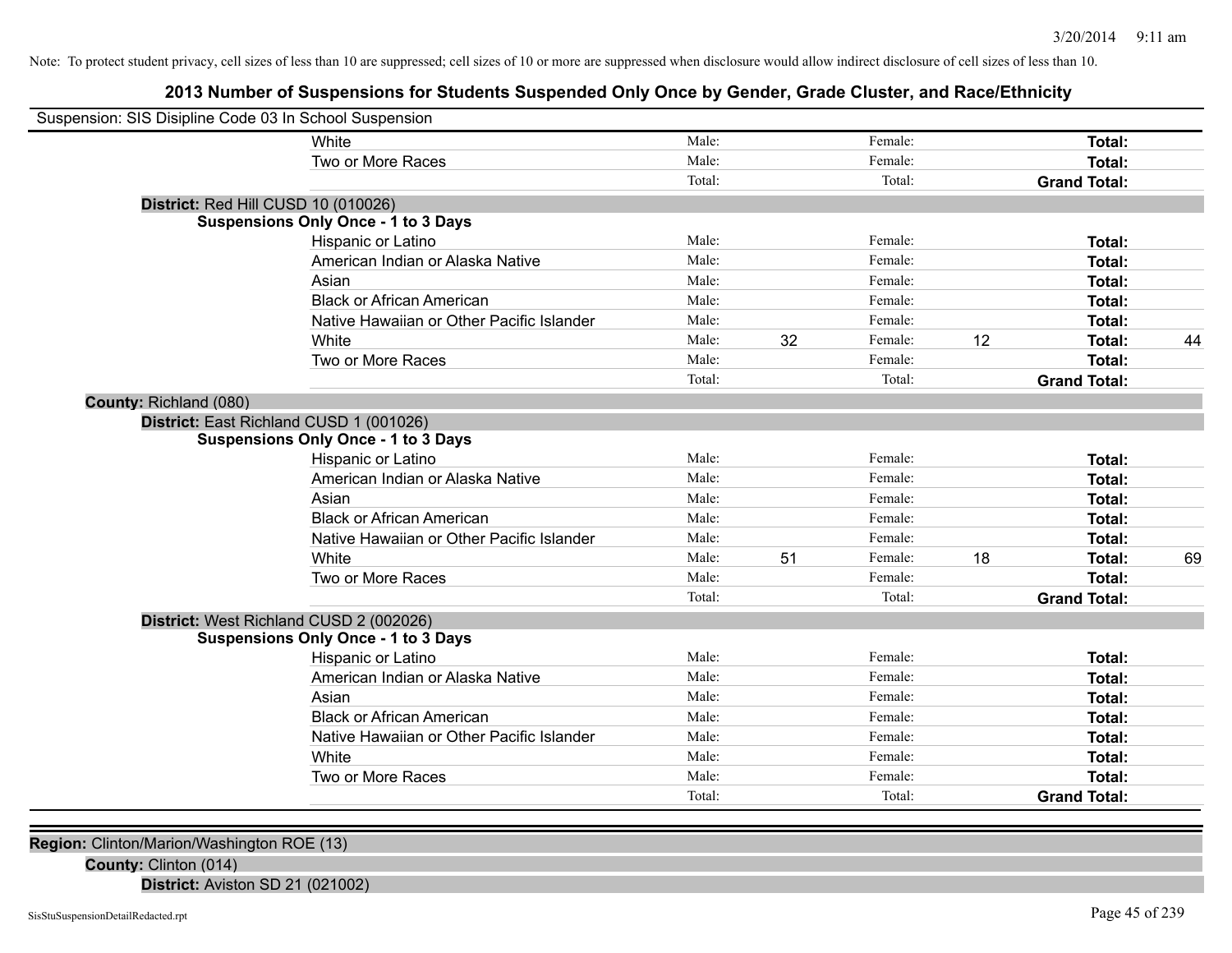| Suspension: SIS Disipline Code 03 In School Suspension |                                               |        |    |         |    |                     |    |
|--------------------------------------------------------|-----------------------------------------------|--------|----|---------|----|---------------------|----|
|                                                        | <b>Suspensions Only Once - 1 to 3 Days</b>    |        |    |         |    |                     |    |
|                                                        | Hispanic or Latino                            | Male:  |    | Female: |    | Total:              |    |
|                                                        | American Indian or Alaska Native              | Male:  |    | Female: |    | Total:              |    |
|                                                        | Asian                                         | Male:  |    | Female: |    | Total:              |    |
|                                                        | <b>Black or African American</b>              | Male:  |    | Female: |    | Total:              |    |
|                                                        | Native Hawaiian or Other Pacific Islander     | Male:  |    | Female: |    | Total:              |    |
|                                                        | White                                         | Male:  |    | Female: |    | Total:              |    |
|                                                        | Two or More Races                             | Male:  |    | Female: |    | Total:              |    |
|                                                        |                                               | Total: |    | Total:  |    | <b>Grand Total:</b> |    |
|                                                        | <b>District: Breese ESD 12 (012004)</b>       |        |    |         |    |                     |    |
|                                                        | <b>Suspensions Only Once - 1 to 3 Days</b>    |        |    |         |    |                     |    |
|                                                        | Hispanic or Latino                            | Male:  |    | Female: |    | Total:              |    |
|                                                        | American Indian or Alaska Native              | Male:  |    | Female: |    | Total:              |    |
|                                                        | Asian                                         | Male:  |    | Female: |    | Total:              |    |
|                                                        | <b>Black or African American</b>              | Male:  |    | Female: |    | Total:              |    |
|                                                        | Native Hawaiian or Other Pacific Islander     | Male:  |    | Female: |    | Total:              |    |
|                                                        | White                                         | Male:  |    | Female: |    | Total:              |    |
|                                                        | Two or More Races                             | Male:  |    | Female: |    | Total:              |    |
|                                                        |                                               | Total: |    | Total:  |    | <b>Grand Total:</b> |    |
|                                                        | District: Carlyle CUSD 1 (001026)             |        |    |         |    |                     |    |
|                                                        | <b>Suspensions Only Once - 1 to 3 Days</b>    |        |    |         |    |                     |    |
|                                                        | Hispanic or Latino                            | Male:  |    | Female: |    | Total:              |    |
|                                                        | American Indian or Alaska Native              | Male:  |    | Female: |    | Total:              |    |
|                                                        | Asian                                         | Male:  |    | Female: |    | Total:              |    |
|                                                        | <b>Black or African American</b>              | Male:  |    | Female: |    | Total:              |    |
|                                                        | Native Hawaiian or Other Pacific Islander     | Male:  |    | Female: |    | Total:              |    |
|                                                        | White                                         | Male:  | 28 | Female: | 17 | Total:              | 45 |
|                                                        | Two or More Races                             | Male:  |    | Female: |    | Total:              |    |
|                                                        |                                               | Total: |    | Total:  |    | <b>Grand Total:</b> |    |
|                                                        | <b>Suspensions Only Once - 4 or More Days</b> |        |    |         |    |                     |    |
|                                                        | Hispanic or Latino                            | Male:  |    | Female: |    | Total:              |    |
|                                                        | American Indian or Alaska Native              | Male:  |    | Female: |    | Total:              |    |
|                                                        | Asian                                         | Male:  |    | Female: |    | Total:              |    |
|                                                        | <b>Black or African American</b>              | Male:  |    | Female: |    | Total:              |    |
|                                                        | Native Hawaiian or Other Pacific Islander     | Male:  |    | Female: |    | Total:              |    |
|                                                        | White                                         | Male:  |    | Female: |    | Total:              |    |
|                                                        | Two or More Races                             | Male:  |    | Female: |    | Total:              |    |
|                                                        |                                               | Total: |    | Total:  |    | <b>Grand Total:</b> |    |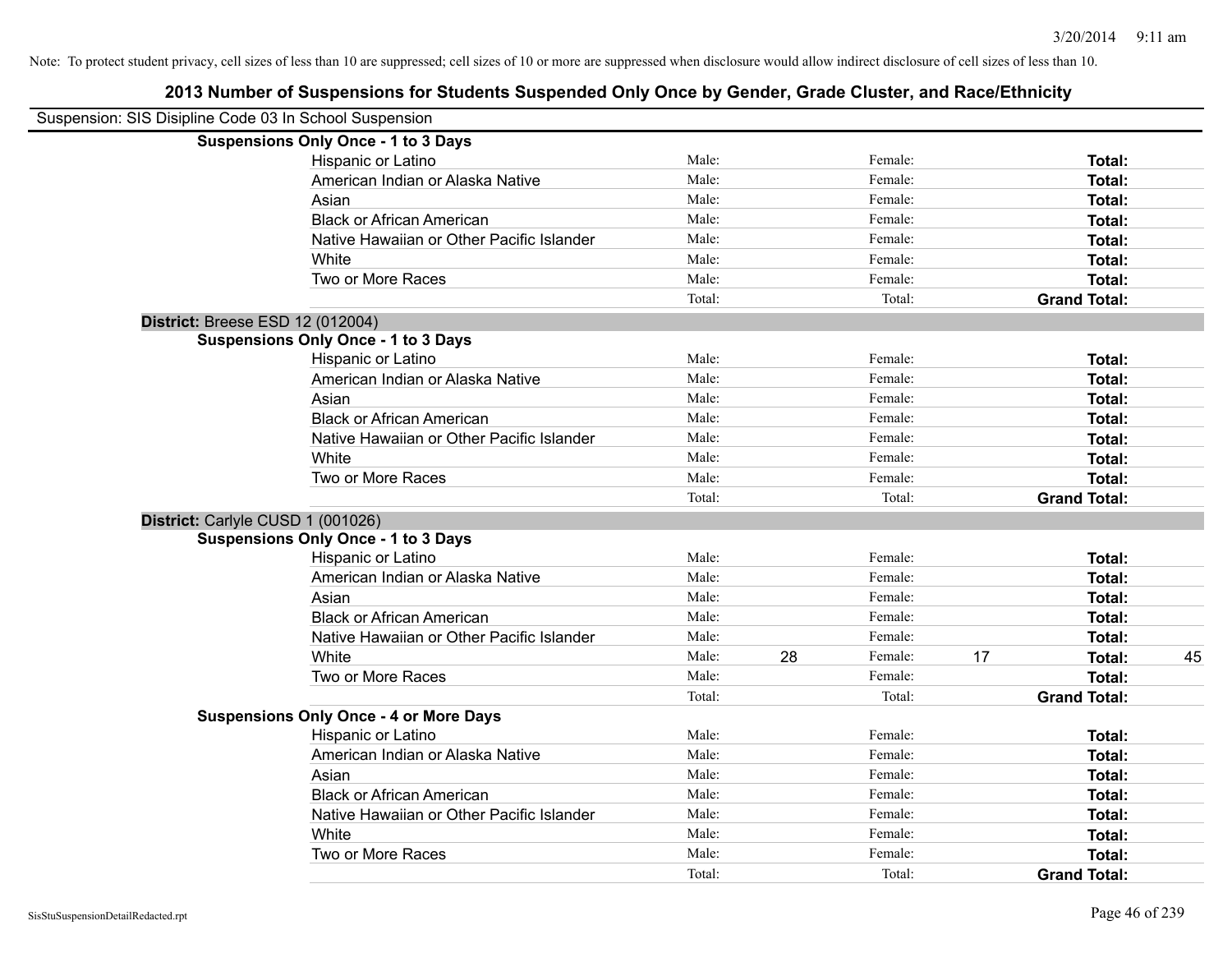| Suspension: SIS Disipline Code 03 In School Suspension |                                            |        |         |                     |    |
|--------------------------------------------------------|--------------------------------------------|--------|---------|---------------------|----|
|                                                        | District: Central CHSD 71 (071016)         |        |         |                     |    |
|                                                        | <b>Suspensions Only Once - 1 to 3 Days</b> |        |         |                     |    |
|                                                        | Hispanic or Latino                         | Male:  | Female: | Total:              |    |
|                                                        | American Indian or Alaska Native           | Male:  | Female: | Total:              |    |
|                                                        | Asian                                      | Male:  | Female: | Total:              |    |
|                                                        | <b>Black or African American</b>           | Male:  | Female: | Total:              |    |
|                                                        | Native Hawaiian or Other Pacific Islander  | Male:  | Female: | Total:              |    |
|                                                        | White                                      | Male:  | Female: | Total:              | 15 |
|                                                        | Two or More Races                          | Male:  | Female: | Total:              |    |
|                                                        |                                            | Total: | Total:  | <b>Grand Total:</b> |    |
|                                                        | District: North Wamac SD 186 (186002)      |        |         |                     |    |
|                                                        | <b>Suspensions Only Once - 1 to 3 Days</b> |        |         |                     |    |
|                                                        | Hispanic or Latino                         | Male:  | Female: | Total:              |    |
|                                                        | American Indian or Alaska Native           | Male:  | Female: | Total:              |    |
|                                                        | Asian                                      | Male:  | Female: | Total:              |    |
|                                                        | <b>Black or African American</b>           | Male:  | Female: | Total:              |    |
|                                                        | Native Hawaiian or Other Pacific Islander  | Male:  | Female: | Total:              |    |
|                                                        | White                                      | Male:  | Female: | Total:              |    |
|                                                        | Two or More Races                          | Male:  | Female: | Total:              |    |
|                                                        |                                            | Total: | Total:  | <b>Grand Total:</b> |    |
|                                                        | District: Wesclin CUSD 3 (003026)          |        |         |                     |    |
|                                                        | <b>Suspensions Only Once - 1 to 3 Days</b> |        |         |                     |    |
|                                                        | Hispanic or Latino                         | Male:  | Female: | Total:              |    |
|                                                        | American Indian or Alaska Native           | Male:  | Female: | Total:              |    |
|                                                        | Asian                                      | Male:  | Female: | Total:              |    |
|                                                        | <b>Black or African American</b>           | Male:  | Female: | Total:              |    |
|                                                        | Native Hawaiian or Other Pacific Islander  | Male:  | Female: | Total:              |    |
|                                                        | White                                      | Male:  | Female: | Total:              |    |
|                                                        | Two or More Races                          | Male:  | Female: | Total:              |    |
|                                                        |                                            | Total: | Total:  | <b>Grand Total:</b> |    |
| County: Marion (058)                                   |                                            |        |         |                     |    |
|                                                        | District: Central City SD 133 (133002)     |        |         |                     |    |
|                                                        | <b>Suspensions Only Once - 1 to 3 Days</b> |        |         |                     |    |
|                                                        | Hispanic or Latino                         | Male:  | Female: | Total:              |    |
|                                                        | American Indian or Alaska Native           | Male:  | Female: | Total:              |    |
|                                                        | Asian                                      | Male:  | Female: | Total:              |    |
|                                                        | <b>Black or African American</b>           | Male:  | Female: | Total:              |    |
|                                                        | Native Hawaiian or Other Pacific Islander  | Male:  | Female: | Total:              |    |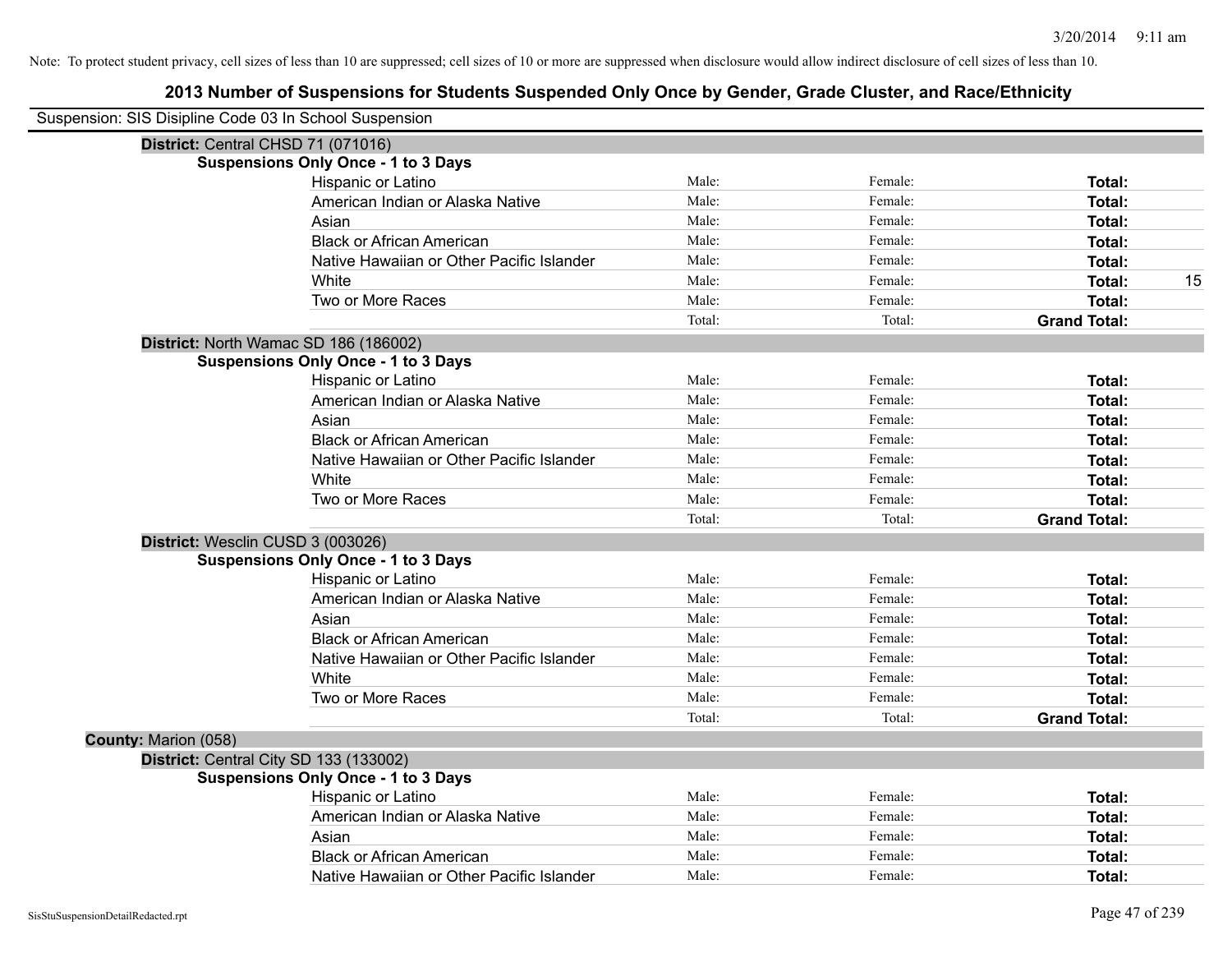| Suspension: SIS Disipline Code 03 In School Suspension |                                            |        |    |         |                     |              |
|--------------------------------------------------------|--------------------------------------------|--------|----|---------|---------------------|--------------|
|                                                        | White                                      | Male:  |    | Female: |                     | Total:       |
|                                                        | Two or More Races                          | Male:  |    | Female: |                     | Total:       |
|                                                        |                                            | Total: |    | Total:  | <b>Grand Total:</b> |              |
| District: Centralia SD 135 (135002)                    |                                            |        |    |         |                     |              |
|                                                        | <b>Suspensions Only Once - 1 to 3 Days</b> |        |    |         |                     |              |
|                                                        | Hispanic or Latino                         | Male:  |    | Female: |                     | Total:       |
|                                                        | American Indian or Alaska Native           | Male:  |    | Female: |                     | Total:       |
|                                                        | Asian                                      | Male:  |    | Female: |                     | Total:       |
|                                                        | <b>Black or African American</b>           | Male:  |    | Female: |                     | 27<br>Total: |
|                                                        | Native Hawaiian or Other Pacific Islander  | Male:  |    | Female: |                     | Total:       |
|                                                        | White                                      | Male:  | 30 | Female: | 17                  | 47<br>Total: |
|                                                        | Two or More Races                          | Male:  |    | Female: |                     | Total:       |
|                                                        |                                            | Total: |    | Total:  | <b>Grand Total:</b> |              |
| District: Kell Cons SD 2 (002003)                      |                                            |        |    |         |                     |              |
|                                                        | <b>Suspensions Only Once - 1 to 3 Days</b> |        |    |         |                     |              |
|                                                        | Hispanic or Latino                         | Male:  |    | Female: |                     | Total:       |
|                                                        | American Indian or Alaska Native           | Male:  |    | Female: |                     | Total:       |
|                                                        | Asian                                      | Male:  |    | Female: |                     | Total:       |
|                                                        | <b>Black or African American</b>           | Male:  |    | Female: |                     | Total:       |
|                                                        | Native Hawaiian or Other Pacific Islander  | Male:  |    | Female: |                     | Total:       |
|                                                        | White                                      | Male:  |    | Female: |                     | Total:       |
|                                                        | Two or More Races                          | Male:  |    | Female: |                     | Total:       |
|                                                        |                                            | Total: |    | Total:  | <b>Grand Total:</b> |              |
| District: Odin PSD 722 (722026)                        |                                            |        |    |         |                     |              |
|                                                        | <b>Suspensions Only Once - 1 to 3 Days</b> |        |    |         |                     |              |
|                                                        | Hispanic or Latino                         | Male:  |    | Female: |                     | Total:       |
|                                                        | American Indian or Alaska Native           | Male:  |    | Female: |                     | Total:       |
|                                                        | Asian                                      | Male:  |    | Female: |                     | Total:       |
|                                                        | <b>Black or African American</b>           | Male:  |    | Female: |                     | Total:       |
|                                                        | Native Hawaiian or Other Pacific Islander  | Male:  |    | Female: |                     | Total:       |
|                                                        | White                                      | Male:  |    | Female: |                     | Total:       |
|                                                        | Two or More Races                          | Male:  |    | Female: |                     | Total:       |
|                                                        |                                            | Total: |    | Total:  | <b>Grand Total:</b> |              |
| District: Patoka CUSD 100 (100026)                     |                                            |        |    |         |                     |              |
|                                                        | <b>Suspensions Only Once - 1 to 3 Days</b> |        |    |         |                     |              |
|                                                        | Hispanic or Latino                         | Male:  |    | Female: |                     | Total:       |
|                                                        | American Indian or Alaska Native           | Male:  |    | Female: |                     | Total:       |
|                                                        | Asian                                      | Male:  |    | Female: |                     | Total:       |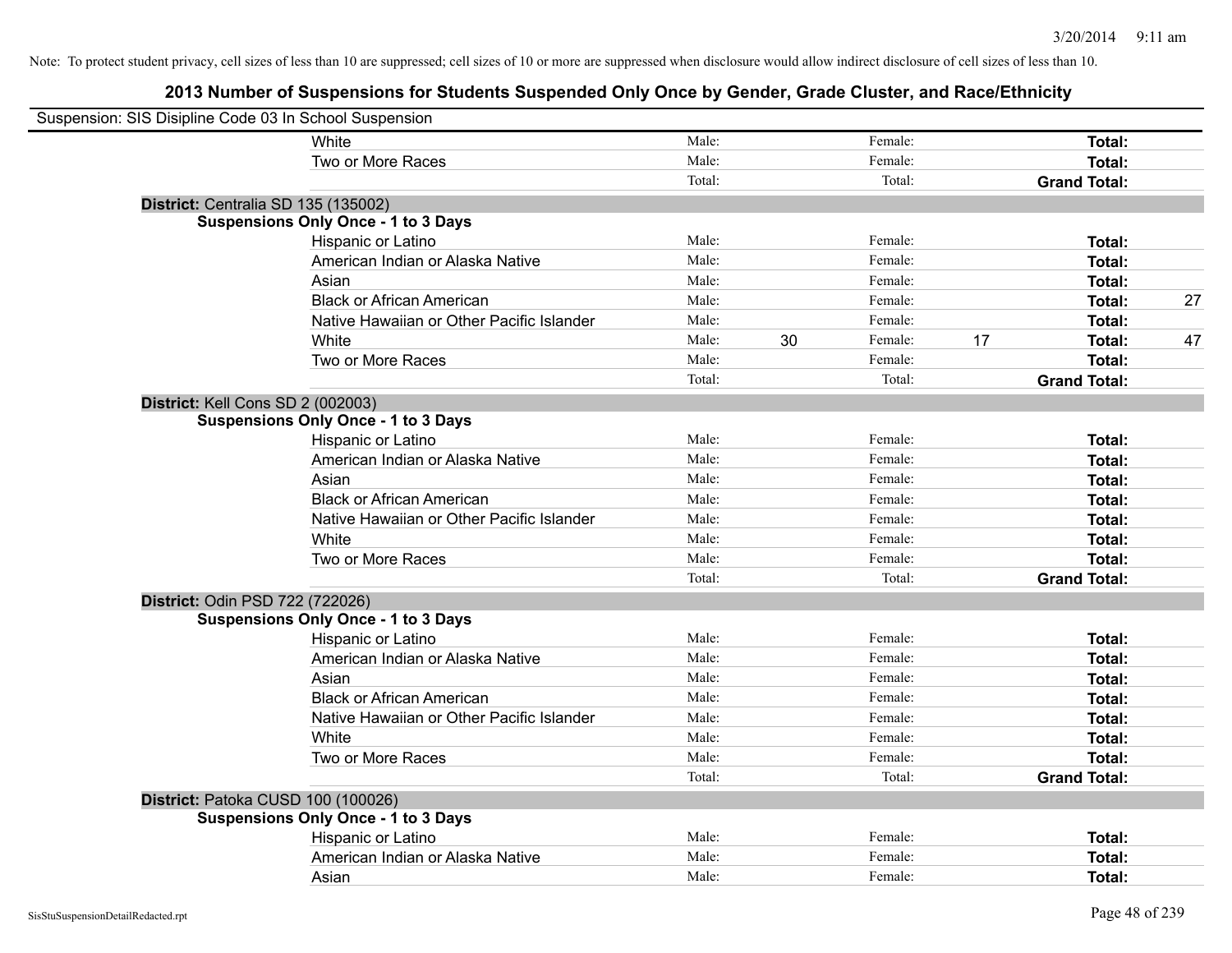| Suspension: SIS Disipline Code 03 In School Suspension |                                            |        |    |         |    |                     |    |
|--------------------------------------------------------|--------------------------------------------|--------|----|---------|----|---------------------|----|
|                                                        | <b>Black or African American</b>           | Male:  |    | Female: |    | Total:              |    |
|                                                        | Native Hawaiian or Other Pacific Islander  | Male:  |    | Female: |    | Total:              |    |
|                                                        | White                                      | Male:  |    | Female: |    | Total:              |    |
|                                                        | Two or More Races                          | Male:  |    | Female: |    | Total:              |    |
|                                                        |                                            | Total: |    | Total:  |    | <b>Grand Total:</b> |    |
|                                                        | District: Raccoon Cons SD 1 (001003)       |        |    |         |    |                     |    |
|                                                        | <b>Suspensions Only Once - 1 to 3 Days</b> |        |    |         |    |                     |    |
|                                                        | Hispanic or Latino                         | Male:  |    | Female: |    | Total:              |    |
|                                                        | American Indian or Alaska Native           | Male:  |    | Female: |    | Total:              |    |
|                                                        | Asian                                      | Male:  |    | Female: |    | Total:              |    |
|                                                        | <b>Black or African American</b>           | Male:  |    | Female: |    | Total:              |    |
|                                                        | Native Hawaiian or Other Pacific Islander  | Male:  |    | Female: |    | Total:              |    |
|                                                        | White                                      | Male:  |    | Female: |    | Total:              |    |
|                                                        | Two or More Races                          | Male:  |    | Female: |    | Total:              |    |
|                                                        |                                            | Total: |    | Total:  |    | <b>Grand Total:</b> |    |
| District: Salem CHSD 600 (600016)                      |                                            |        |    |         |    |                     |    |
|                                                        | <b>Suspensions Only Once - 1 to 3 Days</b> |        |    |         |    |                     |    |
|                                                        | Hispanic or Latino                         | Male:  |    | Female: |    | Total:              |    |
|                                                        | American Indian or Alaska Native           | Male:  |    | Female: |    | Total:              |    |
|                                                        | Asian                                      | Male:  |    | Female: |    | Total:              |    |
|                                                        | <b>Black or African American</b>           | Male:  |    | Female: |    | Total:              |    |
|                                                        | Native Hawaiian or Other Pacific Islander  | Male:  |    | Female: |    | Total:              |    |
|                                                        | White                                      | Male:  | 26 | Female: | 12 | Total:              | 38 |
|                                                        | Two or More Races                          | Male:  |    | Female: |    | Total:              |    |
|                                                        |                                            | Total: |    | Total:  |    | <b>Grand Total:</b> |    |
| District: Salem SD 111 (111002)                        |                                            |        |    |         |    |                     |    |
|                                                        | <b>Suspensions Only Once - 1 to 3 Days</b> |        |    |         |    |                     |    |
|                                                        | Hispanic or Latino                         | Male:  |    | Female: |    | Total:              |    |
|                                                        | American Indian or Alaska Native           | Male:  |    | Female: |    | Total:              |    |
|                                                        | Asian                                      | Male:  |    | Female: |    | Total:              |    |
|                                                        | <b>Black or African American</b>           | Male:  |    | Female: |    | Total:              |    |
|                                                        | Native Hawaiian or Other Pacific Islander  | Male:  |    | Female: |    | Total:              |    |
|                                                        | White                                      | Male:  |    | Female: |    | Total:              | 30 |
|                                                        | Two or More Races                          | Male:  |    | Female: |    | Total:              |    |
|                                                        |                                            | Total: |    | Total:  |    | <b>Grand Total:</b> |    |
|                                                        | District: Sandoval CUSD 501 (501026)       |        |    |         |    |                     |    |
|                                                        | <b>Suspensions Only Once - 1 to 3 Days</b> |        |    |         |    |                     |    |
|                                                        | <b>Hispanic or Latino</b>                  | Male:  |    | Female: |    | Total:              |    |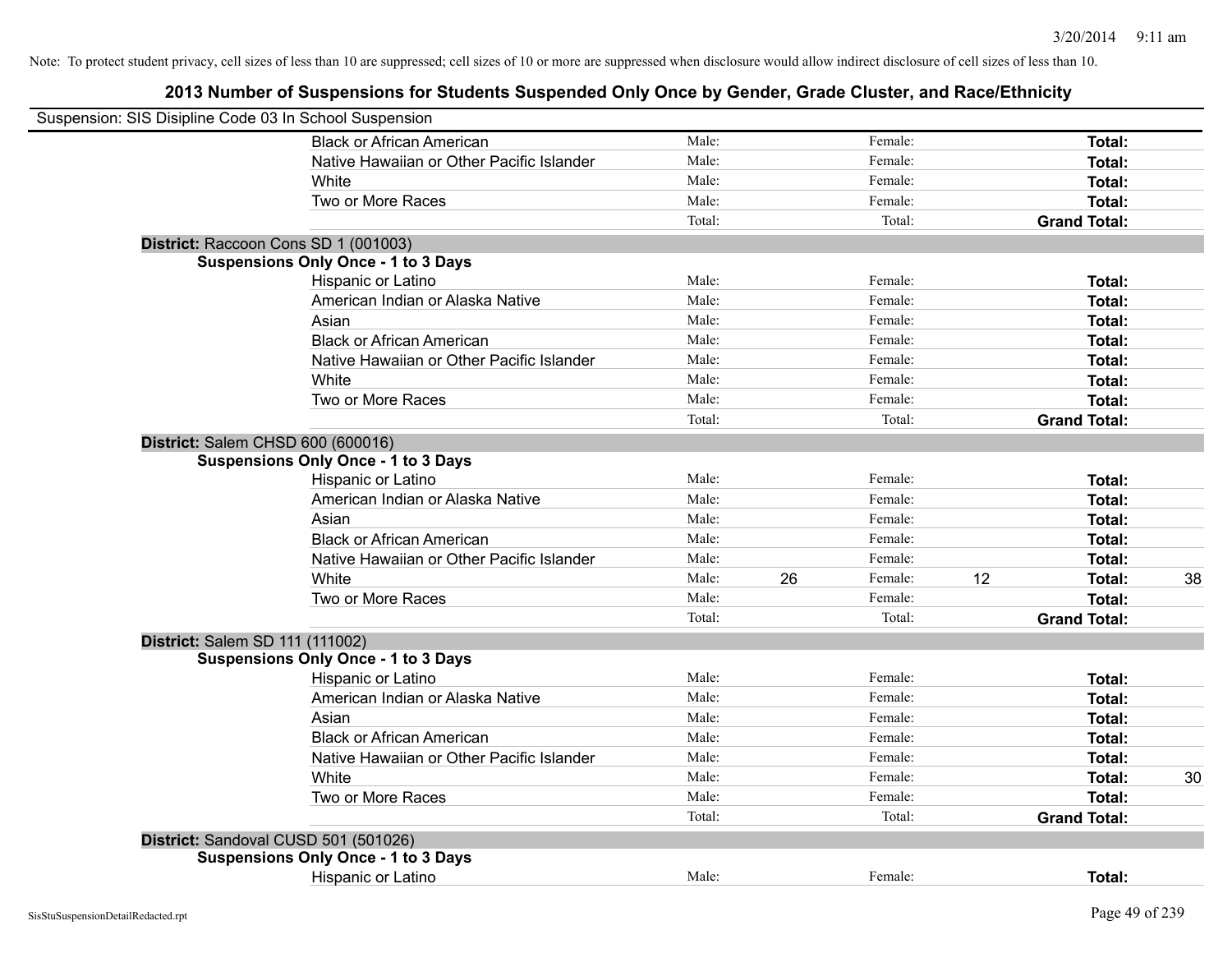| Suspension: SIS Disipline Code 03 In School Suspension |                                            |        |         |                     |    |
|--------------------------------------------------------|--------------------------------------------|--------|---------|---------------------|----|
|                                                        | American Indian or Alaska Native           | Male:  | Female: | Total:              |    |
|                                                        | Asian                                      | Male:  | Female: | Total:              |    |
|                                                        | <b>Black or African American</b>           | Male:  | Female: | Total:              |    |
|                                                        | Native Hawaiian or Other Pacific Islander  | Male:  | Female: | <b>Total:</b>       |    |
|                                                        | White                                      | Male:  | Female: | <b>Total:</b>       | 20 |
|                                                        | Two or More Races                          | Male:  | Female: | Total:              |    |
|                                                        |                                            | Total: | Total:  | <b>Grand Total:</b> |    |
|                                                        | District: South Central CUD 401 (401026)   |        |         |                     |    |
|                                                        | <b>Suspensions Only Once - 1 to 3 Days</b> |        |         |                     |    |
|                                                        | Hispanic or Latino                         | Male:  | Female: | Total:              |    |
|                                                        | American Indian or Alaska Native           | Male:  | Female: | Total:              |    |
|                                                        | Asian                                      | Male:  | Female: | Total:              |    |
|                                                        | <b>Black or African American</b>           | Male:  | Female: | <b>Total:</b>       |    |
|                                                        | Native Hawaiian or Other Pacific Islander  | Male:  | Female: | Total:              |    |
|                                                        | White                                      | Male:  | Female: | <b>Total:</b>       | 11 |
|                                                        | Two or More Races                          | Male:  | Female: | Total:              |    |
|                                                        |                                            | Total: | Total:  | <b>Grand Total:</b> |    |
| <b>County: Washington (095)</b>                        |                                            |        |         |                     |    |
|                                                        | District: Ashley CCSD 15 (015004)          |        |         |                     |    |
|                                                        | <b>Suspensions Only Once - 1 to 3 Days</b> |        |         |                     |    |
|                                                        | Hispanic or Latino                         | Male:  | Female: | Total:              |    |
|                                                        | American Indian or Alaska Native           | Male:  | Female: | Total:              |    |
|                                                        | Asian                                      | Male:  | Female: | Total:              |    |
|                                                        | <b>Black or African American</b>           | Male:  | Female: | <b>Total:</b>       |    |
|                                                        | Native Hawaiian or Other Pacific Islander  | Male:  | Female: | <b>Total:</b>       |    |
|                                                        | White                                      | Male:  | Female: | Total:              | 13 |
|                                                        | Two or More Races                          | Male:  | Female: | Total:              |    |
|                                                        |                                            | Total: | Total:  | <b>Grand Total:</b> |    |
|                                                        | District: Irvington CCSD 11 (011004)       |        |         |                     |    |
|                                                        | <b>Suspensions Only Once - 1 to 3 Days</b> |        |         |                     |    |
|                                                        | Hispanic or Latino                         | Male:  | Female: | Total:              |    |
|                                                        | American Indian or Alaska Native           | Male:  | Female: | Total:              |    |
|                                                        | Asian                                      | Male:  | Female: | <b>Total:</b>       |    |
|                                                        | <b>Black or African American</b>           | Male:  | Female: | <b>Total:</b>       |    |
|                                                        | Native Hawaiian or Other Pacific Islander  | Male:  | Female: | Total:              |    |
|                                                        | White                                      | Male:  | Female: | Total:              |    |
|                                                        | Two or More Races                          | Male:  | Female: | Total:              |    |
|                                                        |                                            | Total: | Total:  | <b>Grand Total:</b> |    |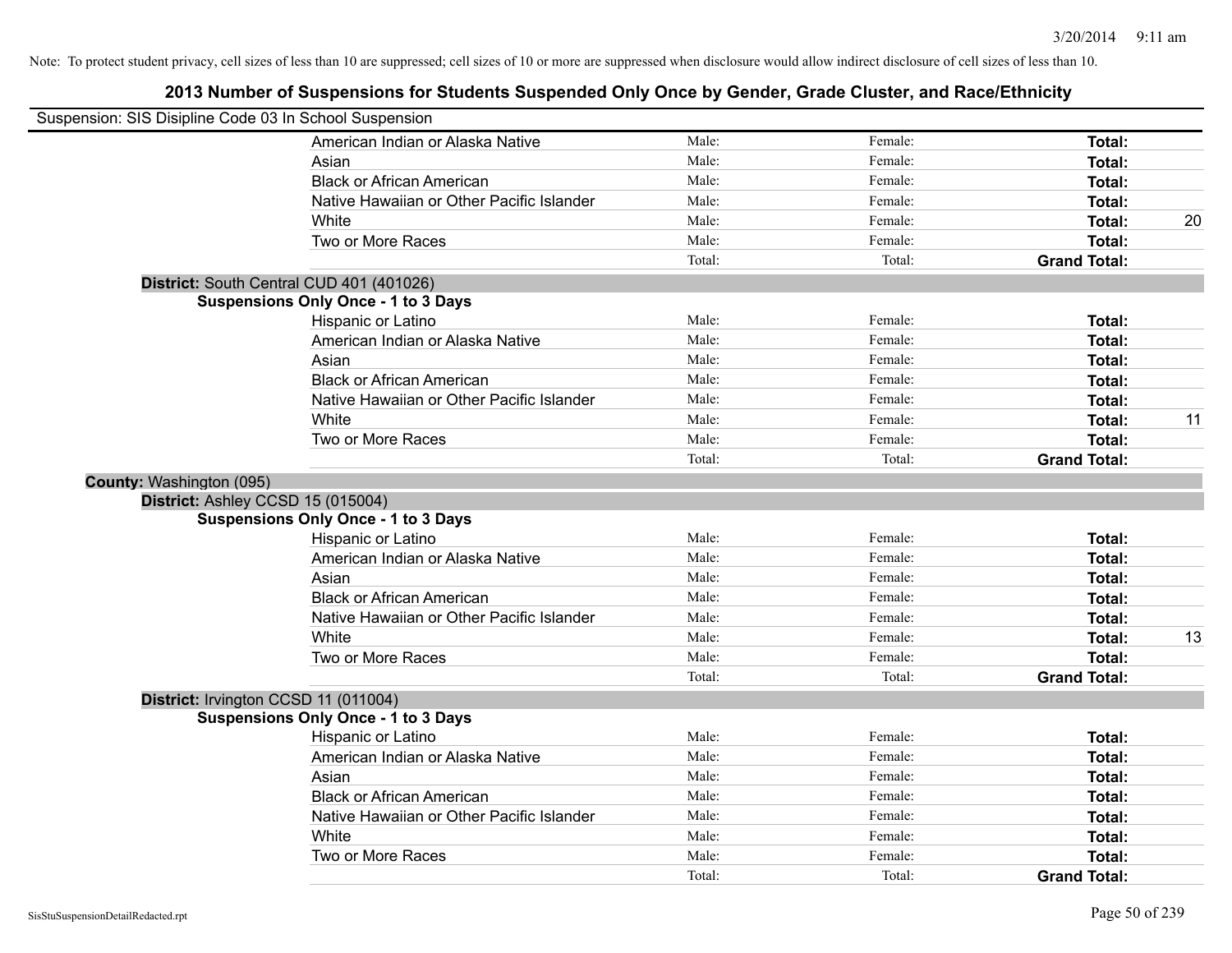| Suspension: SIS Disipline Code 03 In School Suspension |                                              |        |         |                     |    |
|--------------------------------------------------------|----------------------------------------------|--------|---------|---------------------|----|
|                                                        | District: Nashville CHSD 99 (099016)         |        |         |                     |    |
|                                                        | <b>Suspensions Only Once - 1 to 3 Days</b>   |        |         |                     |    |
|                                                        | Hispanic or Latino                           | Male:  | Female: | Total:              |    |
|                                                        | American Indian or Alaska Native             | Male:  | Female: | Total:              |    |
|                                                        | Asian                                        | Male:  | Female: | <b>Total:</b>       |    |
|                                                        | <b>Black or African American</b>             | Male:  | Female: | Total:              |    |
|                                                        | Native Hawaiian or Other Pacific Islander    | Male:  | Female: | <b>Total:</b>       |    |
|                                                        | White                                        | Male:  | Female: | Total:              |    |
|                                                        | Two or More Races                            | Male:  | Female: | <b>Total:</b>       |    |
|                                                        |                                              | Total: | Total:  | <b>Grand Total:</b> | 13 |
|                                                        | District: West Washington Co CUD 10 (010026) |        |         |                     |    |
|                                                        | <b>Suspensions Only Once - 1 to 3 Days</b>   |        |         |                     |    |
|                                                        | Hispanic or Latino                           | Male:  | Female: | Total:              |    |
|                                                        | American Indian or Alaska Native             | Male:  | Female: | Total:              |    |
|                                                        | Asian                                        | Male:  | Female: | <b>Total:</b>       |    |
|                                                        | <b>Black or African American</b>             | Male:  | Female: | <b>Total:</b>       |    |
|                                                        | Native Hawaiian or Other Pacific Islander    | Male:  | Female: | <b>Total:</b>       |    |
|                                                        | White                                        | Male:  | Female: | <b>Total:</b>       | 11 |
|                                                        | Two or More Races                            | Male:  | Female: | <b>Total:</b>       |    |
|                                                        |                                              | Total: | Total:  | <b>Grand Total:</b> |    |
|                                                        |                                              |        |         |                     |    |
| Region: Clk/Cls/Cmbn/Dglas/Edgr/Mltr/Shlb (11)         |                                              |        |         |                     |    |
| County: Clark (012)                                    | District: Casey-Westfield CUSD 4C (004C26)   |        |         |                     |    |
|                                                        | <b>Suspensions Only Once - 1 to 3 Days</b>   |        |         |                     |    |
|                                                        | Hispanic or Latino                           | Male:  | Female: | <b>Total:</b>       |    |
|                                                        | American Indian or Alaska Native             | Male:  | Female: | Total:              |    |
|                                                        | Asian                                        | Male:  | Female: | <b>Total:</b>       |    |
|                                                        | <b>Black or African American</b>             | Male:  | Female: | <b>Total:</b>       |    |
|                                                        | Native Hawaiian or Other Pacific Islander    | Male:  | Female: | <b>Total:</b>       |    |
|                                                        | White                                        | Male:  | Female: | <b>Total:</b>       | 22 |
|                                                        | Two or More Races                            | Male:  | Female: | <b>Total:</b>       |    |
|                                                        |                                              | Total: | Total:  | <b>Grand Total:</b> |    |
|                                                        | District: Marshall CUSD 2C (002C26)          |        |         |                     |    |
|                                                        | <b>Suspensions Only Once - 1 to 3 Days</b>   |        |         |                     |    |
|                                                        | Hispanic or Latino                           | Male:  | Female: | <b>Total:</b>       |    |
|                                                        | American Indian or Alaska Native             | Male:  | Female: | Total:              |    |
|                                                        | Asian                                        | Male:  | Female: | Total:              |    |
|                                                        |                                              |        |         |                     |    |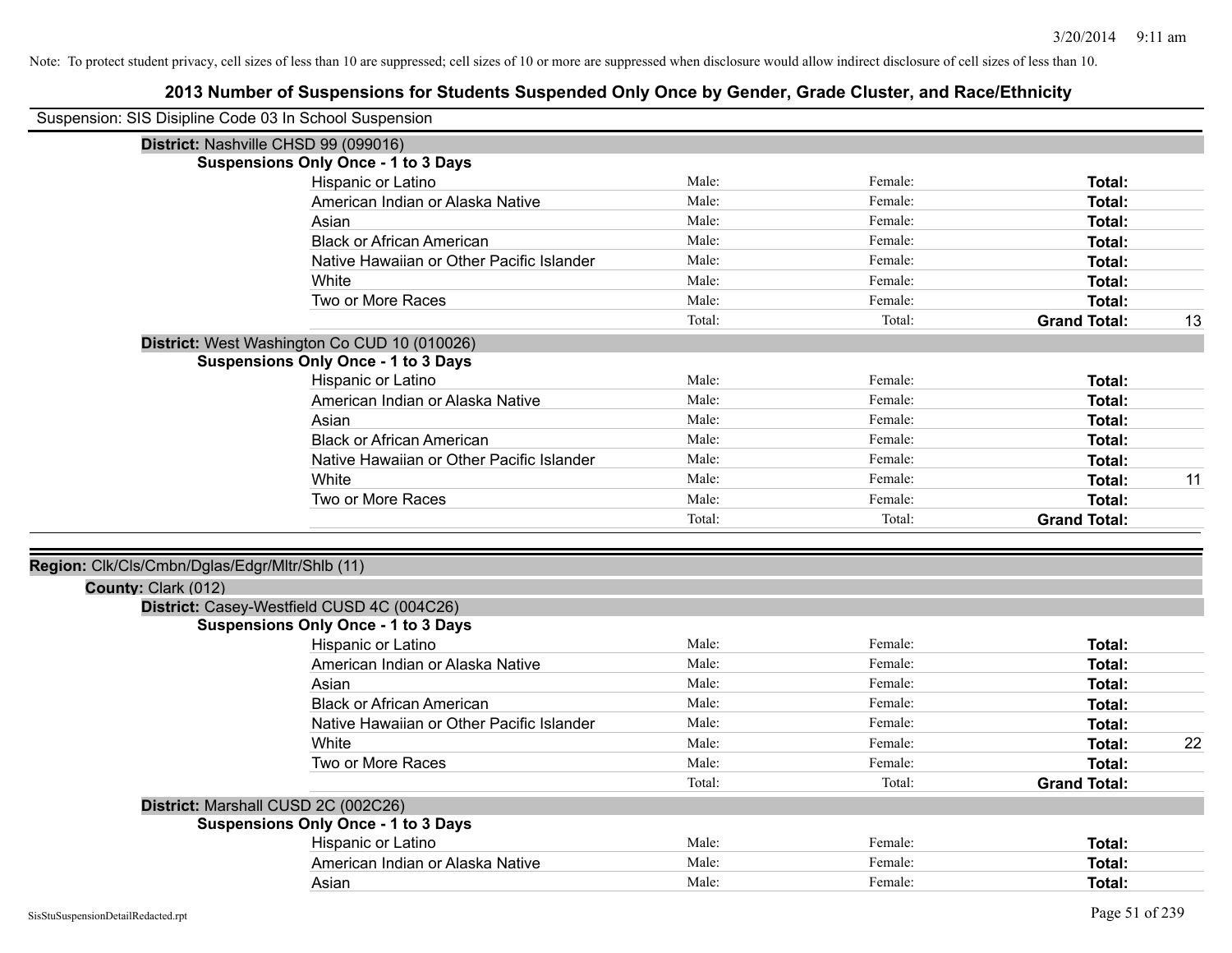# **2013 Number of Suspensions for Students Suspended Only Once by Gender, Grade Cluster, and Race/Ethnicity**

| Suspension: SIS Disipline Code 03 In School Suspension |                                                 |                 |                   |                               |    |
|--------------------------------------------------------|-------------------------------------------------|-----------------|-------------------|-------------------------------|----|
|                                                        | <b>Black or African American</b>                | Male:           | Female:           | Total:                        |    |
|                                                        | Native Hawaiian or Other Pacific Islander       | Male:           | Female:           | Total:                        |    |
|                                                        | White                                           | Male:           | Female:           | Total:                        | 19 |
|                                                        | Two or More Races                               | Male:           | Female:           | Total:                        |    |
|                                                        |                                                 | Total:          | Total:            | <b>Grand Total:</b>           |    |
|                                                        | District: Martinsville CUSD 3C (003C26)         |                 |                   |                               |    |
|                                                        | <b>Suspensions Only Once - 1 to 3 Days</b>      |                 |                   |                               |    |
|                                                        | Hispanic or Latino                              | Male:           | Female:           | Total:                        |    |
|                                                        | American Indian or Alaska Native                | Male:           | Female:           | Total:                        |    |
|                                                        | Asian                                           | Male:           | Female:           | Total:                        |    |
|                                                        | <b>Black or African American</b>                | Male:           | Female:           | Total:                        |    |
|                                                        | Native Hawaiian or Other Pacific Islander       | Male:           | Female:           | Total:                        |    |
|                                                        | White                                           | Male:           | Female:           | Total:                        |    |
|                                                        | Two or More Races                               | Male:           | Female:           | Total:                        |    |
|                                                        |                                                 | Total:          | Total:            | <b>Grand Total:</b>           |    |
| County: Coles (015)                                    |                                                 |                 |                   |                               |    |
|                                                        | District: Charleston CUSD 1 (001026)            |                 |                   |                               |    |
|                                                        | <b>Suspensions Only Once - 1 to 3 Days</b>      |                 |                   |                               |    |
|                                                        | Hispanic or Latino                              | Male:           | Female:           | Total:                        |    |
|                                                        | American Indian or Alaska Native                | Male:           | Female:           | Total:                        |    |
|                                                        | Asian                                           | Male:           | Female:           | Total:                        |    |
|                                                        | <b>Black or African American</b>                | Male:           | Female:           | Total:                        |    |
|                                                        | Native Hawaiian or Other Pacific Islander       | Male:           | Female:           | Total:                        |    |
|                                                        | White                                           | Male:           | Female:           | Total:                        | 18 |
|                                                        | Two or More Races                               | Male:           | Female:           | Total:                        |    |
|                                                        |                                                 | Total:          | Total:            | <b>Grand Total:</b>           |    |
|                                                        | District: Eastern IL Area of Spec Educ (801060) |                 |                   |                               |    |
|                                                        | <b>Suspensions Only Once - 4 or More Days</b>   |                 |                   |                               |    |
|                                                        | Hispanic or Latino                              | Male:           | Female:           | Total:                        |    |
|                                                        | American Indian or Alaska Native                | Male:           | Female:           | Total:                        |    |
|                                                        | Asian                                           | Male:           | Female:           | Total:                        |    |
|                                                        | <b>Black or African American</b>                | Male:           | Female:           | Total:                        |    |
|                                                        | Native Hawaiian or Other Pacific Islander       | Male:           | Female:           | Total:                        |    |
|                                                        | White                                           | Male:           | Female:           | Total:                        |    |
|                                                        |                                                 |                 |                   |                               |    |
|                                                        | Two or More Races                               | Male:<br>Total: | Female:<br>Total: | Total:<br><b>Grand Total:</b> |    |

**District:** Mattoon CUSD 2 (002026) **Suspensions Only Once - 1 to 3 Days**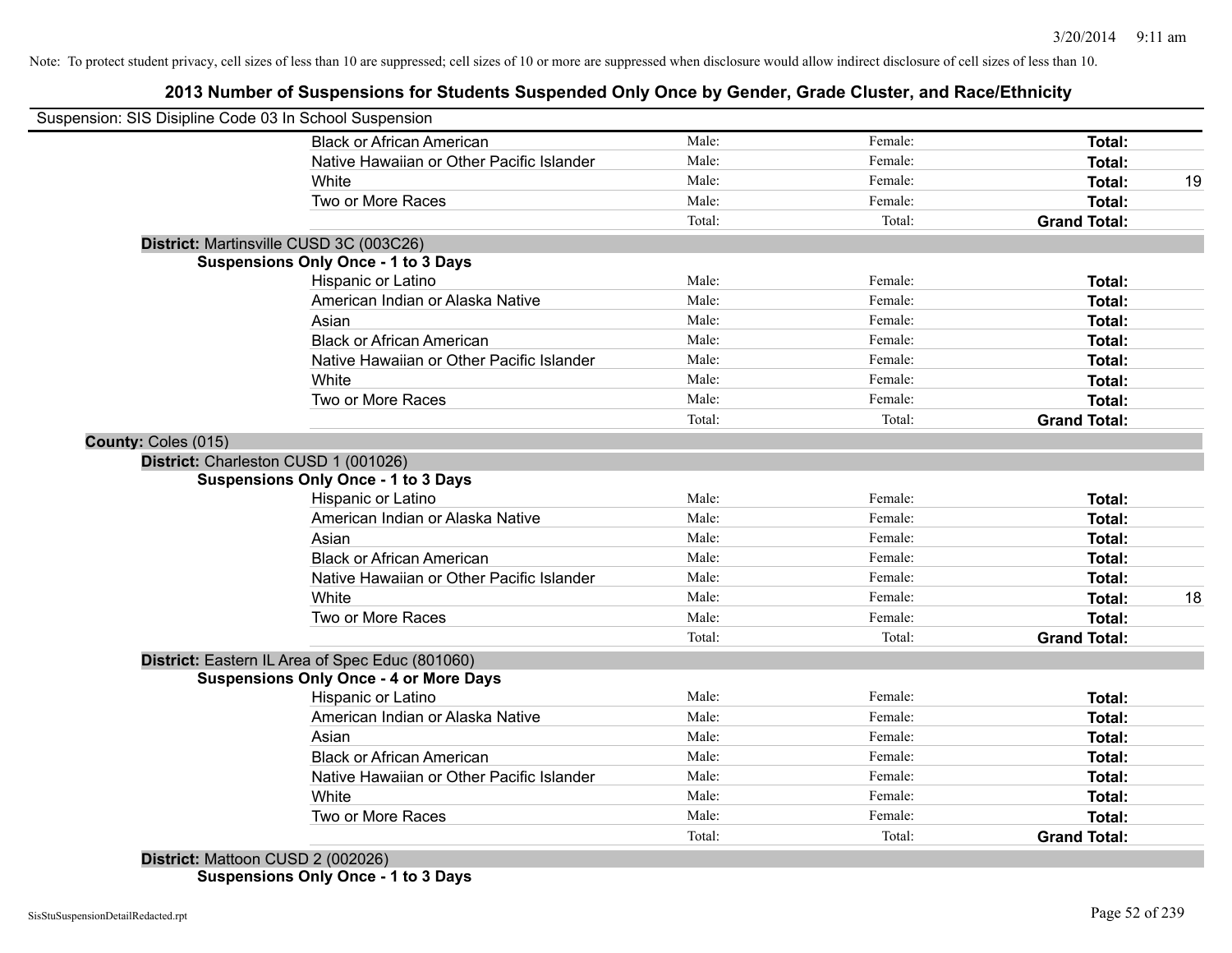# **2013 Number of Suspensions for Students Suspended Only Once by Gender, Grade Cluster, and Race/Ethnicity**

| Suspension: SIS Disipline Code 03 In School Suspension |                                               |        |    |         |    |                     |     |
|--------------------------------------------------------|-----------------------------------------------|--------|----|---------|----|---------------------|-----|
|                                                        | Hispanic or Latino                            | Male:  |    | Female: |    | Total:              |     |
|                                                        | American Indian or Alaska Native              | Male:  |    | Female: |    | Total:              |     |
|                                                        | Asian                                         | Male:  |    | Female: |    | Total:              |     |
|                                                        | <b>Black or African American</b>              | Male:  |    | Female: |    | <b>Total:</b>       | 10  |
|                                                        | Native Hawaiian or Other Pacific Islander     | Male:  |    | Female: |    | <b>Total:</b>       |     |
|                                                        | White                                         | Male:  | 90 | Female: | 36 | Total:              | 126 |
|                                                        | Two or More Races                             | Male:  |    | Female: |    | Total:              |     |
|                                                        |                                               | Total: |    | Total:  |    | <b>Grand Total:</b> |     |
|                                                        | <b>Suspensions Only Once - 4 or More Days</b> |        |    |         |    |                     |     |
|                                                        | Hispanic or Latino                            | Male:  |    | Female: |    | Total:              |     |
|                                                        | American Indian or Alaska Native              | Male:  |    | Female: |    | Total:              |     |
|                                                        | Asian                                         | Male:  |    | Female: |    | <b>Total:</b>       |     |
|                                                        | <b>Black or African American</b>              | Male:  |    | Female: |    | Total:              |     |
|                                                        | Native Hawaiian or Other Pacific Islander     | Male:  |    | Female: |    | Total:              |     |
|                                                        | White                                         | Male:  |    | Female: |    | Total:              |     |
|                                                        | Two or More Races                             | Male:  |    | Female: |    | <b>Total:</b>       |     |
|                                                        |                                               | Total: |    | Total:  |    | <b>Grand Total:</b> |     |
|                                                        | District: Oakland CUSD 5 (005026)             |        |    |         |    |                     |     |
|                                                        | <b>Suspensions Only Once - 1 to 3 Days</b>    |        |    |         |    |                     |     |
|                                                        | Hispanic or Latino                            | Male:  |    | Female: |    | Total:              |     |
|                                                        | American Indian or Alaska Native              | Male:  |    | Female: |    | <b>Total:</b>       |     |
|                                                        | Asian                                         | Male:  |    | Female: |    | Total:              |     |
|                                                        | <b>Black or African American</b>              | Male:  |    | Female: |    | Total:              |     |
|                                                        | Native Hawaiian or Other Pacific Islander     | Male:  |    | Female: |    | Total:              |     |
|                                                        | White                                         | Male:  |    | Female: |    | Total:              |     |
|                                                        | Two or More Races                             | Male:  |    | Female: |    | <b>Total:</b>       |     |
|                                                        |                                               | Total: |    | Total:  |    | <b>Grand Total:</b> |     |
|                                                        | <b>Suspensions Only Once - 4 or More Days</b> |        |    |         |    |                     |     |
|                                                        | Hispanic or Latino                            | Male:  |    | Female: |    | Total:              |     |
|                                                        | American Indian or Alaska Native              | Male:  |    | Female: |    | Total:              |     |
|                                                        | Asian                                         | Male:  |    | Female: |    | Total:              |     |
|                                                        | <b>Black or African American</b>              | Male:  |    | Female: |    | Total:              |     |
|                                                        | Native Hawaiian or Other Pacific Islander     | Male:  |    | Female: |    | Total:              |     |
|                                                        | White                                         | Male:  |    | Female: |    | Total:              |     |
|                                                        | Two or More Races                             | Male:  |    | Female: |    | <b>Total:</b>       |     |
|                                                        |                                               | Total: |    | Total:  |    | <b>Grand Total:</b> |     |

**District:** Cumberland CUSD 77 (077026)

**Suspensions Only Once - 1 to 3 Days**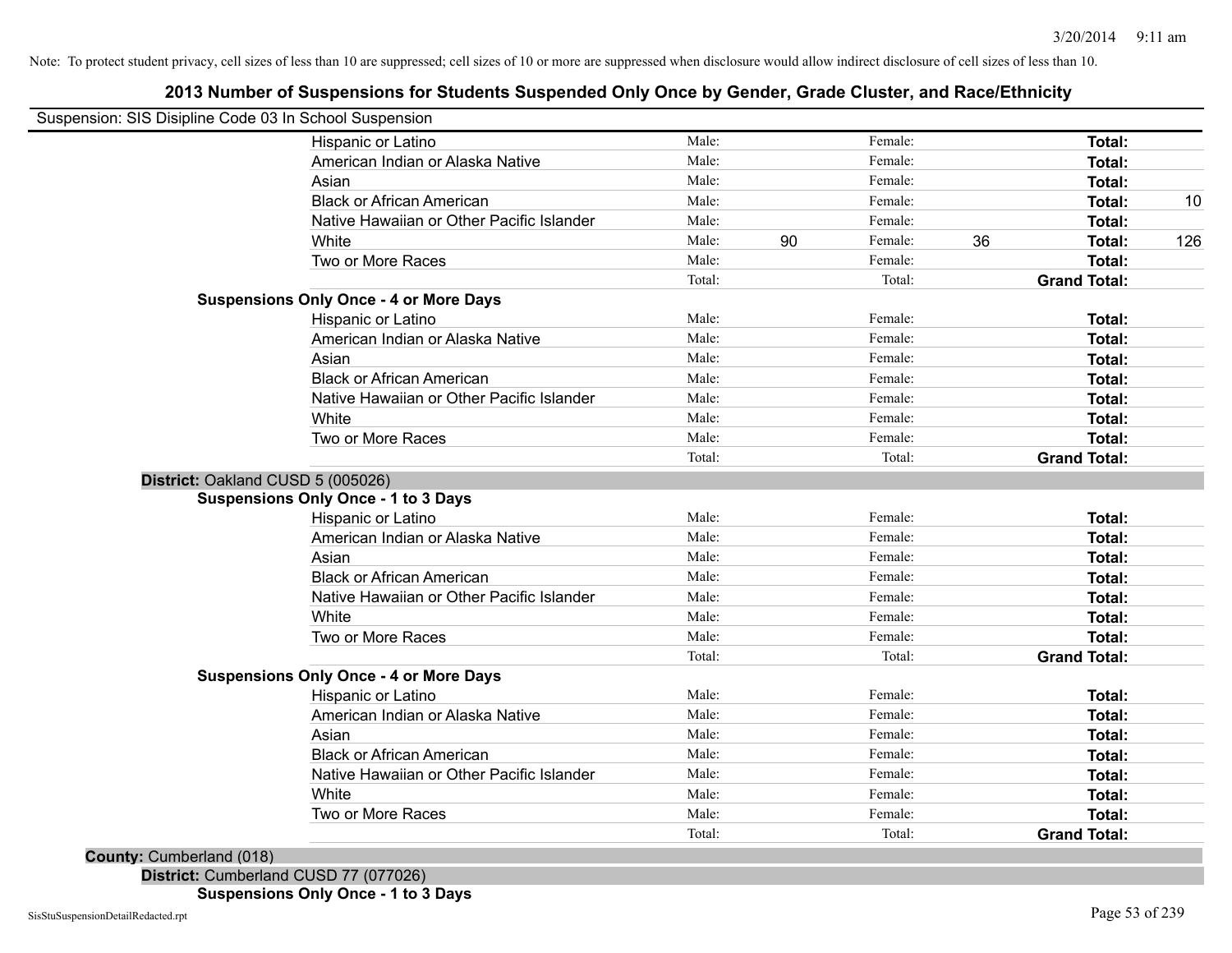|                              | Suspension: SIS Disipline Code 03 In School Suspension |        |    |         |    |                     |    |
|------------------------------|--------------------------------------------------------|--------|----|---------|----|---------------------|----|
|                              | Hispanic or Latino                                     | Male:  |    | Female: |    | Total:              |    |
|                              | American Indian or Alaska Native                       | Male:  |    | Female: |    | Total:              |    |
|                              | Asian                                                  | Male:  |    | Female: |    | Total:              |    |
|                              | <b>Black or African American</b>                       | Male:  |    | Female: |    | Total:              |    |
|                              | Native Hawaiian or Other Pacific Islander              | Male:  |    | Female: |    | Total:              |    |
|                              | White                                                  | Male:  | 19 | Female: | 11 | Total:              | 30 |
|                              | Two or More Races                                      | Male:  |    | Female: |    | Total:              |    |
|                              |                                                        | Total: |    | Total:  |    | <b>Grand Total:</b> |    |
|                              | <b>Suspensions Only Once - 4 or More Days</b>          |        |    |         |    |                     |    |
|                              | Hispanic or Latino                                     | Male:  |    | Female: |    | Total:              |    |
|                              | American Indian or Alaska Native                       | Male:  |    | Female: |    | Total:              |    |
|                              | Asian                                                  | Male:  |    | Female: |    | Total:              |    |
|                              | <b>Black or African American</b>                       | Male:  |    | Female: |    | Total:              |    |
|                              | Native Hawaiian or Other Pacific Islander              | Male:  |    | Female: |    | Total:              |    |
|                              | White                                                  | Male:  |    | Female: |    | Total:              |    |
|                              | Two or More Races                                      | Male:  |    | Female: |    | Total:              |    |
|                              |                                                        | Total: |    | Total:  |    | <b>Grand Total:</b> |    |
|                              | District: Neoga CUSD 3 (003026)                        |        |    |         |    |                     |    |
|                              | <b>Suspensions Only Once - 1 to 3 Days</b>             |        |    |         |    |                     |    |
|                              | Hispanic or Latino                                     | Male:  |    | Female: |    | Total:              |    |
|                              | American Indian or Alaska Native                       | Male:  |    | Female: |    | Total:              |    |
|                              | Asian                                                  | Male:  |    | Female: |    | Total:              |    |
|                              | <b>Black or African American</b>                       | Male:  |    | Female: |    | Total:              |    |
|                              | Native Hawaiian or Other Pacific Islander              | Male:  |    | Female: |    | Total:              |    |
|                              | White                                                  | Male:  |    | Female: |    | Total:              | 14 |
|                              | Two or More Races                                      | Male:  |    | Female: |    | Total:              |    |
|                              |                                                        | Total: |    | Total:  |    | <b>Grand Total:</b> |    |
| <b>County: Douglas (021)</b> |                                                        |        |    |         |    |                     |    |
|                              | District: Arcola CUSD 306 (306026)                     |        |    |         |    |                     |    |
|                              | <b>Suspensions Only Once - 1 to 3 Days</b>             |        |    |         |    |                     |    |
|                              | Hispanic or Latino                                     | Male:  |    | Female: |    | Total:              |    |
|                              | American Indian or Alaska Native                       | Male:  |    | Female: |    | Total:              |    |
|                              | Asian                                                  | Male:  |    | Female: |    | Total:              |    |
|                              | <b>Black or African American</b>                       | Male:  |    | Female: |    | Total:              |    |
|                              | Native Hawaiian or Other Pacific Islander              | Male:  |    | Female: |    | Total:              |    |
|                              | White                                                  | Male:  |    | Female: |    | Total:              |    |
|                              | Two or More Races                                      | Male:  |    | Female: |    | Total:              |    |
|                              |                                                        | Total: |    | Total:  |    | <b>Grand Total:</b> | 15 |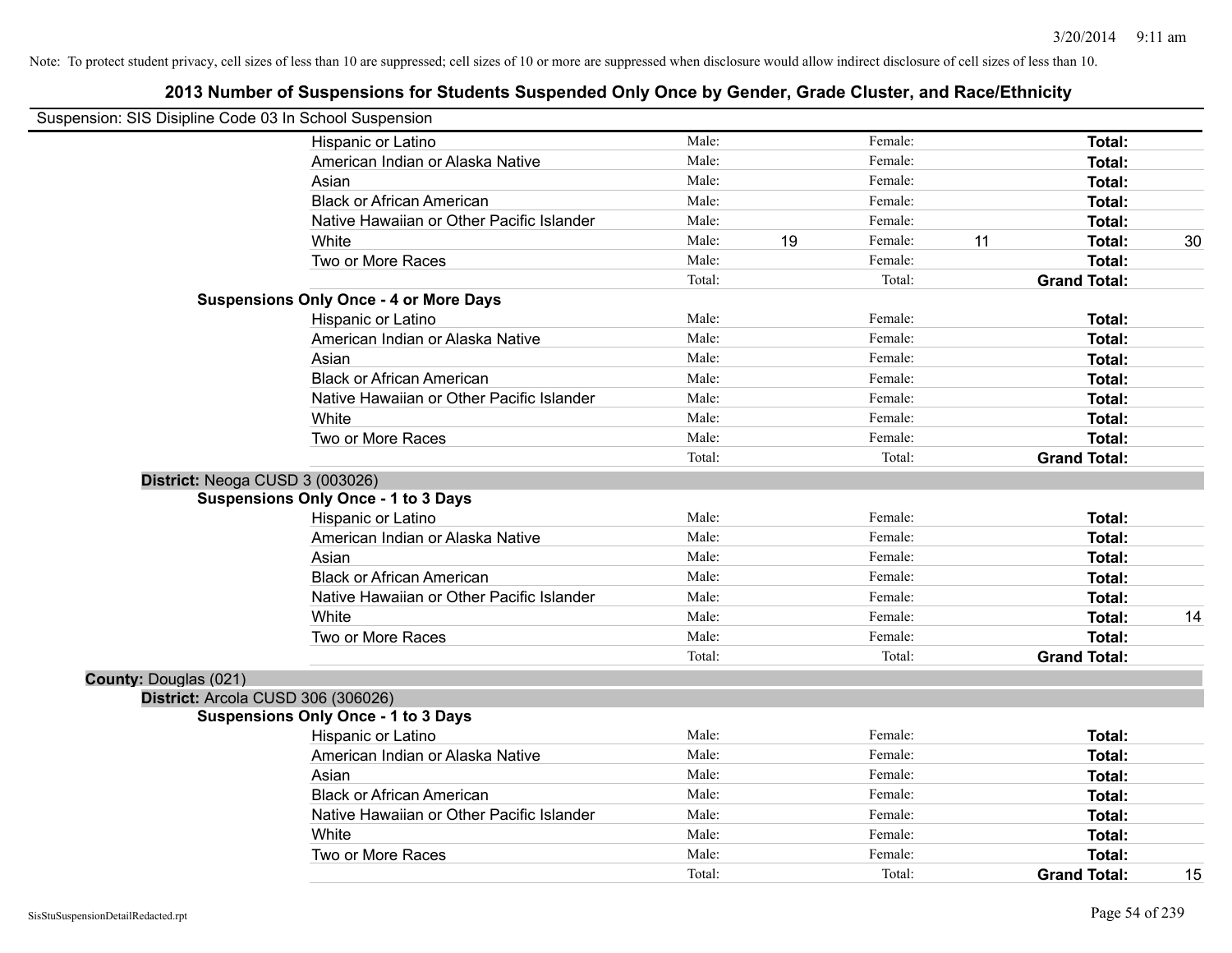| Suspension: SIS Disipline Code 03 In School Suspension |                                            |        |    |         |    |                     |    |
|--------------------------------------------------------|--------------------------------------------|--------|----|---------|----|---------------------|----|
|                                                        | District: Arthur CUSD 305 (305026)         |        |    |         |    |                     |    |
|                                                        | <b>Suspensions Only Once - 1 to 3 Days</b> |        |    |         |    |                     |    |
|                                                        | Hispanic or Latino                         | Male:  |    | Female: |    | Total:              |    |
|                                                        | American Indian or Alaska Native           | Male:  |    | Female: |    | Total:              |    |
|                                                        | Asian                                      | Male:  |    | Female: |    | Total:              |    |
|                                                        | <b>Black or African American</b>           | Male:  |    | Female: |    | Total:              |    |
|                                                        | Native Hawaiian or Other Pacific Islander  | Male:  |    | Female: |    | Total:              |    |
|                                                        | White                                      | Male:  |    | Female: |    | Total:              |    |
|                                                        | Two or More Races                          | Male:  |    | Female: |    | Total:              |    |
|                                                        |                                            | Total: |    | Total:  |    | <b>Grand Total:</b> |    |
|                                                        | District: Tuscola CUSD 301 (301026)        |        |    |         |    |                     |    |
|                                                        | <b>Suspensions Only Once - 1 to 3 Days</b> |        |    |         |    |                     |    |
|                                                        | Hispanic or Latino                         | Male:  |    | Female: |    | Total:              |    |
|                                                        | American Indian or Alaska Native           | Male:  |    | Female: |    | Total:              |    |
|                                                        | Asian                                      | Male:  |    | Female: |    | Total:              |    |
|                                                        | <b>Black or African American</b>           | Male:  |    | Female: |    | Total:              |    |
|                                                        | Native Hawaiian or Other Pacific Islander  | Male:  |    | Female: |    | Total:              |    |
|                                                        | White                                      | Male:  |    | Female: |    | Total:              |    |
|                                                        | Two or More Races                          | Male:  |    | Female: |    | Total:              |    |
|                                                        |                                            | Total: |    | Total:  |    | <b>Grand Total:</b> |    |
|                                                        | District: Villa Grove CUSD 302 (302026)    |        |    |         |    |                     |    |
|                                                        | <b>Suspensions Only Once - 1 to 3 Days</b> |        |    |         |    |                     |    |
|                                                        | Hispanic or Latino                         | Male:  |    | Female: |    | Total:              |    |
|                                                        | American Indian or Alaska Native           | Male:  |    | Female: |    | Total:              |    |
|                                                        | Asian                                      | Male:  |    | Female: |    | Total:              |    |
|                                                        | <b>Black or African American</b>           | Male:  |    | Female: |    | Total:              |    |
|                                                        | Native Hawaiian or Other Pacific Islander  | Male:  |    | Female: |    | Total:              |    |
|                                                        | White                                      | Male:  | 18 | Female: | 14 | Total:              | 32 |
|                                                        | Two or More Races                          | Male:  |    | Female: |    | Total:              |    |
|                                                        |                                            | Total: |    | Total:  |    | <b>Grand Total:</b> |    |
| County: Edgar (023)                                    |                                            |        |    |         |    |                     |    |
|                                                        | District: Edgar County CUD 6 (006026)      |        |    |         |    |                     |    |
|                                                        | <b>Suspensions Only Once - 1 to 3 Days</b> |        |    |         |    |                     |    |
|                                                        | Hispanic or Latino                         | Male:  |    | Female: |    | Total:              |    |
|                                                        | American Indian or Alaska Native           | Male:  |    | Female: |    | Total:              |    |
|                                                        | Asian                                      | Male:  |    | Female: |    | Total:              |    |
|                                                        | <b>Black or African American</b>           | Male:  |    | Female: |    | <b>Total:</b>       |    |
|                                                        | Native Hawaiian or Other Pacific Islander  | Male:  |    | Female: |    | Total:              |    |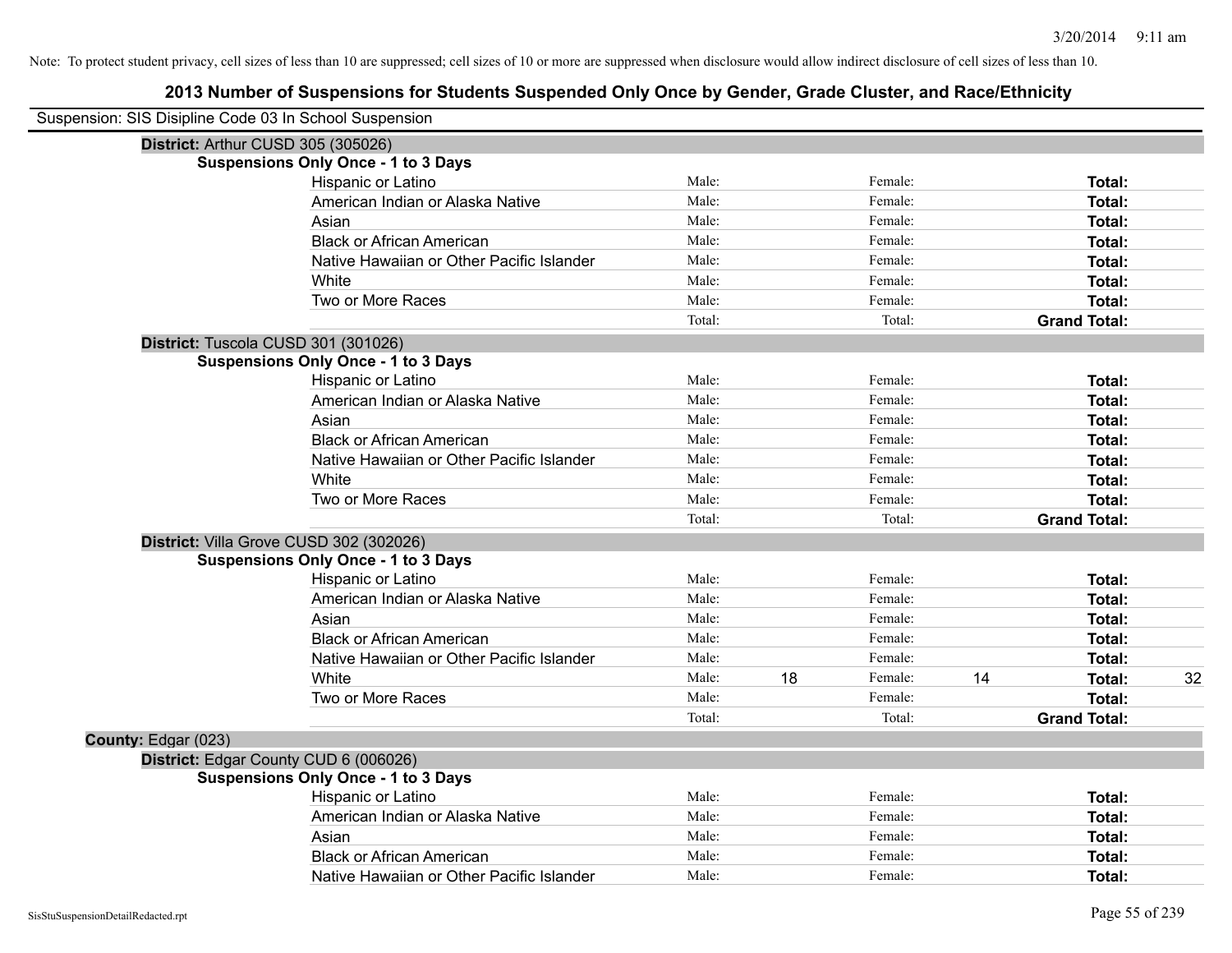| Suspension: SIS Disipline Code 03 In School Suspension |                                            |        |    |         |    |                     |    |
|--------------------------------------------------------|--------------------------------------------|--------|----|---------|----|---------------------|----|
|                                                        | White                                      | Male:  |    | Female: |    | Total:              |    |
|                                                        | Two or More Races                          | Male:  |    | Female: |    | Total:              |    |
|                                                        |                                            | Total: |    | Total:  |    | <b>Grand Total:</b> |    |
| District: Kansas CUSD 3 (003026)                       |                                            |        |    |         |    |                     |    |
|                                                        | <b>Suspensions Only Once - 1 to 3 Days</b> |        |    |         |    |                     |    |
|                                                        | Hispanic or Latino                         | Male:  |    | Female: |    | Total:              |    |
|                                                        | American Indian or Alaska Native           | Male:  |    | Female: |    | Total:              |    |
|                                                        | Asian                                      | Male:  |    | Female: |    | Total:              |    |
|                                                        | <b>Black or African American</b>           | Male:  |    | Female: |    | Total:              |    |
|                                                        | Native Hawaiian or Other Pacific Islander  | Male:  |    | Female: |    | Total:              |    |
|                                                        | White                                      | Male:  |    | Female: |    | Total:              |    |
|                                                        | Two or More Races                          | Male:  |    | Female: |    | Total:              |    |
|                                                        |                                            | Total: |    | Total:  |    | <b>Grand Total:</b> |    |
| District: Paris CUSD 4 (004026)                        |                                            |        |    |         |    |                     |    |
|                                                        | <b>Suspensions Only Once - 1 to 3 Days</b> |        |    |         |    |                     |    |
|                                                        | Hispanic or Latino                         | Male:  |    | Female: |    | Total:              |    |
|                                                        | American Indian or Alaska Native           | Male:  |    | Female: |    | Total:              |    |
|                                                        | Asian                                      | Male:  |    | Female: |    | Total:              |    |
|                                                        | <b>Black or African American</b>           | Male:  |    | Female: |    | Total:              |    |
|                                                        | Native Hawaiian or Other Pacific Islander  | Male:  |    | Female: |    | Total:              |    |
|                                                        | White                                      | Male:  |    | Female: |    | Total:              |    |
|                                                        | Two or More Races                          | Male:  |    | Female: |    | Total:              |    |
|                                                        |                                            | Total: |    | Total:  |    | <b>Grand Total:</b> |    |
| District: Paris-Union SD 95 (095025)                   |                                            |        |    |         |    |                     |    |
|                                                        | <b>Suspensions Only Once - 1 to 3 Days</b> |        |    |         |    |                     |    |
|                                                        | Hispanic or Latino                         | Male:  |    | Female: |    | Total:              |    |
|                                                        | American Indian or Alaska Native           | Male:  |    | Female: |    | Total:              |    |
|                                                        | Asian                                      | Male:  |    | Female: |    | Total:              |    |
|                                                        | <b>Black or African American</b>           | Male:  |    | Female: |    | Total:              |    |
|                                                        | Native Hawaiian or Other Pacific Islander  | Male:  |    | Female: |    | Total:              |    |
|                                                        | White                                      | Male:  | 20 | Female: | 10 | Total:              | 30 |
|                                                        | Two or More Races                          | Male:  |    | Female: |    | Total:              |    |
|                                                        |                                            | Total: |    | Total:  |    | <b>Grand Total:</b> |    |
| District: Shiloh CUSD 1 (001026)                       |                                            |        |    |         |    |                     |    |
|                                                        | <b>Suspensions Only Once - 1 to 3 Days</b> |        |    |         |    |                     |    |
|                                                        | Hispanic or Latino                         | Male:  |    | Female: |    | Total:              |    |
|                                                        | American Indian or Alaska Native           | Male:  |    | Female: |    | Total:              |    |
|                                                        | Asian                                      | Male:  |    | Female: |    | Total:              |    |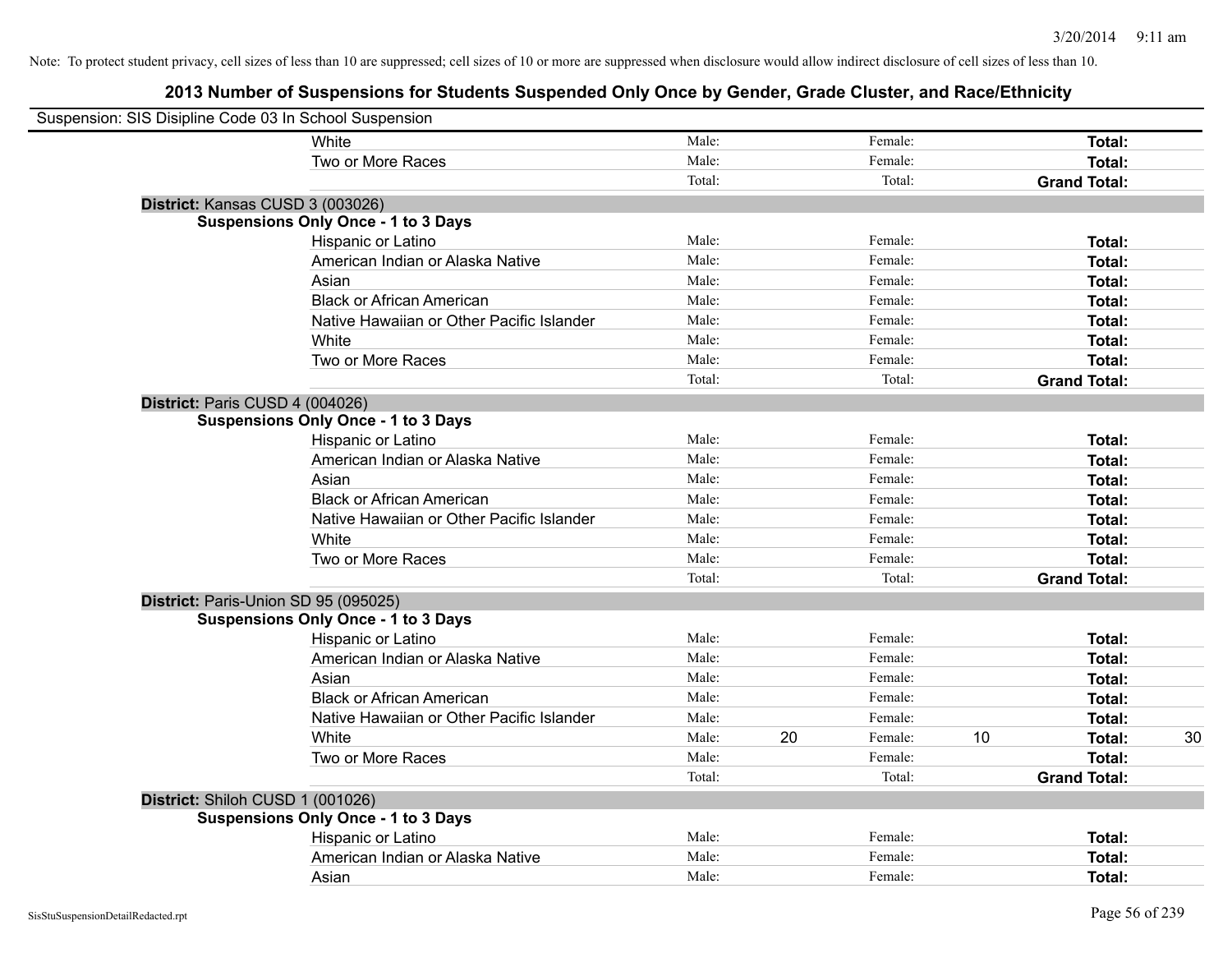| Suspension: SIS Disipline Code 03 In School Suspension |                                               |        |         |                     |    |
|--------------------------------------------------------|-----------------------------------------------|--------|---------|---------------------|----|
|                                                        | <b>Black or African American</b>              | Male:  | Female: | <b>Total:</b>       |    |
|                                                        | Native Hawaiian or Other Pacific Islander     | Male:  | Female: | Total:              |    |
|                                                        | White                                         | Male:  | Female: | Total:              | 14 |
|                                                        | Two or More Races                             | Male:  | Female: | <b>Total:</b>       |    |
|                                                        |                                               | Total: | Total:  | <b>Grand Total:</b> |    |
|                                                        | <b>Suspensions Only Once - 4 or More Days</b> |        |         |                     |    |
|                                                        | Hispanic or Latino                            | Male:  | Female: | Total:              |    |
|                                                        | American Indian or Alaska Native              | Male:  | Female: | <b>Total:</b>       |    |
|                                                        | Asian                                         | Male:  | Female: | Total:              |    |
|                                                        | <b>Black or African American</b>              | Male:  | Female: | Total:              |    |
|                                                        | Native Hawaiian or Other Pacific Islander     | Male:  | Female: | <b>Total:</b>       |    |
|                                                        | White                                         | Male:  | Female: | <b>Total:</b>       |    |
|                                                        | Two or More Races                             | Male:  | Female: | <b>Total:</b>       |    |
|                                                        |                                               | Total: | Total:  | <b>Grand Total:</b> |    |
| County: Moultrie (070)                                 |                                               |        |         |                     |    |
|                                                        | District: Okaw Valley CUSD 302 (302026)       |        |         |                     |    |
|                                                        | <b>Suspensions Only Once - 1 to 3 Days</b>    |        |         |                     |    |
|                                                        | Hispanic or Latino                            | Male:  | Female: | Total:              |    |
|                                                        | American Indian or Alaska Native              | Male:  | Female: | <b>Total:</b>       |    |
|                                                        | Asian                                         | Male:  | Female: | Total:              |    |
|                                                        | <b>Black or African American</b>              | Male:  | Female: | Total:              |    |
|                                                        | Native Hawaiian or Other Pacific Islander     | Male:  | Female: | Total:              |    |
|                                                        | White                                         | Male:  | Female: | Total:              | 10 |
|                                                        | Two or More Races                             | Male:  | Female: | <b>Total:</b>       |    |
|                                                        |                                               | Total: | Total:  | <b>Grand Total:</b> |    |
|                                                        | District: Sullivan CUSD 300 (300026)          |        |         |                     |    |
|                                                        | <b>Suspensions Only Once - 1 to 3 Days</b>    |        |         |                     |    |
|                                                        | Hispanic or Latino                            | Male:  | Female: | Total:              |    |
|                                                        | American Indian or Alaska Native              | Male:  | Female: | Total:              |    |
|                                                        | Asian                                         | Male:  | Female: | Total:              |    |
|                                                        | <b>Black or African American</b>              | Male:  | Female: | Total:              |    |
|                                                        | Native Hawaiian or Other Pacific Islander     | Male:  | Female: | <b>Total:</b>       |    |
|                                                        | White                                         | Male:  | Female: | <b>Total:</b>       | 12 |
|                                                        | Two or More Races                             | Male:  | Female: | Total:              |    |
|                                                        |                                               | Total: | Total:  | <b>Grand Total:</b> |    |
| County: Shelby (087)                                   |                                               |        |         |                     |    |
|                                                        | District: Central A & M CUD 21 (021026)       |        |         |                     |    |
|                                                        | <b>Suspensions Only Once - 1 to 3 Days</b>    |        |         |                     |    |
|                                                        | Hispanic or Latino                            | Male:  | Female: | Total:              |    |
| SisStuSuspensionDetailRedacted.rpt                     |                                               |        |         | Page 57 of 239      |    |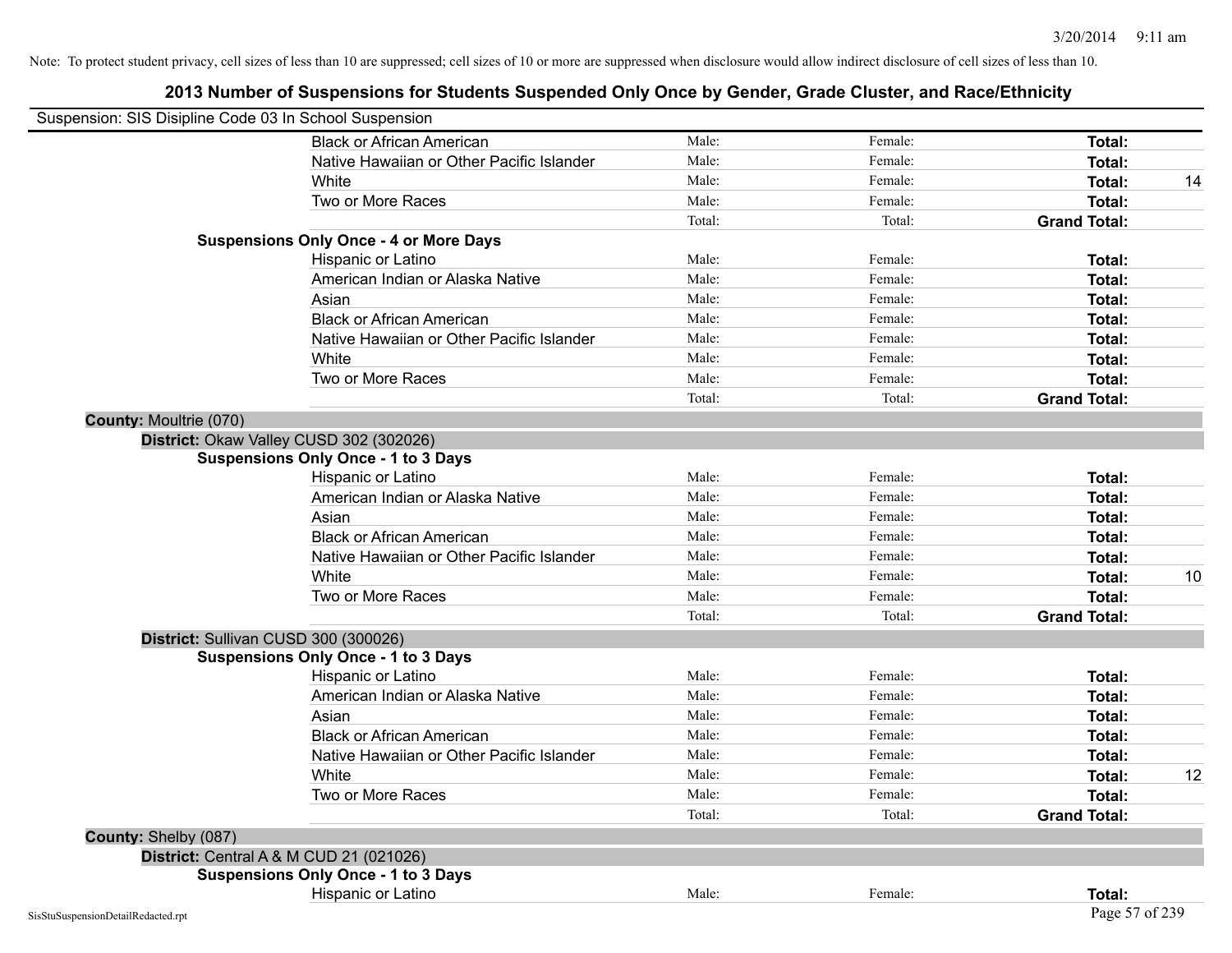# **2013 Number of Suspensions for Students Suspended Only Once by Gender, Grade Cluster, and Race/Ethnicity**

| Suspension: SIS Disipline Code 03 In School Suspension |        |         |                     |    |
|--------------------------------------------------------|--------|---------|---------------------|----|
| American Indian or Alaska Native                       | Male:  | Female: | <b>Total:</b>       |    |
| Asian                                                  | Male:  | Female: | Total:              |    |
| <b>Black or African American</b>                       | Male:  | Female: | <b>Total:</b>       |    |
| Native Hawaiian or Other Pacific Islander              | Male:  | Female: | <b>Total:</b>       |    |
| White                                                  | Male:  | Female: | <b>Total:</b>       | 13 |
| Two or More Races                                      | Male:  | Female: | <b>Total:</b>       |    |
|                                                        | Total: | Total:  | <b>Grand Total:</b> |    |
| District: Cowden-Herrick CUSD 3A (003A26)              |        |         |                     |    |
| <b>Suspensions Only Once - 1 to 3 Days</b>             |        |         |                     |    |
| Hispanic or Latino                                     | Male:  | Female: | <b>Total:</b>       |    |
| American Indian or Alaska Native                       | Male:  | Female: | <b>Total:</b>       |    |
| Asian                                                  | Male:  | Female: | <b>Total:</b>       |    |
| <b>Black or African American</b>                       | Male:  | Female: | <b>Total:</b>       |    |
| Native Hawaiian or Other Pacific Islander              | Male:  | Female: | <b>Total:</b>       |    |
| White                                                  | Male:  | Female: | <b>Total:</b>       | 10 |
| Two or More Races                                      | Male:  | Female: | <b>Total:</b>       |    |
|                                                        | Total: | Total:  | <b>Grand Total:</b> |    |
| <b>Suspensions Only Once - 4 or More Days</b>          |        |         |                     |    |
| Hispanic or Latino                                     | Male:  | Female: | Total:              |    |
| American Indian or Alaska Native                       | Male:  | Female: | <b>Total:</b>       |    |
| Asian                                                  | Male:  | Female: | Total:              |    |
| <b>Black or African American</b>                       | Male:  | Female: | Total:              |    |
| Native Hawaiian or Other Pacific Islander              | Male:  | Female: | Total:              |    |
| White                                                  | Male:  | Female: | Total:              |    |
| Two or More Races                                      | Male:  | Female: | Total:              |    |
|                                                        | Total: | Total:  | <b>Grand Total:</b> |    |
| District: Shelbyville CUSD 4 (004026)                  |        |         |                     |    |
| <b>Suspensions Only Once - 1 to 3 Days</b>             |        |         |                     |    |
| <b>Hispanic or Latino</b>                              | Male:  | Female: | <b>Total:</b>       |    |
| American Indian or Alaska Native                       | Male:  | Female: | <b>Total:</b>       |    |
| Asian                                                  | Male:  | Female: | Total:              |    |
| <b>Black or African American</b>                       | Male:  | Female: | Total:              |    |
| Native Hawaiian or Other Pacific Islander              | Male:  | Female: | <b>Total:</b>       |    |
| White                                                  | Male:  | Female: | Total:              | 10 |
| Two or More Races                                      | Male:  | Female: | <b>Total:</b>       |    |
|                                                        | Total: | Total:  | <b>Grand Total:</b> |    |
| District: Stewardson-Strasburg CUD 5A (005A26)         |        |         |                     |    |

**Suspensions Only Once - 1 to 3 Days**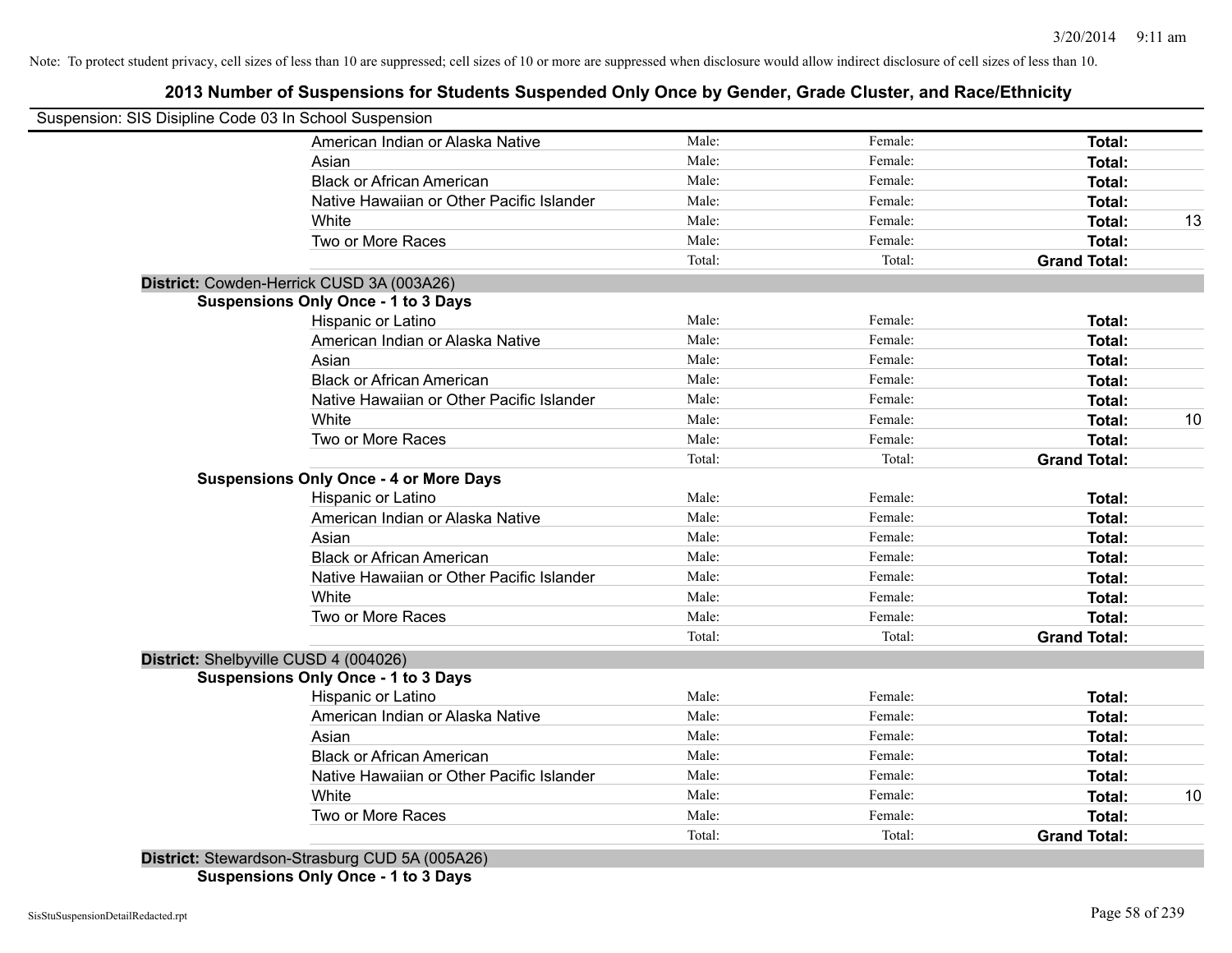| Suspension: SIS Disipline Code 03 In School Suspension |                                                    |                |       |                    |       |                     |       |
|--------------------------------------------------------|----------------------------------------------------|----------------|-------|--------------------|-------|---------------------|-------|
|                                                        | Hispanic or Latino                                 | Male:          |       | Female:            |       | Total:              |       |
|                                                        | American Indian or Alaska Native                   | Male:          |       | Female:            |       | Total:              |       |
|                                                        | Asian                                              | Male:          |       | Female:            |       | Total:              |       |
|                                                        | <b>Black or African American</b>                   | Male:          |       | Female:            |       | Total:              |       |
|                                                        | Native Hawaiian or Other Pacific Islander          | Male:          |       | Female:            |       | Total:              |       |
|                                                        | White                                              | Male:          |       | Female:            |       | Total:              |       |
|                                                        | Two or More Races                                  | Male:          |       | Female:            |       | Total:              |       |
|                                                        |                                                    | Total:         |       | Total:             |       | <b>Grand Total:</b> |       |
|                                                        | District: Windsor CUSD 1 (001026)                  |                |       |                    |       |                     |       |
|                                                        | <b>Suspensions Only Once - 1 to 3 Days</b>         |                |       |                    |       |                     |       |
|                                                        | Hispanic or Latino                                 | Male:          |       | Female:            |       | Total:              |       |
|                                                        | American Indian or Alaska Native                   | Male:          |       | Female:            |       | Total:              |       |
|                                                        | Asian                                              | Male:          |       | Female:            |       | Total:              |       |
|                                                        | <b>Black or African American</b>                   | Male:          |       | Female:            |       | Total:              |       |
|                                                        | Native Hawaiian or Other Pacific Islander          | Male:          |       | Female:            |       | Total:              |       |
|                                                        | White                                              | Male:          |       | Female:            |       | Total:              | 12    |
|                                                        | Two or More Races                                  | Male:          |       | Female:            |       | Total:              |       |
|                                                        |                                                    | Total:         |       | Total:             |       | <b>Grand Total:</b> |       |
| Region: Crawford-Lawrence Educ Serv Reg (15)           |                                                    |                |       |                    |       |                     |       |
| County: Cook (016)                                     |                                                    |                |       |                    |       |                     |       |
|                                                        | District: City of Chicago SD 299 (299025)          |                |       |                    |       |                     |       |
|                                                        | <b>Suspensions Only Once - 1 to 3 Days</b>         |                |       |                    |       |                     |       |
|                                                        | Hispanic or Latino                                 | Male:          | 2,221 | Female:            | 1,212 | Total:              | 3,433 |
|                                                        | American Indian or Alaska Native                   | Male:          | 15    | Female:            | 17    | Total:              | 32    |
|                                                        | Asian                                              | Male:          | 80    | Female:            | 35    | Total:              | 115   |
|                                                        | <b>Black or African American</b>                   | Male:          | 3,720 | Female:            | 2,893 | Total:              | 6,613 |
|                                                        | Native Hawaiian or Other Pacific Islander          | Male:          |       | Female:            |       | Total:              |       |
|                                                        | White                                              | Male:          | 306   | Female:            | 146   | Total:              | 452   |
|                                                        | Two or More Races                                  | Male:          | 78    | Female:            | 35    | Total:              | 113   |
|                                                        |                                                    | Total:         |       | Total:             |       | <b>Grand Total:</b> |       |
|                                                        | <b>Suspensions Only Once - 4 or More Days</b>      |                |       |                    |       |                     |       |
|                                                        | Hispanic or Latino                                 | Male:          | 34    | Female:            | 40    | Total:              | 74    |
|                                                        |                                                    | Male:          |       | Female:            |       | Total:              |       |
|                                                        | American Indian or Alaska Native                   |                |       |                    |       |                     |       |
|                                                        | Asian                                              | Male:          |       | Female:            |       | Total:              |       |
|                                                        | <b>Black or African American</b>                   | Male:          | 65    | Female:            | 44    | Total:              | 109   |
|                                                        | Native Hawaiian or Other Pacific Islander<br>White | Male:<br>Male: |       | Female:<br>Female: |       | Total:<br>Total:    |       |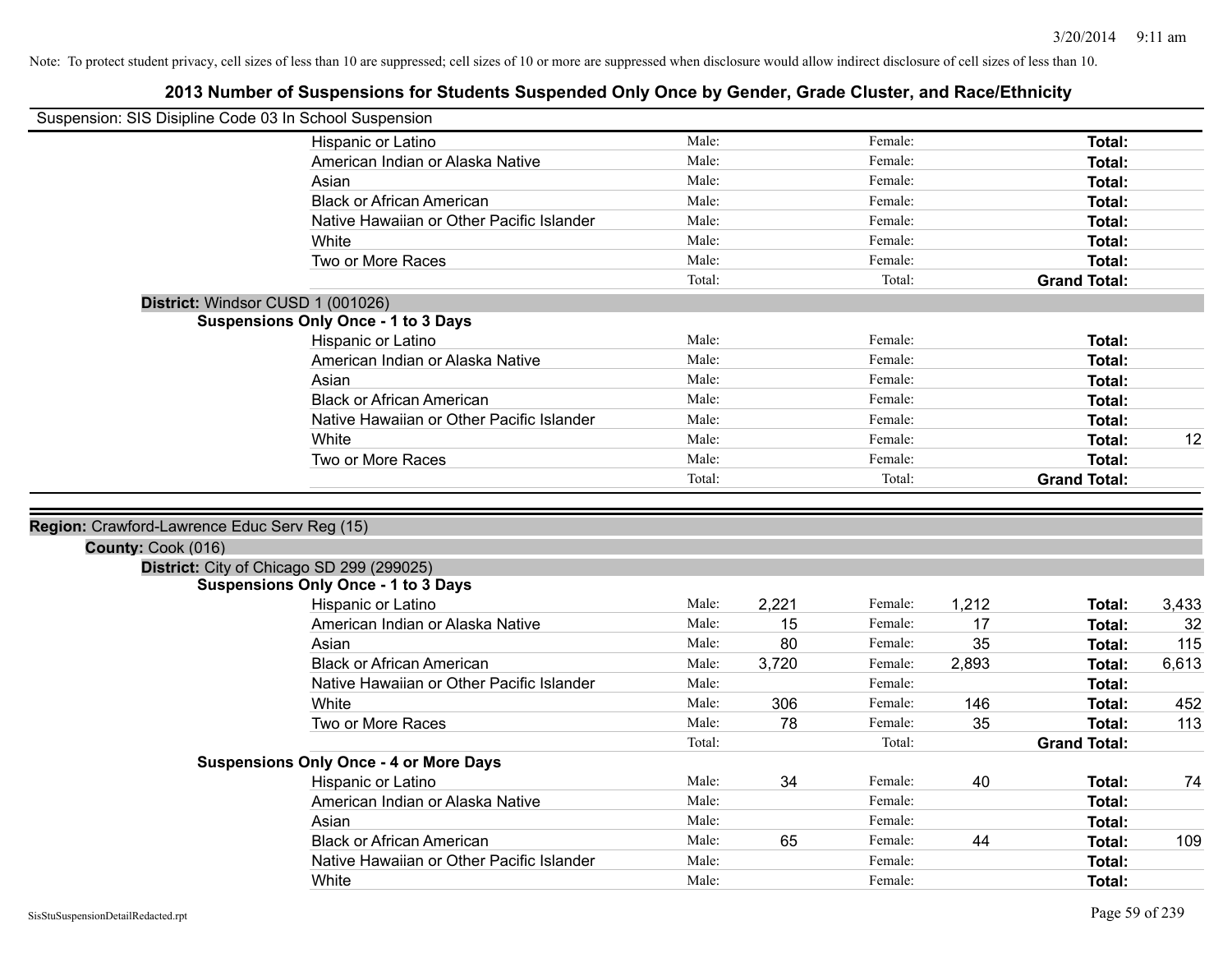| Suspension: SIS Disipline Code 03 In School Suspension |                                               |        |    |         |    |                     |     |
|--------------------------------------------------------|-----------------------------------------------|--------|----|---------|----|---------------------|-----|
|                                                        | Two or More Races                             | Male:  |    | Female: |    | Total:              |     |
|                                                        |                                               | Total: |    | Total:  |    | <b>Grand Total:</b> | 193 |
| Region: De Kalb ROE (16)                               |                                               |        |    |         |    |                     |     |
| County: Dekalb (019)                                   |                                               |        |    |         |    |                     |     |
|                                                        | District: DeKalb CUSD 428 (428026)            |        |    |         |    |                     |     |
|                                                        | <b>Suspensions Only Once - 1 to 3 Days</b>    |        |    |         |    |                     |     |
|                                                        | Hispanic or Latino                            | Male:  | 23 | Female: | 17 | Total:              | 40  |
|                                                        | American Indian or Alaska Native              | Male:  |    | Female: |    | Total:              |     |
|                                                        | Asian                                         | Male:  |    | Female: |    | Total:              |     |
|                                                        | <b>Black or African American</b>              | Male:  | 38 | Female: | 21 | Total:              | 59  |
|                                                        | Native Hawaiian or Other Pacific Islander     | Male:  |    | Female: |    | Total:              |     |
|                                                        | White                                         | Male:  | 64 | Female: | 25 | Total:              | 89  |
|                                                        | Two or More Races                             | Male:  |    | Female: |    | Total:              |     |
|                                                        |                                               | Total: |    | Total:  |    | <b>Grand Total:</b> |     |
|                                                        | District: Genoa Kingston CUSD 424 (424026)    |        |    |         |    |                     |     |
|                                                        | <b>Suspensions Only Once - 1 to 3 Days</b>    |        |    |         |    |                     |     |
|                                                        | Hispanic or Latino                            | Male:  |    | Female: |    | Total:              |     |
|                                                        | American Indian or Alaska Native              | Male:  |    | Female: |    | Total:              |     |
|                                                        | Asian                                         | Male:  |    | Female: |    | Total:              |     |
|                                                        | <b>Black or African American</b>              | Male:  |    | Female: |    | Total:              |     |
|                                                        | Native Hawaiian or Other Pacific Islander     | Male:  |    | Female: |    | Total:              |     |
|                                                        | White                                         | Male:  |    | Female: |    | Total:              | 26  |
|                                                        | Two or More Races                             | Male:  |    | Female: |    | Total:              |     |
|                                                        |                                               | Total: |    | Total:  |    | <b>Grand Total:</b> |     |
|                                                        | District: Hiawatha CUSD 426 (426026)          |        |    |         |    |                     |     |
|                                                        | <b>Suspensions Only Once - 1 to 3 Days</b>    |        |    |         |    |                     |     |
|                                                        | Hispanic or Latino                            | Male:  |    | Female: |    | Total:              |     |
|                                                        | American Indian or Alaska Native              | Male:  |    | Female: |    | Total:              |     |
|                                                        | Asian                                         | Male:  |    | Female: |    | Total:              |     |
|                                                        | <b>Black or African American</b>              | Male:  |    | Female: |    | Total:              |     |
|                                                        | Native Hawaiian or Other Pacific Islander     | Male:  |    | Female: |    | Total:              |     |
|                                                        | White                                         | Male:  |    | Female: |    | Total:              | 19  |
|                                                        | Two or More Races                             | Male:  |    | Female: |    | Total:              |     |
|                                                        |                                               | Total: |    | Total:  |    | <b>Grand Total:</b> |     |
|                                                        | <b>Suspensions Only Once - 4 or More Days</b> |        |    |         |    |                     |     |
|                                                        | Hispanic or Latino                            | Male:  |    | Female: |    | Total:              |     |
|                                                        | American Indian or Alaska Native              | Male:  |    | Female: |    | Total:              |     |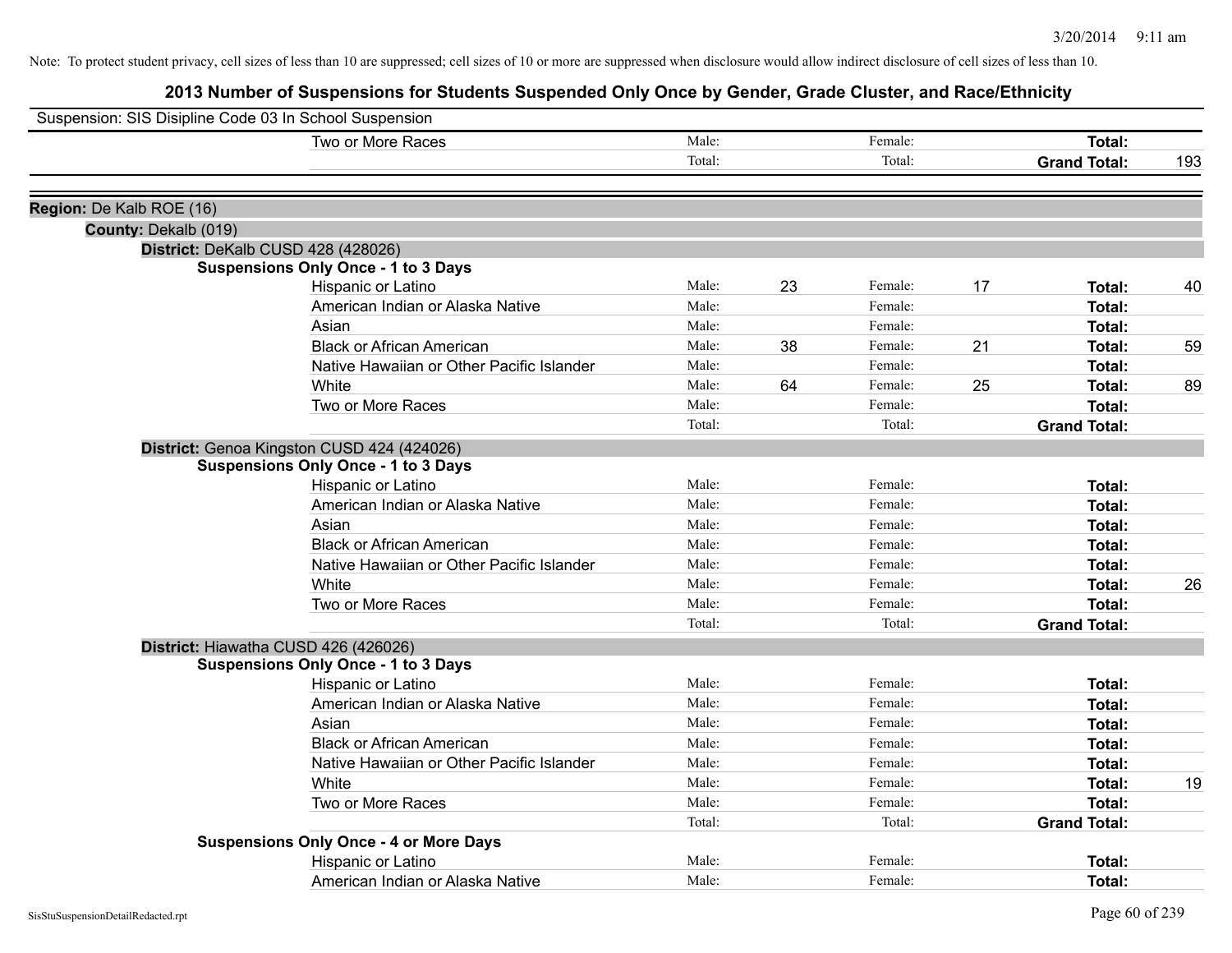# **2013 Number of Suspensions for Students Suspended Only Once by Gender, Grade Cluster, and Race/Ethnicity**

|                                    | Suspension: SIS Disipline Code 03 In School Suspension |        |         |                     |    |
|------------------------------------|--------------------------------------------------------|--------|---------|---------------------|----|
|                                    | Asian                                                  | Male:  | Female: | Total:              |    |
|                                    | <b>Black or African American</b>                       | Male:  | Female: | Total:              |    |
|                                    | Native Hawaiian or Other Pacific Islander              | Male:  | Female: | Total:              |    |
|                                    | White                                                  | Male:  | Female: | Total:              |    |
|                                    | Two or More Races                                      | Male:  | Female: | Total:              |    |
|                                    |                                                        | Total: | Total:  | <b>Grand Total:</b> |    |
|                                    | District: Hinckley Big Rock CUSD 429 (429026)          |        |         |                     |    |
|                                    | <b>Suspensions Only Once - 1 to 3 Days</b>             |        |         |                     |    |
|                                    | Hispanic or Latino                                     | Male:  | Female: | <b>Total:</b>       |    |
|                                    | American Indian or Alaska Native                       | Male:  | Female: | Total:              |    |
|                                    | Asian                                                  | Male:  | Female: | Total:              |    |
|                                    | <b>Black or African American</b>                       | Male:  | Female: | Total:              |    |
|                                    | Native Hawaiian or Other Pacific Islander              | Male:  | Female: | Total:              |    |
|                                    | White                                                  | Male:  | Female: | Total:              |    |
|                                    | Two or More Races                                      | Male:  | Female: | Total:              |    |
|                                    |                                                        | Total: | Total:  | <b>Grand Total:</b> | 11 |
|                                    | District: Indian Creek CUSD 425 (425026)               |        |         |                     |    |
|                                    | <b>Suspensions Only Once - 1 to 3 Days</b>             |        |         |                     |    |
|                                    | Hispanic or Latino                                     | Male:  | Female: | Total:              |    |
|                                    | American Indian or Alaska Native                       | Male:  | Female: | Total:              |    |
|                                    | Asian                                                  | Male:  | Female: | Total:              |    |
|                                    | <b>Black or African American</b>                       | Male:  | Female: | Total:              |    |
|                                    | Native Hawaiian or Other Pacific Islander              | Male:  | Female: | Total:              |    |
|                                    | White                                                  | Male:  | Female: | Total:              | 19 |
|                                    | Two or More Races                                      | Male:  | Female: | Total:              |    |
|                                    |                                                        | Total: | Total:  | <b>Grand Total:</b> |    |
| District: Non-Public School (4300) |                                                        |        |         |                     |    |
|                                    | <b>Suspensions Only Once - 1 to 3 Days</b>             |        |         |                     |    |
|                                    | Hispanic or Latino                                     | Male:  | Female: | Total:              |    |
|                                    | American Indian or Alaska Native                       | Male:  | Female: | Total:              |    |
|                                    | Asian                                                  | Male:  | Female: | Total:              |    |
|                                    | <b>Black or African American</b>                       | Male:  | Female: | Total:              |    |
|                                    | Native Hawaiian or Other Pacific Islander              | Male:  | Female: | Total:              |    |
|                                    | White                                                  | Male:  | Female: | Total:              |    |
|                                    | Two or More Races                                      | Male:  | Female: | Total:              |    |
|                                    |                                                        | Total: | Total:  | <b>Grand Total:</b> |    |
|                                    | District: Sandwich CUSD 430 (430026)                   |        |         |                     |    |

**Suspensions Only Once - 1 to 3 Days**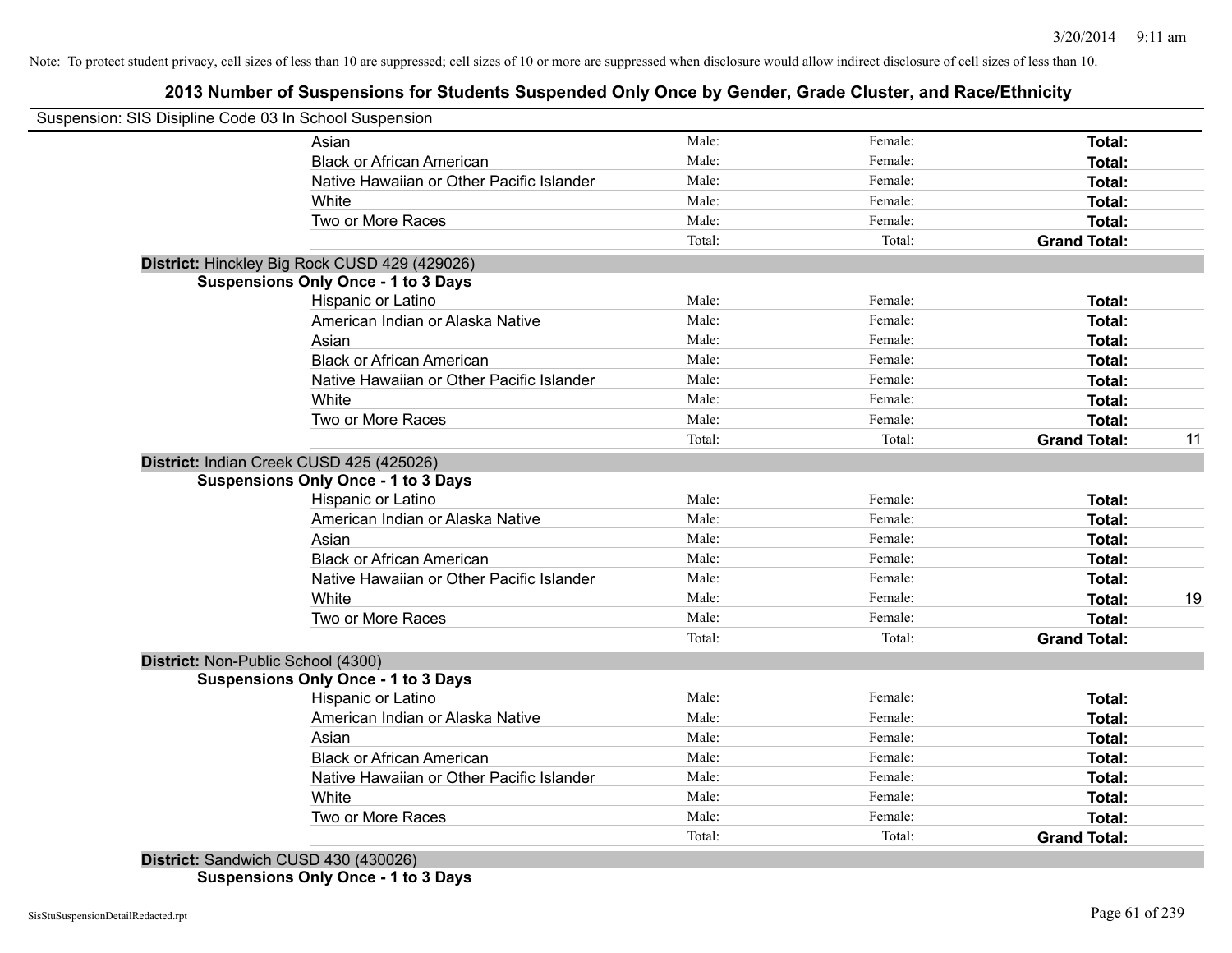|                                 | Suspension: SIS Disipline Code 03 In School Suspension |        |         |                     |    |
|---------------------------------|--------------------------------------------------------|--------|---------|---------------------|----|
|                                 | Hispanic or Latino                                     | Male:  | Female: | Total:              |    |
|                                 | American Indian or Alaska Native                       | Male:  | Female: | Total:              |    |
|                                 | Asian                                                  | Male:  | Female: | Total:              |    |
|                                 | <b>Black or African American</b>                       | Male:  | Female: | Total:              |    |
|                                 | Native Hawaiian or Other Pacific Islander              | Male:  | Female: | Total:              |    |
|                                 | White                                                  | Male:  | Female: | Total:              |    |
|                                 | Two or More Races                                      | Male:  | Female: | Total:              |    |
|                                 |                                                        | Total: | Total:  | <b>Grand Total:</b> |    |
|                                 | District: Somonauk CUSD 432 (432026)                   |        |         |                     |    |
|                                 | <b>Suspensions Only Once - 1 to 3 Days</b>             |        |         |                     |    |
|                                 | Hispanic or Latino                                     | Male:  | Female: | Total:              |    |
|                                 | American Indian or Alaska Native                       | Male:  | Female: | Total:              |    |
|                                 | Asian                                                  | Male:  | Female: | Total:              |    |
|                                 | <b>Black or African American</b>                       | Male:  | Female: | Total:              |    |
|                                 | Native Hawaiian or Other Pacific Islander              | Male:  | Female: | Total:              |    |
|                                 | White                                                  | Male:  | Female: | Total:              |    |
|                                 | Two or More Races                                      | Male:  | Female: | Total:              |    |
|                                 |                                                        | Total: | Total:  | <b>Grand Total:</b> |    |
|                                 | District: Sycamore CUSD 427 (427026)                   |        |         |                     |    |
|                                 | <b>Suspensions Only Once - 1 to 3 Days</b>             |        |         |                     |    |
|                                 | Hispanic or Latino                                     | Male:  | Female: | Total:              |    |
|                                 | American Indian or Alaska Native                       | Male:  | Female: | Total:              |    |
|                                 | Asian                                                  | Male:  | Female: | Total:              |    |
|                                 | <b>Black or African American</b>                       | Male:  | Female: | Total:              |    |
|                                 | Native Hawaiian or Other Pacific Islander              | Male:  | Female: | Total:              |    |
|                                 | White                                                  | Male:  | Female: | Total:              | 25 |
|                                 | Two or More Races                                      | Male:  | Female: | Total:              |    |
|                                 |                                                        | Total: | Total:  | <b>Grand Total:</b> |    |
| County: Non-Public School (000) |                                                        |        |         |                     |    |
|                                 | District: Non-Public School (0000)                     |        |         |                     |    |
|                                 | <b>Suspensions Only Once - 1 to 3 Days</b>             |        |         |                     |    |
|                                 | Hispanic or Latino                                     | Male:  | Female: | Total:              |    |
|                                 | American Indian or Alaska Native                       | Male:  | Female: | Total:              |    |
|                                 | Asian                                                  | Male:  | Female: | Total:              |    |
|                                 | <b>Black or African American</b>                       | Male:  | Female: | Total:              |    |
|                                 | Native Hawaiian or Other Pacific Islander              | Male:  | Female: | Total:              |    |
|                                 | White                                                  | Male:  | Female: | Total:              | 11 |
|                                 | Two or More Races                                      | Male:  | Female: | Total:              |    |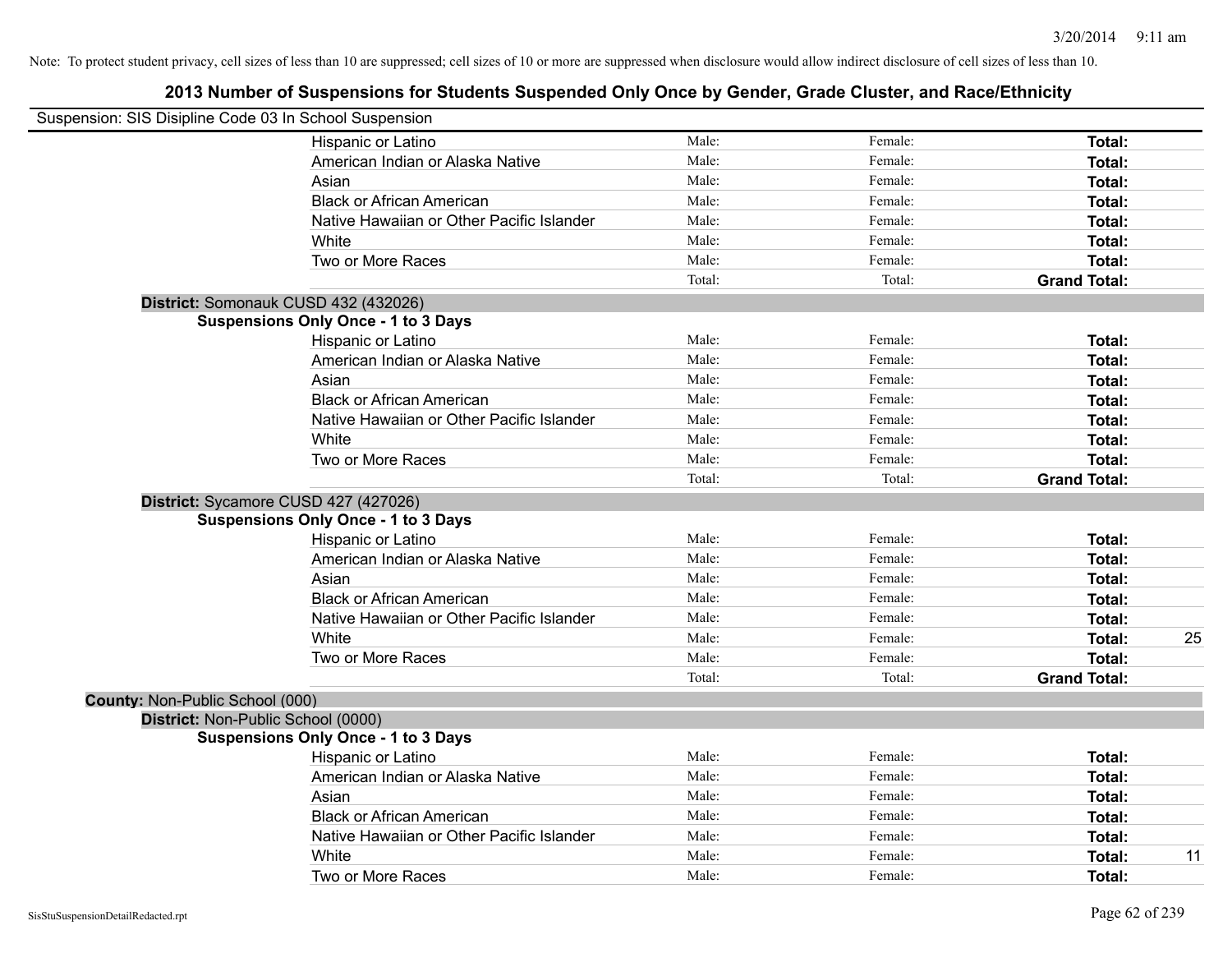| Suspension: SIS Disipline Code 03 In School Suspension |                                            |        |         |                     |    |
|--------------------------------------------------------|--------------------------------------------|--------|---------|---------------------|----|
|                                                        |                                            | Total: | Total:  | <b>Grand Total:</b> | 26 |
| Region: De Witt/Livingston/McLean ROE (17)             |                                            |        |         |                     |    |
| County: Dewitt (020)                                   |                                            |        |         |                     |    |
|                                                        | District: Blue Ridge CUSD 18 (018026)      |        |         |                     |    |
|                                                        | <b>Suspensions Only Once - 1 to 3 Days</b> |        |         |                     |    |
|                                                        | Hispanic or Latino                         | Male:  | Female: | Total:              |    |
|                                                        | American Indian or Alaska Native           | Male:  | Female: | <b>Total:</b>       |    |
|                                                        | Asian                                      | Male:  | Female: | <b>Total:</b>       |    |
|                                                        | <b>Black or African American</b>           | Male:  | Female: | <b>Total:</b>       |    |
|                                                        | Native Hawaiian or Other Pacific Islander  | Male:  | Female: | <b>Total:</b>       |    |
|                                                        | White                                      | Male:  | Female: | <b>Total:</b>       | 16 |
|                                                        | Two or More Races                          | Male:  | Female: | <b>Total:</b>       |    |
|                                                        |                                            | Total: | Total:  | <b>Grand Total:</b> |    |
| District: Clinton CUSD 15 (015026)                     |                                            |        |         |                     |    |
|                                                        | <b>Suspensions Only Once - 1 to 3 Days</b> |        |         |                     |    |
|                                                        | Hispanic or Latino                         | Male:  | Female: | <b>Total:</b>       |    |
|                                                        | American Indian or Alaska Native           | Male:  | Female: | Total:              |    |
|                                                        | Asian                                      | Male:  | Female: | Total:              |    |
|                                                        | <b>Black or African American</b>           | Male:  | Female: | <b>Total:</b>       |    |
|                                                        | Native Hawaiian or Other Pacific Islander  | Male:  | Female: | <b>Total:</b>       |    |
|                                                        | White                                      | Male:  | Female: | <b>Total:</b>       | 14 |
|                                                        | Two or More Races                          | Male:  | Female: | <b>Total:</b>       |    |
|                                                        |                                            | Total: | Total:  | <b>Grand Total:</b> |    |
| County: Livingston (053)                               |                                            |        |         |                     |    |
|                                                        | District: Cornell CCSD 426 (426004)        |        |         |                     |    |
|                                                        | <b>Suspensions Only Once - 1 to 3 Days</b> |        |         |                     |    |
|                                                        | Hispanic or Latino                         | Male:  | Female: | Total:              |    |
|                                                        | American Indian or Alaska Native           | Male:  | Female: | Total:              |    |
|                                                        | Asian                                      | Male:  | Female: | Total:              |    |
|                                                        | <b>Black or African American</b>           | Male:  | Female: | <b>Total:</b>       |    |
|                                                        | Native Hawaiian or Other Pacific Islander  | Male:  | Female: | Total:              |    |
|                                                        | White                                      | Male:  | Female: | Total:              |    |
|                                                        | Two or More Races                          | Male:  | Female: | Total:              |    |
|                                                        |                                            | Total: | Total:  | <b>Grand Total:</b> |    |
|                                                        | District: Dwight Common SD 232 (232002)    |        |         |                     |    |
|                                                        | <b>Suspensions Only Once - 1 to 3 Days</b> |        |         |                     |    |
|                                                        | Hispanic or Latino                         | Male:  | Female: | Total:              |    |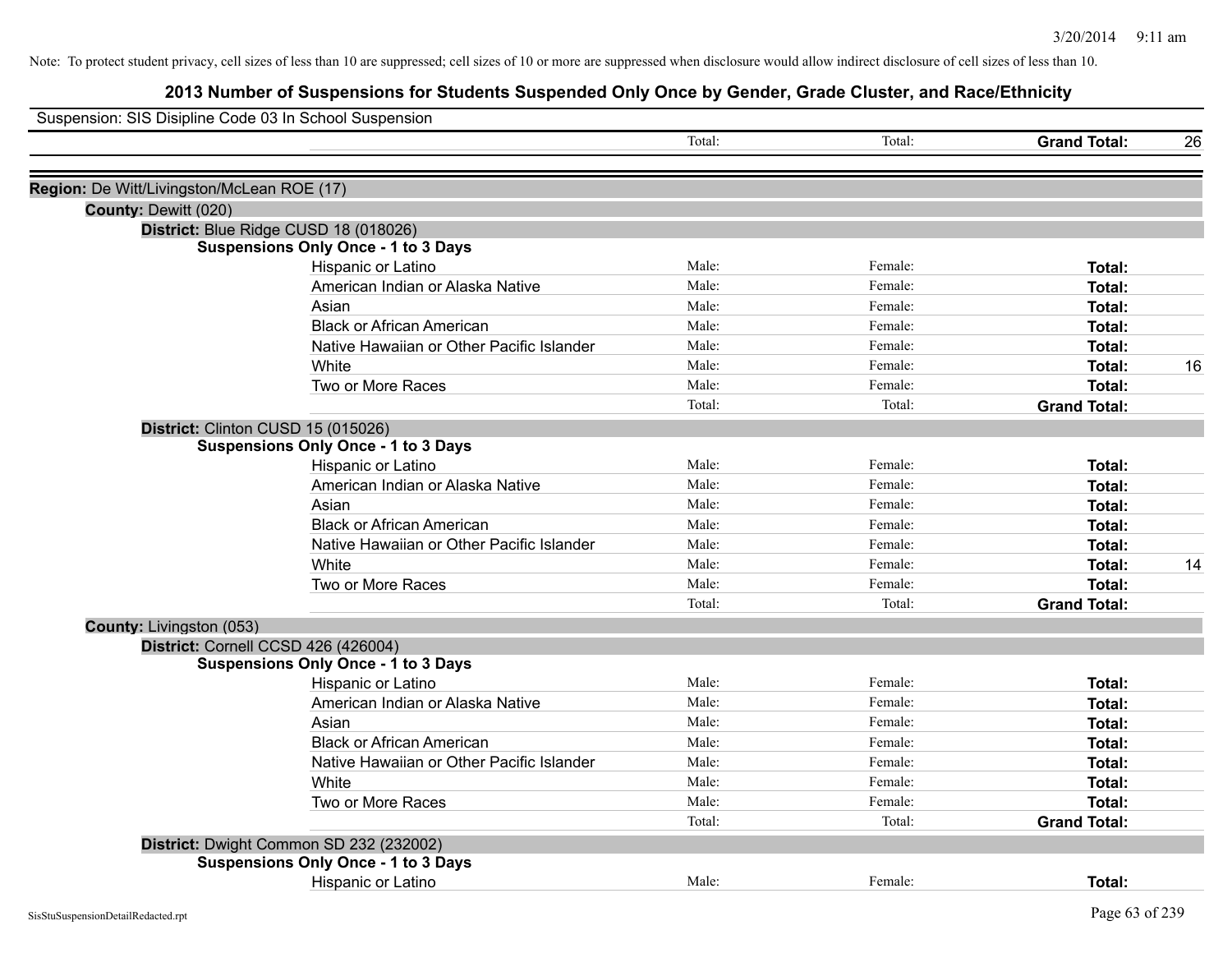|                                   | Suspension: SIS Disipline Code 03 In School Suspension |        |    |         |    |                     |    |
|-----------------------------------|--------------------------------------------------------|--------|----|---------|----|---------------------|----|
|                                   | American Indian or Alaska Native                       | Male:  |    | Female: |    | Total:              |    |
|                                   | Asian                                                  | Male:  |    | Female: |    | Total:              |    |
|                                   | <b>Black or African American</b>                       | Male:  |    | Female: |    | Total:              |    |
|                                   | Native Hawaiian or Other Pacific Islander              | Male:  |    | Female: |    | Total:              |    |
|                                   | White                                                  | Male:  |    | Female: |    | Total:              |    |
|                                   | Two or More Races                                      | Male:  |    | Female: |    | Total:              |    |
|                                   |                                                        | Total: |    | Total:  |    | <b>Grand Total:</b> |    |
|                                   | District: Dwight Twp HSD 230 (230017)                  |        |    |         |    |                     |    |
|                                   | <b>Suspensions Only Once - 1 to 3 Days</b>             |        |    |         |    |                     |    |
|                                   | Hispanic or Latino                                     | Male:  |    | Female: |    | Total:              |    |
|                                   | American Indian or Alaska Native                       | Male:  |    | Female: |    | Total:              |    |
|                                   | Asian                                                  | Male:  |    | Female: |    | Total:              |    |
|                                   | <b>Black or African American</b>                       | Male:  |    | Female: |    | Total:              |    |
|                                   | Native Hawaiian or Other Pacific Islander              | Male:  |    | Female: |    | Total:              |    |
|                                   | White                                                  | Male:  | 17 | Female: | 10 | Total:              | 27 |
|                                   | Two or More Races                                      | Male:  |    | Female: |    | Total:              |    |
|                                   |                                                        | Total: |    | Total:  |    | <b>Grand Total:</b> |    |
|                                   | District: Flanagan-Cornell Dist 74 (074027)            |        |    |         |    |                     |    |
|                                   | <b>Suspensions Only Once - 1 to 3 Days</b>             |        |    |         |    |                     |    |
|                                   | Hispanic or Latino                                     | Male:  |    | Female: |    | Total:              |    |
|                                   | American Indian or Alaska Native                       | Male:  |    | Female: |    | Total:              |    |
|                                   | Asian                                                  | Male:  |    | Female: |    | Total:              |    |
|                                   | <b>Black or African American</b>                       | Male:  |    | Female: |    | Total:              |    |
|                                   | Native Hawaiian or Other Pacific Islander              | Male:  |    | Female: |    | Total:              |    |
|                                   | White                                                  | Male:  |    | Female: |    | Total:              | 10 |
|                                   | Two or More Races                                      | Male:  |    | Female: |    | Total:              |    |
|                                   |                                                        | Total: |    | Total:  |    | <b>Grand Total:</b> |    |
| District: Odell CCSD 435 (435004) |                                                        |        |    |         |    |                     |    |
|                                   | <b>Suspensions Only Once - 1 to 3 Days</b>             |        |    |         |    |                     |    |
|                                   | Hispanic or Latino                                     | Male:  |    | Female: |    | Total:              |    |
|                                   | American Indian or Alaska Native                       | Male:  |    | Female: |    | Total:              |    |
|                                   | Asian                                                  | Male:  |    | Female: |    | Total:              |    |
|                                   | <b>Black or African American</b>                       | Male:  |    | Female: |    | Total:              |    |
|                                   | Native Hawaiian or Other Pacific Islander              | Male:  |    | Female: |    | Total:              |    |
|                                   | White                                                  | Male:  |    | Female: |    | Total:              |    |
|                                   | Two or More Races                                      | Male:  |    | Female: |    | Total:              |    |
|                                   |                                                        | Total: |    | Total:  |    | <b>Grand Total:</b> |    |
|                                   |                                                        |        |    |         |    |                     |    |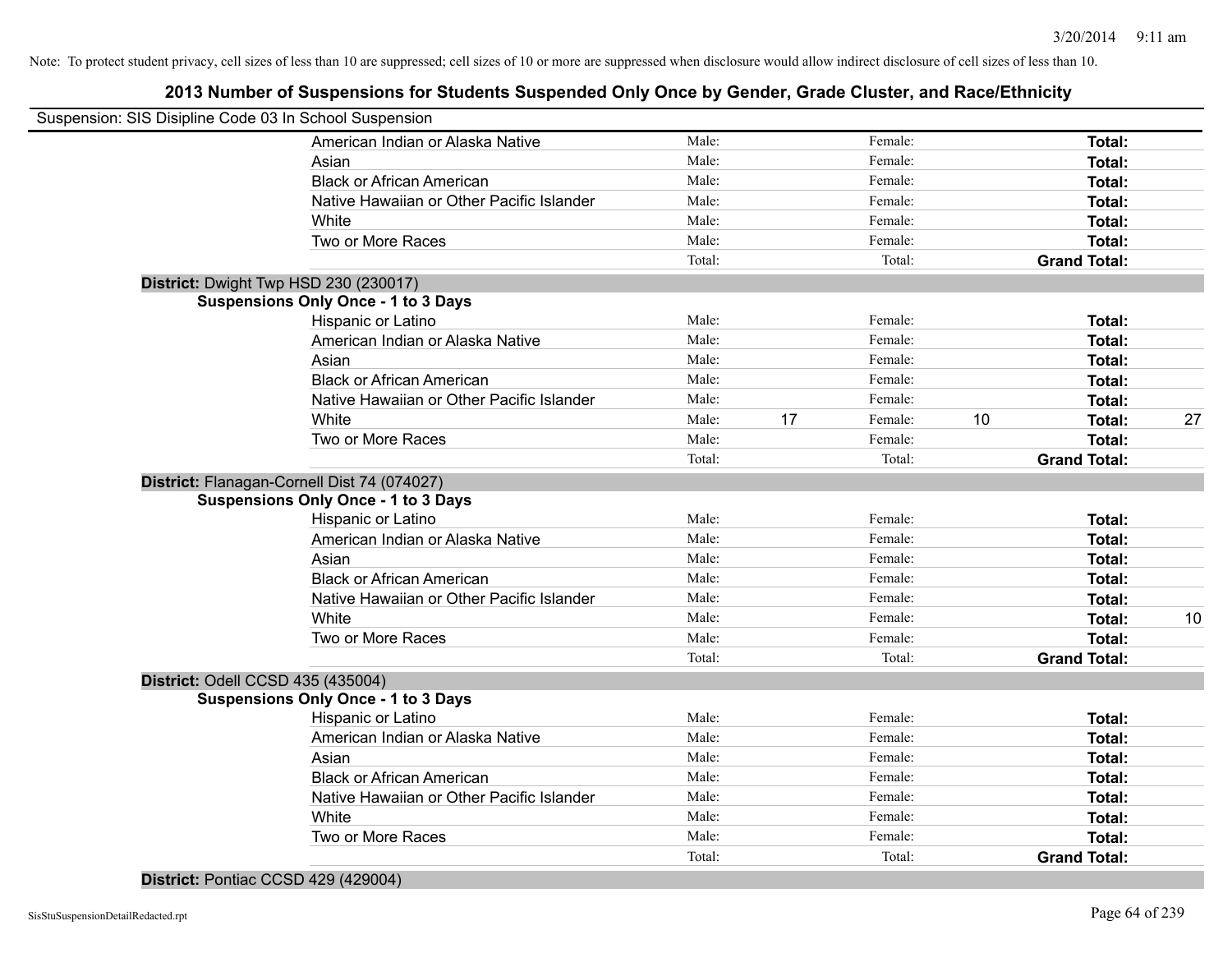|                      | Suspension: SIS Disipline Code 03 In School Suspension |        |    |         |    |                     |    |
|----------------------|--------------------------------------------------------|--------|----|---------|----|---------------------|----|
|                      | <b>Suspensions Only Once - 1 to 3 Days</b>             |        |    |         |    |                     |    |
|                      | Hispanic or Latino                                     | Male:  |    | Female: |    | Total:              |    |
|                      | American Indian or Alaska Native                       | Male:  |    | Female: |    | Total:              |    |
|                      | Asian                                                  | Male:  |    | Female: |    | Total:              |    |
|                      | <b>Black or African American</b>                       | Male:  |    | Female: |    | Total:              |    |
|                      | Native Hawaiian or Other Pacific Islander              | Male:  |    | Female: |    | Total:              |    |
|                      | White                                                  | Male:  |    | Female: |    | Total:              | 10 |
|                      | Two or More Races                                      | Male:  |    | Female: |    | Total:              |    |
|                      |                                                        | Total: |    | Total:  |    | <b>Grand Total:</b> |    |
|                      | District: Prairie Central CUSD 8 (008026)              |        |    |         |    |                     |    |
|                      | <b>Suspensions Only Once - 1 to 3 Days</b>             |        |    |         |    |                     |    |
|                      | Hispanic or Latino                                     | Male:  |    | Female: |    | Total:              |    |
|                      | American Indian or Alaska Native                       | Male:  |    | Female: |    | Total:              |    |
|                      | Asian                                                  | Male:  |    | Female: |    | Total:              |    |
|                      | <b>Black or African American</b>                       | Male:  |    | Female: |    | Total:              |    |
|                      | Native Hawaiian or Other Pacific Islander              | Male:  |    | Female: |    | Total:              |    |
|                      | White                                                  | Male:  |    | Female: |    | Total:              |    |
|                      | Two or More Races                                      | Male:  |    | Female: |    | Total:              |    |
|                      |                                                        | Total: |    | Total:  |    | <b>Grand Total:</b> |    |
|                      | District: Tri Point CUSD 6-J (006J26)                  |        |    |         |    |                     |    |
|                      | <b>Suspensions Only Once - 1 to 3 Days</b>             |        |    |         |    |                     |    |
|                      | Hispanic or Latino                                     | Male:  |    | Female: |    | Total:              |    |
|                      | American Indian or Alaska Native                       | Male:  |    | Female: |    | Total:              |    |
|                      | Asian                                                  | Male:  |    | Female: |    | Total:              |    |
|                      | <b>Black or African American</b>                       | Male:  |    | Female: |    | Total:              |    |
|                      | Native Hawaiian or Other Pacific Islander              | Male:  |    | Female: |    | Total:              |    |
|                      | White                                                  | Male:  |    | Female: |    | Total:              | 25 |
|                      | Two or More Races                                      | Male:  |    | Female: |    | Total:              |    |
|                      |                                                        | Total: |    | Total:  |    | <b>Grand Total:</b> |    |
| County: Mclean (064) |                                                        |        |    |         |    |                     |    |
|                      | District: Bloomington SD 87 (087025)                   |        |    |         |    |                     |    |
|                      | <b>Suspensions Only Once - 1 to 3 Days</b>             |        |    |         |    |                     |    |
|                      | Hispanic or Latino                                     | Male:  |    | Female: |    | Total:              | 27 |
|                      | American Indian or Alaska Native                       | Male:  |    | Female: |    | Total:              |    |
|                      | Asian                                                  | Male:  |    | Female: |    | Total:              |    |
|                      | <b>Black or African American</b>                       | Male:  | 29 | Female: | 30 | Total:              | 59 |
|                      | Native Hawaiian or Other Pacific Islander              | Male:  |    | Female: |    | Total:              |    |
|                      | White                                                  | Male:  | 54 | Female: | 29 | Total:              | 83 |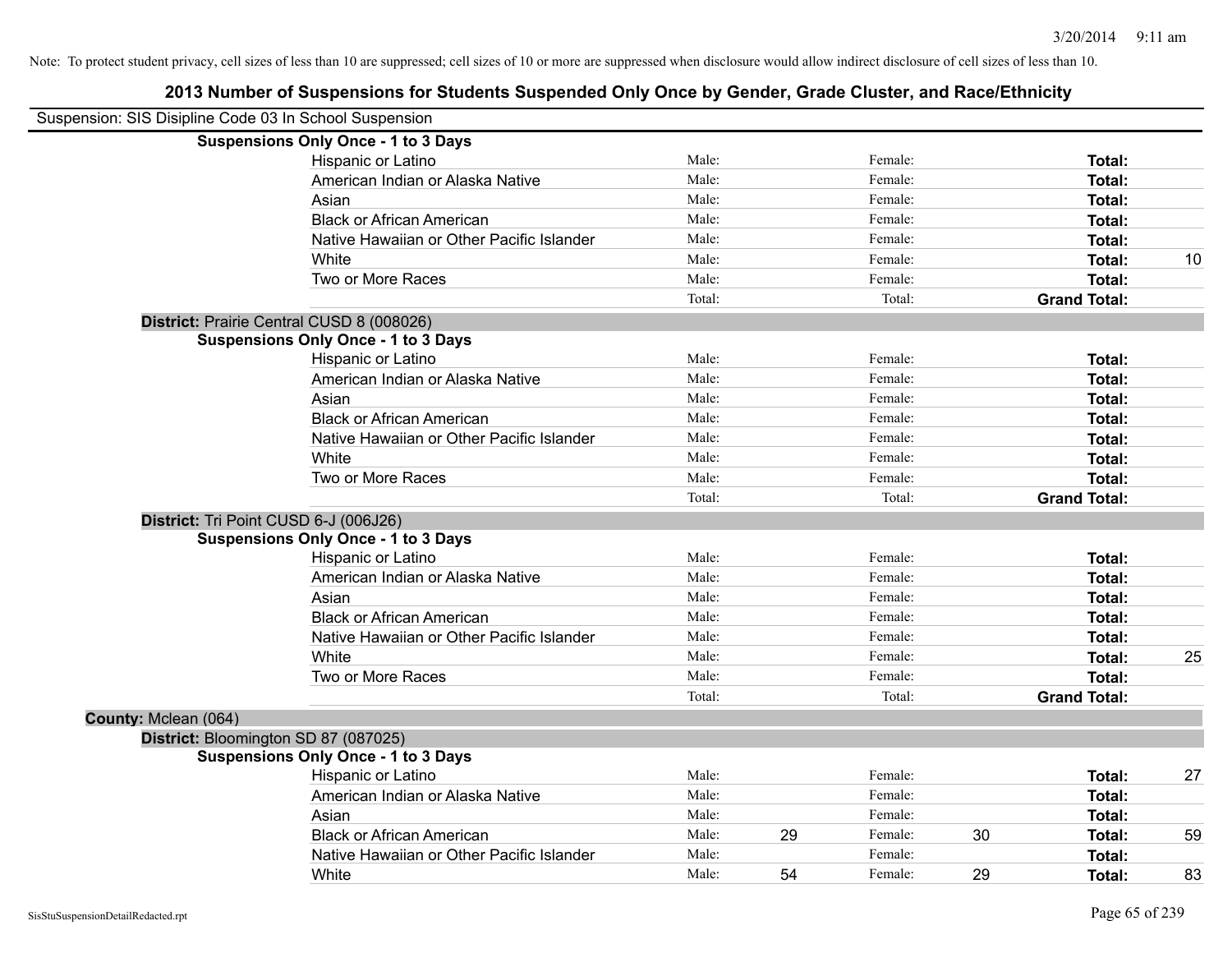| Suspension: SIS Disipline Code 03 In School Suspension |                                            |        |    |         |    |                     |    |
|--------------------------------------------------------|--------------------------------------------|--------|----|---------|----|---------------------|----|
|                                                        | Two or More Races                          | Male:  |    | Female: |    | Total:              | 15 |
|                                                        |                                            | Total: |    | Total:  |    | <b>Grand Total:</b> |    |
|                                                        | District: Heyworth CUSD 4 (004026)         |        |    |         |    |                     |    |
|                                                        | <b>Suspensions Only Once - 1 to 3 Days</b> |        |    |         |    |                     |    |
|                                                        | Hispanic or Latino                         | Male:  |    | Female: |    | Total:              |    |
|                                                        | American Indian or Alaska Native           | Male:  |    | Female: |    | <b>Total:</b>       |    |
|                                                        | Asian                                      | Male:  |    | Female: |    | Total:              |    |
|                                                        | <b>Black or African American</b>           | Male:  |    | Female: |    | Total:              |    |
|                                                        | Native Hawaiian or Other Pacific Islander  | Male:  |    | Female: |    | Total:              |    |
|                                                        | White                                      | Male:  |    | Female: |    | Total:              |    |
|                                                        | Two or More Races                          | Male:  |    | Female: |    | Total:              |    |
|                                                        |                                            | Total: |    | Total:  |    | <b>Grand Total:</b> |    |
| District: LeRoy CUSD 2 (002026)                        |                                            |        |    |         |    |                     |    |
|                                                        | <b>Suspensions Only Once - 1 to 3 Days</b> |        |    |         |    |                     |    |
|                                                        | Hispanic or Latino                         | Male:  |    | Female: |    | Total:              |    |
|                                                        | American Indian or Alaska Native           | Male:  |    | Female: |    | <b>Total:</b>       |    |
|                                                        | Asian                                      | Male:  |    | Female: |    | <b>Total:</b>       |    |
|                                                        | <b>Black or African American</b>           | Male:  |    | Female: |    | Total:              |    |
|                                                        | Native Hawaiian or Other Pacific Islander  | Male:  |    | Female: |    | Total:              |    |
|                                                        | White                                      | Male:  |    | Female: |    | Total:              |    |
|                                                        | Two or More Races                          | Male:  |    | Female: |    | <b>Total:</b>       |    |
|                                                        |                                            | Total: |    | Total:  |    | <b>Grand Total:</b> |    |
|                                                        | District: Lexington CUSD 7 (007026)        |        |    |         |    |                     |    |
|                                                        | <b>Suspensions Only Once - 1 to 3 Days</b> |        |    |         |    |                     |    |
|                                                        | Hispanic or Latino                         | Male:  |    | Female: |    | <b>Total:</b>       |    |
|                                                        | American Indian or Alaska Native           | Male:  |    | Female: |    | <b>Total:</b>       |    |
|                                                        | Asian                                      | Male:  |    | Female: |    | <b>Total:</b>       |    |
|                                                        | <b>Black or African American</b>           | Male:  |    | Female: |    | Total:              |    |
|                                                        | Native Hawaiian or Other Pacific Islander  | Male:  |    | Female: |    | Total:              |    |
|                                                        | White                                      | Male:  |    | Female: |    | <b>Total:</b>       |    |
|                                                        | Two or More Races                          | Male:  |    | Female: |    | Total:              |    |
|                                                        |                                            | Total: |    | Total:  |    | <b>Grand Total:</b> |    |
|                                                        | District: McLean County USD 5 (005026)     |        |    |         |    |                     |    |
|                                                        | <b>Suspensions Only Once - 1 to 3 Days</b> |        |    |         |    |                     |    |
|                                                        | Hispanic or Latino                         | Male:  |    | Female: |    | Total:              | 12 |
|                                                        | American Indian or Alaska Native           | Male:  |    | Female: |    | <b>Total:</b>       |    |
|                                                        | Asian                                      | Male:  |    | Female: |    | <b>Total:</b>       |    |
|                                                        | <b>Black or African American</b>           | Male:  | 32 | Female: | 14 | Total:              | 46 |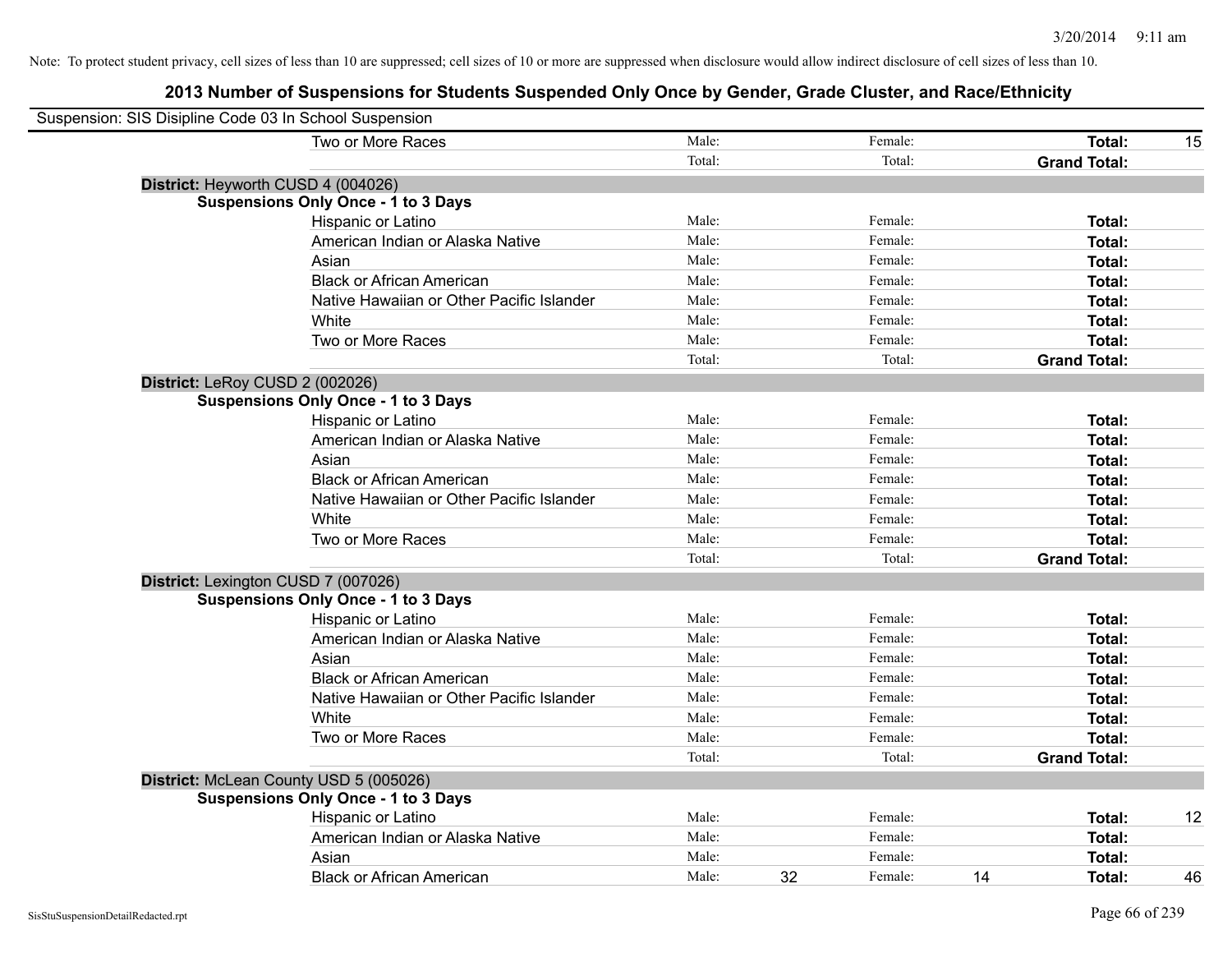| Suspension: SIS Disipline Code 03 In School Suspension |                                                  |        |    |         |    |                     |    |
|--------------------------------------------------------|--------------------------------------------------|--------|----|---------|----|---------------------|----|
|                                                        | Native Hawaiian or Other Pacific Islander        | Male:  |    | Female: |    | Total:              |    |
|                                                        | White                                            | Male:  |    | Female: |    | Total:              | 39 |
|                                                        | Two or More Races                                | Male:  |    | Female: |    | Total:              | 14 |
|                                                        |                                                  | Total: |    | Total:  |    | <b>Grand Total:</b> |    |
|                                                        | District: Olympia CUSD 16 (016026)               |        |    |         |    |                     |    |
|                                                        | <b>Suspensions Only Once - 1 to 3 Days</b>       |        |    |         |    |                     |    |
|                                                        | Hispanic or Latino                               | Male:  |    | Female: |    | Total:              |    |
|                                                        | American Indian or Alaska Native                 | Male:  |    | Female: |    | Total:              |    |
|                                                        | Asian                                            | Male:  |    | Female: |    | Total:              |    |
|                                                        | <b>Black or African American</b>                 | Male:  |    | Female: |    | Total:              |    |
|                                                        | Native Hawaiian or Other Pacific Islander        | Male:  |    | Female: |    | Total:              |    |
|                                                        | White                                            | Male:  | 35 | Female: | 14 | Total:              | 49 |
|                                                        | Two or More Races                                | Male:  |    | Female: |    | Total:              |    |
|                                                        |                                                  | Total: |    | Total:  |    | <b>Grand Total:</b> |    |
|                                                        | District: Ridgeview CUSD 19 (019026)             |        |    |         |    |                     |    |
|                                                        | <b>Suspensions Only Once - 1 to 3 Days</b>       |        |    |         |    |                     |    |
|                                                        | Hispanic or Latino                               | Male:  |    | Female: |    | Total:              |    |
|                                                        | American Indian or Alaska Native                 | Male:  |    | Female: |    | Total:              |    |
|                                                        | Asian                                            | Male:  |    | Female: |    | Total:              |    |
|                                                        | <b>Black or African American</b>                 | Male:  |    | Female: |    | Total:              |    |
|                                                        | Native Hawaiian or Other Pacific Islander        | Male:  |    | Female: |    | Total:              |    |
|                                                        | White                                            | Male:  |    | Female: |    | Total:              |    |
|                                                        | Two or More Races                                | Male:  |    | Female: |    | Total:              |    |
|                                                        |                                                  | Total: |    | Total:  |    | <b>Grand Total:</b> |    |
|                                                        | District: Tri Valley CUSD 3 (003026)             |        |    |         |    |                     |    |
|                                                        | <b>Suspensions Only Once - 1 to 3 Days</b>       |        |    |         |    |                     |    |
|                                                        | Hispanic or Latino                               | Male:  |    | Female: |    | Total:              |    |
|                                                        | American Indian or Alaska Native                 | Male:  |    | Female: |    | Total:              |    |
|                                                        | Asian                                            | Male:  |    | Female: |    | Total:              |    |
|                                                        | <b>Black or African American</b>                 | Male:  |    | Female: |    | Total:              |    |
|                                                        | Native Hawaiian or Other Pacific Islander        | Male:  |    | Female: |    | Total:              |    |
|                                                        | White                                            | Male:  |    | Female: |    | Total:              |    |
|                                                        | Two or More Races                                | Male:  |    | Female: |    | Total:              |    |
|                                                        |                                                  | Total: |    | Total:  |    | <b>Grand Total:</b> |    |
| <b>County: Non-Public School (000)</b>                 |                                                  |        |    |         |    |                     |    |
|                                                        | District: De Witt/Livingston/McLean ROE (000000) |        |    |         |    |                     |    |
|                                                        | <b>Suspensions Only Once - 1 to 3 Days</b>       |        |    |         |    |                     |    |
|                                                        | Hispanic or Latino                               | Male:  |    | Female: |    | Total:              |    |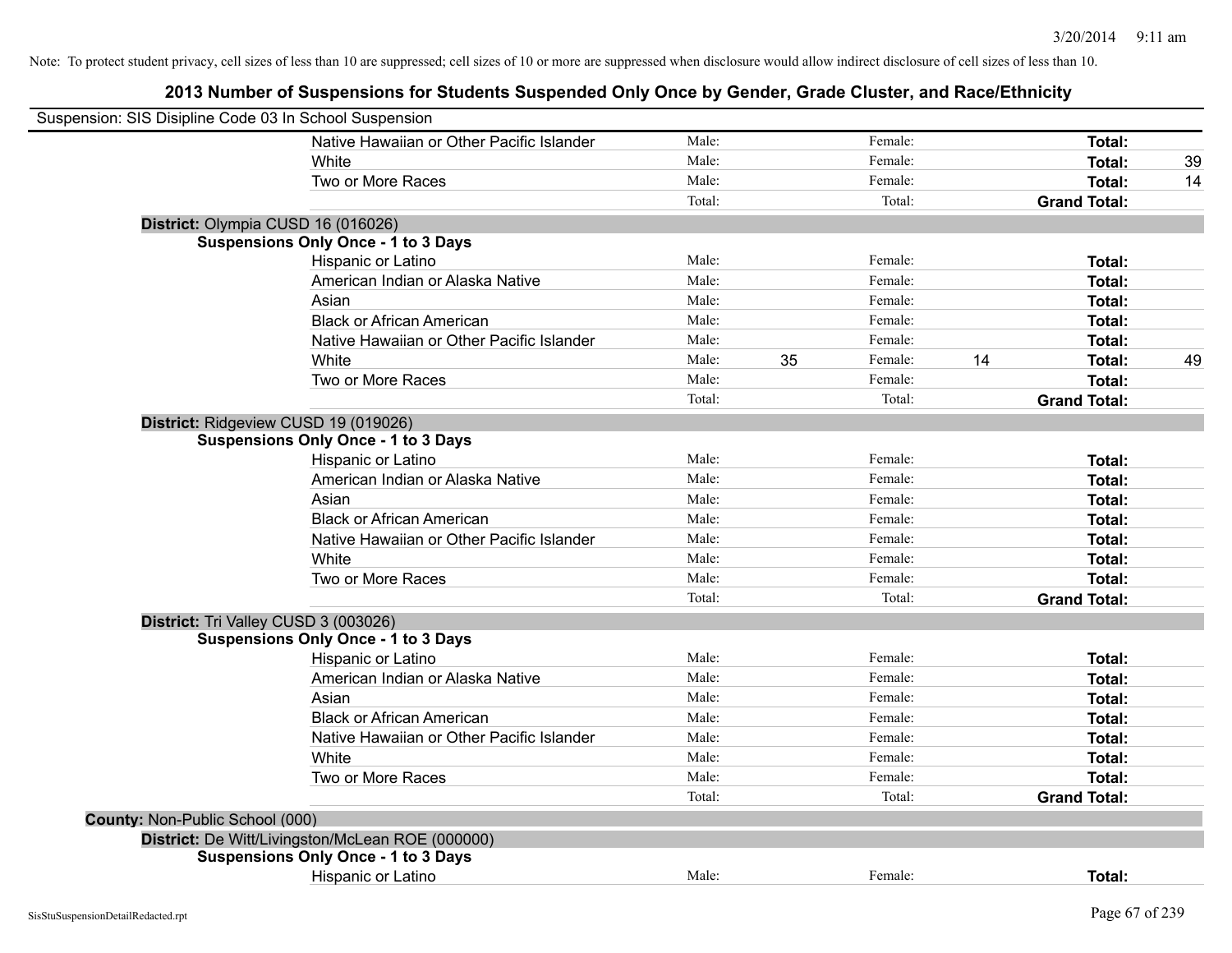| Suspension: SIS Disipline Code 03 In School Suspension |                                                |        |    |         |    |                     |    |
|--------------------------------------------------------|------------------------------------------------|--------|----|---------|----|---------------------|----|
|                                                        | American Indian or Alaska Native               | Male:  |    | Female: |    | Total:              |    |
|                                                        | Asian                                          | Male:  |    | Female: |    | Total:              |    |
|                                                        | <b>Black or African American</b>               | Male:  |    | Female: |    | Total:              |    |
|                                                        | Native Hawaiian or Other Pacific Islander      | Male:  |    | Female: |    | Total:              |    |
|                                                        | White                                          | Male:  |    | Female: |    | Total:              |    |
|                                                        | Two or More Races                              | Male:  |    | Female: |    | Total:              |    |
|                                                        |                                                | Total: |    | Total:  |    | <b>Grand Total:</b> |    |
|                                                        |                                                |        |    |         |    |                     |    |
| Region: DuPage ROE (19)                                |                                                |        |    |         |    |                     |    |
| County: Dupage (022)                                   |                                                |        |    |         |    |                     |    |
|                                                        | District: Addison SD 4 (004002)                |        |    |         |    |                     |    |
|                                                        | <b>Suspensions Only Once - 1 to 3 Days</b>     |        |    |         |    |                     |    |
|                                                        | Hispanic or Latino                             | Male:  | 30 | Female: | 19 | Total:              | 49 |
|                                                        | American Indian or Alaska Native               | Male:  |    | Female: |    | Total:              |    |
|                                                        | Asian                                          | Male:  |    | Female: |    | Total:              |    |
|                                                        | <b>Black or African American</b>               | Male:  |    | Female: |    | Total:              |    |
|                                                        | Native Hawaiian or Other Pacific Islander      | Male:  |    | Female: |    | Total:              |    |
|                                                        | White                                          | Male:  |    | Female: |    | Total:              |    |
|                                                        | Two or More Races                              | Male:  |    | Female: |    | Total:              |    |
|                                                        |                                                | Total: |    | Total:  |    | <b>Grand Total:</b> | 66 |
|                                                        | District: Adventist GlenOaks Hospital (024200) |        |    |         |    |                     |    |
|                                                        | <b>Suspensions Only Once - 1 to 3 Days</b>     |        |    |         |    |                     |    |
|                                                        | Hispanic or Latino                             | Male:  |    | Female: |    | Total:              |    |
|                                                        | American Indian or Alaska Native               | Male:  |    | Female: |    | Total:              |    |
|                                                        | Asian                                          | Male:  |    | Female: |    | Total:              |    |
|                                                        | <b>Black or African American</b>               | Male:  |    | Female: |    | Total:              |    |
|                                                        | Native Hawaiian or Other Pacific Islander      | Male:  |    | Female: |    | Total:              |    |
|                                                        | White                                          | Male:  |    | Female: |    | Total:              |    |
|                                                        | Two or More Races                              | Male:  |    | Female: |    | Total:              |    |
|                                                        |                                                | Total: |    | Total:  |    | <b>Grand Total:</b> |    |
|                                                        | District: Benjamin SD 25 (025002)              |        |    |         |    |                     |    |
|                                                        | <b>Suspensions Only Once - 1 to 3 Days</b>     |        |    |         |    |                     |    |
|                                                        | Hispanic or Latino                             | Male:  |    | Female: |    | Total:              |    |
|                                                        | American Indian or Alaska Native               | Male:  |    | Female: |    | Total:              |    |
|                                                        | Asian                                          | Male:  |    | Female: |    | Total:              |    |
|                                                        | <b>Black or African American</b>               | Male:  |    | Female: |    | Total:              |    |
|                                                        | Native Hawaiian or Other Pacific Islander      | Male:  |    | Female: |    | Total:              |    |
|                                                        | White                                          | Male:  |    | Female: |    | Total:              |    |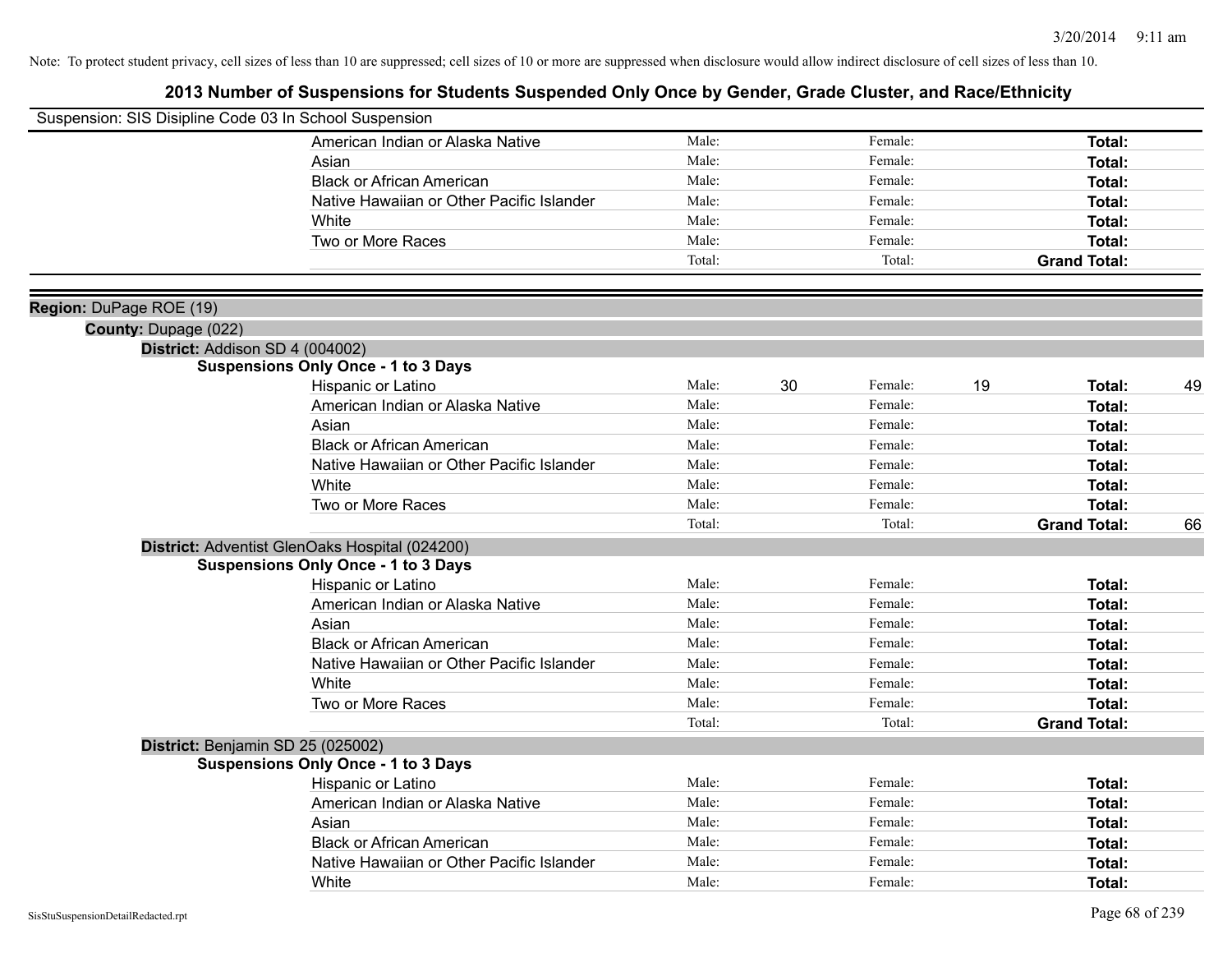| Suspension: SIS Disipline Code 03 In School Suspension |                                               |        |         |                     |    |
|--------------------------------------------------------|-----------------------------------------------|--------|---------|---------------------|----|
|                                                        | Two or More Races                             | Male:  | Female: | <b>Total:</b>       |    |
|                                                        |                                               | Total: | Total:  | <b>Grand Total:</b> | 11 |
| District: Bensenville SD 2 (002002)                    |                                               |        |         |                     |    |
|                                                        | <b>Suspensions Only Once - 1 to 3 Days</b>    |        |         |                     |    |
|                                                        | Hispanic or Latino                            | Male:  | Female: | Total:              | 30 |
|                                                        | American Indian or Alaska Native              | Male:  | Female: | Total:              |    |
|                                                        | Asian                                         | Male:  | Female: | Total:              |    |
|                                                        | <b>Black or African American</b>              | Male:  | Female: | Total:              |    |
|                                                        | Native Hawaiian or Other Pacific Islander     | Male:  | Female: | Total:              |    |
|                                                        | White                                         | Male:  | Female: | Total:              |    |
|                                                        | Two or More Races                             | Male:  | Female: | Total:              |    |
|                                                        |                                               | Total: | Total:  | <b>Grand Total:</b> | 40 |
|                                                        | <b>Suspensions Only Once - 4 or More Days</b> |        |         |                     |    |
|                                                        | Hispanic or Latino                            | Male:  | Female: | Total:              |    |
|                                                        | American Indian or Alaska Native              | Male:  | Female: | Total:              |    |
|                                                        | Asian                                         | Male:  | Female: | <b>Total:</b>       |    |
|                                                        | <b>Black or African American</b>              | Male:  | Female: | Total:              |    |
|                                                        | Native Hawaiian or Other Pacific Islander     | Male:  | Female: | Total:              |    |
|                                                        | White                                         | Male:  | Female: | Total:              |    |
|                                                        | Two or More Races                             | Male:  | Female: | Total:              |    |
|                                                        |                                               | Total: | Total:  | <b>Grand Total:</b> |    |
|                                                        | District: Bloomingdale SD 13 (013002)         |        |         |                     |    |
|                                                        | <b>Suspensions Only Once - 1 to 3 Days</b>    |        |         |                     |    |
|                                                        | <b>Hispanic or Latino</b>                     | Male:  | Female: | Total:              |    |
|                                                        | American Indian or Alaska Native              | Male:  | Female: | Total:              |    |
|                                                        | Asian                                         | Male:  | Female: | Total:              |    |
|                                                        | <b>Black or African American</b>              | Male:  | Female: | Total:              |    |
|                                                        | Native Hawaiian or Other Pacific Islander     | Male:  | Female: | <b>Total:</b>       |    |
|                                                        | White                                         | Male:  | Female: | Total:              |    |
|                                                        | Two or More Races                             | Male:  | Female: | <b>Total:</b>       |    |
|                                                        |                                               | Total: | Total:  | <b>Grand Total:</b> |    |
| District: Butler SD 53 (053002)                        |                                               |        |         |                     |    |
|                                                        | <b>Suspensions Only Once - 1 to 3 Days</b>    |        |         |                     |    |
|                                                        | Hispanic or Latino                            | Male:  | Female: | Total:              |    |
|                                                        | American Indian or Alaska Native              | Male:  | Female: | Total:              |    |
|                                                        | Asian                                         | Male:  | Female: | Total:              |    |
|                                                        | <b>Black or African American</b>              | Male:  | Female: | Total:              |    |
|                                                        | Native Hawaiian or Other Pacific Islander     | Male:  | Female: | Total:              |    |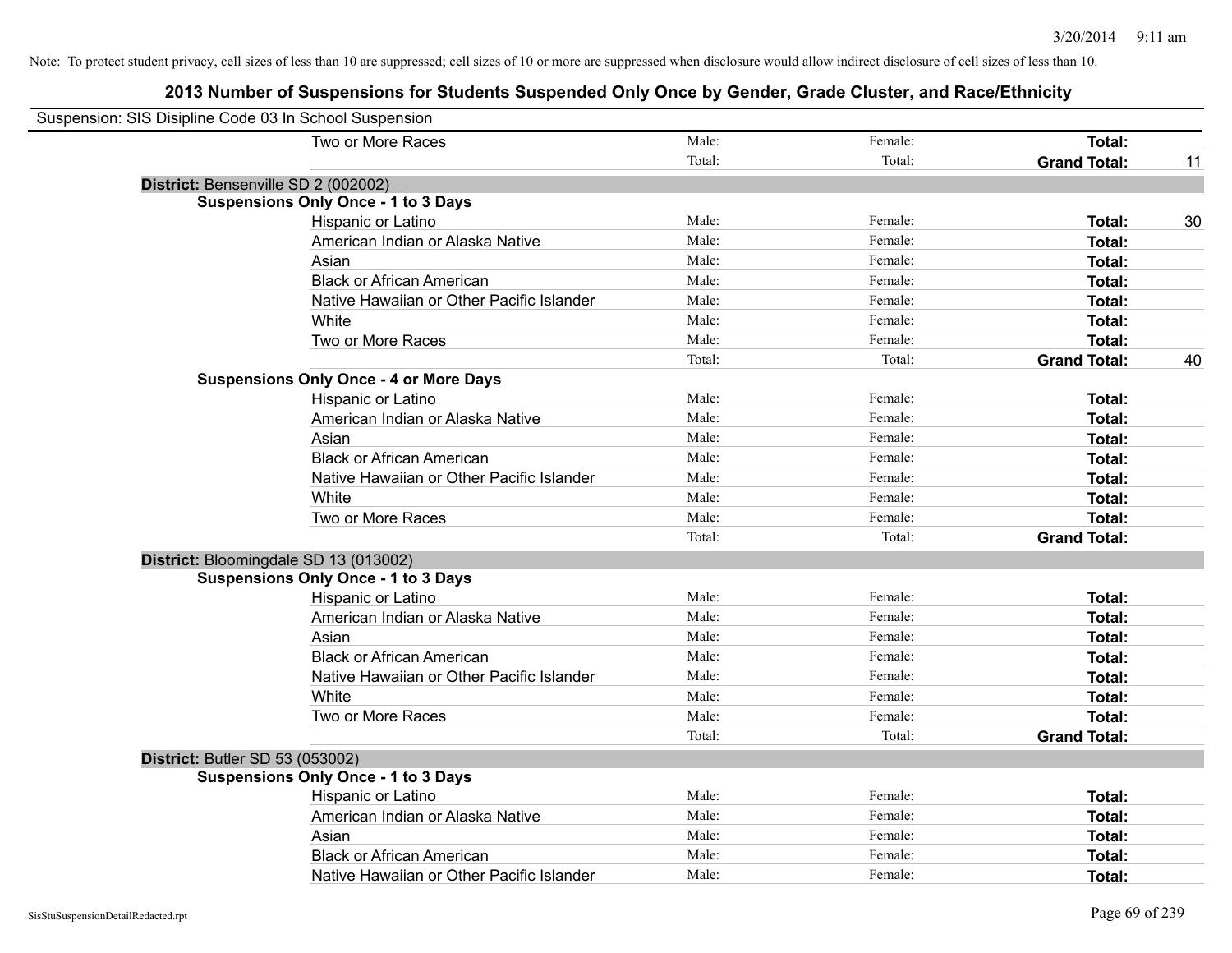| Suspension: SIS Disipline Code 03 In School Suspension |                                            |        |    |         |    |                     |    |
|--------------------------------------------------------|--------------------------------------------|--------|----|---------|----|---------------------|----|
|                                                        | White                                      | Male:  |    | Female: |    | Total:              |    |
|                                                        | Two or More Races                          | Male:  |    | Female: |    | Total:              |    |
|                                                        |                                            | Total: |    | Total:  |    | <b>Grand Total:</b> |    |
| <b>District: Cass SD 63 (063002)</b>                   |                                            |        |    |         |    |                     |    |
|                                                        | <b>Suspensions Only Once - 1 to 3 Days</b> |        |    |         |    |                     |    |
|                                                        | Hispanic or Latino                         | Male:  |    | Female: |    | Total:              |    |
|                                                        | American Indian or Alaska Native           | Male:  |    | Female: |    | Total:              |    |
|                                                        | Asian                                      | Male:  |    | Female: |    | Total:              |    |
|                                                        | <b>Black or African American</b>           | Male:  |    | Female: |    | Total:              |    |
|                                                        | Native Hawaiian or Other Pacific Islander  | Male:  |    | Female: |    | Total:              |    |
|                                                        | White                                      | Male:  |    | Female: |    | Total:              |    |
|                                                        | Two or More Races                          | Male:  |    | Female: |    | Total:              |    |
|                                                        |                                            | Total: |    | Total:  |    | <b>Grand Total:</b> |    |
| District: CCSD 180 (180004)                            |                                            |        |    |         |    |                     |    |
|                                                        | <b>Suspensions Only Once - 1 to 3 Days</b> |        |    |         |    |                     |    |
|                                                        | Hispanic or Latino                         | Male:  |    | Female: |    | Total:              |    |
|                                                        | American Indian or Alaska Native           | Male:  |    | Female: |    | Total:              |    |
|                                                        | Asian                                      | Male:  |    | Female: |    | Total:              |    |
|                                                        | <b>Black or African American</b>           | Male:  | 12 | Female: | 12 | Total:              | 24 |
|                                                        | Native Hawaiian or Other Pacific Islander  | Male:  |    | Female: |    | Total:              |    |
|                                                        | White                                      | Male:  |    | Female: |    | Total:              |    |
|                                                        | Two or More Races                          | Male:  |    | Female: |    | Total:              |    |
|                                                        |                                            | Total: |    | Total:  |    | <b>Grand Total:</b> |    |
| District: CCSD 89 (089004)                             |                                            |        |    |         |    |                     |    |
|                                                        | <b>Suspensions Only Once - 1 to 3 Days</b> |        |    |         |    |                     |    |
|                                                        | Hispanic or Latino                         | Male:  |    | Female: |    | Total:              |    |
|                                                        | American Indian or Alaska Native           | Male:  |    | Female: |    | Total:              |    |
|                                                        | Asian                                      | Male:  |    | Female: |    | Total:              |    |
|                                                        | <b>Black or African American</b>           | Male:  |    | Female: |    | Total:              |    |
|                                                        | Native Hawaiian or Other Pacific Islander  | Male:  |    | Female: |    | Total:              |    |
|                                                        | White                                      | Male:  |    | Female: |    | Total:              | 22 |
|                                                        | Two or More Races                          | Male:  |    | Female: |    | Total:              |    |
|                                                        |                                            | Total: | 26 | Total:  | 11 | <b>Grand Total:</b> | 37 |
| District: CCSD 93 (093004)                             |                                            |        |    |         |    |                     |    |
|                                                        | <b>Suspensions Only Once - 1 to 3 Days</b> |        |    |         |    |                     |    |
|                                                        | Hispanic or Latino                         | Male:  |    | Female: |    | Total:              |    |
|                                                        | American Indian or Alaska Native           | Male:  |    | Female: |    | Total:              |    |
|                                                        | Asian                                      | Male:  |    | Female: |    | Total:              |    |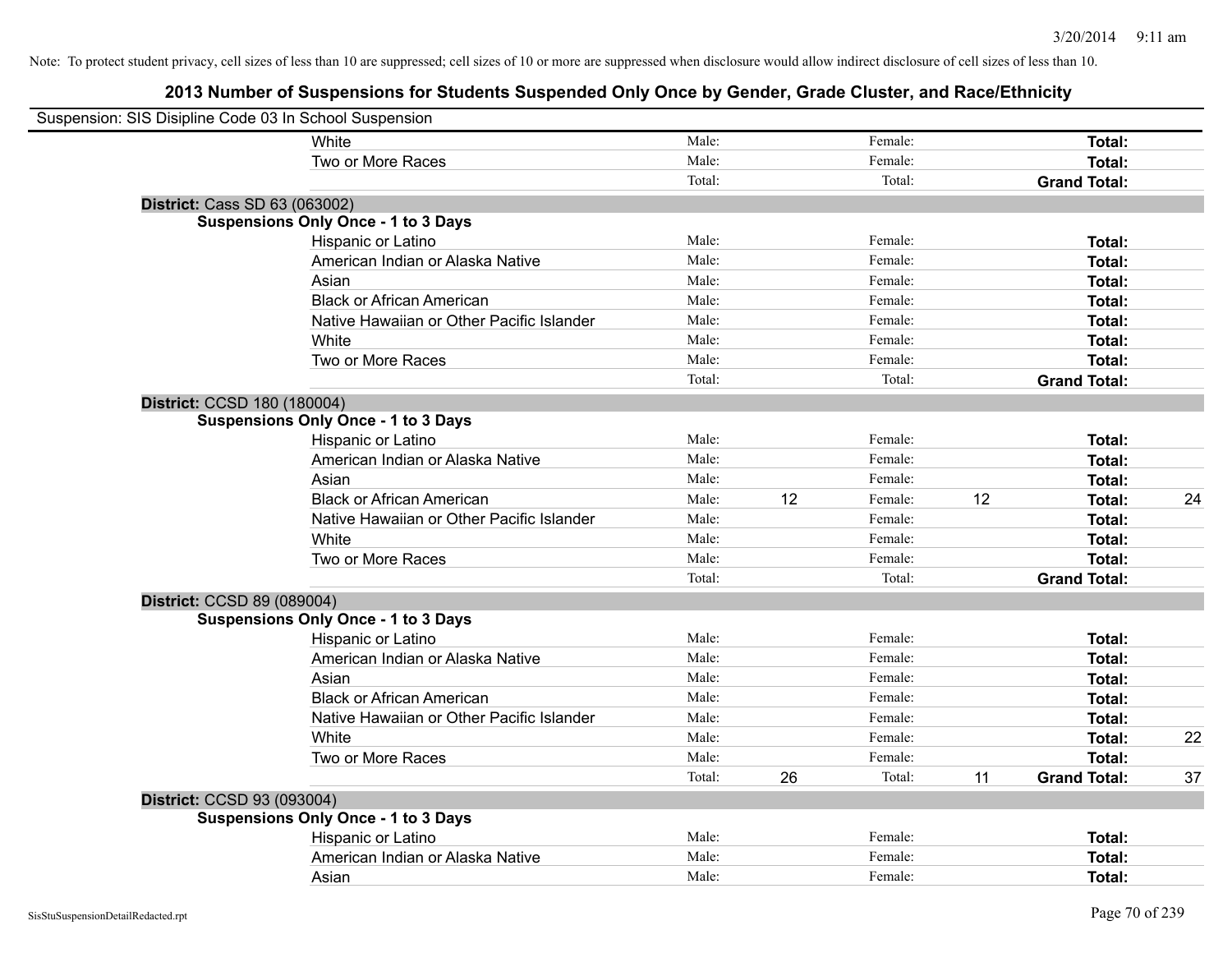| Suspension: SIS Disipline Code 03 In School Suspension |                                               |        |    |         |    |                     |    |
|--------------------------------------------------------|-----------------------------------------------|--------|----|---------|----|---------------------|----|
|                                                        | <b>Black or African American</b>              | Male:  |    | Female: |    | <b>Total:</b>       |    |
|                                                        | Native Hawaiian or Other Pacific Islander     | Male:  |    | Female: |    | Total:              |    |
|                                                        | White                                         | Male:  |    | Female: |    | Total:              | 10 |
|                                                        | Two or More Races                             | Male:  |    | Female: |    | Total:              |    |
|                                                        |                                               | Total: |    | Total:  |    | <b>Grand Total:</b> | 21 |
|                                                        | <b>Suspensions Only Once - 4 or More Days</b> |        |    |         |    |                     |    |
|                                                        | Hispanic or Latino                            | Male:  |    | Female: |    | Total:              |    |
|                                                        | American Indian or Alaska Native              | Male:  |    | Female: |    | <b>Total:</b>       |    |
|                                                        | Asian                                         | Male:  |    | Female: |    | Total:              |    |
|                                                        | <b>Black or African American</b>              | Male:  |    | Female: |    | <b>Total:</b>       |    |
|                                                        | Native Hawaiian or Other Pacific Islander     | Male:  |    | Female: |    | Total:              |    |
|                                                        | White                                         | Male:  |    | Female: |    | Total:              |    |
|                                                        | Two or More Races                             | Male:  |    | Female: |    | Total:              |    |
|                                                        |                                               | Total: |    | Total:  |    | <b>Grand Total:</b> |    |
|                                                        | District: Center Cass SD 66 (066002)          |        |    |         |    |                     |    |
|                                                        | <b>Suspensions Only Once - 1 to 3 Days</b>    |        |    |         |    |                     |    |
|                                                        | Hispanic or Latino                            | Male:  |    | Female: |    | Total:              |    |
|                                                        | American Indian or Alaska Native              | Male:  |    | Female: |    | <b>Total:</b>       |    |
|                                                        | Asian                                         | Male:  |    | Female: |    | Total:              |    |
|                                                        | <b>Black or African American</b>              | Male:  |    | Female: |    | Total:              |    |
|                                                        | Native Hawaiian or Other Pacific Islander     | Male:  |    | Female: |    | Total:              |    |
|                                                        | White                                         | Male:  |    | Female: |    | Total:              |    |
|                                                        | Two or More Races                             | Male:  |    | Female: |    | <b>Total:</b>       |    |
|                                                        |                                               | Total: |    | Total:  |    | <b>Grand Total:</b> | 10 |
| <b>District: CHSD 99 (099016)</b>                      |                                               |        |    |         |    |                     |    |
|                                                        | <b>Suspensions Only Once - 1 to 3 Days</b>    |        |    |         |    |                     |    |
|                                                        | Hispanic or Latino                            | Male:  |    | Female: |    | Total:              |    |
|                                                        | American Indian or Alaska Native              | Male:  |    | Female: |    | Total:              |    |
|                                                        | Asian                                         | Male:  |    | Female: |    | Total:              |    |
|                                                        | <b>Black or African American</b>              | Male:  | 11 | Female: | 10 | Total:              | 21 |
|                                                        | Native Hawaiian or Other Pacific Islander     | Male:  |    | Female: |    | Total:              |    |
|                                                        | White                                         | Male:  | 13 | Female: | 15 | Total:              | 28 |
|                                                        | Two or More Races                             | Male:  |    | Female: |    | <b>Total:</b>       |    |
|                                                        |                                               | Total: |    | Total:  |    | <b>Grand Total:</b> |    |
|                                                        | <b>Suspensions Only Once - 4 or More Days</b> |        |    |         |    |                     |    |
|                                                        | Hispanic or Latino                            | Male:  |    | Female: |    | Total:              |    |
|                                                        | American Indian or Alaska Native              | Male:  |    | Female: |    | Total:              |    |
|                                                        | Asian                                         | Male:  |    | Female: |    | Total:              |    |
|                                                        | <b>Black or African American</b>              | Male:  |    | Female: |    | Total:              |    |
| SisStuSuspensionDetailRedacted.rpt                     |                                               |        |    |         |    | Page 71 of 239      |    |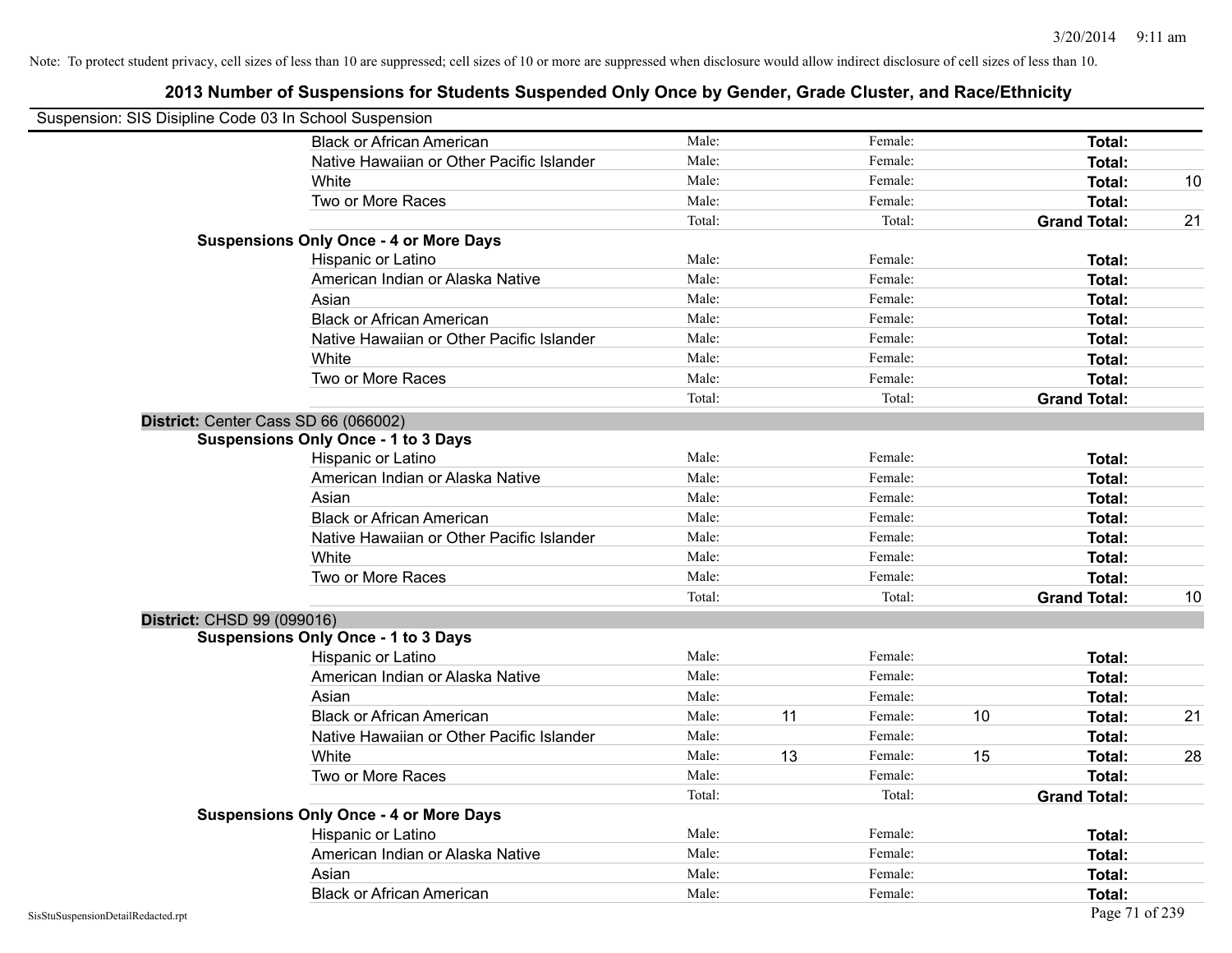| Suspension: SIS Disipline Code 03 In School Suspension |                                            |        |    |         |    |                     |     |
|--------------------------------------------------------|--------------------------------------------|--------|----|---------|----|---------------------|-----|
|                                                        | Native Hawaiian or Other Pacific Islander  | Male:  |    | Female: |    | <b>Total:</b>       |     |
|                                                        | White                                      | Male:  |    | Female: |    | Total:              |     |
|                                                        | Two or More Races                          | Male:  |    | Female: |    | Total:              |     |
|                                                        |                                            | Total: |    | Total:  |    | <b>Grand Total:</b> |     |
| District: CUSD 200 (200026)                            |                                            |        |    |         |    |                     |     |
|                                                        | <b>Suspensions Only Once - 1 to 3 Days</b> |        |    |         |    |                     |     |
|                                                        | Hispanic or Latino                         | Male:  | 39 | Female: | 15 | Total:              | 54  |
|                                                        | American Indian or Alaska Native           | Male:  |    | Female: |    | <b>Total:</b>       |     |
|                                                        | Asian                                      | Male:  |    | Female: |    | <b>Total:</b>       | 11  |
|                                                        | <b>Black or African American</b>           | Male:  | 29 | Female: | 15 | <b>Total:</b>       | 44  |
|                                                        | Native Hawaiian or Other Pacific Islander  | Male:  |    | Female: |    | <b>Total:</b>       |     |
|                                                        | White                                      | Male:  | 73 | Female: | 15 | Total:              | 88  |
|                                                        | Two or More Races                          | Male:  |    | Female: |    | Total:              |     |
|                                                        |                                            | Total: |    | Total:  |    | <b>Grand Total:</b> |     |
| District: CUSD 201 (201026)                            |                                            |        |    |         |    |                     |     |
|                                                        | <b>Suspensions Only Once - 1 to 3 Days</b> |        |    |         |    |                     |     |
|                                                        | Hispanic or Latino                         | Male:  |    | Female: |    | Total:              | 11  |
|                                                        | American Indian or Alaska Native           | Male:  |    | Female: |    | Total:              |     |
|                                                        | Asian                                      | Male:  |    | Female: |    | Total:              |     |
|                                                        | <b>Black or African American</b>           | Male:  |    | Female: |    | Total:              |     |
|                                                        | Native Hawaiian or Other Pacific Islander  | Male:  |    | Female: |    | <b>Total:</b>       |     |
|                                                        | White                                      | Male:  |    | Female: |    | <b>Total:</b>       | 17  |
|                                                        | Two or More Races                          | Male:  |    | Female: |    | Total:              |     |
|                                                        |                                            | Total: |    | Total:  |    | <b>Grand Total:</b> |     |
|                                                        | District: Downers Grove GSD 58 (058002)    |        |    |         |    |                     |     |
|                                                        | <b>Suspensions Only Once - 1 to 3 Days</b> |        |    |         |    |                     |     |
|                                                        | Hispanic or Latino                         | Male:  |    | Female: |    | <b>Total:</b>       |     |
|                                                        | American Indian or Alaska Native           | Male:  |    | Female: |    | Total:              |     |
|                                                        | Asian                                      | Male:  |    | Female: |    | Total:              |     |
|                                                        | <b>Black or African American</b>           | Male:  |    | Female: |    | <b>Total:</b>       |     |
|                                                        | Native Hawaiian or Other Pacific Islander  | Male:  |    | Female: |    | Total:              |     |
|                                                        | White                                      | Male:  |    | Female: |    | <b>Total:</b>       | 37  |
|                                                        | Two or More Races                          | Male:  |    | Female: |    | <b>Total:</b>       |     |
|                                                        |                                            | Total: |    | Total:  |    | <b>Grand Total:</b> | 56  |
| District: DuPage HSD 88 (088016)                       |                                            |        |    |         |    |                     |     |
|                                                        | <b>Suspensions Only Once - 1 to 3 Days</b> |        |    |         |    |                     |     |
|                                                        | Hispanic or Latino                         | Male:  | 78 | Female: | 67 | Total:              | 145 |
|                                                        | American Indian or Alaska Native           | Male:  |    | Female: |    | Total:              |     |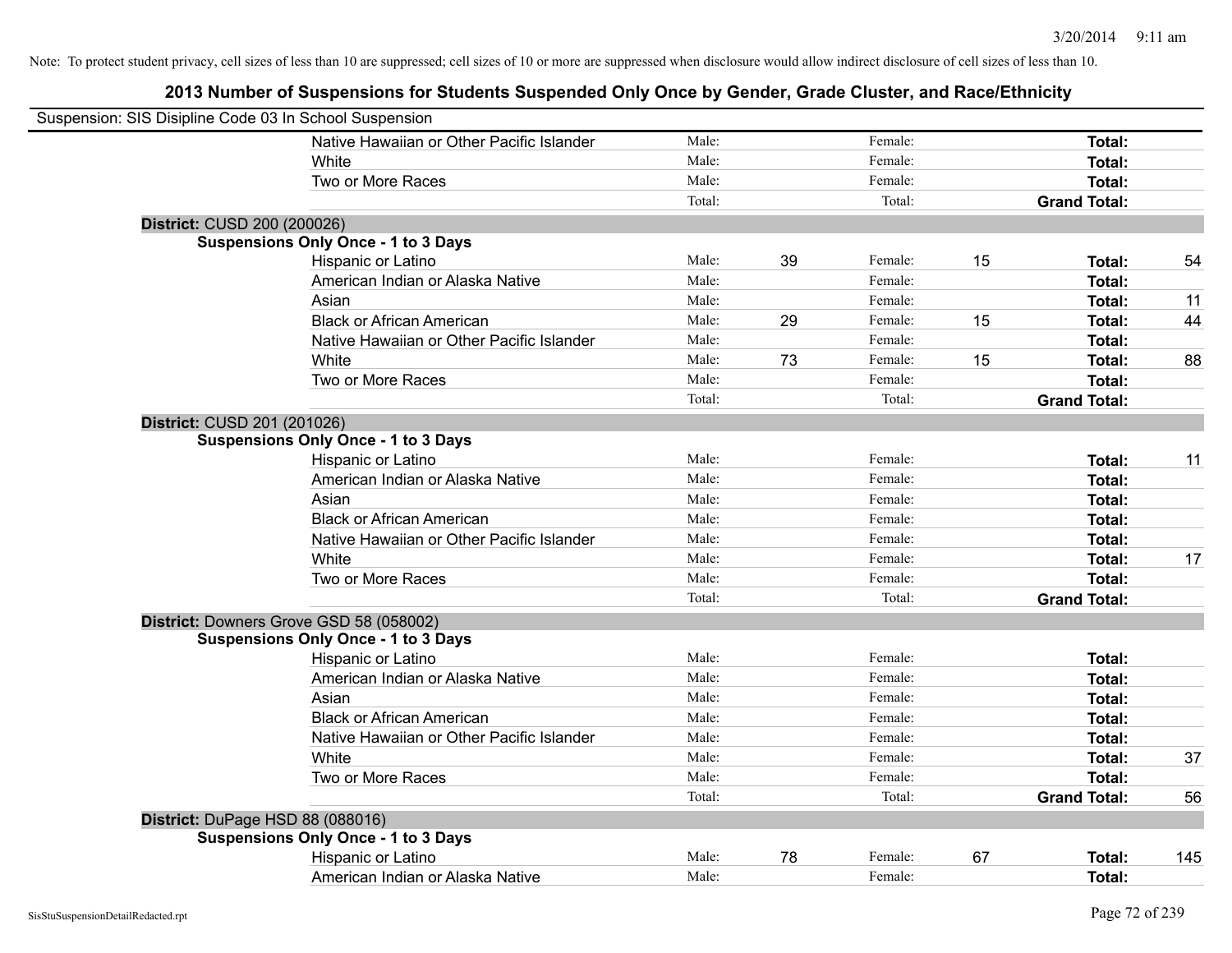## **2013 Number of Suspensions for Students Suspended Only Once by Gender, Grade Cluster, and Race/Ethnicity**

| Suspension: SIS Disipline Code 03 In School Suspension |                                            |        |    |         |    |                                      |     |
|--------------------------------------------------------|--------------------------------------------|--------|----|---------|----|--------------------------------------|-----|
|                                                        | Asian                                      | Male:  |    | Female: |    | Total:                               |     |
|                                                        | <b>Black or African American</b>           | Male:  | 23 | Female: | 16 | Total:                               | 39  |
|                                                        | Native Hawaiian or Other Pacific Islander  | Male:  |    | Female: |    | <b>Total:</b>                        |     |
|                                                        | White                                      | Male:  | 57 | Female: | 32 | <b>Total:</b>                        | 89  |
|                                                        | Two or More Races                          | Male:  |    | Female: |    | <b>Total:</b>                        |     |
|                                                        |                                            | Total: |    | Total:  |    | <b>Grand Total:</b>                  | 290 |
| District: Elmhurst SD 205 (205026)                     |                                            |        |    |         |    |                                      |     |
|                                                        | <b>Suspensions Only Once - 1 to 3 Days</b> |        |    |         |    |                                      |     |
|                                                        | Hispanic or Latino                         | Male:  | 16 | Female: | 10 | Total:                               | 26  |
|                                                        | American Indian or Alaska Native           | Male:  |    | Female: |    | <b>Total:</b>                        |     |
|                                                        | Asian                                      | Male:  |    | Female: |    | Total:                               |     |
|                                                        | <b>Black or African American</b>           | Male:  |    | Female: |    | <b>Total:</b>                        | 18  |
|                                                        | Native Hawaiian or Other Pacific Islander  | Male:  |    | Female: |    | Total:                               |     |
|                                                        | White                                      | Male:  | 53 | Female: | 20 | Total:                               | 73  |
|                                                        | Two or More Races                          | Male:  |    | Female: |    | <b>Total:</b>                        |     |
|                                                        |                                            | Total: |    | Total:  |    | <b>Grand Total:</b>                  |     |
| District: Fenton CHSD 100 (100016)                     |                                            |        |    |         |    |                                      |     |
|                                                        | <b>Suspensions Only Once - 1 to 3 Days</b> |        |    |         |    |                                      |     |
|                                                        | Hispanic or Latino                         | Male:  | 32 | Female: | 25 | Total:                               | 57  |
|                                                        | American Indian or Alaska Native           | Male:  |    | Female: |    | Total:                               |     |
|                                                        | Asian                                      | Male:  |    | Female: |    | Total:                               |     |
|                                                        | <b>Black or African American</b>           | Male:  |    | Female: |    | Total:                               |     |
|                                                        | Native Hawaiian or Other Pacific Islander  | Male:  |    | Female: |    | Total:                               |     |
|                                                        | White                                      | Male:  |    | Female: |    | <b>Total:</b>                        | 23  |
|                                                        | Two or More Races                          | Male:  |    | Female: |    | <b>Total:</b>                        | 11  |
|                                                        |                                            | Total: | 62 | Total:  | 39 | <b>Grand Total:</b>                  | 101 |
| District: Glen Ellyn SD 41 (041002)                    |                                            |        |    |         |    |                                      |     |
|                                                        | <b>Suspensions Only Once - 1 to 3 Days</b> |        |    |         |    |                                      |     |
|                                                        | Hispanic or Latino                         | Male:  |    | Female: |    | Total:                               | 10  |
|                                                        | American Indian or Alaska Native           | Male:  |    | Female: |    | <b>Total:</b>                        |     |
|                                                        | Asian                                      | Male:  |    | Female: |    | Total:                               |     |
|                                                        | <b>Black or African American</b>           | Male:  |    | Female: |    | Total:                               |     |
|                                                        | Native Hawaiian or Other Pacific Islander  | Male:  |    | Female: |    | Total:                               |     |
|                                                        |                                            |        |    |         |    |                                      | 10  |
|                                                        | White                                      | Male:  |    | Female: |    | Total:                               |     |
|                                                        | Two or More Races                          | Male:  |    | Female: |    | <b>Total:</b><br><b>Grand Total:</b> |     |

**Suspensions Only Once - 1 to 3 Days**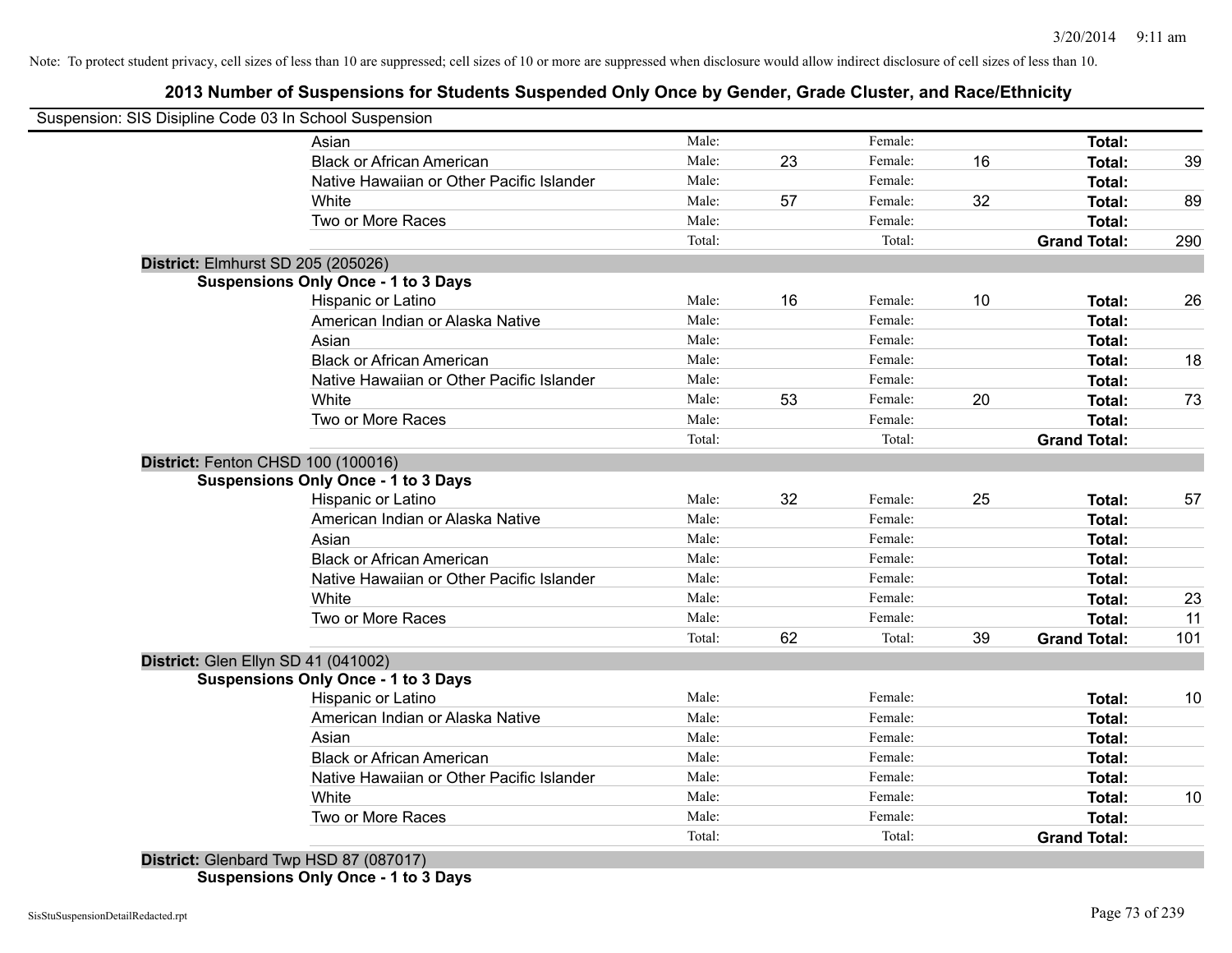## **2013 Number of Suspensions for Students Suspended Only Once by Gender, Grade Cluster, and Race/Ethnicity**

| Suspension: SIS Disipline Code 03 In School Suspension |                 |    |                   |    |                                      |     |
|--------------------------------------------------------|-----------------|----|-------------------|----|--------------------------------------|-----|
| Hispanic or Latino                                     | Male:           | 64 | Female:           | 46 | <b>Total:</b>                        | 110 |
| American Indian or Alaska Native                       | Male:           |    | Female:           |    | Total:                               |     |
| Asian                                                  | Male:           |    | Female:           |    | Total:                               | 10  |
| <b>Black or African American</b>                       | Male:           | 45 | Female:           | 30 | Total:                               | 75  |
| Native Hawaiian or Other Pacific Islander              | Male:           |    | Female:           |    | Total:                               |     |
| White                                                  | Male:           | 81 | Female:           | 41 | Total:                               | 122 |
| Two or More Races                                      | Male:           |    | Female:           |    | <b>Total:</b>                        |     |
|                                                        | Total:          |    | Total:            |    | <b>Grand Total:</b>                  | 327 |
| <b>Suspensions Only Once - 4 or More Days</b>          |                 |    |                   |    |                                      |     |
| Hispanic or Latino                                     | Male:           |    | Female:           |    | Total:                               |     |
| American Indian or Alaska Native                       | Male:           |    | Female:           |    | Total:                               |     |
| Asian                                                  | Male:           |    | Female:           |    | Total:                               |     |
| <b>Black or African American</b>                       | Male:           |    | Female:           |    | Total:                               |     |
| Native Hawaiian or Other Pacific Islander              | Male:           |    | Female:           |    | Total:                               |     |
| White                                                  | Male:           |    | Female:           |    | Total:                               |     |
| Two or More Races                                      | Male:           |    | Female:           |    | Total:                               |     |
|                                                        | Total:          |    | Total:            |    | <b>Grand Total:</b>                  |     |
| District: Gower SD 62 (062002)                         |                 |    |                   |    |                                      |     |
| <b>Suspensions Only Once - 1 to 3 Days</b>             |                 |    |                   |    |                                      |     |
| Hispanic or Latino                                     | Male:           |    | Female:           |    | Total:                               |     |
| American Indian or Alaska Native                       | Male:           |    | Female:           |    | Total:                               |     |
| Asian                                                  | Male:           |    | Female:           |    | Total:                               |     |
| <b>Black or African American</b>                       | Male:           |    | Female:           |    | Total:                               |     |
| Native Hawaiian or Other Pacific Islander              | Male:           |    | Female:           |    | Total:                               |     |
| White                                                  | Male:           |    | Female:           |    | Total:                               |     |
| Two or More Races                                      | Male:           |    | Female:           |    | Total:                               |     |
|                                                        | Total:          |    | Total:            |    | <b>Grand Total:</b>                  | 14  |
| District: Guiding Light Counseling & Ed Ctr (011000)   |                 |    |                   |    |                                      |     |
| <b>Suspensions Only Once - 1 to 3 Days</b>             |                 |    |                   |    |                                      |     |
| Hispanic or Latino                                     | Male:           |    | Female:           |    | Total:                               |     |
| American Indian or Alaska Native                       | Male:           |    | Female:           |    | Total:                               |     |
| Asian                                                  | Male:           |    | Female:           |    | Total:                               |     |
| <b>Black or African American</b>                       | Male:           |    | Female:           |    | Total:                               |     |
| Native Hawaiian or Other Pacific Islander              | Male:           |    | Female:           |    | Total:                               |     |
|                                                        | Male:           |    | Female:           |    | Total:                               |     |
| White                                                  |                 |    |                   |    |                                      |     |
| Two or More Races                                      | Male:<br>Total: |    | Female:<br>Total: |    | <b>Total:</b><br><b>Grand Total:</b> |     |

**District:** Hinsdale CCSD 181 (181004)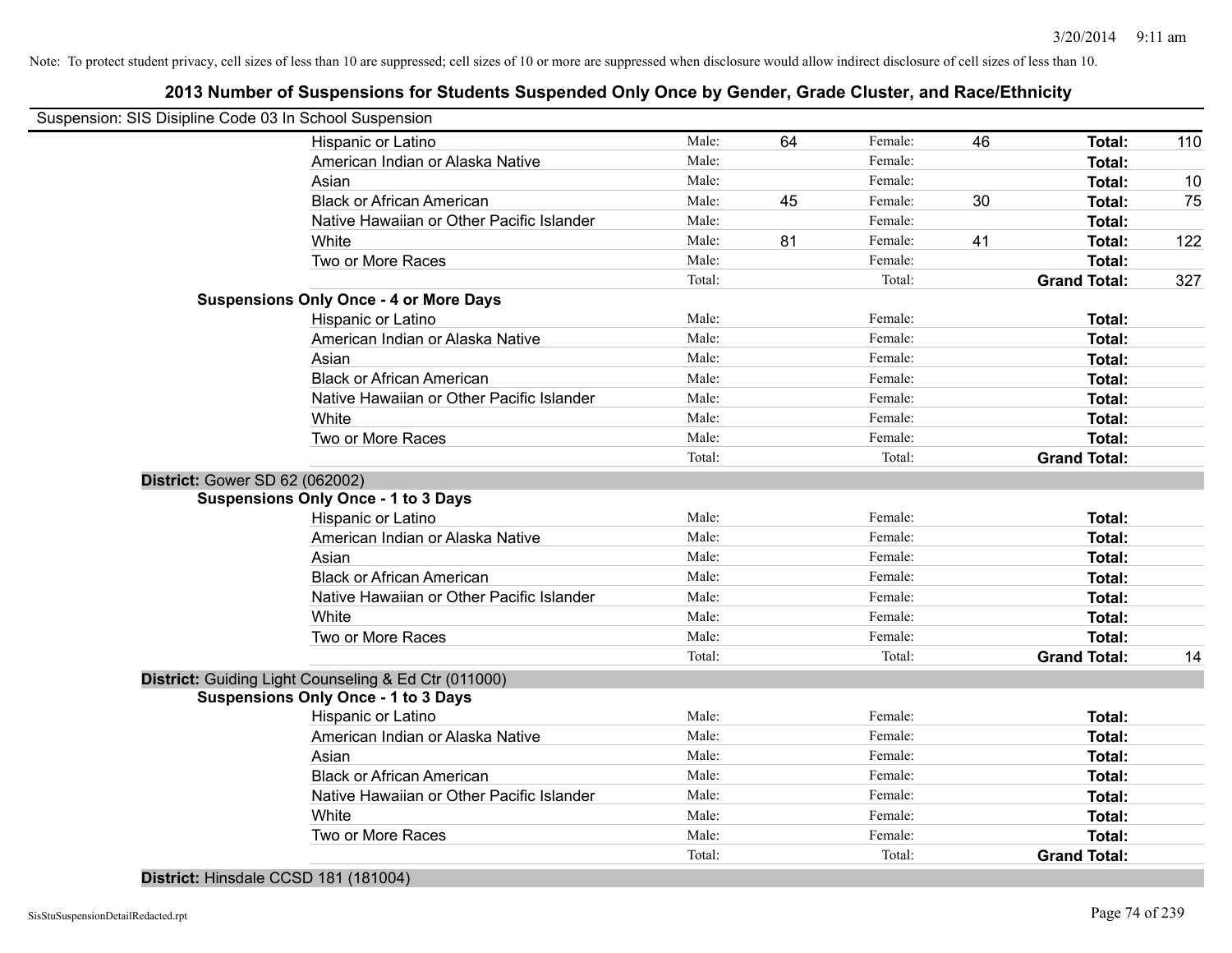| Suspension: SIS Disipline Code 03 In School Suspension |                                               |        |     |         |    |                     |     |
|--------------------------------------------------------|-----------------------------------------------|--------|-----|---------|----|---------------------|-----|
|                                                        | <b>Suspensions Only Once - 1 to 3 Days</b>    |        |     |         |    |                     |     |
|                                                        | Hispanic or Latino                            | Male:  |     | Female: |    | Total:              |     |
|                                                        | American Indian or Alaska Native              | Male:  |     | Female: |    | Total:              |     |
|                                                        | Asian                                         | Male:  |     | Female: |    | Total:              |     |
|                                                        | <b>Black or African American</b>              | Male:  |     | Female: |    | Total:              |     |
|                                                        | Native Hawaiian or Other Pacific Islander     | Male:  |     | Female: |    | Total:              |     |
|                                                        | White                                         | Male:  |     | Female: |    | Total:              | 15  |
|                                                        | Two or More Races                             | Male:  |     | Female: |    | Total:              |     |
|                                                        |                                               | Total: |     | Total:  |    | <b>Grand Total:</b> |     |
|                                                        | <b>Suspensions Only Once - 4 or More Days</b> |        |     |         |    |                     |     |
|                                                        | Hispanic or Latino                            | Male:  |     | Female: |    | Total:              |     |
|                                                        | American Indian or Alaska Native              | Male:  |     | Female: |    | Total:              |     |
|                                                        | Asian                                         | Male:  |     | Female: |    | Total:              |     |
|                                                        | <b>Black or African American</b>              | Male:  |     | Female: |    | Total:              |     |
|                                                        | Native Hawaiian or Other Pacific Islander     | Male:  |     | Female: |    | Total:              |     |
|                                                        | White                                         | Male:  |     | Female: |    | Total:              |     |
|                                                        | Two or More Races                             | Male:  |     | Female: |    | Total:              |     |
|                                                        |                                               | Total: |     | Total:  |    | <b>Grand Total:</b> |     |
|                                                        | District: Hinsdale Twp HSD 86 (086017)        |        |     |         |    |                     |     |
|                                                        | <b>Suspensions Only Once - 1 to 3 Days</b>    |        |     |         |    |                     |     |
|                                                        | Hispanic or Latino                            | Male:  |     | Female: |    | Total:              | 14  |
|                                                        | American Indian or Alaska Native              | Male:  |     | Female: |    | Total:              |     |
|                                                        | Asian                                         | Male:  |     | Female: |    | Total:              |     |
|                                                        | <b>Black or African American</b>              | Male:  | 17  | Female: | 15 | Total:              | 32  |
|                                                        | Native Hawaiian or Other Pacific Islander     | Male:  |     | Female: |    | Total:              |     |
|                                                        | White                                         | Male:  | 58  | Female: | 37 | Total:              | 95  |
|                                                        | Two or More Races                             | Male:  |     | Female: |    | Total:              |     |
|                                                        |                                               | Total: |     | Total:  |    | <b>Grand Total:</b> | 152 |
|                                                        | District: Indian Prairie CUSD 204 (204026)    |        |     |         |    |                     |     |
|                                                        | <b>Suspensions Only Once - 1 to 3 Days</b>    |        |     |         |    |                     |     |
|                                                        | Hispanic or Latino                            | Male:  | 72  | Female: | 34 | Total:              | 106 |
|                                                        | American Indian or Alaska Native              | Male:  |     | Female: |    | Total:              |     |
|                                                        | Asian                                         | Male:  |     | Female: |    | Total:              | 45  |
|                                                        | <b>Black or African American</b>              | Male:  | 111 | Female: | 64 | Total:              | 175 |
|                                                        | Native Hawaiian or Other Pacific Islander     | Male:  |     | Female: |    | Total:              |     |
|                                                        | White                                         | Male:  | 144 | Female: | 47 | Total:              | 191 |
|                                                        | Two or More Races                             | Male:  |     | Female: |    | Total:              | 32  |
|                                                        |                                               | Total: |     | Total:  |    | <b>Grand Total:</b> |     |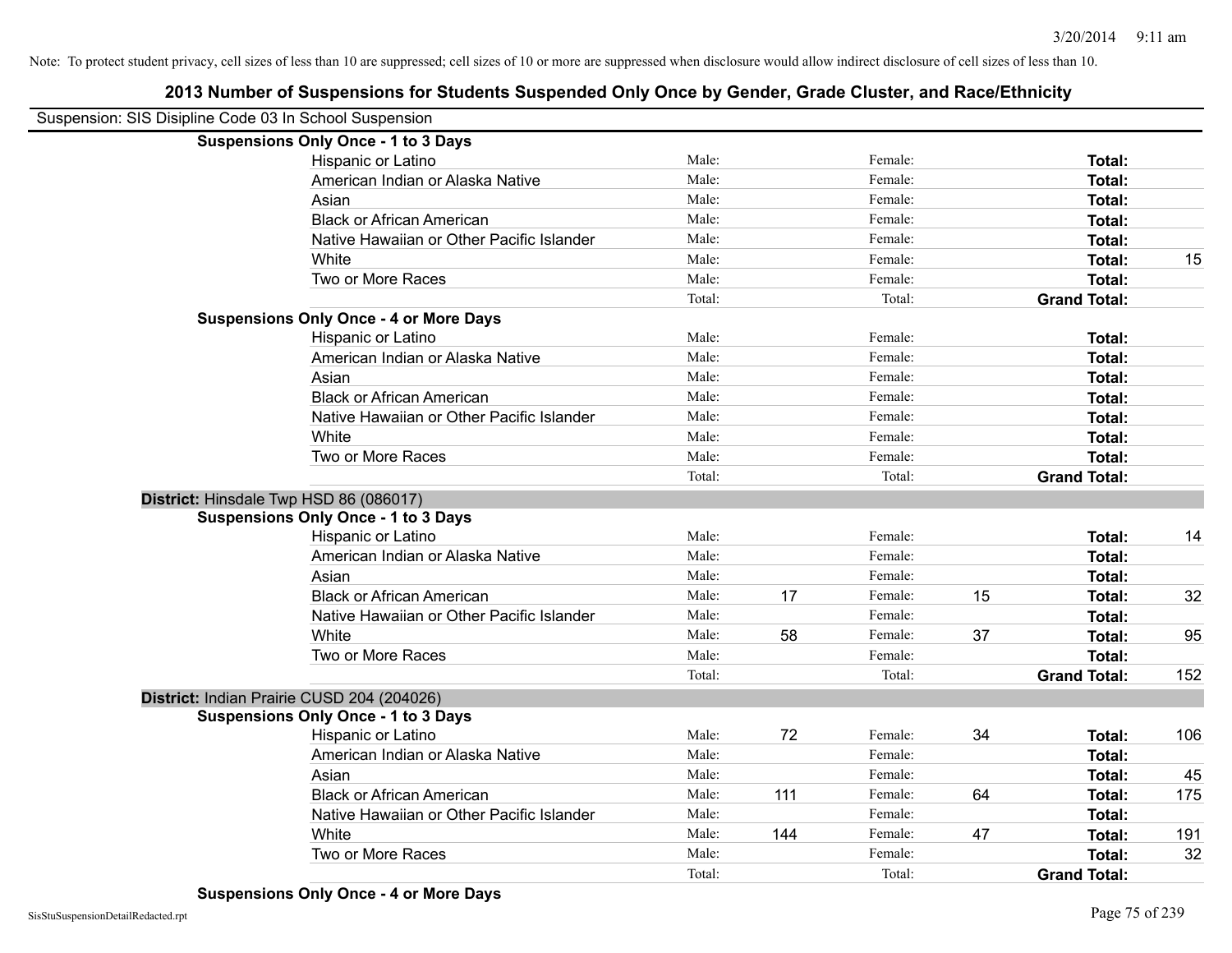| Suspension: SIS Disipline Code 03 In School Suspension |                                            |        |    |         |    |                     |    |
|--------------------------------------------------------|--------------------------------------------|--------|----|---------|----|---------------------|----|
|                                                        | Hispanic or Latino                         | Male:  |    | Female: |    | Total:              |    |
|                                                        | American Indian or Alaska Native           | Male:  |    | Female: |    | Total:              |    |
|                                                        | Asian                                      | Male:  |    | Female: |    | Total:              |    |
|                                                        | <b>Black or African American</b>           | Male:  |    | Female: |    | Total:              |    |
|                                                        | Native Hawaiian or Other Pacific Islander  | Male:  |    | Female: |    | Total:              |    |
|                                                        | White                                      | Male:  |    | Female: |    | Total:              |    |
|                                                        | Two or More Races                          | Male:  |    | Female: |    | Total:              |    |
|                                                        |                                            | Total: |    | Total:  |    | <b>Grand Total:</b> |    |
| <b>District: Itasca SD 10 (010002)</b>                 |                                            |        |    |         |    |                     |    |
|                                                        | <b>Suspensions Only Once - 1 to 3 Days</b> |        |    |         |    |                     |    |
|                                                        | Hispanic or Latino                         | Male:  |    | Female: |    | Total:              |    |
|                                                        | American Indian or Alaska Native           | Male:  |    | Female: |    | Total:              |    |
|                                                        | Asian                                      | Male:  |    | Female: |    | Total:              |    |
|                                                        | <b>Black or African American</b>           | Male:  |    | Female: |    | Total:              |    |
|                                                        | Native Hawaiian or Other Pacific Islander  | Male:  |    | Female: |    | Total:              |    |
|                                                        | White                                      | Male:  |    | Female: |    | Total:              |    |
|                                                        | Two or More Races                          | Male:  |    | Female: |    | Total:              |    |
|                                                        |                                            | Total: |    | Total:  |    | <b>Grand Total:</b> |    |
| District: Keeneyville SD 20 (020002)                   |                                            |        |    |         |    |                     |    |
|                                                        | <b>Suspensions Only Once - 1 to 3 Days</b> |        |    |         |    |                     |    |
|                                                        | Hispanic or Latino                         | Male:  | 10 | Female: | 11 | Total:              | 21 |
|                                                        | American Indian or Alaska Native           | Male:  |    | Female: |    | Total:              |    |
|                                                        | Asian                                      | Male:  |    | Female: |    | Total:              |    |
|                                                        | <b>Black or African American</b>           | Male:  |    | Female: |    | Total:              | 23 |
|                                                        | Native Hawaiian or Other Pacific Islander  | Male:  |    | Female: |    | Total:              |    |
|                                                        | White                                      | Male:  |    | Female: |    | Total:              | 14 |
|                                                        | Two or More Races                          | Male:  |    | Female: |    | Total:              |    |
|                                                        |                                            | Total: |    | Total:  |    | <b>Grand Total:</b> |    |
| District: Lake Park CHSD 108 (108016)                  |                                            |        |    |         |    |                     |    |
|                                                        | <b>Suspensions Only Once - 1 to 3 Days</b> |        |    |         |    |                     |    |
|                                                        | Hispanic or Latino                         | Male:  |    | Female: |    | Total:              | 14 |
|                                                        | American Indian or Alaska Native           | Male:  |    | Female: |    | Total:              |    |
|                                                        | Asian                                      | Male:  |    | Female: |    | Total:              |    |
|                                                        | <b>Black or African American</b>           | Male:  |    | Female: |    | Total:              | 10 |
|                                                        | Native Hawaiian or Other Pacific Islander  | Male:  |    | Female: |    | Total:              |    |
|                                                        | White                                      | Male:  |    | Female: |    | Total:              | 37 |
|                                                        | Two or More Races                          | Male:  |    | Female: |    | Total:              |    |
|                                                        |                                            | Total: |    | Total:  |    | <b>Grand Total:</b> |    |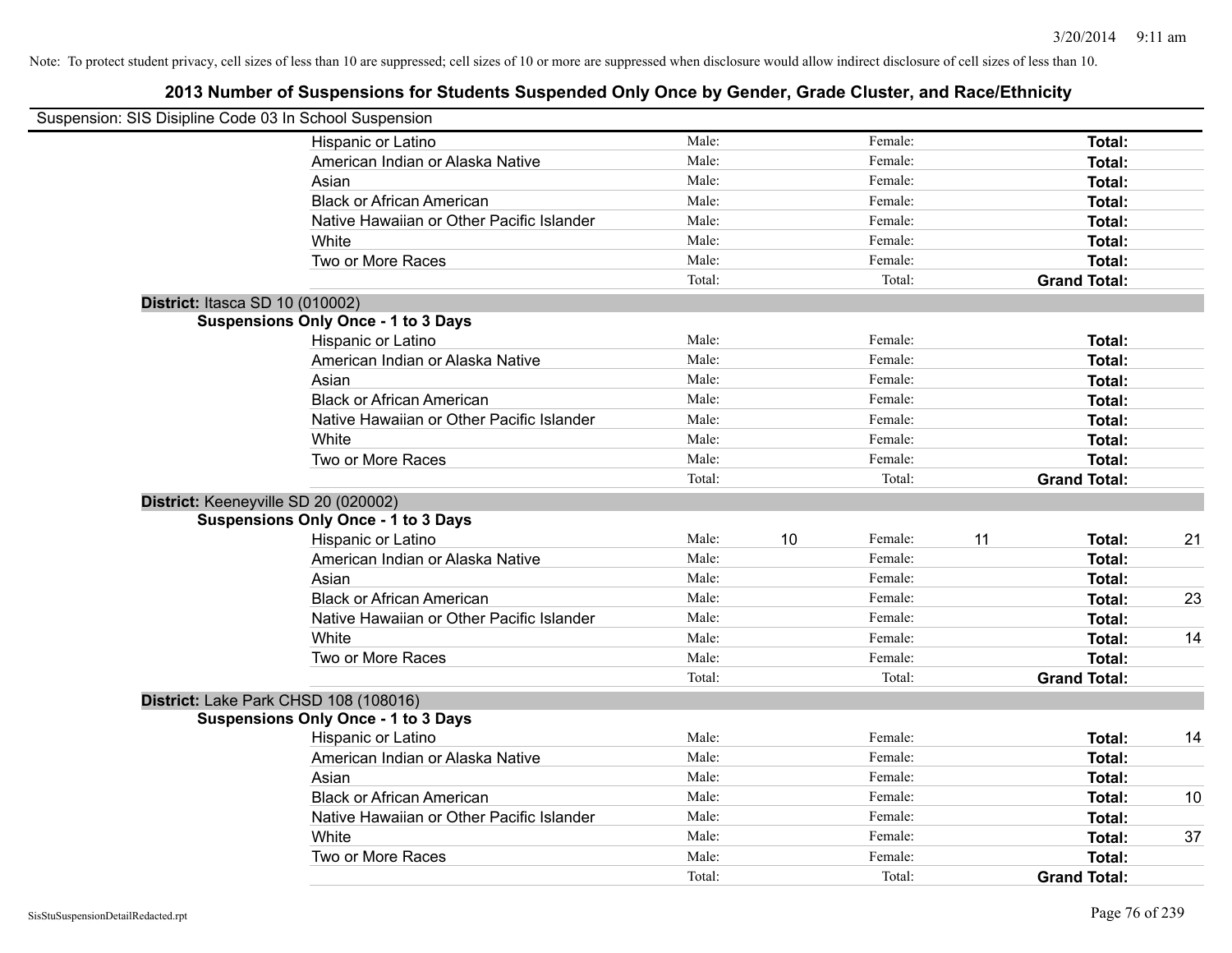|                                   | Suspension: SIS Disipline Code 03 In School Suspension |        |    |         |    |                     |    |
|-----------------------------------|--------------------------------------------------------|--------|----|---------|----|---------------------|----|
|                                   | <b>Suspensions Only Once - 4 or More Days</b>          |        |    |         |    |                     |    |
|                                   | Hispanic or Latino                                     | Male:  |    | Female: |    | Total:              |    |
|                                   | American Indian or Alaska Native                       | Male:  |    | Female: |    | Total:              |    |
|                                   | Asian                                                  | Male:  |    | Female: |    | Total:              |    |
|                                   | <b>Black or African American</b>                       | Male:  |    | Female: |    | Total:              |    |
|                                   | Native Hawaiian or Other Pacific Islander              | Male:  |    | Female: |    | Total:              |    |
|                                   | White                                                  | Male:  |    | Female: |    | Total:              |    |
|                                   | Two or More Races                                      | Male:  |    | Female: |    | Total:              |    |
|                                   |                                                        | Total: |    | Total:  |    | <b>Grand Total:</b> |    |
| District: Lisle CUSD 202 (202026) |                                                        |        |    |         |    |                     |    |
|                                   | <b>Suspensions Only Once - 1 to 3 Days</b>             |        |    |         |    |                     |    |
|                                   | Hispanic or Latino                                     | Male:  |    | Female: |    | Total:              |    |
|                                   | American Indian or Alaska Native                       | Male:  |    | Female: |    | Total:              |    |
|                                   | Asian                                                  | Male:  |    | Female: |    | Total:              |    |
|                                   | <b>Black or African American</b>                       | Male:  |    | Female: |    | Total:              |    |
|                                   | Native Hawaiian or Other Pacific Islander              | Male:  |    | Female: |    | Total:              |    |
|                                   | White                                                  | Male:  |    | Female: |    | Total:              |    |
|                                   | Two or More Races                                      | Male:  |    | Female: |    | Total:              |    |
|                                   |                                                        | Total: |    | Total:  |    | <b>Grand Total:</b> | 11 |
|                                   | <b>Suspensions Only Once - 4 or More Days</b>          |        |    |         |    |                     |    |
|                                   | Hispanic or Latino                                     | Male:  |    | Female: |    | Total:              |    |
|                                   | American Indian or Alaska Native                       | Male:  |    | Female: |    | Total:              |    |
|                                   | Asian                                                  | Male:  |    | Female: |    | Total:              |    |
|                                   | <b>Black or African American</b>                       | Male:  |    | Female: |    | Total:              |    |
|                                   | Native Hawaiian or Other Pacific Islander              | Male:  |    | Female: |    | Total:              |    |
|                                   | White                                                  | Male:  |    | Female: |    | Total:              |    |
|                                   | Two or More Races                                      | Male:  |    | Female: |    | Total:              |    |
|                                   |                                                        | Total: |    | Total:  |    | <b>Grand Total:</b> |    |
| District: Lombard SD 44 (044002)  |                                                        |        |    |         |    |                     |    |
|                                   | <b>Suspensions Only Once - 1 to 3 Days</b>             |        |    |         |    |                     |    |
|                                   | Hispanic or Latino                                     | Male:  |    | Female: |    | Total:              |    |
|                                   | American Indian or Alaska Native                       | Male:  |    | Female: |    | Total:              |    |
|                                   | Asian                                                  | Male:  |    | Female: |    | Total:              |    |
|                                   | <b>Black or African American</b>                       | Male:  |    | Female: |    | Total:              | 12 |
|                                   | Native Hawaiian or Other Pacific Islander              | Male:  |    | Female: |    | Total:              |    |
|                                   | White                                                  | Male:  |    | Female: |    | Total:              | 18 |
|                                   | Two or More Races                                      | Male:  |    | Female: |    | <b>Total:</b>       |    |
|                                   |                                                        | Total: | 29 | Total:  | 11 | <b>Grand Total:</b> | 40 |
|                                   |                                                        |        |    |         |    |                     |    |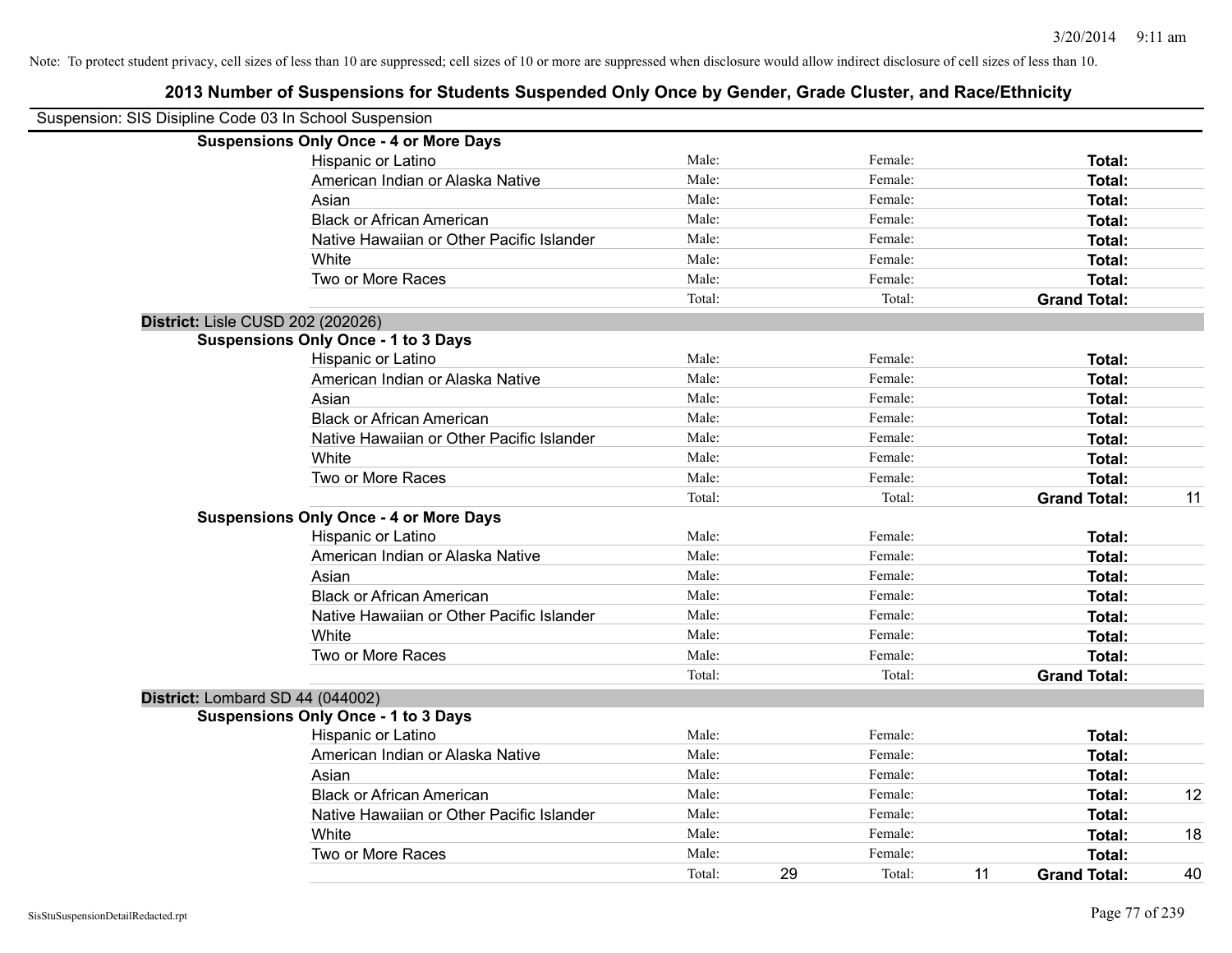| Suspension: SIS Disipline Code 03 In School Suspension |                                            |        |    |         |    |                     |     |
|--------------------------------------------------------|--------------------------------------------|--------|----|---------|----|---------------------|-----|
|                                                        | District: Maercker SD 60 (060002)          |        |    |         |    |                     |     |
|                                                        | <b>Suspensions Only Once - 1 to 3 Days</b> |        |    |         |    |                     |     |
|                                                        | Hispanic or Latino                         | Male:  |    | Female: |    | Total:              |     |
|                                                        | American Indian or Alaska Native           | Male:  |    | Female: |    | Total:              |     |
|                                                        | Asian                                      | Male:  |    | Female: |    | Total:              |     |
|                                                        | <b>Black or African American</b>           | Male:  |    | Female: |    | <b>Total:</b>       |     |
|                                                        | Native Hawaiian or Other Pacific Islander  | Male:  |    | Female: |    | <b>Total:</b>       |     |
|                                                        | White                                      | Male:  |    | Female: |    | <b>Total:</b>       |     |
|                                                        | Two or More Races                          | Male:  |    | Female: |    | Total:              |     |
|                                                        |                                            | Total: |    | Total:  |    | <b>Grand Total:</b> |     |
|                                                        | District: Marquardt SD 15 (015002)         |        |    |         |    |                     |     |
|                                                        | <b>Suspensions Only Once - 1 to 3 Days</b> |        |    |         |    |                     |     |
|                                                        | Hispanic or Latino                         | Male:  | 56 | Female: | 15 | <b>Total:</b>       | 71  |
|                                                        | American Indian or Alaska Native           | Male:  |    | Female: |    | Total:              |     |
|                                                        | Asian                                      | Male:  |    | Female: |    | <b>Total:</b>       |     |
|                                                        | <b>Black or African American</b>           | Male:  | 32 | Female: | 18 | Total:              | 50  |
|                                                        | Native Hawaiian or Other Pacific Islander  | Male:  |    | Female: |    | <b>Total:</b>       |     |
|                                                        | White                                      | Male:  |    | Female: |    | <b>Total:</b>       | 23  |
|                                                        | Two or More Races                          | Male:  |    | Female: |    | <b>Total:</b>       |     |
|                                                        |                                            | Total: |    | Total:  |    | <b>Grand Total:</b> | 155 |
|                                                        | District: Naperville CUSD 203 (203026)     |        |    |         |    |                     |     |
|                                                        | <b>Suspensions Only Once - 1 to 3 Days</b> |        |    |         |    |                     |     |
|                                                        | Hispanic or Latino                         | Male:  |    | Female: |    | <b>Total:</b>       |     |
|                                                        | American Indian or Alaska Native           | Male:  |    | Female: |    | Total:              |     |
|                                                        | Asian                                      | Male:  |    | Female: |    | <b>Total:</b>       |     |
|                                                        | <b>Black or African American</b>           | Male:  |    | Female: |    | <b>Total:</b>       |     |
|                                                        | Native Hawaiian or Other Pacific Islander  | Male:  |    | Female: |    | <b>Total:</b>       |     |
|                                                        | White                                      | Male:  |    | Female: |    | <b>Total:</b>       |     |
|                                                        | Two or More Races                          | Male:  |    | Female: |    | <b>Total:</b>       |     |
|                                                        |                                            | Total: |    | Total:  |    | <b>Grand Total:</b> |     |
|                                                        | District: Non-Public School (5020)         |        |    |         |    |                     |     |
|                                                        | <b>Suspensions Only Once - 1 to 3 Days</b> |        |    |         |    |                     |     |
|                                                        | Hispanic or Latino                         | Male:  |    | Female: |    | Total:              |     |
|                                                        | American Indian or Alaska Native           | Male:  |    | Female: |    | Total:              |     |
|                                                        | Asian                                      | Male:  |    | Female: |    | Total:              |     |
|                                                        | <b>Black or African American</b>           | Male:  |    | Female: |    | <b>Total:</b>       |     |
|                                                        | Native Hawaiian or Other Pacific Islander  | Male:  |    | Female: |    | <b>Total:</b>       |     |
|                                                        | White                                      | Male:  |    | Female: |    | Total:              |     |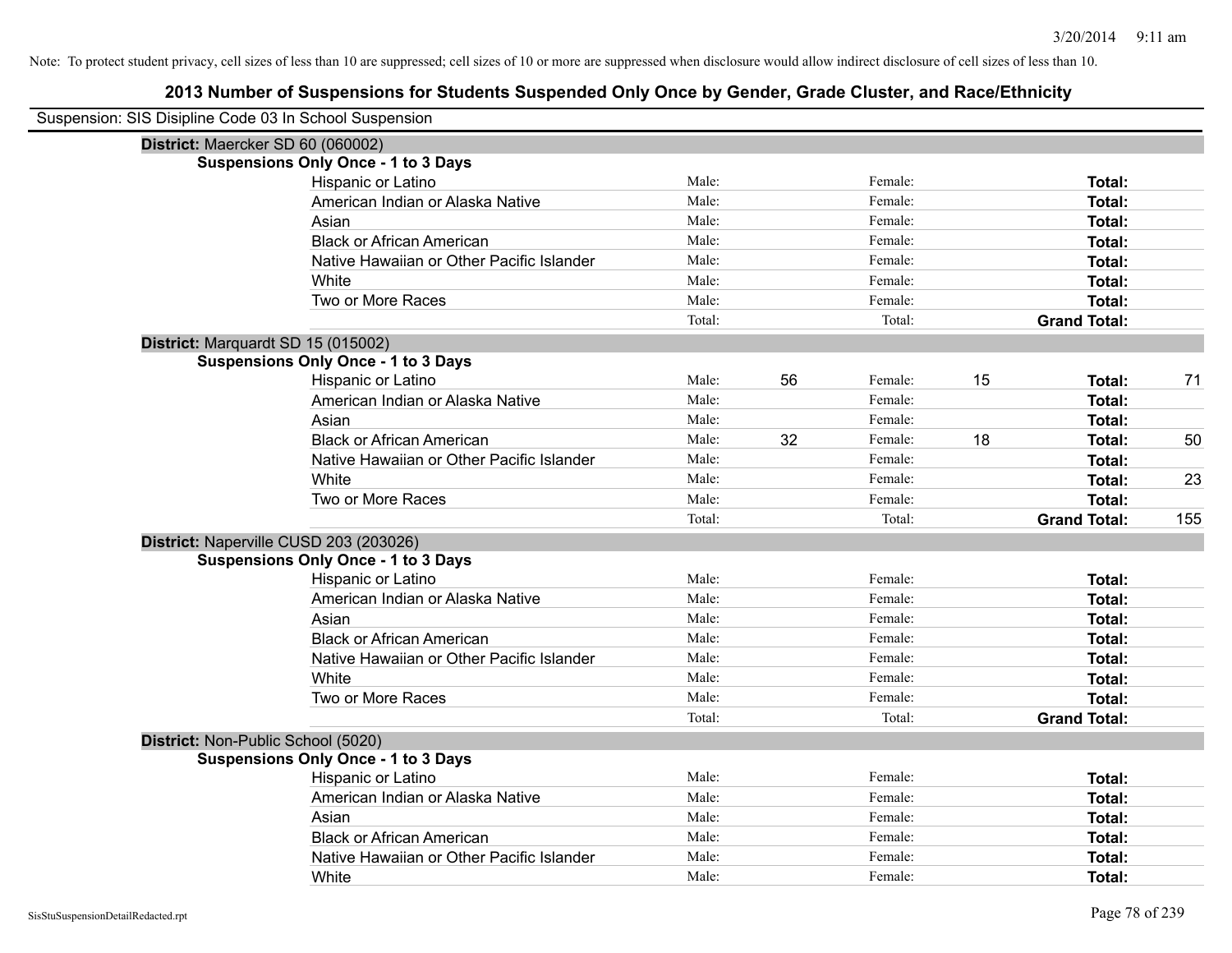| Suspension: SIS Disipline Code 03 In School Suspension |                                                   |        |         |                     |    |
|--------------------------------------------------------|---------------------------------------------------|--------|---------|---------------------|----|
|                                                        | Two or More Races                                 | Male:  | Female: | Total:              |    |
|                                                        |                                                   | Total: | Total:  | <b>Grand Total:</b> |    |
|                                                        | District: North DuPage Sp Ed Cooperative (802060) |        |         |                     |    |
|                                                        | <b>Suspensions Only Once - 1 to 3 Days</b>        |        |         |                     |    |
|                                                        | Hispanic or Latino                                | Male:  | Female: | <b>Total:</b>       |    |
|                                                        | American Indian or Alaska Native                  | Male:  | Female: | Total:              |    |
|                                                        | Asian                                             | Male:  | Female: | Total:              |    |
|                                                        | <b>Black or African American</b>                  | Male:  | Female: | Total:              |    |
|                                                        | Native Hawaiian or Other Pacific Islander         | Male:  | Female: | Total:              |    |
|                                                        | White                                             | Male:  | Female: | Total:              |    |
|                                                        | Two or More Races                                 | Male:  | Female: | Total:              |    |
|                                                        |                                                   | Total: | Total:  | <b>Grand Total:</b> |    |
| District: Queen Bee SD 16 (016002)                     |                                                   |        |         |                     |    |
|                                                        | <b>Suspensions Only Once - 1 to 3 Days</b>        |        |         |                     |    |
|                                                        | Hispanic or Latino                                | Male:  | Female: | Total:              | 17 |
|                                                        | American Indian or Alaska Native                  | Male:  | Female: | Total:              |    |
|                                                        | Asian                                             | Male:  | Female: | Total:              |    |
|                                                        | <b>Black or African American</b>                  | Male:  | Female: | Total:              |    |
|                                                        | Native Hawaiian or Other Pacific Islander         | Male:  | Female: | Total:              |    |
|                                                        | White                                             | Male:  | Female: | Total:              |    |
|                                                        | Two or More Races                                 | Male:  | Female: | Total:              |    |
|                                                        |                                                   | Total: | Total:  | <b>Grand Total:</b> |    |
| District: Salt Creek SD 48 (048002)                    |                                                   |        |         |                     |    |
|                                                        | <b>Suspensions Only Once - 1 to 3 Days</b>        |        |         |                     |    |
|                                                        | Hispanic or Latino                                | Male:  | Female: | Total:              |    |
|                                                        | American Indian or Alaska Native                  | Male:  | Female: | Total:              |    |
|                                                        | Asian                                             | Male:  | Female: | Total:              |    |
|                                                        | <b>Black or African American</b>                  | Male:  | Female: | Total:              |    |
|                                                        | Native Hawaiian or Other Pacific Islander         | Male:  | Female: | Total:              |    |
|                                                        | White                                             | Male:  | Female: | Total:              |    |
|                                                        | Two or More Races                                 | Male:  | Female: | Total:              |    |
|                                                        |                                                   | Total: | Total:  | <b>Grand Total:</b> |    |
| District: SD 45 DuPage County (045002)                 |                                                   |        |         |                     |    |
|                                                        | <b>Suspensions Only Once - 1 to 3 Days</b>        |        |         |                     |    |
|                                                        | Hispanic or Latino                                | Male:  | Female: | Total:              | 18 |
|                                                        | American Indian or Alaska Native                  | Male:  | Female: | Total:              |    |
|                                                        | Asian                                             | Male:  | Female: | Total:              |    |
|                                                        | <b>Black or African American</b>                  | Male:  | Female: | Total:              |    |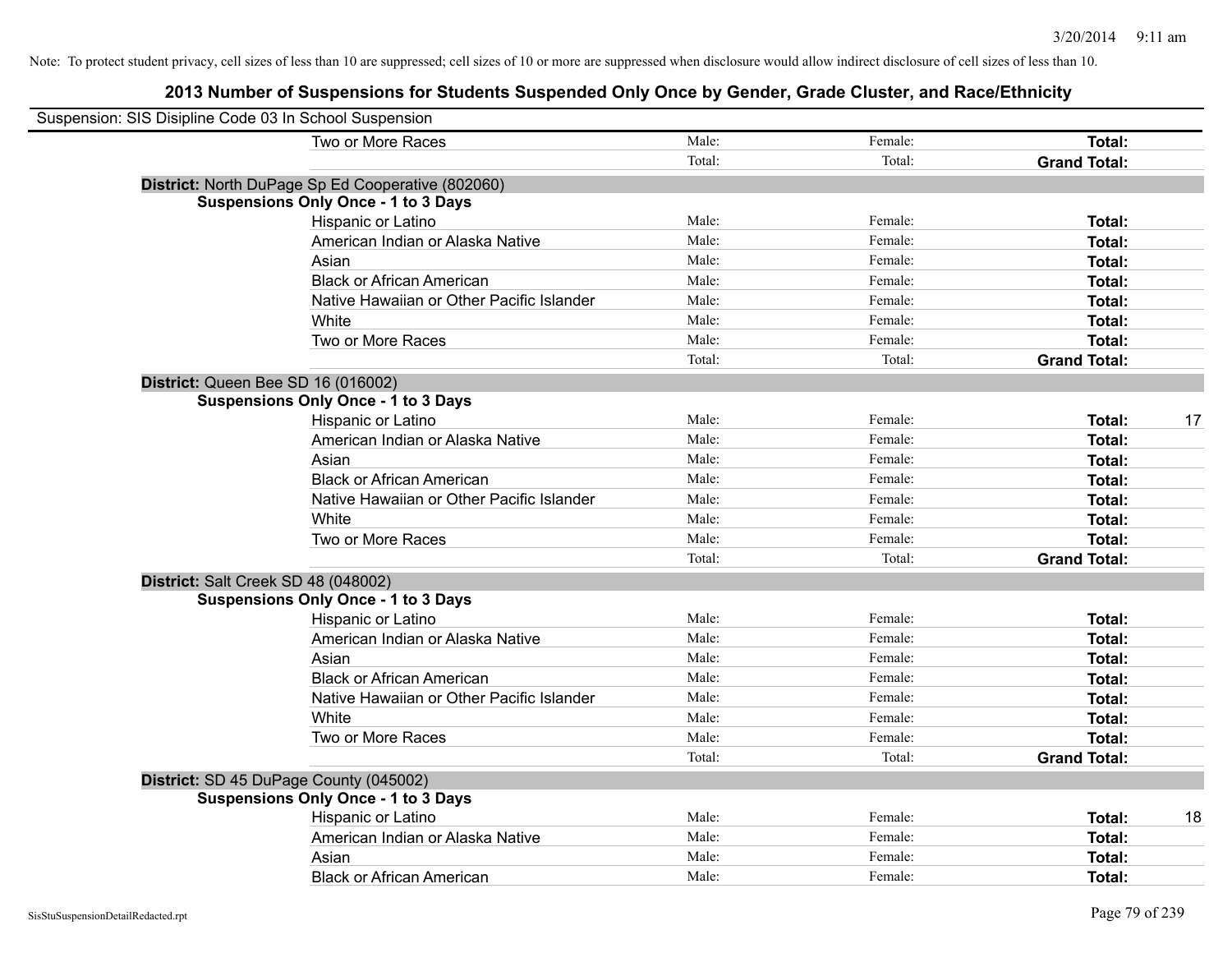| Suspension: SIS Disipline Code 03 In School Suspension |                                            |        |    |         |    |                     |    |
|--------------------------------------------------------|--------------------------------------------|--------|----|---------|----|---------------------|----|
|                                                        | Native Hawaiian or Other Pacific Islander  | Male:  |    | Female: |    | <b>Total:</b>       |    |
|                                                        | White                                      | Male:  |    | Female: |    | <b>Total:</b>       | 17 |
|                                                        | Two or More Races                          | Male:  |    | Female: |    | Total:              |    |
|                                                        |                                            | Total: | 32 | Total:  | 13 | <b>Grand Total:</b> | 45 |
| <b>District: SEAL (028200)</b>                         |                                            |        |    |         |    |                     |    |
|                                                        | <b>Suspensions Only Once - 1 to 3 Days</b> |        |    |         |    |                     |    |
|                                                        | Hispanic or Latino                         | Male:  |    | Female: |    | Total:              |    |
|                                                        | American Indian or Alaska Native           | Male:  |    | Female: |    | Total:              |    |
|                                                        | Asian                                      | Male:  |    | Female: |    | Total:              |    |
|                                                        | <b>Black or African American</b>           | Male:  |    | Female: |    | <b>Total:</b>       |    |
|                                                        | Native Hawaiian or Other Pacific Islander  | Male:  |    | Female: |    | Total:              |    |
|                                                        | White                                      | Male:  |    | Female: |    | <b>Total:</b>       |    |
|                                                        | Two or More Races                          | Male:  |    | Female: |    | Total:              |    |
|                                                        |                                            | Total: |    | Total:  |    | <b>Grand Total:</b> |    |
|                                                        | District: West Chicago ESD 33 (033002)     |        |    |         |    |                     |    |
|                                                        | <b>Suspensions Only Once - 1 to 3 Days</b> |        |    |         |    |                     |    |
|                                                        | Hispanic or Latino                         | Male:  |    | Female: |    | Total:              | 32 |
|                                                        | American Indian or Alaska Native           | Male:  |    | Female: |    | Total:              |    |
|                                                        | Asian                                      | Male:  |    | Female: |    | Total:              |    |
|                                                        | <b>Black or African American</b>           | Male:  |    | Female: |    | Total:              |    |
|                                                        | Native Hawaiian or Other Pacific Islander  | Male:  |    | Female: |    | Total:              |    |
|                                                        | White                                      | Male:  |    | Female: |    | Total:              |    |
|                                                        | Two or More Races                          | Male:  |    | Female: |    | Total:              |    |
|                                                        |                                            | Total: |    | Total:  |    | <b>Grand Total:</b> |    |
| District: Winfield SD 34 (034002)                      |                                            |        |    |         |    |                     |    |
|                                                        | <b>Suspensions Only Once - 1 to 3 Days</b> |        |    |         |    |                     |    |
|                                                        | Hispanic or Latino                         | Male:  |    | Female: |    | Total:              |    |
|                                                        | American Indian or Alaska Native           | Male:  |    | Female: |    | Total:              |    |
|                                                        | Asian                                      | Male:  |    | Female: |    | Total:              |    |
|                                                        | <b>Black or African American</b>           | Male:  |    | Female: |    | Total:              |    |
|                                                        | Native Hawaiian or Other Pacific Islander  | Male:  |    | Female: |    | Total:              |    |
|                                                        | White                                      | Male:  |    | Female: |    | Total:              |    |
|                                                        | Two or More Races                          | Male:  |    | Female: |    | <b>Total:</b>       |    |
|                                                        |                                            | Total: |    | Total:  |    | <b>Grand Total:</b> |    |
| District: Wood Dale SD 7 (007002)                      |                                            |        |    |         |    |                     |    |
|                                                        | <b>Suspensions Only Once - 1 to 3 Days</b> |        |    |         |    |                     |    |
|                                                        | Hispanic or Latino                         | Male:  |    | Female: |    | Total:              | 10 |
|                                                        | American Indian or Alaska Native           | Male:  |    | Female: |    | Total:              |    |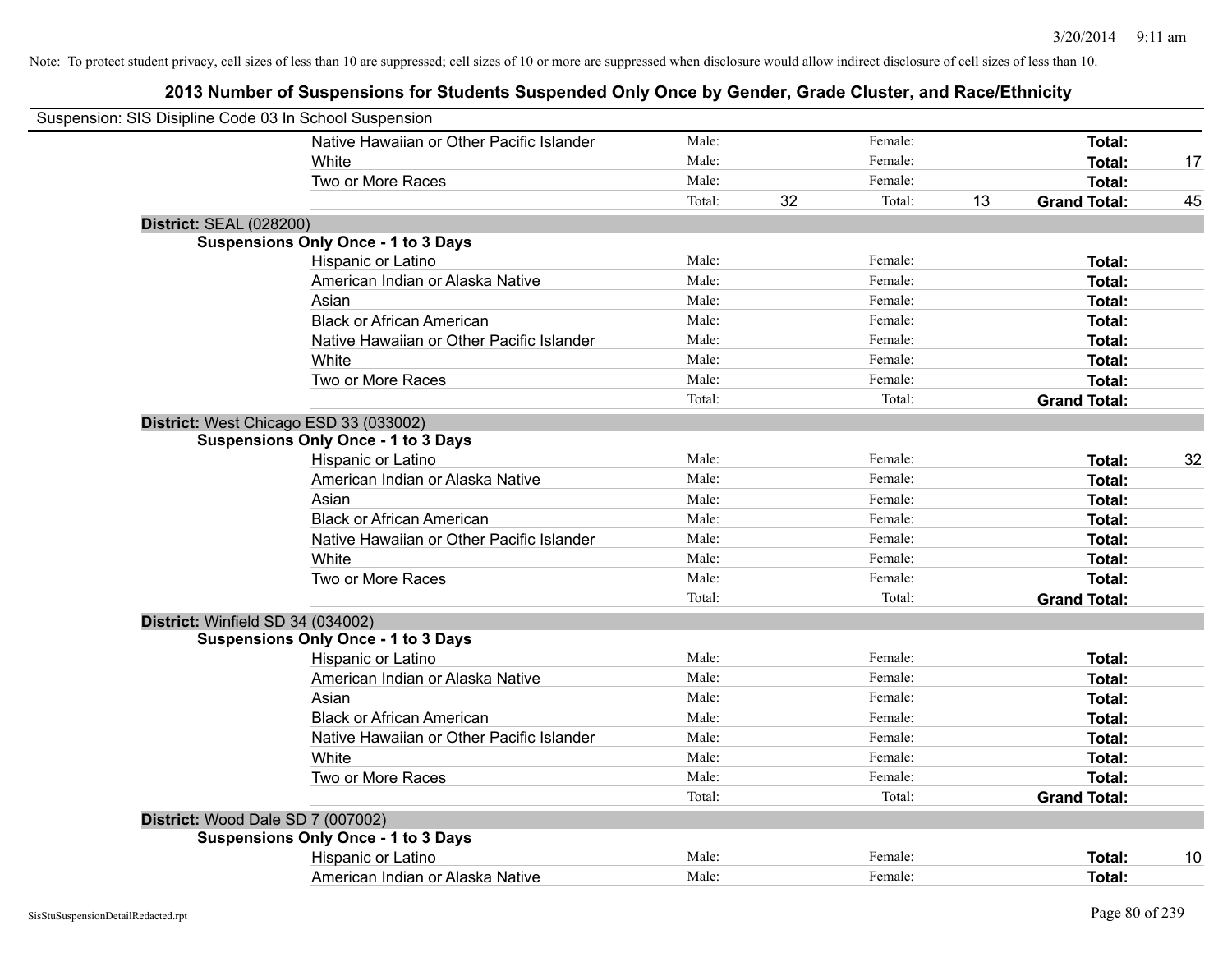## **2013 Number of Suspensions for Students Suspended Only Once by Gender, Grade Cluster, and Race/Ethnicity**

| Suspension: SIS Disipline Code 03 In School Suspension |                                               |        |         |                     |    |
|--------------------------------------------------------|-----------------------------------------------|--------|---------|---------------------|----|
|                                                        | Asian                                         | Male:  | Female: | Total:              |    |
|                                                        | <b>Black or African American</b>              | Male:  | Female: | Total:              |    |
|                                                        | Native Hawaiian or Other Pacific Islander     | Male:  | Female: | <b>Total:</b>       |    |
|                                                        | White                                         | Male:  | Female: | <b>Total:</b>       |    |
|                                                        | Two or More Races                             | Male:  | Female: | Total:              |    |
|                                                        |                                               | Total: | Total:  | <b>Grand Total:</b> |    |
| District: Woodridge SD 68 (068002)                     |                                               |        |         |                     |    |
|                                                        | <b>Suspensions Only Once - 1 to 3 Days</b>    |        |         |                     |    |
|                                                        | Hispanic or Latino                            | Male:  | Female: | <b>Total:</b>       | 13 |
|                                                        | American Indian or Alaska Native              | Male:  | Female: | <b>Total:</b>       |    |
|                                                        | Asian                                         | Male:  | Female: | <b>Total:</b>       |    |
|                                                        | <b>Black or African American</b>              | Male:  | Female: | <b>Total:</b>       | 26 |
|                                                        | Native Hawaiian or Other Pacific Islander     | Male:  | Female: | Total:              |    |
|                                                        | White                                         | Male:  | Female: | Total:              | 13 |
|                                                        | Two or More Races                             | Male:  | Female: | Total:              |    |
|                                                        |                                               | Total: | Total:  | <b>Grand Total:</b> |    |
|                                                        | <b>Suspensions Only Once - 4 or More Days</b> |        |         |                     |    |
|                                                        | Hispanic or Latino                            | Male:  | Female: | Total:              |    |
|                                                        | American Indian or Alaska Native              | Male:  | Female: | Total:              |    |
|                                                        | Asian                                         | Male:  | Female: | <b>Total:</b>       |    |
|                                                        | <b>Black or African American</b>              | Male:  | Female: | Total:              |    |
|                                                        | Native Hawaiian or Other Pacific Islander     | Male:  | Female: | Total:              |    |
|                                                        | White                                         | Male:  | Female: | <b>Total:</b>       |    |
|                                                        | Two or More Races                             | Male:  | Female: | <b>Total:</b>       |    |
|                                                        |                                               | Total: | Total:  | <b>Grand Total:</b> |    |
| County: Non-Public School (000)                        |                                               |        |         |                     |    |
| District: DuPage ROE (000000)                          |                                               |        |         |                     |    |
|                                                        | <b>Suspensions Only Once - 1 to 3 Days</b>    |        |         |                     |    |
|                                                        | Hispanic or Latino                            | Male:  | Female: | Total:              |    |
|                                                        | American Indian or Alaska Native              | Male:  | Female: | <b>Total:</b>       |    |
|                                                        | Asian                                         | Male:  | Female: | <b>Total:</b>       |    |
|                                                        | <b>Black or African American</b>              | Male:  | Female: | Total:              |    |
|                                                        | Native Hawaiian or Other Pacific Islander     | Male:  | Female: | <b>Total:</b>       |    |
|                                                        | White                                         | Male:  | Female: | <b>Total:</b>       |    |
|                                                        | Two or More Races                             | Male:  | Female: | <b>Total:</b>       |    |
|                                                        |                                               | Total: | Total:  | <b>Grand Total:</b> |    |

**Region:** Edwd/Gltn/Hdin/Pop/Slne/Wbh/Wn/Wh (20)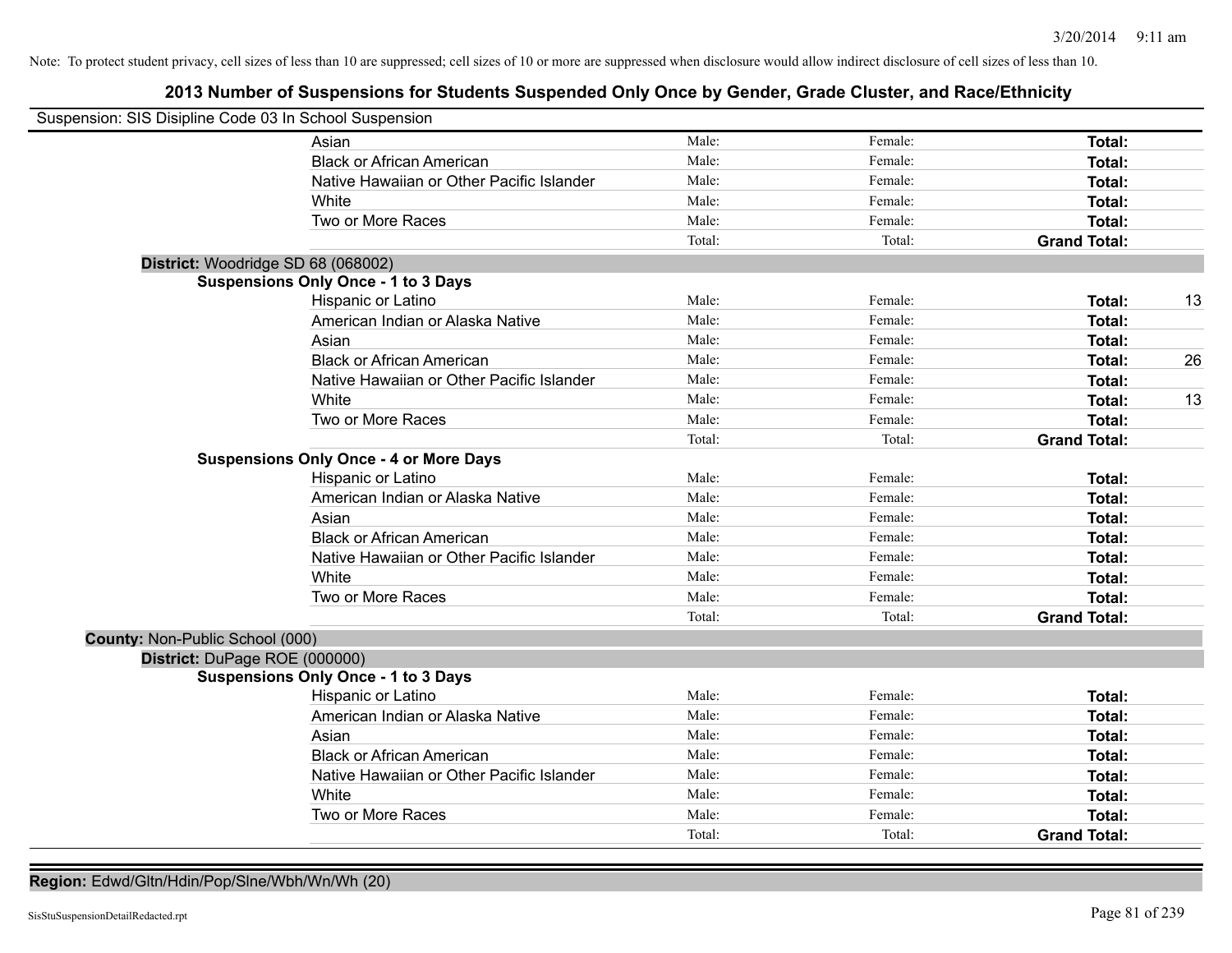| Suspension: SIS Disipline Code 03 In School Suspension |                                                   |        |         |                     |
|--------------------------------------------------------|---------------------------------------------------|--------|---------|---------------------|
| County: Edwards (024)                                  |                                                   |        |         |                     |
|                                                        | District: Edwards County CUSD 1 (001026)          |        |         |                     |
|                                                        | <b>Suspensions Only Once - 1 to 3 Days</b>        |        |         |                     |
|                                                        | Hispanic or Latino                                | Male:  | Female: | Total:              |
|                                                        | American Indian or Alaska Native                  | Male:  | Female: | Total:              |
|                                                        | Asian                                             | Male:  | Female: | Total:              |
|                                                        | <b>Black or African American</b>                  | Male:  | Female: | Total:              |
|                                                        | Native Hawaiian or Other Pacific Islander         | Male:  | Female: | Total:              |
|                                                        | White                                             | Male:  | Female: | Total:              |
|                                                        | Two or More Races                                 | Male:  | Female: | Total:              |
|                                                        |                                                   | Total: | Total:  | <b>Grand Total:</b> |
| County: Gallatin (030)                                 |                                                   |        |         |                     |
|                                                        | District: Gallatin CUSD 7 (007026)                |        |         |                     |
|                                                        | <b>Suspensions Only Once - 1 to 3 Days</b>        |        |         |                     |
|                                                        | Hispanic or Latino                                | Male:  | Female: | Total:              |
|                                                        | American Indian or Alaska Native                  | Male:  | Female: | Total:              |
|                                                        | Asian                                             | Male:  | Female: | Total:              |
|                                                        | <b>Black or African American</b>                  | Male:  | Female: | Total:              |
|                                                        | Native Hawaiian or Other Pacific Islander         | Male:  | Female: | Total:              |
|                                                        | White                                             | Male:  | Female: | Total:              |
|                                                        | Two or More Races                                 | Male:  | Female: | Total:              |
|                                                        |                                                   | Total: | Total:  | <b>Grand Total:</b> |
| County: Pope (076)                                     |                                                   |        |         |                     |
|                                                        | District: Pope Co CUD 1 (001026)                  |        |         |                     |
|                                                        | <b>Suspensions Only Once - 1 to 3 Days</b>        |        |         |                     |
|                                                        | Hispanic or Latino                                | Male:  | Female: | Total:              |
|                                                        | American Indian or Alaska Native                  | Male:  | Female: | Total:              |
|                                                        | Asian                                             | Male:  | Female: | Total:              |
|                                                        | <b>Black or African American</b>                  | Male:  | Female: | Total:              |
|                                                        | Native Hawaiian or Other Pacific Islander         | Male:  | Female: | Total:              |
|                                                        | White                                             | Male:  | Female: | Total:              |
|                                                        | Two or More Races                                 | Male:  | Female: | Total:              |
|                                                        |                                                   | Total: | Total:  | <b>Grand Total:</b> |
| County: Saline (083)                                   |                                                   |        |         |                     |
|                                                        | District: Carrier Mills-Stonefort CUSD 2 (002026) |        |         |                     |
|                                                        | <b>Suspensions Only Once - 1 to 3 Days</b>        |        |         |                     |
|                                                        | Hispanic or Latino                                | Male:  | Female: | Total:              |
|                                                        | American Indian or Alaska Native                  | Male:  | Female: | Total:              |
|                                                        | Asian                                             | Male:  | Female: | Total:              |
| SisStuSuspensionDetailRedacted.rpt                     |                                                   |        |         | Page 82 of 239      |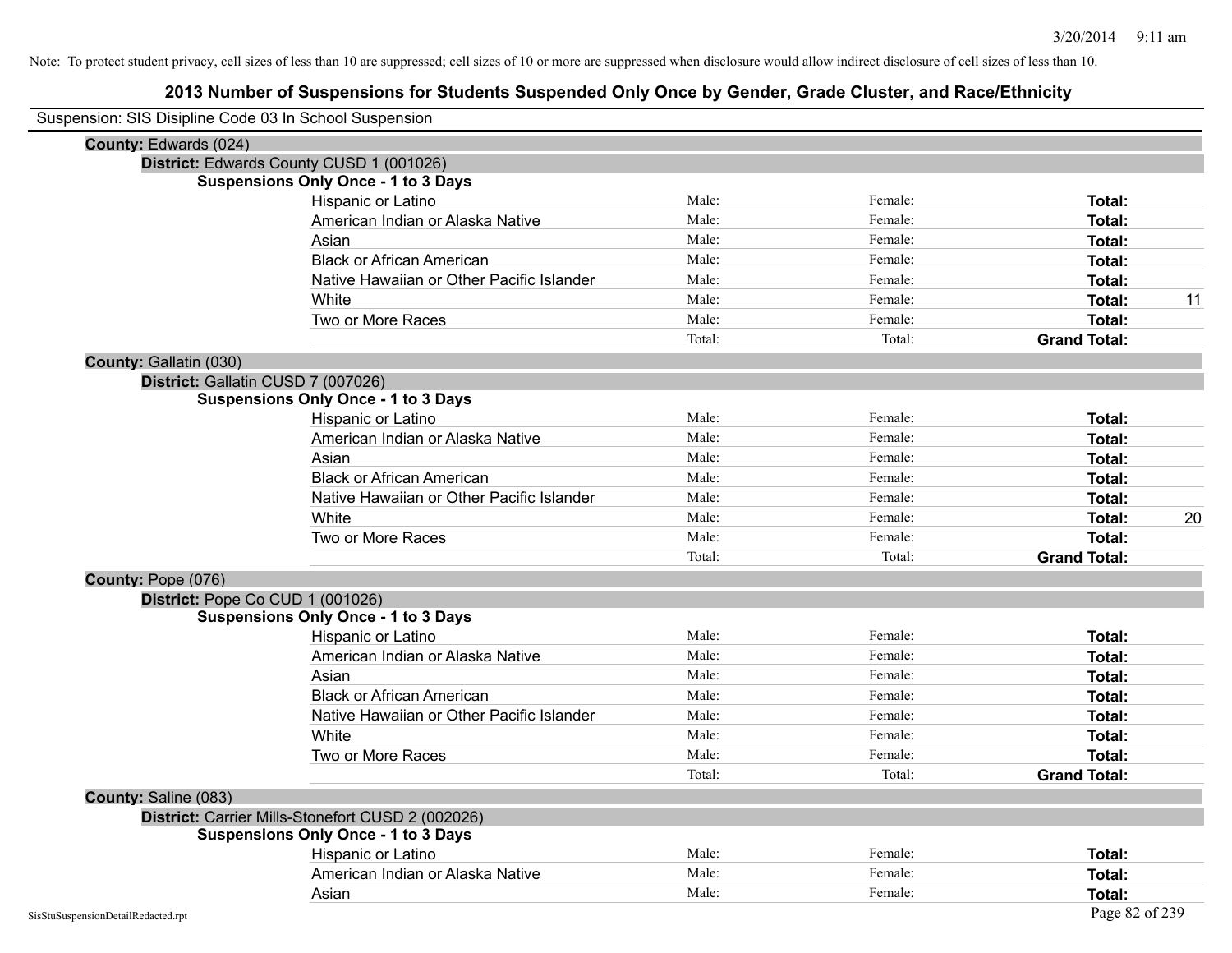| Suspension: SIS Disipline Code 03 In School Suspension |                                               |        |         |                     |    |
|--------------------------------------------------------|-----------------------------------------------|--------|---------|---------------------|----|
|                                                        | <b>Black or African American</b>              | Male:  | Female: | Total:              |    |
|                                                        | Native Hawaiian or Other Pacific Islander     | Male:  | Female: | Total:              |    |
|                                                        | White                                         | Male:  | Female: | Total:              | 28 |
|                                                        | Two or More Races                             | Male:  | Female: | Total:              |    |
|                                                        |                                               | Total: | Total:  | <b>Grand Total:</b> |    |
|                                                        | District: Eldorado CUSD 4 (004026)            |        |         |                     |    |
|                                                        | <b>Suspensions Only Once - 1 to 3 Days</b>    |        |         |                     |    |
|                                                        | Hispanic or Latino                            | Male:  | Female: | Total:              |    |
|                                                        | American Indian or Alaska Native              | Male:  | Female: | Total:              |    |
|                                                        | Asian                                         | Male:  | Female: | Total:              |    |
|                                                        | <b>Black or African American</b>              | Male:  | Female: | Total:              |    |
|                                                        | Native Hawaiian or Other Pacific Islander     | Male:  | Female: | Total:              |    |
|                                                        | White                                         | Male:  | Female: | Total:              |    |
|                                                        | Two or More Races                             | Male:  | Female: | Total:              |    |
|                                                        |                                               | Total: | Total:  | <b>Grand Total:</b> | 11 |
|                                                        | District: Galatia CUSD 1 (001026)             |        |         |                     |    |
|                                                        | <b>Suspensions Only Once - 1 to 3 Days</b>    |        |         |                     |    |
|                                                        | Hispanic or Latino                            | Male:  | Female: | Total:              |    |
|                                                        | American Indian or Alaska Native              | Male:  | Female: | Total:              |    |
|                                                        | Asian                                         | Male:  | Female: | Total:              |    |
|                                                        | <b>Black or African American</b>              | Male:  | Female: | Total:              |    |
|                                                        | Native Hawaiian or Other Pacific Islander     | Male:  | Female: | Total:              |    |
|                                                        | White                                         | Male:  | Female: | Total:              | 28 |
|                                                        | Two or More Races                             | Male:  | Female: | Total:              |    |
|                                                        |                                               | Total: | Total:  | <b>Grand Total:</b> |    |
|                                                        | District: Harrisburg CUSD 3 (003026)          |        |         |                     |    |
|                                                        | <b>Suspensions Only Once - 1 to 3 Days</b>    |        |         |                     |    |
|                                                        | Hispanic or Latino                            | Male:  | Female: | Total:              |    |
|                                                        | American Indian or Alaska Native              | Male:  | Female: | Total:              |    |
|                                                        | Asian                                         | Male:  | Female: | Total:              |    |
|                                                        | <b>Black or African American</b>              | Male:  | Female: | Total:              |    |
|                                                        | Native Hawaiian or Other Pacific Islander     | Male:  | Female: | Total:              |    |
|                                                        | White                                         | Male:  | Female: | Total:              | 26 |
|                                                        | Two or More Races                             | Male:  | Female: | Total:              |    |
|                                                        |                                               | Total: | Total:  | <b>Grand Total:</b> |    |
|                                                        | <b>Suspensions Only Once - 4 or More Days</b> |        |         |                     |    |
|                                                        | Hispanic or Latino                            | Male:  | Female: | Total:              |    |
|                                                        | American Indian or Alaska Native              | Male:  | Female: | Total:              |    |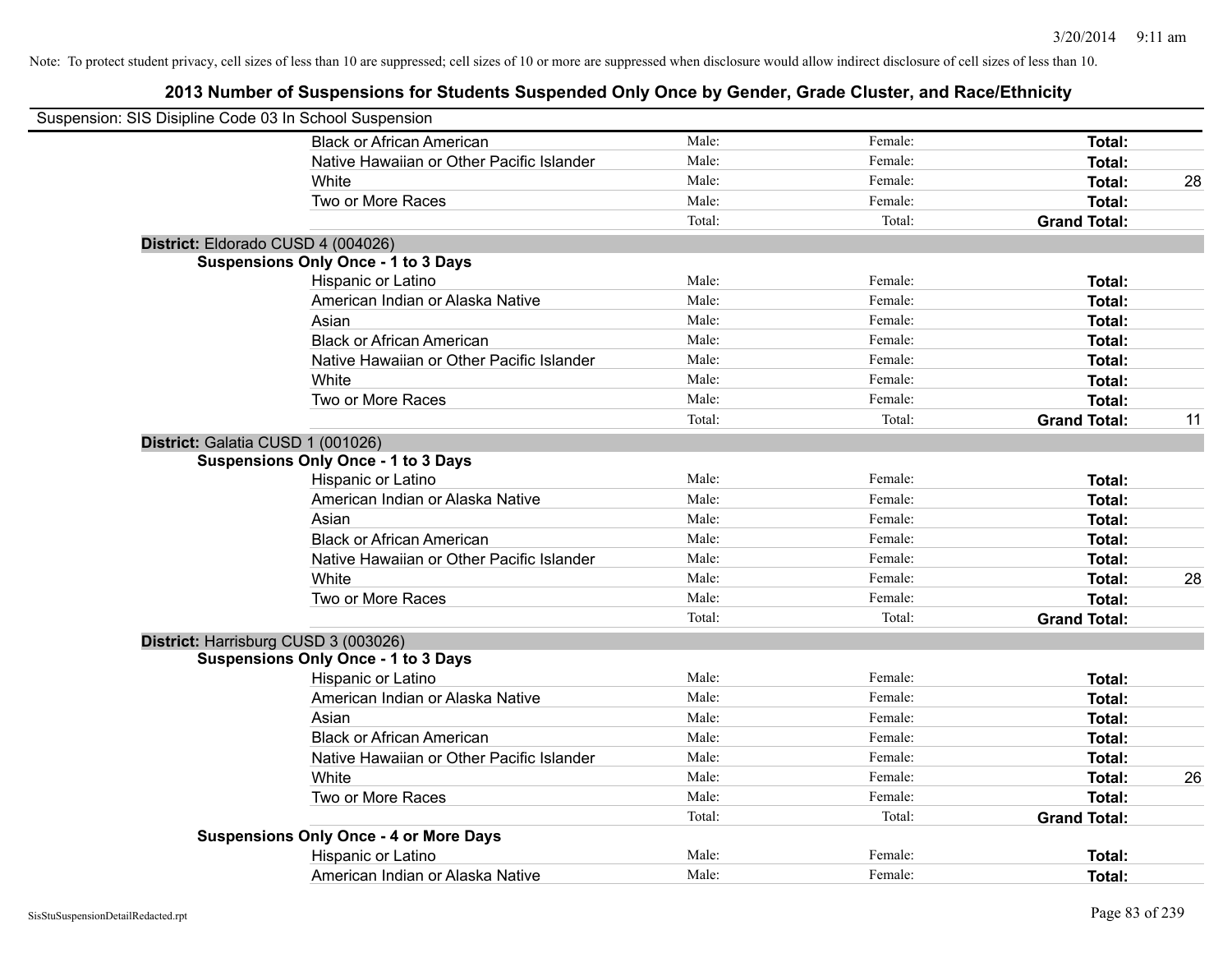| Suspension: SIS Disipline Code 03 In School Suspension |                                                |        |    |         |    |                     |    |
|--------------------------------------------------------|------------------------------------------------|--------|----|---------|----|---------------------|----|
|                                                        | Asian                                          | Male:  |    | Female: |    | Total:              |    |
|                                                        | <b>Black or African American</b>               | Male:  |    | Female: |    | Total:              |    |
|                                                        | Native Hawaiian or Other Pacific Islander      | Male:  |    | Female: |    | Total:              |    |
|                                                        | White                                          | Male:  |    | Female: |    | Total:              |    |
|                                                        | Two or More Races                              | Male:  |    | Female: |    | Total:              |    |
|                                                        |                                                | Total: |    | Total:  |    | <b>Grand Total:</b> |    |
| County: Wabash (093)                                   |                                                |        |    |         |    |                     |    |
|                                                        | District: Allendale CCSD 17 (017024)           |        |    |         |    |                     |    |
|                                                        | <b>Suspensions Only Once - 1 to 3 Days</b>     |        |    |         |    |                     |    |
|                                                        | Hispanic or Latino                             | Male:  |    | Female: |    | Total:              |    |
|                                                        | American Indian or Alaska Native               | Male:  |    | Female: |    | Total:              |    |
|                                                        | Asian                                          | Male:  |    | Female: |    | Total:              |    |
|                                                        | <b>Black or African American</b>               | Male:  |    | Female: |    | Total:              |    |
|                                                        | Native Hawaiian or Other Pacific Islander      | Male:  |    | Female: |    | Total:              |    |
|                                                        | White                                          | Male:  |    | Female: |    | Total:              |    |
|                                                        | Two or More Races                              | Male:  |    | Female: |    | Total:              |    |
|                                                        |                                                | Total: |    | Total:  |    | <b>Grand Total:</b> |    |
|                                                        | District: Wabash CUSD 348 (348026)             |        |    |         |    |                     |    |
|                                                        | <b>Suspensions Only Once - 1 to 3 Days</b>     |        |    |         |    |                     |    |
|                                                        | Hispanic or Latino                             | Male:  |    | Female: |    | Total:              |    |
|                                                        | American Indian or Alaska Native               | Male:  |    | Female: |    | Total:              |    |
|                                                        | Asian                                          | Male:  |    | Female: |    | Total:              |    |
|                                                        | <b>Black or African American</b>               | Male:  |    | Female: |    | Total:              |    |
|                                                        | Native Hawaiian or Other Pacific Islander      | Male:  |    | Female: |    | Total:              |    |
|                                                        | White                                          | Male:  | 43 | Female: | 29 | Total:              | 72 |
|                                                        | Two or More Races                              | Male:  |    | Female: |    | Total:              |    |
|                                                        |                                                | Total: |    | Total:  |    | <b>Grand Total:</b> |    |
| County: Wayne (096)                                    |                                                |        |    |         |    |                     |    |
|                                                        | District: Fairfield Comm H S Dist 225 (225016) |        |    |         |    |                     |    |
|                                                        | <b>Suspensions Only Once - 1 to 3 Days</b>     |        |    |         |    |                     |    |
|                                                        | Hispanic or Latino                             | Male:  |    | Female: |    | Total:              |    |
|                                                        | American Indian or Alaska Native               | Male:  |    | Female: |    | Total:              |    |
|                                                        | Asian                                          | Male:  |    | Female: |    | Total:              |    |
|                                                        | <b>Black or African American</b>               | Male:  |    | Female: |    | Total:              |    |
|                                                        | Native Hawaiian or Other Pacific Islander      | Male:  |    | Female: |    | Total:              |    |
|                                                        | White                                          | Male:  |    | Female: |    | Total:              | 25 |
|                                                        | Two or More Races                              | Male:  |    | Female: |    | Total:              |    |
|                                                        |                                                | Total: |    | Total:  |    | <b>Grand Total:</b> |    |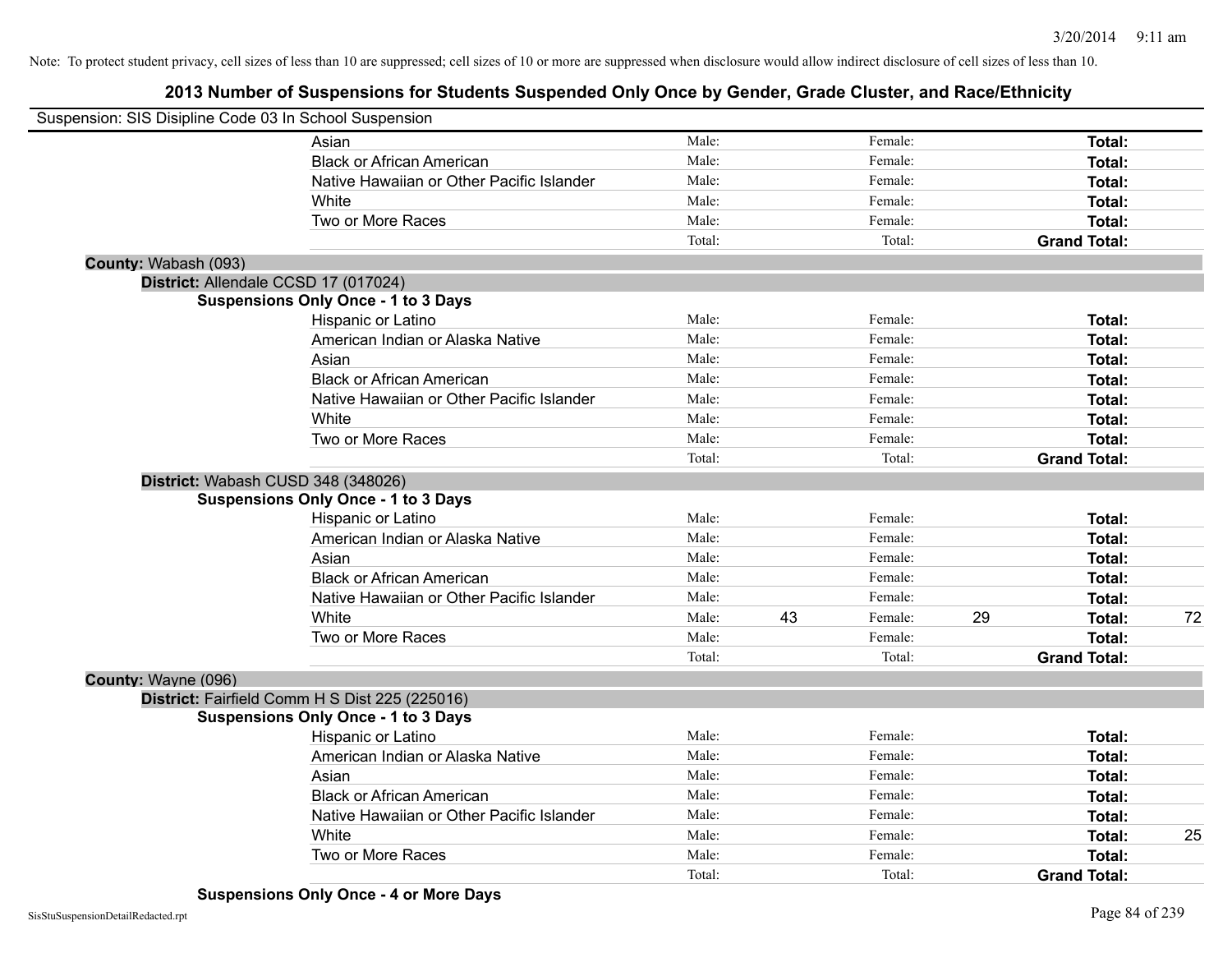| Suspension: SIS Disipline Code 03 In School Suspension |        |    |         |    |                     |    |
|--------------------------------------------------------|--------|----|---------|----|---------------------|----|
| Hispanic or Latino                                     | Male:  |    | Female: |    | Total:              |    |
| American Indian or Alaska Native                       | Male:  |    | Female: |    | Total:              |    |
| Asian                                                  | Male:  |    | Female: |    | Total:              |    |
| <b>Black or African American</b>                       | Male:  |    | Female: |    | Total:              |    |
| Native Hawaiian or Other Pacific Islander              | Male:  |    | Female: |    | Total:              |    |
| White                                                  | Male:  |    | Female: |    | Total:              |    |
| Two or More Races                                      | Male:  |    | Female: |    | Total:              |    |
|                                                        | Total: |    | Total:  |    | <b>Grand Total:</b> |    |
| District: Fairfield PSD 112 (112004)                   |        |    |         |    |                     |    |
| <b>Suspensions Only Once - 1 to 3 Days</b>             |        |    |         |    |                     |    |
| Hispanic or Latino                                     | Male:  |    | Female: |    | Total:              |    |
| American Indian or Alaska Native                       | Male:  |    | Female: |    | Total:              |    |
| Asian                                                  | Male:  |    | Female: |    | Total:              |    |
| <b>Black or African American</b>                       | Male:  |    | Female: |    | Total:              |    |
| Native Hawaiian or Other Pacific Islander              | Male:  |    | Female: |    | Total:              |    |
| White                                                  | Male:  | 16 | Female: | 17 | Total:              | 33 |
| Two or More Races                                      | Male:  |    | Female: |    | Total:              |    |
|                                                        | Total: |    | Total:  |    | <b>Grand Total:</b> |    |
| District: Jasper CCSD 17 (017004)                      |        |    |         |    |                     |    |
| <b>Suspensions Only Once - 1 to 3 Days</b>             |        |    |         |    |                     |    |
| Hispanic or Latino                                     | Male:  |    | Female: |    | Total:              |    |
| American Indian or Alaska Native                       | Male:  |    | Female: |    | Total:              |    |
| Asian                                                  | Male:  |    | Female: |    | Total:              |    |
| <b>Black or African American</b>                       | Male:  |    | Female: |    | Total:              |    |
| Native Hawaiian or Other Pacific Islander              | Male:  |    | Female: |    | Total:              |    |
| White                                                  | Male:  |    | Female: |    | Total:              |    |
| Two or More Races                                      | Male:  |    | Female: |    | Total:              |    |
|                                                        | Total: |    | Total:  |    | <b>Grand Total:</b> |    |
| District: New Hope CCSD 6 (006004)                     |        |    |         |    |                     |    |
| <b>Suspensions Only Once - 1 to 3 Days</b>             |        |    |         |    |                     |    |
| Hispanic or Latino                                     | Male:  |    | Female: |    | Total:              |    |
| American Indian or Alaska Native                       | Male:  |    | Female: |    | Total:              |    |
| Asian                                                  | Male:  |    | Female: |    | Total:              |    |
| <b>Black or African American</b>                       | Male:  |    | Female: |    | Total:              |    |
| Native Hawaiian or Other Pacific Islander              | Male:  |    | Female: |    | Total:              |    |
| White                                                  | Male:  |    | Female: |    | Total:              | 14 |
| Two or More Races                                      | Male:  |    | Female: |    | Total:              |    |
|                                                        | Total: |    | Total:  |    | <b>Grand Total:</b> |    |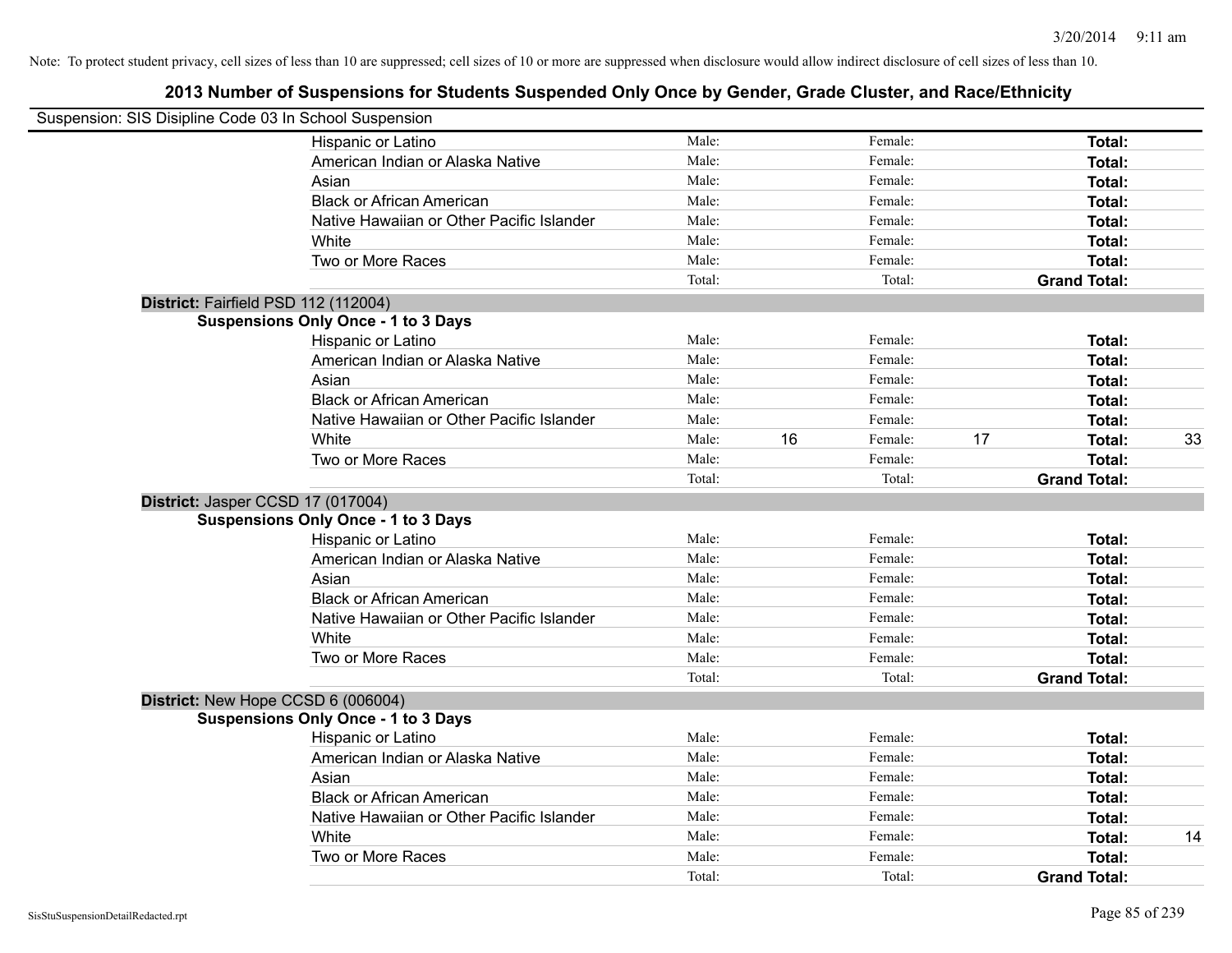|                     | Suspension: SIS Disipline Code 03 In School Suspension |        |    |         |    |                     |    |
|---------------------|--------------------------------------------------------|--------|----|---------|----|---------------------|----|
|                     | District: North Wayne CUSD 200 (200026)                |        |    |         |    |                     |    |
|                     | <b>Suspensions Only Once - 1 to 3 Days</b>             |        |    |         |    |                     |    |
|                     | Hispanic or Latino                                     | Male:  |    | Female: |    | Total:              |    |
|                     | American Indian or Alaska Native                       | Male:  |    | Female: |    | Total:              |    |
|                     | Asian                                                  | Male:  |    | Female: |    | Total:              |    |
|                     | <b>Black or African American</b>                       | Male:  |    | Female: |    | Total:              |    |
|                     | Native Hawaiian or Other Pacific Islander              | Male:  |    | Female: |    | Total:              |    |
|                     | White                                                  | Male:  |    | Female: |    | Total:              | 12 |
|                     | Two or More Races                                      | Male:  |    | Female: |    | Total:              |    |
|                     |                                                        | Total: |    | Total:  |    | <b>Grand Total:</b> |    |
|                     | District: Wayne City CUSD 100 (100026)                 |        |    |         |    |                     |    |
|                     | <b>Suspensions Only Once - 1 to 3 Days</b>             |        |    |         |    |                     |    |
|                     | Hispanic or Latino                                     | Male:  |    | Female: |    | Total:              |    |
|                     | American Indian or Alaska Native                       | Male:  |    | Female: |    | Total:              |    |
|                     | Asian                                                  | Male:  |    | Female: |    | Total:              |    |
|                     | <b>Black or African American</b>                       | Male:  |    | Female: |    | Total:              |    |
|                     | Native Hawaiian or Other Pacific Islander              | Male:  |    | Female: |    | Total:              |    |
|                     | White                                                  | Male:  |    | Female: |    | Total:              | 27 |
|                     | Two or More Races                                      | Male:  |    | Female: |    | Total:              |    |
|                     |                                                        | Total: |    | Total:  |    | <b>Grand Total:</b> |    |
| County: White (097) |                                                        |        |    |         |    |                     |    |
|                     | District: Carmi-White County CUSD 5 (005026)           |        |    |         |    |                     |    |
|                     | <b>Suspensions Only Once - 1 to 3 Days</b>             |        |    |         |    |                     |    |
|                     | Hispanic or Latino                                     | Male:  |    | Female: |    | Total:              |    |
|                     | American Indian or Alaska Native                       | Male:  |    | Female: |    | Total:              |    |
|                     | Asian                                                  | Male:  |    | Female: |    | Total:              |    |
|                     | <b>Black or African American</b>                       | Male:  |    | Female: |    | Total:              |    |
|                     | Native Hawaiian or Other Pacific Islander              | Male:  |    | Female: |    | Total:              |    |
|                     | White                                                  | Male:  | 31 | Female: | 25 | Total:              | 56 |
|                     | Two or More Races                                      | Male:  |    | Female: |    | Total:              |    |
|                     |                                                        | Total: |    | Total:  |    | <b>Grand Total:</b> |    |
|                     | District: Grayville CUSD 1 (001026)                    |        |    |         |    |                     |    |
|                     | <b>Suspensions Only Once - 1 to 3 Days</b>             |        |    |         |    |                     |    |
|                     | Hispanic or Latino                                     | Male:  |    | Female: |    | Total:              |    |
|                     | American Indian or Alaska Native                       | Male:  |    | Female: |    | Total:              |    |
|                     | Asian                                                  | Male:  |    | Female: |    | Total:              |    |
|                     | <b>Black or African American</b>                       | Male:  |    | Female: |    | <b>Total:</b>       |    |
|                     | Native Hawaiian or Other Pacific Islander              | Male:  |    | Female: |    | Total:              |    |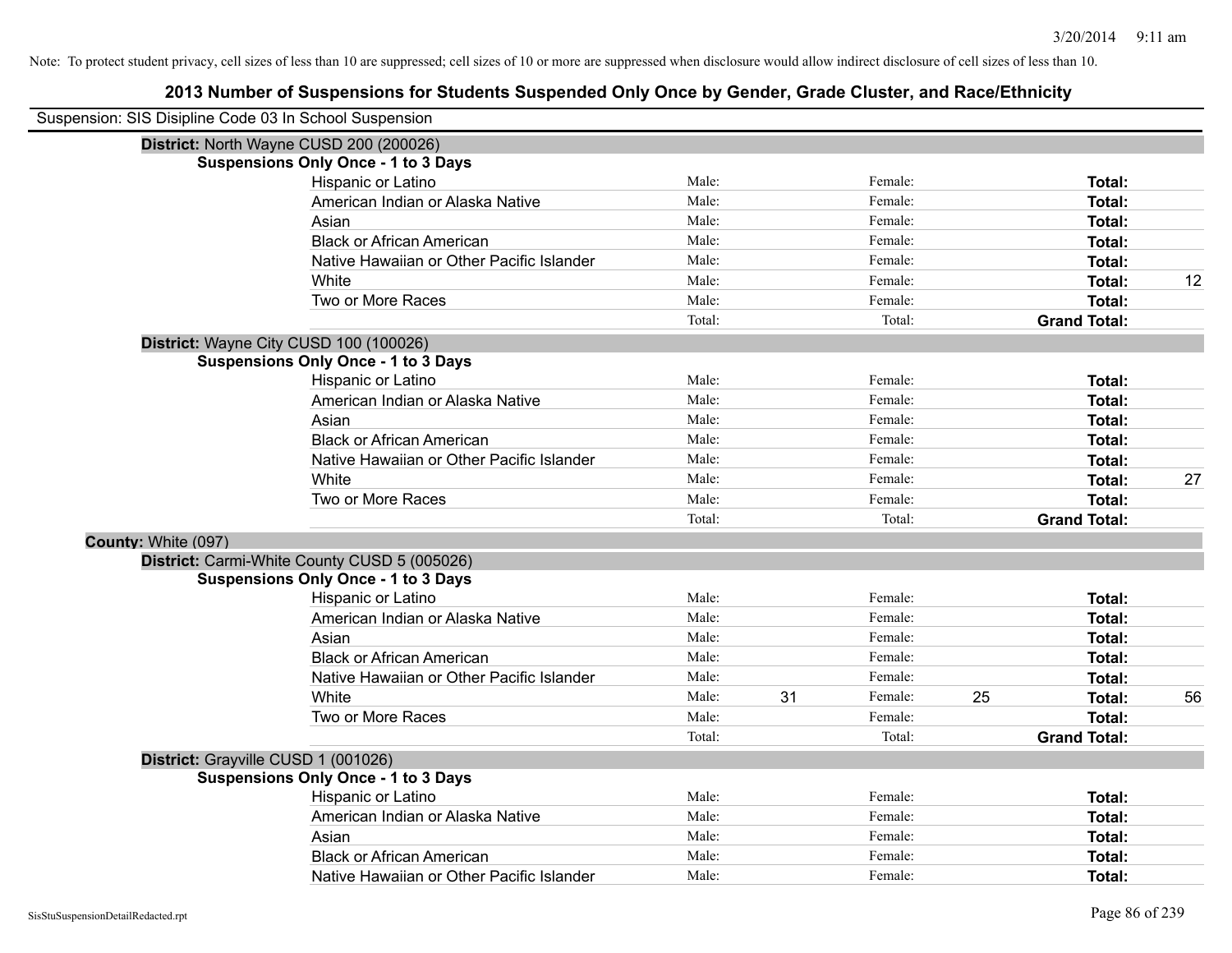## **2013 Number of Suspensions for Students Suspended Only Once by Gender, Grade Cluster, and Race/Ethnicity**

| Suspension: SIS Disipline Code 03 In School Suspension |                                           |        |         |                     |    |
|--------------------------------------------------------|-------------------------------------------|--------|---------|---------------------|----|
| White                                                  |                                           | Male:  | Female: | Total:              | 10 |
|                                                        | Two or More Races                         | Male:  | Female: | Total:              |    |
|                                                        |                                           | Total: | Total:  | <b>Grand Total:</b> |    |
| District: Norris City-Omaha-Enfield CUSD 3 (003026)    |                                           |        |         |                     |    |
| <b>Suspensions Only Once - 1 to 3 Days</b>             |                                           |        |         |                     |    |
|                                                        | Hispanic or Latino                        | Male:  | Female: | Total:              |    |
|                                                        | American Indian or Alaska Native          | Male:  | Female: | Total:              |    |
| Asian                                                  |                                           | Male:  | Female: | Total:              |    |
|                                                        | <b>Black or African American</b>          | Male:  | Female: | Total:              |    |
|                                                        | Native Hawaiian or Other Pacific Islander | Male:  | Female: | Total:              |    |
| White                                                  |                                           | Male:  | Female: | Total:              | 11 |
|                                                        | Two or More Races                         | Male:  | Female: | Total:              |    |
|                                                        |                                           | Total: | Total:  | <b>Grand Total:</b> |    |
|                                                        |                                           |        |         |                     |    |
| Region: Franklin/Williamson ROE (21)                   |                                           |        |         |                     |    |
| County: Franklin (028)                                 |                                           |        |         |                     |    |
| District: Benton CCSD 47 (047004)                      |                                           |        |         |                     |    |
| <b>Suspensions Only Once - 1 to 3 Days</b>             |                                           |        |         |                     |    |
|                                                        | Hispanic or Latino                        | Male:  | Female: | Total:              |    |
|                                                        | American Indian or Alaska Native          | Male:  | Female: | Total:              |    |
| Asian                                                  |                                           | Male:  | Female: | Total:              |    |
|                                                        | <b>Black or African American</b>          | Male:  | Female: | Total:              |    |
|                                                        | Native Hawaiian or Other Pacific Islander | Male:  | Female: | Total:              |    |
| White                                                  |                                           | Male:  | Female: | Total:              | 10 |
|                                                        | Two or More Races                         | Male:  | Female: | Total:              |    |
|                                                        |                                           | Total: | Total:  | <b>Grand Total:</b> |    |
| District: Benton Cons HSD 103 (103013)                 |                                           |        |         |                     |    |
| <b>Suspensions Only Once - 1 to 3 Days</b>             |                                           |        |         |                     |    |
|                                                        | Hispanic or Latino                        | Male:  | Female: | Total:              |    |
|                                                        | American Indian or Alaska Native          | Male:  | Female: | Total:              |    |
| Asian                                                  |                                           | Male:  | Female: | Total:              |    |
|                                                        | <b>Black or African American</b>          | Male:  | Female: | Total:              |    |
|                                                        | Native Hawaiian or Other Pacific Islander | Male:  | Female: | Total:              |    |
| White                                                  |                                           | Male:  | Female: | Total:              | 26 |
|                                                        | Two or More Races                         | Male:  | Female: | Total:              |    |
|                                                        |                                           | Total: | Total:  | <b>Grand Total:</b> |    |
| District: Christopher USD 99 (099026)                  |                                           |        |         |                     |    |

**Suspensions Only Once - 1 to 3 Days**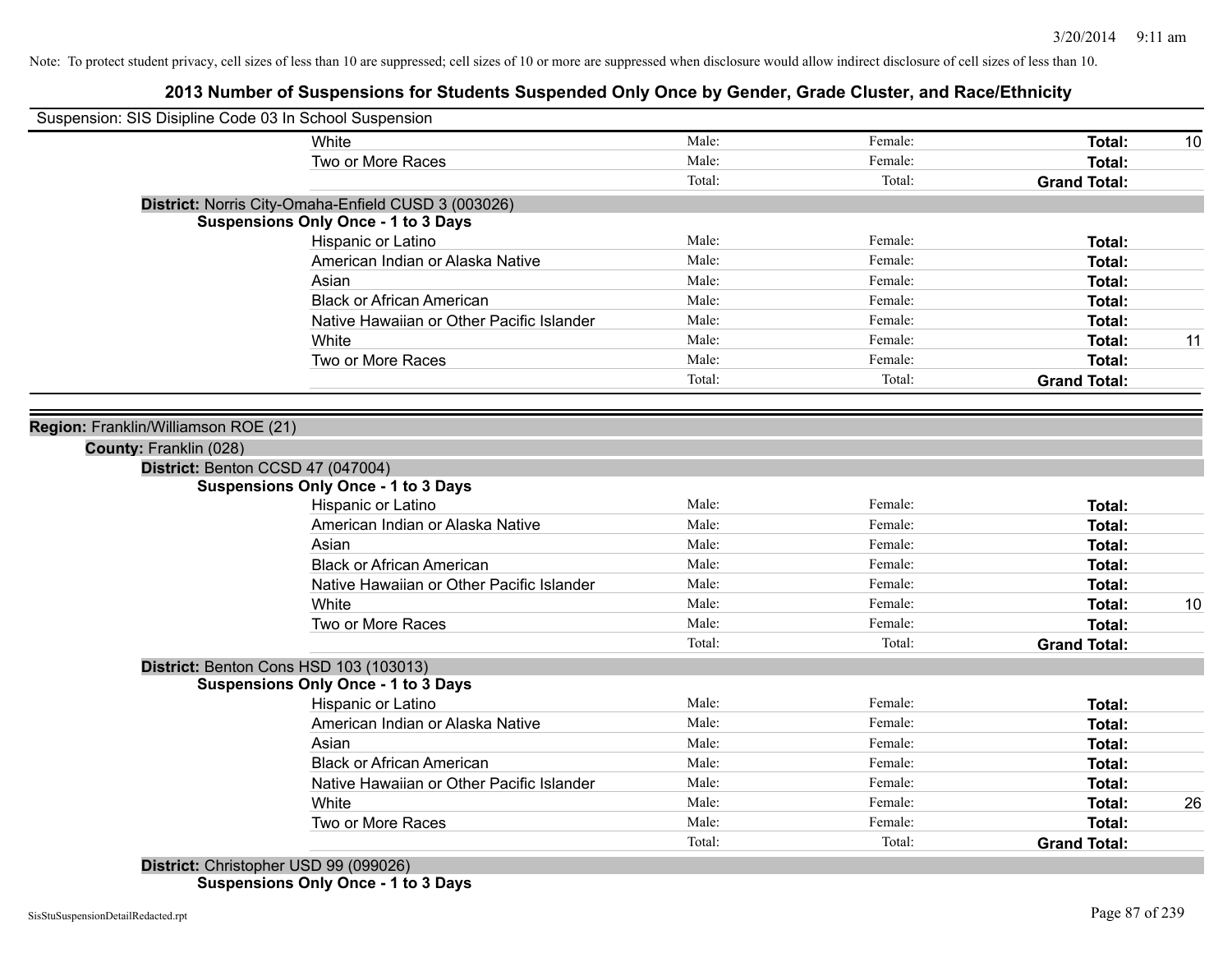| Suspension: SIS Disipline Code 03 In School Suspension |                                            |        |    |         |    |                     |    |
|--------------------------------------------------------|--------------------------------------------|--------|----|---------|----|---------------------|----|
|                                                        | Hispanic or Latino                         | Male:  |    | Female: |    | Total:              |    |
|                                                        | American Indian or Alaska Native           | Male:  |    | Female: |    | Total:              |    |
|                                                        | Asian                                      | Male:  |    | Female: |    | <b>Total:</b>       |    |
|                                                        | <b>Black or African American</b>           | Male:  |    | Female: |    | <b>Total:</b>       |    |
|                                                        | Native Hawaiian or Other Pacific Islander  | Male:  |    | Female: |    | Total:              |    |
|                                                        | White                                      | Male:  | 12 | Female: | 12 | <b>Total:</b>       | 24 |
|                                                        | Two or More Races                          | Male:  |    | Female: |    | <b>Total:</b>       |    |
|                                                        |                                            | Total: |    | Total:  |    | <b>Grand Total:</b> |    |
|                                                        | District: Frankfort CUSD 168 (168026)      |        |    |         |    |                     |    |
|                                                        | <b>Suspensions Only Once - 1 to 3 Days</b> |        |    |         |    |                     |    |
|                                                        | Hispanic or Latino                         | Male:  |    | Female: |    | Total:              |    |
|                                                        | American Indian or Alaska Native           | Male:  |    | Female: |    | Total:              |    |
|                                                        | Asian                                      | Male:  |    | Female: |    | Total:              |    |
|                                                        | <b>Black or African American</b>           | Male:  |    | Female: |    | Total:              |    |
|                                                        | Native Hawaiian or Other Pacific Islander  | Male:  |    | Female: |    | <b>Total:</b>       |    |
|                                                        | White                                      | Male:  |    | Female: |    | <b>Total:</b>       |    |
|                                                        | Two or More Races                          | Male:  |    | Female: |    | Total:              |    |
|                                                        |                                            | Total: |    | Total:  |    | <b>Grand Total:</b> |    |
|                                                        | District: Thompsonville CUSD 174 (174026)  |        |    |         |    |                     |    |
|                                                        | <b>Suspensions Only Once - 1 to 3 Days</b> |        |    |         |    |                     |    |
|                                                        | Hispanic or Latino                         | Male:  |    | Female: |    | <b>Total:</b>       |    |
|                                                        | American Indian or Alaska Native           | Male:  |    | Female: |    | <b>Total:</b>       |    |
|                                                        | Asian                                      | Male:  |    | Female: |    | <b>Total:</b>       |    |
|                                                        | <b>Black or African American</b>           | Male:  |    | Female: |    | Total:              |    |
|                                                        | Native Hawaiian or Other Pacific Islander  | Male:  |    | Female: |    | <b>Total:</b>       |    |
|                                                        | White                                      | Male:  |    | Female: |    | <b>Total:</b>       |    |
|                                                        | Two or More Races                          | Male:  |    | Female: |    | <b>Total:</b>       |    |
|                                                        |                                            | Total: |    | Total:  |    | <b>Grand Total:</b> |    |
| County: Williamson (100)                               |                                            |        |    |         |    |                     |    |
|                                                        | District: Carterville CUSD 5 (005026)      |        |    |         |    |                     |    |
|                                                        | <b>Suspensions Only Once - 1 to 3 Days</b> |        |    |         |    |                     |    |
|                                                        | Hispanic or Latino                         | Male:  |    | Female: |    | Total:              |    |
|                                                        | American Indian or Alaska Native           | Male:  |    | Female: |    | Total:              |    |
|                                                        | Asian                                      | Male:  |    | Female: |    | <b>Total:</b>       |    |
|                                                        | <b>Black or African American</b>           | Male:  |    | Female: |    | <b>Total:</b>       |    |
|                                                        | Native Hawaiian or Other Pacific Islander  | Male:  |    | Female: |    | <b>Total:</b>       |    |
|                                                        | White                                      | Male:  |    | Female: |    | <b>Total:</b>       |    |
|                                                        | Two or More Races                          | Male:  |    | Female: |    | Total:              |    |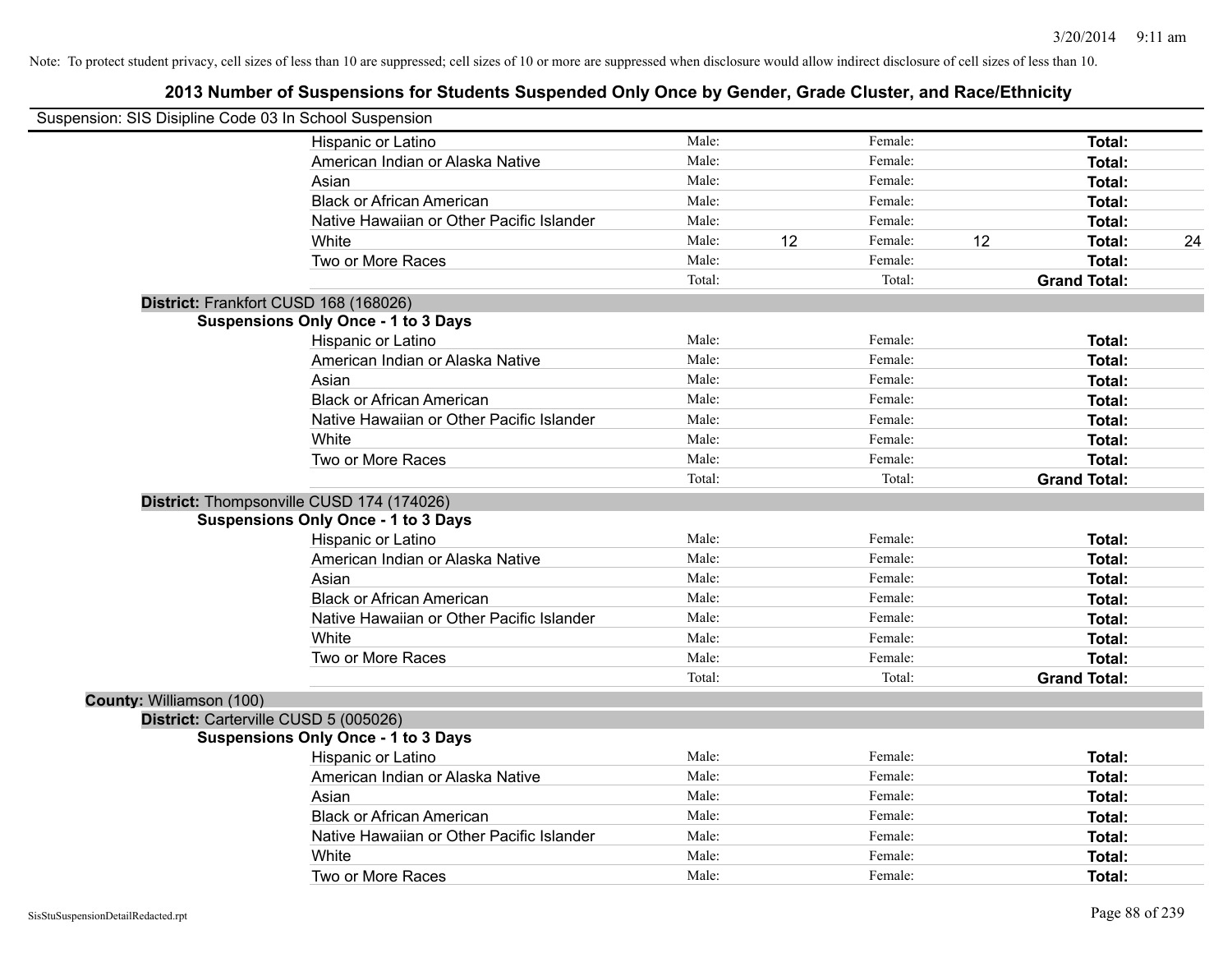| Suspension: SIS Disipline Code 03 In School Suspension |                                               |        |         |                     |    |
|--------------------------------------------------------|-----------------------------------------------|--------|---------|---------------------|----|
|                                                        |                                               | Total: | Total:  | <b>Grand Total:</b> | 12 |
|                                                        | District: Crab Orchard CUSD 3 (003026)        |        |         |                     |    |
|                                                        | <b>Suspensions Only Once - 1 to 3 Days</b>    |        |         |                     |    |
|                                                        | Hispanic or Latino                            | Male:  | Female: | Total:              |    |
|                                                        | American Indian or Alaska Native              | Male:  | Female: | Total:              |    |
|                                                        | Asian                                         | Male:  | Female: | Total:              |    |
|                                                        | <b>Black or African American</b>              | Male:  | Female: | Total:              |    |
|                                                        | Native Hawaiian or Other Pacific Islander     | Male:  | Female: | Total:              |    |
|                                                        | White                                         | Male:  | Female: | Total:              | 17 |
|                                                        | Two or More Races                             | Male:  | Female: | Total:              |    |
|                                                        |                                               | Total: | Total:  | <b>Grand Total:</b> |    |
|                                                        | District: Johnston City CUSD 1 (001026)       |        |         |                     |    |
|                                                        | <b>Suspensions Only Once - 1 to 3 Days</b>    |        |         |                     |    |
|                                                        | Hispanic or Latino                            | Male:  | Female: | Total:              |    |
|                                                        | American Indian or Alaska Native              | Male:  | Female: | Total:              |    |
|                                                        | Asian                                         | Male:  | Female: | Total:              |    |
|                                                        | <b>Black or African American</b>              | Male:  | Female: | Total:              |    |
|                                                        | Native Hawaiian or Other Pacific Islander     | Male:  | Female: | Total:              |    |
|                                                        | White                                         | Male:  | Female: | Total:              |    |
|                                                        | Two or More Races                             | Male:  | Female: | Total:              |    |
|                                                        |                                               | Total: | Total:  | <b>Grand Total:</b> |    |
|                                                        | District: Marion CUSD 2 (002026)              |        |         |                     |    |
|                                                        | <b>Suspensions Only Once - 1 to 3 Days</b>    |        |         |                     |    |
|                                                        | Hispanic or Latino                            | Male:  | Female: | Total:              |    |
|                                                        | American Indian or Alaska Native              | Male:  | Female: | <b>Total:</b>       |    |
|                                                        | Asian                                         | Male:  | Female: | Total:              |    |
|                                                        | <b>Black or African American</b>              | Male:  | Female: | Total:              |    |
|                                                        | Native Hawaiian or Other Pacific Islander     | Male:  | Female: | Total:              |    |
|                                                        | White                                         | Male:  | Female: | Total:              |    |
|                                                        | Two or More Races                             | Male:  | Female: | Total:              |    |
|                                                        |                                               | Total: | Total:  | <b>Grand Total:</b> | 18 |
|                                                        | <b>Suspensions Only Once - 4 or More Days</b> |        |         |                     |    |
|                                                        | Hispanic or Latino                            | Male:  | Female: | Total:              |    |
|                                                        | American Indian or Alaska Native              | Male:  | Female: | Total:              |    |
|                                                        | Asian                                         | Male:  | Female: | Total:              |    |
|                                                        | <b>Black or African American</b>              | Male:  | Female: | Total:              |    |
|                                                        | Native Hawaiian or Other Pacific Islander     | Male:  | Female: | <b>Total:</b>       |    |
|                                                        | White                                         | Male:  | Female: | Total:              |    |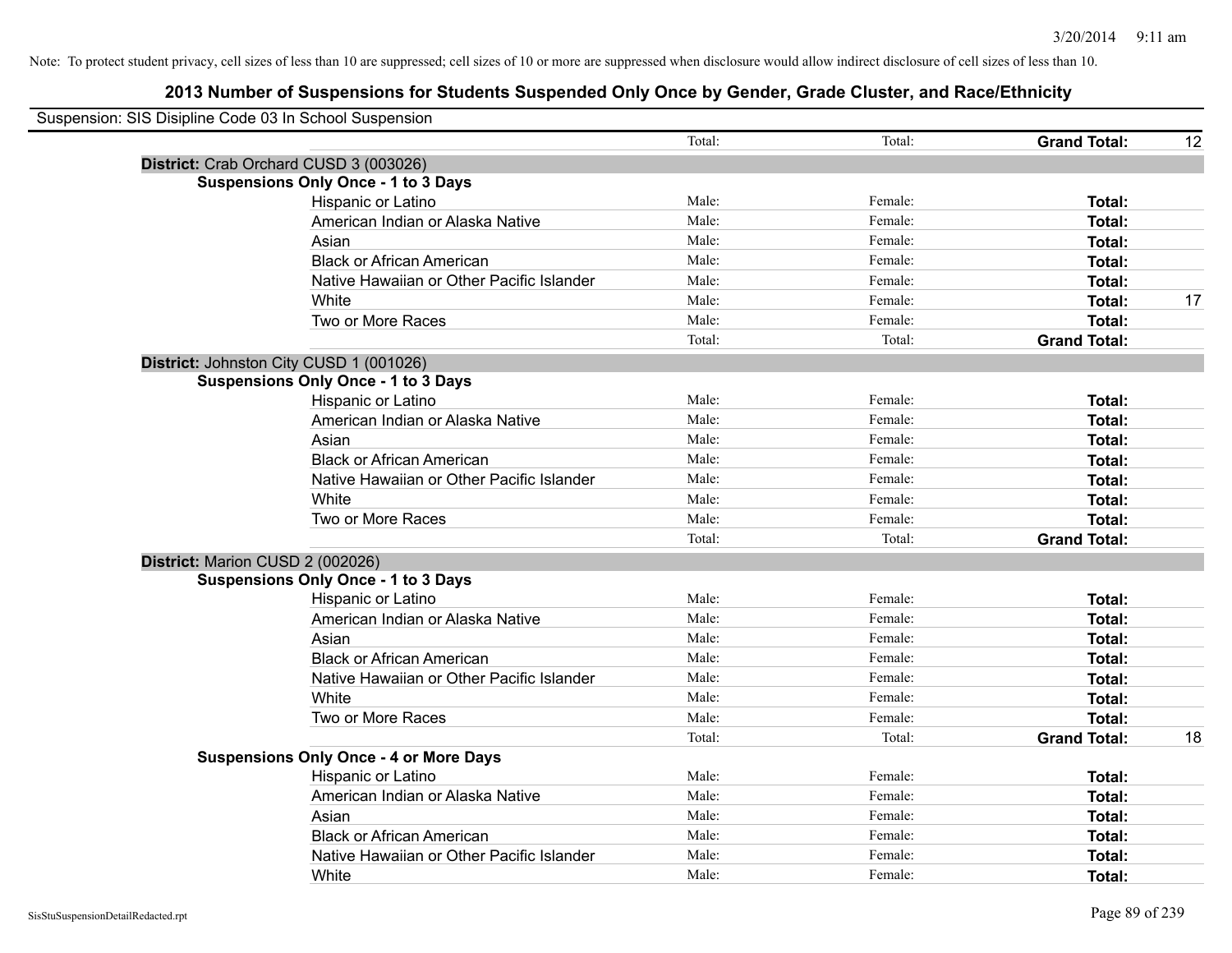| Suspension: SIS Disipline Code 03 In School Suspension |                                            |        |    |         |    |                     |    |
|--------------------------------------------------------|--------------------------------------------|--------|----|---------|----|---------------------|----|
|                                                        | Two or More Races                          | Male:  |    | Female: |    | Total:              |    |
|                                                        |                                            | Total: |    | Total:  |    | <b>Grand Total:</b> |    |
|                                                        |                                            |        |    |         |    |                     |    |
| Region: Fulton/Schuyler ROE (22)                       |                                            |        |    |         |    |                     |    |
| County: Fulton (029)                                   |                                            |        |    |         |    |                     |    |
|                                                        | District: Astoria CUSD 1 (001026)          |        |    |         |    |                     |    |
|                                                        | <b>Suspensions Only Once - 1 to 3 Days</b> |        |    |         |    |                     |    |
|                                                        | Hispanic or Latino                         | Male:  |    | Female: |    | Total:              |    |
|                                                        | American Indian or Alaska Native           | Male:  |    | Female: |    | Total:              |    |
|                                                        | Asian                                      | Male:  |    | Female: |    | Total:              |    |
|                                                        | <b>Black or African American</b>           | Male:  |    | Female: |    | Total:              |    |
|                                                        | Native Hawaiian or Other Pacific Islander  | Male:  |    | Female: |    | Total:              |    |
|                                                        | White                                      | Male:  |    | Female: |    | Total:              |    |
|                                                        | Two or More Races                          | Male:  |    | Female: |    | Total:              |    |
|                                                        |                                            | Total: |    | Total:  |    | <b>Grand Total:</b> |    |
|                                                        | District: Avon CUSD 176 (176026)           |        |    |         |    |                     |    |
|                                                        | <b>Suspensions Only Once - 1 to 3 Days</b> |        |    |         |    |                     |    |
|                                                        | Hispanic or Latino                         | Male:  |    | Female: |    | Total:              |    |
|                                                        | American Indian or Alaska Native           | Male:  |    | Female: |    | Total:              |    |
|                                                        | Asian                                      | Male:  |    | Female: |    | Total:              |    |
|                                                        | <b>Black or African American</b>           | Male:  |    | Female: |    | Total:              |    |
|                                                        | Native Hawaiian or Other Pacific Islander  | Male:  |    | Female: |    | Total:              |    |
|                                                        | White                                      | Male:  |    | Female: |    | Total:              | 11 |
|                                                        | Two or More Races                          | Male:  |    | Female: |    | Total:              |    |
|                                                        |                                            | Total: |    | Total:  |    | <b>Grand Total:</b> |    |
|                                                        | District: Canton Union SD 66 (066025)      |        |    |         |    |                     |    |
|                                                        | <b>Suspensions Only Once - 1 to 3 Days</b> |        |    |         |    |                     |    |
|                                                        | Hispanic or Latino                         | Male:  |    | Female: |    | Total:              |    |
|                                                        | American Indian or Alaska Native           | Male:  |    | Female: |    | Total:              |    |
|                                                        | Asian                                      | Male:  |    | Female: |    | Total:              |    |
|                                                        | <b>Black or African American</b>           | Male:  |    | Female: |    | Total:              |    |
|                                                        | Native Hawaiian or Other Pacific Islander  | Male:  |    | Female: |    | Total:              |    |
|                                                        | White                                      | Male:  | 53 | Female: | 24 | Total:              | 77 |
|                                                        | Two or More Races                          | Male:  |    | Female: |    | Total:              |    |
|                                                        |                                            | Total: |    | Total:  |    | <b>Grand Total:</b> |    |
|                                                        | District: CUSD 3 Fulton County (003026)    |        |    |         |    |                     |    |
|                                                        | <b>Suspensions Only Once - 1 to 3 Days</b> |        |    |         |    |                     |    |
|                                                        | <b>Hispanic or Latino</b>                  | Male:  |    | Female: |    | Total:              |    |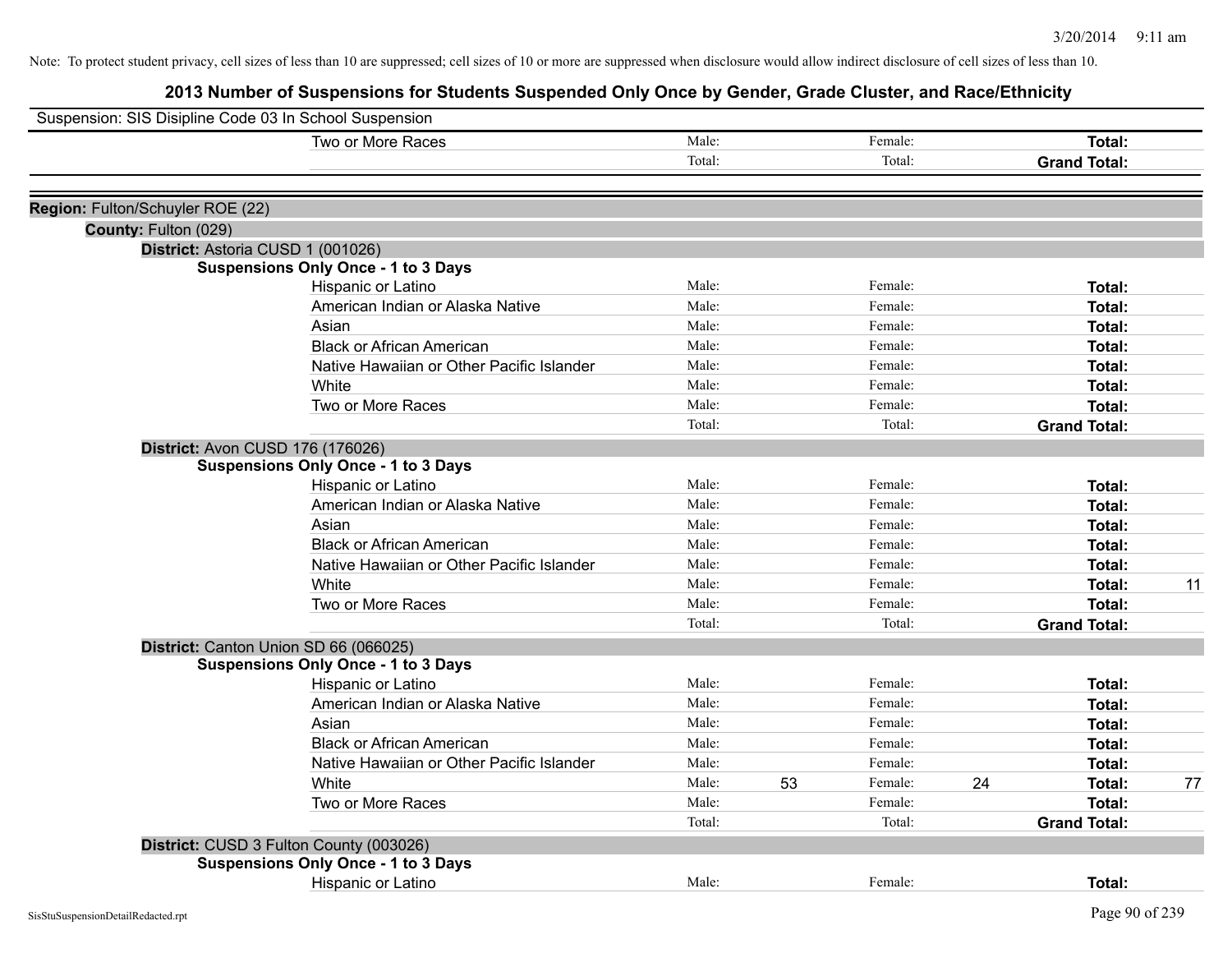| Suspension: SIS Disipline Code 03 In School Suspension |                                              |        |         |                     |    |
|--------------------------------------------------------|----------------------------------------------|--------|---------|---------------------|----|
|                                                        | American Indian or Alaska Native             | Male:  | Female: | Total:              |    |
|                                                        | Asian                                        | Male:  | Female: | Total:              |    |
|                                                        | <b>Black or African American</b>             | Male:  | Female: | Total:              |    |
|                                                        | Native Hawaiian or Other Pacific Islander    | Male:  | Female: | Total:              |    |
|                                                        | White                                        | Male:  | Female: | Total:              | 30 |
|                                                        | Two or More Races                            | Male:  | Female: | Total:              |    |
|                                                        |                                              | Total: | Total:  | <b>Grand Total:</b> |    |
|                                                        | District: Spoon River Valley CUSD 4 (004026) |        |         |                     |    |
|                                                        | <b>Suspensions Only Once - 1 to 3 Days</b>   |        |         |                     |    |
|                                                        | Hispanic or Latino                           | Male:  | Female: | Total:              |    |
|                                                        | American Indian or Alaska Native             | Male:  | Female: | Total:              |    |
|                                                        | Asian                                        | Male:  | Female: | Total:              |    |
|                                                        | <b>Black or African American</b>             | Male:  | Female: | Total:              |    |
|                                                        | Native Hawaiian or Other Pacific Islander    | Male:  | Female: | Total:              |    |
|                                                        | White                                        | Male:  | Female: | Total:              | 18 |
|                                                        | Two or More Races                            | Male:  | Female: | Total:              |    |
|                                                        |                                              | Total: | Total:  | <b>Grand Total:</b> |    |
| District: V I T CUSD 2 (002026)                        |                                              |        |         |                     |    |
|                                                        | <b>Suspensions Only Once - 1 to 3 Days</b>   |        |         |                     |    |
|                                                        | Hispanic or Latino                           | Male:  | Female: | Total:              |    |
|                                                        | American Indian or Alaska Native             | Male:  | Female: | Total:              |    |
|                                                        | Asian                                        | Male:  | Female: | Total:              |    |
|                                                        | <b>Black or African American</b>             | Male:  | Female: | Total:              |    |
|                                                        | Native Hawaiian or Other Pacific Islander    | Male:  | Female: | Total:              |    |
|                                                        | White                                        | Male:  | Female: | Total:              | 11 |
|                                                        | Two or More Races                            | Male:  | Female: | Total:              |    |
|                                                        |                                              | Total: | Total:  | <b>Grand Total:</b> |    |
| County: Non-Public School (000)                        |                                              |        |         |                     |    |
|                                                        | District: Fulton/Schuyler ROE (000000)       |        |         |                     |    |
|                                                        | <b>Suspensions Only Once - 1 to 3 Days</b>   |        |         |                     |    |
|                                                        | Hispanic or Latino                           | Male:  | Female: | Total:              |    |
|                                                        | American Indian or Alaska Native             | Male:  | Female: | Total:              |    |
|                                                        | Asian                                        | Male:  | Female: | Total:              |    |
|                                                        | <b>Black or African American</b>             | Male:  | Female: | Total:              |    |
|                                                        | Native Hawaiian or Other Pacific Islander    | Male:  | Female: | Total:              |    |
|                                                        | White                                        | Male:  | Female: | Total:              |    |
|                                                        | Two or More Races                            | Male:  | Female: | Total:              |    |
|                                                        |                                              | Total: | Total:  | <b>Grand Total:</b> |    |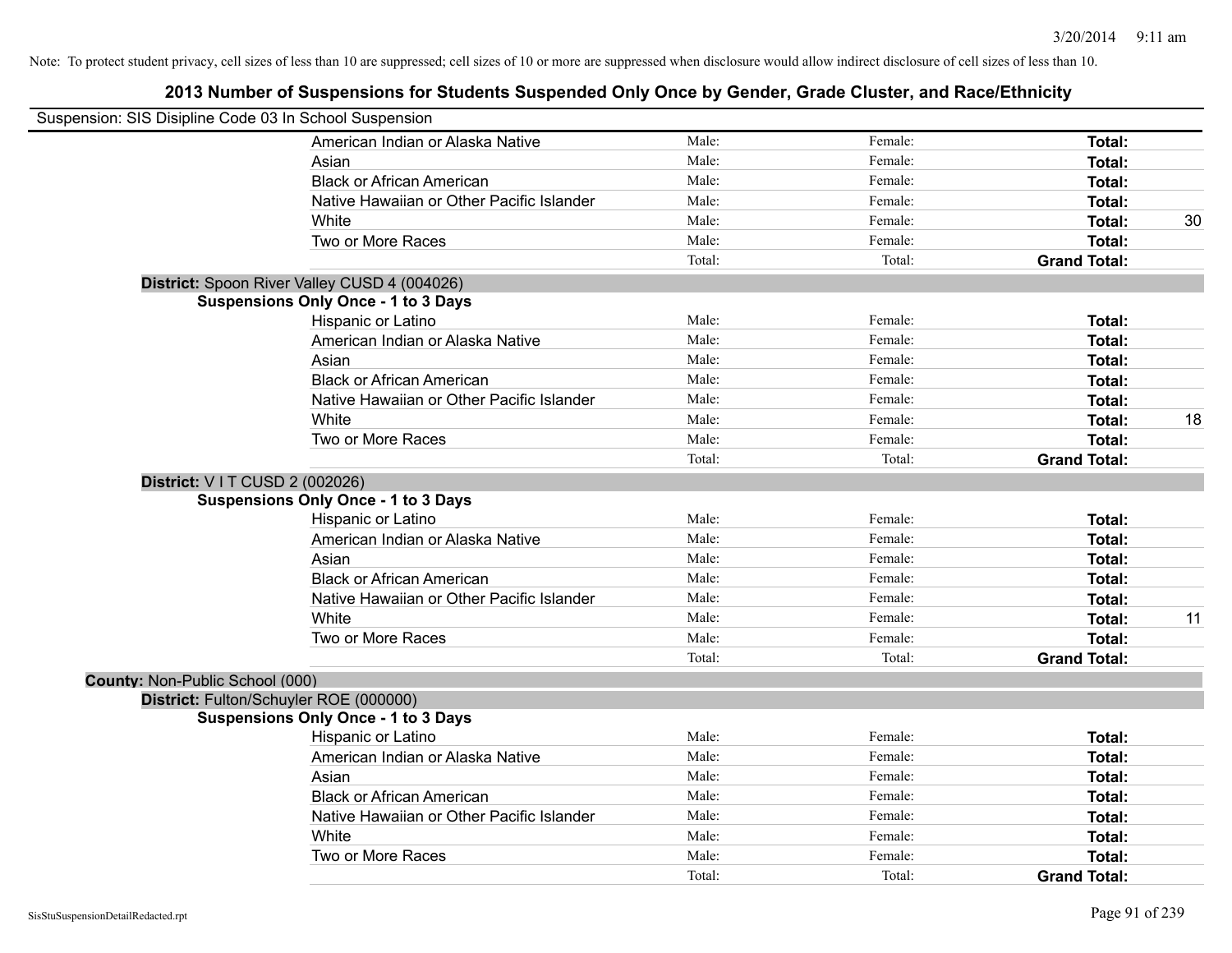| Suspension: SIS Disipline Code 03 In School Suspension |        |    |         |    |                     |    |
|--------------------------------------------------------|--------|----|---------|----|---------------------|----|
| County: Schuyler (085)                                 |        |    |         |    |                     |    |
| District: Schuyler-Industry CUSD 5 (005026)            |        |    |         |    |                     |    |
| <b>Suspensions Only Once - 1 to 3 Days</b>             |        |    |         |    |                     |    |
| <b>Hispanic or Latino</b>                              | Male:  |    | Female: |    | Total:              |    |
| American Indian or Alaska Native                       | Male:  |    | Female: |    | <b>Total:</b>       |    |
| Asian                                                  | Male:  |    | Female: |    | <b>Total:</b>       |    |
| <b>Black or African American</b>                       | Male:  |    | Female: |    | <b>Total:</b>       |    |
| Native Hawaiian or Other Pacific Islander              | Male:  |    | Female: |    | <b>Total:</b>       |    |
| White                                                  | Male:  |    | Female: |    | <b>Total:</b>       | 16 |
| Two or More Races                                      | Male:  |    | Female: |    | <b>Total:</b>       |    |
|                                                        | Total: |    | Total:  |    | <b>Grand Total:</b> |    |
| Region: Grundy/Kendall ROE (24)                        |        |    |         |    |                     |    |
| County: Grundy (032)                                   |        |    |         |    |                     |    |
| District: Braceville SD 75 (075002)                    |        |    |         |    |                     |    |
| <b>Suspensions Only Once - 1 to 3 Days</b>             |        |    |         |    |                     |    |
| Hispanic or Latino                                     | Male:  |    | Female: |    | Total:              |    |
| American Indian or Alaska Native                       | Male:  |    | Female: |    | <b>Total:</b>       |    |
| Asian                                                  | Male:  |    | Female: |    | <b>Total:</b>       |    |
| <b>Black or African American</b>                       | Male:  |    | Female: |    | <b>Total:</b>       |    |
| Native Hawaiian or Other Pacific Islander              | Male:  |    | Female: |    | Total:              |    |
| White                                                  | Male:  |    | Female: |    | Total:              |    |
| Two or More Races                                      | Male:  |    | Female: |    | Total:              |    |
|                                                        | Total: |    | Total:  |    | <b>Grand Total:</b> |    |
| District: Coal City CUSD 1 (001026)                    |        |    |         |    |                     |    |
| <b>Suspensions Only Once - 1 to 3 Days</b>             |        |    |         |    |                     |    |
| Hispanic or Latino                                     | Male:  |    | Female: |    | Total:              |    |
| American Indian or Alaska Native                       | Male:  |    | Female: |    | <b>Total:</b>       |    |
| Asian                                                  | Male:  |    | Female: |    | <b>Total:</b>       |    |
| <b>Black or African American</b>                       | Male:  |    | Female: |    | <b>Total:</b>       |    |
| Native Hawaiian or Other Pacific Islander              | Male:  |    | Female: |    | <b>Total:</b>       |    |
| White                                                  | Male:  | 21 | Female: | 11 | <b>Total:</b>       | 32 |
| Two or More Races                                      | Male:  |    | Female: |    | Total:              |    |
|                                                        | Total: |    | Total:  |    | <b>Grand Total:</b> |    |
| District: Gardner S Wilmington Twp HSD 73 (073017)     |        |    |         |    |                     |    |
| <b>Suspensions Only Once - 1 to 3 Days</b>             |        |    |         |    |                     |    |
| Hispanic or Latino                                     | Male:  |    | Female: |    | <b>Total:</b>       |    |
| American Indian or Alaska Native                       | Male:  |    | Female: |    | Total:              |    |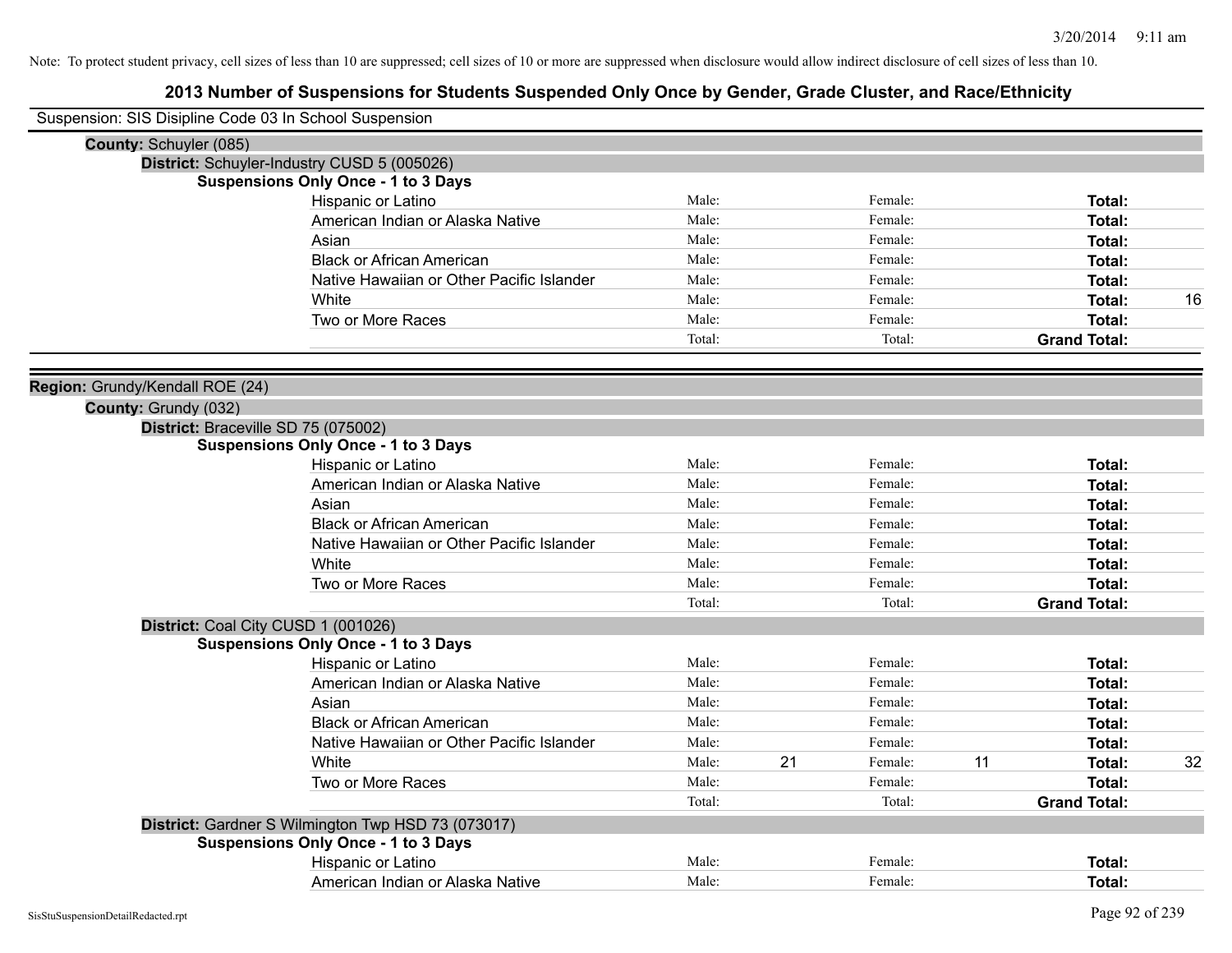|                                    | Suspension: SIS Disipline Code 03 In School Suspension |        |    |         |    |                     |     |
|------------------------------------|--------------------------------------------------------|--------|----|---------|----|---------------------|-----|
|                                    | Asian                                                  | Male:  |    | Female: |    | <b>Total:</b>       |     |
|                                    | <b>Black or African American</b>                       | Male:  |    | Female: |    | Total:              |     |
|                                    | Native Hawaiian or Other Pacific Islander              | Male:  |    | Female: |    | Total:              |     |
|                                    | White                                                  | Male:  |    | Female: |    | Total:              |     |
|                                    | Two or More Races                                      | Male:  |    | Female: |    | Total:              |     |
|                                    |                                                        | Total: |    | Total:  |    | <b>Grand Total:</b> |     |
|                                    | District: Minooka CCSD 201 (201004)                    |        |    |         |    |                     |     |
|                                    | <b>Suspensions Only Once - 1 to 3 Days</b>             |        |    |         |    |                     |     |
|                                    | Hispanic or Latino                                     | Male:  |    | Female: |    | Total:              | 18  |
|                                    | American Indian or Alaska Native                       | Male:  |    | Female: |    | Total:              |     |
|                                    | Asian                                                  | Male:  |    | Female: |    | Total:              |     |
|                                    | <b>Black or African American</b>                       | Male:  |    | Female: |    | Total:              |     |
|                                    | Native Hawaiian or Other Pacific Islander              | Male:  |    | Female: |    | Total:              |     |
|                                    | White                                                  | Male:  |    | Female: |    | Total:              | 44  |
|                                    | Two or More Races                                      | Male:  |    | Female: |    | <b>Total:</b>       |     |
|                                    |                                                        | Total: | 65 | Total:  | 11 | <b>Grand Total:</b> | 76  |
|                                    | <b>Suspensions Only Once - 4 or More Days</b>          |        |    |         |    |                     |     |
|                                    | Hispanic or Latino                                     | Male:  |    | Female: |    | Total:              |     |
|                                    | American Indian or Alaska Native                       | Male:  |    | Female: |    | Total:              |     |
|                                    | Asian                                                  | Male:  |    | Female: |    | Total:              |     |
|                                    | <b>Black or African American</b>                       | Male:  |    | Female: |    | Total:              |     |
|                                    | Native Hawaiian or Other Pacific Islander              | Male:  |    | Female: |    | Total:              |     |
|                                    | White                                                  | Male:  |    | Female: |    | Total:              |     |
|                                    | Two or More Races                                      | Male:  |    | Female: |    | <b>Total:</b>       |     |
|                                    |                                                        | Total: |    | Total:  |    | <b>Grand Total:</b> |     |
|                                    | District: Minooka CHSD 111 (111016)                    |        |    |         |    |                     |     |
|                                    | <b>Suspensions Only Once - 1 to 3 Days</b>             |        |    |         |    |                     |     |
|                                    | Hispanic or Latino                                     | Male:  |    | Female: |    | Total:              | 18  |
|                                    | American Indian or Alaska Native                       | Male:  |    | Female: |    | Total:              |     |
|                                    | Asian                                                  | Male:  |    | Female: |    | Total:              |     |
|                                    | <b>Black or African American</b>                       | Male:  |    | Female: |    | Total:              |     |
|                                    | Native Hawaiian or Other Pacific Islander              | Male:  |    | Female: |    | Total:              |     |
|                                    | White                                                  | Male:  | 52 | Female: | 28 | Total:              | 80  |
|                                    | Two or More Races                                      | Male:  |    | Female: |    | Total:              |     |
|                                    |                                                        | Total: |    | Total:  |    | <b>Grand Total:</b> | 113 |
|                                    | <b>Suspensions Only Once - 4 or More Days</b>          |        |    |         |    |                     |     |
|                                    | Hispanic or Latino                                     | Male:  |    | Female: |    | Total:              |     |
|                                    | American Indian or Alaska Native                       | Male:  |    | Female: |    | Total:              |     |
|                                    | Asian                                                  | Male:  |    | Female: |    | Total:              |     |
| SisStuSuspensionDetailRedacted.rpt |                                                        |        |    |         |    | Page 93 of 239      |     |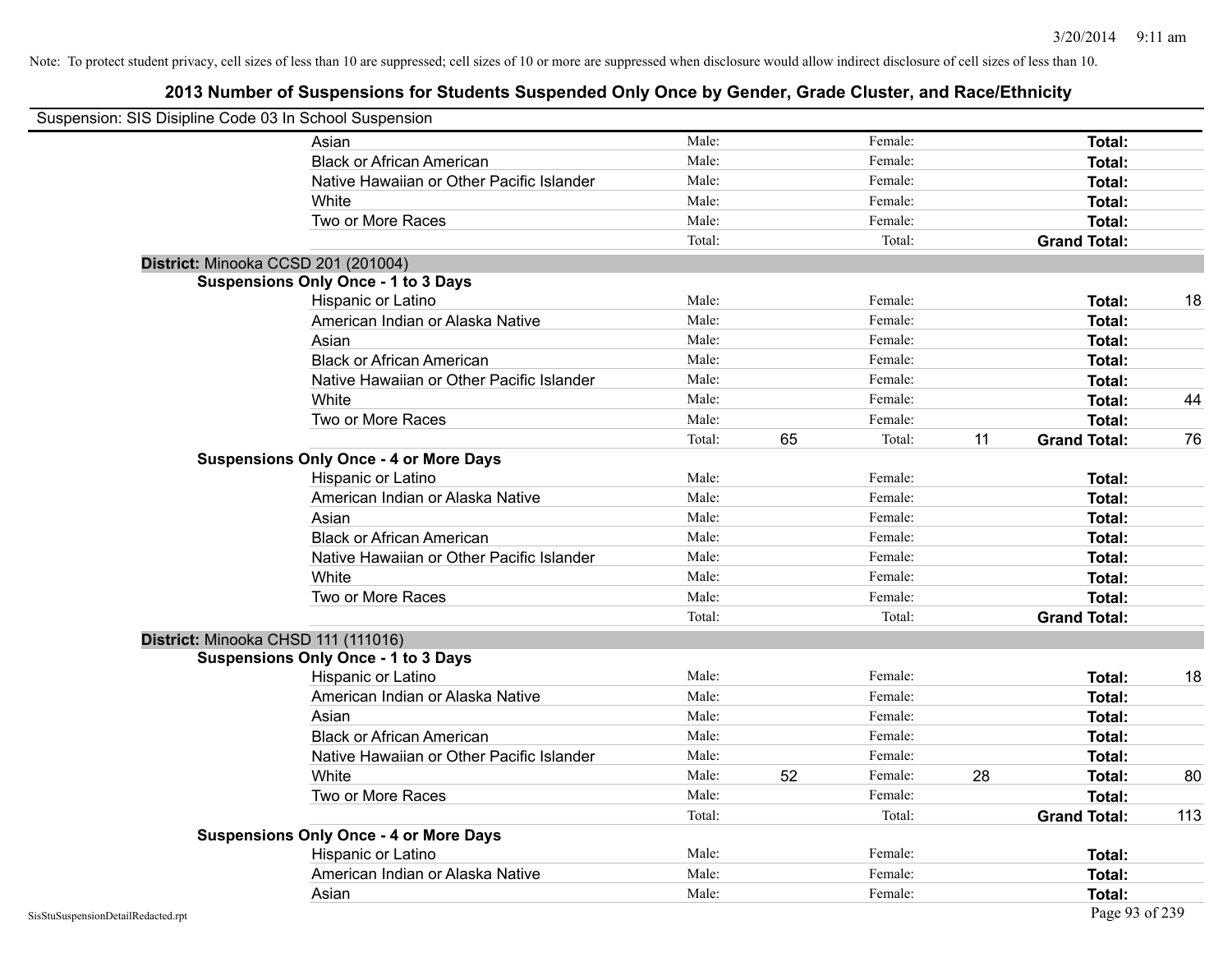## **2013 Number of Suspensions for Students Suspended Only Once by Gender, Grade Cluster, and Race/Ethnicity**

| <b>Black or African American</b>           | Male:  | Female: | Total:              |
|--------------------------------------------|--------|---------|---------------------|
| Native Hawaiian or Other Pacific Islander  | Male:  | Female: | Total:              |
| White                                      | Male:  | Female: | Total:              |
| Two or More Races                          | Male:  | Female: | Total:              |
|                                            | Total: | Total:  | <b>Grand Total:</b> |
| <b>District: Morris SD 54 (054002)</b>     |        |         |                     |
| <b>Suspensions Only Once - 1 to 3 Days</b> |        |         |                     |
| Hispanic or Latino                         | Male:  | Female: | Total:              |
| American Indian or Alaska Native           | Male:  | Female: | Total:              |
| Asian                                      | Male:  | Female: | Total:              |
| <b>Black or African American</b>           | Male:  | Female: | Total:              |
| Native Hawaiian or Other Pacific Islander  | Male:  | Female: | Total:              |
| White                                      | Male:  | Female: | Total:              |
| Two or More Races                          | Male:  | Female: | Total:              |
|                                            | Total: | Total:  | <b>Grand Total:</b> |
| District: Non-Public School (7900)         |        |         |                     |
| <b>Suspensions Only Once - 1 to 3 Days</b> |        |         |                     |
| Hispanic or Latino                         | Male:  | Female: | Total:              |
| American Indian or Alaska Native           | Male:  | Female: | Total:              |
| Asian                                      | Male:  | Female: | Total:              |
| <b>Black or African American</b>           | Male:  | Female: | Total:              |
| Native Hawaiian or Other Pacific Islander  | Male:  | Female: | Total:              |
| White                                      | Male:  | Female: | Total:              |
| Two or More Races                          | Male:  | Female: | Total:              |
|                                            | Total: | Total:  | <b>Grand Total:</b> |
| District: Saratoga CCSD 60C (060C04)       |        |         |                     |
| <b>Suspensions Only Once - 1 to 3 Days</b> |        |         |                     |
| Hispanic or Latino                         | Male:  | Female: | Total:              |
| American Indian or Alaska Native           | Male:  | Female: | Total:              |
| Asian                                      | Male:  | Female: | Total:              |
| <b>Black or African American</b>           | Male:  | Female: | Total:              |
| Native Hawaiian or Other Pacific Islander  | Male:  | Female: | Total:              |
| White                                      | Male:  | Female: | Total:              |
| Two or More Races                          | Male:  | Female: | Total:              |
|                                            | Total: | Total:  | <b>Grand Total:</b> |
| County: Kendall (047)                      |        |         |                     |

**Suspensions Only Once - 1 to 3 Days**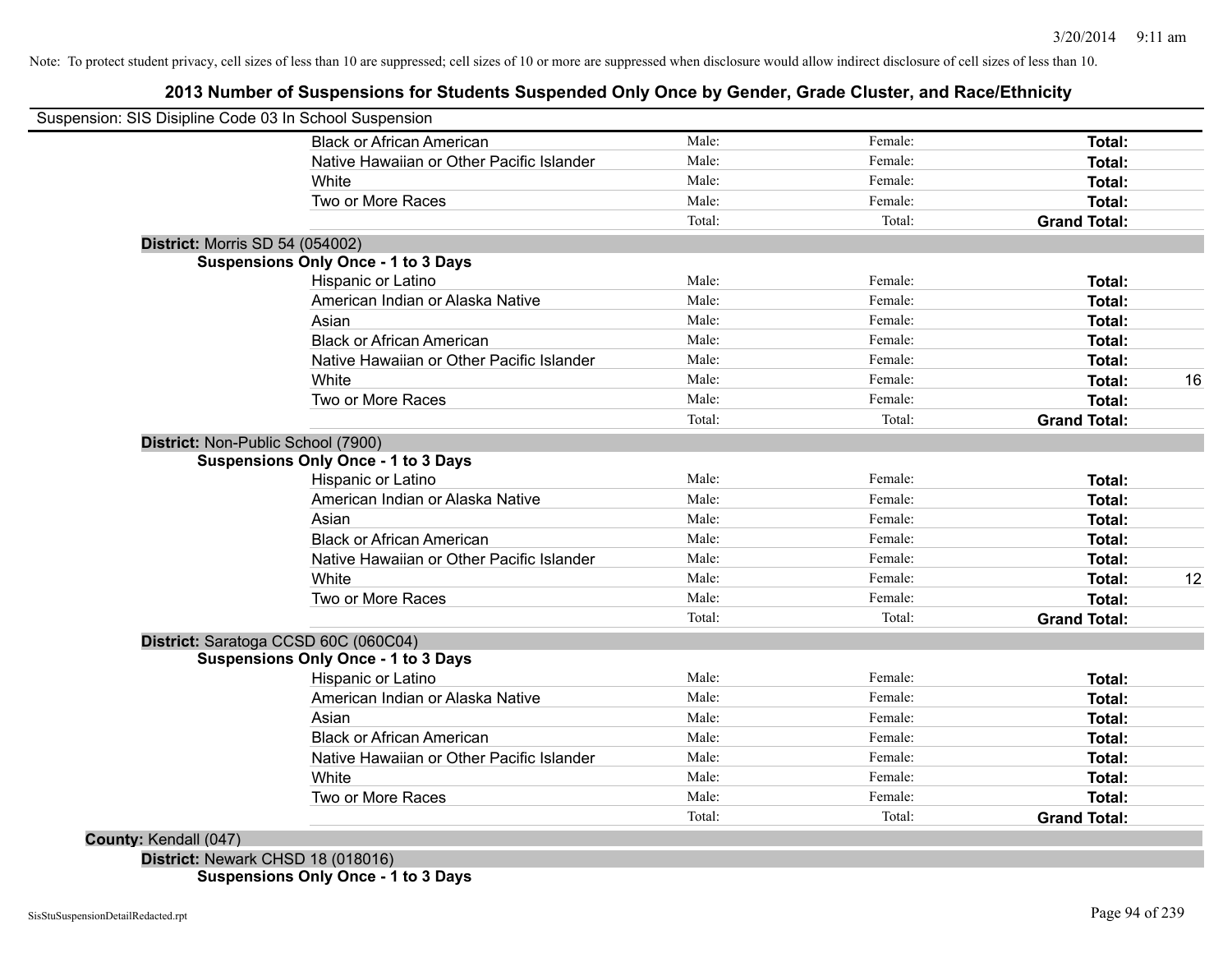| Suspension: SIS Disipline Code 03 In School Suspension |                                            |        |     |         |    |                     |     |
|--------------------------------------------------------|--------------------------------------------|--------|-----|---------|----|---------------------|-----|
|                                                        | Hispanic or Latino                         | Male:  |     | Female: |    | Total:              |     |
|                                                        | American Indian or Alaska Native           | Male:  |     | Female: |    | Total:              |     |
|                                                        | Asian                                      | Male:  |     | Female: |    | Total:              |     |
|                                                        | <b>Black or African American</b>           | Male:  |     | Female: |    | Total:              |     |
|                                                        | Native Hawaiian or Other Pacific Islander  | Male:  |     | Female: |    | Total:              |     |
|                                                        | White                                      | Male:  |     | Female: |    | Total:              |     |
|                                                        | Two or More Races                          | Male:  |     | Female: |    | Total:              |     |
|                                                        |                                            | Total: |     | Total:  |    | <b>Grand Total:</b> |     |
| District: Oswego CUSD 308 (308026)                     |                                            |        |     |         |    |                     |     |
|                                                        | <b>Suspensions Only Once - 1 to 3 Days</b> |        |     |         |    |                     |     |
|                                                        | Hispanic or Latino                         | Male:  | 61  | Female: | 39 | Total:              | 100 |
|                                                        | American Indian or Alaska Native           | Male:  |     | Female: |    | Total:              |     |
|                                                        | Asian                                      | Male:  |     | Female: |    | Total:              | 14  |
|                                                        | <b>Black or African American</b>           | Male:  | 40  | Female: | 33 | Total:              | 73  |
|                                                        | Native Hawaiian or Other Pacific Islander  | Male:  |     | Female: |    | Total:              |     |
|                                                        | White                                      | Male:  | 159 | Female: | 57 | Total:              | 216 |
|                                                        | Two or More Races                          | Male:  | 13  | Female: | 13 | <b>Total:</b>       | 26  |
|                                                        |                                            | Total: |     | Total:  |    | <b>Grand Total:</b> |     |
| District: Plano CUSD 88 (088026)                       |                                            |        |     |         |    |                     |     |
|                                                        | <b>Suspensions Only Once - 1 to 3 Days</b> |        |     |         |    |                     |     |
|                                                        | Hispanic or Latino                         | Male:  |     | Female: |    | Total:              | 20  |
|                                                        | American Indian or Alaska Native           | Male:  |     | Female: |    | Total:              |     |
|                                                        | Asian                                      | Male:  |     | Female: |    | Total:              |     |
|                                                        | <b>Black or African American</b>           | Male:  |     | Female: |    | Total:              | 11  |
|                                                        | Native Hawaiian or Other Pacific Islander  | Male:  |     | Female: |    | Total:              |     |
|                                                        | White                                      | Male:  |     | Female: |    | Total:              | 15  |
|                                                        | Two or More Races                          | Male:  |     | Female: |    | Total:              |     |
|                                                        |                                            | Total: |     | Total:  |    | <b>Grand Total:</b> |     |
| District: Yorkville CUSD 115 (115026)                  |                                            |        |     |         |    |                     |     |
|                                                        | <b>Suspensions Only Once - 1 to 3 Days</b> |        |     |         |    |                     |     |
|                                                        | Hispanic or Latino                         | Male:  |     | Female: |    | Total:              |     |
|                                                        | American Indian or Alaska Native           | Male:  |     | Female: |    | Total:              |     |
|                                                        | Asian                                      | Male:  |     | Female: |    | Total:              |     |
|                                                        | <b>Black or African American</b>           | Male:  |     | Female: |    | Total:              |     |
|                                                        | Native Hawaiian or Other Pacific Islander  | Male:  |     | Female: |    | Total:              |     |
|                                                        | White                                      | Male:  |     | Female: |    | <b>Total:</b>       | 15  |
|                                                        | Two or More Races                          | Male:  |     | Female: |    | <b>Total:</b>       |     |
|                                                        |                                            | Total: |     | Total:  |    | <b>Grand Total:</b> |     |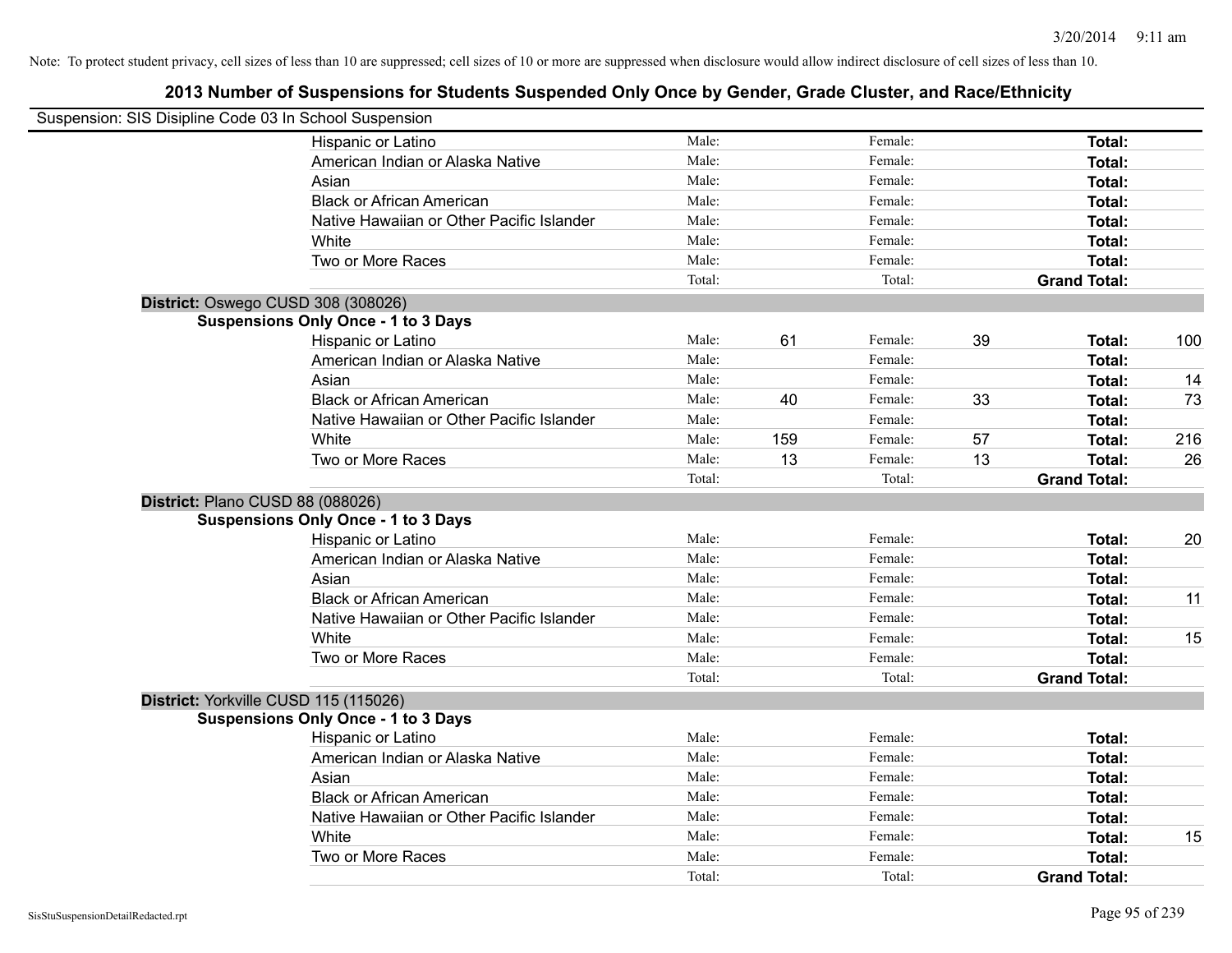| Suspension: SIS Disipline Code 03 In School Suspension |                                               |        |    |         |    |                     |    |
|--------------------------------------------------------|-----------------------------------------------|--------|----|---------|----|---------------------|----|
| County: Non-Public School (000)                        |                                               |        |    |         |    |                     |    |
| District: Grundy/Kendall ROE (000000)                  |                                               |        |    |         |    |                     |    |
|                                                        | <b>Suspensions Only Once - 1 to 3 Days</b>    |        |    |         |    |                     |    |
|                                                        | <b>Hispanic or Latino</b>                     | Male:  |    | Female: |    | Total:              |    |
|                                                        | American Indian or Alaska Native              | Male:  |    | Female: |    | Total:              |    |
|                                                        | Asian                                         | Male:  |    | Female: |    | <b>Total:</b>       |    |
|                                                        | <b>Black or African American</b>              | Male:  |    | Female: |    | <b>Total:</b>       |    |
|                                                        | Native Hawaiian or Other Pacific Islander     | Male:  |    | Female: |    | Total:              |    |
|                                                        | White                                         | Male:  |    | Female: |    | Total:              |    |
|                                                        | Two or More Races                             | Male:  |    | Female: |    | Total:              |    |
|                                                        |                                               | Total: |    | Total:  |    | <b>Grand Total:</b> |    |
| Region: Hamilton/Jefferson ROE (25)                    |                                               |        |    |         |    |                     |    |
| County: Hamilton (033)                                 |                                               |        |    |         |    |                     |    |
| District: Hamilton Co CUSD 10 (010026)                 |                                               |        |    |         |    |                     |    |
|                                                        | <b>Suspensions Only Once - 1 to 3 Days</b>    |        |    |         |    |                     |    |
|                                                        | Hispanic or Latino                            | Male:  |    | Female: |    | Total:              |    |
|                                                        | American Indian or Alaska Native              | Male:  |    | Female: |    | Total:              |    |
|                                                        | Asian                                         | Male:  |    | Female: |    | <b>Total:</b>       |    |
|                                                        | <b>Black or African American</b>              | Male:  |    | Female: |    | <b>Total:</b>       |    |
|                                                        | Native Hawaiian or Other Pacific Islander     | Male:  |    | Female: |    | Total:              |    |
|                                                        | White                                         | Male:  | 31 | Female: | 20 | <b>Total:</b>       | 51 |
|                                                        | Two or More Races                             | Male:  |    | Female: |    | <b>Total:</b>       |    |
|                                                        |                                               | Total: |    | Total:  |    | <b>Grand Total:</b> |    |
|                                                        | <b>Suspensions Only Once - 4 or More Days</b> |        |    |         |    |                     |    |
|                                                        | Hispanic or Latino                            | Male:  |    | Female: |    | Total:              |    |
|                                                        | American Indian or Alaska Native              | Male:  |    | Female: |    | <b>Total:</b>       |    |
|                                                        | Asian                                         | Male:  |    | Female: |    | <b>Total:</b>       |    |
|                                                        | <b>Black or African American</b>              | Male:  |    | Female: |    | Total:              |    |
|                                                        | Native Hawaiian or Other Pacific Islander     | Male:  |    | Female: |    | Total:              |    |
|                                                        | White                                         | Male:  |    | Female: |    | Total:              |    |
|                                                        | Two or More Races                             | Male:  |    | Female: |    | Total:              |    |
|                                                        |                                               | Total: |    | Total:  |    | <b>Grand Total:</b> |    |
| County: Jefferson (041)                                |                                               |        |    |         |    |                     |    |
| District: Bethel SD 82 (082002)                        |                                               |        |    |         |    |                     |    |
|                                                        | <b>Suspensions Only Once - 1 to 3 Days</b>    |        |    |         |    |                     |    |
|                                                        | Hispanic or Latino                            | Male:  |    | Female: |    | Total:              |    |
|                                                        | American Indian or Alaska Native              | Male:  |    | Female: |    | Total:              |    |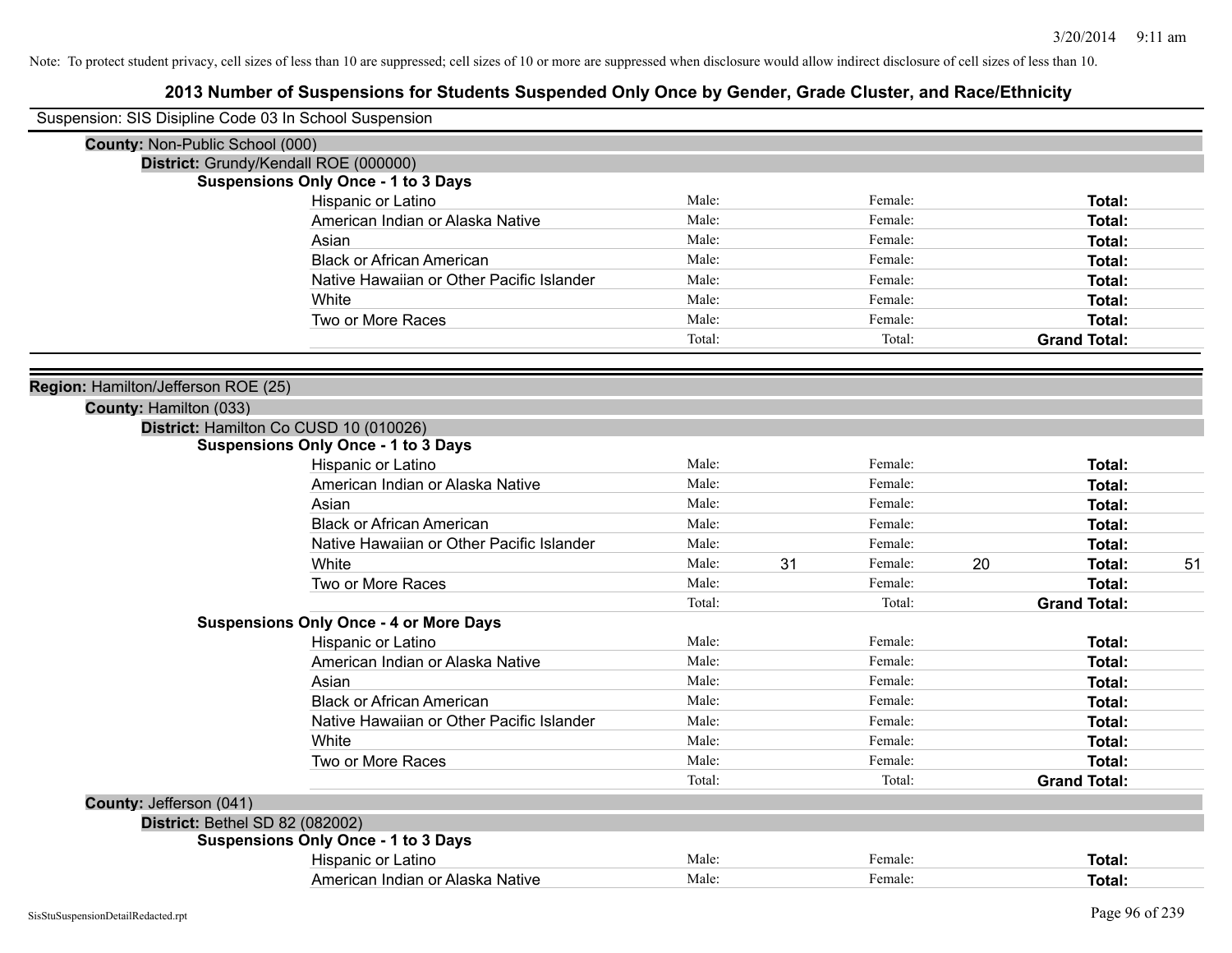| Suspension: SIS Disipline Code 03 In School Suspension |                                               |        |    |         |    |                     |     |
|--------------------------------------------------------|-----------------------------------------------|--------|----|---------|----|---------------------|-----|
|                                                        | Asian                                         | Male:  |    | Female: |    | Total:              |     |
|                                                        | <b>Black or African American</b>              | Male:  |    | Female: |    | Total:              |     |
|                                                        | Native Hawaiian or Other Pacific Islander     | Male:  |    | Female: |    | Total:              |     |
|                                                        | White                                         | Male:  |    | Female: |    | Total:              |     |
|                                                        | Two or More Races                             | Male:  |    | Female: |    | Total:              |     |
|                                                        |                                               | Total: |    | Total:  |    | <b>Grand Total:</b> | 13  |
|                                                        | District: Mount Vernon SD 80 (080002)         |        |    |         |    |                     |     |
|                                                        | <b>Suspensions Only Once - 1 to 3 Days</b>    |        |    |         |    |                     |     |
|                                                        | Hispanic or Latino                            | Male:  |    | Female: |    | Total:              |     |
|                                                        | American Indian or Alaska Native              | Male:  |    | Female: |    | Total:              |     |
|                                                        | Asian                                         | Male:  |    | Female: |    | Total:              |     |
|                                                        | <b>Black or African American</b>              | Male:  | 25 | Female: | 14 | Total:              | 39  |
|                                                        | Native Hawaiian or Other Pacific Islander     | Male:  |    | Female: |    | Total:              |     |
|                                                        | White                                         | Male:  | 41 | Female: | 15 | Total:              | 56  |
|                                                        | Two or More Races                             | Male:  |    | Female: |    | Total:              |     |
|                                                        |                                               | Total: |    | Total:  |    | <b>Grand Total:</b> | 106 |
|                                                        | <b>Suspensions Only Once - 4 or More Days</b> |        |    |         |    |                     |     |
|                                                        | Hispanic or Latino                            | Male:  |    | Female: |    | Total:              |     |
|                                                        | American Indian or Alaska Native              | Male:  |    | Female: |    | Total:              |     |
|                                                        | Asian                                         | Male:  |    | Female: |    | Total:              |     |
|                                                        | <b>Black or African American</b>              | Male:  |    | Female: |    | Total:              |     |
|                                                        | Native Hawaiian or Other Pacific Islander     | Male:  |    | Female: |    | Total:              |     |
|                                                        | White                                         | Male:  |    | Female: |    | Total:              |     |
|                                                        | Two or More Races                             | Male:  |    | Female: |    | Total:              |     |
|                                                        |                                               | Total: |    | Total:  |    | <b>Grand Total:</b> |     |
|                                                        | District: Mt Vernon Twp HSD 201 (201017)      |        |    |         |    |                     |     |
|                                                        | <b>Suspensions Only Once - 1 to 3 Days</b>    |        |    |         |    |                     |     |
|                                                        | Hispanic or Latino                            | Male:  |    | Female: |    | Total:              |     |
|                                                        | American Indian or Alaska Native              | Male:  |    | Female: |    | Total:              |     |
|                                                        | Asian                                         | Male:  |    | Female: |    | Total:              |     |
|                                                        | <b>Black or African American</b>              | Male:  | 19 | Female: | 19 | Total:              | 38  |
|                                                        | Native Hawaiian or Other Pacific Islander     | Male:  |    | Female: |    | Total:              |     |
|                                                        | White                                         | Male:  | 38 | Female: | 54 | Total:              | 92  |
|                                                        | Two or More Races                             | Male:  |    | Female: |    | Total:              | 10  |
|                                                        |                                               | Total: |    | Total:  |    | <b>Grand Total:</b> |     |
|                                                        | District: Opdyke-Belle-Rive CCSD 5 (005004)   |        |    |         |    |                     |     |
|                                                        | <b>Suspensions Only Once - 1 to 3 Days</b>    |        |    |         |    |                     |     |
|                                                        | Hispanic or Latino                            | Male:  |    | Female: |    | Total:              |     |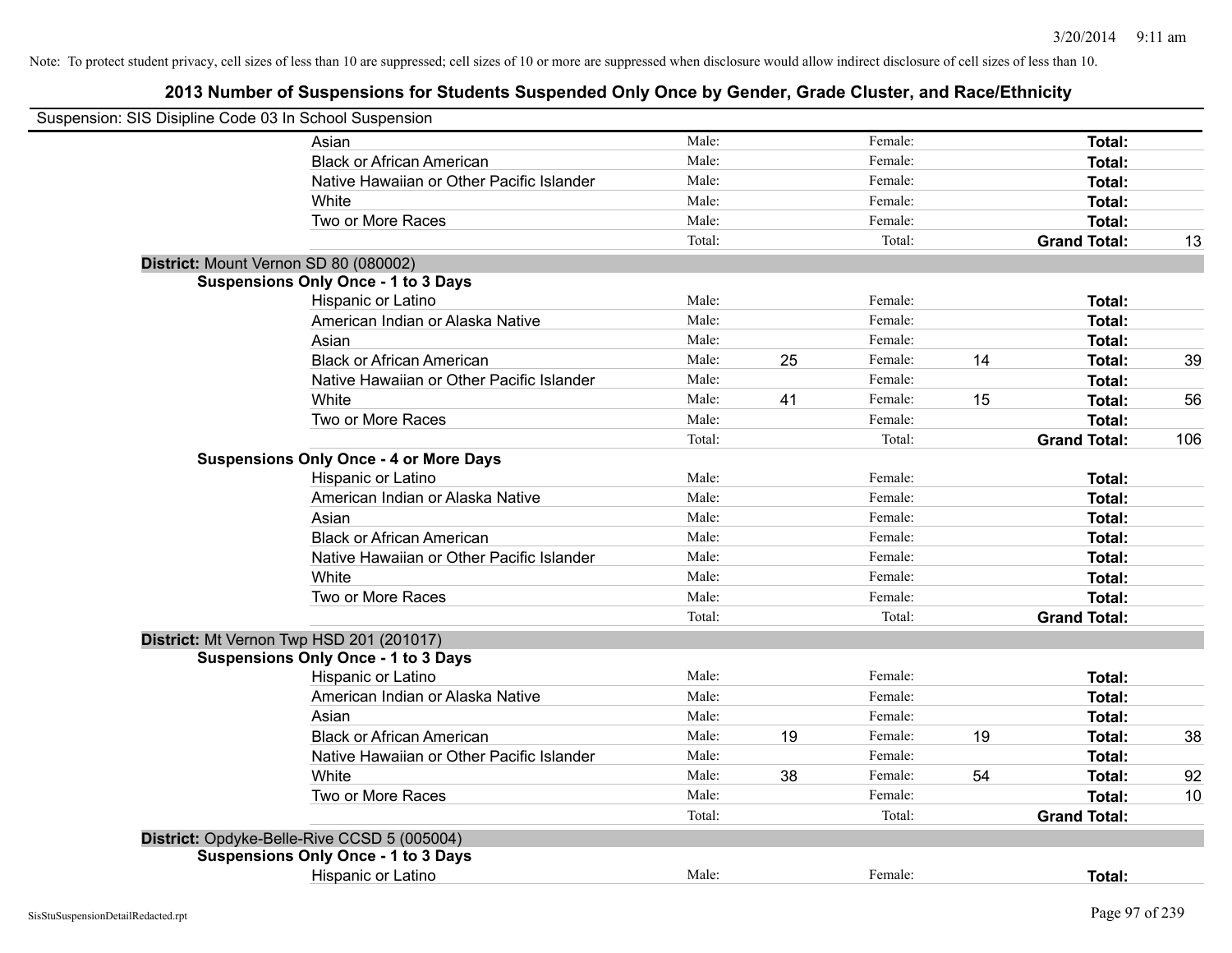| Suspension: SIS Disipline Code 03 In School Suspension |                                            |        |         |                     |    |
|--------------------------------------------------------|--------------------------------------------|--------|---------|---------------------|----|
|                                                        | American Indian or Alaska Native           | Male:  | Female: | Total:              |    |
|                                                        | Asian                                      | Male:  | Female: | <b>Total:</b>       |    |
|                                                        | <b>Black or African American</b>           | Male:  | Female: | <b>Total:</b>       |    |
|                                                        | Native Hawaiian or Other Pacific Islander  | Male:  | Female: | <b>Total:</b>       |    |
|                                                        | White                                      | Male:  | Female: | Total:              |    |
|                                                        | Two or More Races                          | Male:  | Female: | Total:              |    |
|                                                        |                                            | Total: | Total:  | <b>Grand Total:</b> |    |
|                                                        | District: Summersville SD 79 (079002)      |        |         |                     |    |
|                                                        | <b>Suspensions Only Once - 1 to 3 Days</b> |        |         |                     |    |
|                                                        | Hispanic or Latino                         | Male:  | Female: | Total:              |    |
|                                                        | American Indian or Alaska Native           | Male:  | Female: | <b>Total:</b>       |    |
|                                                        | Asian                                      | Male:  | Female: | <b>Total:</b>       |    |
|                                                        | <b>Black or African American</b>           | Male:  | Female: | Total:              |    |
|                                                        | Native Hawaiian or Other Pacific Islander  | Male:  | Female: | Total:              |    |
|                                                        | White                                      | Male:  | Female: | Total:              | 22 |
|                                                        | Two or More Races                          | Male:  | Female: | Total:              |    |
|                                                        |                                            | Total: | Total:  | <b>Grand Total:</b> |    |
| District: Waltonville CUSD 1 (001026)                  |                                            |        |         |                     |    |
|                                                        | <b>Suspensions Only Once - 1 to 3 Days</b> |        |         |                     |    |
|                                                        | Hispanic or Latino                         | Male:  | Female: | Total:              |    |
|                                                        | American Indian or Alaska Native           | Male:  | Female: | Total:              |    |
|                                                        | Asian                                      | Male:  | Female: | Total:              |    |
|                                                        | <b>Black or African American</b>           | Male:  | Female: | Total:              |    |
|                                                        | Native Hawaiian or Other Pacific Islander  | Male:  | Female: | Total:              |    |
|                                                        | White                                      | Male:  | Female: | Total:              | 15 |
|                                                        | Two or More Races                          | Male:  | Female: | <b>Total:</b>       |    |
|                                                        |                                            | Total: | Total:  | <b>Grand Total:</b> |    |
|                                                        |                                            |        |         |                     |    |
| Region: Hancock/McDonough ROE (26)                     |                                            |        |         |                     |    |
| County: Hancock (034)                                  |                                            |        |         |                     |    |
| District: Carthage ESD 317 (317004)                    |                                            |        |         |                     |    |
|                                                        | <b>Suspensions Only Once - 1 to 3 Days</b> |        |         |                     |    |
|                                                        | Hispanic or Latino                         | Male:  | Female: | <b>Total:</b>       |    |
|                                                        | American Indian or Alaska Native           | Male:  | Female: | <b>Total:</b>       |    |
|                                                        | Asian                                      | Male:  | Female: | Total:              |    |
|                                                        | <b>Black or African American</b>           | Male:  | Female: | Total:              |    |
|                                                        | Native Hawaiian or Other Pacific Islander  | Male:  | Female: | Total:              |    |
|                                                        | White                                      | Male:  | Female: | Total:              |    |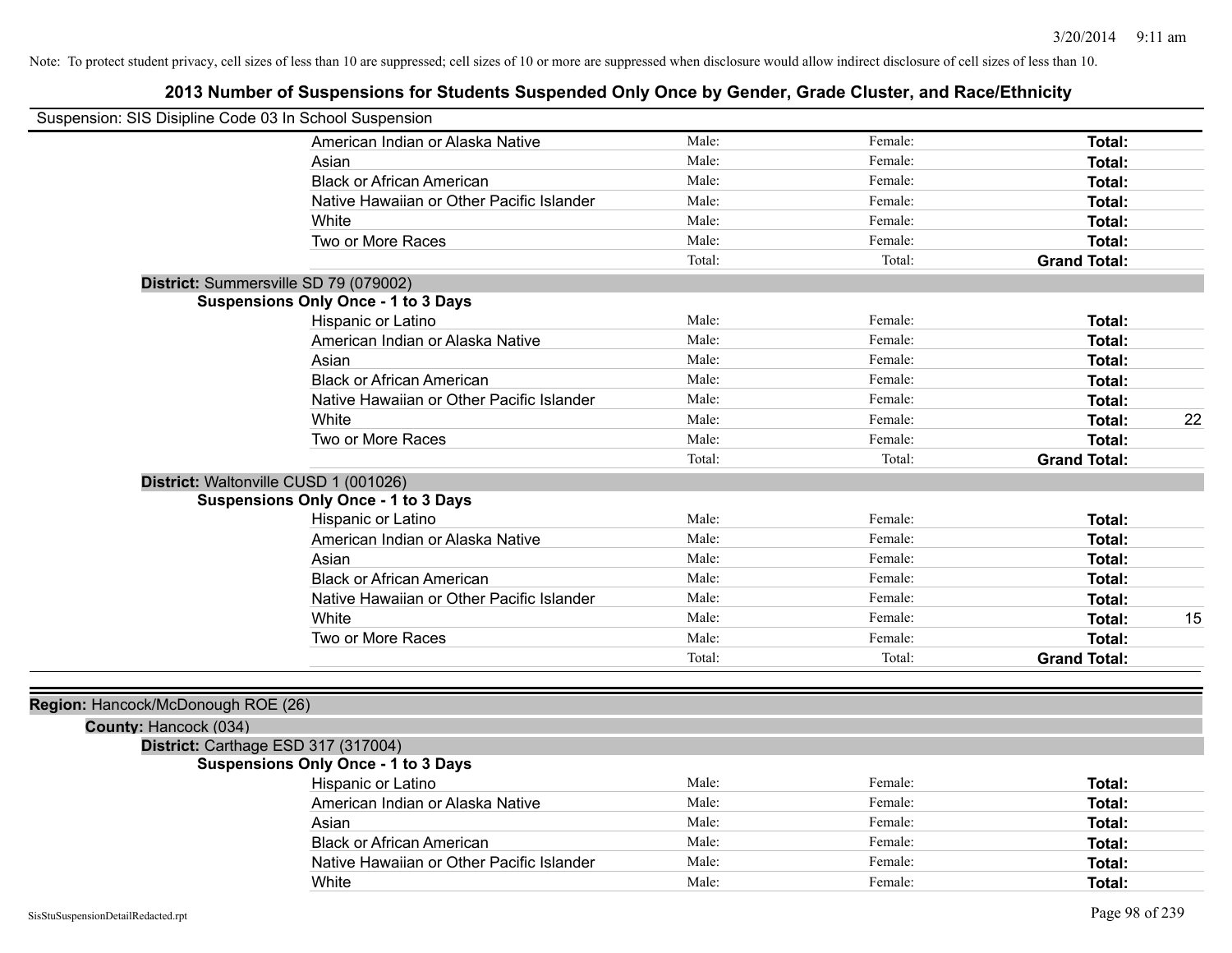| Suspension: SIS Disipline Code 03 In School Suspension |                                               |        |         |                     |
|--------------------------------------------------------|-----------------------------------------------|--------|---------|---------------------|
|                                                        | Two or More Races                             | Male:  | Female: | Total:              |
|                                                        |                                               | Total: | Total:  | <b>Grand Total:</b> |
| District: Dallas ESD 327 (327004)                      |                                               |        |         |                     |
|                                                        | <b>Suspensions Only Once - 1 to 3 Days</b>    |        |         |                     |
|                                                        | Hispanic or Latino                            | Male:  | Female: | Total:              |
|                                                        | American Indian or Alaska Native              | Male:  | Female: | Total:              |
|                                                        | Asian                                         | Male:  | Female: | Total:              |
|                                                        | <b>Black or African American</b>              | Male:  | Female: | Total:              |
|                                                        | Native Hawaiian or Other Pacific Islander     | Male:  | Female: | Total:              |
|                                                        | White                                         | Male:  | Female: | Total:              |
|                                                        | Two or More Races                             | Male:  | Female: | Total:              |
|                                                        |                                               | Total: | Total:  | <b>Grand Total:</b> |
|                                                        | District: Hamilton CCSD 328 (328024)          |        |         |                     |
|                                                        | <b>Suspensions Only Once - 1 to 3 Days</b>    |        |         |                     |
|                                                        | Hispanic or Latino                            | Male:  | Female: | Total:              |
|                                                        | American Indian or Alaska Native              | Male:  | Female: | Total:              |
|                                                        | Asian                                         | Male:  | Female: | Total:              |
|                                                        | <b>Black or African American</b>              | Male:  | Female: | Total:              |
|                                                        | Native Hawaiian or Other Pacific Islander     | Male:  | Female: | Total:              |
|                                                        | White                                         | Male:  | Female: | 23<br>Total:        |
|                                                        | Two or More Races                             | Male:  | Female: | Total:              |
|                                                        |                                               | Total: | Total:  | <b>Grand Total:</b> |
|                                                        | <b>Suspensions Only Once - 4 or More Days</b> |        |         |                     |
|                                                        | Hispanic or Latino                            | Male:  | Female: | Total:              |
|                                                        | American Indian or Alaska Native              | Male:  | Female: | Total:              |
|                                                        | Asian                                         | Male:  | Female: | Total:              |
|                                                        | <b>Black or African American</b>              | Male:  | Female: | Total:              |
|                                                        | Native Hawaiian or Other Pacific Islander     | Male:  | Female: | Total:              |
|                                                        | White                                         | Male:  | Female: | Total:              |
|                                                        | Two or More Races                             | Male:  | Female: | Total:              |
|                                                        |                                               | Total: | Total:  | <b>Grand Total:</b> |
|                                                        | District: Illini West H S Dist 307 (307016)   |        |         |                     |
|                                                        | <b>Suspensions Only Once - 1 to 3 Days</b>    |        |         |                     |
|                                                        | Hispanic or Latino                            | Male:  | Female: | Total:              |
|                                                        | American Indian or Alaska Native              | Male:  | Female: | Total:              |
|                                                        | Asian                                         | Male:  | Female: | Total:              |
|                                                        | <b>Black or African American</b>              | Male:  | Female: | Total:              |
|                                                        | Native Hawaiian or Other Pacific Islander     | Male:  | Female: | Total:              |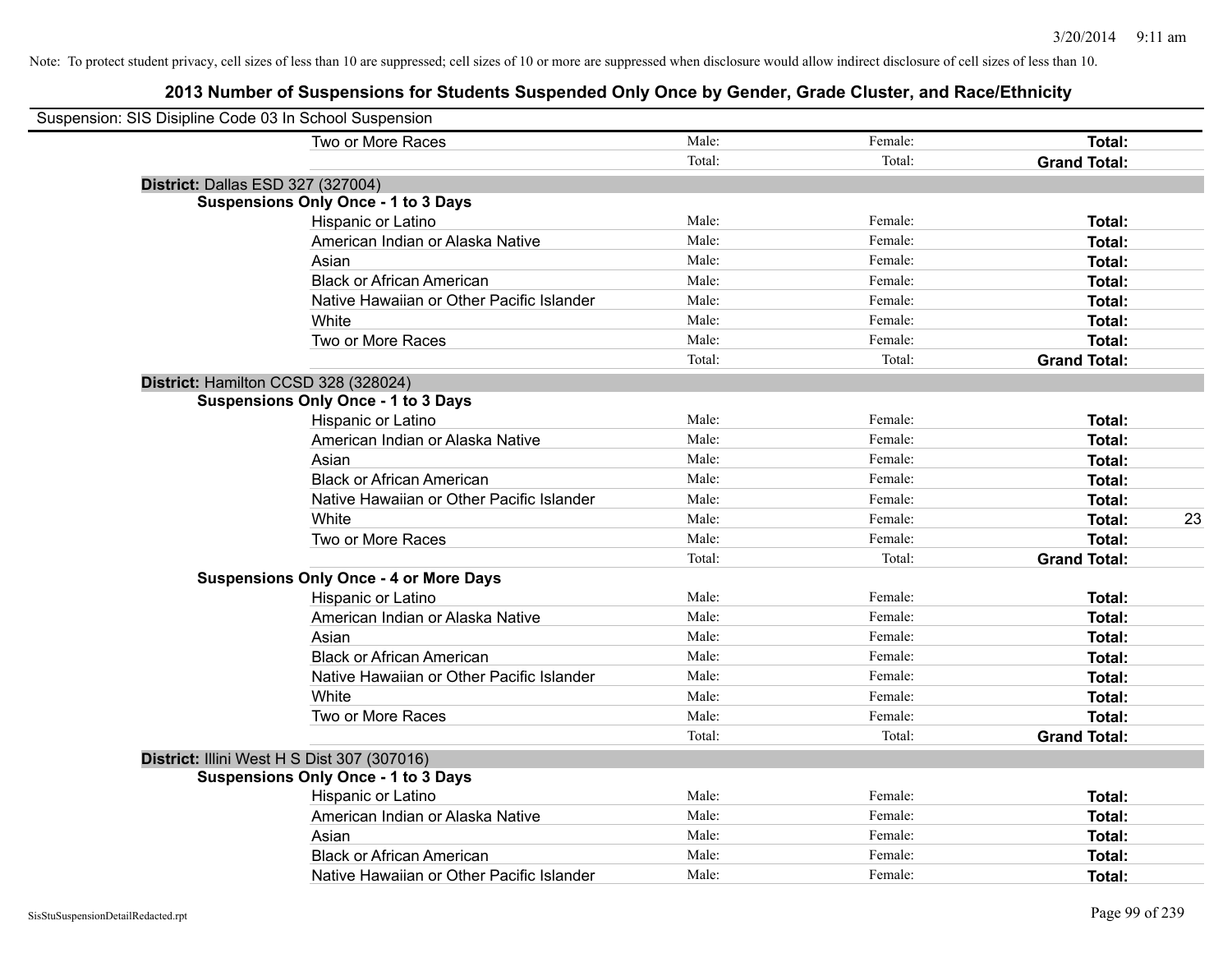| Suspension: SIS Disipline Code 03 In School Suspension |                                               |        |         |                     |
|--------------------------------------------------------|-----------------------------------------------|--------|---------|---------------------|
|                                                        | White                                         | Male:  | Female: | Total:<br>13        |
|                                                        | Two or More Races                             | Male:  | Female: | <b>Total:</b>       |
|                                                        |                                               | Total: | Total:  | <b>Grand Total:</b> |
|                                                        | <b>Suspensions Only Once - 4 or More Days</b> |        |         |                     |
|                                                        | Hispanic or Latino                            | Male:  | Female: | Total:              |
|                                                        | American Indian or Alaska Native              | Male:  | Female: | Total:              |
|                                                        | Asian                                         | Male:  | Female: | Total:              |
|                                                        | <b>Black or African American</b>              | Male:  | Female: | Total:              |
|                                                        | Native Hawaiian or Other Pacific Islander     | Male:  | Female: | Total:              |
|                                                        | White                                         | Male:  | Female: | Total:              |
|                                                        | Two or More Races                             | Male:  | Female: | <b>Total:</b>       |
|                                                        |                                               | Total: | Total:  | <b>Grand Total:</b> |
|                                                        | District: La Harpe CSD 347 (347004)           |        |         |                     |
|                                                        | <b>Suspensions Only Once - 1 to 3 Days</b>    |        |         |                     |
|                                                        | Hispanic or Latino                            | Male:  | Female: | Total:              |
|                                                        | American Indian or Alaska Native              | Male:  | Female: | <b>Total:</b>       |
|                                                        | Asian                                         | Male:  | Female: | Total:              |
|                                                        | <b>Black or African American</b>              | Male:  | Female: | Total:              |
|                                                        | Native Hawaiian or Other Pacific Islander     | Male:  | Female: | Total:              |
|                                                        | White                                         | Male:  | Female: | Total:              |
|                                                        | Two or More Races                             | Male:  | Female: | Total:              |
|                                                        |                                               | Total: | Total:  | <b>Grand Total:</b> |
|                                                        | District: Nauvoo-Colusa CUSD 325 (325026)     |        |         |                     |
|                                                        | <b>Suspensions Only Once - 1 to 3 Days</b>    |        |         |                     |
|                                                        | Hispanic or Latino                            | Male:  | Female: | Total:              |
|                                                        | American Indian or Alaska Native              | Male:  | Female: | <b>Total:</b>       |
|                                                        | Asian                                         | Male:  | Female: | Total:              |
|                                                        | <b>Black or African American</b>              | Male:  | Female: | Total:              |
|                                                        | Native Hawaiian or Other Pacific Islander     | Male:  | Female: | Total:              |
|                                                        | White                                         | Male:  | Female: | Total:              |
|                                                        | Two or More Races                             | Male:  | Female: | Total:              |
|                                                        |                                               | Total: | Total:  | <b>Grand Total:</b> |
|                                                        | <b>Suspensions Only Once - 4 or More Days</b> |        |         |                     |
|                                                        | Hispanic or Latino                            | Male:  | Female: | Total:              |
|                                                        | American Indian or Alaska Native              | Male:  | Female: | Total:              |
|                                                        | Asian                                         | Male:  | Female: | Total:              |
|                                                        | <b>Black or African American</b>              | Male:  | Female: | Total:              |
|                                                        | Native Hawaiian or Other Pacific Islander     | Male:  | Female: | Total:              |
|                                                        | White                                         | Male:  | Female: | Total:              |
| SisStuSuspensionDetailRedacted.rpt                     |                                               |        |         | Page 100 of 239     |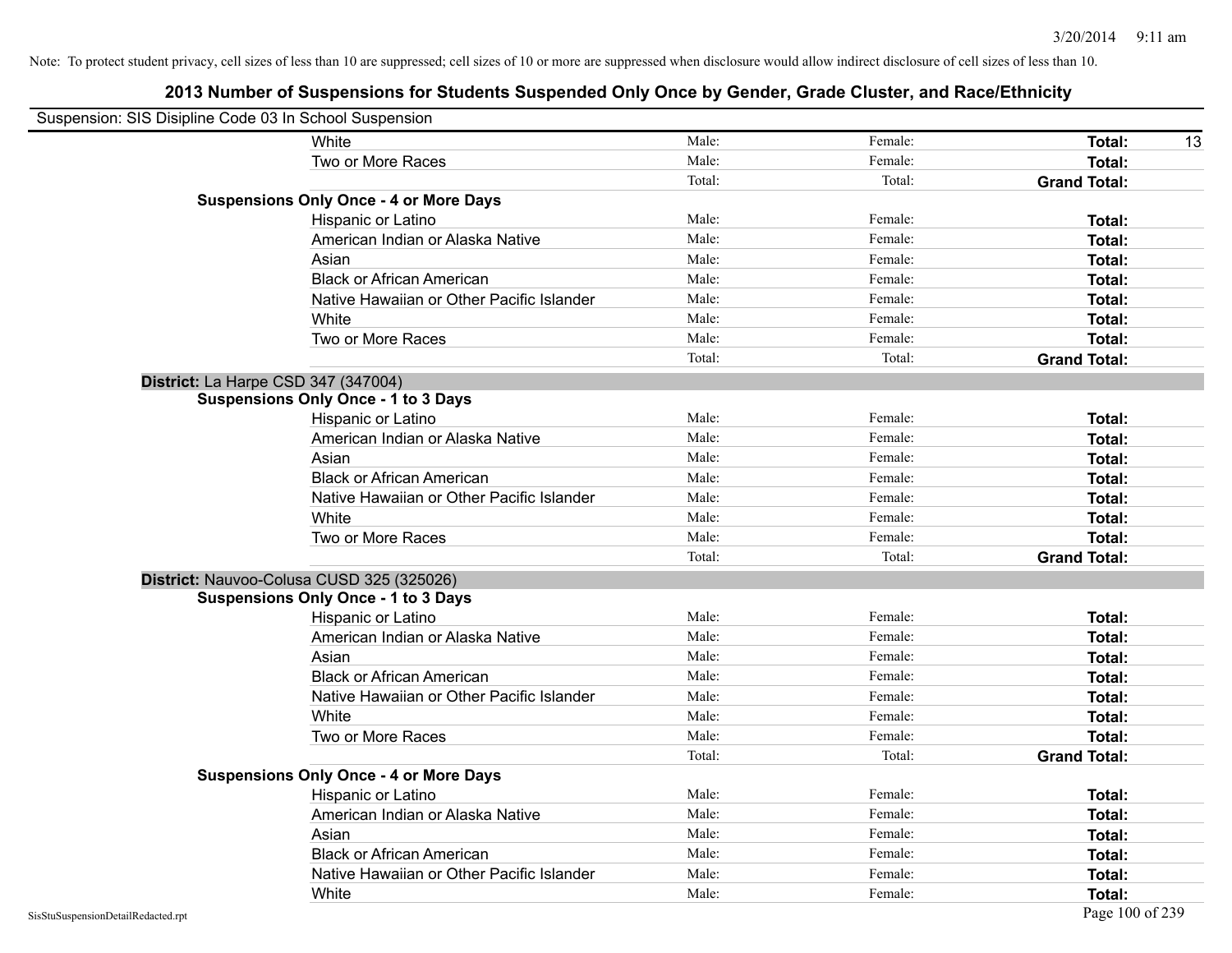| Suspension: SIS Disipline Code 03 In School Suspension |                                                   |        |         |                     |
|--------------------------------------------------------|---------------------------------------------------|--------|---------|---------------------|
|                                                        | Two or More Races                                 | Male:  | Female: | Total:              |
|                                                        |                                                   | Total: | Total:  | <b>Grand Total:</b> |
|                                                        | District: Southeastern CUSD 337 (337026)          |        |         |                     |
|                                                        | <b>Suspensions Only Once - 1 to 3 Days</b>        |        |         |                     |
|                                                        | Hispanic or Latino                                | Male:  | Female: | Total:              |
|                                                        | American Indian or Alaska Native                  | Male:  | Female: | Total:              |
|                                                        | Asian                                             | Male:  | Female: | Total:              |
|                                                        | <b>Black or African American</b>                  | Male:  | Female: | Total:              |
|                                                        | Native Hawaiian or Other Pacific Islander         | Male:  | Female: | Total:              |
|                                                        | White                                             | Male:  | Female: | Total:              |
|                                                        | Two or More Races                                 | Male:  | Female: | Total:              |
|                                                        |                                                   | Total: | Total:  | <b>Grand Total:</b> |
|                                                        | District: Warsaw CUSD 316 (316026)                |        |         |                     |
|                                                        | <b>Suspensions Only Once - 1 to 3 Days</b>        |        |         |                     |
|                                                        | Hispanic or Latino                                | Male:  | Female: | Total:              |
|                                                        | American Indian or Alaska Native                  | Male:  | Female: | Total:              |
|                                                        | Asian                                             | Male:  | Female: | Total:              |
|                                                        | <b>Black or African American</b>                  | Male:  | Female: | Total:              |
|                                                        | Native Hawaiian or Other Pacific Islander         | Male:  | Female: | Total:              |
|                                                        | White                                             | Male:  | Female: | Total:              |
|                                                        | Two or More Races                                 | Male:  | Female: | Total:              |
|                                                        |                                                   | Total: | Total:  | <b>Grand Total:</b> |
| County: Mcdonough (062)                                |                                                   |        |         |                     |
|                                                        | District: Bushnell Prairie City CUSD 170 (170026) |        |         |                     |
|                                                        | <b>Suspensions Only Once - 1 to 3 Days</b>        |        |         |                     |
|                                                        | Hispanic or Latino                                | Male:  | Female: | Total:              |
|                                                        | American Indian or Alaska Native                  | Male:  | Female: | Total:              |
|                                                        | Asian                                             | Male:  | Female: | Total:              |
|                                                        | <b>Black or African American</b>                  | Male:  | Female: | Total:              |
|                                                        | Native Hawaiian or Other Pacific Islander         | Male:  | Female: | Total:              |
|                                                        | White                                             | Male:  | Female: | Total:              |
|                                                        | Two or More Races                                 | Male:  | Female: | Total:              |
|                                                        |                                                   | Total: | Total:  | <b>Grand Total:</b> |
|                                                        | <b>Suspensions Only Once - 4 or More Days</b>     |        |         |                     |
|                                                        | Hispanic or Latino                                | Male:  | Female: | Total:              |
|                                                        | American Indian or Alaska Native                  | Male:  | Female: | Total:              |
|                                                        | Asian                                             | Male:  | Female: | <b>Total:</b>       |
|                                                        | <b>Black or African American</b>                  | Male:  | Female: | Total:              |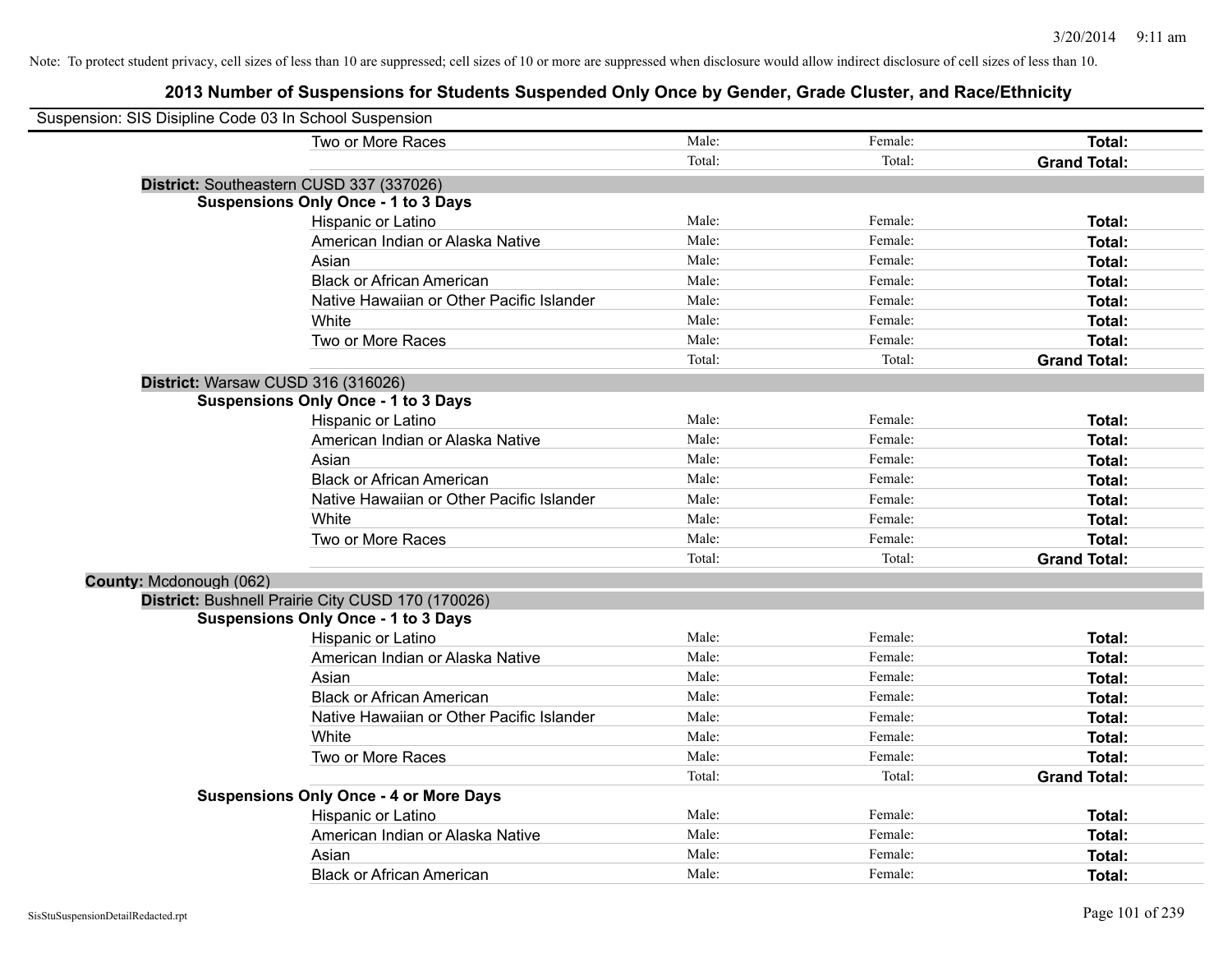| Suspension: SIS Disipline Code 03 In School Suspension |                                            |        |    |         |    |                     |    |
|--------------------------------------------------------|--------------------------------------------|--------|----|---------|----|---------------------|----|
|                                                        | Native Hawaiian or Other Pacific Islander  | Male:  |    | Female: |    | Total:              |    |
|                                                        | White                                      | Male:  |    | Female: |    | Total:              |    |
|                                                        | Two or More Races                          | Male:  |    | Female: |    | Total:              |    |
|                                                        |                                            | Total: |    | Total:  |    | <b>Grand Total:</b> |    |
| District: Macomb CUSD 185 (185026)                     |                                            |        |    |         |    |                     |    |
|                                                        | <b>Suspensions Only Once - 1 to 3 Days</b> |        |    |         |    |                     |    |
|                                                        | Hispanic or Latino                         | Male:  |    | Female: |    | Total:              |    |
|                                                        | American Indian or Alaska Native           | Male:  |    | Female: |    | Total:              |    |
|                                                        | Asian                                      | Male:  |    | Female: |    | Total:              |    |
|                                                        | <b>Black or African American</b>           | Male:  |    | Female: |    | Total:              |    |
|                                                        | Native Hawaiian or Other Pacific Islander  | Male:  |    | Female: |    | Total:              |    |
|                                                        | White                                      | Male:  |    | Female: |    | Total:              | 23 |
|                                                        | Two or More Races                          | Male:  |    | Female: |    | Total:              |    |
|                                                        |                                            | Total: |    | Total:  |    | <b>Grand Total:</b> |    |
| District: West Prairie CUSD 103 (103026)               |                                            |        |    |         |    |                     |    |
|                                                        | <b>Suspensions Only Once - 1 to 3 Days</b> |        |    |         |    |                     |    |
|                                                        | Hispanic or Latino                         | Male:  |    | Female: |    | Total:              |    |
|                                                        | American Indian or Alaska Native           | Male:  |    | Female: |    | Total:              |    |
|                                                        | Asian                                      | Male:  |    | Female: |    | Total:              |    |
|                                                        | <b>Black or African American</b>           | Male:  |    | Female: |    | Total:              |    |
|                                                        | Native Hawaiian or Other Pacific Islander  | Male:  |    | Female: |    | Total:              |    |
|                                                        | White                                      | Male:  |    | Female: |    | Total:              |    |
|                                                        | Two or More Races                          | Male:  |    | Female: |    | Total:              |    |
|                                                        |                                            | Total: |    | Total:  |    | <b>Grand Total:</b> |    |
|                                                        |                                            |        |    |         |    |                     |    |
| Region: Henderson/Mercer/Warren ROE (27)               |                                            |        |    |         |    |                     |    |
| County: Henderson (036)                                |                                            |        |    |         |    |                     |    |
| District: West Central CUSD 235 (235026)               |                                            |        |    |         |    |                     |    |
|                                                        | <b>Suspensions Only Once - 1 to 3 Days</b> | Male:  |    | Female: |    |                     |    |
|                                                        | Hispanic or Latino                         |        |    |         |    | Total:              |    |
|                                                        | American Indian or Alaska Native           | Male:  |    | Female: |    | Total:              |    |
|                                                        | Asian                                      | Male:  |    | Female: |    | Total:              |    |
|                                                        | <b>Black or African American</b>           | Male:  |    | Female: |    | Total:              |    |
|                                                        | Native Hawaiian or Other Pacific Islander  | Male:  |    | Female: |    | Total:              |    |
|                                                        | White                                      | Male:  | 27 | Female: | 10 | Total:              | 37 |
|                                                        | Two or More Races                          | Male:  |    | Female: |    | Total:              |    |
|                                                        |                                            | Total: |    | Total:  |    | <b>Grand Total:</b> |    |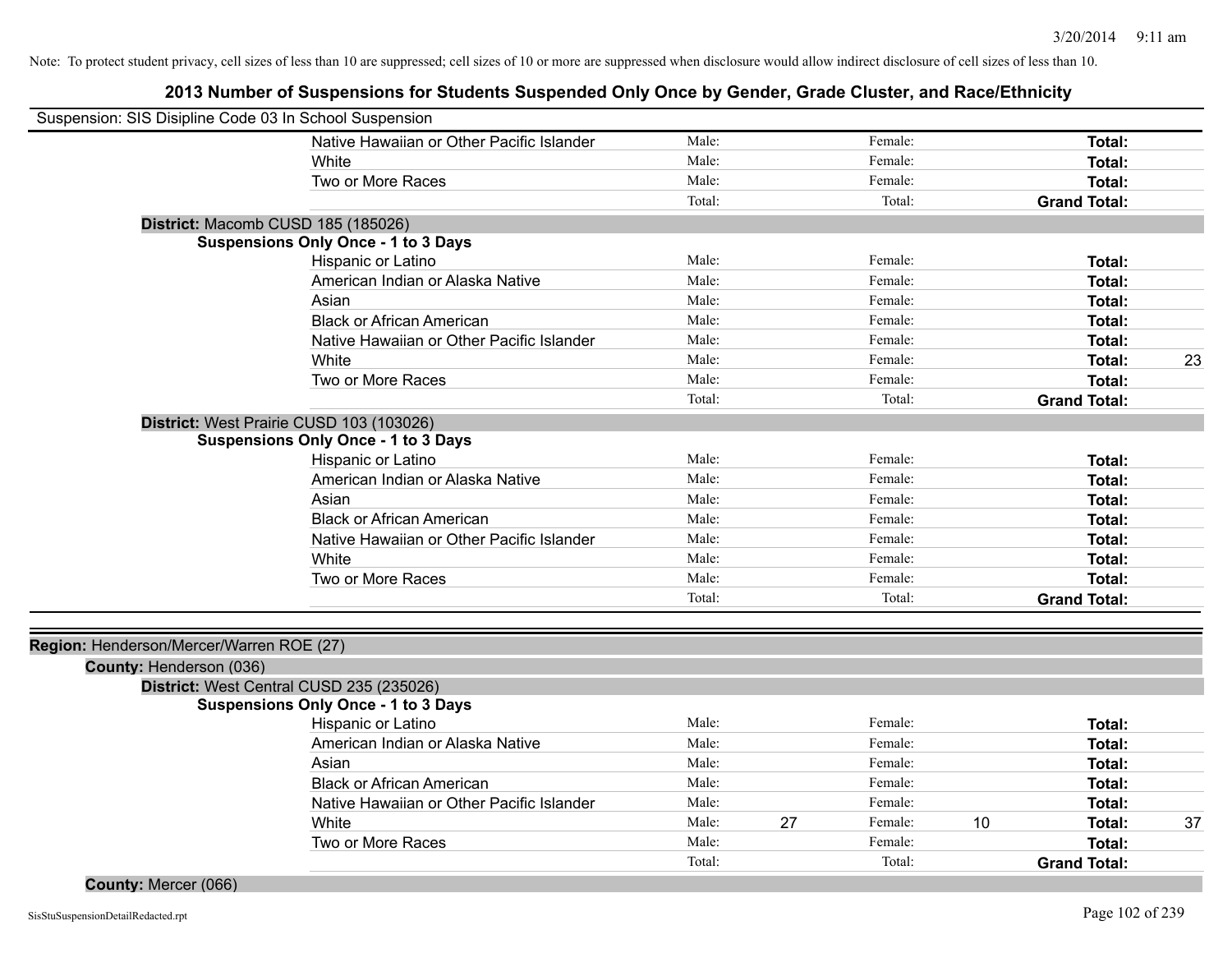| Suspension: SIS Disipline Code 03 In School Suspension |                                                      |        |         |                     |    |
|--------------------------------------------------------|------------------------------------------------------|--------|---------|---------------------|----|
|                                                        | District: Mercer County School District 404 (404026) |        |         |                     |    |
|                                                        | <b>Suspensions Only Once - 1 to 3 Days</b>           |        |         |                     |    |
|                                                        | Hispanic or Latino                                   | Male:  | Female: | Total:              |    |
|                                                        | American Indian or Alaska Native                     | Male:  | Female: | <b>Total:</b>       |    |
|                                                        | Asian                                                | Male:  | Female: | Total:              |    |
|                                                        | <b>Black or African American</b>                     | Male:  | Female: | Total:              |    |
|                                                        | Native Hawaiian or Other Pacific Islander            | Male:  | Female: | Total:              |    |
|                                                        | White                                                | Male:  | Female: | Total:              | 17 |
|                                                        | Two or More Races                                    | Male:  | Female: | Total:              |    |
|                                                        |                                                      | Total: | Total:  | <b>Grand Total:</b> |    |
| County: Warren (094)                                   |                                                      |        |         |                     |    |
|                                                        | District: Monmouth-Roseville CUSD 238 (238026)       |        |         |                     |    |
|                                                        | <b>Suspensions Only Once - 1 to 3 Days</b>           |        |         |                     |    |
|                                                        | Hispanic or Latino                                   | Male:  | Female: | Total:              |    |
|                                                        | American Indian or Alaska Native                     | Male:  | Female: | Total:              |    |
|                                                        | Asian                                                | Male:  | Female: | Total:              |    |
|                                                        | <b>Black or African American</b>                     | Male:  | Female: | Total:              |    |
|                                                        | Native Hawaiian or Other Pacific Islander            | Male:  | Female: | <b>Total:</b>       |    |
|                                                        | White                                                | Male:  | Female: | <b>Total:</b>       | 19 |
|                                                        | Two or More Races                                    | Male:  | Female: | Total:              |    |
|                                                        |                                                      | Total: | Total:  | <b>Grand Total:</b> |    |
|                                                        | District: United CUSD 304 (304026)                   |        |         |                     |    |
|                                                        | <b>Suspensions Only Once - 1 to 3 Days</b>           |        |         |                     |    |
|                                                        | Hispanic or Latino                                   | Male:  | Female: | Total:              |    |
|                                                        | American Indian or Alaska Native                     | Male:  | Female: | <b>Total:</b>       |    |
|                                                        | Asian                                                | Male:  | Female: | Total:              |    |
|                                                        | <b>Black or African American</b>                     | Male:  | Female: | Total:              |    |
|                                                        | Native Hawaiian or Other Pacific Islander            | Male:  | Female: | Total:              |    |
|                                                        | White                                                | Male:  | Female: | Total:              |    |
|                                                        | Two or More Races                                    | Male:  | Female: | Total:              |    |
|                                                        |                                                      | Total: | Total:  | <b>Grand Total:</b> |    |
|                                                        |                                                      |        |         |                     |    |
| Region: Iroquois/Kankakee ROE (32)                     |                                                      |        |         |                     |    |
| County: Iroquois (038)                                 |                                                      |        |         |                     |    |
|                                                        | District: Central CUSD 4 (004026)                    |        |         |                     |    |
|                                                        | <b>Suspensions Only Once - 1 to 3 Days</b>           |        |         |                     |    |
|                                                        | Hispanic or Latino                                   | Male:  | Female: | Total:              |    |
|                                                        | American Indian or Alaska Native                     | Male:  | Female: | <b>Total:</b>       |    |
|                                                        |                                                      |        |         |                     |    |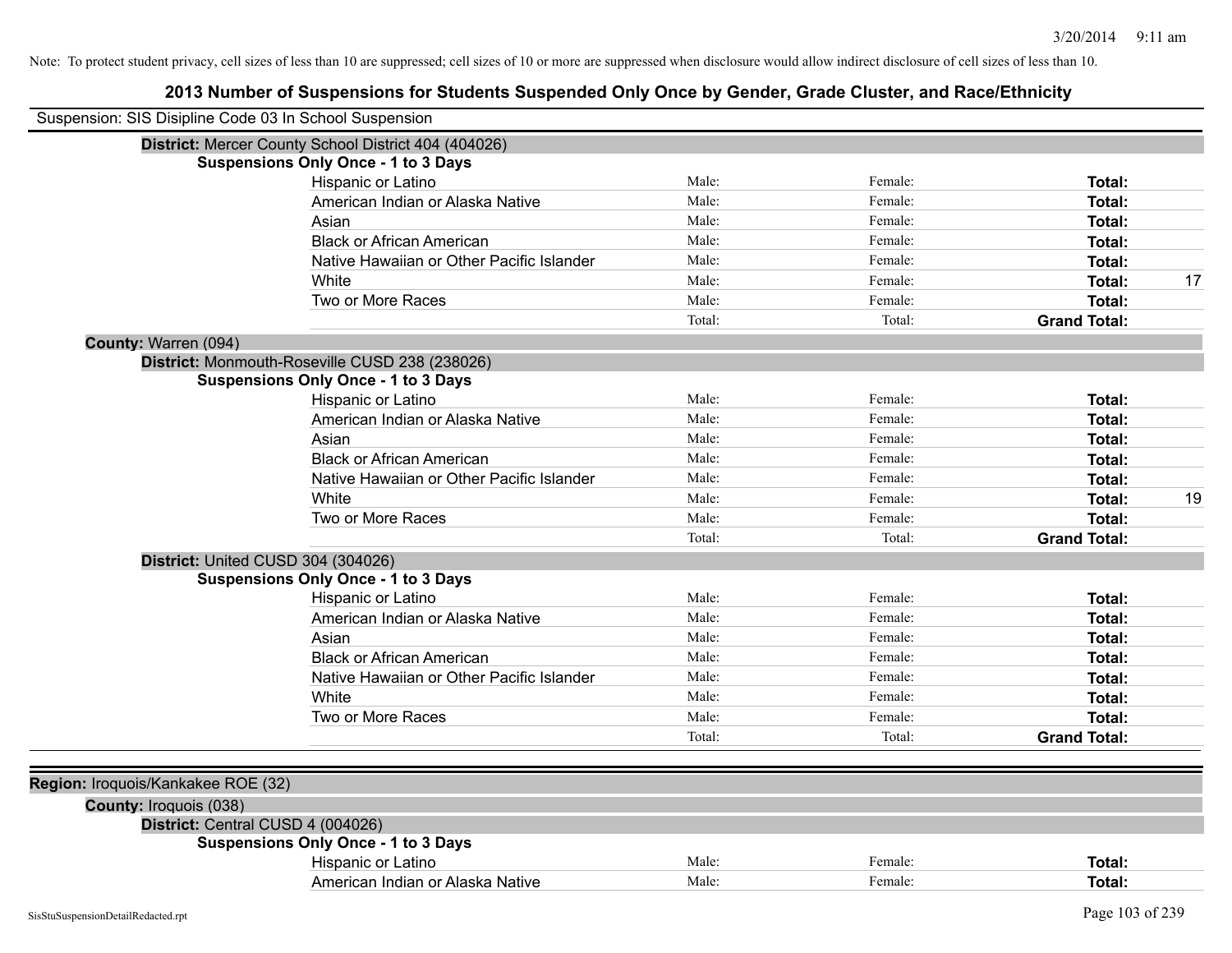## **2013 Number of Suspensions for Students Suspended Only Once by Gender, Grade Cluster, and Race/Ethnicity**

|                                   | Suspension: SIS Disipline Code 03 In School Suspension |        |    |         |    |                     |    |
|-----------------------------------|--------------------------------------------------------|--------|----|---------|----|---------------------|----|
|                                   | Asian                                                  | Male:  |    | Female: |    | Total:              |    |
|                                   | <b>Black or African American</b>                       | Male:  |    | Female: |    | Total:              |    |
|                                   | Native Hawaiian or Other Pacific Islander              | Male:  |    | Female: |    | Total:              |    |
|                                   | White                                                  | Male:  | 14 | Female: | 15 | Total:              | 29 |
|                                   | Two or More Races                                      | Male:  |    | Female: |    | Total:              |    |
|                                   |                                                        | Total: |    | Total:  |    | <b>Grand Total:</b> |    |
|                                   | District: Cissna Park CUSD 6 (006026)                  |        |    |         |    |                     |    |
|                                   | <b>Suspensions Only Once - 1 to 3 Days</b>             |        |    |         |    |                     |    |
|                                   | Hispanic or Latino                                     | Male:  |    | Female: |    | Total:              |    |
|                                   | American Indian or Alaska Native                       | Male:  |    | Female: |    | Total:              |    |
|                                   | Asian                                                  | Male:  |    | Female: |    | Total:              |    |
|                                   | <b>Black or African American</b>                       | Male:  |    | Female: |    | Total:              |    |
|                                   | Native Hawaiian or Other Pacific Islander              | Male:  |    | Female: |    | Total:              |    |
|                                   | White                                                  | Male:  |    | Female: |    | Total:              |    |
|                                   | Two or More Races                                      | Male:  |    | Female: |    | Total:              |    |
|                                   |                                                        | Total: |    | Total:  |    | <b>Grand Total:</b> |    |
| District: Donovan CUSD 3 (003026) |                                                        |        |    |         |    |                     |    |
|                                   | <b>Suspensions Only Once - 1 to 3 Days</b>             |        |    |         |    |                     |    |
|                                   | Hispanic or Latino                                     | Male:  |    | Female: |    | Total:              |    |
|                                   | American Indian or Alaska Native                       | Male:  |    | Female: |    | Total:              |    |
|                                   | Asian                                                  | Male:  |    | Female: |    | Total:              |    |
|                                   | <b>Black or African American</b>                       | Male:  |    | Female: |    | Total:              |    |
|                                   | Native Hawaiian or Other Pacific Islander              | Male:  |    | Female: |    | Total:              |    |
|                                   | White                                                  | Male:  |    | Female: |    | Total:              | 19 |
|                                   | Two or More Races                                      | Male:  |    | Female: |    | Total:              |    |
|                                   |                                                        | Total: |    | Total:  |    | <b>Grand Total:</b> |    |
|                                   | District: Iroquois West CUSD 10 (010026)               |        |    |         |    |                     |    |
|                                   | <b>Suspensions Only Once - 1 to 3 Days</b>             |        |    |         |    |                     |    |
|                                   | Hispanic or Latino                                     | Male:  |    | Female: |    | Total:              |    |
|                                   | American Indian or Alaska Native                       | Male:  |    | Female: |    | Total:              |    |
|                                   | Asian                                                  | Male:  |    | Female: |    | Total:              |    |
|                                   | <b>Black or African American</b>                       | Male:  |    | Female: |    | Total:              |    |
|                                   | Native Hawaiian or Other Pacific Islander              | Male:  |    | Female: |    | Total:              |    |
|                                   | White                                                  | Male:  |    | Female: |    | Total:              | 15 |
|                                   | Two or More Races                                      | Male:  |    | Female: |    | Total:              |    |
|                                   |                                                        | Total: |    |         |    | <b>Grand Total:</b> |    |

**Suspensions Only Once - 1 to 3 Days**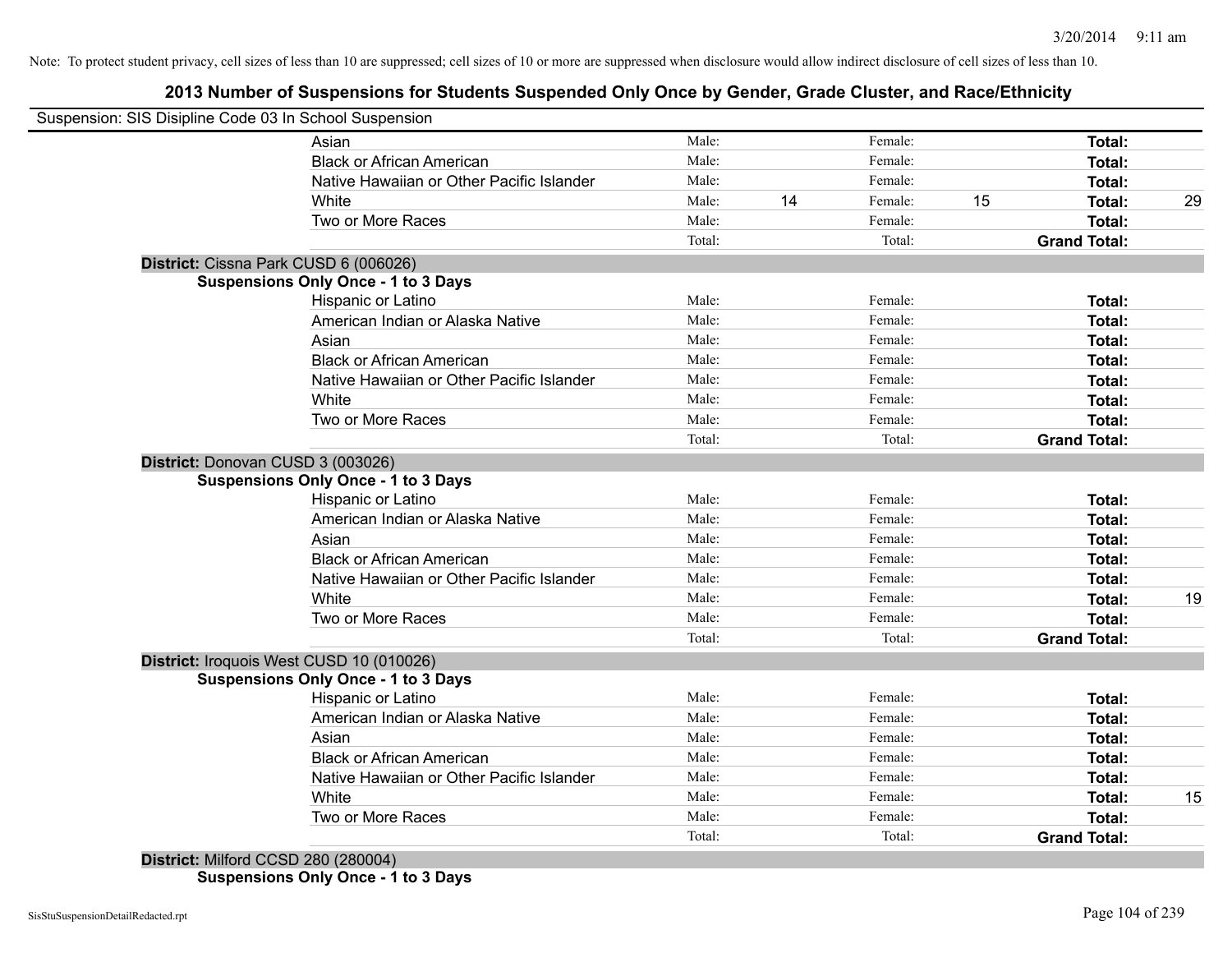| Suspension: SIS Disipline Code 03 In School Suspension |                                                 |        |    |         |    |                     |    |
|--------------------------------------------------------|-------------------------------------------------|--------|----|---------|----|---------------------|----|
|                                                        | Hispanic or Latino                              | Male:  |    | Female: |    | Total:              |    |
|                                                        | American Indian or Alaska Native                | Male:  |    | Female: |    | Total:              |    |
|                                                        | Asian                                           | Male:  |    | Female: |    | Total:              |    |
|                                                        | <b>Black or African American</b>                | Male:  |    | Female: |    | Total:              |    |
|                                                        | Native Hawaiian or Other Pacific Islander       | Male:  |    | Female: |    | Total:              |    |
|                                                        | White                                           | Male:  |    | Female: |    | Total:              |    |
|                                                        | Two or More Races                               | Male:  |    | Female: |    | Total:              |    |
|                                                        |                                                 | Total: |    | Total:  |    | <b>Grand Total:</b> | 11 |
|                                                        | District: Milford Twp HSD 233 (233017)          |        |    |         |    |                     |    |
|                                                        | <b>Suspensions Only Once - 1 to 3 Days</b>      |        |    |         |    |                     |    |
|                                                        | Hispanic or Latino                              | Male:  |    | Female: |    | Total:              |    |
|                                                        | American Indian or Alaska Native                | Male:  |    | Female: |    | Total:              |    |
|                                                        | Asian                                           | Male:  |    | Female: |    | Total:              |    |
|                                                        | <b>Black or African American</b>                | Male:  |    | Female: |    | Total:              |    |
|                                                        | Native Hawaiian or Other Pacific Islander       | Male:  |    | Female: |    | Total:              |    |
|                                                        | White                                           | Male:  |    | Female: |    | Total:              | 11 |
|                                                        | Two or More Races                               | Male:  |    | Female: |    | Total:              |    |
|                                                        |                                                 | Total: |    | Total:  |    | <b>Grand Total:</b> |    |
| County: Kankakee (046)                                 |                                                 |        |    |         |    |                     |    |
|                                                        | District: Bourbonnais SD 53 (053002)            |        |    |         |    |                     |    |
|                                                        | <b>Suspensions Only Once - 1 to 3 Days</b>      |        |    |         |    |                     |    |
|                                                        | Hispanic or Latino                              | Male:  |    | Female: |    | Total:              |    |
|                                                        | American Indian or Alaska Native                | Male:  |    | Female: |    | Total:              |    |
|                                                        | Asian                                           | Male:  |    | Female: |    | Total:              |    |
|                                                        | <b>Black or African American</b>                | Male:  |    | Female: |    | Total:              |    |
|                                                        | Native Hawaiian or Other Pacific Islander       | Male:  |    | Female: |    | Total:              |    |
|                                                        | White                                           | Male:  |    | Female: |    | Total:              | 26 |
|                                                        | Two or More Races                               | Male:  |    | Female: |    | Total:              |    |
|                                                        |                                                 | Total: |    | Total:  |    | <b>Grand Total:</b> | 40 |
|                                                        | District: Bradley Bourbonnais CHSD 307 (307016) |        |    |         |    |                     |    |
|                                                        | <b>Suspensions Only Once - 1 to 3 Days</b>      |        |    |         |    |                     |    |
|                                                        | Hispanic or Latino                              | Male:  |    | Female: |    | Total:              | 12 |
|                                                        | American Indian or Alaska Native                | Male:  |    | Female: |    | Total:              |    |
|                                                        | Asian                                           | Male:  |    | Female: |    | Total:              |    |
|                                                        | <b>Black or African American</b>                | Male:  | 10 | Female: | 11 | Total:              | 21 |
|                                                        | Native Hawaiian or Other Pacific Islander       | Male:  |    | Female: |    | Total:              |    |
|                                                        | White                                           | Male:  | 45 | Female: | 27 | Total:              | 72 |
|                                                        | Two or More Races                               | Male:  |    | Female: |    | Total:              |    |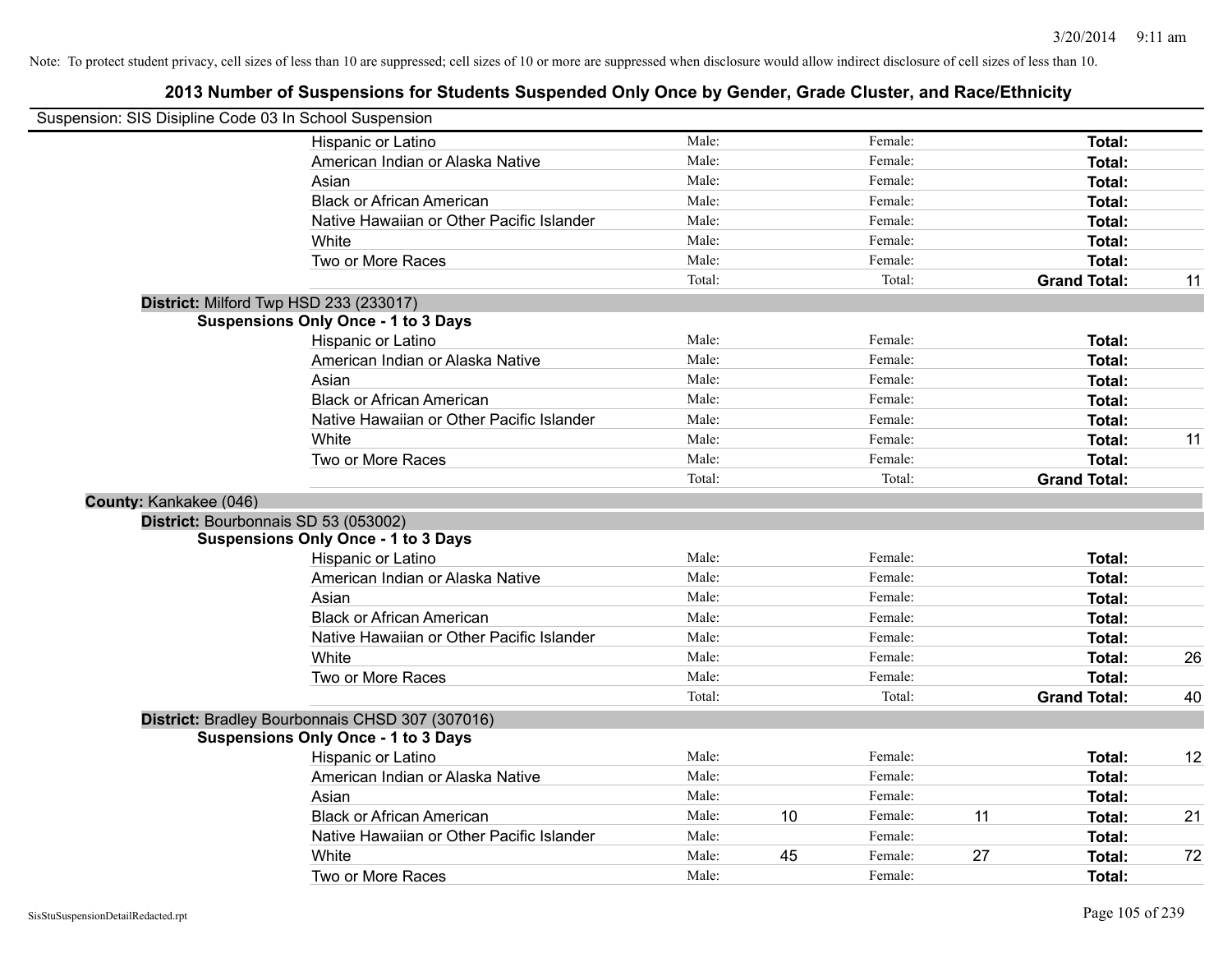| Suspension: SIS Disipline Code 03 In School Suspension |                                               |        |         |                     |    |
|--------------------------------------------------------|-----------------------------------------------|--------|---------|---------------------|----|
|                                                        |                                               | Total: | Total:  | <b>Grand Total:</b> |    |
|                                                        | <b>Suspensions Only Once - 4 or More Days</b> |        |         |                     |    |
|                                                        | Hispanic or Latino                            | Male:  | Female: | Total:              |    |
|                                                        | American Indian or Alaska Native              | Male:  | Female: | Total:              |    |
|                                                        | Asian                                         | Male:  | Female: | Total:              |    |
|                                                        | <b>Black or African American</b>              | Male:  | Female: | Total:              |    |
|                                                        | Native Hawaiian or Other Pacific Islander     | Male:  | Female: | Total:              |    |
|                                                        | White                                         | Male:  | Female: | Total:              |    |
|                                                        | Two or More Races                             | Male:  | Female: | Total:              |    |
|                                                        |                                               | Total: | Total:  | <b>Grand Total:</b> |    |
|                                                        | District: Bradley SD 61 (061002)              |        |         |                     |    |
|                                                        | <b>Suspensions Only Once - 1 to 3 Days</b>    |        |         |                     |    |
|                                                        | Hispanic or Latino                            | Male:  | Female: | Total:              |    |
|                                                        | American Indian or Alaska Native              | Male:  | Female: | Total:              |    |
|                                                        | Asian                                         | Male:  | Female: | Total:              |    |
|                                                        | <b>Black or African American</b>              | Male:  | Female: | Total:              | 10 |
|                                                        | Native Hawaiian or Other Pacific Islander     | Male:  | Female: | Total:              |    |
|                                                        | White                                         | Male:  | Female: | Total:              | 25 |
|                                                        | Two or More Races                             | Male:  | Female: | Total:              |    |
|                                                        |                                               | Total: | Total:  | <b>Grand Total:</b> |    |
|                                                        | District: Grant Park CUSD 6 (006026)          |        |         |                     |    |
|                                                        | <b>Suspensions Only Once - 1 to 3 Days</b>    |        |         |                     |    |
|                                                        | Hispanic or Latino                            | Male:  | Female: | Total:              |    |
|                                                        | American Indian or Alaska Native              | Male:  | Female: | Total:              |    |
|                                                        | Asian                                         | Male:  | Female: | Total:              |    |
|                                                        | <b>Black or African American</b>              | Male:  | Female: | Total:              |    |
|                                                        | Native Hawaiian or Other Pacific Islander     | Male:  | Female: | Total:              |    |
|                                                        | White                                         | Male:  | Female: | Total:              |    |
|                                                        | Two or More Races                             | Male:  | Female: | Total:              |    |
|                                                        |                                               | Total: | Total:  | <b>Grand Total:</b> |    |
|                                                        | District: Herscher CUSD 2 (002026)            |        |         |                     |    |
|                                                        | <b>Suspensions Only Once - 1 to 3 Days</b>    |        |         |                     |    |
|                                                        | Hispanic or Latino                            | Male:  | Female: | Total:              |    |
|                                                        | American Indian or Alaska Native              | Male:  | Female: | Total:              |    |
|                                                        | Asian                                         | Male:  | Female: | Total:              |    |
|                                                        | <b>Black or African American</b>              | Male:  | Female: | Total:              |    |
|                                                        | Native Hawaiian or Other Pacific Islander     | Male:  | Female: | <b>Total:</b>       |    |
|                                                        | White                                         | Male:  | Female: | Total:              | 13 |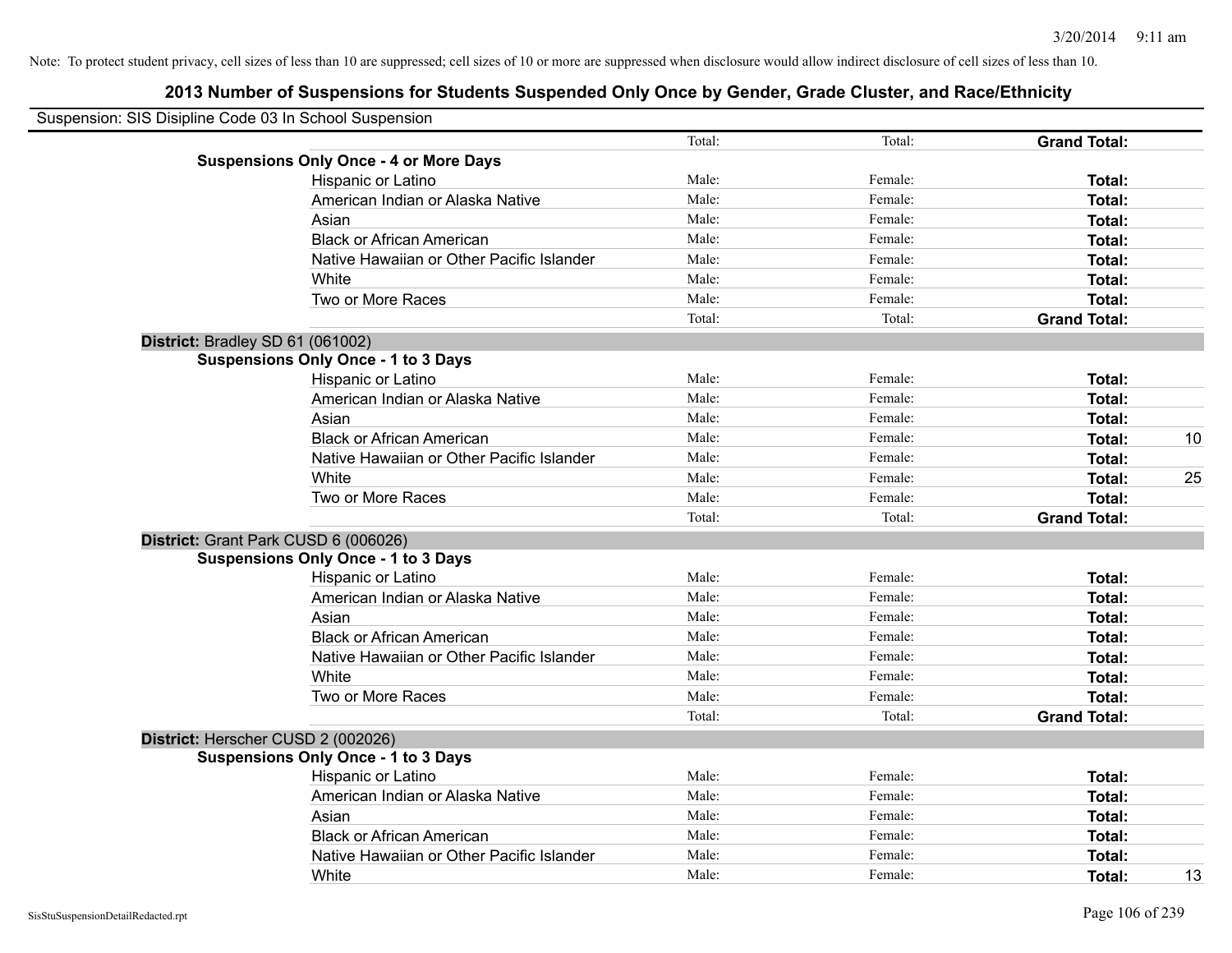| Suspension: SIS Disipline Code 03 In School Suspension |                                               |        |     |         |    |                     |     |
|--------------------------------------------------------|-----------------------------------------------|--------|-----|---------|----|---------------------|-----|
|                                                        | Two or More Races                             | Male:  |     | Female: |    | Total:              |     |
|                                                        |                                               | Total: |     | Total:  |    | <b>Grand Total:</b> |     |
|                                                        | <b>Suspensions Only Once - 4 or More Days</b> |        |     |         |    |                     |     |
|                                                        | Hispanic or Latino                            | Male:  |     | Female: |    | Total:              |     |
|                                                        | American Indian or Alaska Native              | Male:  |     | Female: |    | Total:              |     |
|                                                        | Asian                                         | Male:  |     | Female: |    | Total:              |     |
|                                                        | <b>Black or African American</b>              | Male:  |     | Female: |    | Total:              |     |
|                                                        | Native Hawaiian or Other Pacific Islander     | Male:  |     | Female: |    | Total:              |     |
|                                                        | White                                         | Male:  |     | Female: |    | Total:              |     |
|                                                        | Two or More Races                             | Male:  |     | Female: |    | <b>Total:</b>       |     |
|                                                        |                                               | Total: |     | Total:  |    | <b>Grand Total:</b> |     |
|                                                        | District: Kankakee SD 111 (111025)            |        |     |         |    |                     |     |
|                                                        | <b>Suspensions Only Once - 1 to 3 Days</b>    |        |     |         |    |                     |     |
|                                                        | Hispanic or Latino                            | Male:  | 31  | Female: | 17 | Total:              | 48  |
|                                                        | American Indian or Alaska Native              | Male:  |     | Female: |    | Total:              |     |
|                                                        | Asian                                         | Male:  |     | Female: |    | Total:              |     |
|                                                        | <b>Black or African American</b>              | Male:  | 109 | Female: | 73 | Total:              | 182 |
|                                                        | Native Hawaiian or Other Pacific Islander     | Male:  |     | Female: |    | Total:              |     |
|                                                        | White                                         | Male:  | 20  | Female: | 12 | <b>Total:</b>       | 32  |
|                                                        | Two or More Races                             | Male:  |     | Female: |    | Total:              | 18  |
|                                                        |                                               | Total: |     | Total:  |    | <b>Grand Total:</b> |     |
|                                                        | District: Manteno CUSD 5 (005026)             |        |     |         |    |                     |     |
|                                                        | <b>Suspensions Only Once - 1 to 3 Days</b>    |        |     |         |    |                     |     |
|                                                        | Hispanic or Latino                            | Male:  |     | Female: |    | Total:              |     |
|                                                        | American Indian or Alaska Native              | Male:  |     | Female: |    | Total:              |     |
|                                                        | Asian                                         | Male:  |     | Female: |    | Total:              |     |
|                                                        | <b>Black or African American</b>              | Male:  |     | Female: |    | Total:              |     |
|                                                        | Native Hawaiian or Other Pacific Islander     | Male:  |     | Female: |    | Total:              |     |
|                                                        | White                                         | Male:  | 35  | Female: | 10 | Total:              | 45  |
|                                                        | Two or More Races                             | Male:  |     | Female: |    | Total:              |     |
|                                                        |                                               | Total: |     | Total:  |    | <b>Grand Total:</b> | 55  |
|                                                        | District: Momence CUSD 1 (001026)             |        |     |         |    |                     |     |
|                                                        | <b>Suspensions Only Once - 1 to 3 Days</b>    |        |     |         |    |                     |     |
|                                                        | Hispanic or Latino                            | Male:  |     | Female: |    | Total:              |     |
|                                                        | American Indian or Alaska Native              | Male:  |     | Female: |    | Total:              |     |
|                                                        | Asian                                         | Male:  |     | Female: |    | Total:              |     |
|                                                        | <b>Black or African American</b>              | Male:  |     | Female: |    | Total:              | 11  |
|                                                        | Native Hawaiian or Other Pacific Islander     | Male:  |     | Female: |    | Total:              |     |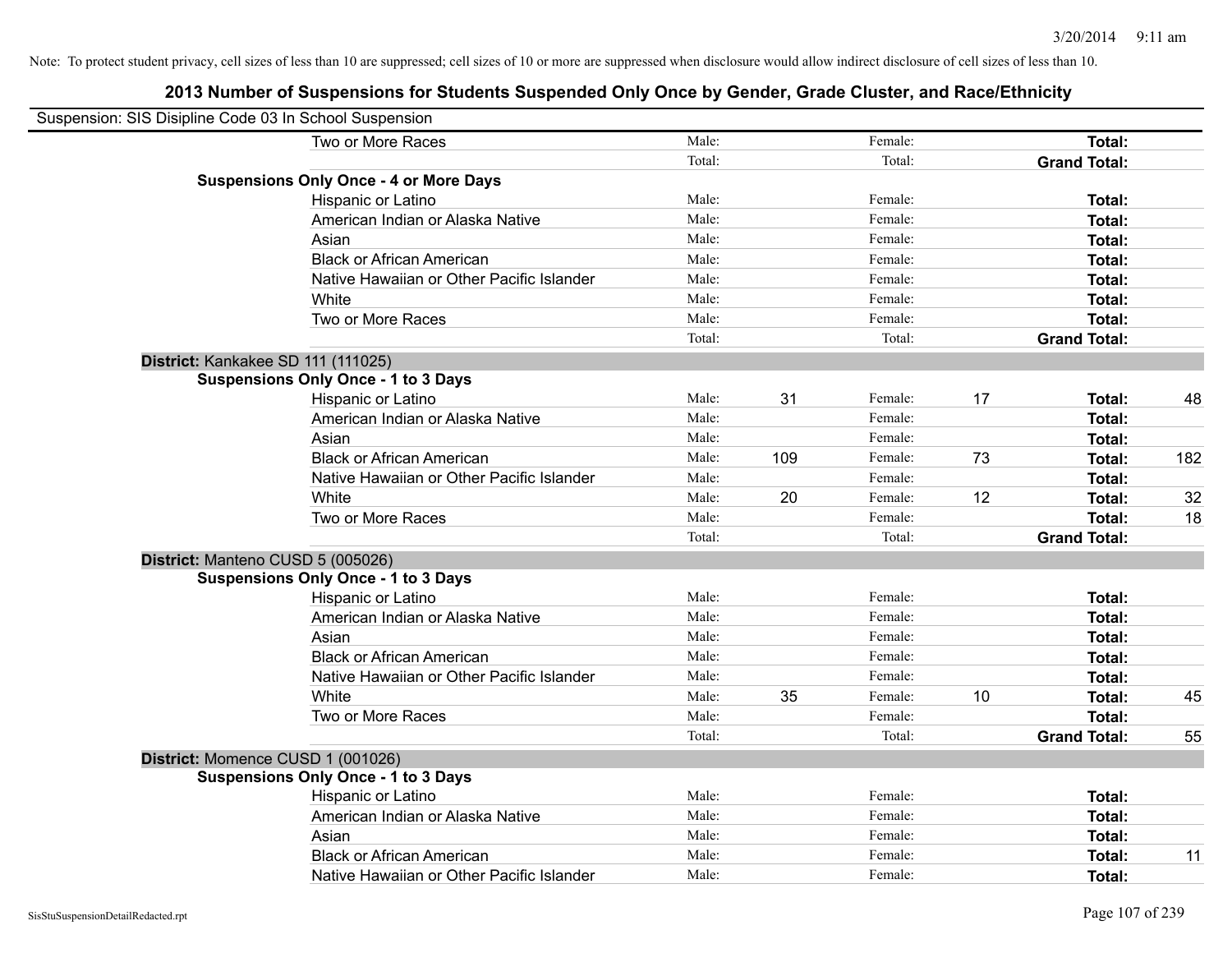## **2013 Number of Suspensions for Students Suspended Only Once by Gender, Grade Cluster, and Race/Ethnicity**

| White<br>Male:<br>Female:<br>Total:<br>Two or More Races<br>Male:<br>Female:<br>Total:<br>Total:<br>Total:<br><b>Grand Total:</b><br>District: St Anne CCSD 256 (256004)<br><b>Suspensions Only Once - 1 to 3 Days</b><br>Hispanic or Latino<br>Male:<br>Female:<br>Total:<br>American Indian or Alaska Native<br>Male:<br>Female:<br>Total:<br>Male:<br>Female:<br>Asian<br><b>Total:</b><br><b>Black or African American</b><br>Male:<br>Female:<br><b>Total:</b><br>Native Hawaiian or Other Pacific Islander<br>Male:<br>Female:<br>Total:<br>White<br>Male:<br>Female:<br>Total:<br>Two or More Races<br>Male:<br>Female:<br>Total:<br>Total:<br>Total:<br><b>Grand Total:</b><br>District: St Anne CHSD 302 (302016)<br><b>Suspensions Only Once - 1 to 3 Days</b><br>Male:<br>Female:<br>Total:<br>Hispanic or Latino<br>Male:<br>Female:<br>American Indian or Alaska Native<br>Total:<br>Male:<br>Female:<br>Asian<br>Total:<br>Male:<br>Female:<br><b>Black or African American</b><br><b>Total:</b><br>Male:<br>Female:<br>Native Hawaiian or Other Pacific Islander<br><b>Total:</b><br>Male:<br>Female:<br>White<br>Total:<br>Two or More Races<br>Male:<br>Female:<br>Total:<br>Total:<br>Total:<br><b>Grand Total:</b><br>County: Non-Public School (000)<br>District: Non-Public School (0000)<br><b>Suspensions Only Once - 1 to 3 Days</b><br>Male:<br>Female:<br>Hispanic or Latino<br>Total:<br>Female:<br>Male:<br>American Indian or Alaska Native<br><b>Total:</b><br>Male:<br>Female:<br>Asian<br>Total:<br>Female:<br><b>Black or African American</b><br>Male:<br>Total:<br>Male:<br>Female:<br>Native Hawaiian or Other Pacific Islander<br><b>Total:</b><br>Male:<br>White<br>Female:<br>Total:<br>Two or More Races<br>Male:<br>Female:<br><b>Total:</b><br>Total:<br>Total:<br><b>Grand Total:</b> | Suspension: SIS Disipline Code 03 In School Suspension |  |  |    |
|----------------------------------------------------------------------------------------------------------------------------------------------------------------------------------------------------------------------------------------------------------------------------------------------------------------------------------------------------------------------------------------------------------------------------------------------------------------------------------------------------------------------------------------------------------------------------------------------------------------------------------------------------------------------------------------------------------------------------------------------------------------------------------------------------------------------------------------------------------------------------------------------------------------------------------------------------------------------------------------------------------------------------------------------------------------------------------------------------------------------------------------------------------------------------------------------------------------------------------------------------------------------------------------------------------------------------------------------------------------------------------------------------------------------------------------------------------------------------------------------------------------------------------------------------------------------------------------------------------------------------------------------------------------------------------------------------------------------------------------------------------------------------------------------------------------------------------|--------------------------------------------------------|--|--|----|
|                                                                                                                                                                                                                                                                                                                                                                                                                                                                                                                                                                                                                                                                                                                                                                                                                                                                                                                                                                                                                                                                                                                                                                                                                                                                                                                                                                                                                                                                                                                                                                                                                                                                                                                                                                                                                                  |                                                        |  |  | 22 |
|                                                                                                                                                                                                                                                                                                                                                                                                                                                                                                                                                                                                                                                                                                                                                                                                                                                                                                                                                                                                                                                                                                                                                                                                                                                                                                                                                                                                                                                                                                                                                                                                                                                                                                                                                                                                                                  |                                                        |  |  |    |
|                                                                                                                                                                                                                                                                                                                                                                                                                                                                                                                                                                                                                                                                                                                                                                                                                                                                                                                                                                                                                                                                                                                                                                                                                                                                                                                                                                                                                                                                                                                                                                                                                                                                                                                                                                                                                                  |                                                        |  |  | 50 |
|                                                                                                                                                                                                                                                                                                                                                                                                                                                                                                                                                                                                                                                                                                                                                                                                                                                                                                                                                                                                                                                                                                                                                                                                                                                                                                                                                                                                                                                                                                                                                                                                                                                                                                                                                                                                                                  |                                                        |  |  |    |
|                                                                                                                                                                                                                                                                                                                                                                                                                                                                                                                                                                                                                                                                                                                                                                                                                                                                                                                                                                                                                                                                                                                                                                                                                                                                                                                                                                                                                                                                                                                                                                                                                                                                                                                                                                                                                                  |                                                        |  |  |    |
|                                                                                                                                                                                                                                                                                                                                                                                                                                                                                                                                                                                                                                                                                                                                                                                                                                                                                                                                                                                                                                                                                                                                                                                                                                                                                                                                                                                                                                                                                                                                                                                                                                                                                                                                                                                                                                  |                                                        |  |  |    |
|                                                                                                                                                                                                                                                                                                                                                                                                                                                                                                                                                                                                                                                                                                                                                                                                                                                                                                                                                                                                                                                                                                                                                                                                                                                                                                                                                                                                                                                                                                                                                                                                                                                                                                                                                                                                                                  |                                                        |  |  |    |
|                                                                                                                                                                                                                                                                                                                                                                                                                                                                                                                                                                                                                                                                                                                                                                                                                                                                                                                                                                                                                                                                                                                                                                                                                                                                                                                                                                                                                                                                                                                                                                                                                                                                                                                                                                                                                                  |                                                        |  |  |    |
|                                                                                                                                                                                                                                                                                                                                                                                                                                                                                                                                                                                                                                                                                                                                                                                                                                                                                                                                                                                                                                                                                                                                                                                                                                                                                                                                                                                                                                                                                                                                                                                                                                                                                                                                                                                                                                  |                                                        |  |  |    |
|                                                                                                                                                                                                                                                                                                                                                                                                                                                                                                                                                                                                                                                                                                                                                                                                                                                                                                                                                                                                                                                                                                                                                                                                                                                                                                                                                                                                                                                                                                                                                                                                                                                                                                                                                                                                                                  |                                                        |  |  |    |
|                                                                                                                                                                                                                                                                                                                                                                                                                                                                                                                                                                                                                                                                                                                                                                                                                                                                                                                                                                                                                                                                                                                                                                                                                                                                                                                                                                                                                                                                                                                                                                                                                                                                                                                                                                                                                                  |                                                        |  |  |    |
|                                                                                                                                                                                                                                                                                                                                                                                                                                                                                                                                                                                                                                                                                                                                                                                                                                                                                                                                                                                                                                                                                                                                                                                                                                                                                                                                                                                                                                                                                                                                                                                                                                                                                                                                                                                                                                  |                                                        |  |  |    |
|                                                                                                                                                                                                                                                                                                                                                                                                                                                                                                                                                                                                                                                                                                                                                                                                                                                                                                                                                                                                                                                                                                                                                                                                                                                                                                                                                                                                                                                                                                                                                                                                                                                                                                                                                                                                                                  |                                                        |  |  |    |
|                                                                                                                                                                                                                                                                                                                                                                                                                                                                                                                                                                                                                                                                                                                                                                                                                                                                                                                                                                                                                                                                                                                                                                                                                                                                                                                                                                                                                                                                                                                                                                                                                                                                                                                                                                                                                                  |                                                        |  |  |    |
|                                                                                                                                                                                                                                                                                                                                                                                                                                                                                                                                                                                                                                                                                                                                                                                                                                                                                                                                                                                                                                                                                                                                                                                                                                                                                                                                                                                                                                                                                                                                                                                                                                                                                                                                                                                                                                  |                                                        |  |  |    |
|                                                                                                                                                                                                                                                                                                                                                                                                                                                                                                                                                                                                                                                                                                                                                                                                                                                                                                                                                                                                                                                                                                                                                                                                                                                                                                                                                                                                                                                                                                                                                                                                                                                                                                                                                                                                                                  |                                                        |  |  |    |
|                                                                                                                                                                                                                                                                                                                                                                                                                                                                                                                                                                                                                                                                                                                                                                                                                                                                                                                                                                                                                                                                                                                                                                                                                                                                                                                                                                                                                                                                                                                                                                                                                                                                                                                                                                                                                                  |                                                        |  |  |    |
|                                                                                                                                                                                                                                                                                                                                                                                                                                                                                                                                                                                                                                                                                                                                                                                                                                                                                                                                                                                                                                                                                                                                                                                                                                                                                                                                                                                                                                                                                                                                                                                                                                                                                                                                                                                                                                  |                                                        |  |  |    |
|                                                                                                                                                                                                                                                                                                                                                                                                                                                                                                                                                                                                                                                                                                                                                                                                                                                                                                                                                                                                                                                                                                                                                                                                                                                                                                                                                                                                                                                                                                                                                                                                                                                                                                                                                                                                                                  |                                                        |  |  | 17 |
|                                                                                                                                                                                                                                                                                                                                                                                                                                                                                                                                                                                                                                                                                                                                                                                                                                                                                                                                                                                                                                                                                                                                                                                                                                                                                                                                                                                                                                                                                                                                                                                                                                                                                                                                                                                                                                  |                                                        |  |  |    |
|                                                                                                                                                                                                                                                                                                                                                                                                                                                                                                                                                                                                                                                                                                                                                                                                                                                                                                                                                                                                                                                                                                                                                                                                                                                                                                                                                                                                                                                                                                                                                                                                                                                                                                                                                                                                                                  |                                                        |  |  |    |
|                                                                                                                                                                                                                                                                                                                                                                                                                                                                                                                                                                                                                                                                                                                                                                                                                                                                                                                                                                                                                                                                                                                                                                                                                                                                                                                                                                                                                                                                                                                                                                                                                                                                                                                                                                                                                                  |                                                        |  |  |    |
|                                                                                                                                                                                                                                                                                                                                                                                                                                                                                                                                                                                                                                                                                                                                                                                                                                                                                                                                                                                                                                                                                                                                                                                                                                                                                                                                                                                                                                                                                                                                                                                                                                                                                                                                                                                                                                  |                                                        |  |  |    |
|                                                                                                                                                                                                                                                                                                                                                                                                                                                                                                                                                                                                                                                                                                                                                                                                                                                                                                                                                                                                                                                                                                                                                                                                                                                                                                                                                                                                                                                                                                                                                                                                                                                                                                                                                                                                                                  |                                                        |  |  |    |
|                                                                                                                                                                                                                                                                                                                                                                                                                                                                                                                                                                                                                                                                                                                                                                                                                                                                                                                                                                                                                                                                                                                                                                                                                                                                                                                                                                                                                                                                                                                                                                                                                                                                                                                                                                                                                                  |                                                        |  |  |    |
|                                                                                                                                                                                                                                                                                                                                                                                                                                                                                                                                                                                                                                                                                                                                                                                                                                                                                                                                                                                                                                                                                                                                                                                                                                                                                                                                                                                                                                                                                                                                                                                                                                                                                                                                                                                                                                  |                                                        |  |  |    |
|                                                                                                                                                                                                                                                                                                                                                                                                                                                                                                                                                                                                                                                                                                                                                                                                                                                                                                                                                                                                                                                                                                                                                                                                                                                                                                                                                                                                                                                                                                                                                                                                                                                                                                                                                                                                                                  |                                                        |  |  |    |
|                                                                                                                                                                                                                                                                                                                                                                                                                                                                                                                                                                                                                                                                                                                                                                                                                                                                                                                                                                                                                                                                                                                                                                                                                                                                                                                                                                                                                                                                                                                                                                                                                                                                                                                                                                                                                                  |                                                        |  |  |    |
|                                                                                                                                                                                                                                                                                                                                                                                                                                                                                                                                                                                                                                                                                                                                                                                                                                                                                                                                                                                                                                                                                                                                                                                                                                                                                                                                                                                                                                                                                                                                                                                                                                                                                                                                                                                                                                  |                                                        |  |  |    |
|                                                                                                                                                                                                                                                                                                                                                                                                                                                                                                                                                                                                                                                                                                                                                                                                                                                                                                                                                                                                                                                                                                                                                                                                                                                                                                                                                                                                                                                                                                                                                                                                                                                                                                                                                                                                                                  |                                                        |  |  |    |
|                                                                                                                                                                                                                                                                                                                                                                                                                                                                                                                                                                                                                                                                                                                                                                                                                                                                                                                                                                                                                                                                                                                                                                                                                                                                                                                                                                                                                                                                                                                                                                                                                                                                                                                                                                                                                                  |                                                        |  |  |    |
|                                                                                                                                                                                                                                                                                                                                                                                                                                                                                                                                                                                                                                                                                                                                                                                                                                                                                                                                                                                                                                                                                                                                                                                                                                                                                                                                                                                                                                                                                                                                                                                                                                                                                                                                                                                                                                  |                                                        |  |  |    |
|                                                                                                                                                                                                                                                                                                                                                                                                                                                                                                                                                                                                                                                                                                                                                                                                                                                                                                                                                                                                                                                                                                                                                                                                                                                                                                                                                                                                                                                                                                                                                                                                                                                                                                                                                                                                                                  |                                                        |  |  |    |
|                                                                                                                                                                                                                                                                                                                                                                                                                                                                                                                                                                                                                                                                                                                                                                                                                                                                                                                                                                                                                                                                                                                                                                                                                                                                                                                                                                                                                                                                                                                                                                                                                                                                                                                                                                                                                                  |                                                        |  |  |    |

**Region:** Jackson/Perry ROE (30)

**County:** Jackson (039)

**District:** Carbondale CHSD 165 (165016)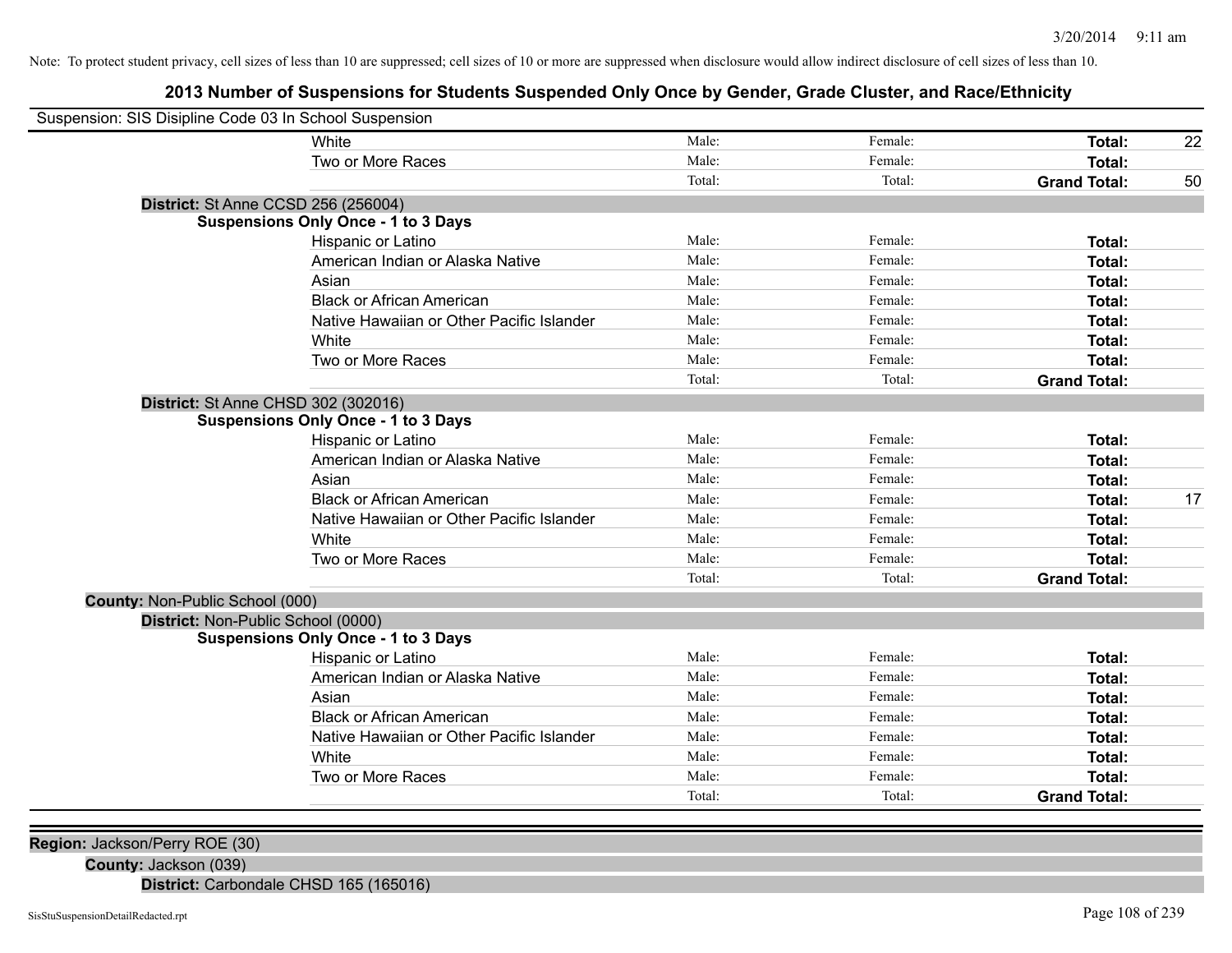| Suspension: SIS Disipline Code 03 In School Suspension |                                                                                    |        |    |         |    |                     |     |
|--------------------------------------------------------|------------------------------------------------------------------------------------|--------|----|---------|----|---------------------|-----|
|                                                        | <b>Suspensions Only Once - 1 to 3 Days</b>                                         |        |    |         |    |                     |     |
|                                                        | Hispanic or Latino                                                                 | Male:  |    | Female: |    | Total:              | 12  |
|                                                        | American Indian or Alaska Native                                                   | Male:  |    | Female: |    | Total:              |     |
|                                                        | Asian                                                                              | Male:  |    | Female: |    | Total:              |     |
|                                                        | <b>Black or African American</b>                                                   | Male:  | 24 | Female: | 16 | Total:              | 40  |
|                                                        | Native Hawaiian or Other Pacific Islander                                          | Male:  |    | Female: |    | Total:              |     |
|                                                        | White                                                                              | Male:  | 23 | Female: | 15 | Total:              | 38  |
|                                                        | Two or More Races                                                                  | Male:  |    | Female: |    | Total:              |     |
|                                                        |                                                                                    | Total: |    | Total:  |    | <b>Grand Total:</b> | 102 |
|                                                        | <b>Suspensions Only Once - 4 or More Days</b>                                      |        |    |         |    |                     |     |
|                                                        | <b>Hispanic or Latino</b>                                                          | Male:  |    | Female: |    | Total:              |     |
|                                                        | American Indian or Alaska Native                                                   | Male:  |    | Female: |    | Total:              |     |
|                                                        | Asian                                                                              | Male:  |    | Female: |    | Total:              |     |
|                                                        | <b>Black or African American</b>                                                   | Male:  |    | Female: |    | Total:              |     |
|                                                        | Native Hawaiian or Other Pacific Islander                                          | Male:  |    | Female: |    | Total:              |     |
|                                                        | White                                                                              | Male:  |    | Female: |    | Total:              |     |
|                                                        | Two or More Races                                                                  | Male:  |    | Female: |    | Total:              |     |
|                                                        |                                                                                    | Total: |    | Total:  |    | <b>Grand Total:</b> |     |
|                                                        | District: Carbondale ESD 95 (095002)                                               |        |    |         |    |                     |     |
|                                                        | <b>Suspensions Only Once - 1 to 3 Days</b>                                         |        |    |         |    |                     |     |
|                                                        | Hispanic or Latino                                                                 | Male:  |    | Female: |    | Total:              |     |
|                                                        | American Indian or Alaska Native                                                   | Male:  |    | Female: |    | Total:              |     |
|                                                        |                                                                                    |        |    |         |    |                     |     |
|                                                        | Asian                                                                              | Male:  |    | Female: |    | Total:              |     |
|                                                        | <b>Black or African American</b>                                                   | Male:  |    | Female: |    | Total:              | 29  |
|                                                        | Native Hawaiian or Other Pacific Islander                                          | Male:  |    | Female: |    | Total:              |     |
|                                                        | White                                                                              | Male:  |    | Female: |    | Total:              | 14  |
|                                                        | Two or More Races                                                                  | Male:  |    | Female: |    | Total:              |     |
|                                                        |                                                                                    | Total: |    | Total:  |    | <b>Grand Total:</b> |     |
|                                                        |                                                                                    |        |    |         |    |                     |     |
|                                                        | District: Elverado CUSD 196 (196026)<br><b>Suspensions Only Once - 1 to 3 Days</b> |        |    |         |    |                     |     |
|                                                        | Hispanic or Latino                                                                 | Male:  |    | Female: |    | Total:              |     |
|                                                        | American Indian or Alaska Native                                                   | Male:  |    | Female: |    | Total:              |     |
|                                                        | Asian                                                                              | Male:  |    | Female: |    | Total:              |     |
|                                                        | <b>Black or African American</b>                                                   | Male:  |    | Female: |    | Total:              |     |
|                                                        | Native Hawaiian or Other Pacific Islander                                          | Male:  |    | Female: |    | Total:              |     |
|                                                        | White                                                                              | Male:  |    | Female: |    | Total:              | 13  |

Total: Total: **Grand Total:**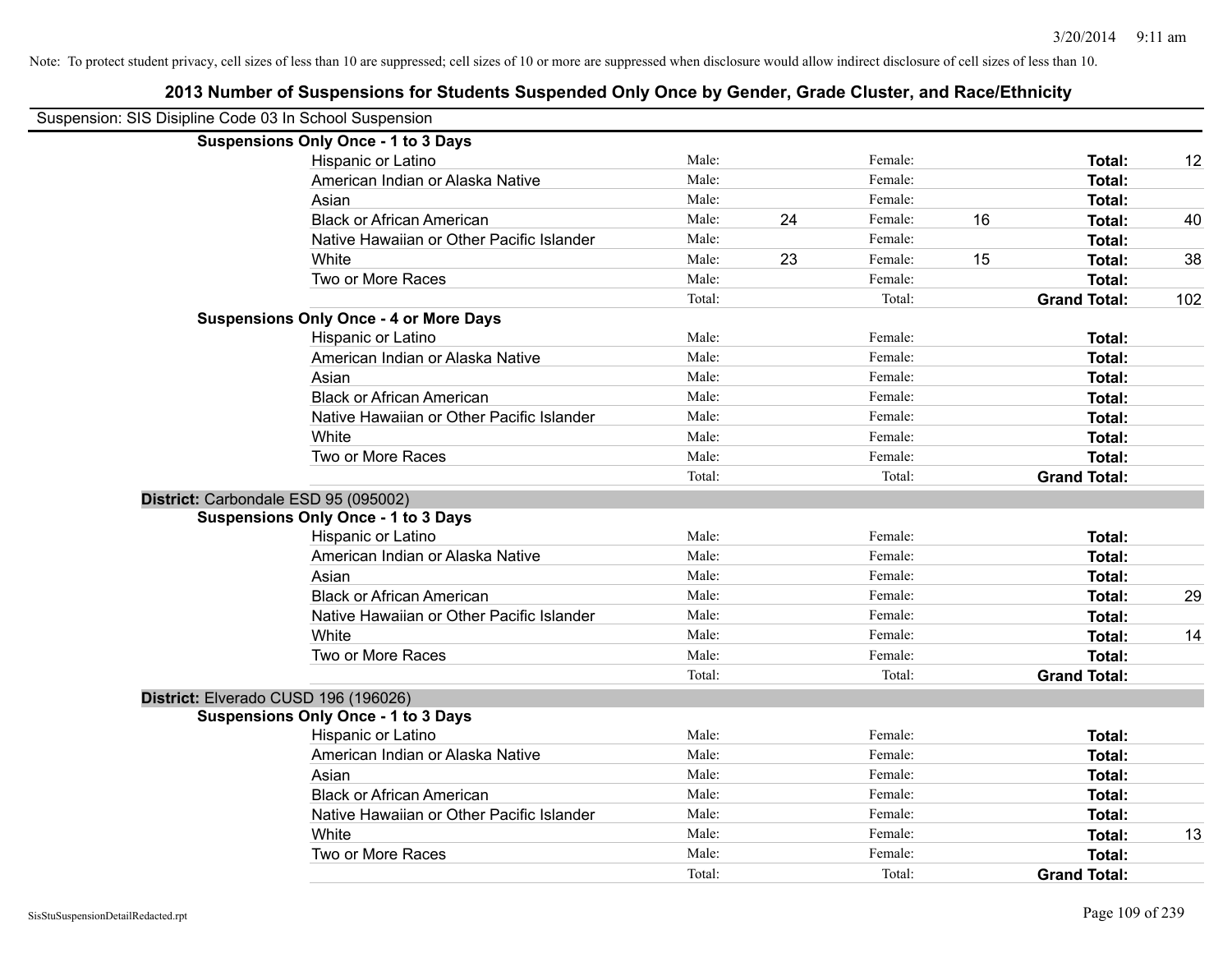| Suspension: SIS Disipline Code 03 In School Suspension |                                            |        |    |         |    |                     |    |
|--------------------------------------------------------|--------------------------------------------|--------|----|---------|----|---------------------|----|
|                                                        | District: Giant City CCSD 130 (130004)     |        |    |         |    |                     |    |
|                                                        | <b>Suspensions Only Once - 1 to 3 Days</b> |        |    |         |    |                     |    |
|                                                        | Hispanic or Latino                         | Male:  |    | Female: |    | Total:              |    |
|                                                        | American Indian or Alaska Native           | Male:  |    | Female: |    | Total:              |    |
|                                                        | Asian                                      | Male:  |    | Female: |    | Total:              |    |
|                                                        | <b>Black or African American</b>           | Male:  |    | Female: |    | Total:              |    |
|                                                        | Native Hawaiian or Other Pacific Islander  | Male:  |    | Female: |    | Total:              |    |
|                                                        | White                                      | Male:  |    | Female: |    | Total:              |    |
|                                                        | Two or More Races                          | Male:  |    | Female: |    | <b>Total:</b>       |    |
|                                                        |                                            | Total: |    | Total:  |    | <b>Grand Total:</b> | 12 |
|                                                        | District: Murphysboro CUSD 186 (186026)    |        |    |         |    |                     |    |
|                                                        | <b>Suspensions Only Once - 1 to 3 Days</b> |        |    |         |    |                     |    |
|                                                        | Hispanic or Latino                         | Male:  |    | Female: |    | Total:              |    |
|                                                        | American Indian or Alaska Native           | Male:  |    | Female: |    | Total:              |    |
|                                                        | Asian                                      | Male:  |    | Female: |    | Total:              |    |
|                                                        | <b>Black or African American</b>           | Male:  |    | Female: |    | <b>Total:</b>       | 23 |
|                                                        | Native Hawaiian or Other Pacific Islander  | Male:  |    | Female: |    | Total:              |    |
|                                                        | White                                      | Male:  | 28 | Female: | 20 | Total:              | 48 |
|                                                        | Two or More Races                          | Male:  |    | Female: |    | Total:              |    |
|                                                        |                                            | Total: |    | Total:  |    | <b>Grand Total:</b> |    |
|                                                        | District: Trico CUSD 176 (176026)          |        |    |         |    |                     |    |
|                                                        | <b>Suspensions Only Once - 1 to 3 Days</b> |        |    |         |    |                     |    |
|                                                        | Hispanic or Latino                         | Male:  |    | Female: |    | Total:              |    |
|                                                        | American Indian or Alaska Native           | Male:  |    | Female: |    | Total:              |    |
|                                                        | Asian                                      | Male:  |    | Female: |    | Total:              |    |
|                                                        | <b>Black or African American</b>           | Male:  |    | Female: |    | <b>Total:</b>       |    |
|                                                        | Native Hawaiian or Other Pacific Islander  | Male:  |    | Female: |    | Total:              |    |
|                                                        | White                                      | Male:  |    | Female: |    | Total:              |    |
|                                                        | Two or More Races                          | Male:  |    | Female: |    | <b>Total:</b>       |    |
|                                                        |                                            | Total: |    | Total:  |    | <b>Grand Total:</b> |    |
| County: Perry (073)                                    |                                            |        |    |         |    |                     |    |
| District: CCSD 204 (204004)                            |                                            |        |    |         |    |                     |    |
|                                                        | <b>Suspensions Only Once - 1 to 3 Days</b> |        |    |         |    |                     |    |
|                                                        | Hispanic or Latino                         | Male:  |    | Female: |    | Total:              |    |
|                                                        | American Indian or Alaska Native           | Male:  |    | Female: |    | Total:              |    |
|                                                        | Asian                                      | Male:  |    | Female: |    | Total:              |    |
|                                                        | <b>Black or African American</b>           | Male:  |    | Female: |    | Total:              |    |
|                                                        | Native Hawaiian or Other Pacific Islander  | Male:  |    | Female: |    | Total:              |    |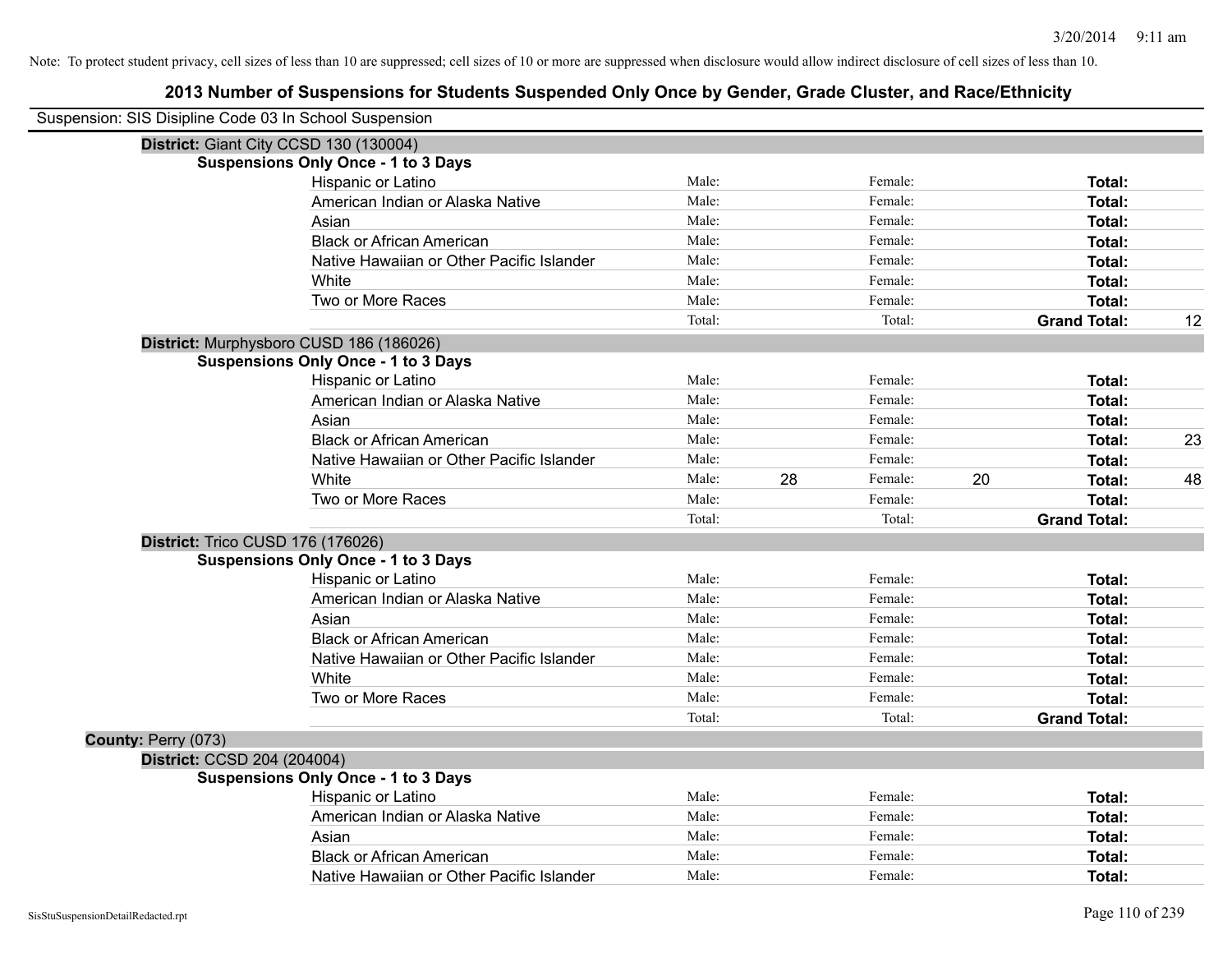| Suspension: SIS Disipline Code 03 In School Suspension |                                               |        |         |                     |    |
|--------------------------------------------------------|-----------------------------------------------|--------|---------|---------------------|----|
|                                                        | White                                         | Male:  | Female: | Total:              |    |
|                                                        | Two or More Races                             | Male:  | Female: | <b>Total:</b>       |    |
|                                                        |                                               | Total: | Total:  | <b>Grand Total:</b> |    |
| District: Duquoin CUSD 300 (300026)                    |                                               |        |         |                     |    |
|                                                        | <b>Suspensions Only Once - 1 to 3 Days</b>    |        |         |                     |    |
|                                                        | Hispanic or Latino                            | Male:  | Female: | Total:              |    |
|                                                        | American Indian or Alaska Native              | Male:  | Female: | <b>Total:</b>       |    |
|                                                        | Asian                                         | Male:  | Female: | Total:              |    |
|                                                        | <b>Black or African American</b>              | Male:  | Female: | <b>Total:</b>       |    |
|                                                        | Native Hawaiian or Other Pacific Islander     | Male:  | Female: | Total:              |    |
|                                                        | White                                         | Male:  | Female: | Total:              | 27 |
|                                                        | Two or More Races                             | Male:  | Female: | <b>Total:</b>       |    |
|                                                        |                                               | Total: | Total:  | <b>Grand Total:</b> |    |
|                                                        | <b>Suspensions Only Once - 4 or More Days</b> |        |         |                     |    |
|                                                        | Hispanic or Latino                            | Male:  | Female: | Total:              |    |
|                                                        | American Indian or Alaska Native              | Male:  | Female: | Total:              |    |
|                                                        | Asian                                         | Male:  | Female: | Total:              |    |
|                                                        | <b>Black or African American</b>              | Male:  | Female: | Total:              |    |
|                                                        | Native Hawaiian or Other Pacific Islander     | Male:  | Female: | Total:              |    |
|                                                        | White                                         | Male:  | Female: | <b>Total:</b>       |    |
|                                                        | Two or More Races                             | Male:  | Female: | <b>Total:</b>       |    |
|                                                        |                                               | Total: | Total:  | <b>Grand Total:</b> |    |
|                                                        | District: Pinckneyville CHSD 101 (101016)     |        |         |                     |    |
|                                                        | <b>Suspensions Only Once - 1 to 3 Days</b>    |        |         |                     |    |
|                                                        | Hispanic or Latino                            | Male:  | Female: | <b>Total:</b>       |    |
|                                                        | American Indian or Alaska Native              | Male:  | Female: | Total:              |    |
|                                                        | Asian                                         | Male:  | Female: | <b>Total:</b>       |    |
|                                                        | <b>Black or African American</b>              | Male:  | Female: | <b>Total:</b>       |    |
|                                                        | Native Hawaiian or Other Pacific Islander     | Male:  | Female: | Total:              |    |
|                                                        | White                                         | Male:  | Female: | Total:              | 23 |
|                                                        | Two or More Races                             | Male:  | Female: | Total:              |    |
|                                                        |                                               | Total: | Total:  | <b>Grand Total:</b> |    |
| District: Pinckneyville SD 50 (050002)                 |                                               |        |         |                     |    |
|                                                        | <b>Suspensions Only Once - 1 to 3 Days</b>    |        |         |                     |    |
|                                                        | Hispanic or Latino                            | Male:  | Female: | Total:              |    |
|                                                        | American Indian or Alaska Native              | Male:  | Female: | <b>Total:</b>       |    |
|                                                        | Asian                                         | Male:  | Female: | <b>Total:</b>       |    |
|                                                        | <b>Black or African American</b>              | Male:  | Female: | Total:              |    |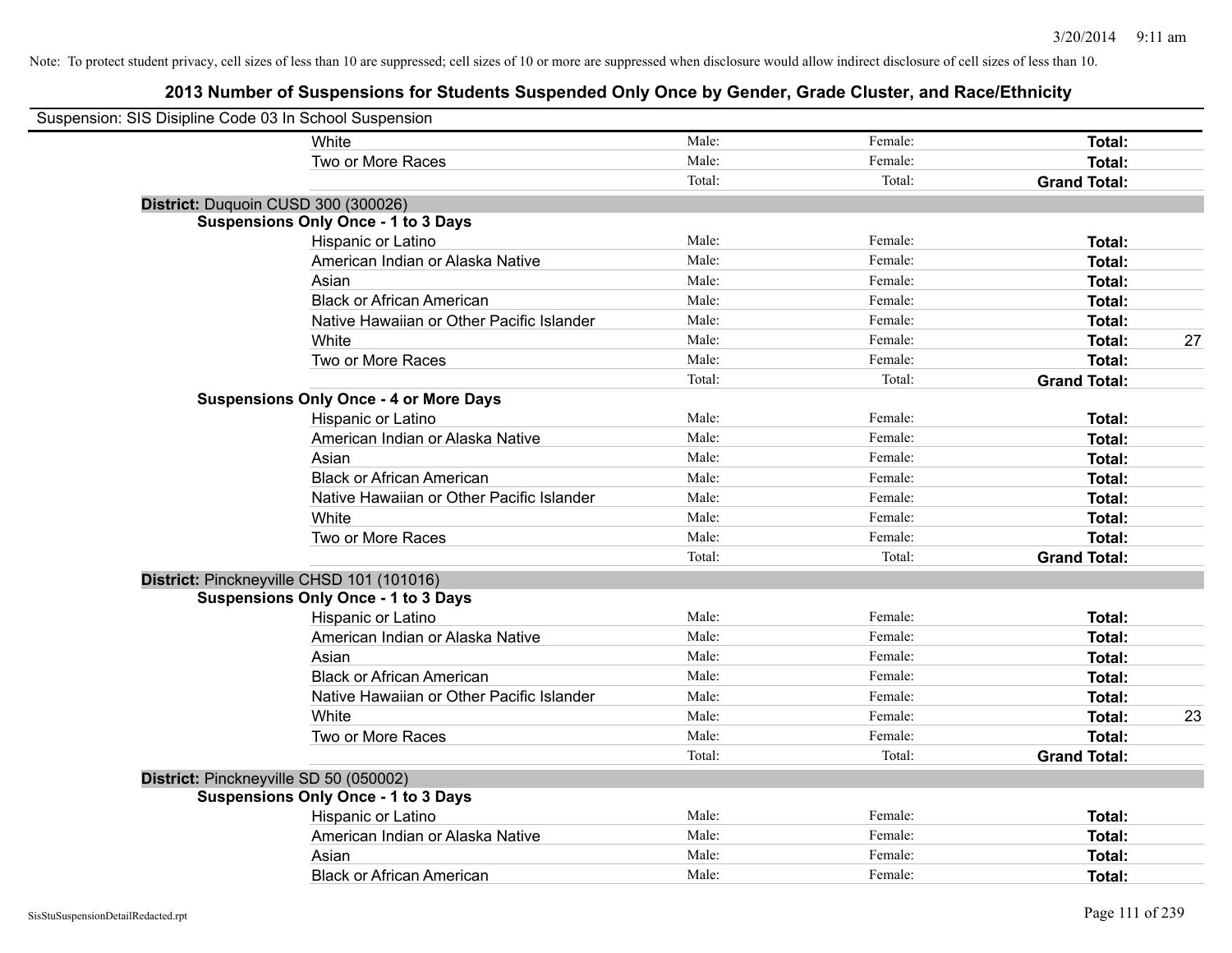# **2013 Number of Suspensions for Students Suspended Only Once by Gender, Grade Cluster, and Race/Ethnicity**

|                       | Suspension: SIS Disipline Code 03 In School Suspension |        |     |         |     |                     |     |
|-----------------------|--------------------------------------------------------|--------|-----|---------|-----|---------------------|-----|
|                       | Native Hawaiian or Other Pacific Islander              | Male:  |     | Female: |     | Total:              |     |
|                       | White                                                  | Male:  |     | Female: |     | Total:              | 20  |
|                       | Two or More Races                                      | Male:  |     | Female: |     | <b>Total:</b>       |     |
|                       |                                                        | Total: |     | Total:  |     | <b>Grand Total:</b> |     |
| Region: Kane ROE (31) |                                                        |        |     |         |     |                     |     |
| County: Kane (045)    |                                                        |        |     |         |     |                     |     |
|                       | District: Aurora East USD 131 (131022)                 |        |     |         |     |                     |     |
|                       | <b>Suspensions Only Once - 1 to 3 Days</b>             |        |     |         |     |                     |     |
|                       | Hispanic or Latino                                     | Male:  | 450 | Female: | 248 | Total:              | 698 |
|                       | American Indian or Alaska Native                       | Male:  |     | Female: |     | Total:              |     |
|                       | Asian                                                  | Male:  |     | Female: |     | Total:              |     |
|                       | <b>Black or African American</b>                       | Male:  | 50  | Female: | 47  | Total:              | 97  |
|                       | Native Hawaiian or Other Pacific Islander              | Male:  |     | Female: |     | Total:              |     |
|                       | White                                                  | Male:  |     | Female: |     | Total:              | 32  |
|                       | Two or More Races                                      | Male:  |     | Female: |     | <b>Total:</b>       | 17  |
|                       |                                                        | Total: | 537 | Total:  | 318 | <b>Grand Total:</b> | 855 |
|                       | <b>Suspensions Only Once - 4 or More Days</b>          |        |     |         |     |                     |     |
|                       | Hispanic or Latino                                     | Male:  |     | Female: |     | Total:              |     |
|                       | American Indian or Alaska Native                       | Male:  |     | Female: |     | Total:              |     |
|                       | Asian                                                  | Male:  |     | Female: |     | Total:              |     |
|                       | <b>Black or African American</b>                       | Male:  |     | Female: |     | Total:              |     |
|                       | Native Hawaiian or Other Pacific Islander              | Male:  |     | Female: |     | Total:              |     |
|                       | White                                                  | Male:  |     | Female: |     | Total:              |     |
|                       | Two or More Races                                      | Male:  |     | Female: |     | <b>Total:</b>       |     |
|                       |                                                        | Total: |     | Total:  |     | <b>Grand Total:</b> |     |
|                       | District: Batavia USD 101 (101022)                     |        |     |         |     |                     |     |
|                       | <b>Suspensions Only Once - 1 to 3 Days</b>             |        |     |         |     |                     |     |
|                       | Hispanic or Latino                                     | Male:  |     | Female: |     | Total:              | 13  |
|                       | American Indian or Alaska Native                       | Male:  |     | Female: |     | Total:              |     |
|                       | Asian                                                  | Male:  |     | Female: |     | Total:              |     |
|                       | <b>Black or African American</b>                       | Male:  |     | Female: |     | Total:              | 12  |
|                       | Native Hawaiian or Other Pacific Islander              | Male:  |     | Female: |     | Total:              |     |
|                       | White                                                  | Male:  | 41  | Female: | 19  | Total:              | 60  |
|                       | Two or More Races                                      | Male:  |     | Female: |     | Total:              |     |
|                       |                                                        | Total: |     | Total:  |     | <b>Grand Total:</b> |     |
|                       | District: Central CUSD 301 (301026)                    |        |     |         |     |                     |     |

**Suspensions Only Once - 1 to 3 Days**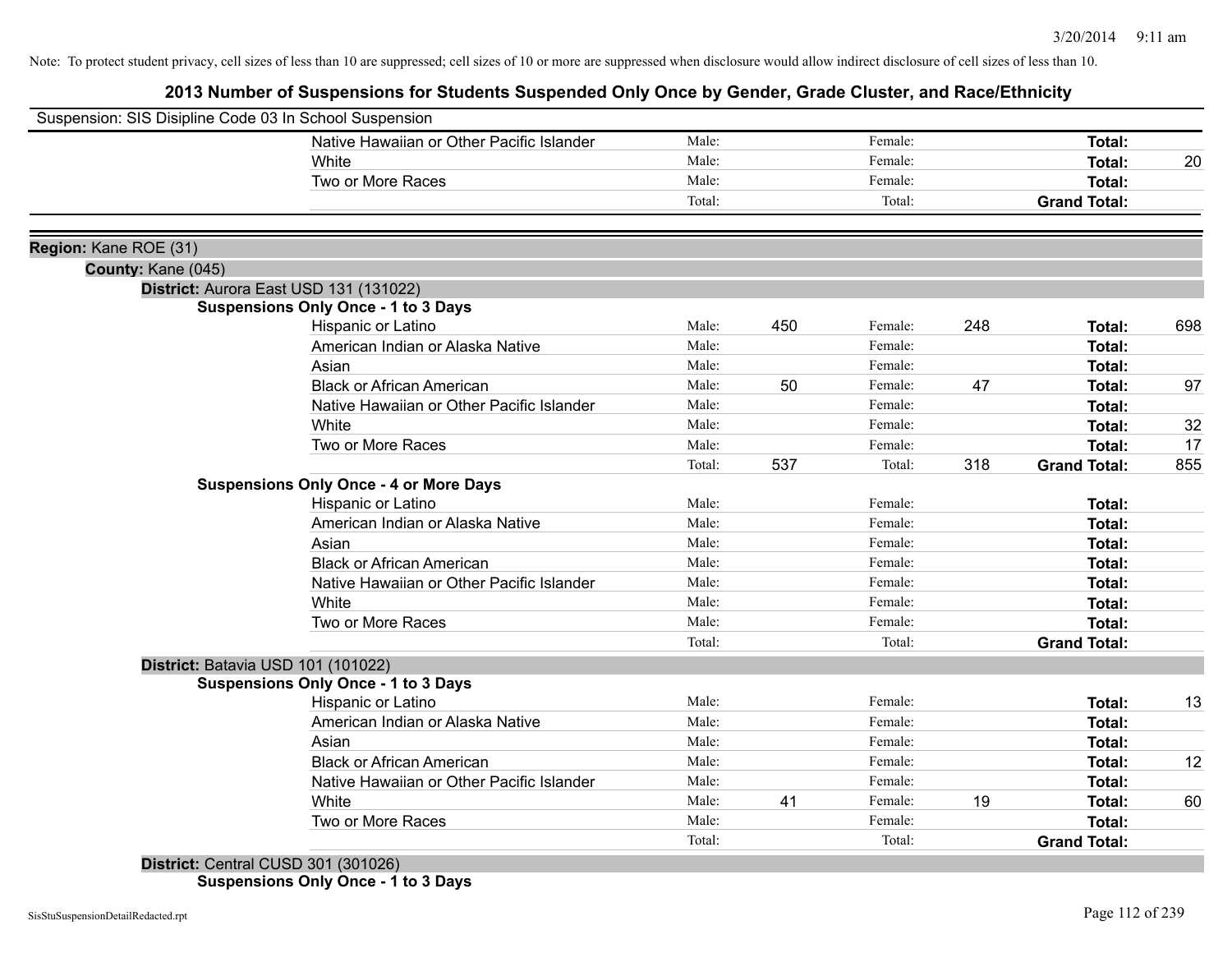| Suspension: SIS Disipline Code 03 In School Suspension |                                               |        |     |         |     |                     |     |
|--------------------------------------------------------|-----------------------------------------------|--------|-----|---------|-----|---------------------|-----|
|                                                        | Hispanic or Latino                            | Male:  |     | Female: |     | <b>Total:</b>       |     |
|                                                        | American Indian or Alaska Native              | Male:  |     | Female: |     | Total:              |     |
|                                                        | Asian                                         | Male:  |     | Female: |     | Total:              |     |
|                                                        | <b>Black or African American</b>              | Male:  |     | Female: |     | Total:              |     |
|                                                        | Native Hawaiian or Other Pacific Islander     | Male:  |     | Female: |     | Total:              |     |
|                                                        | White                                         | Male:  |     | Female: |     | Total:              |     |
|                                                        | Two or More Races                             | Male:  |     | Female: |     | Total:              |     |
|                                                        |                                               | Total: |     | Total:  |     | <b>Grand Total:</b> |     |
|                                                        | <b>Suspensions Only Once - 4 or More Days</b> |        |     |         |     |                     |     |
|                                                        | Hispanic or Latino                            | Male:  |     | Female: |     | Total:              |     |
|                                                        | American Indian or Alaska Native              | Male:  |     | Female: |     | Total:              |     |
|                                                        | Asian                                         | Male:  |     | Female: |     | Total:              |     |
|                                                        | <b>Black or African American</b>              | Male:  |     | Female: |     | Total:              |     |
|                                                        | Native Hawaiian or Other Pacific Islander     | Male:  |     | Female: |     | Total:              |     |
|                                                        | White                                         | Male:  |     | Female: |     | Total:              |     |
|                                                        | Two or More Races                             | Male:  |     | Female: |     | Total:              |     |
|                                                        |                                               | Total: |     | Total:  |     | <b>Grand Total:</b> |     |
|                                                        | District: CUSD 300 (300026)                   |        |     |         |     |                     |     |
|                                                        | <b>Suspensions Only Once - 1 to 3 Days</b>    |        |     |         |     |                     |     |
|                                                        | Hispanic or Latino                            | Male:  | 163 | Female: | 81  | Total:              | 244 |
|                                                        | American Indian or Alaska Native              | Male:  |     | Female: |     | Total:              |     |
|                                                        | Asian                                         | Male:  |     | Female: |     | Total:              |     |
|                                                        | <b>Black or African American</b>              | Male:  | 59  | Female: | 38  | Total:              | 97  |
|                                                        | Native Hawaiian or Other Pacific Islander     | Male:  |     | Female: |     | Total:              |     |
|                                                        | White                                         | Male:  | 139 | Female: | 57  | Total:              | 196 |
|                                                        | Two or More Races                             | Male:  |     | Female: |     | Total:              | 15  |
|                                                        |                                               | Total: | 376 | Total:  | 186 | <b>Grand Total:</b> | 562 |
|                                                        | <b>Suspensions Only Once - 4 or More Days</b> |        |     |         |     |                     |     |
|                                                        | Hispanic or Latino                            | Male:  |     | Female: |     | Total:              |     |
|                                                        | American Indian or Alaska Native              | Male:  |     | Female: |     | Total:              |     |
|                                                        | Asian                                         | Male:  |     | Female: |     | Total:              |     |
|                                                        | <b>Black or African American</b>              | Male:  |     | Female: |     | Total:              |     |
|                                                        | Native Hawaiian or Other Pacific Islander     | Male:  |     | Female: |     | Total:              |     |
|                                                        | White                                         | Male:  |     | Female: |     | Total:              |     |
|                                                        | Two or More Races                             | Male:  |     | Female: |     | Total:              |     |
|                                                        |                                               | Total: |     | Total:  |     | <b>Grand Total:</b> |     |
|                                                        | District: Geneva CUSD 304 (304026)            |        |     |         |     |                     |     |
|                                                        | <b>Suspensions Only Once - 1 to 3 Days</b>    |        |     |         |     |                     |     |
|                                                        | Hispanic or Latino                            | Male:  |     | Female: |     | Total:              |     |
| SisStuSuspensionDetailRedacted.rpt                     |                                               |        |     |         |     | Page 113 of 239     |     |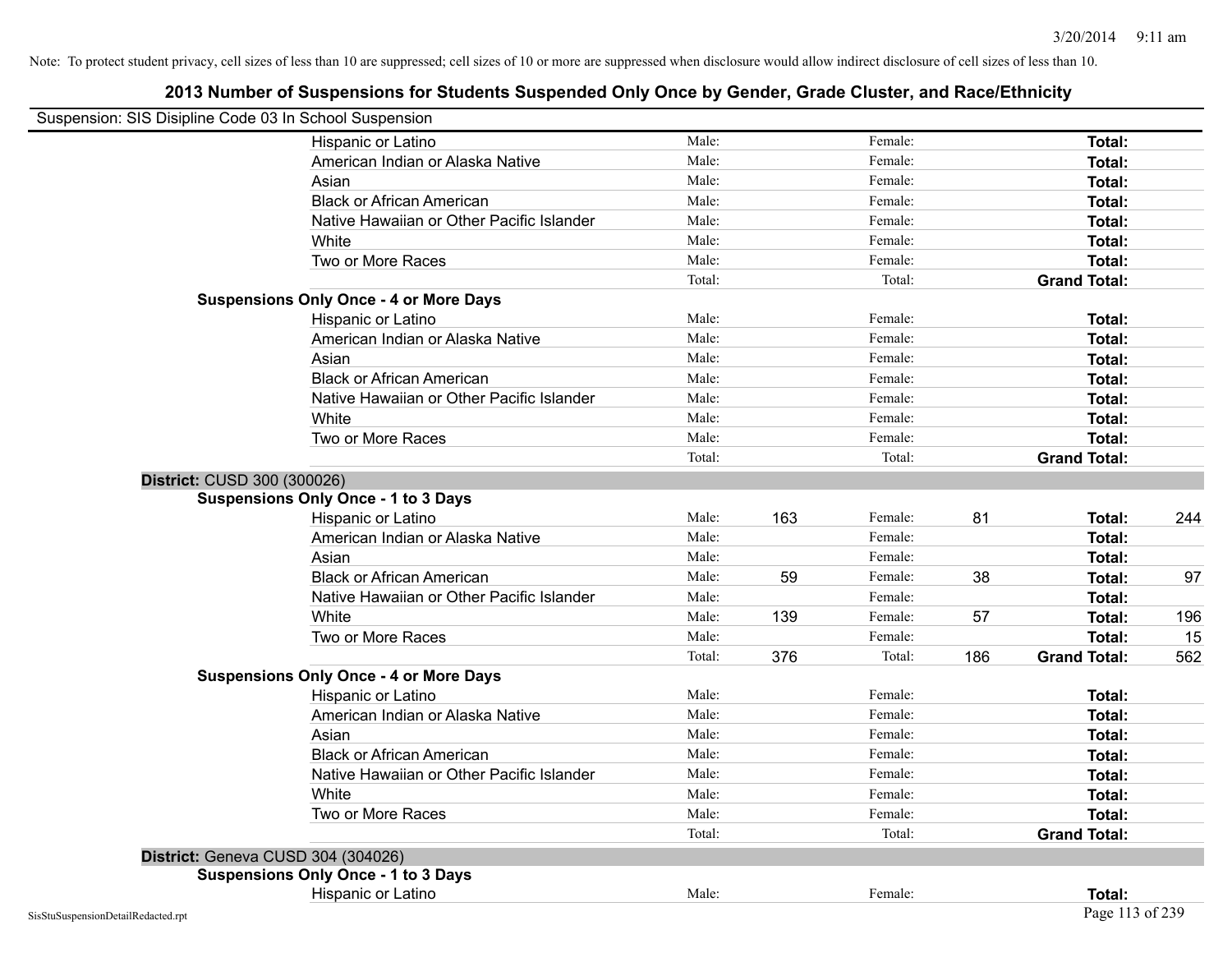| Suspension: SIS Disipline Code 03 In School Suspension |                                               |        |    |         |    |                     |    |
|--------------------------------------------------------|-----------------------------------------------|--------|----|---------|----|---------------------|----|
|                                                        | American Indian or Alaska Native              | Male:  |    | Female: |    | Total:              |    |
|                                                        | Asian                                         | Male:  |    | Female: |    | Total:              |    |
|                                                        | <b>Black or African American</b>              | Male:  |    | Female: |    | Total:              |    |
|                                                        | Native Hawaiian or Other Pacific Islander     | Male:  |    | Female: |    | Total:              |    |
|                                                        | White                                         | Male:  | 57 | Female: | 12 | Total:              | 69 |
|                                                        | Two or More Races                             | Male:  |    | Female: |    | Total:              |    |
|                                                        |                                               | Total: |    | Total:  |    | <b>Grand Total:</b> | 81 |
|                                                        | <b>Suspensions Only Once - 4 or More Days</b> |        |    |         |    |                     |    |
|                                                        | Hispanic or Latino                            | Male:  |    | Female: |    | Total:              |    |
|                                                        | American Indian or Alaska Native              | Male:  |    | Female: |    | Total:              |    |
|                                                        | Asian                                         | Male:  |    | Female: |    | Total:              |    |
|                                                        | <b>Black or African American</b>              | Male:  |    | Female: |    | Total:              |    |
|                                                        | Native Hawaiian or Other Pacific Islander     | Male:  |    | Female: |    | Total:              |    |
|                                                        | White                                         | Male:  |    | Female: |    | Total:              |    |
|                                                        | Two or More Races                             | Male:  |    | Female: |    | Total:              |    |
|                                                        |                                               | Total: |    | Total:  |    | <b>Grand Total:</b> |    |
|                                                        | District: Hamilton Academy (010000)           |        |    |         |    |                     |    |
|                                                        | <b>Suspensions Only Once - 1 to 3 Days</b>    |        |    |         |    |                     |    |
|                                                        | Hispanic or Latino                            | Male:  |    | Female: |    | Total:              |    |
|                                                        | American Indian or Alaska Native              | Male:  |    | Female: |    | Total:              |    |
|                                                        | Asian                                         | Male:  |    | Female: |    | Total:              |    |
|                                                        | <b>Black or African American</b>              | Male:  |    | Female: |    | Total:              |    |
|                                                        | Native Hawaiian or Other Pacific Islander     | Male:  |    | Female: |    | Total:              |    |
|                                                        | White                                         | Male:  |    | Female: |    | Total:              |    |
|                                                        | Two or More Races                             | Male:  |    | Female: |    | Total:              |    |
|                                                        |                                               | Total: |    | Total:  |    | <b>Grand Total:</b> |    |
|                                                        | District: Kaneland CUSD 302 (302026)          |        |    |         |    |                     |    |
|                                                        | <b>Suspensions Only Once - 1 to 3 Days</b>    |        |    |         |    |                     |    |
|                                                        | Hispanic or Latino                            | Male:  |    | Female: |    | Total:              |    |
|                                                        | American Indian or Alaska Native              | Male:  |    | Female: |    | Total:              |    |
|                                                        | Asian                                         | Male:  |    | Female: |    | Total:              |    |
|                                                        | <b>Black or African American</b>              | Male:  |    | Female: |    | Total:              |    |
|                                                        | Native Hawaiian or Other Pacific Islander     | Male:  |    | Female: |    | Total:              |    |
|                                                        | White                                         | Male:  |    | Female: |    | Total:              | 29 |
|                                                        | Two or More Races                             | Male:  |    | Female: |    | Total:              |    |
|                                                        |                                               | Total: |    | Total:  |    | <b>Grand Total:</b> |    |
|                                                        | <b>Suspensions Only Once - 4 or More Days</b> |        |    |         |    |                     |    |
|                                                        | Hispanic or Latino                            | Male:  |    | Female: |    | Total:              |    |
|                                                        | American Indian or Alaska Native              | Male:  |    | Female: |    | Total:              |    |
| SisStuSuspensionDetailRedacted.rpt                     |                                               |        |    |         |    | Page 114 of 239     |    |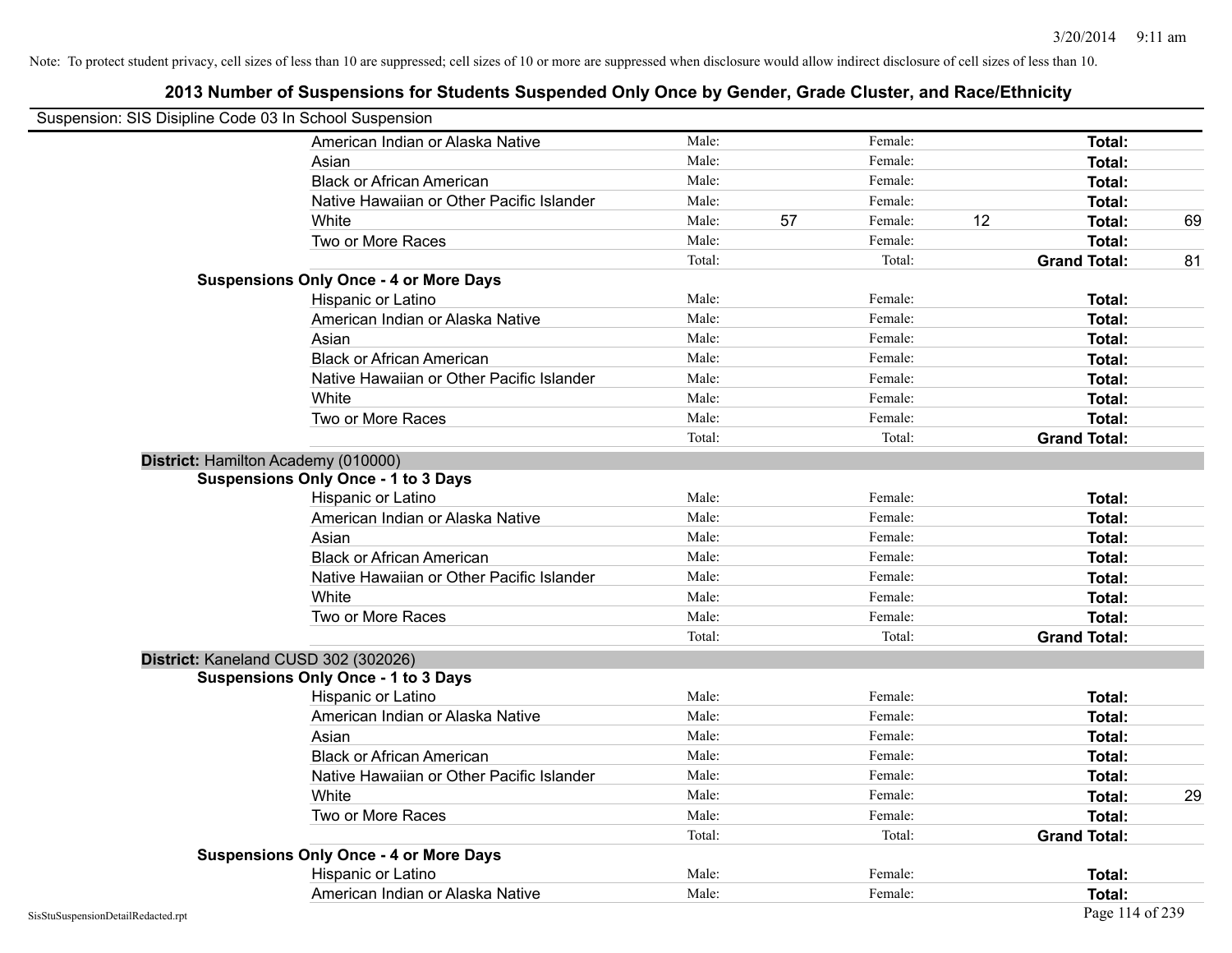| Suspension: SIS Disipline Code 03 In School Suspension |        |     |         |     |                     |     |
|--------------------------------------------------------|--------|-----|---------|-----|---------------------|-----|
| Asian                                                  | Male:  |     | Female: |     | Total:              |     |
| <b>Black or African American</b>                       | Male:  |     | Female: |     | Total:              |     |
| Native Hawaiian or Other Pacific Islander              | Male:  |     | Female: |     | Total:              |     |
| White                                                  | Male:  |     | Female: |     | Total:              |     |
| Two or More Races                                      | Male:  |     | Female: |     | Total:              |     |
|                                                        | Total: |     | Total:  |     | <b>Grand Total:</b> |     |
| District: Non-Public School (3020)                     |        |     |         |     |                     |     |
| <b>Suspensions Only Once - 1 to 3 Days</b>             |        |     |         |     |                     |     |
| Hispanic or Latino                                     | Male:  |     | Female: |     | Total:              |     |
| American Indian or Alaska Native                       | Male:  |     | Female: |     | Total:              |     |
| Asian                                                  | Male:  |     | Female: |     | Total:              |     |
| <b>Black or African American</b>                       | Male:  |     | Female: |     | Total:              |     |
| Native Hawaiian or Other Pacific Islander              | Male:  |     | Female: |     | Total:              |     |
| White                                                  | Male:  |     | Female: |     | Total:              |     |
| Two or More Races                                      | Male:  |     | Female: |     | Total:              |     |
|                                                        | Total: |     | Total:  |     | <b>Grand Total:</b> |     |
| District: SD U-46 (046022)                             |        |     |         |     |                     |     |
| <b>Suspensions Only Once - 1 to 3 Days</b>             |        |     |         |     |                     |     |
| Hispanic or Latino                                     | Male:  | 487 | Female: | 316 | Total:              | 803 |
| American Indian or Alaska Native                       | Male:  |     | Female: |     | Total:              |     |
| Asian                                                  | Male:  |     | Female: |     | Total:              | 29  |
| <b>Black or African American</b>                       | Male:  | 103 | Female: | 66  | Total:              | 169 |
| Native Hawaiian or Other Pacific Islander              | Male:  |     | Female: |     | Total:              |     |
| White                                                  | Male:  | 185 | Female: | 72  | Total:              | 257 |
| Two or More Races                                      | Male:  | 20  | Female: | 11  | <b>Total:</b>       | 31  |
|                                                        | Total: |     | Total:  |     | <b>Grand Total:</b> |     |
| <b>Suspensions Only Once - 4 or More Days</b>          |        |     |         |     |                     |     |
| Hispanic or Latino                                     | Male:  |     | Female: |     | Total:              |     |
| American Indian or Alaska Native                       | Male:  |     | Female: |     | Total:              |     |
| Asian                                                  | Male:  |     | Female: |     | Total:              |     |
| <b>Black or African American</b>                       | Male:  |     | Female: |     | Total:              |     |
| Native Hawaiian or Other Pacific Islander              | Male:  |     | Female: |     | Total:              |     |
| White                                                  | Male:  |     | Female: |     | Total:              |     |
| Two or More Races                                      | Male:  |     | Female: |     | Total:              |     |
|                                                        | Total: |     | Total:  |     | <b>Grand Total:</b> |     |
| District: St Charles CUSD 303 (303026)                 |        |     |         |     |                     |     |
| <b>Suspensions Only Once - 1 to 3 Days</b>             |        |     |         |     |                     |     |
| Hispanic or Latino                                     | Male:  |     | Female: |     | Total:              |     |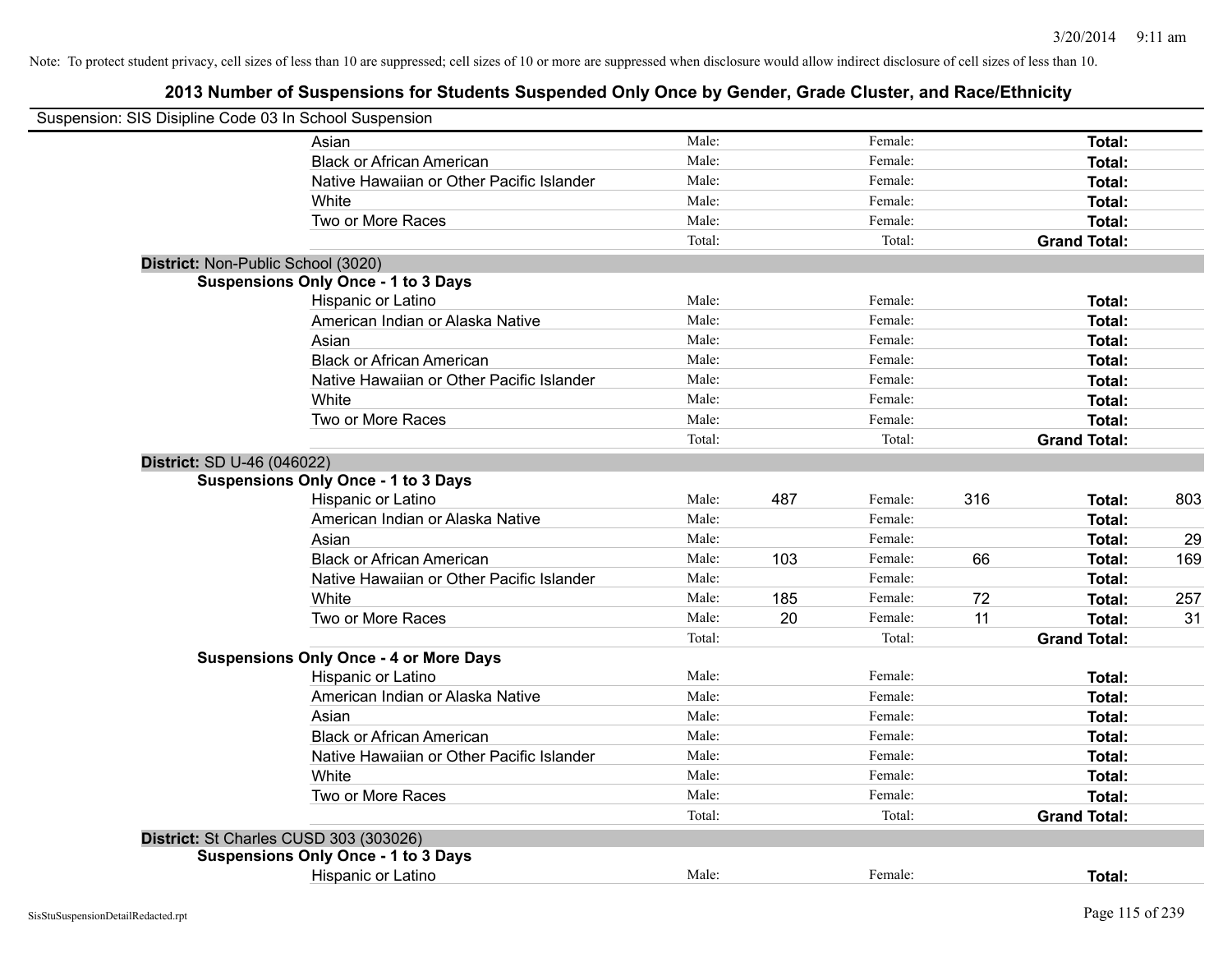| Suspension: SIS Disipline Code 03 In School Suspension |                                                                               |                |    |         |    |                     |    |
|--------------------------------------------------------|-------------------------------------------------------------------------------|----------------|----|---------|----|---------------------|----|
|                                                        | American Indian or Alaska Native                                              | Male:          |    | Female: |    | Total:              |    |
|                                                        | Asian                                                                         | Male:          |    | Female: |    | Total:              |    |
|                                                        | <b>Black or African American</b>                                              | Male:          |    | Female: |    | Total:              |    |
|                                                        | Native Hawaiian or Other Pacific Islander                                     | Male:          |    | Female: |    | Total:              |    |
|                                                        | White                                                                         | Male:          |    | Female: |    | Total:              | 41 |
|                                                        | Two or More Races                                                             | Male:          |    | Female: |    | Total:              |    |
|                                                        |                                                                               | Total:         |    | Total:  |    | <b>Grand Total:</b> | 59 |
| County: Non-Public School (000)                        |                                                                               |                |    |         |    |                     |    |
| District: Kane ROE (000000)                            |                                                                               |                |    |         |    |                     |    |
|                                                        | <b>Suspensions Only Once - 1 to 3 Days</b>                                    |                |    |         |    |                     |    |
|                                                        | Hispanic or Latino                                                            | Male:          |    | Female: |    | Total:              |    |
|                                                        | American Indian or Alaska Native                                              | Male:          |    | Female: |    | Total:              |    |
|                                                        | Asian                                                                         | Male:          |    | Female: |    | Total:              |    |
|                                                        | <b>Black or African American</b>                                              | Male:          |    | Female: |    | Total:              |    |
|                                                        | Native Hawaiian or Other Pacific Islander                                     | Male:          |    | Female: |    | Total:              |    |
|                                                        | White                                                                         | Male:          |    | Female: |    | Total:              |    |
|                                                        | Two or More Races                                                             | Male:          |    | Female: |    | Total:              |    |
|                                                        |                                                                               | Total:         |    | Total:  |    | <b>Grand Total:</b> |    |
| County: Knox (048)                                     | District: Abingdon CUSD 217 (217026)                                          |                |    |         |    |                     |    |
|                                                        | <b>Suspensions Only Once - 1 to 3 Days</b>                                    |                |    |         |    |                     |    |
|                                                        | Hispanic or Latino                                                            | Male:          |    | Female: |    | Total:              |    |
|                                                        | American Indian or Alaska Native                                              | Male:          |    | Female: |    | Total:              |    |
|                                                        | Asian                                                                         | Male:          |    | Female: |    | Total:              |    |
|                                                        | <b>Black or African American</b>                                              | Male:          |    | Female: |    | Total:              |    |
|                                                        | Native Hawaiian or Other Pacific Islander                                     | Male:          |    | Female: |    | Total:              |    |
|                                                        | White                                                                         | Male:          |    | Female: |    | Total:              |    |
|                                                        | Two or More Races                                                             | Male:          |    | Female: |    | Total:              |    |
|                                                        |                                                                               | Total:         |    | Total:  |    | <b>Grand Total:</b> |    |
|                                                        | District: Galesburg CUSD 205 (205026)                                         |                |    |         |    |                     |    |
|                                                        | <b>Suspensions Only Once - 1 to 3 Days</b>                                    |                |    |         |    |                     |    |
|                                                        | Hispanic or Latino                                                            | Male:          | 24 | Female: | 10 | Total:              | 34 |
|                                                        | American Indian or Alaska Native                                              | Male:          |    | Female: |    | Total:              |    |
|                                                        |                                                                               |                |    |         |    |                     |    |
|                                                        | Asian                                                                         | Male:          |    | Female: |    | Total:              |    |
|                                                        | <b>Black or African American</b><br>Native Hawaiian or Other Pacific Islander | Male:<br>Male: | 25 | Female: | 22 | <b>Total:</b>       | 47 |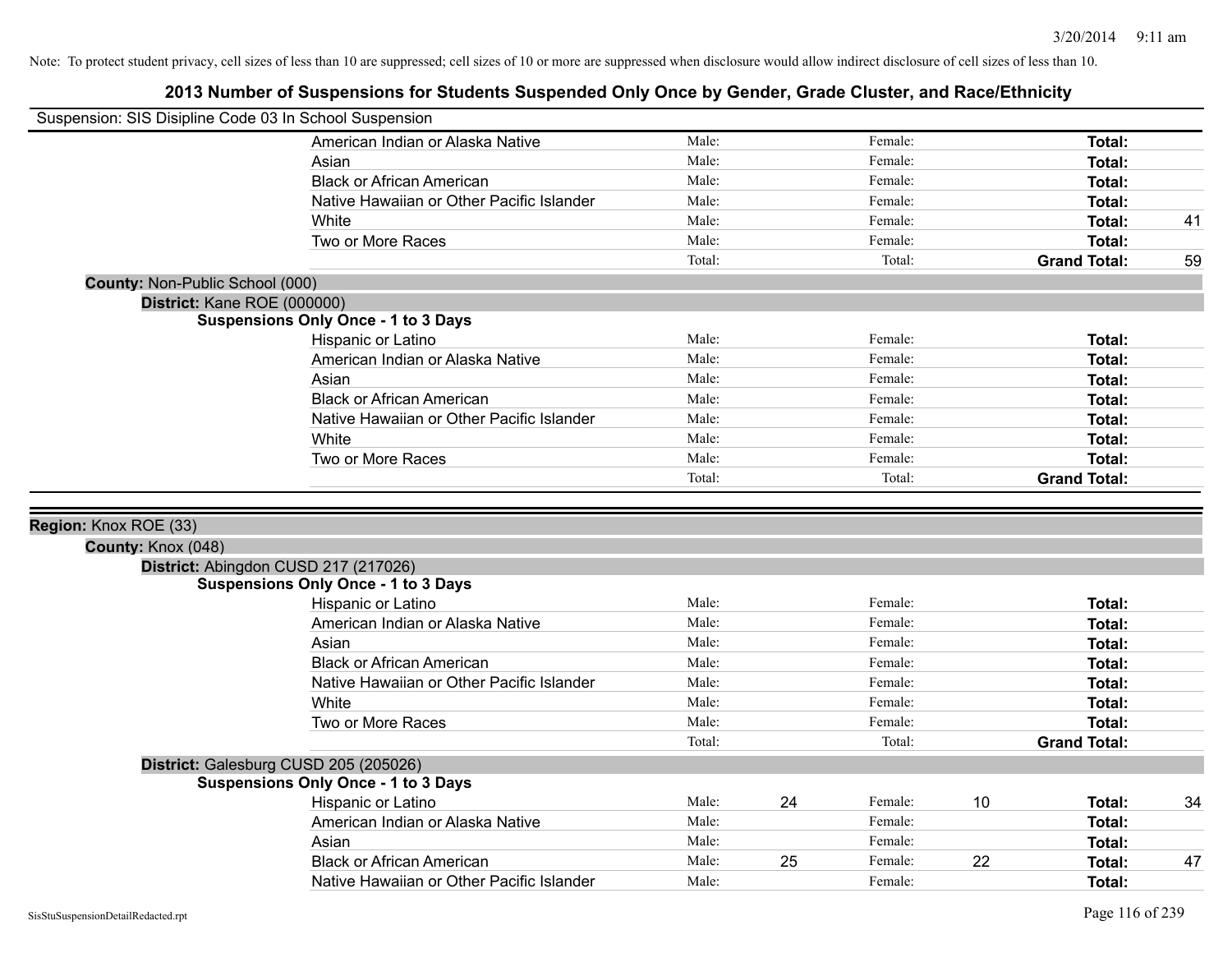| Suspension: SIS Disipline Code 03 In School Suspension |                                               |        |     |         |    |                     |     |
|--------------------------------------------------------|-----------------------------------------------|--------|-----|---------|----|---------------------|-----|
|                                                        | White                                         | Male:  | 102 | Female: | 35 | Total:              | 137 |
|                                                        | Two or More Races                             | Male:  |     | Female: |    | <b>Total:</b>       | 25  |
|                                                        |                                               | Total: |     | Total:  |    | <b>Grand Total:</b> |     |
| District: Knoxville CUSD 202 (202026)                  |                                               |        |     |         |    |                     |     |
|                                                        | <b>Suspensions Only Once - 1 to 3 Days</b>    |        |     |         |    |                     |     |
|                                                        | Hispanic or Latino                            | Male:  |     | Female: |    | Total:              |     |
|                                                        | American Indian or Alaska Native              | Male:  |     | Female: |    | Total:              |     |
|                                                        | Asian                                         | Male:  |     | Female: |    | Total:              |     |
|                                                        | <b>Black or African American</b>              | Male:  |     | Female: |    | Total:              |     |
|                                                        | Native Hawaiian or Other Pacific Islander     | Male:  |     | Female: |    | Total:              |     |
|                                                        | White                                         | Male:  |     | Female: |    | <b>Total:</b>       | 19  |
|                                                        | Two or More Races                             | Male:  |     | Female: |    | <b>Total:</b>       |     |
|                                                        |                                               | Total: |     | Total:  |    | <b>Grand Total:</b> |     |
|                                                        | <b>Suspensions Only Once - 4 or More Days</b> |        |     |         |    |                     |     |
|                                                        | Hispanic or Latino                            | Male:  |     | Female: |    | Total:              |     |
|                                                        | American Indian or Alaska Native              | Male:  |     | Female: |    | Total:              |     |
|                                                        | Asian                                         | Male:  |     | Female: |    | Total:              |     |
|                                                        | <b>Black or African American</b>              | Male:  |     | Female: |    | Total:              |     |
|                                                        | Native Hawaiian or Other Pacific Islander     | Male:  |     | Female: |    | Total:              |     |
|                                                        | White                                         | Male:  |     | Female: |    | Total:              |     |
|                                                        | Two or More Races                             | Male:  |     | Female: |    | Total:              |     |
|                                                        |                                               | Total: |     | Total:  |    | <b>Grand Total:</b> |     |
| District: Non-Public School (2050)                     |                                               |        |     |         |    |                     |     |
|                                                        | <b>Suspensions Only Once - 1 to 3 Days</b>    |        |     |         |    |                     |     |
|                                                        | Hispanic or Latino                            | Male:  |     | Female: |    | <b>Total:</b>       |     |
|                                                        | American Indian or Alaska Native              | Male:  |     | Female: |    | <b>Total:</b>       |     |
|                                                        | Asian                                         | Male:  |     | Female: |    | Total:              |     |
|                                                        | <b>Black or African American</b>              | Male:  |     | Female: |    | <b>Total:</b>       |     |
|                                                        | Native Hawaiian or Other Pacific Islander     | Male:  |     | Female: |    | Total:              |     |
|                                                        | White                                         | Male:  |     | Female: |    | Total:              |     |
|                                                        | Two or More Races                             | Male:  |     | Female: |    | <b>Total:</b>       |     |
|                                                        |                                               | Total: |     | Total:  |    | <b>Grand Total:</b> |     |
| <b>District: R O W V A CUSD 208 (208026)</b>           |                                               |        |     |         |    |                     |     |
|                                                        | <b>Suspensions Only Once - 1 to 3 Days</b>    |        |     |         |    |                     |     |
|                                                        | Hispanic or Latino                            | Male:  |     | Female: |    | <b>Total:</b>       |     |
|                                                        | American Indian or Alaska Native              | Male:  |     | Female: |    | Total:              |     |
|                                                        | Asian                                         | Male:  |     | Female: |    | <b>Total:</b>       |     |
|                                                        | <b>Black or African American</b>              | Male:  |     | Female: |    | Total:              |     |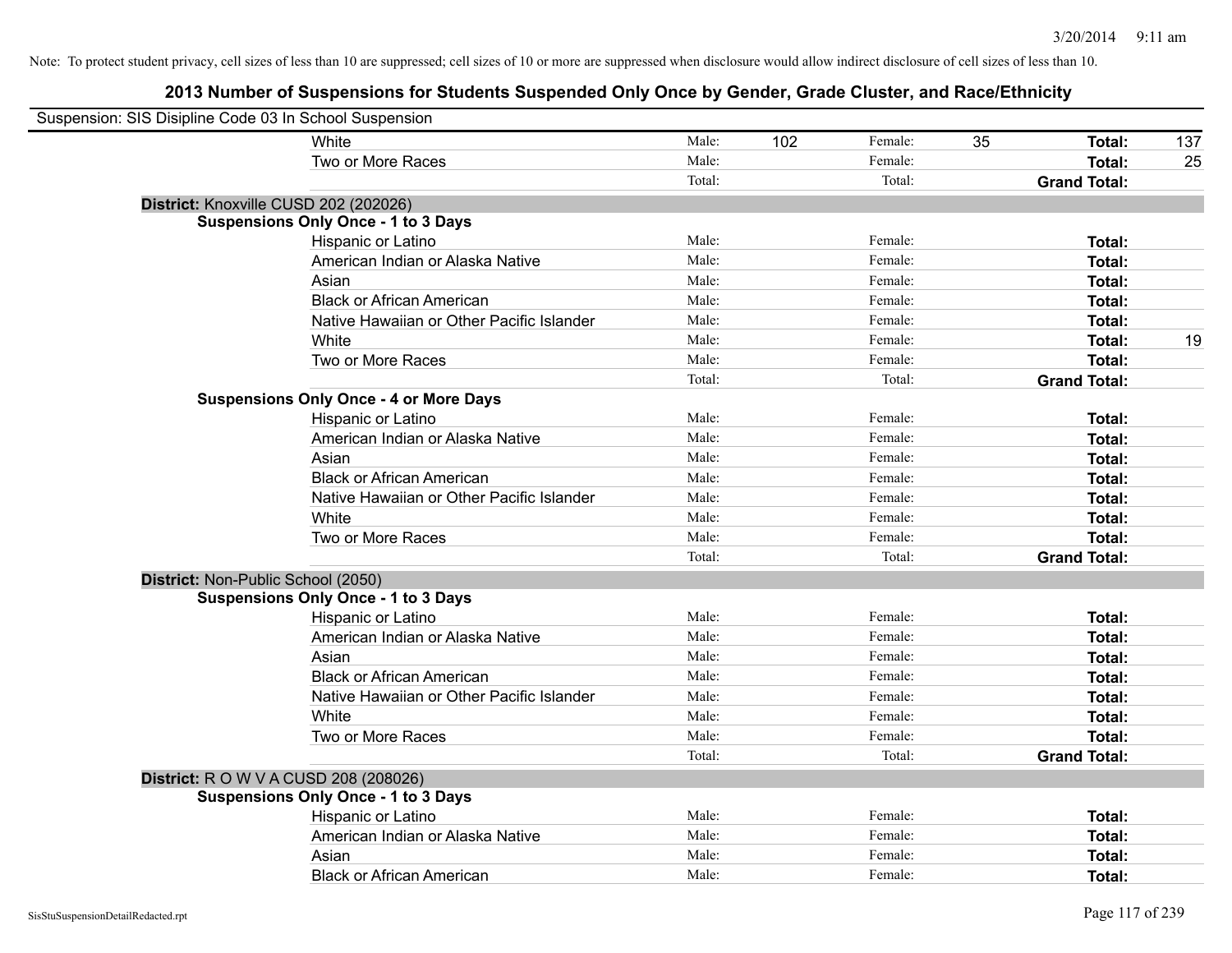# **2013 Number of Suspensions for Students Suspended Only Once by Gender, Grade Cluster, and Race/Ethnicity**

| Suspension: SIS Disipline Code 03 In School Suspension |                                              |        |    |         |    |                     |    |
|--------------------------------------------------------|----------------------------------------------|--------|----|---------|----|---------------------|----|
|                                                        | Native Hawaiian or Other Pacific Islander    | Male:  |    | Female: |    | Total:              |    |
|                                                        | White                                        | Male:  | 23 | Female: | 11 | Total:              | 34 |
|                                                        | Two or More Races                            | Male:  |    | Female: |    | Total:              |    |
|                                                        |                                              | Total: |    | Total:  |    | <b>Grand Total:</b> |    |
| Region: La Salle ROE (35)                              |                                              |        |    |         |    |                     |    |
| County: Lasalle (050)                                  |                                              |        |    |         |    |                     |    |
|                                                        | District: Allen-Otter Creek CCSD 65 (065004) |        |    |         |    |                     |    |
|                                                        | <b>Suspensions Only Once - 1 to 3 Days</b>   |        |    |         |    |                     |    |
|                                                        | Hispanic or Latino                           | Male:  |    | Female: |    | Total:              |    |
|                                                        | American Indian or Alaska Native             | Male:  |    | Female: |    | Total:              |    |
|                                                        | Asian                                        | Male:  |    | Female: |    | Total:              |    |
|                                                        | <b>Black or African American</b>             | Male:  |    | Female: |    | Total:              |    |
|                                                        | Native Hawaiian or Other Pacific Islander    | Male:  |    | Female: |    | Total:              |    |
|                                                        | White                                        | Male:  |    | Female: |    | Total:              |    |
|                                                        | Two or More Races                            | Male:  |    | Female: |    | Total:              |    |
|                                                        |                                              | Total: |    | Total:  |    | <b>Grand Total:</b> |    |
|                                                        | District: Earlville CUSD 9 (009026)          |        |    |         |    |                     |    |
|                                                        | <b>Suspensions Only Once - 1 to 3 Days</b>   |        |    |         |    |                     |    |
|                                                        | Hispanic or Latino                           | Male:  |    | Female: |    | Total:              |    |
|                                                        | American Indian or Alaska Native             | Male:  |    | Female: |    | Total:              |    |
|                                                        | Asian                                        | Male:  |    | Female: |    | Total:              |    |
|                                                        | <b>Black or African American</b>             | Male:  |    | Female: |    | Total:              |    |
|                                                        | Native Hawaiian or Other Pacific Islander    | Male:  |    | Female: |    | Total:              |    |
|                                                        | White                                        | Male:  |    | Female: |    | Total:              | 13 |
|                                                        | Two or More Races                            | Male:  |    | Female: |    | Total:              |    |
|                                                        |                                              | Total: |    | Total:  |    | <b>Grand Total:</b> |    |
|                                                        | District: Grand Ridge CCSD 95 (095004)       |        |    |         |    |                     |    |
|                                                        | <b>Suspensions Only Once - 1 to 3 Days</b>   |        |    |         |    |                     |    |
|                                                        | Hispanic or Latino                           | Male:  |    | Female: |    | Total:              |    |
|                                                        | American Indian or Alaska Native             | Male:  |    | Female: |    | Total:              |    |
|                                                        | Asian                                        | Male:  |    | Female: |    | Total:              |    |
|                                                        | <b>Black or African American</b>             | Male:  |    | Female: |    | Total:              |    |
|                                                        | Native Hawaiian or Other Pacific Islander    | Male:  |    | Female: |    | Total:              |    |
|                                                        | White                                        | Male:  |    | Female: |    | Total:              |    |
|                                                        | Two or More Races                            | Male:  |    | Female: |    | Total:              |    |
|                                                        |                                              | Total: |    | Total:  |    | <b>Grand Total:</b> |    |
|                                                        |                                              |        |    |         |    |                     |    |

**District:** La Salle ESD 122 (122002)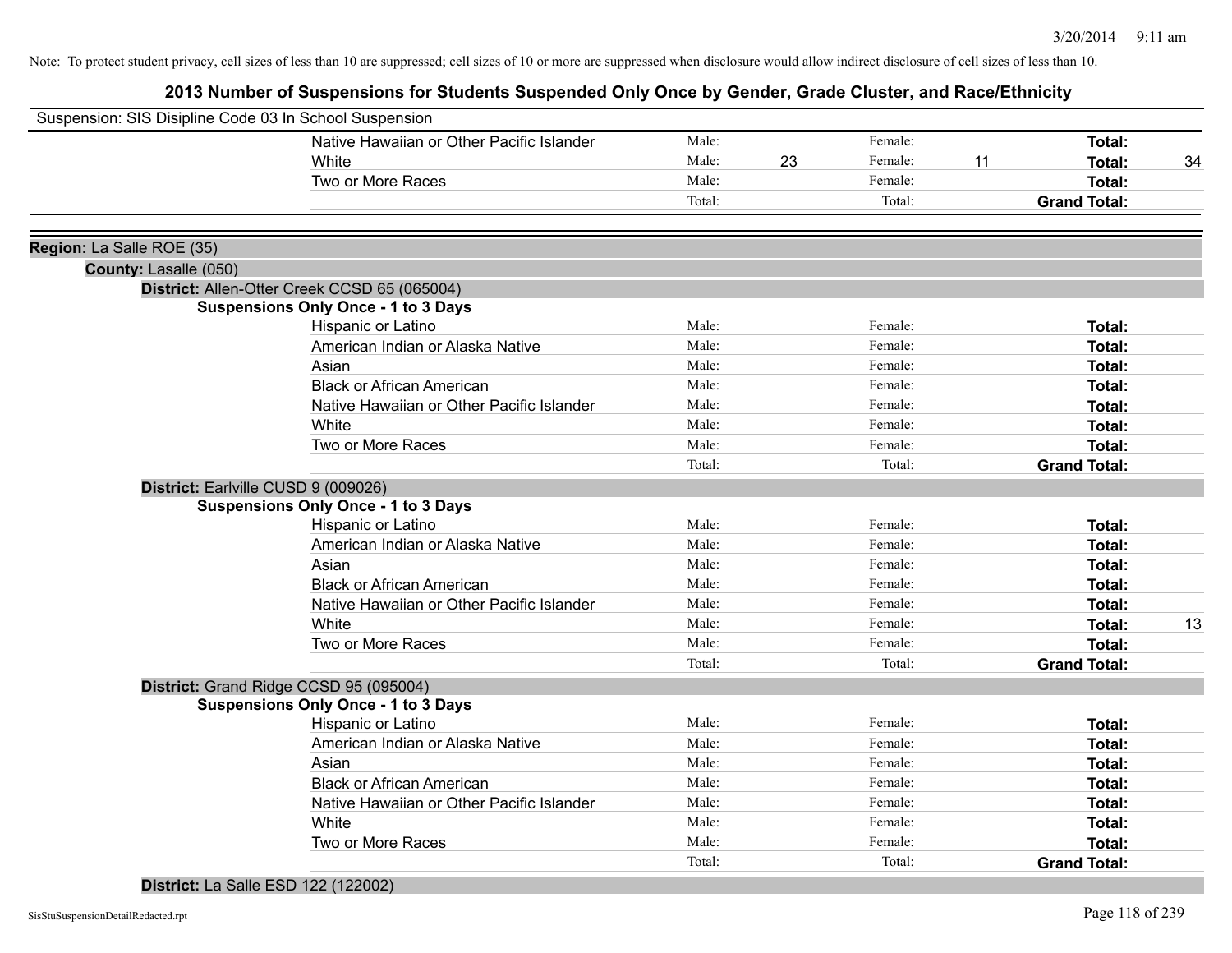|                                                        | 2013 Number of Suspensions for Students Suspended Only Once by Gender, Grade Cluster, and Race/Ethnicity |        |    |         |    |                     |    |
|--------------------------------------------------------|----------------------------------------------------------------------------------------------------------|--------|----|---------|----|---------------------|----|
| Suspension: SIS Disipline Code 03 In School Suspension |                                                                                                          |        |    |         |    |                     |    |
|                                                        | <b>Suspensions Only Once - 1 to 3 Days</b>                                                               |        |    |         |    |                     |    |
|                                                        | Hispanic or Latino                                                                                       | Male:  |    | Female: |    | Total:              | 17 |
|                                                        | American Indian or Alaska Native                                                                         | Male:  |    | Female: |    | Total:              |    |
|                                                        | Asian                                                                                                    | Male:  |    | Female: |    | <b>Total:</b>       |    |
|                                                        | <b>Black or African American</b>                                                                         | Male:  |    | Female: |    | Total:              |    |
|                                                        | Native Hawaiian or Other Pacific Islander                                                                | Male:  |    | Female: |    | Total:              |    |
|                                                        | White                                                                                                    | Male:  |    | Female: |    | Total:              | 21 |
|                                                        | Two or More Races                                                                                        | Male:  |    | Female: |    | Total:              |    |
|                                                        |                                                                                                          | Total: |    | Total:  |    | <b>Grand Total:</b> | 49 |
|                                                        | <b>Suspensions Only Once - 4 or More Days</b>                                                            |        |    |         |    |                     |    |
|                                                        | Hispanic or Latino                                                                                       | Male:  |    | Female: |    | Total:              |    |
|                                                        | American Indian or Alaska Native                                                                         | Male:  |    | Female: |    | Total:              |    |
|                                                        | Asian                                                                                                    | Male:  |    | Female: |    | Total:              |    |
|                                                        | <b>Black or African American</b>                                                                         | Male:  |    | Female: |    | Total:              |    |
|                                                        | Native Hawaiian or Other Pacific Islander                                                                | Male:  |    | Female: |    | Total:              |    |
|                                                        | White                                                                                                    | Male:  |    | Female: |    | Total:              |    |
|                                                        | Two or More Races                                                                                        | Male:  |    | Female: |    | Total:              |    |
|                                                        |                                                                                                          | Total: |    | Total:  |    | <b>Grand Total:</b> |    |
|                                                        | District: La Salle-Peru Twp HSD 120 (120017)                                                             |        |    |         |    |                     |    |
|                                                        | <b>Suspensions Only Once - 1 to 3 Days</b>                                                               |        |    |         |    |                     |    |
|                                                        | Hispanic or Latino                                                                                       | Male:  |    | Female: |    | Total:              | 19 |
|                                                        | American Indian or Alaska Native                                                                         | Male:  |    | Female: |    | Total:              |    |
|                                                        | Asian                                                                                                    | Male:  |    | Female: |    | <b>Total:</b>       |    |
|                                                        | <b>Black or African American</b>                                                                         | Male:  |    | Female: |    | Total:              |    |
|                                                        | Native Hawaiian or Other Pacific Islander                                                                | Male:  |    | Female: |    | Total:              |    |
|                                                        | White                                                                                                    | Male:  | 50 | Female: | 38 | Total:              | 88 |
|                                                        | Two or More Races                                                                                        | Male:  |    | Female: |    | Total:              |    |
|                                                        |                                                                                                          | Total: |    | Total:  |    | <b>Grand Total:</b> |    |
| District: Leland CUSD 1 (001026)                       |                                                                                                          |        |    |         |    |                     |    |
|                                                        | <b>Suspensions Only Once - 1 to 3 Days</b>                                                               |        |    |         |    |                     |    |
|                                                        | Hispanic or Latino                                                                                       | Male:  |    | Female: |    | <b>Total:</b>       |    |
|                                                        | American Indian or Alaska Native                                                                         | Male:  |    | Female: |    | <b>Total:</b>       |    |
|                                                        | Asian                                                                                                    | Male:  |    | Female: |    | Total:              |    |
|                                                        | <b>Black or African American</b>                                                                         | Male:  |    | Female: |    | Total:              |    |
|                                                        | Native Hawaiian or Other Pacific Islander                                                                | Male:  |    | Female: |    | Total:              |    |
|                                                        | White                                                                                                    | Male:  |    | Female: |    | Total:              |    |
|                                                        | Two or More Races                                                                                        | Male:  |    | Female: |    | <b>Total:</b>       |    |
|                                                        |                                                                                                          | Total: |    | Total:  |    | <b>Grand Total:</b> |    |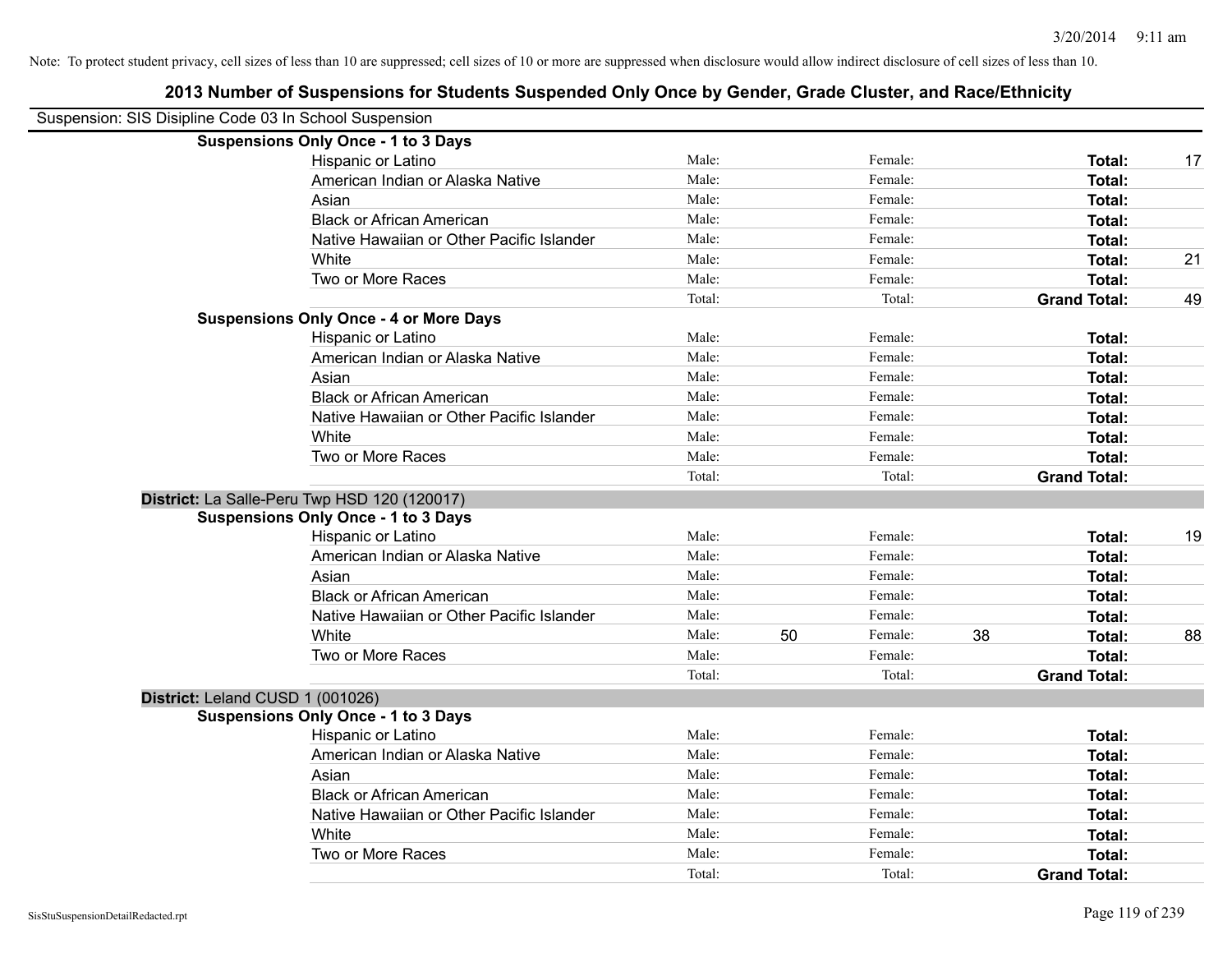| Suspension: SIS Disipline Code 03 In School Suspension |        |         |                     |    |
|--------------------------------------------------------|--------|---------|---------------------|----|
| District: Lostant CUSD 425 (425026)                    |        |         |                     |    |
| <b>Suspensions Only Once - 1 to 3 Days</b>             |        |         |                     |    |
| Hispanic or Latino                                     | Male:  | Female: | Total:              |    |
| American Indian or Alaska Native                       | Male:  | Female: | Total:              |    |
| Asian                                                  | Male:  | Female: | Total:              |    |
| <b>Black or African American</b>                       | Male:  | Female: | Total:              |    |
| Native Hawaiian or Other Pacific Islander              | Male:  | Female: | Total:              |    |
| White                                                  | Male:  | Female: | Total:              |    |
| Two or More Races                                      | Male:  | Female: | Total:              |    |
|                                                        | Total: | Total:  | <b>Grand Total:</b> |    |
| District: Marseilles ESD 150 (150002)                  |        |         |                     |    |
| <b>Suspensions Only Once - 1 to 3 Days</b>             |        |         |                     |    |
| Hispanic or Latino                                     | Male:  | Female: | Total:              |    |
| American Indian or Alaska Native                       | Male:  | Female: | Total:              |    |
| Asian                                                  | Male:  | Female: | Total:              |    |
| <b>Black or African American</b>                       | Male:  | Female: | Total:              |    |
| Native Hawaiian or Other Pacific Islander              | Male:  | Female: | Total:              |    |
| White                                                  | Male:  | Female: | Total:              | 15 |
| Two or More Races                                      | Male:  | Female: | Total:              |    |
|                                                        | Total: | Total:  | <b>Grand Total:</b> |    |
| District: Miller Twp CCSD 210 (210004)                 |        |         |                     |    |
| <b>Suspensions Only Once - 1 to 3 Days</b>             |        |         |                     |    |
| Hispanic or Latino                                     | Male:  | Female: | Total:              |    |
| American Indian or Alaska Native                       | Male:  | Female: | Total:              |    |
| Asian                                                  | Male:  | Female: | Total:              |    |
| <b>Black or African American</b>                       | Male:  | Female: | Total:              |    |
| Native Hawaiian or Other Pacific Islander              | Male:  | Female: | Total:              |    |
| White                                                  | Male:  | Female: | Total:              | 10 |
| Two or More Races                                      | Male:  | Female: | Total:              |    |
|                                                        | Total: | Total:  | <b>Grand Total:</b> |    |
| District: Ottawa ESD 141 (141002)                      |        |         |                     |    |
| <b>Suspensions Only Once - 1 to 3 Days</b>             |        |         |                     |    |
| Hispanic or Latino                                     | Male:  | Female: | Total:              |    |
| American Indian or Alaska Native                       | Male:  | Female: | Total:              |    |
| Asian                                                  | Male:  | Female: | Total:              |    |
| <b>Black or African American</b>                       | Male:  | Female: | Total:              |    |
| Native Hawaiian or Other Pacific Islander              | Male:  | Female: | Total:              |    |
| White                                                  | Male:  | Female: | Total:              | 44 |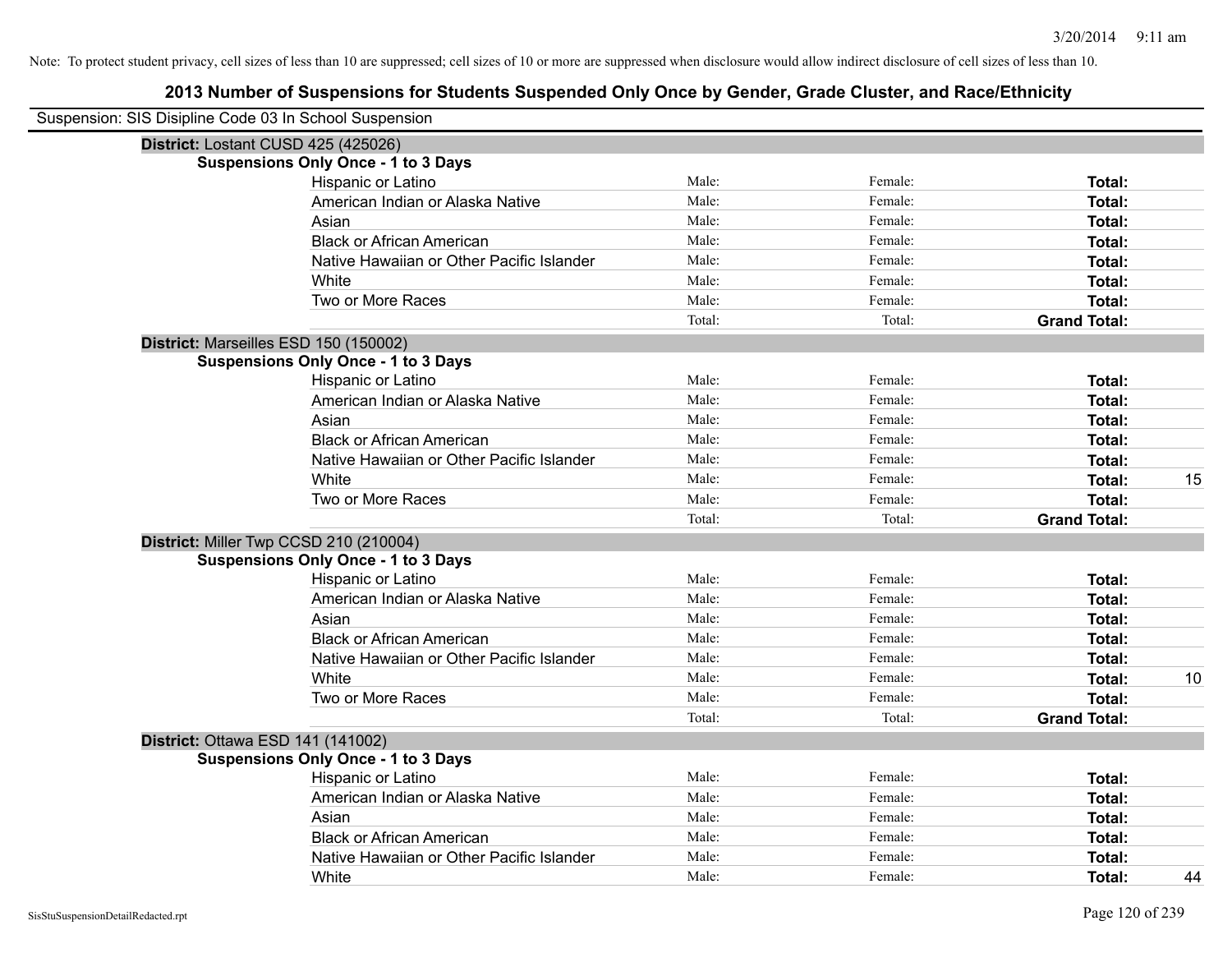| Suspension: SIS Disipline Code 03 In School Suspension |        |    |         |    |                     |    |
|--------------------------------------------------------|--------|----|---------|----|---------------------|----|
| Two or More Races                                      | Male:  |    | Female: |    | Total:              | 10 |
|                                                        | Total: | 55 | Total:  | 13 | <b>Grand Total:</b> | 68 |
| District: Peru ESD 124 (124002)                        |        |    |         |    |                     |    |
| <b>Suspensions Only Once - 1 to 3 Days</b>             |        |    |         |    |                     |    |
| Hispanic or Latino                                     | Male:  |    | Female: |    | Total:              |    |
| American Indian or Alaska Native                       | Male:  |    | Female: |    | <b>Total:</b>       |    |
| Asian                                                  | Male:  |    | Female: |    | Total:              |    |
| <b>Black or African American</b>                       | Male:  |    | Female: |    | <b>Total:</b>       |    |
| Native Hawaiian or Other Pacific Islander              | Male:  |    | Female: |    | Total:              |    |
| White                                                  | Male:  |    | Female: |    | Total:              |    |
| Two or More Races                                      | Male:  |    | Female: |    | Total:              |    |
|                                                        | Total: |    | Total:  |    | <b>Grand Total:</b> |    |
| District: Seneca CCSD 170 (170004)                     |        |    |         |    |                     |    |
| <b>Suspensions Only Once - 1 to 3 Days</b>             |        |    |         |    |                     |    |
| Hispanic or Latino                                     | Male:  |    | Female: |    | Total:              |    |
| American Indian or Alaska Native                       | Male:  |    | Female: |    | <b>Total:</b>       |    |
| Asian                                                  | Male:  |    | Female: |    | Total:              |    |
| <b>Black or African American</b>                       | Male:  |    | Female: |    | <b>Total:</b>       |    |
| Native Hawaiian or Other Pacific Islander              | Male:  |    | Female: |    | Total:              |    |
| White                                                  | Male:  |    | Female: |    | <b>Total:</b>       |    |
| Two or More Races                                      | Male:  |    | Female: |    | Total:              |    |
|                                                        | Total: |    | Total:  |    | <b>Grand Total:</b> |    |
| District: Serena CUSD 2 (002026)                       |        |    |         |    |                     |    |
| <b>Suspensions Only Once - 1 to 3 Days</b>             |        |    |         |    |                     |    |
| <b>Hispanic or Latino</b>                              | Male:  |    | Female: |    | Total:              |    |
| American Indian or Alaska Native                       | Male:  |    | Female: |    | <b>Total:</b>       |    |
| Asian                                                  | Male:  |    | Female: |    | <b>Total:</b>       |    |
| <b>Black or African American</b>                       | Male:  |    | Female: |    | <b>Total:</b>       |    |
| Native Hawaiian or Other Pacific Islander              | Male:  |    | Female: |    | Total:              |    |
| White                                                  | Male:  |    | Female: |    | Total:              | 29 |
| Two or More Races                                      | Male:  |    | Female: |    | <b>Total:</b>       |    |
|                                                        | Total: |    | Total:  |    | <b>Grand Total:</b> |    |
| District: Streator ESD 44 (044002)                     |        |    |         |    |                     |    |
| <b>Suspensions Only Once - 1 to 3 Days</b>             |        |    |         |    |                     |    |
| Hispanic or Latino                                     | Male:  |    | Female: |    | <b>Total:</b>       |    |
| American Indian or Alaska Native                       | Male:  |    | Female: |    | <b>Total:</b>       |    |
| Asian                                                  | Male:  |    | Female: |    | <b>Total:</b>       |    |
| <b>Black or African American</b>                       | Male:  |    | Female: |    | Total:              |    |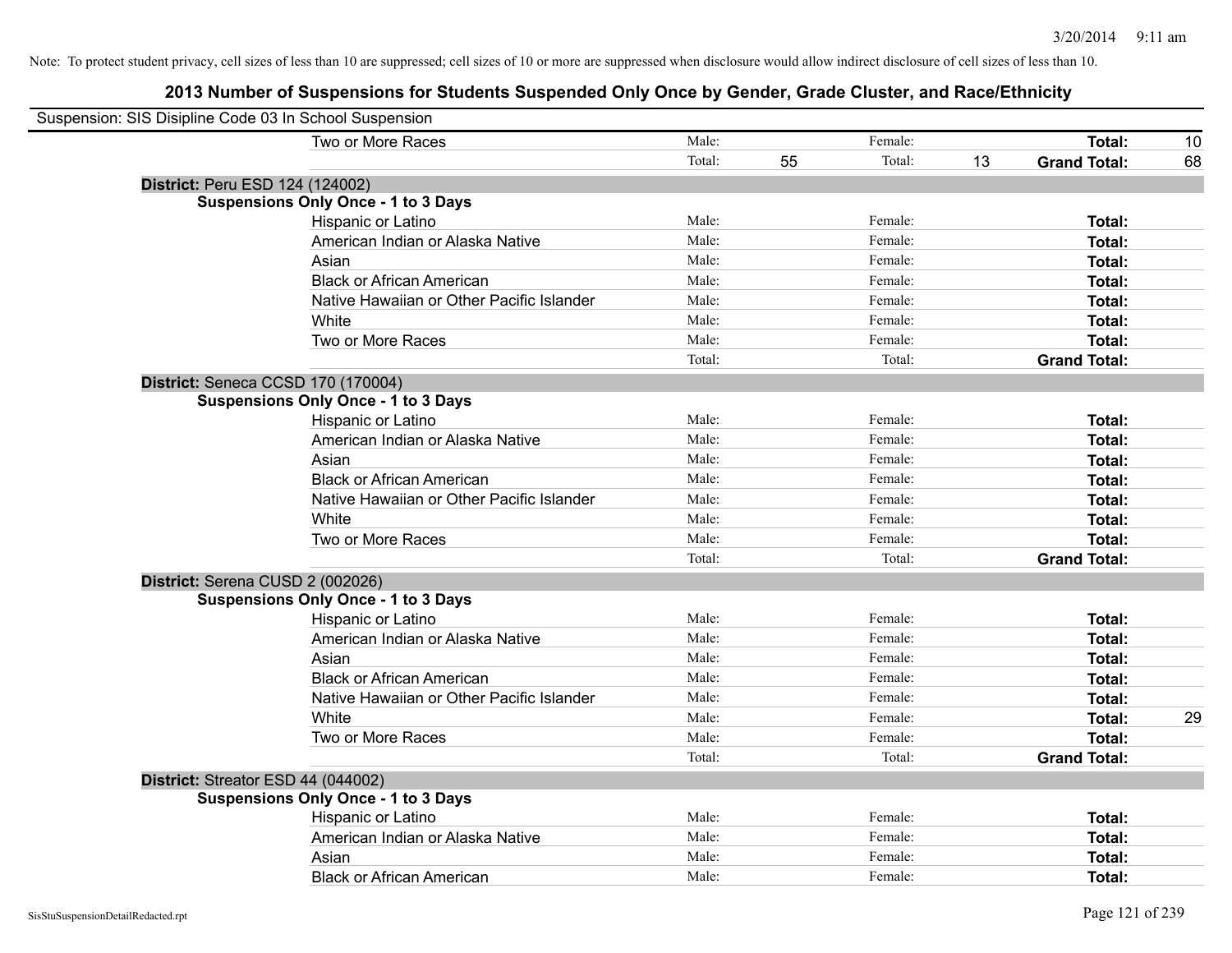| Suspension: SIS Disipline Code 03 In School Suspension |                                            |        |    |         |    |                     |    |
|--------------------------------------------------------|--------------------------------------------|--------|----|---------|----|---------------------|----|
|                                                        | Native Hawaiian or Other Pacific Islander  | Male:  |    | Female: |    | Total:              |    |
|                                                        | White                                      | Male:  | 40 | Female: | 34 | <b>Total:</b>       | 74 |
|                                                        | Two or More Races                          | Male:  |    | Female: |    | <b>Total:</b>       |    |
|                                                        |                                            | Total: | 51 | Total:  | 44 | <b>Grand Total:</b> | 95 |
| District: Streator Twp HSD 40 (040017)                 |                                            |        |    |         |    |                     |    |
|                                                        | <b>Suspensions Only Once - 1 to 3 Days</b> |        |    |         |    |                     |    |
|                                                        | Hispanic or Latino                         | Male:  |    | Female: |    | Total:              |    |
|                                                        | American Indian or Alaska Native           | Male:  |    | Female: |    | <b>Total:</b>       |    |
|                                                        | Asian                                      | Male:  |    | Female: |    | Total:              |    |
|                                                        | <b>Black or African American</b>           | Male:  |    | Female: |    | Total:              |    |
|                                                        | Native Hawaiian or Other Pacific Islander  | Male:  |    | Female: |    | Total:              |    |
|                                                        | White                                      | Male:  | 19 | Female: | 20 | <b>Total:</b>       | 39 |
|                                                        | Two or More Races                          | Male:  |    | Female: |    | Total:              |    |
|                                                        |                                            | Total: |    | Total:  |    | <b>Grand Total:</b> | 50 |
| District: Tonica CCSD 79 (079004)                      |                                            |        |    |         |    |                     |    |
|                                                        | <b>Suspensions Only Once - 1 to 3 Days</b> |        |    |         |    |                     |    |
|                                                        | Hispanic or Latino                         | Male:  |    | Female: |    | Total:              |    |
|                                                        | American Indian or Alaska Native           | Male:  |    | Female: |    | <b>Total:</b>       |    |
|                                                        | Asian                                      | Male:  |    | Female: |    | Total:              |    |
|                                                        | <b>Black or African American</b>           | Male:  |    | Female: |    | Total:              |    |
|                                                        | Native Hawaiian or Other Pacific Islander  | Male:  |    | Female: |    | Total:              |    |
|                                                        | White                                      | Male:  |    | Female: |    | <b>Total:</b>       |    |
|                                                        | Two or More Races                          | Male:  |    | Female: |    | <b>Total:</b>       |    |
|                                                        |                                            | Total: |    | Total:  |    | <b>Grand Total:</b> |    |
| District: Wallace CCSD 195 (195004)                    |                                            |        |    |         |    |                     |    |
|                                                        | <b>Suspensions Only Once - 1 to 3 Days</b> |        |    |         |    |                     |    |
|                                                        | Hispanic or Latino                         | Male:  |    | Female: |    | <b>Total:</b>       |    |
|                                                        | American Indian or Alaska Native           | Male:  |    | Female: |    | <b>Total:</b>       |    |
|                                                        | Asian                                      | Male:  |    | Female: |    | Total:              |    |
|                                                        | <b>Black or African American</b>           | Male:  |    | Female: |    | <b>Total:</b>       |    |
|                                                        | Native Hawaiian or Other Pacific Islander  | Male:  |    | Female: |    | Total:              |    |
|                                                        | White                                      | Male:  |    | Female: |    | Total:              |    |
|                                                        | Two or More Races                          | Male:  |    | Female: |    | <b>Total:</b>       |    |
|                                                        |                                            | Total: |    | Total:  |    | <b>Grand Total:</b> |    |
| District: Waltham CCSD 185 (185004)                    |                                            |        |    |         |    |                     |    |
|                                                        | <b>Suspensions Only Once - 1 to 3 Days</b> |        |    |         |    |                     |    |
|                                                        | Hispanic or Latino                         | Male:  |    | Female: |    | <b>Total:</b>       |    |
|                                                        | American Indian or Alaska Native           | Male:  |    | Female: |    | <b>Total:</b>       |    |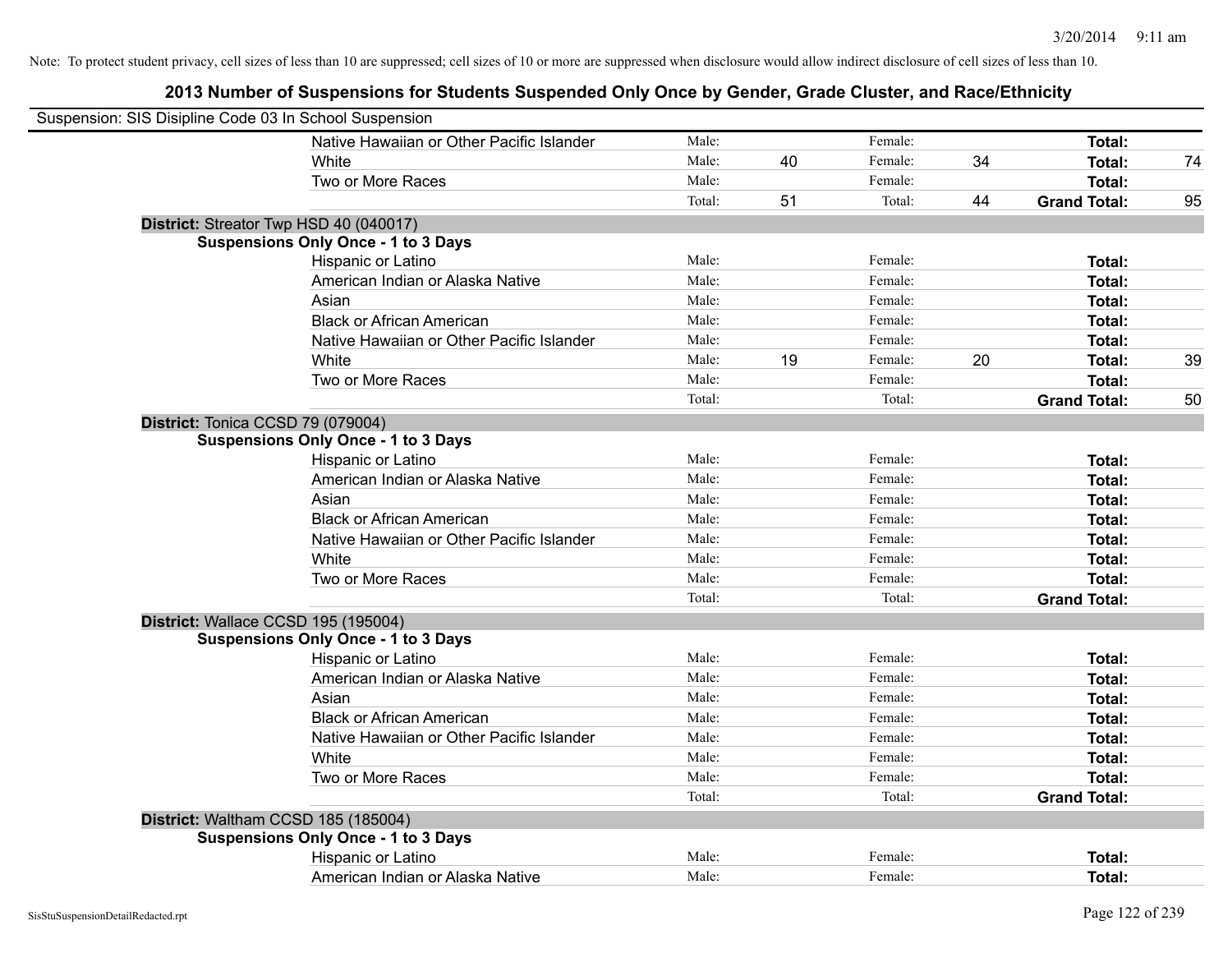| Suspension: SIS Disipline Code 03 In School Suspension |                                              |        |    |         |    |                     |    |
|--------------------------------------------------------|----------------------------------------------|--------|----|---------|----|---------------------|----|
|                                                        | Asian                                        | Male:  |    | Female: |    | Total:              |    |
|                                                        | <b>Black or African American</b>             | Male:  |    | Female: |    | Total:              |    |
|                                                        | Native Hawaiian or Other Pacific Islander    | Male:  |    | Female: |    | <b>Total:</b>       |    |
|                                                        | White                                        | Male:  |    | Female: |    | Total:              |    |
|                                                        | Two or More Races                            | Male:  |    | Female: |    | <b>Total:</b>       |    |
|                                                        |                                              | Total: |    | Total:  |    | <b>Grand Total:</b> |    |
| Region: Lake ROE (34)                                  |                                              |        |    |         |    |                     |    |
| County: Lake (049)                                     |                                              |        |    |         |    |                     |    |
|                                                        | District: Adlai E Stevenson HSD 125 (125013) |        |    |         |    |                     |    |
|                                                        | <b>Suspensions Only Once - 1 to 3 Days</b>   |        |    |         |    |                     |    |
|                                                        | Hispanic or Latino                           | Male:  |    | Female: |    | <b>Total:</b>       |    |
|                                                        | American Indian or Alaska Native             | Male:  |    | Female: |    | <b>Total:</b>       |    |
|                                                        | Asian                                        | Male:  |    | Female: |    | Total:              |    |
|                                                        | <b>Black or African American</b>             | Male:  |    | Female: |    | Total:              |    |
|                                                        | Native Hawaiian or Other Pacific Islander    | Male:  |    | Female: |    | <b>Total:</b>       |    |
|                                                        | White                                        | Male:  |    | Female: |    | <b>Total:</b>       | 10 |
|                                                        | Two or More Races                            | Male:  |    | Female: |    | <b>Total:</b>       |    |
|                                                        |                                              | Total: |    | Total:  |    | <b>Grand Total:</b> |    |
|                                                        | District: Antioch CCSD 34 (034004)           |        |    |         |    |                     |    |
|                                                        | <b>Suspensions Only Once - 1 to 3 Days</b>   |        |    |         |    |                     |    |
|                                                        | Hispanic or Latino                           | Male:  |    | Female: |    | Total:              | 13 |
|                                                        | American Indian or Alaska Native             | Male:  |    | Female: |    | <b>Total:</b>       |    |
|                                                        | Asian                                        | Male:  |    | Female: |    | Total:              |    |
|                                                        | <b>Black or African American</b>             | Male:  |    | Female: |    | Total:              |    |
|                                                        | Native Hawaiian or Other Pacific Islander    | Male:  |    | Female: |    | <b>Total:</b>       |    |
|                                                        | White                                        | Male:  | 49 | Female: | 18 | Total:              | 67 |
|                                                        | Two or More Races                            | Male:  |    | Female: |    | <b>Total:</b>       |    |
|                                                        |                                              | Total: |    | Total:  |    | <b>Grand Total:</b> |    |
|                                                        | District: Aptakisic-Tripp CCSD 102 (102004)  |        |    |         |    |                     |    |
|                                                        | <b>Suspensions Only Once - 1 to 3 Days</b>   |        |    |         |    |                     |    |
|                                                        | Hispanic or Latino                           | Male:  |    | Female: |    | Total:              |    |
|                                                        | American Indian or Alaska Native             | Male:  |    | Female: |    | <b>Total:</b>       |    |
|                                                        | Asian                                        | Male:  |    | Female: |    | Total:              |    |
|                                                        | <b>Black or African American</b>             | Male:  |    | Female: |    | Total:              |    |
|                                                        | Native Hawaiian or Other Pacific Islander    | Male:  |    | Female: |    | <b>Total:</b>       |    |
|                                                        | White                                        | Male:  |    | Female: |    | <b>Total:</b>       | 12 |
|                                                        | Two or More Races                            | Male:  |    | Female: |    | Total:              |    |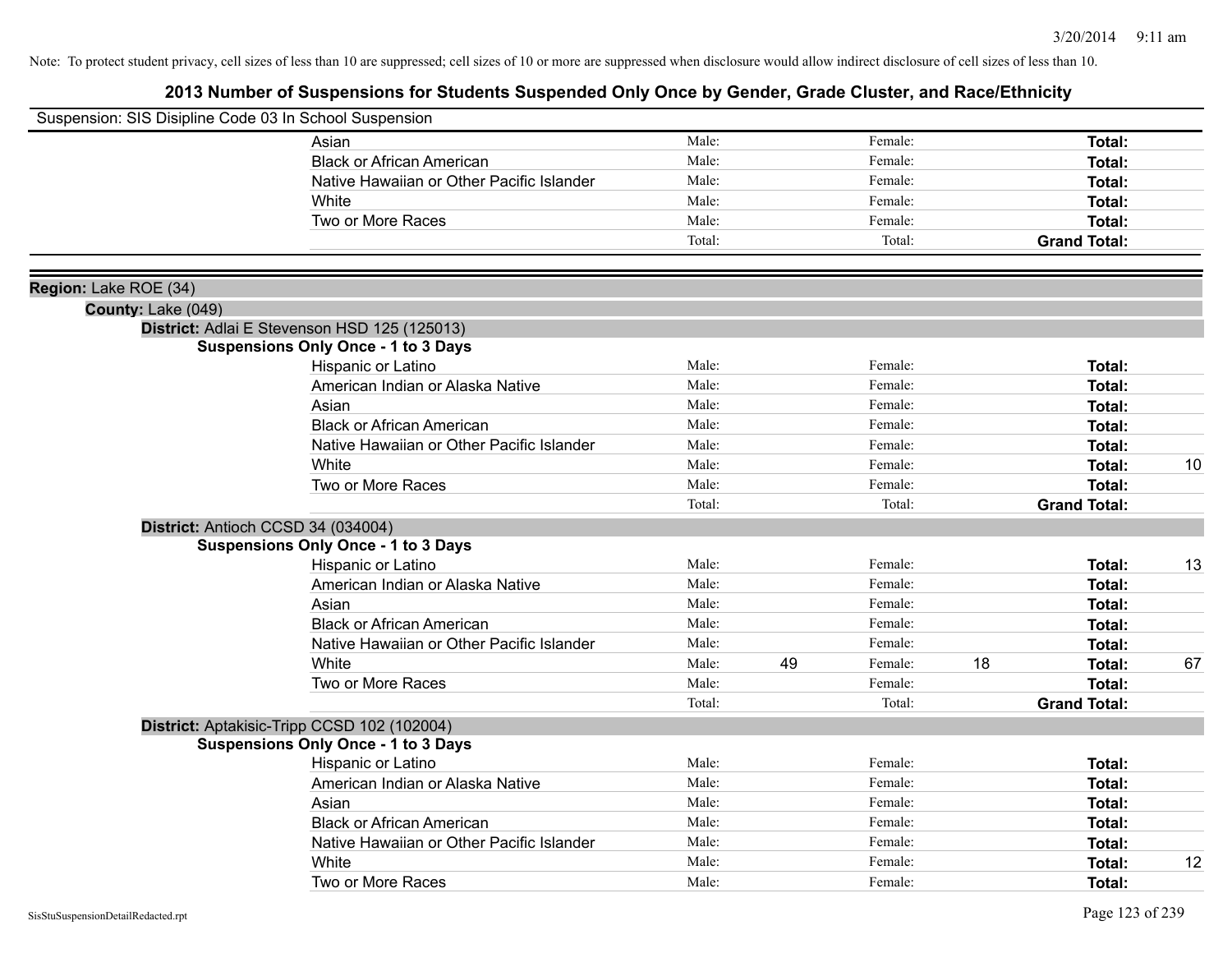| Suspension: SIS Disipline Code 03 In School Suspension |                                               |        |    |         |    |                     |    |
|--------------------------------------------------------|-----------------------------------------------|--------|----|---------|----|---------------------|----|
|                                                        |                                               | Total: |    | Total:  |    | <b>Grand Total:</b> |    |
|                                                        | District: Beach Park CCSD 3 (003004)          |        |    |         |    |                     |    |
|                                                        | <b>Suspensions Only Once - 1 to 3 Days</b>    |        |    |         |    |                     |    |
|                                                        | Hispanic or Latino                            | Male:  |    | Female: |    | Total:              |    |
|                                                        | American Indian or Alaska Native              | Male:  |    | Female: |    | <b>Total:</b>       |    |
|                                                        | Asian                                         | Male:  |    | Female: |    | <b>Total:</b>       |    |
|                                                        | <b>Black or African American</b>              | Male:  |    | Female: |    | Total:              |    |
|                                                        | Native Hawaiian or Other Pacific Islander     | Male:  |    | Female: |    | <b>Total:</b>       |    |
|                                                        | White                                         | Male:  |    | Female: |    | Total:              |    |
|                                                        | Two or More Races                             | Male:  |    | Female: |    | Total:              |    |
|                                                        |                                               | Total: |    | Total:  |    | <b>Grand Total:</b> | 18 |
|                                                        | <b>Suspensions Only Once - 4 or More Days</b> |        |    |         |    |                     |    |
|                                                        | Hispanic or Latino                            | Male:  |    | Female: |    | <b>Total:</b>       |    |
|                                                        | American Indian or Alaska Native              | Male:  |    | Female: |    | Total:              |    |
|                                                        | Asian                                         | Male:  |    | Female: |    | Total:              |    |
|                                                        | <b>Black or African American</b>              | Male:  |    | Female: |    | <b>Total:</b>       |    |
|                                                        | Native Hawaiian or Other Pacific Islander     | Male:  |    | Female: |    | Total:              |    |
|                                                        | White                                         | Male:  |    | Female: |    | <b>Total:</b>       |    |
|                                                        | Two or More Races                             | Male:  |    | Female: |    | Total:              |    |
|                                                        |                                               | Total: |    | Total:  |    | <b>Grand Total:</b> |    |
| District: CHSD 117 (117016)                            |                                               |        |    |         |    |                     |    |
|                                                        | <b>Suspensions Only Once - 1 to 3 Days</b>    |        |    |         |    |                     |    |
|                                                        | Hispanic or Latino                            | Male:  |    | Female: |    | Total:              |    |
|                                                        | American Indian or Alaska Native              | Male:  |    | Female: |    | <b>Total:</b>       |    |
|                                                        | Asian                                         | Male:  |    | Female: |    | Total:              |    |
|                                                        | <b>Black or African American</b>              | Male:  |    | Female: |    | Total:              |    |
|                                                        | Native Hawaiian or Other Pacific Islander     | Male:  |    | Female: |    | Total:              |    |
|                                                        | White                                         | Male:  | 13 | Female: | 12 | Total:              | 25 |
|                                                        | Two or More Races                             | Male:  |    | Female: |    | Total:              |    |
|                                                        |                                               | Total: |    | Total:  |    | <b>Grand Total:</b> |    |
| District: CHSD 128 (128016)                            |                                               |        |    |         |    |                     |    |
|                                                        | <b>Suspensions Only Once - 1 to 3 Days</b>    |        |    |         |    |                     |    |
|                                                        | Hispanic or Latino                            | Male:  |    | Female: |    | Total:              |    |
|                                                        | American Indian or Alaska Native              | Male:  |    | Female: |    | <b>Total:</b>       |    |
|                                                        | Asian                                         | Male:  |    | Female: |    | Total:              |    |
|                                                        | <b>Black or African American</b>              | Male:  |    | Female: |    | <b>Total:</b>       |    |
|                                                        | Native Hawaiian or Other Pacific Islander     | Male:  |    | Female: |    | Total:              |    |
|                                                        | White                                         | Male:  |    | Female: |    | Total:              |    |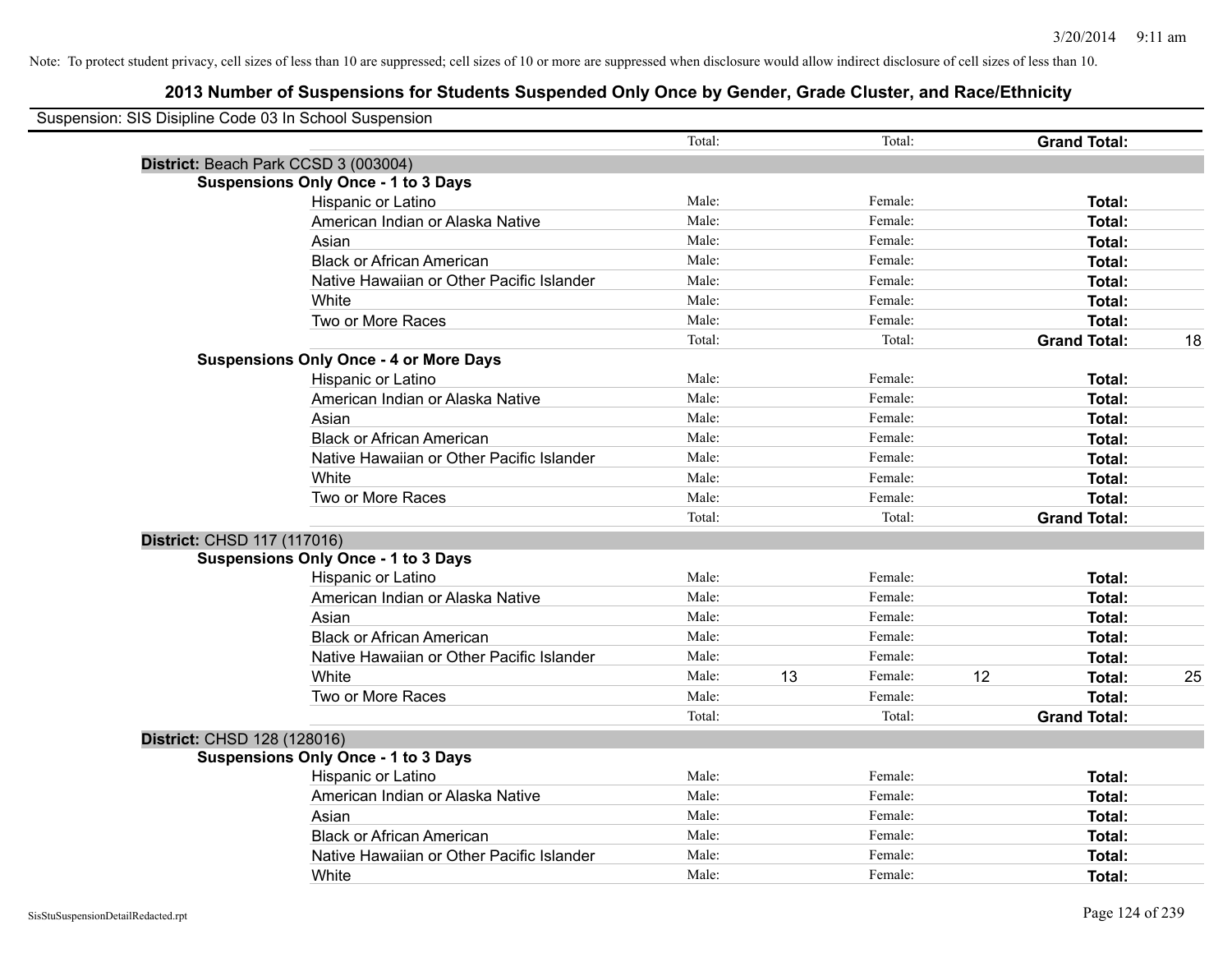| Suspension: SIS Disipline Code 03 In School Suspension |                                            |        |         |                     |    |
|--------------------------------------------------------|--------------------------------------------|--------|---------|---------------------|----|
|                                                        | Two or More Races                          | Male:  | Female: | Total:              |    |
|                                                        |                                            | Total: | Total:  | <b>Grand Total:</b> |    |
|                                                        | District: Deerfield SD 109 (109002)        |        |         |                     |    |
|                                                        | <b>Suspensions Only Once - 1 to 3 Days</b> |        |         |                     |    |
|                                                        | Hispanic or Latino                         | Male:  | Female: | Total:              |    |
|                                                        | American Indian or Alaska Native           | Male:  | Female: | Total:              |    |
|                                                        | Asian                                      | Male:  | Female: | Total:              |    |
|                                                        | <b>Black or African American</b>           | Male:  | Female: | Total:              |    |
|                                                        | Native Hawaiian or Other Pacific Islander  | Male:  | Female: | Total:              |    |
|                                                        | White                                      | Male:  | Female: | Total:              | 14 |
|                                                        | Two or More Races                          | Male:  | Female: | Total:              |    |
|                                                        |                                            | Total: | Total:  | <b>Grand Total:</b> |    |
|                                                        | District: Diamond Lake SD 76 (076002)      |        |         |                     |    |
|                                                        | <b>Suspensions Only Once - 1 to 3 Days</b> |        |         |                     |    |
|                                                        | Hispanic or Latino                         | Male:  | Female: | Total:              | 15 |
|                                                        | American Indian or Alaska Native           | Male:  | Female: | Total:              |    |
|                                                        | Asian                                      | Male:  | Female: | Total:              |    |
|                                                        | <b>Black or African American</b>           | Male:  | Female: | Total:              |    |
|                                                        | Native Hawaiian or Other Pacific Islander  | Male:  | Female: | Total:              |    |
|                                                        | White                                      | Male:  | Female: | Total:              |    |
|                                                        | Two or More Races                          | Male:  | Female: | Total:              |    |
|                                                        |                                            | Total: | Total:  | <b>Grand Total:</b> |    |
| <b>District: Emmons SD 33 (033002)</b>                 |                                            |        |         |                     |    |
|                                                        | <b>Suspensions Only Once - 1 to 3 Days</b> |        |         |                     |    |
|                                                        | Hispanic or Latino                         | Male:  | Female: | Total:              |    |
|                                                        | American Indian or Alaska Native           | Male:  | Female: | Total:              |    |
|                                                        | Asian                                      | Male:  | Female: | Total:              |    |
|                                                        | <b>Black or African American</b>           | Male:  | Female: | Total:              |    |
|                                                        | Native Hawaiian or Other Pacific Islander  | Male:  | Female: | Total:              |    |
|                                                        | White                                      | Male:  | Female: | Total:              |    |
|                                                        | Two or More Races                          | Male:  | Female: | Total:              |    |
|                                                        |                                            | Total: | Total:  | <b>Grand Total:</b> |    |
|                                                        | District: Fox Lake GSD 114 (114002)        |        |         |                     |    |
|                                                        | <b>Suspensions Only Once - 1 to 3 Days</b> |        |         |                     |    |
|                                                        | Hispanic or Latino                         | Male:  | Female: | Total:              |    |
|                                                        | American Indian or Alaska Native           | Male:  | Female: | Total:              |    |
|                                                        | Asian                                      | Male:  | Female: | Total:              |    |
|                                                        | <b>Black or African American</b>           | Male:  | Female: | Total:              |    |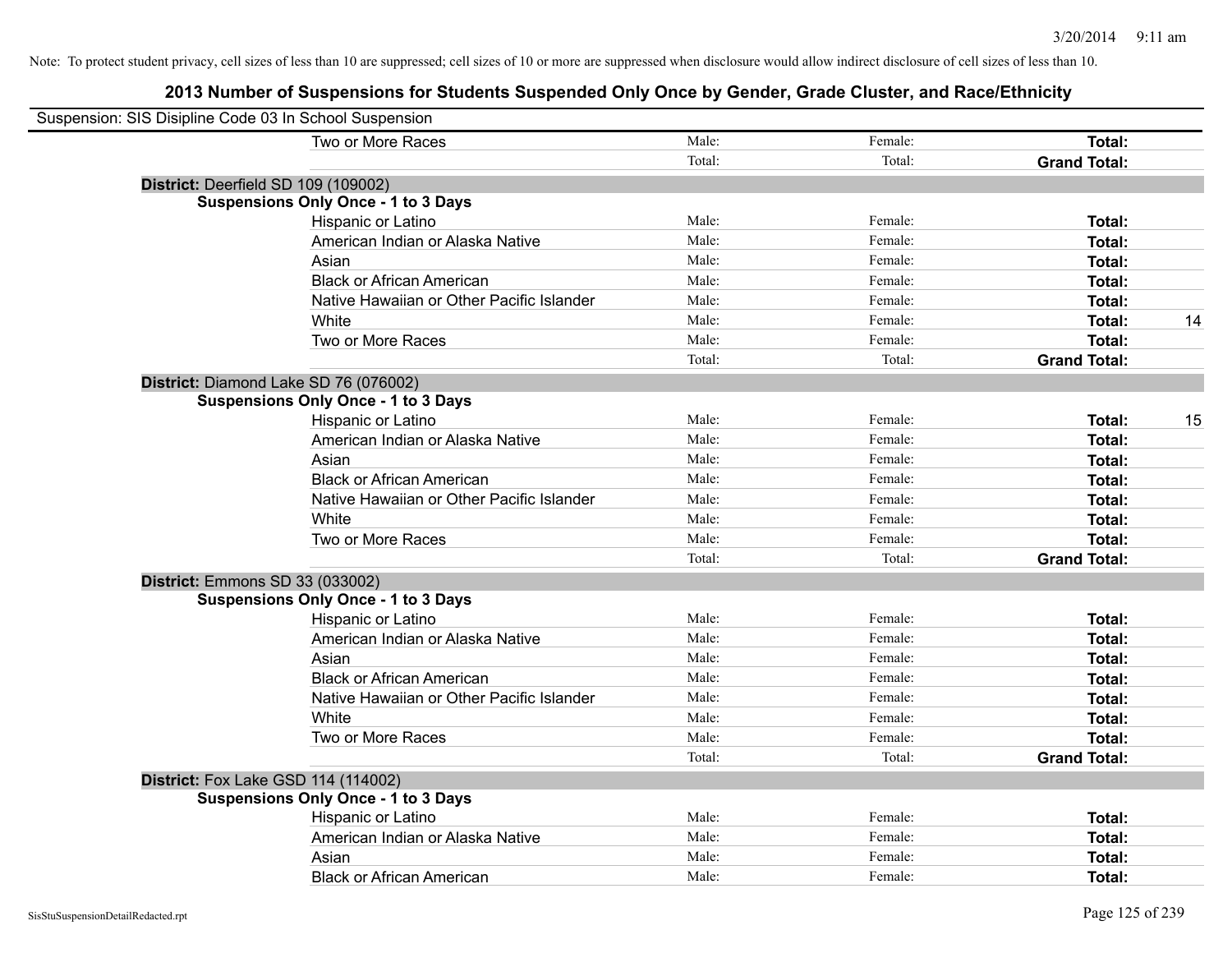| Suspension: SIS Disipline Code 03 In School Suspension |                                            |        |    |         |    |                     |    |
|--------------------------------------------------------|--------------------------------------------|--------|----|---------|----|---------------------|----|
|                                                        | Native Hawaiian or Other Pacific Islander  | Male:  |    | Female: |    | <b>Total:</b>       |    |
|                                                        | White                                      | Male:  |    | Female: |    | <b>Total:</b>       | 19 |
|                                                        | Two or More Races                          | Male:  |    | Female: |    | <b>Total:</b>       |    |
|                                                        |                                            | Total: |    | Total:  |    | <b>Grand Total:</b> |    |
| District: Fremont SD 79 (079002)                       |                                            |        |    |         |    |                     |    |
|                                                        | <b>Suspensions Only Once - 1 to 3 Days</b> |        |    |         |    |                     |    |
|                                                        | Hispanic or Latino                         | Male:  |    | Female: |    | Total:              |    |
|                                                        | American Indian or Alaska Native           | Male:  |    | Female: |    | Total:              |    |
|                                                        | Asian                                      | Male:  |    | Female: |    | Total:              |    |
|                                                        | <b>Black or African American</b>           | Male:  |    | Female: |    | Total:              |    |
|                                                        | Native Hawaiian or Other Pacific Islander  | Male:  |    | Female: |    | <b>Total:</b>       |    |
|                                                        | White                                      | Male:  |    | Female: |    | Total:              |    |
|                                                        | Two or More Races                          | Male:  |    | Female: |    | <b>Total:</b>       |    |
|                                                        |                                            | Total: |    | Total:  |    | <b>Grand Total:</b> |    |
| District: Gavin SD 37 (037002)                         |                                            |        |    |         |    |                     |    |
|                                                        | <b>Suspensions Only Once - 1 to 3 Days</b> |        |    |         |    |                     |    |
|                                                        | Hispanic or Latino                         | Male:  |    | Female: |    | Total:              |    |
|                                                        | American Indian or Alaska Native           | Male:  |    | Female: |    | <b>Total:</b>       |    |
|                                                        | Asian                                      | Male:  |    | Female: |    | Total:              |    |
|                                                        | <b>Black or African American</b>           | Male:  |    | Female: |    | Total:              |    |
|                                                        | Native Hawaiian or Other Pacific Islander  | Male:  |    | Female: |    | Total:              |    |
|                                                        | White                                      | Male:  |    | Female: |    | Total:              |    |
|                                                        | Two or More Races                          | Male:  |    | Female: |    | <b>Total:</b>       |    |
|                                                        |                                            | Total: |    | Total:  |    | <b>Grand Total:</b> | 12 |
|                                                        | District: Grant CHSD 124 (124016)          |        |    |         |    |                     |    |
|                                                        | <b>Suspensions Only Once - 1 to 3 Days</b> |        |    |         |    |                     |    |
|                                                        | Hispanic or Latino                         | Male:  |    | Female: |    | <b>Total:</b>       | 23 |
|                                                        | American Indian or Alaska Native           | Male:  |    | Female: |    | Total:              |    |
|                                                        | Asian                                      | Male:  |    | Female: |    | <b>Total:</b>       |    |
|                                                        | <b>Black or African American</b>           | Male:  |    | Female: |    | Total:              |    |
|                                                        | Native Hawaiian or Other Pacific Islander  | Male:  |    | Female: |    | Total:              |    |
|                                                        | White                                      | Male:  | 43 | Female: | 16 | <b>Total:</b>       | 59 |
|                                                        | Two or More Races                          | Male:  |    | Female: |    | <b>Total:</b>       |    |
|                                                        |                                            | Total: | 67 | Total:  | 29 | <b>Grand Total:</b> | 96 |
|                                                        | District: Grayslake CCSD 46 (046004)       |        |    |         |    |                     |    |
|                                                        | <b>Suspensions Only Once - 1 to 3 Days</b> |        |    |         |    |                     |    |
|                                                        | Hispanic or Latino                         | Male:  |    | Female: |    | <b>Total:</b>       | 18 |
|                                                        | American Indian or Alaska Native           | Male:  |    | Female: |    | Total:              |    |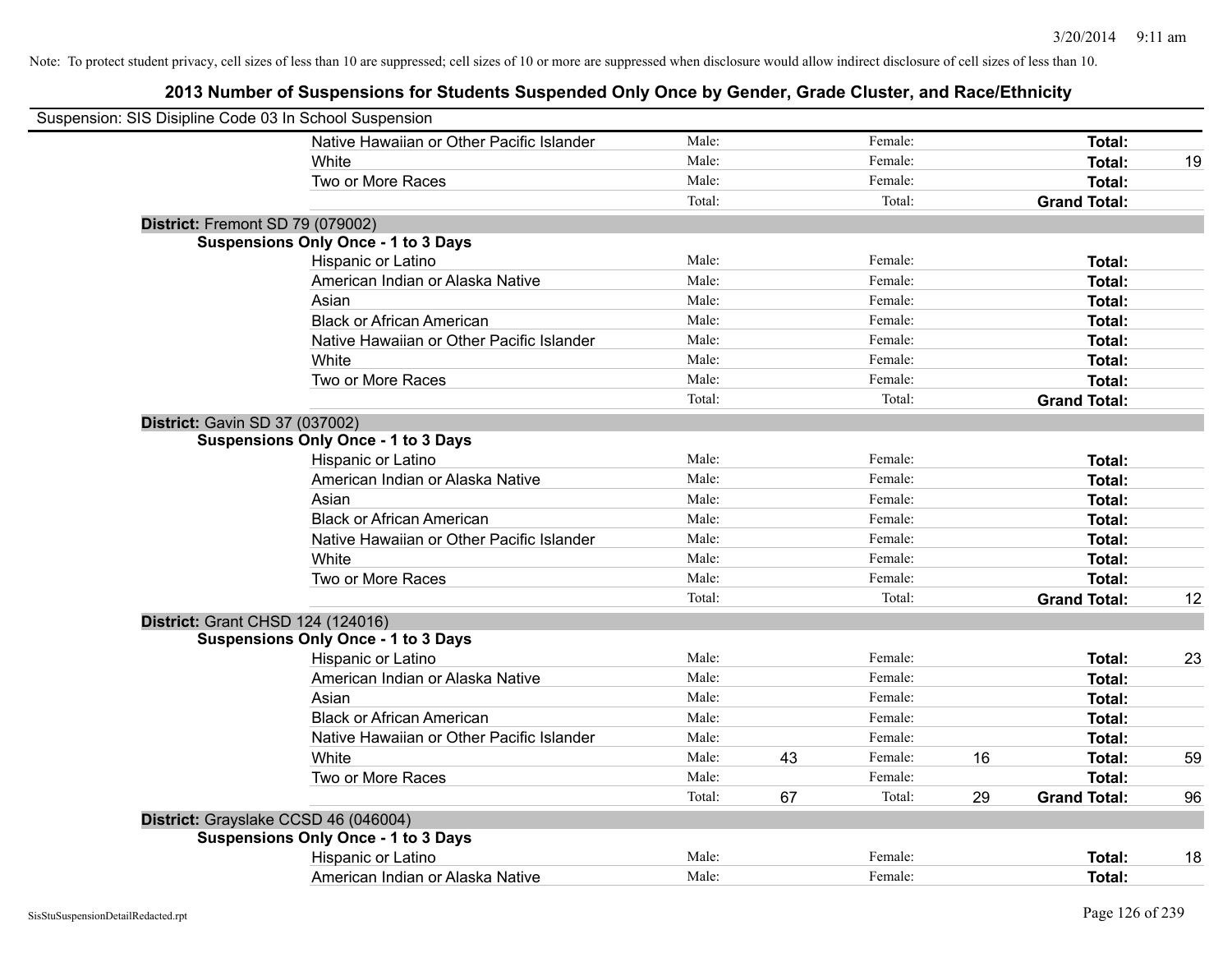| Suspension: SIS Disipline Code 03 In School Suspension |                                               |        |    |         |    |                     |    |
|--------------------------------------------------------|-----------------------------------------------|--------|----|---------|----|---------------------|----|
|                                                        | Asian                                         | Male:  |    | Female: |    | Total:              |    |
|                                                        | <b>Black or African American</b>              | Male:  |    | Female: |    | Total:              |    |
|                                                        | Native Hawaiian or Other Pacific Islander     | Male:  |    | Female: |    | <b>Total:</b>       |    |
|                                                        | White                                         | Male:  |    | Female: |    | <b>Total:</b>       | 29 |
|                                                        | Two or More Races                             | Male:  |    | Female: |    | <b>Total:</b>       |    |
|                                                        |                                               | Total: |    | Total:  |    | <b>Grand Total:</b> |    |
|                                                        | District: Grayslake CHSD 127 (127016)         |        |    |         |    |                     |    |
|                                                        | <b>Suspensions Only Once - 1 to 3 Days</b>    |        |    |         |    |                     |    |
|                                                        | Hispanic or Latino                            | Male:  | 15 | Female: | 12 | Total:              | 27 |
|                                                        | American Indian or Alaska Native              | Male:  |    | Female: |    | Total:              |    |
|                                                        | Asian                                         | Male:  |    | Female: |    | Total:              |    |
|                                                        | <b>Black or African American</b>              | Male:  |    | Female: |    | Total:              |    |
|                                                        | Native Hawaiian or Other Pacific Islander     | Male:  |    | Female: |    | <b>Total:</b>       |    |
|                                                        | White                                         | Male:  | 32 | Female: | 13 | <b>Total:</b>       | 45 |
|                                                        | Two or More Races                             | Male:  |    | Female: |    | <b>Total:</b>       |    |
|                                                        |                                               | Total: |    | Total:  |    | <b>Grand Total:</b> | 88 |
|                                                        | <b>District: Gurnee SD 56 (056002)</b>        |        |    |         |    |                     |    |
|                                                        | <b>Suspensions Only Once - 1 to 3 Days</b>    |        |    |         |    |                     |    |
|                                                        | Hispanic or Latino                            | Male:  |    | Female: |    | Total:              |    |
|                                                        | American Indian or Alaska Native              | Male:  |    | Female: |    | <b>Total:</b>       |    |
|                                                        | Asian                                         | Male:  |    | Female: |    | Total:              |    |
|                                                        | <b>Black or African American</b>              | Male:  |    | Female: |    | Total:              | 13 |
|                                                        | Native Hawaiian or Other Pacific Islander     | Male:  |    | Female: |    | <b>Total:</b>       |    |
|                                                        | White                                         | Male:  |    | Female: |    | <b>Total:</b>       |    |
|                                                        | Two or More Races                             | Male:  |    | Female: |    | <b>Total:</b>       |    |
|                                                        |                                               | Total: |    | Total:  |    | <b>Grand Total:</b> | 24 |
|                                                        | <b>Suspensions Only Once - 4 or More Days</b> |        |    |         |    |                     |    |
|                                                        | Hispanic or Latino                            | Male:  |    | Female: |    | Total:              |    |
|                                                        | American Indian or Alaska Native              | Male:  |    | Female: |    | Total:              |    |
|                                                        | Asian                                         | Male:  |    | Female: |    | Total:              |    |
|                                                        | <b>Black or African American</b>              | Male:  |    | Female: |    | <b>Total:</b>       |    |
|                                                        | Native Hawaiian or Other Pacific Islander     | Male:  |    | Female: |    | <b>Total:</b>       |    |
|                                                        | White                                         | Male:  |    | Female: |    | <b>Total:</b>       |    |
|                                                        | Two or More Races                             | Male:  |    | Female: |    | Total:              |    |
|                                                        |                                               | Total: |    | Total:  |    | <b>Grand Total:</b> |    |
|                                                        | District: Hawthorn CCSD 73 (073004)           |        |    |         |    |                     |    |
|                                                        | <b>Suspensions Only Once - 1 to 3 Days</b>    |        |    |         |    |                     |    |
|                                                        | Hispanic or Latino                            | Male:  |    | Female: |    | Total:              | 11 |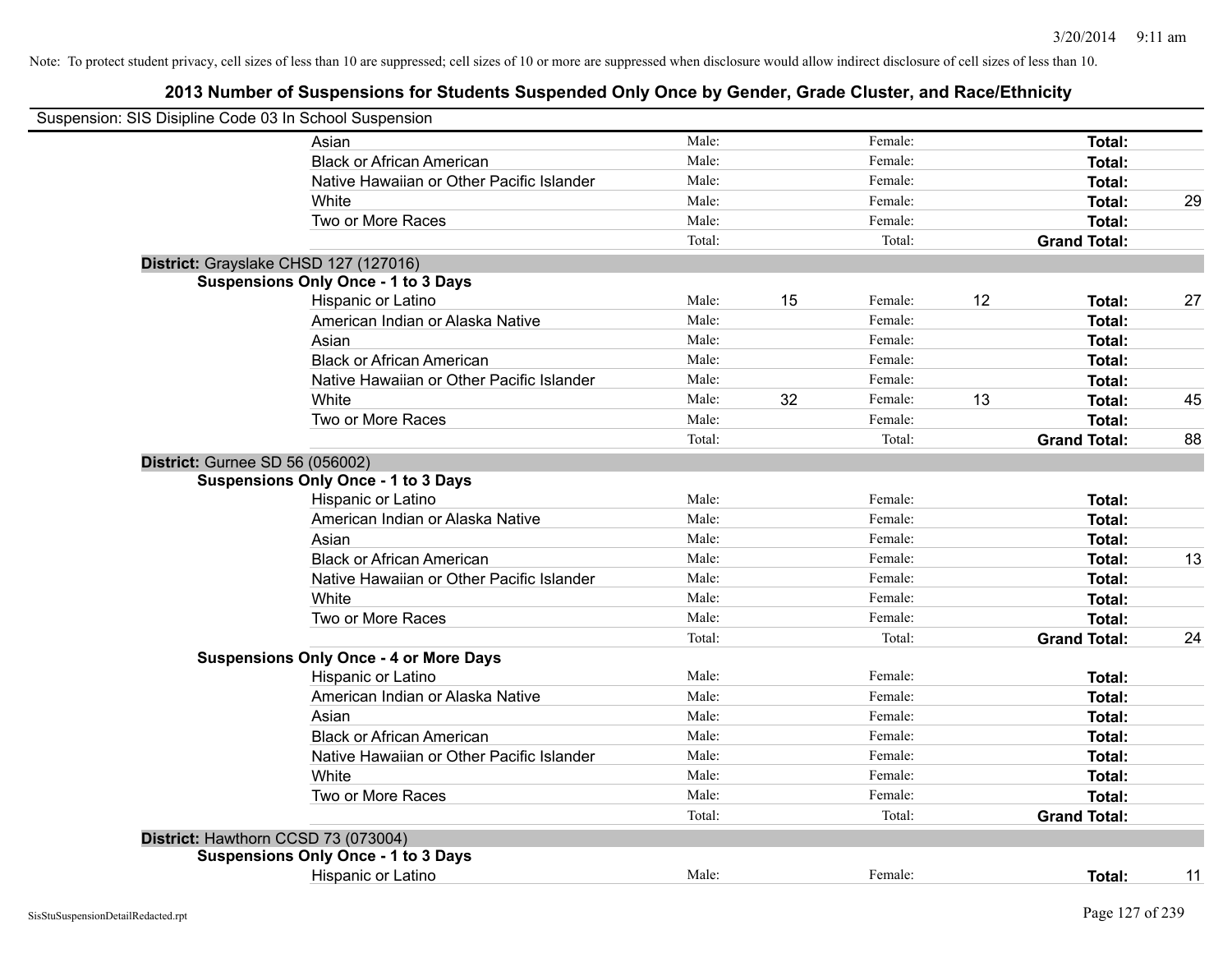# **2013 Number of Suspensions for Students Suspended Only Once by Gender, Grade Cluster, and Race/Ethnicity**

| Suspension: SIS Disipline Code 03 In School Suspension |        |         |                     |    |
|--------------------------------------------------------|--------|---------|---------------------|----|
| American Indian or Alaska Native                       | Male:  | Female: | Total:              |    |
| Asian                                                  | Male:  | Female: | Total:              |    |
| <b>Black or African American</b>                       | Male:  | Female: | Total:              |    |
| Native Hawaiian or Other Pacific Islander              | Male:  | Female: | Total:              |    |
| White                                                  | Male:  | Female: | Total:              |    |
| Two or More Races                                      | Male:  | Female: | Total:              |    |
|                                                        | Total: | Total:  | <b>Grand Total:</b> | 21 |
| <b>Suspensions Only Once - 4 or More Days</b>          |        |         |                     |    |
| Hispanic or Latino                                     | Male:  | Female: | Total:              |    |
| American Indian or Alaska Native                       | Male:  | Female: | Total:              |    |
| Asian                                                  | Male:  | Female: | Total:              |    |
| <b>Black or African American</b>                       | Male:  | Female: | Total:              |    |
| Native Hawaiian or Other Pacific Islander              | Male:  | Female: | Total:              |    |
| White                                                  | Male:  | Female: | Total:              |    |
| Two or More Races                                      | Male:  | Female: | Total:              |    |
|                                                        | Total: | Total:  | <b>Grand Total:</b> |    |
| District: Kildeer Countryside CCSD 96 (096004)         |        |         |                     |    |
| <b>Suspensions Only Once - 1 to 3 Days</b>             |        |         |                     |    |
| Hispanic or Latino                                     | Male:  | Female: | Total:              |    |
| American Indian or Alaska Native                       | Male:  | Female: | Total:              |    |
| Asian                                                  | Male:  | Female: | Total:              |    |
| <b>Black or African American</b>                       | Male:  | Female: | Total:              |    |
| Native Hawaiian or Other Pacific Islander              | Male:  | Female: | Total:              |    |
| White                                                  | Male:  | Female: | Total:              |    |
| Two or More Races                                      | Male:  | Female: | <b>Total:</b>       |    |
|                                                        | Total: | Total:  | <b>Grand Total:</b> | 10 |
| District: Lake Forest CHSD 115 (115016)                |        |         |                     |    |
| <b>Suspensions Only Once - 1 to 3 Days</b>             |        |         |                     |    |
| Hispanic or Latino                                     | Male:  | Female: | Total:              |    |
| American Indian or Alaska Native                       | Male:  | Female: | Total:              |    |
| Asian                                                  | Male:  | Female: | Total:              |    |
| <b>Black or African American</b>                       | Male:  | Female: | Total:              |    |
| Native Hawaiian or Other Pacific Islander              | Male:  | Female: | Total:              |    |
| White                                                  | Male:  | Female: | Total:              | 30 |
| Two or More Races                                      | Male:  | Female: | Total:              |    |
|                                                        |        |         |                     |    |

**Suspensions Only Once - 1 to 3 Days**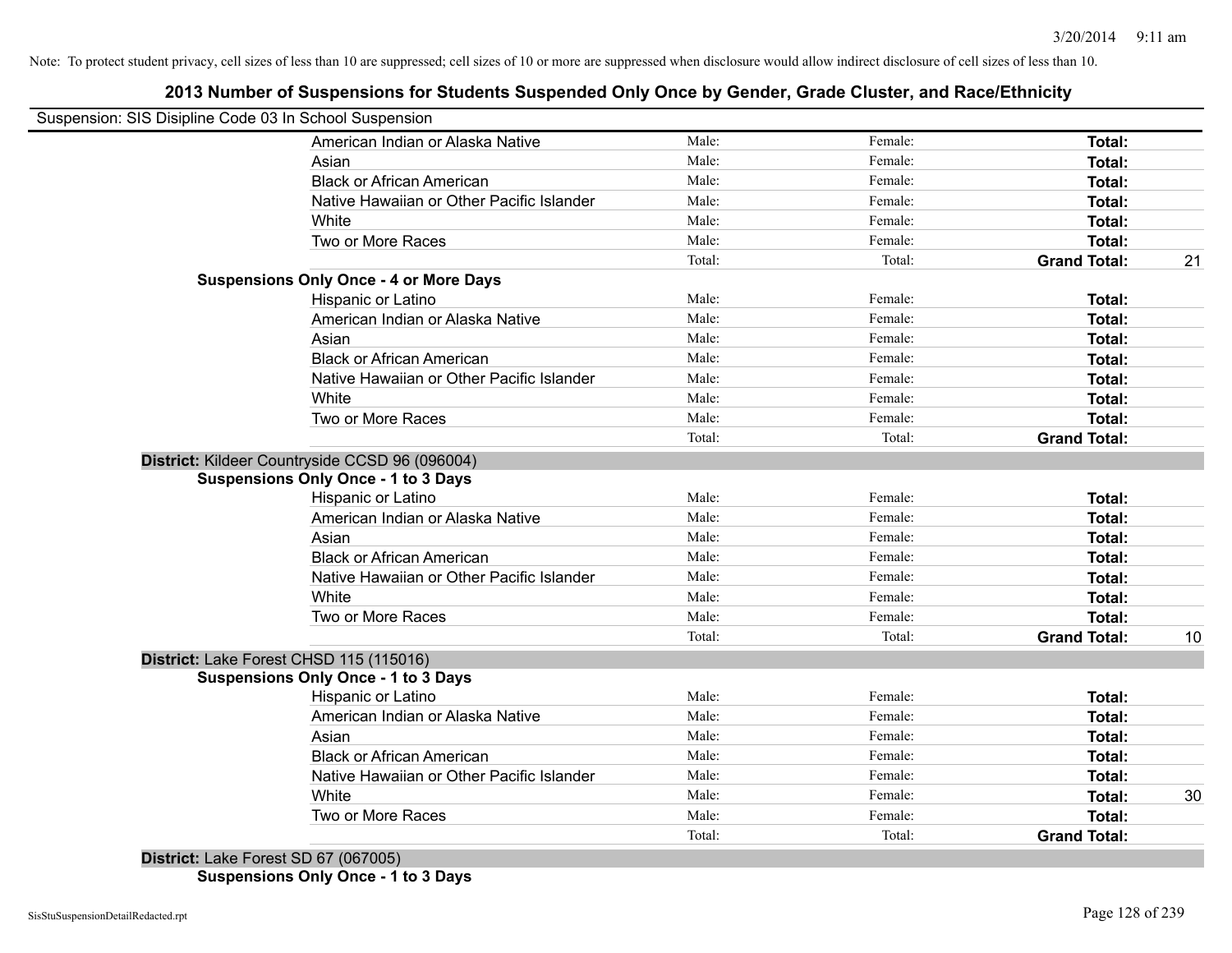| Suspension: SIS Disipline Code 03 In School Suspension |                                                    |        |    |         |    |                     |     |
|--------------------------------------------------------|----------------------------------------------------|--------|----|---------|----|---------------------|-----|
|                                                        | Hispanic or Latino                                 | Male:  |    | Female: |    | Total:              |     |
|                                                        | American Indian or Alaska Native                   | Male:  |    | Female: |    | Total:              |     |
|                                                        | Asian                                              | Male:  |    | Female: |    | Total:              |     |
|                                                        | <b>Black or African American</b>                   | Male:  |    | Female: |    | Total:              |     |
|                                                        | Native Hawaiian or Other Pacific Islander          | Male:  |    | Female: |    | Total:              |     |
|                                                        | White                                              | Male:  |    | Female: |    | Total:              | 19  |
|                                                        | Two or More Races                                  | Male:  |    | Female: |    | Total:              |     |
|                                                        |                                                    | Total: |    | Total:  |    | <b>Grand Total:</b> |     |
|                                                        | District: Lake Villa CCSD 41 (041004)              |        |    |         |    |                     |     |
|                                                        | <b>Suspensions Only Once - 1 to 3 Days</b>         |        |    |         |    |                     |     |
|                                                        | Hispanic or Latino                                 | Male:  |    | Female: |    | Total:              |     |
|                                                        | American Indian or Alaska Native                   | Male:  |    | Female: |    | Total:              |     |
|                                                        | Asian                                              | Male:  |    | Female: |    | Total:              |     |
|                                                        | <b>Black or African American</b>                   | Male:  |    | Female: |    | Total:              |     |
|                                                        | Native Hawaiian or Other Pacific Islander          | Male:  |    | Female: |    | Total:              |     |
|                                                        | White                                              | Male:  |    | Female: |    | Total:              |     |
|                                                        | Two or More Races                                  | Male:  |    | Female: |    | Total:              |     |
|                                                        |                                                    | Total: |    | Total:  |    | <b>Grand Total:</b> | 11  |
|                                                        | District: Lake Zurich CUSD 95 (095026)             |        |    |         |    |                     |     |
|                                                        | <b>Suspensions Only Once - 1 to 3 Days</b>         |        |    |         |    |                     |     |
|                                                        | Hispanic or Latino                                 | Male:  |    | Female: |    | Total:              | 10  |
|                                                        | American Indian or Alaska Native                   | Male:  |    | Female: |    | Total:              |     |
|                                                        | Asian                                              | Male:  |    | Female: |    | Total:              |     |
|                                                        | <b>Black or African American</b>                   | Male:  |    | Female: |    | Total:              |     |
|                                                        | Native Hawaiian or Other Pacific Islander          | Male:  |    | Female: |    | Total:              |     |
|                                                        | White                                              | Male:  | 60 | Female: | 19 | Total:              | 79  |
|                                                        | Two or More Races                                  | Male:  |    | Female: |    | Total:              |     |
|                                                        |                                                    | Total: |    | Total:  |    | <b>Grand Total:</b> | 100 |
|                                                        | District: Lincolnshire-Prairieview SD 103 (103002) |        |    |         |    |                     |     |
|                                                        | <b>Suspensions Only Once - 1 to 3 Days</b>         |        |    |         |    |                     |     |
|                                                        | Hispanic or Latino                                 | Male:  |    | Female: |    | Total:              |     |
|                                                        | American Indian or Alaska Native                   | Male:  |    | Female: |    | Total:              |     |
|                                                        | Asian                                              | Male:  |    | Female: |    | Total:              |     |
|                                                        | <b>Black or African American</b>                   | Male:  |    | Female: |    | Total:              |     |
|                                                        | Native Hawaiian or Other Pacific Islander          | Male:  |    | Female: |    | Total:              |     |
|                                                        | White                                              | Male:  |    | Female: |    | Total:              |     |
|                                                        | Two or More Races                                  | Male:  |    | Female: |    | Total:              |     |
|                                                        |                                                    | Total: |    | Total:  |    | <b>Grand Total:</b> |     |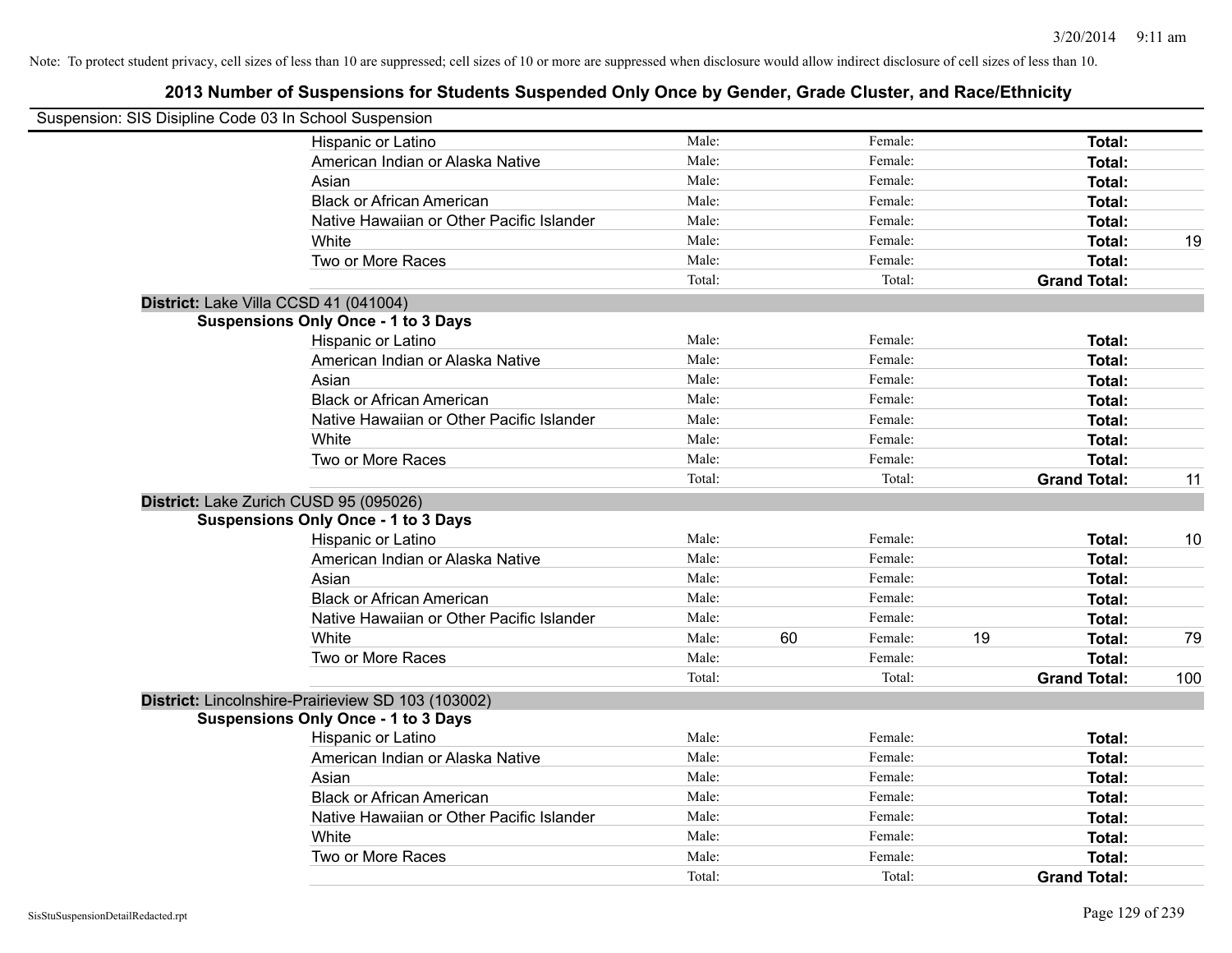| Suspension: SIS Disipline Code 03 In School Suspension |                                            |        |    |         |    |                     |     |
|--------------------------------------------------------|--------------------------------------------|--------|----|---------|----|---------------------|-----|
| District: Millburn CCSD 24 (024004)                    |                                            |        |    |         |    |                     |     |
|                                                        | <b>Suspensions Only Once - 1 to 3 Days</b> |        |    |         |    |                     |     |
|                                                        | Hispanic or Latino                         | Male:  |    | Female: |    | Total:              |     |
|                                                        | American Indian or Alaska Native           | Male:  |    | Female: |    | <b>Total:</b>       |     |
|                                                        | Asian                                      | Male:  |    | Female: |    | Total:              |     |
|                                                        | <b>Black or African American</b>           | Male:  |    | Female: |    | <b>Total:</b>       |     |
|                                                        | Native Hawaiian or Other Pacific Islander  | Male:  |    | Female: |    | <b>Total:</b>       |     |
|                                                        | White                                      | Male:  |    | Female: |    | Total:              | 13  |
|                                                        | Two or More Races                          | Male:  |    | Female: |    | <b>Total:</b>       |     |
|                                                        |                                            | Total: |    | Total:  |    | <b>Grand Total:</b> |     |
|                                                        | District: Mundelein Cons HSD 120 (120013)  |        |    |         |    |                     |     |
|                                                        | <b>Suspensions Only Once - 1 to 3 Days</b> |        |    |         |    |                     |     |
|                                                        | Hispanic or Latino                         | Male:  | 48 | Female: | 31 | <b>Total:</b>       | 79  |
|                                                        | American Indian or Alaska Native           | Male:  |    | Female: |    | <b>Total:</b>       |     |
|                                                        | Asian                                      | Male:  |    | Female: |    | <b>Total:</b>       |     |
|                                                        | <b>Black or African American</b>           | Male:  |    | Female: |    | <b>Total:</b>       |     |
|                                                        | Native Hawaiian or Other Pacific Islander  | Male:  |    | Female: |    | <b>Total:</b>       |     |
|                                                        | White                                      | Male:  |    | Female: |    | <b>Total:</b>       | 21  |
|                                                        | Two or More Races                          | Male:  |    | Female: |    | Total:              |     |
|                                                        |                                            | Total: |    | Total:  |    | <b>Grand Total:</b> | 110 |
| District: Mundelein ESD 75 (075002)                    |                                            |        |    |         |    |                     |     |
|                                                        | <b>Suspensions Only Once - 1 to 3 Days</b> |        |    |         |    |                     |     |
|                                                        | Hispanic or Latino                         | Male:  |    | Female: |    | Total:              | 34  |
|                                                        | American Indian or Alaska Native           | Male:  |    | Female: |    | <b>Total:</b>       |     |
|                                                        | Asian                                      | Male:  |    | Female: |    | Total:              |     |
|                                                        | <b>Black or African American</b>           | Male:  |    | Female: |    | <b>Total:</b>       |     |
|                                                        | Native Hawaiian or Other Pacific Islander  | Male:  |    | Female: |    | <b>Total:</b>       |     |
|                                                        | White                                      | Male:  |    | Female: |    | Total:              | 17  |
|                                                        | Two or More Races                          | Male:  |    | Female: |    | <b>Total:</b>       |     |
|                                                        |                                            | Total: |    | Total:  |    | <b>Grand Total:</b> |     |
| District: Non-Public School (7900)                     |                                            |        |    |         |    |                     |     |
|                                                        | <b>Suspensions Only Once - 1 to 3 Days</b> |        |    |         |    |                     |     |
|                                                        | Hispanic or Latino                         | Male:  |    | Female: |    | <b>Total:</b>       |     |
|                                                        | American Indian or Alaska Native           | Male:  |    | Female: |    | <b>Total:</b>       |     |
|                                                        | Asian                                      | Male:  |    | Female: |    | <b>Total:</b>       |     |
|                                                        | <b>Black or African American</b>           | Male:  |    | Female: |    | <b>Total:</b>       |     |
|                                                        | Native Hawaiian or Other Pacific Islander  | Male:  |    | Female: |    | <b>Total:</b>       |     |
|                                                        | White                                      | Male:  |    | Female: |    | Total:              |     |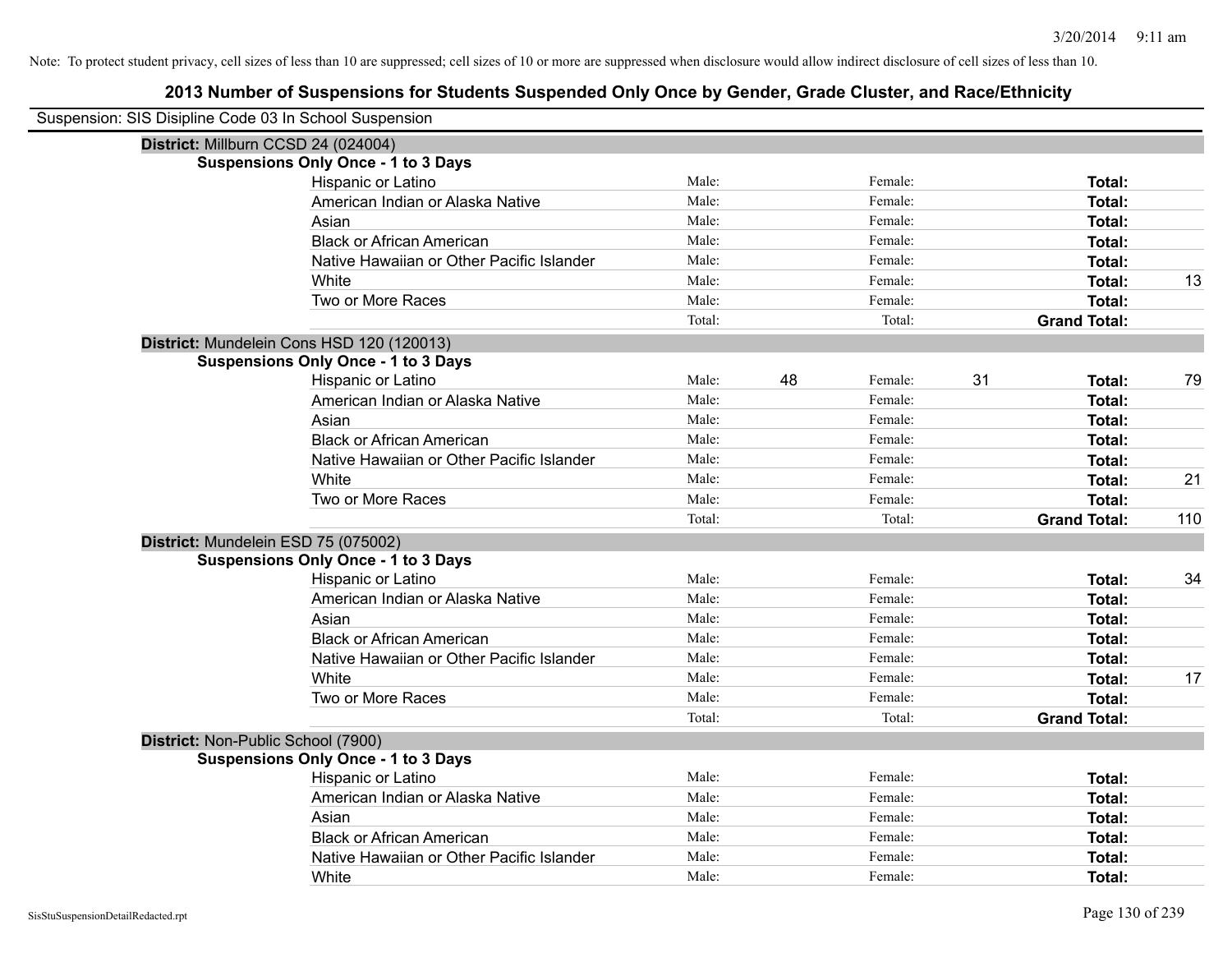| Suspension: SIS Disipline Code 03 In School Suspension |        |    |         |    |                     |    |
|--------------------------------------------------------|--------|----|---------|----|---------------------|----|
| Two or More Races                                      | Male:  |    | Female: |    | Total:              |    |
|                                                        | Total: |    | Total:  |    | <b>Grand Total:</b> |    |
| District: North Chicago SD 187 (187026)                |        |    |         |    |                     |    |
| <b>Suspensions Only Once - 1 to 3 Days</b>             |        |    |         |    |                     |    |
| Hispanic or Latino                                     | Male:  |    | Female: |    | Total:              | 22 |
| American Indian or Alaska Native                       | Male:  |    | Female: |    | <b>Total:</b>       |    |
| Asian                                                  | Male:  |    | Female: |    | <b>Total:</b>       |    |
| <b>Black or African American</b>                       | Male:  | 25 | Female: | 17 | Total:              | 42 |
| Native Hawaiian or Other Pacific Islander              | Male:  |    | Female: |    | Total:              |    |
| White                                                  | Male:  |    | Female: |    | Total:              |    |
| Two or More Races                                      | Male:  |    | Female: |    | <b>Total:</b>       |    |
|                                                        | Total: |    | Total:  |    | <b>Grand Total:</b> |    |
| <b>Suspensions Only Once - 4 or More Days</b>          |        |    |         |    |                     |    |
| Hispanic or Latino                                     | Male:  |    | Female: |    | Total:              |    |
| American Indian or Alaska Native                       | Male:  |    | Female: |    | <b>Total:</b>       |    |
| Asian                                                  | Male:  |    | Female: |    | Total:              |    |
| <b>Black or African American</b>                       | Male:  |    | Female: |    | Total:              |    |
| Native Hawaiian or Other Pacific Islander              | Male:  |    | Female: |    | Total:              |    |
| White                                                  | Male:  |    | Female: |    | Total:              |    |
| Two or More Races                                      | Male:  |    | Female: |    | Total:              |    |
|                                                        | Total: |    | Total:  |    | <b>Grand Total:</b> |    |
| District: North Shore SD 112 (112002)                  |        |    |         |    |                     |    |
| <b>Suspensions Only Once - 1 to 3 Days</b>             |        |    |         |    |                     |    |
| Hispanic or Latino                                     | Male:  |    | Female: |    | Total:              | 13 |
| American Indian or Alaska Native                       | Male:  |    | Female: |    | <b>Total:</b>       |    |
| Asian                                                  | Male:  |    | Female: |    | <b>Total:</b>       |    |
| <b>Black or African American</b>                       | Male:  |    | Female: |    | <b>Total:</b>       |    |
| Native Hawaiian or Other Pacific Islander              | Male:  |    | Female: |    | Total:              |    |
| White                                                  | Male:  |    | Female: |    | Total:              | 14 |
| Two or More Races                                      | Male:  |    | Female: |    | <b>Total:</b>       |    |
|                                                        | Total: |    | Total:  |    | <b>Grand Total:</b> |    |
| District: Oak Grove SD 68 (068002)                     |        |    |         |    |                     |    |
| <b>Suspensions Only Once - 1 to 3 Days</b>             |        |    |         |    |                     |    |
| Hispanic or Latino                                     | Male:  |    | Female: |    | <b>Total:</b>       |    |
| American Indian or Alaska Native                       | Male:  |    | Female: |    | <b>Total:</b>       |    |
| Asian                                                  | Male:  |    | Female: |    | <b>Total:</b>       |    |
| <b>Black or African American</b>                       | Male:  |    | Female: |    | <b>Total:</b>       |    |
| Native Hawaiian or Other Pacific Islander              | Male:  |    | Female: |    | <b>Total:</b>       |    |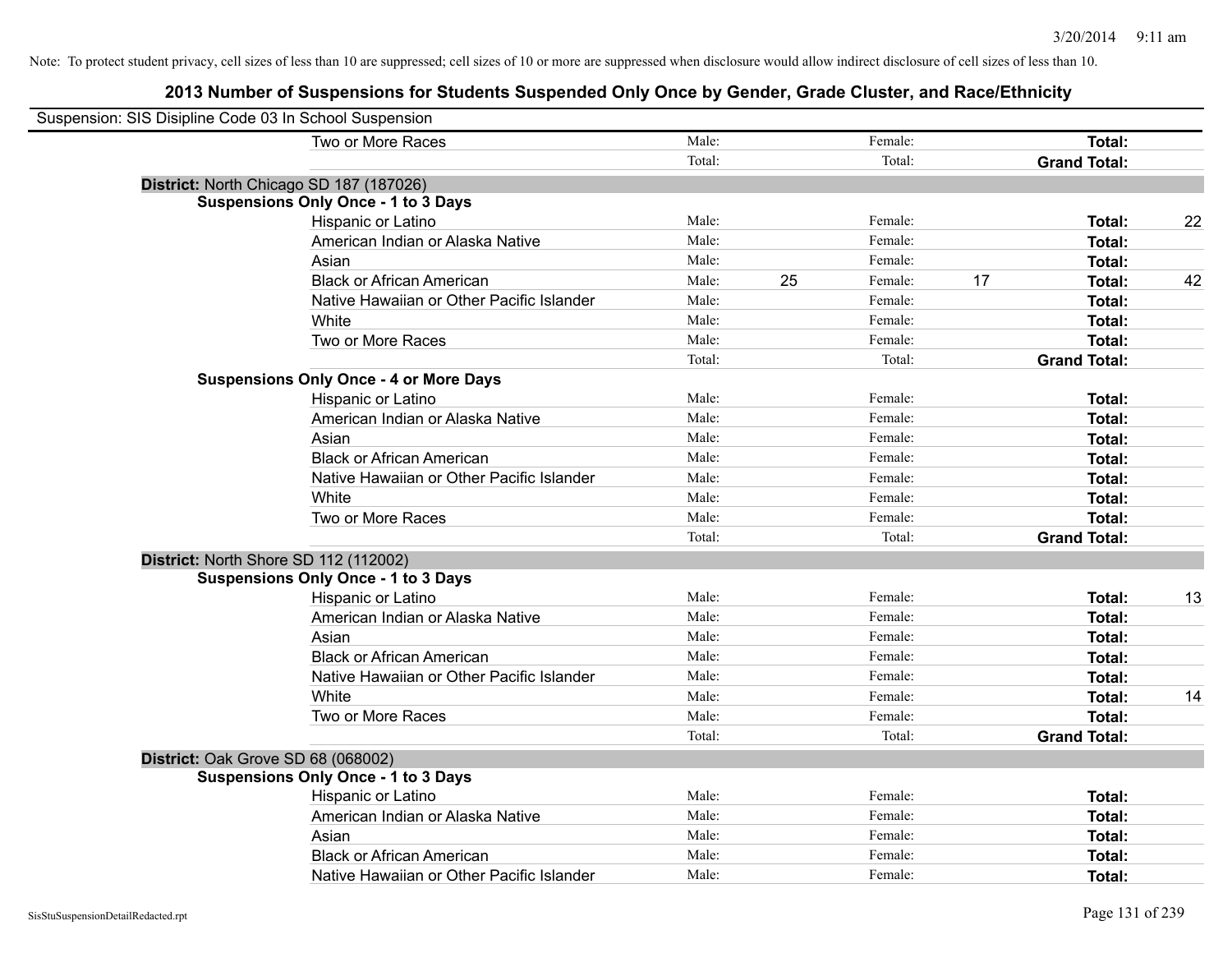|                                       | Suspension: SIS Disipline Code 03 In School Suspension |        |    |         |    |                     |    |
|---------------------------------------|--------------------------------------------------------|--------|----|---------|----|---------------------|----|
|                                       | White                                                  | Male:  |    | Female: |    | Total:              |    |
|                                       | Two or More Races                                      | Male:  |    | Female: |    | Total:              |    |
|                                       |                                                        | Total: |    | Total:  |    | <b>Grand Total:</b> |    |
|                                       | District: Prairie Crossing Charter School (900025)     |        |    |         |    |                     |    |
|                                       | <b>Suspensions Only Once - 1 to 3 Days</b>             |        |    |         |    |                     |    |
|                                       | Hispanic or Latino                                     | Male:  |    | Female: |    | Total:              |    |
|                                       | American Indian or Alaska Native                       | Male:  |    | Female: |    | Total:              |    |
|                                       | Asian                                                  | Male:  |    | Female: |    | Total:              |    |
|                                       | <b>Black or African American</b>                       | Male:  |    | Female: |    | Total:              |    |
|                                       | Native Hawaiian or Other Pacific Islander              | Male:  |    | Female: |    | Total:              |    |
|                                       | White                                                  | Male:  |    | Female: |    | Total:              |    |
|                                       | Two or More Races                                      | Male:  |    | Female: |    | Total:              |    |
|                                       |                                                        | Total: |    | Total:  |    | <b>Grand Total:</b> |    |
| District: Rondout SD 72 (072002)      |                                                        |        |    |         |    |                     |    |
|                                       | <b>Suspensions Only Once - 1 to 3 Days</b>             |        |    |         |    |                     |    |
|                                       | Hispanic or Latino                                     | Male:  |    | Female: |    | Total:              |    |
|                                       | American Indian or Alaska Native                       | Male:  |    | Female: |    | Total:              |    |
|                                       | Asian                                                  | Male:  |    | Female: |    | Total:              |    |
|                                       | <b>Black or African American</b>                       | Male:  |    | Female: |    | Total:              |    |
|                                       | Native Hawaiian or Other Pacific Islander              | Male:  |    | Female: |    | Total:              |    |
|                                       | White                                                  | Male:  |    | Female: |    | Total:              |    |
|                                       | Two or More Races                                      | Male:  |    | Female: |    | Total:              |    |
|                                       |                                                        | Total: |    | Total:  |    | <b>Grand Total:</b> |    |
|                                       | District: Round Lake CUSD 116 (116026)                 |        |    |         |    |                     |    |
|                                       | <b>Suspensions Only Once - 1 to 3 Days</b>             |        |    |         |    |                     |    |
|                                       | Hispanic or Latino                                     | Male:  |    | Female: |    | Total:              | 25 |
|                                       | American Indian or Alaska Native                       | Male:  |    | Female: |    | Total:              |    |
|                                       | Asian                                                  | Male:  |    | Female: |    | Total:              |    |
|                                       | <b>Black or African American</b>                       | Male:  |    | Female: |    | Total:              | 14 |
|                                       | Native Hawaiian or Other Pacific Islander              | Male:  |    | Female: |    | Total:              |    |
|                                       | White                                                  | Male:  |    | Female: |    | Total:              |    |
|                                       | Two or More Races                                      | Male:  |    | Female: |    | Total:              |    |
|                                       |                                                        | Total: | 41 | Total:  | 12 | <b>Grand Total:</b> | 53 |
| <b>District:</b> Twp HSD 113 (113017) |                                                        |        |    |         |    |                     |    |
|                                       | <b>Suspensions Only Once - 1 to 3 Days</b>             |        |    |         |    |                     |    |
|                                       | Hispanic or Latino                                     | Male:  |    | Female: |    | Total:              |    |
|                                       | American Indian or Alaska Native                       | Male:  |    | Female: |    | Total:              |    |
|                                       | Asian                                                  | Male:  |    | Female: |    | Total:              |    |
|                                       |                                                        |        |    |         |    |                     |    |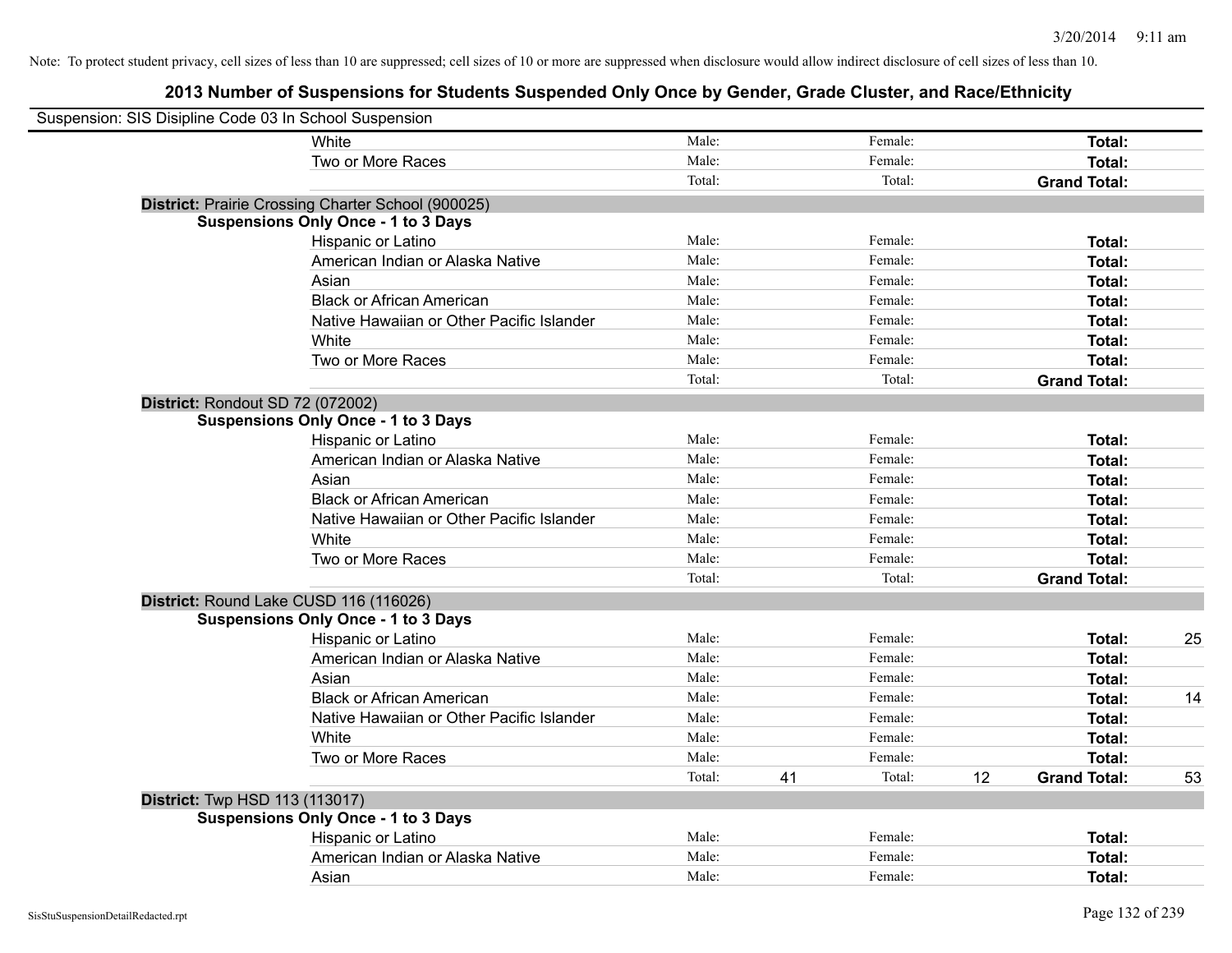| Suspension: SIS Disipline Code 03 In School Suspension |                                               |        |     |         |    |                     |     |
|--------------------------------------------------------|-----------------------------------------------|--------|-----|---------|----|---------------------|-----|
|                                                        | <b>Black or African American</b>              | Male:  |     | Female: |    | Total:              |     |
|                                                        | Native Hawaiian or Other Pacific Islander     | Male:  |     | Female: |    | Total:              |     |
|                                                        | White                                         | Male:  |     | Female: |    | Total:              |     |
|                                                        | Two or More Races                             | Male:  |     | Female: |    | <b>Total:</b>       |     |
|                                                        |                                               | Total: |     | Total:  |    | <b>Grand Total:</b> |     |
|                                                        | <b>Suspensions Only Once - 4 or More Days</b> |        |     |         |    |                     |     |
|                                                        | Hispanic or Latino                            | Male:  |     | Female: |    | Total:              |     |
|                                                        | American Indian or Alaska Native              | Male:  |     | Female: |    | Total:              |     |
|                                                        | Asian                                         | Male:  |     | Female: |    | Total:              |     |
|                                                        | <b>Black or African American</b>              | Male:  |     | Female: |    | Total:              |     |
|                                                        | Native Hawaiian or Other Pacific Islander     | Male:  |     | Female: |    | Total:              |     |
|                                                        | White                                         | Male:  |     | Female: |    | Total:              |     |
|                                                        | Two or More Races                             | Male:  |     | Female: |    | <b>Total:</b>       |     |
|                                                        |                                               | Total: |     | Total:  |    | <b>Grand Total:</b> |     |
|                                                        | District: Wauconda CUSD 118 (118026)          |        |     |         |    |                     |     |
|                                                        | <b>Suspensions Only Once - 1 to 3 Days</b>    |        |     |         |    |                     |     |
|                                                        | Hispanic or Latino                            | Male:  |     | Female: |    | Total:              | 19  |
|                                                        | American Indian or Alaska Native              | Male:  |     | Female: |    | <b>Total:</b>       |     |
|                                                        | Asian                                         | Male:  |     | Female: |    | Total:              |     |
|                                                        | <b>Black or African American</b>              | Male:  |     | Female: |    | Total:              |     |
|                                                        | Native Hawaiian or Other Pacific Islander     | Male:  |     | Female: |    | Total:              |     |
|                                                        | White                                         | Male:  | 56  | Female: | 17 | <b>Total:</b>       | 73  |
|                                                        | Two or More Races                             | Male:  |     | Female: |    | <b>Total:</b>       |     |
|                                                        |                                               | Total: |     | Total:  |    | <b>Grand Total:</b> |     |
|                                                        | District: Waukegan CUSD 60 (060026)           |        |     |         |    |                     |     |
|                                                        | <b>Suspensions Only Once - 1 to 3 Days</b>    |        |     |         |    |                     |     |
|                                                        | Hispanic or Latino                            | Male:  | 168 | Female: | 85 | Total:              | 253 |
|                                                        | American Indian or Alaska Native              | Male:  |     | Female: |    | Total:              |     |
|                                                        | Asian                                         | Male:  |     | Female: |    | Total:              |     |
|                                                        | <b>Black or African American</b>              | Male:  | 90  | Female: | 60 | Total:              | 150 |
|                                                        | Native Hawaiian or Other Pacific Islander     | Male:  |     | Female: |    | Total:              |     |
|                                                        | White                                         | Male:  |     | Female: |    | Total:              | 23  |
|                                                        | Two or More Races                             | Male:  |     | Female: |    | <b>Total:</b>       | 10  |
|                                                        |                                               | Total: |     | Total:  |    | <b>Grand Total:</b> |     |
|                                                        | <b>Suspensions Only Once - 4 or More Days</b> |        |     |         |    |                     |     |
|                                                        | Hispanic or Latino                            | Male:  |     | Female: |    | Total:              |     |
|                                                        | American Indian or Alaska Native              | Male:  |     | Female: |    | Total:              |     |
|                                                        | Asian                                         | Male:  |     | Female: |    | Total:              |     |
|                                                        | <b>Black or African American</b>              | Male:  |     | Female: |    | Total:              |     |
| SisStuSuspensionDetailRedacted.rpt                     |                                               |        |     |         |    | Page 133 of 239     |     |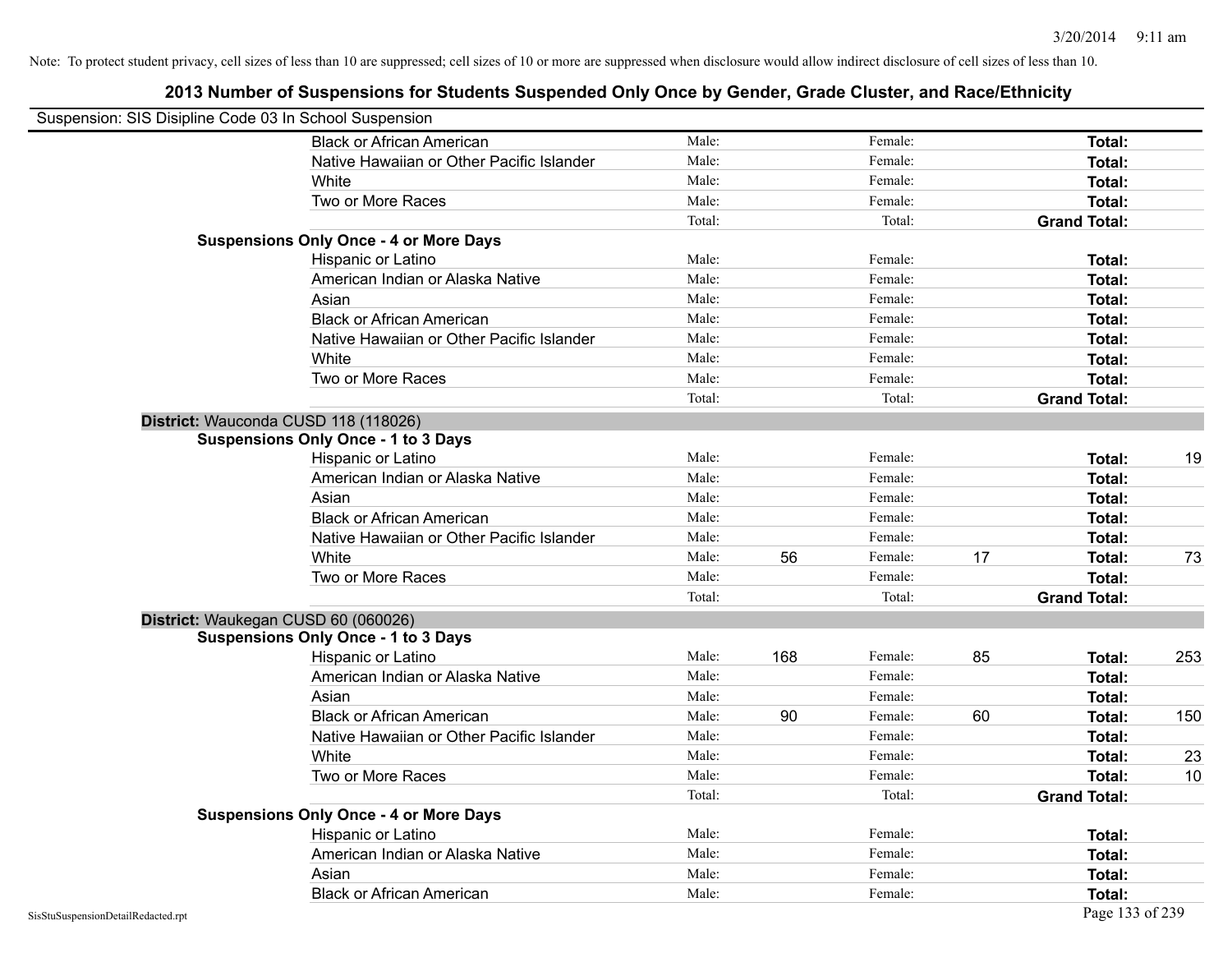| Suspension: SIS Disipline Code 03 In School Suspension |                                               |        |     |         |    |                     |     |
|--------------------------------------------------------|-----------------------------------------------|--------|-----|---------|----|---------------------|-----|
|                                                        | Native Hawaiian or Other Pacific Islander     | Male:  |     | Female: |    | Total:              |     |
|                                                        | White                                         | Male:  |     | Female: |    | Total:              |     |
|                                                        | Two or More Races                             | Male:  |     | Female: |    | Total:              |     |
|                                                        |                                               | Total: |     | Total:  |    | <b>Grand Total:</b> |     |
| District: Winthrop Harbor SD 1 (001002)                |                                               |        |     |         |    |                     |     |
|                                                        | <b>Suspensions Only Once - 1 to 3 Days</b>    |        |     |         |    |                     |     |
|                                                        | Hispanic or Latino                            | Male:  |     | Female: |    | Total:              |     |
|                                                        | American Indian or Alaska Native              | Male:  |     | Female: |    | Total:              |     |
|                                                        | Asian                                         | Male:  |     | Female: |    | Total:              |     |
|                                                        | <b>Black or African American</b>              | Male:  |     | Female: |    | Total:              |     |
|                                                        | Native Hawaiian or Other Pacific Islander     | Male:  |     | Female: |    | Total:              |     |
|                                                        | White                                         | Male:  |     | Female: |    | Total:              | 17  |
|                                                        | Two or More Races                             | Male:  |     | Female: |    | Total:              |     |
|                                                        |                                               | Total: |     | Total:  |    | <b>Grand Total:</b> |     |
| District: Woodland CCSD 50 (050004)                    |                                               |        |     |         |    |                     |     |
|                                                        | <b>Suspensions Only Once - 1 to 3 Days</b>    |        |     |         |    |                     |     |
|                                                        | Hispanic or Latino                            | Male:  | 41  | Female: | 16 | Total:              | 57  |
|                                                        | American Indian or Alaska Native              | Male:  |     | Female: |    | Total:              |     |
|                                                        | Asian                                         | Male:  |     | Female: |    | Total:              |     |
|                                                        | <b>Black or African American</b>              | Male:  |     | Female: |    | Total:              | 21  |
|                                                        | Native Hawaiian or Other Pacific Islander     | Male:  |     | Female: |    | Total:              |     |
|                                                        | White                                         | Male:  | 40  | Female: | 12 | Total:              | 52  |
|                                                        | Two or More Races                             | Male:  |     | Female: |    | Total:              |     |
|                                                        |                                               | Total: | 103 | Total:  | 38 | <b>Grand Total:</b> | 141 |
| <b>District: Zion ESD 6 (006002)</b>                   |                                               |        |     |         |    |                     |     |
|                                                        | <b>Suspensions Only Once - 1 to 3 Days</b>    |        |     |         |    |                     |     |
|                                                        | Hispanic or Latino                            | Male:  |     | Female: |    | Total:              | 28  |
|                                                        | American Indian or Alaska Native              | Male:  |     | Female: |    | Total:              |     |
|                                                        | Asian                                         | Male:  |     | Female: |    | Total:              |     |
|                                                        | <b>Black or African American</b>              | Male:  | 38  | Female: | 27 | Total:              | 65  |
|                                                        | Native Hawaiian or Other Pacific Islander     | Male:  |     | Female: |    | Total:              |     |
|                                                        | White                                         | Male:  |     | Female: |    | Total:              |     |
|                                                        | Two or More Races                             | Male:  |     | Female: |    | Total:              |     |
|                                                        |                                               | Total: | 69  | Total:  | 40 | <b>Grand Total:</b> | 109 |
|                                                        | <b>Suspensions Only Once - 4 or More Days</b> |        |     |         |    |                     |     |
|                                                        | Hispanic or Latino                            | Male:  |     | Female: |    | Total:              |     |
|                                                        | American Indian or Alaska Native              | Male:  |     | Female: |    | Total:              |     |
|                                                        | Asian                                         | Male:  |     | Female: |    | Total:              |     |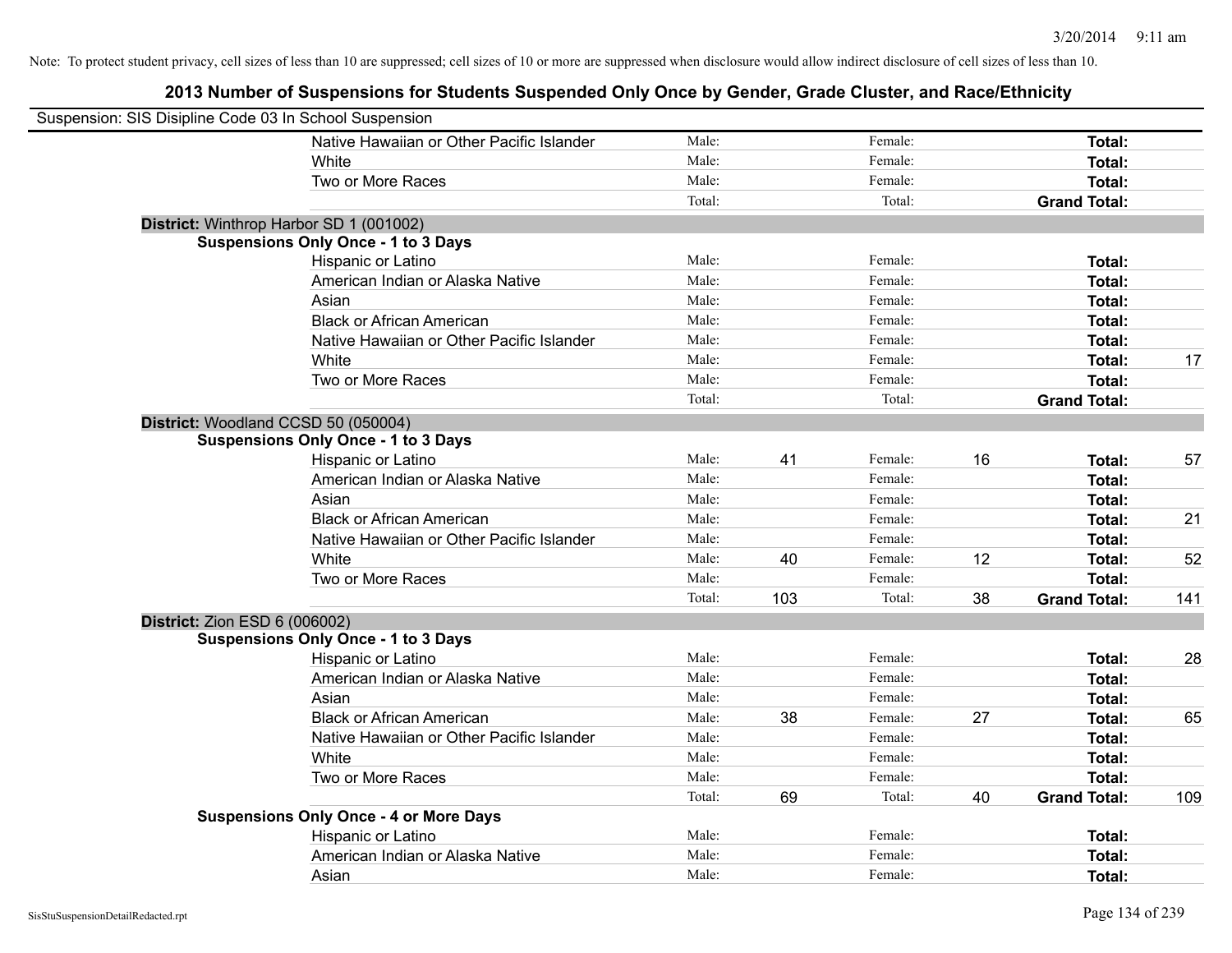| Suspension: SIS Disipline Code 03 In School Suspension |                                                    |        |    |         |    |                     |     |
|--------------------------------------------------------|----------------------------------------------------|--------|----|---------|----|---------------------|-----|
|                                                        |                                                    |        |    |         |    |                     |     |
|                                                        | <b>Black or African American</b>                   | Male:  |    | Female: |    | Total:              |     |
|                                                        | Native Hawaiian or Other Pacific Islander          | Male:  |    | Female: |    | Total:              |     |
|                                                        | White                                              | Male:  |    | Female: |    | <b>Total:</b>       |     |
|                                                        | Two or More Races                                  | Male:  |    | Female: |    | Total:              |     |
|                                                        |                                                    | Total: |    | Total:  |    | <b>Grand Total:</b> |     |
| Region: Lee/Ogle ROE (47)                              |                                                    |        |    |         |    |                     |     |
| <b>County: Lee (052)</b>                               |                                                    |        |    |         |    |                     |     |
|                                                        | District: Amboy CUSD 272 (272026)                  |        |    |         |    |                     |     |
|                                                        | <b>Suspensions Only Once - 1 to 3 Days</b>         |        |    |         |    |                     |     |
|                                                        | Hispanic or Latino                                 | Male:  |    | Female: |    | Total:              |     |
|                                                        | American Indian or Alaska Native                   | Male:  |    | Female: |    | <b>Total:</b>       |     |
|                                                        | Asian                                              | Male:  |    | Female: |    | Total:              |     |
|                                                        | <b>Black or African American</b>                   | Male:  |    | Female: |    | Total:              |     |
|                                                        | Native Hawaiian or Other Pacific Islander          | Male:  |    | Female: |    | Total:              |     |
|                                                        | White                                              | Male:  | 23 | Female: | 18 | Total:              | 41  |
|                                                        | Two or More Races                                  | Male:  |    | Female: |    | Total:              |     |
|                                                        |                                                    | Total: |    | Total:  |    | <b>Grand Total:</b> |     |
|                                                        | District: Ashton-Franklin Center CUSD 275 (275026) |        |    |         |    |                     |     |
|                                                        | <b>Suspensions Only Once - 1 to 3 Days</b>         |        |    |         |    |                     |     |
|                                                        | Hispanic or Latino                                 | Male:  |    | Female: |    | Total:              |     |
|                                                        | American Indian or Alaska Native                   | Male:  |    | Female: |    | Total:              |     |
|                                                        | Asian                                              | Male:  |    | Female: |    | Total:              |     |
|                                                        | <b>Black or African American</b>                   | Male:  |    | Female: |    | Total:              |     |
|                                                        | Native Hawaiian or Other Pacific Islander          | Male:  |    | Female: |    | <b>Total:</b>       |     |
|                                                        | White                                              | Male:  |    | Female: |    | <b>Total:</b>       | 24  |
|                                                        | Two or More Races                                  | Male:  |    | Female: |    | <b>Total:</b>       |     |
|                                                        |                                                    | Total: |    | Total:  |    | <b>Grand Total:</b> |     |
|                                                        | District: Dixon USD 170 (170022)                   |        |    |         |    |                     |     |
|                                                        | <b>Suspensions Only Once - 1 to 3 Days</b>         |        |    |         |    |                     |     |
|                                                        | Hispanic or Latino                                 | Male:  |    | Female: |    | Total:              |     |
|                                                        | American Indian or Alaska Native                   | Male:  |    | Female: |    | Total:              |     |
|                                                        | Asian                                              | Male:  |    | Female: |    | Total:              |     |
|                                                        | <b>Black or African American</b>                   | Male:  |    | Female: |    | <b>Total:</b>       |     |
|                                                        | Native Hawaiian or Other Pacific Islander          | Male:  |    | Female: |    | Total:              |     |
|                                                        | White                                              | Male:  | 50 | Female: | 32 | Total:              | 82  |
|                                                        | Two or More Races                                  | Male:  |    | Female: |    | <b>Total:</b>       | 13  |
|                                                        |                                                    | Total: |    | Total:  |    | <b>Grand Total:</b> | 108 |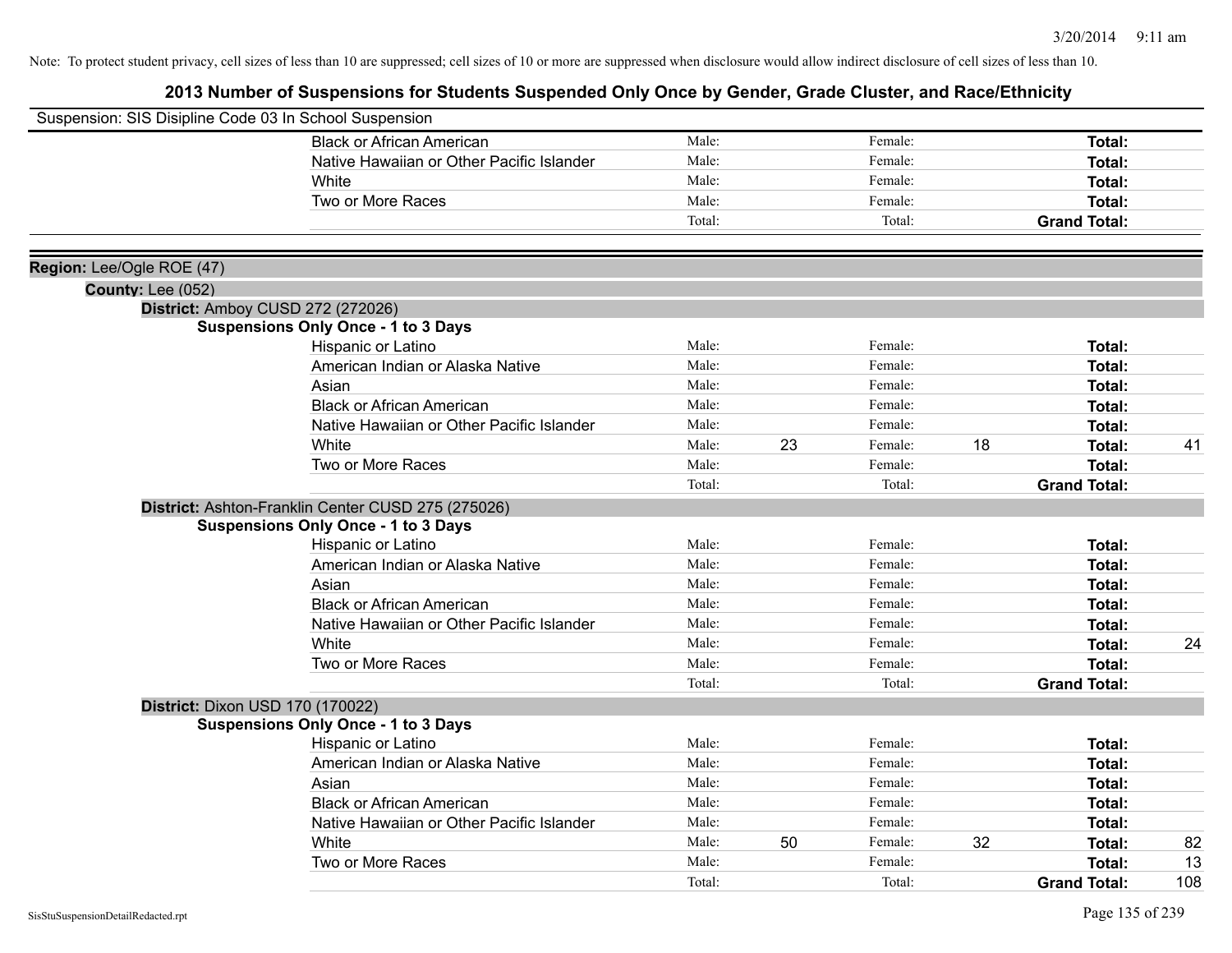| Suspension: SIS Disipline Code 03 In School Suspension |                                                 |        |    |         |    |                     |    |
|--------------------------------------------------------|-------------------------------------------------|--------|----|---------|----|---------------------|----|
| District: Steward ESD 220 (220002)                     |                                                 |        |    |         |    |                     |    |
|                                                        | <b>Suspensions Only Once - 1 to 3 Days</b>      |        |    |         |    |                     |    |
|                                                        | Hispanic or Latino                              | Male:  |    | Female: |    | Total:              |    |
|                                                        | American Indian or Alaska Native                | Male:  |    | Female: |    | <b>Total:</b>       |    |
|                                                        | Asian                                           | Male:  |    | Female: |    | <b>Total:</b>       |    |
|                                                        | <b>Black or African American</b>                | Male:  |    | Female: |    | <b>Total:</b>       |    |
|                                                        | Native Hawaiian or Other Pacific Islander       | Male:  |    | Female: |    | Total:              |    |
|                                                        | White                                           | Male:  |    | Female: |    | <b>Total:</b>       |    |
|                                                        | Two or More Races                               | Male:  |    | Female: |    | <b>Total:</b>       |    |
|                                                        |                                                 | Total: |    | Total:  |    | <b>Grand Total:</b> |    |
| County: Non-Public School (000)                        |                                                 |        |    |         |    |                     |    |
| District: Lee/Ogle ROE (000000)                        |                                                 |        |    |         |    |                     |    |
|                                                        | <b>Suspensions Only Once - 1 to 3 Days</b>      |        |    |         |    |                     |    |
|                                                        | Hispanic or Latino                              | Male:  |    | Female: |    | Total:              |    |
|                                                        | American Indian or Alaska Native                | Male:  |    | Female: |    | <b>Total:</b>       |    |
|                                                        | Asian                                           | Male:  |    | Female: |    | <b>Total:</b>       |    |
|                                                        | <b>Black or African American</b>                | Male:  |    | Female: |    | Total:              |    |
|                                                        | Native Hawaiian or Other Pacific Islander       | Male:  |    | Female: |    | <b>Total:</b>       |    |
|                                                        | White                                           | Male:  |    | Female: |    | <b>Total:</b>       |    |
|                                                        | Two or More Races                               | Male:  |    | Female: |    | <b>Total:</b>       |    |
|                                                        |                                                 | Total: |    | Total:  |    | <b>Grand Total:</b> |    |
| County: Ogle (071)                                     |                                                 |        |    |         |    |                     |    |
| District: Byron CUSD 226 (226026)                      |                                                 |        |    |         |    |                     |    |
|                                                        | <b>Suspensions Only Once - 1 to 3 Days</b>      |        |    |         |    |                     |    |
|                                                        | Hispanic or Latino                              | Male:  |    | Female: |    | Total:              |    |
|                                                        | American Indian or Alaska Native                | Male:  |    | Female: |    | <b>Total:</b>       |    |
|                                                        | Asian                                           | Male:  |    | Female: |    | Total:              |    |
|                                                        | <b>Black or African American</b>                | Male:  |    | Female: |    | <b>Total:</b>       |    |
|                                                        | Native Hawaiian or Other Pacific Islander       | Male:  |    | Female: |    | <b>Total:</b>       |    |
|                                                        | White                                           | Male:  | 31 | Female: | 11 | Total:              | 42 |
|                                                        | Two or More Races                               | Male:  |    | Female: |    | <b>Total:</b>       |    |
|                                                        |                                                 | Total: |    | Total:  |    | <b>Grand Total:</b> |    |
|                                                        | District: Forrestville Valley CUSD 221 (221026) |        |    |         |    |                     |    |
|                                                        | <b>Suspensions Only Once - 1 to 3 Days</b>      |        |    |         |    |                     |    |
|                                                        | Hispanic or Latino                              | Male:  |    | Female: |    | Total:              |    |
|                                                        | American Indian or Alaska Native                | Male:  |    | Female: |    | <b>Total:</b>       |    |
|                                                        | Asian                                           | Male:  |    | Female: |    | Total:              |    |
|                                                        | <b>Black or African American</b>                | Male:  |    | Female: |    | Total:              |    |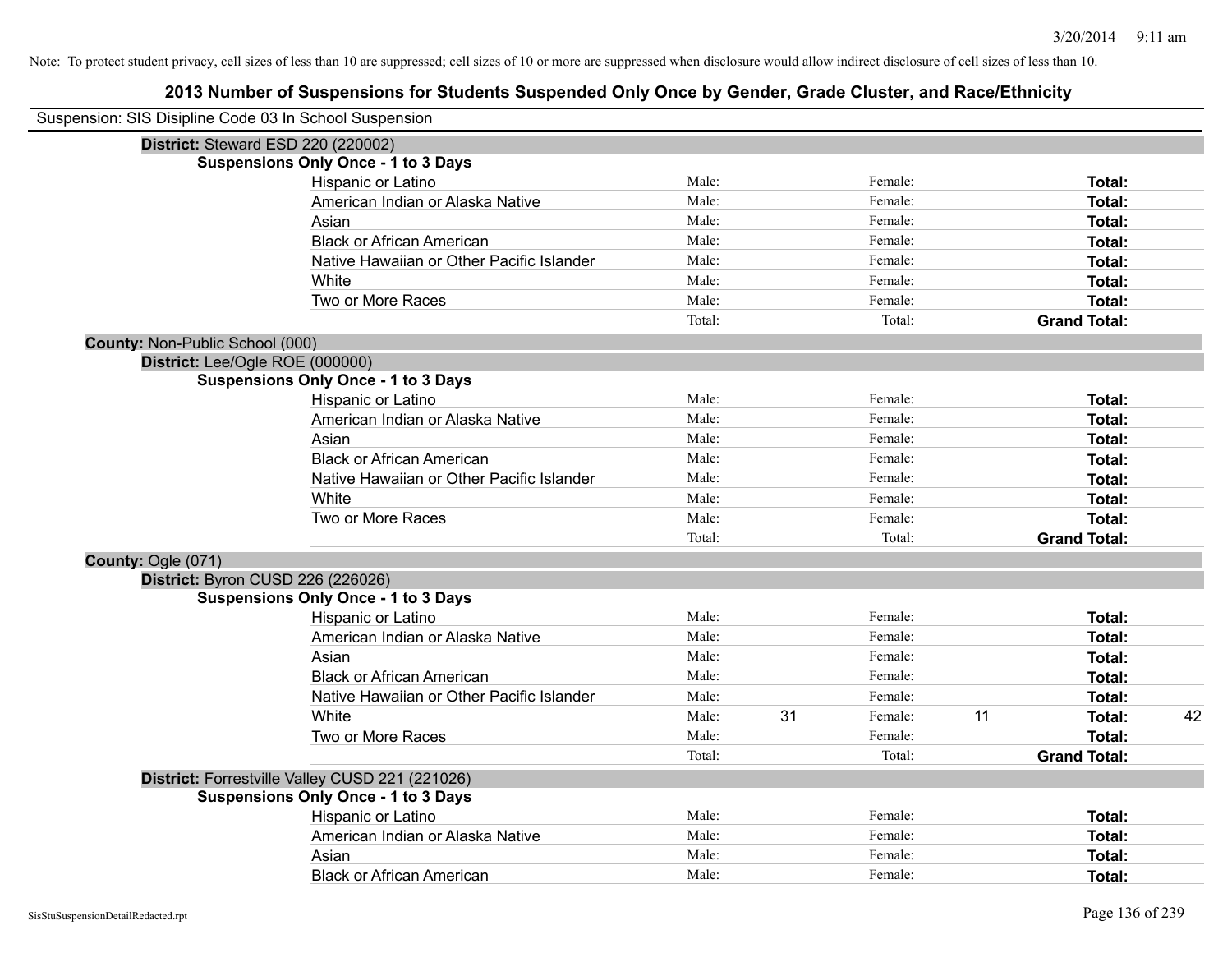| Suspension: SIS Disipline Code 03 In School Suspension |                                                  |        |    |         |    |                     |    |
|--------------------------------------------------------|--------------------------------------------------|--------|----|---------|----|---------------------|----|
|                                                        | Native Hawaiian or Other Pacific Islander        | Male:  |    | Female: |    | Total:              |    |
|                                                        | White                                            | Male:  | 24 | Female: | 11 | <b>Total:</b>       | 35 |
|                                                        | Two or More Races                                | Male:  |    | Female: |    | <b>Total:</b>       |    |
|                                                        |                                                  | Total: |    | Total:  |    | <b>Grand Total:</b> |    |
|                                                        | District: Kings Cons SD 144 (144003)             |        |    |         |    |                     |    |
|                                                        | <b>Suspensions Only Once - 1 to 3 Days</b>       |        |    |         |    |                     |    |
|                                                        | Hispanic or Latino                               | Male:  |    | Female: |    | Total:              |    |
|                                                        | American Indian or Alaska Native                 | Male:  |    | Female: |    | Total:              |    |
|                                                        | Asian                                            | Male:  |    | Female: |    | <b>Total:</b>       |    |
|                                                        | <b>Black or African American</b>                 | Male:  |    | Female: |    | Total:              |    |
|                                                        | Native Hawaiian or Other Pacific Islander        | Male:  |    | Female: |    | <b>Total:</b>       |    |
|                                                        | White                                            | Male:  |    | Female: |    | <b>Total:</b>       |    |
|                                                        | Two or More Races                                | Male:  |    | Female: |    | <b>Total:</b>       |    |
|                                                        |                                                  | Total: |    | Total:  |    | <b>Grand Total:</b> |    |
|                                                        | District: Meridian CUSD 223 (223026)             |        |    |         |    |                     |    |
|                                                        | <b>Suspensions Only Once - 1 to 3 Days</b>       |        |    |         |    |                     |    |
|                                                        | Hispanic or Latino                               | Male:  |    | Female: |    | Total:              |    |
|                                                        | American Indian or Alaska Native                 | Male:  |    | Female: |    | Total:              |    |
|                                                        | Asian                                            | Male:  |    | Female: |    | Total:              |    |
|                                                        | <b>Black or African American</b>                 | Male:  |    | Female: |    | Total:              |    |
|                                                        | Native Hawaiian or Other Pacific Islander        | Male:  |    | Female: |    | Total:              |    |
|                                                        | White                                            | Male:  |    | Female: |    | Total:              | 23 |
|                                                        | Two or More Races                                | Male:  |    | Female: |    | Total:              |    |
|                                                        |                                                  | Total: |    | Total:  |    | <b>Grand Total:</b> |    |
|                                                        | District: Ogle Co Education Cooperative (801060) |        |    |         |    |                     |    |
|                                                        | <b>Suspensions Only Once - 1 to 3 Days</b>       |        |    |         |    |                     |    |
|                                                        | Hispanic or Latino                               | Male:  |    | Female: |    | Total:              |    |
|                                                        | American Indian or Alaska Native                 | Male:  |    | Female: |    | Total:              |    |
|                                                        | Asian                                            | Male:  |    | Female: |    | Total:              |    |
|                                                        | <b>Black or African American</b>                 | Male:  |    | Female: |    | Total:              |    |
|                                                        | Native Hawaiian or Other Pacific Islander        | Male:  |    | Female: |    | Total:              |    |
|                                                        | White                                            | Male:  |    | Female: |    | Total:              |    |
|                                                        | Two or More Races                                | Male:  |    | Female: |    | <b>Total:</b>       |    |
|                                                        |                                                  | Total: |    | Total:  |    | <b>Grand Total:</b> |    |
|                                                        | District: Oregon CUSD 220 (220026)               |        |    |         |    |                     |    |
|                                                        | <b>Suspensions Only Once - 1 to 3 Days</b>       |        |    |         |    |                     |    |
|                                                        | Hispanic or Latino                               | Male:  |    | Female: |    | Total:              |    |
|                                                        | American Indian or Alaska Native                 | Male:  |    | Female: |    | Total:              |    |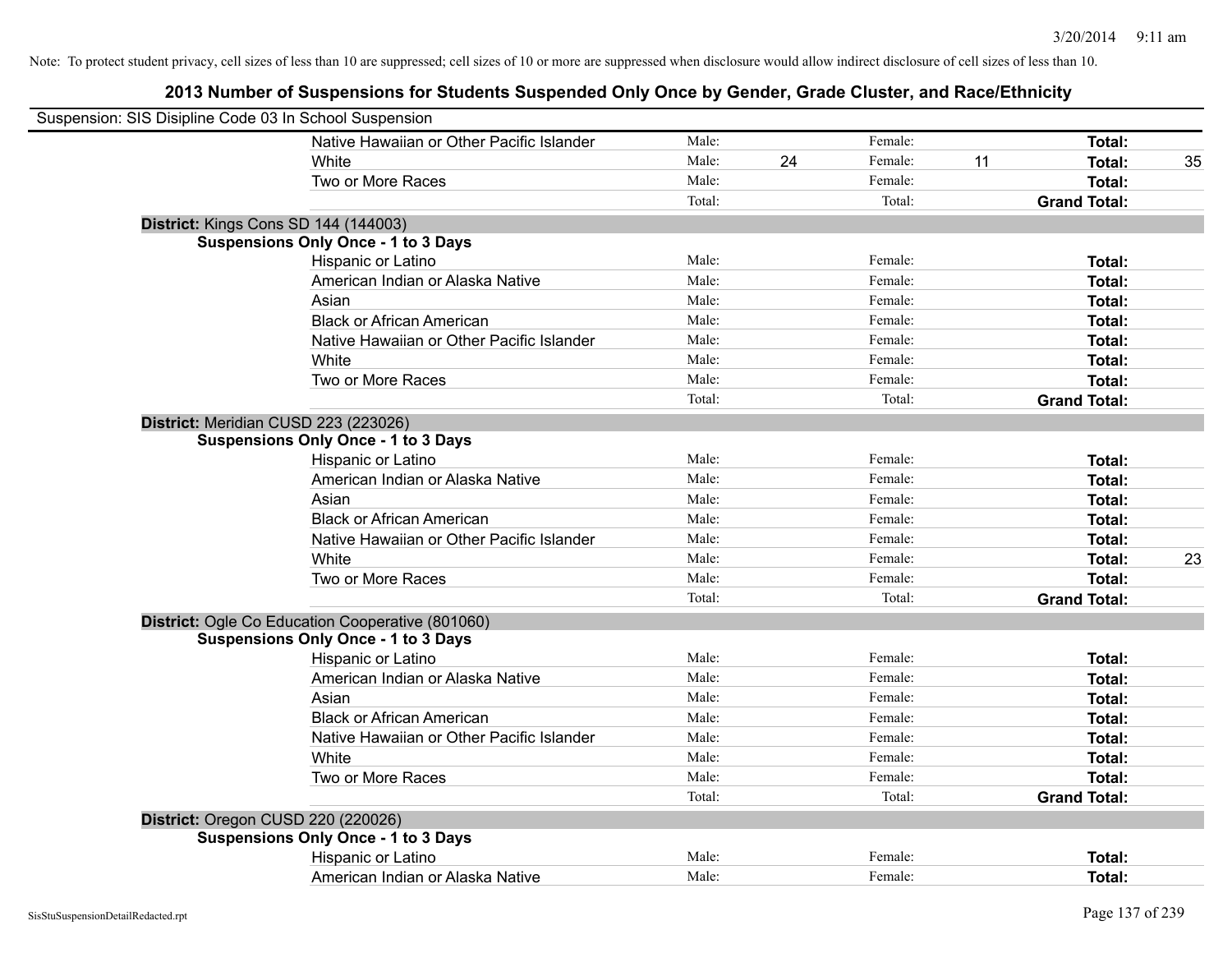# **2013 Number of Suspensions for Students Suspended Only Once by Gender, Grade Cluster, and Race/Ethnicity**

| Suspension: SIS Disipline Code 03 In School Suspension |                                            |        |    |         |    |                     |     |
|--------------------------------------------------------|--------------------------------------------|--------|----|---------|----|---------------------|-----|
|                                                        | Asian                                      | Male:  |    | Female: |    | Total:              |     |
|                                                        | <b>Black or African American</b>           | Male:  |    | Female: |    | <b>Total:</b>       |     |
|                                                        | Native Hawaiian or Other Pacific Islander  | Male:  |    | Female: |    | <b>Total:</b>       |     |
|                                                        | White                                      | Male:  | 61 | Female: | 28 | <b>Total:</b>       | 89  |
|                                                        | Two or More Races                          | Male:  |    | Female: |    | Total:              |     |
|                                                        |                                            | Total: |    | Total:  |    | <b>Grand Total:</b> | 106 |
|                                                        | District: Polo CUSD 222 (222026)           |        |    |         |    |                     |     |
|                                                        | <b>Suspensions Only Once - 1 to 3 Days</b> |        |    |         |    |                     |     |
|                                                        | Hispanic or Latino                         | Male:  |    | Female: |    | <b>Total:</b>       |     |
|                                                        | American Indian or Alaska Native           | Male:  |    | Female: |    | Total:              |     |
|                                                        | Asian                                      | Male:  |    | Female: |    | Total:              |     |
|                                                        | <b>Black or African American</b>           | Male:  |    | Female: |    | Total:              |     |
|                                                        | Native Hawaiian or Other Pacific Islander  | Male:  |    | Female: |    | <b>Total:</b>       |     |
|                                                        | White                                      | Male:  |    | Female: |    | <b>Total:</b>       |     |
|                                                        | Two or More Races                          | Male:  |    | Female: |    | <b>Total:</b>       |     |
|                                                        |                                            | Total: |    | Total:  |    | <b>Grand Total:</b> | 10  |
|                                                        | District: Rochelle CCSD 231 (231004)       |        |    |         |    |                     |     |
|                                                        | <b>Suspensions Only Once - 1 to 3 Days</b> |        |    |         |    |                     |     |
|                                                        | Hispanic or Latino                         | Male:  |    | Female: |    | <b>Total:</b>       |     |
|                                                        | American Indian or Alaska Native           | Male:  |    | Female: |    | <b>Total:</b>       |     |
|                                                        | Asian                                      | Male:  |    | Female: |    | <b>Total:</b>       |     |
|                                                        | <b>Black or African American</b>           | Male:  |    | Female: |    | <b>Total:</b>       |     |
|                                                        | Native Hawaiian or Other Pacific Islander  | Male:  |    | Female: |    | <b>Total:</b>       |     |
|                                                        | White                                      | Male:  |    | Female: |    | <b>Total:</b>       |     |
|                                                        | Two or More Races                          | Male:  |    | Female: |    | <b>Total:</b>       |     |
|                                                        |                                            | Total: |    | Total:  |    | <b>Grand Total:</b> |     |
|                                                        | District: Rochelle Twp HSD 212 (212017)    |        |    |         |    |                     |     |
|                                                        | <b>Suspensions Only Once - 1 to 3 Days</b> |        |    |         |    |                     |     |
|                                                        | Hispanic or Latino                         | Male:  | 17 | Female: | 20 | Total:              | 37  |
|                                                        | American Indian or Alaska Native           | Male:  |    | Female: |    | <b>Total:</b>       |     |
|                                                        | Asian                                      | Male:  |    | Female: |    | <b>Total:</b>       |     |
|                                                        | <b>Black or African American</b>           | Male:  |    | Female: |    | <b>Total:</b>       |     |
|                                                        | Native Hawaiian or Other Pacific Islander  | Male:  |    | Female: |    | <b>Total:</b>       |     |
|                                                        | White                                      | Male:  | 58 | Female: | 30 | <b>Total:</b>       | 88  |
|                                                        | Two or More Races                          | Male:  |    | Female: |    | Total:              |     |
|                                                        |                                            | Total: |    | Total:  |    | <b>Grand Total:</b> | 139 |
|                                                        |                                            |        |    |         |    |                     |     |

**Region:** Logan/Mason/Menard ROE (38)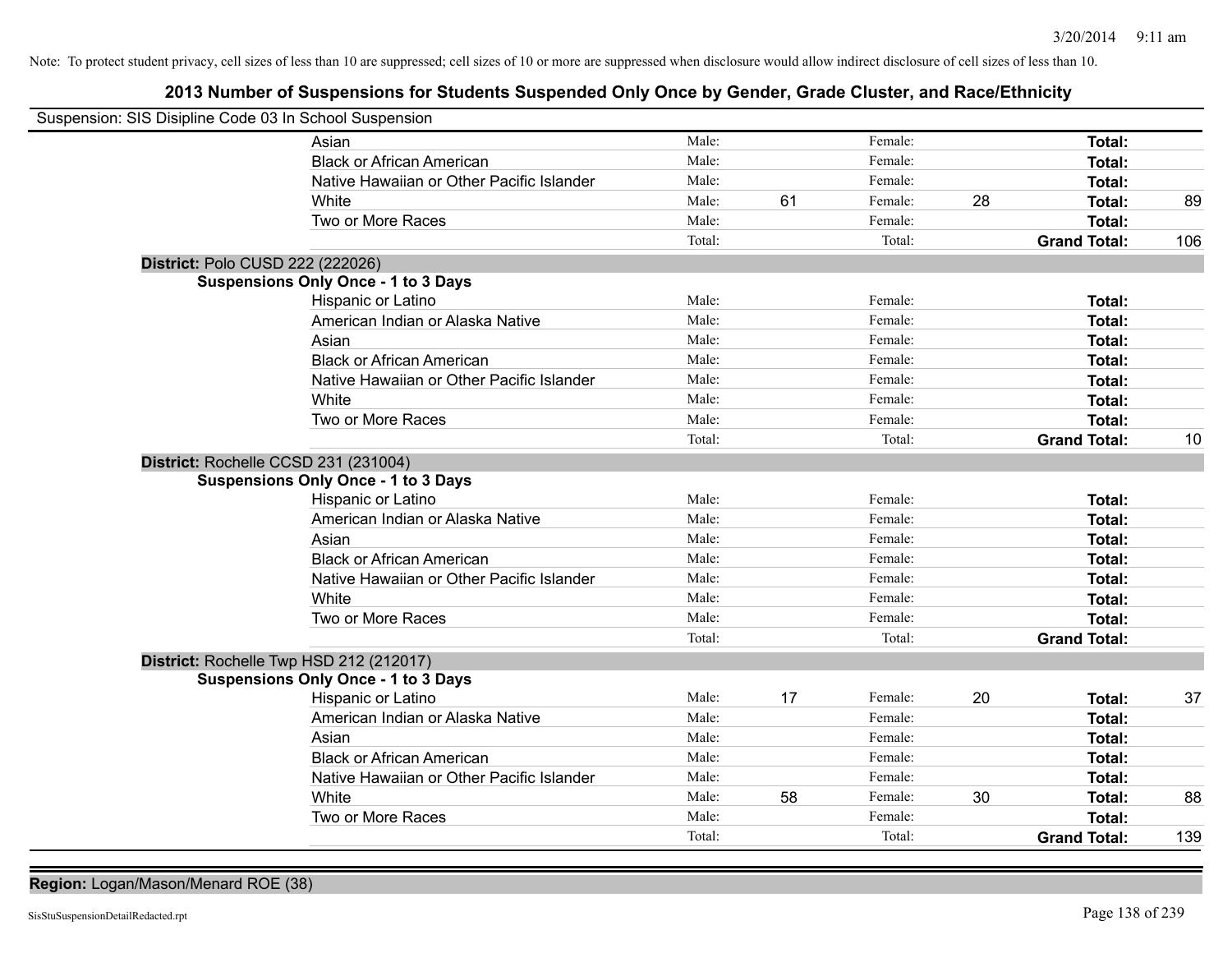| Suspension: SIS Disipline Code 03 In School Suspension |                                                 |        |         |                     |    |
|--------------------------------------------------------|-------------------------------------------------|--------|---------|---------------------|----|
| County: Logan (054)                                    |                                                 |        |         |                     |    |
|                                                        | District: Chester-East Lincoln CCSD 61 (061004) |        |         |                     |    |
|                                                        | <b>Suspensions Only Once - 1 to 3 Days</b>      |        |         |                     |    |
|                                                        | Hispanic or Latino                              | Male:  | Female: | Total:              |    |
|                                                        | American Indian or Alaska Native                | Male:  | Female: | Total:              |    |
|                                                        | Asian                                           | Male:  | Female: | Total:              |    |
|                                                        | <b>Black or African American</b>                | Male:  | Female: | Total:              |    |
|                                                        | Native Hawaiian or Other Pacific Islander       | Male:  | Female: | Total:              |    |
|                                                        | White                                           | Male:  | Female: | Total:              |    |
|                                                        | Two or More Races                               | Male:  | Female: | Total:              |    |
|                                                        |                                                 | Total: | Total:  | <b>Grand Total:</b> |    |
| District: Lincoln ESD 27 (027002)                      |                                                 |        |         |                     |    |
|                                                        | <b>Suspensions Only Once - 1 to 3 Days</b>      |        |         |                     |    |
|                                                        | Hispanic or Latino                              | Male:  | Female: | Total:              |    |
|                                                        | American Indian or Alaska Native                | Male:  | Female: | Total:              |    |
|                                                        | Asian                                           | Male:  | Female: | Total:              |    |
|                                                        | <b>Black or African American</b>                | Male:  | Female: | Total:              |    |
|                                                        | Native Hawaiian or Other Pacific Islander       | Male:  | Female: | Total:              |    |
|                                                        | White                                           | Male:  | Female: | Total:              | 10 |
|                                                        | Two or More Races                               | Male:  | Female: | Total:              |    |
|                                                        |                                                 | Total: | Total:  | <b>Grand Total:</b> |    |
|                                                        | District: Mt Pulaski CUSD 23 (023026)           |        |         |                     |    |
|                                                        | <b>Suspensions Only Once - 1 to 3 Days</b>      |        |         |                     |    |
|                                                        | Hispanic or Latino                              | Male:  | Female: | Total:              |    |
|                                                        | American Indian or Alaska Native                | Male:  | Female: | Total:              |    |
|                                                        | Asian                                           | Male:  | Female: | Total:              |    |
|                                                        | <b>Black or African American</b>                | Male:  | Female: | Total:              |    |
|                                                        | Native Hawaiian or Other Pacific Islander       | Male:  | Female: | Total:              |    |
|                                                        | White                                           | Male:  | Female: | Total:              | 12 |
|                                                        | Two or More Races                               | Male:  | Female: | Total:              |    |
|                                                        |                                                 | Total: | Total:  | <b>Grand Total:</b> |    |
|                                                        | District: New Holland-Middletown ED 88 (088002) |        |         |                     |    |
|                                                        | <b>Suspensions Only Once - 1 to 3 Days</b>      |        |         |                     |    |
|                                                        | Hispanic or Latino                              | Male:  | Female: | Total:              |    |
|                                                        | American Indian or Alaska Native                | Male:  | Female: | Total:              |    |
|                                                        | Asian                                           | Male:  | Female: | Total:              |    |
|                                                        | <b>Black or African American</b>                | Male:  | Female: | Total:              |    |
|                                                        | Native Hawaiian or Other Pacific Islander       | Male:  | Female: | Total:              |    |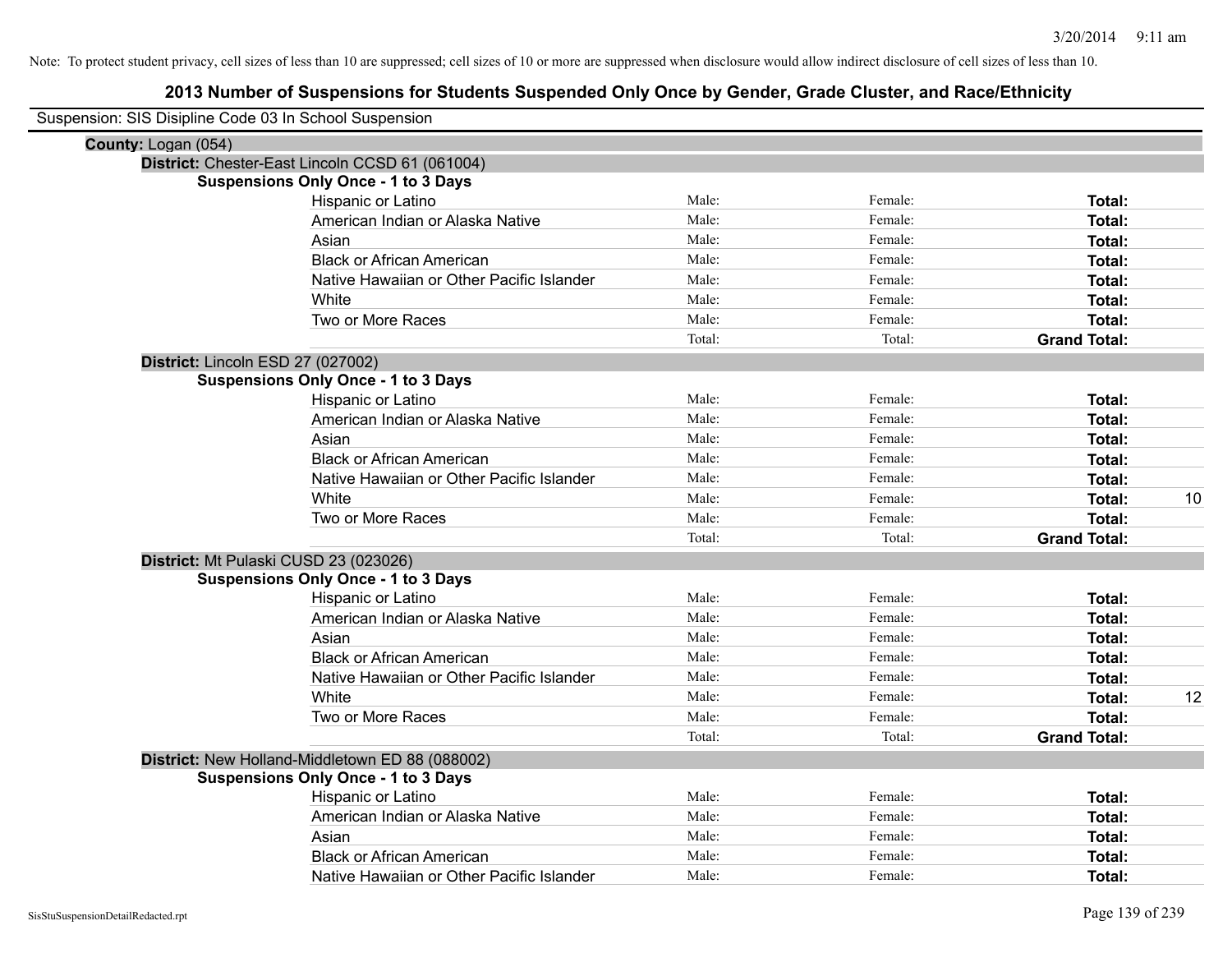| Suspension: SIS Disipline Code 03 In School Suspension |                                               |        |         |                     |    |
|--------------------------------------------------------|-----------------------------------------------|--------|---------|---------------------|----|
|                                                        | <b>White</b>                                  | Male:  | Female: | Total:              |    |
|                                                        | Two or More Races                             | Male:  | Female: | Total:              |    |
|                                                        |                                               | Total: | Total:  | <b>Grand Total:</b> |    |
| County: Mason (060)                                    |                                               |        |         |                     |    |
|                                                        | District: Havana CUSD 126 (126026)            |        |         |                     |    |
|                                                        | <b>Suspensions Only Once - 1 to 3 Days</b>    |        |         |                     |    |
|                                                        | Hispanic or Latino                            | Male:  | Female: | Total:              |    |
|                                                        | American Indian or Alaska Native              | Male:  | Female: | Total:              |    |
|                                                        | Asian                                         | Male:  | Female: | Total:              |    |
|                                                        | <b>Black or African American</b>              | Male:  | Female: | Total:              |    |
|                                                        | Native Hawaiian or Other Pacific Islander     | Male:  | Female: | Total:              |    |
|                                                        | White                                         | Male:  | Female: | Total:              | 37 |
|                                                        | Two or More Races                             | Male:  | Female: | Total:              |    |
|                                                        |                                               | Total: | Total:  | <b>Grand Total:</b> |    |
|                                                        | District: Illini Central CUSD 189 (189026)    |        |         |                     |    |
|                                                        | <b>Suspensions Only Once - 1 to 3 Days</b>    |        |         |                     |    |
|                                                        | Hispanic or Latino                            | Male:  | Female: | Total:              |    |
|                                                        | American Indian or Alaska Native              | Male:  | Female: | Total:              |    |
|                                                        | Asian                                         | Male:  | Female: | Total:              |    |
|                                                        | <b>Black or African American</b>              | Male:  | Female: | Total:              |    |
|                                                        | Native Hawaiian or Other Pacific Islander     | Male:  | Female: | Total:              |    |
|                                                        | White                                         | Male:  | Female: | Total:              |    |
|                                                        | Two or More Races                             | Male:  | Female: | Total:              |    |
|                                                        |                                               | Total: | Total:  | <b>Grand Total:</b> |    |
|                                                        | District: Midwest Central CUSD 191 (191026)   |        |         |                     |    |
|                                                        | <b>Suspensions Only Once - 1 to 3 Days</b>    |        |         |                     |    |
|                                                        | Hispanic or Latino                            | Male:  | Female: | Total:              |    |
|                                                        | American Indian or Alaska Native              | Male:  | Female: | Total:              |    |
|                                                        | Asian                                         | Male:  | Female: | Total:              |    |
|                                                        | <b>Black or African American</b>              | Male:  | Female: | Total:              |    |
|                                                        | Native Hawaiian or Other Pacific Islander     | Male:  | Female: | Total:              |    |
|                                                        | White                                         | Male:  | Female: | Total:              | 43 |
|                                                        | Two or More Races                             | Male:  | Female: | Total:              |    |
|                                                        |                                               | Total: | Total:  | <b>Grand Total:</b> |    |
|                                                        | <b>Suspensions Only Once - 4 or More Days</b> |        |         |                     |    |
|                                                        | Hispanic or Latino                            | Male:  | Female: | Total:              |    |
|                                                        | American Indian or Alaska Native              | Male:  | Female: | Total:              |    |
|                                                        | Asian                                         | Male:  | Female: | Total:              |    |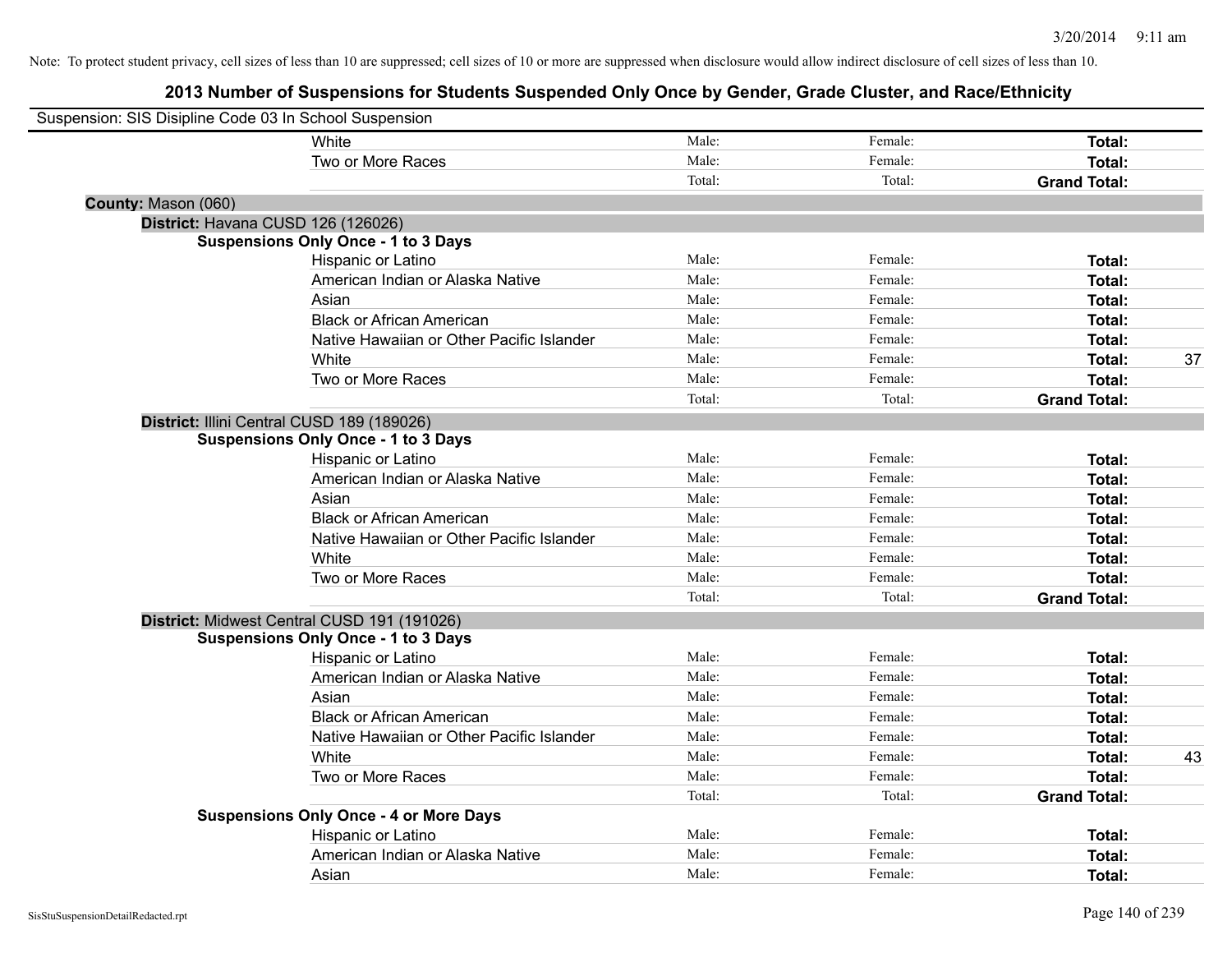| Suspension: SIS Disipline Code 03 In School Suspension |                                                                  |        |    |         |    |                     |    |
|--------------------------------------------------------|------------------------------------------------------------------|--------|----|---------|----|---------------------|----|
|                                                        | <b>Black or African American</b>                                 | Male:  |    | Female: |    | <b>Total:</b>       |    |
|                                                        | Native Hawaiian or Other Pacific Islander                        | Male:  |    | Female: |    | <b>Total:</b>       |    |
|                                                        | White                                                            | Male:  |    | Female: |    | Total:              |    |
|                                                        | Two or More Races                                                | Male:  |    | Female: |    | Total:              |    |
|                                                        |                                                                  | Total: |    | Total:  |    | <b>Grand Total:</b> |    |
| County: Menard (065)                                   |                                                                  |        |    |         |    |                     |    |
| District: Greenview CUSD 200 (200026)                  |                                                                  |        |    |         |    |                     |    |
|                                                        | <b>Suspensions Only Once - 1 to 3 Days</b>                       |        |    |         |    |                     |    |
|                                                        | Hispanic or Latino                                               | Male:  |    | Female: |    | Total:              |    |
|                                                        | American Indian or Alaska Native                                 | Male:  |    | Female: |    | Total:              |    |
|                                                        | Asian                                                            | Male:  |    | Female: |    | Total:              |    |
|                                                        | <b>Black or African American</b>                                 | Male:  |    | Female: |    | <b>Total:</b>       |    |
|                                                        | Native Hawaiian or Other Pacific Islander                        | Male:  |    | Female: |    | <b>Total:</b>       |    |
|                                                        | White                                                            | Male:  |    | Female: |    | <b>Total:</b>       |    |
|                                                        | Two or More Races                                                | Male:  |    | Female: |    | Total:              |    |
|                                                        |                                                                  | Total: |    | Total:  |    | <b>Grand Total:</b> |    |
|                                                        | District: Argenta-Oreana CUSD 1 (001026)                         |        |    |         |    |                     |    |
|                                                        |                                                                  |        |    |         |    |                     |    |
|                                                        | <b>Suspensions Only Once - 1 to 3 Days</b><br>Hispanic or Latino | Male:  |    | Female: |    | <b>Total:</b>       |    |
|                                                        | American Indian or Alaska Native                                 | Male:  |    | Female: |    | Total:              |    |
|                                                        | Asian                                                            | Male:  |    | Female: |    | Total:              |    |
|                                                        | <b>Black or African American</b>                                 | Male:  |    | Female: |    | Total:              |    |
|                                                        | Native Hawaiian or Other Pacific Islander                        | Male:  |    | Female: |    | Total:              |    |
|                                                        | White                                                            | Male:  | 24 | Female: | 10 | Total:              | 34 |
|                                                        | Two or More Races                                                | Male:  |    | Female: |    | <b>Total:</b>       |    |
|                                                        |                                                                  | Total: |    | Total:  |    | <b>Grand Total:</b> |    |
|                                                        | <b>Suspensions Only Once - 4 or More Days</b>                    |        |    |         |    |                     |    |
|                                                        | Hispanic or Latino                                               | Male:  |    | Female: |    | Total:              |    |
|                                                        | American Indian or Alaska Native                                 | Male:  |    | Female: |    | Total:              |    |
|                                                        | Asian                                                            | Male:  |    | Female: |    | <b>Total:</b>       |    |
|                                                        | <b>Black or African American</b>                                 | Male:  |    | Female: |    | Total:              |    |
|                                                        | Native Hawaiian or Other Pacific Islander                        | Male:  |    | Female: |    | Total:              |    |
|                                                        | White                                                            | Male:  |    | Female: |    | <b>Total:</b>       |    |
|                                                        | Two or More Races                                                | Male:  |    | Female: |    | <b>Total:</b>       |    |
|                                                        |                                                                  | Total: |    | Total:  |    | <b>Grand Total:</b> |    |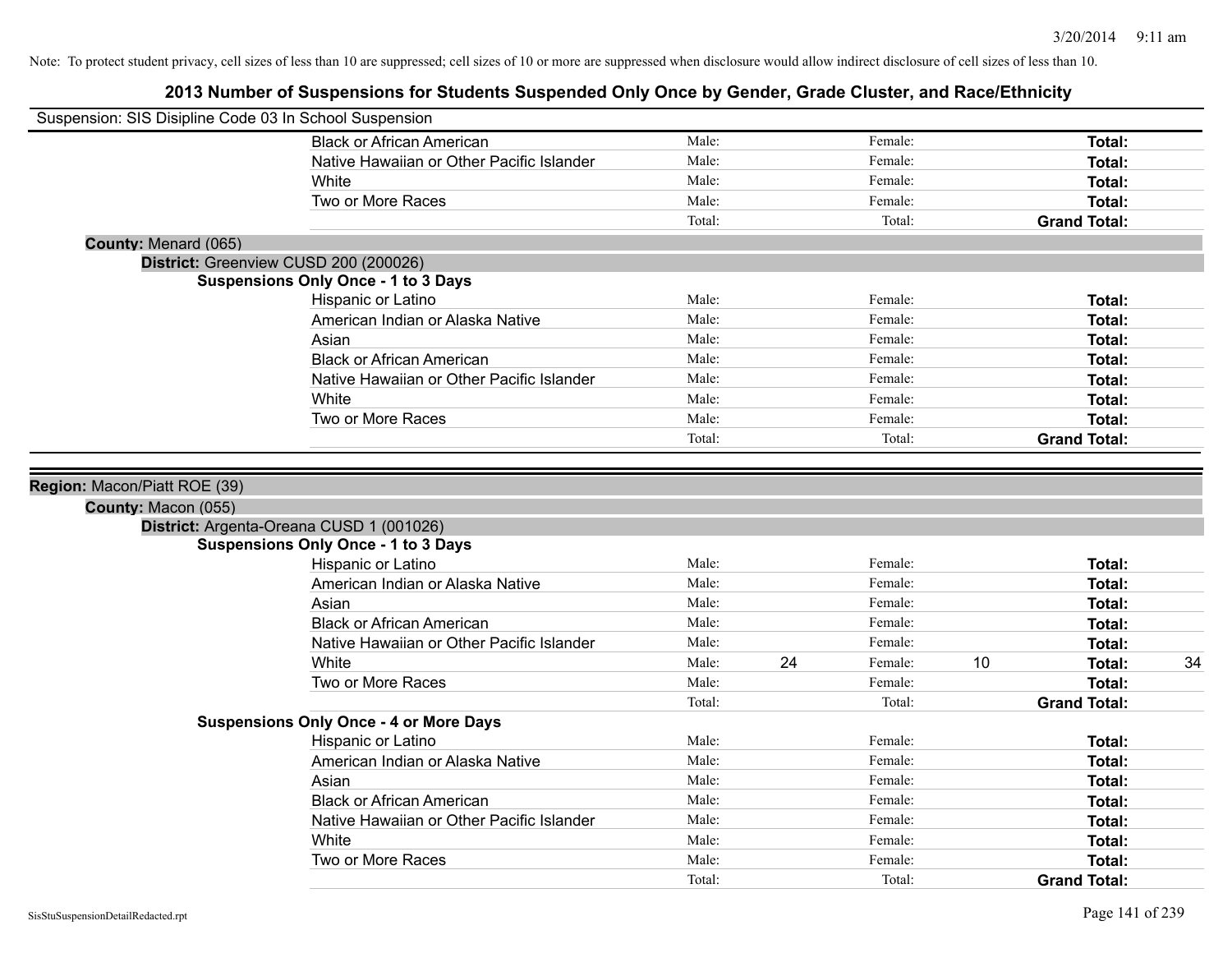| Suspension: SIS Disipline Code 03 In School Suspension |                                               |        |         |                     |    |
|--------------------------------------------------------|-----------------------------------------------|--------|---------|---------------------|----|
| District: Decatur SD 61 (061025)                       |                                               |        |         |                     |    |
|                                                        | <b>Suspensions Only Once - 1 to 3 Days</b>    |        |         |                     |    |
|                                                        | Hispanic or Latino                            | Male:  | Female: | Total:              |    |
|                                                        | American Indian or Alaska Native              | Male:  | Female: | <b>Total:</b>       |    |
|                                                        | Asian                                         | Male:  | Female: | <b>Total:</b>       |    |
|                                                        | <b>Black or African American</b>              | Male:  | Female: | <b>Total:</b>       | 31 |
|                                                        | Native Hawaiian or Other Pacific Islander     | Male:  | Female: | <b>Total:</b>       |    |
|                                                        | White                                         | Male:  | Female: | <b>Total:</b>       |    |
|                                                        | Two or More Races                             | Male:  | Female: | Total:              |    |
|                                                        |                                               | Total: | Total:  | <b>Grand Total:</b> | 41 |
|                                                        | <b>Suspensions Only Once - 4 or More Days</b> |        |         |                     |    |
|                                                        | Hispanic or Latino                            | Male:  | Female: | Total:              |    |
|                                                        | American Indian or Alaska Native              | Male:  | Female: | <b>Total:</b>       |    |
|                                                        | Asian                                         | Male:  | Female: | Total:              |    |
|                                                        | <b>Black or African American</b>              | Male:  | Female: | Total:              |    |
|                                                        | Native Hawaiian or Other Pacific Islander     | Male:  | Female: | Total:              |    |
|                                                        | White                                         | Male:  | Female: | Total:              |    |
|                                                        | Two or More Races                             | Male:  | Female: | Total:              |    |
|                                                        |                                               | Total: | Total:  | <b>Grand Total:</b> |    |
|                                                        | District: Maroa Forsyth CUSD 2 (002026)       |        |         |                     |    |
|                                                        | <b>Suspensions Only Once - 1 to 3 Days</b>    |        |         |                     |    |
|                                                        | Hispanic or Latino                            | Male:  | Female: | Total:              |    |
|                                                        | American Indian or Alaska Native              | Male:  | Female: | Total:              |    |
|                                                        | Asian                                         | Male:  | Female: | <b>Total:</b>       |    |
|                                                        | <b>Black or African American</b>              | Male:  | Female: | Total:              |    |
|                                                        | Native Hawaiian or Other Pacific Islander     | Male:  | Female: | <b>Total:</b>       |    |
|                                                        | White                                         | Male:  | Female: | Total:              | 17 |
|                                                        | Two or More Races                             | Male:  | Female: | <b>Total:</b>       |    |
|                                                        |                                               | Total: | Total:  | <b>Grand Total:</b> |    |
| District: Meridian CUSD 15 (015026)                    |                                               |        |         |                     |    |
|                                                        | <b>Suspensions Only Once - 1 to 3 Days</b>    |        |         |                     |    |
|                                                        | Hispanic or Latino                            | Male:  | Female: | Total:              |    |
|                                                        | American Indian or Alaska Native              | Male:  | Female: | Total:              |    |
|                                                        | Asian                                         | Male:  | Female: | Total:              |    |
|                                                        | <b>Black or African American</b>              | Male:  | Female: | Total:              |    |
|                                                        | Native Hawaiian or Other Pacific Islander     | Male:  | Female: | Total:              |    |
|                                                        |                                               |        |         |                     |    |
|                                                        | White                                         | Male:  | Female: | <b>Total:</b>       | 31 |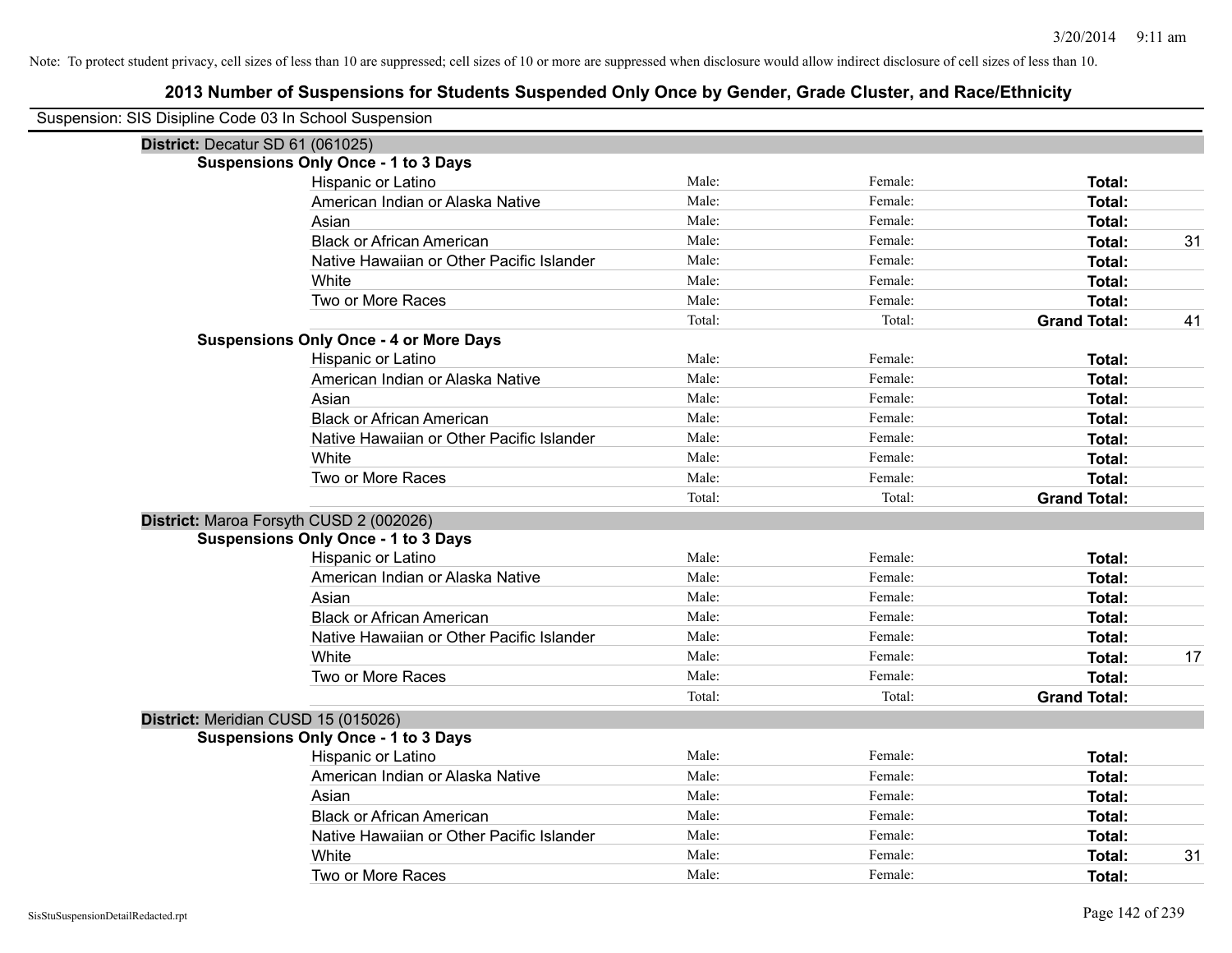| Suspension: SIS Disipline Code 03 In School Suspension |                                               |        |    |         |    |                     |    |
|--------------------------------------------------------|-----------------------------------------------|--------|----|---------|----|---------------------|----|
|                                                        |                                               | Total: |    | Total:  |    | <b>Grand Total:</b> |    |
| District: Mt Zion CUSD 3 (003026)                      |                                               |        |    |         |    |                     |    |
|                                                        | <b>Suspensions Only Once - 1 to 3 Days</b>    |        |    |         |    |                     |    |
|                                                        | Hispanic or Latino                            | Male:  |    | Female: |    | Total:              |    |
|                                                        | American Indian or Alaska Native              | Male:  |    | Female: |    | Total:              |    |
|                                                        | Asian                                         | Male:  |    | Female: |    | Total:              |    |
|                                                        | <b>Black or African American</b>              | Male:  |    | Female: |    | Total:              |    |
|                                                        | Native Hawaiian or Other Pacific Islander     | Male:  |    | Female: |    | Total:              |    |
|                                                        | White                                         | Male:  | 36 | Female: | 18 | Total:              | 54 |
|                                                        | Two or More Races                             | Male:  |    | Female: |    | Total:              |    |
|                                                        |                                               | Total: |    | Total:  |    | <b>Grand Total:</b> |    |
|                                                        | <b>Suspensions Only Once - 4 or More Days</b> |        |    |         |    |                     |    |
|                                                        | Hispanic or Latino                            | Male:  |    | Female: |    | Total:              |    |
|                                                        | American Indian or Alaska Native              | Male:  |    | Female: |    | Total:              |    |
|                                                        | Asian                                         | Male:  |    | Female: |    | Total:              |    |
|                                                        | <b>Black or African American</b>              | Male:  |    | Female: |    | Total:              |    |
|                                                        | Native Hawaiian or Other Pacific Islander     | Male:  |    | Female: |    | Total:              |    |
|                                                        | White                                         | Male:  |    | Female: |    | Total:              |    |
|                                                        | Two or More Races                             | Male:  |    | Female: |    | Total:              |    |
|                                                        |                                               | Total: |    | Total:  |    | <b>Grand Total:</b> |    |
|                                                        | District: Sangamon Valley CUSD 9 (009026)     |        |    |         |    |                     |    |
|                                                        | <b>Suspensions Only Once - 1 to 3 Days</b>    |        |    |         |    |                     |    |
|                                                        | Hispanic or Latino                            | Male:  |    | Female: |    | Total:              |    |
|                                                        | American Indian or Alaska Native              | Male:  |    | Female: |    | Total:              |    |
|                                                        | Asian                                         | Male:  |    | Female: |    | Total:              |    |
|                                                        | <b>Black or African American</b>              | Male:  |    | Female: |    | Total:              |    |
|                                                        | Native Hawaiian or Other Pacific Islander     | Male:  |    | Female: |    | Total:              |    |
|                                                        | White                                         | Male:  | 26 | Female: | 19 | Total:              | 45 |
|                                                        | Two or More Races                             | Male:  |    | Female: |    | Total:              |    |
|                                                        |                                               | Total: |    | Total:  |    | <b>Grand Total:</b> |    |
|                                                        | District: Warrensburg-Latham CUSD 11 (011026) |        |    |         |    |                     |    |
|                                                        | <b>Suspensions Only Once - 1 to 3 Days</b>    |        |    |         |    |                     |    |
|                                                        | Hispanic or Latino                            | Male:  |    | Female: |    | Total:              |    |
|                                                        | American Indian or Alaska Native              | Male:  |    | Female: |    | Total:              |    |
|                                                        | Asian                                         | Male:  |    | Female: |    | Total:              |    |
|                                                        | <b>Black or African American</b>              | Male:  |    | Female: |    | Total:              |    |
|                                                        | Native Hawaiian or Other Pacific Islander     | Male:  |    | Female: |    | Total:              |    |
|                                                        | White                                         | Male:  |    | Female: |    | Total:              |    |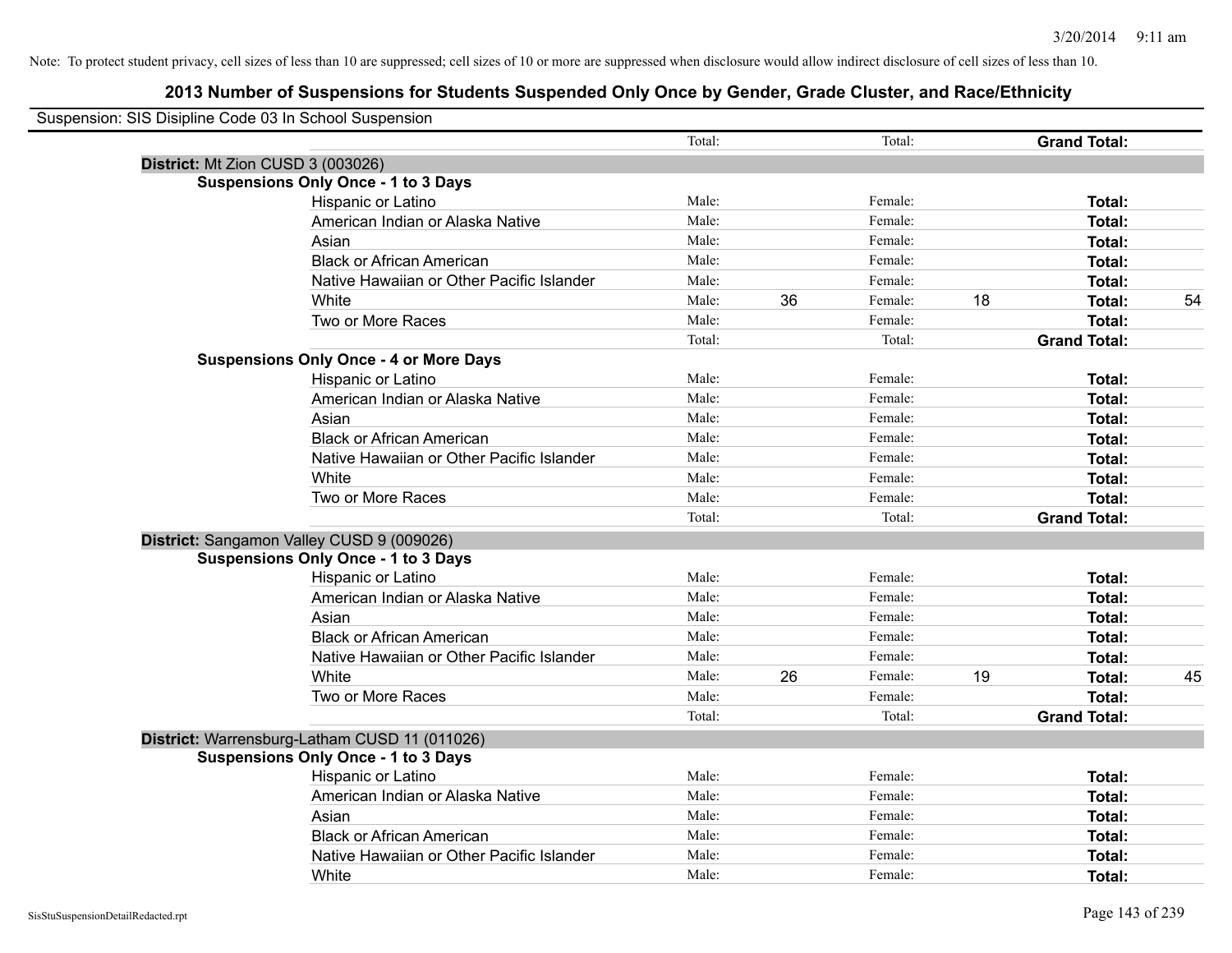| Suspension: SIS Disipline Code 03 In School Suspension |        |         |                     |    |
|--------------------------------------------------------|--------|---------|---------------------|----|
| Two or More Races                                      | Male:  | Female: | Total:              |    |
|                                                        | Total: | Total:  | <b>Grand Total:</b> | 11 |
| County: Piatt (074)                                    |        |         |                     |    |
| District: Atwood Hammond CUSD 39 (039026)              |        |         |                     |    |
| <b>Suspensions Only Once - 1 to 3 Days</b>             |        |         |                     |    |
| Hispanic or Latino                                     | Male:  | Female: | Total:              |    |
| American Indian or Alaska Native                       | Male:  | Female: | Total:              |    |
| Asian                                                  | Male:  | Female: | Total:              |    |
| <b>Black or African American</b>                       | Male:  | Female: | Total:              |    |
| Native Hawaiian or Other Pacific Islander              | Male:  | Female: | Total:              |    |
| White                                                  | Male:  | Female: | Total:              | 12 |
| Two or More Races                                      | Male:  | Female: | Total:              |    |
|                                                        | Total: | Total:  | <b>Grand Total:</b> |    |
| District: Bement CUSD 5 (005026)                       |        |         |                     |    |
| <b>Suspensions Only Once - 1 to 3 Days</b>             |        |         |                     |    |
| Hispanic or Latino                                     | Male:  | Female: | Total:              |    |
| American Indian or Alaska Native                       | Male:  | Female: | Total:              |    |
| Asian                                                  | Male:  | Female: | Total:              |    |
| <b>Black or African American</b>                       | Male:  | Female: | Total:              |    |
| Native Hawaiian or Other Pacific Islander              | Male:  | Female: | Total:              |    |
| White                                                  | Male:  | Female: | Total:              |    |
| Two or More Races                                      | Male:  | Female: | Total:              |    |
|                                                        | Total: | Total:  | <b>Grand Total:</b> |    |
| <b>Suspensions Only Once - 4 or More Days</b>          |        |         |                     |    |
| Hispanic or Latino                                     | Male:  | Female: | Total:              |    |
| American Indian or Alaska Native                       | Male:  | Female: | Total:              |    |
| Asian                                                  | Male:  | Female: | Total:              |    |
| <b>Black or African American</b>                       | Male:  | Female: | Total:              |    |
| Native Hawaiian or Other Pacific Islander              | Male:  | Female: | Total:              |    |
| White                                                  | Male:  | Female: | Total:              |    |
| Two or More Races                                      | Male:  | Female: | Total:              |    |
|                                                        | Total: | Total:  | <b>Grand Total:</b> |    |
| District: Cerro Gordo CUSD 100 (100026)                |        |         |                     |    |
| <b>Suspensions Only Once - 1 to 3 Days</b>             |        |         |                     |    |
| Hispanic or Latino                                     | Male:  | Female: | Total:              |    |
| American Indian or Alaska Native                       | Male:  | Female: | Total:              |    |
| Asian                                                  | Male:  | Female: | Total:              |    |
| <b>Black or African American</b>                       | Male:  | Female: | Total:              |    |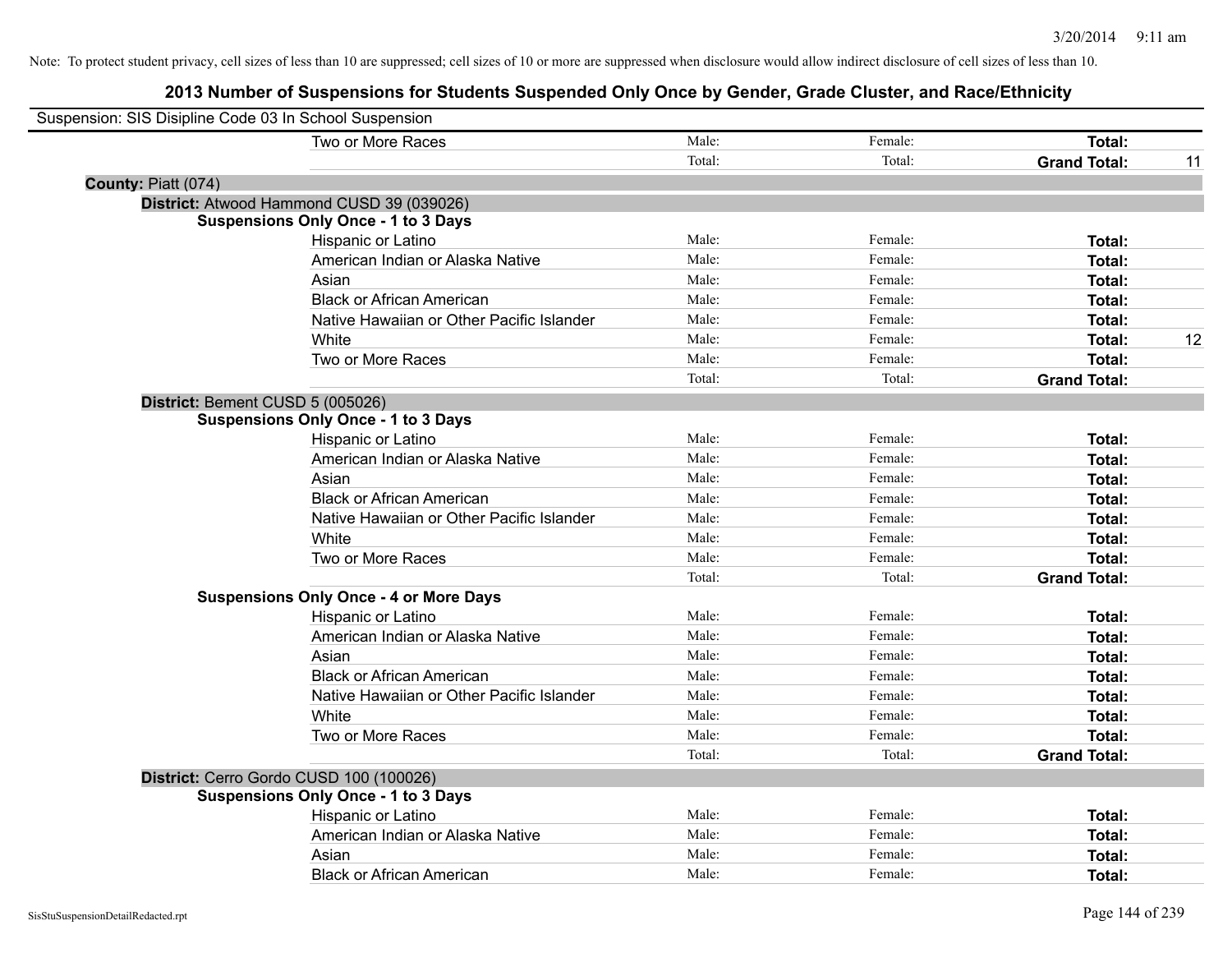| Suspension: SIS Disipline Code 03 In School Suspension |                                            |        |    |         |    |                     |     |
|--------------------------------------------------------|--------------------------------------------|--------|----|---------|----|---------------------|-----|
|                                                        | Native Hawaiian or Other Pacific Islander  | Male:  |    | Female: |    | <b>Total:</b>       |     |
|                                                        | White                                      | Male:  |    | Female: |    | Total:              |     |
|                                                        | Two or More Races                          | Male:  |    | Female: |    | <b>Total:</b>       |     |
|                                                        |                                            | Total: |    | Total:  |    | <b>Grand Total:</b> |     |
| District: Deland-Weldon CUSD 57 (057026)               |                                            |        |    |         |    |                     |     |
|                                                        | <b>Suspensions Only Once - 1 to 3 Days</b> |        |    |         |    |                     |     |
|                                                        | Hispanic or Latino                         | Male:  |    | Female: |    | <b>Total:</b>       |     |
|                                                        | American Indian or Alaska Native           | Male:  |    | Female: |    | Total:              |     |
|                                                        | Asian                                      | Male:  |    | Female: |    | <b>Total:</b>       |     |
|                                                        | <b>Black or African American</b>           | Male:  |    | Female: |    | <b>Total:</b>       |     |
|                                                        | Native Hawaiian or Other Pacific Islander  | Male:  |    | Female: |    | Total:              |     |
|                                                        | White                                      | Male:  |    | Female: |    | Total:              |     |
|                                                        | Two or More Races                          | Male:  |    | Female: |    | <b>Total:</b>       |     |
|                                                        |                                            | Total: |    | Total:  |    | <b>Grand Total:</b> |     |
| District: Monticello CUSD 25 (025026)                  |                                            |        |    |         |    |                     |     |
|                                                        | <b>Suspensions Only Once - 1 to 3 Days</b> |        |    |         |    |                     |     |
|                                                        | Hispanic or Latino                         | Male:  |    | Female: |    | Total:              |     |
|                                                        | American Indian or Alaska Native           | Male:  |    | Female: |    | <b>Total:</b>       |     |
|                                                        | Asian                                      | Male:  |    | Female: |    | <b>Total:</b>       |     |
|                                                        | <b>Black or African American</b>           | Male:  |    | Female: |    | <b>Total:</b>       |     |
|                                                        | Native Hawaiian or Other Pacific Islander  | Male:  |    | Female: |    | <b>Total:</b>       |     |
|                                                        | White                                      | Male:  |    | Female: |    | <b>Total:</b>       | 18  |
|                                                        | Two or More Races                          | Male:  |    | Female: |    | <b>Total:</b>       |     |
|                                                        |                                            | Total: |    | Total:  |    | <b>Grand Total:</b> |     |
|                                                        |                                            |        |    |         |    |                     |     |
| Region: Madison ROE (41)                               |                                            |        |    |         |    |                     |     |
| County: Madison (057)                                  |                                            |        |    |         |    |                     |     |
| District: Alton CUSD 11 (011026)                       |                                            |        |    |         |    |                     |     |
|                                                        | <b>Suspensions Only Once - 1 to 3 Days</b> |        |    |         |    |                     |     |
|                                                        | Hispanic or Latino                         | Male:  |    | Female: |    | <b>Total:</b>       |     |
|                                                        | American Indian or Alaska Native           | Male:  |    | Female: |    | Total:              |     |
|                                                        | Asian                                      | Male:  |    | Female: |    | <b>Total:</b>       |     |
|                                                        | <b>Black or African American</b>           | Male:  | 63 | Female: | 49 | <b>Total:</b>       | 112 |
|                                                        | Native Hawaiian or Other Pacific Islander  | Male:  |    | Female: |    | <b>Total:</b>       |     |
|                                                        | White                                      | Male:  | 71 | Female: | 23 | <b>Total:</b>       | 94  |
|                                                        | Two or More Races                          | Male:  |    | Female: |    | <b>Total:</b>       | 18  |
|                                                        |                                            | Total: |    | Total:  |    | <b>Grand Total:</b> |     |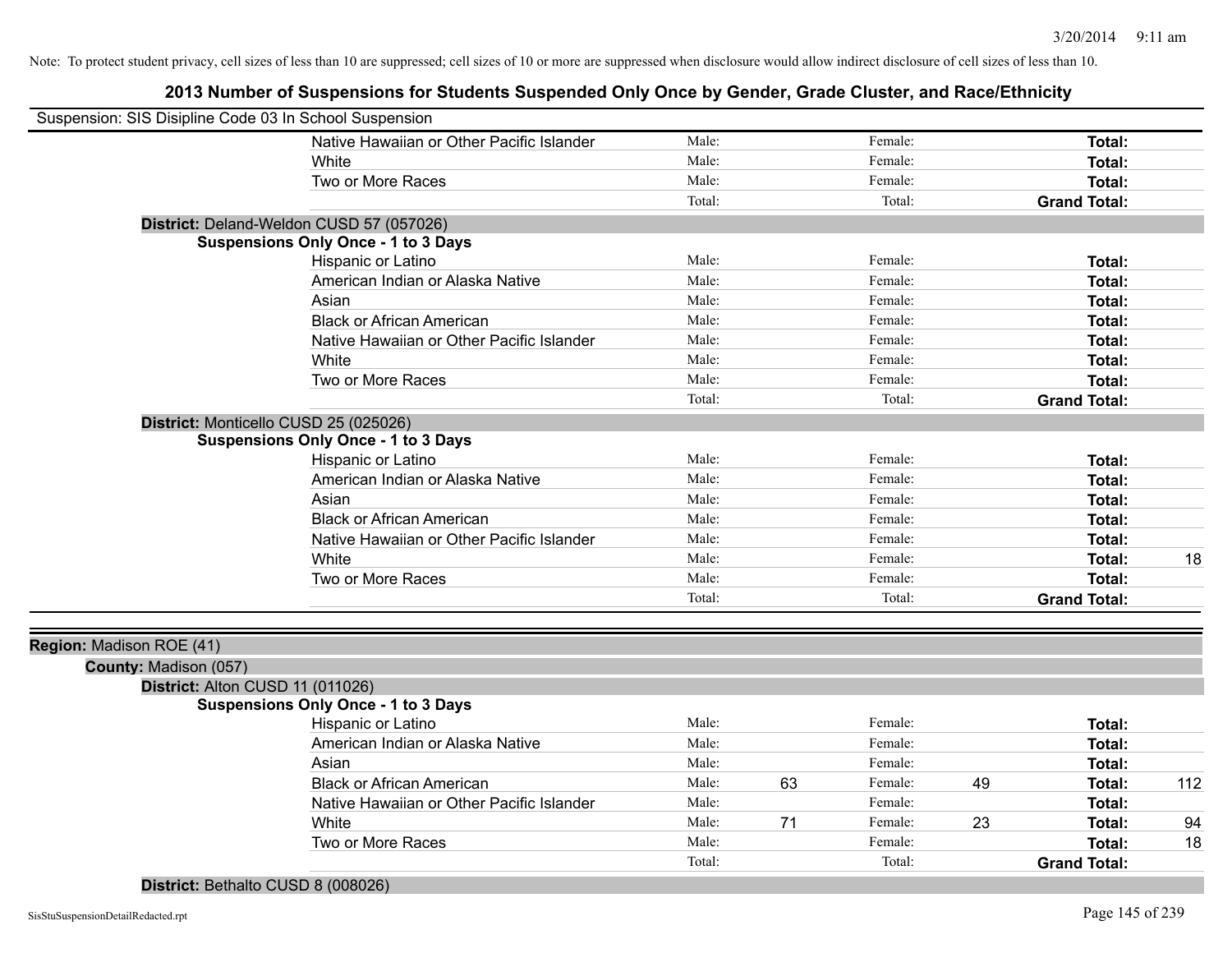| Suspension: SIS Disipline Code 03 In School Suspension |                                                      |        |     |         |    |                     |     |
|--------------------------------------------------------|------------------------------------------------------|--------|-----|---------|----|---------------------|-----|
|                                                        | <b>Suspensions Only Once - 1 to 3 Days</b>           |        |     |         |    |                     |     |
|                                                        | Hispanic or Latino                                   | Male:  |     | Female: |    | Total:              |     |
|                                                        | American Indian or Alaska Native                     | Male:  |     | Female: |    | Total:              |     |
|                                                        | Asian                                                | Male:  |     | Female: |    | Total:              |     |
|                                                        | <b>Black or African American</b>                     | Male:  |     | Female: |    | Total:              |     |
|                                                        | Native Hawaiian or Other Pacific Islander            | Male:  |     | Female: |    | Total:              |     |
|                                                        | White                                                | Male:  | 113 | Female: | 54 | Total:              | 167 |
|                                                        | Two or More Races                                    | Male:  |     | Female: |    | Total:              |     |
|                                                        |                                                      | Total: |     | Total:  |    | <b>Grand Total:</b> | 179 |
| District: Collinsville CUSD 10 (010026)                |                                                      |        |     |         |    |                     |     |
|                                                        | <b>Suspensions Only Once - 1 to 3 Days</b>           |        |     |         |    |                     |     |
|                                                        | Hispanic or Latino                                   | Male:  | 34  | Female: | 21 | Total:              | 55  |
|                                                        | American Indian or Alaska Native                     | Male:  |     | Female: |    | Total:              |     |
|                                                        | Asian                                                | Male:  |     | Female: |    | Total:              |     |
|                                                        | <b>Black or African American</b>                     | Male:  | 34  | Female: | 26 | Total:              | 60  |
|                                                        | Native Hawaiian or Other Pacific Islander            | Male:  |     | Female: |    | Total:              |     |
|                                                        | White                                                | Male:  | 136 | Female: | 49 | Total:              | 185 |
|                                                        | Two or More Races                                    | Male:  |     | Female: |    | Total:              | 11  |
|                                                        |                                                      | Total: |     | Total:  |    | <b>Grand Total:</b> |     |
|                                                        | <b>Suspensions Only Once - 4 or More Days</b>        |        |     |         |    |                     |     |
|                                                        | Hispanic or Latino                                   | Male:  |     | Female: |    | Total:              |     |
|                                                        | American Indian or Alaska Native                     | Male:  |     | Female: |    | Total:              |     |
|                                                        | Asian                                                | Male:  |     | Female: |    | Total:              |     |
|                                                        | <b>Black or African American</b>                     | Male:  |     | Female: |    | Total:              |     |
|                                                        | Native Hawaiian or Other Pacific Islander            | Male:  |     | Female: |    | Total:              |     |
|                                                        | White                                                | Male:  |     | Female: |    | Total:              |     |
|                                                        | Two or More Races                                    | Male:  |     | Female: |    | Total:              |     |
|                                                        |                                                      | Total: |     | Total:  |    | <b>Grand Total:</b> | 11  |
|                                                        | District: Coordinated Youth & Human Service (006000) |        |     |         |    |                     |     |
|                                                        | <b>Suspensions Only Once - 1 to 3 Days</b>           |        |     |         |    |                     |     |
|                                                        | Hispanic or Latino                                   | Male:  |     | Female: |    | Total:              |     |
|                                                        | American Indian or Alaska Native                     | Male:  |     | Female: |    | Total:              |     |
|                                                        | Asian                                                | Male:  |     | Female: |    | Total:              |     |
|                                                        | <b>Black or African American</b>                     | Male:  |     | Female: |    | Total:              |     |
|                                                        | Native Hawaiian or Other Pacific Islander            | Male:  |     | Female: |    | Total:              |     |
|                                                        | White                                                | Male:  |     | Female: |    | Total:              |     |
|                                                        | Two or More Races                                    | Male:  |     | Female: |    | Total:              |     |
|                                                        |                                                      | Total: |     | Total:  |    | <b>Grand Total:</b> |     |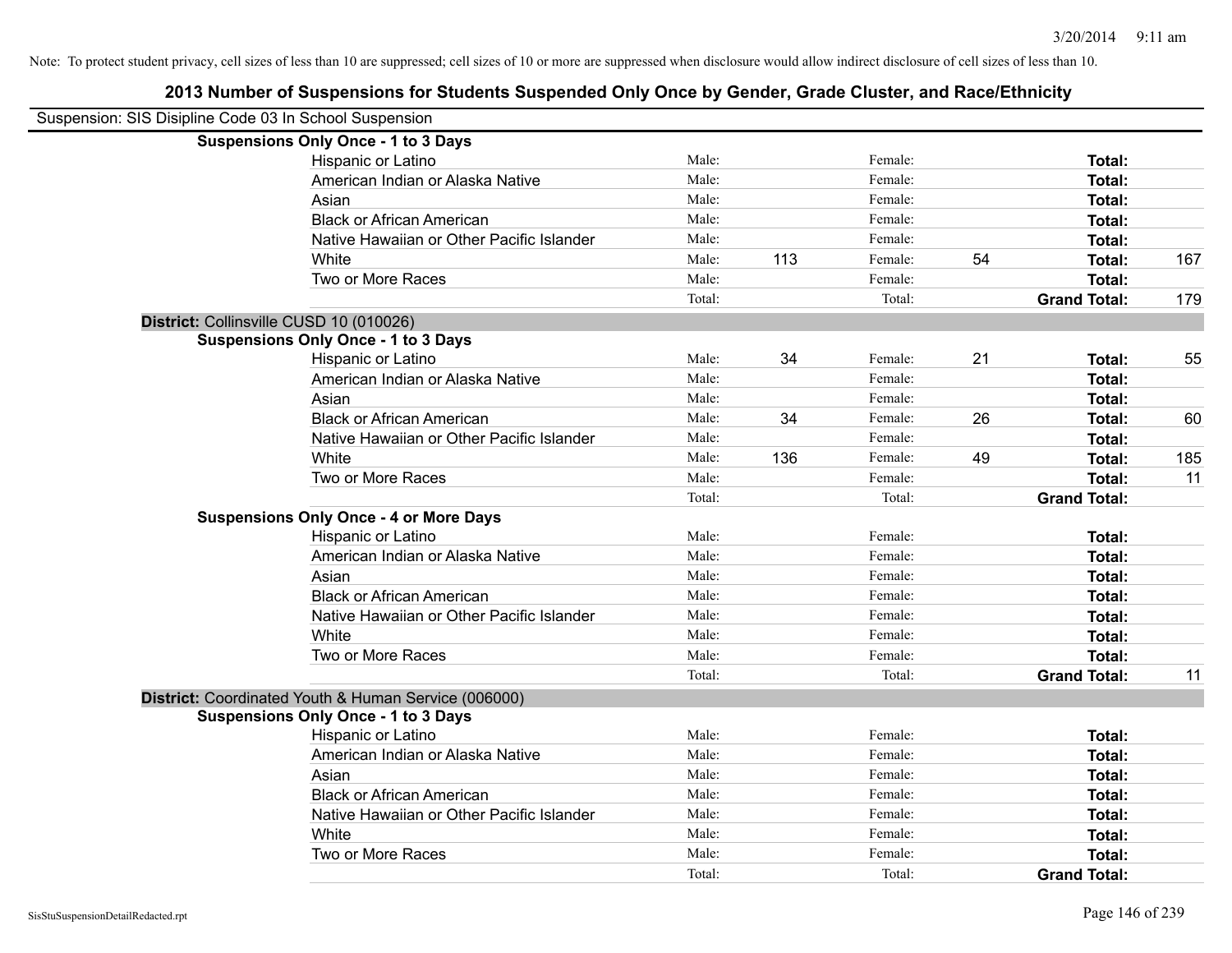| Suspension: SIS Disipline Code 03 In School Suspension |                                                  |        |     |         |    |                     |     |
|--------------------------------------------------------|--------------------------------------------------|--------|-----|---------|----|---------------------|-----|
|                                                        | District: East Alton SD 13 (013002)              |        |     |         |    |                     |     |
|                                                        | <b>Suspensions Only Once - 1 to 3 Days</b>       |        |     |         |    |                     |     |
|                                                        | Hispanic or Latino                               | Male:  |     | Female: |    | Total:              |     |
|                                                        | American Indian or Alaska Native                 | Male:  |     | Female: |    | Total:              |     |
|                                                        | Asian                                            | Male:  |     | Female: |    | Total:              |     |
|                                                        | <b>Black or African American</b>                 | Male:  |     | Female: |    | Total:              |     |
|                                                        | Native Hawaiian or Other Pacific Islander        | Male:  |     | Female: |    | Total:              |     |
|                                                        | White                                            | Male:  | 23  | Female: | 12 | <b>Total:</b>       | 35  |
|                                                        | Two or More Races                                | Male:  |     | Female: |    | <b>Total:</b>       |     |
|                                                        |                                                  | Total: |     | Total:  |    | <b>Grand Total:</b> |     |
|                                                        | District: East Alton-Wood River CHSD 14 (014016) |        |     |         |    |                     |     |
|                                                        | <b>Suspensions Only Once - 1 to 3 Days</b>       |        |     |         |    |                     |     |
|                                                        | Hispanic or Latino                               | Male:  |     | Female: |    | Total:              |     |
|                                                        | American Indian or Alaska Native                 | Male:  |     | Female: |    | Total:              |     |
|                                                        | Asian                                            | Male:  |     | Female: |    | Total:              |     |
|                                                        | <b>Black or African American</b>                 | Male:  |     | Female: |    | Total:              |     |
|                                                        | Native Hawaiian or Other Pacific Islander        | Male:  |     | Female: |    | Total:              |     |
|                                                        | White                                            | Male:  | 14  | Female: | 22 | Total:              | 36  |
|                                                        | Two or More Races                                | Male:  |     | Female: |    | <b>Total:</b>       |     |
|                                                        |                                                  | Total: |     | Total:  |    | <b>Grand Total:</b> |     |
|                                                        | District: Edwardsville CUSD 7 (007026)           |        |     |         |    |                     |     |
|                                                        | <b>Suspensions Only Once - 1 to 3 Days</b>       |        |     |         |    |                     |     |
|                                                        | Hispanic or Latino                               | Male:  |     | Female: |    | Total:              |     |
|                                                        | American Indian or Alaska Native                 | Male:  |     | Female: |    | Total:              |     |
|                                                        | Asian                                            | Male:  |     | Female: |    | Total:              |     |
|                                                        | <b>Black or African American</b>                 | Male:  | 21  | Female: | 11 | Total:              | 32  |
|                                                        | Native Hawaiian or Other Pacific Islander        | Male:  |     | Female: |    | Total:              |     |
|                                                        | White                                            | Male:  | 120 | Female: | 36 | <b>Total:</b>       | 156 |
|                                                        | Two or More Races                                | Male:  |     | Female: |    | Total:              | 11  |
|                                                        |                                                  | Total: |     | Total:  |    | <b>Grand Total:</b> |     |
|                                                        | <b>Suspensions Only Once - 4 or More Days</b>    |        |     |         |    |                     |     |
|                                                        | Hispanic or Latino                               | Male:  |     | Female: |    | Total:              |     |
|                                                        | American Indian or Alaska Native                 | Male:  |     | Female: |    | Total:              |     |
|                                                        | Asian                                            | Male:  |     | Female: |    | Total:              |     |
|                                                        | <b>Black or African American</b>                 | Male:  |     | Female: |    | Total:              |     |
|                                                        | Native Hawaiian or Other Pacific Islander        | Male:  |     | Female: |    | Total:              |     |
|                                                        | White                                            | Male:  |     | Female: |    | <b>Total:</b>       |     |
|                                                        | Two or More Races                                | Male:  |     | Female: |    | Total:              |     |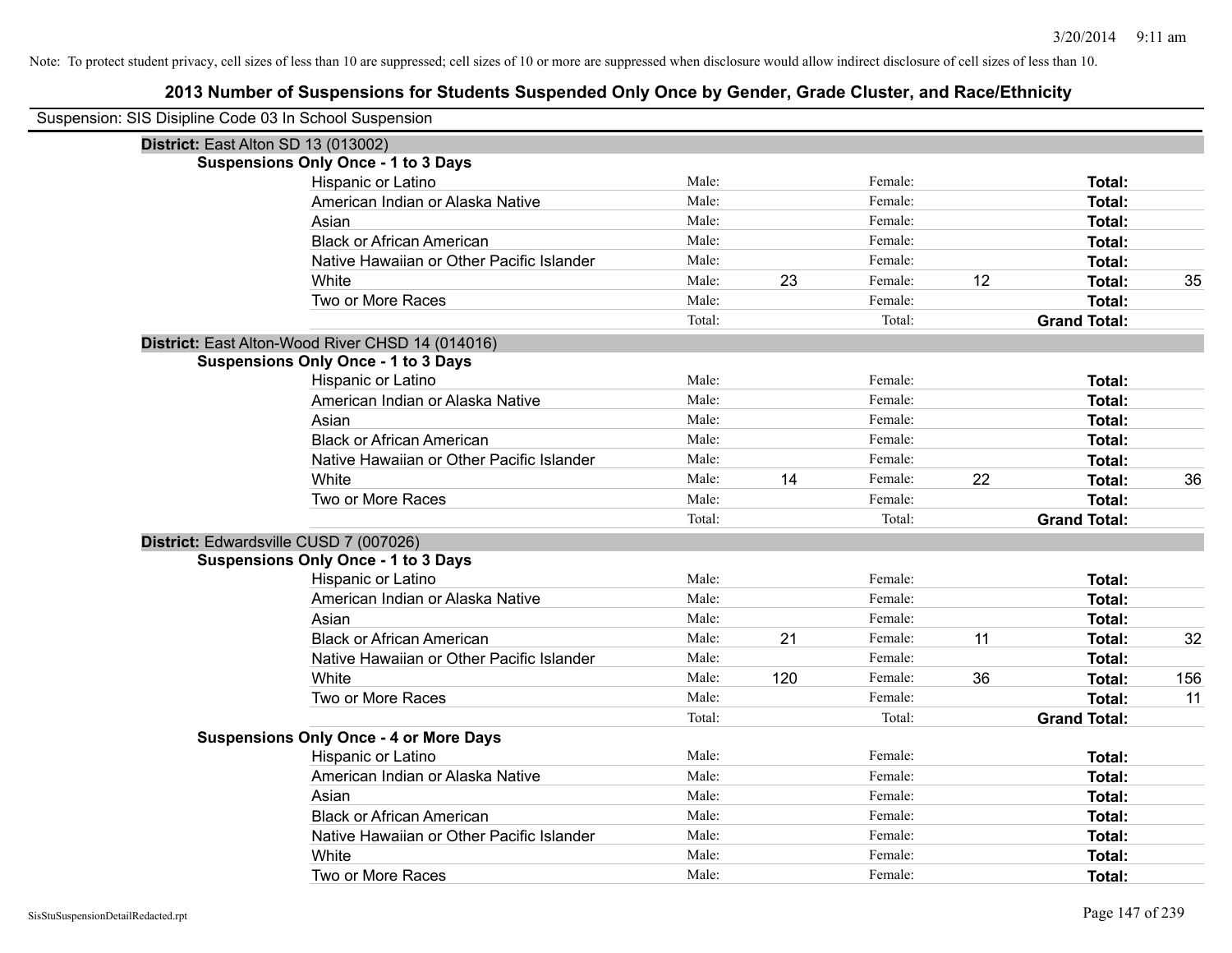| Suspension: SIS Disipline Code 03 In School Suspension |                                               |        |     |         |    |                     |     |
|--------------------------------------------------------|-----------------------------------------------|--------|-----|---------|----|---------------------|-----|
|                                                        |                                               | Total: |     | Total:  |    | <b>Grand Total:</b> |     |
| District: Granite City CUSD 9 (009026)                 |                                               |        |     |         |    |                     |     |
|                                                        | <b>Suspensions Only Once - 1 to 3 Days</b>    |        |     |         |    |                     |     |
|                                                        | Hispanic or Latino                            | Male:  |     | Female: |    | Total:              | 22  |
|                                                        | American Indian or Alaska Native              | Male:  |     | Female: |    | Total:              |     |
|                                                        | Asian                                         | Male:  |     | Female: |    | Total:              |     |
|                                                        | <b>Black or African American</b>              | Male:  | 33  | Female: | 24 | Total:              | 57  |
|                                                        | Native Hawaiian or Other Pacific Islander     | Male:  |     | Female: |    | Total:              |     |
|                                                        | White                                         | Male:  | 124 | Female: | 77 | <b>Total:</b>       | 201 |
|                                                        | Two or More Races                             | Male:  |     | Female: |    | <b>Total:</b>       | 16  |
|                                                        |                                               | Total: |     | Total:  |    | <b>Grand Total:</b> |     |
|                                                        | <b>Suspensions Only Once - 4 or More Days</b> |        |     |         |    |                     |     |
|                                                        | Hispanic or Latino                            | Male:  |     | Female: |    | Total:              |     |
|                                                        | American Indian or Alaska Native              | Male:  |     | Female: |    | Total:              |     |
|                                                        | Asian                                         | Male:  |     | Female: |    | <b>Total:</b>       |     |
|                                                        | <b>Black or African American</b>              | Male:  |     | Female: |    | <b>Total:</b>       |     |
|                                                        | Native Hawaiian or Other Pacific Islander     | Male:  |     | Female: |    | <b>Total:</b>       |     |
|                                                        | White                                         | Male:  |     | Female: |    | Total:              |     |
|                                                        | Two or More Races                             | Male:  |     | Female: |    | Total:              |     |
|                                                        |                                               | Total: |     | Total:  |    | <b>Grand Total:</b> |     |
| District: Highland CUSD 5 (005026)                     |                                               |        |     |         |    |                     |     |
|                                                        | <b>Suspensions Only Once - 1 to 3 Days</b>    |        |     |         |    |                     |     |
|                                                        | Hispanic or Latino                            | Male:  |     | Female: |    | Total:              |     |
|                                                        | American Indian or Alaska Native              | Male:  |     | Female: |    | <b>Total:</b>       |     |
|                                                        | Asian                                         | Male:  |     | Female: |    | Total:              |     |
|                                                        | <b>Black or African American</b>              | Male:  |     | Female: |    | Total:              |     |
|                                                        | Native Hawaiian or Other Pacific Islander     | Male:  |     | Female: |    | Total:              |     |
|                                                        | White                                         | Male:  | 49  | Female: | 29 | <b>Total:</b>       | 78  |
|                                                        | Two or More Races                             | Male:  |     | Female: |    | <b>Total:</b>       |     |
|                                                        |                                               | Total: |     | Total:  |    | <b>Grand Total:</b> |     |
|                                                        | <b>Suspensions Only Once - 4 or More Days</b> |        |     |         |    |                     |     |
|                                                        | Hispanic or Latino                            | Male:  |     | Female: |    | Total:              |     |
|                                                        | American Indian or Alaska Native              | Male:  |     | Female: |    | Total:              |     |
|                                                        | Asian                                         | Male:  |     | Female: |    | Total:              |     |
|                                                        | <b>Black or African American</b>              | Male:  |     | Female: |    | <b>Total:</b>       |     |
|                                                        | Native Hawaiian or Other Pacific Islander     | Male:  |     | Female: |    | <b>Total:</b>       |     |
|                                                        | White                                         | Male:  |     | Female: |    | <b>Total:</b>       |     |
|                                                        | Two or More Races                             | Male:  |     | Female: |    | <b>Total:</b>       |     |
|                                                        |                                               | Total: |     | Total:  |    | <b>Grand Total:</b> |     |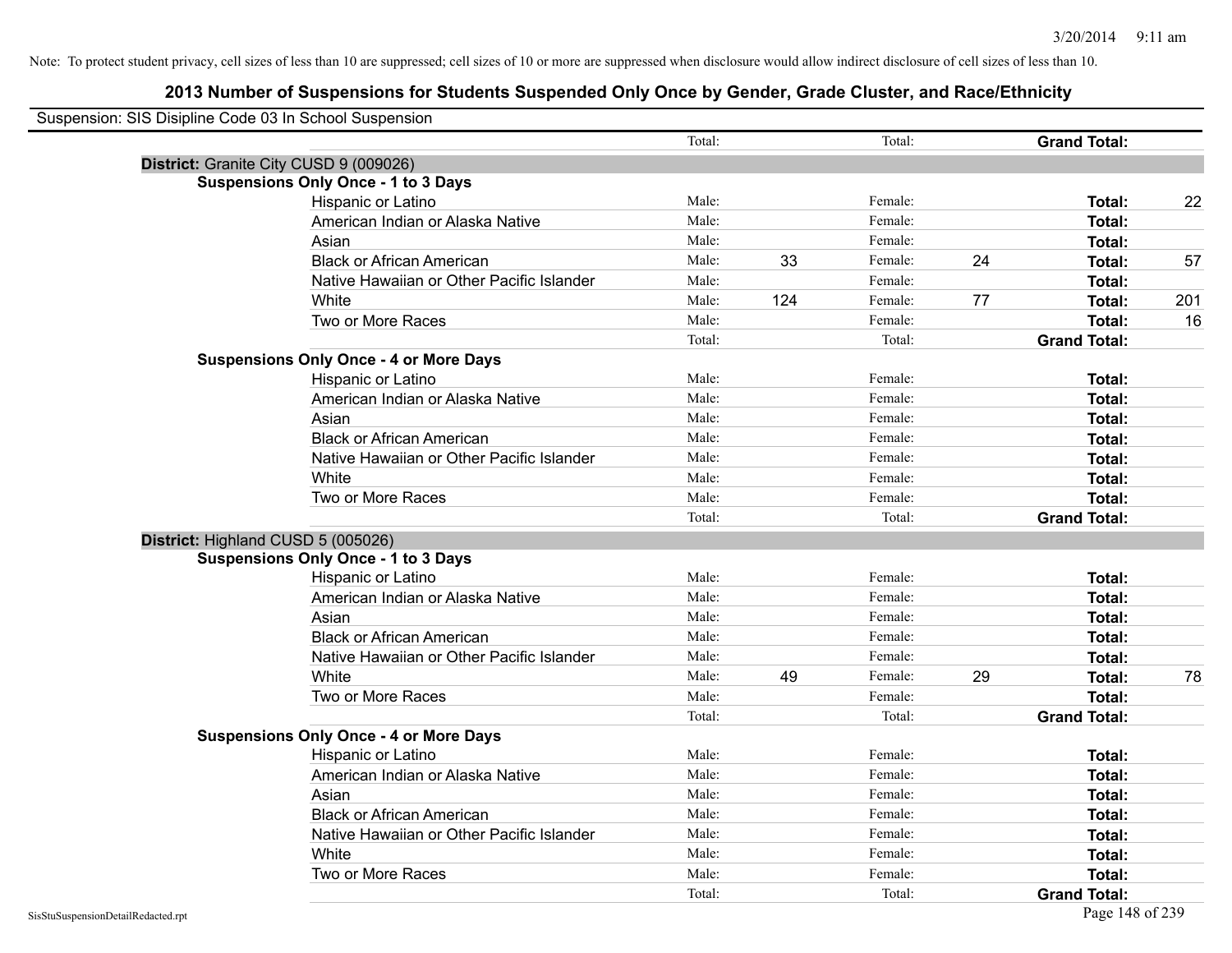| Suspension: SIS Disipline Code 03 In School Suspension |        |    |         |    |                     |    |
|--------------------------------------------------------|--------|----|---------|----|---------------------|----|
| District: Madison CUSD 12 (012026)                     |        |    |         |    |                     |    |
| <b>Suspensions Only Once - 1 to 3 Days</b>             |        |    |         |    |                     |    |
| Hispanic or Latino                                     | Male:  |    | Female: |    | Total:              |    |
| American Indian or Alaska Native                       | Male:  |    | Female: |    | Total:              |    |
| Asian                                                  | Male:  |    | Female: |    | Total:              |    |
| <b>Black or African American</b>                       | Male:  |    | Female: |    | Total:              |    |
| Native Hawaiian or Other Pacific Islander              | Male:  |    | Female: |    | Total:              |    |
| White                                                  | Male:  |    | Female: |    | Total:              |    |
| Two or More Races                                      | Male:  |    | Female: |    | <b>Total:</b>       |    |
|                                                        | Total: |    | Total:  |    | <b>Grand Total:</b> |    |
| District: Roxana CUSD 1 (001026)                       |        |    |         |    |                     |    |
| <b>Suspensions Only Once - 1 to 3 Days</b>             |        |    |         |    |                     |    |
| Hispanic or Latino                                     | Male:  |    | Female: |    | Total:              |    |
| American Indian or Alaska Native                       | Male:  |    | Female: |    | Total:              |    |
| Asian                                                  | Male:  |    | Female: |    | Total:              |    |
| <b>Black or African American</b>                       | Male:  |    | Female: |    | Total:              |    |
| Native Hawaiian or Other Pacific Islander              | Male:  |    | Female: |    | Total:              |    |
| White                                                  | Male:  | 47 | Female: | 13 | Total:              | 60 |
| Two or More Races                                      | Male:  |    | Female: |    | Total:              |    |
|                                                        | Total: |    | Total:  |    | <b>Grand Total:</b> | 70 |
| District: Triad CUSD 2 (002026)                        |        |    |         |    |                     |    |
| <b>Suspensions Only Once - 1 to 3 Days</b>             |        |    |         |    |                     |    |
| Hispanic or Latino                                     | Male:  |    | Female: |    | Total:              |    |
| American Indian or Alaska Native                       | Male:  |    | Female: |    | Total:              |    |
| Asian                                                  | Male:  |    | Female: |    | Total:              |    |
| <b>Black or African American</b>                       | Male:  |    | Female: |    | Total:              |    |
| Native Hawaiian or Other Pacific Islander              | Male:  |    | Female: |    | Total:              |    |
| White                                                  | Male:  | 72 | Female: | 27 | Total:              | 99 |
| Two or More Races                                      | Male:  |    | Female: |    | <b>Total:</b>       |    |
|                                                        | Total: |    | Total:  |    | <b>Grand Total:</b> |    |
| District: Venice CUSD 3 (003026)                       |        |    |         |    |                     |    |
| <b>Suspensions Only Once - 1 to 3 Days</b>             |        |    |         |    |                     |    |
| Hispanic or Latino                                     | Male:  |    | Female: |    | Total:              |    |
| American Indian or Alaska Native                       | Male:  |    | Female: |    | Total:              |    |
| Asian                                                  | Male:  |    | Female: |    | Total:              |    |
| <b>Black or African American</b>                       | Male:  |    | Female: |    | Total:              | 15 |
| Native Hawaiian or Other Pacific Islander              | Male:  |    | Female: |    | Total:              |    |
| White                                                  | Male:  |    | Female: |    | Total:              |    |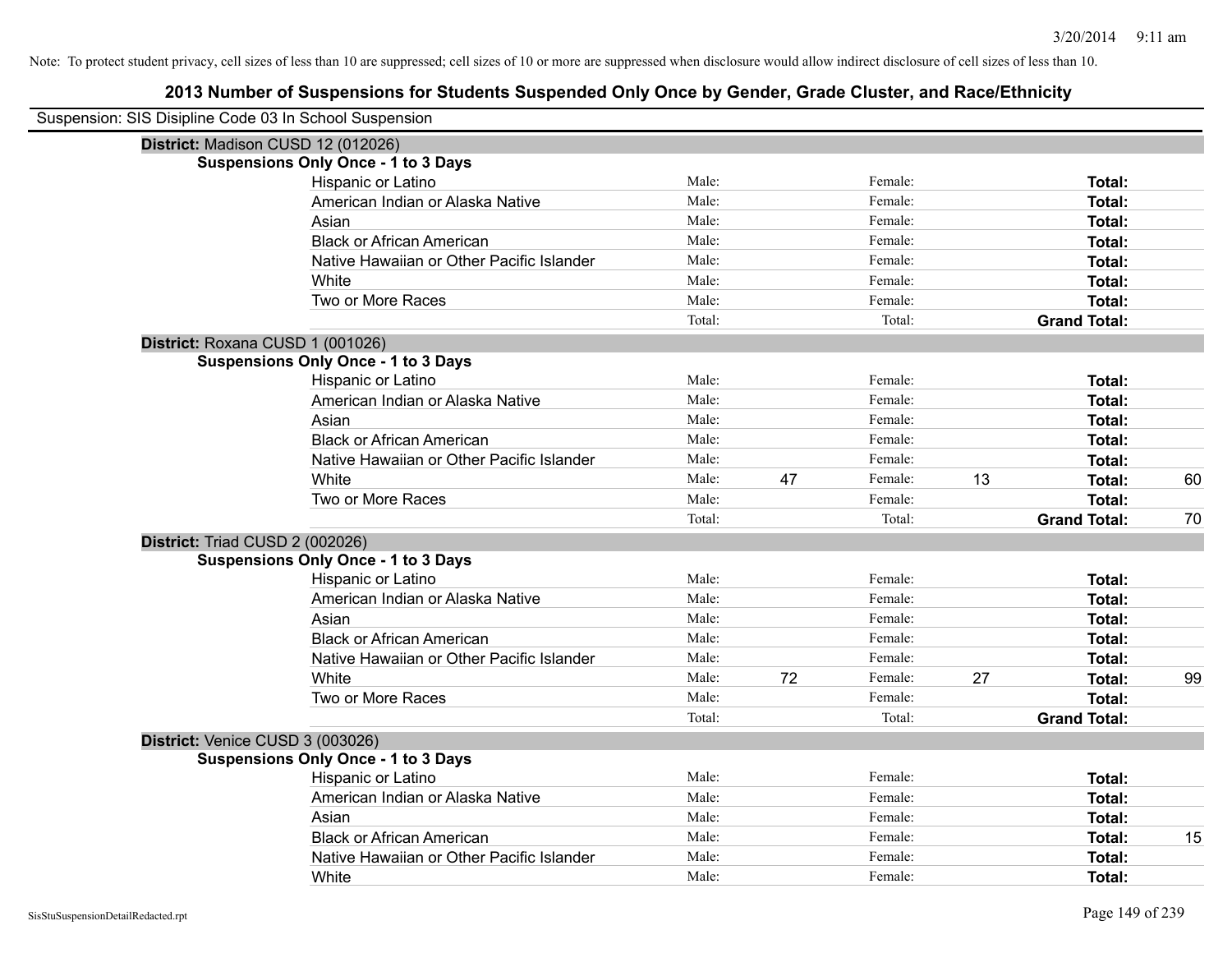## **2013 Number of Suspensions for Students Suspended Only Once by Gender, Grade Cluster, and Race/Ethnicity**

| Suspension: SIS Disipline Code 03 In School Suspension |                                               |        |         |                     |    |
|--------------------------------------------------------|-----------------------------------------------|--------|---------|---------------------|----|
|                                                        | Two or More Races                             | Male:  | Female: | Total:              |    |
|                                                        |                                               | Total: | Total:  | <b>Grand Total:</b> |    |
|                                                        | District: Wood River-Hartford ESD 15 (015003) |        |         |                     |    |
|                                                        | <b>Suspensions Only Once - 1 to 3 Days</b>    |        |         |                     |    |
|                                                        | Hispanic or Latino                            | Male:  | Female: | <b>Total:</b>       |    |
|                                                        | American Indian or Alaska Native              | Male:  | Female: | <b>Total:</b>       |    |
|                                                        | Asian                                         | Male:  | Female: | <b>Total:</b>       |    |
|                                                        | <b>Black or African American</b>              | Male:  | Female: | <b>Total:</b>       |    |
|                                                        | Native Hawaiian or Other Pacific Islander     | Male:  | Female: | <b>Total:</b>       |    |
|                                                        | White                                         | Male:  | Female: | <b>Total:</b>       | 37 |
|                                                        | Two or More Races                             | Male:  | Female: | Total:              |    |
|                                                        |                                               | Total: | Total:  | <b>Grand Total:</b> |    |
| County: Non-Public School (000)                        |                                               |        |         |                     |    |
| District: Madison ROE (000000)                         |                                               |        |         |                     |    |
|                                                        | <b>Suspensions Only Once - 1 to 3 Days</b>    |        |         |                     |    |
|                                                        | Hispanic or Latino                            | Male:  | Female: | Total:              |    |
|                                                        | American Indian or Alaska Native              | Male:  | Female: | Total:              |    |
|                                                        | Asian                                         | Male:  | Female: | <b>Total:</b>       |    |
|                                                        | <b>Black or African American</b>              | Male:  | Female: | <b>Total:</b>       |    |
|                                                        | Native Hawaiian or Other Pacific Islander     | Male:  | Female: | <b>Total:</b>       |    |
|                                                        | White                                         | Male:  | Female: | <b>Total:</b>       |    |
|                                                        | Two or More Races                             | Male:  | Female: | Total:              |    |
|                                                        |                                               | Total: | Total:  | <b>Grand Total:</b> |    |
|                                                        |                                               |        |         |                     |    |
| Region: Marshall/Putnam/Woodford ROE (43)              |                                               |        |         |                     |    |
| County: Marshall (059)                                 |                                               |        |         |                     |    |
|                                                        | District: Henry-Senachwine CUSD 5 (005026)    |        |         |                     |    |
|                                                        | <b>Suspensions Only Once - 1 to 3 Days</b>    |        |         |                     |    |
|                                                        | Hispanic or Latino                            | Male:  | Female: | Total:              |    |
|                                                        | American Indian or Alaska Native              | Male:  | Female: | Total:              |    |
|                                                        | Asian                                         | Male:  | Female: | Total:              |    |
|                                                        | <b>Black or African American</b>              | Male:  | Female: | <b>Total:</b>       |    |
|                                                        | Native Hawaiian or Other Pacific Islander     | Male:  | Female: | Total:              |    |
|                                                        | White                                         | Male:  | Female: | Total:              | 16 |
|                                                        | Two or More Races                             | Male:  | Female: | <b>Total:</b>       |    |
|                                                        |                                               | Total: | Total:  | <b>Grand Total:</b> |    |
|                                                        | District: Midland CUSD 7 (007026)             |        |         |                     |    |

**Suspensions Only Once - 1 to 3 Days**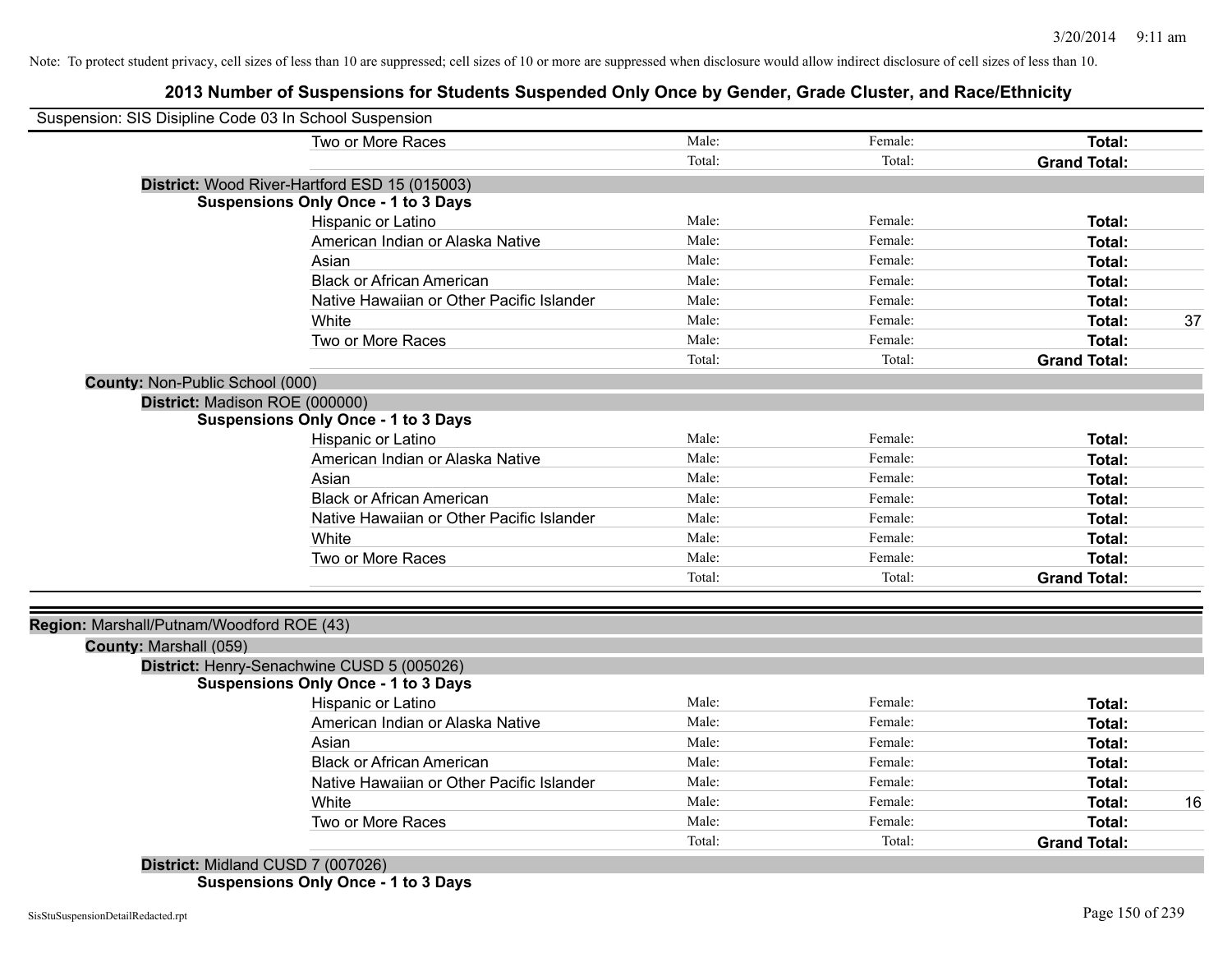| Suspension: SIS Disipline Code 03 In School Suspension |                                              |        |    |         |    |                     |    |
|--------------------------------------------------------|----------------------------------------------|--------|----|---------|----|---------------------|----|
|                                                        | Hispanic or Latino                           | Male:  |    | Female: |    | Total:              |    |
|                                                        | American Indian or Alaska Native             | Male:  |    | Female: |    | Total:              |    |
|                                                        | Asian                                        | Male:  |    | Female: |    | Total:              |    |
|                                                        | <b>Black or African American</b>             | Male:  |    | Female: |    | Total:              |    |
|                                                        | Native Hawaiian or Other Pacific Islander    | Male:  |    | Female: |    | Total:              |    |
|                                                        | White                                        | Male:  |    | Female: |    | Total:              |    |
|                                                        | Two or More Races                            | Male:  |    | Female: |    | Total:              |    |
|                                                        |                                              | Total: |    | Total:  |    | <b>Grand Total:</b> | 10 |
| County: Putnam (078)                                   |                                              |        |    |         |    |                     |    |
|                                                        | District: Putnam County CUSD 535 (535026)    |        |    |         |    |                     |    |
|                                                        | <b>Suspensions Only Once - 1 to 3 Days</b>   |        |    |         |    |                     |    |
|                                                        | Hispanic or Latino                           | Male:  |    | Female: |    | Total:              |    |
|                                                        | American Indian or Alaska Native             | Male:  |    | Female: |    | Total:              |    |
|                                                        | Asian                                        | Male:  |    | Female: |    | Total:              |    |
|                                                        | <b>Black or African American</b>             | Male:  |    | Female: |    | Total:              |    |
|                                                        | Native Hawaiian or Other Pacific Islander    | Male:  |    | Female: |    | Total:              |    |
|                                                        | White                                        | Male:  |    | Female: |    | Total:              | 21 |
|                                                        | Two or More Races                            | Male:  |    | Female: |    | Total:              |    |
|                                                        |                                              | Total: |    | Total:  |    | <b>Grand Total:</b> |    |
| County: Woodford (102)                                 |                                              |        |    |         |    |                     |    |
|                                                        | District: County of Woodford School (122017) |        |    |         |    |                     |    |
|                                                        | <b>Suspensions Only Once - 1 to 3 Days</b>   |        |    |         |    |                     |    |
|                                                        | Hispanic or Latino                           | Male:  |    | Female: |    | Total:              |    |
|                                                        | American Indian or Alaska Native             | Male:  |    | Female: |    | Total:              |    |
|                                                        | Asian                                        | Male:  |    | Female: |    | Total:              |    |
|                                                        | <b>Black or African American</b>             | Male:  |    | Female: |    | Total:              |    |
|                                                        | Native Hawaiian or Other Pacific Islander    | Male:  |    | Female: |    | Total:              |    |
|                                                        | White                                        | Male:  | 19 | Female: | 10 | Total:              | 29 |
|                                                        | Two or More Races                            | Male:  |    | Female: |    | Total:              |    |
|                                                        |                                              | Total: |    | Total:  |    | <b>Grand Total:</b> |    |
|                                                        | District: El Paso-Gridley CUSD 11 (011026)   |        |    |         |    |                     |    |
|                                                        | <b>Suspensions Only Once - 1 to 3 Days</b>   |        |    |         |    |                     |    |
|                                                        | Hispanic or Latino                           | Male:  |    | Female: |    | Total:              |    |
|                                                        | American Indian or Alaska Native             | Male:  |    | Female: |    | Total:              |    |
|                                                        | Asian                                        | Male:  |    | Female: |    | Total:              |    |
|                                                        | <b>Black or African American</b>             | Male:  |    | Female: |    | Total:              |    |
|                                                        | Native Hawaiian or Other Pacific Islander    | Male:  |    | Female: |    | Total:              |    |
|                                                        | White                                        | Male:  |    | Female: |    | Total:              | 26 |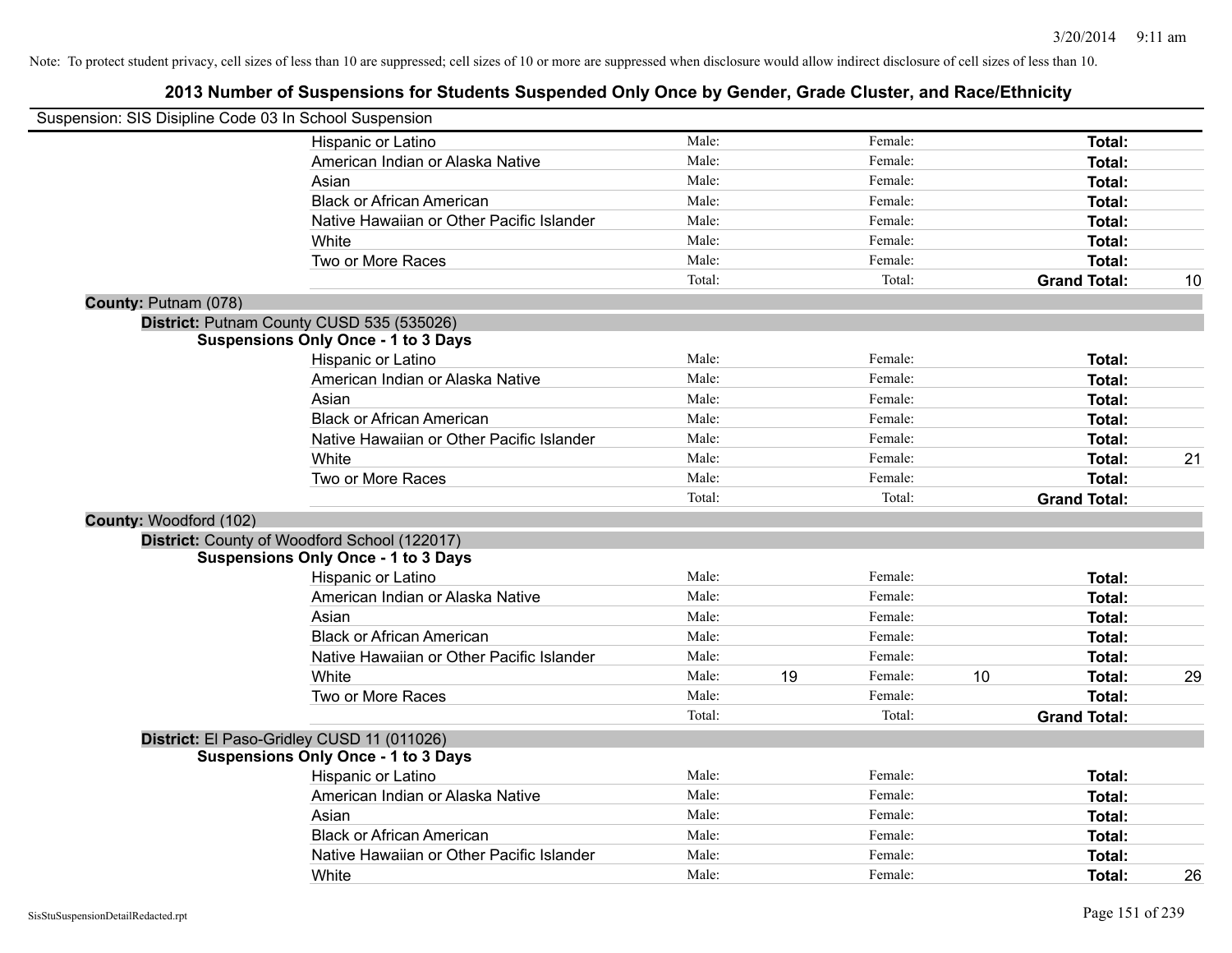| Suspension: SIS Disipline Code 03 In School Suspension |                                               |        |         |                     |
|--------------------------------------------------------|-----------------------------------------------|--------|---------|---------------------|
|                                                        | Two or More Races                             | Male:  | Female: | Total:              |
|                                                        |                                               | Total: | Total:  | <b>Grand Total:</b> |
| District: Eureka CUD 140 (140026)                      |                                               |        |         |                     |
|                                                        | <b>Suspensions Only Once - 1 to 3 Days</b>    |        |         |                     |
|                                                        | Hispanic or Latino                            | Male:  | Female: | Total:              |
|                                                        | American Indian or Alaska Native              | Male:  | Female: | Total:              |
|                                                        | Asian                                         | Male:  | Female: | Total:              |
|                                                        | <b>Black or African American</b>              | Male:  | Female: | Total:              |
|                                                        | Native Hawaiian or Other Pacific Islander     | Male:  | Female: | Total:              |
|                                                        | White                                         | Male:  | Female: | Total:<br>35        |
|                                                        | Two or More Races                             | Male:  | Female: | Total:              |
|                                                        |                                               | Total: | Total:  | <b>Grand Total:</b> |
|                                                        | <b>Suspensions Only Once - 4 or More Days</b> |        |         |                     |
|                                                        | Hispanic or Latino                            | Male:  | Female: | Total:              |
|                                                        | American Indian or Alaska Native              | Male:  | Female: | Total:              |
|                                                        | Asian                                         | Male:  | Female: | Total:              |
|                                                        | <b>Black or African American</b>              | Male:  | Female: | Total:              |
|                                                        | Native Hawaiian or Other Pacific Islander     | Male:  | Female: | Total:              |
|                                                        | White                                         | Male:  | Female: | Total:              |
|                                                        | Two or More Races                             | Male:  | Female: | Total:              |
|                                                        |                                               | Total: | Total:  | <b>Grand Total:</b> |
|                                                        | District: Fieldcrest CUSD 6 (006026)          |        |         |                     |
|                                                        | <b>Suspensions Only Once - 1 to 3 Days</b>    |        |         |                     |
|                                                        | Hispanic or Latino                            | Male:  | Female: | Total:              |
|                                                        | American Indian or Alaska Native              | Male:  | Female: | Total:              |
|                                                        | Asian                                         | Male:  | Female: | Total:              |
|                                                        | <b>Black or African American</b>              | Male:  | Female: | Total:              |
|                                                        | Native Hawaiian or Other Pacific Islander     | Male:  | Female: | Total:              |
|                                                        | White                                         | Male:  | Female: | Total:<br>37        |
|                                                        | Two or More Races                             | Male:  | Female: | Total:              |
|                                                        |                                               | Total: | Total:  | <b>Grand Total:</b> |
|                                                        | <b>Suspensions Only Once - 4 or More Days</b> |        |         |                     |
|                                                        | Hispanic or Latino                            | Male:  | Female: | Total:              |
|                                                        | American Indian or Alaska Native              | Male:  | Female: | Total:              |
|                                                        | Asian                                         | Male:  | Female: | Total:              |
|                                                        | <b>Black or African American</b>              | Male:  | Female: | Total:              |
|                                                        | Native Hawaiian or Other Pacific Islander     | Male:  | Female: | Total:              |
|                                                        | White                                         | Male:  | Female: | Total:              |
|                                                        | Two or More Races                             | Male:  | Female: | Total:              |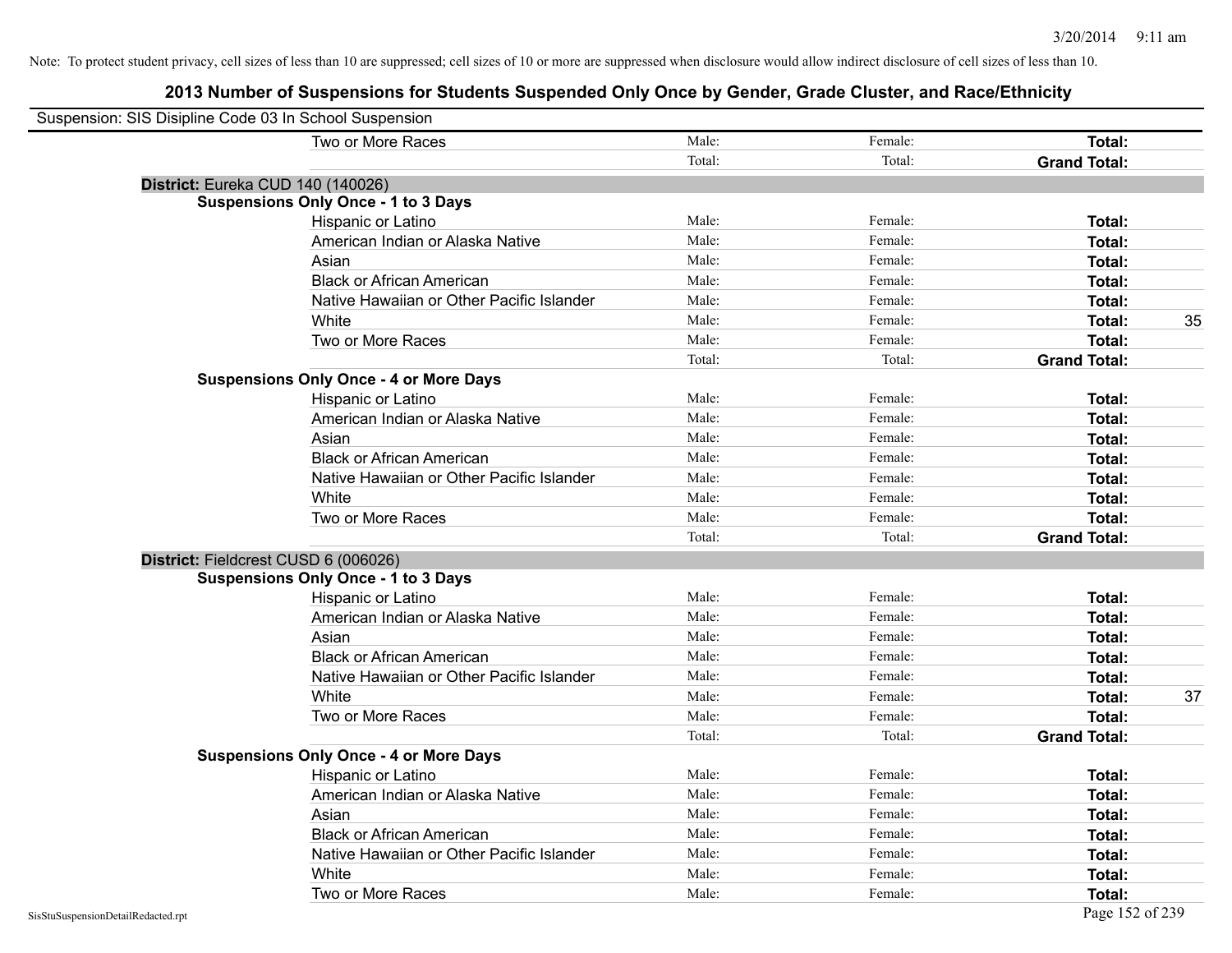| Suspension: SIS Disipline Code 03 In School Suspension |                                              |        |         |                     |    |
|--------------------------------------------------------|----------------------------------------------|--------|---------|---------------------|----|
|                                                        |                                              | Total: | Total:  | <b>Grand Total:</b> |    |
|                                                        | District: Lowpoint-Washburn CUSD 21 (021026) |        |         |                     |    |
|                                                        | <b>Suspensions Only Once - 1 to 3 Days</b>   |        |         |                     |    |
|                                                        | Hispanic or Latino                           | Male:  | Female: | Total:              |    |
|                                                        | American Indian or Alaska Native             | Male:  | Female: | Total:              |    |
|                                                        | Asian                                        | Male:  | Female: | Total:              |    |
|                                                        | <b>Black or African American</b>             | Male:  | Female: | Total:              |    |
|                                                        | Native Hawaiian or Other Pacific Islander    | Male:  | Female: | Total:              |    |
|                                                        | White                                        | Male:  | Female: | Total:              | 13 |
|                                                        | Two or More Races                            | Male:  | Female: | Total:              |    |
|                                                        |                                              | Total: | Total:  | <b>Grand Total:</b> |    |
|                                                        | District: Metamora CCSD 1 (001004)           |        |         |                     |    |
|                                                        | <b>Suspensions Only Once - 1 to 3 Days</b>   |        |         |                     |    |
|                                                        | Hispanic or Latino                           | Male:  | Female: | Total:              |    |
|                                                        | American Indian or Alaska Native             | Male:  | Female: | Total:              |    |
|                                                        | Asian                                        | Male:  | Female: | Total:              |    |
|                                                        | <b>Black or African American</b>             | Male:  | Female: | Total:              |    |
|                                                        | Native Hawaiian or Other Pacific Islander    | Male:  | Female: | Total:              |    |
|                                                        | White                                        | Male:  | Female: | Total:              | 14 |
|                                                        | Two or More Races                            | Male:  | Female: | Total:              |    |
|                                                        |                                              | Total: | Total:  | <b>Grand Total:</b> |    |
|                                                        | District: Riverview CCSD 2 (002004)          |        |         |                     |    |
|                                                        | <b>Suspensions Only Once - 1 to 3 Days</b>   |        |         |                     |    |
|                                                        | Hispanic or Latino                           | Male:  | Female: | Total:              |    |
|                                                        | American Indian or Alaska Native             | Male:  | Female: | Total:              |    |
|                                                        | Asian                                        | Male:  | Female: | Total:              |    |
|                                                        | <b>Black or African American</b>             | Male:  | Female: | Total:              |    |
|                                                        | Native Hawaiian or Other Pacific Islander    | Male:  | Female: | Total:              |    |
|                                                        | White                                        | Male:  | Female: | Total:              |    |
|                                                        | Two or More Races                            | Male:  | Female: | Total:              |    |
|                                                        |                                              | Total: | Total:  | <b>Grand Total:</b> |    |
|                                                        | District: Roanoke Benson CUSD 60 (060026)    |        |         |                     |    |
|                                                        | <b>Suspensions Only Once - 1 to 3 Days</b>   |        |         |                     |    |
|                                                        | Hispanic or Latino                           | Male:  | Female: | Total:              |    |
|                                                        | American Indian or Alaska Native             | Male:  | Female: | Total:              |    |
|                                                        | Asian                                        | Male:  | Female: | Total:              |    |
|                                                        | <b>Black or African American</b>             | Male:  | Female: | Total:              |    |
|                                                        | Native Hawaiian or Other Pacific Islander    | Male:  | Female: | Total:              |    |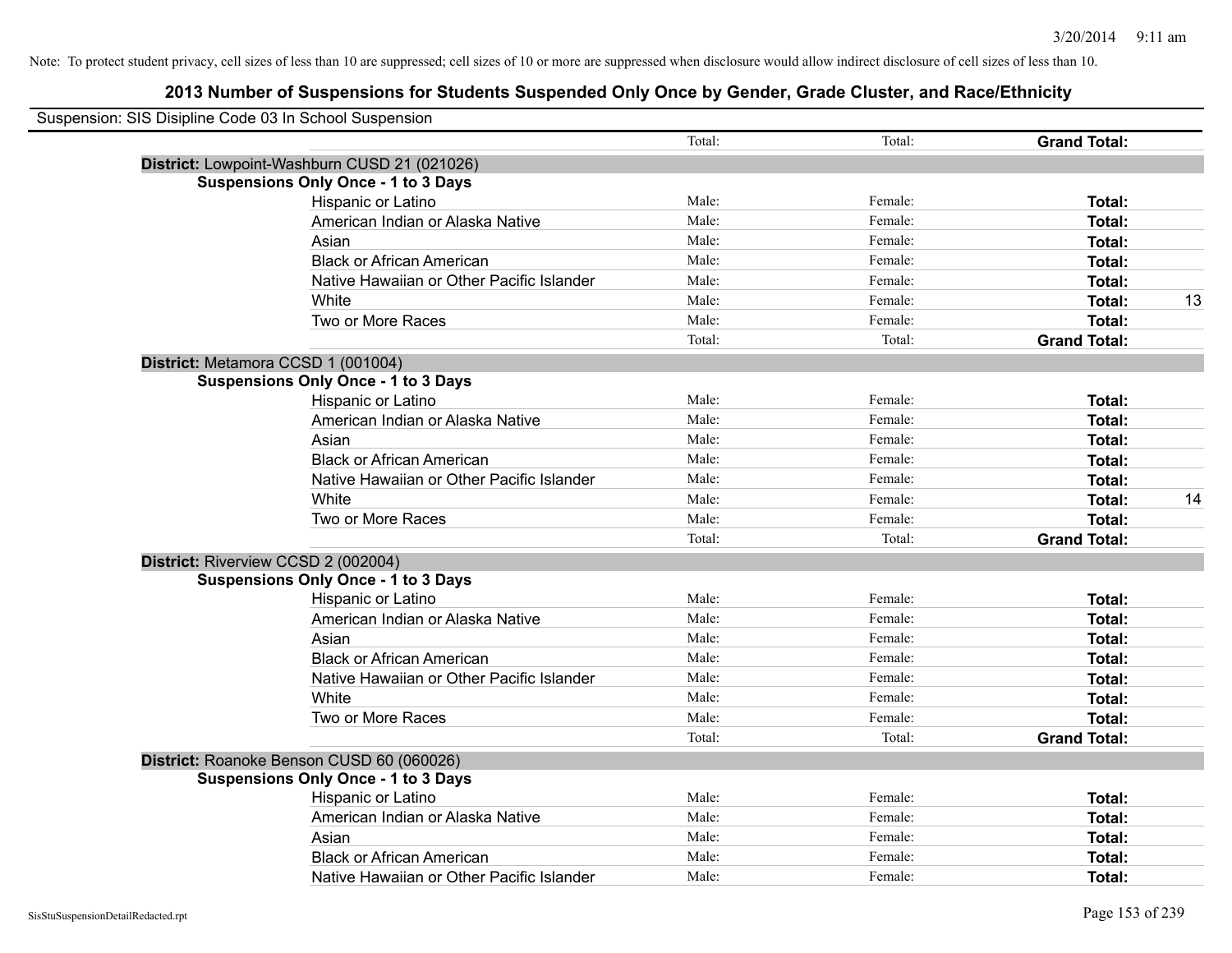| Suspension: SIS Disipline Code 03 In School Suspension |                                               |        |    |         |                     |               |
|--------------------------------------------------------|-----------------------------------------------|--------|----|---------|---------------------|---------------|
|                                                        | <b>White</b>                                  | Male:  |    | Female: |                     | Total:        |
|                                                        | Two or More Races                             | Male:  |    | Female: |                     | Total:        |
|                                                        |                                               | Total: |    | Total:  | <b>Grand Total:</b> |               |
|                                                        |                                               |        |    |         |                     |               |
| Region: McHenry ROE (44)                               |                                               |        |    |         |                     |               |
| County: Mchenry (063)                                  | District: Alden Hebron SD 19 (019024)         |        |    |         |                     |               |
|                                                        | <b>Suspensions Only Once - 1 to 3 Days</b>    |        |    |         |                     |               |
|                                                        | Hispanic or Latino                            | Male:  |    | Female: |                     | Total:        |
|                                                        | American Indian or Alaska Native              | Male:  |    | Female: |                     | Total:        |
|                                                        | Asian                                         | Male:  |    | Female: |                     | Total:        |
|                                                        | <b>Black or African American</b>              | Male:  |    | Female: |                     | Total:        |
|                                                        | Native Hawaiian or Other Pacific Islander     | Male:  |    | Female: |                     | Total:        |
|                                                        | White                                         | Male:  |    | Female: |                     | Total:        |
|                                                        | Two or More Races                             | Male:  |    | Female: |                     | Total:        |
|                                                        |                                               | Total: |    | Total:  | <b>Grand Total:</b> |               |
| District: Cary CCSD 26 (026004)                        |                                               |        |    |         |                     |               |
|                                                        | <b>Suspensions Only Once - 1 to 3 Days</b>    |        |    |         |                     |               |
|                                                        | Hispanic or Latino                            | Male:  |    | Female: |                     | Total:        |
|                                                        | American Indian or Alaska Native              | Male:  |    | Female: |                     | Total:        |
|                                                        | Asian                                         | Male:  |    | Female: |                     | Total:        |
|                                                        | <b>Black or African American</b>              | Male:  |    | Female: |                     | Total:        |
|                                                        | Native Hawaiian or Other Pacific Islander     | Male:  |    | Female: |                     | Total:        |
|                                                        | White                                         | Male:  |    | Female: |                     | Total:        |
|                                                        | Two or More Races                             | Male:  |    | Female: |                     | Total:        |
|                                                        |                                               | Total: |    | Total:  | <b>Grand Total:</b> | 12            |
|                                                        | <b>Suspensions Only Once - 4 or More Days</b> |        |    |         |                     |               |
|                                                        | Hispanic or Latino                            | Male:  |    | Female: |                     | Total:        |
|                                                        | American Indian or Alaska Native              | Male:  |    | Female: |                     | Total:        |
|                                                        | Asian                                         | Male:  |    | Female: |                     | Total:        |
|                                                        | <b>Black or African American</b>              | Male:  |    | Female: |                     | Total:        |
|                                                        | Native Hawaiian or Other Pacific Islander     | Male:  |    | Female: |                     | Total:        |
|                                                        | White                                         | Male:  |    | Female: |                     | <b>Total:</b> |
|                                                        | Two or More Races                             | Male:  |    | Female: |                     | Total:        |
|                                                        |                                               | Total: |    | Total:  | <b>Grand Total:</b> |               |
| District: CHSD 155 (155016)                            |                                               |        |    |         |                     |               |
|                                                        | <b>Suspensions Only Once - 1 to 3 Days</b>    |        |    |         |                     |               |
|                                                        | Hispanic or Latino                            | Male:  | 13 | Female: | 12                  | 25<br>Total:  |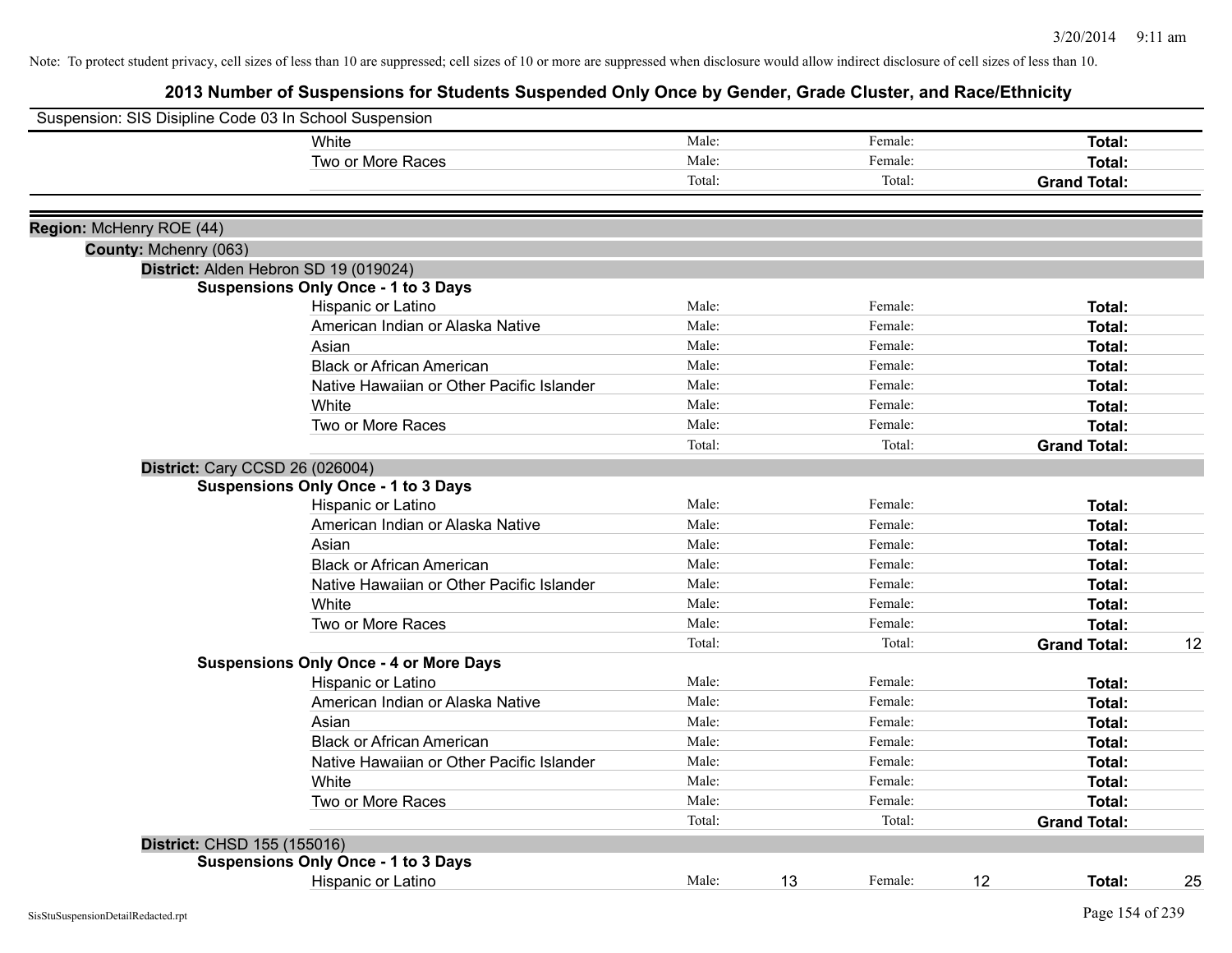| Suspension: SIS Disipline Code 03 In School Suspension |                                               |        |    |         |    |                     |     |
|--------------------------------------------------------|-----------------------------------------------|--------|----|---------|----|---------------------|-----|
|                                                        | American Indian or Alaska Native              | Male:  |    | Female: |    | Total:              |     |
|                                                        | Asian                                         | Male:  |    | Female: |    | Total:              |     |
|                                                        | <b>Black or African American</b>              | Male:  |    | Female: |    | Total:              |     |
|                                                        | Native Hawaiian or Other Pacific Islander     | Male:  |    | Female: |    | Total:              |     |
|                                                        | White                                         | Male:  | 91 | Female: | 38 | Total:              | 129 |
|                                                        | Two or More Races                             | Male:  |    | Female: |    | <b>Total:</b>       |     |
|                                                        |                                               | Total: |    | Total:  |    | <b>Grand Total:</b> |     |
|                                                        | <b>Suspensions Only Once - 4 or More Days</b> |        |    |         |    |                     |     |
|                                                        | Hispanic or Latino                            | Male:  |    | Female: |    | Total:              |     |
|                                                        | American Indian or Alaska Native              | Male:  |    | Female: |    | <b>Total:</b>       |     |
|                                                        | Asian                                         | Male:  |    | Female: |    | <b>Total:</b>       |     |
|                                                        | <b>Black or African American</b>              | Male:  |    | Female: |    | <b>Total:</b>       |     |
|                                                        | Native Hawaiian or Other Pacific Islander     | Male:  |    | Female: |    | Total:              |     |
|                                                        | White                                         | Male:  |    | Female: |    | Total:              |     |
|                                                        | Two or More Races                             | Male:  |    | Female: |    | Total:              |     |
|                                                        |                                               | Total: |    | Total:  |    | <b>Grand Total:</b> |     |
| District: Cons SD 158 (158022)                         |                                               |        |    |         |    |                     |     |
|                                                        | <b>Suspensions Only Once - 1 to 3 Days</b>    |        |    |         |    |                     |     |
|                                                        | Hispanic or Latino                            | Male:  |    | Female: |    | <b>Total:</b>       | 13  |
|                                                        | American Indian or Alaska Native              | Male:  |    | Female: |    | Total:              |     |
|                                                        | Asian                                         | Male:  |    | Female: |    | Total:              |     |
|                                                        | <b>Black or African American</b>              | Male:  |    | Female: |    | Total:              |     |
|                                                        | Native Hawaiian or Other Pacific Islander     | Male:  |    | Female: |    | Total:              |     |
|                                                        | White                                         | Male:  |    | Female: |    | Total:              | 60  |
|                                                        | Two or More Races                             | Male:  |    | Female: |    | <b>Total:</b>       |     |
|                                                        |                                               | Total: |    | Total:  |    | <b>Grand Total:</b> | 88  |
|                                                        | <b>Suspensions Only Once - 4 or More Days</b> |        |    |         |    |                     |     |
|                                                        | Hispanic or Latino                            | Male:  |    | Female: |    | Total:              |     |
|                                                        | American Indian or Alaska Native              | Male:  |    | Female: |    | <b>Total:</b>       |     |
|                                                        | Asian                                         | Male:  |    | Female: |    | Total:              |     |
|                                                        | <b>Black or African American</b>              | Male:  |    | Female: |    | Total:              |     |
|                                                        | Native Hawaiian or Other Pacific Islander     | Male:  |    | Female: |    | Total:              |     |
|                                                        | White                                         | Male:  |    | Female: |    | <b>Total:</b>       |     |
|                                                        | Two or More Races                             | Male:  |    | Female: |    | Total:              |     |
|                                                        |                                               | Total: |    | Total:  |    | <b>Grand Total:</b> |     |
|                                                        | District: Crystal Lake CCSD 47 (047004)       |        |    |         |    |                     |     |
|                                                        | <b>Suspensions Only Once - 1 to 3 Days</b>    |        |    |         |    |                     |     |
|                                                        | Hispanic or Latino                            | Male:  |    | Female: |    | Total:              |     |
|                                                        | American Indian or Alaska Native              | Male:  |    | Female: |    | Total:              |     |
| SisStuSuspensionDetailRedacted.rpt                     |                                               |        |    |         |    | Page 155 of 239     |     |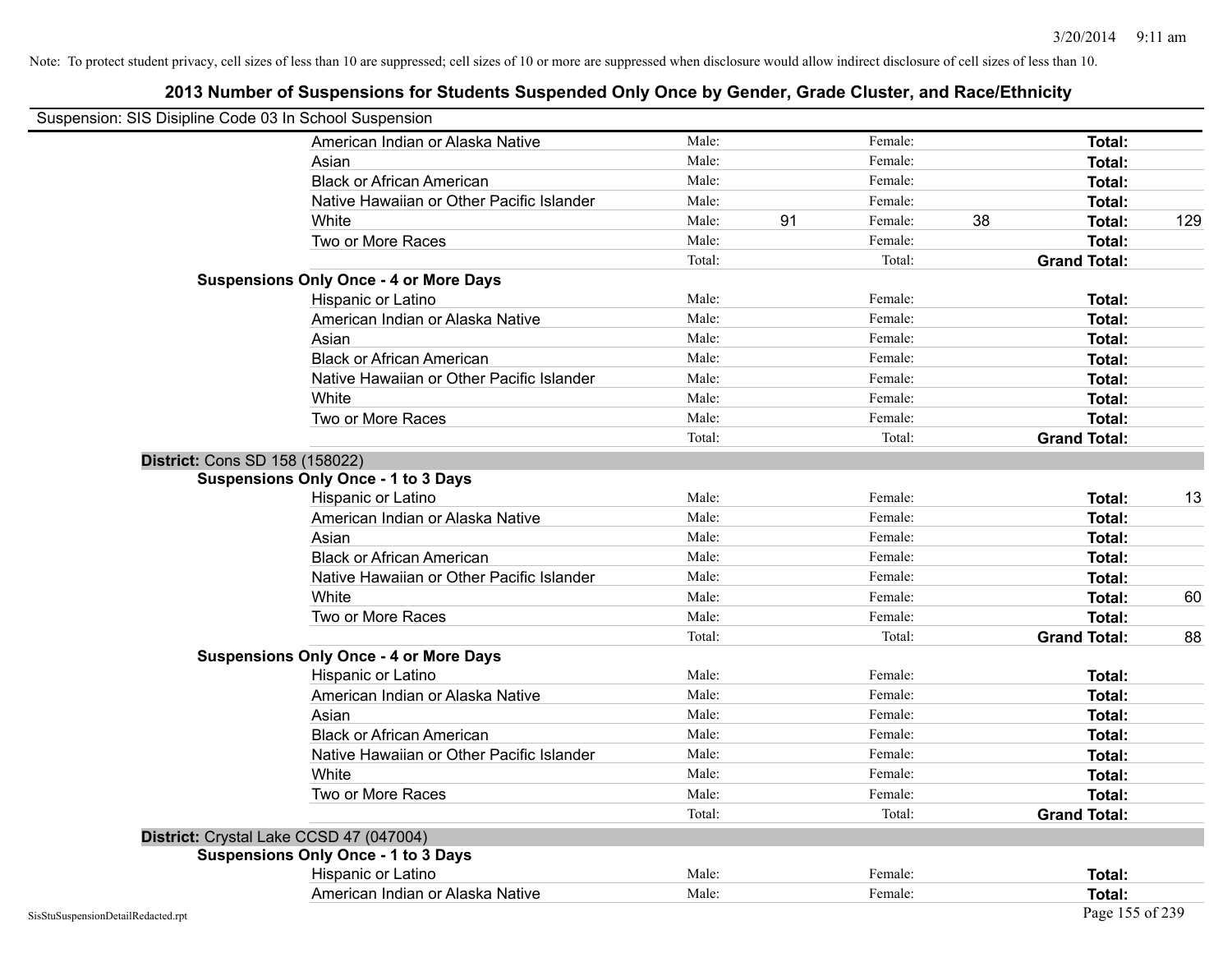| Suspension: SIS Disipline Code 03 In School Suspension |                                               |        |    |         |    |                     |    |
|--------------------------------------------------------|-----------------------------------------------|--------|----|---------|----|---------------------|----|
|                                                        | Asian                                         | Male:  |    | Female: |    | Total:              |    |
|                                                        | <b>Black or African American</b>              | Male:  |    | Female: |    | Total:              |    |
|                                                        | Native Hawaiian or Other Pacific Islander     | Male:  |    | Female: |    | Total:              |    |
|                                                        | White                                         | Male:  |    | Female: |    | <b>Total:</b>       | 33 |
|                                                        | Two or More Races                             | Male:  |    | Female: |    | <b>Total:</b>       |    |
|                                                        |                                               | Total: | 38 | Total:  | 12 | <b>Grand Total:</b> | 50 |
|                                                        | District: Fox River Grove Cons SD 3 (003003)  |        |    |         |    |                     |    |
|                                                        | <b>Suspensions Only Once - 1 to 3 Days</b>    |        |    |         |    |                     |    |
|                                                        | Hispanic or Latino                            | Male:  |    | Female: |    | Total:              |    |
|                                                        | American Indian or Alaska Native              | Male:  |    | Female: |    | Total:              |    |
|                                                        | Asian                                         | Male:  |    | Female: |    | Total:              |    |
|                                                        | <b>Black or African American</b>              | Male:  |    | Female: |    | Total:              |    |
|                                                        | Native Hawaiian or Other Pacific Islander     | Male:  |    | Female: |    | Total:              |    |
|                                                        | White                                         | Male:  |    | Female: |    | <b>Total:</b>       | 11 |
|                                                        | Two or More Races                             | Male:  |    | Female: |    | <b>Total:</b>       |    |
|                                                        |                                               | Total: |    | Total:  |    | <b>Grand Total:</b> |    |
| District: Harrison SD 36 (036002)                      | <b>Suspensions Only Once - 1 to 3 Days</b>    |        |    |         |    |                     |    |
|                                                        | Hispanic or Latino                            | Male:  |    | Female: |    | Total:              |    |
|                                                        | American Indian or Alaska Native              | Male:  |    | Female: |    | Total:              |    |
|                                                        | Asian                                         | Male:  |    | Female: |    | Total:              |    |
|                                                        | <b>Black or African American</b>              | Male:  |    | Female: |    | Total:              |    |
|                                                        | Native Hawaiian or Other Pacific Islander     | Male:  |    | Female: |    | Total:              |    |
|                                                        | White                                         | Male:  |    | Female: |    | <b>Total:</b>       | 17 |
|                                                        | Two or More Races                             | Male:  |    | Female: |    | Total:              |    |
|                                                        |                                               | Total: |    | Total:  |    | <b>Grand Total:</b> |    |
|                                                        | <b>Suspensions Only Once - 4 or More Days</b> |        |    |         |    |                     |    |
|                                                        | Hispanic or Latino                            | Male:  |    | Female: |    | Total:              |    |
|                                                        | American Indian or Alaska Native              | Male:  |    | Female: |    | Total:              |    |
|                                                        | Asian                                         | Male:  |    | Female: |    | Total:              |    |
|                                                        | <b>Black or African American</b>              | Male:  |    | Female: |    | Total:              |    |
|                                                        | Native Hawaiian or Other Pacific Islander     | Male:  |    | Female: |    | Total:              |    |
|                                                        | White                                         | Male:  |    | Female: |    | Total:              |    |
|                                                        | Two or More Races                             | Male:  |    | Female: |    | <b>Total:</b>       |    |
|                                                        |                                               | Total: |    | Total:  |    | <b>Grand Total:</b> |    |
| District: Harvard CUSD 50 (050026)                     |                                               |        |    |         |    |                     |    |
|                                                        | <b>Suspensions Only Once - 1 to 3 Days</b>    |        |    |         |    |                     |    |
|                                                        | Hispanic or Latino                            | Male:  |    | Female: |    | Total:              | 32 |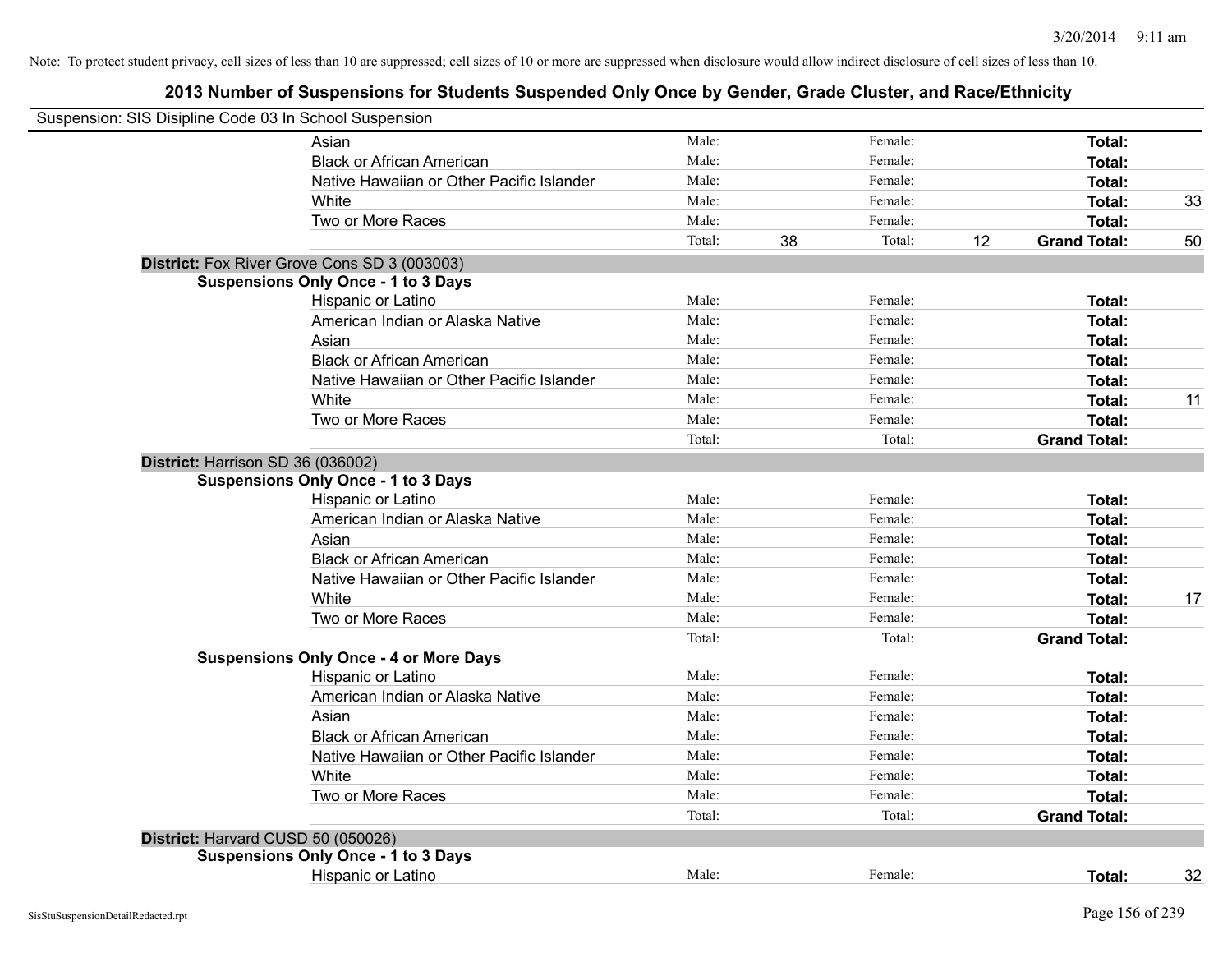## **2013 Number of Suspensions for Students Suspended Only Once by Gender, Grade Cluster, and Race/Ethnicity**

| Suspension: SIS Disipline Code 03 In School Suspension |        |         |                     |    |
|--------------------------------------------------------|--------|---------|---------------------|----|
| American Indian or Alaska Native                       | Male:  | Female: | Total:              |    |
| Asian                                                  | Male:  | Female: | Total:              |    |
| <b>Black or African American</b>                       | Male:  | Female: | Total:              |    |
| Native Hawaiian or Other Pacific Islander              | Male:  | Female: | Total:              |    |
| <b>White</b>                                           | Male:  | Female: | Total:              | 13 |
| Two or More Races                                      | Male:  | Female: | <b>Total:</b>       |    |
|                                                        | Total: | Total:  | <b>Grand Total:</b> |    |
| District: Johnsburg CUSD 12 (012026)                   |        |         |                     |    |
| <b>Suspensions Only Once - 1 to 3 Days</b>             |        |         |                     |    |
| Hispanic or Latino                                     | Male:  | Female: | Total:              |    |
| American Indian or Alaska Native                       | Male:  | Female: | Total:              |    |
| Asian                                                  | Male:  | Female: | Total:              |    |
| <b>Black or African American</b>                       | Male:  | Female: | <b>Total:</b>       |    |
| Native Hawaiian or Other Pacific Islander              | Male:  | Female: | <b>Total:</b>       |    |
| White                                                  | Male:  | Female: | Total:              | 19 |
| Two or More Races                                      | Male:  | Female: | <b>Total:</b>       |    |
|                                                        | Total: | Total:  | <b>Grand Total:</b> |    |
| District: Marengo-Union E Cons D 165 (165003)          |        |         |                     |    |
| <b>Suspensions Only Once - 1 to 3 Days</b>             |        |         |                     |    |
| Hispanic or Latino                                     | Male:  | Female: | Total:              |    |
| American Indian or Alaska Native                       | Male:  | Female: | Total:              |    |
| Asian                                                  | Male:  | Female: | Total:              |    |
| <b>Black or African American</b>                       | Male:  | Female: | Total:              |    |
| Native Hawaiian or Other Pacific Islander              | Male:  | Female: | Total:              |    |
| White                                                  | Male:  | Female: | Total:              | 17 |
| Two or More Races                                      | Male:  | Female: | <b>Total:</b>       |    |
|                                                        | Total: | Total:  | <b>Grand Total:</b> |    |
| District: McHenry CCSD 15 (015004)                     |        |         |                     |    |
| <b>Suspensions Only Once - 1 to 3 Days</b>             |        |         |                     |    |
| <b>Hispanic or Latino</b>                              | Male:  | Female: | Total:              |    |
| American Indian or Alaska Native                       | Male:  | Female: | Total:              |    |
| Asian                                                  | Male:  | Female: | Total:              |    |
| <b>Black or African American</b>                       | Male:  | Female: | Total:              |    |
| Native Hawaiian or Other Pacific Islander              | Male:  | Female: | Total:              |    |
| White                                                  | Male:  | Female: | Total:              | 30 |
| Two or More Races                                      | Male:  | Female: | Total:              |    |
|                                                        | Total: | Total:  | <b>Grand Total:</b> |    |
|                                                        |        |         |                     |    |

**District:** McHenry CHSD 156 (156016)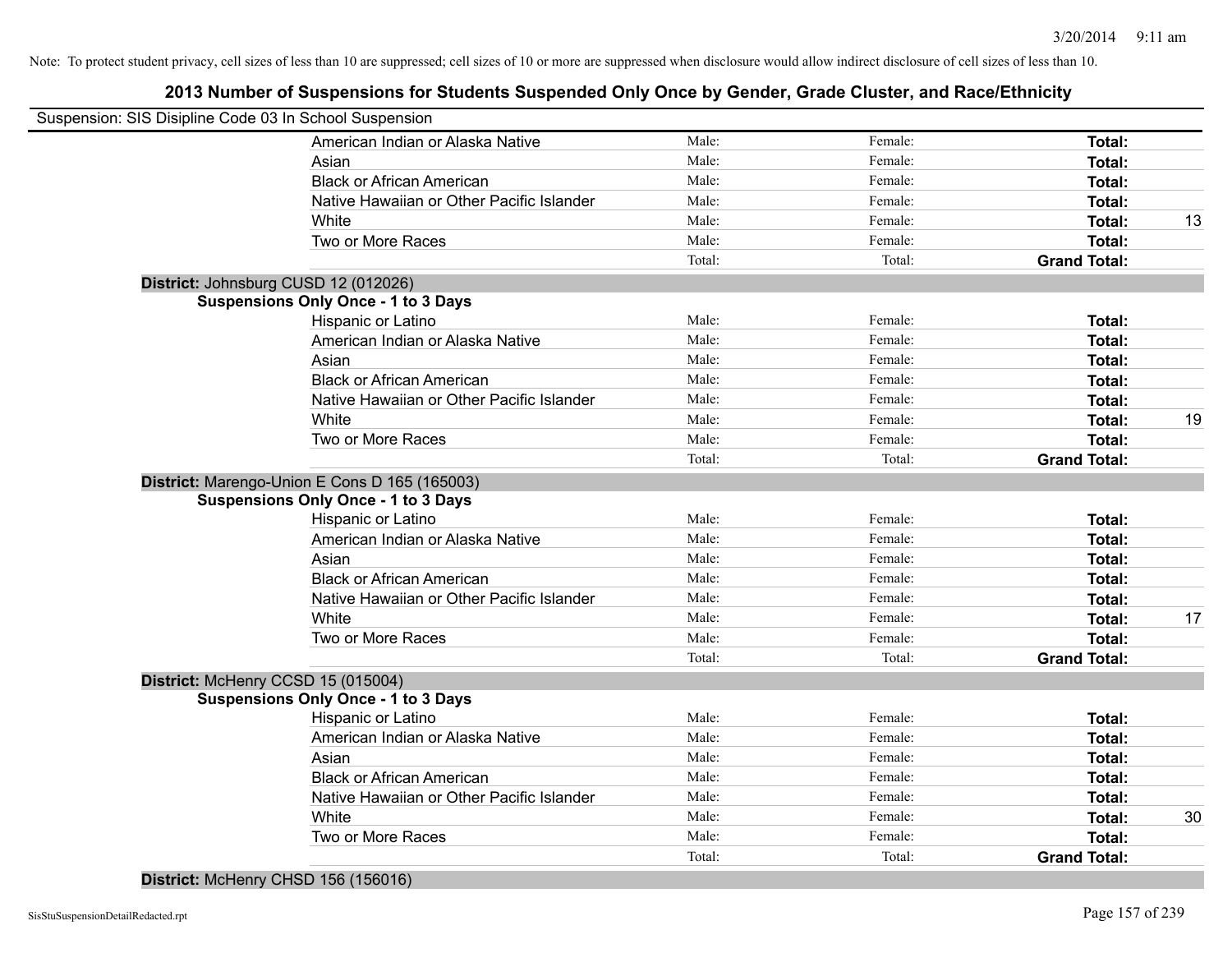| Suspension: SIS Disipline Code 03 In School Suspension |                                               |        |         |                     |
|--------------------------------------------------------|-----------------------------------------------|--------|---------|---------------------|
|                                                        | <b>Suspensions Only Once - 1 to 3 Days</b>    |        |         |                     |
|                                                        | Hispanic or Latino                            | Male:  | Female: | Total:              |
|                                                        | American Indian or Alaska Native              | Male:  | Female: | <b>Total:</b>       |
|                                                        | Asian                                         | Male:  | Female: | <b>Total:</b>       |
|                                                        | <b>Black or African American</b>              | Male:  | Female: | <b>Total:</b>       |
|                                                        | Native Hawaiian or Other Pacific Islander     | Male:  | Female: | <b>Total:</b>       |
|                                                        | White                                         | Male:  | Female: | 25<br><b>Total:</b> |
|                                                        | Two or More Races                             | Male:  | Female: | <b>Total:</b>       |
|                                                        |                                               | Total: | Total:  | <b>Grand Total:</b> |
|                                                        | <b>Suspensions Only Once - 4 or More Days</b> |        |         |                     |
|                                                        | Hispanic or Latino                            | Male:  | Female: | Total:              |
|                                                        | American Indian or Alaska Native              | Male:  | Female: | <b>Total:</b>       |
|                                                        | Asian                                         | Male:  | Female: | <b>Total:</b>       |
|                                                        | <b>Black or African American</b>              | Male:  | Female: | Total:              |
|                                                        | Native Hawaiian or Other Pacific Islander     | Male:  | Female: | <b>Total:</b>       |
|                                                        | White                                         | Male:  | Female: | <b>Total:</b>       |
|                                                        | Two or More Races                             | Male:  | Female: | <b>Total:</b>       |
|                                                        |                                               | Total: | Total:  | <b>Grand Total:</b> |
| District: Nippersink SD 2 (002003)                     |                                               |        |         |                     |
|                                                        | <b>Suspensions Only Once - 1 to 3 Days</b>    |        |         |                     |
|                                                        | Hispanic or Latino                            | Male:  | Female: | Total:              |
|                                                        | American Indian or Alaska Native              | Male:  | Female: | <b>Total:</b>       |
|                                                        | Asian                                         | Male:  | Female: | <b>Total:</b>       |
|                                                        | <b>Black or African American</b>              | Male:  | Female: | <b>Total:</b>       |
|                                                        | Native Hawaiian or Other Pacific Islander     | Male:  | Female: | Total:              |
|                                                        | White                                         | Male:  | Female: | Total:              |
|                                                        | Two or More Races                             | Male:  | Female: | <b>Total:</b>       |
|                                                        |                                               | Total: | Total:  | <b>Grand Total:</b> |
| District: Prairie Grove CSD 46 (046003)                |                                               |        |         |                     |
|                                                        | <b>Suspensions Only Once - 1 to 3 Days</b>    |        |         |                     |
|                                                        | Hispanic or Latino                            | Male:  | Female: | <b>Total:</b>       |
|                                                        | American Indian or Alaska Native              | Male:  | Female: | <b>Total:</b>       |
|                                                        | Asian                                         | Male:  | Female: | <b>Total:</b>       |
|                                                        | <b>Black or African American</b>              | Male:  | Female: | <b>Total:</b>       |
|                                                        | Native Hawaiian or Other Pacific Islander     | Male:  | Female: | <b>Total:</b>       |
|                                                        | White                                         | Male:  | Female: | <b>Total:</b>       |
|                                                        | Two or More Races                             | Male:  | Female: | <b>Total:</b>       |
|                                                        |                                               | Total: | Total:  | <b>Grand Total:</b> |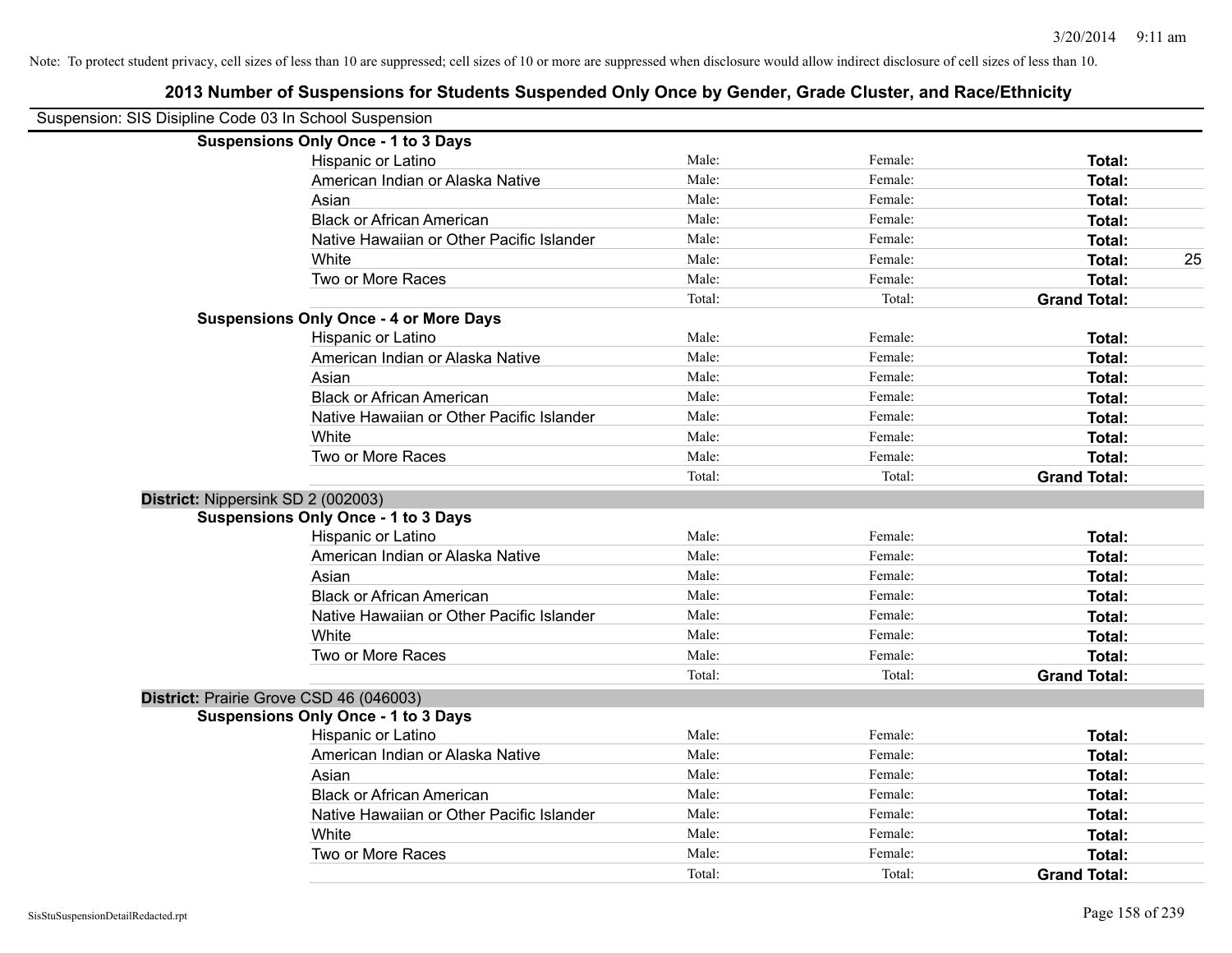| Suspension: SIS Disipline Code 03 In School Suspension |                                               |        |    |         |    |                     |    |
|--------------------------------------------------------|-----------------------------------------------|--------|----|---------|----|---------------------|----|
|                                                        | District: Richmond-Burton CHSD 157 (157016)   |        |    |         |    |                     |    |
|                                                        | <b>Suspensions Only Once - 1 to 3 Days</b>    |        |    |         |    |                     |    |
|                                                        | Hispanic or Latino                            | Male:  |    | Female: |    | Total:              |    |
|                                                        | American Indian or Alaska Native              | Male:  |    | Female: |    | Total:              |    |
|                                                        | Asian                                         | Male:  |    | Female: |    | Total:              |    |
|                                                        | <b>Black or African American</b>              | Male:  |    | Female: |    | Total:              |    |
|                                                        | Native Hawaiian or Other Pacific Islander     | Male:  |    | Female: |    | Total:              |    |
|                                                        | White                                         | Male:  |    | Female: |    | Total:              | 17 |
|                                                        | Two or More Races                             | Male:  |    | Female: |    | Total:              |    |
|                                                        |                                               | Total: |    | Total:  |    | <b>Grand Total:</b> |    |
| District: Riley CCSD 18 (018004)                       |                                               |        |    |         |    |                     |    |
|                                                        | <b>Suspensions Only Once - 1 to 3 Days</b>    |        |    |         |    |                     |    |
|                                                        | Hispanic or Latino                            | Male:  |    | Female: |    | Total:              |    |
|                                                        | American Indian or Alaska Native              | Male:  |    | Female: |    | Total:              |    |
|                                                        | Asian                                         | Male:  |    | Female: |    | Total:              |    |
|                                                        | <b>Black or African American</b>              | Male:  |    | Female: |    | Total:              |    |
|                                                        | Native Hawaiian or Other Pacific Islander     | Male:  |    | Female: |    | Total:              |    |
|                                                        | White                                         | Male:  |    | Female: |    | Total:              |    |
|                                                        | Two or More Races                             | Male:  |    | Female: |    | Total:              |    |
|                                                        |                                               | Total: |    | Total:  |    | <b>Grand Total:</b> |    |
|                                                        | District: Woodstock CUSD 200 (200026)         |        |    |         |    |                     |    |
|                                                        | <b>Suspensions Only Once - 1 to 3 Days</b>    |        |    |         |    |                     |    |
|                                                        | Hispanic or Latino                            | Male:  | 42 | Female: | 21 | Total:              | 63 |
|                                                        | American Indian or Alaska Native              | Male:  |    | Female: |    | Total:              |    |
|                                                        | Asian                                         | Male:  |    | Female: |    | Total:              |    |
|                                                        | <b>Black or African American</b>              | Male:  |    | Female: |    | Total:              |    |
|                                                        | Native Hawaiian or Other Pacific Islander     | Male:  |    | Female: |    | Total:              |    |
|                                                        | White                                         | Male:  | 64 | Female: | 24 | Total:              | 88 |
|                                                        | Two or More Races                             | Male:  |    | Female: |    | Total:              | 10 |
|                                                        |                                               | Total: |    | Total:  |    | <b>Grand Total:</b> |    |
|                                                        | <b>Suspensions Only Once - 4 or More Days</b> |        |    |         |    |                     |    |
|                                                        | Hispanic or Latino                            | Male:  |    | Female: |    | Total:              |    |
|                                                        | American Indian or Alaska Native              | Male:  |    | Female: |    | Total:              |    |
|                                                        | Asian                                         | Male:  |    | Female: |    | Total:              |    |
|                                                        | <b>Black or African American</b>              | Male:  |    | Female: |    | Total:              |    |
|                                                        | Native Hawaiian or Other Pacific Islander     | Male:  |    | Female: |    | Total:              |    |
|                                                        | White                                         | Male:  |    | Female: |    | Total:              |    |
|                                                        | Two or More Races                             | Male:  |    | Female: |    | Total:              |    |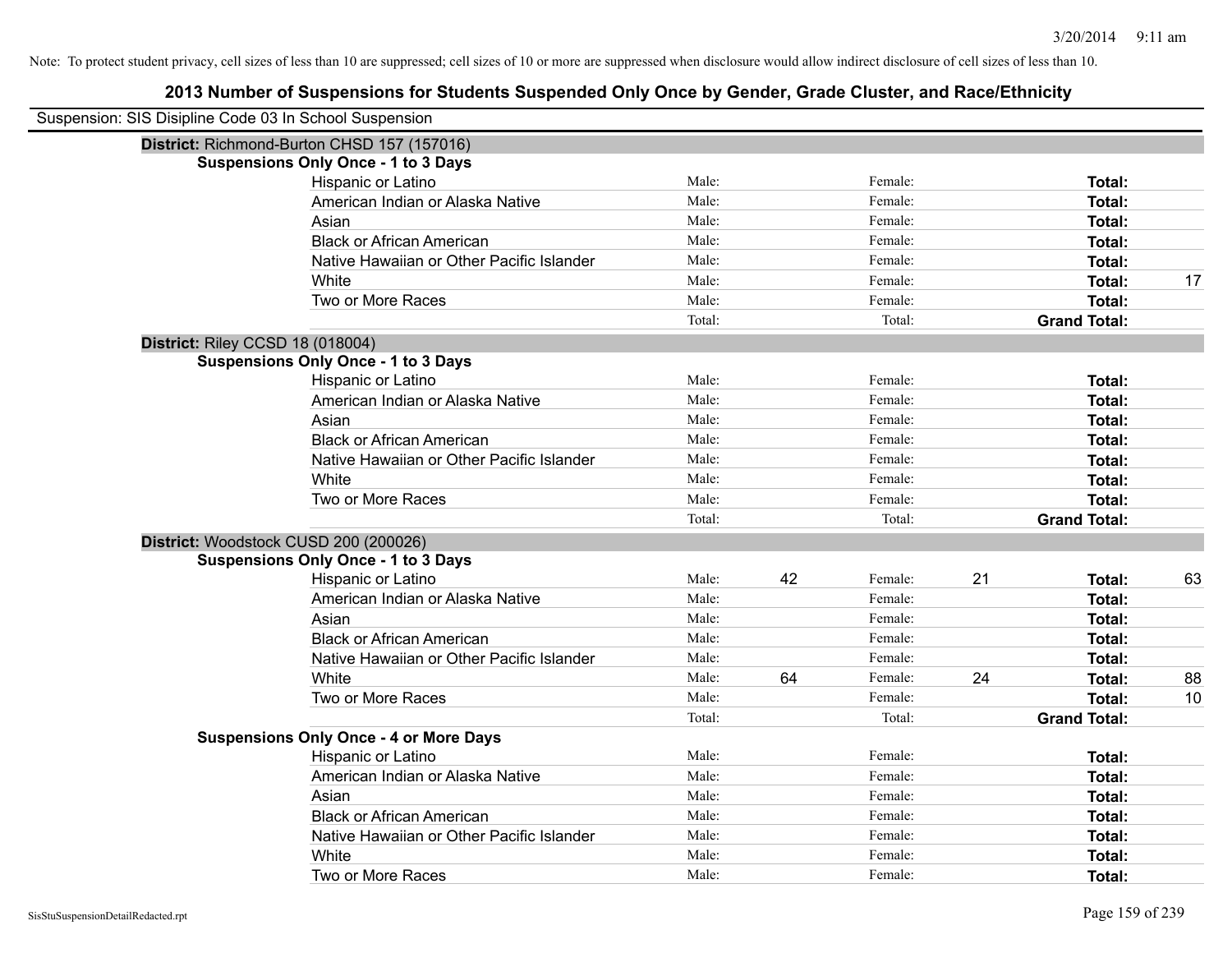| Suspension: SIS Disipline Code 03 In School Suspension |                                            |        |         |                     |
|--------------------------------------------------------|--------------------------------------------|--------|---------|---------------------|
|                                                        |                                            | Total: | Total:  | <b>Grand Total:</b> |
| County: Non-Public School (000)                        |                                            |        |         |                     |
| District: McHenry ROE (000000)                         |                                            |        |         |                     |
|                                                        | <b>Suspensions Only Once - 1 to 3 Days</b> |        |         |                     |
|                                                        | Hispanic or Latino                         | Male:  | Female: | Total:              |
|                                                        | American Indian or Alaska Native           | Male:  | Female: | Total:              |
|                                                        | Asian                                      | Male:  | Female: | Total:              |
|                                                        | <b>Black or African American</b>           | Male:  | Female: | Total:              |
|                                                        | Native Hawaiian or Other Pacific Islander  | Male:  | Female: | Total:              |
|                                                        | White                                      | Male:  | Female: | Total:              |
|                                                        | Two or More Races                          | Male:  | Female: | Total:              |
|                                                        |                                            | Total: | Total:  | <b>Grand Total:</b> |
|                                                        |                                            |        |         |                     |
| Region: Monroe/Randolph ROE (45)                       |                                            |        |         |                     |
| County: Monroe (067)                                   |                                            |        |         |                     |
|                                                        | District: Columbia CUSD 4 (004026)         |        |         |                     |
|                                                        | <b>Suspensions Only Once - 1 to 3 Days</b> |        |         |                     |
|                                                        | Hispanic or Latino                         | Male:  | Female: | Total:              |
|                                                        | American Indian or Alaska Native           | Male:  | Female: | Total:              |
|                                                        | Asian                                      | Male:  | Female: | Total:              |
|                                                        | <b>Black or African American</b>           | Male:  | Female: | Total:              |
|                                                        | Native Hawaiian or Other Pacific Islander  | Male:  | Female: | Total:              |
|                                                        | White                                      | Male:  | Female: | Total:              |
|                                                        | Two or More Races                          | Male:  | Female: | Total:              |
|                                                        |                                            | Total: | Total:  | <b>Grand Total:</b> |
|                                                        | District: Valmeyer CUSD 3 (003026)         |        |         |                     |
|                                                        | <b>Suspensions Only Once - 1 to 3 Days</b> |        |         |                     |
|                                                        | Hispanic or Latino                         | Male:  | Female: | Total:              |
|                                                        | American Indian or Alaska Native           | Male:  | Female: | Total:              |
|                                                        | Asian                                      | Male:  | Female: | Total:              |
|                                                        | <b>Black or African American</b>           | Male:  | Female: | Total:              |
|                                                        | Native Hawaiian or Other Pacific Islander  | Male:  | Female: | Total:              |
|                                                        | White                                      | Male:  | Female: | Total:              |
|                                                        | Two or More Races                          | Male:  | Female: | Total:              |
|                                                        |                                            | Total: | Total:  | <b>Grand Total:</b> |
| District: Waterloo CUSD 5 (005026)                     |                                            |        |         |                     |
|                                                        | <b>Suspensions Only Once - 1 to 3 Days</b> |        |         |                     |
|                                                        | <b>Hispanic or Latino</b>                  | Male:  | Female: | Total:              |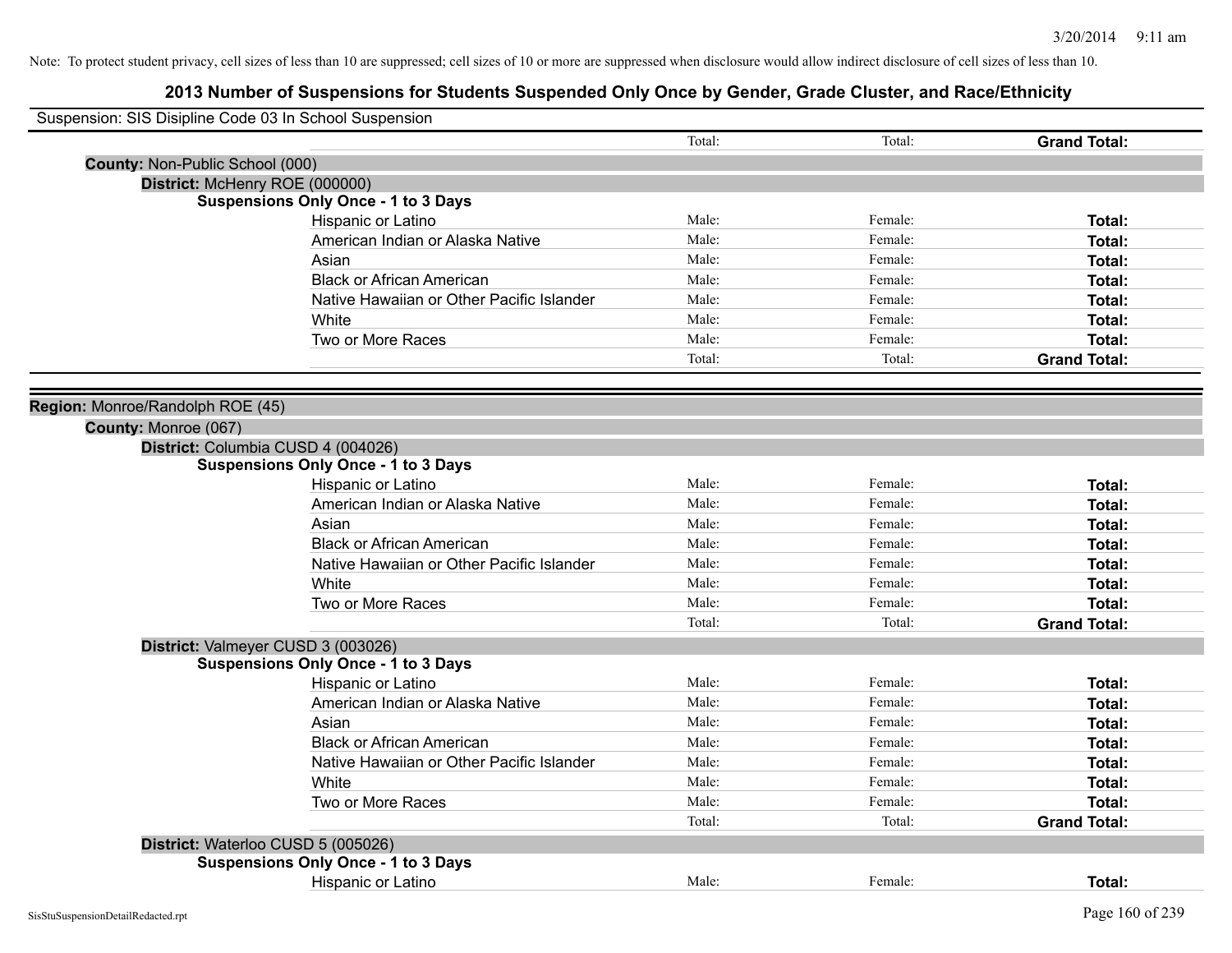| Suspension: SIS Disipline Code 03 In School Suspension |                                               |        |    |         |    |                     |    |
|--------------------------------------------------------|-----------------------------------------------|--------|----|---------|----|---------------------|----|
|                                                        | American Indian or Alaska Native              | Male:  |    | Female: |    | Total:              |    |
|                                                        | Asian                                         | Male:  |    | Female: |    | Total:              |    |
|                                                        | <b>Black or African American</b>              | Male:  |    | Female: |    | <b>Total:</b>       |    |
|                                                        | Native Hawaiian or Other Pacific Islander     | Male:  |    | Female: |    | Total:              |    |
|                                                        | White                                         | Male:  | 49 | Female: | 18 | <b>Total:</b>       | 67 |
|                                                        | Two or More Races                             | Male:  |    | Female: |    | <b>Total:</b>       |    |
|                                                        |                                               | Total: |    | Total:  |    | <b>Grand Total:</b> |    |
|                                                        | <b>Suspensions Only Once - 4 or More Days</b> |        |    |         |    |                     |    |
|                                                        | Hispanic or Latino                            | Male:  |    | Female: |    | Total:              |    |
|                                                        | American Indian or Alaska Native              | Male:  |    | Female: |    | Total:              |    |
|                                                        | Asian                                         | Male:  |    | Female: |    | Total:              |    |
|                                                        | <b>Black or African American</b>              | Male:  |    | Female: |    | Total:              |    |
|                                                        | Native Hawaiian or Other Pacific Islander     | Male:  |    | Female: |    | Total:              |    |
|                                                        | White                                         | Male:  |    | Female: |    | <b>Total:</b>       |    |
|                                                        | Two or More Races                             | Male:  |    | Female: |    | Total:              |    |
|                                                        |                                               | Total: |    | Total:  |    | <b>Grand Total:</b> |    |
| County: Non-Public School (000)                        |                                               |        |    |         |    |                     |    |
|                                                        | District: Monroe/Randolph ROE (000000)        |        |    |         |    |                     |    |
|                                                        | <b>Suspensions Only Once - 1 to 3 Days</b>    |        |    |         |    |                     |    |
|                                                        | Hispanic or Latino                            | Male:  |    | Female: |    | Total:              |    |
|                                                        | American Indian or Alaska Native              | Male:  |    | Female: |    | Total:              |    |
|                                                        | Asian                                         | Male:  |    | Female: |    | Total:              |    |
|                                                        | <b>Black or African American</b>              | Male:  |    | Female: |    | Total:              |    |
|                                                        | Native Hawaiian or Other Pacific Islander     | Male:  |    | Female: |    | <b>Total:</b>       |    |
|                                                        | White                                         | Male:  |    | Female: |    | Total:              |    |
|                                                        | Two or More Races                             | Male:  |    | Female: |    | Total:              |    |
|                                                        |                                               | Total: |    | Total:  |    | <b>Grand Total:</b> |    |
| District: Non-Public School (0000)                     |                                               |        |    |         |    |                     |    |
|                                                        | <b>Suspensions Only Once - 1 to 3 Days</b>    |        |    |         |    |                     |    |
|                                                        | Hispanic or Latino                            | Male:  |    | Female: |    | Total:              |    |
|                                                        | American Indian or Alaska Native              | Male:  |    | Female: |    | Total:              |    |
|                                                        | Asian                                         | Male:  |    | Female: |    | Total:              |    |
|                                                        | <b>Black or African American</b>              | Male:  |    | Female: |    | Total:              |    |
|                                                        | Native Hawaiian or Other Pacific Islander     | Male:  |    | Female: |    | <b>Total:</b>       |    |
|                                                        | White                                         | Male:  |    | Female: |    | Total:              |    |
|                                                        | Two or More Races                             | Male:  |    | Female: |    | Total:              |    |
|                                                        |                                               | Total: |    | Total:  |    | <b>Grand Total:</b> |    |
| County: Randolph (079)                                 |                                               |        |    |         |    |                     |    |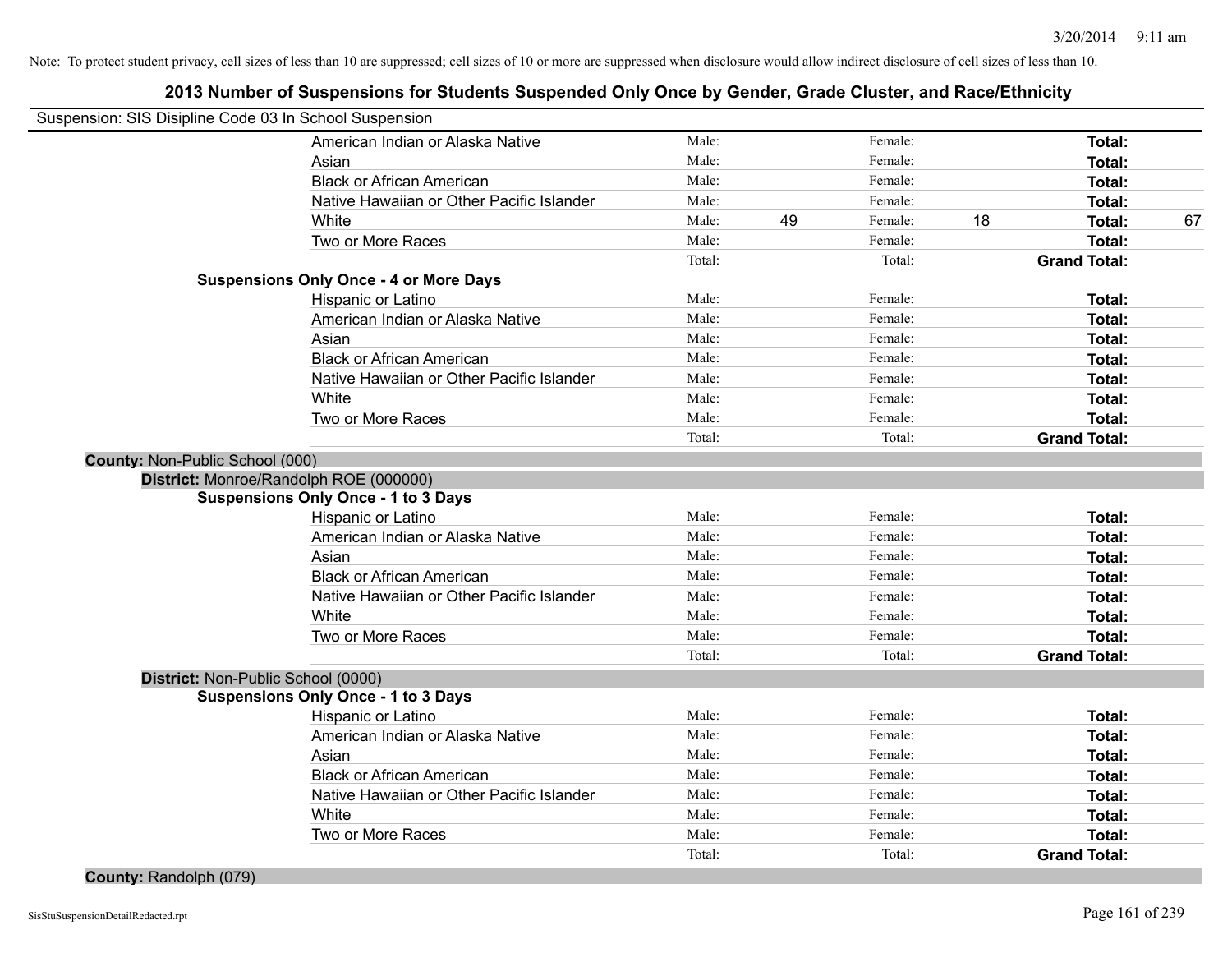| Suspension: SIS Disipline Code 03 In School Suspension |                                               |        |    |         |    |                     |    |
|--------------------------------------------------------|-----------------------------------------------|--------|----|---------|----|---------------------|----|
| District: Chester CUSD 139 (139026)                    |                                               |        |    |         |    |                     |    |
|                                                        | <b>Suspensions Only Once - 1 to 3 Days</b>    |        |    |         |    |                     |    |
|                                                        | Hispanic or Latino                            | Male:  |    | Female: |    | Total:              |    |
|                                                        | American Indian or Alaska Native              | Male:  |    | Female: |    | <b>Total:</b>       |    |
|                                                        | Asian                                         | Male:  |    | Female: |    | Total:              |    |
|                                                        | <b>Black or African American</b>              | Male:  |    | Female: |    | <b>Total:</b>       |    |
|                                                        | Native Hawaiian or Other Pacific Islander     | Male:  |    | Female: |    | <b>Total:</b>       |    |
|                                                        | White                                         | Male:  |    | Female: |    | <b>Total:</b>       | 25 |
|                                                        | Two or More Races                             | Male:  |    | Female: |    | Total:              |    |
|                                                        |                                               | Total: |    | Total:  |    | <b>Grand Total:</b> |    |
|                                                        | <b>Suspensions Only Once - 4 or More Days</b> |        |    |         |    |                     |    |
|                                                        | Hispanic or Latino                            | Male:  |    | Female: |    | Total:              |    |
|                                                        | American Indian or Alaska Native              | Male:  |    | Female: |    | <b>Total:</b>       |    |
|                                                        | Asian                                         | Male:  |    | Female: |    | <b>Total:</b>       |    |
|                                                        | <b>Black or African American</b>              | Male:  |    | Female: |    | <b>Total:</b>       |    |
|                                                        | Native Hawaiian or Other Pacific Islander     | Male:  |    | Female: |    | <b>Total:</b>       |    |
|                                                        | White                                         | Male:  |    | Female: |    | <b>Total:</b>       |    |
|                                                        | Two or More Races                             | Male:  |    | Female: |    | <b>Total:</b>       |    |
|                                                        |                                               | Total: |    | Total:  |    | <b>Grand Total:</b> |    |
| District: Red Bud CUSD 132 (132026)                    |                                               |        |    |         |    |                     |    |
|                                                        | <b>Suspensions Only Once - 1 to 3 Days</b>    |        |    |         |    |                     |    |
|                                                        | Hispanic or Latino                            | Male:  |    | Female: |    | Total:              |    |
|                                                        | American Indian or Alaska Native              | Male:  |    | Female: |    | <b>Total:</b>       |    |
|                                                        | Asian                                         | Male:  |    | Female: |    | Total:              |    |
|                                                        | <b>Black or African American</b>              | Male:  |    | Female: |    | <b>Total:</b>       |    |
|                                                        | Native Hawaiian or Other Pacific Islander     | Male:  |    | Female: |    | <b>Total:</b>       |    |
|                                                        | White                                         | Male:  |    | Female: |    | <b>Total:</b>       | 18 |
|                                                        | Two or More Races                             | Male:  |    | Female: |    | <b>Total:</b>       |    |
|                                                        |                                               | Total: |    | Total:  |    | <b>Grand Total:</b> |    |
| District: Sparta CUSD 140 (140026)                     |                                               |        |    |         |    |                     |    |
|                                                        | <b>Suspensions Only Once - 1 to 3 Days</b>    |        |    |         |    |                     |    |
|                                                        | Hispanic or Latino                            | Male:  |    | Female: |    | Total:              |    |
|                                                        | American Indian or Alaska Native              | Male:  |    | Female: |    | Total:              |    |
|                                                        | Asian                                         | Male:  |    | Female: |    | Total:              |    |
|                                                        | <b>Black or African American</b>              | Male:  | 13 | Female: | 12 | <b>Total:</b>       | 25 |
|                                                        | Native Hawaiian or Other Pacific Islander     | Male:  |    | Female: |    | <b>Total:</b>       |    |
|                                                        | White                                         | Male:  | 67 | Female: | 23 | <b>Total:</b>       | 90 |
|                                                        | Two or More Races                             | Male:  |    | Female: |    | Total:              | 13 |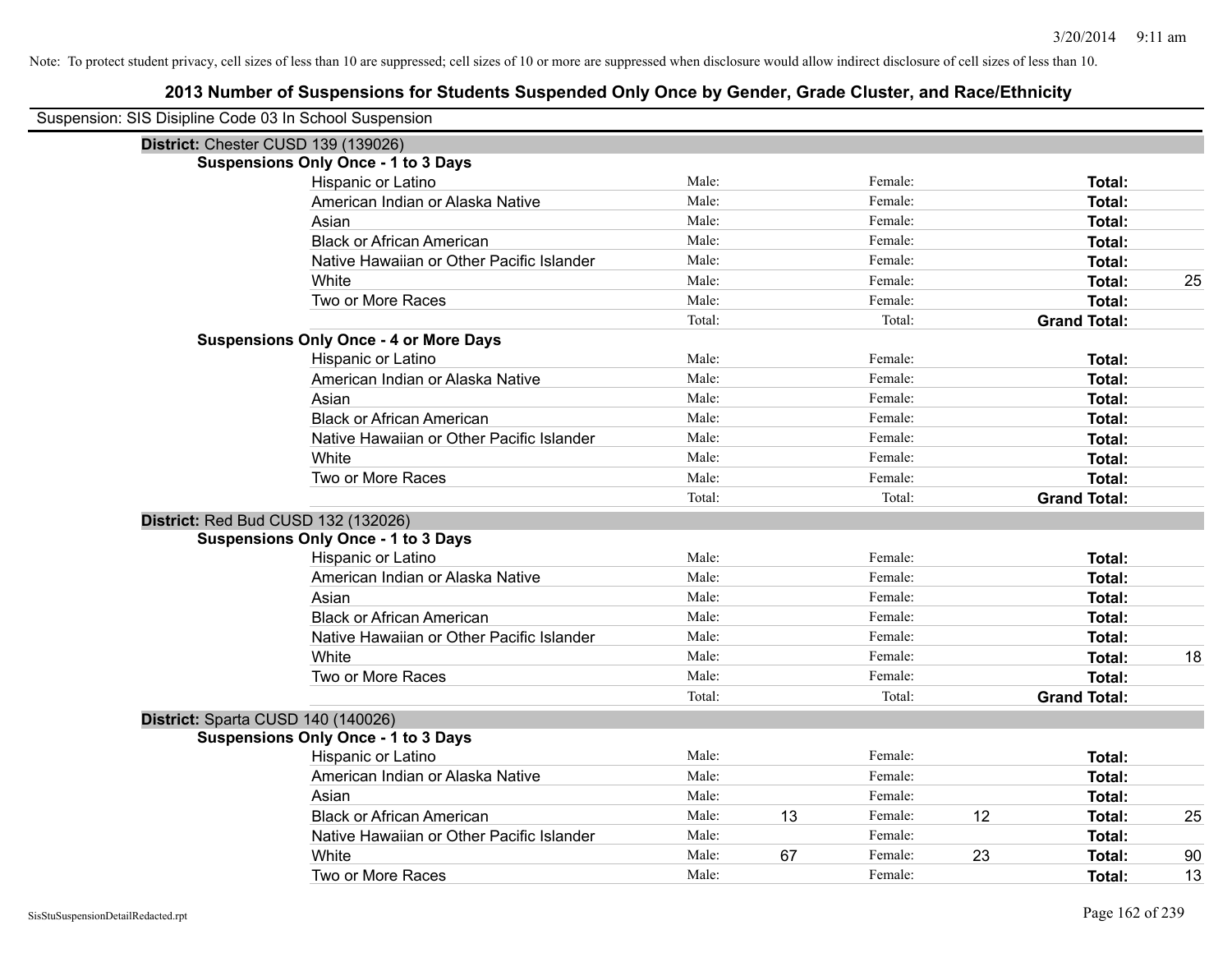| Suspension: SIS Disipline Code 03 In School Suspension |                                           |        |         |                     |    |
|--------------------------------------------------------|-------------------------------------------|--------|---------|---------------------|----|
|                                                        |                                           | Total: | Total:  | <b>Grand Total:</b> |    |
| District: Steeleville CUSD 138 (138026)                |                                           |        |         |                     |    |
| <b>Suspensions Only Once - 1 to 3 Days</b>             |                                           |        |         |                     |    |
| Hispanic or Latino                                     |                                           | Male:  | Female: | Total:              |    |
| American Indian or Alaska Native                       |                                           | Male:  | Female: | Total:              |    |
| Asian                                                  |                                           | Male:  | Female: | Total:              |    |
| <b>Black or African American</b>                       |                                           | Male:  | Female: | Total:              |    |
|                                                        | Native Hawaiian or Other Pacific Islander | Male:  | Female: | Total:              |    |
| White                                                  |                                           | Male:  | Female: | Total:              |    |
| Two or More Races                                      |                                           | Male:  | Female: | Total:              |    |
|                                                        |                                           | Total: | Total:  | <b>Grand Total:</b> |    |
| Region: Non-Public School (77)                         |                                           |        |         |                     |    |
| County: Non-Public School (777)                        |                                           |        |         |                     |    |
| District: Camelot Schools (027000)                     |                                           |        |         |                     |    |
| <b>Suspensions Only Once - 1 to 3 Days</b>             |                                           |        |         |                     |    |
| Hispanic or Latino                                     |                                           | Male:  | Female: | Total:              |    |
| American Indian or Alaska Native                       |                                           | Male:  | Female: | Total:              |    |
| Asian                                                  |                                           | Male:  | Female: | Total:              |    |
| <b>Black or African American</b>                       |                                           | Male:  | Female: | Total:              |    |
|                                                        | Native Hawaiian or Other Pacific Islander | Male:  | Female: | Total:              |    |
| White                                                  |                                           | Male:  | Female: | Total:              |    |
| Two or More Races                                      |                                           | Male:  | Female: | Total:              |    |
|                                                        |                                           | Total: | Total:  | <b>Grand Total:</b> |    |
|                                                        |                                           |        |         |                     |    |
| Region: Peoria ROE (48)                                |                                           |        |         |                     |    |
| County: Non-Public School (000)                        |                                           |        |         |                     |    |
| District: Peoria ROE (000000)                          |                                           |        |         |                     |    |
| <b>Suspensions Only Once - 1 to 3 Days</b>             |                                           |        |         |                     |    |
| Hispanic or Latino                                     |                                           | Male:  | Female: | Total:              |    |
| American Indian or Alaska Native                       |                                           | Male:  | Female: | Total:              |    |
| Asian                                                  |                                           | Male:  | Female: | Total:              |    |
| <b>Black or African American</b>                       |                                           | Male:  | Female: | Total:              | 15 |
|                                                        | Native Hawaiian or Other Pacific Islander | Male:  | Female: | Total:              |    |
| White                                                  |                                           | Male:  | Female: | Total:              |    |
| Two or More Races                                      |                                           | Male:  | Female: | Total:              |    |
|                                                        |                                           | Total: | Total:  | <b>Grand Total:</b> |    |
| County: Peoria (072)                                   |                                           |        |         |                     |    |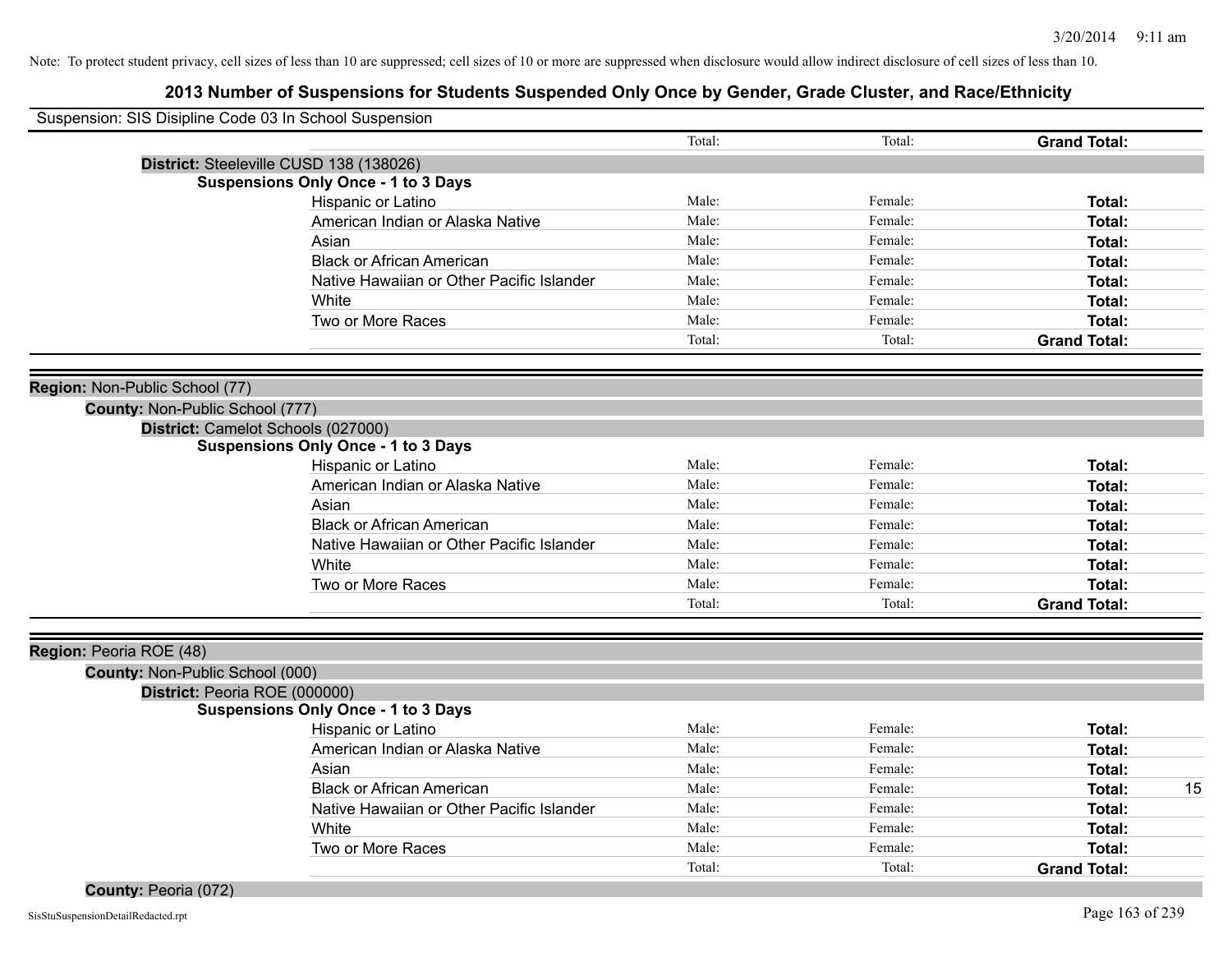| Suspension: SIS Disipline Code 03 In School Suspension |                                            |        |         |                     |    |
|--------------------------------------------------------|--------------------------------------------|--------|---------|---------------------|----|
|                                                        | District: Bartonville SD 66 (066002)       |        |         |                     |    |
|                                                        | <b>Suspensions Only Once - 1 to 3 Days</b> |        |         |                     |    |
|                                                        | Hispanic or Latino                         | Male:  | Female: | Total:              |    |
|                                                        | American Indian or Alaska Native           | Male:  | Female: | Total:              |    |
|                                                        | Asian                                      | Male:  | Female: | <b>Total:</b>       |    |
|                                                        | <b>Black or African American</b>           | Male:  | Female: | <b>Total:</b>       |    |
|                                                        | Native Hawaiian or Other Pacific Islander  | Male:  | Female: | <b>Total:</b>       |    |
|                                                        | White                                      | Male:  | Female: | <b>Total:</b>       | 19 |
|                                                        | Two or More Races                          | Male:  | Female: | <b>Total:</b>       |    |
|                                                        |                                            | Total: | Total:  | <b>Grand Total:</b> |    |
|                                                        | District: Brimfield CUSD 309 (309026)      |        |         |                     |    |
|                                                        | <b>Suspensions Only Once - 1 to 3 Days</b> |        |         |                     |    |
|                                                        | Hispanic or Latino                         | Male:  | Female: | Total:              |    |
|                                                        | American Indian or Alaska Native           | Male:  | Female: | <b>Total:</b>       |    |
|                                                        | Asian                                      | Male:  | Female: | Total:              |    |
|                                                        | <b>Black or African American</b>           | Male:  | Female: | <b>Total:</b>       |    |
|                                                        | Native Hawaiian or Other Pacific Islander  | Male:  | Female: | <b>Total:</b>       |    |
|                                                        | White                                      | Male:  | Female: | Total:              |    |
|                                                        | Two or More Races                          | Male:  | Female: | Total:              |    |
|                                                        |                                            | Total: | Total:  | <b>Grand Total:</b> |    |
|                                                        | District: Dunlap CUSD 323 (323026)         |        |         |                     |    |
|                                                        | <b>Suspensions Only Once - 1 to 3 Days</b> |        |         |                     |    |
|                                                        | Hispanic or Latino                         | Male:  | Female: | Total:              |    |
|                                                        | American Indian or Alaska Native           | Male:  | Female: | <b>Total:</b>       |    |
|                                                        | Asian                                      | Male:  | Female: | Total:              |    |
|                                                        | <b>Black or African American</b>           | Male:  | Female: | Total:              |    |
|                                                        | Native Hawaiian or Other Pacific Islander  | Male:  | Female: | <b>Total:</b>       |    |
|                                                        | White                                      | Male:  | Female: | <b>Total:</b>       | 21 |
|                                                        | Two or More Races                          | Male:  | Female: | Total:              |    |
|                                                        |                                            | Total: | Total:  | <b>Grand Total:</b> | 31 |
|                                                        | District: Elmwood CUSD 322 (322026)        |        |         |                     |    |
|                                                        | <b>Suspensions Only Once - 1 to 3 Days</b> |        |         |                     |    |
|                                                        | Hispanic or Latino                         | Male:  | Female: | Total:              |    |
|                                                        | American Indian or Alaska Native           | Male:  | Female: | <b>Total:</b>       |    |
|                                                        | Asian                                      | Male:  | Female: | Total:              |    |
|                                                        | <b>Black or African American</b>           | Male:  | Female: | <b>Total:</b>       |    |
|                                                        | Native Hawaiian or Other Pacific Islander  | Male:  | Female: | <b>Total:</b>       |    |
|                                                        | White                                      | Male:  | Female: | Total:              |    |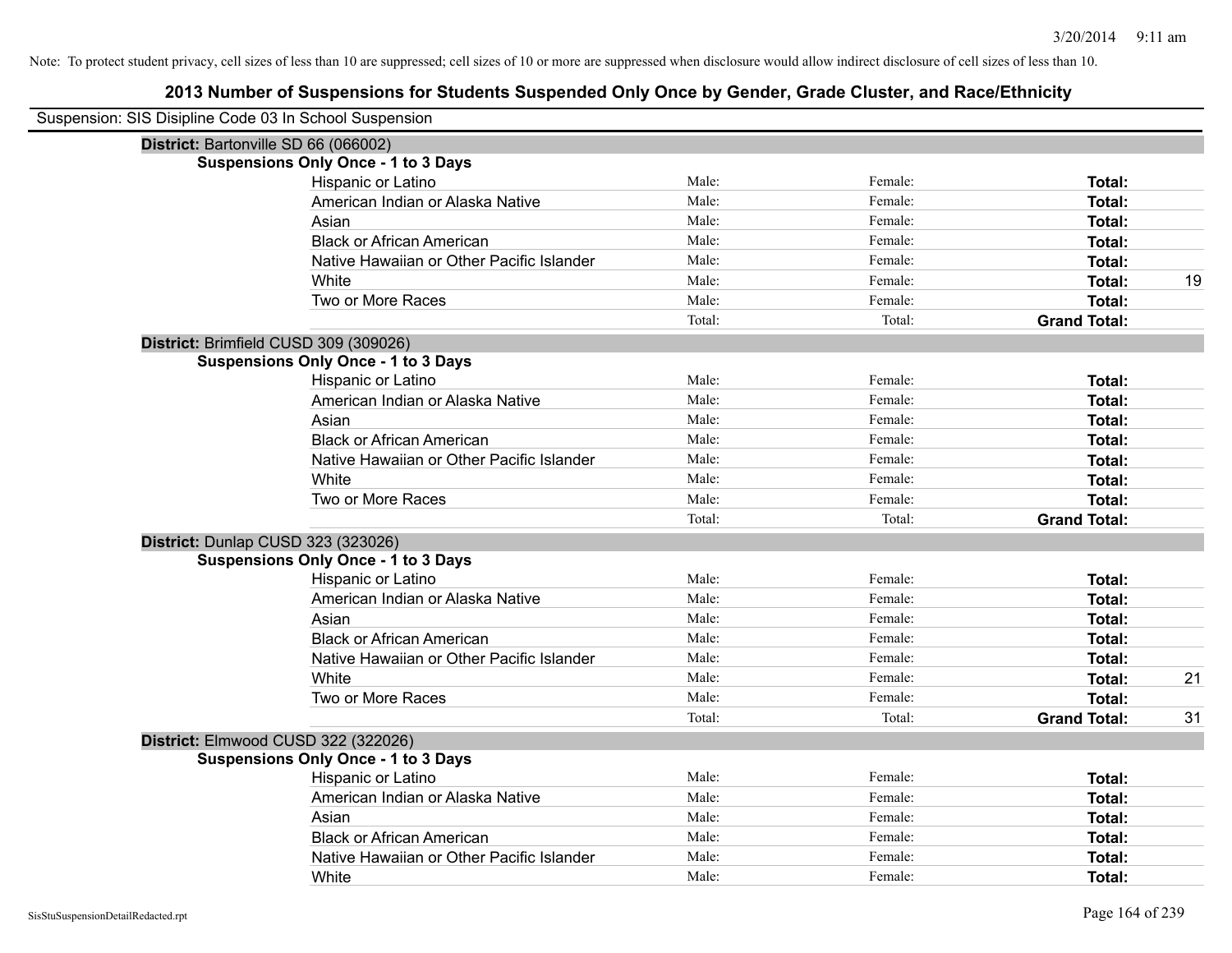| Suspension: SIS Disipline Code 03 In School Suspension |                                                |        |    |         |    |                     |    |
|--------------------------------------------------------|------------------------------------------------|--------|----|---------|----|---------------------|----|
|                                                        | Two or More Races                              | Male:  |    | Female: |    | Total:              |    |
|                                                        |                                                | Total: |    | Total:  |    | <b>Grand Total:</b> |    |
|                                                        | <b>Suspensions Only Once - 4 or More Days</b>  |        |    |         |    |                     |    |
|                                                        | Hispanic or Latino                             | Male:  |    | Female: |    | Total:              |    |
|                                                        | American Indian or Alaska Native               | Male:  |    | Female: |    | Total:              |    |
|                                                        | Asian                                          | Male:  |    | Female: |    | <b>Total:</b>       |    |
|                                                        | <b>Black or African American</b>               | Male:  |    | Female: |    | Total:              |    |
|                                                        | Native Hawaiian or Other Pacific Islander      | Male:  |    | Female: |    | Total:              |    |
|                                                        | White                                          | Male:  |    | Female: |    | Total:              |    |
|                                                        | Two or More Races                              | Male:  |    | Female: |    | Total:              |    |
|                                                        |                                                | Total: |    | Total:  |    | <b>Grand Total:</b> |    |
|                                                        | District: Farmington Central CUSD 265 (265026) |        |    |         |    |                     |    |
|                                                        | <b>Suspensions Only Once - 1 to 3 Days</b>     |        |    |         |    |                     |    |
|                                                        | Hispanic or Latino                             | Male:  |    | Female: |    | Total:              |    |
|                                                        | American Indian or Alaska Native               | Male:  |    | Female: |    | Total:              |    |
|                                                        | Asian                                          | Male:  |    | Female: |    | Total:              |    |
|                                                        | <b>Black or African American</b>               | Male:  |    | Female: |    | <b>Total:</b>       |    |
|                                                        | Native Hawaiian or Other Pacific Islander      | Male:  |    | Female: |    | Total:              |    |
|                                                        | White                                          | Male:  | 50 | Female: | 10 | Total:              | 60 |
|                                                        | Two or More Races                              | Male:  |    | Female: |    | <b>Total:</b>       |    |
|                                                        |                                                | Total: |    | Total:  |    | <b>Grand Total:</b> |    |
|                                                        | <b>Suspensions Only Once - 4 or More Days</b>  |        |    |         |    |                     |    |
|                                                        | Hispanic or Latino                             | Male:  |    | Female: |    | Total:              |    |
|                                                        | American Indian or Alaska Native               | Male:  |    | Female: |    | Total:              |    |
|                                                        | Asian                                          | Male:  |    | Female: |    | Total:              |    |
|                                                        | <b>Black or African American</b>               | Male:  |    | Female: |    | Total:              |    |
|                                                        | Native Hawaiian or Other Pacific Islander      | Male:  |    | Female: |    | Total:              |    |
|                                                        | White                                          | Male:  |    | Female: |    | Total:              |    |
|                                                        | Two or More Races                              | Male:  |    | Female: |    | <b>Total:</b>       |    |
|                                                        |                                                | Total: |    | Total:  |    | <b>Grand Total:</b> |    |
|                                                        | District: Hollis Cons SD 328 (328003)          |        |    |         |    |                     |    |
|                                                        | <b>Suspensions Only Once - 1 to 3 Days</b>     |        |    |         |    |                     |    |
|                                                        | Hispanic or Latino                             | Male:  |    | Female: |    | <b>Total:</b>       |    |
|                                                        | American Indian or Alaska Native               | Male:  |    | Female: |    | Total:              |    |
|                                                        | Asian                                          | Male:  |    | Female: |    | Total:              |    |
|                                                        | <b>Black or African American</b>               | Male:  |    | Female: |    | Total:              |    |
|                                                        | Native Hawaiian or Other Pacific Islander      | Male:  |    | Female: |    | Total:              |    |
|                                                        | White                                          | Male:  |    | Female: |    | Total:              | 10 |
|                                                        | Two or More Races                              | Male:  |    | Female: |    | Total:              |    |
| SisStuSuspensionDetailRedacted.rpt                     |                                                |        |    |         |    | Page 165 of 239     |    |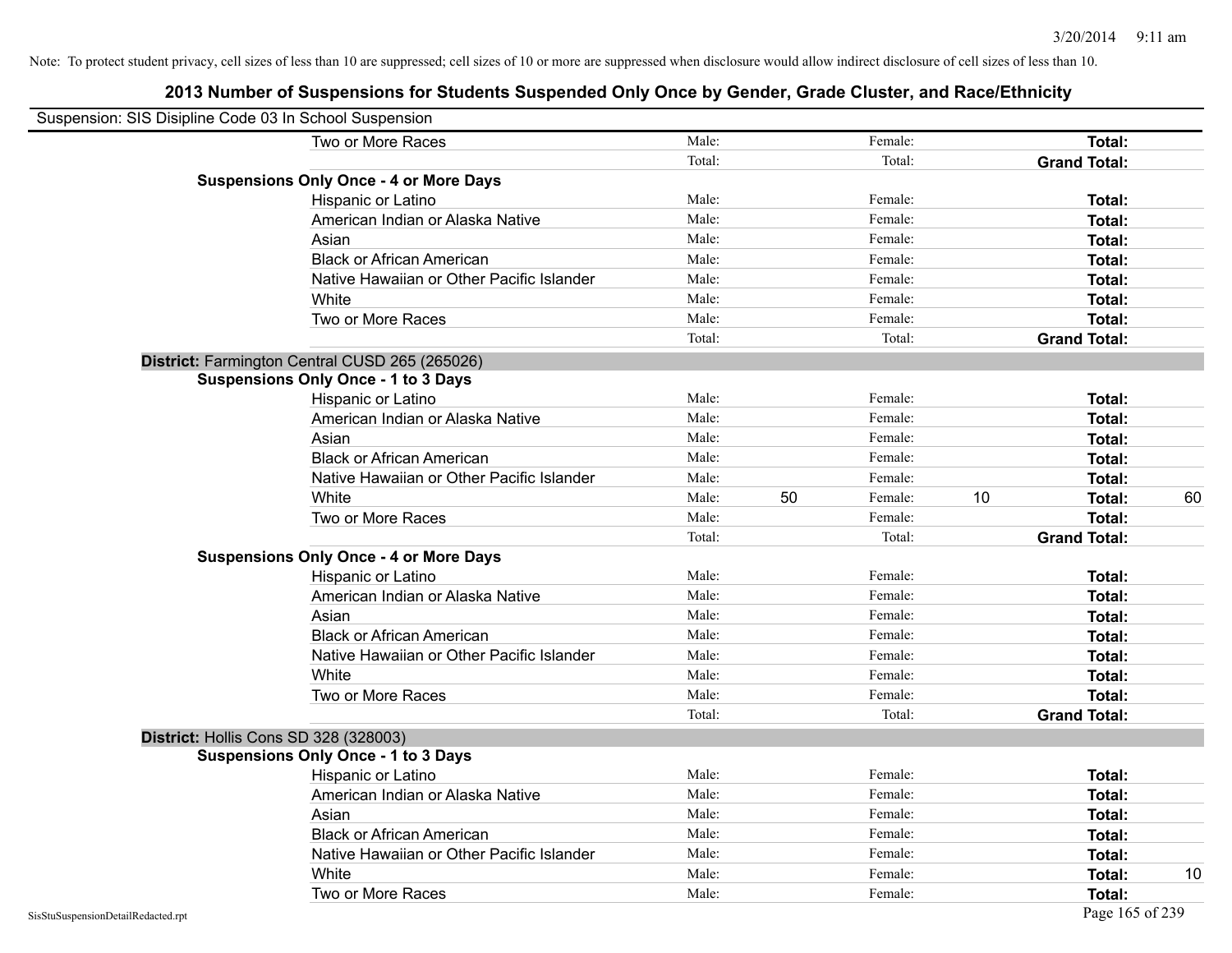| Suspension: SIS Disipline Code 03 In School Suspension |                                               |        |     |         |     |                     |     |
|--------------------------------------------------------|-----------------------------------------------|--------|-----|---------|-----|---------------------|-----|
|                                                        |                                               | Total: |     | Total:  |     | <b>Grand Total:</b> |     |
|                                                        | District: Illini Bluffs CUSD 327 (327026)     |        |     |         |     |                     |     |
|                                                        | <b>Suspensions Only Once - 1 to 3 Days</b>    |        |     |         |     |                     |     |
|                                                        | Hispanic or Latino                            | Male:  |     | Female: |     | Total:              |     |
|                                                        | American Indian or Alaska Native              | Male:  |     | Female: |     | Total:              |     |
|                                                        | Asian                                         | Male:  |     | Female: |     | Total:              |     |
|                                                        | <b>Black or African American</b>              | Male:  |     | Female: |     | Total:              |     |
|                                                        | Native Hawaiian or Other Pacific Islander     | Male:  |     | Female: |     | Total:              |     |
|                                                        | White                                         | Male:  | 19  | Female: | 10  | Total:              | 29  |
|                                                        | Two or More Races                             | Male:  |     | Female: |     | Total:              |     |
|                                                        |                                               | Total: |     | Total:  |     | <b>Grand Total:</b> |     |
| District: Norwood ESD 63 (063002)                      |                                               |        |     |         |     |                     |     |
|                                                        | <b>Suspensions Only Once - 1 to 3 Days</b>    |        |     |         |     |                     |     |
|                                                        | Hispanic or Latino                            | Male:  |     | Female: |     | Total:              |     |
|                                                        | American Indian or Alaska Native              | Male:  |     | Female: |     | Total:              |     |
|                                                        | Asian                                         | Male:  |     | Female: |     | Total:              |     |
|                                                        | <b>Black or African American</b>              | Male:  |     | Female: |     | Total:              |     |
|                                                        | Native Hawaiian or Other Pacific Islander     | Male:  |     | Female: |     | Total:              |     |
|                                                        | White                                         | Male:  |     | Female: |     | Total:              |     |
|                                                        | Two or More Races                             | Male:  |     | Female: |     | Total:              |     |
|                                                        |                                               | Total: |     | Total:  |     | <b>Grand Total:</b> |     |
| District: Peoria SD 150 (150025)                       |                                               |        |     |         |     |                     |     |
|                                                        | <b>Suspensions Only Once - 1 to 3 Days</b>    |        |     |         |     |                     |     |
|                                                        | Hispanic or Latino                            | Male:  |     | Female: |     | Total:              | 37  |
|                                                        | American Indian or Alaska Native              | Male:  |     | Female: |     | Total:              |     |
|                                                        | Asian                                         | Male:  |     | Female: |     | Total:              |     |
|                                                        | <b>Black or African American</b>              | Male:  | 278 | Female: | 225 | Total:              | 503 |
|                                                        | Native Hawaiian or Other Pacific Islander     | Male:  |     | Female: |     | Total:              |     |
|                                                        | White                                         | Male:  | 62  | Female: | 37  | Total:              | 99  |
|                                                        | Two or More Races                             | Male:  | 37  | Female: | 29  | Total:              | 66  |
|                                                        |                                               | Total: |     | Total:  |     | <b>Grand Total:</b> |     |
|                                                        | <b>Suspensions Only Once - 4 or More Days</b> |        |     |         |     |                     |     |
|                                                        | Hispanic or Latino                            | Male:  |     | Female: |     | Total:              |     |
|                                                        | American Indian or Alaska Native              | Male:  |     | Female: |     | Total:              |     |
|                                                        | Asian                                         | Male:  |     | Female: |     | Total:              |     |
|                                                        | <b>Black or African American</b>              | Male:  |     | Female: |     | Total:              |     |
|                                                        | Native Hawaiian or Other Pacific Islander     | Male:  |     | Female: |     | Total:              |     |
|                                                        | White                                         | Male:  |     | Female: |     | Total:              |     |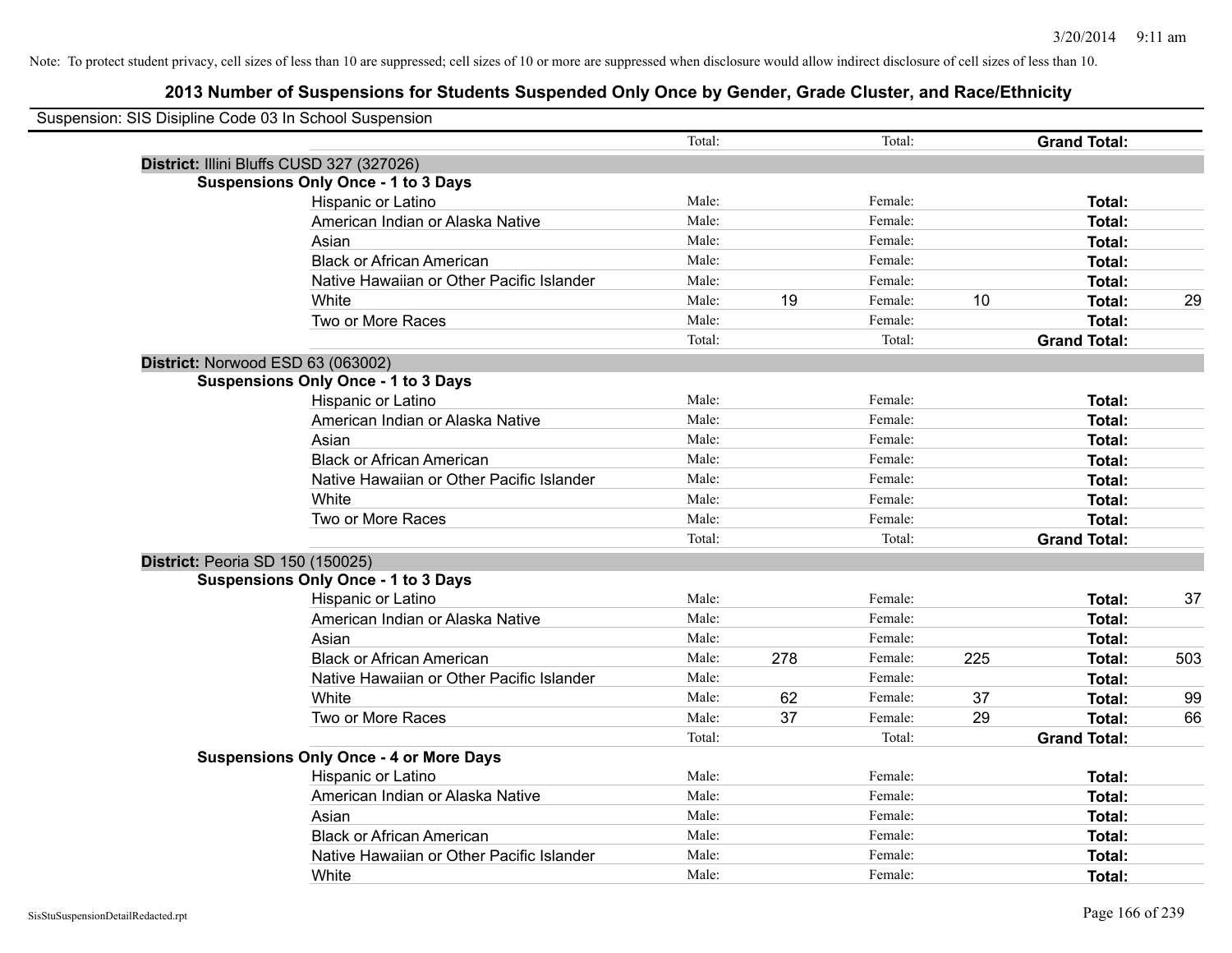| Suspension: SIS Disipline Code 03 In School Suspension |                                            |        |         |                     |    |
|--------------------------------------------------------|--------------------------------------------|--------|---------|---------------------|----|
|                                                        | Two or More Races                          | Male:  | Female: | <b>Total:</b>       |    |
|                                                        |                                            | Total: | Total:  | <b>Grand Total:</b> |    |
|                                                        | District: Pleasant Hill SD 69 (069002)     |        |         |                     |    |
|                                                        | <b>Suspensions Only Once - 1 to 3 Days</b> |        |         |                     |    |
|                                                        | Hispanic or Latino                         | Male:  | Female: | Total:              |    |
|                                                        | American Indian or Alaska Native           | Male:  | Female: | Total:              |    |
|                                                        | Asian                                      | Male:  | Female: | Total:              |    |
|                                                        | <b>Black or African American</b>           | Male:  | Female: | Total:              |    |
|                                                        | Native Hawaiian or Other Pacific Islander  | Male:  | Female: | Total:              |    |
|                                                        | White                                      | Male:  | Female: | Total:              |    |
|                                                        | Two or More Races                          | Male:  | Female: | Total:              |    |
|                                                        |                                            | Total: | Total:  | <b>Grand Total:</b> |    |
|                                                        | District: Pleasant Valley SD 62 (062002)   |        |         |                     |    |
|                                                        | <b>Suspensions Only Once - 1 to 3 Days</b> |        |         |                     |    |
|                                                        | Hispanic or Latino                         | Male:  | Female: | Total:              |    |
|                                                        | American Indian or Alaska Native           | Male:  | Female: | Total:              |    |
|                                                        | Asian                                      | Male:  | Female: | Total:              |    |
|                                                        | <b>Black or African American</b>           | Male:  | Female: | Total:              | 19 |
|                                                        | Native Hawaiian or Other Pacific Islander  | Male:  | Female: | Total:              |    |
|                                                        | White                                      | Male:  | Female: | Total:              |    |
|                                                        | Two or More Races                          | Male:  | Female: | Total:              |    |
|                                                        |                                            | Total: | Total:  | <b>Grand Total:</b> |    |
|                                                        | District: Princeville CUSD 326 (326026)    |        |         |                     |    |
|                                                        | <b>Suspensions Only Once - 1 to 3 Days</b> |        |         |                     |    |
|                                                        | Hispanic or Latino                         | Male:  | Female: | Total:              |    |
|                                                        | American Indian or Alaska Native           | Male:  | Female: | Total:              |    |
|                                                        | Asian                                      | Male:  | Female: | Total:              |    |
|                                                        | <b>Black or African American</b>           | Male:  | Female: | Total:              |    |
|                                                        | Native Hawaiian or Other Pacific Islander  | Male:  | Female: | Total:              |    |
|                                                        | White                                      | Male:  | Female: | Total:              |    |
|                                                        | Two or More Races                          | Male:  | Female: | Total:              |    |
|                                                        |                                            | Total: | Total:  | <b>Grand Total:</b> |    |
|                                                        |                                            |        |         |                     |    |
| Region: Region 05 North Cook ISC 1 (05)                |                                            |        |         |                     |    |
| County: Cook (016)                                     |                                            |        |         |                     |    |
|                                                        | District: Arlington Heights SD 25 (025002) |        |         |                     |    |
|                                                        | <b>Suspensions Only Once - 1 to 3 Days</b> |        |         |                     |    |
|                                                        | Hispanic or Latino                         | Male:  | Female: | Total:              |    |
| SisStuSuspensionDetailRedacted.rpt                     |                                            |        |         | Page 167 of 239     |    |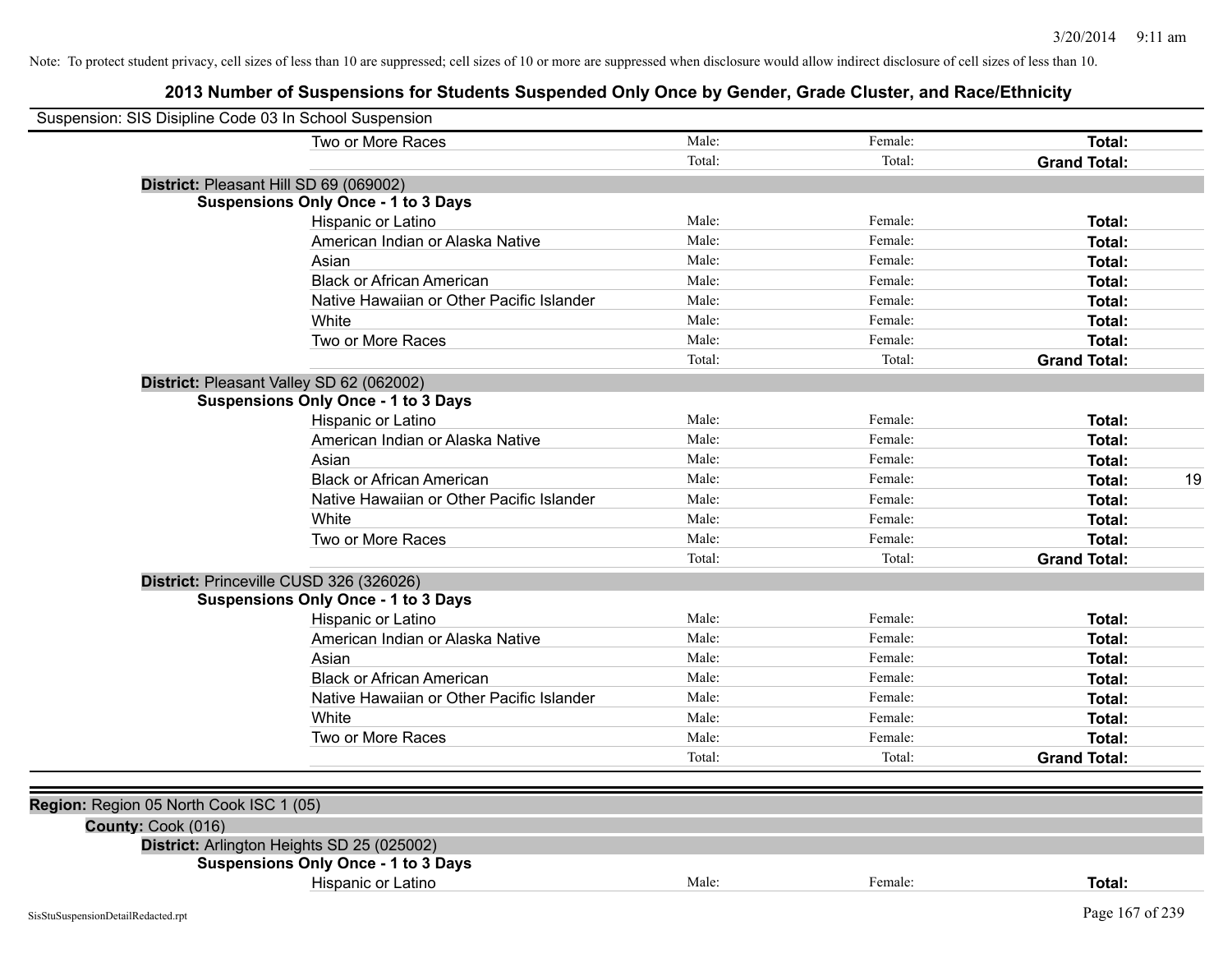|                                       | Suspension: SIS Disipline Code 03 In School Suspension |        |         |                     |    |
|---------------------------------------|--------------------------------------------------------|--------|---------|---------------------|----|
|                                       | American Indian or Alaska Native                       | Male:  | Female: | <b>Total:</b>       |    |
|                                       | Asian                                                  | Male:  | Female: | Total:              |    |
|                                       | <b>Black or African American</b>                       | Male:  | Female: | Total:              |    |
|                                       | Native Hawaiian or Other Pacific Islander              | Male:  | Female: | Total:              |    |
|                                       | White                                                  | Male:  | Female: | Total:              |    |
|                                       | Two or More Races                                      | Male:  | Female: | Total:              |    |
|                                       |                                                        | Total: | Total:  | <b>Grand Total:</b> |    |
| <b>District: Avoca SD 37 (037002)</b> |                                                        |        |         |                     |    |
|                                       | <b>Suspensions Only Once - 1 to 3 Days</b>             |        |         |                     |    |
|                                       | Hispanic or Latino                                     | Male:  | Female: | Total:              |    |
|                                       | American Indian or Alaska Native                       | Male:  | Female: | Total:              |    |
|                                       | Asian                                                  | Male:  | Female: | Total:              |    |
|                                       | <b>Black or African American</b>                       | Male:  | Female: | Total:              |    |
|                                       | Native Hawaiian or Other Pacific Islander              | Male:  | Female: | Total:              |    |
|                                       | White                                                  | Male:  | Female: | Total:              |    |
|                                       | Two or More Races                                      | Male:  | Female: | Total:              |    |
|                                       |                                                        | Total: | Total:  | <b>Grand Total:</b> |    |
|                                       | District: Camelot Therapeutic Schools LLC (027000)     |        |         |                     |    |
|                                       | <b>Suspensions Only Once - 1 to 3 Days</b>             |        |         |                     |    |
|                                       | Hispanic or Latino                                     | Male:  | Female: | Total:              |    |
|                                       | American Indian or Alaska Native                       | Male:  | Female: | Total:              |    |
|                                       | Asian                                                  | Male:  | Female: | Total:              |    |
|                                       | <b>Black or African American</b>                       | Male:  | Female: | Total:              |    |
|                                       | Native Hawaiian or Other Pacific Islander              | Male:  | Female: | Total:              |    |
|                                       | White                                                  | Male:  | Female: | Total:              |    |
|                                       | Two or More Races                                      | Male:  | Female: | Total:              |    |
|                                       |                                                        | Total: | Total:  | <b>Grand Total:</b> |    |
| District: CCSD 62 (062004)            |                                                        |        |         |                     |    |
|                                       | <b>Suspensions Only Once - 1 to 3 Days</b>             |        |         |                     |    |
|                                       | Hispanic or Latino                                     | Male:  | Female: | Total:              |    |
|                                       | American Indian or Alaska Native                       | Male:  | Female: | Total:              |    |
|                                       | Asian                                                  | Male:  | Female: | Total:              |    |
|                                       | <b>Black or African American</b>                       | Male:  | Female: | Total:              |    |
|                                       | Native Hawaiian or Other Pacific Islander              | Male:  | Female: | Total:              |    |
|                                       | White                                                  | Male:  | Female: | Total:              |    |
|                                       | Two or More Races                                      | Male:  | Female: | Total:              |    |
|                                       |                                                        | Total: | Total:  | <b>Grand Total:</b> | 17 |
|                                       |                                                        |        |         |                     |    |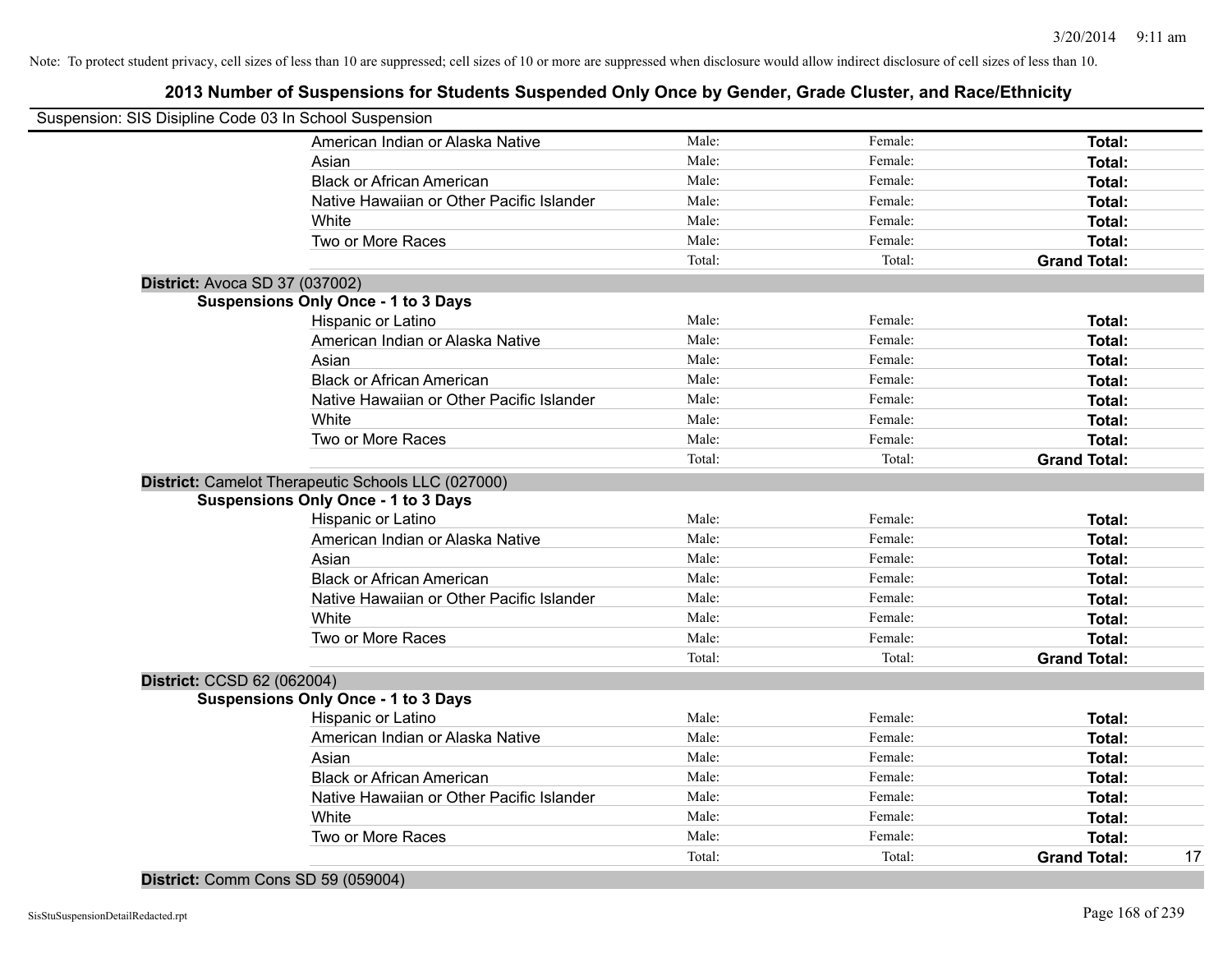| Suspension: SIS Disipline Code 03 In School Suspension |                                               |        |    |         |    |                     |    |
|--------------------------------------------------------|-----------------------------------------------|--------|----|---------|----|---------------------|----|
|                                                        | <b>Suspensions Only Once - 1 to 3 Days</b>    |        |    |         |    |                     |    |
|                                                        | Hispanic or Latino                            | Male:  |    | Female: |    | Total:              |    |
|                                                        | American Indian or Alaska Native              | Male:  |    | Female: |    | Total:              |    |
|                                                        | Asian                                         | Male:  |    | Female: |    | Total:              |    |
|                                                        | <b>Black or African American</b>              | Male:  |    | Female: |    | Total:              |    |
|                                                        | Native Hawaiian or Other Pacific Islander     | Male:  |    | Female: |    | Total:              |    |
|                                                        | White                                         | Male:  |    | Female: |    | Total:              |    |
|                                                        | Two or More Races                             | Male:  |    | Female: |    | Total:              |    |
|                                                        |                                               | Total: |    | Total:  |    | <b>Grand Total:</b> |    |
|                                                        | <b>Suspensions Only Once - 4 or More Days</b> |        |    |         |    |                     |    |
|                                                        | Hispanic or Latino                            | Male:  |    | Female: |    | Total:              |    |
|                                                        | American Indian or Alaska Native              | Male:  |    | Female: |    | Total:              |    |
|                                                        | Asian                                         | Male:  |    | Female: |    | Total:              |    |
|                                                        | <b>Black or African American</b>              | Male:  |    | Female: |    | Total:              |    |
|                                                        | Native Hawaiian or Other Pacific Islander     | Male:  |    | Female: |    | Total:              |    |
|                                                        | White                                         | Male:  |    | Female: |    | Total:              |    |
|                                                        | Two or More Races                             | Male:  |    | Female: |    | Total:              |    |
|                                                        |                                               | Total: |    | Total:  |    | <b>Grand Total:</b> |    |
| District: East Maine SD 63 (063002)                    |                                               |        |    |         |    |                     |    |
|                                                        | <b>Suspensions Only Once - 1 to 3 Days</b>    |        |    |         |    |                     |    |
|                                                        | Hispanic or Latino                            | Male:  |    | Female: |    | Total:              | 15 |
|                                                        | American Indian or Alaska Native              | Male:  |    | Female: |    | <b>Total:</b>       |    |
|                                                        | Asian                                         | Male:  |    | Female: |    | Total:              |    |
|                                                        | <b>Black or African American</b>              | Male:  |    | Female: |    | Total:              | 11 |
|                                                        | Native Hawaiian or Other Pacific Islander     | Male:  |    | Female: |    | Total:              |    |
|                                                        | White                                         | Male:  |    | Female: |    | Total:              | 20 |
|                                                        | Two or More Races                             | Male:  |    | Female: |    | Total:              |    |
|                                                        |                                               | Total: | 40 | Total:  | 17 | <b>Grand Total:</b> | 57 |
|                                                        | <b>Suspensions Only Once - 4 or More Days</b> |        |    |         |    |                     |    |
|                                                        | Hispanic or Latino                            | Male:  |    | Female: |    | Total:              |    |
|                                                        | American Indian or Alaska Native              | Male:  |    | Female: |    | Total:              |    |
|                                                        | Asian                                         | Male:  |    | Female: |    | Total:              |    |
|                                                        | <b>Black or African American</b>              | Male:  |    | Female: |    | Total:              |    |
|                                                        | Native Hawaiian or Other Pacific Islander     | Male:  |    | Female: |    | Total:              |    |
|                                                        | White                                         | Male:  |    | Female: |    | Total:              |    |
|                                                        | Two or More Races                             | Male:  |    | Female: |    | Total:              |    |
|                                                        |                                               | Total: |    | Total:  |    | <b>Grand Total:</b> |    |
|                                                        |                                               |        |    |         |    |                     |    |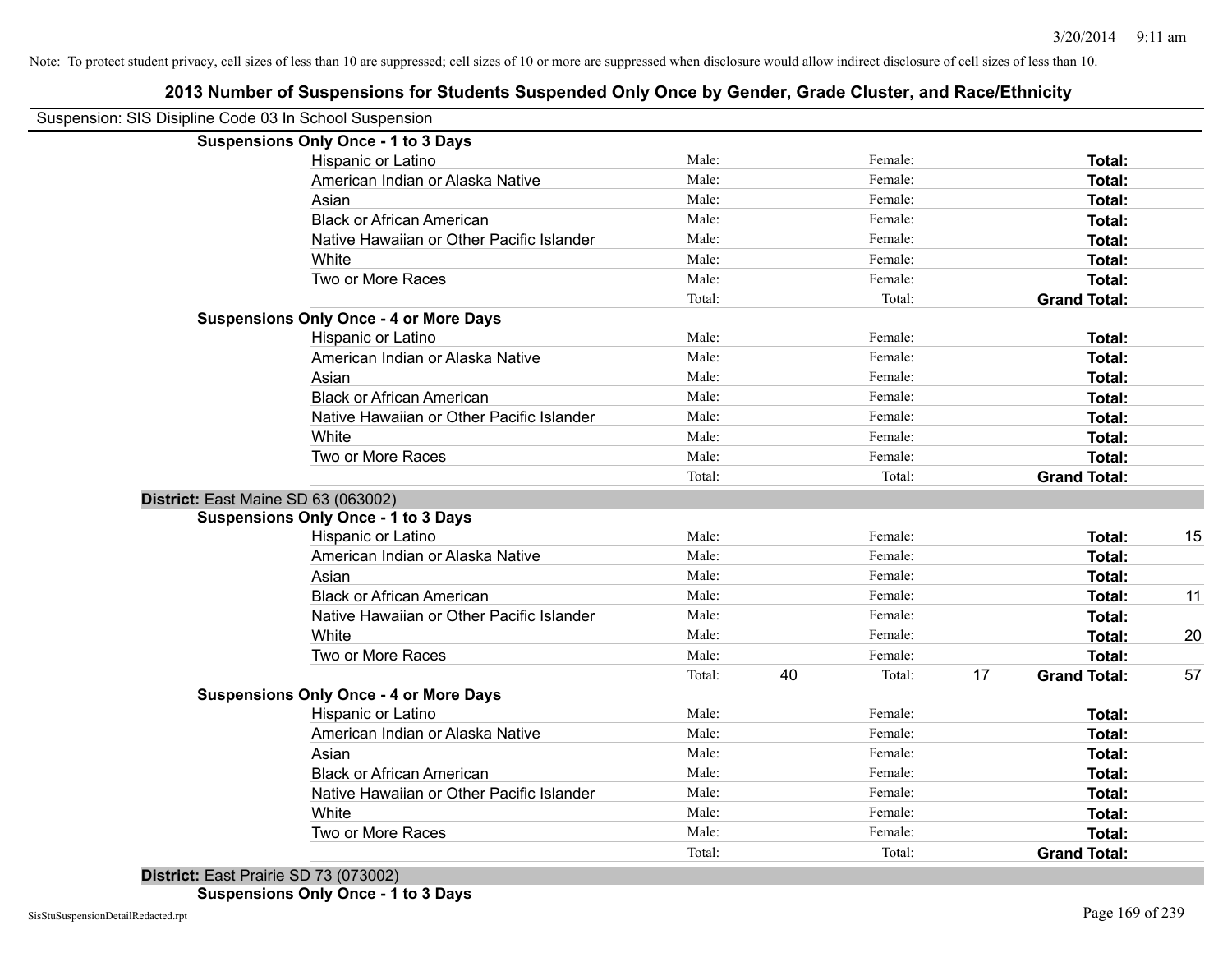| Suspension: SIS Disipline Code 03 In School Suspension |                                               |        |    |         |    |                     |     |
|--------------------------------------------------------|-----------------------------------------------|--------|----|---------|----|---------------------|-----|
|                                                        | Hispanic or Latino                            | Male:  |    | Female: |    | <b>Total:</b>       |     |
|                                                        | American Indian or Alaska Native              | Male:  |    | Female: |    | <b>Total:</b>       |     |
|                                                        | Asian                                         | Male:  |    | Female: |    | <b>Total:</b>       |     |
|                                                        | <b>Black or African American</b>              | Male:  |    | Female: |    | Total:              |     |
|                                                        | Native Hawaiian or Other Pacific Islander     | Male:  |    | Female: |    | Total:              |     |
|                                                        | White                                         | Male:  |    | Female: |    | <b>Total:</b>       |     |
|                                                        | Two or More Races                             | Male:  |    | Female: |    | Total:              |     |
|                                                        |                                               | Total: |    | Total:  |    | <b>Grand Total:</b> |     |
| District: Evanston CCSD 65 (065004)                    |                                               |        |    |         |    |                     |     |
|                                                        | <b>Suspensions Only Once - 1 to 3 Days</b>    |        |    |         |    |                     |     |
|                                                        | Hispanic or Latino                            | Male:  |    | Female: |    | Total:              |     |
|                                                        | American Indian or Alaska Native              | Male:  |    | Female: |    | <b>Total:</b>       |     |
|                                                        | Asian                                         | Male:  |    | Female: |    | Total:              |     |
|                                                        | <b>Black or African American</b>              | Male:  |    | Female: |    | Total:              |     |
|                                                        | Native Hawaiian or Other Pacific Islander     | Male:  |    | Female: |    | Total:              |     |
|                                                        | White                                         | Male:  |    | Female: |    | <b>Total:</b>       |     |
|                                                        | Two or More Races                             | Male:  |    | Female: |    | Total:              |     |
|                                                        |                                               | Total: |    | Total:  |    | <b>Grand Total:</b> |     |
|                                                        | <b>Suspensions Only Once - 4 or More Days</b> |        |    |         |    |                     |     |
|                                                        | Hispanic or Latino                            | Male:  |    | Female: |    | Total:              |     |
|                                                        | American Indian or Alaska Native              | Male:  |    | Female: |    | <b>Total:</b>       |     |
|                                                        | Asian                                         | Male:  |    | Female: |    | Total:              |     |
|                                                        | <b>Black or African American</b>              | Male:  |    | Female: |    | Total:              |     |
|                                                        | Native Hawaiian or Other Pacific Islander     | Male:  |    | Female: |    | <b>Total:</b>       |     |
|                                                        | White                                         | Male:  |    | Female: |    | <b>Total:</b>       |     |
|                                                        | Two or More Races                             | Male:  |    | Female: |    | Total:              |     |
|                                                        |                                               | Total: |    | Total:  |    | <b>Grand Total:</b> |     |
|                                                        | District: Evanston Twp HSD 202 (202017)       |        |    |         |    |                     |     |
|                                                        | <b>Suspensions Only Once - 1 to 3 Days</b>    |        |    |         |    |                     |     |
|                                                        | Hispanic or Latino                            | Male:  |    | Female: |    | <b>Total:</b>       | 22  |
|                                                        | American Indian or Alaska Native              | Male:  |    | Female: |    | <b>Total:</b>       |     |
|                                                        | Asian                                         | Male:  |    | Female: |    | Total:              |     |
|                                                        | <b>Black or African American</b>              | Male:  | 54 | Female: | 50 | Total:              | 104 |
|                                                        | Native Hawaiian or Other Pacific Islander     | Male:  |    | Female: |    | <b>Total:</b>       |     |
|                                                        | White                                         | Male:  |    | Female: |    | <b>Total:</b>       | 30  |
|                                                        | Two or More Races                             | Male:  |    | Female: |    | Total:              |     |
|                                                        |                                               | Total: |    | Total:  |    | <b>Grand Total:</b> |     |
|                                                        | <b>Suspensions Only Once - 4 or More Days</b> |        |    |         |    |                     |     |
|                                                        | Hispanic or Latino                            | Male:  |    | Female: |    | Total:              |     |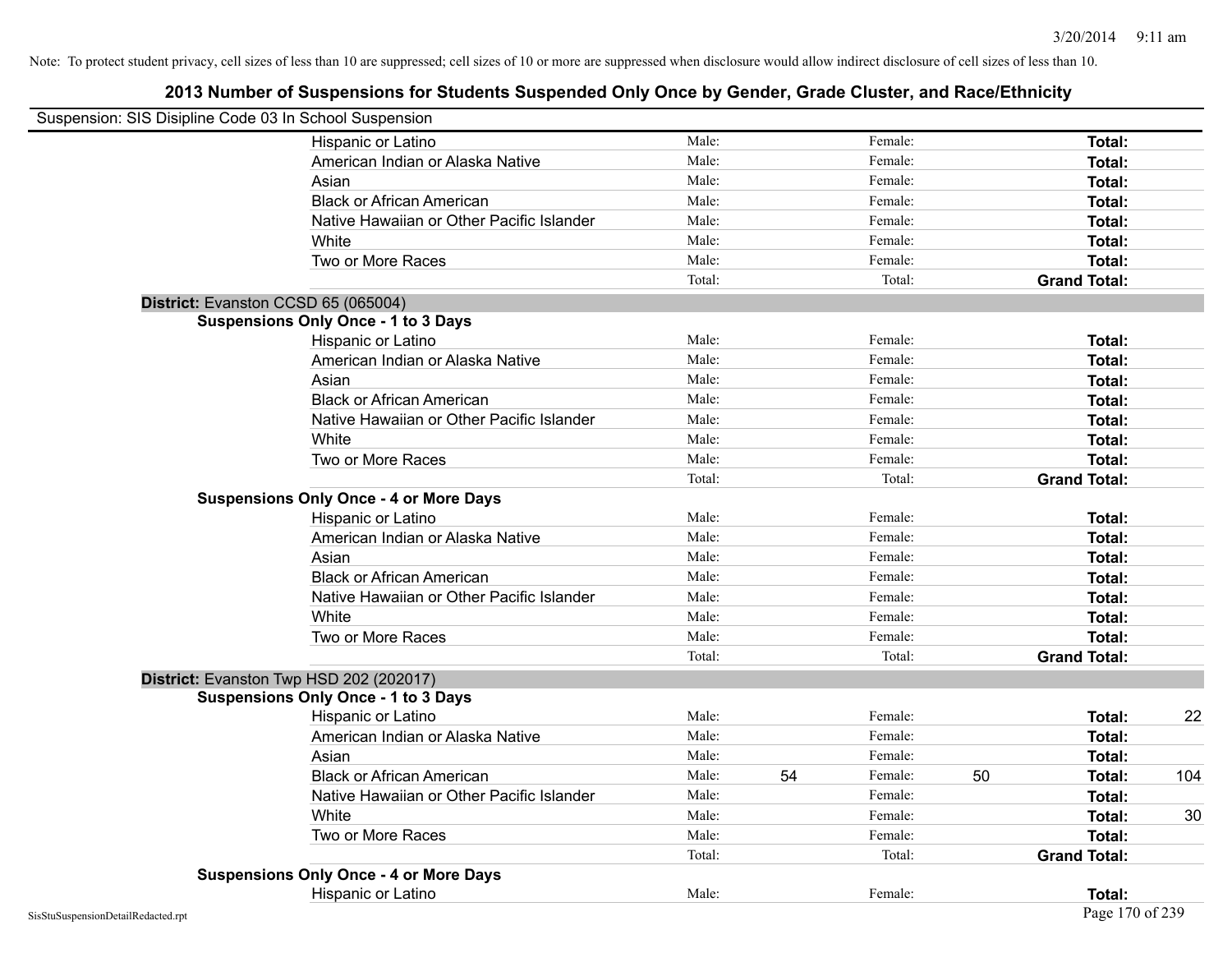## **2013 Number of Suspensions for Students Suspended Only Once by Gender, Grade Cluster, and Race/Ethnicity**

|                                   | Suspension: SIS Disipline Code 03 In School Suspension |        |    |         |    |                     |    |
|-----------------------------------|--------------------------------------------------------|--------|----|---------|----|---------------------|----|
|                                   | American Indian or Alaska Native                       | Male:  |    | Female: |    | Total:              |    |
|                                   | Asian                                                  | Male:  |    | Female: |    | Total:              |    |
|                                   | <b>Black or African American</b>                       | Male:  |    | Female: |    | Total:              |    |
|                                   | Native Hawaiian or Other Pacific Islander              | Male:  |    | Female: |    | Total:              |    |
|                                   | White                                                  | Male:  |    | Female: |    | Total:              |    |
|                                   | Two or More Races                                      | Male:  |    | Female: |    | Total:              |    |
|                                   |                                                        | Total: |    | Total:  |    | <b>Grand Total:</b> | 15 |
| District: Fairview SD 72 (072002) |                                                        |        |    |         |    |                     |    |
|                                   | <b>Suspensions Only Once - 1 to 3 Days</b>             |        |    |         |    |                     |    |
|                                   | Hispanic or Latino                                     | Male:  |    | Female: |    | Total:              |    |
|                                   | American Indian or Alaska Native                       | Male:  |    | Female: |    | Total:              |    |
|                                   | Asian                                                  | Male:  |    | Female: |    | Total:              |    |
|                                   | <b>Black or African American</b>                       | Male:  |    | Female: |    | Total:              |    |
|                                   | Native Hawaiian or Other Pacific Islander              | Male:  |    | Female: |    | Total:              |    |
|                                   | White                                                  | Male:  |    | Female: |    | Total:              |    |
|                                   | Two or More Races                                      | Male:  |    | Female: |    | Total:              |    |
|                                   |                                                        | Total: |    | Total:  |    | <b>Grand Total:</b> |    |
|                                   | District: Glenview CCSD 34 (034004)                    |        |    |         |    |                     |    |
|                                   | <b>Suspensions Only Once - 1 to 3 Days</b>             |        |    |         |    |                     |    |
|                                   | Hispanic or Latino                                     | Male:  |    | Female: |    | Total:              |    |
|                                   | American Indian or Alaska Native                       | Male:  |    | Female: |    | Total:              |    |
|                                   | Asian                                                  | Male:  |    | Female: |    | Total:              |    |
|                                   | <b>Black or African American</b>                       | Male:  |    | Female: |    | Total:              |    |
|                                   | Native Hawaiian or Other Pacific Islander              | Male:  |    | Female: |    | Total:              |    |
|                                   | White                                                  | Male:  |    | Female: |    | Total:              | 26 |
|                                   | Two or More Races                                      | Male:  |    | Female: |    | Total:              |    |
|                                   |                                                        | Total: | 30 | Total:  | 10 | <b>Grand Total:</b> | 40 |
| District: Golf ESD 67 (067002)    |                                                        |        |    |         |    |                     |    |
|                                   | <b>Suspensions Only Once - 1 to 3 Days</b>             |        |    |         |    |                     |    |
|                                   | Hispanic or Latino                                     | Male:  |    | Female: |    | Total:              |    |
|                                   | American Indian or Alaska Native                       | Male:  |    | Female: |    | Total:              |    |
|                                   | Asian                                                  | Male:  |    | Female: |    | Total:              |    |
|                                   | <b>Black or African American</b>                       | Male:  |    | Female: |    | Total:              |    |
|                                   | Native Hawaiian or Other Pacific Islander              | Male:  |    | Female: |    | Total:              |    |
|                                   | White                                                  | Male:  |    | Female: |    | Total:              |    |
|                                   | Two or More Races                                      | Male:  |    | Female: |    | Total:              |    |
|                                   |                                                        | Total: |    | Total:  |    | <b>Grand Total:</b> |    |
|                                   |                                                        |        |    |         |    |                     |    |

**District:** Lincolnwood SD 74 (074002)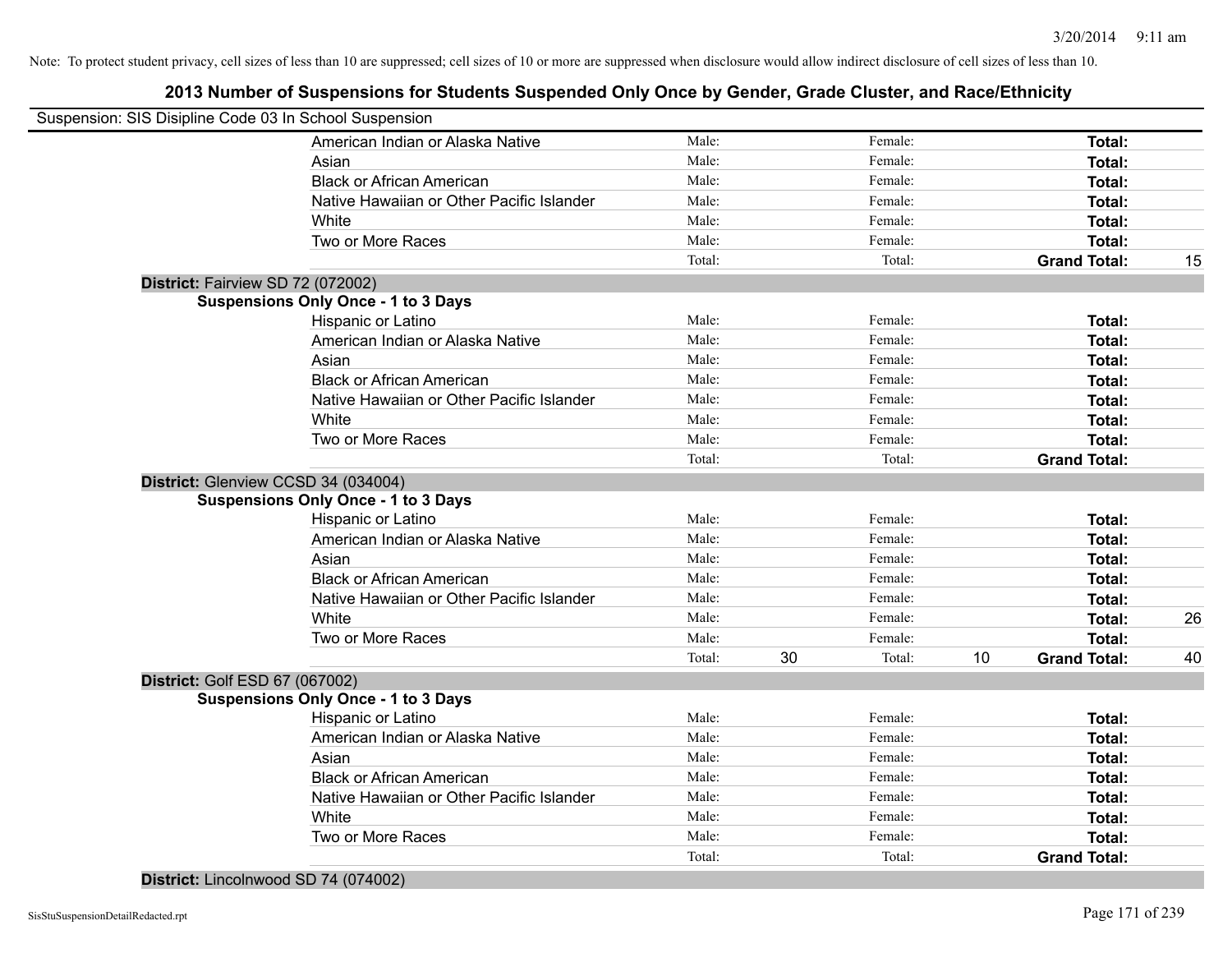| Suspension: SIS Disipline Code 03 In School Suspension |                                               |        |     |         |     |                     |     |
|--------------------------------------------------------|-----------------------------------------------|--------|-----|---------|-----|---------------------|-----|
|                                                        | <b>Suspensions Only Once - 1 to 3 Days</b>    |        |     |         |     |                     |     |
|                                                        | Hispanic or Latino                            | Male:  |     | Female: |     | Total:              |     |
|                                                        | American Indian or Alaska Native              | Male:  |     | Female: |     | Total:              |     |
|                                                        | Asian                                         | Male:  |     | Female: |     | Total:              | 11  |
|                                                        | <b>Black or African American</b>              | Male:  |     | Female: |     | Total:              |     |
|                                                        | Native Hawaiian or Other Pacific Islander     | Male:  |     | Female: |     | Total:              |     |
|                                                        | White                                         | Male:  |     | Female: |     | Total:              |     |
|                                                        | Two or More Races                             | Male:  |     | Female: |     | Total:              |     |
|                                                        |                                               | Total: |     | Total:  |     | <b>Grand Total:</b> |     |
| District: Maine Township HSD 207 (207017)              |                                               |        |     |         |     |                     |     |
|                                                        | <b>Suspensions Only Once - 1 to 3 Days</b>    |        |     |         |     |                     |     |
|                                                        | Hispanic or Latino                            | Male:  | 78  | Female: | 53  | Total:              | 131 |
|                                                        | American Indian or Alaska Native              | Male:  |     | Female: |     | Total:              |     |
|                                                        | Asian                                         | Male:  | 46  | Female: | 18  | Total:              | 64  |
|                                                        | <b>Black or African American</b>              | Male:  |     | Female: |     | Total:              | 21  |
|                                                        | Native Hawaiian or Other Pacific Islander     | Male:  |     | Female: |     | Total:              |     |
|                                                        | White                                         | Male:  | 231 | Female: | 158 | Total:              | 389 |
|                                                        | Two or More Races                             | Male:  |     | Female: |     | Total:              | 13  |
|                                                        |                                               | Total: |     | Total:  |     | <b>Grand Total:</b> |     |
|                                                        | <b>Suspensions Only Once - 4 or More Days</b> |        |     |         |     |                     |     |
|                                                        | Hispanic or Latino                            | Male:  |     | Female: |     | Total:              |     |
|                                                        | American Indian or Alaska Native              | Male:  |     | Female: |     | Total:              |     |
|                                                        | Asian                                         | Male:  |     | Female: |     | Total:              |     |
|                                                        | <b>Black or African American</b>              | Male:  |     | Female: |     | Total:              |     |
|                                                        | Native Hawaiian or Other Pacific Islander     | Male:  |     | Female: |     | Total:              |     |
|                                                        | White                                         | Male:  |     | Female: |     | Total:              | 17  |
|                                                        | Two or More Races                             | Male:  |     | Female: |     | Total:              |     |
|                                                        |                                               | Total: |     | Total:  |     | <b>Grand Total:</b> |     |
| District: Morton Grove SD 70 (070002)                  |                                               |        |     |         |     |                     |     |
|                                                        | <b>Suspensions Only Once - 1 to 3 Days</b>    |        |     |         |     |                     |     |
|                                                        | Hispanic or Latino                            | Male:  |     | Female: |     | Total:              |     |
|                                                        | American Indian or Alaska Native              | Male:  |     | Female: |     | Total:              |     |
|                                                        | Asian                                         | Male:  |     | Female: |     | Total:              |     |
|                                                        | <b>Black or African American</b>              | Male:  |     | Female: |     | Total:              |     |
|                                                        | Native Hawaiian or Other Pacific Islander     | Male:  |     | Female: |     | Total:              |     |
|                                                        | White                                         | Male:  |     | Female: |     | Total:              |     |
|                                                        | Two or More Races                             | Male:  |     | Female: |     | Total:              |     |
|                                                        |                                               | Total: |     | Total:  |     | <b>Grand Total:</b> | 16  |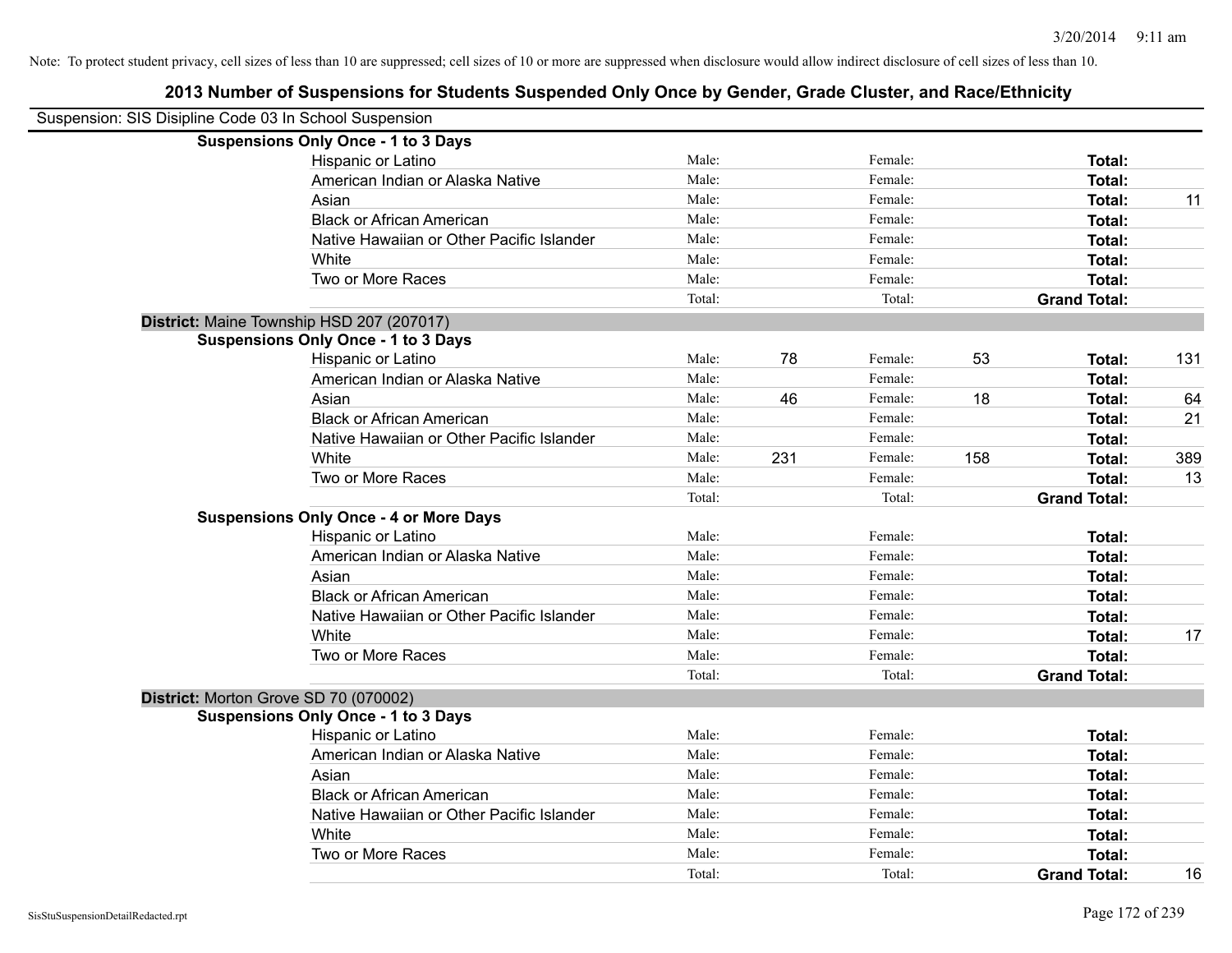| Suspension: SIS Disipline Code 03 In School Suspension |                                               |        |    |         |    |                     |    |
|--------------------------------------------------------|-----------------------------------------------|--------|----|---------|----|---------------------|----|
|                                                        | District: Mount Prospect SD 57 (057002)       |        |    |         |    |                     |    |
|                                                        | <b>Suspensions Only Once - 1 to 3 Days</b>    |        |    |         |    |                     |    |
|                                                        | Hispanic or Latino                            | Male:  |    | Female: |    | Total:              |    |
|                                                        | American Indian or Alaska Native              | Male:  |    | Female: |    | Total:              |    |
|                                                        | Asian                                         | Male:  |    | Female: |    | Total:              |    |
|                                                        | <b>Black or African American</b>              | Male:  |    | Female: |    | Total:              |    |
|                                                        | Native Hawaiian or Other Pacific Islander     | Male:  |    | Female: |    | Total:              |    |
|                                                        | White                                         | Male:  |    | Female: |    | Total:              | 14 |
|                                                        | Two or More Races                             | Male:  |    | Female: |    | <b>Total:</b>       |    |
|                                                        |                                               | Total: |    | Total:  |    | <b>Grand Total:</b> |    |
| District: Niles ESD 71 (071002)                        |                                               |        |    |         |    |                     |    |
|                                                        | <b>Suspensions Only Once - 1 to 3 Days</b>    |        |    |         |    |                     |    |
|                                                        | Hispanic or Latino                            | Male:  |    | Female: |    | Total:              |    |
|                                                        | American Indian or Alaska Native              | Male:  |    | Female: |    | Total:              |    |
|                                                        | Asian                                         | Male:  |    | Female: |    | Total:              |    |
|                                                        | <b>Black or African American</b>              | Male:  |    | Female: |    | Total:              |    |
|                                                        | Native Hawaiian or Other Pacific Islander     | Male:  |    | Female: |    | Total:              |    |
|                                                        | White                                         | Male:  |    | Female: |    | Total:              |    |
|                                                        | Two or More Races                             | Male:  |    | Female: |    | Total:              |    |
|                                                        |                                               | Total: |    | Total:  |    | <b>Grand Total:</b> |    |
|                                                        | District: Niles Twp CHSD 219 (219017)         |        |    |         |    |                     |    |
|                                                        | <b>Suspensions Only Once - 1 to 3 Days</b>    |        |    |         |    |                     |    |
|                                                        | Hispanic or Latino                            | Male:  |    | Female: |    | Total:              | 12 |
|                                                        | American Indian or Alaska Native              | Male:  |    | Female: |    | Total:              |    |
|                                                        | Asian                                         | Male:  |    | Female: |    | Total:              | 19 |
|                                                        | <b>Black or African American</b>              | Male:  |    | Female: |    | Total:              | 18 |
|                                                        | Native Hawaiian or Other Pacific Islander     | Male:  |    | Female: |    | Total:              |    |
|                                                        | White                                         | Male:  |    | Female: |    | Total:              | 29 |
|                                                        | Two or More Races                             | Male:  |    | Female: |    | <b>Total:</b>       |    |
|                                                        |                                               | Total: |    | Total:  |    | <b>Grand Total:</b> |    |
|                                                        | <b>Suspensions Only Once - 4 or More Days</b> |        |    |         |    |                     |    |
|                                                        | Hispanic or Latino                            | Male:  | 15 | Female: | 13 | Total:              | 28 |
|                                                        | American Indian or Alaska Native              | Male:  |    | Female: |    | Total:              |    |
|                                                        | Asian                                         | Male:  | 23 | Female: | 11 | Total:              | 34 |
|                                                        | <b>Black or African American</b>              | Male:  | 13 | Female: | 12 | Total:              | 25 |
|                                                        | Native Hawaiian or Other Pacific Islander     | Male:  |    | Female: |    | Total:              |    |
|                                                        | White                                         | Male:  | 43 | Female: | 14 | Total:              | 57 |
|                                                        | Two or More Races                             | Male:  |    | Female: |    | Total:              |    |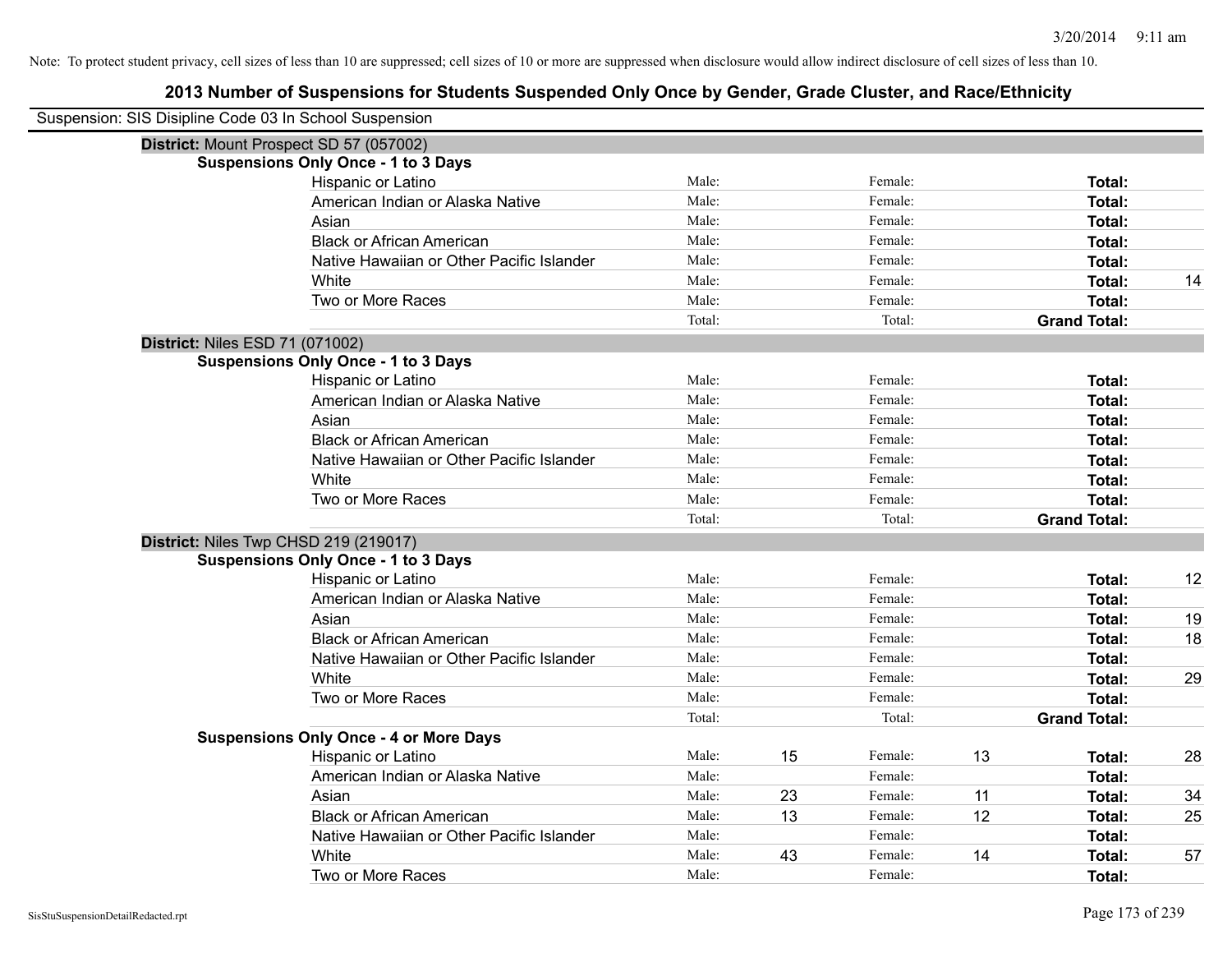| Suspension: SIS Disipline Code 03 In School Suspension |                                               |        |         |                     |    |
|--------------------------------------------------------|-----------------------------------------------|--------|---------|---------------------|----|
|                                                        |                                               | Total: | Total:  | <b>Grand Total:</b> |    |
|                                                        | District: Northbrook ESD 27 (027002)          |        |         |                     |    |
|                                                        | <b>Suspensions Only Once - 1 to 3 Days</b>    |        |         |                     |    |
|                                                        | Hispanic or Latino                            | Male:  | Female: | Total:              |    |
|                                                        | American Indian or Alaska Native              | Male:  | Female: | Total:              |    |
|                                                        | Asian                                         | Male:  | Female: | Total:              |    |
|                                                        | <b>Black or African American</b>              | Male:  | Female: | Total:              |    |
|                                                        | Native Hawaiian or Other Pacific Islander     | Male:  | Female: | Total:              |    |
|                                                        | White                                         | Male:  | Female: | Total:              |    |
|                                                        | Two or More Races                             | Male:  | Female: | Total:              |    |
|                                                        |                                               | Total: | Total:  | <b>Grand Total:</b> |    |
|                                                        | District: Northbrook SD 28 (028002)           |        |         |                     |    |
|                                                        | <b>Suspensions Only Once - 1 to 3 Days</b>    |        |         |                     |    |
|                                                        | Hispanic or Latino                            | Male:  | Female: | Total:              |    |
|                                                        | American Indian or Alaska Native              | Male:  | Female: | Total:              |    |
|                                                        | Asian                                         | Male:  | Female: | Total:              |    |
|                                                        | <b>Black or African American</b>              | Male:  | Female: | Total:              |    |
|                                                        | Native Hawaiian or Other Pacific Islander     | Male:  | Female: | Total:              |    |
|                                                        | White                                         | Male:  | Female: | Total:              | 17 |
|                                                        | Two or More Races                             | Male:  | Female: | Total:              |    |
|                                                        |                                               | Total: | Total:  | <b>Grand Total:</b> |    |
|                                                        | District: Northfield Twp HSD 225 (225017)     |        |         |                     |    |
|                                                        | <b>Suspensions Only Once - 1 to 3 Days</b>    |        |         |                     |    |
|                                                        | Hispanic or Latino                            | Male:  | Female: | Total:              | 19 |
|                                                        | American Indian or Alaska Native              | Male:  | Female: | Total:              |    |
|                                                        | Asian                                         | Male:  | Female: | Total:              |    |
|                                                        | <b>Black or African American</b>              | Male:  | Female: | Total:              |    |
|                                                        | Native Hawaiian or Other Pacific Islander     | Male:  | Female: | Total:              |    |
|                                                        | White                                         | Male:  | Female: | Total:              | 28 |
|                                                        | Two or More Races                             | Male:  | Female: | Total:              |    |
|                                                        |                                               | Total: | Total:  | <b>Grand Total:</b> |    |
|                                                        | <b>Suspensions Only Once - 4 or More Days</b> |        |         |                     |    |
|                                                        | Hispanic or Latino                            | Male:  | Female: | Total:              |    |
|                                                        | American Indian or Alaska Native              | Male:  | Female: | Total:              |    |
|                                                        | Asian                                         | Male:  | Female: | Total:              |    |
|                                                        | <b>Black or African American</b>              | Male:  | Female: | Total:              |    |
|                                                        | Native Hawaiian or Other Pacific Islander     | Male:  | Female: | Total:              |    |
|                                                        | White                                         | Male:  | Female: | Total:              |    |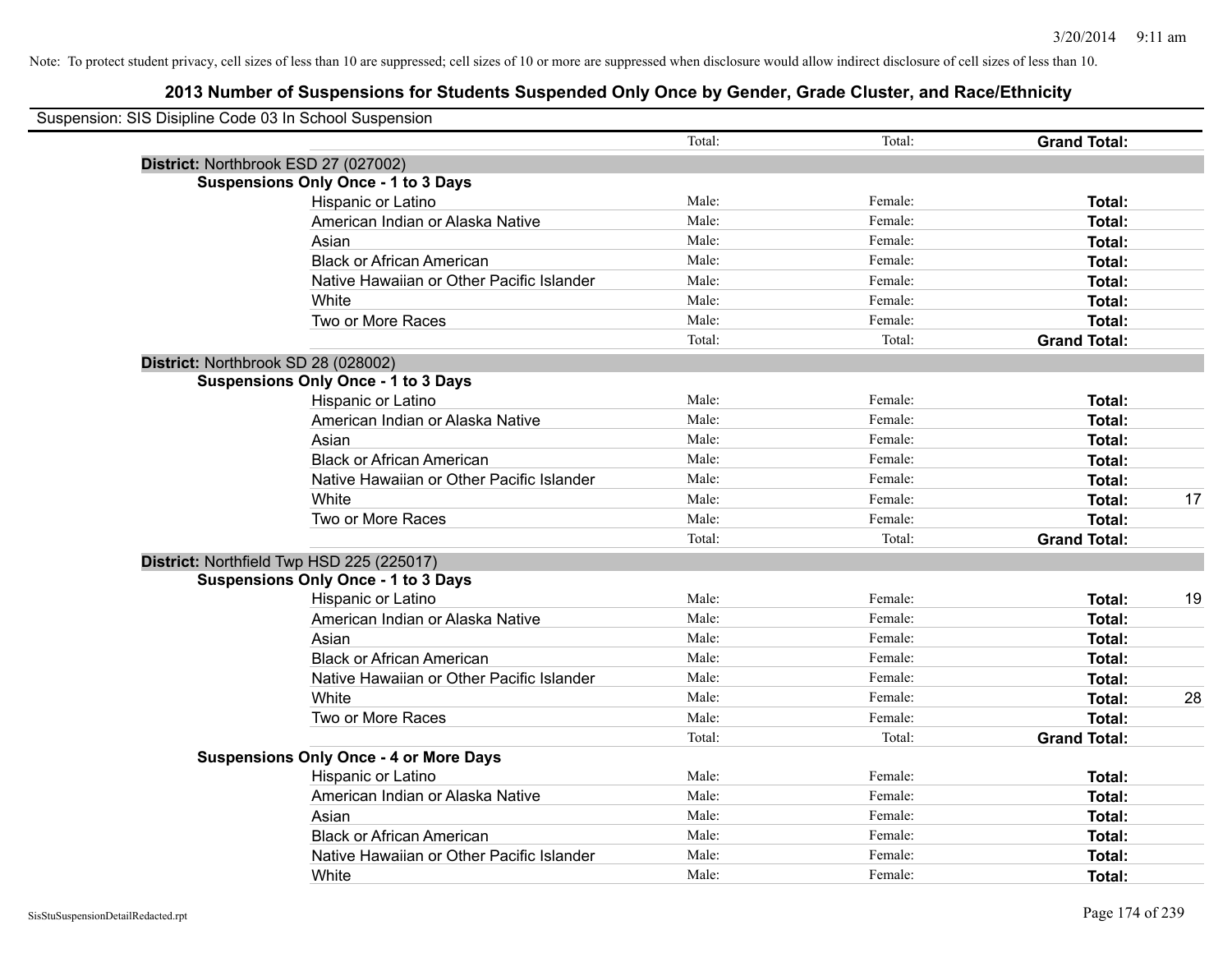| Suspension: SIS Disipline Code 03 In School Suspension |        |    |         |    |                     |     |
|--------------------------------------------------------|--------|----|---------|----|---------------------|-----|
| Two or More Races                                      | Male:  |    | Female: |    | Total:              |     |
|                                                        | Total: |    | Total:  |    | <b>Grand Total:</b> |     |
| District: Palatine CCSD 15 (015004)                    |        |    |         |    |                     |     |
| <b>Suspensions Only Once - 1 to 3 Days</b>             |        |    |         |    |                     |     |
| Hispanic or Latino                                     | Male:  | 72 | Female: | 30 | Total:              | 102 |
| American Indian or Alaska Native                       | Male:  |    | Female: |    | Total:              |     |
| Asian                                                  | Male:  |    | Female: |    | Total:              | 11  |
| <b>Black or African American</b>                       | Male:  |    | Female: |    | Total:              | 17  |
| Native Hawaiian or Other Pacific Islander              | Male:  |    | Female: |    | Total:              |     |
| White                                                  | Male:  |    | Female: |    | Total:              | 37  |
| Two or More Races                                      | Male:  |    | Female: |    | Total:              |     |
|                                                        | Total: |    | Total:  |    | <b>Grand Total:</b> |     |
| District: Park Ridge CCSD 64 (064004)                  |        |    |         |    |                     |     |
| <b>Suspensions Only Once - 1 to 3 Days</b>             |        |    |         |    |                     |     |
| Hispanic or Latino                                     | Male:  |    | Female: |    | Total:              |     |
| American Indian or Alaska Native                       | Male:  |    | Female: |    | Total:              |     |
| Asian                                                  | Male:  |    | Female: |    | Total:              |     |
| <b>Black or African American</b>                       | Male:  |    | Female: |    | Total:              |     |
| Native Hawaiian or Other Pacific Islander              | Male:  |    | Female: |    | Total:              |     |
| White                                                  | Male:  |    | Female: |    | Total:              |     |
| Two or More Races                                      | Male:  |    | Female: |    | Total:              |     |
|                                                        | Total: |    | Total:  |    | <b>Grand Total:</b> |     |
| District: Prospect Heights SD 23 (023002)              |        |    |         |    |                     |     |
| <b>Suspensions Only Once - 1 to 3 Days</b>             |        |    |         |    |                     |     |
| Hispanic or Latino                                     | Male:  |    | Female: |    | Total:              |     |
| American Indian or Alaska Native                       | Male:  |    | Female: |    | Total:              |     |
| Asian                                                  | Male:  |    | Female: |    | Total:              |     |
| <b>Black or African American</b>                       | Male:  |    | Female: |    | Total:              |     |
| Native Hawaiian or Other Pacific Islander              | Male:  |    | Female: |    | Total:              |     |
| White                                                  | Male:  |    | Female: |    | Total:              |     |
| Two or More Races                                      | Male:  |    | Female: |    | Total:              |     |
|                                                        | Total: |    | Total:  |    | <b>Grand Total:</b> | 10  |
| District: River Trails SD 26 (026002)                  |        |    |         |    |                     |     |
| <b>Suspensions Only Once - 1 to 3 Days</b>             |        |    |         |    |                     |     |
| Hispanic or Latino                                     | Male:  |    | Female: |    | Total:              | 12  |
| American Indian or Alaska Native                       | Male:  |    | Female: |    | Total:              |     |
| Asian                                                  | Male:  |    | Female: |    | Total:              |     |
| <b>Black or African American</b>                       | Male:  |    | Female: |    | Total:              |     |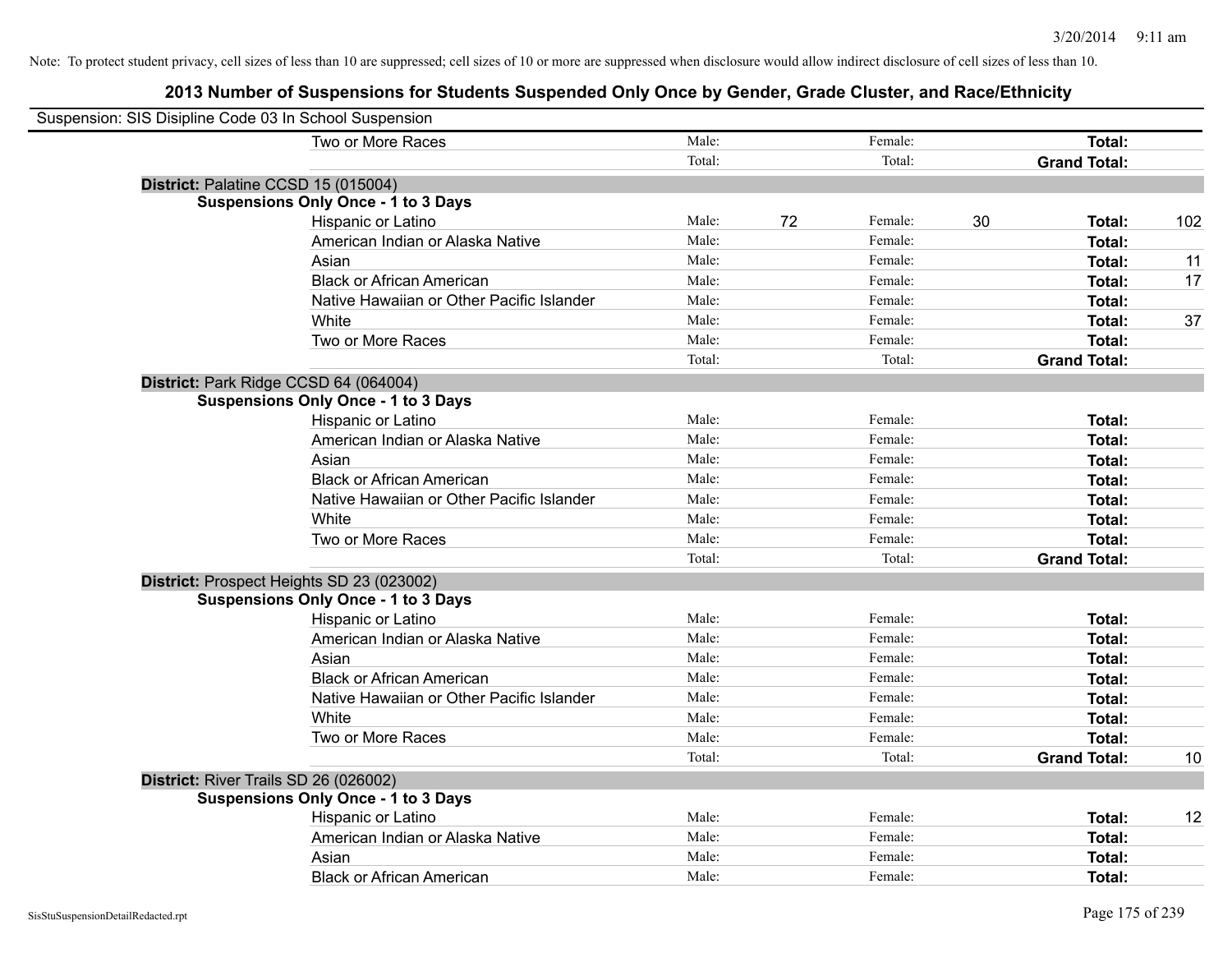| Suspension: SIS Disipline Code 03 In School Suspension |                                            |        |    |         |    |                     |    |
|--------------------------------------------------------|--------------------------------------------|--------|----|---------|----|---------------------|----|
|                                                        | Native Hawaiian or Other Pacific Islander  | Male:  |    | Female: |    | Total:              |    |
|                                                        | White                                      | Male:  |    | Female: |    | Total:              |    |
|                                                        | Two or More Races                          | Male:  |    | Female: |    | <b>Total:</b>       |    |
|                                                        |                                            | Total: |    | Total:  |    | <b>Grand Total:</b> | 28 |
|                                                        | District: Schaumburg CCSD 54 (054004)      |        |    |         |    |                     |    |
|                                                        | <b>Suspensions Only Once - 1 to 3 Days</b> |        |    |         |    |                     |    |
|                                                        | Hispanic or Latino                         | Male:  |    | Female: |    | Total:              | 10 |
|                                                        | American Indian or Alaska Native           | Male:  |    | Female: |    | Total:              |    |
|                                                        | Asian                                      | Male:  |    | Female: |    | Total:              |    |
|                                                        | <b>Black or African American</b>           | Male:  |    | Female: |    | Total:              | 22 |
|                                                        | Native Hawaiian or Other Pacific Islander  | Male:  |    | Female: |    | <b>Total:</b>       |    |
|                                                        | White                                      | Male:  |    | Female: |    | Total:              | 31 |
|                                                        | Two or More Races                          | Male:  |    | Female: |    | <b>Total:</b>       |    |
|                                                        |                                            | Total: | 59 | Total:  | 15 | <b>Grand Total:</b> | 74 |
| District: Skokie SD 68 (068002)                        |                                            |        |    |         |    |                     |    |
|                                                        | <b>Suspensions Only Once - 1 to 3 Days</b> |        |    |         |    |                     |    |
|                                                        | Hispanic or Latino                         | Male:  |    | Female: |    | Total:              |    |
|                                                        | American Indian or Alaska Native           | Male:  |    | Female: |    | <b>Total:</b>       |    |
|                                                        | Asian                                      | Male:  |    | Female: |    | Total:              |    |
|                                                        | <b>Black or African American</b>           | Male:  |    | Female: |    | Total:              |    |
|                                                        | Native Hawaiian or Other Pacific Islander  | Male:  |    | Female: |    | Total:              |    |
|                                                        | White                                      | Male:  |    | Female: |    | <b>Total:</b>       | 11 |
|                                                        | Two or More Races                          | Male:  |    | Female: |    | Total:              |    |
|                                                        |                                            | Total: |    | Total:  |    | <b>Grand Total:</b> | 28 |
| District: Skokie SD 69 (069002)                        |                                            |        |    |         |    |                     |    |
|                                                        | <b>Suspensions Only Once - 1 to 3 Days</b> |        |    |         |    |                     |    |
|                                                        | Hispanic or Latino                         | Male:  |    | Female: |    | <b>Total:</b>       |    |
|                                                        | American Indian or Alaska Native           | Male:  |    | Female: |    | Total:              |    |
|                                                        | Asian                                      | Male:  |    | Female: |    | Total:              |    |
|                                                        | <b>Black or African American</b>           | Male:  |    | Female: |    | Total:              |    |
|                                                        | Native Hawaiian or Other Pacific Islander  | Male:  |    | Female: |    | Total:              |    |
|                                                        | White                                      | Male:  |    | Female: |    | Total:              |    |
|                                                        | Two or More Races                          | Male:  |    | Female: |    | Total:              |    |
|                                                        |                                            | Total: |    | Total:  |    | <b>Grand Total:</b> |    |
| District: Skokie SD 73-5 (073502)                      |                                            |        |    |         |    |                     |    |
|                                                        | <b>Suspensions Only Once - 1 to 3 Days</b> |        |    |         |    |                     |    |
|                                                        | Hispanic or Latino                         | Male:  |    | Female: |    | <b>Total:</b>       |    |
|                                                        | American Indian or Alaska Native           | Male:  |    | Female: |    | Total:              |    |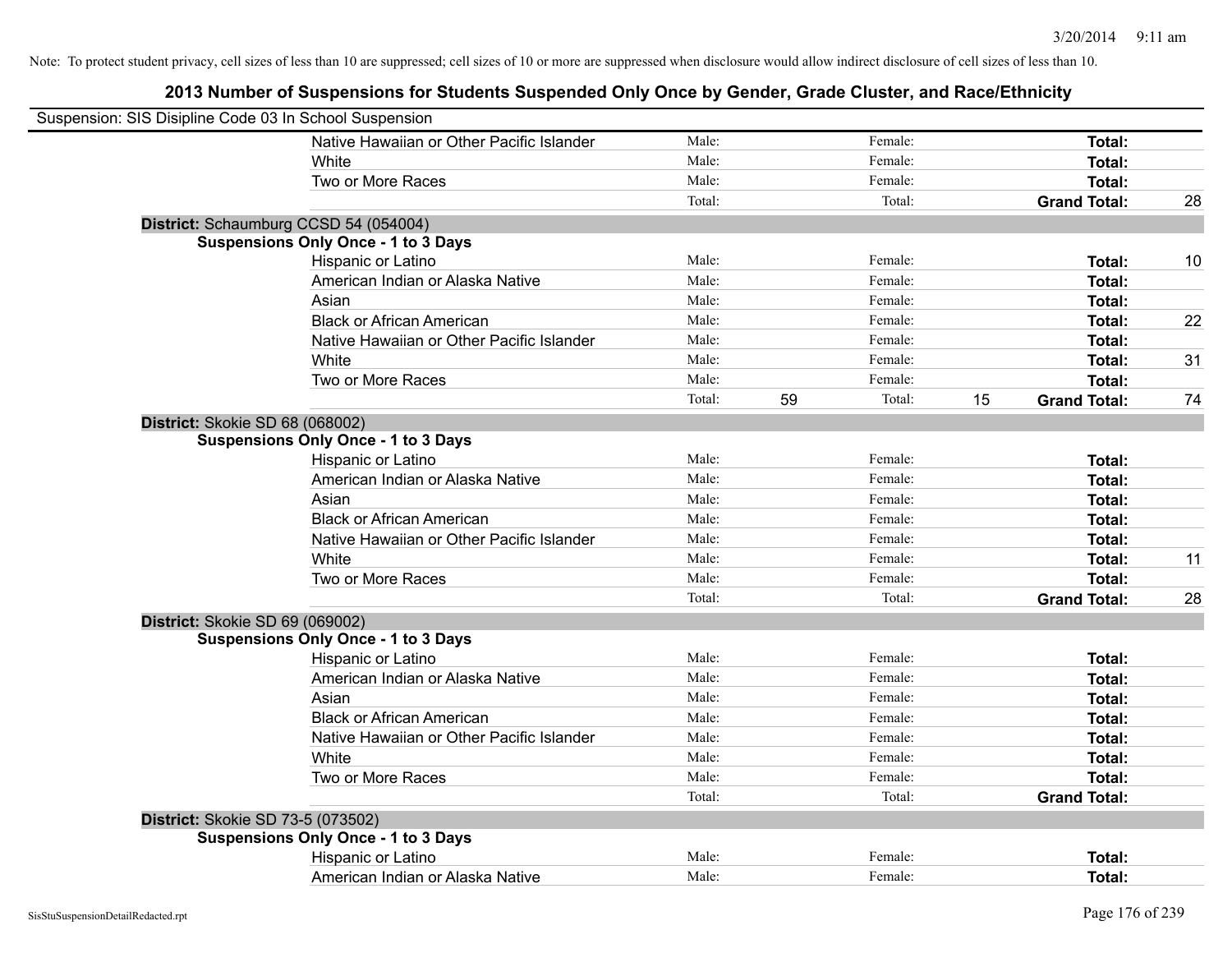|                                    | Suspension: SIS Disipline Code 03 In School Suspension |        |     |         |    |                     |     |
|------------------------------------|--------------------------------------------------------|--------|-----|---------|----|---------------------|-----|
|                                    | Asian                                                  | Male:  |     | Female: |    | <b>Total:</b>       |     |
|                                    | <b>Black or African American</b>                       | Male:  |     | Female: |    | Total:              |     |
|                                    | Native Hawaiian or Other Pacific Islander              | Male:  |     | Female: |    | Total:              |     |
|                                    | White                                                  | Male:  |     | Female: |    | Total:              |     |
|                                    | Two or More Races                                      | Male:  |     | Female: |    | <b>Total:</b>       |     |
|                                    |                                                        | Total: |     | Total:  |    | <b>Grand Total:</b> |     |
|                                    | District: Township HSD 211 (211017)                    |        |     |         |    |                     |     |
|                                    | <b>Suspensions Only Once - 1 to 3 Days</b>             |        |     |         |    |                     |     |
|                                    | Hispanic or Latino                                     | Male:  | 74  | Female: | 55 | Total:              | 129 |
|                                    | American Indian or Alaska Native                       | Male:  |     | Female: |    | Total:              |     |
|                                    | Asian                                                  | Male:  |     | Female: |    | Total:              | 23  |
|                                    | <b>Black or African American</b>                       | Male:  | 40  | Female: | 26 | Total:              | 66  |
|                                    | Native Hawaiian or Other Pacific Islander              | Male:  |     | Female: |    | Total:              |     |
|                                    | White                                                  | Male:  | 119 | Female: | 33 | Total:              | 152 |
|                                    | Two or More Races                                      | Male:  |     | Female: |    | Total:              |     |
|                                    |                                                        | Total: |     | Total:  |    | <b>Grand Total:</b> |     |
|                                    | <b>Suspensions Only Once - 4 or More Days</b>          |        |     |         |    |                     |     |
|                                    | Hispanic or Latino                                     | Male:  |     | Female: |    | Total:              |     |
|                                    | American Indian or Alaska Native                       | Male:  |     | Female: |    | Total:              |     |
|                                    | Asian                                                  | Male:  |     | Female: |    | Total:              |     |
|                                    | <b>Black or African American</b>                       | Male:  |     | Female: |    | Total:              |     |
|                                    | Native Hawaiian or Other Pacific Islander              | Male:  |     | Female: |    | Total:              |     |
|                                    | White                                                  | Male:  |     | Female: |    | Total:              |     |
|                                    | Two or More Races                                      | Male:  |     | Female: |    | Total:              |     |
|                                    |                                                        | Total: |     | Total:  |    | <b>Grand Total:</b> |     |
|                                    | District: Township HSD 214 (214017)                    |        |     |         |    |                     |     |
|                                    | <b>Suspensions Only Once - 1 to 3 Days</b>             |        |     |         |    |                     |     |
|                                    | Hispanic or Latino                                     | Male:  | 108 | Female: | 74 | Total:              | 182 |
|                                    | American Indian or Alaska Native                       | Male:  |     | Female: |    | Total:              |     |
|                                    | Asian                                                  | Male:  |     | Female: |    | Total:              | 11  |
|                                    | <b>Black or African American</b>                       | Male:  |     | Female: |    | Total:              | 23  |
|                                    | Native Hawaiian or Other Pacific Islander              | Male:  |     | Female: |    | Total:              |     |
|                                    | White                                                  | Male:  | 75  | Female: | 45 | Total:              | 120 |
|                                    | Two or More Races                                      | Male:  |     | Female: |    | Total:              |     |
|                                    |                                                        | Total: |     | Total:  |    | <b>Grand Total:</b> |     |
|                                    | <b>Suspensions Only Once - 4 or More Days</b>          |        |     |         |    |                     |     |
|                                    | Hispanic or Latino                                     | Male:  |     | Female: |    | Total:              |     |
|                                    | American Indian or Alaska Native                       | Male:  |     | Female: |    | Total:              |     |
|                                    | Asian                                                  | Male:  |     | Female: |    | Total:              |     |
| SisStuSuspensionDetailRedacted.rpt |                                                        |        |     |         |    | Page 177 of 239     |     |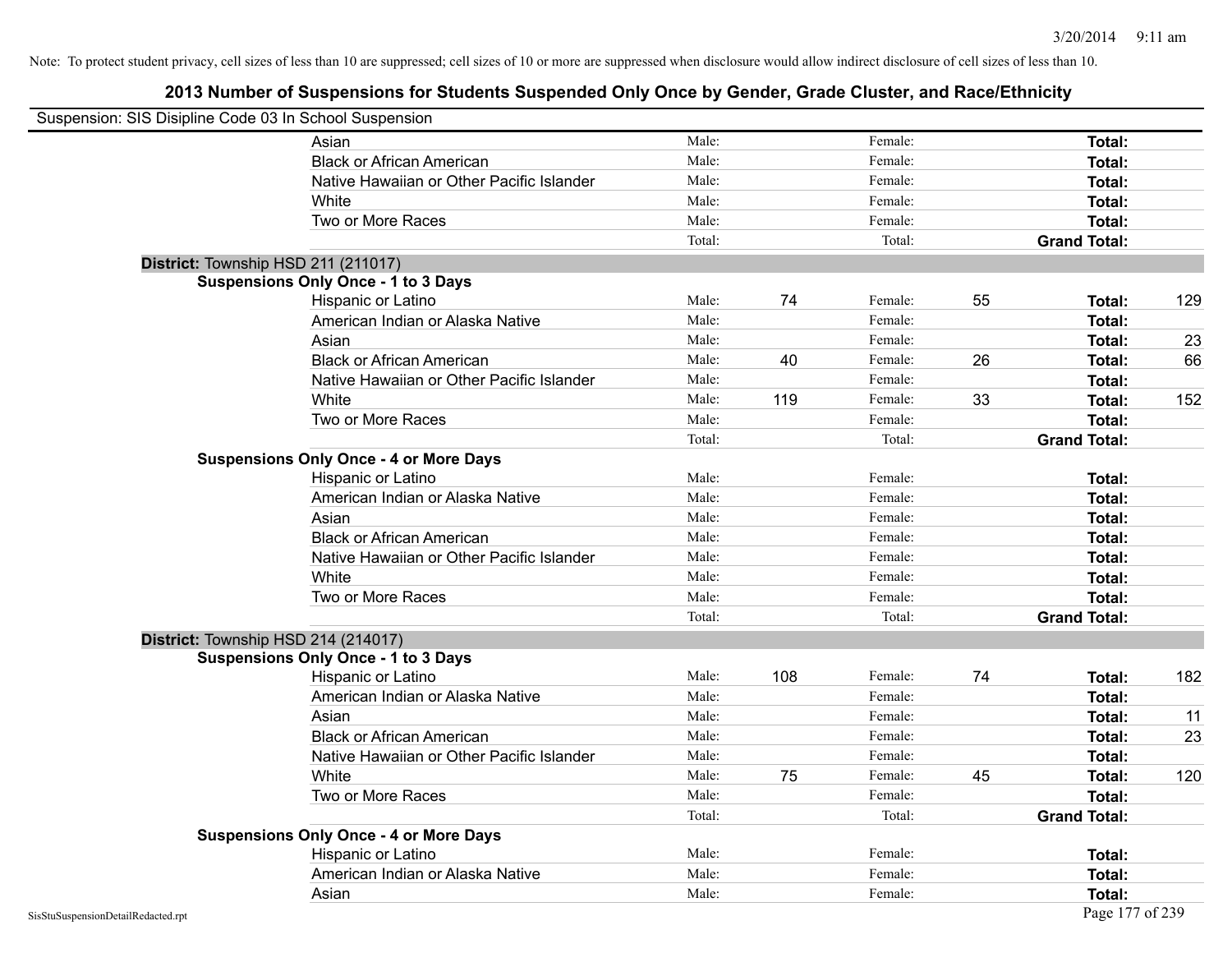## **2013 Number of Suspensions for Students Suspended Only Once by Gender, Grade Cluster, and Race/Ethnicity**

| Suspension: SIS Disipline Code 03 In School Suspension |                                            |        |    |         |    |                     |     |
|--------------------------------------------------------|--------------------------------------------|--------|----|---------|----|---------------------|-----|
|                                                        | <b>Black or African American</b>           | Male:  |    | Female: |    | Total:              |     |
|                                                        | Native Hawaiian or Other Pacific Islander  | Male:  |    | Female: |    | Total:              |     |
|                                                        | White                                      | Male:  |    | Female: |    | Total:              |     |
|                                                        | Two or More Races                          | Male:  |    | Female: |    | Total:              |     |
|                                                        |                                            | Total: |    | Total:  |    | <b>Grand Total:</b> |     |
| District: West Northfield SD 31 (031002)               |                                            |        |    |         |    |                     |     |
|                                                        | <b>Suspensions Only Once - 1 to 3 Days</b> |        |    |         |    |                     |     |
|                                                        | Hispanic or Latino                         | Male:  |    | Female: |    | Total:              |     |
|                                                        | American Indian or Alaska Native           | Male:  |    | Female: |    | Total:              |     |
|                                                        | Asian                                      | Male:  |    | Female: |    | Total:              |     |
|                                                        | <b>Black or African American</b>           | Male:  |    | Female: |    | Total:              |     |
|                                                        | Native Hawaiian or Other Pacific Islander  | Male:  |    | Female: |    | Total:              |     |
|                                                        | White                                      | Male:  |    | Female: |    | Total:              |     |
|                                                        | Two or More Races                          | Male:  |    | Female: |    | Total:              |     |
|                                                        |                                            | Total: |    | Total:  |    | <b>Grand Total:</b> |     |
| District: Wheeling CCSD 21 (021004)                    |                                            |        |    |         |    |                     |     |
|                                                        | <b>Suspensions Only Once - 1 to 3 Days</b> |        |    |         |    |                     |     |
|                                                        | Hispanic or Latino                         | Male:  | 48 | Female: | 24 | Total:              | 72  |
|                                                        | American Indian or Alaska Native           | Male:  |    | Female: |    | Total:              |     |
|                                                        | Asian                                      | Male:  |    | Female: |    | Total:              |     |
|                                                        | <b>Black or African American</b>           | Male:  |    | Female: |    | Total:              |     |
|                                                        | Native Hawaiian or Other Pacific Islander  | Male:  |    | Female: |    | Total:              |     |
|                                                        | White                                      | Male:  | 25 | Female: | 12 | Total:              | 37  |
|                                                        | Two or More Races                          | Male:  |    | Female: |    | Total:              |     |
|                                                        |                                            | Total: |    | Total:  |    | <b>Grand Total:</b> | 120 |
| District: Winnetka SD 36 (036002)                      |                                            |        |    |         |    |                     |     |
|                                                        | <b>Suspensions Only Once - 1 to 3 Days</b> |        |    |         |    |                     |     |
|                                                        | Hispanic or Latino                         | Male:  |    | Female: |    | Total:              |     |
|                                                        | American Indian or Alaska Native           | Male:  |    | Female: |    | Total:              |     |
|                                                        | Asian                                      | Male:  |    | Female: |    | Total:              |     |
|                                                        | <b>Black or African American</b>           | Male:  |    | Female: |    | Total:              |     |
|                                                        | Native Hawaiian or Other Pacific Islander  | Male:  |    | Female: |    | Total:              |     |
|                                                        | White                                      | Male:  |    | Female: |    | Total:              |     |
|                                                        | Two or More Races                          | Male:  |    | Female: |    | Total:              |     |
|                                                        |                                            | Total: |    | Total:  |    | <b>Grand Total:</b> |     |

**Region:** Region 06 West Cook ISC 2 (06)

**County:** Cook (016)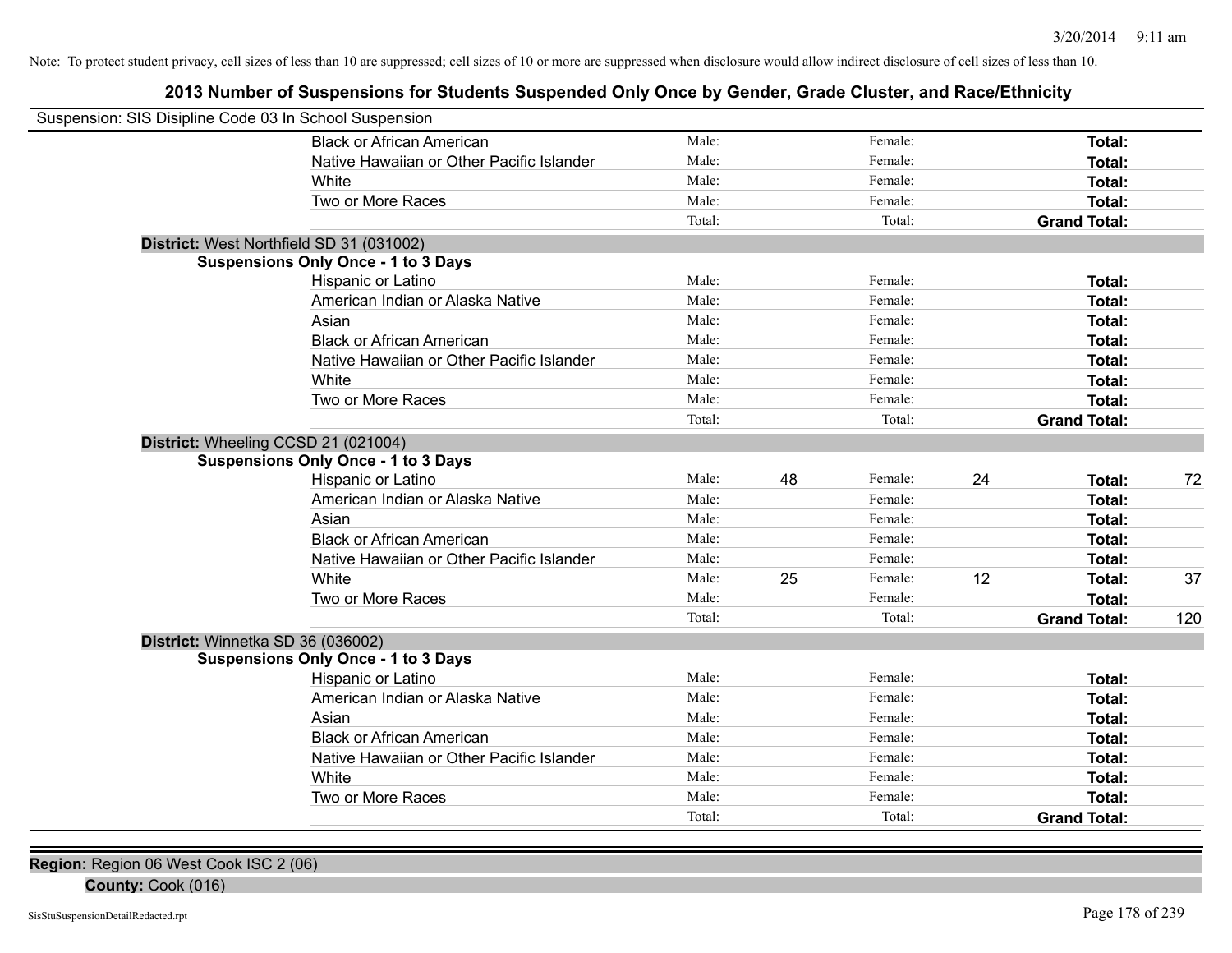| Suspension: SIS Disipline Code 03 In School Suspension |                                               |        |    |         |    |                     |    |
|--------------------------------------------------------|-----------------------------------------------|--------|----|---------|----|---------------------|----|
| District: Achievement Centers (000200)                 |                                               |        |    |         |    |                     |    |
|                                                        | <b>Suspensions Only Once - 1 to 3 Days</b>    |        |    |         |    |                     |    |
|                                                        | Hispanic or Latino                            | Male:  |    | Female: |    | Total:              |    |
|                                                        | American Indian or Alaska Native              | Male:  |    | Female: |    | <b>Total:</b>       |    |
|                                                        | Asian                                         | Male:  |    | Female: |    | <b>Total:</b>       |    |
|                                                        | <b>Black or African American</b>              | Male:  |    | Female: |    | <b>Total:</b>       |    |
|                                                        | Native Hawaiian or Other Pacific Islander     | Male:  |    | Female: |    | <b>Total:</b>       |    |
|                                                        | White                                         | Male:  |    | Female: |    | Total:              |    |
|                                                        | Two or More Races                             | Male:  |    | Female: |    | <b>Total:</b>       |    |
|                                                        |                                               | Total: |    | Total:  |    | <b>Grand Total:</b> |    |
| District: Berkeley SD 87 (087002)                      |                                               |        |    |         |    |                     |    |
|                                                        | <b>Suspensions Only Once - 1 to 3 Days</b>    |        |    |         |    |                     |    |
|                                                        | Hispanic or Latino                            | Male:  |    | Female: |    | <b>Total:</b>       | 33 |
|                                                        | American Indian or Alaska Native              | Male:  |    | Female: |    | <b>Total:</b>       |    |
|                                                        | Asian                                         | Male:  |    | Female: |    | <b>Total:</b>       |    |
|                                                        | <b>Black or African American</b>              | Male:  | 37 | Female: | 36 | <b>Total:</b>       | 73 |
|                                                        | Native Hawaiian or Other Pacific Islander     | Male:  |    | Female: |    | <b>Total:</b>       |    |
|                                                        | White                                         | Male:  |    | Female: |    | <b>Total:</b>       |    |
|                                                        | Two or More Races                             | Male:  |    | Female: |    | <b>Total:</b>       |    |
|                                                        |                                               | Total: |    | Total:  |    | <b>Grand Total:</b> |    |
|                                                        | <b>Suspensions Only Once - 4 or More Days</b> |        |    |         |    |                     |    |
|                                                        | Hispanic or Latino                            | Male:  |    | Female: |    | Total:              |    |
|                                                        | American Indian or Alaska Native              | Male:  |    | Female: |    | <b>Total:</b>       |    |
|                                                        | Asian                                         | Male:  |    | Female: |    | <b>Total:</b>       |    |
|                                                        | <b>Black or African American</b>              | Male:  |    | Female: |    | <b>Total:</b>       |    |
|                                                        | Native Hawaiian or Other Pacific Islander     | Male:  |    | Female: |    | Total:              |    |
|                                                        | White                                         | Male:  |    | Female: |    | <b>Total:</b>       |    |
|                                                        | Two or More Races                             | Male:  |    | Female: |    | <b>Total:</b>       |    |
|                                                        |                                               | Total: |    | Total:  |    | <b>Grand Total:</b> |    |
| District: Berwyn North SD 98 (098002)                  |                                               |        |    |         |    |                     |    |
|                                                        | <b>Suspensions Only Once - 1 to 3 Days</b>    |        |    |         |    |                     |    |
|                                                        | Hispanic or Latino                            | Male:  |    | Female: |    | Total:              | 39 |
|                                                        | American Indian or Alaska Native              | Male:  |    | Female: |    | <b>Total:</b>       |    |
|                                                        | Asian                                         | Male:  |    | Female: |    | Total:              |    |
|                                                        | <b>Black or African American</b>              | Male:  |    | Female: |    | <b>Total:</b>       | 16 |
|                                                        | Native Hawaiian or Other Pacific Islander     | Male:  |    | Female: |    | <b>Total:</b>       |    |
|                                                        | White                                         | Male:  |    | Female: |    | <b>Total:</b>       |    |
|                                                        | Two or More Races                             | Male:  |    | Female: |    | Total:              |    |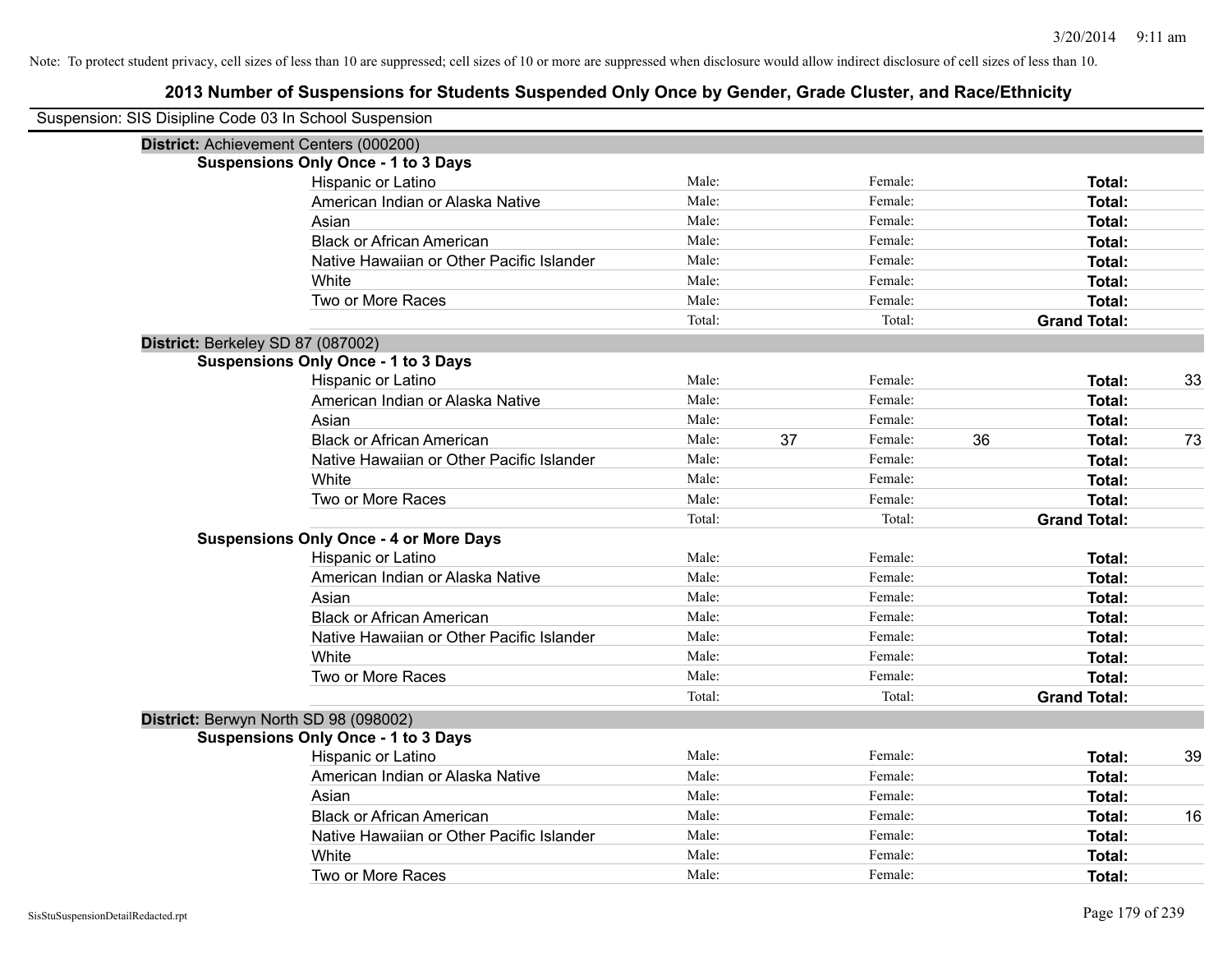| Suspension: SIS Disipline Code 03 In School Suspension |                                                   |        |     |         |     |                     |     |
|--------------------------------------------------------|---------------------------------------------------|--------|-----|---------|-----|---------------------|-----|
|                                                        |                                                   | Total: |     | Total:  |     | <b>Grand Total:</b> |     |
|                                                        | District: Berwyn South SD 100 (100002)            |        |     |         |     |                     |     |
|                                                        | <b>Suspensions Only Once - 1 to 3 Days</b>        |        |     |         |     |                     |     |
|                                                        | Hispanic or Latino                                | Male:  | 22  | Female: | 12  | Total:              | 34  |
|                                                        | American Indian or Alaska Native                  | Male:  |     | Female: |     | <b>Total:</b>       |     |
|                                                        | Asian                                             | Male:  |     | Female: |     | <b>Total:</b>       |     |
|                                                        | <b>Black or African American</b>                  | Male:  |     | Female: |     | <b>Total:</b>       |     |
|                                                        | Native Hawaiian or Other Pacific Islander         | Male:  |     | Female: |     | Total:              |     |
|                                                        | White                                             | Male:  |     | Female: |     | Total:              |     |
|                                                        | Two or More Races                                 | Male:  |     | Female: |     | <b>Total:</b>       |     |
|                                                        |                                                   | Total: |     | Total:  |     | <b>Grand Total:</b> | 54  |
|                                                        | <b>Suspensions Only Once - 4 or More Days</b>     |        |     |         |     |                     |     |
|                                                        | Hispanic or Latino                                | Male:  |     | Female: |     | Total:              |     |
|                                                        | American Indian or Alaska Native                  | Male:  |     | Female: |     | <b>Total:</b>       |     |
|                                                        | Asian                                             | Male:  |     | Female: |     | <b>Total:</b>       |     |
|                                                        | <b>Black or African American</b>                  | Male:  |     | Female: |     | <b>Total:</b>       |     |
|                                                        | Native Hawaiian or Other Pacific Islander         | Male:  |     | Female: |     | Total:              |     |
|                                                        | White                                             | Male:  |     | Female: |     | Total:              |     |
|                                                        | Two or More Races                                 | Male:  |     | Female: |     | Total:              |     |
|                                                        |                                                   | Total: |     | Total:  |     | <b>Grand Total:</b> |     |
|                                                        | District: Brookfield Lagrange Park SD 95 (095002) |        |     |         |     |                     |     |
|                                                        | <b>Suspensions Only Once - 1 to 3 Days</b>        |        |     |         |     |                     |     |
|                                                        | Hispanic or Latino                                | Male:  |     | Female: |     | <b>Total:</b>       |     |
|                                                        | American Indian or Alaska Native                  | Male:  |     | Female: |     | <b>Total:</b>       |     |
|                                                        | Asian                                             | Male:  |     | Female: |     | <b>Total:</b>       |     |
|                                                        | <b>Black or African American</b>                  | Male:  |     | Female: |     | <b>Total:</b>       |     |
|                                                        | Native Hawaiian or Other Pacific Islander         | Male:  |     | Female: |     | <b>Total:</b>       |     |
|                                                        | White                                             | Male:  |     | Female: |     | Total:              | 12  |
|                                                        | Two or More Races                                 | Male:  |     | Female: |     | Total:              |     |
|                                                        |                                                   | Total: |     | Total:  |     | <b>Grand Total:</b> |     |
| District: Cicero SD 99 (099002)                        |                                                   |        |     |         |     |                     |     |
|                                                        | <b>Suspensions Only Once - 1 to 3 Days</b>        |        |     |         |     |                     |     |
|                                                        | Hispanic or Latino                                | Male:  | 194 | Female: | 144 | Total:              | 338 |
|                                                        | American Indian or Alaska Native                  | Male:  |     | Female: |     | <b>Total:</b>       |     |
|                                                        | Asian                                             | Male:  |     | Female: |     | Total:              |     |
|                                                        | <b>Black or African American</b>                  | Male:  |     | Female: |     | <b>Total:</b>       | 10  |
|                                                        | Native Hawaiian or Other Pacific Islander         | Male:  |     | Female: |     | <b>Total:</b>       |     |
|                                                        | White                                             | Male:  |     | Female: |     | <b>Total:</b>       |     |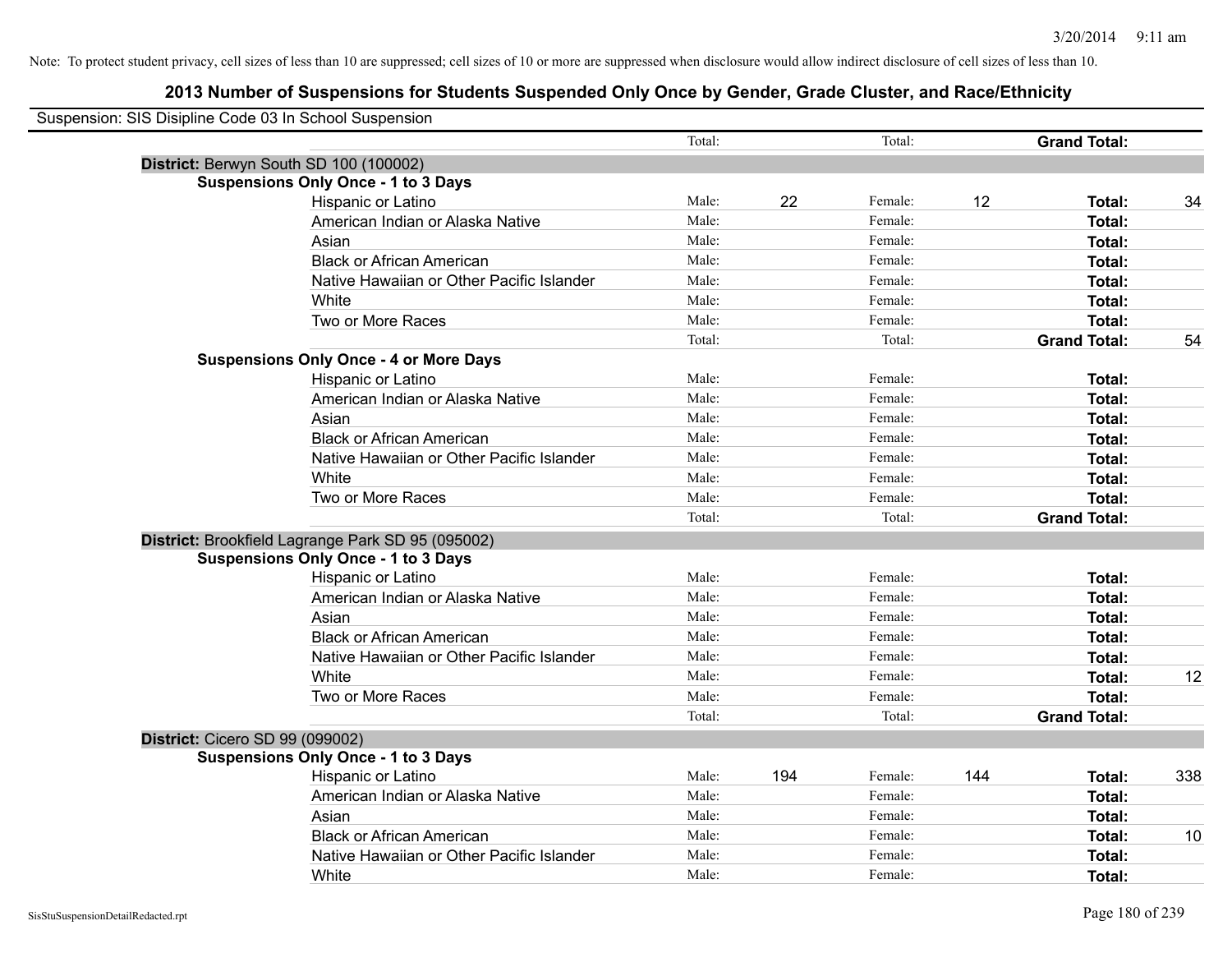| Suspension: SIS Disipline Code 03 In School Suspension |                                            |        |    |         |    |                     |    |
|--------------------------------------------------------|--------------------------------------------|--------|----|---------|----|---------------------|----|
|                                                        | Two or More Races                          | Male:  |    | Female: |    | Total:              |    |
|                                                        |                                            | Total: |    | Total:  |    | <b>Grand Total:</b> |    |
|                                                        | District: Elmwood Park CUSD 401 (401026)   |        |    |         |    |                     |    |
|                                                        | <b>Suspensions Only Once - 1 to 3 Days</b> |        |    |         |    |                     |    |
|                                                        | Hispanic or Latino                         | Male:  | 26 | Female: | 13 | Total:              | 39 |
|                                                        | American Indian or Alaska Native           | Male:  |    | Female: |    | <b>Total:</b>       |    |
|                                                        | Asian                                      | Male:  |    | Female: |    | <b>Total:</b>       |    |
|                                                        | <b>Black or African American</b>           | Male:  |    | Female: |    | <b>Total:</b>       |    |
|                                                        | Native Hawaiian or Other Pacific Islander  | Male:  |    | Female: |    | Total:              |    |
|                                                        | White                                      | Male:  | 21 | Female: | 15 | Total:              | 36 |
|                                                        | Two or More Races                          | Male:  |    | Female: |    | Total:              |    |
|                                                        |                                            | Total: |    | Total:  |    | <b>Grand Total:</b> |    |
|                                                        | District: Forest Park SD 91 (091002)       |        |    |         |    |                     |    |
|                                                        | <b>Suspensions Only Once - 1 to 3 Days</b> |        |    |         |    |                     |    |
|                                                        | Hispanic or Latino                         | Male:  |    | Female: |    | Total:              |    |
|                                                        | American Indian or Alaska Native           | Male:  |    | Female: |    | <b>Total:</b>       |    |
|                                                        | Asian                                      | Male:  |    | Female: |    | Total:              |    |
|                                                        | <b>Black or African American</b>           | Male:  |    | Female: |    | Total:              |    |
|                                                        | Native Hawaiian or Other Pacific Islander  | Male:  |    | Female: |    | Total:              |    |
|                                                        | White                                      | Male:  |    | Female: |    | Total:              |    |
|                                                        | Two or More Races                          | Male:  |    | Female: |    | <b>Total:</b>       |    |
|                                                        |                                            | Total: |    | Total:  |    | <b>Grand Total:</b> |    |
|                                                        | District: Franklin Park SD 84 (084002)     |        |    |         |    |                     |    |
|                                                        | <b>Suspensions Only Once - 1 to 3 Days</b> |        |    |         |    |                     |    |
|                                                        | Hispanic or Latino                         | Male:  |    | Female: |    | Total:              |    |
|                                                        | American Indian or Alaska Native           | Male:  |    | Female: |    | <b>Total:</b>       |    |
|                                                        | Asian                                      | Male:  |    | Female: |    | <b>Total:</b>       |    |
|                                                        | <b>Black or African American</b>           | Male:  |    | Female: |    | Total:              |    |
|                                                        | Native Hawaiian or Other Pacific Islander  | Male:  |    | Female: |    | Total:              |    |
|                                                        | White                                      | Male:  |    | Female: |    | Total:              |    |
|                                                        | Two or More Races                          | Male:  |    | Female: |    | <b>Total:</b>       |    |
|                                                        |                                            | Total: |    | Total:  |    | <b>Grand Total:</b> |    |
| District: Hillside SD 93 (093002)                      |                                            |        |    |         |    |                     |    |
|                                                        | <b>Suspensions Only Once - 1 to 3 Days</b> |        |    |         |    |                     |    |
|                                                        | Hispanic or Latino                         | Male:  |    | Female: |    | <b>Total:</b>       |    |
|                                                        | American Indian or Alaska Native           | Male:  |    | Female: |    | <b>Total:</b>       |    |
|                                                        | Asian                                      | Male:  |    | Female: |    | <b>Total:</b>       |    |
|                                                        | <b>Black or African American</b>           | Male:  |    | Female: |    | Total:              | 11 |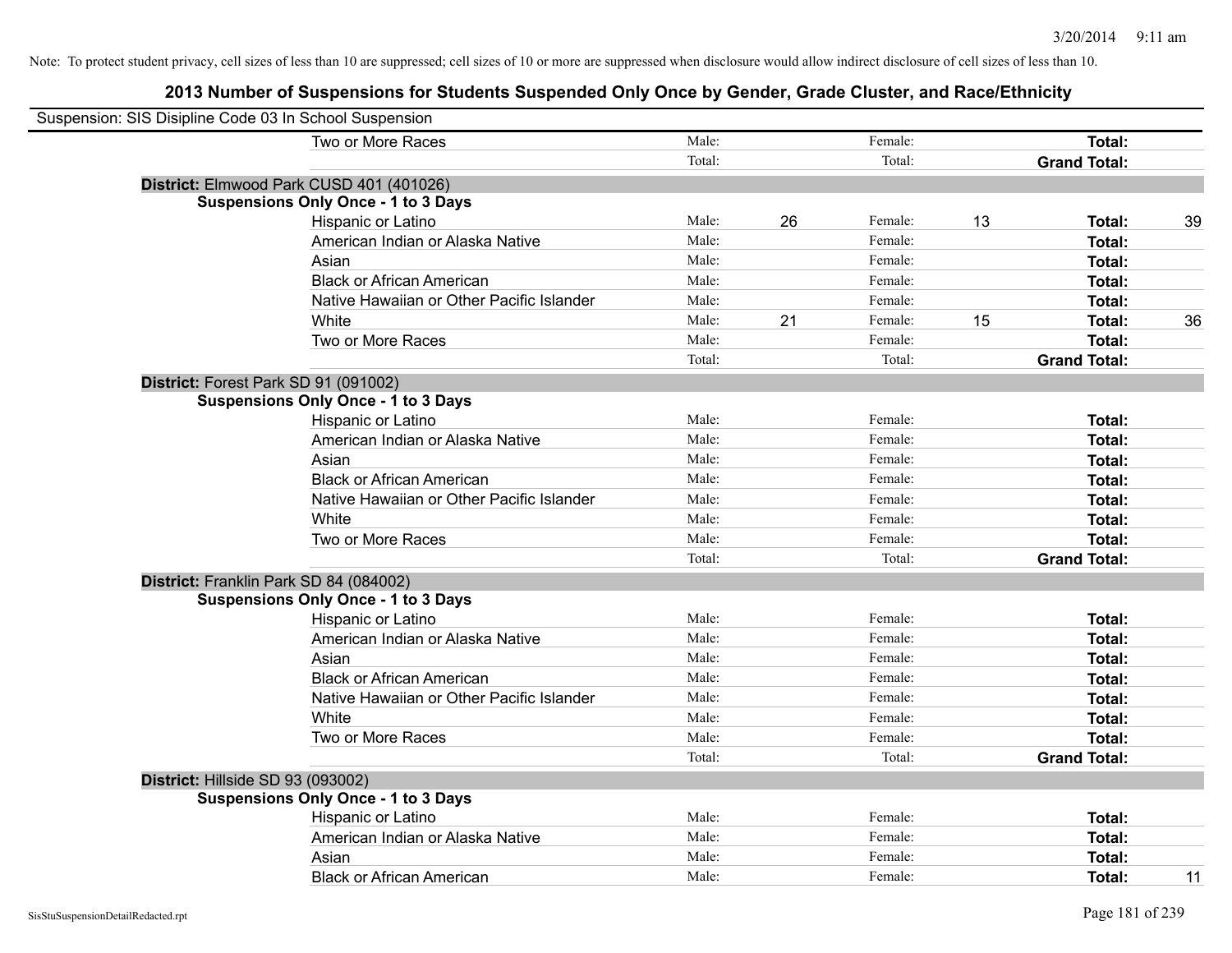| Suspension: SIS Disipline Code 03 In School Suspension |                                              |        |     |         |     |                     |     |
|--------------------------------------------------------|----------------------------------------------|--------|-----|---------|-----|---------------------|-----|
|                                                        | Native Hawaiian or Other Pacific Islander    | Male:  |     | Female: |     | Total:              |     |
|                                                        | White                                        | Male:  |     | Female: |     | Total:              |     |
|                                                        | Two or More Races                            | Male:  |     | Female: |     | Total:              |     |
|                                                        |                                              | Total: |     | Total:  |     | <b>Grand Total:</b> |     |
|                                                        | <b>District: J S Morton HSD 201 (201017)</b> |        |     |         |     |                     |     |
|                                                        | <b>Suspensions Only Once - 1 to 3 Days</b>   |        |     |         |     |                     |     |
|                                                        | Hispanic or Latino                           | Male:  | 409 | Female: | 290 | <b>Total:</b>       | 699 |
|                                                        | American Indian or Alaska Native             | Male:  |     | Female: |     | Total:              |     |
|                                                        | Asian                                        | Male:  |     | Female: |     | Total:              |     |
|                                                        | <b>Black or African American</b>             | Male:  | 38  | Female: | 18  | <b>Total:</b>       | 56  |
|                                                        | Native Hawaiian or Other Pacific Islander    | Male:  |     | Female: |     | <b>Total:</b>       |     |
|                                                        | White                                        | Male:  | 24  | Female: | 17  | <b>Total:</b>       | 41  |
|                                                        | Two or More Races                            | Male:  |     | Female: |     | <b>Total:</b>       |     |
|                                                        |                                              | Total: |     | Total:  |     | <b>Grand Total:</b> |     |
| District: La Grange SD 102 (102002)                    |                                              |        |     |         |     |                     |     |
|                                                        | <b>Suspensions Only Once - 1 to 3 Days</b>   |        |     |         |     |                     |     |
|                                                        | Hispanic or Latino                           | Male:  |     | Female: |     | Total:              |     |
|                                                        | American Indian or Alaska Native             | Male:  |     | Female: |     | Total:              |     |
|                                                        | Asian                                        | Male:  |     | Female: |     | Total:              |     |
|                                                        | <b>Black or African American</b>             | Male:  |     | Female: |     | Total:              |     |
|                                                        | Native Hawaiian or Other Pacific Islander    | Male:  |     | Female: |     | Total:              |     |
|                                                        | White                                        | Male:  |     | Female: |     | Total:              |     |
|                                                        | Two or More Races                            | Male:  |     | Female: |     | <b>Total:</b>       |     |
|                                                        |                                              | Total: |     | Total:  |     | <b>Grand Total:</b> | 11  |
|                                                        | District: La Grange SD 105 South (105002)    |        |     |         |     |                     |     |
|                                                        | <b>Suspensions Only Once - 1 to 3 Days</b>   |        |     |         |     |                     |     |
|                                                        | Hispanic or Latino                           | Male:  |     | Female: |     | Total:              |     |
|                                                        | American Indian or Alaska Native             | Male:  |     | Female: |     | Total:              |     |
|                                                        | Asian                                        | Male:  |     | Female: |     | <b>Total:</b>       |     |
|                                                        | <b>Black or African American</b>             | Male:  |     | Female: |     | <b>Total:</b>       |     |
|                                                        | Native Hawaiian or Other Pacific Islander    | Male:  |     | Female: |     | Total:              |     |
|                                                        | White                                        | Male:  |     | Female: |     | Total:              |     |
|                                                        | Two or More Races                            | Male:  |     | Female: |     | <b>Total:</b>       |     |
|                                                        |                                              | Total: |     | Total:  |     | <b>Grand Total:</b> | 12  |
|                                                        | District: LaGrange Highlands SD 106 (106002) |        |     |         |     |                     |     |
|                                                        | <b>Suspensions Only Once - 1 to 3 Days</b>   |        |     |         |     |                     |     |
|                                                        | Hispanic or Latino                           | Male:  |     | Female: |     | Total:              |     |
|                                                        | American Indian or Alaska Native             | Male:  |     | Female: |     | Total:              |     |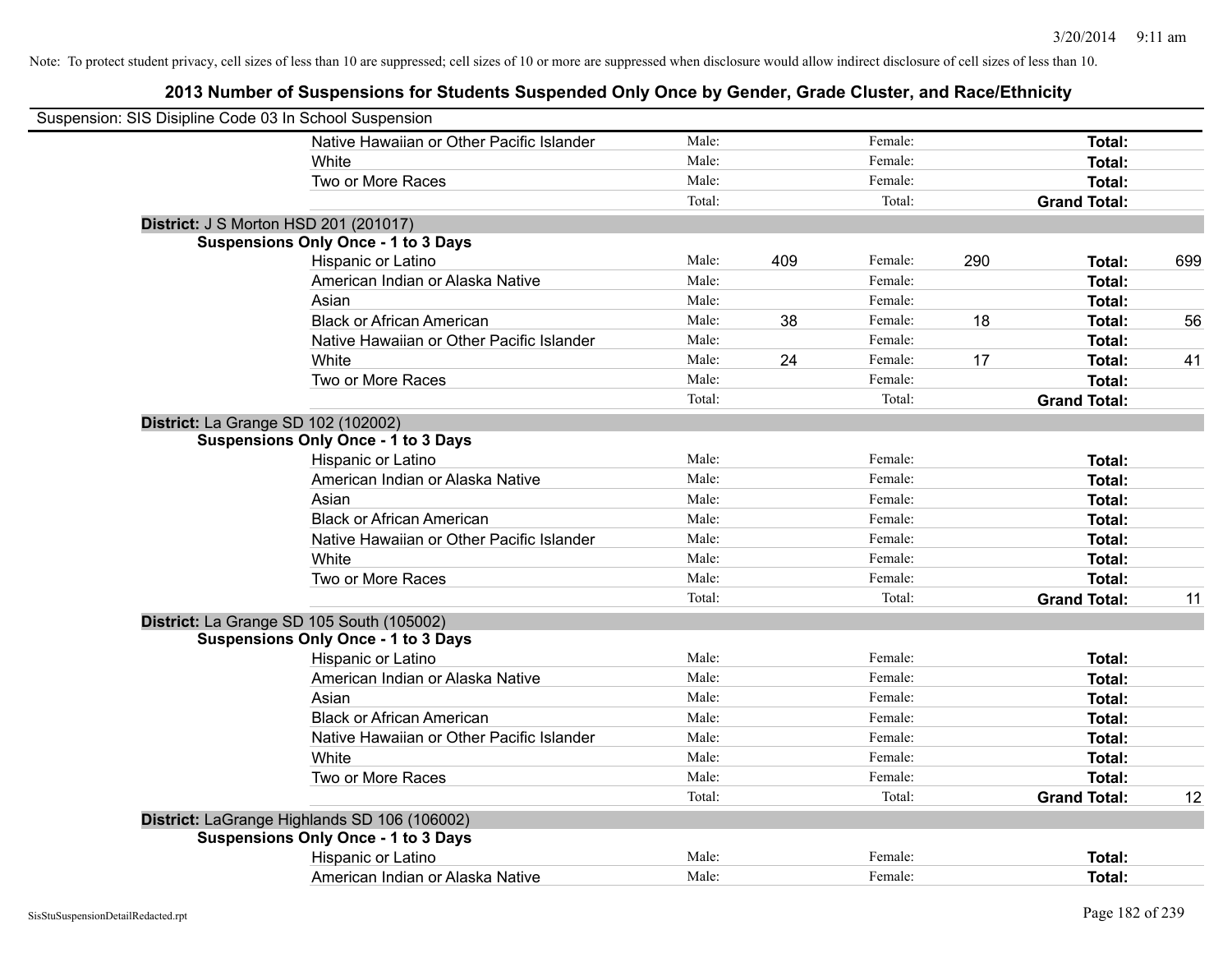| Suspension: SIS Disipline Code 03 In School Suspension |                                               |        |    |         |    |                     |    |
|--------------------------------------------------------|-----------------------------------------------|--------|----|---------|----|---------------------|----|
|                                                        | Asian                                         | Male:  |    | Female: |    | Total:              |    |
|                                                        | <b>Black or African American</b>              | Male:  |    | Female: |    | Total:              |    |
|                                                        | Native Hawaiian or Other Pacific Islander     | Male:  |    | Female: |    | Total:              |    |
|                                                        | White                                         | Male:  |    | Female: |    | Total:              |    |
|                                                        | Two or More Races                             | Male:  |    | Female: |    | Total:              |    |
|                                                        |                                               | Total: |    | Total:  |    | <b>Grand Total:</b> |    |
| District: Lindop SD 92 (092002)                        |                                               |        |    |         |    |                     |    |
|                                                        | <b>Suspensions Only Once - 1 to 3 Days</b>    |        |    |         |    |                     |    |
|                                                        | Hispanic or Latino                            | Male:  |    | Female: |    | Total:              |    |
|                                                        | American Indian or Alaska Native              | Male:  |    | Female: |    | Total:              |    |
|                                                        | Asian                                         | Male:  |    | Female: |    | Total:              |    |
|                                                        | <b>Black or African American</b>              | Male:  |    | Female: |    | Total:              | 13 |
|                                                        | Native Hawaiian or Other Pacific Islander     | Male:  |    | Female: |    | <b>Total:</b>       |    |
|                                                        | White                                         | Male:  |    | Female: |    | Total:              |    |
|                                                        | Two or More Races                             | Male:  |    | Female: |    | Total:              |    |
|                                                        |                                               | Total: |    | Total:  |    | <b>Grand Total:</b> |    |
| District: Lyons SD 103 (103002)                        |                                               |        |    |         |    |                     |    |
|                                                        | <b>Suspensions Only Once - 1 to 3 Days</b>    |        |    |         |    |                     |    |
|                                                        | Hispanic or Latino                            | Male:  | 24 | Female: | 17 | Total:              | 41 |
|                                                        | American Indian or Alaska Native              | Male:  |    | Female: |    | Total:              |    |
|                                                        | Asian                                         | Male:  |    | Female: |    | Total:              |    |
|                                                        | <b>Black or African American</b>              | Male:  |    | Female: |    | Total:              |    |
|                                                        | Native Hawaiian or Other Pacific Islander     | Male:  |    | Female: |    | Total:              |    |
|                                                        | White                                         | Male:  |    | Female: |    | Total:              | 14 |
|                                                        | Two or More Races                             | Male:  |    | Female: |    | Total:              |    |
|                                                        |                                               | Total: |    | Total:  |    | <b>Grand Total:</b> |    |
|                                                        | <b>Suspensions Only Once - 4 or More Days</b> |        |    |         |    |                     |    |
|                                                        | Hispanic or Latino                            | Male:  |    | Female: |    | Total:              |    |
|                                                        | American Indian or Alaska Native              | Male:  |    | Female: |    | Total:              |    |
|                                                        | Asian                                         | Male:  |    | Female: |    | Total:              |    |
|                                                        | <b>Black or African American</b>              | Male:  |    | Female: |    | Total:              |    |
|                                                        | Native Hawaiian or Other Pacific Islander     | Male:  |    | Female: |    | Total:              |    |
|                                                        | White                                         | Male:  |    | Female: |    | Total:              |    |
|                                                        | Two or More Races                             | Male:  |    | Female: |    | Total:              |    |
|                                                        |                                               | Total: |    | Total:  |    | <b>Grand Total:</b> | 10 |
|                                                        | District: Lyons Twp HSD 204 (204017)          |        |    |         |    |                     |    |
|                                                        | <b>Suspensions Only Once - 1 to 3 Days</b>    |        |    |         |    |                     |    |
|                                                        | Hispanic or Latino                            | Male:  | 22 | Female: | 25 | Total:              | 47 |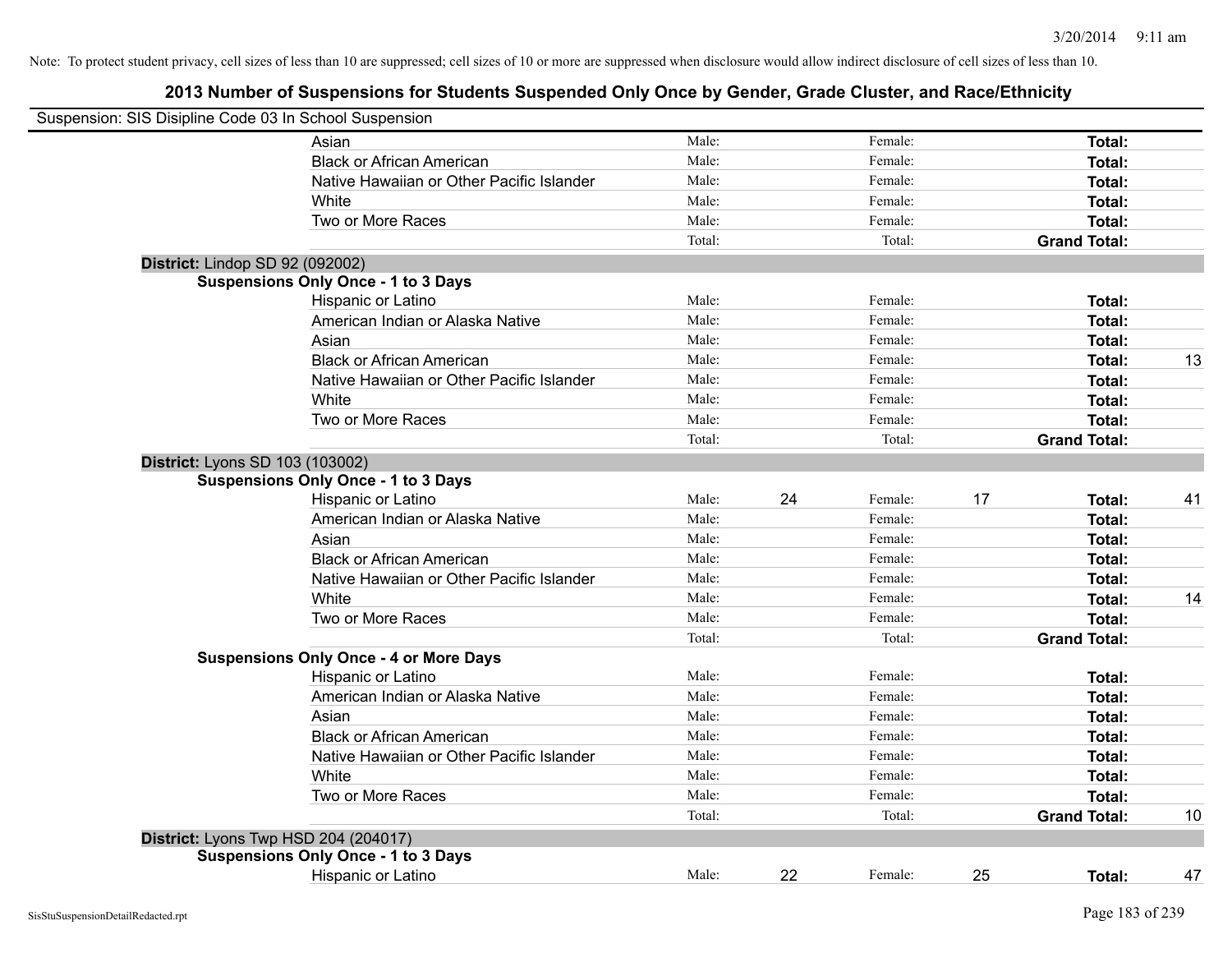# **2013 Number of Suspensions for Students Suspended Only Once by Gender, Grade Cluster, and Race/Ethnicity**

| Suspension: SIS Disipline Code 03 In School Suspension |                                               |        |    |         |    |                     |     |
|--------------------------------------------------------|-----------------------------------------------|--------|----|---------|----|---------------------|-----|
|                                                        | American Indian or Alaska Native              | Male:  |    | Female: |    | Total:              |     |
| Asian                                                  |                                               | Male:  |    | Female: |    | Total:              |     |
|                                                        | <b>Black or African American</b>              | Male:  |    | Female: |    | Total:              |     |
|                                                        | Native Hawaiian or Other Pacific Islander     | Male:  |    | Female: |    | <b>Total:</b>       |     |
| White                                                  |                                               | Male:  | 35 | Female: | 15 | Total:              | 50  |
|                                                        | Two or More Races                             | Male:  |    | Female: |    | Total:              |     |
|                                                        |                                               | Total: |    | Total:  |    | <b>Grand Total:</b> |     |
| District: Mannheim SD 83 (083002)                      |                                               |        |    |         |    |                     |     |
| <b>Suspensions Only Once - 1 to 3 Days</b>             |                                               |        |    |         |    |                     |     |
|                                                        | Hispanic or Latino                            | Male:  | 57 | Female: | 14 | Total:              | 71  |
|                                                        | American Indian or Alaska Native              | Male:  |    | Female: |    | Total:              |     |
| Asian                                                  |                                               | Male:  |    | Female: |    | Total:              |     |
|                                                        | <b>Black or African American</b>              | Male:  |    | Female: |    | Total:              |     |
|                                                        | Native Hawaiian or Other Pacific Islander     | Male:  |    | Female: |    | Total:              |     |
| White                                                  |                                               | Male:  |    | Female: |    | Total:              |     |
|                                                        | Two or More Races                             | Male:  |    | Female: |    | Total:              |     |
|                                                        |                                               | Total: |    | Total:  |    | <b>Grand Total:</b> | 84  |
| District: Maywood-Melrose Park-Broadview 89 (089002)   |                                               |        |    |         |    |                     |     |
| <b>Suspensions Only Once - 1 to 3 Days</b>             |                                               |        |    |         |    |                     |     |
|                                                        | Hispanic or Latino                            | Male:  | 42 | Female: | 24 | Total:              | 66  |
|                                                        | American Indian or Alaska Native              | Male:  |    | Female: |    | Total:              |     |
| Asian                                                  |                                               | Male:  |    | Female: |    | Total:              |     |
|                                                        | <b>Black or African American</b>              | Male:  | 85 | Female: | 52 | Total:              | 137 |
|                                                        | Native Hawaiian or Other Pacific Islander     | Male:  |    | Female: |    | <b>Total:</b>       |     |
| White                                                  |                                               | Male:  |    | Female: |    | Total:              |     |
|                                                        | Two or More Races                             | Male:  |    | Female: |    | Total:              |     |
|                                                        |                                               | Total: |    | Total:  |    | <b>Grand Total:</b> |     |
|                                                        | <b>Suspensions Only Once - 4 or More Days</b> |        |    |         |    |                     |     |
|                                                        | Hispanic or Latino                            | Male:  |    | Female: |    | Total:              |     |
|                                                        | American Indian or Alaska Native              | Male:  |    | Female: |    | Total:              |     |
| Asian                                                  |                                               | Male:  |    | Female: |    | Total:              |     |
|                                                        | <b>Black or African American</b>              | Male:  |    | Female: |    | Total:              |     |
|                                                        | Native Hawaiian or Other Pacific Islander     | Male:  |    | Female: |    | Total:              |     |
| White                                                  |                                               | Male:  |    | Female: |    | Total:              |     |
|                                                        | Two or More Races                             | Male:  |    | Female: |    | Total:              |     |
| .                                                      |                                               | Total: |    | Total:  |    | <b>Grand Total:</b> |     |

**District:** Norridge SD 80 (080002) **Suspensions Only Once - 1 to 3 Days**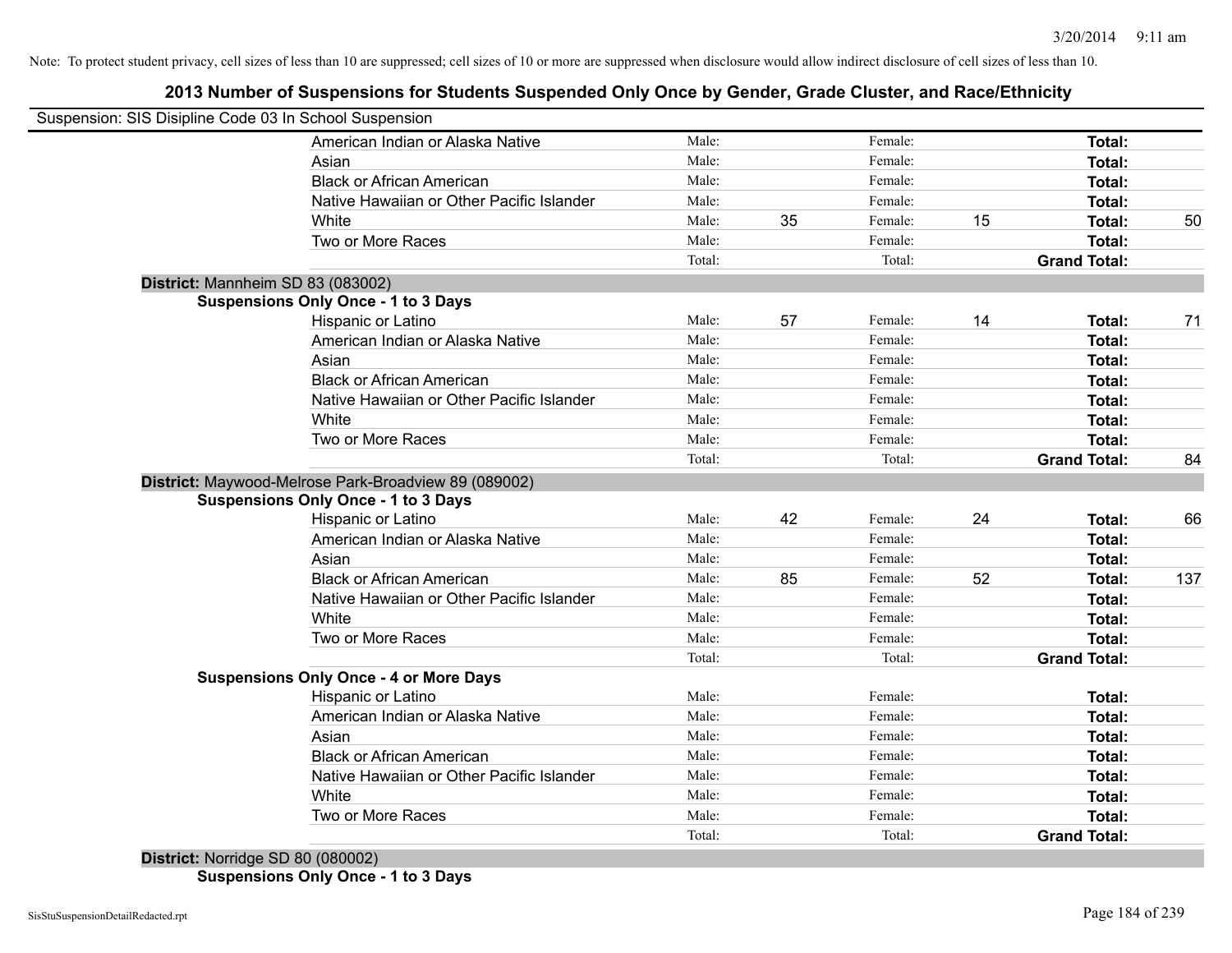| Suspension: SIS Disipline Code 03 In School Suspension |                                                   |        |    |         |    |                     |     |
|--------------------------------------------------------|---------------------------------------------------|--------|----|---------|----|---------------------|-----|
|                                                        | Hispanic or Latino                                | Male:  |    | Female: |    | Total:              |     |
|                                                        | American Indian or Alaska Native                  | Male:  |    | Female: |    | Total:              |     |
|                                                        | Asian                                             | Male:  |    | Female: |    | Total:              |     |
|                                                        | <b>Black or African American</b>                  | Male:  |    | Female: |    | Total:              |     |
|                                                        | Native Hawaiian or Other Pacific Islander         | Male:  |    | Female: |    | Total:              |     |
|                                                        | White                                             | Male:  |    | Female: |    | Total:              |     |
|                                                        | Two or More Races                                 | Male:  |    | Female: |    | Total:              |     |
|                                                        |                                                   | Total: |    | Total:  |    | <b>Grand Total:</b> |     |
|                                                        | District: Oak Park - River Forest SD 200 (200013) |        |    |         |    |                     |     |
|                                                        | <b>Suspensions Only Once - 1 to 3 Days</b>        |        |    |         |    |                     |     |
|                                                        | Hispanic or Latino                                | Male:  |    | Female: |    | Total:              | 25  |
|                                                        | American Indian or Alaska Native                  | Male:  |    | Female: |    | Total:              |     |
|                                                        | Asian                                             | Male:  |    | Female: |    | Total:              |     |
|                                                        | <b>Black or African American</b>                  | Male:  | 78 | Female: | 52 | Total:              | 130 |
|                                                        | Native Hawaiian or Other Pacific Islander         | Male:  |    | Female: |    | Total:              |     |
|                                                        | White                                             | Male:  | 31 | Female: | 17 | Total:              | 48  |
|                                                        | Two or More Races                                 | Male:  |    | Female: |    | Total:              | 10  |
|                                                        |                                                   | Total: |    | Total:  |    | <b>Grand Total:</b> |     |
| District: Oak Park ESD 97 (097002)                     |                                                   |        |    |         |    |                     |     |
|                                                        | <b>Suspensions Only Once - 1 to 3 Days</b>        |        |    |         |    |                     |     |
|                                                        | Hispanic or Latino                                | Male:  |    | Female: |    | Total:              |     |
|                                                        | American Indian or Alaska Native                  | Male:  |    | Female: |    | Total:              |     |
|                                                        | Asian                                             | Male:  |    | Female: |    | Total:              |     |
|                                                        | <b>Black or African American</b>                  | Male:  |    | Female: |    | Total:              |     |
|                                                        | Native Hawaiian or Other Pacific Islander         | Male:  |    | Female: |    | Total:              |     |
|                                                        | White                                             | Male:  |    | Female: |    | Total:              |     |
|                                                        | Two or More Races                                 | Male:  |    | Female: |    | Total:              |     |
|                                                        |                                                   | Total: |    | Total:  |    | <b>Grand Total:</b> |     |
| District: Pennoyer SD 79 (079002)                      |                                                   |        |    |         |    |                     |     |
|                                                        | <b>Suspensions Only Once - 1 to 3 Days</b>        |        |    |         |    |                     |     |
|                                                        | Hispanic or Latino                                | Male:  |    | Female: |    | Total:              |     |
|                                                        | American Indian or Alaska Native                  | Male:  |    | Female: |    | Total:              |     |
|                                                        | Asian                                             | Male:  |    | Female: |    | Total:              |     |
|                                                        | <b>Black or African American</b>                  | Male:  |    | Female: |    | Total:              |     |
|                                                        | Native Hawaiian or Other Pacific Islander         | Male:  |    | Female: |    | Total:              |     |
|                                                        | White                                             | Male:  |    | Female: |    | Total:              |     |
|                                                        | Two or More Races                                 | Male:  |    | Female: |    | Total:              |     |
|                                                        |                                                   | Total: |    | Total:  |    | <b>Grand Total:</b> |     |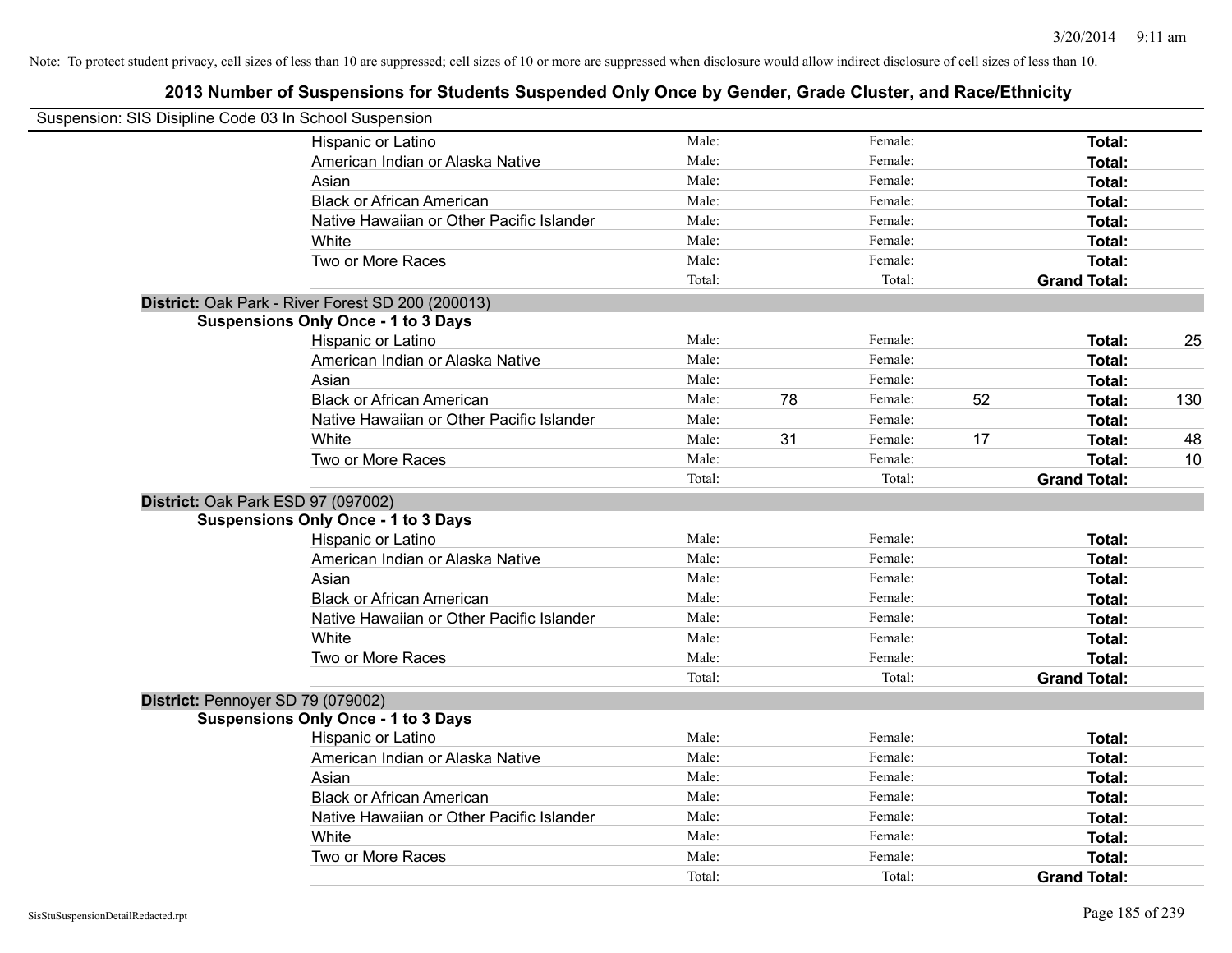| Suspension: SIS Disipline Code 03 In School Suspension |                                                   |        |     |         |     |                     |     |
|--------------------------------------------------------|---------------------------------------------------|--------|-----|---------|-----|---------------------|-----|
|                                                        | District: Pleasantdale SD 107 (107002)            |        |     |         |     |                     |     |
|                                                        | <b>Suspensions Only Once - 1 to 3 Days</b>        |        |     |         |     |                     |     |
|                                                        | Hispanic or Latino                                | Male:  |     | Female: |     | Total:              |     |
|                                                        | American Indian or Alaska Native                  | Male:  |     | Female: |     | Total:              |     |
|                                                        | Asian                                             | Male:  |     | Female: |     | Total:              |     |
|                                                        | <b>Black or African American</b>                  | Male:  |     | Female: |     | Total:              |     |
|                                                        | Native Hawaiian or Other Pacific Islander         | Male:  |     | Female: |     | Total:              |     |
|                                                        | White                                             | Male:  |     | Female: |     | Total:              |     |
|                                                        | Two or More Races                                 | Male:  |     | Female: |     | Total:              |     |
|                                                        |                                                   | Total: |     | Total:  |     | <b>Grand Total:</b> |     |
|                                                        | District: Proviso Area Exceptional Child (803060) |        |     |         |     |                     |     |
|                                                        | <b>Suspensions Only Once - 1 to 3 Days</b>        |        |     |         |     |                     |     |
|                                                        | Hispanic or Latino                                | Male:  |     | Female: |     | Total:              |     |
|                                                        | American Indian or Alaska Native                  | Male:  |     | Female: |     | Total:              |     |
|                                                        | Asian                                             | Male:  |     | Female: |     | Total:              |     |
|                                                        | <b>Black or African American</b>                  | Male:  |     | Female: |     | Total:              |     |
|                                                        | Native Hawaiian or Other Pacific Islander         | Male:  |     | Female: |     | Total:              |     |
|                                                        | White                                             | Male:  |     | Female: |     | Total:              |     |
|                                                        | Two or More Races                                 | Male:  |     | Female: |     | Total:              |     |
|                                                        |                                                   | Total: |     | Total:  |     | <b>Grand Total:</b> |     |
|                                                        | District: Proviso Twp HSD 209 (209017)            |        |     |         |     |                     |     |
|                                                        | <b>Suspensions Only Once - 1 to 3 Days</b>        |        |     |         |     |                     |     |
|                                                        | Hispanic or Latino                                | Male:  | 84  | Female: | 55  | Total:              | 139 |
|                                                        | American Indian or Alaska Native                  | Male:  |     | Female: |     | Total:              |     |
|                                                        | Asian                                             | Male:  |     | Female: |     | Total:              |     |
|                                                        | <b>Black or African American</b>                  | Male:  | 181 | Female: | 135 | Total:              | 316 |
|                                                        | Native Hawaiian or Other Pacific Islander         | Male:  |     | Female: |     | Total:              |     |
|                                                        | White                                             | Male:  |     | Female: |     | Total:              | 10  |
|                                                        | Two or More Races                                 | Male:  |     | Female: |     | Total:              |     |
|                                                        |                                                   | Total: |     | Total:  |     | <b>Grand Total:</b> |     |
|                                                        | <b>Suspensions Only Once - 4 or More Days</b>     |        |     |         |     |                     |     |
|                                                        | Hispanic or Latino                                | Male:  |     | Female: |     | Total:              |     |
|                                                        | American Indian or Alaska Native                  | Male:  |     | Female: |     | Total:              |     |
|                                                        | Asian                                             | Male:  |     | Female: |     | Total:              |     |
|                                                        | <b>Black or African American</b>                  | Male:  |     | Female: |     | Total:              |     |
|                                                        | Native Hawaiian or Other Pacific Islander         | Male:  |     | Female: |     | Total:              |     |
|                                                        | White                                             | Male:  |     | Female: |     | Total:              |     |
|                                                        | Two or More Races                                 | Male:  |     | Female: |     | Total:              |     |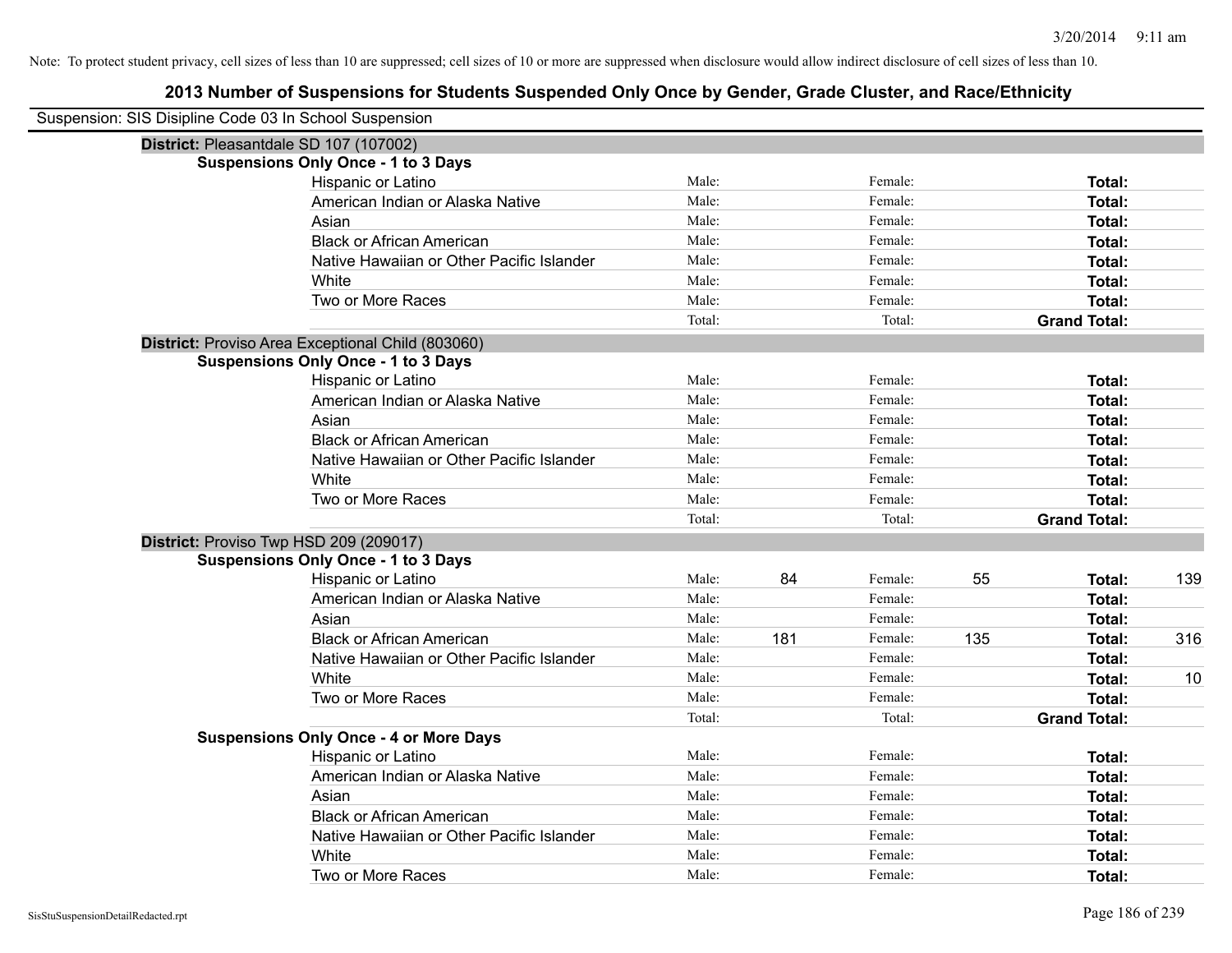| Suspension: SIS Disipline Code 03 In School Suspension |                                            |        |    |         |    |                     |    |
|--------------------------------------------------------|--------------------------------------------|--------|----|---------|----|---------------------|----|
|                                                        |                                            | Total: |    | Total:  |    | <b>Grand Total:</b> |    |
|                                                        | District: Rhodes SD 84-5 (084502)          |        |    |         |    |                     |    |
|                                                        | <b>Suspensions Only Once - 1 to 3 Days</b> |        |    |         |    |                     |    |
|                                                        | Hispanic or Latino                         | Male:  | 10 | Female: | 10 | Total:              | 20 |
|                                                        | American Indian or Alaska Native           | Male:  |    | Female: |    | Total:              |    |
|                                                        | Asian                                      | Male:  |    | Female: |    | Total:              |    |
|                                                        | <b>Black or African American</b>           | Male:  |    | Female: |    | Total:              |    |
|                                                        | Native Hawaiian or Other Pacific Islander  | Male:  |    | Female: |    | Total:              |    |
|                                                        | White                                      | Male:  |    | Female: |    | Total:              |    |
|                                                        | Two or More Races                          | Male:  |    | Female: |    | Total:              |    |
|                                                        |                                            | Total: |    | Total:  |    | <b>Grand Total:</b> |    |
|                                                        | District: Ridgewood CHSD 234 (234016)      |        |    |         |    |                     |    |
|                                                        | <b>Suspensions Only Once - 1 to 3 Days</b> |        |    |         |    |                     |    |
|                                                        | Hispanic or Latino                         | Male:  |    | Female: |    | Total:              |    |
|                                                        | American Indian or Alaska Native           | Male:  |    | Female: |    | Total:              |    |
|                                                        | Asian                                      | Male:  |    | Female: |    | Total:              |    |
|                                                        | <b>Black or African American</b>           | Male:  |    | Female: |    | Total:              |    |
|                                                        | Native Hawaiian or Other Pacific Islander  | Male:  |    | Female: |    | Total:              |    |
|                                                        | White                                      | Male:  |    | Female: |    | Total:              |    |
|                                                        | Two or More Races                          | Male:  |    | Female: |    | Total:              |    |
|                                                        |                                            | Total: |    | Total:  |    | <b>Grand Total:</b> |    |
|                                                        | District: River Forest SD 90 (090002)      |        |    |         |    |                     |    |
|                                                        | <b>Suspensions Only Once - 1 to 3 Days</b> |        |    |         |    |                     |    |
|                                                        | Hispanic or Latino                         | Male:  |    | Female: |    | Total:              |    |
|                                                        | American Indian or Alaska Native           | Male:  |    | Female: |    | Total:              |    |
|                                                        | Asian                                      | Male:  |    | Female: |    | Total:              |    |
|                                                        | <b>Black or African American</b>           | Male:  |    | Female: |    | Total:              |    |
|                                                        | Native Hawaiian or Other Pacific Islander  | Male:  |    | Female: |    | Total:              |    |
|                                                        | White                                      | Male:  |    | Female: |    | Total:              |    |
|                                                        | Two or More Races                          | Male:  |    | Female: |    | Total:              |    |
|                                                        |                                            | Total: |    | Total:  |    | <b>Grand Total:</b> | 15 |
|                                                        | District: River Grove SD 85-5 (085502)     |        |    |         |    |                     |    |
|                                                        | <b>Suspensions Only Once - 1 to 3 Days</b> |        |    |         |    |                     |    |
|                                                        | <b>Hispanic or Latino</b>                  | Male:  |    | Female: |    | Total:              |    |
|                                                        | American Indian or Alaska Native           | Male:  |    | Female: |    | Total:              |    |
|                                                        | Asian                                      | Male:  |    | Female: |    | Total:              |    |
|                                                        | <b>Black or African American</b>           | Male:  |    | Female: |    | Total:              |    |
|                                                        | Native Hawaiian or Other Pacific Islander  | Male:  |    | Female: |    | Total:              |    |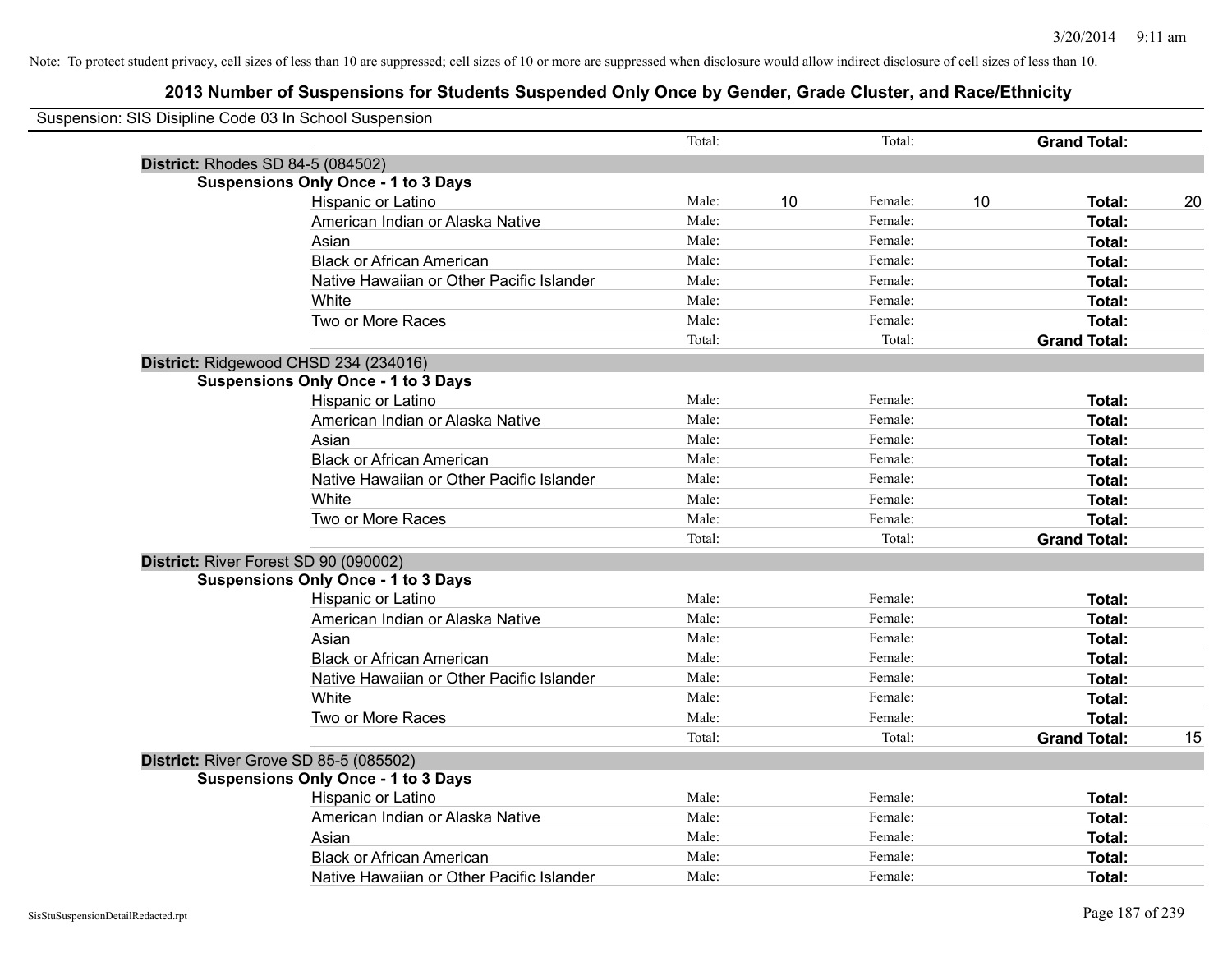| Suspension: SIS Disipline Code 03 In School Suspension |                                            |        |         |                     |    |
|--------------------------------------------------------|--------------------------------------------|--------|---------|---------------------|----|
|                                                        | White                                      | Male:  | Female: | Total:              |    |
|                                                        | Two or More Races                          | Male:  | Female: | Total:              |    |
|                                                        |                                            | Total: | Total:  | <b>Grand Total:</b> | 15 |
| District: Riverside SD 96 (096002)                     |                                            |        |         |                     |    |
|                                                        | <b>Suspensions Only Once - 1 to 3 Days</b> |        |         |                     |    |
|                                                        | Hispanic or Latino                         | Male:  | Female: | Total:              |    |
|                                                        | American Indian or Alaska Native           | Male:  | Female: | Total:              |    |
|                                                        | Asian                                      | Male:  | Female: | Total:              |    |
|                                                        | <b>Black or African American</b>           | Male:  | Female: | Total:              |    |
|                                                        | Native Hawaiian or Other Pacific Islander  | Male:  | Female: | Total:              |    |
|                                                        | White                                      | Male:  | Female: | Total:              | 11 |
|                                                        | Two or More Races                          | Male:  | Female: | Total:              |    |
|                                                        |                                            | Total: | Total:  | <b>Grand Total:</b> |    |
| District: Schiller Park SD 81 (081002)                 |                                            |        |         |                     |    |
|                                                        | <b>Suspensions Only Once - 1 to 3 Days</b> |        |         |                     |    |
|                                                        | Hispanic or Latino                         | Male:  | Female: | Total:              |    |
|                                                        | American Indian or Alaska Native           | Male:  | Female: | Total:              |    |
|                                                        | Asian                                      | Male:  | Female: | Total:              |    |
|                                                        | <b>Black or African American</b>           | Male:  | Female: | Total:              |    |
|                                                        | Native Hawaiian or Other Pacific Islander  | Male:  | Female: | Total:              |    |
|                                                        | White                                      | Male:  | Female: | Total:              |    |
|                                                        | Two or More Races                          | Male:  | Female: | Total:              |    |
|                                                        |                                            | Total: | Total:  | <b>Grand Total:</b> |    |
| District: Union Ridge SD 86 (086002)                   |                                            |        |         |                     |    |
|                                                        | <b>Suspensions Only Once - 1 to 3 Days</b> |        |         |                     |    |
|                                                        | Hispanic or Latino                         | Male:  | Female: | Total:              |    |
|                                                        | American Indian or Alaska Native           | Male:  | Female: | Total:              |    |
|                                                        | Asian                                      | Male:  | Female: | Total:              |    |
|                                                        | <b>Black or African American</b>           | Male:  | Female: | Total:              |    |
|                                                        | Native Hawaiian or Other Pacific Islander  | Male:  | Female: | Total:              |    |
|                                                        | White                                      | Male:  | Female: | Total:              |    |
|                                                        | Two or More Races                          | Male:  | Female: | Total:              |    |
|                                                        |                                            | Total: | Total:  | <b>Grand Total:</b> |    |
| District: Western Springs SD 101 (101002)              |                                            |        |         |                     |    |
|                                                        | <b>Suspensions Only Once - 1 to 3 Days</b> |        |         |                     |    |
|                                                        | Hispanic or Latino                         | Male:  | Female: | Total:              |    |
|                                                        | American Indian or Alaska Native           | Male:  | Female: | Total:              |    |
|                                                        | Asian                                      | Male:  | Female: | Total:              |    |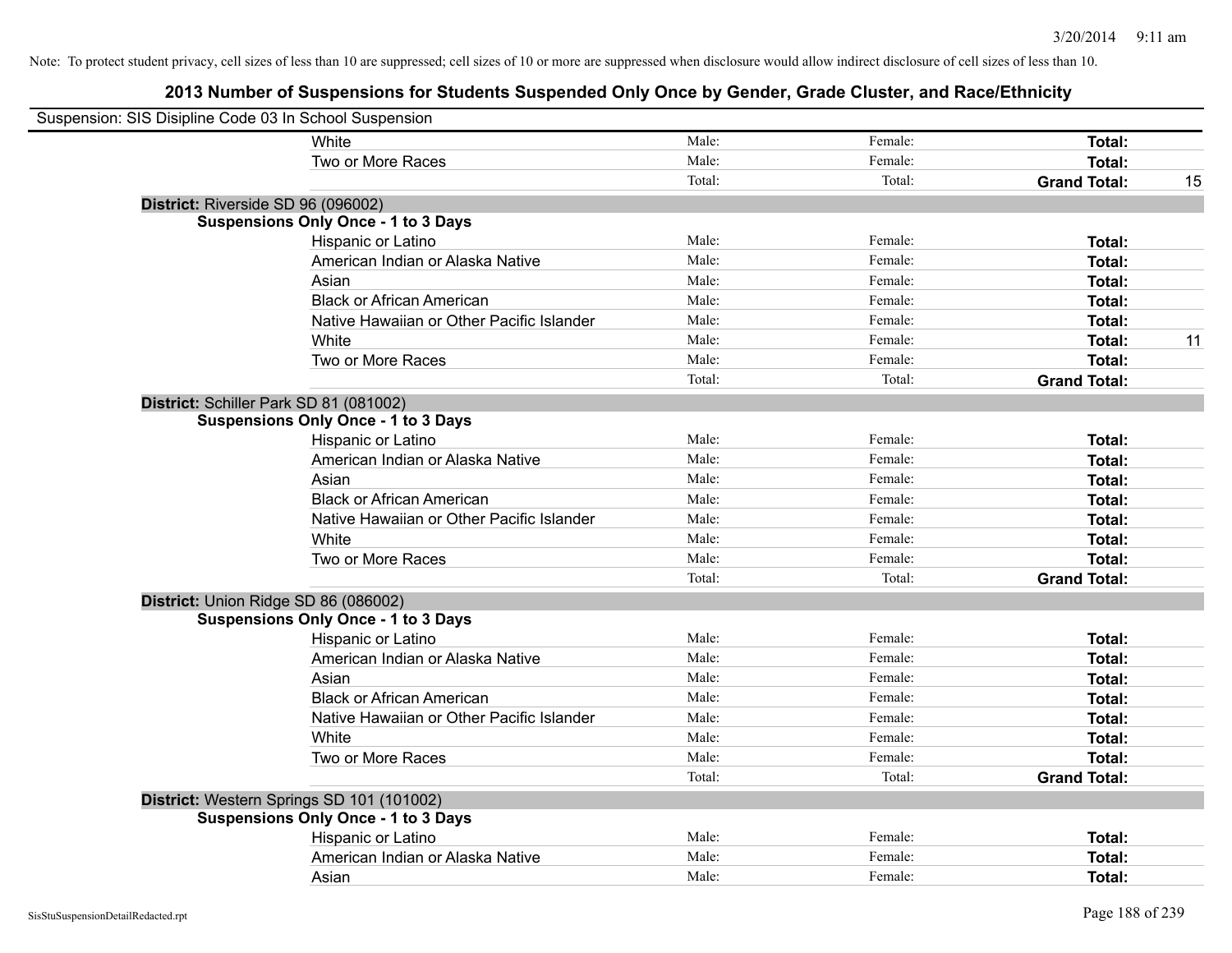| Suspension: SIS Disipline Code 03 In School Suspension        |                                                                                         |        |         |                     |    |
|---------------------------------------------------------------|-----------------------------------------------------------------------------------------|--------|---------|---------------------|----|
|                                                               | <b>Black or African American</b>                                                        | Male:  | Female: | Total:              |    |
|                                                               | Native Hawaiian or Other Pacific Islander                                               | Male:  | Female: | Total:              |    |
|                                                               | White                                                                                   | Male:  | Female: | Total:              |    |
|                                                               | Two or More Races                                                                       | Male:  | Female: | Total:              |    |
|                                                               |                                                                                         | Total: | Total:  | <b>Grand Total:</b> |    |
| <b>County: Non-Public School (000)</b>                        |                                                                                         |        |         |                     |    |
|                                                               | District: Region 06 West Cook ISC 2 (000000)                                            |        |         |                     |    |
|                                                               | <b>Suspensions Only Once - 1 to 3 Days</b>                                              |        |         |                     |    |
|                                                               | Hispanic or Latino                                                                      | Male:  | Female: | Total:              |    |
|                                                               | American Indian or Alaska Native                                                        | Male:  | Female: | Total:              |    |
|                                                               | Asian                                                                                   | Male:  | Female: | Total:              |    |
|                                                               | <b>Black or African American</b>                                                        | Male:  | Female: | Total:              |    |
|                                                               | Native Hawaiian or Other Pacific Islander                                               | Male:  | Female: | Total:              |    |
|                                                               | White                                                                                   | Male:  | Female: | Total:              |    |
|                                                               | Two or More Races                                                                       | Male:  | Female: | Total:              |    |
|                                                               |                                                                                         | Total: | Total:  | <b>Grand Total:</b> | 11 |
| Region: Region 07 South Cook ISC 4 (07)<br>County: Cook (016) | District: A E R O Spec Educ Coop (806060)<br><b>Suspensions Only Once - 1 to 3 Days</b> |        |         |                     |    |
|                                                               | Hispanic or Latino                                                                      | Male:  | Female: | Total:              |    |
|                                                               | American Indian or Alaska Native                                                        | Male:  | Female: | Total:              |    |
|                                                               | Asian                                                                                   | Male:  | Female: | Total:              |    |
|                                                               | <b>Black or African American</b>                                                        | Male:  | Female: | Total:              |    |
|                                                               | Native Hawaiian or Other Pacific Islander                                               | Male:  | Female: | Total:              |    |
|                                                               | White                                                                                   | Male:  | Female: | Total:              |    |
|                                                               | Two or More Races                                                                       | Male:  | Female: | Total:              |    |
|                                                               |                                                                                         | Total: | Total:  | <b>Grand Total:</b> |    |
|                                                               | District: Alsip-Hazlgrn-Oaklwn SD 126 (126002)                                          |        |         |                     |    |
|                                                               | <b>Suspensions Only Once - 1 to 3 Days</b>                                              |        |         |                     |    |
|                                                               | Hispanic or Latino                                                                      | Male:  | Female: | Total:              |    |
|                                                               | American Indian or Alaska Native                                                        | Male:  | Female: | Total:              |    |
|                                                               | Asian                                                                                   | Male:  | Female: | Total:              |    |
|                                                               | <b>Black or African American</b>                                                        | Male:  | Female: | Total:              | 12 |
|                                                               | Native Hawaiian or Other Pacific Islander                                               | Male:  | Female: | Total:              |    |
|                                                               | White                                                                                   | Male:  | Female: | Total:              |    |
|                                                               | Two or More Races                                                                       | Male:  | Female: | Total:              |    |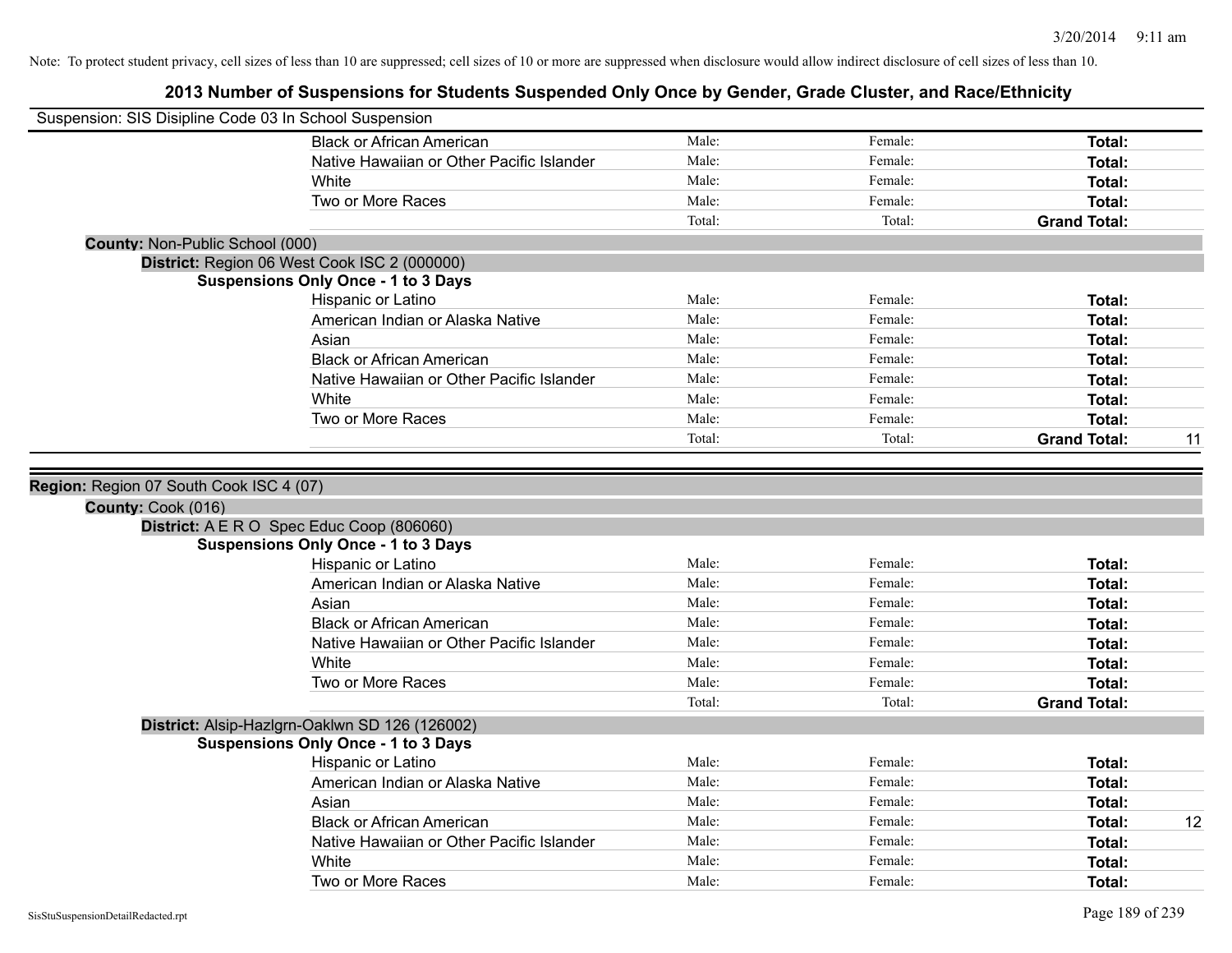| Suspension: SIS Disipline Code 03 In School Suspension |                                            |        |     |         |     |                     |     |
|--------------------------------------------------------|--------------------------------------------|--------|-----|---------|-----|---------------------|-----|
|                                                        |                                            | Total: |     | Total:  |     | <b>Grand Total:</b> | 22  |
| District: Arbor Park SD 145 (145002)                   |                                            |        |     |         |     |                     |     |
|                                                        | <b>Suspensions Only Once - 1 to 3 Days</b> |        |     |         |     |                     |     |
|                                                        | Hispanic or Latino                         | Male:  |     | Female: |     | Total:              |     |
|                                                        | American Indian or Alaska Native           | Male:  |     | Female: |     | Total:              |     |
|                                                        | Asian                                      | Male:  |     | Female: |     | Total:              |     |
|                                                        | <b>Black or African American</b>           | Male:  |     | Female: |     | Total:              |     |
|                                                        | Native Hawaiian or Other Pacific Islander  | Male:  |     | Female: |     | Total:              |     |
|                                                        | White                                      | Male:  |     | Female: |     | Total:              |     |
|                                                        | Two or More Races                          | Male:  |     | Female: |     | Total:              |     |
|                                                        |                                            | Total: |     | Total:  |     | <b>Grand Total:</b> | 21  |
| District: Argo CHSD 217 (217016)                       |                                            |        |     |         |     |                     |     |
|                                                        | <b>Suspensions Only Once - 1 to 3 Days</b> |        |     |         |     |                     |     |
|                                                        | Hispanic or Latino                         | Male:  | 40  | Female: | 27  | Total:              | 67  |
|                                                        | American Indian or Alaska Native           | Male:  |     | Female: |     | Total:              |     |
|                                                        | Asian                                      | Male:  |     | Female: |     | Total:              |     |
|                                                        | <b>Black or African American</b>           | Male:  | 15  | Female: | 19  | Total:              | 34  |
|                                                        | Native Hawaiian or Other Pacific Islander  | Male:  |     | Female: |     | Total:              |     |
|                                                        | White                                      | Male:  | 32  | Female: | 19  | Total:              | 51  |
|                                                        | Two or More Races                          | Male:  |     | Female: |     | Total:              |     |
|                                                        |                                            | Total: |     | Total:  |     | <b>Grand Total:</b> |     |
|                                                        | District: Atwood Heights SD 125 (125002)   |        |     |         |     |                     |     |
|                                                        | <b>Suspensions Only Once - 1 to 3 Days</b> |        |     |         |     |                     |     |
|                                                        | Hispanic or Latino                         | Male:  |     | Female: |     | Total:              |     |
|                                                        | American Indian or Alaska Native           | Male:  |     | Female: |     | Total:              |     |
|                                                        | Asian                                      | Male:  |     | Female: |     | Total:              |     |
|                                                        | <b>Black or African American</b>           | Male:  |     | Female: |     | Total:              |     |
|                                                        | Native Hawaiian or Other Pacific Islander  | Male:  |     | Female: |     | Total:              |     |
|                                                        | White                                      | Male:  |     | Female: |     | Total:              |     |
|                                                        | Two or More Races                          | Male:  |     | Female: |     | Total:              |     |
|                                                        |                                            | Total: |     | Total:  |     | <b>Grand Total:</b> |     |
| District: Bloom Twp HSD 206 (206017)                   |                                            |        |     |         |     |                     |     |
|                                                        | <b>Suspensions Only Once - 1 to 3 Days</b> |        |     |         |     |                     |     |
|                                                        | Hispanic or Latino                         | Male:  | 87  | Female: | 56  | Total:              | 143 |
|                                                        | American Indian or Alaska Native           | Male:  |     | Female: |     | Total:              |     |
|                                                        | Asian                                      | Male:  |     | Female: |     | Total:              |     |
|                                                        | <b>Black or African American</b>           | Male:  | 167 | Female: | 154 | Total:              | 321 |
|                                                        | Native Hawaiian or Other Pacific Islander  | Male:  |     | Female: |     | Total:              |     |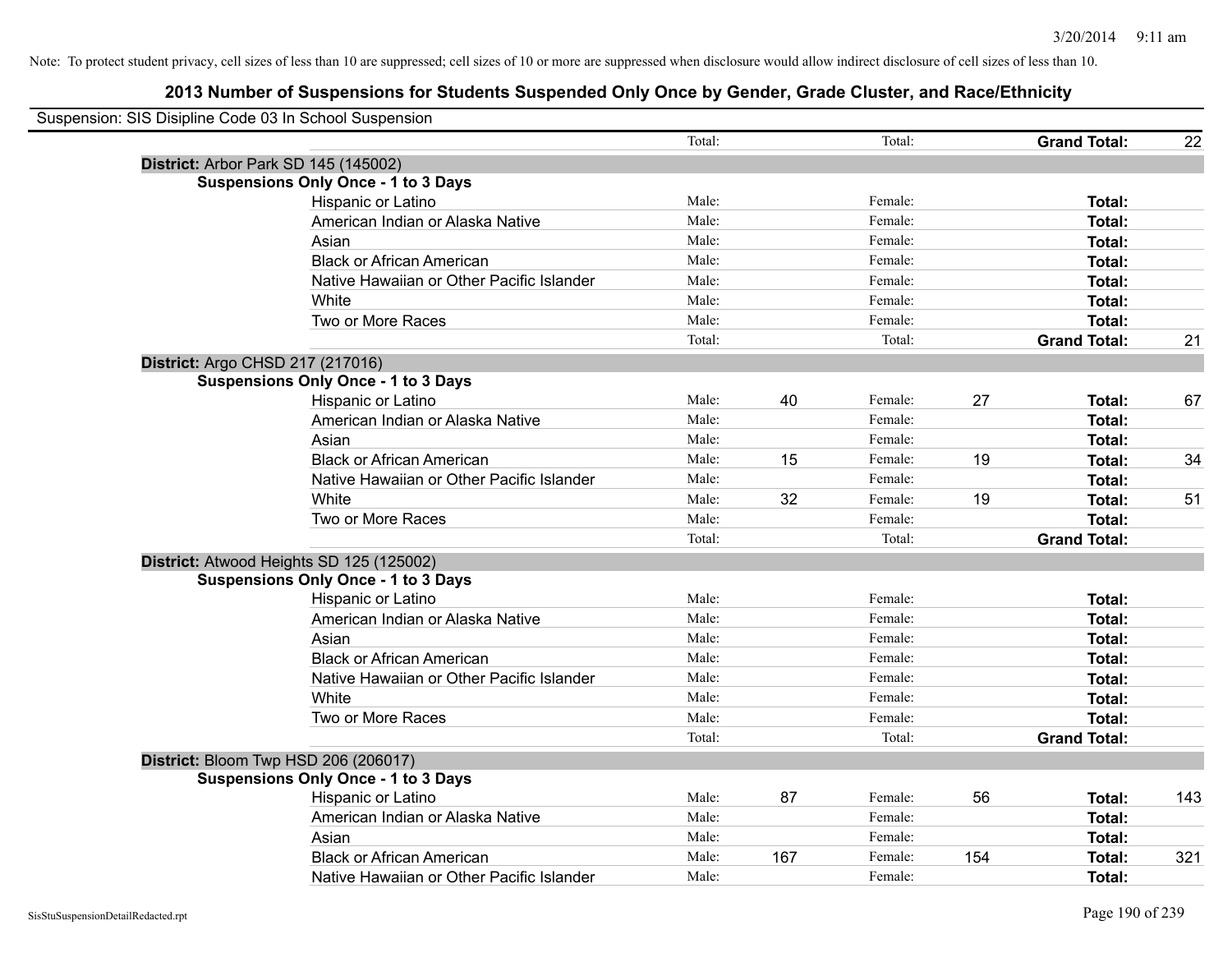| Suspension: SIS Disipline Code 03 In School Suspension |                                            |        |     |         |    |                     |     |
|--------------------------------------------------------|--------------------------------------------|--------|-----|---------|----|---------------------|-----|
|                                                        | White                                      | Male:  | 27  | Female: | 15 | Total:              | 42  |
|                                                        | Two or More Races                          | Male:  |     | Female: |    | Total:              | 10  |
|                                                        |                                            | Total: |     | Total:  |    | <b>Grand Total:</b> |     |
| District: Bremen CHSD 228 (228016)                     |                                            |        |     |         |    |                     |     |
|                                                        | <b>Suspensions Only Once - 1 to 3 Days</b> |        |     |         |    |                     |     |
|                                                        | Hispanic or Latino                         | Male:  |     | Female: |    | Total:              |     |
|                                                        | American Indian or Alaska Native           | Male:  |     | Female: |    | Total:              |     |
|                                                        | Asian                                      | Male:  |     | Female: |    | Total:              |     |
|                                                        | <b>Black or African American</b>           | Male:  | 118 | Female: | 97 | Total:              | 215 |
|                                                        | Native Hawaiian or Other Pacific Islander  | Male:  |     | Female: |    | Total:              |     |
|                                                        | White                                      | Male:  |     | Female: |    | Total:              |     |
|                                                        | Two or More Races                          | Male:  |     | Female: |    | Total:              |     |
|                                                        |                                            | Total: |     | Total:  |    | <b>Grand Total:</b> | 231 |
| District: Brookwood SD 167 (167002)                    |                                            |        |     |         |    |                     |     |
|                                                        | <b>Suspensions Only Once - 1 to 3 Days</b> |        |     |         |    |                     |     |
|                                                        | Hispanic or Latino                         | Male:  |     | Female: |    | Total:              |     |
|                                                        | American Indian or Alaska Native           | Male:  |     | Female: |    | Total:              |     |
|                                                        | Asian                                      | Male:  |     | Female: |    | Total:              |     |
|                                                        | <b>Black or African American</b>           | Male:  |     | Female: |    | Total:              | 36  |
|                                                        | Native Hawaiian or Other Pacific Islander  | Male:  |     | Female: |    | Total:              |     |
|                                                        | White                                      | Male:  |     | Female: |    | Total:              |     |
|                                                        | Two or More Races                          | Male:  |     | Female: |    | Total:              |     |
|                                                        |                                            | Total: |     | Total:  |    | <b>Grand Total:</b> |     |
| District: Burbank SD 111 (111002)                      |                                            |        |     |         |    |                     |     |
|                                                        | <b>Suspensions Only Once - 1 to 3 Days</b> |        |     |         |    |                     |     |
|                                                        | Hispanic or Latino                         | Male:  |     | Female: |    | Total:              |     |
|                                                        | American Indian or Alaska Native           | Male:  |     | Female: |    | Total:              |     |
|                                                        | Asian                                      | Male:  |     | Female: |    | Total:              |     |
|                                                        | <b>Black or African American</b>           | Male:  |     | Female: |    | Total:              |     |
|                                                        | Native Hawaiian or Other Pacific Islander  | Male:  |     | Female: |    | Total:              |     |
|                                                        | White                                      | Male:  |     | Female: |    | Total:              | 11  |
|                                                        | Two or More Races                          | Male:  |     | Female: |    | Total:              |     |
|                                                        |                                            | Total: |     | Total:  |    | <b>Grand Total:</b> |     |
| District: Calumet City SD 155 (155002)                 |                                            |        |     |         |    |                     |     |
|                                                        | <b>Suspensions Only Once - 1 to 3 Days</b> |        |     |         |    |                     |     |
|                                                        | Hispanic or Latino                         | Male:  |     | Female: |    | Total:              | 19  |
|                                                        | American Indian or Alaska Native           | Male:  |     | Female: |    | Total:              |     |
|                                                        | Asian                                      | Male:  |     | Female: |    | Total:              |     |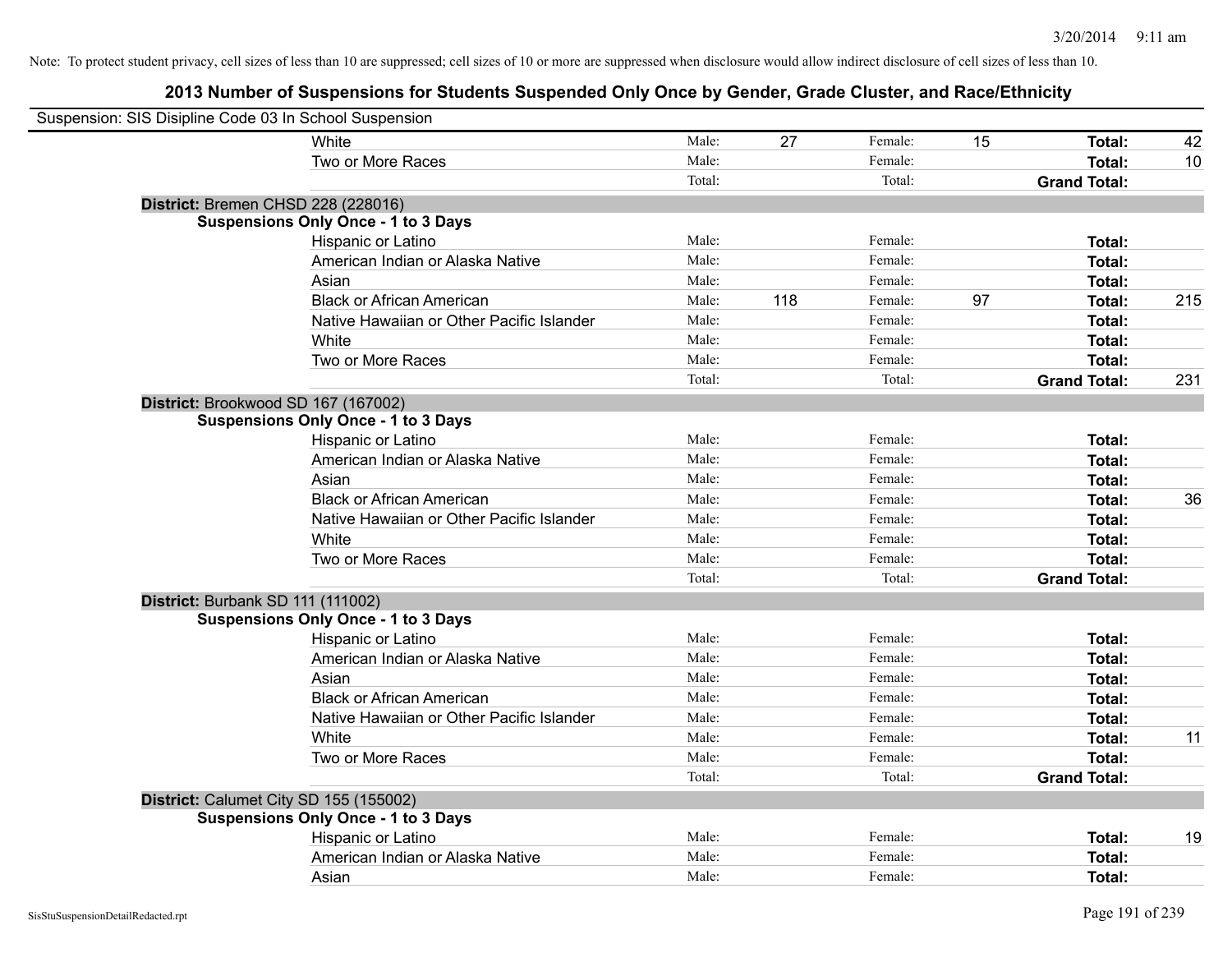| Suspension: SIS Disipline Code 03 In School Suspension |                                               |        |    |         |    |                     |    |
|--------------------------------------------------------|-----------------------------------------------|--------|----|---------|----|---------------------|----|
|                                                        | <b>Black or African American</b>              | Male:  | 38 | Female: | 43 | Total:              | 81 |
|                                                        | Native Hawaiian or Other Pacific Islander     | Male:  |    | Female: |    | Total:              |    |
|                                                        | White                                         | Male:  |    | Female: |    | Total:              |    |
|                                                        | Two or More Races                             | Male:  |    | Female: |    | Total:              |    |
|                                                        |                                               | Total: |    | Total:  |    | <b>Grand Total:</b> |    |
|                                                        | District: Calumet Public SD 132 (132002)      |        |    |         |    |                     |    |
|                                                        | <b>Suspensions Only Once - 1 to 3 Days</b>    |        |    |         |    |                     |    |
|                                                        | Hispanic or Latino                            | Male:  |    | Female: |    | Total:              |    |
|                                                        | American Indian or Alaska Native              | Male:  |    | Female: |    | Total:              |    |
|                                                        | Asian                                         | Male:  |    | Female: |    | Total:              |    |
|                                                        | <b>Black or African American</b>              | Male:  | 15 | Female: | 19 | Total:              | 34 |
|                                                        | Native Hawaiian or Other Pacific Islander     | Male:  |    | Female: |    | Total:              |    |
|                                                        | White                                         | Male:  |    | Female: |    | <b>Total:</b>       |    |
|                                                        | Two or More Races                             | Male:  |    | Female: |    | Total:              |    |
|                                                        |                                               | Total: |    | Total:  |    | <b>Grand Total:</b> |    |
|                                                        | District: CCSD 146 (146004)                   |        |    |         |    |                     |    |
|                                                        | <b>Suspensions Only Once - 1 to 3 Days</b>    |        |    |         |    |                     |    |
|                                                        | Hispanic or Latino                            | Male:  |    | Female: |    | Total:              |    |
|                                                        | American Indian or Alaska Native              | Male:  |    | Female: |    | Total:              |    |
|                                                        | Asian                                         | Male:  |    | Female: |    | Total:              |    |
|                                                        | <b>Black or African American</b>              | Male:  |    | Female: |    | Total:              |    |
|                                                        | Native Hawaiian or Other Pacific Islander     | Male:  |    | Female: |    | Total:              |    |
|                                                        | White                                         | Male:  |    | Female: |    | Total:              | 34 |
|                                                        | Two or More Races                             | Male:  |    | Female: |    | Total:              |    |
|                                                        |                                               | Total: | 36 | Total:  | 11 | <b>Grand Total:</b> | 47 |
|                                                        | District: CCSD 168 (168004)                   |        |    |         |    |                     |    |
|                                                        | <b>Suspensions Only Once - 1 to 3 Days</b>    |        |    |         |    |                     |    |
|                                                        | Hispanic or Latino                            | Male:  |    | Female: |    | Total:              |    |
|                                                        | American Indian or Alaska Native              | Male:  |    | Female: |    | Total:              |    |
|                                                        | Asian                                         | Male:  |    | Female: |    | Total:              |    |
|                                                        | <b>Black or African American</b>              | Male:  | 43 | Female: | 38 | Total:              | 81 |
|                                                        | Native Hawaiian or Other Pacific Islander     | Male:  |    | Female: |    | Total:              |    |
|                                                        | White                                         | Male:  |    | Female: |    | Total:              |    |
|                                                        | Two or More Races                             | Male:  |    | Female: |    | Total:              |    |
|                                                        |                                               | Total: |    | Total:  |    | <b>Grand Total:</b> | 92 |
|                                                        | <b>Suspensions Only Once - 4 or More Days</b> |        |    |         |    |                     |    |
|                                                        | Hispanic or Latino                            | Male:  |    | Female: |    | <b>Total:</b>       |    |
|                                                        | American Indian or Alaska Native              | Male:  |    | Female: |    | Total:              |    |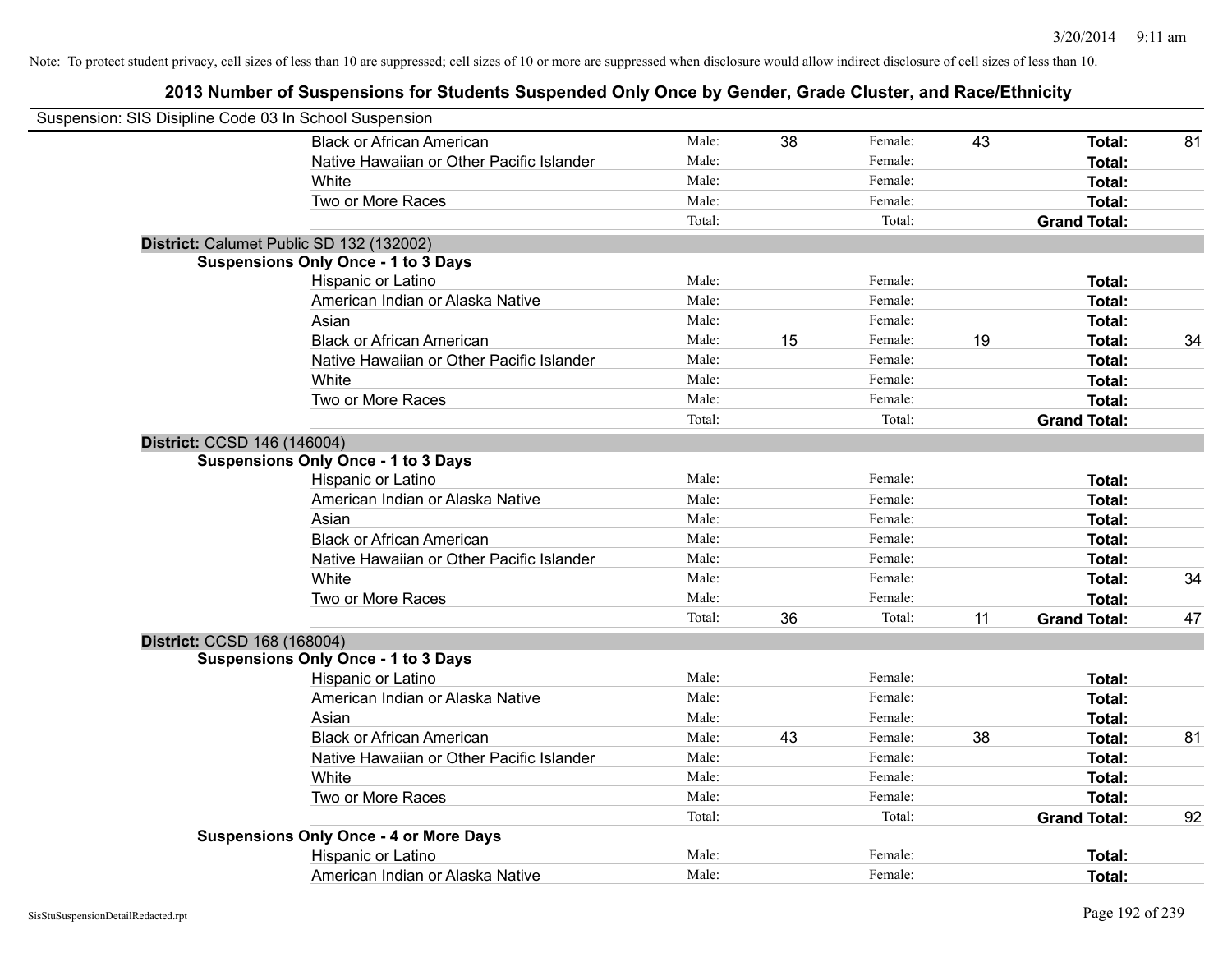| Suspension: SIS Disipline Code 03 In School Suspension |                                               |        |    |         |    |                     |    |
|--------------------------------------------------------|-----------------------------------------------|--------|----|---------|----|---------------------|----|
|                                                        | Asian                                         | Male:  |    | Female: |    | Total:              |    |
|                                                        | <b>Black or African American</b>              | Male:  | 12 | Female: | 11 | Total:              | 23 |
|                                                        | Native Hawaiian or Other Pacific Islander     | Male:  |    | Female: |    | <b>Total:</b>       |    |
|                                                        | White                                         | Male:  |    | Female: |    | <b>Total:</b>       |    |
|                                                        | Two or More Races                             | Male:  |    | Female: |    | <b>Total:</b>       |    |
|                                                        |                                               | Total: |    | Total:  |    | <b>Grand Total:</b> |    |
|                                                        | District: Central Stickney SD 110 (110002)    |        |    |         |    |                     |    |
|                                                        | <b>Suspensions Only Once - 1 to 3 Days</b>    |        |    |         |    |                     |    |
|                                                        | Hispanic or Latino                            | Male:  |    | Female: |    | Total:              |    |
|                                                        | American Indian or Alaska Native              | Male:  |    | Female: |    | Total:              |    |
|                                                        | Asian                                         | Male:  |    | Female: |    | Total:              |    |
|                                                        | <b>Black or African American</b>              | Male:  |    | Female: |    | <b>Total:</b>       |    |
|                                                        | Native Hawaiian or Other Pacific Islander     | Male:  |    | Female: |    | <b>Total:</b>       |    |
|                                                        | White                                         | Male:  |    | Female: |    | <b>Total:</b>       |    |
|                                                        | Two or More Races                             | Male:  |    | Female: |    | Total:              |    |
|                                                        |                                               | Total: |    | Total:  |    | <b>Grand Total:</b> | 10 |
|                                                        | District: Chicago Heights SD 170 (170002)     |        |    |         |    |                     |    |
|                                                        | <b>Suspensions Only Once - 1 to 3 Days</b>    |        |    |         |    |                     |    |
|                                                        | Hispanic or Latino                            | Male:  |    | Female: |    | Total:              | 15 |
|                                                        | American Indian or Alaska Native              | Male:  |    | Female: |    | <b>Total:</b>       |    |
|                                                        | Asian                                         | Male:  |    | Female: |    | Total:              |    |
|                                                        | <b>Black or African American</b>              | Male:  |    | Female: |    | <b>Total:</b>       | 30 |
|                                                        | Native Hawaiian or Other Pacific Islander     | Male:  |    | Female: |    | <b>Total:</b>       |    |
|                                                        | White                                         | Male:  |    | Female: |    | <b>Total:</b>       |    |
|                                                        | Two or More Races                             | Male:  |    | Female: |    | <b>Total:</b>       |    |
|                                                        |                                               | Total: |    | Total:  |    | <b>Grand Total:</b> |    |
|                                                        | <b>Suspensions Only Once - 4 or More Days</b> |        |    |         |    |                     |    |
|                                                        | Hispanic or Latino                            | Male:  |    | Female: |    | Total:              |    |
|                                                        | American Indian or Alaska Native              | Male:  |    | Female: |    | Total:              |    |
|                                                        | Asian                                         | Male:  |    | Female: |    | Total:              |    |
|                                                        | <b>Black or African American</b>              | Male:  |    | Female: |    | <b>Total:</b>       |    |
|                                                        | Native Hawaiian or Other Pacific Islander     | Male:  |    | Female: |    | <b>Total:</b>       |    |
|                                                        | White                                         | Male:  |    | Female: |    | <b>Total:</b>       |    |
|                                                        | Two or More Races                             | Male:  |    | Female: |    | Total:              |    |
|                                                        |                                               | Total: |    | Total:  |    | <b>Grand Total:</b> |    |
|                                                        | District: Chicago Ridge SD 127-5 (127502)     |        |    |         |    |                     |    |
|                                                        | <b>Suspensions Only Once - 1 to 3 Days</b>    |        |    |         |    |                     |    |
|                                                        | Hispanic or Latino                            | Male:  |    | Female: |    | Total:              |    |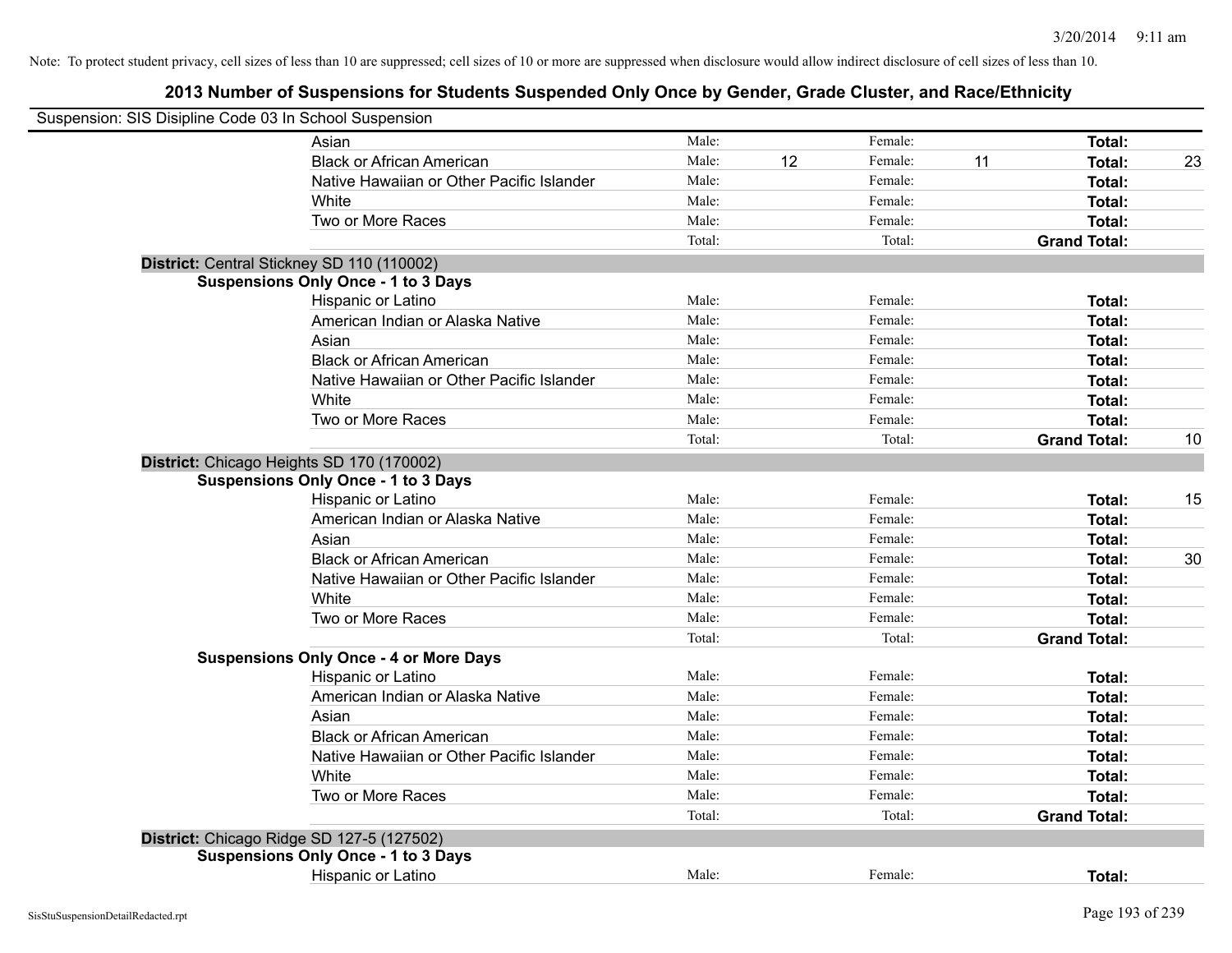# **2013 Number of Suspensions for Students Suspended Only Once by Gender, Grade Cluster, and Race/Ethnicity**

|                                        | Suspension: SIS Disipline Code 03 In School Suspension |        |     |         |     |                     |     |
|----------------------------------------|--------------------------------------------------------|--------|-----|---------|-----|---------------------|-----|
|                                        | American Indian or Alaska Native                       | Male:  |     | Female: |     | Total:              |     |
|                                        | Asian                                                  | Male:  |     | Female: |     | Total:              |     |
|                                        | <b>Black or African American</b>                       | Male:  |     | Female: |     | Total:              |     |
|                                        | Native Hawaiian or Other Pacific Islander              | Male:  |     | Female: |     | Total:              |     |
|                                        | White                                                  | Male:  |     | Female: |     | Total:              | 15  |
|                                        | Two or More Races                                      | Male:  |     | Female: |     | Total:              |     |
|                                        |                                                        | Total: | 16  | Total:  | 10  | <b>Grand Total:</b> | 26  |
| District: CHSD 218 (218016)            |                                                        |        |     |         |     |                     |     |
|                                        | <b>Suspensions Only Once - 1 to 3 Days</b>             |        |     |         |     |                     |     |
|                                        | Hispanic or Latino                                     | Male:  | 83  | Female: | 44  | Total:              | 127 |
|                                        | American Indian or Alaska Native                       | Male:  |     | Female: |     | Total:              |     |
|                                        | Asian                                                  | Male:  |     | Female: |     | Total:              | 11  |
|                                        | <b>Black or African American</b>                       | Male:  | 116 | Female: | 100 | Total:              | 216 |
|                                        | Native Hawaiian or Other Pacific Islander              | Male:  |     | Female: |     | Total:              |     |
|                                        | White                                                  | Male:  | 90  | Female: | 45  | Total:              | 135 |
|                                        | Two or More Races                                      | Male:  |     | Female: |     | Total:              |     |
|                                        |                                                        | Total: |     | Total:  |     | <b>Grand Total:</b> |     |
|                                        | <b>Suspensions Only Once - 4 or More Days</b>          |        |     |         |     |                     |     |
|                                        | Hispanic or Latino                                     | Male:  |     | Female: |     | Total:              |     |
|                                        | American Indian or Alaska Native                       | Male:  |     | Female: |     | Total:              |     |
|                                        | Asian                                                  | Male:  |     | Female: |     | Total:              |     |
|                                        | <b>Black or African American</b>                       | Male:  |     | Female: |     | Total:              |     |
|                                        | Native Hawaiian or Other Pacific Islander              | Male:  |     | Female: |     | Total:              |     |
|                                        | White                                                  | Male:  |     | Female: |     | Total:              |     |
|                                        | Two or More Races                                      | Male:  |     | Female: |     | Total:              |     |
|                                        |                                                        | Total: |     | Total:  |     | <b>Grand Total:</b> |     |
| <b>District: Cons HSD 230 (230013)</b> |                                                        |        |     |         |     |                     |     |
|                                        | <b>Suspensions Only Once - 1 to 3 Days</b>             |        |     |         |     |                     |     |
|                                        | Hispanic or Latino                                     | Male:  |     | Female: |     | Total:              | 19  |
|                                        | American Indian or Alaska Native                       | Male:  |     | Female: |     | Total:              |     |
|                                        | Asian                                                  | Male:  |     | Female: |     | Total:              |     |
|                                        | <b>Black or African American</b>                       | Male:  |     | Female: |     | Total:              | 13  |
|                                        | Native Hawaiian or Other Pacific Islander              | Male:  |     | Female: |     | Total:              |     |
|                                        | White                                                  | Male:  | 69  | Female: | 23  | Total:              | 92  |
|                                        | Two or More Races                                      | Male:  |     | Female: |     | Total:              |     |
|                                        |                                                        | Total: |     | Total:  |     | <b>Grand Total:</b> |     |
|                                        | District: Cook County SD 130 (130002)                  |        |     |         |     |                     |     |

**Suspensions Only Once - 1 to 3 Days**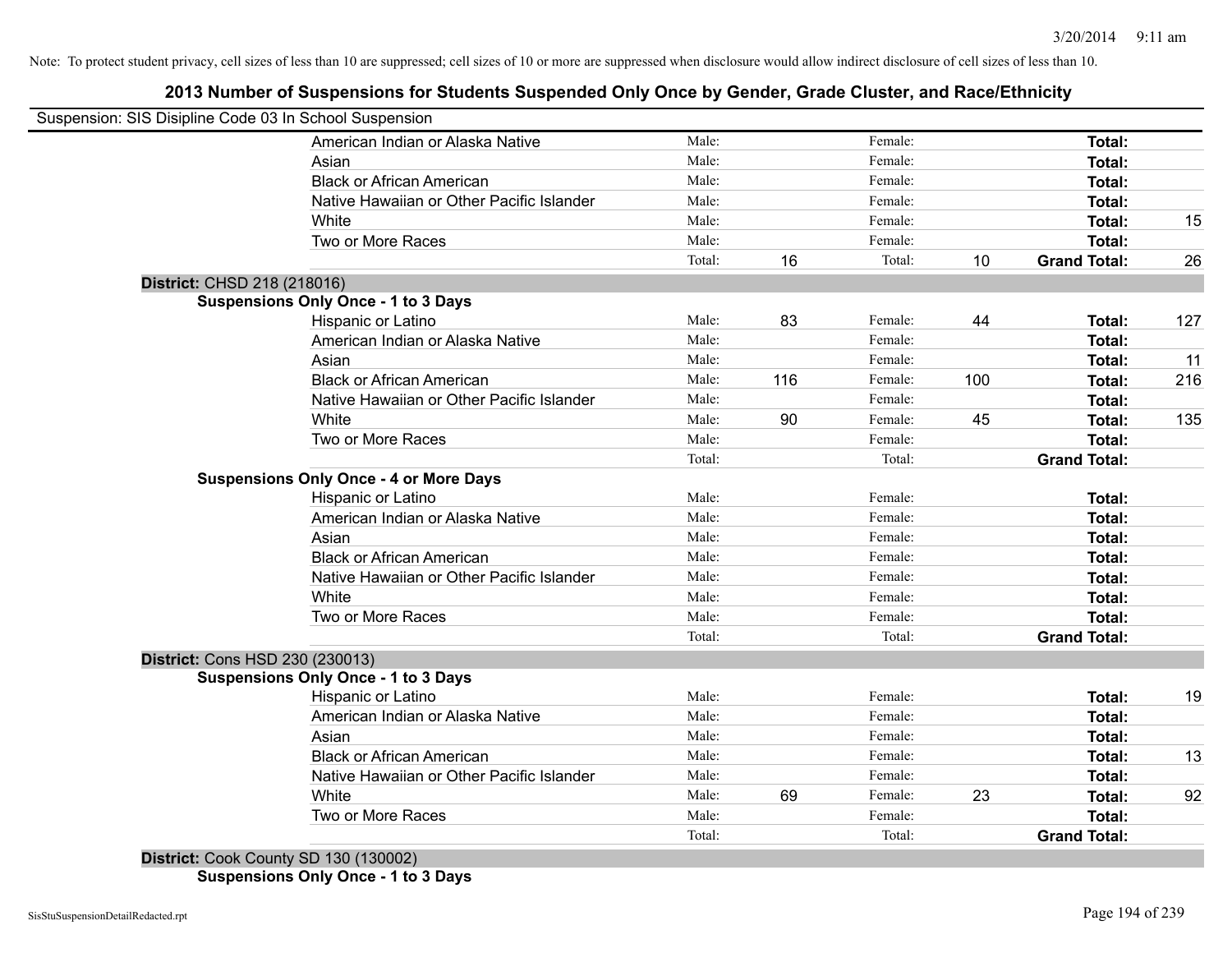| Suspension: SIS Disipline Code 03 In School Suspension |                                               |        |    |         |    |                     |    |
|--------------------------------------------------------|-----------------------------------------------|--------|----|---------|----|---------------------|----|
|                                                        | Hispanic or Latino                            | Male:  |    | Female: |    | Total:              | 38 |
|                                                        | American Indian or Alaska Native              | Male:  |    | Female: |    | Total:              |    |
|                                                        | Asian                                         | Male:  |    | Female: |    | Total:              |    |
|                                                        | <b>Black or African American</b>              | Male:  | 27 | Female: | 11 | Total:              | 38 |
|                                                        | Native Hawaiian or Other Pacific Islander     | Male:  |    | Female: |    | <b>Total:</b>       |    |
|                                                        | White                                         | Male:  |    | Female: |    | Total:              |    |
|                                                        | Two or More Races                             | Male:  |    | Female: |    | <b>Total:</b>       |    |
|                                                        |                                               | Total: |    | Total:  |    | <b>Grand Total:</b> |    |
|                                                        | <b>Suspensions Only Once - 4 or More Days</b> |        |    |         |    |                     |    |
|                                                        | Hispanic or Latino                            | Male:  |    | Female: |    | Total:              |    |
|                                                        | American Indian or Alaska Native              | Male:  |    | Female: |    | Total:              |    |
|                                                        | Asian                                         | Male:  |    | Female: |    | Total:              |    |
|                                                        | <b>Black or African American</b>              | Male:  |    | Female: |    | Total:              |    |
|                                                        | Native Hawaiian or Other Pacific Islander     | Male:  |    | Female: |    | Total:              |    |
|                                                        | White                                         | Male:  |    | Female: |    | Total:              |    |
|                                                        | Two or More Races                             | Male:  |    | Female: |    | <b>Total:</b>       |    |
|                                                        |                                               | Total: |    | Total:  |    | <b>Grand Total:</b> |    |
|                                                        | District: Country Club Hills SD 160 (160002)  |        |    |         |    |                     |    |
|                                                        | <b>Suspensions Only Once - 1 to 3 Days</b>    |        |    |         |    |                     |    |
|                                                        | Hispanic or Latino                            | Male:  |    | Female: |    | Total:              |    |
|                                                        | American Indian or Alaska Native              | Male:  |    | Female: |    | Total:              |    |
|                                                        | Asian                                         | Male:  |    | Female: |    | Total:              |    |
|                                                        | <b>Black or African American</b>              | Male:  | 33 | Female: | 12 | Total:              | 45 |
|                                                        | Native Hawaiian or Other Pacific Islander     | Male:  |    | Female: |    | Total:              |    |
|                                                        | White                                         | Male:  |    | Female: |    | Total:              |    |
|                                                        | Two or More Races                             | Male:  |    | Female: |    | Total:              |    |
|                                                        |                                               | Total: |    | Total:  |    | <b>Grand Total:</b> |    |
|                                                        | <b>Suspensions Only Once - 4 or More Days</b> |        |    |         |    |                     |    |
|                                                        | Hispanic or Latino                            | Male:  |    | Female: |    | Total:              |    |
|                                                        | American Indian or Alaska Native              | Male:  |    | Female: |    | Total:              |    |
|                                                        | Asian                                         | Male:  |    | Female: |    | Total:              |    |
|                                                        | <b>Black or African American</b>              | Male:  |    | Female: |    | Total:              | 13 |
|                                                        | Native Hawaiian or Other Pacific Islander     | Male:  |    | Female: |    | Total:              |    |
|                                                        | White                                         | Male:  |    | Female: |    | Total:              |    |
|                                                        | Two or More Races                             | Male:  |    | Female: |    | Total:              |    |
|                                                        |                                               | Total: |    | Total:  |    | <b>Grand Total:</b> |    |
| District: Dolton SD 148 (148002)                       |                                               |        |    |         |    |                     |    |
|                                                        | <b>Suspensions Only Once - 1 to 3 Days</b>    |        |    |         |    |                     |    |
|                                                        | Hispanic or Latino                            | Male:  |    | Female: |    | Total:              |    |
| SisStuSuspensionDetailRedacted.rpt                     |                                               |        |    |         |    | Page 195 of 239     |    |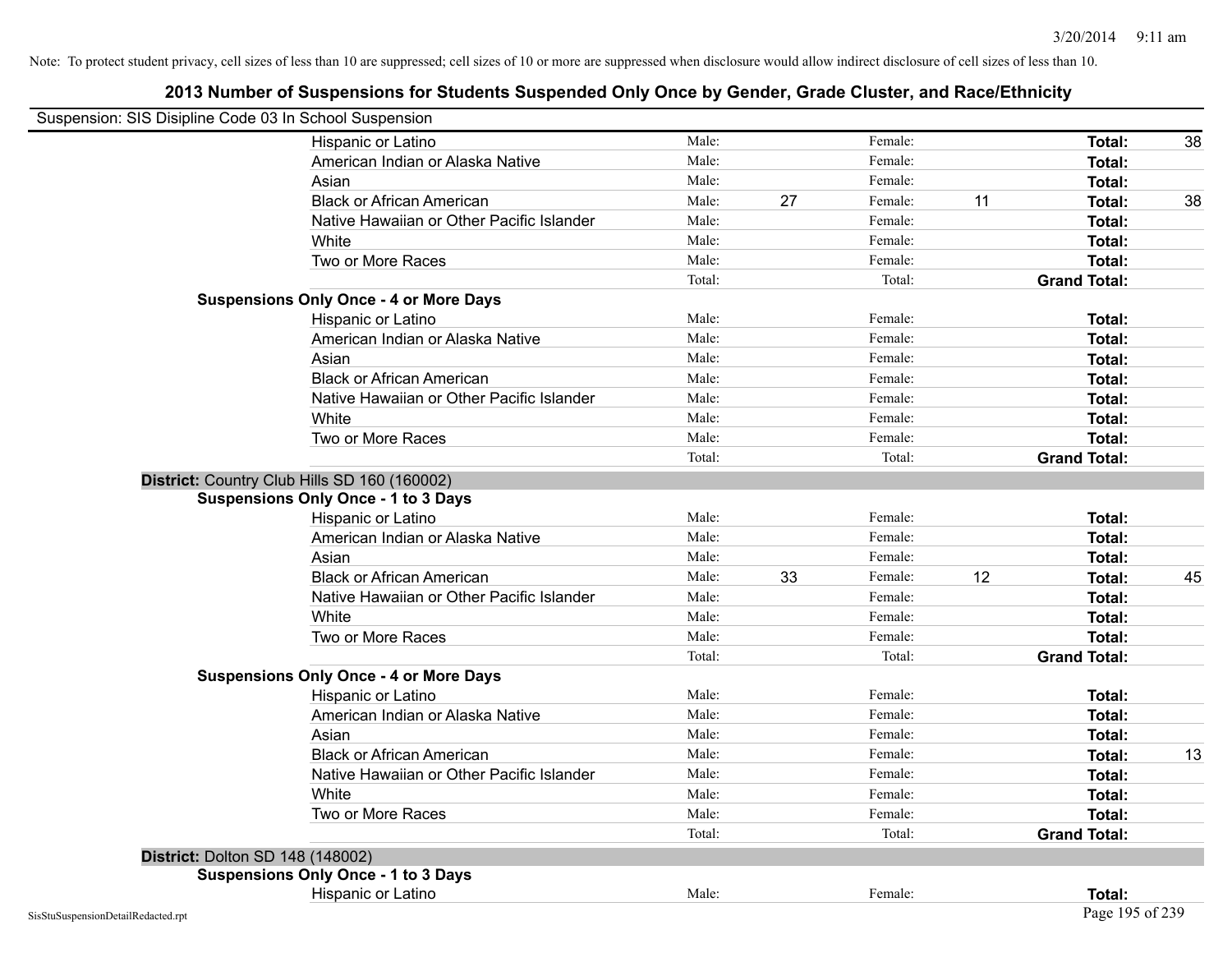| Suspension: SIS Disipline Code 03 In School Suspension |                                               |        |    |         |    |                     |     |
|--------------------------------------------------------|-----------------------------------------------|--------|----|---------|----|---------------------|-----|
|                                                        | American Indian or Alaska Native              | Male:  |    | Female: |    | <b>Total:</b>       |     |
|                                                        | Asian                                         | Male:  |    | Female: |    | Total:              |     |
|                                                        | <b>Black or African American</b>              | Male:  | 95 | Female: | 42 | Total:              | 137 |
|                                                        | Native Hawaiian or Other Pacific Islander     | Male:  |    | Female: |    | Total:              |     |
|                                                        | White                                         | Male:  |    | Female: |    | Total:              |     |
|                                                        | Two or More Races                             | Male:  |    | Female: |    | Total:              |     |
|                                                        |                                               | Total: |    | Total:  |    | <b>Grand Total:</b> |     |
|                                                        | <b>Suspensions Only Once - 4 or More Days</b> |        |    |         |    |                     |     |
|                                                        | Hispanic or Latino                            | Male:  |    | Female: |    | Total:              |     |
|                                                        | American Indian or Alaska Native              | Male:  |    | Female: |    | <b>Total:</b>       |     |
|                                                        | Asian                                         | Male:  |    | Female: |    | Total:              |     |
|                                                        | <b>Black or African American</b>              | Male:  |    | Female: |    | Total:              |     |
|                                                        | Native Hawaiian or Other Pacific Islander     | Male:  |    | Female: |    | Total:              |     |
|                                                        | White                                         | Male:  |    | Female: |    | Total:              |     |
|                                                        | Two or More Races                             | Male:  |    | Female: |    | Total:              |     |
|                                                        |                                               | Total: |    | Total:  |    | <b>Grand Total:</b> |     |
| District: ESD 159 (159002)                             |                                               |        |    |         |    |                     |     |
|                                                        | <b>Suspensions Only Once - 1 to 3 Days</b>    |        |    |         |    |                     |     |
|                                                        | Hispanic or Latino                            | Male:  |    | Female: |    | Total:              |     |
|                                                        | American Indian or Alaska Native              | Male:  |    | Female: |    | Total:              |     |
|                                                        | Asian                                         | Male:  |    | Female: |    | Total:              |     |
|                                                        | <b>Black or African American</b>              | Male:  |    | Female: |    | Total:              | 16  |
|                                                        | Native Hawaiian or Other Pacific Islander     | Male:  |    | Female: |    | Total:              |     |
|                                                        | White                                         | Male:  |    | Female: |    | <b>Total:</b>       |     |
|                                                        | Two or More Races                             | Male:  |    | Female: |    | Total:              |     |
|                                                        |                                               | Total: |    | Total:  |    | <b>Grand Total:</b> |     |
|                                                        | District: Evergreen Park CHSD 231 (231016)    |        |    |         |    |                     |     |
|                                                        | <b>Suspensions Only Once - 1 to 3 Days</b>    |        |    |         |    |                     |     |
|                                                        | Hispanic or Latino                            | Male:  |    | Female: |    | Total:              | 10  |
|                                                        | American Indian or Alaska Native              | Male:  |    | Female: |    | Total:              |     |
|                                                        | Asian                                         | Male:  |    | Female: |    | Total:              |     |
|                                                        | <b>Black or African American</b>              | Male:  |    | Female: |    | Total:              | 18  |
|                                                        | Native Hawaiian or Other Pacific Islander     | Male:  |    | Female: |    | Total:              |     |
|                                                        | White                                         | Male:  |    | Female: |    | Total:              | 14  |
|                                                        | Two or More Races                             | Male:  |    | Female: |    | Total:              |     |
|                                                        |                                               | Total: |    | Total:  |    | <b>Grand Total:</b> |     |
|                                                        | <b>Suspensions Only Once - 4 or More Days</b> |        |    |         |    |                     |     |
|                                                        | Hispanic or Latino                            | Male:  |    | Female: |    | Total:              |     |
|                                                        | American Indian or Alaska Native              | Male:  |    | Female: |    | Total:              |     |
| SisStuSuspensionDetailRedacted.rpt                     |                                               |        |    |         |    | Page 196 of 239     |     |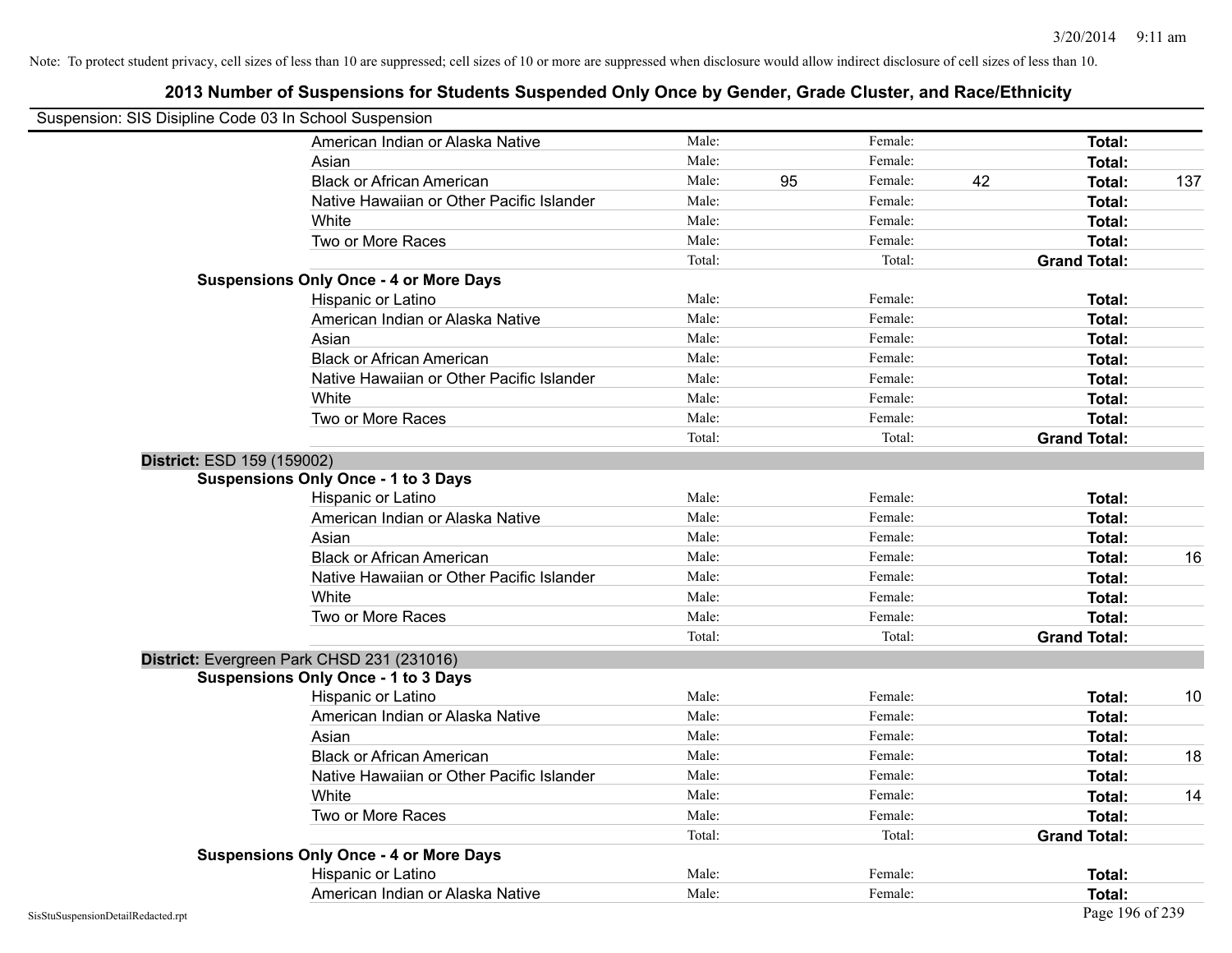# **2013 Number of Suspensions for Students Suspended Only Once by Gender, Grade Cluster, and Race/Ethnicity**

| Suspension: SIS Disipline Code 03 In School Suspension |        |         |                     |    |
|--------------------------------------------------------|--------|---------|---------------------|----|
| Asian                                                  | Male:  | Female: | Total:              |    |
| <b>Black or African American</b>                       | Male:  | Female: | Total:              |    |
| Native Hawaiian or Other Pacific Islander              | Male:  | Female: | Total:              |    |
| White                                                  | Male:  | Female: | Total:              |    |
| Two or More Races                                      | Male:  | Female: | Total:              |    |
|                                                        | Total: | Total:  | <b>Grand Total:</b> |    |
| District: Evergreen Park ESD 124 (124002)              |        |         |                     |    |
| <b>Suspensions Only Once - 1 to 3 Days</b>             |        |         |                     |    |
| <b>Hispanic or Latino</b>                              | Male:  | Female: | Total:              |    |
| American Indian or Alaska Native                       | Male:  | Female: | Total:              |    |
| Asian                                                  | Male:  | Female: | Total:              |    |
| <b>Black or African American</b>                       | Male:  | Female: | Total:              | 18 |
| Native Hawaiian or Other Pacific Islander              | Male:  | Female: | Total:              |    |
| White                                                  | Male:  | Female: | <b>Total:</b>       | 14 |
| Two or More Races                                      | Male:  | Female: | Total:              |    |
|                                                        | Total: | Total:  | <b>Grand Total:</b> |    |
| District: Flossmoor SD 161 (161002)                    |        |         |                     |    |
| <b>Suspensions Only Once - 1 to 3 Days</b>             |        |         |                     |    |
| Hispanic or Latino                                     | Male:  | Female: | Total:              |    |
| American Indian or Alaska Native                       | Male:  | Female: | Total:              |    |
| Asian                                                  | Male:  | Female: | Total:              |    |
| <b>Black or African American</b>                       | Male:  | Female: | Total:              | 48 |
| Native Hawaiian or Other Pacific Islander              | Male:  | Female: | Total:              |    |
| White                                                  | Male:  | Female: | Total:              |    |
| Two or More Races                                      | Male:  | Female: | <b>Total:</b>       |    |
|                                                        | Total: | Total:  | <b>Grand Total:</b> |    |
| District: Ford Heights SD 169 (169002)                 |        |         |                     |    |
| <b>Suspensions Only Once - 1 to 3 Days</b>             |        |         |                     |    |
| Hispanic or Latino                                     | Male:  | Female: | Total:              |    |
| American Indian or Alaska Native                       | Male:  | Female: | Total:              |    |
| Asian                                                  | Male:  | Female: | Total:              |    |
| <b>Black or African American</b>                       | Male:  | Female: | Total:              | 13 |
| Native Hawaiian or Other Pacific Islander              | Male:  | Female: | Total:              |    |
| White                                                  | Male:  | Female: | Total:              |    |
| Two or More Races                                      | Male:  | Female: | Total:              |    |
|                                                        | Total: | Total:  | <b>Grand Total:</b> |    |
| District: Forest Ridge SD 142 (142002)                 |        |         |                     |    |

**Suspensions Only Once - 1 to 3 Days**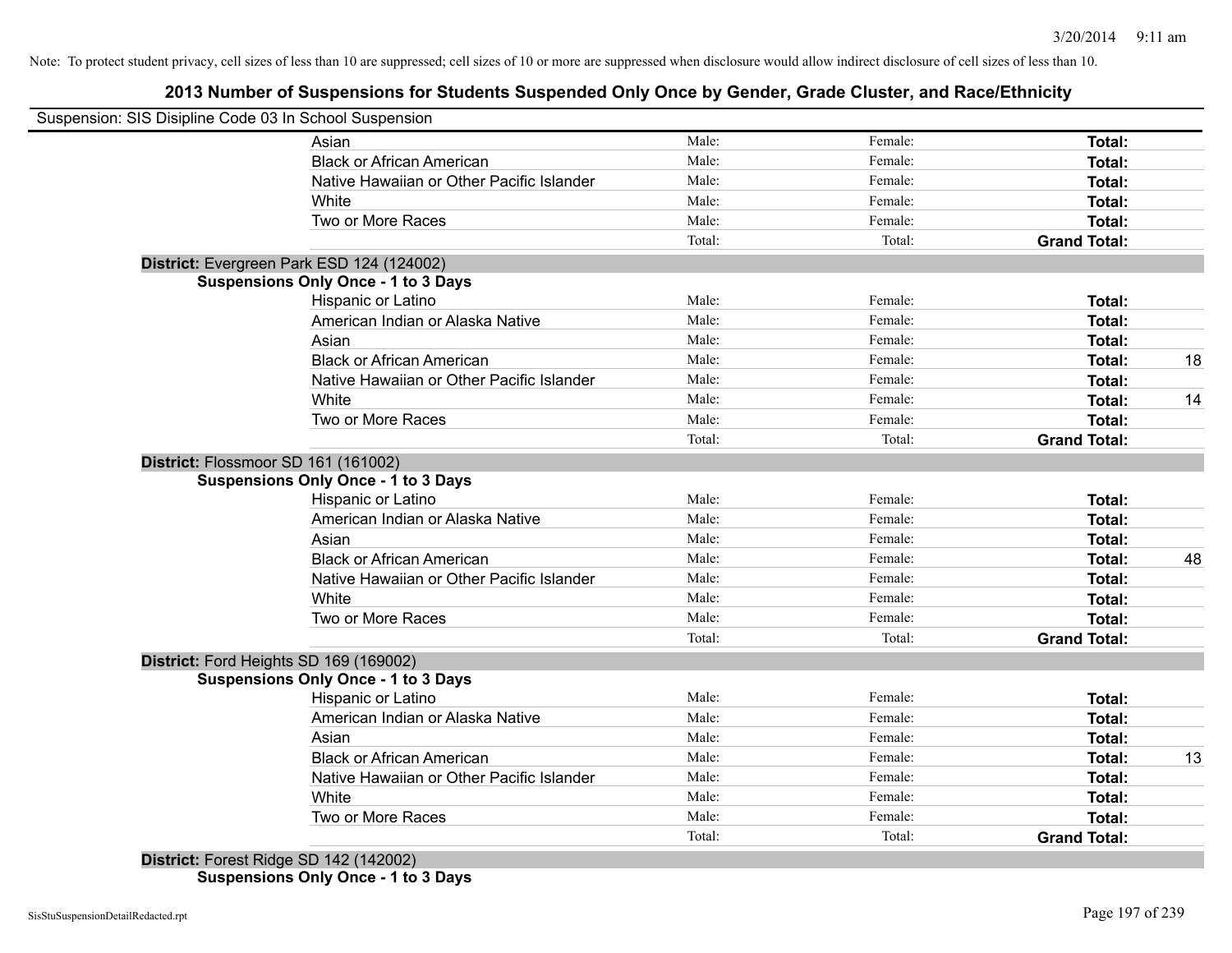# **2013 Number of Suspensions for Students Suspended Only Once by Gender, Grade Cluster, and Race/Ethnicity**

| Suspension: SIS Disipline Code 03 In School Suspension |        |    |         |    |                     |    |
|--------------------------------------------------------|--------|----|---------|----|---------------------|----|
| Hispanic or Latino                                     | Male:  |    | Female: |    | Total:              |    |
| American Indian or Alaska Native                       | Male:  |    | Female: |    | Total:              |    |
| Asian                                                  | Male:  |    | Female: |    | Total:              |    |
| <b>Black or African American</b>                       | Male:  |    | Female: |    | Total:              |    |
| Native Hawaiian or Other Pacific Islander              | Male:  |    | Female: |    | Total:              |    |
| White                                                  | Male:  |    | Female: |    | Total:              |    |
| Two or More Races                                      | Male:  |    | Female: |    | Total:              |    |
|                                                        | Total: |    | Total:  |    | <b>Grand Total:</b> | 17 |
| <b>Suspensions Only Once - 4 or More Days</b>          |        |    |         |    |                     |    |
| Hispanic or Latino                                     | Male:  |    | Female: |    | Total:              |    |
| American Indian or Alaska Native                       | Male:  |    | Female: |    | Total:              |    |
| Asian                                                  | Male:  |    | Female: |    | Total:              |    |
| <b>Black or African American</b>                       | Male:  |    | Female: |    | Total:              |    |
| Native Hawaiian or Other Pacific Islander              | Male:  |    | Female: |    | Total:              |    |
| White                                                  | Male:  |    | Female: |    | Total:              |    |
| Two or More Races                                      | Male:  |    | Female: |    | <b>Total:</b>       |    |
|                                                        | Total: |    | Total:  |    | <b>Grand Total:</b> |    |
| District: Gen George Patton SD 133 (133002)            |        |    |         |    |                     |    |
| <b>Suspensions Only Once - 1 to 3 Days</b>             |        |    |         |    |                     |    |
| Hispanic or Latino                                     | Male:  |    | Female: |    | <b>Total:</b>       |    |
| American Indian or Alaska Native                       | Male:  |    | Female: |    | Total:              |    |
| Asian                                                  | Male:  |    | Female: |    | Total:              |    |
| <b>Black or African American</b>                       | Male:  |    | Female: |    | Total:              |    |
| Native Hawaiian or Other Pacific Islander              | Male:  |    | Female: |    | Total:              |    |
| White                                                  | Male:  |    | Female: |    | Total:              |    |
| Two or More Races                                      | Male:  |    | Female: |    | Total:              |    |
|                                                        | Total: |    | Total:  |    | <b>Grand Total:</b> |    |
| District: Harvey SD 152 (152002)                       |        |    |         |    |                     |    |
| <b>Suspensions Only Once - 1 to 3 Days</b>             |        |    |         |    |                     |    |
| Hispanic or Latino                                     | Male:  |    | Female: |    | <b>Total:</b>       |    |
| American Indian or Alaska Native                       | Male:  |    | Female: |    | Total:              |    |
| Asian                                                  | Male:  |    | Female: |    | Total:              |    |
| <b>Black or African American</b>                       | Male:  | 49 | Female: | 44 | Total:              | 93 |
| Native Hawaiian or Other Pacific Islander              | Male:  |    | Female: |    | Total:              |    |
| White                                                  | Male:  |    | Female: |    | Total:              |    |
| Two or More Races                                      | Male:  |    | Female: |    | Total:              |    |
|                                                        | Total: |    | Total:  |    | <b>Grand Total:</b> |    |

**District:** Homewood Flossmoor CHSD 233 (233016)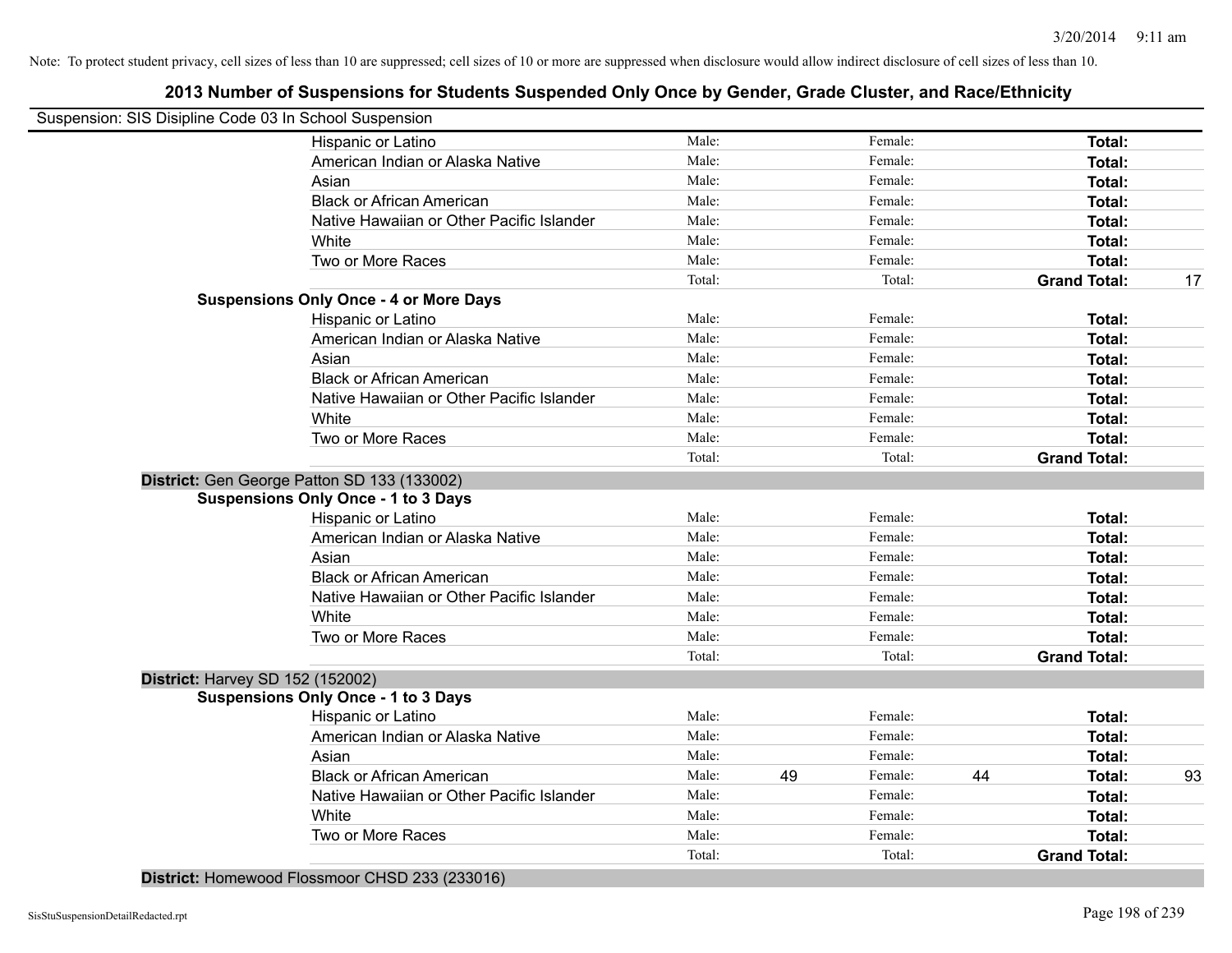Note: To protect student privacy, cell sizes of less than 10 are suppressed; cell sizes of 10 or more are suppressed when disclosure would allow indirect disclosure of cell sizes of less than 10.

| Suspension: SIS Disipline Code 03 In School Suspension |        |     |         |    |                     |     |
|--------------------------------------------------------|--------|-----|---------|----|---------------------|-----|
| <b>Suspensions Only Once - 1 to 3 Days</b>             |        |     |         |    |                     |     |
| Hispanic or Latino                                     | Male:  |     | Female: |    | Total:              | 11  |
| American Indian or Alaska Native                       | Male:  |     | Female: |    | <b>Total:</b>       |     |
| Asian                                                  | Male:  |     | Female: |    | <b>Total:</b>       |     |
| <b>Black or African American</b>                       | Male:  | 108 | Female: | 75 | Total:              | 183 |
| Native Hawaiian or Other Pacific Islander              | Male:  |     | Female: |    | Total:              |     |
| White                                                  | Male:  |     | Female: |    | <b>Total:</b>       | 15  |
| Two or More Races                                      | Male:  |     | Female: |    | Total:              |     |
|                                                        | Total: | 135 | Total:  | 85 | <b>Grand Total:</b> | 220 |
| <b>Suspensions Only Once - 4 or More Days</b>          |        |     |         |    |                     |     |
| Hispanic or Latino                                     | Male:  |     | Female: |    | Total:              |     |
| American Indian or Alaska Native                       | Male:  |     | Female: |    | <b>Total:</b>       |     |
| Asian                                                  | Male:  |     | Female: |    | <b>Total:</b>       |     |
| <b>Black or African American</b>                       | Male:  |     | Female: |    | <b>Total:</b>       |     |
| Native Hawaiian or Other Pacific Islander              | Male:  |     | Female: |    | <b>Total:</b>       |     |
| White                                                  | Male:  |     | Female: |    | <b>Total:</b>       |     |
| Two or More Races                                      | Male:  |     | Female: |    | <b>Total:</b>       |     |
|                                                        | Total: |     | Total:  |    | <b>Grand Total:</b> |     |
| District: Homewood SD 153 (153002)                     |        |     |         |    |                     |     |
| <b>Suspensions Only Once - 1 to 3 Days</b>             |        |     |         |    |                     |     |
| Hispanic or Latino                                     | Male:  |     | Female: |    | <b>Total:</b>       |     |
| American Indian or Alaska Native                       | Male:  |     | Female: |    | Total:              |     |
| Asian                                                  | Male:  |     | Female: |    | Total:              |     |
| <b>Black or African American</b>                       | Male:  |     | Female: |    | Total:              | 32  |
| Native Hawaiian or Other Pacific Islander              | Male:  |     | Female: |    | Total:              |     |
| White                                                  | Male:  |     | Female: |    | Total:              |     |
| Two or More Races                                      | Male:  |     | Female: |    | Total:              |     |
|                                                        | Total: | 38  | Total:  | 10 | <b>Grand Total:</b> | 48  |
| District: Hoover-Schrum Memorial SD 157 (157002)       |        |     |         |    |                     |     |
| <b>Suspensions Only Once - 1 to 3 Days</b>             |        |     |         |    |                     |     |
| Hispanic or Latino                                     | Male:  |     | Female: |    | Total:              |     |
| American Indian or Alaska Native                       | Male:  |     | Female: |    | <b>Total:</b>       |     |
| Asian                                                  | Male:  |     | Female: |    | Total:              |     |
| <b>Black or African American</b>                       | Male:  | 24  | Female: | 15 | <b>Total:</b>       | 39  |
| Native Hawaiian or Other Pacific Islander              | Male:  |     | Female: |    | <b>Total:</b>       |     |

White **Total:** Male: Female: **Total:** Total: **Total:** Female: **Total:** Total: Two or More Races **Total:** Male: Male: Female: Female: **Total:** Total:

Total: Total: Total: Total: **Grand Total:** 49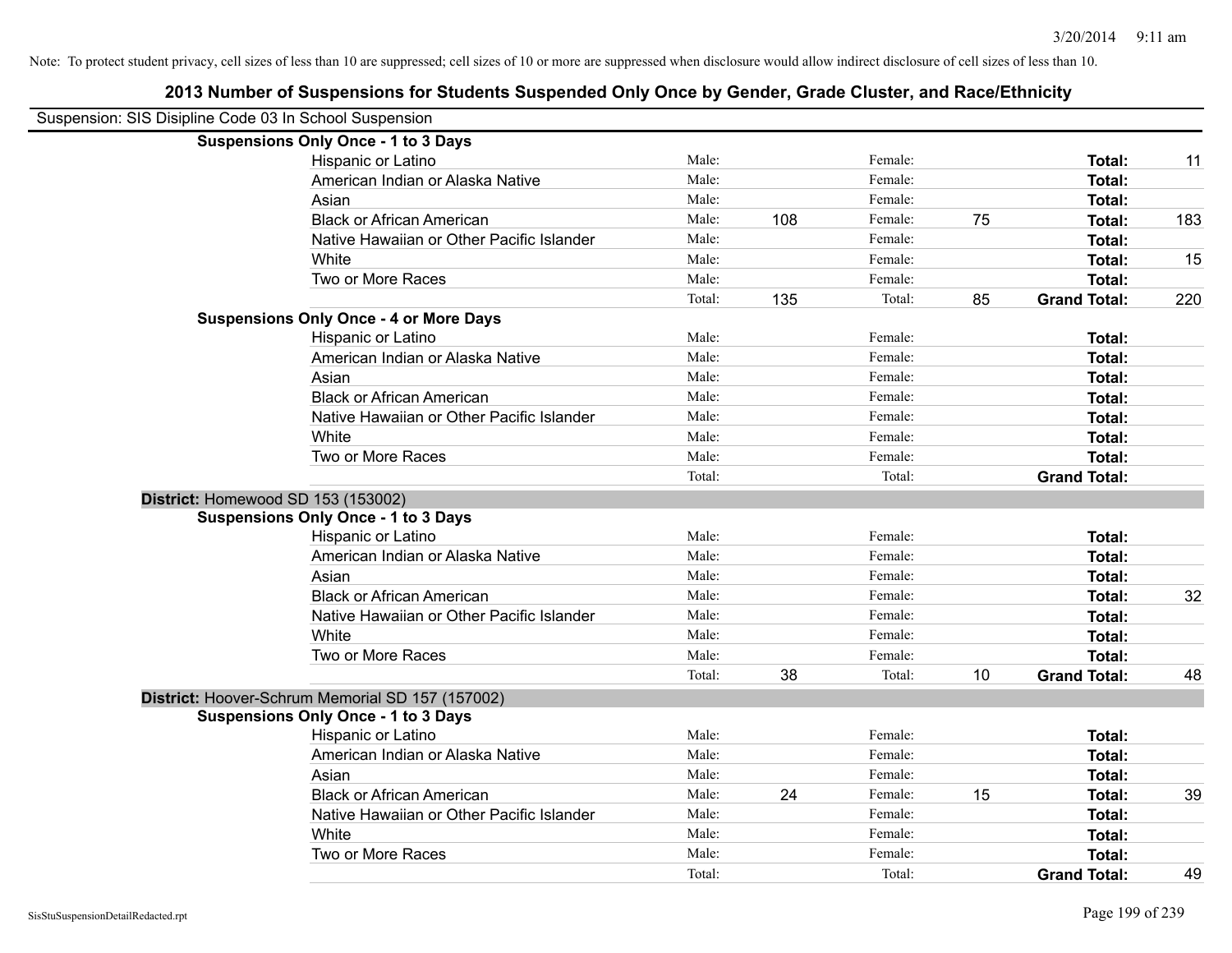| Suspension: SIS Disipline Code 03 In School Suspension |                                              |        |         |                     |    |
|--------------------------------------------------------|----------------------------------------------|--------|---------|---------------------|----|
|                                                        | District: Indian Springs SD 109 (109002)     |        |         |                     |    |
|                                                        | <b>Suspensions Only Once - 1 to 3 Days</b>   |        |         |                     |    |
|                                                        | Hispanic or Latino                           | Male:  | Female: | Total:              |    |
|                                                        | American Indian or Alaska Native             | Male:  | Female: | Total:              |    |
|                                                        | Asian                                        | Male:  | Female: | <b>Total:</b>       |    |
|                                                        | <b>Black or African American</b>             | Male:  | Female: | <b>Total:</b>       | 24 |
|                                                        | Native Hawaiian or Other Pacific Islander    | Male:  | Female: | <b>Total:</b>       |    |
|                                                        | White                                        | Male:  | Female: | <b>Total:</b>       | 17 |
|                                                        | Two or More Races                            | Male:  | Female: | Total:              |    |
|                                                        |                                              | Total: | Total:  | <b>Grand Total:</b> |    |
|                                                        | <b>District: Kirby SD 140 (140002)</b>       |        |         |                     |    |
|                                                        | <b>Suspensions Only Once - 1 to 3 Days</b>   |        |         |                     |    |
|                                                        | Hispanic or Latino                           | Male:  | Female: | Total:              |    |
|                                                        | American Indian or Alaska Native             | Male:  | Female: | <b>Total:</b>       |    |
|                                                        | Asian                                        | Male:  | Female: | <b>Total:</b>       |    |
|                                                        | <b>Black or African American</b>             | Male:  | Female: | <b>Total:</b>       |    |
|                                                        | Native Hawaiian or Other Pacific Islander    | Male:  | Female: | <b>Total:</b>       |    |
|                                                        | White                                        | Male:  | Female: | <b>Total:</b>       | 29 |
|                                                        | Two or More Races                            | Male:  | Female: | Total:              |    |
|                                                        |                                              | Total: | Total:  | <b>Grand Total:</b> |    |
|                                                        | District: Lansing SD 158 (158002)            |        |         |                     |    |
|                                                        | <b>Suspensions Only Once - 1 to 3 Days</b>   |        |         |                     |    |
|                                                        | Hispanic or Latino                           | Male:  | Female: | <b>Total:</b>       |    |
|                                                        | American Indian or Alaska Native             | Male:  | Female: | Total:              |    |
|                                                        | Asian                                        | Male:  | Female: | <b>Total:</b>       |    |
|                                                        | <b>Black or African American</b>             | Male:  | Female: | <b>Total:</b>       |    |
|                                                        | Native Hawaiian or Other Pacific Islander    | Male:  | Female: | <b>Total:</b>       |    |
|                                                        | White                                        | Male:  | Female: | <b>Total:</b>       |    |
|                                                        | Two or More Races                            | Male:  | Female: | Total:              |    |
|                                                        |                                              | Total: | Total:  | <b>Grand Total:</b> |    |
|                                                        | District: Lemont-Bromberek CSD 113A (113A02) |        |         |                     |    |
|                                                        | <b>Suspensions Only Once - 1 to 3 Days</b>   |        |         |                     |    |
|                                                        | Hispanic or Latino                           | Male:  | Female: | Total:              |    |
|                                                        | American Indian or Alaska Native             | Male:  | Female: | <b>Total:</b>       |    |
|                                                        | Asian                                        | Male:  | Female: | Total:              |    |
|                                                        | <b>Black or African American</b>             | Male:  | Female: | <b>Total:</b>       |    |
|                                                        | Native Hawaiian or Other Pacific Islander    | Male:  | Female: | <b>Total:</b>       |    |
|                                                        | White                                        | Male:  | Female: | Total:              | 17 |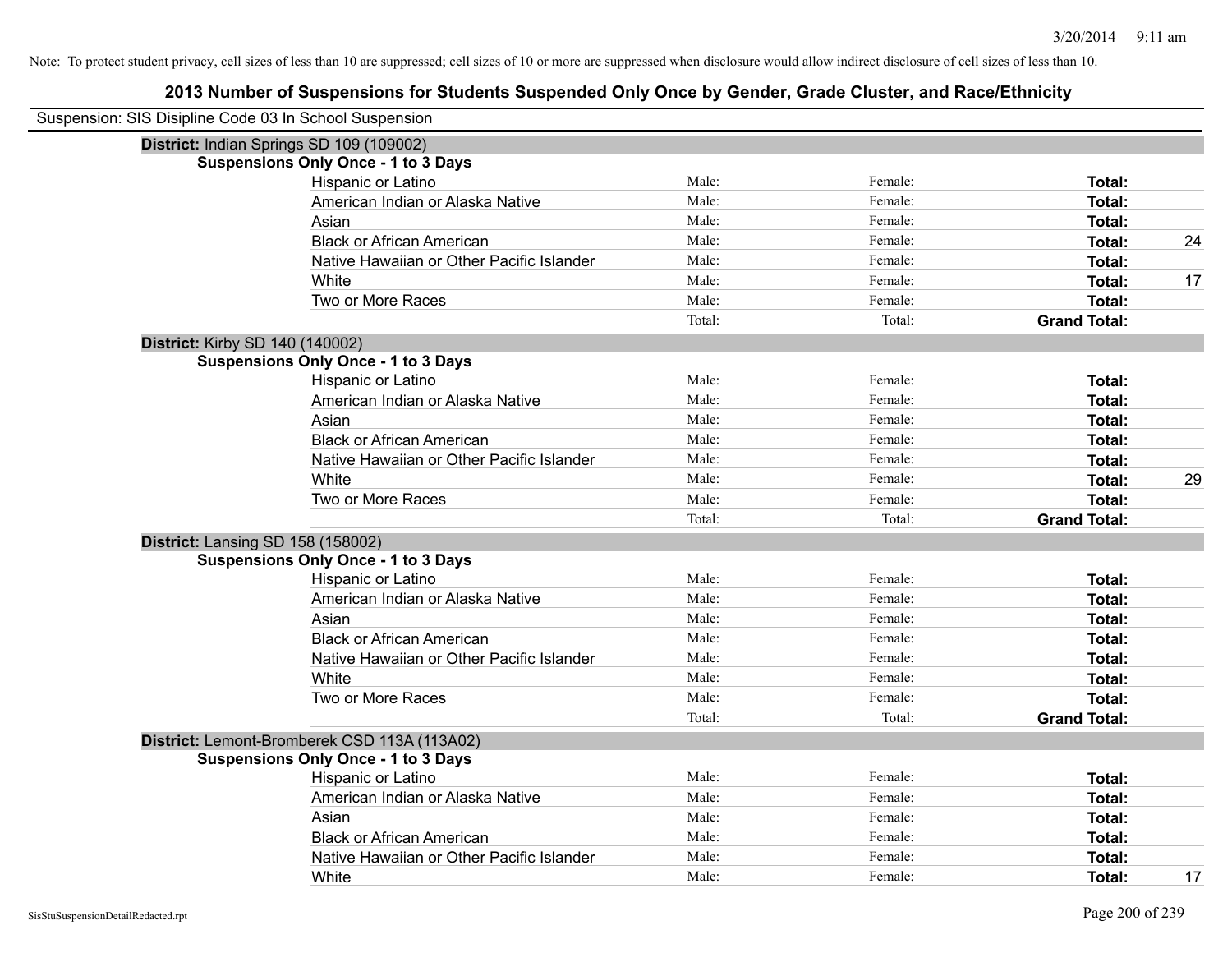| Suspension: SIS Disipline Code 03 In School Suspension |                                            |        |    |         |    |                     |    |
|--------------------------------------------------------|--------------------------------------------|--------|----|---------|----|---------------------|----|
|                                                        | Two or More Races                          | Male:  |    | Female: |    | Total:              |    |
|                                                        |                                            | Total: |    | Total:  |    | <b>Grand Total:</b> |    |
|                                                        | District: Lincoln ESD 156 (156002)         |        |    |         |    |                     |    |
|                                                        | <b>Suspensions Only Once - 1 to 3 Days</b> |        |    |         |    |                     |    |
|                                                        | Hispanic or Latino                         | Male:  |    | Female: |    | Total:              | 17 |
|                                                        | American Indian or Alaska Native           | Male:  |    | Female: |    | <b>Total:</b>       |    |
|                                                        | Asian                                      | Male:  |    | Female: |    | <b>Total:</b>       |    |
|                                                        | <b>Black or African American</b>           | Male:  | 37 | Female: | 26 | Total:              | 63 |
|                                                        | Native Hawaiian or Other Pacific Islander  | Male:  |    | Female: |    | Total:              |    |
|                                                        | White                                      | Male:  |    | Female: |    | Total:              |    |
|                                                        | Two or More Races                          | Male:  |    | Female: |    | Total:              |    |
|                                                        |                                            | Total: |    | Total:  |    | <b>Grand Total:</b> |    |
|                                                        | District: Matteson ESD 162 (162002)        |        |    |         |    |                     |    |
|                                                        | <b>Suspensions Only Once - 1 to 3 Days</b> |        |    |         |    |                     |    |
|                                                        | Hispanic or Latino                         | Male:  |    | Female: |    | Total:              |    |
|                                                        | American Indian or Alaska Native           | Male:  |    | Female: |    | Total:              |    |
|                                                        | Asian                                      | Male:  |    | Female: |    | Total:              |    |
|                                                        | <b>Black or African American</b>           | Male:  |    | Female: |    | Total:              | 23 |
|                                                        | Native Hawaiian or Other Pacific Islander  | Male:  |    | Female: |    | Total:              |    |
|                                                        | White                                      | Male:  |    | Female: |    | Total:              |    |
|                                                        | Two or More Races                          | Male:  |    | Female: |    | <b>Total:</b>       |    |
|                                                        |                                            | Total: |    | Total:  |    | <b>Grand Total:</b> |    |
|                                                        | District: Midlothian SD 143 (143002)       |        |    |         |    |                     |    |
|                                                        | <b>Suspensions Only Once - 1 to 3 Days</b> |        |    |         |    |                     |    |
|                                                        | Hispanic or Latino                         | Male:  |    | Female: |    | Total:              |    |
|                                                        | American Indian or Alaska Native           | Male:  |    | Female: |    | <b>Total:</b>       |    |
|                                                        | Asian                                      | Male:  |    | Female: |    | Total:              |    |
|                                                        | <b>Black or African American</b>           | Male:  |    | Female: |    | Total:              |    |
|                                                        | Native Hawaiian or Other Pacific Islander  | Male:  |    | Female: |    | Total:              |    |
|                                                        | White                                      | Male:  |    | Female: |    | Total:              |    |
|                                                        | Two or More Races                          | Male:  |    | Female: |    | <b>Total:</b>       |    |
|                                                        |                                            | Total: |    | Total:  |    | <b>Grand Total:</b> |    |
|                                                        | District: North Palos SD 117 (117002)      |        |    |         |    |                     |    |
|                                                        | <b>Suspensions Only Once - 1 to 3 Days</b> |        |    |         |    |                     |    |
|                                                        | Hispanic or Latino                         | Male:  |    | Female: |    | Total:              |    |
|                                                        | American Indian or Alaska Native           | Male:  |    | Female: |    | <b>Total:</b>       |    |
|                                                        | Asian                                      | Male:  |    | Female: |    | <b>Total:</b>       |    |
|                                                        | <b>Black or African American</b>           | Male:  |    | Female: |    | Total:              |    |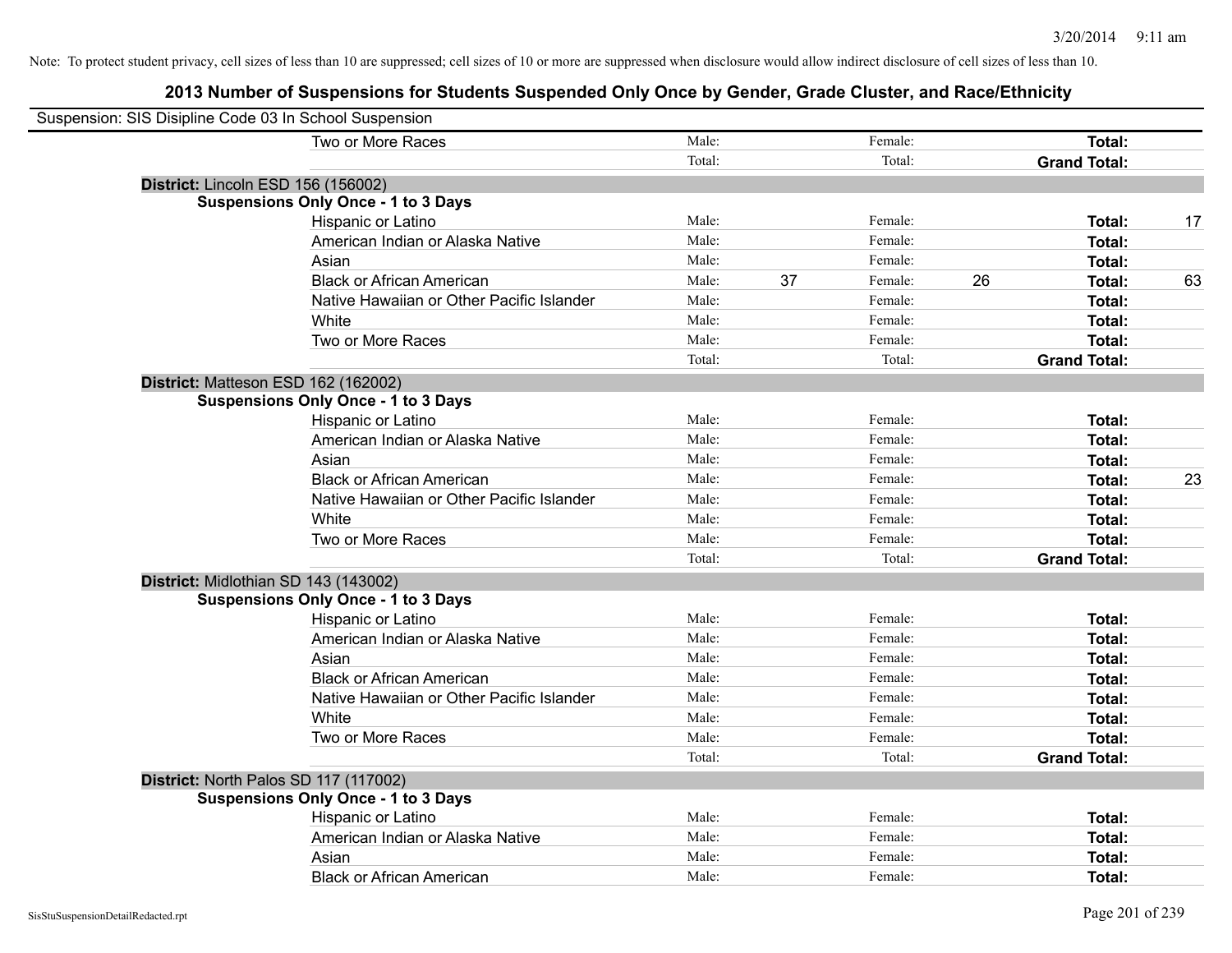| Suspension: SIS Disipline Code 03 In School Suspension |                                               |        |    |         |    |                     |    |
|--------------------------------------------------------|-----------------------------------------------|--------|----|---------|----|---------------------|----|
|                                                        | Native Hawaiian or Other Pacific Islander     | Male:  |    | Female: |    | <b>Total:</b>       |    |
|                                                        | White                                         | Male:  | 22 | Female: | 10 | Total:              | 32 |
|                                                        | Two or More Races                             | Male:  |    | Female: |    | <b>Total:</b>       |    |
|                                                        |                                               | Total: |    | Total:  |    | <b>Grand Total:</b> | 47 |
| District: Oak Lawn CHSD 229 (229016)                   |                                               |        |    |         |    |                     |    |
|                                                        | <b>Suspensions Only Once - 1 to 3 Days</b>    |        |    |         |    |                     |    |
|                                                        | Hispanic or Latino                            | Male:  |    | Female: |    | Total:              | 28 |
|                                                        | American Indian or Alaska Native              | Male:  |    | Female: |    | Total:              |    |
|                                                        | Asian                                         | Male:  |    | Female: |    | Total:              |    |
|                                                        | <b>Black or African American</b>              | Male:  |    | Female: |    | <b>Total:</b>       |    |
|                                                        | Native Hawaiian or Other Pacific Islander     | Male:  |    | Female: |    | Total:              |    |
|                                                        | White                                         | Male:  | 46 | Female: | 20 | <b>Total:</b>       | 66 |
|                                                        | Two or More Races                             | Male:  |    | Female: |    | <b>Total:</b>       |    |
|                                                        |                                               | Total: |    | Total:  |    | <b>Grand Total:</b> |    |
|                                                        | District: Oak Lawn-Hometown SD 123 (123002)   |        |    |         |    |                     |    |
|                                                        | <b>Suspensions Only Once - 1 to 3 Days</b>    |        |    |         |    |                     |    |
|                                                        | Hispanic or Latino                            | Male:  |    | Female: |    | Total:              |    |
|                                                        | American Indian or Alaska Native              | Male:  |    | Female: |    | Total:              |    |
|                                                        | Asian                                         | Male:  |    | Female: |    | Total:              |    |
|                                                        | <b>Black or African American</b>              | Male:  |    | Female: |    | <b>Total:</b>       |    |
|                                                        | Native Hawaiian or Other Pacific Islander     | Male:  |    | Female: |    | <b>Total:</b>       |    |
|                                                        | White                                         | Male:  |    | Female: |    | <b>Total:</b>       | 22 |
|                                                        | Two or More Races                             | Male:  |    | Female: |    | <b>Total:</b>       |    |
|                                                        |                                               | Total: |    | Total:  |    | <b>Grand Total:</b> | 34 |
|                                                        | <b>Suspensions Only Once - 4 or More Days</b> |        |    |         |    |                     |    |
|                                                        | Hispanic or Latino                            | Male:  |    | Female: |    | Total:              |    |
|                                                        | American Indian or Alaska Native              | Male:  |    | Female: |    | <b>Total:</b>       |    |
|                                                        | Asian                                         | Male:  |    | Female: |    | Total:              |    |
|                                                        | <b>Black or African American</b>              | Male:  |    | Female: |    | Total:              |    |
|                                                        | Native Hawaiian or Other Pacific Islander     | Male:  |    | Female: |    | <b>Total:</b>       |    |
|                                                        | White                                         | Male:  |    | Female: |    | Total:              |    |
|                                                        | Two or More Races                             | Male:  |    | Female: |    | Total:              |    |
|                                                        |                                               | Total: |    | Total:  |    | <b>Grand Total:</b> |    |
| <b>District: Palos CCSD 118 (118004)</b>               |                                               |        |    |         |    |                     |    |
|                                                        | <b>Suspensions Only Once - 1 to 3 Days</b>    |        |    |         |    |                     |    |
|                                                        | Hispanic or Latino                            | Male:  |    | Female: |    | <b>Total:</b>       |    |
|                                                        | American Indian or Alaska Native              | Male:  |    | Female: |    | <b>Total:</b>       |    |
|                                                        | Asian                                         | Male:  |    | Female: |    | Total:              |    |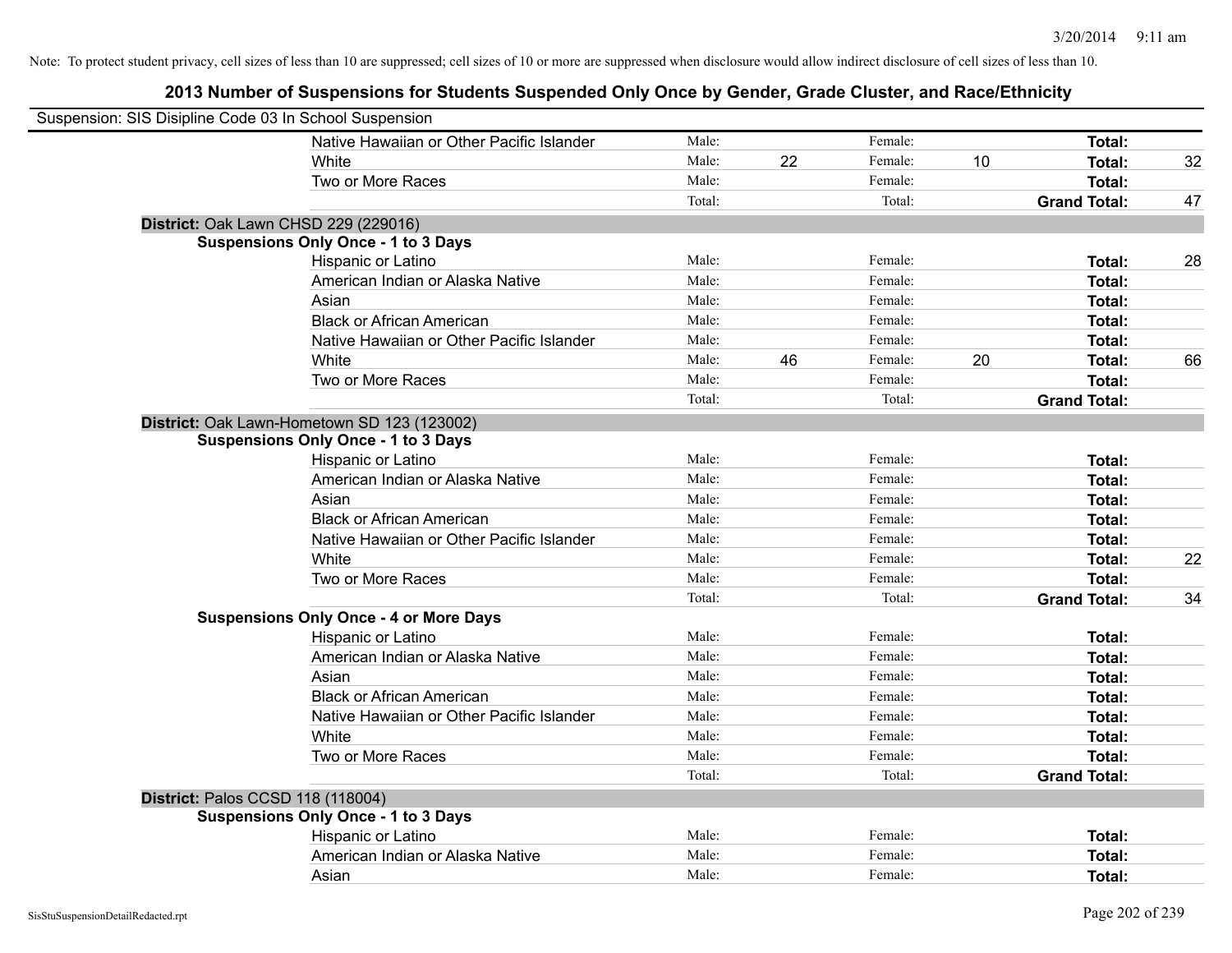| Suspension: SIS Disipline Code 03 In School Suspension |                                               |        |    |         |    |                     |     |
|--------------------------------------------------------|-----------------------------------------------|--------|----|---------|----|---------------------|-----|
|                                                        | <b>Black or African American</b>              | Male:  |    | Female: |    | Total:              |     |
|                                                        | Native Hawaiian or Other Pacific Islander     | Male:  |    | Female: |    | <b>Total:</b>       |     |
|                                                        | White                                         | Male:  |    | Female: |    | <b>Total:</b>       | 34  |
|                                                        | Two or More Races                             | Male:  |    | Female: |    | <b>Total:</b>       |     |
|                                                        |                                               | Total: |    | Total:  |    | <b>Grand Total:</b> |     |
| District: Palos Heights SD 128 (128002)                |                                               |        |    |         |    |                     |     |
|                                                        | <b>Suspensions Only Once - 1 to 3 Days</b>    |        |    |         |    |                     |     |
|                                                        | Hispanic or Latino                            | Male:  |    | Female: |    | Total:              |     |
|                                                        | American Indian or Alaska Native              | Male:  |    | Female: |    | <b>Total:</b>       |     |
|                                                        | Asian                                         | Male:  |    | Female: |    | Total:              |     |
|                                                        | <b>Black or African American</b>              | Male:  |    | Female: |    | Total:              |     |
|                                                        | Native Hawaiian or Other Pacific Islander     | Male:  |    | Female: |    | Total:              |     |
|                                                        | White                                         | Male:  |    | Female: |    | <b>Total:</b>       |     |
|                                                        | Two or More Races                             | Male:  |    | Female: |    | <b>Total:</b>       |     |
|                                                        |                                               | Total: |    | Total:  |    | <b>Grand Total:</b> |     |
| District: Park Forest SD 163 (163002)                  |                                               |        |    |         |    |                     |     |
|                                                        | <b>Suspensions Only Once - 1 to 3 Days</b>    |        |    |         |    |                     |     |
|                                                        | Hispanic or Latino                            | Male:  |    | Female: |    | Total:              |     |
|                                                        | American Indian or Alaska Native              | Male:  |    | Female: |    | <b>Total:</b>       |     |
|                                                        | Asian                                         | Male:  |    | Female: |    | Total:              |     |
|                                                        | <b>Black or African American</b>              | Male:  | 60 | Female: | 40 | <b>Total:</b>       | 100 |
|                                                        | Native Hawaiian or Other Pacific Islander     | Male:  |    | Female: |    | <b>Total:</b>       |     |
|                                                        | White                                         | Male:  |    | Female: |    | <b>Total:</b>       |     |
|                                                        | Two or More Races                             | Male:  |    | Female: |    | Total:              |     |
|                                                        |                                               | Total: |    | Total:  |    | <b>Grand Total:</b> | 111 |
|                                                        | <b>Suspensions Only Once - 4 or More Days</b> |        |    |         |    |                     |     |
|                                                        | Hispanic or Latino                            | Male:  |    | Female: |    | Total:              |     |
|                                                        | American Indian or Alaska Native              | Male:  |    | Female: |    | <b>Total:</b>       |     |
|                                                        | Asian                                         | Male:  |    | Female: |    | Total:              |     |
|                                                        | <b>Black or African American</b>              | Male:  |    | Female: |    | Total:              |     |
|                                                        | Native Hawaiian or Other Pacific Islander     | Male:  |    | Female: |    | Total:              |     |
|                                                        | White                                         | Male:  |    | Female: |    | Total:              |     |
|                                                        | Two or More Races                             | Male:  |    | Female: |    | <b>Total:</b>       |     |
|                                                        |                                               | Total: |    | Total:  |    | <b>Grand Total:</b> |     |
|                                                        | District: Posen-Robbins ESD 143-5 (143502)    |        |    |         |    |                     |     |
|                                                        | <b>Suspensions Only Once - 1 to 3 Days</b>    |        |    |         |    |                     |     |
|                                                        | Hispanic or Latino                            | Male:  |    | Female: |    | <b>Total:</b>       |     |
|                                                        | American Indian or Alaska Native              | Male:  |    | Female: |    | Total:              |     |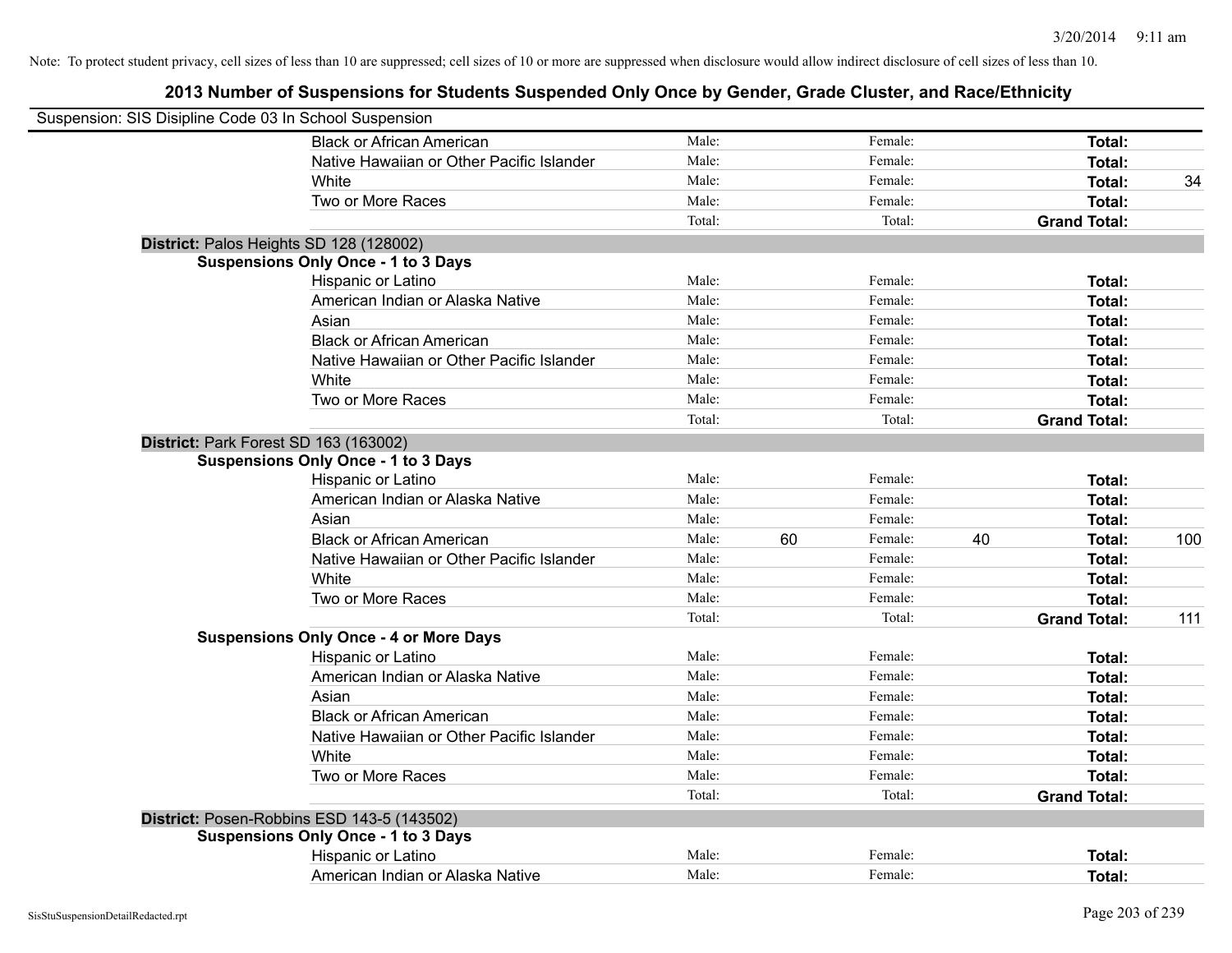| Suspension: SIS Disipline Code 03 In School Suspension |                                               |        |    |         |    |                     |    |
|--------------------------------------------------------|-----------------------------------------------|--------|----|---------|----|---------------------|----|
|                                                        | Asian                                         | Male:  |    | Female: |    | Total:              |    |
|                                                        | <b>Black or African American</b>              | Male:  |    | Female: |    | Total:              |    |
|                                                        | Native Hawaiian or Other Pacific Islander     | Male:  |    | Female: |    | Total:              |    |
|                                                        | White                                         | Male:  |    | Female: |    | Total:              |    |
|                                                        | Two or More Races                             | Male:  |    | Female: |    | Total:              |    |
|                                                        |                                               | Total: |    | Total:  |    | <b>Grand Total:</b> |    |
|                                                        | <b>Suspensions Only Once - 4 or More Days</b> |        |    |         |    |                     |    |
|                                                        | Hispanic or Latino                            | Male:  |    | Female: |    | Total:              |    |
|                                                        | American Indian or Alaska Native              | Male:  |    | Female: |    | Total:              |    |
|                                                        | Asian                                         | Male:  |    | Female: |    | Total:              |    |
|                                                        | <b>Black or African American</b>              | Male:  |    | Female: |    | Total:              |    |
|                                                        | Native Hawaiian or Other Pacific Islander     | Male:  |    | Female: |    | Total:              |    |
|                                                        | White                                         | Male:  |    | Female: |    | Total:              |    |
|                                                        | Two or More Races                             | Male:  |    | Female: |    | Total:              |    |
|                                                        |                                               | Total: |    | Total:  |    | <b>Grand Total:</b> |    |
|                                                        | District: Prairie-Hills ESD 144 (144002)      |        |    |         |    |                     |    |
|                                                        | <b>Suspensions Only Once - 1 to 3 Days</b>    |        |    |         |    |                     |    |
|                                                        | Hispanic or Latino                            | Male:  |    | Female: |    | Total:              |    |
|                                                        | American Indian or Alaska Native              | Male:  |    | Female: |    | Total:              |    |
|                                                        | Asian                                         | Male:  |    | Female: |    | Total:              |    |
|                                                        | <b>Black or African American</b>              | Male:  |    | Female: |    | Total:              |    |
|                                                        | Native Hawaiian or Other Pacific Islander     | Male:  |    | Female: |    | Total:              |    |
|                                                        | White                                         | Male:  |    | Female: |    | Total:              |    |
|                                                        | Two or More Races                             | Male:  |    | Female: |    | Total:              |    |
|                                                        |                                               | Total: |    | Total:  |    | <b>Grand Total:</b> |    |
|                                                        | District: Reavis Twp HSD 220 (220017)         |        |    |         |    |                     |    |
|                                                        | <b>Suspensions Only Once - 1 to 3 Days</b>    |        |    |         |    |                     |    |
|                                                        | Hispanic or Latino                            | Male:  | 32 | Female: | 20 | Total:              | 52 |
|                                                        | American Indian or Alaska Native              | Male:  |    | Female: |    | Total:              |    |
|                                                        | Asian                                         | Male:  |    | Female: |    | Total:              |    |
|                                                        | <b>Black or African American</b>              | Male:  |    | Female: |    | Total:              |    |
|                                                        | Native Hawaiian or Other Pacific Islander     | Male:  |    | Female: |    | Total:              |    |
|                                                        | White                                         | Male:  | 47 | Female: | 15 | Total:              | 62 |
|                                                        | Two or More Races                             | Male:  |    | Female: |    | Total:              |    |
|                                                        |                                               | Total: |    | Total:  |    | <b>Grand Total:</b> |    |
|                                                        | <b>Suspensions Only Once - 4 or More Days</b> |        |    |         |    |                     |    |
|                                                        | Hispanic or Latino                            | Male:  |    | Female: |    | Total:              |    |
|                                                        | American Indian or Alaska Native              | Male:  |    | Female: |    | Total:              |    |
|                                                        | Asian                                         | Male:  |    | Female: |    | Total:              |    |
| SisStuSuspensionDetailRedacted.rpt                     |                                               |        |    |         |    | Page 204 of 239     |    |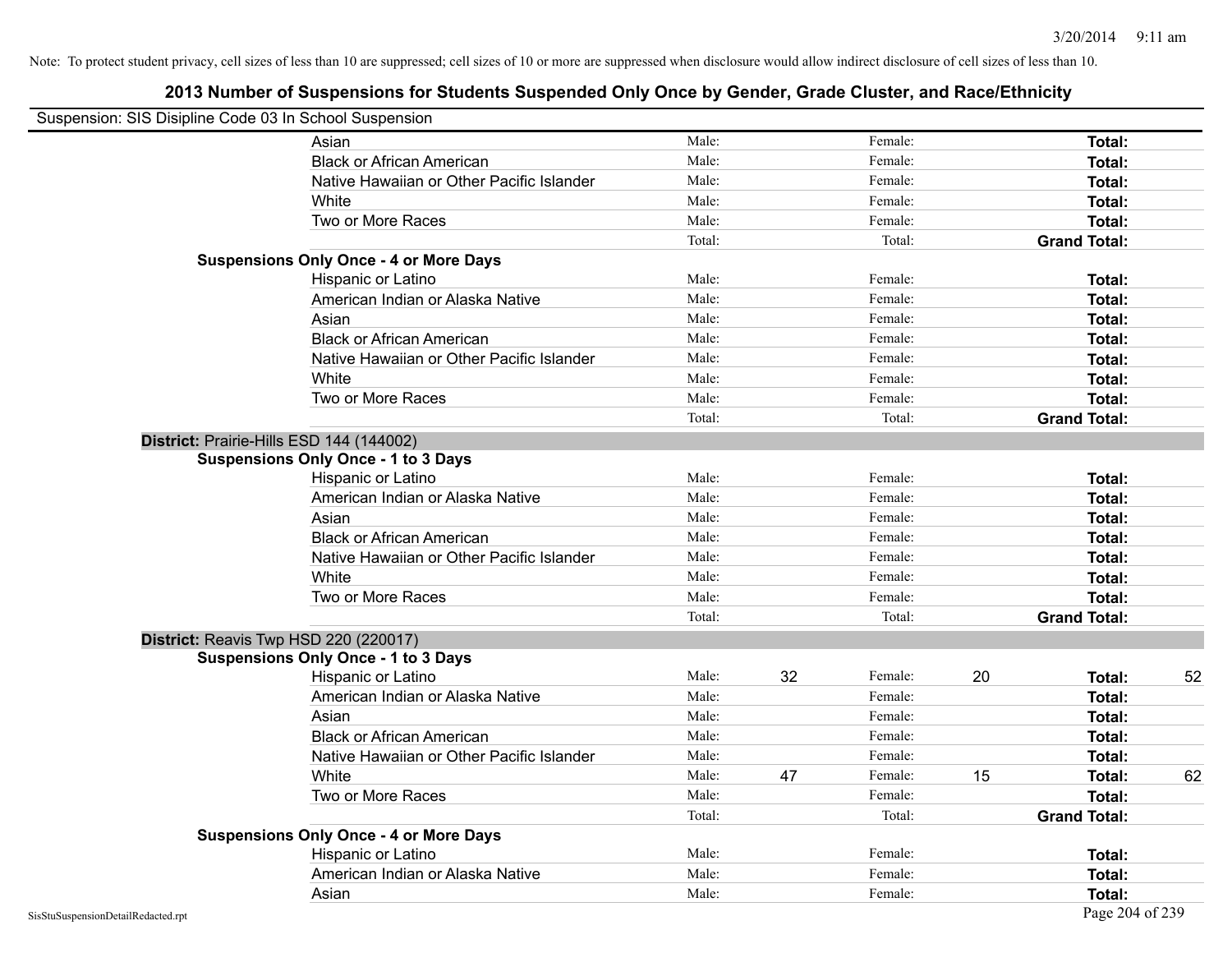| Suspension: SIS Disipline Code 03 In School Suspension |                                               |        |     |         |    |                     |     |
|--------------------------------------------------------|-----------------------------------------------|--------|-----|---------|----|---------------------|-----|
|                                                        | <b>Black or African American</b>              | Male:  |     | Female: |    | Total:              |     |
|                                                        | Native Hawaiian or Other Pacific Islander     | Male:  |     | Female: |    | Total:              |     |
|                                                        | White                                         | Male:  |     | Female: |    | Total:              |     |
|                                                        | Two or More Races                             | Male:  |     | Female: |    | Total:              |     |
|                                                        |                                               | Total: |     | Total:  |    | <b>Grand Total:</b> |     |
| <b>District: Rich Twp HSD 227 (227017)</b>             |                                               |        |     |         |    |                     |     |
|                                                        | <b>Suspensions Only Once - 1 to 3 Days</b>    |        |     |         |    |                     |     |
|                                                        | Hispanic or Latino                            | Male:  |     | Female: |    | Total:              |     |
|                                                        | American Indian or Alaska Native              | Male:  |     | Female: |    | Total:              |     |
|                                                        | Asian                                         | Male:  |     | Female: |    | Total:              |     |
|                                                        | <b>Black or African American</b>              | Male:  | 139 | Female: | 96 | Total:              | 235 |
|                                                        | Native Hawaiian or Other Pacific Islander     | Male:  |     | Female: |    | Total:              |     |
|                                                        | White                                         | Male:  |     | Female: |    | Total:              | 10  |
|                                                        | Two or More Races                             | Male:  |     | Female: |    | Total:              |     |
|                                                        |                                               | Total: |     | Total:  |    | <b>Grand Total:</b> |     |
|                                                        | <b>Suspensions Only Once - 4 or More Days</b> |        |     |         |    |                     |     |
|                                                        | Hispanic or Latino                            | Male:  |     | Female: |    | Total:              |     |
|                                                        | American Indian or Alaska Native              | Male:  |     | Female: |    | Total:              |     |
|                                                        | Asian                                         | Male:  |     | Female: |    | Total:              |     |
|                                                        | <b>Black or African American</b>              | Male:  |     | Female: |    | Total:              |     |
|                                                        | Native Hawaiian or Other Pacific Islander     | Male:  |     | Female: |    | Total:              |     |
|                                                        | White                                         | Male:  |     | Female: |    | Total:              |     |
|                                                        | Two or More Races                             | Male:  |     | Female: |    | Total:              |     |
|                                                        |                                               | Total: |     | Total:  |    | <b>Grand Total:</b> |     |
| District: Ridgeland SD 122 (122002)                    |                                               |        |     |         |    |                     |     |
|                                                        | <b>Suspensions Only Once - 1 to 3 Days</b>    |        |     |         |    |                     |     |
|                                                        | Hispanic or Latino                            | Male:  |     | Female: |    | Total:              |     |
|                                                        | American Indian or Alaska Native              | Male:  |     | Female: |    | Total:              |     |
|                                                        | Asian                                         | Male:  |     | Female: |    | Total:              |     |
|                                                        | <b>Black or African American</b>              | Male:  |     | Female: |    | Total:              |     |
|                                                        | Native Hawaiian or Other Pacific Islander     | Male:  |     | Female: |    | Total:              |     |
|                                                        | White                                         | Male:  |     | Female: |    | Total:              | 53  |
|                                                        | Two or More Races                             | Male:  |     | Female: |    | Total:              |     |
|                                                        |                                               | Total: | 55  | Total:  | 12 | <b>Grand Total:</b> | 67  |
| District: Sandridge SD 172 (172002)                    |                                               |        |     |         |    |                     |     |
|                                                        | <b>Suspensions Only Once - 1 to 3 Days</b>    |        |     |         |    |                     |     |
|                                                        | Hispanic or Latino                            | Male:  |     | Female: |    | Total:              |     |
|                                                        | American Indian or Alaska Native              | Male:  |     | Female: |    | Total:              |     |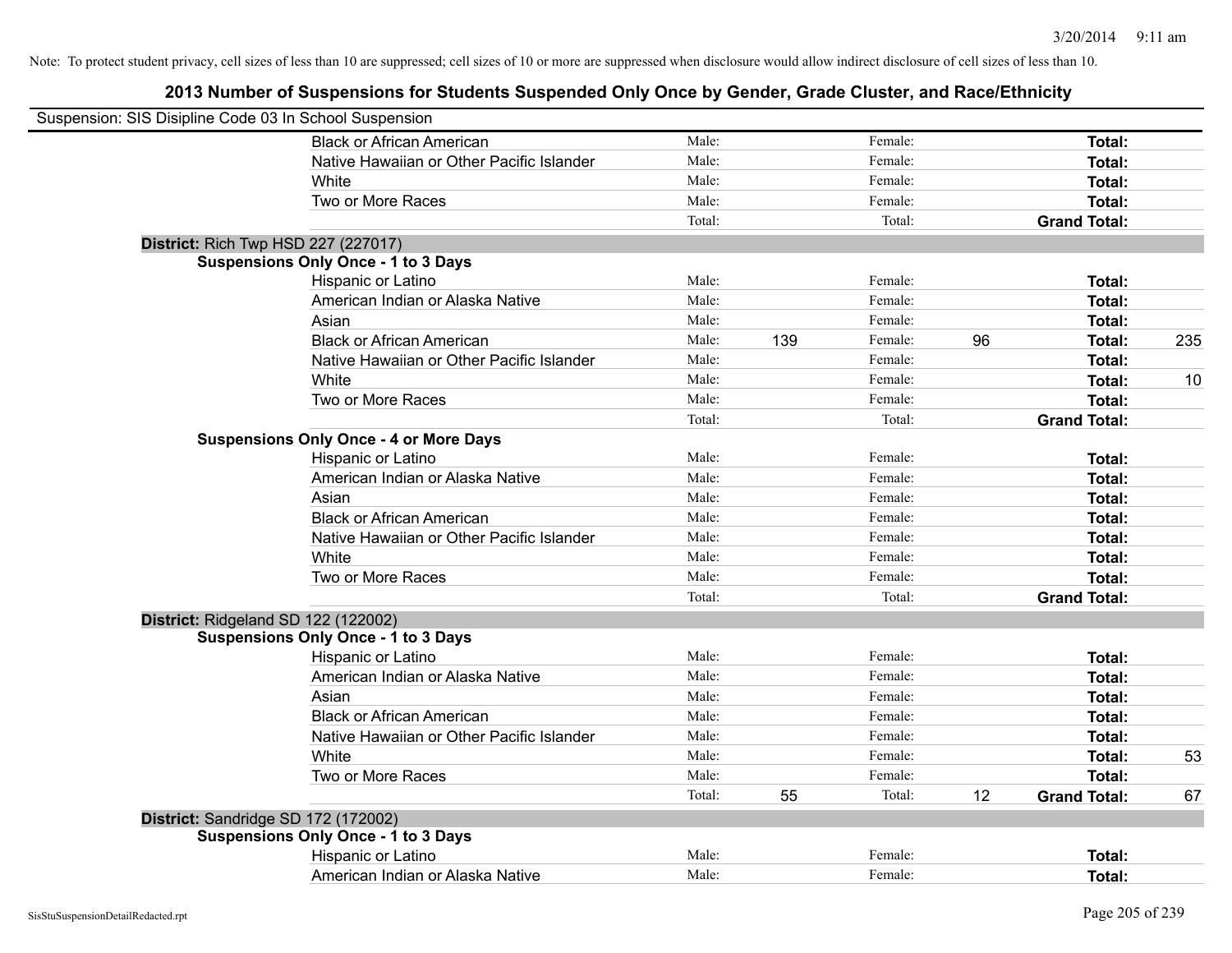# **2013 Number of Suspensions for Students Suspended Only Once by Gender, Grade Cluster, and Race/Ethnicity**

| Suspension: SIS Disipline Code 03 In School Suspension |        |         |                     |    |
|--------------------------------------------------------|--------|---------|---------------------|----|
| Asian                                                  | Male:  | Female: | Total:              |    |
| <b>Black or African American</b>                       | Male:  | Female: | Total:              | 24 |
| Native Hawaiian or Other Pacific Islander              | Male:  | Female: | Total:              |    |
| White                                                  | Male:  | Female: | Total:              | 12 |
| Two or More Races                                      | Male:  | Female: | Total:              |    |
|                                                        | Total: | Total:  | <b>Grand Total:</b> |    |
| District: South Holland SD 151 (151002)                |        |         |                     |    |
| <b>Suspensions Only Once - 1 to 3 Days</b>             |        |         |                     |    |
| <b>Hispanic or Latino</b>                              | Male:  | Female: | Total:              |    |
| American Indian or Alaska Native                       | Male:  | Female: | Total:              |    |
| Asian                                                  | Male:  | Female: | Total:              |    |
| <b>Black or African American</b>                       | Male:  | Female: | Total:              | 36 |
| Native Hawaiian or Other Pacific Islander              | Male:  | Female: | Total:              |    |
| White                                                  | Male:  | Female: | Total:              |    |
| Two or More Races                                      | Male:  | Female: | Total:              |    |
|                                                        | Total: | Total:  | <b>Grand Total:</b> |    |
| District: Southland College Prep (901025)              |        |         |                     |    |
| <b>Suspensions Only Once - 1 to 3 Days</b>             |        |         |                     |    |
| Hispanic or Latino                                     | Male:  | Female: | Total:              |    |
| American Indian or Alaska Native                       | Male:  | Female: | Total:              |    |
| Asian                                                  | Male:  | Female: | Total:              |    |
| <b>Black or African American</b>                       | Male:  | Female: | Total:              |    |
| Native Hawaiian or Other Pacific Islander              | Male:  | Female: | Total:              |    |
| White                                                  | Male:  | Female: | Total:              |    |
| Two or More Races                                      | Male:  | Female: | Total:              |    |
|                                                        | Total: | Total:  | <b>Grand Total:</b> |    |
| District: Southwest Cook Coop Spec Ed (142061)         |        |         |                     |    |
| <b>Suspensions Only Once - 1 to 3 Days</b>             |        |         |                     |    |
| Hispanic or Latino                                     | Male:  | Female: | Total:              |    |
| American Indian or Alaska Native                       | Male:  | Female: | Total:              |    |
| Asian                                                  | Male:  | Female: | Total:              |    |
| <b>Black or African American</b>                       | Male:  | Female: | Total:              |    |
| Native Hawaiian or Other Pacific Islander              | Male:  | Female: | Total:              |    |
| White                                                  | Male:  | Female: | Total:              |    |
| Two or More Races                                      | Male:  | Female: | Total:              |    |
|                                                        | Total: | Total:  | <b>Grand Total:</b> |    |

**Suspensions Only Once - 1 to 3 Days**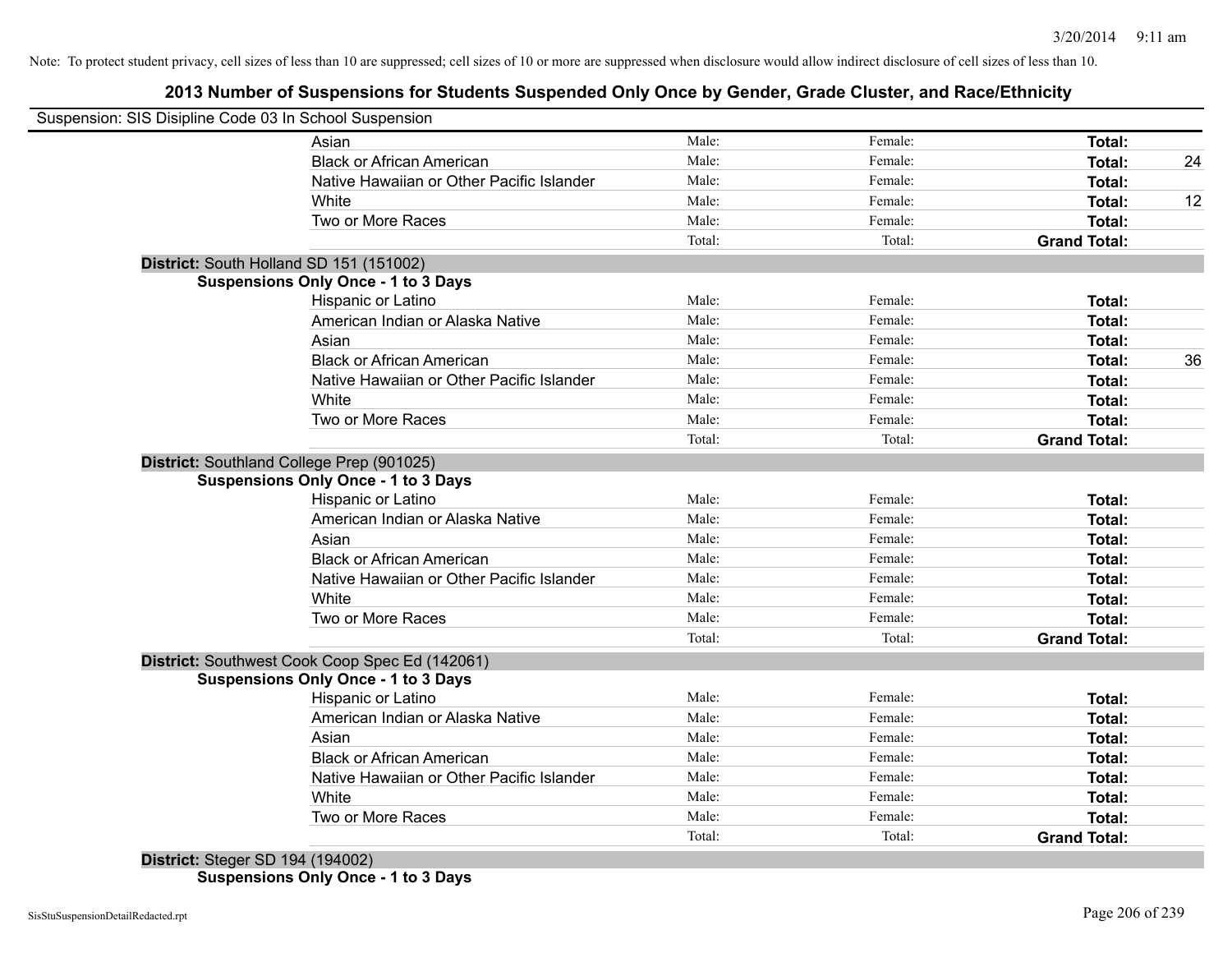|                                  | Suspension: SIS Disipline Code 03 In School Suspension |        |    |         |    |                     |    |
|----------------------------------|--------------------------------------------------------|--------|----|---------|----|---------------------|----|
|                                  | Hispanic or Latino                                     | Male:  |    | Female: |    | Total:              | 30 |
|                                  | American Indian or Alaska Native                       | Male:  |    | Female: |    | Total:              |    |
|                                  | Asian                                                  | Male:  |    | Female: |    | Total:              |    |
|                                  | <b>Black or African American</b>                       | Male:  |    | Female: |    | Total:              | 13 |
|                                  | Native Hawaiian or Other Pacific Islander              | Male:  |    | Female: |    | Total:              |    |
|                                  | White                                                  | Male:  | 27 | Female: | 13 | Total:              | 40 |
|                                  | Two or More Races                                      | Male:  |    | Female: |    | Total:              |    |
|                                  |                                                        | Total: |    | Total:  |    | <b>Grand Total:</b> |    |
|                                  | <b>Suspensions Only Once - 4 or More Days</b>          |        |    |         |    |                     |    |
|                                  | Hispanic or Latino                                     | Male:  |    | Female: |    | Total:              |    |
|                                  | American Indian or Alaska Native                       | Male:  |    | Female: |    | Total:              |    |
|                                  | Asian                                                  | Male:  |    | Female: |    | Total:              |    |
|                                  | <b>Black or African American</b>                       | Male:  |    | Female: |    | Total:              |    |
|                                  | Native Hawaiian or Other Pacific Islander              | Male:  |    | Female: |    | Total:              |    |
|                                  | White                                                  | Male:  |    | Female: |    | Total:              |    |
|                                  | Two or More Races                                      | Male:  |    | Female: |    | Total:              |    |
|                                  |                                                        | Total: |    | Total:  |    | <b>Grand Total:</b> |    |
| District: Summit SD 104 (104002) |                                                        |        |    |         |    |                     |    |
|                                  | <b>Suspensions Only Once - 1 to 3 Days</b>             |        |    |         |    |                     |    |
|                                  | Hispanic or Latino                                     | Male:  |    | Female: |    | Total:              |    |
|                                  | American Indian or Alaska Native                       | Male:  |    | Female: |    | Total:              |    |
|                                  | Asian                                                  | Male:  |    | Female: |    | Total:              |    |
|                                  | <b>Black or African American</b>                       | Male:  |    | Female: |    | Total:              |    |
|                                  | Native Hawaiian or Other Pacific Islander              | Male:  |    | Female: |    | Total:              |    |
|                                  | White                                                  | Male:  |    | Female: |    | Total:              |    |
|                                  | Two or More Races                                      | Male:  |    | Female: |    | Total:              |    |
|                                  |                                                        | Total: |    | Total:  |    | <b>Grand Total:</b> |    |
|                                  | District: Sunnybrook SD 171 (171002)                   |        |    |         |    |                     |    |
|                                  | <b>Suspensions Only Once - 1 to 3 Days</b>             |        |    |         |    |                     |    |
|                                  | Hispanic or Latino                                     | Male:  |    | Female: |    | Total:              |    |
|                                  | American Indian or Alaska Native                       | Male:  |    | Female: |    | Total:              |    |
|                                  | Asian                                                  | Male:  |    | Female: |    | Total:              |    |
|                                  | <b>Black or African American</b>                       | Male:  | 21 | Female: | 16 | Total:              | 37 |
|                                  | Native Hawaiian or Other Pacific Islander              | Male:  |    | Female: |    | Total:              |    |
|                                  | White                                                  | Male:  |    | Female: |    | Total:              |    |
|                                  | Two or More Races                                      | Male:  |    | Female: |    | Total:              |    |
|                                  |                                                        | Total: |    | Total:  |    | <b>Grand Total:</b> |    |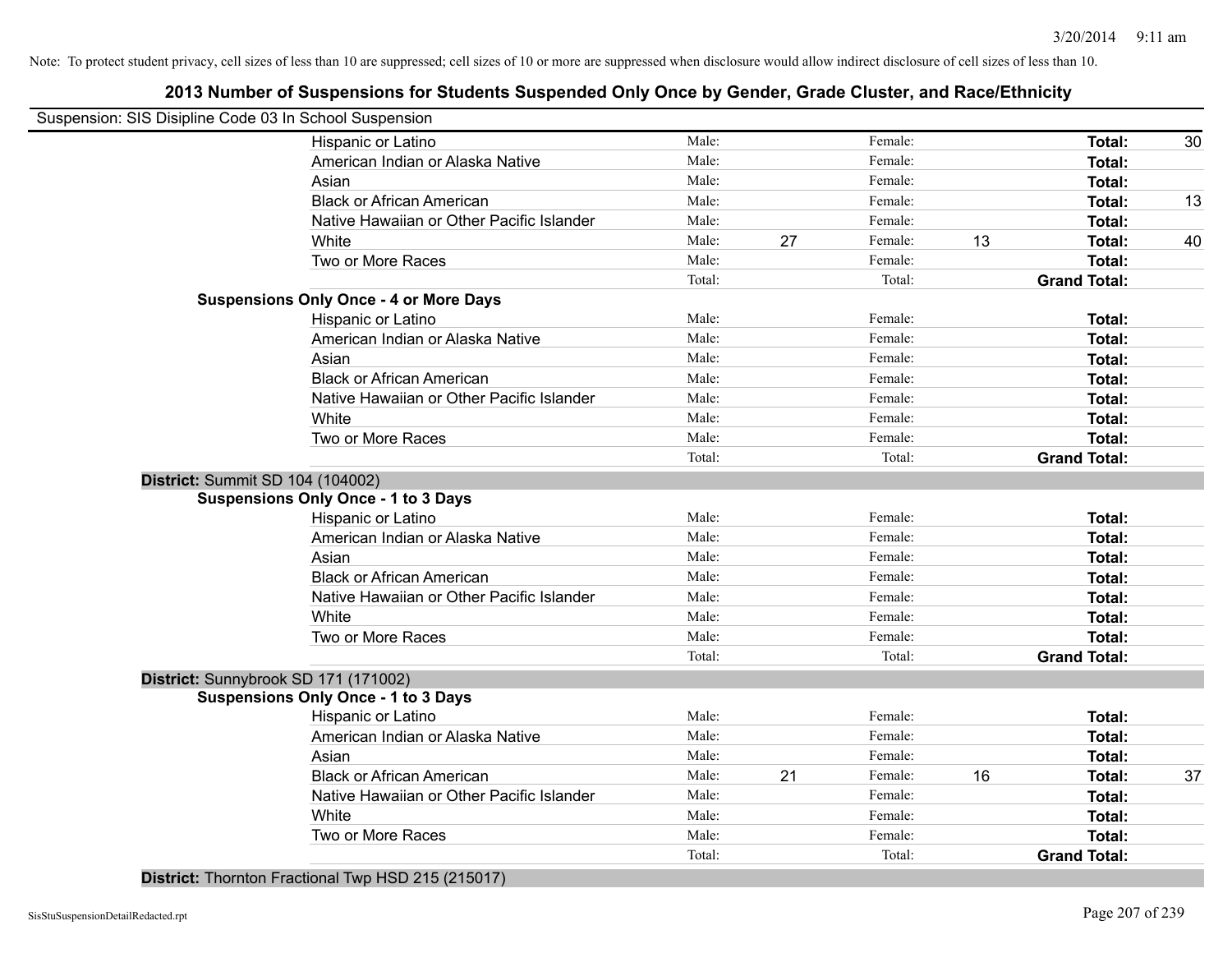| Suspension: SIS Disipline Code 03 In School Suspension |                                               |        |     |         |     |                     |     |
|--------------------------------------------------------|-----------------------------------------------|--------|-----|---------|-----|---------------------|-----|
|                                                        | <b>Suspensions Only Once - 1 to 3 Days</b>    |        |     |         |     |                     |     |
|                                                        | Hispanic or Latino                            | Male:  | 57  | Female: | 55  | Total:              | 112 |
|                                                        | American Indian or Alaska Native              | Male:  |     | Female: |     | Total:              |     |
|                                                        | Asian                                         | Male:  |     | Female: |     | Total:              |     |
|                                                        | <b>Black or African American</b>              | Male:  | 235 | Female: | 239 | Total:              | 474 |
|                                                        | Native Hawaiian or Other Pacific Islander     | Male:  |     | Female: |     | Total:              |     |
|                                                        | White                                         | Male:  | 21  | Female: | 23  | Total:              | 44  |
|                                                        | Two or More Races                             | Male:  |     | Female: |     | Total:              | 22  |
|                                                        |                                               | Total: |     | Total:  |     | <b>Grand Total:</b> |     |
| District: Thornton SD 154 (154002)                     |                                               |        |     |         |     |                     |     |
|                                                        | <b>Suspensions Only Once - 1 to 3 Days</b>    |        |     |         |     |                     |     |
|                                                        | Hispanic or Latino                            | Male:  |     | Female: |     | Total:              |     |
|                                                        | American Indian or Alaska Native              | Male:  |     | Female: |     | Total:              |     |
|                                                        | Asian                                         | Male:  |     | Female: |     | Total:              |     |
|                                                        | <b>Black or African American</b>              | Male:  |     | Female: |     | Total:              |     |
|                                                        | Native Hawaiian or Other Pacific Islander     | Male:  |     | Female: |     | Total:              |     |
|                                                        | White                                         | Male:  |     | Female: |     | Total:              |     |
|                                                        | Two or More Races                             | Male:  |     | Female: |     | Total:              |     |
|                                                        |                                               | Total: |     | Total:  |     | <b>Grand Total:</b> |     |
| District: Thornton Twp HSD 205 (205017)                |                                               |        |     |         |     |                     |     |
|                                                        | <b>Suspensions Only Once - 1 to 3 Days</b>    |        |     |         |     |                     |     |
|                                                        | Hispanic or Latino                            | Male:  | 26  | Female: | 29  | Total:              | 55  |
|                                                        | American Indian or Alaska Native              | Male:  |     | Female: |     | Total:              |     |
|                                                        | Asian                                         | Male:  |     | Female: |     | Total:              |     |
|                                                        | <b>Black or African American</b>              | Male:  | 388 | Female: | 382 | Total:              | 770 |
|                                                        | Native Hawaiian or Other Pacific Islander     | Male:  |     | Female: |     | Total:              |     |
|                                                        | White                                         | Male:  |     | Female: |     | Total:              |     |
|                                                        | Two or More Races                             | Male:  |     | Female: |     | Total:              | 11  |
|                                                        |                                               | Total: |     | Total:  |     | <b>Grand Total:</b> |     |
|                                                        | <b>Suspensions Only Once - 4 or More Days</b> |        |     |         |     |                     |     |
|                                                        | Hispanic or Latino                            | Male:  |     | Female: |     | Total:              |     |
|                                                        | American Indian or Alaska Native              | Male:  |     | Female: |     | Total:              |     |
|                                                        | Asian                                         | Male:  |     | Female: |     | Total:              |     |
|                                                        | <b>Black or African American</b>              | Male:  |     | Female: |     | Total:              | 12  |
|                                                        | Native Hawaiian or Other Pacific Islander     | Male:  |     | Female: |     | Total:              |     |
|                                                        | White                                         | Male:  |     | Female: |     | Total:              |     |
|                                                        | Two or More Races                             | Male:  |     | Female: |     | <b>Total:</b>       |     |
|                                                        |                                               | Total: |     | Total:  |     | <b>Grand Total:</b> |     |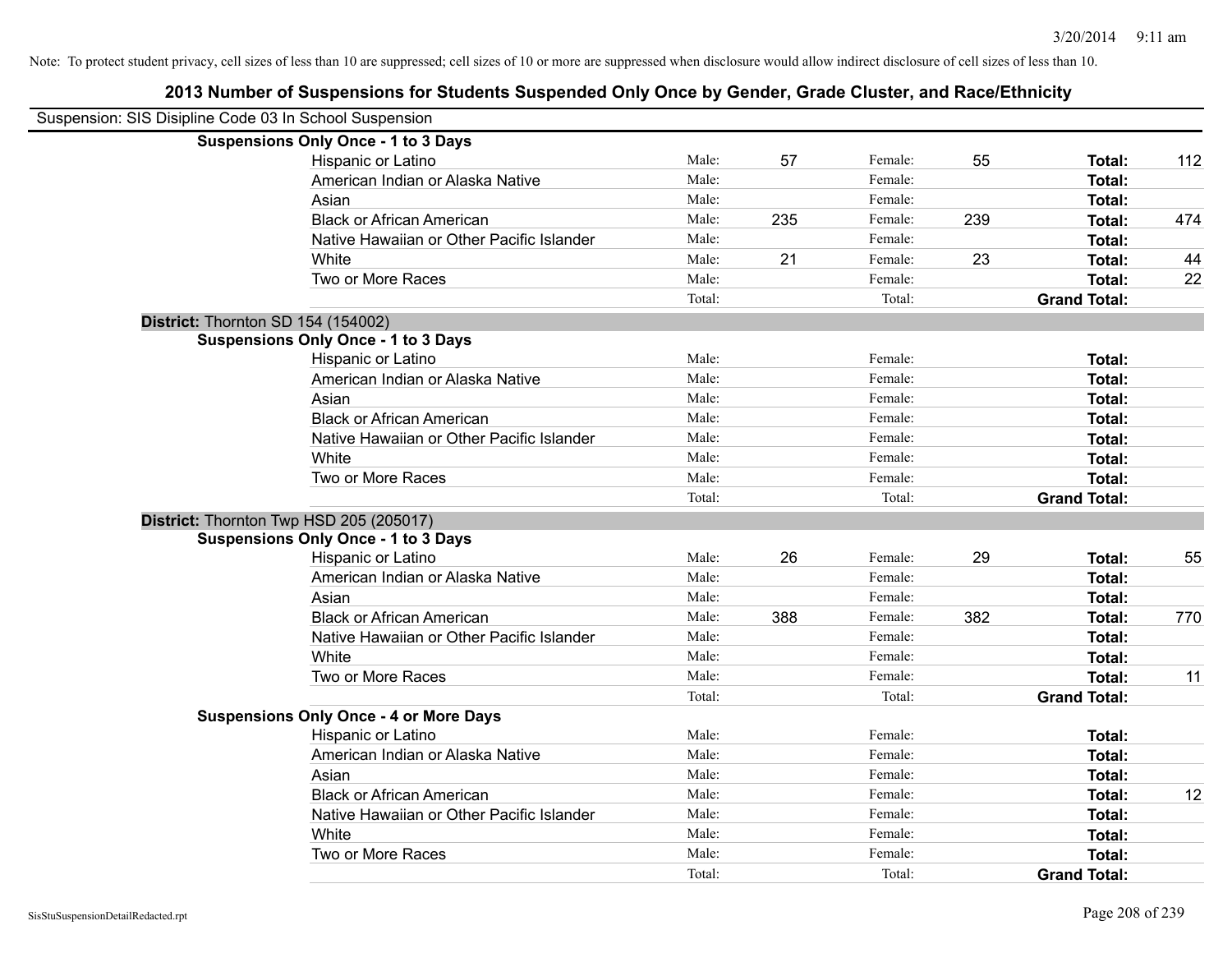|                                 | Suspension: SIS Disipline Code 03 In School Suspension |        |         |                     |    |
|---------------------------------|--------------------------------------------------------|--------|---------|---------------------|----|
|                                 | District: W Harvey-Dixmoor PSD 147 (147002)            |        |         |                     |    |
|                                 | <b>Suspensions Only Once - 1 to 3 Days</b>             |        |         |                     |    |
|                                 | Hispanic or Latino                                     | Male:  | Female: | Total:              |    |
|                                 | American Indian or Alaska Native                       | Male:  | Female: | Total:              |    |
|                                 | Asian                                                  | Male:  | Female: | Total:              |    |
|                                 | <b>Black or African American</b>                       | Male:  | Female: | Total:              |    |
|                                 | Native Hawaiian or Other Pacific Islander              | Male:  | Female: | Total:              |    |
|                                 | White                                                  | Male:  | Female: | Total:              |    |
|                                 | Two or More Races                                      | Male:  | Female: | Total:              |    |
|                                 |                                                        | Total: | Total:  | <b>Grand Total:</b> |    |
|                                 | District: Willow Springs SD 108 (108002)               |        |         |                     |    |
|                                 | <b>Suspensions Only Once - 1 to 3 Days</b>             |        |         |                     |    |
|                                 | Hispanic or Latino                                     | Male:  | Female: | Total:              |    |
|                                 | American Indian or Alaska Native                       | Male:  | Female: | Total:              |    |
|                                 | Asian                                                  | Male:  | Female: | Total:              |    |
|                                 | <b>Black or African American</b>                       | Male:  | Female: | Total:              |    |
|                                 | Native Hawaiian or Other Pacific Islander              | Male:  | Female: | Total:              |    |
|                                 | White                                                  | Male:  | Female: | Total:              |    |
|                                 | Two or More Races                                      | Male:  | Female: | Total:              |    |
|                                 |                                                        | Total: | Total:  | <b>Grand Total:</b> | 10 |
| County: Non-Public School (000) |                                                        |        |         |                     |    |
|                                 | District: Region 07 South Cook ISC 4 (000000)          |        |         |                     |    |
|                                 | <b>Suspensions Only Once - 1 to 3 Days</b>             |        |         |                     |    |
|                                 | Hispanic or Latino                                     | Male:  | Female: | Total:              |    |
|                                 | American Indian or Alaska Native                       | Male:  | Female: | Total:              |    |
|                                 | Asian                                                  | Male:  | Female: | Total:              |    |
|                                 | <b>Black or African American</b>                       | Male:  | Female: | Total:              |    |
|                                 | Native Hawaiian or Other Pacific Islander              | Male:  | Female: | Total:              |    |
|                                 | White                                                  | Male:  | Female: | Total:              |    |
|                                 | Two or More Races                                      | Male:  | Female: | Total:              |    |
|                                 |                                                        | Total: | Total:  | <b>Grand Total:</b> |    |
|                                 | <b>Suspensions Only Once - 4 or More Days</b>          |        |         |                     |    |
|                                 | Hispanic or Latino                                     | Male:  | Female: | Total:              |    |
|                                 | American Indian or Alaska Native                       | Male:  | Female: | Total:              |    |
|                                 | Asian                                                  | Male:  | Female: | Total:              |    |
|                                 | <b>Black or African American</b>                       | Male:  | Female: | Total:              |    |
|                                 | Native Hawaiian or Other Pacific Islander              | Male:  | Female: | <b>Total:</b>       |    |
|                                 | White                                                  | Male:  | Female: | Total:              |    |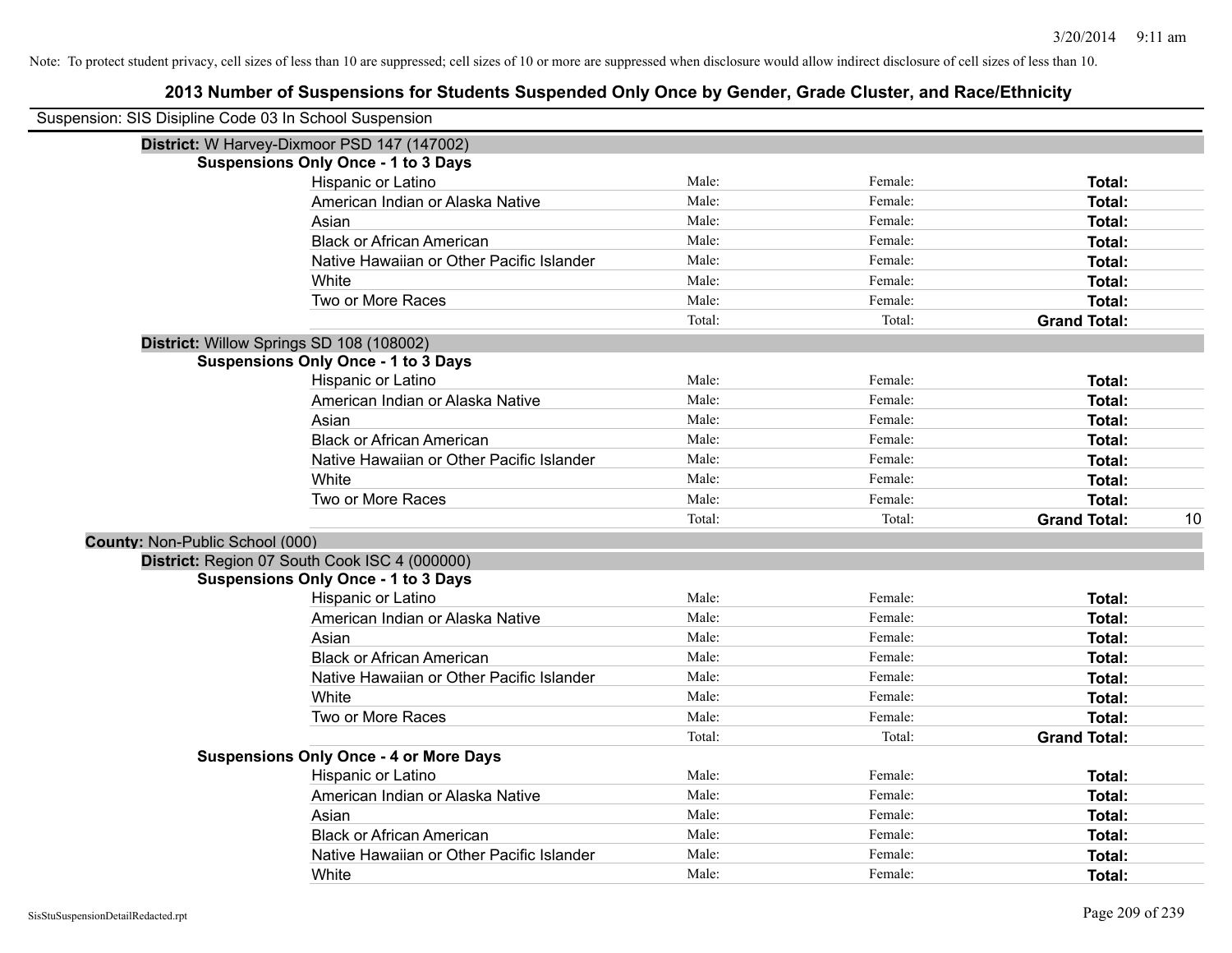| Suspension: SIS Disipline Code 03 In School Suspension |        |               |    |                     |    |
|--------------------------------------------------------|--------|---------------|----|---------------------|----|
| Two or More Races                                      | Male:  | Female:       |    | Total:              |    |
|                                                        | Total: | Total:        |    | <b>Grand Total:</b> |    |
| Region: Rock Island ROE (49)                           |        |               |    |                     |    |
| County: Rock Island (081)                              |        |               |    |                     |    |
| District: Carbon Cliff-Barstow SD 36 (036002)          |        |               |    |                     |    |
| <b>Suspensions Only Once - 1 to 3 Days</b>             |        |               |    |                     |    |
| Hispanic or Latino                                     | Male:  | Female:       |    | Total:              |    |
| American Indian or Alaska Native                       | Male:  | Female:       |    | <b>Total:</b>       |    |
| Asian                                                  | Male:  | Female:       |    | Total:              |    |
| <b>Black or African American</b>                       | Male:  | Female:       |    | Total:              |    |
| Native Hawaiian or Other Pacific Islander              | Male:  | Female:       |    | <b>Total:</b>       |    |
| White                                                  | Male:  | Female:       |    | <b>Total:</b>       | 13 |
| Two or More Races                                      | Male:  | Female:       |    | <b>Total:</b>       |    |
|                                                        | Total: | Total:        |    | <b>Grand Total:</b> |    |
| District: East Moline SD 37 (037002)                   |        |               |    |                     |    |
| <b>Suspensions Only Once - 1 to 3 Days</b>             |        |               |    |                     |    |
| Hispanic or Latino                                     | Male:  | Female:       |    | Total:              | 21 |
| American Indian or Alaska Native                       | Male:  | Female:       |    | <b>Total:</b>       |    |
| Asian                                                  | Male:  | Female:       |    | Total:              |    |
| <b>Black or African American</b>                       | Male:  | Female:       |    | Total:              | 23 |
| Native Hawaiian or Other Pacific Islander              | Male:  | Female:       |    | Total:              |    |
| White                                                  | Male:  | 22<br>Female: | 13 | <b>Total:</b>       | 35 |
| Two or More Races                                      | Male:  | Female:       |    | Total:              |    |
|                                                        | Total: | 59<br>Total:  | 30 | <b>Grand Total:</b> | 89 |
| <b>Suspensions Only Once - 4 or More Days</b>          |        |               |    |                     |    |
| Hispanic or Latino                                     | Male:  | Female:       |    | Total:              |    |
| American Indian or Alaska Native                       | Male:  | Female:       |    | Total:              |    |
| Asian                                                  | Male:  | Female:       |    | Total:              |    |
| <b>Black or African American</b>                       | Male:  | Female:       |    | Total:              |    |
| Native Hawaiian or Other Pacific Islander              | Male:  | Female:       |    | Total:              |    |
| White                                                  | Male:  | Female:       |    | Total:              |    |
| Two or More Races                                      | Male:  | Female:       |    | <b>Total:</b>       |    |
|                                                        | Total: | Total:        |    | <b>Grand Total:</b> |    |
| District: Hampton SD 29 (029002)                       |        |               |    |                     |    |
| <b>Suspensions Only Once - 1 to 3 Days</b>             |        |               |    |                     |    |
| Hispanic or Latino                                     | Male:  | Female:       |    | Total:              |    |
| American Indian or Alaska Native                       | Male:  | Female:       |    | <b>Total:</b>       |    |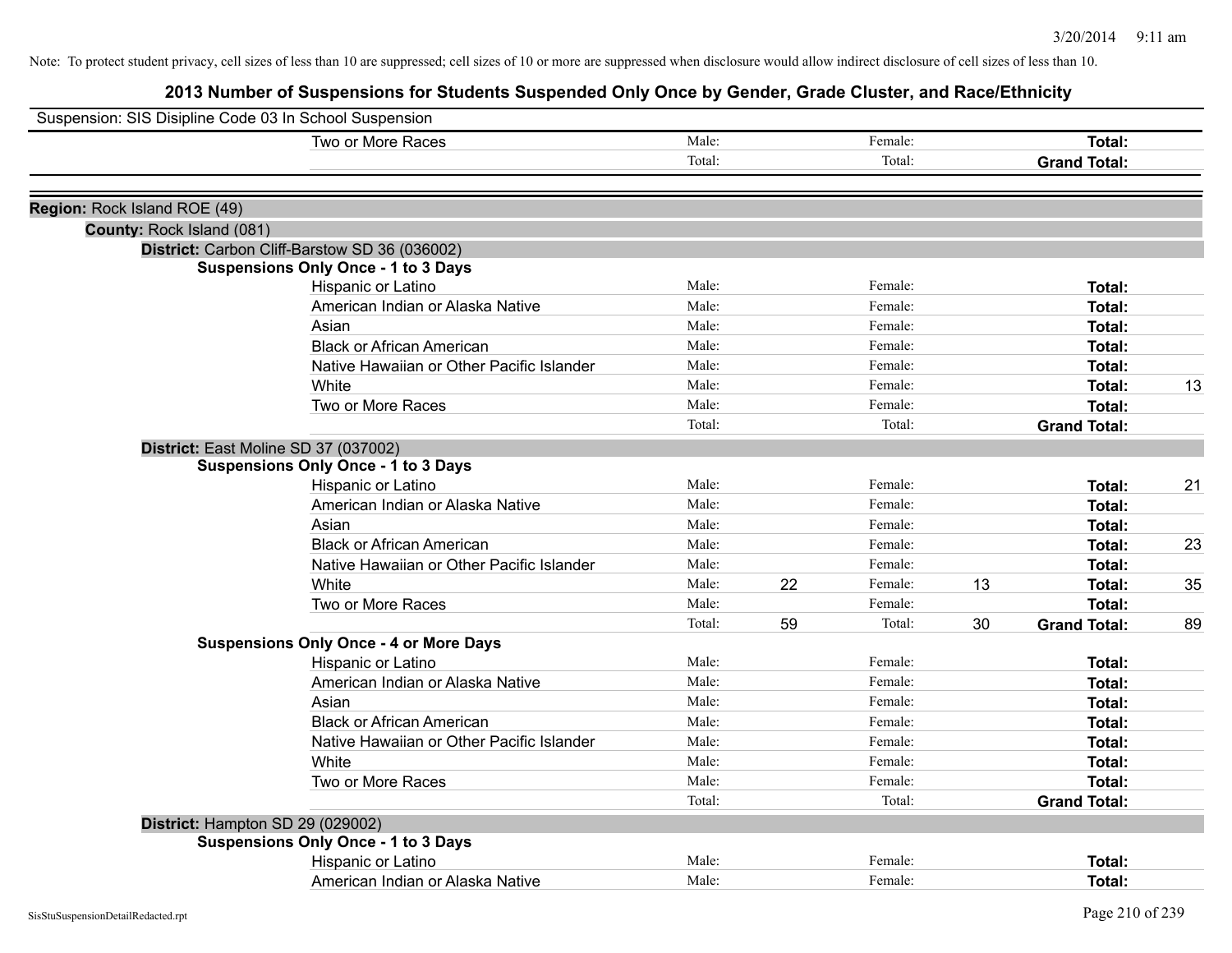| Suspension: SIS Disipline Code 03 In School Suspension |                                               |        |    |         |    |                     |     |
|--------------------------------------------------------|-----------------------------------------------|--------|----|---------|----|---------------------|-----|
|                                                        | Asian                                         | Male:  |    | Female: |    | Total:              |     |
|                                                        | <b>Black or African American</b>              | Male:  |    | Female: |    | Total:              |     |
|                                                        | Native Hawaiian or Other Pacific Islander     | Male:  |    | Female: |    | Total:              |     |
|                                                        | White                                         | Male:  |    | Female: |    | Total:              |     |
|                                                        | Two or More Races                             | Male:  |    | Female: |    | Total:              |     |
|                                                        |                                               | Total: |    | Total:  |    | <b>Grand Total:</b> |     |
| District: Moline USD 40 (040022)                       |                                               |        |    |         |    |                     |     |
|                                                        | <b>Suspensions Only Once - 1 to 3 Days</b>    |        |    |         |    |                     |     |
|                                                        | Hispanic or Latino                            | Male:  |    | Female: |    | Total:              | 37  |
|                                                        | American Indian or Alaska Native              | Male:  |    | Female: |    | Total:              |     |
|                                                        | Asian                                         | Male:  |    | Female: |    | Total:              |     |
|                                                        | <b>Black or African American</b>              | Male:  |    | Female: |    | Total:              | 15  |
|                                                        | Native Hawaiian or Other Pacific Islander     | Male:  |    | Female: |    | Total:              |     |
|                                                        | White                                         | Male:  | 36 | Female: | 21 | Total:              | 57  |
|                                                        | Two or More Races                             | Male:  |    | Female: |    | Total:              |     |
|                                                        |                                               | Total: |    | Total:  |    | <b>Grand Total:</b> |     |
|                                                        | District: Riverdale CUSD 100 (100026)         |        |    |         |    |                     |     |
|                                                        | <b>Suspensions Only Once - 1 to 3 Days</b>    |        |    |         |    |                     |     |
|                                                        | Hispanic or Latino                            | Male:  |    | Female: |    | Total:              |     |
|                                                        | American Indian or Alaska Native              | Male:  |    | Female: |    | Total:              |     |
|                                                        | Asian                                         | Male:  |    | Female: |    | Total:              |     |
|                                                        | <b>Black or African American</b>              | Male:  |    | Female: |    | Total:              |     |
|                                                        | Native Hawaiian or Other Pacific Islander     | Male:  |    | Female: |    | Total:              |     |
|                                                        | White                                         | Male:  |    | Female: |    | Total:              |     |
|                                                        | Two or More Races                             | Male:  |    | Female: |    | Total:              |     |
|                                                        |                                               | Total: |    | Total:  |    | <b>Grand Total:</b> |     |
|                                                        | District: Rock Island SD 41 (041025)          |        |    |         |    |                     |     |
|                                                        | <b>Suspensions Only Once - 1 to 3 Days</b>    |        |    |         |    |                     |     |
|                                                        | Hispanic or Latino                            | Male:  | 30 | Female: | 24 | Total:              | 54  |
|                                                        | American Indian or Alaska Native              | Male:  |    | Female: |    | Total:              |     |
|                                                        | Asian                                         | Male:  |    | Female: |    | Total:              |     |
|                                                        | <b>Black or African American</b>              | Male:  | 48 | Female: | 63 | Total:              | 111 |
|                                                        | Native Hawaiian or Other Pacific Islander     | Male:  |    | Female: |    | Total:              |     |
|                                                        | White                                         | Male:  | 62 | Female: | 38 | Total:              | 100 |
|                                                        | Two or More Races                             | Male:  | 39 | Female: | 17 | Total:              | 56  |
|                                                        |                                               | Total: |    | Total:  |    | <b>Grand Total:</b> |     |
|                                                        | <b>Suspensions Only Once - 4 or More Days</b> |        |    |         |    |                     |     |
|                                                        | <b>Hispanic or Latino</b>                     | Male:  |    | Female: |    | Total:              |     |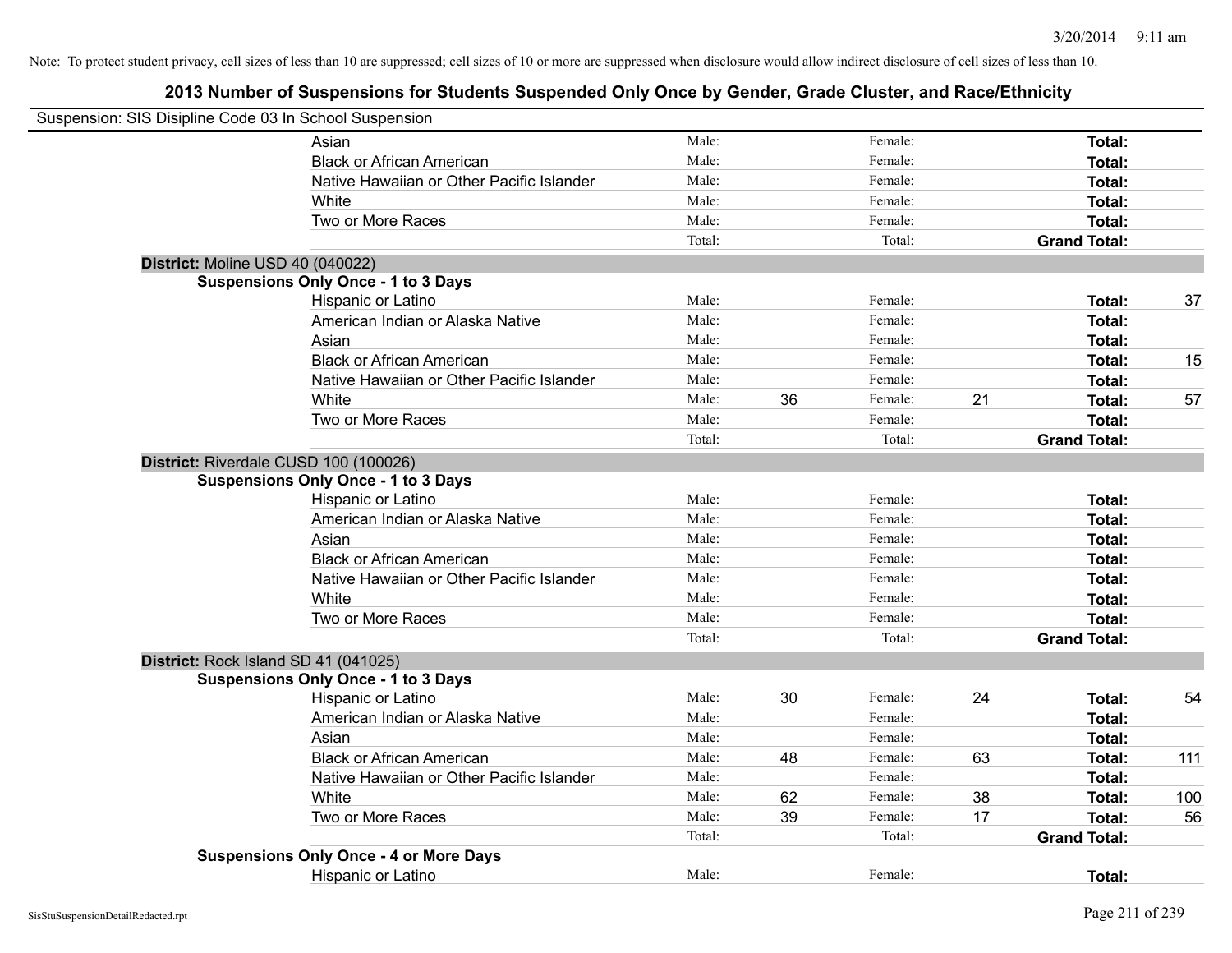# **2013 Number of Suspensions for Students Suspended Only Once by Gender, Grade Cluster, and Race/Ethnicity**

|                                        | Suspension: SIS Disipline Code 03 In School Suspension |        |         |                     |    |
|----------------------------------------|--------------------------------------------------------|--------|---------|---------------------|----|
|                                        | American Indian or Alaska Native                       | Male:  | Female: | Total:              |    |
|                                        | Asian                                                  | Male:  | Female: | Total:              |    |
|                                        | <b>Black or African American</b>                       | Male:  | Female: | Total:              |    |
|                                        | Native Hawaiian or Other Pacific Islander              | Male:  | Female: | Total:              |    |
|                                        | White                                                  | Male:  | Female: | Total:              |    |
|                                        | Two or More Races                                      | Male:  | Female: | Total:              |    |
|                                        |                                                        | Total: | Total:  | <b>Grand Total:</b> |    |
|                                        | District: Rockridge CUSD 300 (300026)                  |        |         |                     |    |
|                                        | <b>Suspensions Only Once - 1 to 3 Days</b>             |        |         |                     |    |
|                                        | Hispanic or Latino                                     | Male:  | Female: | Total:              |    |
|                                        | American Indian or Alaska Native                       | Male:  | Female: | Total:              |    |
|                                        | Asian                                                  | Male:  | Female: | Total:              |    |
|                                        | <b>Black or African American</b>                       | Male:  | Female: | Total:              |    |
|                                        | Native Hawaiian or Other Pacific Islander              | Male:  | Female: | Total:              |    |
|                                        | White                                                  | Male:  | Female: | Total:              | 26 |
|                                        | Two or More Races                                      | Male:  | Female: | Total:              |    |
|                                        |                                                        | Total: | Total:  | <b>Grand Total:</b> |    |
|                                        | District: Sherrard CUSD 200 (200026)                   |        |         |                     |    |
|                                        | <b>Suspensions Only Once - 1 to 3 Days</b>             |        |         |                     |    |
|                                        | Hispanic or Latino                                     | Male:  | Female: | Total:              |    |
|                                        | American Indian or Alaska Native                       | Male:  | Female: | Total:              |    |
|                                        | Asian                                                  | Male:  | Female: | Total:              |    |
|                                        | <b>Black or African American</b>                       | Male:  | Female: | Total:              |    |
|                                        | Native Hawaiian or Other Pacific Islander              | Male:  | Female: | Total:              |    |
|                                        | White                                                  | Male:  | Female: | Total:              | 24 |
|                                        | Two or More Races                                      | Male:  | Female: | Total:              |    |
|                                        |                                                        | Total: | Total:  | <b>Grand Total:</b> |    |
| <b>District: Silvis SD 34 (034002)</b> |                                                        |        |         |                     |    |
|                                        | <b>Suspensions Only Once - 1 to 3 Days</b>             |        |         |                     |    |
|                                        | Hispanic or Latino                                     | Male:  | Female: | Total:              |    |
|                                        | American Indian or Alaska Native                       | Male:  | Female: | Total:              |    |
|                                        | Asian                                                  | Male:  | Female: | Total:              |    |
|                                        | <b>Black or African American</b>                       | Male:  | Female: | Total:              |    |
|                                        | Native Hawaiian or Other Pacific Islander              | Male:  | Female: | Total:              |    |
|                                        | White                                                  | Male:  | Female: | Total:              |    |
|                                        | Two or More Races                                      | Male:  | Female: | Total:              |    |
|                                        |                                                        | Total: | Total:  | <b>Grand Total:</b> |    |
|                                        |                                                        |        |         |                     |    |

**District:** United Twp HSD 30 (030017)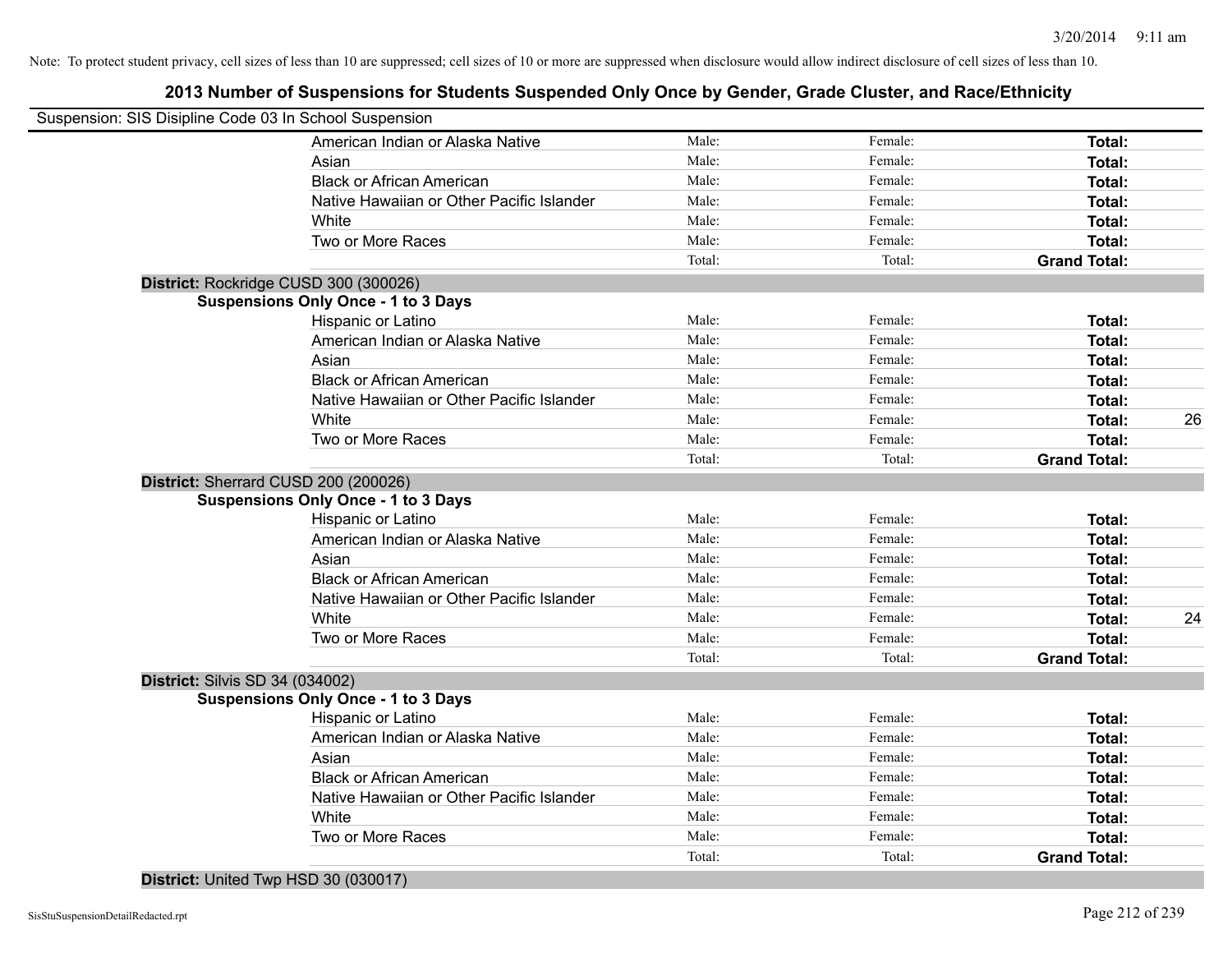| Suspension: SIS Disipline Code 03 In School Suspension |                                               |        |    |         |    |                     |     |
|--------------------------------------------------------|-----------------------------------------------|--------|----|---------|----|---------------------|-----|
|                                                        | <b>Suspensions Only Once - 1 to 3 Days</b>    |        |    |         |    |                     |     |
|                                                        | Hispanic or Latino                            | Male:  | 20 | Female: | 25 | Total:              | 45  |
|                                                        | American Indian or Alaska Native              | Male:  |    | Female: |    | Total:              |     |
|                                                        | Asian                                         | Male:  |    | Female: |    | <b>Total:</b>       |     |
|                                                        | <b>Black or African American</b>              | Male:  | 13 | Female: | 14 | <b>Total:</b>       | 27  |
|                                                        | Native Hawaiian or Other Pacific Islander     | Male:  |    | Female: |    | <b>Total:</b>       |     |
|                                                        | White                                         | Male:  | 72 | Female: | 71 | Total:              | 143 |
|                                                        | Two or More Races                             | Male:  |    | Female: |    | Total:              | 10  |
|                                                        |                                               | Total: |    | Total:  |    | <b>Grand Total:</b> |     |
|                                                        | <b>Suspensions Only Once - 4 or More Days</b> |        |    |         |    |                     |     |
|                                                        | Hispanic or Latino                            | Male:  |    | Female: |    | Total:              |     |
|                                                        | American Indian or Alaska Native              | Male:  |    | Female: |    | <b>Total:</b>       |     |
|                                                        | Asian                                         | Male:  |    | Female: |    | <b>Total:</b>       |     |
|                                                        | <b>Black or African American</b>              | Male:  |    | Female: |    | <b>Total:</b>       |     |
|                                                        | Native Hawaiian or Other Pacific Islander     | Male:  |    | Female: |    | Total:              |     |
|                                                        | White                                         | Male:  |    | Female: |    | Total:              |     |
|                                                        | Two or More Races                             | Male:  |    | Female: |    | Total:              |     |
|                                                        |                                               | Total: |    | Total:  |    | <b>Grand Total:</b> |     |
|                                                        |                                               |        |    |         |    |                     |     |
| Region: Sangamon ROE (51)                              |                                               |        |    |         |    |                     |     |
| County: Sangamon (084)                                 |                                               |        |    |         |    |                     |     |
|                                                        | District: Auburn CUSD 10 (010026)             |        |    |         |    |                     |     |
|                                                        | <b>Suspensions Only Once - 1 to 3 Days</b>    |        |    |         |    |                     |     |
|                                                        | Hispanic or Latino                            | Male:  |    | Female: |    | Total:              |     |
|                                                        | American Indian or Alaska Native              | Male:  |    | Female: |    | Total:              |     |
|                                                        | Asian                                         | Male:  |    | Female: |    | <b>Total:</b>       |     |
|                                                        | <b>Black or African American</b>              | Male:  |    | Female: |    | <b>Total:</b>       |     |
|                                                        | Native Hawaiian or Other Pacific Islander     | Male:  |    | Female: |    | <b>Total:</b>       |     |
|                                                        | White                                         | Male:  |    | Female: |    | <b>Total:</b>       | 30  |
|                                                        | Two or More Races                             | Male:  |    | Female: |    | Total:              |     |
|                                                        |                                               | Total: |    | Total:  |    | <b>Grand Total:</b> |     |
|                                                        | District: Ball Chatham CUSD 5 (005026)        |        |    |         |    |                     |     |
|                                                        | <b>Suspensions Only Once - 1 to 3 Days</b>    |        |    |         |    |                     |     |
|                                                        | Hispanic or Latino                            | Male:  |    | Female: |    | Total:              |     |
|                                                        | American Indian or Alaska Native              | Male:  |    | Female: |    | <b>Total:</b>       |     |
|                                                        | Asian                                         | Male:  |    | Female: |    | <b>Total:</b>       |     |
|                                                        | <b>Black or African American</b>              | Male:  |    | Female: |    | <b>Total:</b>       |     |
|                                                        | Native Hawaiian or Other Pacific Islander     | Male:  |    | Female: |    | Total:              |     |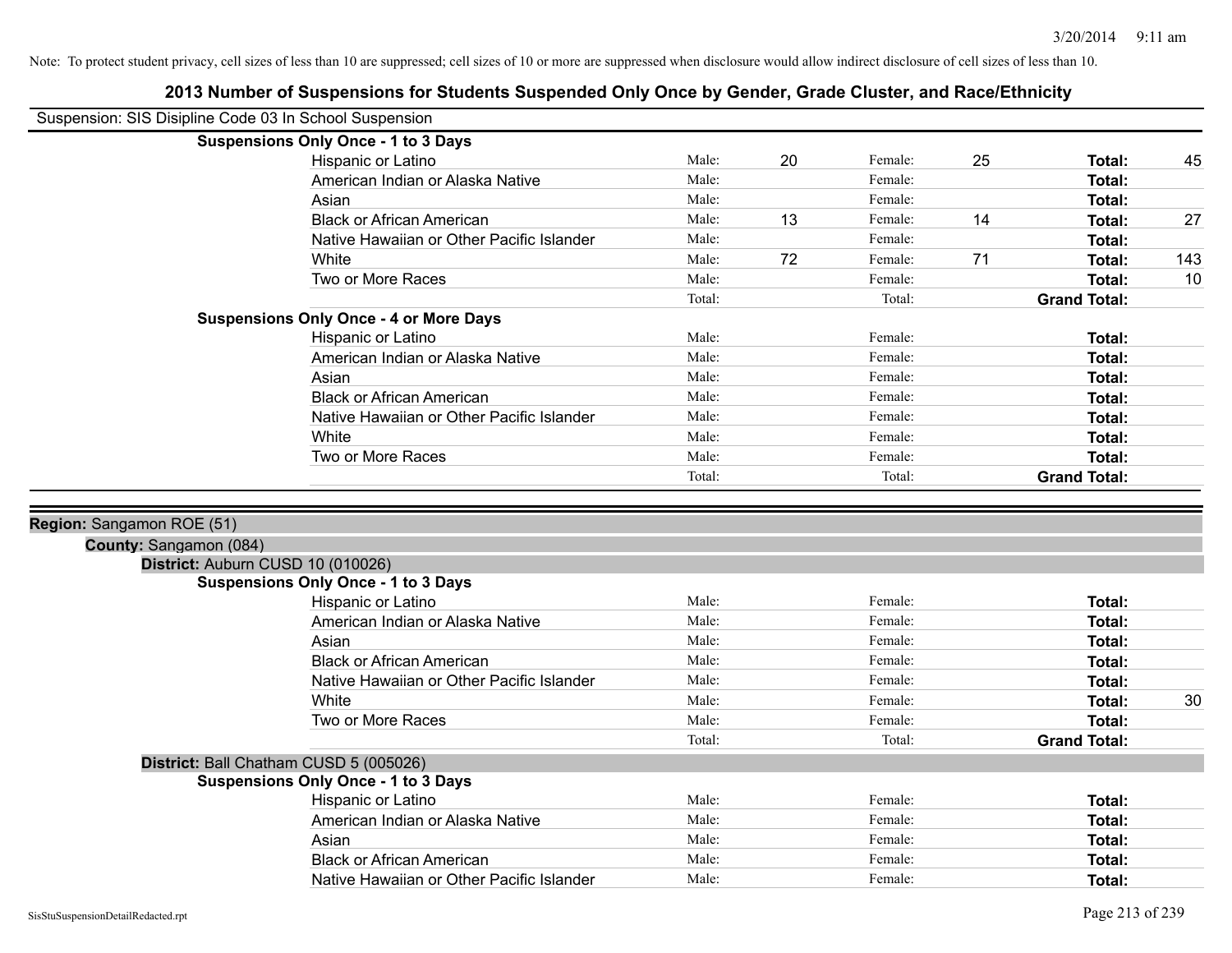| Suspension: SIS Disipline Code 03 In School Suspension |                                            |        |         |                     |    |
|--------------------------------------------------------|--------------------------------------------|--------|---------|---------------------|----|
|                                                        | White                                      | Male:  | Female: | Total:              |    |
|                                                        | Two or More Races                          | Male:  | Female: | Total:              |    |
|                                                        |                                            | Total: | Total:  | <b>Grand Total:</b> |    |
| District: New Berlin CUSD 16 (016026)                  |                                            |        |         |                     |    |
|                                                        | <b>Suspensions Only Once - 1 to 3 Days</b> |        |         |                     |    |
|                                                        | Hispanic or Latino                         | Male:  | Female: | Total:              |    |
|                                                        | American Indian or Alaska Native           | Male:  | Female: | Total:              |    |
|                                                        | Asian                                      | Male:  | Female: | Total:              |    |
|                                                        | <b>Black or African American</b>           | Male:  | Female: | Total:              |    |
|                                                        | Native Hawaiian or Other Pacific Islander  | Male:  | Female: | Total:              |    |
|                                                        | White                                      | Male:  | Female: | Total:              |    |
|                                                        | Two or More Races                          | Male:  | Female: | Total:              |    |
|                                                        |                                            | Total: | Total:  | <b>Grand Total:</b> |    |
| District: Pawnee CUSD 11 (011026)                      |                                            |        |         |                     |    |
|                                                        | <b>Suspensions Only Once - 1 to 3 Days</b> |        |         |                     |    |
|                                                        | Hispanic or Latino                         | Male:  | Female: | Total:              |    |
|                                                        | American Indian or Alaska Native           | Male:  | Female: | Total:              |    |
|                                                        | Asian                                      | Male:  | Female: | Total:              |    |
|                                                        | <b>Black or African American</b>           | Male:  | Female: | Total:              |    |
|                                                        | Native Hawaiian or Other Pacific Islander  | Male:  | Female: | Total:              |    |
|                                                        | White                                      | Male:  | Female: | Total:              | 21 |
|                                                        | Two or More Races                          | Male:  | Female: | Total:              |    |
|                                                        |                                            | Total: | Total:  | <b>Grand Total:</b> |    |
| District: Pleasant Plains CUSD 8 (008026)              |                                            |        |         |                     |    |
|                                                        | <b>Suspensions Only Once - 1 to 3 Days</b> |        |         |                     |    |
|                                                        | Hispanic or Latino                         | Male:  | Female: | Total:              |    |
|                                                        | American Indian or Alaska Native           | Male:  | Female: | Total:              |    |
|                                                        | Asian                                      | Male:  | Female: | Total:              |    |
|                                                        | <b>Black or African American</b>           | Male:  | Female: | Total:              |    |
|                                                        | Native Hawaiian or Other Pacific Islander  | Male:  | Female: | Total:              |    |
|                                                        | White                                      | Male:  | Female: | Total:              | 34 |
|                                                        | Two or More Races                          | Male:  | Female: | Total:              |    |
|                                                        |                                            | Total: | Total:  | <b>Grand Total:</b> |    |
| District: Riverton CUSD 14 (014026)                    |                                            |        |         |                     |    |
|                                                        | <b>Suspensions Only Once - 1 to 3 Days</b> |        |         |                     |    |
|                                                        | Hispanic or Latino                         | Male:  | Female: | Total:              |    |
|                                                        | American Indian or Alaska Native           | Male:  | Female: | Total:              |    |
|                                                        | Asian                                      | Male:  | Female: | Total:              |    |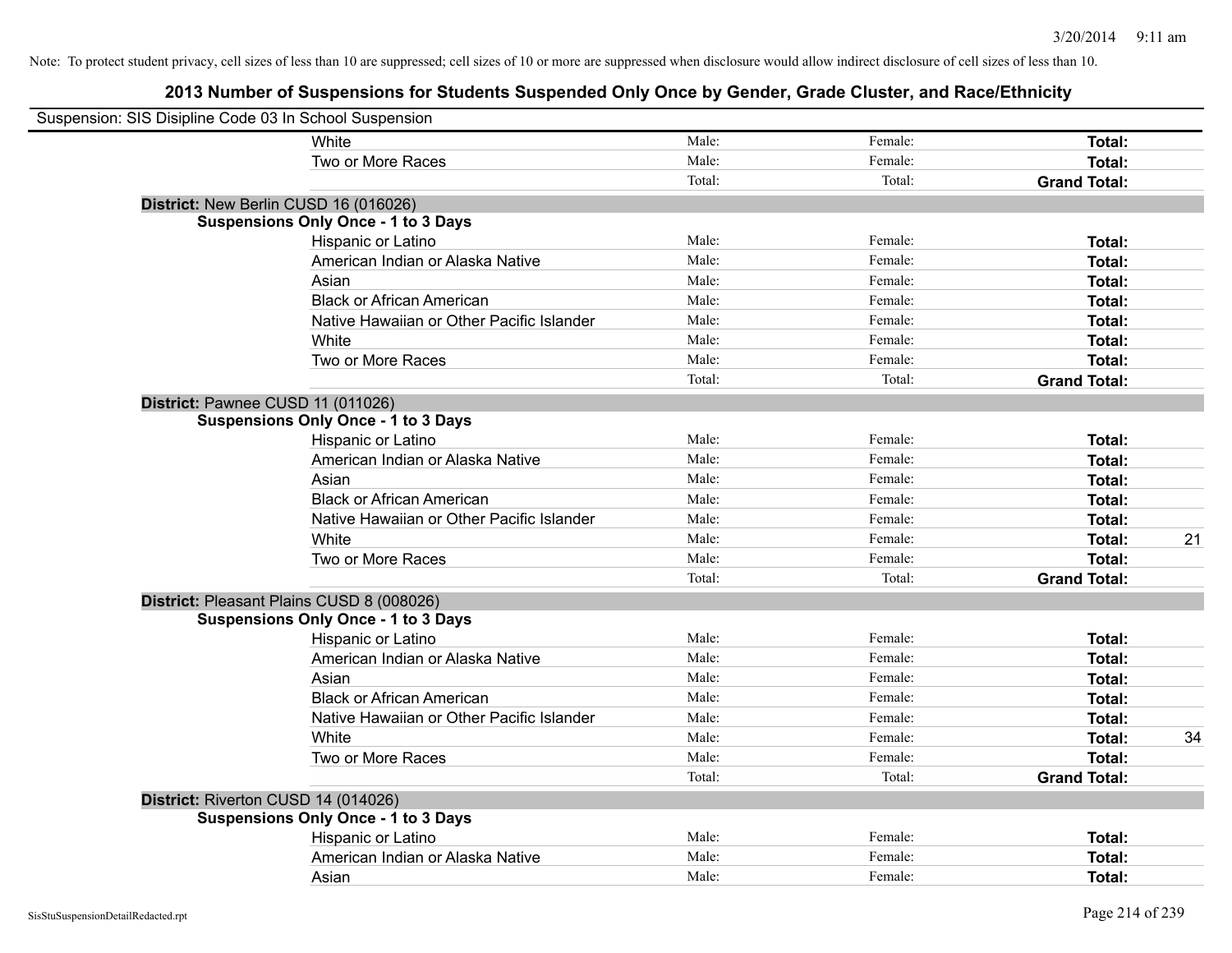| Suspension: SIS Disipline Code 03 In School Suspension |                                                     |        |     |         |     |                     |     |
|--------------------------------------------------------|-----------------------------------------------------|--------|-----|---------|-----|---------------------|-----|
|                                                        | <b>Black or African American</b>                    | Male:  |     | Female: |     | Total:              |     |
|                                                        | Native Hawaiian or Other Pacific Islander           | Male:  |     | Female: |     | Total:              |     |
|                                                        | White                                               | Male:  | 42  | Female: | 16  | <b>Total:</b>       | 58  |
|                                                        | Two or More Races                                   | Male:  |     | Female: |     | Total:              |     |
|                                                        |                                                     | Total: |     | Total:  |     | <b>Grand Total:</b> |     |
| District: Rochester CUSD 3A (003A26)                   |                                                     |        |     |         |     |                     |     |
|                                                        | <b>Suspensions Only Once - 1 to 3 Days</b>          |        |     |         |     |                     |     |
|                                                        | Hispanic or Latino                                  | Male:  |     | Female: |     | Total:              |     |
|                                                        | American Indian or Alaska Native                    | Male:  |     | Female: |     | Total:              |     |
|                                                        | Asian                                               | Male:  |     | Female: |     | Total:              |     |
|                                                        | <b>Black or African American</b>                    | Male:  |     | Female: |     | <b>Total:</b>       |     |
|                                                        | Native Hawaiian or Other Pacific Islander           | Male:  |     | Female: |     | <b>Total:</b>       |     |
|                                                        | White                                               | Male:  |     | Female: |     | Total:              | 14  |
|                                                        | Two or More Races                                   | Male:  |     | Female: |     | Total:              |     |
|                                                        |                                                     | Total: |     | Total:  |     | <b>Grand Total:</b> |     |
|                                                        | District: Spfld Diocese Catholic Charities (020400) |        |     |         |     |                     |     |
|                                                        | <b>Suspensions Only Once - 1 to 3 Days</b>          |        |     |         |     |                     |     |
|                                                        | Hispanic or Latino                                  | Male:  |     | Female: |     | Total:              |     |
|                                                        | American Indian or Alaska Native                    | Male:  |     | Female: |     | Total:              |     |
|                                                        | Asian                                               | Male:  |     | Female: |     | <b>Total:</b>       |     |
|                                                        | <b>Black or African American</b>                    | Male:  |     | Female: |     | <b>Total:</b>       |     |
|                                                        | Native Hawaiian or Other Pacific Islander           | Male:  |     | Female: |     | Total:              |     |
|                                                        | White                                               | Male:  |     | Female: |     | <b>Total:</b>       |     |
|                                                        | Two or More Races                                   | Male:  |     | Female: |     | Total:              |     |
|                                                        |                                                     | Total: |     | Total:  |     | <b>Grand Total:</b> |     |
| District: Springfield SD 186 (186025)                  |                                                     |        |     |         |     |                     |     |
|                                                        | <b>Suspensions Only Once - 1 to 3 Days</b>          |        |     |         |     |                     |     |
|                                                        | Hispanic or Latino                                  | Male:  |     | Female: |     | Total:              | 14  |
|                                                        | American Indian or Alaska Native                    | Male:  |     | Female: |     | Total:              |     |
|                                                        | Asian                                               | Male:  |     | Female: |     | <b>Total:</b>       |     |
|                                                        | <b>Black or African American</b>                    | Male:  | 310 | Female: | 220 | <b>Total:</b>       | 530 |
|                                                        | Native Hawaiian or Other Pacific Islander           | Male:  |     | Female: |     | <b>Total:</b>       |     |
|                                                        | White                                               | Male:  | 235 | Female: | 147 | <b>Total:</b>       | 382 |
|                                                        | Two or More Races                                   | Male:  | 60  | Female: | 34  | <b>Total:</b>       | 94  |
|                                                        |                                                     | Total: |     | Total:  |     | <b>Grand Total:</b> |     |
| District: Tri City CUSD 1 (001026)                     |                                                     |        |     |         |     |                     |     |
|                                                        | <b>Suspensions Only Once - 1 to 3 Days</b>          |        |     |         |     |                     |     |
|                                                        | Hispanic or Latino                                  | Male:  |     | Female: |     | Total:              |     |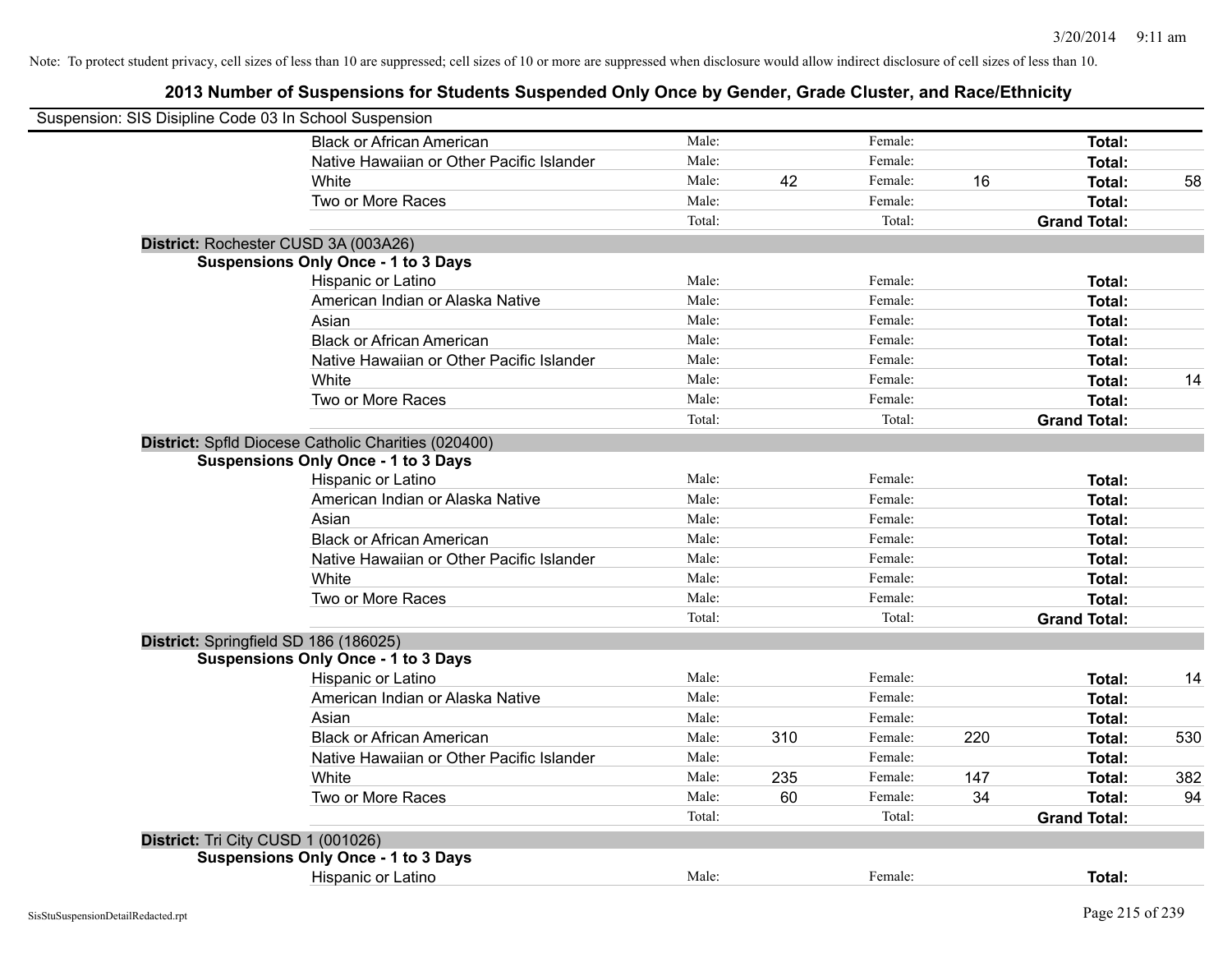| Suspension: SIS Disipline Code 03 In School Suspension |                                               |        |    |         |    |                     |    |
|--------------------------------------------------------|-----------------------------------------------|--------|----|---------|----|---------------------|----|
|                                                        | American Indian or Alaska Native              | Male:  |    | Female: |    | Total:              |    |
|                                                        | Asian                                         | Male:  |    | Female: |    | Total:              |    |
|                                                        | <b>Black or African American</b>              | Male:  |    | Female: |    | Total:              |    |
|                                                        | Native Hawaiian or Other Pacific Islander     | Male:  |    | Female: |    | Total:              |    |
|                                                        | White                                         | Male:  |    | Female: |    | Total:              | 25 |
|                                                        | Two or More Races                             | Male:  |    | Female: |    | Total:              |    |
|                                                        |                                               | Total: |    | Total:  |    | <b>Grand Total:</b> |    |
|                                                        | District: Williamsville CUSD 15 (015026)      |        |    |         |    |                     |    |
|                                                        | <b>Suspensions Only Once - 1 to 3 Days</b>    |        |    |         |    |                     |    |
|                                                        | Hispanic or Latino                            | Male:  |    | Female: |    | Total:              |    |
|                                                        | American Indian or Alaska Native              | Male:  |    | Female: |    | Total:              |    |
|                                                        | Asian                                         | Male:  |    | Female: |    | Total:              |    |
|                                                        | <b>Black or African American</b>              | Male:  |    | Female: |    | Total:              |    |
|                                                        | Native Hawaiian or Other Pacific Islander     | Male:  |    | Female: |    | Total:              |    |
|                                                        | White                                         | Male:  |    | Female: |    | Total:              |    |
|                                                        | Two or More Races                             | Male:  |    | Female: |    | Total:              |    |
|                                                        |                                               | Total: |    | Total:  |    | <b>Grand Total:</b> |    |
| Region: St Clair ROE (50)<br>County: Saint clair (082) |                                               |        |    |         |    |                     |    |
|                                                        | District: Belle Valley SD 119 (119002)        |        |    |         |    |                     |    |
|                                                        | <b>Suspensions Only Once - 1 to 3 Days</b>    |        |    |         |    |                     |    |
|                                                        | Hispanic or Latino                            | Male:  |    | Female: |    | Total:              |    |
|                                                        | American Indian or Alaska Native              | Male:  |    | Female: |    | Total:              |    |
|                                                        | Asian                                         | Male:  |    | Female: |    | Total:              |    |
|                                                        | <b>Black or African American</b>              | Male:  | 32 | Female: | 29 | Total:              | 61 |
|                                                        | Native Hawaiian or Other Pacific Islander     | Male:  |    | Female: |    | Total:              |    |
|                                                        | White                                         | Male:  |    | Female: |    | Total:              | 19 |
|                                                        | Two or More Races                             | Male:  |    | Female: |    | Total:              |    |
|                                                        |                                               | Total: |    | Total:  |    | <b>Grand Total:</b> | 92 |
|                                                        | <b>Suspensions Only Once - 4 or More Days</b> |        |    |         |    |                     |    |
|                                                        | Hispanic or Latino                            | Male:  |    | Female: |    | Total:              |    |
|                                                        | American Indian or Alaska Native              | Male:  |    | Female: |    | Total:              |    |
|                                                        | Asian                                         | Male:  |    | Female: |    | Total:              |    |
|                                                        | <b>Black or African American</b>              | Male:  |    | Female: |    | Total:              |    |
|                                                        | Native Hawaiian or Other Pacific Islander     | Male:  |    | Female: |    | Total:              |    |
|                                                        | White                                         | Male:  |    | Female: |    | Total:              |    |
|                                                        | Two or More Races                             | Male:  |    | Female: |    | Total:              |    |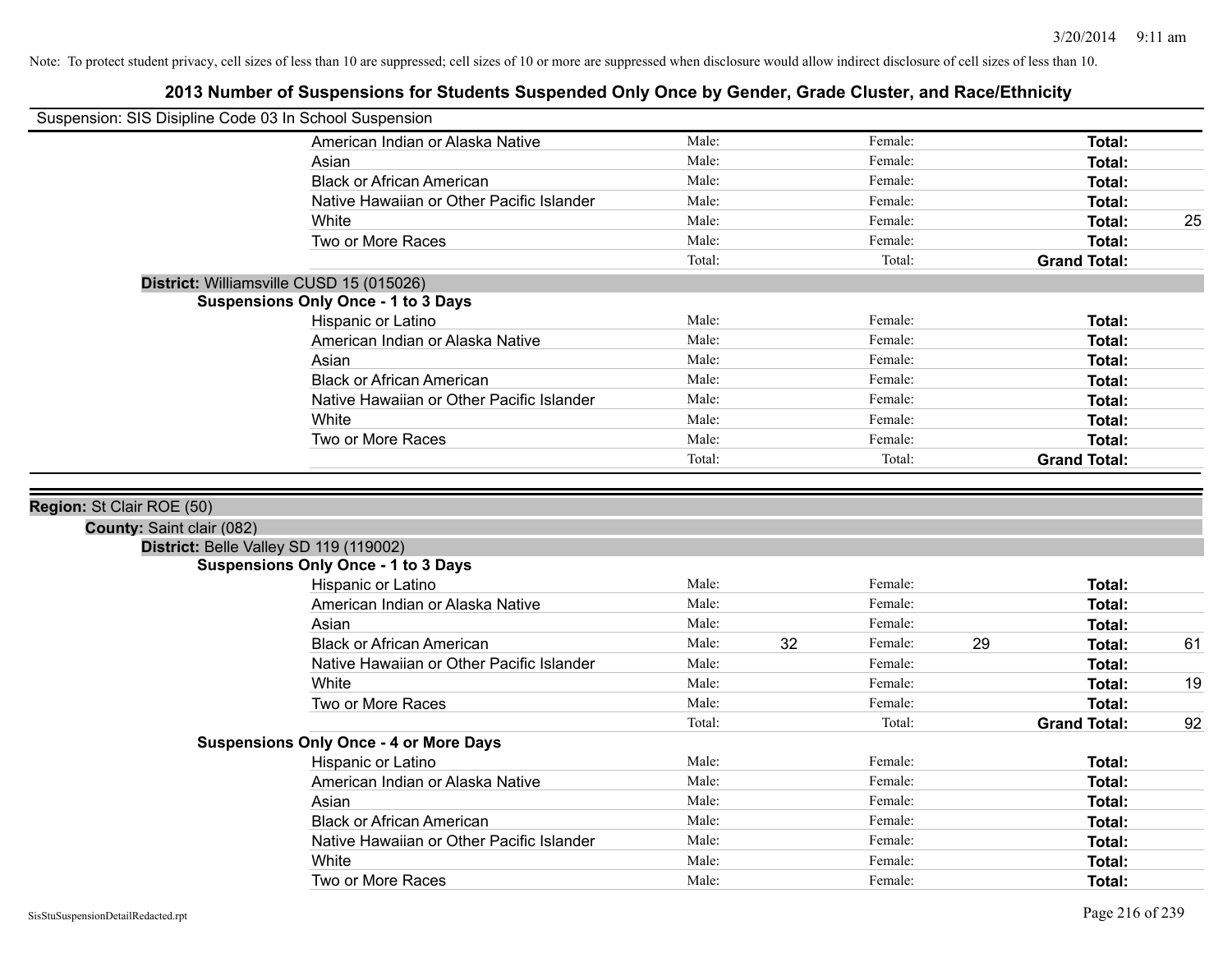| Suspension: SIS Disipline Code 03 In School Suspension |                                               |        |    |         |    |                     |     |
|--------------------------------------------------------|-----------------------------------------------|--------|----|---------|----|---------------------|-----|
|                                                        |                                               | Total: |    | Total:  |    | <b>Grand Total:</b> |     |
| District: Belleville SD 118 (118002)                   |                                               |        |    |         |    |                     |     |
|                                                        | <b>Suspensions Only Once - 1 to 3 Days</b>    |        |    |         |    |                     |     |
|                                                        | Hispanic or Latino                            | Male:  |    | Female: |    | Total:              |     |
|                                                        | American Indian or Alaska Native              | Male:  |    | Female: |    | Total:              |     |
|                                                        | Asian                                         | Male:  |    | Female: |    | Total:              |     |
|                                                        | <b>Black or African American</b>              | Male:  | 80 | Female: | 51 | Total:              | 131 |
|                                                        | Native Hawaiian or Other Pacific Islander     | Male:  |    | Female: |    | Total:              |     |
|                                                        | White                                         | Male:  | 31 | Female: | 25 | Total:              | 56  |
|                                                        | Two or More Races                             | Male:  |    | Female: |    | Total:              |     |
|                                                        |                                               | Total: |    | Total:  |    | <b>Grand Total:</b> | 200 |
|                                                        | <b>Suspensions Only Once - 4 or More Days</b> |        |    |         |    |                     |     |
|                                                        | Hispanic or Latino                            | Male:  |    | Female: |    | Total:              |     |
|                                                        | American Indian or Alaska Native              | Male:  |    | Female: |    | Total:              |     |
|                                                        | Asian                                         | Male:  |    | Female: |    | Total:              |     |
|                                                        | <b>Black or African American</b>              | Male:  |    | Female: |    | Total:              |     |
|                                                        | Native Hawaiian or Other Pacific Islander     | Male:  |    | Female: |    | Total:              |     |
|                                                        | White                                         | Male:  |    | Female: |    | Total:              |     |
|                                                        | Two or More Races                             | Male:  |    | Female: |    | Total:              |     |
|                                                        |                                               | Total: |    | Total:  |    | <b>Grand Total:</b> |     |
| District: Brooklyn UD 188 (188022)                     |                                               |        |    |         |    |                     |     |
|                                                        | <b>Suspensions Only Once - 1 to 3 Days</b>    |        |    |         |    |                     |     |
|                                                        | Hispanic or Latino                            | Male:  |    | Female: |    | Total:              |     |
|                                                        | American Indian or Alaska Native              | Male:  |    | Female: |    | Total:              |     |
|                                                        | Asian                                         | Male:  |    | Female: |    | Total:              |     |
|                                                        | <b>Black or African American</b>              | Male:  |    | Female: |    | Total:              | 14  |
|                                                        | Native Hawaiian or Other Pacific Islander     | Male:  |    | Female: |    | Total:              |     |
|                                                        | White                                         | Male:  |    | Female: |    | <b>Total:</b>       |     |
|                                                        | Two or More Races                             | Male:  |    | Female: |    | Total:              |     |
|                                                        |                                               | Total: |    | Total:  |    | <b>Grand Total:</b> |     |
| <b>District: Central SD 104 (104002)</b>               |                                               |        |    |         |    |                     |     |
|                                                        | <b>Suspensions Only Once - 1 to 3 Days</b>    |        |    |         |    |                     |     |
|                                                        | Hispanic or Latino                            | Male:  |    | Female: |    | Total:              |     |
|                                                        | American Indian or Alaska Native              | Male:  |    | Female: |    | Total:              |     |
|                                                        | Asian                                         | Male:  |    | Female: |    | Total:              |     |
|                                                        | <b>Black or African American</b>              | Male:  |    | Female: |    | Total:              |     |
|                                                        | Native Hawaiian or Other Pacific Islander     | Male:  |    | Female: |    | <b>Total:</b>       |     |
|                                                        | White                                         | Male:  |    | Female: |    | Total:              |     |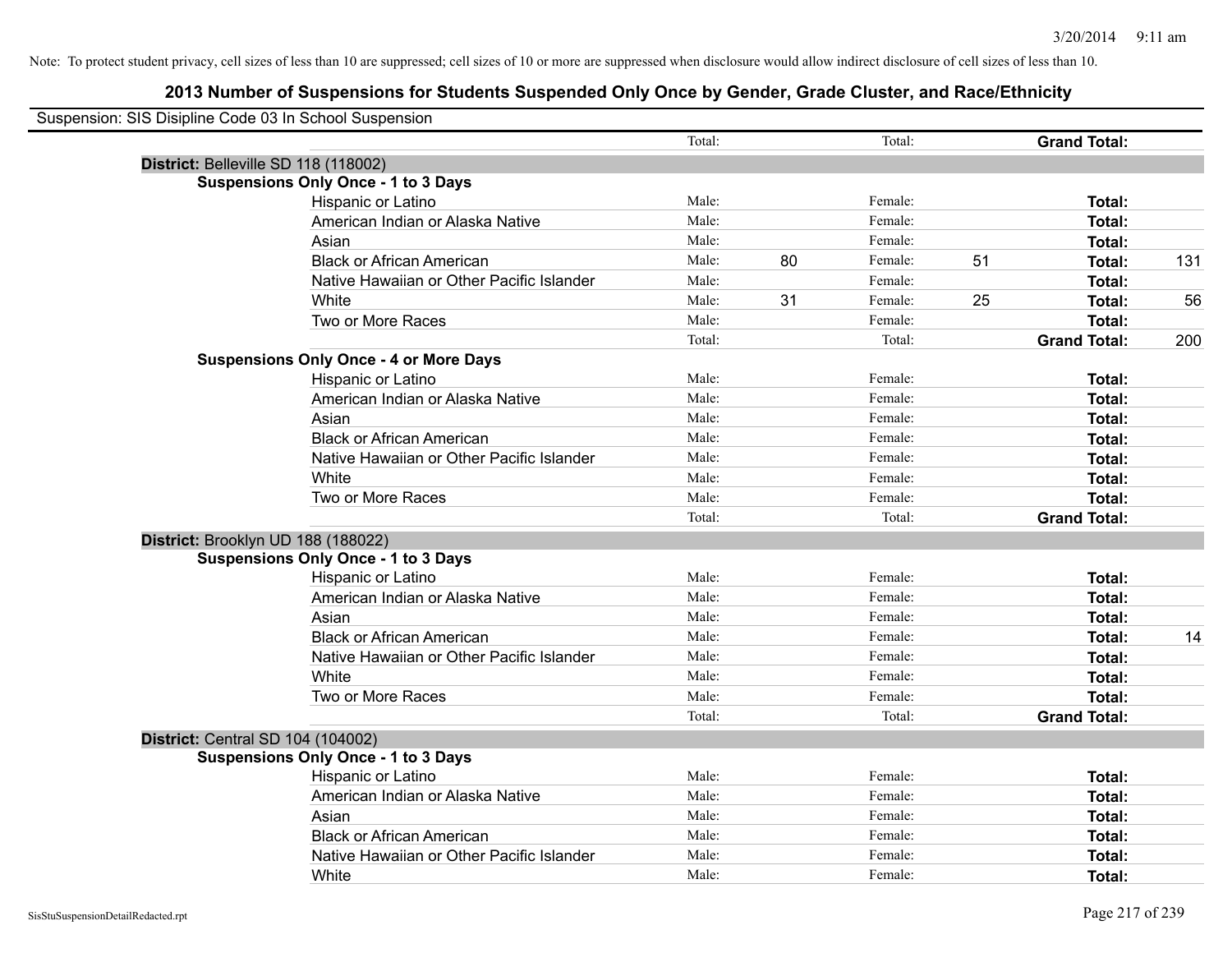| Suspension: SIS Disipline Code 03 In School Suspension |                                               |        |     |         |     |                     |     |
|--------------------------------------------------------|-----------------------------------------------|--------|-----|---------|-----|---------------------|-----|
|                                                        | Two or More Races                             | Male:  |     | Female: |     | Total:              |     |
|                                                        |                                               | Total: |     | Total:  |     | <b>Grand Total:</b> |     |
| District: Dupo CUSD 196 (196026)                       |                                               |        |     |         |     |                     |     |
|                                                        | <b>Suspensions Only Once - 1 to 3 Days</b>    |        |     |         |     |                     |     |
|                                                        | Hispanic or Latino                            | Male:  |     | Female: |     | Total:              |     |
|                                                        | American Indian or Alaska Native              | Male:  |     | Female: |     | Total:              |     |
|                                                        | Asian                                         | Male:  |     | Female: |     | Total:              |     |
|                                                        | <b>Black or African American</b>              | Male:  |     | Female: |     | Total:              |     |
|                                                        | Native Hawaiian or Other Pacific Islander     | Male:  |     | Female: |     | Total:              |     |
|                                                        | White                                         | Male:  | 56  | Female: | 31  | Total:              | 87  |
|                                                        | Two or More Races                             | Male:  |     | Female: |     | Total:              |     |
|                                                        |                                               | Total: |     | Total:  |     | <b>Grand Total:</b> | 100 |
| District: East St Louis SD 189 (189022)                |                                               |        |     |         |     |                     |     |
|                                                        | <b>Suspensions Only Once - 1 to 3 Days</b>    |        |     |         |     |                     |     |
|                                                        | Hispanic or Latino                            | Male:  |     | Female: |     | Total:              |     |
|                                                        | American Indian or Alaska Native              | Male:  |     | Female: |     | Total:              |     |
|                                                        | Asian                                         | Male:  |     | Female: |     | Total:              |     |
|                                                        | <b>Black or African American</b>              | Male:  | 147 | Female: | 124 | Total:              | 271 |
|                                                        | Native Hawaiian or Other Pacific Islander     | Male:  |     | Female: |     | Total:              |     |
|                                                        | White                                         | Male:  |     | Female: |     | Total:              |     |
|                                                        | Two or More Races                             | Male:  |     | Female: |     | Total:              |     |
|                                                        |                                               | Total: |     | Total:  |     | <b>Grand Total:</b> |     |
|                                                        | <b>Suspensions Only Once - 4 or More Days</b> |        |     |         |     |                     |     |
|                                                        | <b>Hispanic or Latino</b>                     | Male:  |     | Female: |     | Total:              |     |
|                                                        | American Indian or Alaska Native              | Male:  |     | Female: |     | Total:              |     |
|                                                        | Asian                                         | Male:  |     | Female: |     | Total:              |     |
|                                                        | <b>Black or African American</b>              | Male:  |     | Female: |     | Total:              |     |
|                                                        | Native Hawaiian or Other Pacific Islander     | Male:  |     | Female: |     | Total:              |     |
|                                                        | White                                         | Male:  |     | Female: |     | Total:              |     |
|                                                        | Two or More Races                             | Male:  |     | Female: |     | Total:              |     |
|                                                        |                                               | Total: |     | Total:  |     | <b>Grand Total:</b> |     |
| District: Freeburg CCSD 70 (070004)                    |                                               |        |     |         |     |                     |     |
|                                                        | <b>Suspensions Only Once - 1 to 3 Days</b>    |        |     |         |     |                     |     |
|                                                        | Hispanic or Latino                            | Male:  |     | Female: |     | Total:              |     |
|                                                        | American Indian or Alaska Native              | Male:  |     | Female: |     | Total:              |     |
|                                                        | Asian                                         | Male:  |     | Female: |     | Total:              |     |
|                                                        | <b>Black or African American</b>              | Male:  |     | Female: |     | Total:              |     |
|                                                        | Native Hawaiian or Other Pacific Islander     | Male:  |     | Female: |     | Total:              |     |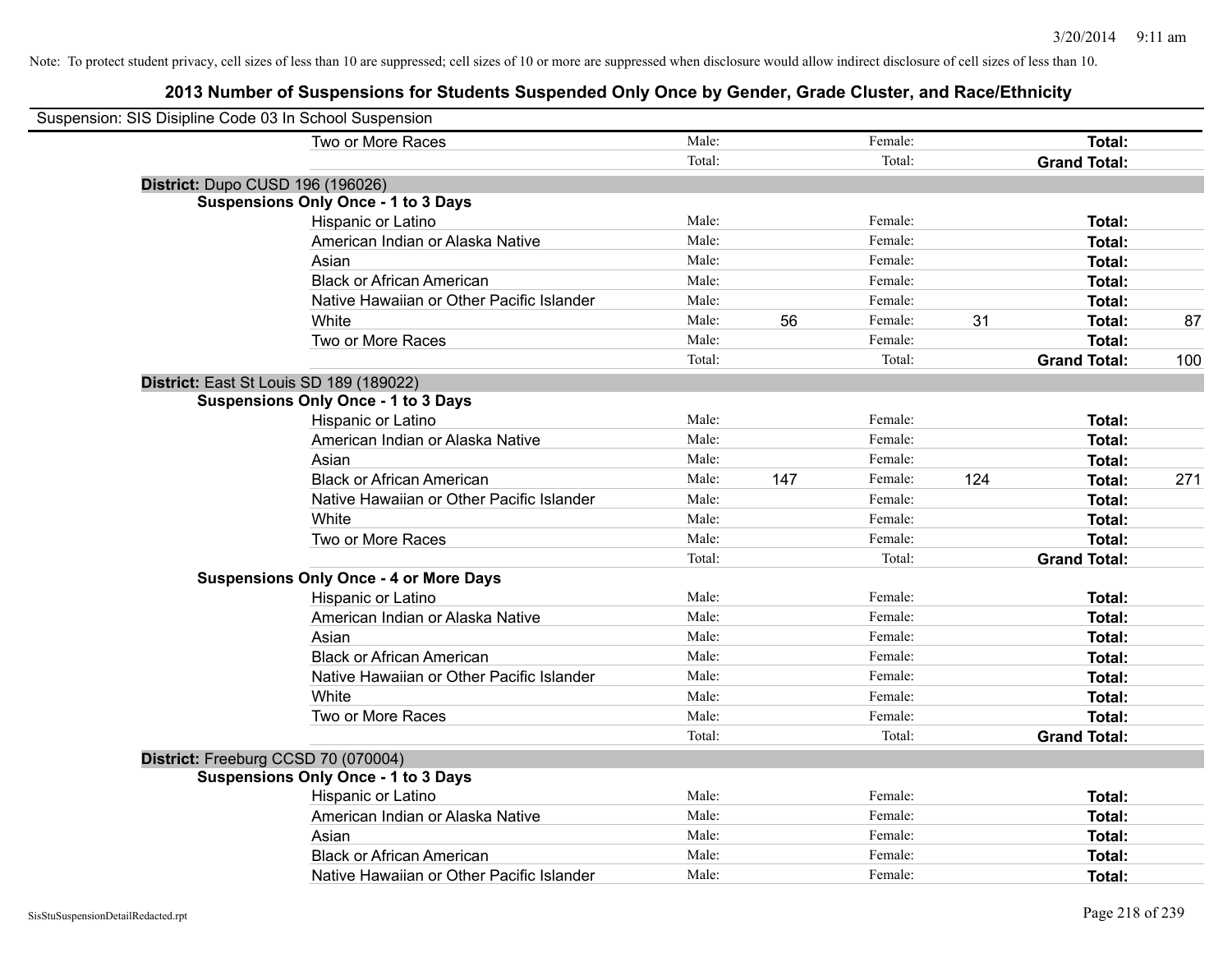| Suspension: SIS Disipline Code 03 In School Suspension |                                               |        |         |                     |    |
|--------------------------------------------------------|-----------------------------------------------|--------|---------|---------------------|----|
|                                                        | White                                         | Male:  | Female: | Total:              |    |
|                                                        | Two or More Races                             | Male:  | Female: | Total:              |    |
|                                                        |                                               | Total: | Total:  | <b>Grand Total:</b> |    |
| District: Freeburg CHSD 77 (077016)                    |                                               |        |         |                     |    |
|                                                        | <b>Suspensions Only Once - 1 to 3 Days</b>    |        |         |                     |    |
|                                                        | Hispanic or Latino                            | Male:  | Female: | Total:              |    |
|                                                        | American Indian or Alaska Native              | Male:  | Female: | Total:              |    |
|                                                        | Asian                                         | Male:  | Female: | Total:              |    |
|                                                        | <b>Black or African American</b>              | Male:  | Female: | Total:              |    |
|                                                        | Native Hawaiian or Other Pacific Islander     | Male:  | Female: | Total:              |    |
|                                                        | White                                         | Male:  | Female: | Total:              | 11 |
|                                                        | Two or More Races                             | Male:  | Female: | Total:              |    |
|                                                        |                                               | Total: | Total:  | <b>Grand Total:</b> |    |
| <b>District: Grant CCSD 110 (110004)</b>               |                                               |        |         |                     |    |
|                                                        | <b>Suspensions Only Once - 1 to 3 Days</b>    |        |         |                     |    |
|                                                        | Hispanic or Latino                            | Male:  | Female: | Total:              |    |
|                                                        | American Indian or Alaska Native              | Male:  | Female: | Total:              |    |
|                                                        | Asian                                         | Male:  | Female: | Total:              |    |
|                                                        | <b>Black or African American</b>              | Male:  | Female: | Total:              | 14 |
|                                                        | Native Hawaiian or Other Pacific Islander     | Male:  | Female: | Total:              |    |
|                                                        | White                                         | Male:  | Female: | Total:              |    |
|                                                        | Two or More Races                             | Male:  | Female: | Total:              |    |
|                                                        |                                               | Total: | Total:  | <b>Grand Total:</b> | 24 |
|                                                        | <b>Suspensions Only Once - 4 or More Days</b> |        |         |                     |    |
|                                                        | Hispanic or Latino                            | Male:  | Female: | Total:              |    |
|                                                        | American Indian or Alaska Native              | Male:  | Female: | Total:              |    |
|                                                        | Asian                                         | Male:  | Female: | Total:              |    |
|                                                        | <b>Black or African American</b>              | Male:  | Female: | Total:              |    |
|                                                        | Native Hawaiian or Other Pacific Islander     | Male:  | Female: | Total:              |    |
|                                                        | White                                         | Male:  | Female: | Total:              |    |
|                                                        | Two or More Races                             | Male:  | Female: | Total:              |    |
|                                                        |                                               | Total: | Total:  | <b>Grand Total:</b> |    |
| District: High Mount SD 116 (116002)                   |                                               |        |         |                     |    |
|                                                        | <b>Suspensions Only Once - 1 to 3 Days</b>    |        |         |                     |    |
|                                                        | Hispanic or Latino                            | Male:  | Female: | Total:              |    |
|                                                        | American Indian or Alaska Native              | Male:  | Female: | Total:              |    |
|                                                        | Asian                                         | Male:  | Female: | Total:              |    |
|                                                        | <b>Black or African American</b>              | Male:  | Female: | Total:              |    |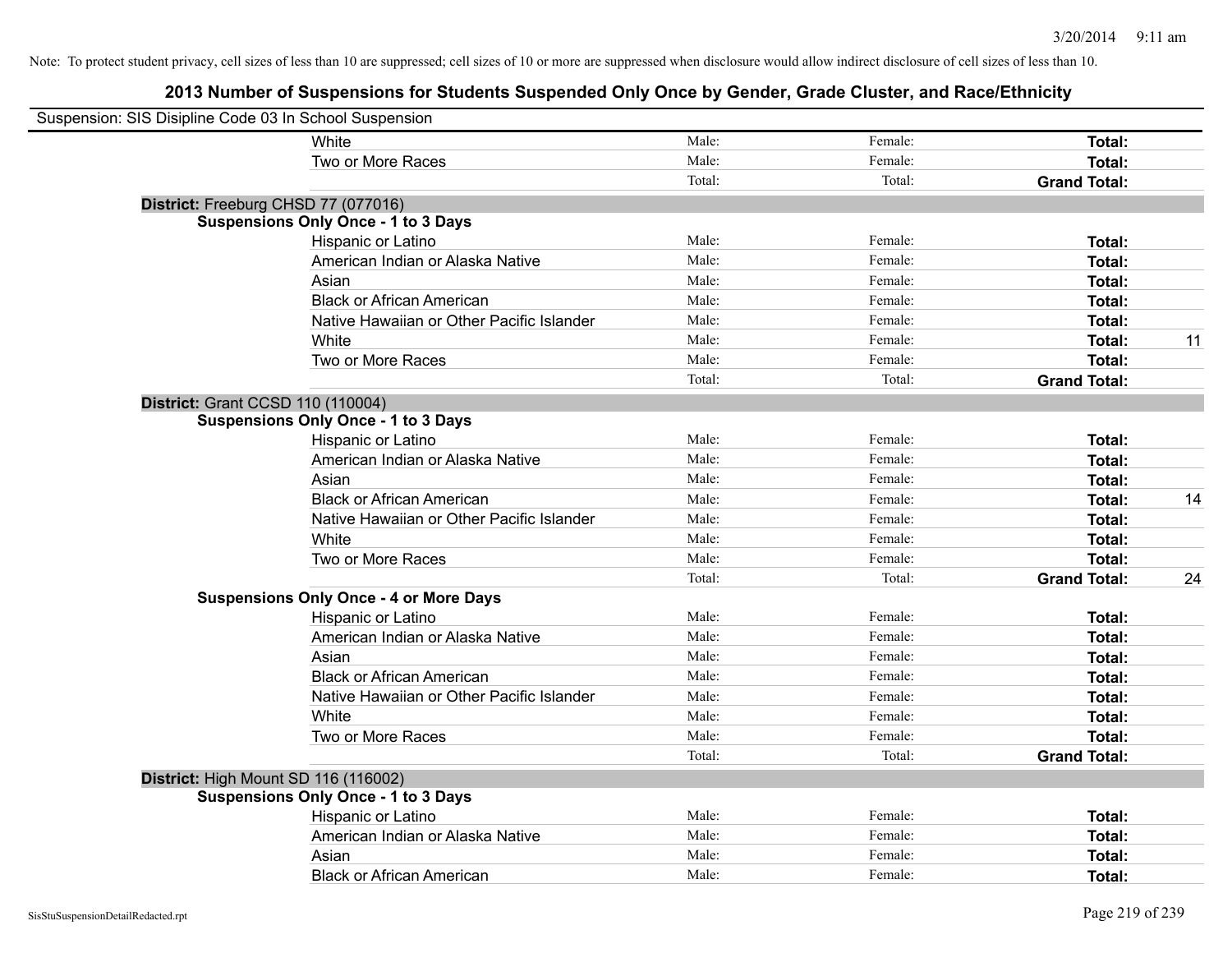| Suspension: SIS Disipline Code 03 In School Suspension |                                               |        |         |                     |
|--------------------------------------------------------|-----------------------------------------------|--------|---------|---------------------|
|                                                        | Native Hawaiian or Other Pacific Islander     | Male:  | Female: | Total:              |
|                                                        | White                                         | Male:  | Female: | Total:              |
|                                                        | Two or More Races                             | Male:  | Female: | Total:              |
|                                                        |                                               | Total: | Total:  | <b>Grand Total:</b> |
| District: Lebanon CUSD 9 (009026)                      |                                               |        |         |                     |
|                                                        | <b>Suspensions Only Once - 1 to 3 Days</b>    |        |         |                     |
|                                                        | Hispanic or Latino                            | Male:  | Female: | Total:              |
|                                                        | American Indian or Alaska Native              | Male:  | Female: | Total:              |
|                                                        | Asian                                         | Male:  | Female: | Total:              |
|                                                        | <b>Black or African American</b>              | Male:  | Female: | Total:              |
|                                                        | Native Hawaiian or Other Pacific Islander     | Male:  | Female: | Total:              |
|                                                        | White                                         | Male:  | Female: | Total:              |
|                                                        | Two or More Races                             | Male:  | Female: | Total:              |
|                                                        |                                               | Total: | Total:  | <b>Grand Total:</b> |
| District: Marissa CUSD 40 (040026)                     |                                               |        |         |                     |
|                                                        | <b>Suspensions Only Once - 1 to 3 Days</b>    |        |         |                     |
|                                                        | Hispanic or Latino                            | Male:  | Female: | Total:              |
|                                                        | American Indian or Alaska Native              | Male:  | Female: | Total:              |
|                                                        | Asian                                         | Male:  | Female: | Total:              |
|                                                        | <b>Black or African American</b>              | Male:  | Female: | Total:              |
|                                                        | Native Hawaiian or Other Pacific Islander     | Male:  | Female: | Total:              |
|                                                        | White                                         | Male:  | Female: | Total:<br>16        |
|                                                        | Two or More Races                             | Male:  | Female: | Total:              |
|                                                        |                                               | Total: | Total:  | <b>Grand Total:</b> |
|                                                        | <b>Suspensions Only Once - 4 or More Days</b> |        |         |                     |
|                                                        | Hispanic or Latino                            | Male:  | Female: | Total:              |
|                                                        | American Indian or Alaska Native              | Male:  | Female: | Total:              |
|                                                        | Asian                                         | Male:  | Female: | Total:              |
|                                                        | <b>Black or African American</b>              | Male:  | Female: | Total:              |
|                                                        | Native Hawaiian or Other Pacific Islander     | Male:  | Female: | Total:              |
|                                                        | White                                         | Male:  | Female: | Total:              |
|                                                        | Two or More Races                             | Male:  | Female: | Total:              |
|                                                        |                                               | Total: | Total:  | <b>Grand Total:</b> |
| District: Mascoutah CUD 19 (019026)                    |                                               |        |         |                     |
|                                                        | <b>Suspensions Only Once - 1 to 3 Days</b>    |        |         |                     |
|                                                        | Hispanic or Latino                            | Male:  | Female: | Total:              |
|                                                        | American Indian or Alaska Native              | Male:  | Female: | Total:              |
|                                                        | Asian                                         | Male:  | Female: | Total:              |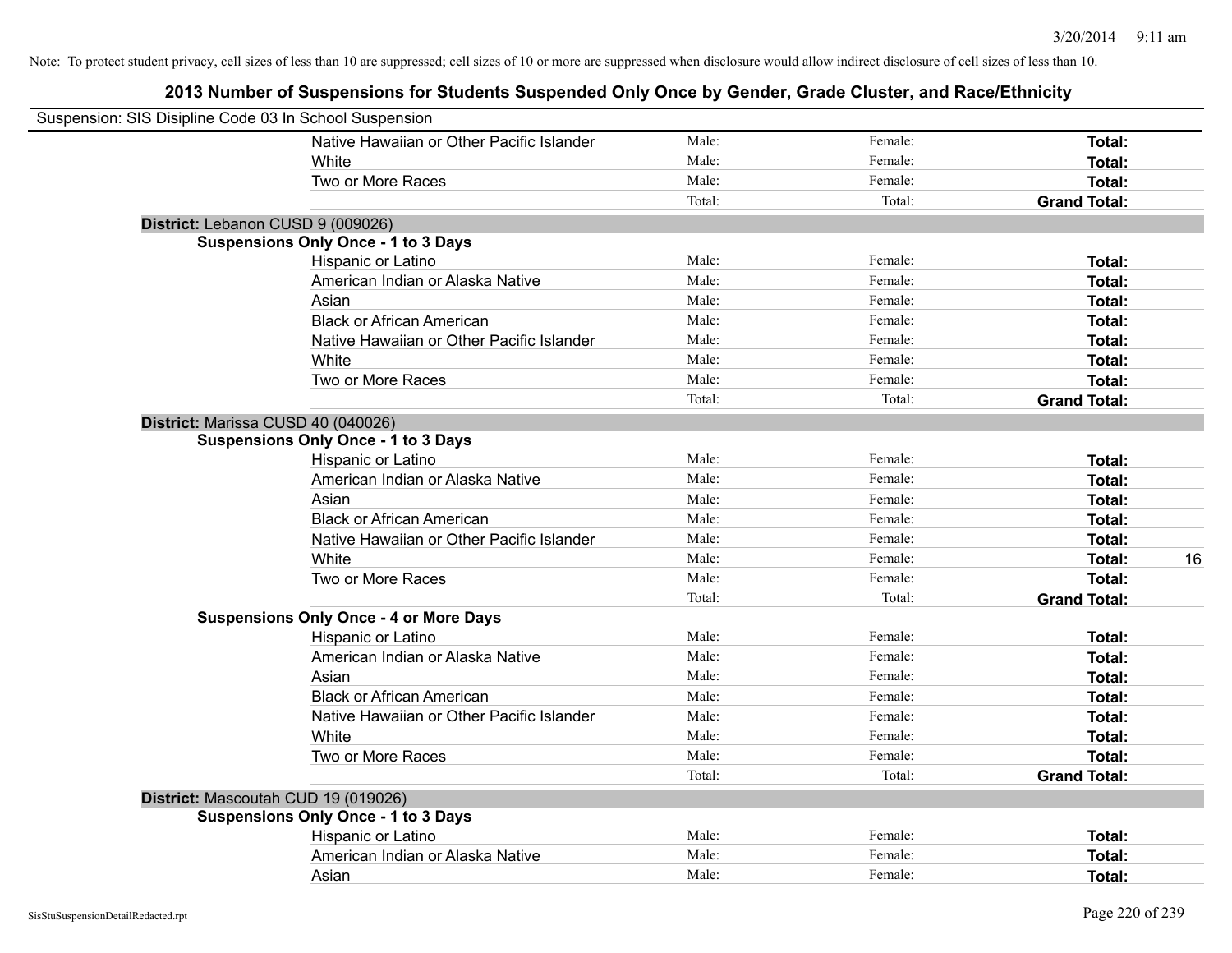| Suspension: SIS Disipline Code 03 In School Suspension |        |    |         |    |                     |    |
|--------------------------------------------------------|--------|----|---------|----|---------------------|----|
| <b>Black or African American</b>                       | Male:  |    | Female: |    | Total:              | 17 |
| Native Hawaiian or Other Pacific Islander              | Male:  |    | Female: |    | Total:              |    |
| White                                                  | Male:  | 40 | Female: | 19 | <b>Total:</b>       | 59 |
| Two or More Races                                      | Male:  |    | Female: |    | Total:              |    |
|                                                        | Total: | 53 | Total:  | 35 | <b>Grand Total:</b> | 88 |
| District: Millstadt CCSD 160 (160004)                  |        |    |         |    |                     |    |
| <b>Suspensions Only Once - 1 to 3 Days</b>             |        |    |         |    |                     |    |
| Hispanic or Latino                                     | Male:  |    | Female: |    | Total:              |    |
| American Indian or Alaska Native                       | Male:  |    | Female: |    | <b>Total:</b>       |    |
| Asian                                                  | Male:  |    | Female: |    | Total:              |    |
| <b>Black or African American</b>                       | Male:  |    | Female: |    | <b>Total:</b>       |    |
| Native Hawaiian or Other Pacific Islander              | Male:  |    | Female: |    | <b>Total:</b>       |    |
| White                                                  | Male:  |    | Female: |    | <b>Total:</b>       | 13 |
| Two or More Races                                      | Male:  |    | Female: |    | <b>Total:</b>       |    |
|                                                        | Total: |    | Total:  |    | <b>Grand Total:</b> |    |
| District: New Athens CUSD 60 (060026)                  |        |    |         |    |                     |    |
| <b>Suspensions Only Once - 1 to 3 Days</b>             |        |    |         |    |                     |    |
| Hispanic or Latino                                     | Male:  |    | Female: |    | Total:              |    |
| American Indian or Alaska Native                       | Male:  |    | Female: |    | Total:              |    |
| Asian                                                  | Male:  |    | Female: |    | Total:              |    |
| <b>Black or African American</b>                       | Male:  |    | Female: |    | Total:              |    |
| Native Hawaiian or Other Pacific Islander              | Male:  |    | Female: |    | Total:              |    |
| White                                                  | Male:  |    | Female: |    | <b>Total:</b>       |    |
| Two or More Races                                      | Male:  |    | Female: |    | <b>Total:</b>       |    |
|                                                        | Total: |    | Total:  |    | <b>Grand Total:</b> |    |
| District: O Fallon CCSD 90 (090004)                    |        |    |         |    |                     |    |
| <b>Suspensions Only Once - 1 to 3 Days</b>             |        |    |         |    |                     |    |
| Hispanic or Latino                                     | Male:  |    | Female: |    | <b>Total:</b>       |    |
| American Indian or Alaska Native                       | Male:  |    | Female: |    | Total:              |    |
| Asian                                                  | Male:  |    | Female: |    | Total:              |    |
| <b>Black or African American</b>                       | Male:  | 27 | Female: | 15 | Total:              | 42 |
| Native Hawaiian or Other Pacific Islander              | Male:  |    | Female: |    | Total:              |    |
| White                                                  | Male:  | 44 | Female: | 22 | <b>Total:</b>       | 66 |
| Two or More Races                                      | Male:  |    | Female: |    | <b>Total:</b>       | 10 |
|                                                        | Total: |    | Total:  |    | <b>Grand Total:</b> |    |
| District: O Fallon Twp HSD 203 (203017)                |        |    |         |    |                     |    |
| <b>Suspensions Only Once - 1 to 3 Days</b>             |        |    |         |    |                     |    |
| Hispanic or Latino                                     | Male:  |    | Female: |    | Total:              |    |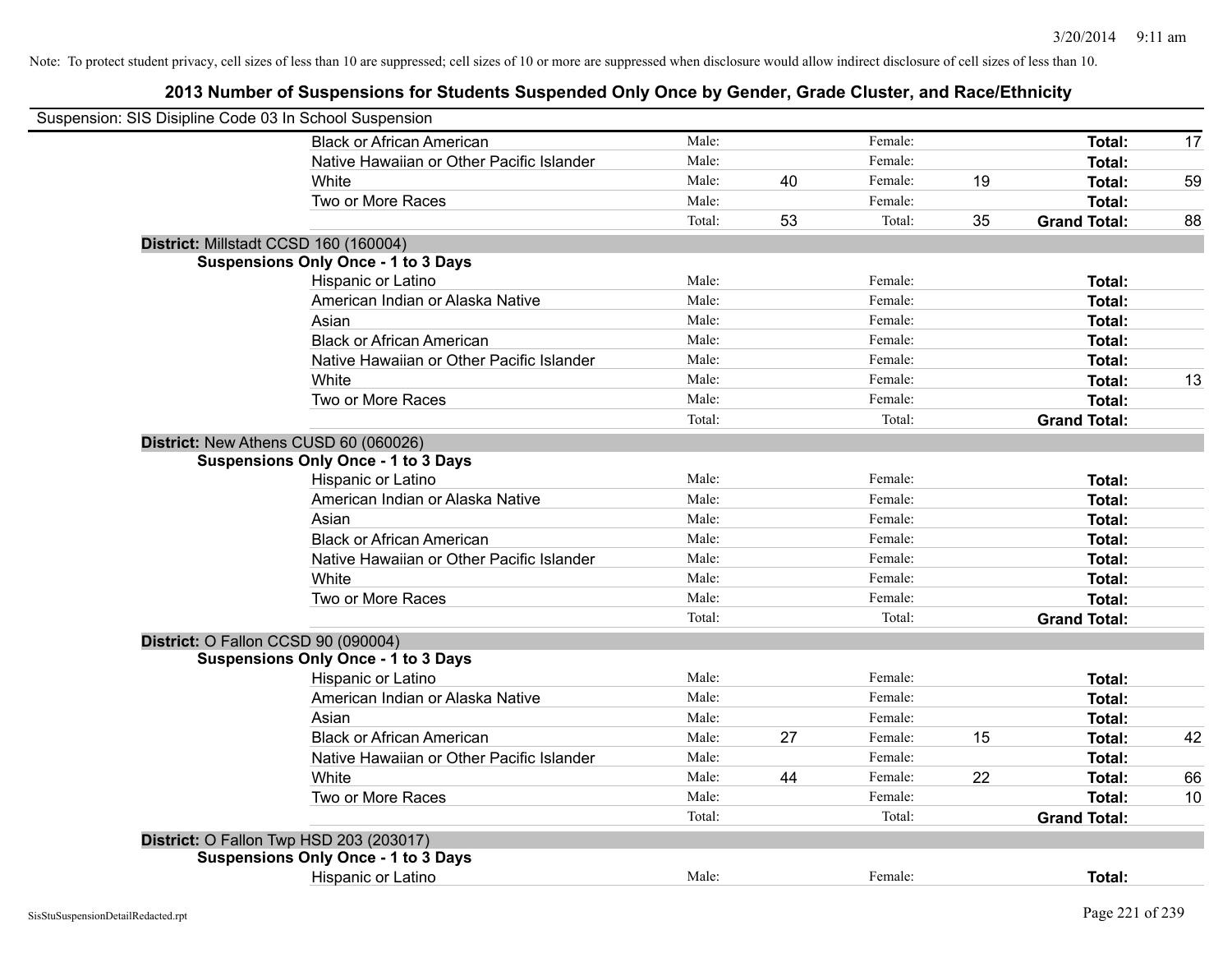# **2013 Number of Suspensions for Students Suspended Only Once by Gender, Grade Cluster, and Race/Ethnicity**

|                                       | Suspension: SIS Disipline Code 03 In School Suspension |        |    |         |    |                     |    |
|---------------------------------------|--------------------------------------------------------|--------|----|---------|----|---------------------|----|
|                                       | American Indian or Alaska Native                       | Male:  |    | Female: |    | Total:              |    |
|                                       | Asian                                                  | Male:  |    | Female: |    | Total:              |    |
|                                       | <b>Black or African American</b>                       | Male:  | 23 | Female: | 18 | Total:              | 41 |
|                                       | Native Hawaiian or Other Pacific Islander              | Male:  |    | Female: |    | Total:              |    |
|                                       | White                                                  | Male:  | 32 | Female: | 15 | Total:              | 47 |
|                                       | Two or More Races                                      | Male:  |    | Female: |    | Total:              | 11 |
|                                       |                                                        | Total: |    | Total:  |    | <b>Grand Total:</b> |    |
|                                       | <b>Suspensions Only Once - 4 or More Days</b>          |        |    |         |    |                     |    |
|                                       | Hispanic or Latino                                     | Male:  |    | Female: |    | Total:              |    |
|                                       | American Indian or Alaska Native                       | Male:  |    | Female: |    | Total:              |    |
|                                       | Asian                                                  | Male:  |    | Female: |    | Total:              |    |
|                                       | <b>Black or African American</b>                       | Male:  |    | Female: |    | Total:              |    |
|                                       | Native Hawaiian or Other Pacific Islander              | Male:  |    | Female: |    | Total:              |    |
|                                       | White                                                  | Male:  |    | Female: |    | Total:              |    |
|                                       | Two or More Races                                      | Male:  |    | Female: |    | Total:              |    |
|                                       |                                                        | Total: |    | Total:  |    | <b>Grand Total:</b> |    |
|                                       | District: Pontiac-W Holliday SD 105 (105002)           |        |    |         |    |                     |    |
|                                       | <b>Suspensions Only Once - 1 to 3 Days</b>             |        |    |         |    |                     |    |
|                                       | Hispanic or Latino                                     | Male:  |    | Female: |    | Total:              |    |
|                                       | American Indian or Alaska Native                       | Male:  |    | Female: |    | Total:              |    |
|                                       | Asian                                                  | Male:  |    | Female: |    | Total:              |    |
|                                       | <b>Black or African American</b>                       | Male:  |    | Female: |    | Total:              | 13 |
|                                       | Native Hawaiian or Other Pacific Islander              | Male:  |    | Female: |    | Total:              |    |
|                                       | White                                                  | Male:  |    | Female: |    | Total:              |    |
|                                       | Two or More Races                                      | Male:  |    | Female: |    | <b>Total:</b>       |    |
|                                       |                                                        | Total: |    | Total:  |    | <b>Grand Total:</b> | 24 |
| District: Signal Hill SD 181 (181002) |                                                        |        |    |         |    |                     |    |
|                                       | <b>Suspensions Only Once - 1 to 3 Days</b>             |        |    |         |    |                     |    |
|                                       | Hispanic or Latino                                     | Male:  |    | Female: |    | Total:              |    |
|                                       | American Indian or Alaska Native                       | Male:  |    | Female: |    | Total:              |    |
|                                       | Asian                                                  | Male:  |    | Female: |    | Total:              |    |
|                                       | <b>Black or African American</b>                       | Male:  |    | Female: |    | Total:              |    |
|                                       | Native Hawaiian or Other Pacific Islander              | Male:  |    | Female: |    | Total:              |    |
|                                       | White                                                  | Male:  |    | Female: |    | Total:              |    |
|                                       | Two or More Races                                      | Male:  |    | Female: |    | Total:              |    |
|                                       |                                                        | Total: |    | Total:  |    | <b>Grand Total:</b> | 16 |

**Suspensions Only Once - 1 to 3 Days**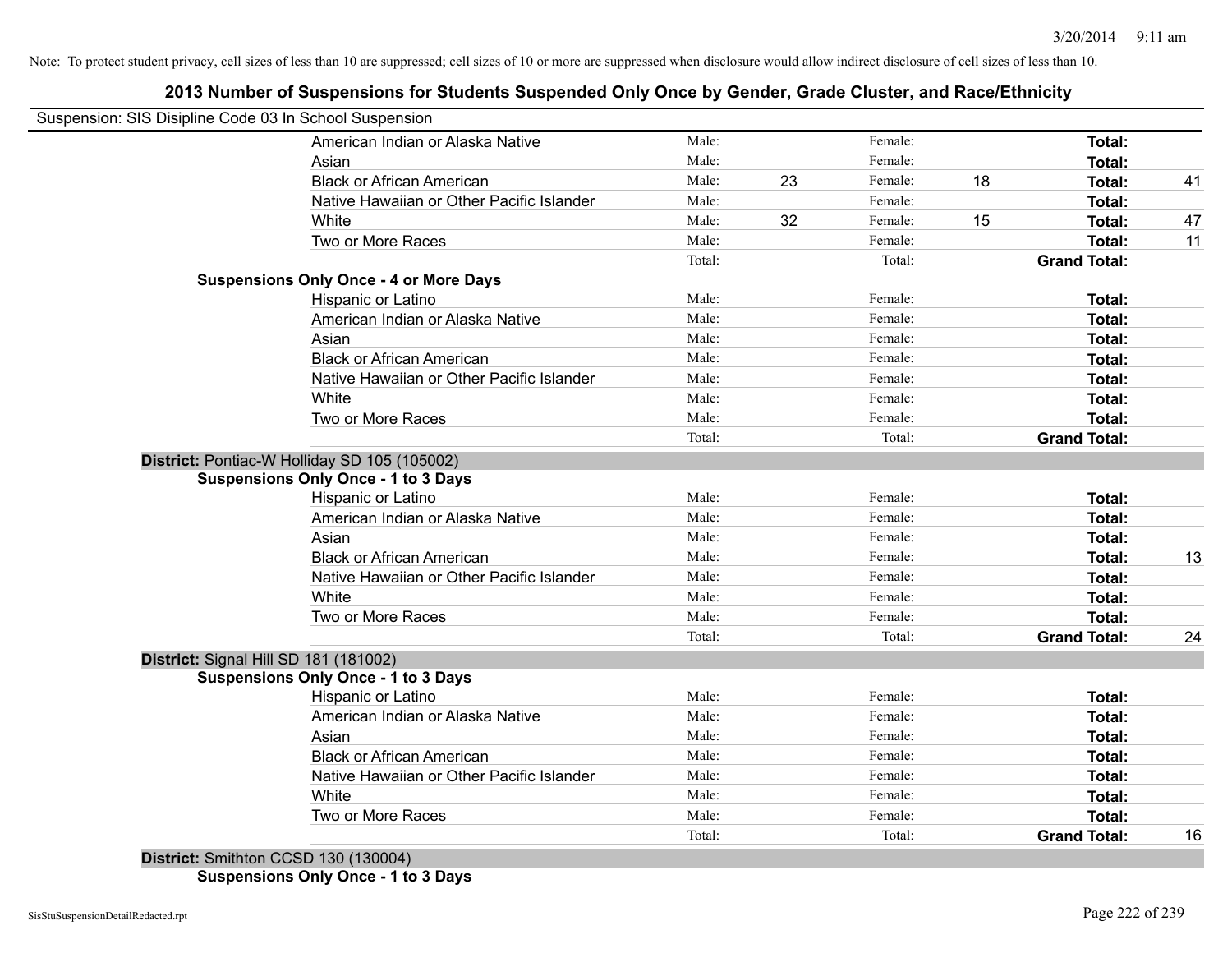| Suspension: SIS Disipline Code 03 In School Suspension |                                               |        |         |                     |
|--------------------------------------------------------|-----------------------------------------------|--------|---------|---------------------|
|                                                        | Hispanic or Latino                            | Male:  | Female: | Total:              |
|                                                        | American Indian or Alaska Native              | Male:  | Female: | Total:              |
|                                                        | Asian                                         | Male:  | Female: | Total:              |
|                                                        | <b>Black or African American</b>              | Male:  | Female: | Total:              |
|                                                        | Native Hawaiian or Other Pacific Islander     | Male:  | Female: | Total:              |
|                                                        | White                                         | Male:  | Female: | Total:<br>14        |
|                                                        | Two or More Races                             | Male:  | Female: | Total:              |
|                                                        |                                               | Total: | Total:  | <b>Grand Total:</b> |
|                                                        | <b>Suspensions Only Once - 4 or More Days</b> |        |         |                     |
|                                                        | Hispanic or Latino                            | Male:  | Female: | Total:              |
|                                                        | American Indian or Alaska Native              | Male:  | Female: | Total:              |
|                                                        | Asian                                         | Male:  | Female: | Total:              |
|                                                        | <b>Black or African American</b>              | Male:  | Female: | Total:              |
|                                                        | Native Hawaiian or Other Pacific Islander     | Male:  | Female: | Total:              |
|                                                        | White                                         | Male:  | Female: | Total:              |
|                                                        | Two or More Races                             | Male:  | Female: | Total:              |
|                                                        |                                               | Total: | Total:  | <b>Grand Total:</b> |
|                                                        | District: Wolf Branch SD 113 (113002)         |        |         |                     |
|                                                        | <b>Suspensions Only Once - 1 to 3 Days</b>    |        |         |                     |
|                                                        | Hispanic or Latino                            | Male:  | Female: | Total:              |
|                                                        | American Indian or Alaska Native              | Male:  | Female: | Total:              |
|                                                        | Asian                                         | Male:  | Female: | Total:              |
|                                                        | <b>Black or African American</b>              | Male:  | Female: | Total:              |
|                                                        | Native Hawaiian or Other Pacific Islander     | Male:  | Female: | Total:              |
|                                                        | White                                         | Male:  | Female: | Total:              |
|                                                        | Two or More Races                             | Male:  | Female: | Total:              |
|                                                        |                                               | Total: | Total:  | <b>Grand Total:</b> |
|                                                        |                                               |        |         |                     |
| Region: State of ILlinois (65)                         |                                               |        |         |                     |
| County: State Of II (108)                              |                                               |        |         |                     |
| District: Non-Public School (1885)                     |                                               |        |         |                     |
|                                                        | <b>Suspensions Only Once - 1 to 3 Days</b>    |        |         |                     |
|                                                        | Hispanic or Latino                            | Male:  | Female: | Total:              |
|                                                        | American Indian or Alaska Native              | Male:  | Female: | Total:              |
|                                                        | Asian                                         | Male:  | Female: | Total:              |
|                                                        | <b>Black or African American</b>              | Male:  | Female: | Total:              |
|                                                        | Native Hawaiian or Other Pacific Islander     | Male:  | Female: | Total:              |
|                                                        | White                                         | Male:  | Female: | Total:              |
|                                                        |                                               |        |         |                     |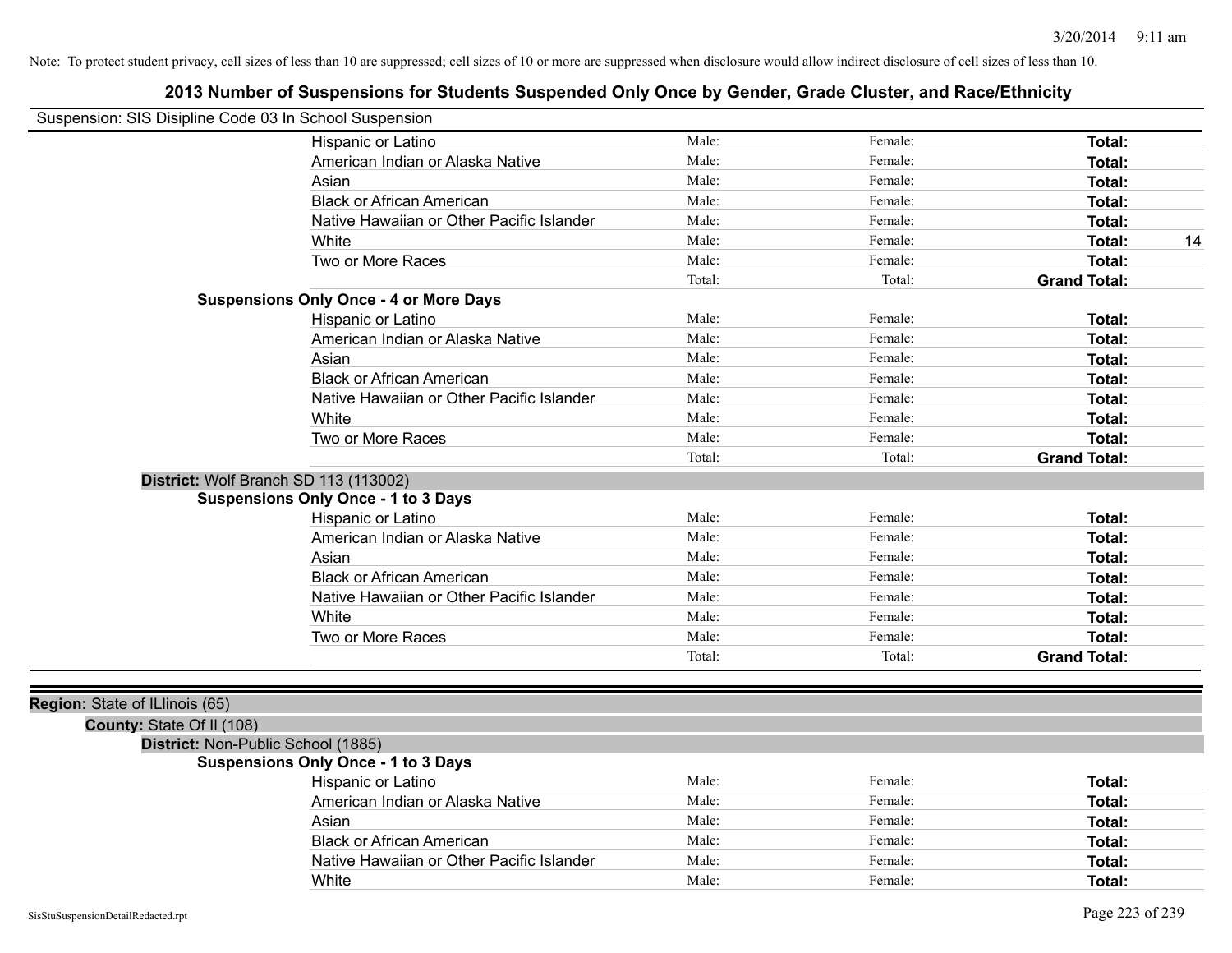| Suspension: SIS Disipline Code 03 In School Suspension |                                                 |        |         |                     |
|--------------------------------------------------------|-------------------------------------------------|--------|---------|---------------------|
|                                                        | Two or More Races                               | Male:  | Female: | Total:              |
|                                                        |                                                 | Total: | Total:  | <b>Grand Total:</b> |
|                                                        |                                                 |        |         |                     |
| Region: Tazewell ROE (53)                              |                                                 |        |         |                     |
| County: Tazewell (090)                                 |                                                 |        |         |                     |
|                                                        | District: Central SD 51 (051002)                |        |         |                     |
|                                                        | <b>Suspensions Only Once - 1 to 3 Days</b>      |        |         |                     |
|                                                        | Hispanic or Latino                              | Male:  | Female: | Total:              |
|                                                        | American Indian or Alaska Native                | Male:  | Female: | Total:              |
|                                                        | Asian                                           | Male:  | Female: | Total:              |
|                                                        | <b>Black or African American</b>                | Male:  | Female: | Total:              |
|                                                        | Native Hawaiian or Other Pacific Islander       | Male:  | Female: | Total:              |
|                                                        | White                                           | Male:  | Female: | Total:              |
|                                                        | Two or More Races                               | Male:  | Female: | Total:              |
|                                                        |                                                 | Total: | Total:  | <b>Grand Total:</b> |
|                                                        | District: Creve Coeur SD 76 (076002)            |        |         |                     |
|                                                        | <b>Suspensions Only Once - 1 to 3 Days</b>      |        |         |                     |
|                                                        | Hispanic or Latino                              | Male:  | Female: | Total:              |
|                                                        | American Indian or Alaska Native                | Male:  | Female: | Total:              |
|                                                        | Asian                                           | Male:  | Female: | Total:              |
|                                                        | <b>Black or African American</b>                | Male:  | Female: | Total:              |
|                                                        | Native Hawaiian or Other Pacific Islander       | Male:  | Female: | Total:              |
|                                                        | White                                           | Male:  | Female: | Total:<br>10        |
|                                                        | Two or More Races                               | Male:  | Female: | Total:              |
|                                                        |                                                 | Total: | Total:  | <b>Grand Total:</b> |
|                                                        | District: Deer Creek-Mackinaw CUSD 701 (701026) |        |         |                     |
|                                                        | <b>Suspensions Only Once - 1 to 3 Days</b>      |        |         |                     |
|                                                        | Hispanic or Latino                              | Male:  | Female: | Total:              |
|                                                        | American Indian or Alaska Native                | Male:  | Female: | Total:              |
|                                                        | Asian                                           | Male:  | Female: | Total:              |
|                                                        | <b>Black or African American</b>                | Male:  | Female: | Total:              |
|                                                        | Native Hawaiian or Other Pacific Islander       | Male:  | Female: | Total:              |
|                                                        | White                                           | Male:  | Female: | Total:              |
|                                                        | Two or More Races                               | Male:  | Female: | Total:              |
|                                                        |                                                 | Total: | Total:  | <b>Grand Total:</b> |
|                                                        | District: Delavan CUSD 703 (703026)             |        |         |                     |
|                                                        | <b>Suspensions Only Once - 1 to 3 Days</b>      |        |         |                     |
|                                                        | <b>Hispanic or Latino</b>                       | Male:  | Female: | Total:              |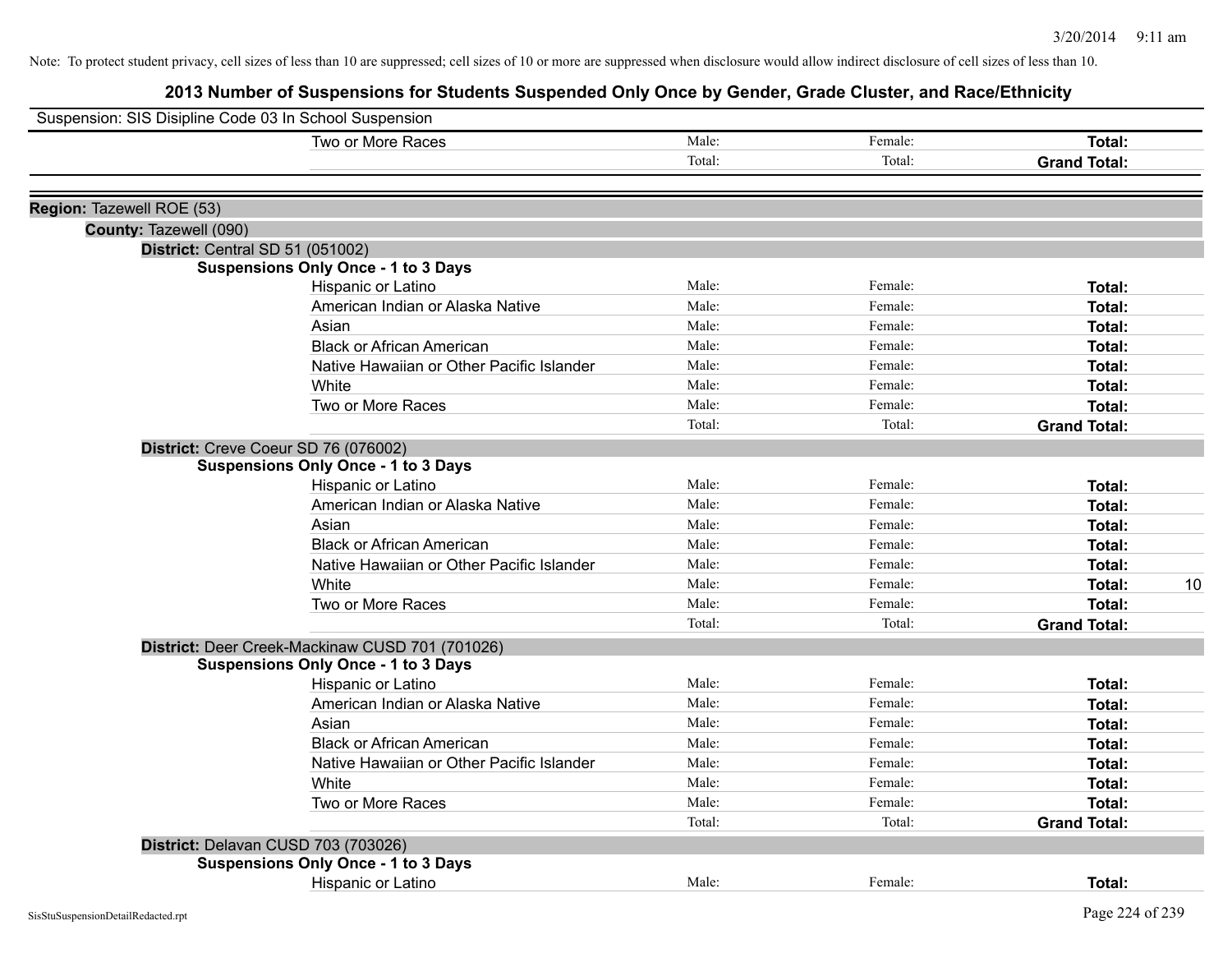| Suspension: SIS Disipline Code 03 In School Suspension |        |         |                     |    |
|--------------------------------------------------------|--------|---------|---------------------|----|
| American Indian or Alaska Native                       | Male:  | Female: | Total:              |    |
| Asian                                                  | Male:  | Female: | Total:              |    |
| <b>Black or African American</b>                       | Male:  | Female: | Total:              |    |
| Native Hawaiian or Other Pacific Islander              | Male:  | Female: | Total:              |    |
| White                                                  | Male:  | Female: | Total:              | 23 |
| Two or More Races                                      | Male:  | Female: | <b>Total:</b>       |    |
|                                                        | Total: | Total:  | <b>Grand Total:</b> |    |
| District: District 50 Schools (050002)                 |        |         |                     |    |
| <b>Suspensions Only Once - 1 to 3 Days</b>             |        |         |                     |    |
| Hispanic or Latino                                     | Male:  | Female: | Total:              |    |
| American Indian or Alaska Native                       | Male:  | Female: | Total:              |    |
| Asian                                                  | Male:  | Female: | Total:              |    |
| <b>Black or African American</b>                       | Male:  | Female: | Total:              |    |
| Native Hawaiian or Other Pacific Islander              | Male:  | Female: | Total:              |    |
| White                                                  | Male:  | Female: | Total:              |    |
| Two or More Races                                      | Male:  | Female: | Total:              |    |
|                                                        | Total: | Total:  | <b>Grand Total:</b> |    |
| District: East Peoria CHSD 309 (309016)                |        |         |                     |    |
| <b>Suspensions Only Once - 1 to 3 Days</b>             |        |         |                     |    |
| Hispanic or Latino                                     | Male:  | Female: | Total:              |    |
| American Indian or Alaska Native                       | Male:  | Female: | Total:              |    |
| Asian                                                  | Male:  | Female: | Total:              |    |
| <b>Black or African American</b>                       | Male:  | Female: | <b>Total:</b>       |    |
| Native Hawaiian or Other Pacific Islander              | Male:  | Female: | Total:              |    |
| White                                                  | Male:  | Female: | <b>Total:</b>       |    |
| Two or More Races                                      | Male:  | Female: | Total:              |    |
|                                                        | Total: | Total:  | <b>Grand Total:</b> |    |
| District: East Peoria SD 86 (086002)                   |        |         |                     |    |
| <b>Suspensions Only Once - 1 to 3 Days</b>             |        |         |                     |    |
| Hispanic or Latino                                     | Male:  | Female: | <b>Total:</b>       |    |
| American Indian or Alaska Native                       | Male:  | Female: | Total:              |    |
| Asian                                                  | Male:  | Female: | Total:              |    |
| <b>Black or African American</b>                       | Male:  | Female: | Total:              |    |
| Native Hawaiian or Other Pacific Islander              | Male:  | Female: | Total:              |    |
| White                                                  | Male:  | Female: | Total:              | 39 |
| Two or More Races                                      | Male:  | Female: | Total:              |    |
|                                                        | Total: | Total:  | <b>Grand Total:</b> |    |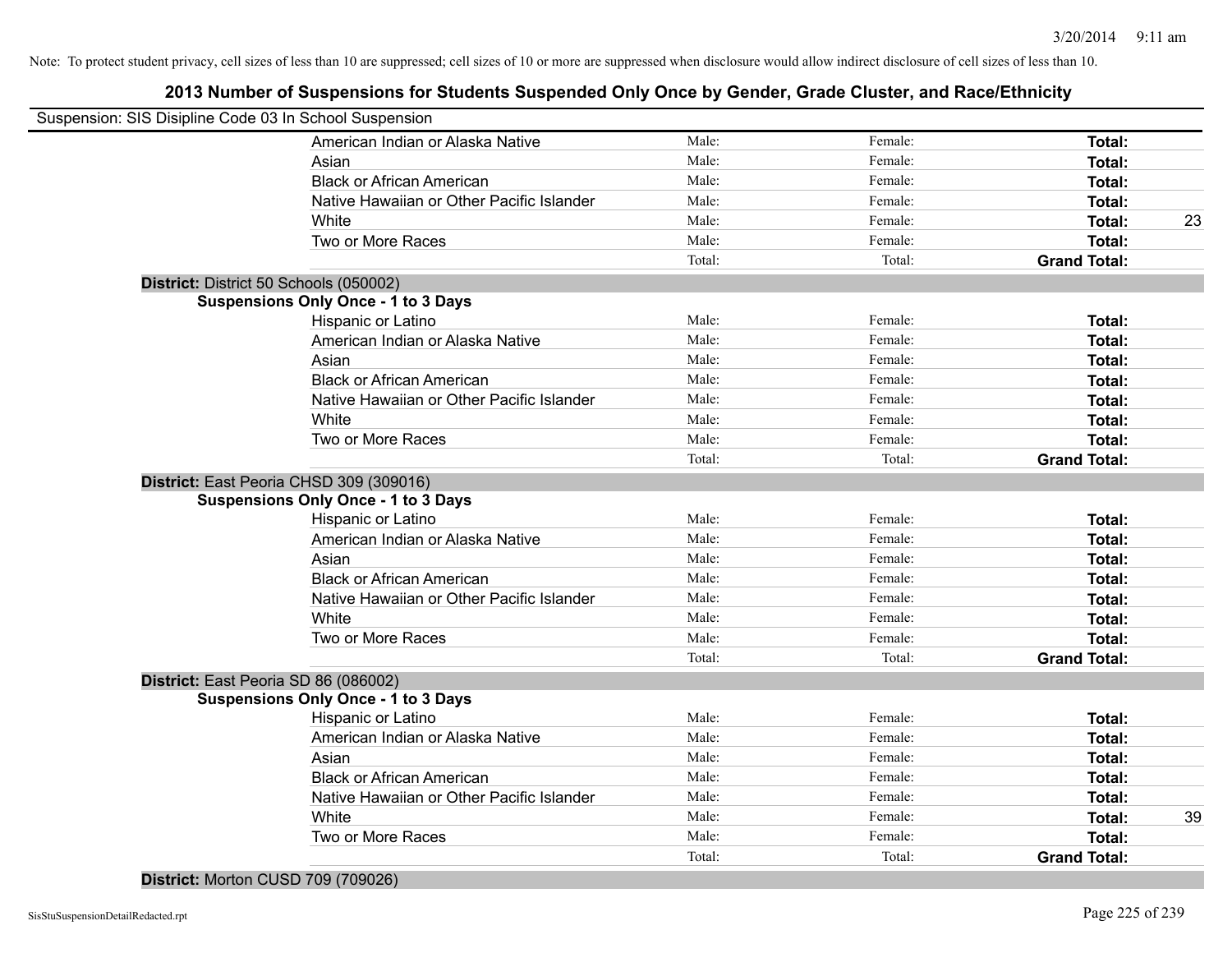| Suspension: SIS Disipline Code 03 In School Suspension |        |    |         |    |                     |    |
|--------------------------------------------------------|--------|----|---------|----|---------------------|----|
| <b>Suspensions Only Once - 1 to 3 Days</b>             |        |    |         |    |                     |    |
| Hispanic or Latino                                     | Male:  |    | Female: |    | Total:              |    |
| American Indian or Alaska Native                       | Male:  |    | Female: |    | Total:              |    |
| Asian                                                  | Male:  |    | Female: |    | Total:              |    |
| <b>Black or African American</b>                       | Male:  |    | Female: |    | Total:              |    |
| Native Hawaiian or Other Pacific Islander              | Male:  |    | Female: |    | Total:              |    |
| White                                                  | Male:  |    | Female: |    | Total:              | 13 |
| Two or More Races                                      | Male:  |    | Female: |    | Total:              |    |
|                                                        | Total: |    | Total:  |    | <b>Grand Total:</b> |    |
| District: N Pekin & Marquette Hght SD 102 (102002)     |        |    |         |    |                     |    |
| <b>Suspensions Only Once - 1 to 3 Days</b>             |        |    |         |    |                     |    |
| Hispanic or Latino                                     | Male:  |    | Female: |    | Total:              |    |
| American Indian or Alaska Native                       | Male:  |    | Female: |    | Total:              |    |
| Asian                                                  | Male:  |    | Female: |    | Total:              |    |
| <b>Black or African American</b>                       | Male:  |    | Female: |    | Total:              |    |
| Native Hawaiian or Other Pacific Islander              | Male:  |    | Female: |    | Total:              |    |
| White                                                  | Male:  |    | Female: |    | Total:              |    |
| Two or More Races                                      | Male:  |    | Female: |    | Total:              |    |
|                                                        | Total: |    | Total:  |    | <b>Grand Total:</b> |    |
| <b>District: Pekin PSD 108 (108002)</b>                |        |    |         |    |                     |    |
| <b>Suspensions Only Once - 1 to 3 Days</b>             |        |    |         |    |                     |    |
| Hispanic or Latino                                     | Male:  |    | Female: |    | Total:              |    |
| American Indian or Alaska Native                       | Male:  |    | Female: |    | Total:              |    |
| Asian                                                  | Male:  |    | Female: |    | Total:              |    |
| <b>Black or African American</b>                       | Male:  |    | Female: |    | Total:              |    |
| Native Hawaiian or Other Pacific Islander              | Male:  |    | Female: |    | Total:              |    |
| White                                                  | Male:  | 67 | Female: | 20 | Total:              | 87 |
| Two or More Races                                      | Male:  |    | Female: |    | Total:              |    |
|                                                        | Total: |    | Total:  |    | <b>Grand Total:</b> | 98 |
| District: Rankin CSD 98 (098002)                       |        |    |         |    |                     |    |
| <b>Suspensions Only Once - 1 to 3 Days</b>             |        |    |         |    |                     |    |
| Hispanic or Latino                                     | Male:  |    | Female: |    | Total:              |    |
| American Indian or Alaska Native                       | Male:  |    | Female: |    | Total:              |    |
| Asian                                                  | Male:  |    | Female: |    | Total:              |    |
| <b>Black or African American</b>                       | Male:  |    | Female: |    |                     |    |
|                                                        | Male:  |    |         |    | Total:              |    |
| Native Hawaiian or Other Pacific Islander              | Male:  |    | Female: |    | Total:              |    |
| White                                                  |        |    | Female: |    | Total:              | 12 |
| Two or More Races                                      | Male:  |    | Female: |    | Total:              |    |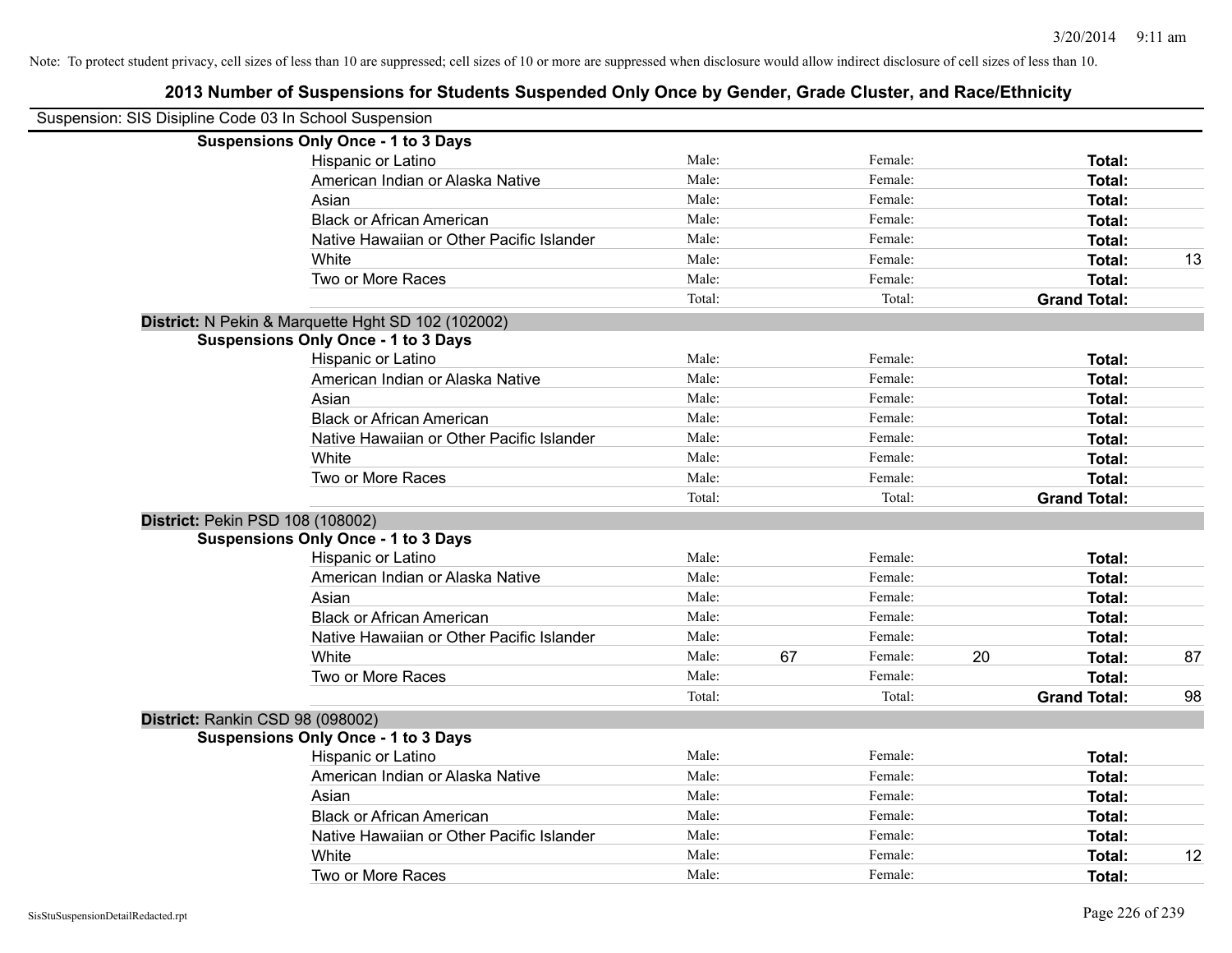|                                 | Suspension: SIS Disipline Code 03 In School Suspension |        |         |                     |
|---------------------------------|--------------------------------------------------------|--------|---------|---------------------|
|                                 |                                                        | Total: | Total:  | <b>Grand Total:</b> |
|                                 | District: Spring Lake CCSD 606 (606004)                |        |         |                     |
|                                 | <b>Suspensions Only Once - 1 to 3 Days</b>             |        |         |                     |
|                                 | Hispanic or Latino                                     | Male:  | Female: | Total:              |
|                                 | American Indian or Alaska Native                       | Male:  | Female: | Total:              |
|                                 | Asian                                                  | Male:  | Female: | Total:              |
|                                 | <b>Black or African American</b>                       | Male:  | Female: | Total:              |
|                                 | Native Hawaiian or Other Pacific Islander              | Male:  | Female: | Total:              |
|                                 | White                                                  | Male:  | Female: | Total:              |
|                                 | Two or More Races                                      | Male:  | Female: | Total:              |
|                                 |                                                        | Total: | Total:  | <b>Grand Total:</b> |
|                                 | District: Tremont CUSD 702 (702026)                    |        |         |                     |
|                                 | <b>Suspensions Only Once - 1 to 3 Days</b>             |        |         |                     |
|                                 | Hispanic or Latino                                     | Male:  | Female: | Total:              |
|                                 | American Indian or Alaska Native                       | Male:  | Female: | Total:              |
|                                 | Asian                                                  | Male:  | Female: | Total:              |
|                                 | <b>Black or African American</b>                       | Male:  | Female: | Total:              |
|                                 | Native Hawaiian or Other Pacific Islander              | Male:  | Female: | Total:              |
|                                 | White                                                  | Male:  | Female: | Total:              |
|                                 | Two or More Races                                      | Male:  | Female: | Total:              |
|                                 |                                                        | Total: | Total:  | <b>Grand Total:</b> |
|                                 | District: Washington SD 52 (052002)                    |        |         |                     |
|                                 | <b>Suspensions Only Once - 1 to 3 Days</b>             |        |         |                     |
|                                 | Hispanic or Latino                                     | Male:  | Female: | Total:              |
|                                 | American Indian or Alaska Native                       | Male:  | Female: | Total:              |
|                                 | Asian                                                  | Male:  | Female: | Total:              |
|                                 | <b>Black or African American</b>                       | Male:  | Female: | Total:              |
|                                 | Native Hawaiian or Other Pacific Islander              | Male:  | Female: | Total:              |
|                                 | White                                                  | Male:  | Female: | Total:              |
|                                 | Two or More Races                                      | Male:  | Female: | Total:              |
|                                 |                                                        | Total: | Total:  | <b>Grand Total:</b> |
|                                 |                                                        |        |         |                     |
| Region: Vermilion ROE (54)      |                                                        |        |         |                     |
| County: Non-Public School (000) |                                                        |        |         |                     |
|                                 | District: Vermilion ROE (000000)                       |        |         |                     |
|                                 | <b>Suspensions Only Once - 1 to 3 Days</b>             |        |         |                     |
|                                 | Hispanic or Latino                                     | Male:  | Female: | Total:              |
|                                 | American Indian or Alaska Native                       | Male:  | Female: | Total:              |
|                                 |                                                        |        |         |                     |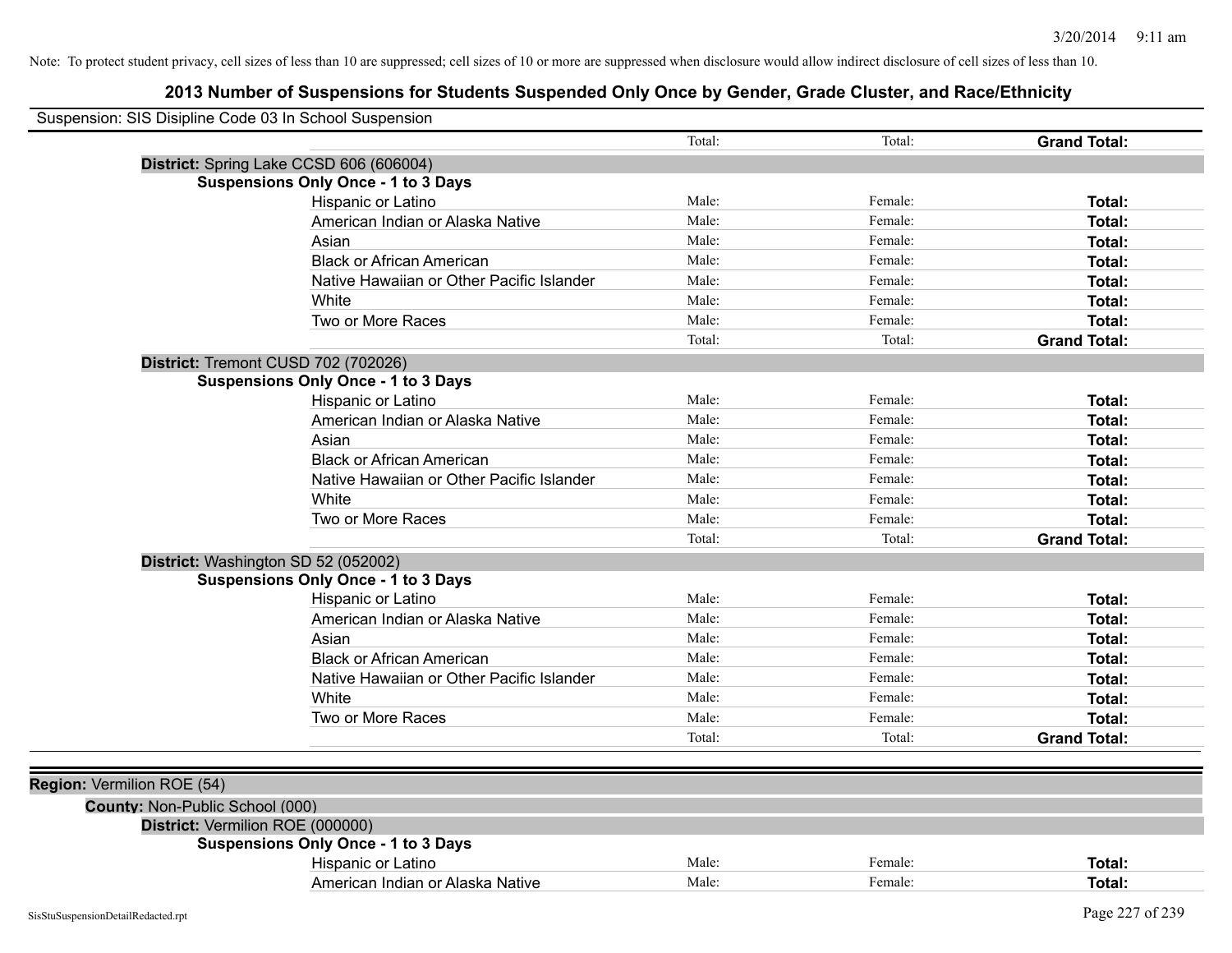# **2013 Number of Suspensions for Students Suspended Only Once by Gender, Grade Cluster, and Race/Ethnicity**

| Suspension: SIS Disipline Code 03 In School Suspension |                                            |        |     |         |    |                     |     |
|--------------------------------------------------------|--------------------------------------------|--------|-----|---------|----|---------------------|-----|
|                                                        | Asian                                      | Male:  |     | Female: |    | Total:              |     |
|                                                        | <b>Black or African American</b>           | Male:  |     | Female: |    | Total:              |     |
|                                                        | Native Hawaiian or Other Pacific Islander  | Male:  |     | Female: |    | Total:              |     |
|                                                        | White                                      | Male:  |     | Female: |    | Total:              |     |
|                                                        | Two or More Races                          | Male:  |     | Female: |    | Total:              |     |
|                                                        |                                            | Total: |     | Total:  |    | <b>Grand Total:</b> |     |
| <b>County: Vermilion (092)</b>                         |                                            |        |     |         |    |                     |     |
|                                                        | District: Armstrong Twp HSD 225 (225017)   |        |     |         |    |                     |     |
|                                                        | <b>Suspensions Only Once - 1 to 3 Days</b> |        |     |         |    |                     |     |
|                                                        | Hispanic or Latino                         | Male:  |     | Female: |    | Total:              |     |
|                                                        | American Indian or Alaska Native           | Male:  |     | Female: |    | Total:              |     |
|                                                        | Asian                                      | Male:  |     | Female: |    | Total:              |     |
|                                                        | <b>Black or African American</b>           | Male:  |     | Female: |    | Total:              |     |
|                                                        | Native Hawaiian or Other Pacific Islander  | Male:  |     | Female: |    | Total:              |     |
|                                                        | White                                      | Male:  |     | Female: |    | Total:              |     |
|                                                        | Two or More Races                          | Male:  |     | Female: |    | Total:              |     |
|                                                        |                                            | Total: |     | Total:  |    | <b>Grand Total:</b> |     |
|                                                        | District: Bismarck Henning CUSD (001026)   |        |     |         |    |                     |     |
|                                                        | <b>Suspensions Only Once - 1 to 3 Days</b> |        |     |         |    |                     |     |
|                                                        | Hispanic or Latino                         | Male:  |     | Female: |    | Total:              |     |
|                                                        | American Indian or Alaska Native           | Male:  |     | Female: |    | Total:              |     |
|                                                        | Asian                                      | Male:  |     | Female: |    | Total:              |     |
|                                                        | <b>Black or African American</b>           | Male:  |     | Female: |    | Total:              |     |
|                                                        | Native Hawaiian or Other Pacific Islander  | Male:  |     | Female: |    | Total:              |     |
|                                                        | White                                      | Male:  |     | Female: |    | Total:              |     |
|                                                        | Two or More Races                          | Male:  |     | Female: |    | Total:              |     |
|                                                        |                                            | Total: |     | Total:  |    | <b>Grand Total:</b> |     |
|                                                        | District: Danville CCSD 118 (118024)       |        |     |         |    |                     |     |
|                                                        | <b>Suspensions Only Once - 1 to 3 Days</b> |        |     |         |    |                     |     |
|                                                        | Hispanic or Latino                         | Male:  |     | Female: |    | Total:              | 11  |
|                                                        | American Indian or Alaska Native           | Male:  |     | Female: |    | Total:              |     |
|                                                        | Asian                                      | Male:  |     | Female: |    | Total:              |     |
|                                                        | <b>Black or African American</b>           | Male:  | 47  | Female: | 57 | Total:              | 104 |
|                                                        | Native Hawaiian or Other Pacific Islander  | Male:  |     | Female: |    | Total:              |     |
|                                                        | White                                      | Male:  | 46  | Female: | 25 | Total:              | 71  |
|                                                        | Two or More Races                          | Male:  |     | Female: |    | Total:              |     |
|                                                        |                                            | Total: | 105 | Total:  | 92 | <b>Grand Total:</b> | 197 |
|                                                        |                                            |        |     |         |    |                     |     |

**District:** Georgetown-Ridge Farm CUD 4 (004026)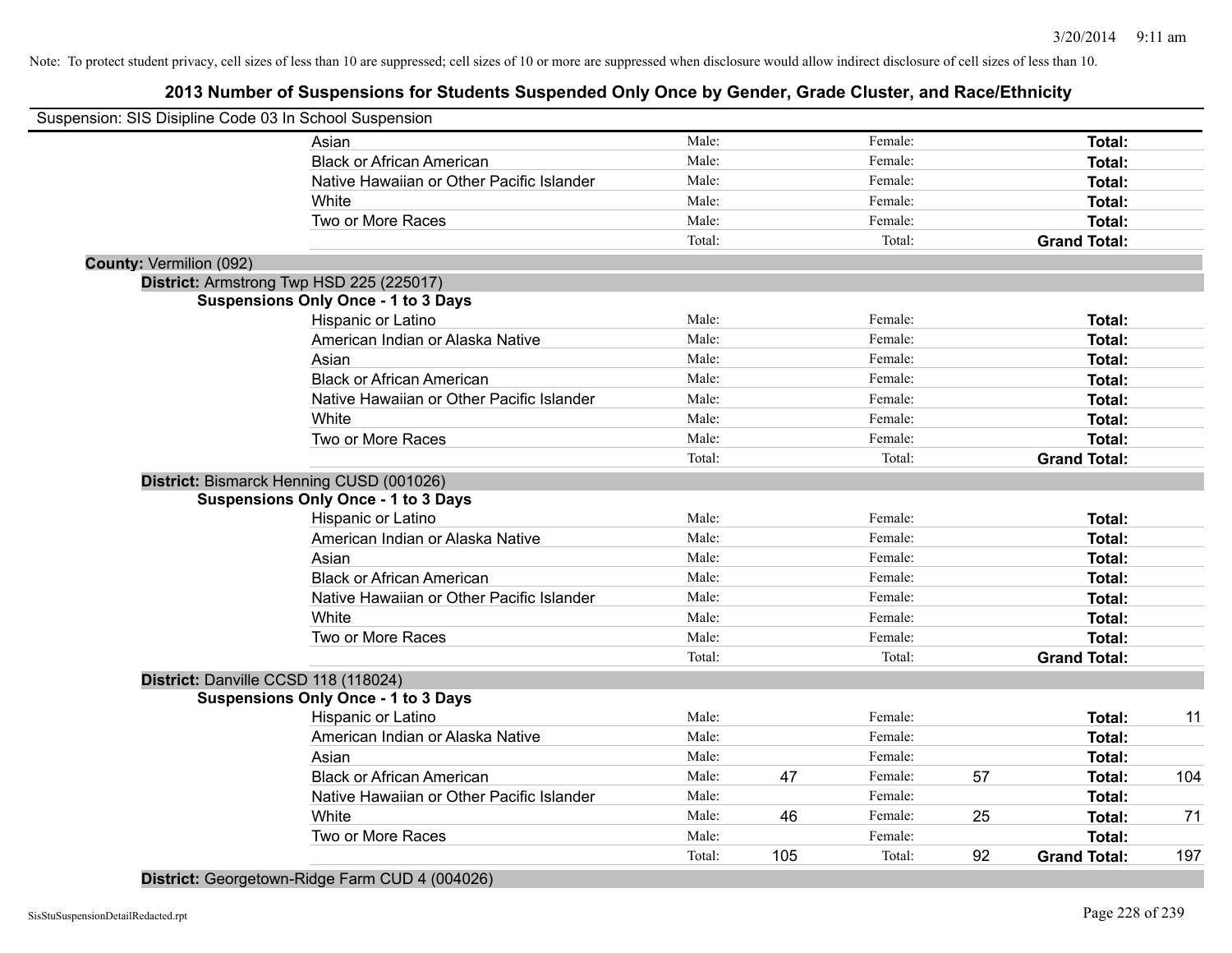| Suspension: SIS Disipline Code 03 In School Suspension |                                               |                |    |         |    |                     |    |
|--------------------------------------------------------|-----------------------------------------------|----------------|----|---------|----|---------------------|----|
|                                                        |                                               |                |    |         |    |                     |    |
|                                                        | <b>Suspensions Only Once - 1 to 3 Days</b>    |                |    |         |    |                     |    |
|                                                        | Hispanic or Latino                            | Male:<br>Male: |    | Female: |    | Total:              |    |
|                                                        | American Indian or Alaska Native              |                |    | Female: |    | Total:              |    |
|                                                        | Asian                                         | Male:          |    | Female: |    | Total:              |    |
|                                                        | <b>Black or African American</b>              | Male:          |    | Female: |    | Total:              |    |
|                                                        | Native Hawaiian or Other Pacific Islander     | Male:          |    | Female: |    | Total:              |    |
|                                                        | White                                         | Male:          |    | Female: |    | Total:              | 35 |
|                                                        | Two or More Races                             | Male:          |    | Female: |    | Total:              |    |
|                                                        |                                               | Total:         |    | Total:  |    | <b>Grand Total:</b> |    |
|                                                        | District: Hoopeston Area CUSD 11 (011026)     |                |    |         |    |                     |    |
|                                                        | <b>Suspensions Only Once - 1 to 3 Days</b>    |                |    |         |    |                     |    |
|                                                        | Hispanic or Latino                            | Male:          |    | Female: |    | Total:              |    |
|                                                        | American Indian or Alaska Native              | Male:          |    | Female: |    | Total:              |    |
|                                                        | Asian                                         | Male:          |    | Female: |    | Total:              |    |
|                                                        | <b>Black or African American</b>              | Male:          |    | Female: |    | Total:              |    |
|                                                        | Native Hawaiian or Other Pacific Islander     | Male:          |    | Female: |    | Total:              |    |
|                                                        | White                                         | Male:          | 15 | Female: | 16 | Total:              | 31 |
|                                                        | Two or More Races                             | Male:          |    | Female: |    | Total:              |    |
|                                                        |                                               | Total:         |    | Total:  |    | <b>Grand Total:</b> |    |
|                                                        | <b>Suspensions Only Once - 4 or More Days</b> |                |    |         |    |                     |    |
|                                                        | Hispanic or Latino                            | Male:          |    | Female: |    | Total:              |    |
|                                                        | American Indian or Alaska Native              | Male:          |    | Female: |    | Total:              |    |
|                                                        | Asian                                         | Male:          |    | Female: |    | Total:              |    |
|                                                        | <b>Black or African American</b>              | Male:          |    | Female: |    | Total:              |    |
|                                                        | Native Hawaiian or Other Pacific Islander     | Male:          |    | Female: |    | Total:              |    |
|                                                        | White                                         | Male:          |    | Female: |    | Total:              |    |
|                                                        | Two or More Races                             | Male:          |    | Female: |    | Total:              |    |
|                                                        |                                               | Total:         |    | Total:  |    | <b>Grand Total:</b> |    |
|                                                        | District: Jamaica CUSD 12 (012026)            |                |    |         |    |                     |    |
|                                                        | <b>Suspensions Only Once - 1 to 3 Days</b>    |                |    |         |    |                     |    |
|                                                        | Hispanic or Latino                            | Male:          |    | Female: |    | Total:              |    |
|                                                        | American Indian or Alaska Native              | Male:          |    | Female: |    | Total:              |    |
|                                                        | Asian                                         | Male:          |    | Female: |    | Total:              |    |
|                                                        | <b>Black or African American</b>              | Male:          |    | Female: |    | Total:              |    |
|                                                        | Native Hawaiian or Other Pacific Islander     | Male:          |    | Female: |    | Total:              |    |
|                                                        | White                                         | Male:          |    | Female: |    | Total:              |    |
|                                                        | Two or More Races                             | Male:          |    | Female: |    | Total:              |    |
|                                                        |                                               | Total:         |    | Total:  |    | <b>Grand Total:</b> |    |
|                                                        |                                               |                |    |         |    |                     |    |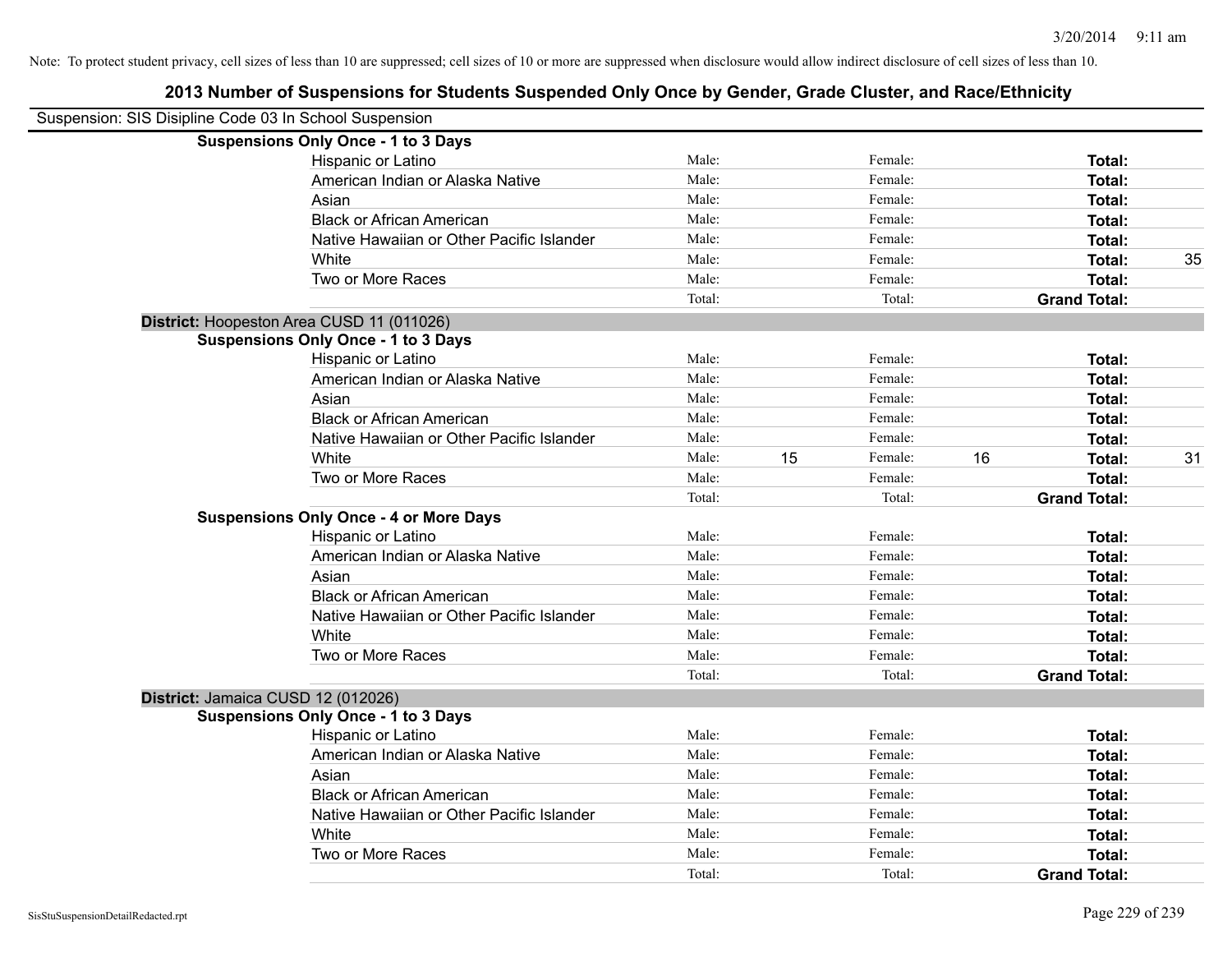| Suspension: SIS Disipline Code 03 In School Suspension |                                               |        |         |                     |
|--------------------------------------------------------|-----------------------------------------------|--------|---------|---------------------|
| District: Oakwood CUSD 76 (076026)                     |                                               |        |         |                     |
|                                                        | <b>Suspensions Only Once - 1 to 3 Days</b>    |        |         |                     |
|                                                        | Hispanic or Latino                            | Male:  | Female: | Total:              |
|                                                        | American Indian or Alaska Native              | Male:  | Female: | <b>Total:</b>       |
|                                                        | Asian                                         | Male:  | Female: | <b>Total:</b>       |
|                                                        | <b>Black or African American</b>              | Male:  | Female: | <b>Total:</b>       |
|                                                        | Native Hawaiian or Other Pacific Islander     | Male:  | Female: | <b>Total:</b>       |
|                                                        | White                                         | Male:  | Female: | 19<br><b>Total:</b> |
|                                                        | Two or More Races                             | Male:  | Female: | <b>Total:</b>       |
|                                                        |                                               | Total: | Total:  | <b>Grand Total:</b> |
|                                                        | <b>Suspensions Only Once - 4 or More Days</b> |        |         |                     |
|                                                        | Hispanic or Latino                            | Male:  | Female: | Total:              |
|                                                        | American Indian or Alaska Native              | Male:  | Female: | Total:              |
|                                                        | Asian                                         | Male:  | Female: | <b>Total:</b>       |
|                                                        | <b>Black or African American</b>              | Male:  | Female: | <b>Total:</b>       |
|                                                        | Native Hawaiian or Other Pacific Islander     | Male:  | Female: | <b>Total:</b>       |
|                                                        | White                                         | Male:  | Female: | <b>Total:</b>       |
|                                                        | Two or More Races                             | Male:  | Female: | <b>Total:</b>       |
|                                                        |                                               | Total: | Total:  | <b>Grand Total:</b> |
|                                                        | District: Rossville-Alvin CUSD 7 (007026)     |        |         |                     |
|                                                        | <b>Suspensions Only Once - 1 to 3 Days</b>    |        |         |                     |
|                                                        | Hispanic or Latino                            | Male:  | Female: | Total:              |
|                                                        | American Indian or Alaska Native              | Male:  | Female: | <b>Total:</b>       |
|                                                        | Asian                                         | Male:  | Female: | Total:              |
|                                                        | <b>Black or African American</b>              | Male:  | Female: | <b>Total:</b>       |
|                                                        | Native Hawaiian or Other Pacific Islander     | Male:  | Female: | <b>Total:</b>       |
|                                                        | White                                         | Male:  | Female: | <b>Total:</b>       |
|                                                        | Two or More Races                             | Male:  | Female: | <b>Total:</b>       |
|                                                        |                                               | Total: | Total:  | <b>Grand Total:</b> |
| District: Westville CUSD 2 (002026)                    |                                               |        |         |                     |
|                                                        | <b>Suspensions Only Once - 1 to 3 Days</b>    |        |         |                     |
|                                                        | Hispanic or Latino                            | Male:  | Female: | Total:              |
|                                                        | American Indian or Alaska Native              | Male:  | Female: | Total:              |
|                                                        | Asian                                         | Male:  | Female: | Total:              |
|                                                        | <b>Black or African American</b>              | Male:  | Female: | <b>Total:</b>       |
|                                                        | Native Hawaiian or Other Pacific Islander     | Male:  | Female: | <b>Total:</b>       |
|                                                        | White                                         | Male:  | Female: | 17<br><b>Total:</b> |
|                                                        | Two or More Races                             | Male:  | Female: | Total:              |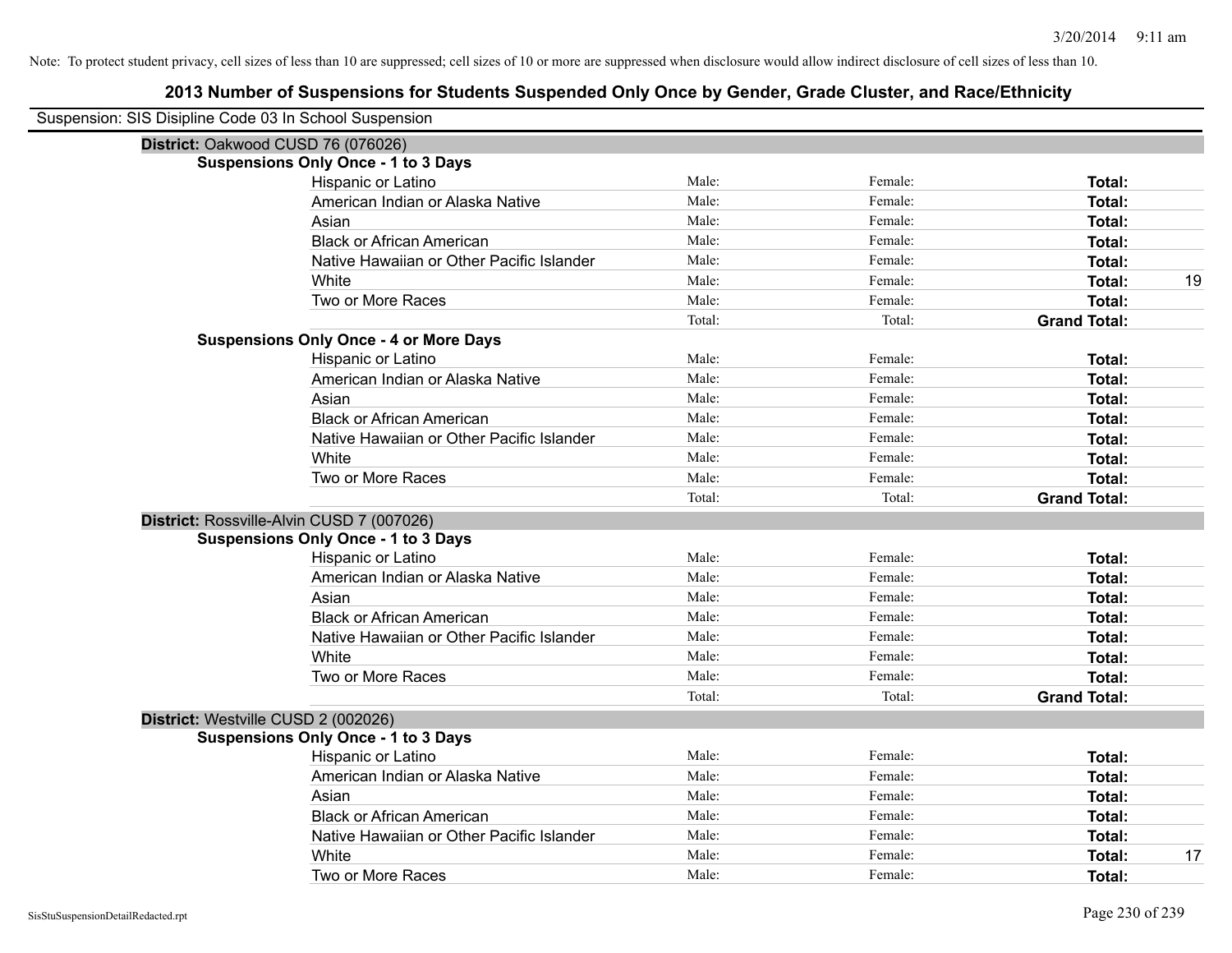| Suspension: SIS Disipline Code 03 In School Suspension |                                                      |        |    |         |    |                     |    |
|--------------------------------------------------------|------------------------------------------------------|--------|----|---------|----|---------------------|----|
|                                                        |                                                      | Total: |    | Total:  |    | <b>Grand Total:</b> |    |
| Region: Whiteside ROE (55)                             |                                                      |        |    |         |    |                     |    |
| County: Whiteside (098)                                |                                                      |        |    |         |    |                     |    |
|                                                        | District: Morrison CUSD 6 (006026)                   |        |    |         |    |                     |    |
|                                                        | <b>Suspensions Only Once - 1 to 3 Days</b>           |        |    |         |    |                     |    |
|                                                        | Hispanic or Latino                                   | Male:  |    | Female: |    | Total:              |    |
|                                                        | American Indian or Alaska Native                     | Male:  |    | Female: |    | Total:              |    |
|                                                        | Asian                                                | Male:  |    | Female: |    | Total:              |    |
|                                                        | <b>Black or African American</b>                     | Male:  |    | Female: |    | Total:              |    |
|                                                        | Native Hawaiian or Other Pacific Islander            | Male:  |    | Female: |    | Total:              |    |
|                                                        | White                                                | Male:  |    | Female: |    | Total:              | 15 |
|                                                        | Two or More Races                                    | Male:  |    | Female: |    | <b>Total:</b>       |    |
|                                                        |                                                      | Total: |    | Total:  |    | <b>Grand Total:</b> |    |
|                                                        | District: Prophetstown-Lyndon-Tampico CUSD3 (003026) |        |    |         |    |                     |    |
|                                                        | <b>Suspensions Only Once - 1 to 3 Days</b>           |        |    |         |    |                     |    |
|                                                        | Hispanic or Latino                                   | Male:  |    | Female: |    | Total:              |    |
|                                                        | American Indian or Alaska Native                     | Male:  |    | Female: |    | Total:              |    |
|                                                        | Asian                                                | Male:  |    | Female: |    | <b>Total:</b>       |    |
|                                                        | <b>Black or African American</b>                     | Male:  |    | Female: |    | Total:              |    |
|                                                        | Native Hawaiian or Other Pacific Islander            | Male:  |    | Female: |    | Total:              |    |
|                                                        | White                                                | Male:  | 12 | Female: | 10 | <b>Total:</b>       | 22 |
|                                                        | Two or More Races                                    | Male:  |    | Female: |    | <b>Total:</b>       |    |
|                                                        |                                                      | Total: |    | Total:  |    | <b>Grand Total:</b> |    |
|                                                        | <b>Suspensions Only Once - 4 or More Days</b>        |        |    |         |    |                     |    |
|                                                        | Hispanic or Latino                                   | Male:  |    | Female: |    | Total:              |    |
|                                                        | American Indian or Alaska Native                     | Male:  |    | Female: |    | Total:              |    |
|                                                        | Asian                                                | Male:  |    | Female: |    | Total:              |    |
|                                                        | <b>Black or African American</b>                     | Male:  |    | Female: |    | Total:              |    |
|                                                        | Native Hawaiian or Other Pacific Islander            | Male:  |    | Female: |    | Total:              |    |
|                                                        | White                                                | Male:  |    | Female: |    | Total:              |    |
|                                                        | Two or More Races                                    | Male:  |    | Female: |    | Total:              |    |
|                                                        |                                                      | Total: |    | Total:  |    | <b>Grand Total:</b> |    |
|                                                        | District: River Bend CUSD 2 (002026)                 |        |    |         |    |                     |    |
|                                                        | <b>Suspensions Only Once - 1 to 3 Days</b>           |        |    |         |    |                     |    |
|                                                        | Hispanic or Latino                                   | Male:  |    | Female: |    | <b>Total:</b>       |    |
|                                                        | American Indian or Alaska Native                     | Male:  |    | Female: |    | Total:              |    |
|                                                        | Asian                                                | Male:  |    | Female: |    | Total:              |    |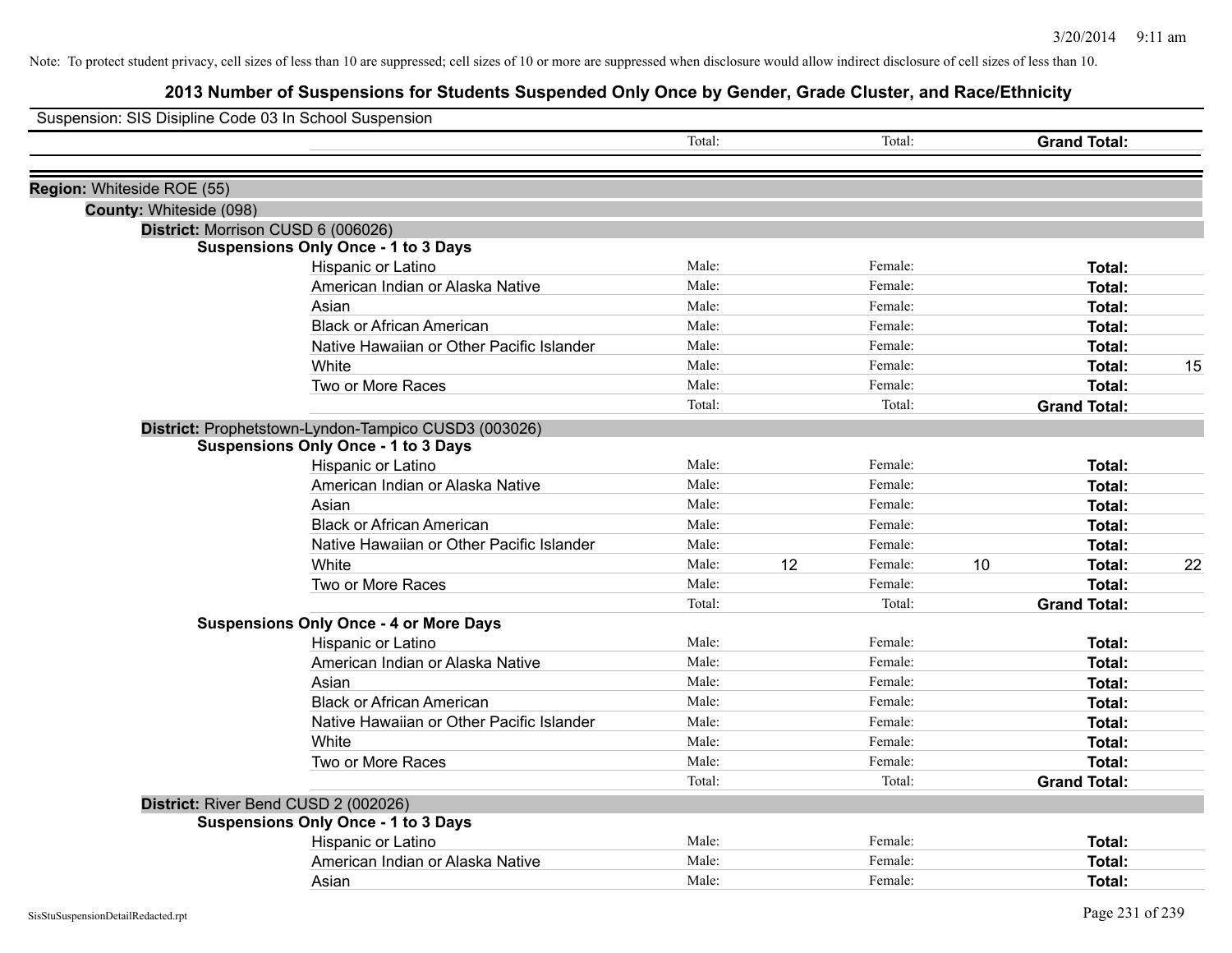# **2013 Number of Suspensions for Students Suspended Only Once by Gender, Grade Cluster, and Race/Ethnicity**

| Suspension: SIS Disipline Code 03 In School Suspension |                                               |        |         |                     |
|--------------------------------------------------------|-----------------------------------------------|--------|---------|---------------------|
|                                                        | <b>Black or African American</b>              | Male:  | Female: | Total:              |
|                                                        | Native Hawaiian or Other Pacific Islander     | Male:  | Female: | Total:              |
|                                                        | White                                         | Male:  | Female: | Total:<br>11        |
|                                                        | Two or More Races                             | Male:  | Female: | Total:              |
|                                                        |                                               | Total: | Total:  | <b>Grand Total:</b> |
|                                                        | District: Rock Falls ESD 13 (013002)          |        |         |                     |
|                                                        | <b>Suspensions Only Once - 1 to 3 Days</b>    |        |         |                     |
|                                                        | Hispanic or Latino                            | Male:  | Female: | Total:              |
|                                                        | American Indian or Alaska Native              | Male:  | Female: | Total:              |
|                                                        | Asian                                         | Male:  | Female: | Total:              |
|                                                        | <b>Black or African American</b>              | Male:  | Female: | <b>Total:</b>       |
|                                                        | Native Hawaiian or Other Pacific Islander     | Male:  | Female: | <b>Total:</b>       |
|                                                        | White                                         | Male:  | Female: | Total:              |
|                                                        | Two or More Races                             | Male:  | Female: | Total:              |
|                                                        |                                               | Total: | Total:  | <b>Grand Total:</b> |
|                                                        | <b>Suspensions Only Once - 4 or More Days</b> |        |         |                     |
|                                                        | Hispanic or Latino                            | Male:  | Female: | Total:              |
|                                                        | American Indian or Alaska Native              | Male:  | Female: | <b>Total:</b>       |
|                                                        | Asian                                         | Male:  | Female: | <b>Total:</b>       |
|                                                        | <b>Black or African American</b>              | Male:  | Female: | Total:              |
|                                                        | Native Hawaiian or Other Pacific Islander     | Male:  | Female: | Total:              |
|                                                        | White                                         | Male:  | Female: | <b>Total:</b>       |
|                                                        | Two or More Races                             | Male:  | Female: | Total:              |
|                                                        |                                               | Total: | Total:  | <b>Grand Total:</b> |
|                                                        |                                               |        |         |                     |
| Region: Will ROE (56)                                  |                                               |        |         |                     |
| County: Will (099)                                     |                                               |        |         |                     |
|                                                        | District: Beecher CUSD 200U (200U26)          |        |         |                     |
|                                                        | <b>Suspensions Only Once - 1 to 3 Days</b>    |        |         |                     |
|                                                        | Hispanic or Latino                            | Male:  | Female: | Total:              |

| Hispanic or Latino                        | Male:  |    | Female: |    | Total:              |    |
|-------------------------------------------|--------|----|---------|----|---------------------|----|
| American Indian or Alaska Native          | Male:  |    | Female: |    | Total:              |    |
| Asian                                     | Male:  |    | Female: |    | Total:              |    |
| <b>Black or African American</b>          | Male:  |    | Female: |    | Total:              |    |
| Native Hawaiian or Other Pacific Islander | Male:  |    | Female: |    | Total:              |    |
| White                                     | Male:  | 19 | Female: | 10 | Total:              | 29 |
| Two or More Races                         | Male:  |    | Female: |    | Total:              |    |
|                                           | Total: |    | Total:  |    | <b>Grand Total:</b> |    |
|                                           |        |    |         |    |                     |    |

**District:** Chaney-Monge SD 88 (088002)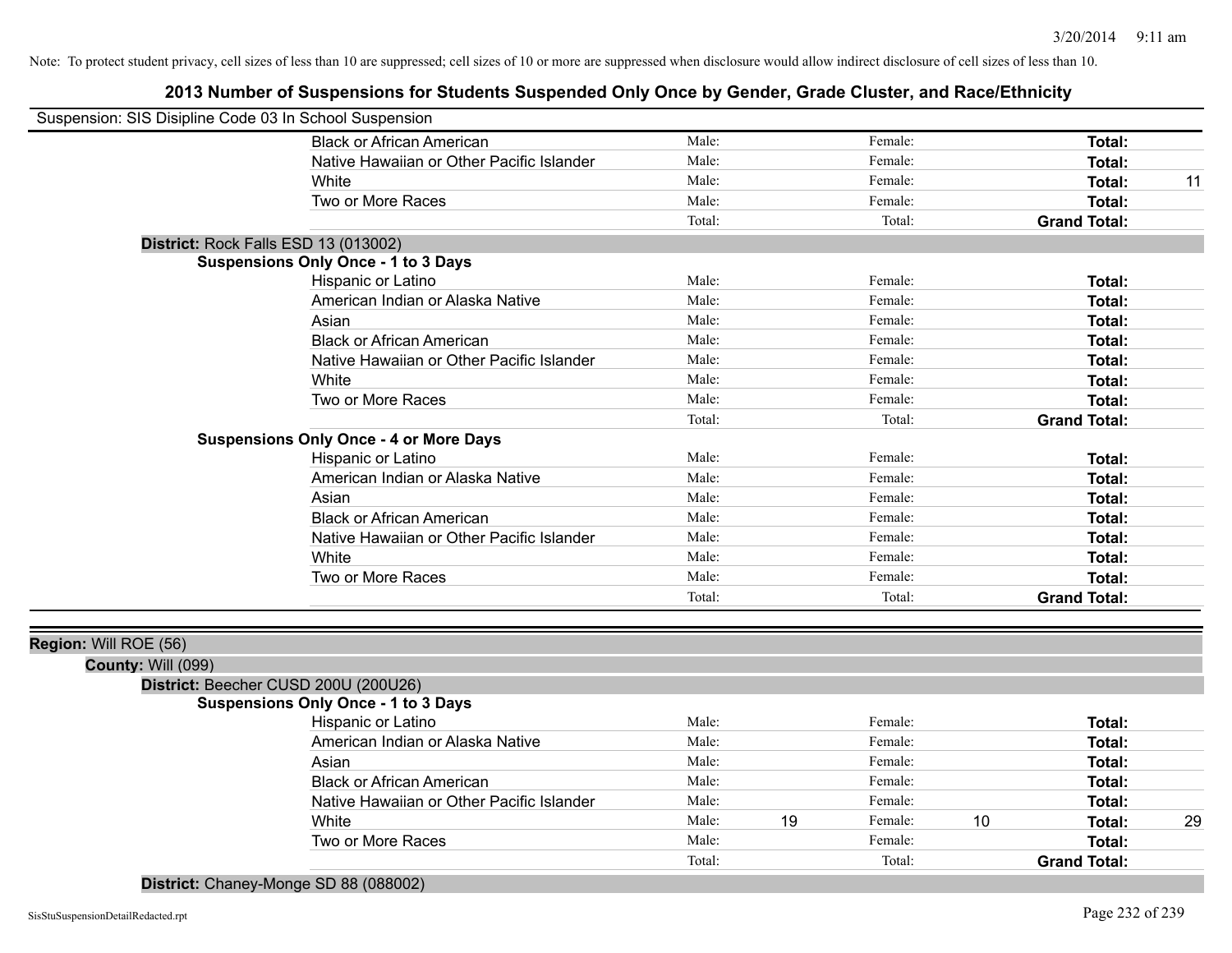| Suspension: SIS Disipline Code 03 In School Suspension |                                            |        |     |         |     |                     |     |
|--------------------------------------------------------|--------------------------------------------|--------|-----|---------|-----|---------------------|-----|
|                                                        | <b>Suspensions Only Once - 1 to 3 Days</b> |        |     |         |     |                     |     |
|                                                        | Hispanic or Latino                         | Male:  |     | Female: |     | Total:              |     |
|                                                        | American Indian or Alaska Native           | Male:  |     | Female: |     | Total:              |     |
|                                                        | Asian                                      | Male:  |     | Female: |     | Total:              |     |
|                                                        | <b>Black or African American</b>           | Male:  |     | Female: |     | Total:              |     |
|                                                        | Native Hawaiian or Other Pacific Islander  | Male:  |     | Female: |     | Total:              |     |
|                                                        | White                                      | Male:  |     | Female: |     | Total:              |     |
|                                                        | Two or More Races                          | Male:  |     | Female: |     | Total:              |     |
|                                                        |                                            | Total: |     | Total:  |     | <b>Grand Total:</b> | 20  |
|                                                        | District: Channahon SD 17 (017002)         |        |     |         |     |                     |     |
|                                                        | <b>Suspensions Only Once - 1 to 3 Days</b> |        |     |         |     |                     |     |
|                                                        | Hispanic or Latino                         | Male:  |     | Female: |     | Total:              |     |
|                                                        | American Indian or Alaska Native           | Male:  |     | Female: |     | Total:              |     |
|                                                        | Asian                                      | Male:  |     | Female: |     | Total:              |     |
|                                                        | <b>Black or African American</b>           | Male:  |     | Female: |     | Total:              |     |
|                                                        | Native Hawaiian or Other Pacific Islander  | Male:  |     | Female: |     | Total:              |     |
|                                                        | White                                      | Male:  |     | Female: |     | Total:              |     |
|                                                        | Two or More Races                          | Male:  |     | Female: |     | Total:              |     |
|                                                        |                                            | Total: |     | Total:  |     | <b>Grand Total:</b> |     |
|                                                        | District: Crete Monee CUSD 201U (201U26)   |        |     |         |     |                     |     |
|                                                        | <b>Suspensions Only Once - 1 to 3 Days</b> |        |     |         |     |                     |     |
|                                                        | Hispanic or Latino                         | Male:  | 22  | Female: | 10  | Total:              | 32  |
|                                                        | American Indian or Alaska Native           | Male:  |     | Female: |     | Total:              |     |
|                                                        | Asian                                      | Male:  |     | Female: |     | Total:              |     |
|                                                        | <b>Black or African American</b>           | Male:  | 171 | Female: | 139 | Total:              | 310 |
|                                                        | Native Hawaiian or Other Pacific Islander  | Male:  |     | Female: |     | Total:              |     |
|                                                        | White                                      | Male:  | 26  | Female: | 23  | Total:              | 49  |
|                                                        | Two or More Races                          | Male:  |     | Female: |     | Total:              | 14  |
|                                                        |                                            | Total: |     | Total:  |     | <b>Grand Total:</b> |     |
|                                                        | District: Elwood CCSD 203 (203004)         |        |     |         |     |                     |     |
|                                                        | <b>Suspensions Only Once - 1 to 3 Days</b> |        |     |         |     |                     |     |
|                                                        | Hispanic or Latino                         | Male:  |     | Female: |     | Total:              |     |
|                                                        | American Indian or Alaska Native           | Male:  |     | Female: |     | Total:              |     |
|                                                        | Asian                                      | Male:  |     | Female: |     | Total:              |     |
|                                                        | <b>Black or African American</b>           | Male:  |     | Female: |     | Total:              |     |
|                                                        | Native Hawaiian or Other Pacific Islander  | Male:  |     | Female: |     | Total:              |     |
|                                                        | White                                      | Male:  |     | Female: |     | Total:              |     |
|                                                        | Two or More Races                          | Male:  |     | Female: |     | Total:              |     |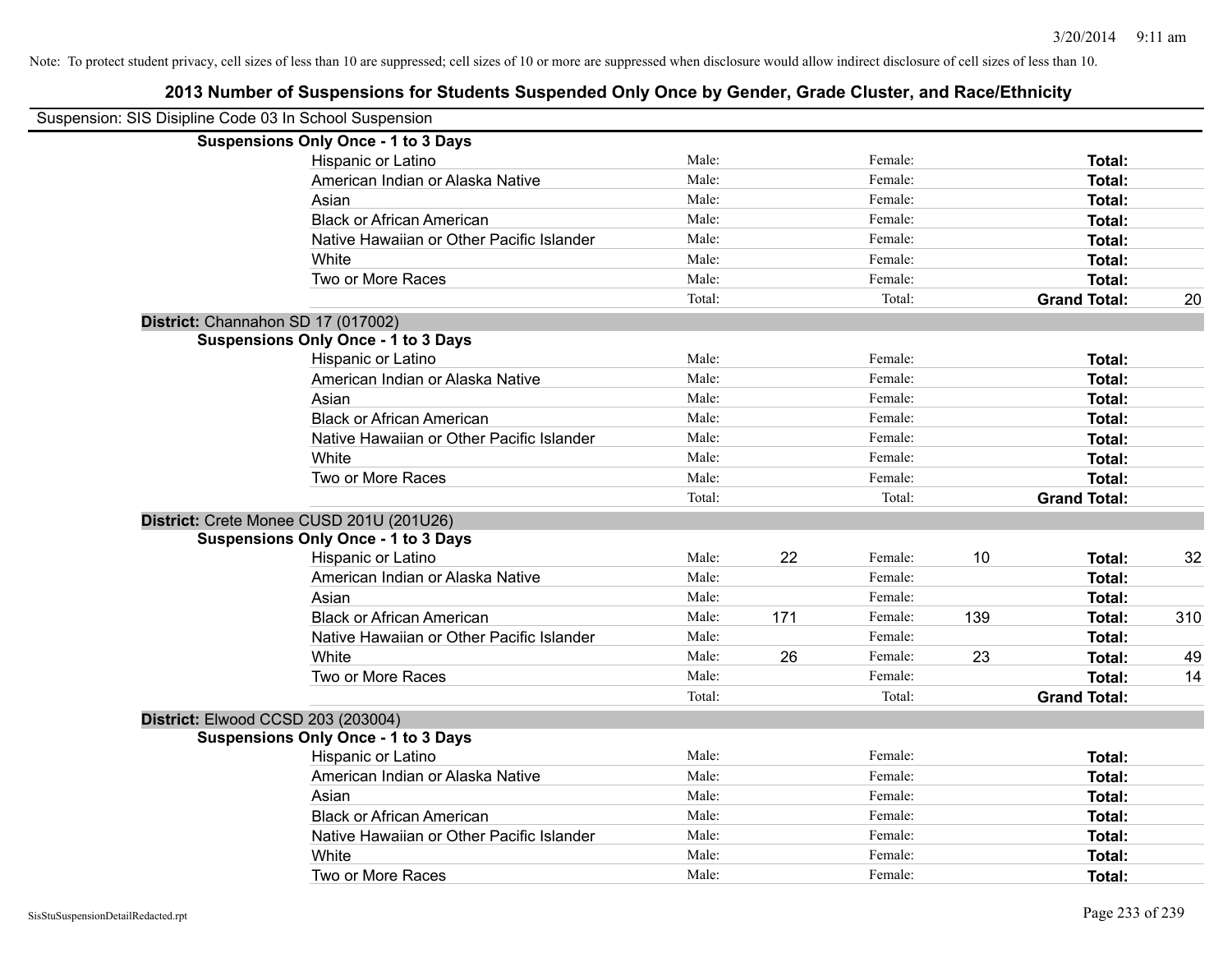| Suspension: SIS Disipline Code 03 In School Suspension |                                               |        |     |         |    |                     |     |
|--------------------------------------------------------|-----------------------------------------------|--------|-----|---------|----|---------------------|-----|
|                                                        |                                               | Total: |     | Total:  |    | <b>Grand Total:</b> |     |
|                                                        | District: Frankfort CCSD 157C (157C04)        |        |     |         |    |                     |     |
|                                                        | <b>Suspensions Only Once - 1 to 3 Days</b>    |        |     |         |    |                     |     |
|                                                        | Hispanic or Latino                            | Male:  |     | Female: |    | Total:              |     |
|                                                        | American Indian or Alaska Native              | Male:  |     | Female: |    | Total:              |     |
|                                                        | Asian                                         | Male:  |     | Female: |    | Total:              |     |
|                                                        | <b>Black or African American</b>              | Male:  |     | Female: |    | Total:              |     |
|                                                        | Native Hawaiian or Other Pacific Islander     | Male:  |     | Female: |    | Total:              |     |
|                                                        | White                                         | Male:  |     | Female: |    | Total:              | 32  |
|                                                        | Two or More Races                             | Male:  |     | Female: |    | Total:              |     |
|                                                        |                                               | Total: |     | Total:  |    | <b>Grand Total:</b> | 44  |
|                                                        | District: Homer CCSD 33C (033C04)             |        |     |         |    |                     |     |
|                                                        | <b>Suspensions Only Once - 1 to 3 Days</b>    |        |     |         |    |                     |     |
|                                                        | Hispanic or Latino                            | Male:  |     | Female: |    | Total:              |     |
|                                                        | American Indian or Alaska Native              | Male:  |     | Female: |    | Total:              |     |
|                                                        | Asian                                         | Male:  |     | Female: |    | Total:              |     |
|                                                        | <b>Black or African American</b>              | Male:  |     | Female: |    | Total:              |     |
|                                                        | Native Hawaiian or Other Pacific Islander     | Male:  |     | Female: |    | Total:              |     |
|                                                        | White                                         | Male:  |     | Female: |    | Total:              | 40  |
|                                                        | Two or More Races                             | Male:  |     | Female: |    | Total:              |     |
|                                                        |                                               | Total: |     | Total:  |    | <b>Grand Total:</b> |     |
| District: Joliet PSD 86 (086005)                       |                                               |        |     |         |    |                     |     |
|                                                        | <b>Suspensions Only Once - 1 to 3 Days</b>    |        |     |         |    |                     |     |
|                                                        | Hispanic or Latino                            | Male:  | 107 | Female: | 33 | Total:              | 140 |
|                                                        | American Indian or Alaska Native              | Male:  |     | Female: |    | Total:              |     |
|                                                        | Asian                                         | Male:  |     | Female: |    | Total:              |     |
|                                                        | <b>Black or African American</b>              | Male:  | 100 | Female: | 58 | Total:              | 158 |
|                                                        | Native Hawaiian or Other Pacific Islander     | Male:  |     | Female: |    | Total:              |     |
|                                                        | White                                         | Male:  | 19  | Female: | 10 | Total:              | 29  |
|                                                        | Two or More Races                             | Male:  |     | Female: |    | Total:              | 18  |
|                                                        |                                               | Total: |     | Total:  |    | <b>Grand Total:</b> |     |
|                                                        | <b>Suspensions Only Once - 4 or More Days</b> |        |     |         |    |                     |     |
|                                                        | Hispanic or Latino                            | Male:  |     | Female: |    | Total:              |     |
|                                                        | American Indian or Alaska Native              | Male:  |     | Female: |    | Total:              |     |
|                                                        | Asian                                         | Male:  |     | Female: |    | Total:              |     |
|                                                        | <b>Black or African American</b>              | Male:  |     | Female: |    | Total:              |     |
|                                                        | Native Hawaiian or Other Pacific Islander     | Male:  |     | Female: |    | Total:              |     |
|                                                        | White                                         | Male:  |     | Female: |    | Total:              |     |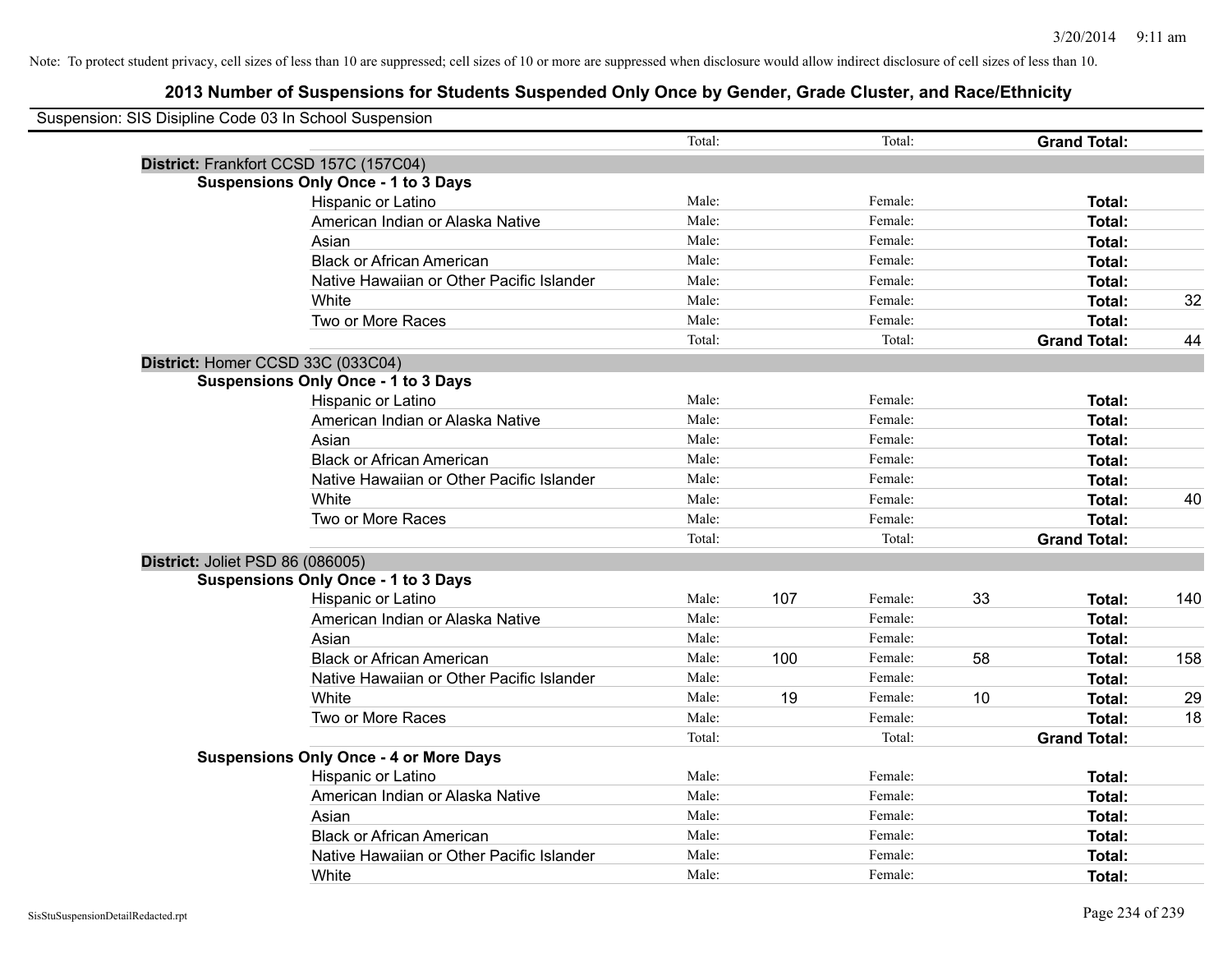| Suspension: SIS Disipline Code 03 In School Suspension |        |     |         |    |                     |     |
|--------------------------------------------------------|--------|-----|---------|----|---------------------|-----|
| Two or More Races                                      | Male:  |     | Female: |    | Total:              |     |
|                                                        | Total: |     | Total:  |    | <b>Grand Total:</b> |     |
| District: Joliet Twp HSD 204 (204017)                  |        |     |         |    |                     |     |
| <b>Suspensions Only Once - 1 to 3 Days</b>             |        |     |         |    |                     |     |
| Hispanic or Latino                                     | Male:  | 108 | Female: | 81 | Total:              | 189 |
| American Indian or Alaska Native                       | Male:  |     | Female: |    | Total:              |     |
| Asian                                                  | Male:  |     | Female: |    | Total:              |     |
| <b>Black or African American</b>                       | Male:  | 117 | Female: | 82 | Total:              | 199 |
| Native Hawaiian or Other Pacific Islander              | Male:  |     | Female: |    | Total:              |     |
| White                                                  | Male:  | 55  | Female: | 32 | Total:              | 87  |
| Two or More Races                                      | Male:  |     | Female: |    | Total:              | 14  |
|                                                        | Total: |     | Total:  |    | <b>Grand Total:</b> |     |
| District: Laraway CCSD 70C (070C04)                    |        |     |         |    |                     |     |
| <b>Suspensions Only Once - 1 to 3 Days</b>             |        |     |         |    |                     |     |
| Hispanic or Latino                                     | Male:  |     | Female: |    | Total:              |     |
| American Indian or Alaska Native                       | Male:  |     | Female: |    | Total:              |     |
| Asian                                                  | Male:  |     | Female: |    | Total:              |     |
| <b>Black or African American</b>                       | Male:  |     | Female: |    | Total:              | 11  |
| Native Hawaiian or Other Pacific Islander              | Male:  |     | Female: |    | Total:              |     |
| White                                                  | Male:  |     | Female: |    | Total:              |     |
| Two or More Races                                      | Male:  |     | Female: |    | Total:              |     |
|                                                        | Total: |     | Total:  |    | <b>Grand Total:</b> |     |
| District: Lockport SD 91 (091002)                      |        |     |         |    |                     |     |
| <b>Suspensions Only Once - 1 to 3 Days</b>             |        |     |         |    |                     |     |
| Hispanic or Latino                                     | Male:  |     | Female: |    | Total:              |     |
| American Indian or Alaska Native                       | Male:  |     | Female: |    | Total:              |     |
| Asian                                                  | Male:  |     | Female: |    | Total:              |     |
| <b>Black or African American</b>                       | Male:  |     | Female: |    | Total:              |     |
| Native Hawaiian or Other Pacific Islander              | Male:  |     | Female: |    | Total:              |     |
| White                                                  | Male:  |     | Female: |    | Total:              |     |
| Two or More Races                                      | Male:  |     | Female: |    | Total:              |     |
|                                                        | Total: |     | Total:  |    | <b>Grand Total:</b> | 10  |
| District: Lockport Twp HSD 205 (205017)                |        |     |         |    |                     |     |
| <b>Suspensions Only Once - 1 to 3 Days</b>             |        |     |         |    |                     |     |
| Hispanic or Latino                                     | Male:  |     | Female: |    | Total:              | 17  |
| American Indian or Alaska Native                       | Male:  |     | Female: |    | Total:              |     |
| Asian                                                  | Male:  |     | Female: |    | Total:              |     |
| <b>Black or African American</b>                       | Male:  |     | Female: |    | Total:              | 14  |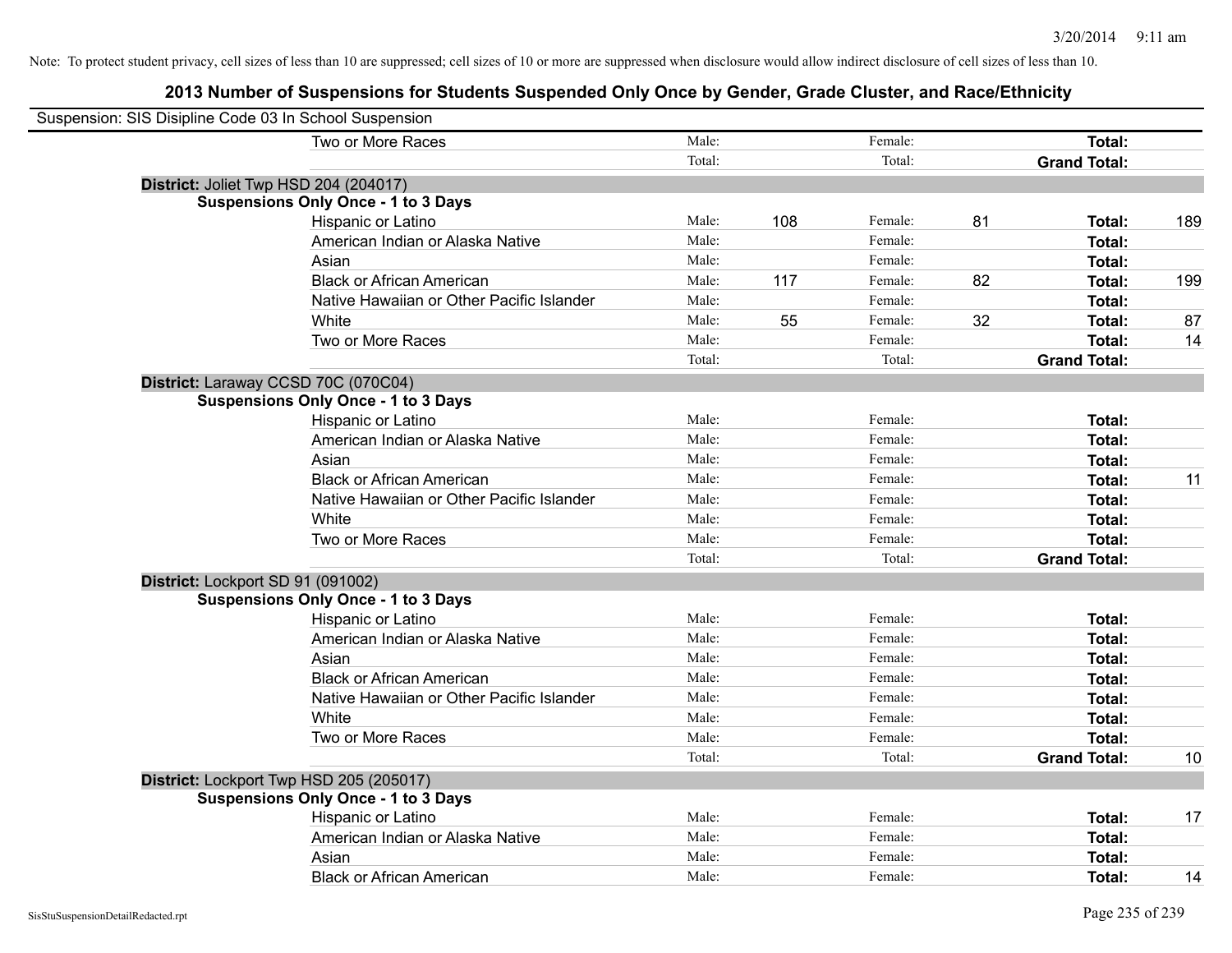| Suspension: SIS Disipline Code 03 In School Suspension |                                               |        |    |         |    |                     |    |
|--------------------------------------------------------|-----------------------------------------------|--------|----|---------|----|---------------------|----|
|                                                        | Native Hawaiian or Other Pacific Islander     | Male:  |    | Female: |    | Total:              |    |
|                                                        | White                                         | Male:  | 47 | Female: | 15 | <b>Total:</b>       | 62 |
|                                                        | Two or More Races                             | Male:  |    | Female: |    | Total:              |    |
|                                                        |                                               | Total: |    | Total:  |    | <b>Grand Total:</b> |    |
| District: Mokena SD 159 (159002)                       |                                               |        |    |         |    |                     |    |
|                                                        | <b>Suspensions Only Once - 1 to 3 Days</b>    |        |    |         |    |                     |    |
|                                                        | Hispanic or Latino                            | Male:  |    | Female: |    | Total:              |    |
|                                                        | American Indian or Alaska Native              | Male:  |    | Female: |    | <b>Total:</b>       |    |
|                                                        | Asian                                         | Male:  |    | Female: |    | Total:              |    |
|                                                        | <b>Black or African American</b>              | Male:  |    | Female: |    | Total:              |    |
|                                                        | Native Hawaiian or Other Pacific Islander     | Male:  |    | Female: |    | <b>Total:</b>       |    |
|                                                        | White                                         | Male:  |    | Female: |    | <b>Total:</b>       | 14 |
|                                                        | Two or More Races                             | Male:  |    | Female: |    | <b>Total:</b>       |    |
|                                                        |                                               | Total: |    | Total:  |    | <b>Grand Total:</b> |    |
| <b>District: New Lenox SD 122 (122002)</b>             |                                               |        |    |         |    |                     |    |
|                                                        | <b>Suspensions Only Once - 1 to 3 Days</b>    |        |    |         |    |                     |    |
|                                                        | Hispanic or Latino                            | Male:  |    | Female: |    | Total:              |    |
|                                                        | American Indian or Alaska Native              | Male:  |    | Female: |    | Total:              |    |
|                                                        | Asian                                         | Male:  |    | Female: |    | Total:              |    |
|                                                        | <b>Black or African American</b>              | Male:  |    | Female: |    | <b>Total:</b>       |    |
|                                                        | Native Hawaiian or Other Pacific Islander     | Male:  |    | Female: |    | Total:              |    |
|                                                        | White                                         | Male:  |    | Female: |    | <b>Total:</b>       | 54 |
|                                                        | Two or More Races                             | Male:  |    | Female: |    | <b>Total:</b>       |    |
|                                                        |                                               | Total: | 52 | Total:  | 12 | <b>Grand Total:</b> | 64 |
|                                                        | <b>Suspensions Only Once - 4 or More Days</b> |        |    |         |    |                     |    |
|                                                        | Hispanic or Latino                            | Male:  |    | Female: |    | Total:              |    |
|                                                        | American Indian or Alaska Native              | Male:  |    | Female: |    | Total:              |    |
|                                                        | Asian                                         | Male:  |    | Female: |    | Total:              |    |
|                                                        | <b>Black or African American</b>              | Male:  |    | Female: |    | Total:              |    |
|                                                        | Native Hawaiian or Other Pacific Islander     | Male:  |    | Female: |    | Total:              |    |
|                                                        | White                                         | Male:  |    | Female: |    | <b>Total:</b>       |    |
|                                                        | Two or More Races                             | Male:  |    | Female: |    | Total:              |    |
|                                                        |                                               | Total: |    | Total:  |    | <b>Grand Total:</b> |    |
| District: Peotone CUSD 207U (207U26)                   |                                               |        |    |         |    |                     |    |
|                                                        | <b>Suspensions Only Once - 1 to 3 Days</b>    |        |    |         |    |                     |    |
|                                                        | Hispanic or Latino                            | Male:  |    | Female: |    | <b>Total:</b>       |    |
|                                                        | American Indian or Alaska Native              | Male:  |    | Female: |    | <b>Total:</b>       |    |
|                                                        | Asian                                         | Male:  |    | Female: |    | Total:              |    |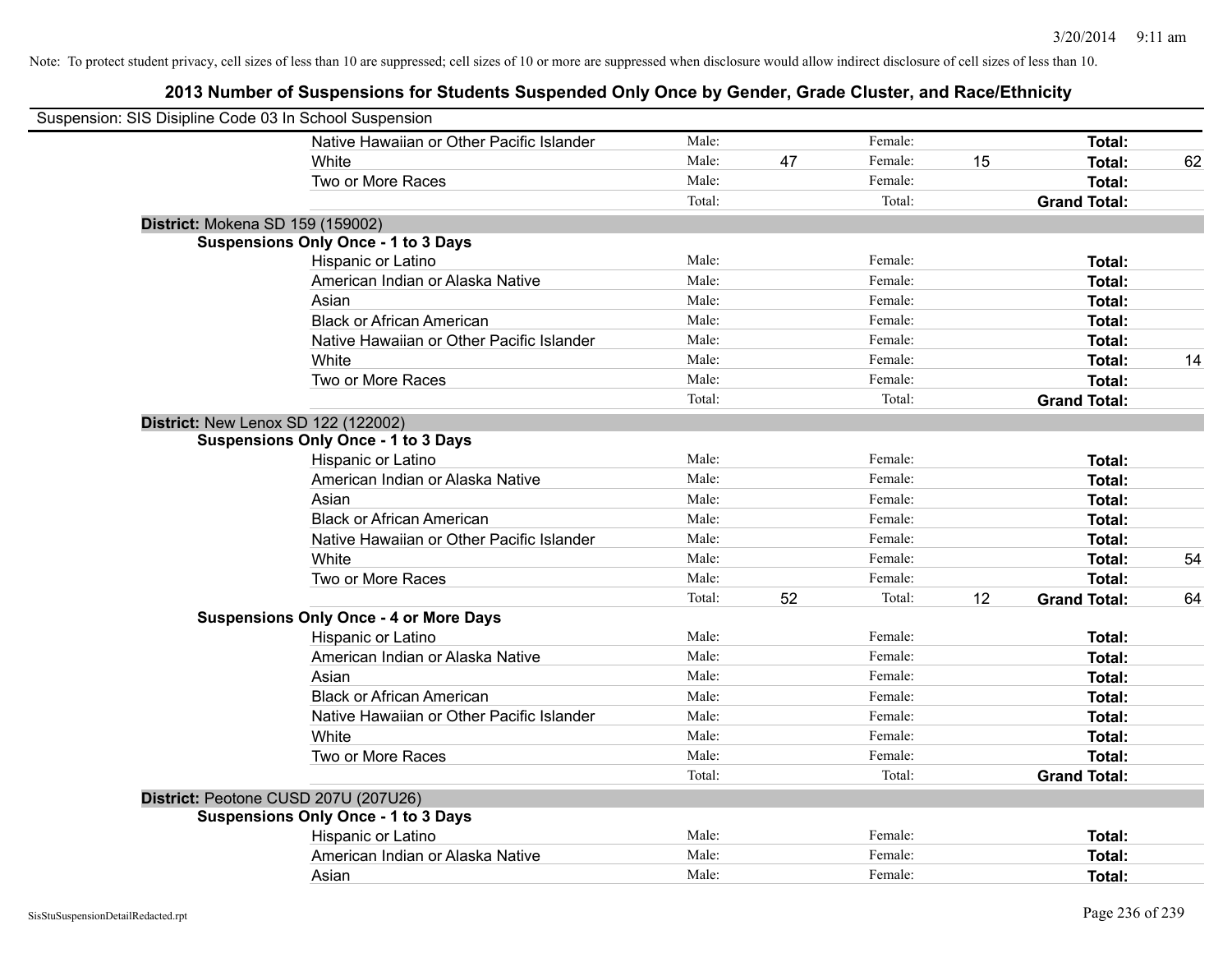| Suspension: SIS Disipline Code 03 In School Suspension |                                               |        |     |         |    |                     |     |
|--------------------------------------------------------|-----------------------------------------------|--------|-----|---------|----|---------------------|-----|
|                                                        | <b>Black or African American</b>              | Male:  |     | Female: |    | Total:              |     |
|                                                        | Native Hawaiian or Other Pacific Islander     | Male:  |     | Female: |    | Total:              |     |
|                                                        | White                                         | Male:  |     | Female: |    | Total:              |     |
|                                                        | Two or More Races                             | Male:  |     | Female: |    | Total:              |     |
|                                                        |                                               | Total: |     | Total:  |    | <b>Grand Total:</b> |     |
| District: Plainfield SD 202 (202022)                   |                                               |        |     |         |    |                     |     |
|                                                        | <b>Suspensions Only Once - 1 to 3 Days</b>    |        |     |         |    |                     |     |
|                                                        | Hispanic or Latino                            | Male:  | 91  | Female: | 49 | Total:              | 140 |
|                                                        | American Indian or Alaska Native              | Male:  |     | Female: |    | Total:              |     |
|                                                        | Asian                                         | Male:  |     | Female: |    | Total:              | 15  |
|                                                        | <b>Black or African American</b>              | Male:  | 87  | Female: | 27 | Total:              | 114 |
|                                                        | Native Hawaiian or Other Pacific Islander     | Male:  |     | Female: |    | Total:              |     |
|                                                        | White                                         | Male:  | 193 | Female: | 73 | Total:              | 266 |
|                                                        | Two or More Races                             | Male:  |     | Female: |    | Total:              | 22  |
|                                                        |                                               | Total: |     | Total:  |    | <b>Grand Total:</b> |     |
|                                                        | <b>Suspensions Only Once - 4 or More Days</b> |        |     |         |    |                     |     |
|                                                        | Hispanic or Latino                            | Male:  |     | Female: |    | Total:              |     |
|                                                        | American Indian or Alaska Native              | Male:  |     | Female: |    | Total:              |     |
|                                                        | Asian                                         | Male:  |     | Female: |    | Total:              |     |
|                                                        | <b>Black or African American</b>              | Male:  |     | Female: |    | Total:              |     |
|                                                        | Native Hawaiian or Other Pacific Islander     | Male:  |     | Female: |    | Total:              |     |
|                                                        | White                                         | Male:  |     | Female: |    | Total:              |     |
|                                                        | Two or More Races                             | Male:  |     | Female: |    | Total:              |     |
|                                                        |                                               | Total: |     | Total:  |    | <b>Grand Total:</b> |     |
|                                                        | District: Reed Custer CUSD 255U (255U26)      |        |     |         |    |                     |     |
|                                                        | <b>Suspensions Only Once - 1 to 3 Days</b>    |        |     |         |    |                     |     |
|                                                        | Hispanic or Latino                            | Male:  |     | Female: |    | Total:              |     |
|                                                        | American Indian or Alaska Native              | Male:  |     | Female: |    | Total:              |     |
|                                                        | Asian                                         | Male:  |     | Female: |    | Total:              |     |
|                                                        | <b>Black or African American</b>              | Male:  |     | Female: |    | Total:              |     |
|                                                        | Native Hawaiian or Other Pacific Islander     | Male:  |     | Female: |    | Total:              |     |
|                                                        | White                                         | Male:  |     | Female: |    | Total:              |     |
|                                                        | Two or More Races                             | Male:  |     | Female: |    | Total:              |     |
|                                                        |                                               | Total: |     | Total:  |    | <b>Grand Total:</b> |     |
| District: Richland GSD 88A (088A02)                    |                                               |        |     |         |    |                     |     |
|                                                        | <b>Suspensions Only Once - 1 to 3 Days</b>    |        |     |         |    |                     |     |
|                                                        | Hispanic or Latino                            | Male:  |     | Female: |    | Total:              |     |
|                                                        | American Indian or Alaska Native              | Male:  |     | Female: |    | Total:              |     |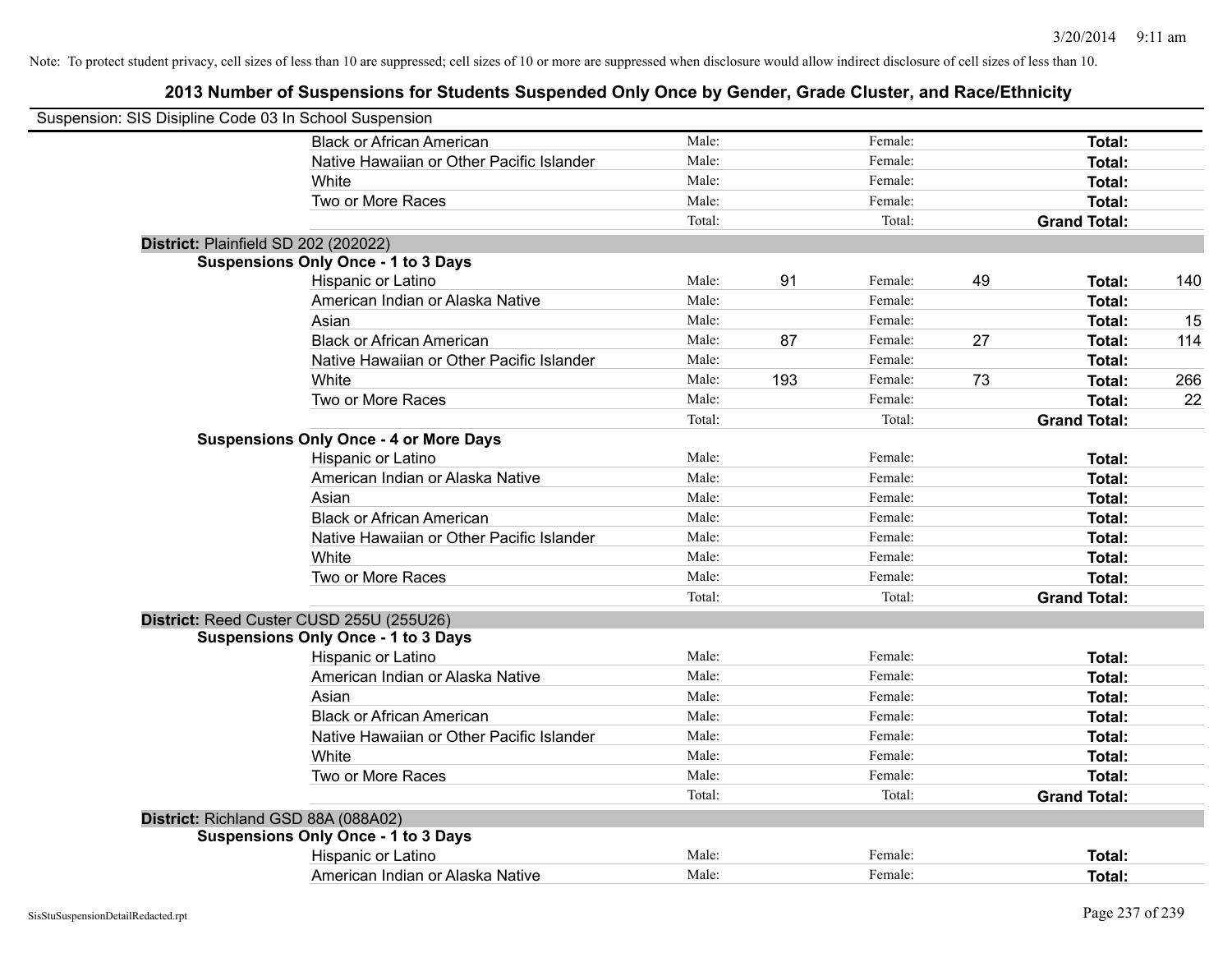# **2013 Number of Suspensions for Students Suspended Only Once by Gender, Grade Cluster, and Race/Ethnicity**

|                                      | Suspension: SIS Disipline Code 03 In School Suspension |        |         |                     |    |
|--------------------------------------|--------------------------------------------------------|--------|---------|---------------------|----|
|                                      | Asian                                                  | Male:  | Female: | Total:              |    |
|                                      | <b>Black or African American</b>                       | Male:  | Female: | Total:              |    |
|                                      | Native Hawaiian or Other Pacific Islander              | Male:  | Female: | Total:              |    |
|                                      | White                                                  | Male:  | Female: | Total:              |    |
|                                      | Two or More Races                                      | Male:  | Female: | Total:              |    |
|                                      |                                                        | Total: | Total:  | <b>Grand Total:</b> | 26 |
| District: Rockdale SD 84 (084002)    |                                                        |        |         |                     |    |
|                                      | <b>Suspensions Only Once - 1 to 3 Days</b>             |        |         |                     |    |
|                                      | <b>Hispanic or Latino</b>                              | Male:  | Female: | Total:              |    |
|                                      | American Indian or Alaska Native                       | Male:  | Female: | <b>Total:</b>       |    |
|                                      | Asian                                                  | Male:  | Female: | Total:              |    |
|                                      | <b>Black or African American</b>                       | Male:  | Female: | Total:              |    |
|                                      | Native Hawaiian or Other Pacific Islander              | Male:  | Female: | Total:              |    |
|                                      | White                                                  | Male:  | Female: | Total:              |    |
|                                      | Two or More Races                                      | Male:  | Female: | Total:              |    |
|                                      |                                                        | Total: | Total:  | <b>Grand Total:</b> | 12 |
|                                      | District: Summit Hill SD 161 (161002)                  |        |         |                     |    |
|                                      | <b>Suspensions Only Once - 1 to 3 Days</b>             |        |         |                     |    |
|                                      | Hispanic or Latino                                     | Male:  | Female: | Total:              |    |
|                                      | American Indian or Alaska Native                       | Male:  | Female: | Total:              |    |
|                                      | Asian                                                  | Male:  | Female: | Total:              |    |
|                                      | <b>Black or African American</b>                       | Male:  | Female: | Total:              |    |
|                                      | Native Hawaiian or Other Pacific Islander              | Male:  | Female: | Total:              |    |
|                                      | White                                                  | Male:  | Female: | Total:              | 33 |
|                                      | Two or More Races                                      | Male:  | Female: | <b>Total:</b>       |    |
|                                      |                                                        | Total: | Total:  | <b>Grand Total:</b> |    |
| <b>District: Taft SD 90 (090002)</b> |                                                        |        |         |                     |    |
|                                      | <b>Suspensions Only Once - 1 to 3 Days</b>             |        |         |                     |    |
|                                      | Hispanic or Latino                                     | Male:  | Female: | Total:              |    |
|                                      | American Indian or Alaska Native                       | Male:  | Female: | Total:              |    |
|                                      | Asian                                                  | Male:  | Female: | Total:              |    |
|                                      | <b>Black or African American</b>                       | Male:  | Female: | Total:              |    |
|                                      | Native Hawaiian or Other Pacific Islander              | Male:  | Female: | Total:              |    |
|                                      | White                                                  | Male:  | Female: | Total:              |    |
|                                      | Two or More Races                                      | Male:  | Female: | Total:              |    |
|                                      |                                                        | Total: | Total:  | <b>Grand Total:</b> |    |

**Suspensions Only Once - 1 to 3 Days**